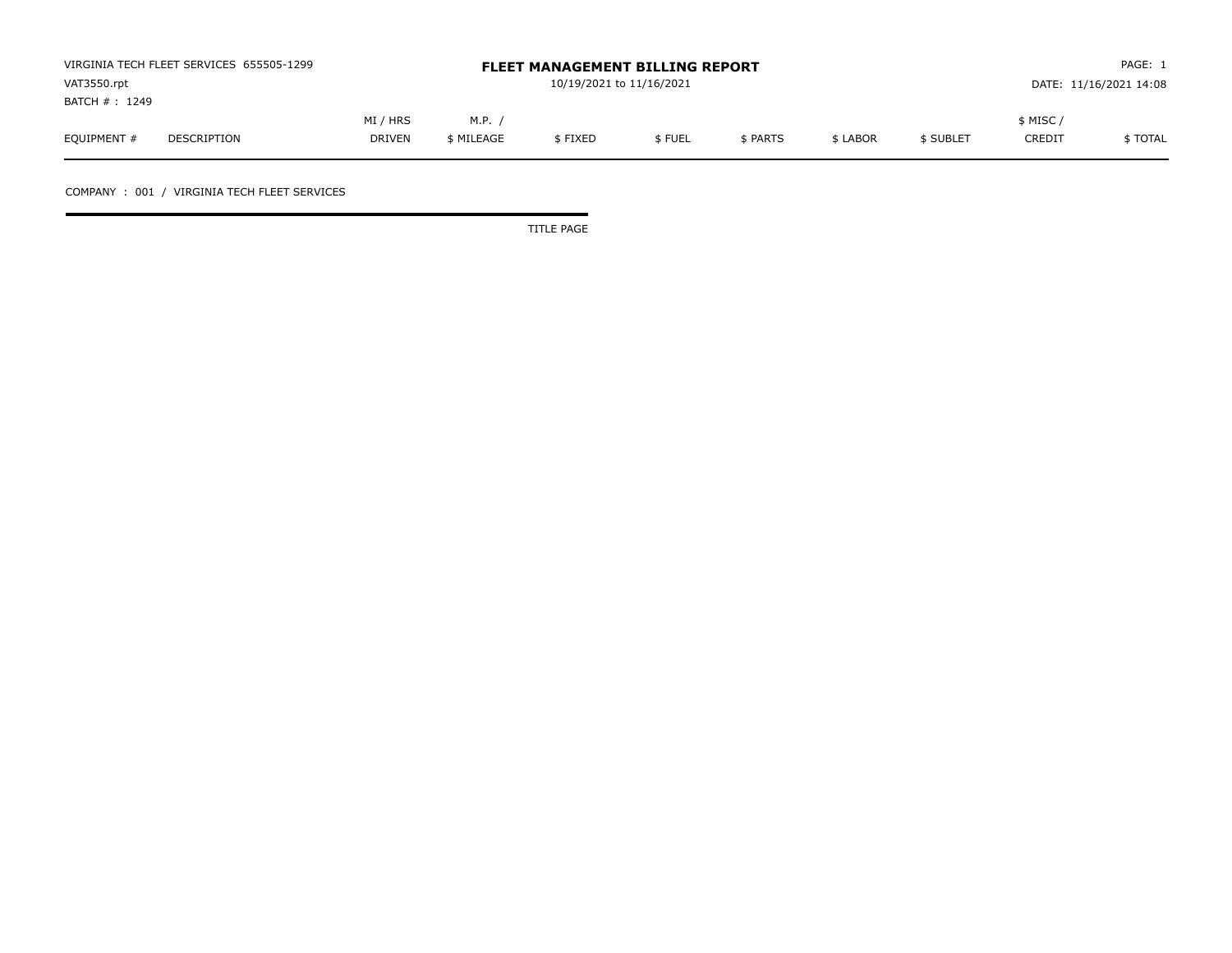| VAT3550.rpt<br>BATCH #: 1249 | VIRGINIA TECH FLEET SERVICES 655505-1299                          |                           |                      | FLEET MANAGEMENT BILLING REPORT<br>10/19/2021 to 11/16/2021 |        |          |          |           |                     | PAGE: 2<br>DATE: 11/16/2021 14:08 |
|------------------------------|-------------------------------------------------------------------|---------------------------|----------------------|-------------------------------------------------------------|--------|----------|----------|-----------|---------------------|-----------------------------------|
| EQUIPMENT #                  | <b>DESCRIPTION</b>                                                | MI / HRS<br><b>DRIVEN</b> | M.P. /<br>\$ MILEAGE | \$FIXED                                                     | \$FUEL | \$ PARTS | \$ LABOR | \$ SUBLET | \$ MISC /<br>CREDIT | \$TOTAL                           |
|                              | DEPARTMENT: 000200 / Biological Systems Engineering -Ling Li 0303 |                           |                      |                                                             |        |          |          |           |                     |                                   |
| ACCOUNT CODE: 230005         |                                                                   |                           |                      |                                                             |        |          |          |           |                     |                                   |
| $\longrightarrow$ NA /       | FUEL - U / 16.1 / 11 - 11/08/2021                                 |                           | 0.00                 | 0.00                                                        | 46.21  | 0.00     | 0.00     | 0.00      | 0.00                | 46.21                             |
| $\longrightarrow$ NA /       | FUEL - U / 15.5 / 11 - 10/19/2021                                 |                           | 0.00                 | 0.00                                                        | 42.42  | 0.00     | 0.00     | 0.00      | 0.00                | 42.42                             |
| $\longrightarrow$ NA /       | FUEL - U / 15.8 / 11 - 10/25/2021                                 |                           | 0.00                 | 0.00                                                        | 45.46  | 0.00     | 0.00     | 0.00      | 0.00                | 45.46                             |
| 69975s                       | 2016 F150                                                         | 905                       | 0.00                 | 0.00                                                        | 134.09 | 0.00     | 0.00     | 0.00      | 0.00                | 134.09                            |
| 230005<br>ACCT:              |                                                                   | 905                       | 0.00                 | 0.00                                                        | 134.09 | 0.00     | 0.00     | 0.00      | 0.00                | 134.09                            |
| ACCOUNT CODE: 230058         |                                                                   |                           |                      |                                                             |        |          |          |           |                     |                                   |
| $\longrightarrow$ NA /       | FUEL - U / 20.7 / 11 - 10/19/2021                                 |                           | 0.00                 | 0.00                                                        | 56.40  | 0.00     | 0.00     | 0.00      | 0.00                | 56.40                             |
| 55273S                       | 2007 F150                                                         | 247                       | 0.00                 | 0.00                                                        | 56.40  | 0.00     | 0.00     | 0.00      | 0.00                | 56.40                             |
| 230058<br>ACCT:              |                                                                   | 247                       | 0.00                 | 0.00                                                        | 56.40  | 0.00     | 0.00     | 0.00      | 0.00                | 56.40                             |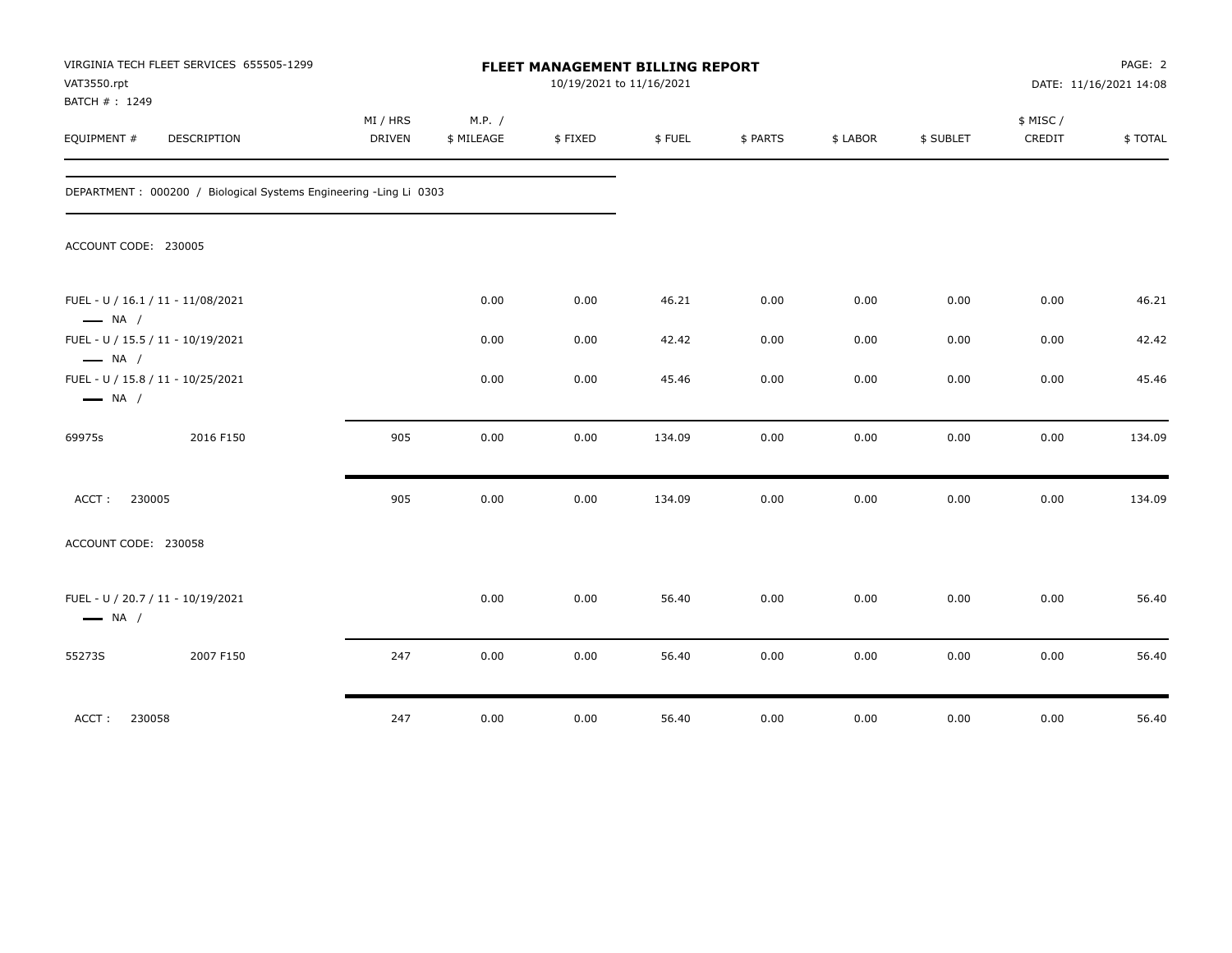| VIRGINIA TECH FLEET SERVICES 655505-1299<br>VAT3550.rpt |                |                    |                      | 10/19/2021 to 11/16/2021 | <b>FLEET MANAGEMENT BILLING REPORT</b> |          |          |                  |                    | PAGE: 3<br>DATE: 11/16/2021 14:08 |
|---------------------------------------------------------|----------------|--------------------|----------------------|--------------------------|----------------------------------------|----------|----------|------------------|--------------------|-----------------------------------|
| BATCH #: 1249<br>EQUIPMENT #<br>DESCRIPTION             |                | MI / HRS<br>DRIVEN | M.P. /<br>\$ MILEAGE | \$FIXED                  | \$FUEL                                 | \$ PARTS | \$ LABOR | \$ SUBLET        | \$ MISC/<br>CREDIT | \$TOTAL                           |
| DEPARTMENT SUBTOTALS :                                  |                | 1,152              | 0.00                 | 0.00                     | 190.49                                 | 0.00     | 0.00     | 0.00             | 0.00               | 190.49                            |
| <b>BREAKDOWN OF CHARGES:</b>                            |                |                    | MILEAGE              |                          |                                        | 0.00     |          | PARTS (WO'S)     |                    | 0.00                              |
| EQUIPMENT COUNT:                                        | $\overline{2}$ |                    | MOTOR POOL           |                          |                                        | 0.00     |          | PARTS (IND.ISS.) |                    | 0.00                              |
| DEPARTMENT:                                             | 000200         |                    | <b>BASE</b>          |                          |                                        | 0.00     |          | <b>CREDITS</b>   |                    | 0.00                              |
|                                                         |                |                    | <b>INSURANCE</b>     |                          |                                        | 0.00     |          | MISCELLANEOUS    |                    | 0.00                              |
|                                                         |                |                    | <b>OTHER</b>         |                          |                                        | 0.00     | LABOR    |                  |                    | 0.00                              |
|                                                         |                |                    | REPLACEMENT          |                          |                                        | 0.00     |          | <b>SUBLETS</b>   |                    | 0.00                              |
|                                                         |                |                    | <b>FUEL</b>          |                          |                                        | 190.49   |          |                  |                    |                                   |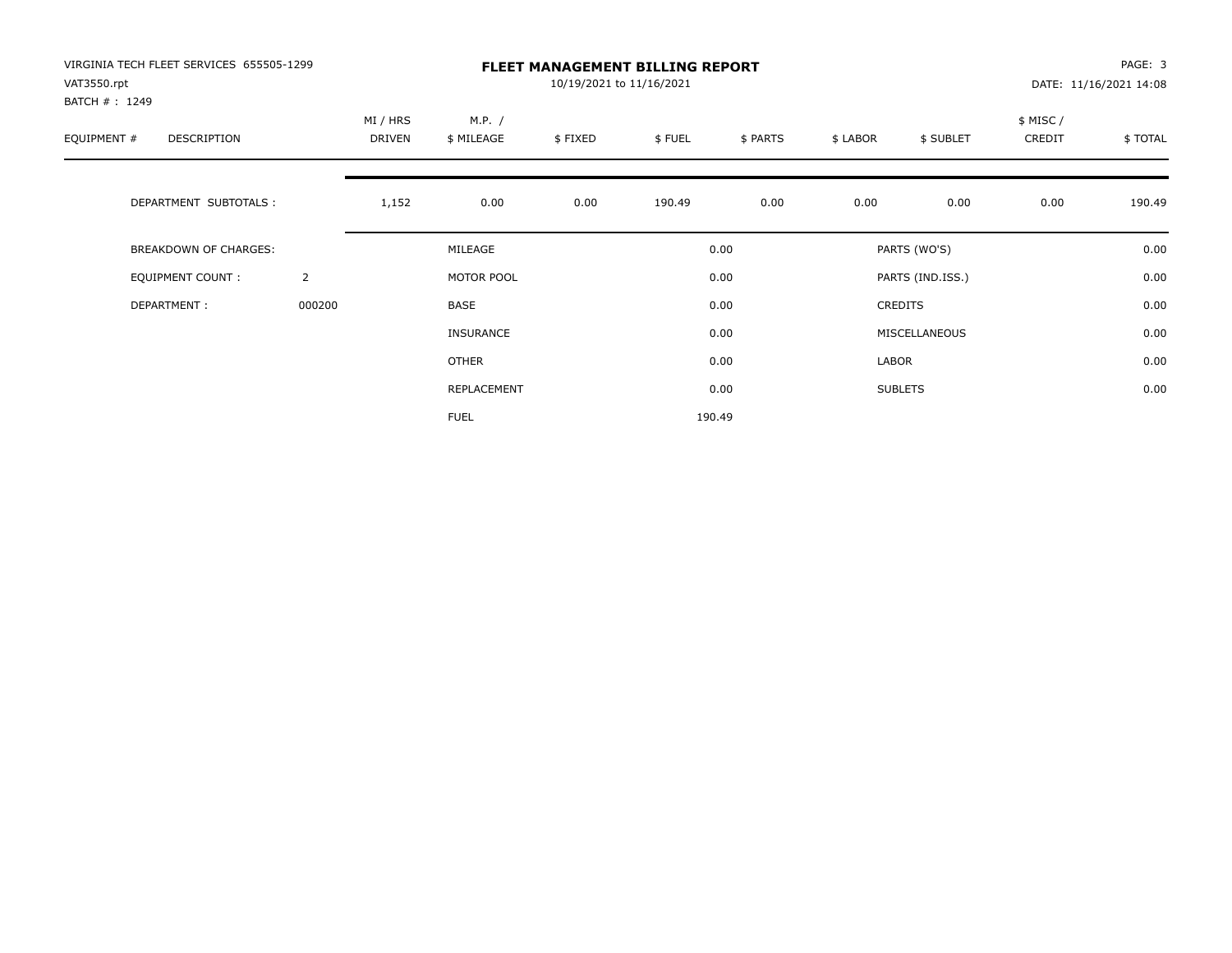| VAT3550.rpt<br>BATCH #: 1249 | VIRGINIA TECH FLEET SERVICES 655505-1299                   |              |                    |                      | FLEET MANAGEMENT BILLING REPORT<br>10/19/2021 to 11/16/2021 |        |          |          |                  |                     | PAGE: 4<br>DATE: 11/16/2021 14:08 |
|------------------------------|------------------------------------------------------------|--------------|--------------------|----------------------|-------------------------------------------------------------|--------|----------|----------|------------------|---------------------|-----------------------------------|
| EQUIPMENT #                  | DESCRIPTION                                                |              | MI / HRS<br>DRIVEN | M.P. /<br>\$ MILEAGE | \$FIXED                                                     | \$FUEL | \$ PARTS | \$ LABOR | \$ SUBLET        | \$ MISC /<br>CREDIT | \$TOTAL                           |
|                              | DEPARTMENT: 000500 / Biochemistry - Melanie Huffman (0308) |              |                    |                      |                                                             |        |          |          |                  |                     |                                   |
|                              | ACCOUNT CODE: 130351                                       |              |                    |                      |                                                             |        |          |          |                  |                     |                                   |
| $\longrightarrow$ NA /       | FUEL - U / 10.9 / 11 - 10/27/2021                          |              |                    | 0.00                 | 0.00                                                        | 31.23  | 0.00     | 0.00     | 0.00             | 0.00                | 31.23                             |
| 68322S                       | 2016 Caravan                                               |              | 171                | 0.00                 | 0.00                                                        | 31.23  | 0.00     | 0.00     | 0.00             | 0.00                | 31.23                             |
| ACCT:                        | 130351                                                     |              | 171                | 0.00                 | 0.00                                                        | 31.23  | 0.00     | 0.00     | 0.00             | 0.00                | 31.23                             |
|                              | DEPARTMENT SUBTOTALS :                                     |              | 171                | 0.00                 | 0.00                                                        | 31.23  | 0.00     | 0.00     | 0.00             | 0.00                | 31.23                             |
|                              | <b>BREAKDOWN OF CHARGES:</b>                               |              |                    | MILEAGE              |                                                             |        | 0.00     |          | PARTS (WO'S)     |                     | 0.00                              |
|                              | <b>EQUIPMENT COUNT:</b>                                    | $\mathbf{1}$ |                    | MOTOR POOL           |                                                             |        | 0.00     |          | PARTS (IND.ISS.) |                     | 0.00                              |
|                              | DEPARTMENT:                                                | 000500       |                    | <b>BASE</b>          |                                                             |        | 0.00     |          | <b>CREDITS</b>   |                     | 0.00                              |
|                              |                                                            |              |                    | INSURANCE            |                                                             |        | 0.00     |          | MISCELLANEOUS    |                     | 0.00                              |
|                              |                                                            |              |                    | <b>OTHER</b>         |                                                             |        | 0.00     | LABOR    |                  |                     | 0.00                              |
|                              |                                                            |              |                    | REPLACEMENT          |                                                             |        | 0.00     |          | <b>SUBLETS</b>   |                     | 0.00                              |
|                              |                                                            |              |                    | <b>FUEL</b>          |                                                             |        | 31.23    |          |                  |                     |                                   |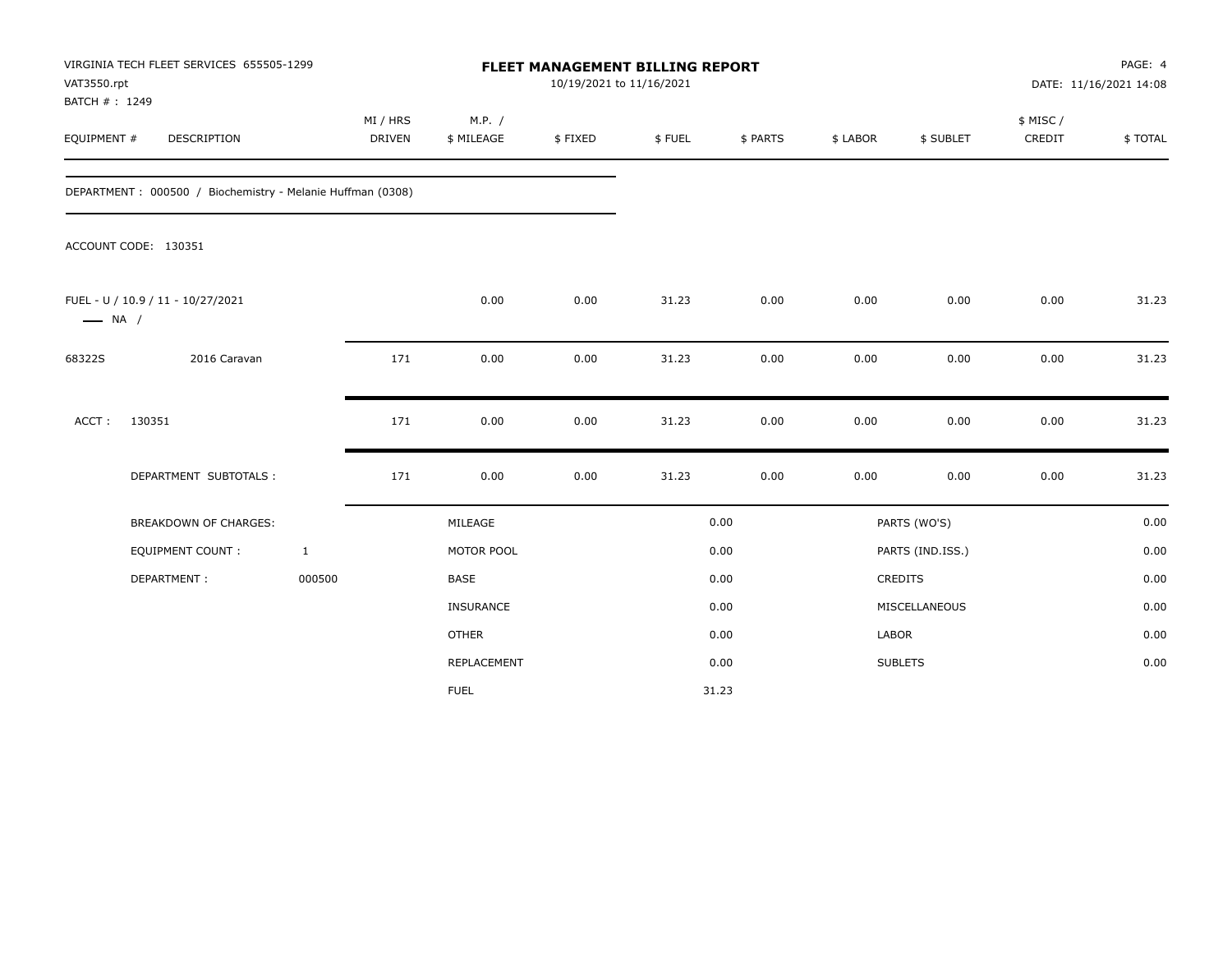| VAT3550.rpt                                                | VIRGINIA TECH FLEET SERVICES 655505-1299              |                           |                      | FLEET MANAGEMENT BILLING REPORT<br>10/19/2021 to 11/16/2021 |        |          |          |           |                     | PAGE: 5<br>DATE: 11/16/2021 14:08 |
|------------------------------------------------------------|-------------------------------------------------------|---------------------------|----------------------|-------------------------------------------------------------|--------|----------|----------|-----------|---------------------|-----------------------------------|
| BATCH #: 1249<br>EQUIPMENT #                               | DESCRIPTION                                           | MI / HRS<br><b>DRIVEN</b> | M.P. /<br>\$ MILEAGE | \$FIXED                                                     | \$FUEL | \$ PARTS | \$ LABOR | \$ SUBLET | \$ MISC /<br>CREDIT | \$TOTAL                           |
|                                                            | DEPARTMENT: 000700 / Entomology - Chelsea Wang (0319) |                           |                      |                                                             |        |          |          |           |                     |                                   |
| ACCOUNT CODE: 120254                                       |                                                       |                           |                      |                                                             |        |          |          |           |                     |                                   |
| FUEL - U / 4.8 / 11 - 10/21/2021<br>$\longrightarrow$ NA / |                                                       |                           | 0.00                 | 0.00                                                        | 13.66  | 0.00     | 0.00     | 0.00      | 0.00                | 13.66                             |
| $\longrightarrow$ NA /                                     | FUEL - U / 32.5 / 11 - 10/28/2021                     |                           | 0.00                 | 0.00                                                        | 93.39  | 0.00     | 0.00     | 0.00      | 0.00                | 93.39                             |
| 63797s                                                     | 2010 F150                                             | 630                       | 0.00                 | 0.00                                                        | 107.05 | 0.00     | 0.00     | 0.00      | 0.00                | 107.05                            |
| ACCT: 120254                                               |                                                       | 630                       | 0.00                 | 0.00                                                        | 107.05 | 0.00     | 0.00     | 0.00      | 0.00                | 107.05                            |
| ACCOUNT CODE: 130364                                       |                                                       |                           |                      |                                                             |        |          |          |           |                     |                                   |
| $\longrightarrow$ NA /                                     | FUEL - U / 25.7 / 11 - 10/26/2021                     |                           | 0.00                 | 0.00                                                        | 73.67  | 0.00     | 0.00     | 0.00      | 0.00                | 73.67                             |
| 55090S                                                     | 2007 SIERA 4\4                                        | $\mathbf 0$               | 0.00                 | 0.00                                                        | 73.67  | 0.00     | 0.00     | 0.00      | 0.00                | 73.67                             |
| ACCT: 130364                                               |                                                       | $\mathsf 0$               | 0.00                 | 0.00                                                        | 73.67  | 0.00     | 0.00     | 0.00      | 0.00                | 73.67                             |
| ACCOUNT CODE: 140053                                       |                                                       |                           |                      |                                                             |        |          |          |           |                     |                                   |
| $\longrightarrow$ NA /                                     | FUEL - U / 22.1 / 12 - 11/11/2021                     |                           | 0.00                 | 0.00                                                        | 63.43  | 0.00     | 0.00     | 0.00      | 0.00                | 63.43                             |
| 57570S                                                     | 2009 F150                                             | 436                       | 0.00                 | 0.00                                                        | 63.43  | 0.00     | 0.00     | 0.00      | 0.00                | 63.43                             |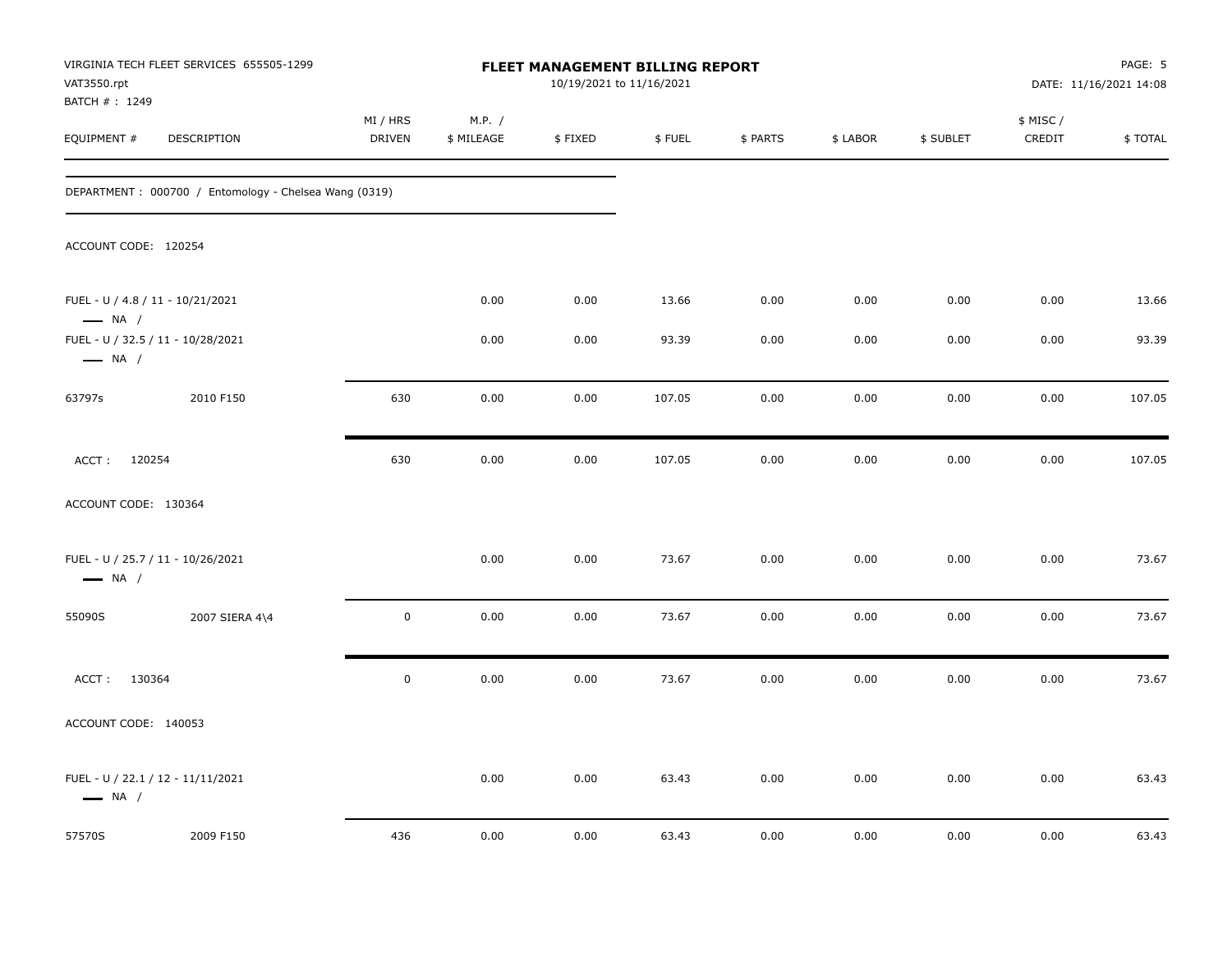| VAT3550.rpt<br>BATCH #: 1249                                | VIRGINIA TECH FLEET SERVICES 655505-1299              |                           |                      | <b>FLEET MANAGEMENT BILLING REPORT</b><br>10/19/2021 to 11/16/2021 |        |          |          |           |                     | PAGE: 6<br>DATE: 11/16/2021 14:08 |
|-------------------------------------------------------------|-------------------------------------------------------|---------------------------|----------------------|--------------------------------------------------------------------|--------|----------|----------|-----------|---------------------|-----------------------------------|
| EQUIPMENT #                                                 | DESCRIPTION                                           | MI / HRS<br><b>DRIVEN</b> | M.P. /<br>\$ MILEAGE | \$FIXED                                                            | \$FUEL | \$ PARTS | \$ LABOR | \$ SUBLET | \$ MISC /<br>CREDIT | \$TOTAL                           |
|                                                             | DEPARTMENT: 000700 / Entomology - Chelsea Wang (0319) |                           |                      |                                                                    |        |          |          |           |                     |                                   |
| ACCT: 140053                                                |                                                       | 436                       | 0.00                 | 0.00                                                               | 63.43  | 0.00     | 0.00     | 0.00      | 0.00                | 63.43                             |
| ACCOUNT CODE: 177924                                        |                                                       |                           |                      |                                                                    |        |          |          |           |                     |                                   |
| FUEL - U / 14.1 / 12 - 11/05/2021<br>$\longrightarrow$ NA / |                                                       |                           | 0.00                 | 0.00                                                               | 40.35  | 0.00     | 0.00     | 0.00      | 0.00                | 40.35                             |
| FUEL - U / 21.2 / 11 - 11/12/2021<br>$\longrightarrow$ NA / |                                                       |                           | 0.00                 | 0.00                                                               | 60.73  | 0.00     | 0.00     | 0.00      | 0.00                | 60.73                             |
| FUEL - U / 15.0 / 12 - 10/26/2021<br>$\longrightarrow$ NA / |                                                       |                           | 0.00                 | 0.00                                                               | 43.05  | 0.00     | 0.00     | 0.00      | 0.00                | 43.05                             |
| 79412s                                                      | 2020 F150                                             | 989                       | 0.00                 | 0.00                                                               | 144.13 | 0.00     | 0.00     | 0.00      | 0.00                | 144.13                            |
| ACCT: 177924                                                |                                                       | 989                       | 0.00                 | 0.00                                                               | 144.13 | 0.00     | 0.00     | 0.00      | 0.00                | 144.13                            |
| ACCOUNT CODE: 230254                                        |                                                       |                           |                      |                                                                    |        |          |          |           |                     |                                   |
| FUEL - U / 14.5 / 12 - 10/28/2021<br>$\longrightarrow$ NA / |                                                       |                           | 0.00                 | 0.00                                                               | 41.47  | 0.00     | 0.00     | 0.00      | 0.00                | 41.47                             |
| 50112S                                                      | 2005 F150                                             | 180                       | 0.00                 | 0.00                                                               | 41.47  | 0.00     | 0.00     | 0.00      | 0.00                | 41.47                             |
| FUEL - U / 11.8 / 11 - 11/02/2021<br>$\longrightarrow$ NA / |                                                       |                           | 0.00                 | 0.00                                                               | 33.95  | $0.00\,$ | 0.00     | 0.00      | 0.00                | 33.95                             |
| FUEL - U / 10.4 / 11 - 11/03/2021<br>$\longrightarrow$ NA / |                                                       |                           | 0.00                 | 0.00                                                               | 29.79  | 0.00     | 0.00     | 0.00      | 0.00                | 29.79                             |
| 65551S                                                      | 2013 F150                                             | $\mathbf 0$               | 0.00                 | 0.00                                                               | 63.74  | 0.00     | $0.00\,$ | 0.00      | 0.00                | 63.74                             |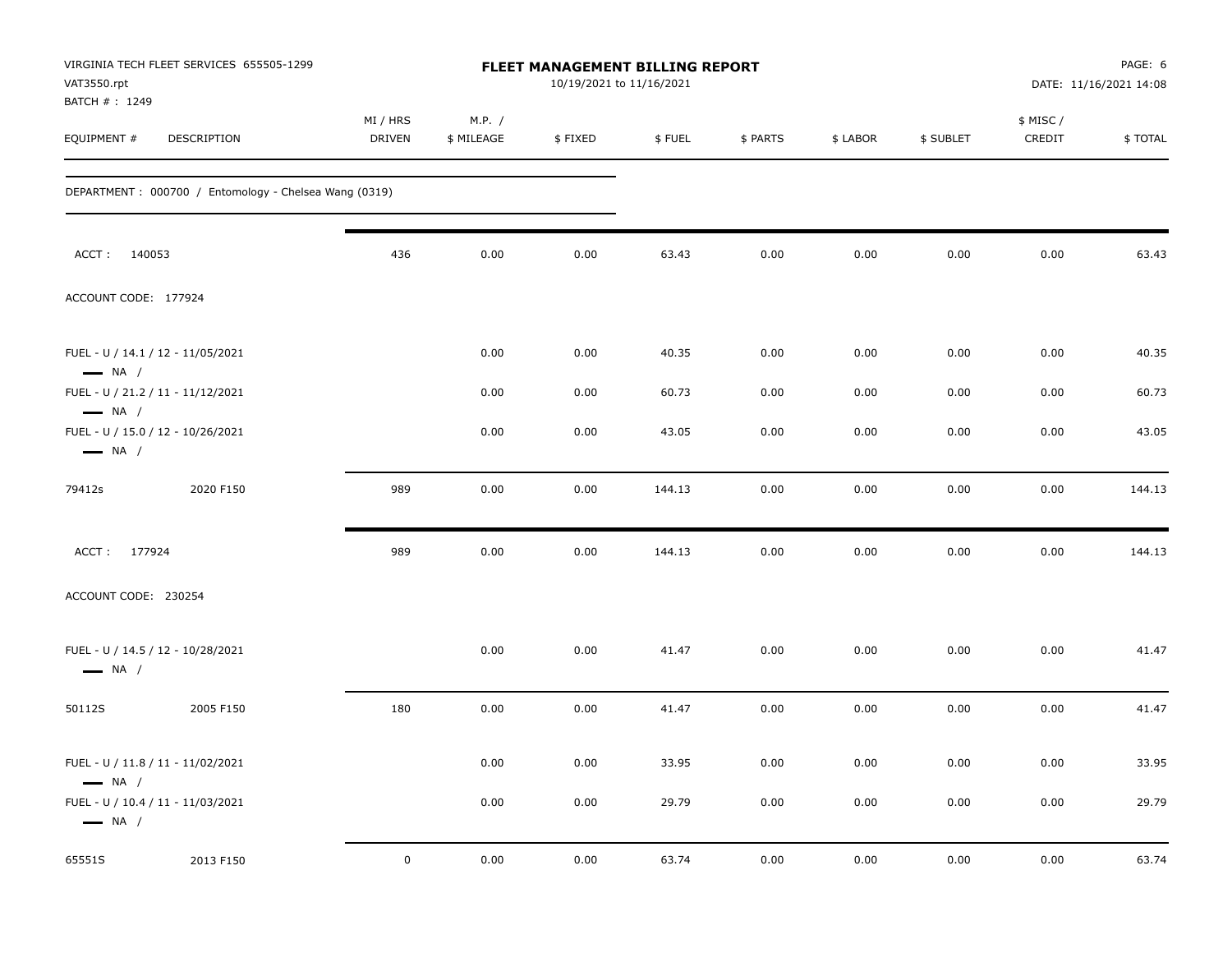| VAT3550.rpt<br>BATCH #: 1249 | VIRGINIA TECH FLEET SERVICES 655505-1299              |                           |                      | FLEET MANAGEMENT BILLING REPORT<br>10/19/2021 to 11/16/2021 |        |          |          |           |                    | PAGE: 7<br>DATE: 11/16/2021 14:08 |
|------------------------------|-------------------------------------------------------|---------------------------|----------------------|-------------------------------------------------------------|--------|----------|----------|-----------|--------------------|-----------------------------------|
| EQUIPMENT #                  | DESCRIPTION                                           | MI / HRS<br><b>DRIVEN</b> | M.P. /<br>\$ MILEAGE | \$FIXED                                                     | \$FUEL | \$ PARTS | \$ LABOR | \$ SUBLET | \$ MISC/<br>CREDIT | \$TOTAL                           |
|                              | DEPARTMENT: 000700 / Entomology - Chelsea Wang (0319) |                           |                      |                                                             |        |          |          |           |                    |                                   |
| $\longrightarrow$ NA /       | FUEL - U / 12.5 / 11 - 11/08/2021                     |                           | 0.00                 | 0.00                                                        | 35.82  | 0.00     | 0.00     | 0.00      | 0.00               | 35.82                             |
| 69987S                       | 2016 F150                                             | 188                       | 0.00                 | 0.00                                                        | 35.82  | 0.00     | 0.00     | 0.00      | 0.00               | 35.82                             |
| $\longrightarrow$ NA /       | FUEL - U / 11.1 / 11 - 11/09/2021                     |                           | 0.00                 | 0.00                                                        | 31.86  | 0.00     | 0.00     | 0.00      | 0.00               | 31.86                             |
| $\longrightarrow$ NA /       | FUEL - U / 9.5 / CC - 10/24/2021                      |                           | 0.00                 | 0.00                                                        | 104.87 | 0.00     | 0.00     | 0.00      | 0.00               | 104.87                            |
| 79433S                       | 2020 F150                                             | $\mathbf 0$               | 0.00                 | 0.00                                                        | 136.73 | 0.00     | 0.00     | 0.00      | 0.00               | 136.73                            |
| 230254<br>ACCT:              |                                                       | 368                       | 0.00                 | 0.00                                                        | 277.76 | 0.00     | 0.00     | 0.00      | 0.00               | 277.76                            |
| ACCOUNT CODE: 419125         |                                                       |                           |                      |                                                             |        |          |          |           |                    |                                   |
| $\longrightarrow$ NA /       | FUEL - U / 37.9 / CC - 10/24/2021                     |                           | 0.00                 | 0.00                                                        | 117.12 | 0.00     | 0.00     | 0.00      | 0.00               | 117.12                            |
| 48481S                       | 2003 SIERRA                                           | $\pmb{0}$                 | 0.00                 | 0.00                                                        | 117.12 | 0.00     | 0.00     | 0.00      | 0.00               | 117.12                            |
| ACCT: 419125                 |                                                       | $\pmb{0}$                 | 0.00                 | 0.00                                                        | 117.12 | 0.00     | 0.00     | 0.00      | 0.00               | 117.12                            |
| ACCOUNT CODE: 422700         |                                                       |                           |                      |                                                             |        |          |          |           |                    |                                   |
|                              | FUEL - U / 11.0 / 11 - 11/01/2021                     |                           | 0.00                 | 0.00                                                        | 31.43  | 0.00     | 0.00     | 0.00      | 0.00               | 31.43                             |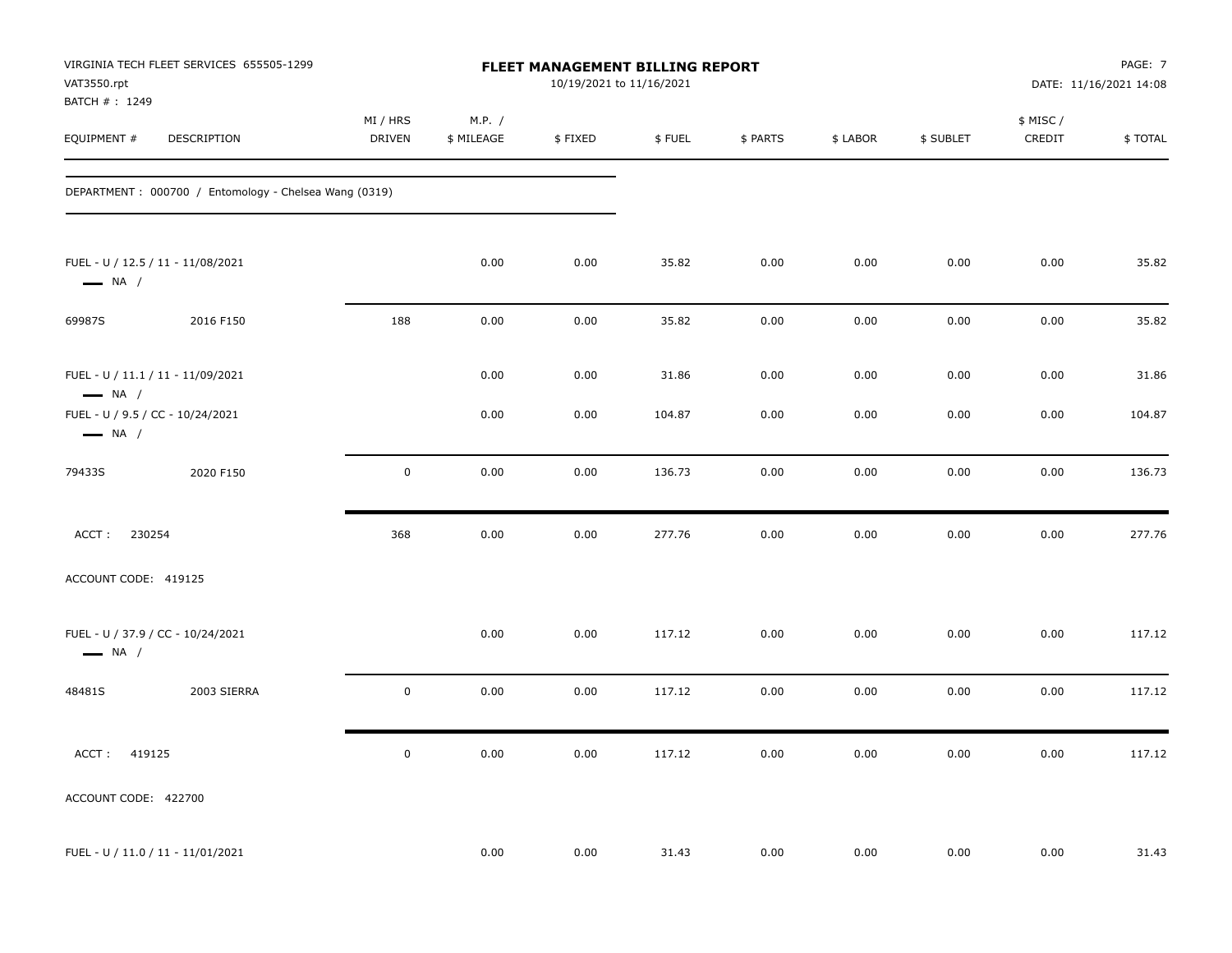| VAT3550.rpt<br>BATCH #: 1249                     | VIRGINIA TECH FLEET SERVICES 655505-1299              |                           | FLEET MANAGEMENT BILLING REPORT<br>10/19/2021 to 11/16/2021 |         |        |          |          |           | PAGE: 8<br>DATE: 11/16/2021 14:08 |         |
|--------------------------------------------------|-------------------------------------------------------|---------------------------|-------------------------------------------------------------|---------|--------|----------|----------|-----------|-----------------------------------|---------|
| EQUIPMENT #                                      | DESCRIPTION                                           | MI / HRS<br><b>DRIVEN</b> | M.P. /<br>\$ MILEAGE                                        | \$FIXED | \$FUEL | \$ PARTS | \$ LABOR | \$ SUBLET | \$ MISC /<br>CREDIT               | \$TOTAL |
|                                                  | DEPARTMENT: 000700 / Entomology - Chelsea Wang (0319) |                           |                                                             |         |        |          |          |           |                                   |         |
| $\longrightarrow$ NA /<br>$\longrightarrow$ NA / | FUEL - U / 10.5 / 11 - 11/09/2021                     |                           | 0.00                                                        | 0.00    | 30.25  | 0.00     | 0.00     | 0.00      | 0.00                              | 30.25   |
| $\longrightarrow$ NA /                           | FUEL - U / 10.5 / CC - 10/24/2021                     |                           | 0.00                                                        | 0.00    | 34.60  | 0.00     | 0.00     | 0.00      | 0.00                              | 34.60   |
| 76296s                                           | 2009 Forester                                         | 876                       | 0.00                                                        | 0.00    | 96.28  | 0.00     | 0.00     | 0.00      | 0.00                              | 96.28   |
| 422700<br>ACCT:                                  |                                                       | 876                       | 0.00                                                        | 0.00    | 96.28  | 0.00     | 0.00     | 0.00      | 0.00                              | 96.28   |
| ACCOUNT CODE: 445704                             |                                                       |                           |                                                             |         |        |          |          |           |                                   |         |
| $\longrightarrow$ NA /                           | FUEL - U / 12.7 / 11 - 10/29/2021                     |                           | 0.00                                                        | 0.00    | 36.48  | 0.00     | 0.00     | 0.00      | 0.00                              | 36.48   |
| 68336S                                           | 2015 F150                                             | 178                       | 0.00                                                        | 0.00    | 36.48  | 0.00     | 0.00     | 0.00      | 0.00                              | 36.48   |
| ACCT: 445704                                     |                                                       | 178                       | 0.00                                                        | 0.00    | 36.48  | 0.00     | 0.00     | 0.00      | 0.00                              | 36.48   |
| ACCOUNT CODE: 450792                             |                                                       |                           |                                                             |         |        |          |          |           |                                   |         |
| $\longrightarrow$ NA /                           | FUEL - U / 11.1 / 02 - 11/05/2021                     |                           | 0.00                                                        | 0.00    | 31.71  | 0.00     | 0.00     | 0.00      | 0.00                              | 31.71   |
| 41514S                                           | 2000 DAKOTA                                           | $\mathbf 0$               | 0.00                                                        | 0.00    | 31.71  | 0.00     | 0.00     | 0.00      | 0.00                              | 31.71   |
| ACCT: 450792                                     |                                                       | $\mathsf 0$               | 0.00                                                        | 0.00    | 31.71  | 0.00     | 0.00     | 0.00      | 0.00                              | 31.71   |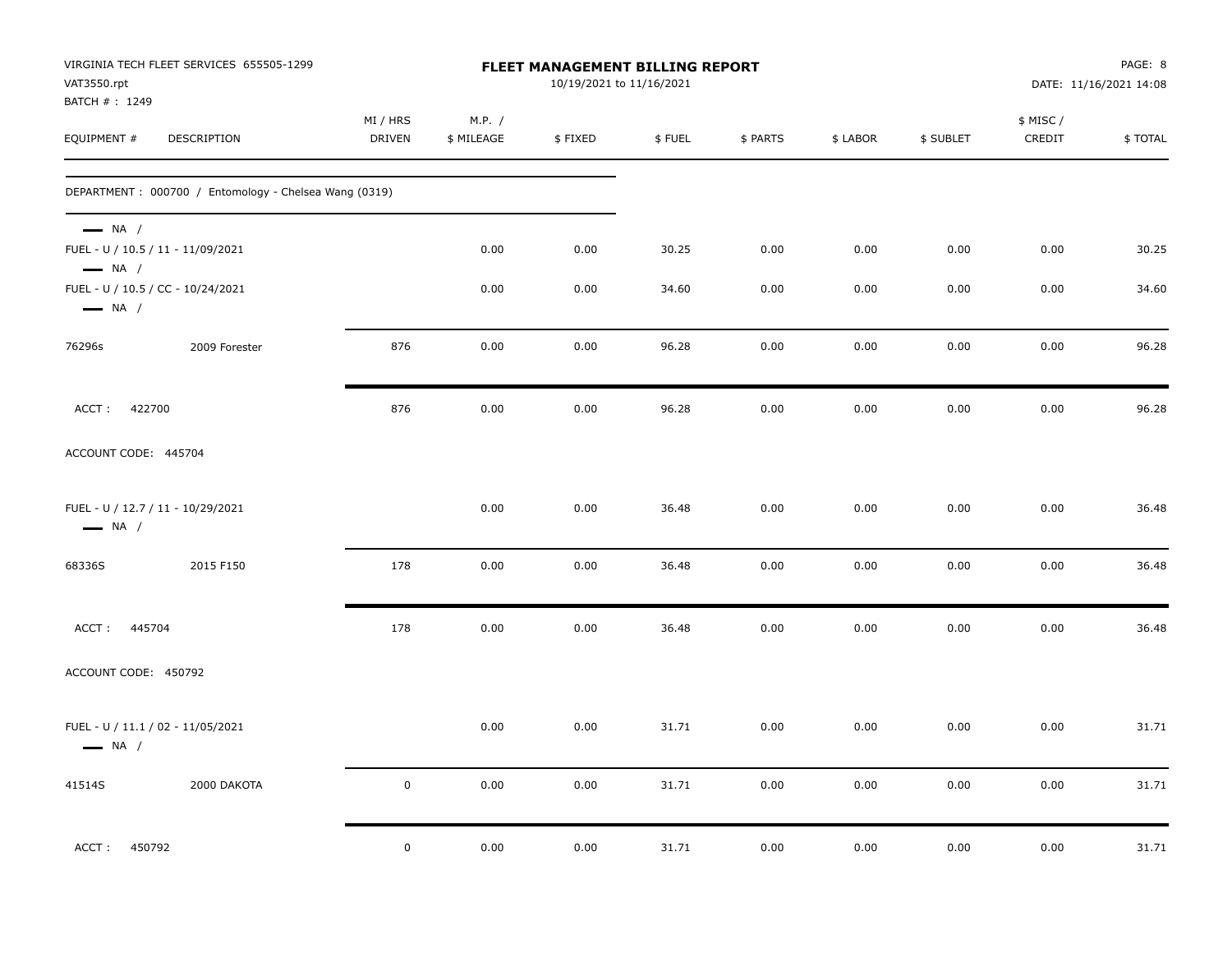| VAT3550.rpt<br>BATCH #: 1249                                | VIRGINIA TECH FLEET SERVICES 655505-1299              |                    |                      | <b>FLEET MANAGEMENT BILLING REPORT</b><br>10/19/2021 to 11/16/2021 |        |          |          |           |                     | PAGE: 9<br>DATE: 11/16/2021 14:08 |
|-------------------------------------------------------------|-------------------------------------------------------|--------------------|----------------------|--------------------------------------------------------------------|--------|----------|----------|-----------|---------------------|-----------------------------------|
| EQUIPMENT #                                                 | DESCRIPTION                                           | MI / HRS<br>DRIVEN | M.P. /<br>\$ MILEAGE | \$FIXED                                                            | \$FUEL | \$ PARTS | \$ LABOR | \$ SUBLET | \$ MISC /<br>CREDIT | \$TOTAL                           |
|                                                             | DEPARTMENT: 000700 / Entomology - Chelsea Wang (0319) |                    |                      |                                                                    |        |          |          |           |                     |                                   |
| ACCOUNT CODE: 451625                                        |                                                       |                    |                      |                                                                    |        |          |          |           |                     |                                   |
| FUEL - U / 27.6 / CC - 10/24/2021<br>$\longrightarrow$ NA / |                                                       |                    | 0.00                 | 0.00                                                               | 86.99  | 0.00     | 0.00     | 0.00      | 0.00                | 86.99                             |
| 71540s                                                      | 2016 COLORADO                                         | 491                | 0.00                 | 0.00                                                               | 86.99  | 0.00     | 0.00     | 0.00      | 0.00                | 86.99                             |
| 451625<br>ACCT:                                             |                                                       | 491                | 0.00                 | 0.00                                                               | 86.99  | 0.00     | 0.00     | 0.00      | 0.00                | 86.99                             |
| ACCOUNT CODE: 479696                                        |                                                       |                    |                      |                                                                    |        |          |          |           |                     |                                   |
| FUEL - U / 23.2 / CC - 10/24/2021<br>$\longrightarrow$ NA / |                                                       |                    | 0.00                 | 0.00                                                               | 67.40  | 0.00     | 0.00     | 0.00      | 0.00                | 67.40                             |
| 69976s                                                      | 2016 Frontier                                         | 0                  | 0.00                 | 0.00                                                               | 67.40  | 0.00     | 0.00     | 0.00      | 0.00                | 67.40                             |
| ACCT:<br>479696                                             |                                                       | $\mathbf 0$        | 0.00                 | 0.00                                                               | 67.40  | 0.00     | 0.00     | 0.00      | 0.00                | 67.40                             |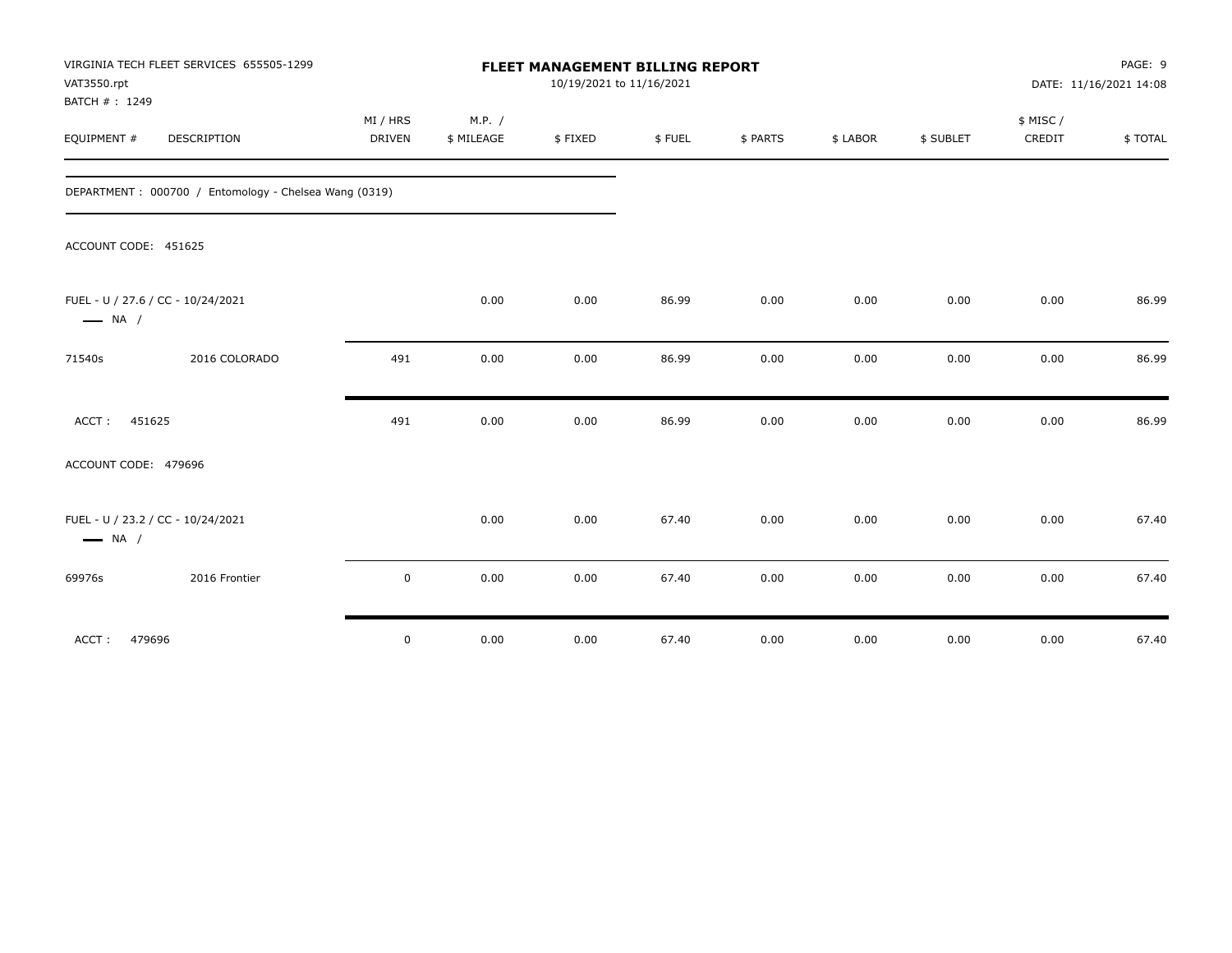| VIRGINIA TECH FLEET SERVICES 655505-1299<br>VAT3550.rpt<br>BATCH #: 1249 |        |                    |                      |         | <b>FLEET MANAGEMENT BILLING REPORT</b><br>10/19/2021 to 11/16/2021 |          |          |                  |                     | PAGE: 10<br>DATE: 11/16/2021 14:08 |
|--------------------------------------------------------------------------|--------|--------------------|----------------------|---------|--------------------------------------------------------------------|----------|----------|------------------|---------------------|------------------------------------|
| EQUIPMENT #<br><b>DESCRIPTION</b>                                        |        | MI / HRS<br>DRIVEN | M.P. /<br>\$ MILEAGE | \$FIXED | \$FUEL                                                             | \$ PARTS | \$ LABOR | \$ SUBLET        | \$ MISC /<br>CREDIT | \$TOTAL                            |
| DEPARTMENT SUBTOTALS :                                                   |        | 3,968              | 0.00                 | 0.00    | 1,102.02                                                           | 0.00     | 0.00     | 0.00             | 0.00                | 1,102.02                           |
| <b>BREAKDOWN OF CHARGES:</b>                                             |        |                    | MILEAGE              |         |                                                                    | 0.00     |          | PARTS (WO'S)     |                     | 0.00                               |
| EQUIPMENT COUNT:                                                         | 14     |                    | MOTOR POOL           |         |                                                                    | 0.00     |          | PARTS (IND.ISS.) |                     | 0.00                               |
| DEPARTMENT:                                                              | 000700 |                    | <b>BASE</b>          |         |                                                                    | 0.00     |          | <b>CREDITS</b>   |                     | 0.00                               |
|                                                                          |        |                    | INSURANCE            |         |                                                                    | 0.00     |          | MISCELLANEOUS    |                     | 0.00                               |
|                                                                          |        |                    | <b>OTHER</b>         |         |                                                                    | 0.00     | LABOR    |                  |                     | 0.00                               |
|                                                                          |        |                    | REPLACEMENT          |         |                                                                    | 0.00     |          | <b>SUBLETS</b>   |                     | 0.00                               |
|                                                                          |        |                    | <b>FUEL</b>          |         | 1,102.02                                                           |          |          |                  |                     |                                    |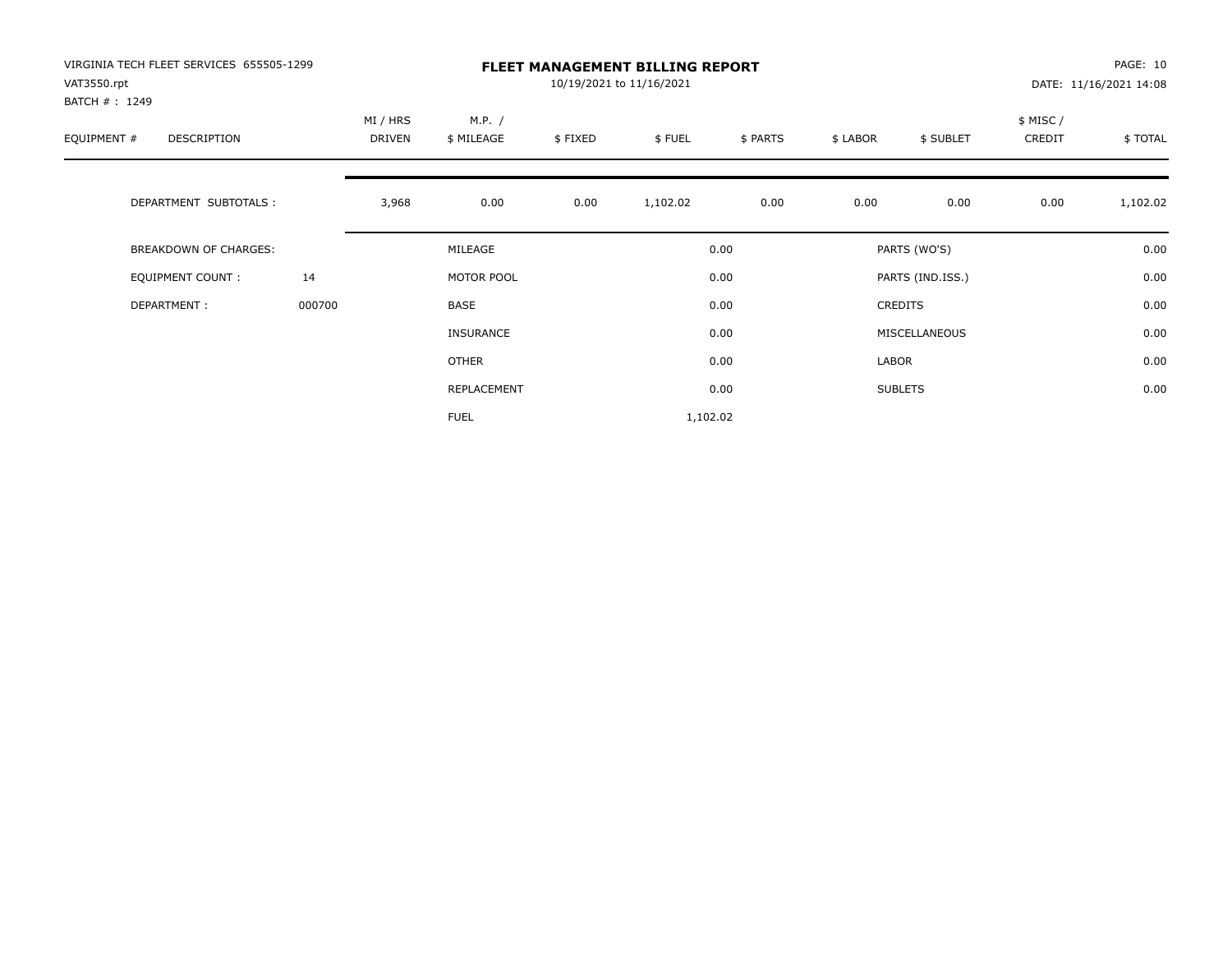| VAT3550.rpt<br>BATCH #: 1249                                                         | VIRGINIA TECH FLEET SERVICES 655505-1299                    |                           |                      | FLEET MANAGEMENT BILLING REPORT<br>10/19/2021 to 11/16/2021 |        |          |          |           |                    | PAGE: 11<br>DATE: 11/16/2021 14:08 |
|--------------------------------------------------------------------------------------|-------------------------------------------------------------|---------------------------|----------------------|-------------------------------------------------------------|--------|----------|----------|-----------|--------------------|------------------------------------|
| EQUIPMENT #                                                                          | DESCRIPTION                                                 | MI / HRS<br><b>DRIVEN</b> | M.P. /<br>\$ MILEAGE | \$FIXED                                                     | \$FUEL | \$ PARTS | \$ LABOR | \$ SUBLET | \$ MISC/<br>CREDIT | \$TOTAL                            |
|                                                                                      | DEPARTMENT : 000800 / Forestry - Kathie Hollandworth (0324) |                           |                      |                                                             |        |          |          |           |                    |                                    |
| ACCOUNT CODE: 230059                                                                 |                                                             |                           |                      |                                                             |        |          |          |           |                    |                                    |
| FUEL - U / 2.9 / 11 - 11/12/2021<br>$\longrightarrow$ NA /                           |                                                             |                           | 0.00                 | 0.00                                                        | 8.29   | 0.00     | 0.00     | 0.00      | 0.00               | 8.29                               |
| $\longrightarrow$ NA /                                                               | FUEL - U / 13.4 / 11 - 10/21/2021                           |                           | 0.00                 | 0.00                                                        | 38.40  | 0.00     | 0.00     | 0.00      | 0.00               | 38.40                              |
| 55235S                                                                               | 2007 COLORADO                                               | 285                       | 0.00                 | 0.00                                                        | 46.69  | 0.00     | 0.00     | 0.00      | 0.00               | 46.69                              |
| FUEL - U / 7.7 / 11 - 11/03/2021<br>$\longrightarrow$ NA /                           |                                                             |                           | 0.00                 | 0.00                                                        | 22.04  | 0.00     | 0.00     | 0.00      | 0.00               | 22.04                              |
| FUEL - U / 3.7 / 12 - 11/06/2021                                                     |                                                             |                           | 0.00                 | 0.00                                                        | 10.71  | 0.00     | 0.00     | 0.00      | 0.00               | 10.71                              |
| $\longrightarrow$ NA /<br>FUEL - U / 7.8 / 11 - 11/08/2021                           |                                                             |                           | 0.00                 | 0.00                                                        | 22.24  | 0.00     | 0.00     | 0.00      | 0.00               | 22.24                              |
| $\longrightarrow$ NA /<br>FUEL - U / 4.1 / 12 - 11/10/2021<br>$\longrightarrow$ NA / |                                                             |                           | 0.00                 | 0.00                                                        | 11.62  | 0.00     | 0.00     | 0.00      | 0.00               | 11.62                              |
| 60163S                                                                               | 2010 EXPLORER                                               | 374                       | 0.00                 | 0.00                                                        | 66.61  | 0.00     | 0.00     | 0.00      | 0.00               | 66.61                              |
| FUEL - U / 8.5 / 11 - 10/25/2021<br>$\longrightarrow$ NA /                           |                                                             |                           | 0.00                 | 0.00                                                        | 24.48  | 0.00     | 0.00     | 0.00      | 0.00               | 24.48                              |
| 61748S                                                                               | 2012 COLORADO                                               | 141                       | 0.00                 | 0.00                                                        | 24.48  | 0.00     | 0.00     | 0.00      | 0.00               | 24.48                              |
| $\longrightarrow$ NA /                                                               | FUEL - U / 10.6 / 11 - 11/04/2021                           |                           | 0.00                 | 0.00                                                        | 30.48  | 0.00     | 0.00     | 0.00      | 0.00               | 30.48                              |
| $\longrightarrow$ NA /                                                               | FUEL - U / 14.4 / 12 - 11/11/2021                           |                           | 0.00                 | 0.00                                                        | 41.27  | 0.00     | 0.00     | 0.00      | 0.00               | 41.27                              |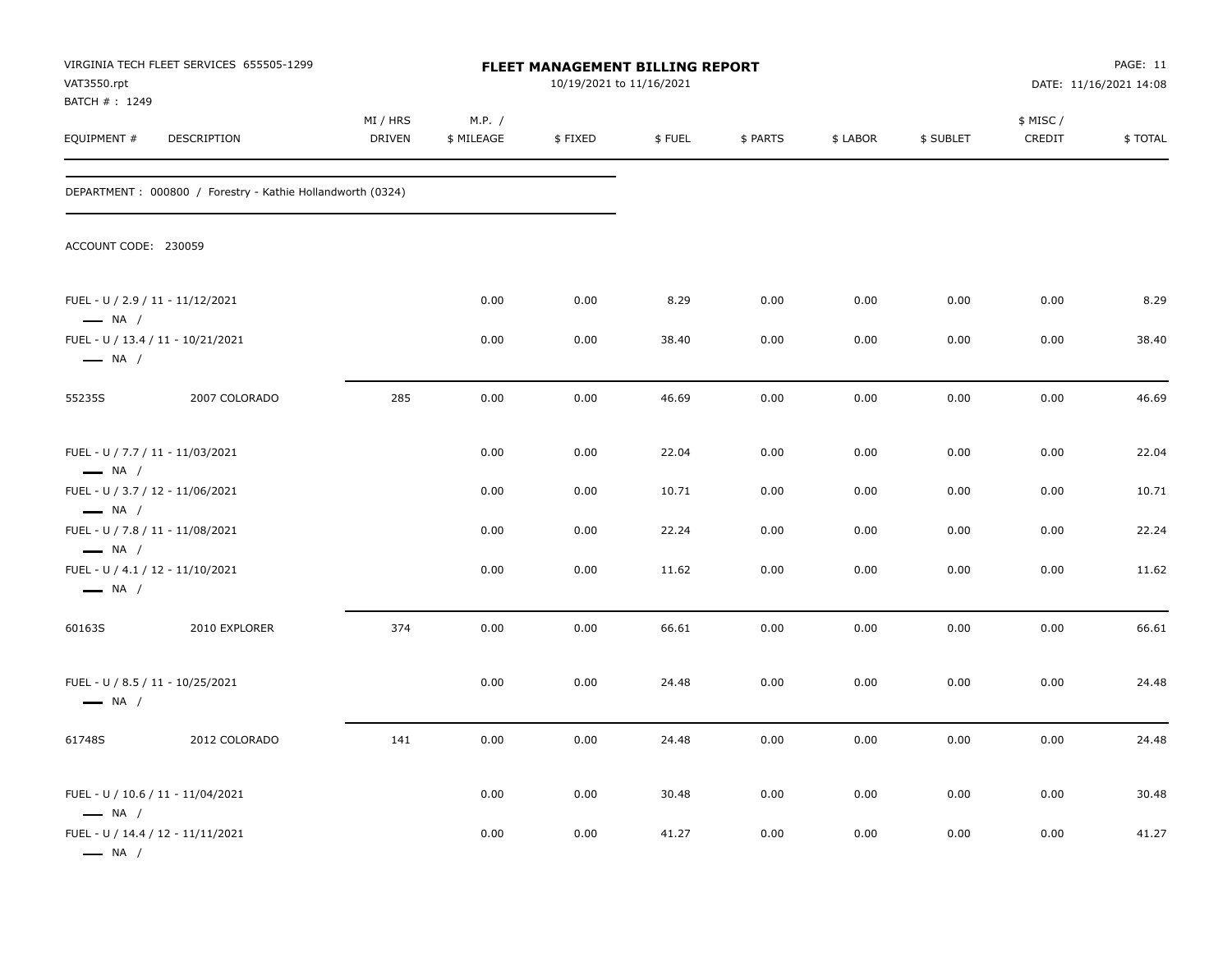| VAT3550.rpt                                      | VIRGINIA TECH FLEET SERVICES 655505-1299<br>BATCH #: 1249<br><b>DESCRIPTION</b> |        |                           |                      | FLEET MANAGEMENT BILLING REPORT<br>10/19/2021 to 11/16/2021 |        |          |          |                  |                     | PAGE: 12<br>DATE: 11/16/2021 14:08 |
|--------------------------------------------------|---------------------------------------------------------------------------------|--------|---------------------------|----------------------|-------------------------------------------------------------|--------|----------|----------|------------------|---------------------|------------------------------------|
| EQUIPMENT #                                      |                                                                                 |        | MI / HRS<br><b>DRIVEN</b> | M.P. /<br>\$ MILEAGE | \$FIXED                                                     | \$FUEL | \$ PARTS | \$ LABOR | \$ SUBLET        | \$ MISC /<br>CREDIT | \$TOTAL                            |
|                                                  | DEPARTMENT: 000800 / Forestry - Kathie Hollandworth (0324)                      |        |                           |                      |                                                             |        |          |          |                  |                     |                                    |
| 68291S                                           | 2015 F150                                                                       |        | 418                       | 0.00                 | 0.00                                                        | 71.75  | 0.00     | 0.00     | 0.00             | 0.00                | 71.75                              |
| $\longrightarrow$ NA /                           | FUEL - U / 20.1 / 11 - 11/04/2021                                               |        |                           | 0.00                 | 0.00                                                        | 57.74  | 0.00     | 0.00     | 0.00             | 0.00                | 57.74                              |
|                                                  | FUEL - U / 9.0 / 11 - 10/20/2021                                                |        |                           | 0.00                 | 0.00                                                        | 25.86  | 0.00     | 0.00     | 0.00             | 0.00                | 25.86                              |
| $\longrightarrow$ NA /<br>$\longrightarrow$ NA / | FUEL - U / 15.4 / 11 - 10/28/2021                                               |        |                           | 0.00                 | 0.00                                                        | 44.17  | 0.00     | 0.00     | 0.00             | 0.00                | 44.17                              |
| 76285s                                           | 2019 F150                                                                       |        | 2,683                     | 0.00                 | 0.00                                                        | 127.77 | 0.00     | 0.00     | 0.00             | 0.00                | 127.77                             |
| ACCT:                                            | 230059                                                                          |        | 3,901                     | 0.00                 | 0.00                                                        | 337.30 | 0.00     | 0.00     | 0.00             | 0.00                | 337.30                             |
|                                                  | DEPARTMENT SUBTOTALS :                                                          |        | 3,901                     | 0.00                 | 0.00                                                        | 337.30 | 0.00     | 0.00     | 0.00             | 0.00                | 337.30                             |
|                                                  | BREAKDOWN OF CHARGES:                                                           |        |                           | MILEAGE              |                                                             |        | 0.00     |          | PARTS (WO'S)     |                     | 0.00                               |
|                                                  | <b>EQUIPMENT COUNT:</b>                                                         | 5      |                           | MOTOR POOL           |                                                             |        | 0.00     |          | PARTS (IND.ISS.) |                     | 0.00                               |
|                                                  | DEPARTMENT:                                                                     | 000800 |                           | <b>BASE</b>          |                                                             |        | 0.00     |          | <b>CREDITS</b>   |                     | 0.00                               |
|                                                  |                                                                                 |        |                           | <b>INSURANCE</b>     |                                                             |        | 0.00     |          | MISCELLANEOUS    |                     | 0.00                               |
|                                                  |                                                                                 |        |                           | <b>OTHER</b>         |                                                             |        | 0.00     | LABOR    |                  |                     | 0.00                               |
|                                                  |                                                                                 |        |                           | REPLACEMENT          |                                                             |        | 0.00     |          | <b>SUBLETS</b>   |                     | 0.00                               |
|                                                  |                                                                                 |        |                           | <b>FUEL</b>          |                                                             |        | 337.30   |          |                  |                     |                                    |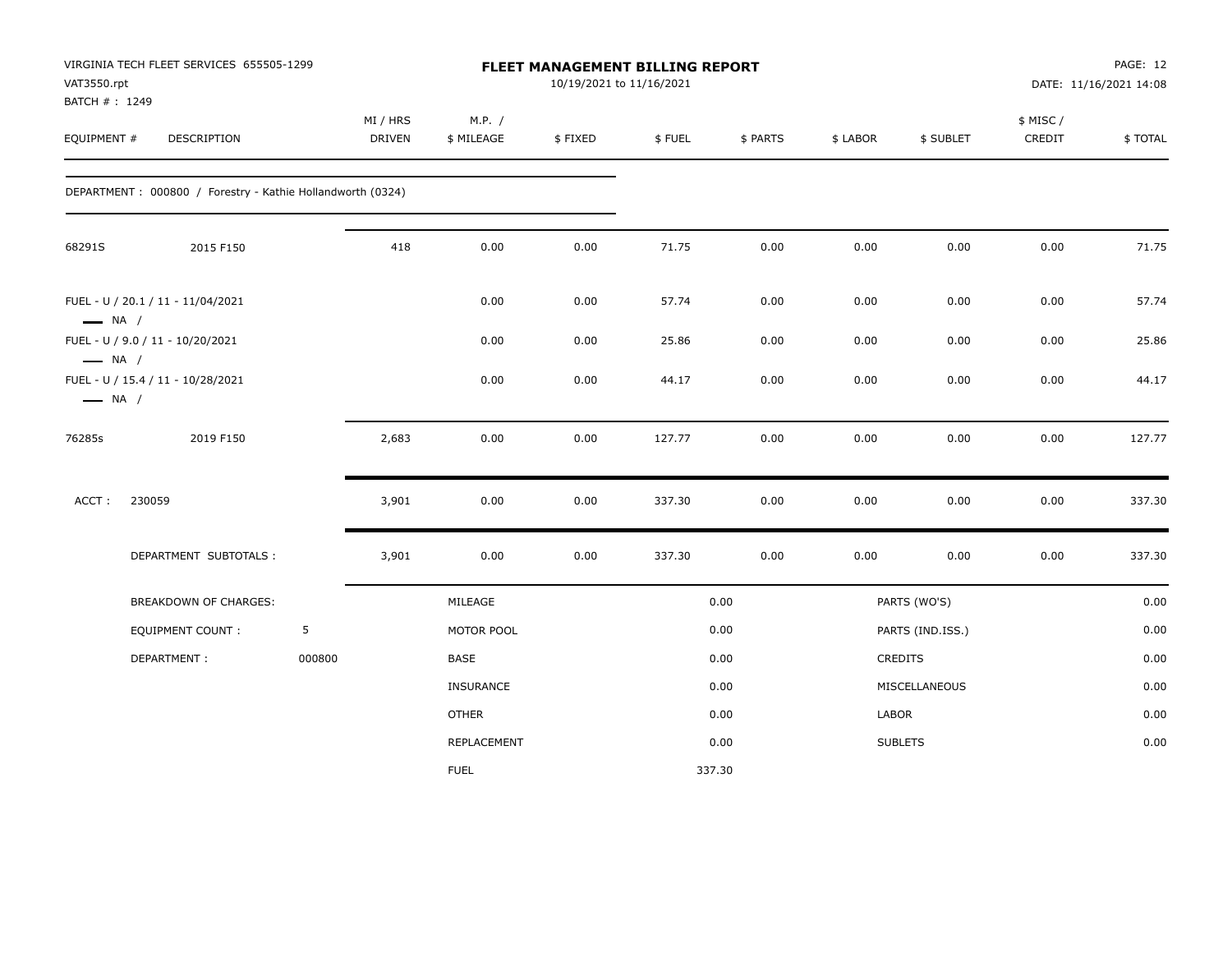| VAT3550.rpt<br>BATCH #: 1249                                                                    | VIRGINIA TECH FLEET SERVICES 655505-1299                               |                           |                      | <b>FLEET MANAGEMENT BILLING REPORT</b><br>10/19/2021 to 11/16/2021 |                |              |              |              |                     | PAGE: 13<br>DATE: 11/16/2021 14:08 |
|-------------------------------------------------------------------------------------------------|------------------------------------------------------------------------|---------------------------|----------------------|--------------------------------------------------------------------|----------------|--------------|--------------|--------------|---------------------|------------------------------------|
| EQUIPMENT #                                                                                     | DESCRIPTION                                                            | MI / HRS<br><b>DRIVEN</b> | M.P. /<br>\$ MILEAGE | \$FIXED                                                            | \$FUEL         | \$ PARTS     | \$ LABOR     | \$ SUBLET    | \$ MISC /<br>CREDIT | \$TOTAL                            |
|                                                                                                 | DEPARTMENT : 000900 / Fisheries & Wildlife Sciences -Beth Jones (0321) |                           |                      |                                                                    |                |              |              |              |                     |                                    |
| ACCOUNT CODE: 230060                                                                            |                                                                        |                           |                      |                                                                    |                |              |              |              |                     |                                    |
| FUEL - U / 17.4 / 12 - 10/21/2021<br>$\longrightarrow$ NA /                                     |                                                                        |                           | 0.00                 | 0.00                                                               | 50.00          | 0.00         | 0.00         | 0.00         | 0.00                | 50.00                              |
| 47292S                                                                                          | 2012 Silverado                                                         | 2,143                     | 0.00                 | 0.00                                                               | 50.00          | 0.00         | 0.00         | 0.00         | 0.00                | 50.00                              |
| FUEL - U / 14.3 / 11 - 10/18/2021<br>$\longrightarrow$ NA /                                     |                                                                        |                           | 0.00                 | 0.00                                                               | 38.90          | 0.00         | 0.00         | 0.00         | 0.00                | 38.90                              |
| 69968s                                                                                          | 2016 Frontier                                                          | $\mathbf 0$               | 0.00                 | 0.00                                                               | 38.90          | 0.00         | 0.00         | 0.00         | 0.00                | 38.90                              |
| FUEL - U / 27.7 / 11 - 11/04/2021<br>$\longrightarrow$ NA /                                     |                                                                        |                           | 0.00                 | 0.00                                                               | 79.36          | 0.00         | 0.00         | 0.00         | 0.00                | 79.36                              |
| FUEL - U / 26.9 / 11 - 11/10/2021<br>$\longrightarrow$ NA /                                     |                                                                        |                           | 0.00                 | 0.00                                                               | 77.06          | 0.00         | 0.00         | 0.00         | 0.00                | 77.06                              |
| FUEL - U / 18.6 / 11 - 11/11/2021<br>$\longrightarrow$ NA /                                     |                                                                        |                           | 0.00                 | 0.00                                                               | 53.38          | 0.00         | 0.00         | 0.00         | 0.00                | 53.38                              |
| FUEL - U / 15.3 / 11 - 10/18/2021<br>$\longrightarrow$ NA /                                     |                                                                        |                           | 0.00                 | 0.00                                                               | 41.69          | 0.00         | 0.00         | 0.00         | 0.00                | 41.69                              |
| FUEL - U / 26.8 / 11 - 10/25/2021<br>$\longrightarrow$ NA /                                     |                                                                        |                           | 0.00                 | 0.00                                                               | 76.92          | 0.00         | 0.00         | 0.00         | 0.00                | 76.92                              |
| 69974s                                                                                          | 2016 F150                                                              | $\pmb{0}$                 | 0.00                 | 0.00                                                               | 328.41         | 0.00         | 0.00         | 0.00         | 0.00                | 328.41                             |
| FUEL - U / 6.2 / 11 - 11/09/2021<br>$\longrightarrow$ NA /<br>FUEL - U / 12.8 / 11 - 10/25/2021 |                                                                        |                           | 0.00<br>0.00         | 0.00<br>0.00                                                       | 17.74<br>36.76 | 0.00<br>0.00 | 0.00<br>0.00 | 0.00<br>0.00 | 0.00<br>0.00        | 17.74<br>36.76                     |
| $\longrightarrow$ NA /                                                                          |                                                                        |                           |                      |                                                                    |                |              |              |              |                     |                                    |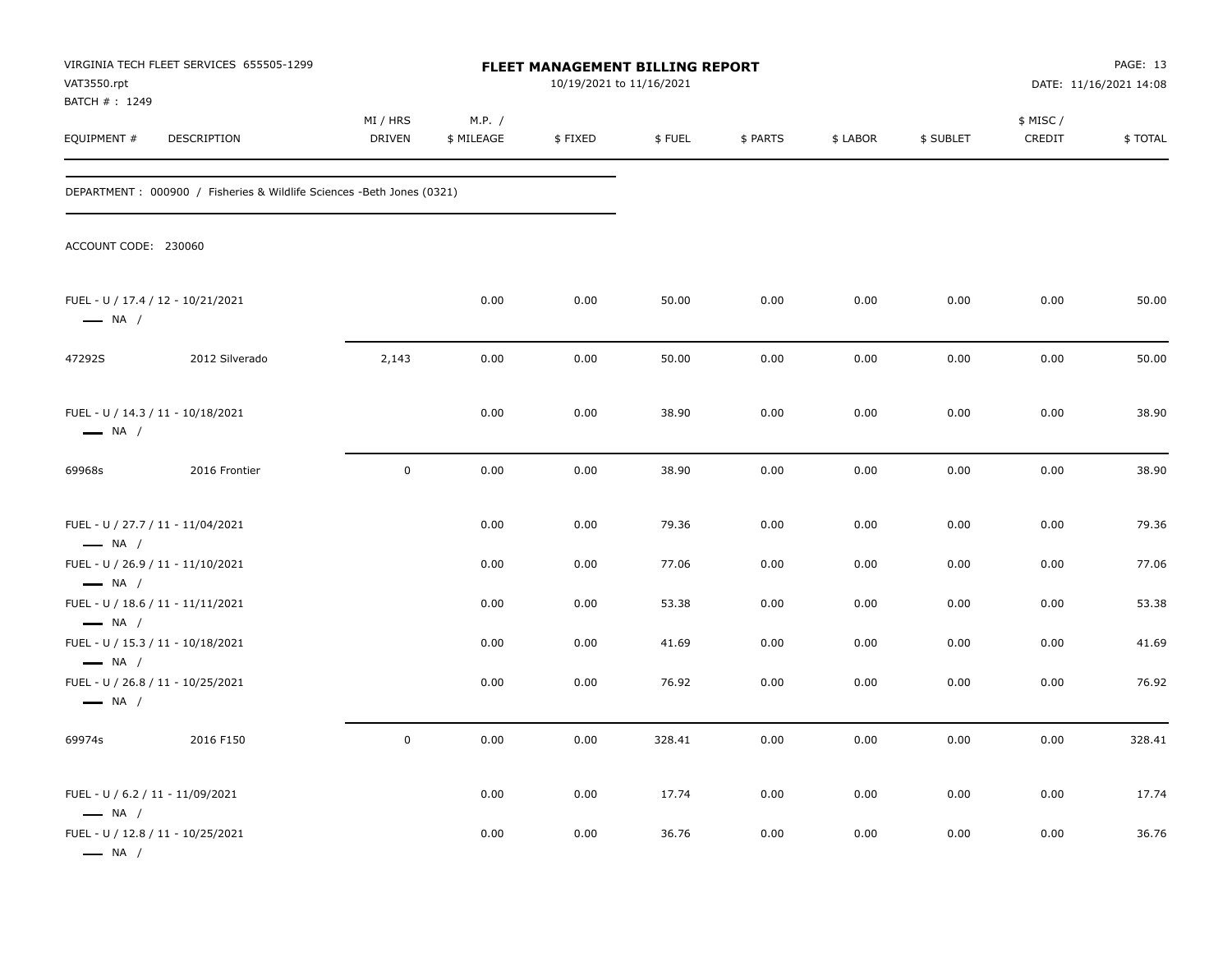| VAT3550.rpt<br>BATCH #: 1249                                | VIRGINIA TECH FLEET SERVICES 655505-1299                               |                    |                      |         | FLEET MANAGEMENT BILLING REPORT<br>10/19/2021 to 11/16/2021 |          |          |           |                     | PAGE: 14<br>DATE: 11/16/2021 14:08 |
|-------------------------------------------------------------|------------------------------------------------------------------------|--------------------|----------------------|---------|-------------------------------------------------------------|----------|----------|-----------|---------------------|------------------------------------|
| EQUIPMENT #                                                 | DESCRIPTION                                                            | MI / HRS<br>DRIVEN | M.P. /<br>\$ MILEAGE | \$FIXED | \$FUEL                                                      | \$ PARTS | \$ LABOR | \$ SUBLET | \$ MISC /<br>CREDIT | \$TOTAL                            |
|                                                             | DEPARTMENT : 000900 / Fisheries & Wildlife Sciences -Beth Jones (0321) |                    |                      |         |                                                             |          |          |           |                     |                                    |
| OTHER CHARGE<br>$\longrightarrow$ NA /                      |                                                                        |                    | 0.00                 | 5.65    | 0.00                                                        | 0.00     | 0.00     | 0.00      | 0.00                | 5.65                               |
| 74662s                                                      | 2018 F150                                                              | 342                | 0.00                 | 5.65    | 54.50                                                       | 0.00     | 0.00     | 0.00      | 0.00                | 60.15                              |
| OTHER CHARGE<br>$\longrightarrow$ NA /                      |                                                                        |                    | 0.00                 | 20.35   | 0.00                                                        | 0.00     | 0.00     | 0.00      | 0.00                | 20.35                              |
| 79442S                                                      | 2020 F150                                                              | $\mathsf 0$        | 0.00                 | 20.35   | 0.00                                                        | 0.00     | 0.00     | 0.00      | 0.00                | 20.35                              |
| FUEL - U / 14.7 / 11 - 10/19/2021<br>$\longrightarrow$ NA / |                                                                        |                    | 0.00                 | 0.00    | 40.24                                                       | 0.00     | 0.00     | 0.00      | 0.00                | 40.24                              |
| 80237S                                                      | 2021 F150                                                              | 73                 | 0.00                 | 0.00    | 40.24                                                       | 0.00     | 0.00     | 0.00      | 0.00                | 40.24                              |
| 230060<br>ACCT:                                             |                                                                        | 2,558              | 0.00                 | 26.00   | 512.05                                                      | 0.00     | 0.00     | 0.00      | 0.00                | 538.05                             |
| ACCOUNT CODE: 234384                                        |                                                                        |                    |                      |         |                                                             |          |          |           |                     |                                    |
| FUEL - U / 21.1 / 11 - 10/18/2021<br>$\longrightarrow$ NA / |                                                                        |                    | 0.00                 | 0.00    | 57.66                                                       | 0.00     | 0.00     | 0.00      | 0.00                | 57.66                              |
| 47577s                                                      | 2003 Ram                                                               | 258                | 0.00                 | 0.00    | 57.66                                                       | 0.00     | 0.00     | 0.00      | 0.00                | 57.66                              |
| 234384<br>ACCT:                                             |                                                                        | 258                | 0.00                 | 0.00    | 57.66                                                       | 0.00     | 0.00     | 0.00      | 0.00                | 57.66                              |

ACCOUNT CODE: 437074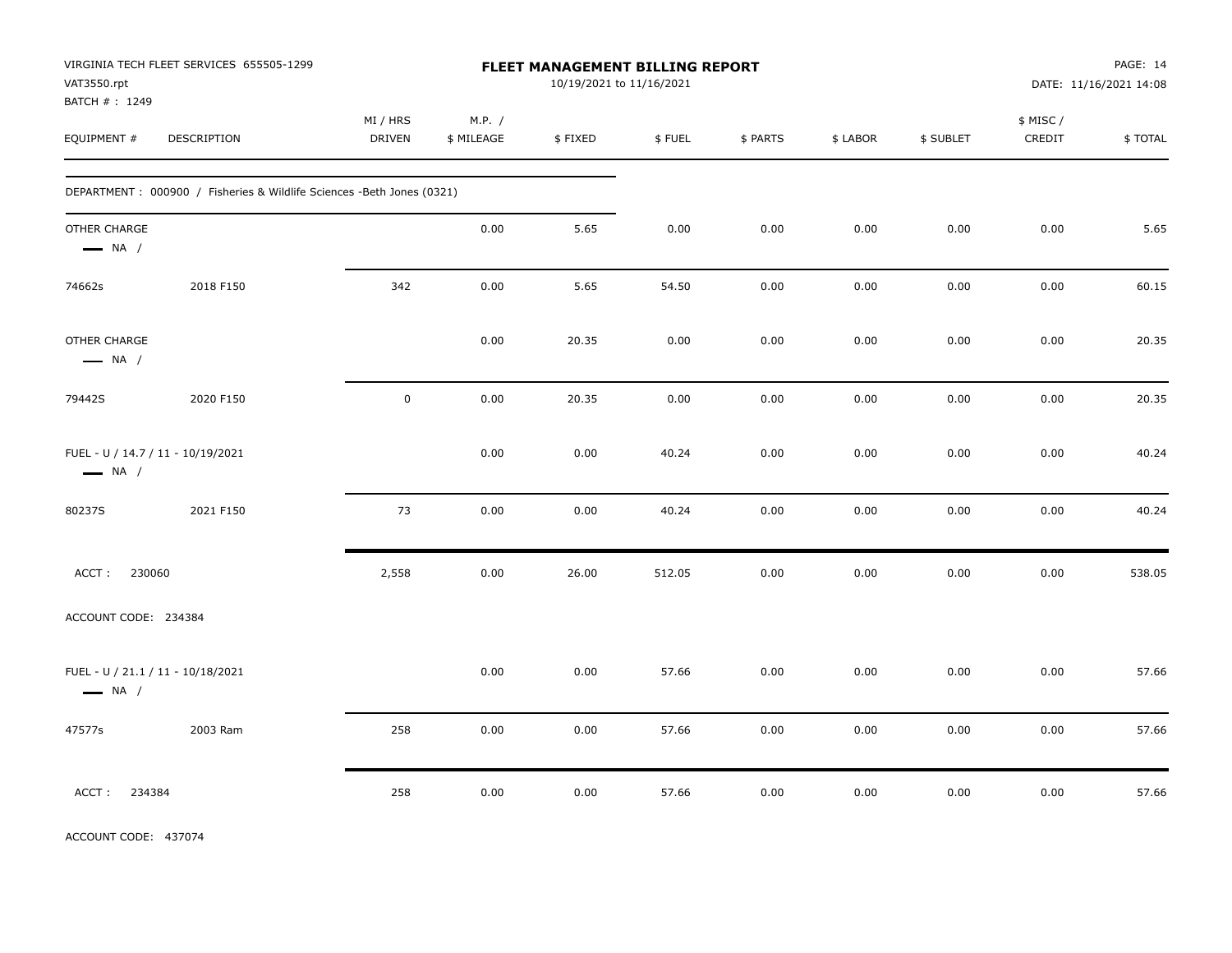| VAT3550.rpt            | VIRGINIA TECH FLEET SERVICES 655505-1299<br>BATCH #: 1249              |        |                    |                      | 10/19/2021 to 11/16/2021 | FLEET MANAGEMENT BILLING REPORT |          |              |                  |                    | PAGE: 15<br>DATE: 11/16/2021 14:08 |
|------------------------|------------------------------------------------------------------------|--------|--------------------|----------------------|--------------------------|---------------------------------|----------|--------------|------------------|--------------------|------------------------------------|
| EQUIPMENT #            | DESCRIPTION                                                            |        | MI / HRS<br>DRIVEN | M.P. /<br>\$ MILEAGE | \$FIXED                  | \$FUEL                          | \$ PARTS | \$ LABOR     | \$ SUBLET        | \$ MISC/<br>CREDIT | \$TOTAL                            |
|                        | DEPARTMENT : 000900 / Fisheries & Wildlife Sciences -Beth Jones (0321) |        |                    |                      |                          |                                 |          |              |                  |                    |                                    |
| $\longrightarrow$ NA / | FUEL - U / 16.8 / 12 - 11/01/2021                                      |        |                    | 0.00                 | 0.00                     | 48.22                           | 0.00     | 0.00         | 0.00             | 0.00               | 48.22                              |
| $\longrightarrow$ NA / | FUEL - U / 7.7 / 12 - 10/28/2021                                       |        |                    | 0.00                 | 0.00                     | 22.07                           | 0.00     | 0.00         | 0.00             | 0.00               | 22.07                              |
| I434659                | 2020 SUBURBAN                                                          |        | 892                | 0.00                 | 0.00                     | 70.29                           | 0.00     | 0.00         | 0.00             | 0.00               | 70.29                              |
| ACCT:                  | 437074                                                                 |        | 892                | 0.00                 | 0.00                     | 70.29                           | 0.00     | 0.00         | 0.00             | 0.00               | 70.29                              |
|                        | DEPARTMENT SUBTOTALS :                                                 |        | 3,708              | 0.00                 | 26.00                    | 640.00                          | 0.00     | 0.00         | 0.00             | 0.00               | 666.00                             |
|                        | BREAKDOWN OF CHARGES:                                                  |        |                    | MILEAGE              |                          |                                 | 0.00     |              | PARTS (WO'S)     |                    | 0.00                               |
|                        | <b>EQUIPMENT COUNT:</b>                                                | 8      |                    | MOTOR POOL           |                          |                                 | 0.00     |              | PARTS (IND.ISS.) |                    | 0.00                               |
|                        | DEPARTMENT:                                                            | 000900 |                    | <b>BASE</b>          |                          |                                 | 0.00     |              | <b>CREDITS</b>   |                    | 0.00                               |
|                        |                                                                        |        |                    | <b>INSURANCE</b>     |                          |                                 | 0.00     |              | MISCELLANEOUS    |                    | 0.00                               |
|                        |                                                                        |        |                    | <b>OTHER</b>         |                          |                                 | 26.00    | <b>LABOR</b> |                  |                    | 0.00                               |
|                        |                                                                        |        |                    | REPLACEMENT          |                          |                                 | 0.00     |              | <b>SUBLETS</b>   |                    | 0.00                               |
|                        |                                                                        |        |                    | <b>FUEL</b>          |                          |                                 | 640.00   |              |                  |                    |                                    |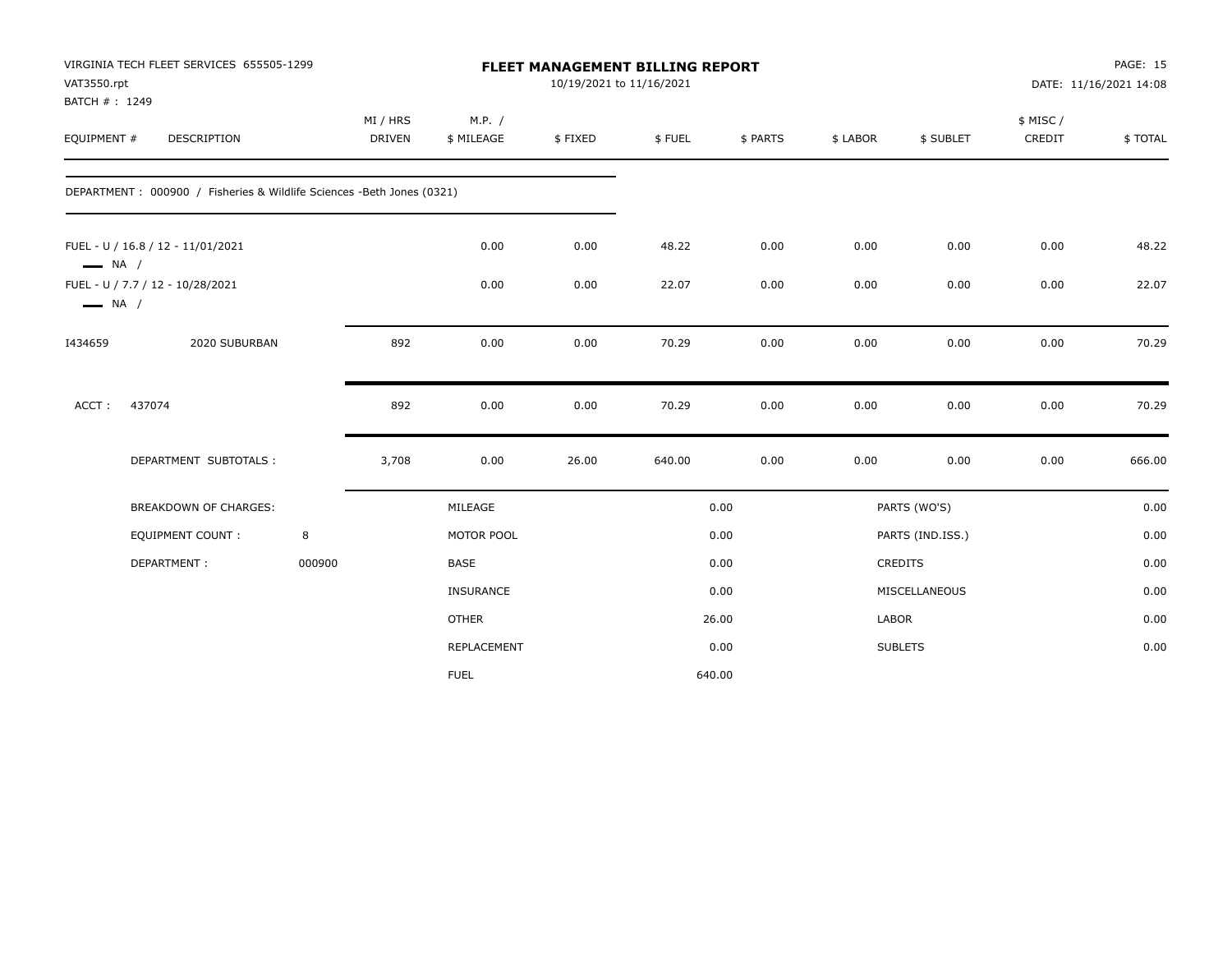| VIRGINIA TECH FLEET SERVICES 655505-1299<br>VAT3550.rpt                            |                           |                      |          | FLEET MANAGEMENT BILLING REPORT<br>10/19/2021 to 11/16/2021 |          |          |           |                     | PAGE: 16<br>DATE: 11/16/2021 14:08 |
|------------------------------------------------------------------------------------|---------------------------|----------------------|----------|-------------------------------------------------------------|----------|----------|-----------|---------------------|------------------------------------|
| BATCH #: 1249<br>EQUIPMENT #<br>DESCRIPTION                                        | MI / HRS<br><b>DRIVEN</b> | M.P. /<br>\$ MILEAGE | \$FIXED  | \$FUEL                                                      | \$ PARTS | \$ LABOR | \$ SUBLET | \$ MISC /<br>CREDIT | \$TOTAL                            |
| DEPARTMENT : 001300 / School of Plant & Environmental Science Sabrina Allen (0404) |                           |                      |          |                                                             |          |          |           |                     |                                    |
| ACCOUNT CODE: 115487                                                               |                           |                      |          |                                                             |          |          |           |                     |                                    |
| FUEL - D / 8.3 / 13 - 11/04/2021<br>$\longrightarrow$ NA /                         |                           | 0.00                 | 0.00     | 24.90                                                       | 0.00     | 0.00     | 0.00      | 0.00                | 24.90                              |
| <b>2011 CANS</b><br>ahnhort                                                        | $\mathbf 0$               | 0.00                 | 0.00     | 24.90                                                       | 0.00     | 0.00     | 0.00      | 0.00                | 24.90                              |
| ACCT: 115487                                                                       | $\mathbf 0$               | 0.00                 | 0.00     | 24.90                                                       | 0.00     | 0.00     | 0.00      | 0.00                | 24.90                              |
| ACCOUNT CODE: 178429                                                               |                           |                      |          |                                                             |          |          |           |                     |                                    |
| FUEL - U / 11.8 / 11 - 10/18/2021<br>$\longrightarrow$ NA /                        |                           | 0.00                 | 0.00     | 32.24                                                       | 0.00     | 0.00     | 0.00      | 0.00                | 32.24                              |
| 2003 Silverado<br>61771S                                                           | 153                       | 0.00                 | 0.00     | 32.24                                                       | 0.00     | 0.00     | 0.00      | 0.00                | 32.24                              |
| ACCT: 178429                                                                       | 153                       | 0.00                 | 0.00     | 32.24                                                       | 0.00     | 0.00     | 0.00      | 0.00                | 32.24                              |
| ACCOUNT CODE: 234834                                                               |                           |                      |          |                                                             |          |          |           |                     |                                    |
| FUEL - U / 112.8 / CC - 10/24/2021<br>$\longrightarrow$ NA /                       |                           | 0.00                 | 0.00     | 337.45                                                      | 0.00     | 0.00     | 0.00      | 0.00                | 337.45                             |
| 2012 CLUB WAGON<br>69982s                                                          | 1,716                     | $0.00\,$             | $0.00\,$ | 337.45                                                      | 0.00     | $0.00\,$ | 0.00      | 0.00                | 337.45                             |
| 234834<br>ACCT:                                                                    | 1,716                     | 0.00                 | 0.00     | 337.45                                                      | 0.00     | 0.00     | 0.00      | 0.00                | 337.45                             |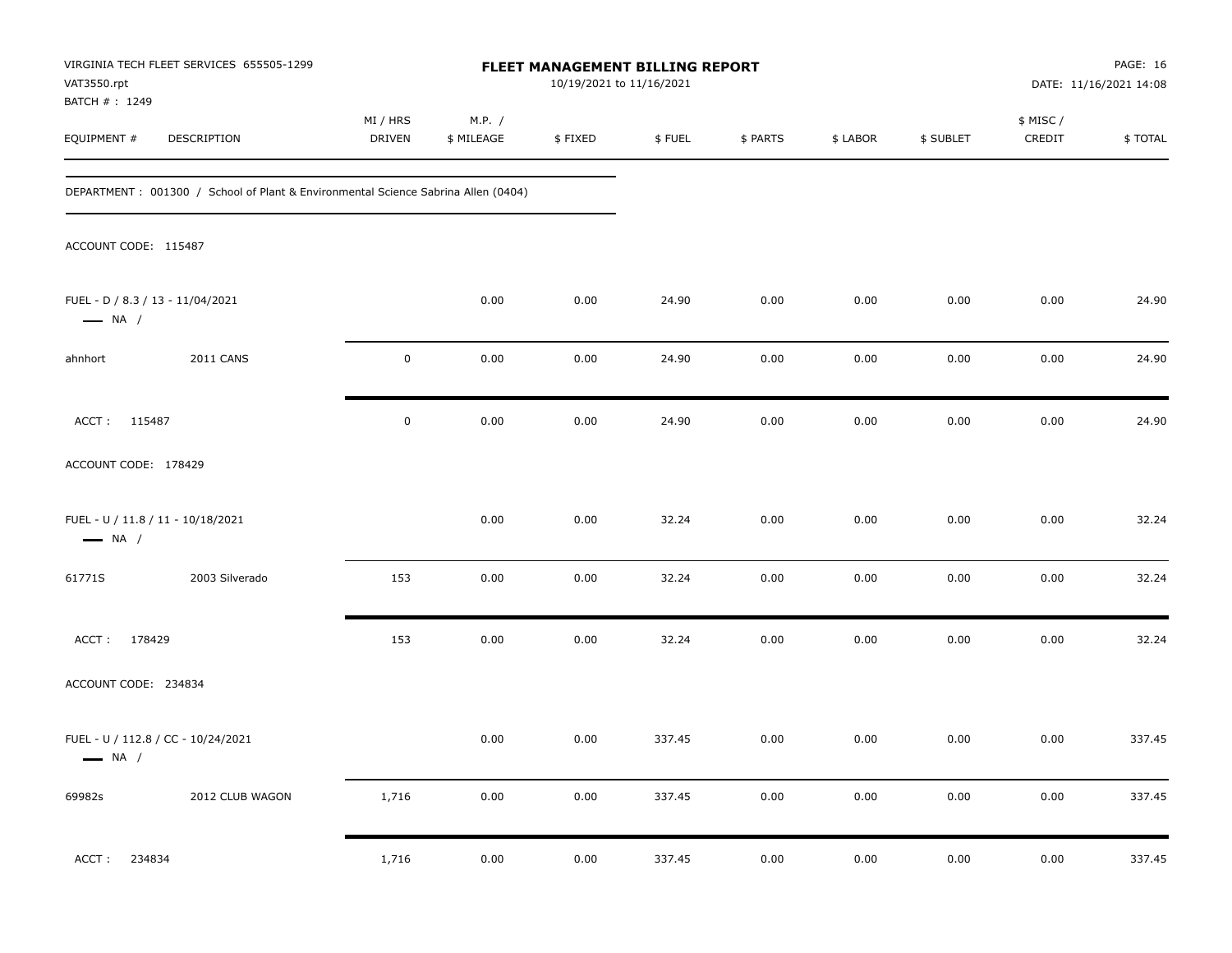| VAT3550.rpt<br>BATCH #: 1249           | VIRGINIA TECH FLEET SERVICES 655505-1299                                          |                    |                      | FLEET MANAGEMENT BILLING REPORT<br>10/19/2021 to 11/16/2021 |        |          |          |           |                     | PAGE: 17<br>DATE: 11/16/2021 14:08 |
|----------------------------------------|-----------------------------------------------------------------------------------|--------------------|----------------------|-------------------------------------------------------------|--------|----------|----------|-----------|---------------------|------------------------------------|
| EQUIPMENT #                            | DESCRIPTION                                                                       | MI / HRS<br>DRIVEN | M.P. /<br>\$ MILEAGE | \$FIXED                                                     | \$FUEL | \$ PARTS | \$ LABOR | \$ SUBLET | \$ MISC /<br>CREDIT | \$TOTAL                            |
|                                        | DEPARTMENT: 001300 / School of Plant & Environmental Science Sabrina Allen (0404) |                    |                      |                                                             |        |          |          |           |                     |                                    |
| ACCOUNT CODE: 235278                   |                                                                                   |                    |                      |                                                             |        |          |          |           |                     |                                    |
| $\longrightarrow$ NA /                 | FUEL - U / 169.0 / CC - 10/24/2021                                                |                    | 0.00                 | 0.00                                                        | 506.92 | 0.00     | 0.00     | 0.00      | 0.00                | 506.92                             |
| 74602s                                 | 2017 F250-4x4                                                                     | 1,665              | 0.00                 | 0.00                                                        | 506.92 | 0.00     | 0.00     | 0.00      | 0.00                | 506.92                             |
| 235278<br>ACCT:                        |                                                                                   | 1,665              | 0.00                 | 0.00                                                        | 506.92 | 0.00     | 0.00     | 0.00      | 0.00                | 506.92                             |
| ACCOUNT CODE: 235814                   |                                                                                   |                    |                      |                                                             |        |          |          |           |                     |                                    |
| $\longrightarrow$ NA /                 | FUEL - U / 16.9 / 11 - 11/09/2021                                                 |                    | 0.00                 | 0.00                                                        | 48.59  | 0.00     | 0.00     | 0.00      | 0.00                | 48.59                              |
| 55089S                                 | 2007 EXPLORER                                                                     | 190                | 0.00                 | 0.00                                                        | 48.59  | 0.00     | 0.00     | 0.00      | 0.00                | 48.59                              |
| 235814<br>ACCT:                        |                                                                                   | 190                | 0.00                 | 0.00                                                        | 48.59  | 0.00     | 0.00     | 0.00      | 0.00                | 48.59                              |
| ACCOUNT CODE: 444458                   |                                                                                   |                    |                      |                                                             |        |          |          |           |                     |                                    |
| $\longrightarrow$ NA /                 | FUEL - D / 126.1 / CC - 10/24/2021                                                |                    | 0.00                 | 0.00                                                        | 436.17 | 0.00     | 0.00     | 0.00      | 0.00                | 436.17                             |
| OTHER CHARGE<br>$\longrightarrow$ NA / |                                                                                   |                    | 0.00                 | 5.54                                                        | 0.00   | 0.00     | 0.00     | 0.00      | 0.00                | 5.54                               |
| 68273S                                 | 2015 F250-4x4                                                                     | 2,084              | 0.00                 | 5.54                                                        | 436.17 | 0.00     | 0.00     | 0.00      | 0.00                | 441.71                             |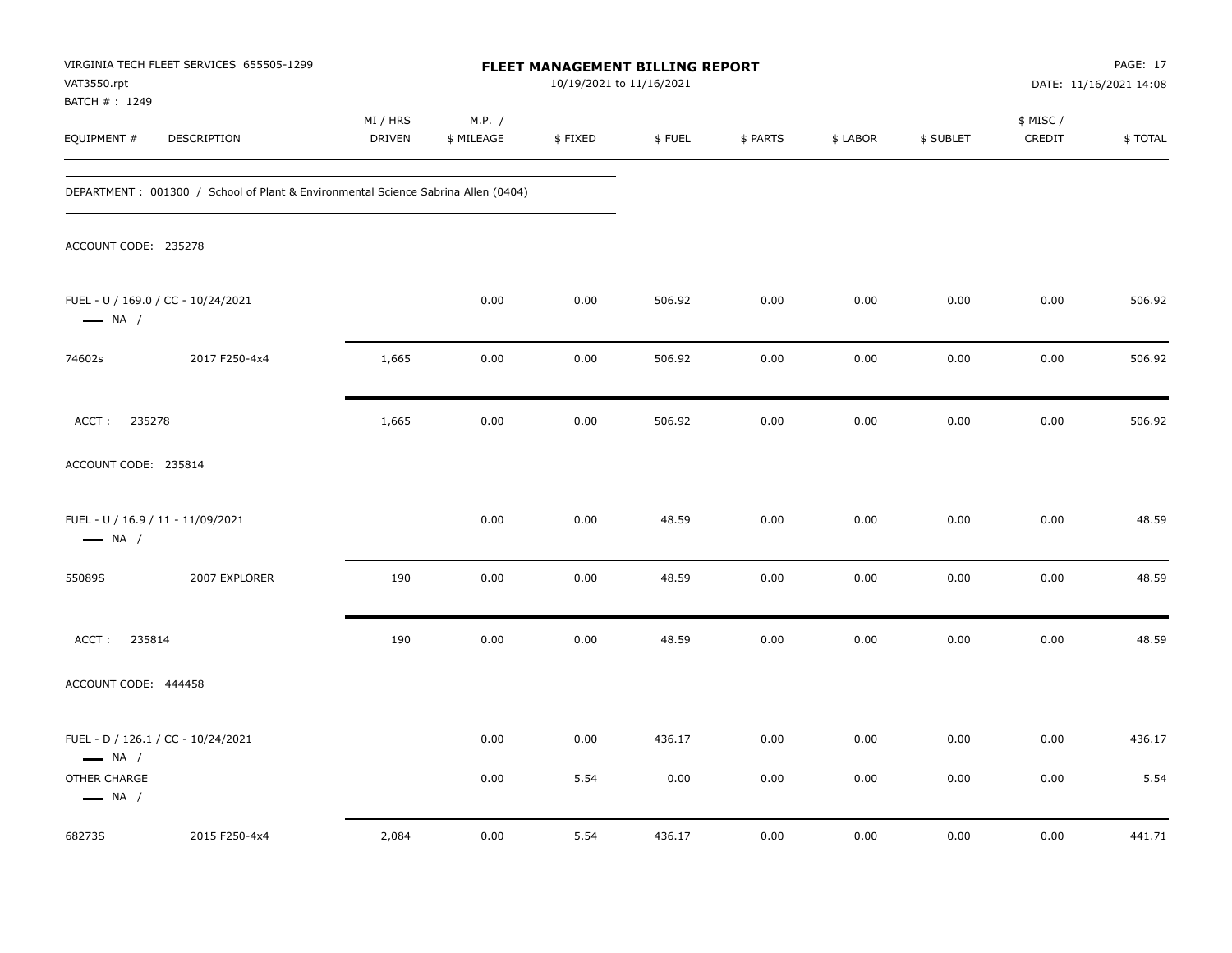| VAT3550.rpt                                                | VIRGINIA TECH FLEET SERVICES 655505-1299                                           |                    |                      | FLEET MANAGEMENT BILLING REPORT<br>10/19/2021 to 11/16/2021 |        |          |          |           |                     | PAGE: 18<br>DATE: 11/16/2021 14:08 |
|------------------------------------------------------------|------------------------------------------------------------------------------------|--------------------|----------------------|-------------------------------------------------------------|--------|----------|----------|-----------|---------------------|------------------------------------|
| BATCH #: 1249<br>EQUIPMENT #                               | DESCRIPTION                                                                        | MI / HRS<br>DRIVEN | M.P. /<br>\$ MILEAGE | \$FIXED                                                     | \$FUEL | \$ PARTS | \$ LABOR | \$ SUBLET | \$ MISC /<br>CREDIT | \$TOTAL                            |
|                                                            | DEPARTMENT : 001300 / School of Plant & Environmental Science Sabrina Allen (0404) |                    |                      |                                                             |        |          |          |           |                     |                                    |
| ACCT:<br>444458                                            |                                                                                    | 2,084              | 0.00                 | 5.54                                                        | 436.17 | 0.00     | 0.00     | 0.00      | 0.00                | 441.71                             |
| ACCOUNT CODE: 445774                                       |                                                                                    |                    |                      |                                                             |        |          |          |           |                     |                                    |
| $\longrightarrow$ NA /                                     | FUEL - U / 16.8 / CC - 10/24/2021                                                  |                    | 0.00                 | 0.00                                                        | 53.74  | 0.00     | 0.00     | 0.00      | 0.00                | 53.74                              |
| 63794s                                                     | 2009 DAKOTA                                                                        | 495                | 0.00                 | 0.00                                                        | 53.74  | 0.00     | 0.00     | 0.00      | 0.00                | 53.74                              |
| 445774<br>ACCT:                                            |                                                                                    | 495                | 0.00                 | 0.00                                                        | 53.74  | 0.00     | 0.00     | 0.00      | 0.00                | 53.74                              |
| ACCOUNT CODE: 445780                                       |                                                                                    |                    |                      |                                                             |        |          |          |           |                     |                                    |
| $\longrightarrow$ NA /                                     | FUEL - U / 28.9 / 11 - 10/26/2021                                                  |                    | 0.00                 | 0.00                                                        | 83.00  | 0.00     | 0.00     | 0.00      | 0.00                | 83.00                              |
| FUEL - U / 0.3 / 11 - 10/26/2021<br>$\longrightarrow$ NA / |                                                                                    |                    | 0.00                 | 0.00                                                        | 0.92   | 0.00     | 0.00     | 0.00      | 0.00                | 0.92                               |
| 65589s                                                     | 2005 Silverado                                                                     | 1,377              | 0.00                 | 0.00                                                        | 83.92  | 0.00     | 0.00     | 0.00      | 0.00                | 83.92                              |
| $\longrightarrow$ NA /                                     | FUEL - U / 10.1 / 11 - 11/02/2021                                                  |                    | 0.00                 | 0.00                                                        | 29.07  | 0.00     | 0.00     | 0.00      | 0.00                | 29.07                              |
| 71517s                                                     | 2016 SPORT UTIL                                                                    | 257                | 0.00                 | 0.00                                                        | 29.07  | 0.00     | 0.00     | 0.00      | 0.00                | 29.07                              |
| ACCT: 445780                                               |                                                                                    | 1,634              | 0.00                 | 0.00                                                        | 112.99 | 0.00     | 0.00     | 0.00      | 0.00                | 112.99                             |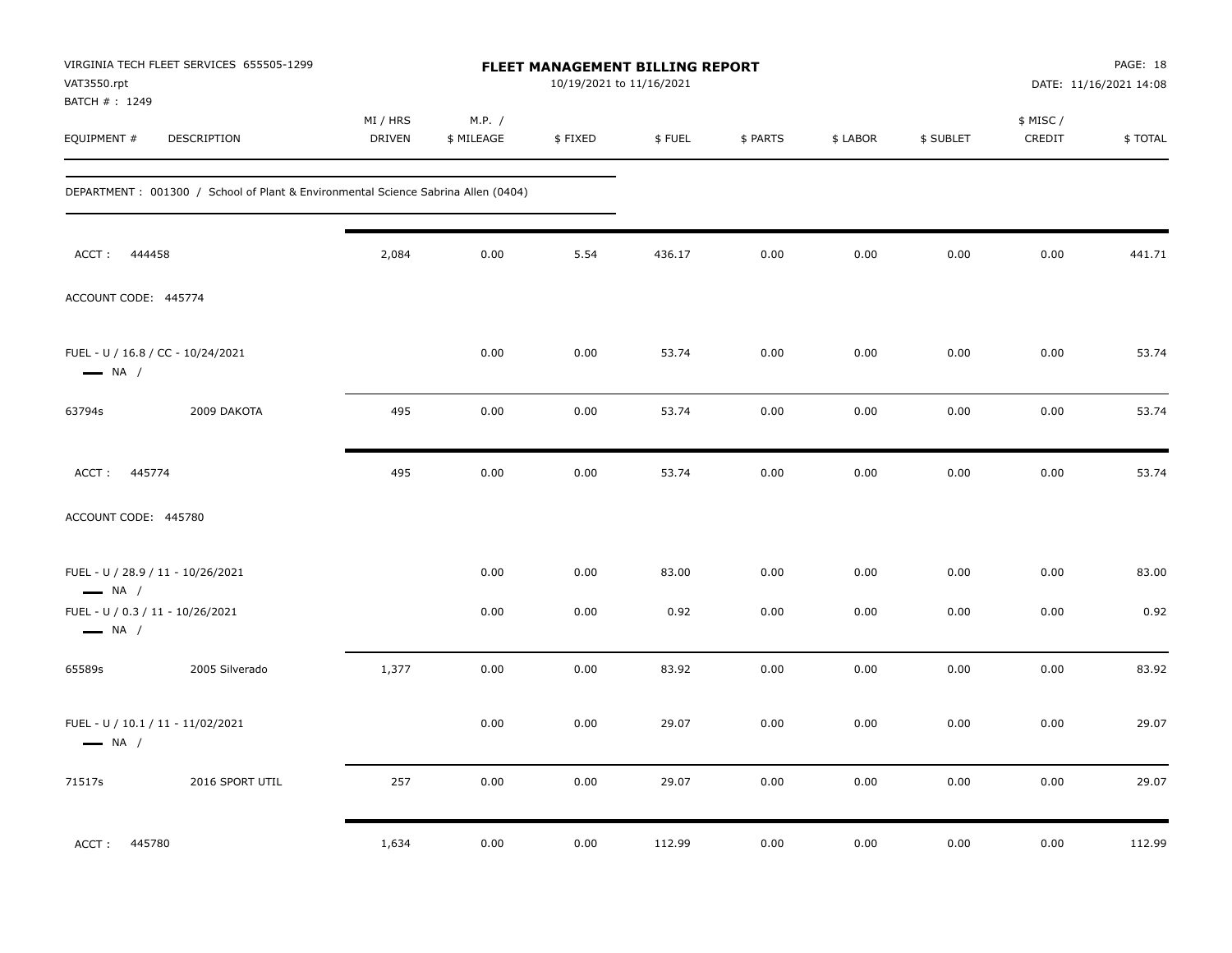| VAT3550.rpt<br>BATCH #: 1249                               | VIRGINIA TECH FLEET SERVICES 655505-1299                                          |                     |                      | FLEET MANAGEMENT BILLING REPORT<br>10/19/2021 to 11/16/2021 |        |          |          |           |                     | PAGE: 19<br>DATE: 11/16/2021 14:08 |
|------------------------------------------------------------|-----------------------------------------------------------------------------------|---------------------|----------------------|-------------------------------------------------------------|--------|----------|----------|-----------|---------------------|------------------------------------|
| EQUIPMENT #                                                | DESCRIPTION                                                                       | MI / HRS<br>DRIVEN  | M.P. /<br>\$ MILEAGE | \$FIXED                                                     | \$FUEL | \$ PARTS | \$ LABOR | \$ SUBLET | \$ MISC /<br>CREDIT | \$TOTAL                            |
|                                                            | DEPARTMENT: 001300 / School of Plant & Environmental Science Sabrina Allen (0404) |                     |                      |                                                             |        |          |          |           |                     |                                    |
| ACCOUNT CODE: 445781                                       |                                                                                   |                     |                      |                                                             |        |          |          |           |                     |                                    |
| FUEL - U / 9.1 / 11 - 11/02/2021<br>$\longrightarrow$ NA / |                                                                                   |                     | 0.00                 | 0.00                                                        | 25.97  | 0.00     | 0.00     | 0.00      | 0.00                | 25.97                              |
| $\longrightarrow$ NA /                                     | FUEL - U / 29.0 / 12 - 11/08/2021                                                 |                     | 0.00                 | 0.00                                                        | 83.26  | 0.00     | 0.00     | 0.00      | 0.00                | 83.26                              |
| $\longrightarrow$ NA /                                     | FUEL - U / 22.4 / 11 - 10/22/2021                                                 |                     | 0.00                 | 0.00                                                        | 64.20  | 0.00     | 0.00     | 0.00      | 0.00                | 64.20                              |
| <b>ECSES</b>                                               | 1990 EQUIPMENT                                                                    | $\mathsf{O}\xspace$ | 0.00                 | 0.00                                                        | 173.43 | 0.00     | 0.00     | 0.00      | 0.00                | 173.43                             |
| 445781<br>ACCT:                                            |                                                                                   | $\mathbf 0$         | 0.00                 | 0.00                                                        | 173.43 | 0.00     | 0.00     | 0.00      | 0.00                | 173.43                             |
| ACCOUNT CODE: 467069                                       |                                                                                   |                     |                      |                                                             |        |          |          |           |                     |                                    |
| $\longrightarrow$ NA /                                     | FUEL - D / 152.0 / CC - 10/24/2021                                                |                     | 0.00                 | 0.00                                                        | 499.81 | 0.00     | 0.00     | 0.00      | 0.00                | 499.81                             |
| 71512s                                                     | 2016 Silverado                                                                    | 1,251               | 0.00                 | 0.00                                                        | 499.81 | 0.00     | 0.00     | 0.00      | 0.00                | 499.81                             |
| 467069<br>ACCT:                                            |                                                                                   | 1,251               | 0.00                 | 0.00                                                        | 499.81 | 0.00     | 0.00     | 0.00      | 0.00                | 499.81                             |
| ACCOUNT CODE: 467198                                       |                                                                                   |                     |                      |                                                             |        |          |          |           |                     |                                    |
| $\longrightarrow$ NA /                                     | FUEL - U / 26.4 / CC - 10/24/2021                                                 |                     | 0.00                 | 0.00                                                        | 84.38  | 0.00     | 0.00     | 0.00      | 0.00                | 84.38                              |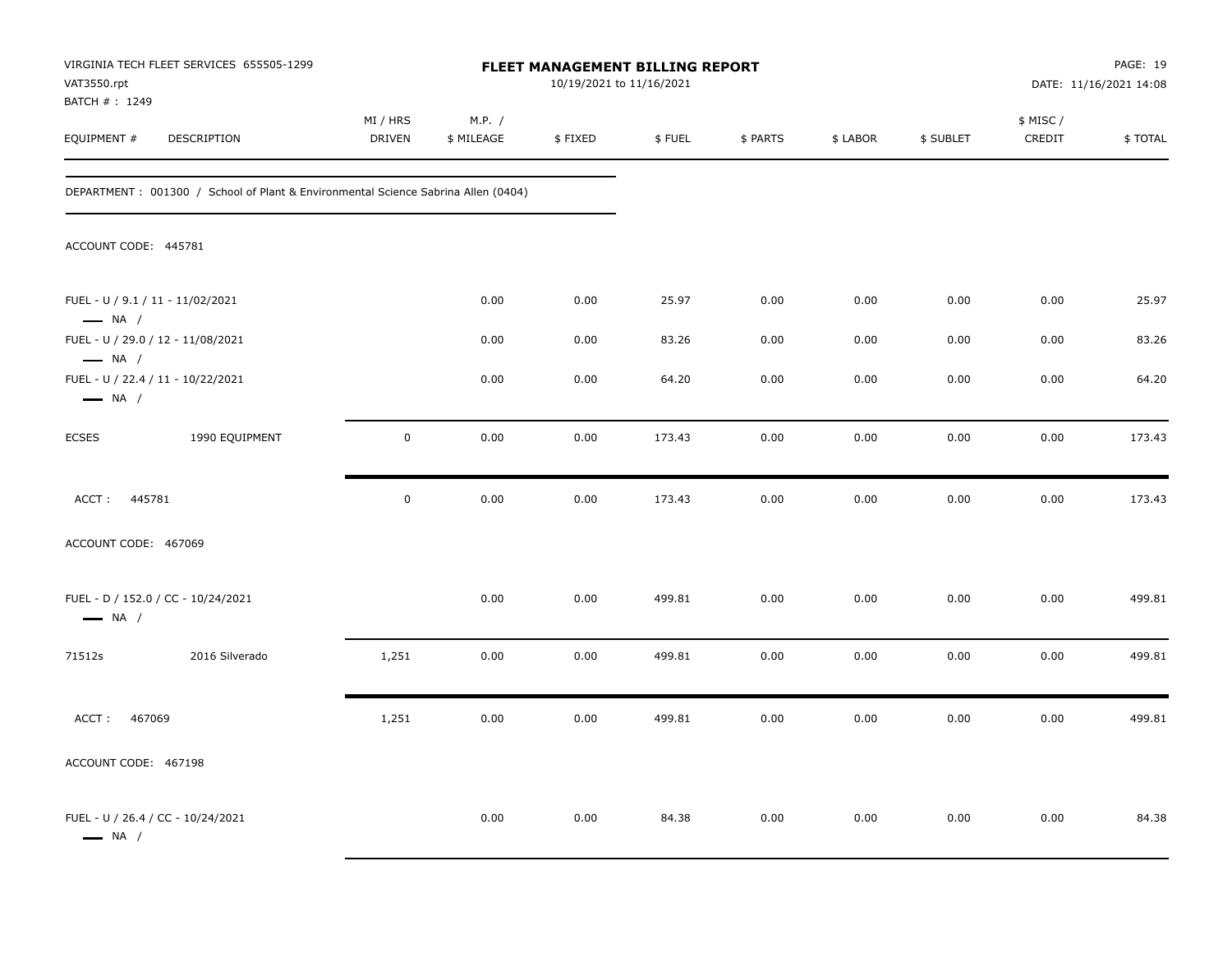| VAT3550.rpt<br>BATCH #: 1249                                 | VIRGINIA TECH FLEET SERVICES 655505-1299                                           |                           |                      | <b>FLEET MANAGEMENT BILLING REPORT</b><br>10/19/2021 to 11/16/2021 |        |          |          |           |                     | PAGE: 20<br>DATE: 11/16/2021 14:08 |
|--------------------------------------------------------------|------------------------------------------------------------------------------------|---------------------------|----------------------|--------------------------------------------------------------------|--------|----------|----------|-----------|---------------------|------------------------------------|
| EQUIPMENT #                                                  | DESCRIPTION                                                                        | MI / HRS<br><b>DRIVEN</b> | M.P. /<br>\$ MILEAGE | \$FIXED                                                            | \$FUEL | \$ PARTS | \$ LABOR | \$ SUBLET | \$ MISC /<br>CREDIT | \$TOTAL                            |
|                                                              | DEPARTMENT : 001300 / School of Plant & Environmental Science Sabrina Allen (0404) |                           |                      |                                                                    |        |          |          |           |                     |                                    |
| 50195S                                                       | 2006 F150                                                                          | $\mathbf 0$               | 0.00                 | 0.00                                                               | 84.38  | 0.00     | 0.00     | 0.00      | 0.00                | 84.38                              |
| ACCT:<br>467198                                              |                                                                                    | $\mathsf 0$               | 0.00                 | 0.00                                                               | 84.38  | 0.00     | 0.00     | 0.00      | 0.00                | 84.38                              |
| ACCOUNT CODE: 545997                                         |                                                                                    |                           |                      |                                                                    |        |          |          |           |                     |                                    |
| FUEL - U / 20.3 / CC - 10/24/2021<br>$\longrightarrow$ NA /  |                                                                                    |                           | 0.00                 | 0.00                                                               | 64.88  | 0.00     | 0.00     | 0.00      | 0.00                | 64.88                              |
| 41448S                                                       | 2000 F150                                                                          | 202                       | 0.00                 | 0.00                                                               | 64.88  | 0.00     | 0.00     | 0.00      | 0.00                | 64.88                              |
| ACCT:<br>545997                                              |                                                                                    | 202                       | 0.00                 | 0.00                                                               | 64.88  | 0.00     | 0.00     | 0.00      | 0.00                | 64.88                              |
| ACCOUNT CODE: 881049                                         |                                                                                    |                           |                      |                                                                    |        |          |          |           |                     |                                    |
| FUEL - U / 157.6 / CC - 10/24/2021<br>$\longrightarrow$ NA / |                                                                                    |                           | 0.00                 | 0.00                                                               | 495.59 | 0.00     | 0.00     | 0.00      | 0.00                | 495.59                             |
| 57593S                                                       | 2007 Silverado                                                                     | 2,746                     | 0.00                 | 0.00                                                               | 495.59 | 0.00     | 0.00     | 0.00      | 0.00                | 495.59                             |
| FUEL - U / 19.2 / CC - 10/24/2021<br>$\longrightarrow$ NA /  |                                                                                    |                           | 0.00                 | 0.00                                                               | 55.34  | 0.00     | 0.00     | 0.00      | 0.00                | 55.34                              |
| 66908s                                                       | 2007 TRAILBLAZER                                                                   | 274                       | 0.00                 | 0.00                                                               | 55.34  | 0.00     | 0.00     | 0.00      | 0.00                | 55.34                              |
| ACCT:<br>881049                                              |                                                                                    | 3,020                     | 0.00                 | 0.00                                                               | 550.93 | 0.00     | 0.00     | 0.00      | 0.00                | 550.93                             |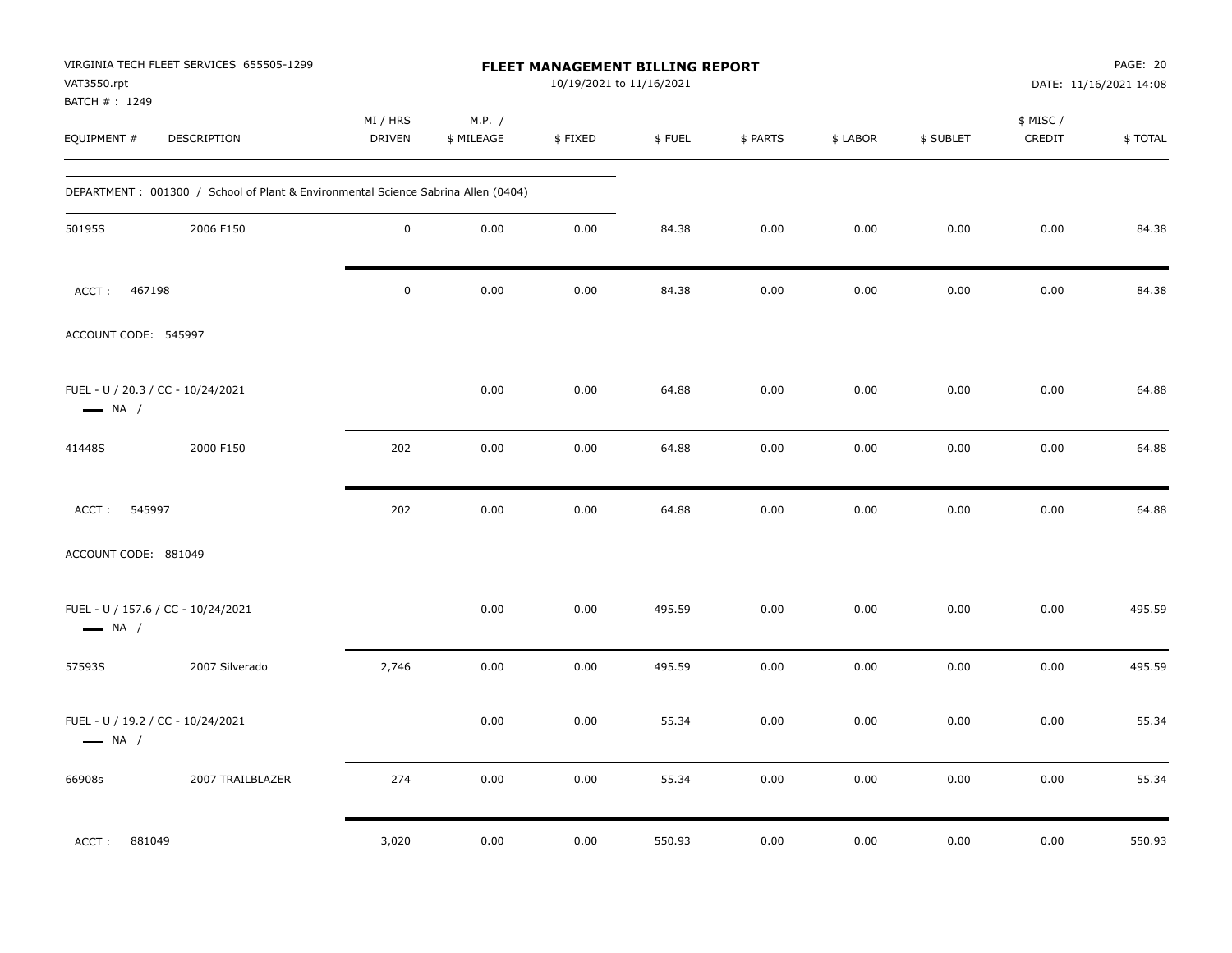| VIRGINIA TECH FLEET SERVICES 655505-1299<br>VAT3550.rpt<br>BATCH #: 1249 |        |                    |                      |         | <b>FLEET MANAGEMENT BILLING REPORT</b><br>10/19/2021 to 11/16/2021 |          |          |                  |                     | PAGE: 21<br>DATE: 11/16/2021 14:08 |
|--------------------------------------------------------------------------|--------|--------------------|----------------------|---------|--------------------------------------------------------------------|----------|----------|------------------|---------------------|------------------------------------|
| EQUIPMENT #<br>DESCRIPTION                                               |        | MI / HRS<br>DRIVEN | M.P. /<br>\$ MILEAGE | \$FIXED | \$FUEL                                                             | \$ PARTS | \$ LABOR | \$ SUBLET        | \$ MISC /<br>CREDIT | \$TOTAL                            |
| DEPARTMENT SUBTOTALS :                                                   |        | 12,410             | 0.00                 | 5.54    | 2,926.43                                                           | 0.00     | 0.00     | 0.00             | 0.00                | 2,931.97                           |
| BREAKDOWN OF CHARGES:                                                    |        |                    | MILEAGE              |         |                                                                    | 0.00     |          | PARTS (WO'S)     |                     | 0.00                               |
| <b>EQUIPMENT COUNT:</b>                                                  | 15     |                    | MOTOR POOL           |         |                                                                    | 0.00     |          | PARTS (IND.ISS.) |                     | 0.00                               |
| DEPARTMENT:                                                              | 001300 |                    | BASE                 |         |                                                                    | 0.00     |          | <b>CREDITS</b>   |                     | 0.00                               |
|                                                                          |        |                    | <b>INSURANCE</b>     |         |                                                                    | 0.00     |          | MISCELLANEOUS    |                     | 0.00                               |
|                                                                          |        |                    | <b>OTHER</b>         |         |                                                                    | 5.54     | LABOR    |                  |                     | 0.00                               |
|                                                                          |        |                    | REPLACEMENT          |         |                                                                    | 0.00     |          | <b>SUBLETS</b>   |                     | 0.00                               |
|                                                                          |        |                    | <b>FUEL</b>          |         | 2,926.43                                                           |          |          |                  |                     |                                    |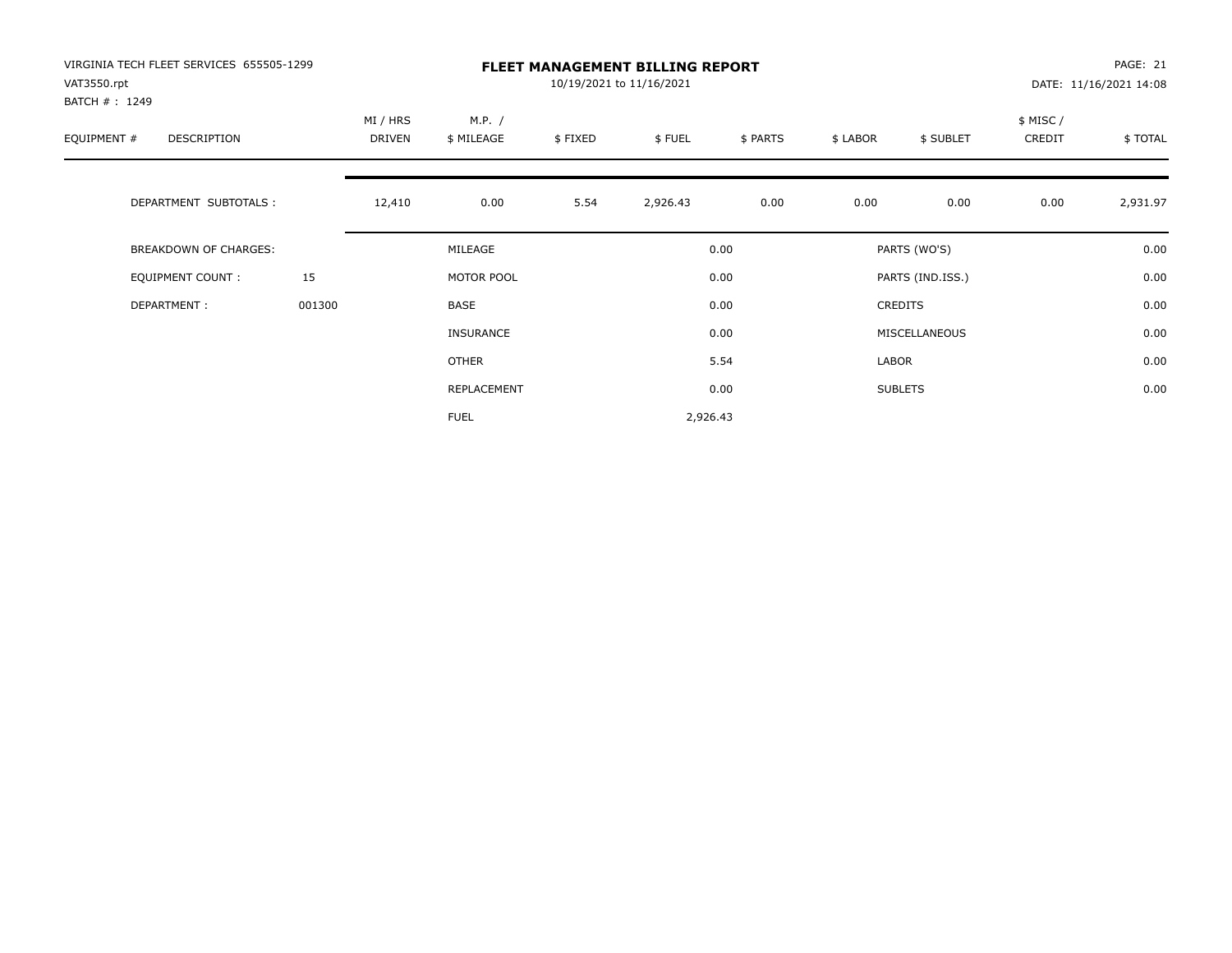| VAT3550.rpt<br>BATCH #: 1249 | VIRGINIA TECH FLEET SERVICES 655505-1299                |              |                           |                      | FLEET MANAGEMENT BILLING REPORT<br>10/19/2021 to 11/16/2021 |        |          |          |                  |                    | PAGE: 22<br>DATE: 11/16/2021 14:08 |
|------------------------------|---------------------------------------------------------|--------------|---------------------------|----------------------|-------------------------------------------------------------|--------|----------|----------|------------------|--------------------|------------------------------------|
| EQUIPMENT #                  | <b>DESCRIPTION</b>                                      |              | MI / HRS<br><b>DRIVEN</b> | M.P. /<br>\$ MILEAGE | \$FIXED                                                     | \$FUEL | \$ PARTS | \$ LABOR | \$ SUBLET        | \$ MISC/<br>CREDIT | \$TOTAL                            |
|                              | DEPARTMENT: 001400 / Food Science - Trina Pauley (0418) |              |                           |                      |                                                             |        |          |          |                  |                    |                                    |
|                              | ACCOUNT CODE: 120312                                    |              |                           |                      |                                                             |        |          |          |                  |                    |                                    |
| $\longrightarrow$ NA /       | FUEL - U / 16.4 / 12 - 11/12/2021                       |              |                           | 0.00                 | 0.00                                                        | 47.07  | 0.00     | 0.00     | 0.00             | 0.00               | 47.07                              |
| 71583s                       | 2017 Transit-150                                        |              | 272                       | 0.00                 | 0.00                                                        | 47.07  | 0.00     | 0.00     | 0.00             | 0.00               | 47.07                              |
| ACCT:                        | 120312                                                  |              | 272                       | 0.00                 | 0.00                                                        | 47.07  | 0.00     | 0.00     | 0.00             | 0.00               | 47.07                              |
|                              | DEPARTMENT SUBTOTALS :                                  |              | 272                       | 0.00                 | 0.00                                                        | 47.07  | 0.00     | 0.00     | 0.00             | 0.00               | 47.07                              |
|                              | <b>BREAKDOWN OF CHARGES:</b>                            |              |                           | MILEAGE              |                                                             |        | 0.00     |          | PARTS (WO'S)     |                    | 0.00                               |
|                              | <b>EQUIPMENT COUNT:</b>                                 | $\mathbf{1}$ |                           | MOTOR POOL           |                                                             |        | 0.00     |          | PARTS (IND.ISS.) |                    | 0.00                               |
|                              | DEPARTMENT:                                             | 001400       |                           | <b>BASE</b>          |                                                             |        | 0.00     |          | <b>CREDITS</b>   |                    | 0.00                               |
|                              |                                                         |              |                           | <b>INSURANCE</b>     |                                                             |        | 0.00     |          | MISCELLANEOUS    |                    | 0.00                               |
|                              |                                                         |              |                           | <b>OTHER</b>         |                                                             |        | 0.00     | LABOR    |                  |                    | 0.00                               |
|                              |                                                         |              |                           | REPLACEMENT          |                                                             |        | 0.00     |          | <b>SUBLETS</b>   |                    | 0.00                               |
|                              |                                                         |              |                           | <b>FUEL</b>          |                                                             |        | 47.07    |          |                  |                    |                                    |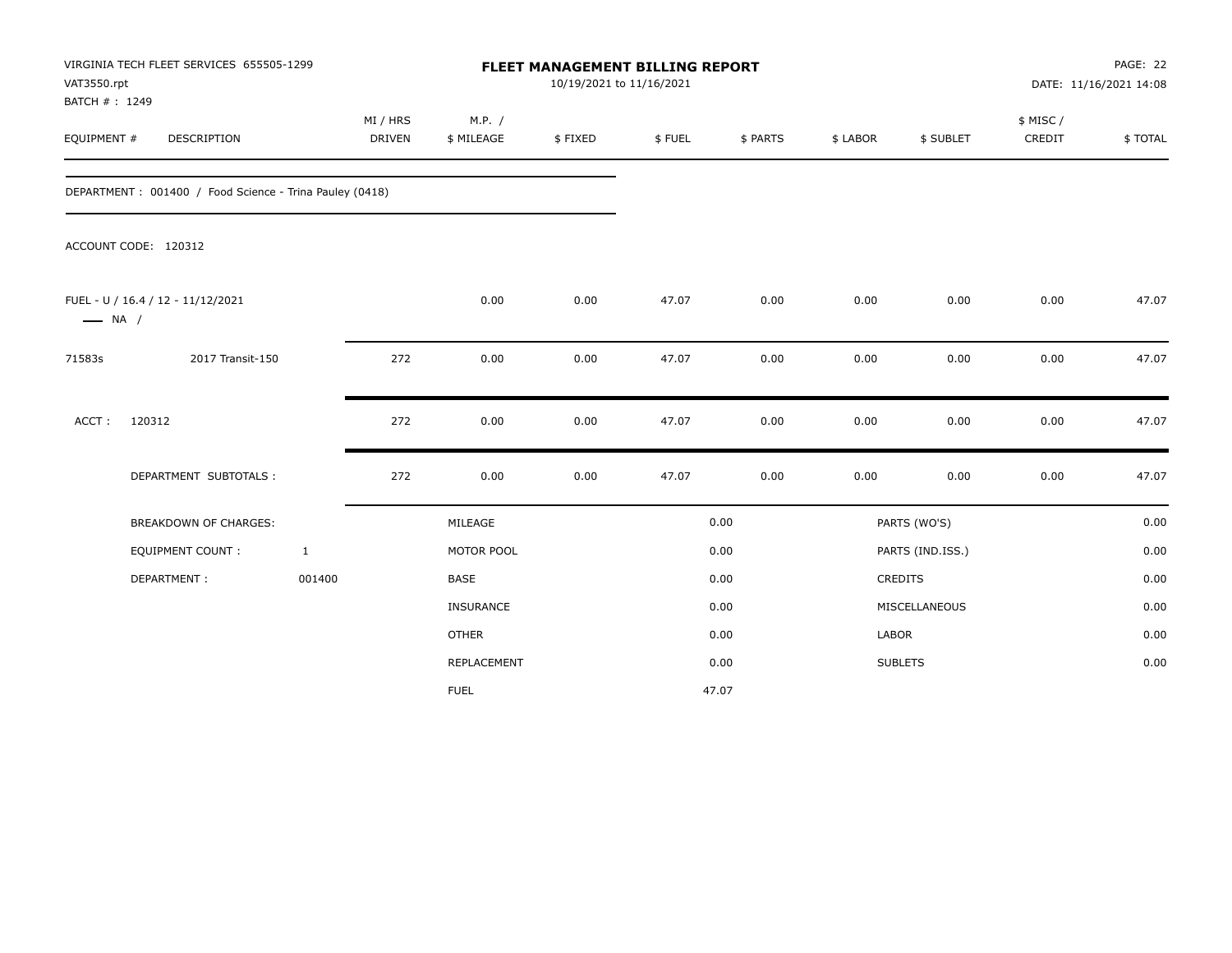| VAT3550.rpt                  | VIRGINIA TECH FLEET SERVICES 655505-1299                                         |                |                    |                      | 10/19/2021 to 11/16/2021 | FLEET MANAGEMENT BILLING REPORT |          |          |                  |                     | PAGE: 23<br>DATE: 11/16/2021 14:08 |
|------------------------------|----------------------------------------------------------------------------------|----------------|--------------------|----------------------|--------------------------|---------------------------------|----------|----------|------------------|---------------------|------------------------------------|
| BATCH #: 1249<br>EQUIPMENT # | DESCRIPTION                                                                      |                | MI / HRS<br>DRIVEN | M.P. /<br>\$ MILEAGE | \$FIXED                  | \$FUEL                          | \$ PARTS | \$ LABOR | \$ SUBLET        | \$ MISC /<br>CREDIT | \$TOTAL                            |
|                              | DEPARTMENT: 002000 / Southern Piedmont AREC - 2375 Darvills Rd, Blackstone 23824 |                |                    |                      |                          |                                 |          |          |                  |                     |                                    |
|                              | ACCOUNT CODE: 140081                                                             |                |                    |                      |                          |                                 |          |          |                  |                     |                                    |
| $\longrightarrow$ NA /       | FUEL - U / 22.8 / CC - 10/24/2021                                                |                |                    | 0.00                 | 0.00                     | 71.77                           | 0.00     | 0.00     | 0.00             | 0.00                | 71.77                              |
| 66928s                       | 2014 F150                                                                        |                | 1,063              | 0.00                 | 0.00                     | 71.77                           | 0.00     | 0.00     | 0.00             | 0.00                | 71.77                              |
| $\longrightarrow$ NA /       | FUEL - U / 48.9 / CC - 10/24/2021                                                |                |                    | 0.00                 | 0.00                     | 151.02                          | 0.00     | 0.00     | 0.00             | 0.00                | 151.02                             |
| 66967S                       | 2014 ESCAPE                                                                      |                | 2,647              | 0.00                 | 0.00                     | 151.02                          | 0.00     | 0.00     | 0.00             | 0.00                | 151.02                             |
| ACCT:                        | 140081                                                                           |                | 3,710              | 0.00                 | 0.00                     | 222.79                          | 0.00     | 0.00     | 0.00             | 0.00                | 222.79                             |
|                              | DEPARTMENT SUBTOTALS :                                                           |                | 3,710              | 0.00                 | 0.00                     | 222.79                          | 0.00     | 0.00     | 0.00             | 0.00                | 222.79                             |
|                              | BREAKDOWN OF CHARGES:                                                            |                |                    | MILEAGE              |                          |                                 | 0.00     |          | PARTS (WO'S)     |                     | 0.00                               |
|                              | <b>EQUIPMENT COUNT:</b>                                                          | $\overline{2}$ |                    | MOTOR POOL           |                          |                                 | 0.00     |          | PARTS (IND.ISS.) |                     | 0.00                               |
|                              | DEPARTMENT:                                                                      | 002000         |                    | BASE                 |                          |                                 | 0.00     |          | CREDITS          |                     | 0.00                               |
|                              |                                                                                  |                |                    | INSURANCE            |                          |                                 | 0.00     |          | MISCELLANEOUS    |                     | 0.00                               |
|                              |                                                                                  |                |                    | <b>OTHER</b>         |                          |                                 | 0.00     | LABOR    |                  |                     | 0.00                               |
|                              |                                                                                  |                |                    | REPLACEMENT          |                          |                                 | 0.00     |          | <b>SUBLETS</b>   |                     | 0.00                               |
|                              |                                                                                  |                |                    | <b>FUEL</b>          |                          | 222.79                          |          |          |                  |                     |                                    |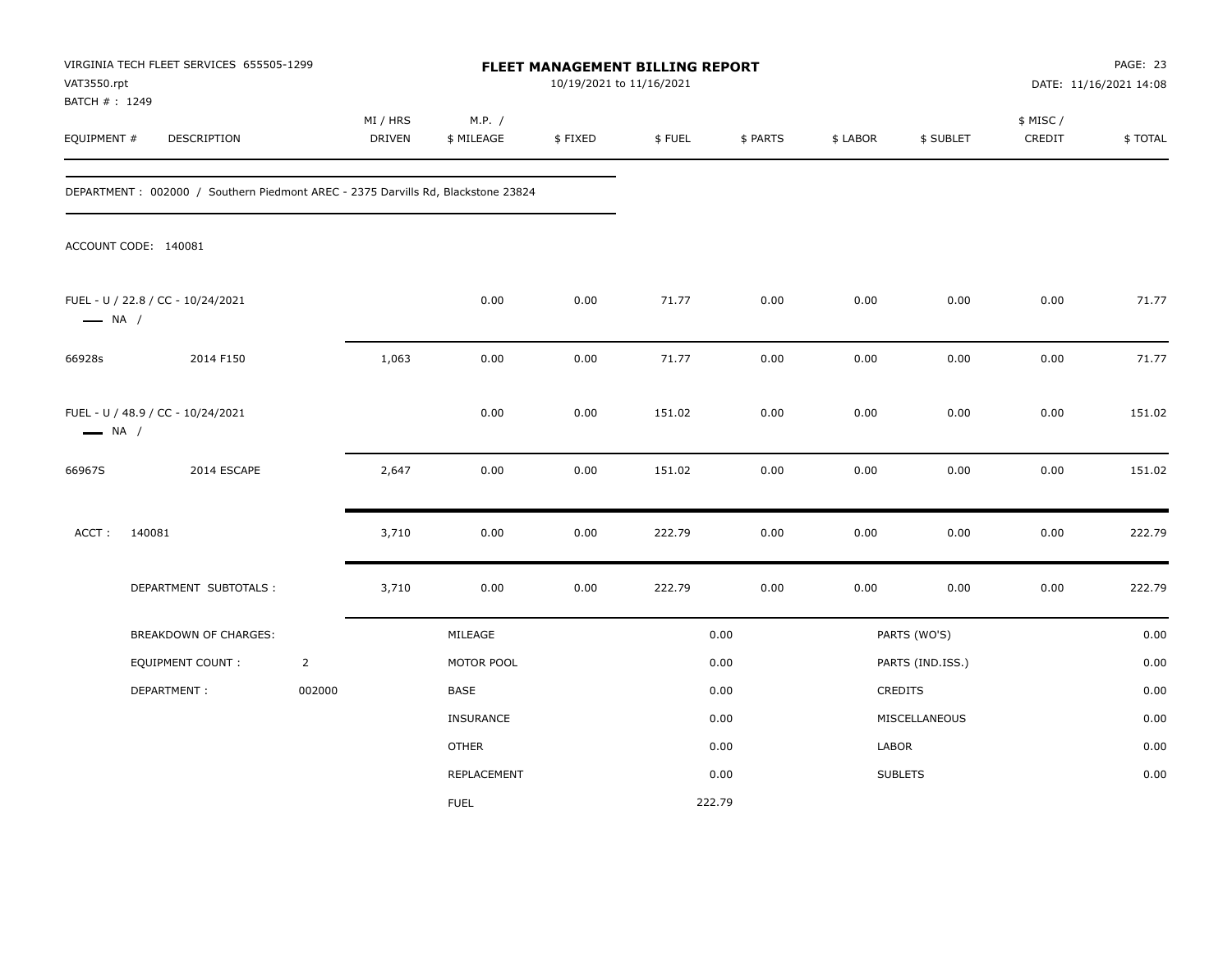| VAT3550.rpt<br>BATCH #: 1249 | VIRGINIA TECH FLEET SERVICES 655505-1299                                           |                           |                      | FLEET MANAGEMENT BILLING REPORT<br>10/19/2021 to 11/16/2021 |        |          |              |                  | PAGE: 24<br>DATE: 11/16/2021 14:08 |         |  |  |
|------------------------------|------------------------------------------------------------------------------------|---------------------------|----------------------|-------------------------------------------------------------|--------|----------|--------------|------------------|------------------------------------|---------|--|--|
| EQUIPMENT #                  | <b>DESCRIPTION</b>                                                                 | MI / HRS<br><b>DRIVEN</b> | M.P. /<br>\$ MILEAGE | \$FIXED                                                     | \$FUEL | \$ PARTS | \$ LABOR     | \$ SUBLET        | \$ MISC /<br>CREDIT                | \$TOTAL |  |  |
|                              | DEPARTMENT: 002100 / Shenandoah Valley 128 McCormick Farm Circle Raphine, VA 24472 |                           |                      |                                                             |        |          |              |                  |                                    |         |  |  |
|                              | ACCOUNT CODE: 130472                                                               |                           |                      |                                                             |        |          |              |                  |                                    |         |  |  |
| $\longrightarrow$ NA /       | FUEL - D / 15.9 / CC - 10/24/2021                                                  |                           | 0.00                 | 0.00                                                        | 60.00  | 0.00     | 0.00         | 0.00             | 0.00                               | 60.00   |  |  |
| 65642S                       | 1992 F800                                                                          | 0                         | 0.00                 | 0.00                                                        | 60.00  | 0.00     | 0.00         | 0.00             | 0.00                               | 60.00   |  |  |
| ACCT:                        | 130472                                                                             | 0                         | 0.00                 | 0.00                                                        | 60.00  | 0.00     | 0.00         | 0.00             | 0.00                               | 60.00   |  |  |
|                              | DEPARTMENT SUBTOTALS :                                                             | $\mathsf 0$               | 0.00                 | 0.00                                                        | 60.00  | 0.00     | 0.00         | 0.00             | 0.00                               | 60.00   |  |  |
|                              | <b>BREAKDOWN OF CHARGES:</b>                                                       |                           | MILEAGE              |                                                             |        | 0.00     |              | PARTS (WO'S)     |                                    | 0.00    |  |  |
|                              | <b>EQUIPMENT COUNT:</b>                                                            | $\mathbf{1}$              | MOTOR POOL           |                                                             |        | 0.00     |              | PARTS (IND.ISS.) |                                    | 0.00    |  |  |
|                              | DEPARTMENT:                                                                        | 002100                    | <b>BASE</b>          |                                                             |        | 0.00     |              | <b>CREDITS</b>   |                                    | 0.00    |  |  |
|                              |                                                                                    |                           | <b>INSURANCE</b>     |                                                             |        | 0.00     |              | MISCELLANEOUS    |                                    | 0.00    |  |  |
|                              |                                                                                    |                           | <b>OTHER</b>         |                                                             |        | 0.00     | <b>LABOR</b> |                  |                                    | 0.00    |  |  |
|                              |                                                                                    |                           | REPLACEMENT          |                                                             |        | 0.00     |              | <b>SUBLETS</b>   |                                    | 0.00    |  |  |
|                              |                                                                                    |                           | <b>FUEL</b>          |                                                             |        | 60.00    |              |                  |                                    |         |  |  |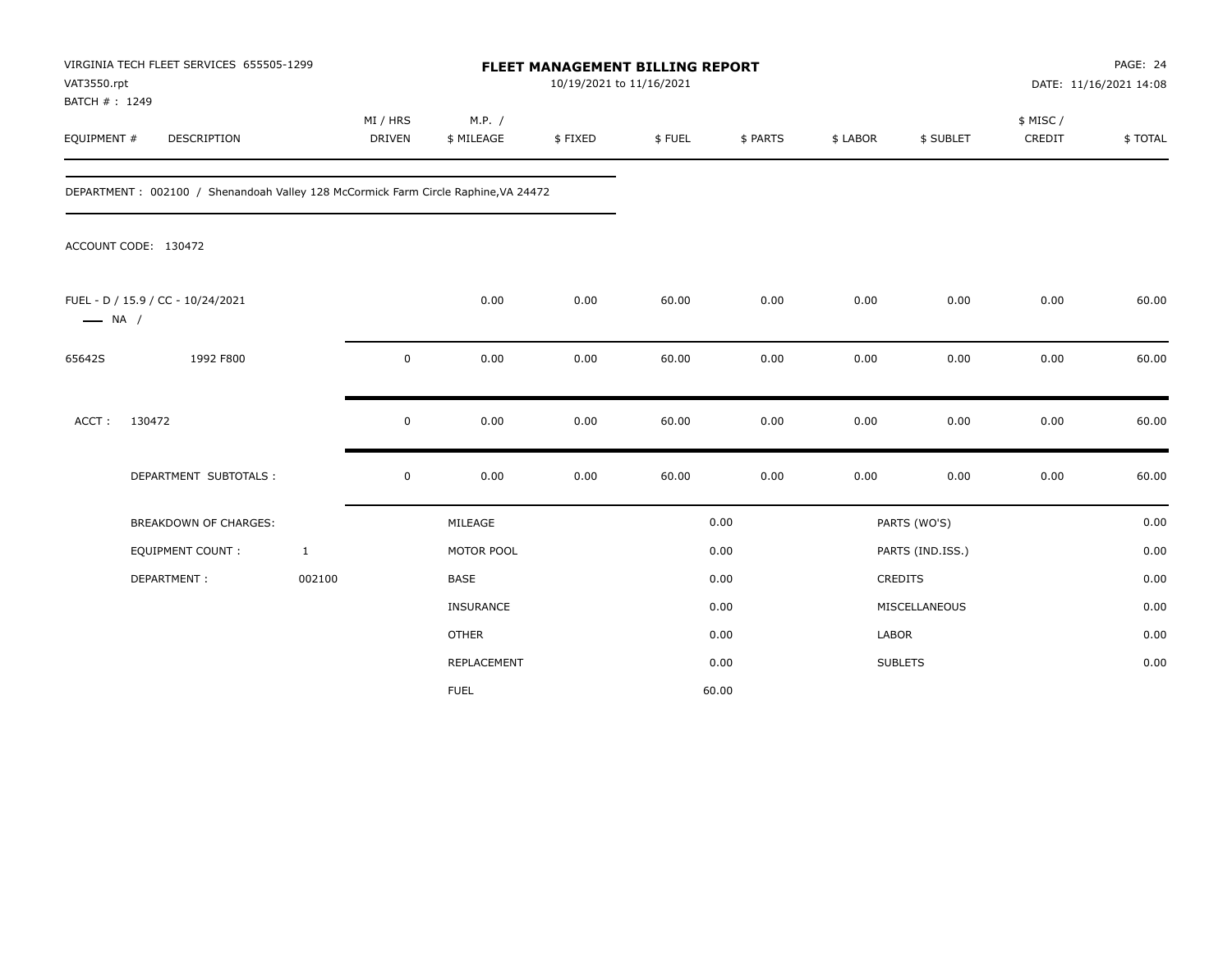| VAT3550.rpt<br>BATCH #: 1249 | VIRGINIA TECH FLEET SERVICES 655505-1299                                    | <b>FLEET MANAGEMENT BILLING REPORT</b><br>10/19/2021 to 11/16/2021 |            |         |        |          |          |           |          | <b>PAGE: 25</b><br>DATE: 11/16/2021 14:08 |  |
|------------------------------|-----------------------------------------------------------------------------|--------------------------------------------------------------------|------------|---------|--------|----------|----------|-----------|----------|-------------------------------------------|--|
|                              |                                                                             | MI / HRS                                                           | M.P. /     |         |        |          |          |           | \$ MISC/ |                                           |  |
| EQUIPMENT #                  | DESCRIPTION                                                                 | <b>DRIVEN</b>                                                      | \$ MILEAGE | \$FIXED | \$FUEL | \$ PARTS | \$ LABOR | \$ SUBLET | CREDIT   | \$TOTAL                                   |  |
|                              | DEPARTMENT: 002300 / Wood Science & Forest Products - Debbie Garnand (0324) |                                                                    |            |         |        |          |          |           |          |                                           |  |
| ACCOUNT CODE: 130484         |                                                                             |                                                                    |            |         |        |          |          |           |          |                                           |  |
| $\longrightarrow$ NA /       | FUEL - U / 5.8 / 11 - 11/03/2021                                            |                                                                    | 0.00       | 0.00    | 16.73  | 0.00     | 0.00     | 0.00      | 0.00     | 16.73                                     |  |
| $\longrightarrow$ NA /       | FUEL - U / 15.1 / 12 - 10/19/2021                                           |                                                                    | 0.00       | 0.00    | 41.30  | 0.00     | 0.00     | 0.00      | 0.00     | 41.30                                     |  |
| 50167S                       | 2005 SIERRA                                                                 | 260                                                                | 0.00       | 0.00    | 58.03  | 0.00     | 0.00     | 0.00      | 0.00     | 58.03                                     |  |
| $\longrightarrow$ NA /       | FUEL - U / 6.3 / 11 - 11/10/2021                                            |                                                                    | 0.00       | 0.00    | 18.08  | 0.00     | 0.00     | 0.00      | 0.00     | 18.08                                     |  |
| $\longrightarrow$ NA /       | FUEL - U / 9.7 / 11 - 11/15/2021                                            |                                                                    | 0.00       | 0.00    | 27.72  | 0.00     | 0.00     | 0.00      | 0.00     | 27.72                                     |  |
| 58825S                       | 2009 ESCAPE                                                                 | 628                                                                | 0.00       | 0.00    | 45.80  | 0.00     | 0.00     | 0.00      | 0.00     | 45.80                                     |  |
| ACCT:<br>130484              |                                                                             | 888                                                                | 0.00       | 0.00    | 103.83 | 0.00     | 0.00     | 0.00      | 0.00     | 103.83                                    |  |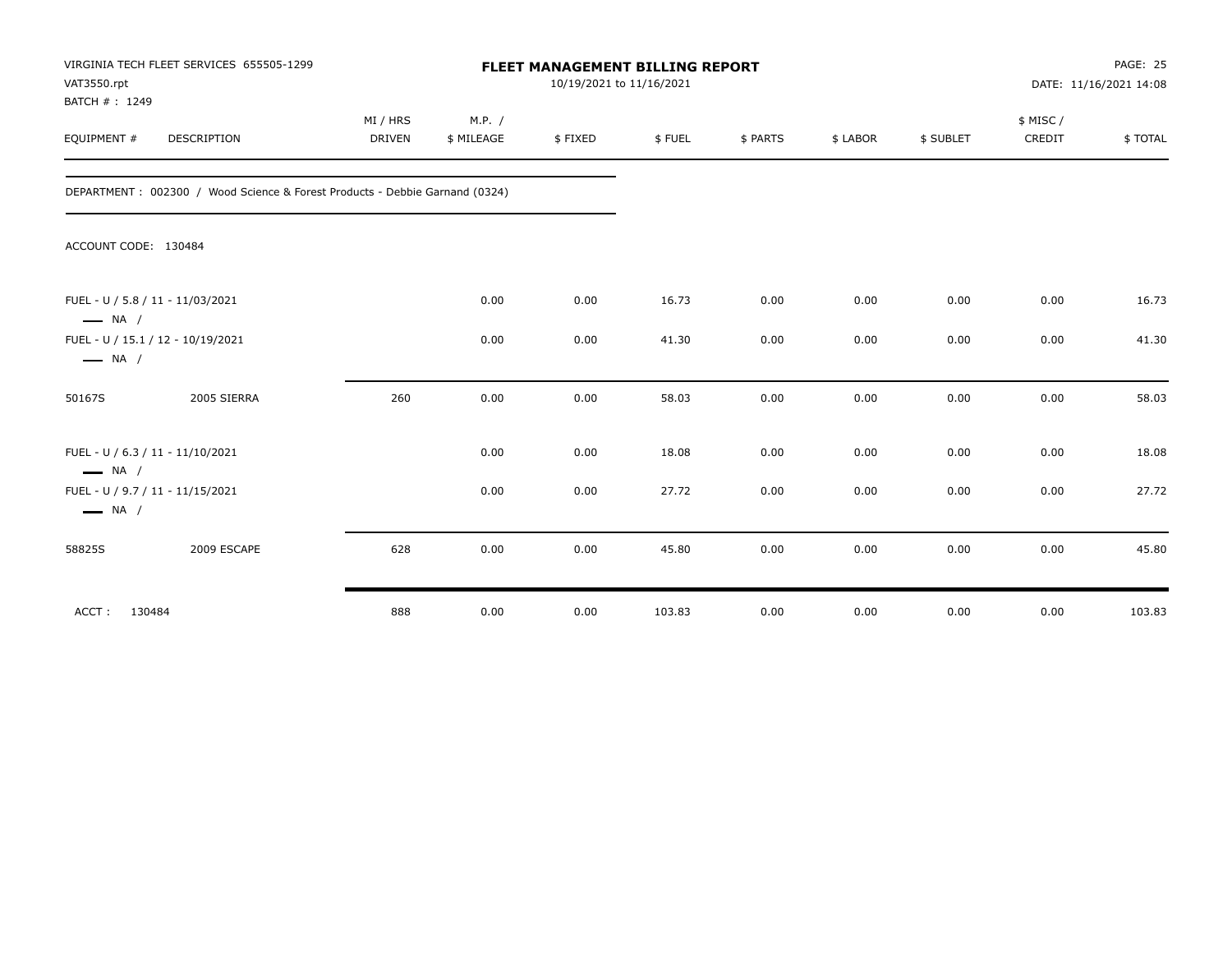| VIRGINIA TECH FLEET SERVICES 655505-1299<br>VAT3550.rpt<br>BATCH #: 1249 |                | <b>FLEET MANAGEMENT BILLING REPORT</b><br>10/19/2021 to 11/16/2021 |                      |         |        |          |          |                  |                     | PAGE: 26<br>DATE: 11/16/2021 14:08 |  |
|--------------------------------------------------------------------------|----------------|--------------------------------------------------------------------|----------------------|---------|--------|----------|----------|------------------|---------------------|------------------------------------|--|
| EQUIPMENT #<br><b>DESCRIPTION</b>                                        |                | MI / HRS<br>DRIVEN                                                 | M.P. /<br>\$ MILEAGE | \$FIXED | \$FUEL | \$ PARTS | \$ LABOR | \$ SUBLET        | \$ MISC /<br>CREDIT | \$TOTAL                            |  |
| DEPARTMENT SUBTOTALS :                                                   |                | 888                                                                | 0.00                 | 0.00    | 103.83 | 0.00     | 0.00     | 0.00             | 0.00                | 103.83                             |  |
| <b>BREAKDOWN OF CHARGES:</b>                                             |                |                                                                    | MILEAGE              |         |        | 0.00     |          | PARTS (WO'S)     |                     | 0.00                               |  |
| EQUIPMENT COUNT:                                                         | $\overline{2}$ |                                                                    | MOTOR POOL           |         |        | 0.00     |          | PARTS (IND.ISS.) |                     | 0.00                               |  |
| DEPARTMENT:                                                              | 002300         |                                                                    | <b>BASE</b>          |         |        | 0.00     |          | <b>CREDITS</b>   |                     | 0.00                               |  |
|                                                                          |                |                                                                    | INSURANCE            |         |        | 0.00     |          | MISCELLANEOUS    |                     | 0.00                               |  |
|                                                                          |                |                                                                    | <b>OTHER</b>         |         |        | 0.00     | LABOR    |                  |                     | 0.00                               |  |
|                                                                          |                |                                                                    | REPLACEMENT          |         |        | 0.00     |          | <b>SUBLETS</b>   |                     | 0.00                               |  |
|                                                                          |                |                                                                    | <b>FUEL</b>          |         |        | 103.83   |          |                  |                     |                                    |  |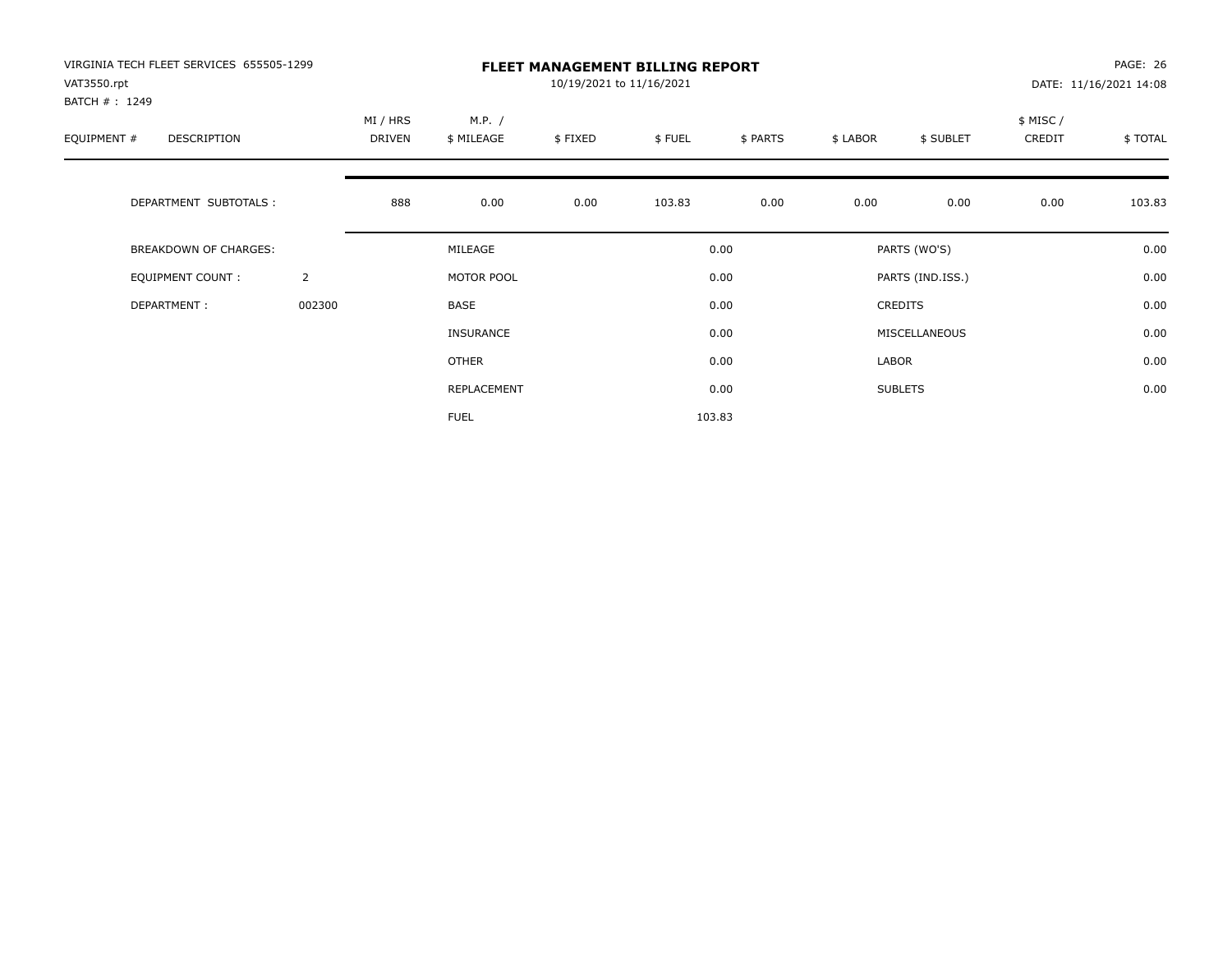| VAT3550.rpt<br>BATCH #: 1249                     | VIRGINIA TECH FLEET SERVICES 655505-1299                                    |                           |                      | <b>FLEET MANAGEMENT BILLING REPORT</b><br>10/19/2021 to 11/16/2021 |        |          |          |           |                    | PAGE: 27<br>DATE: 11/16/2021 14:08 |
|--------------------------------------------------|-----------------------------------------------------------------------------|---------------------------|----------------------|--------------------------------------------------------------------|--------|----------|----------|-----------|--------------------|------------------------------------|
| EQUIPMENT #                                      | <b>DESCRIPTION</b>                                                          | MI / HRS<br><b>DRIVEN</b> | M.P. /<br>\$ MILEAGE | \$FIXED                                                            | \$FUEL | \$ PARTS | \$ LABOR | \$ SUBLET | \$ MISC/<br>CREDIT | \$TOTAL                            |
|                                                  | DEPARTMENT : 002800 / Agriculture & Life Sciences - Jasmine Phillips (0341) |                           |                      |                                                                    |        |          |          |           |                    |                                    |
| ACCOUNT CODE: 141321                             |                                                                             |                           |                      |                                                                    |        |          |          |           |                    |                                    |
| $\longrightarrow$ NA /                           | FUEL - U / 47.7 / CC - 10/24/2021                                           |                           | 0.00                 | 0.00                                                               | 147.76 | 0.00     | 0.00     | 0.00      | 0.00               | 147.76                             |
| 69981s                                           | 2009 Caravan                                                                | 1,046                     | 0.00                 | 0.00                                                               | 147.76 | 0.00     | 0.00     | 0.00      | 0.00               | 147.76                             |
| ACCT: 141321                                     |                                                                             | 1,046                     | 0.00                 | 0.00                                                               | 147.76 | 0.00     | 0.00     | 0.00      | 0.00               | 147.76                             |
| ACCOUNT CODE: 998745                             |                                                                             |                           |                      |                                                                    |        |          |          |           |                    |                                    |
| $\longrightarrow$ NA /                           | FUEL - U / 11.3 / 11 - 11/04/2021                                           |                           | 0.00                 | 0.00                                                               | 32.52  | 0.00     | 0.00     | 0.00      | 0.00               | 32.52                              |
|                                                  | FUEL - U / 13.5 / 11 - 11/09/2021                                           |                           | 0.00                 | 0.00                                                               | 38.86  | 0.00     | 0.00     | 0.00      | 0.00               | 38.86                              |
| $\longrightarrow$ NA /<br>$\longrightarrow$ NA / | FUEL - U / 11.0 / 12 - 10/22/2021                                           |                           | 0.00                 | 0.00                                                               | 31.68  | 0.00     | 0.00     | 0.00      | 0.00               | 31.68                              |
|                                                  | FUEL - U / 47.4 / CC - 10/24/2021                                           |                           | 0.00                 | 0.00                                                               | 142.76 | 0.00     | 0.00     | 0.00      | 0.00               | 142.76                             |
| $\longrightarrow$ NA /<br>$\longrightarrow$ NA / | FUEL - U / 13.8 / 11 - 10/31/2021                                           |                           | 0.00                 | 0.00                                                               | 39.52  | 0.00     | 0.00     | 0.00      | 0.00               | 39.52                              |
| 69954s                                           | 2016 IMPALA                                                                 | 2,453                     | 0.00                 | 0.00                                                               | 285.34 | 0.00     | 0.00     | 0.00      | 0.00               | 285.34                             |
| ACCT: 998745                                     |                                                                             | 2,453                     | 0.00                 | 0.00                                                               | 285.34 | 0.00     | 0.00     | 0.00      | 0.00               | 285.34                             |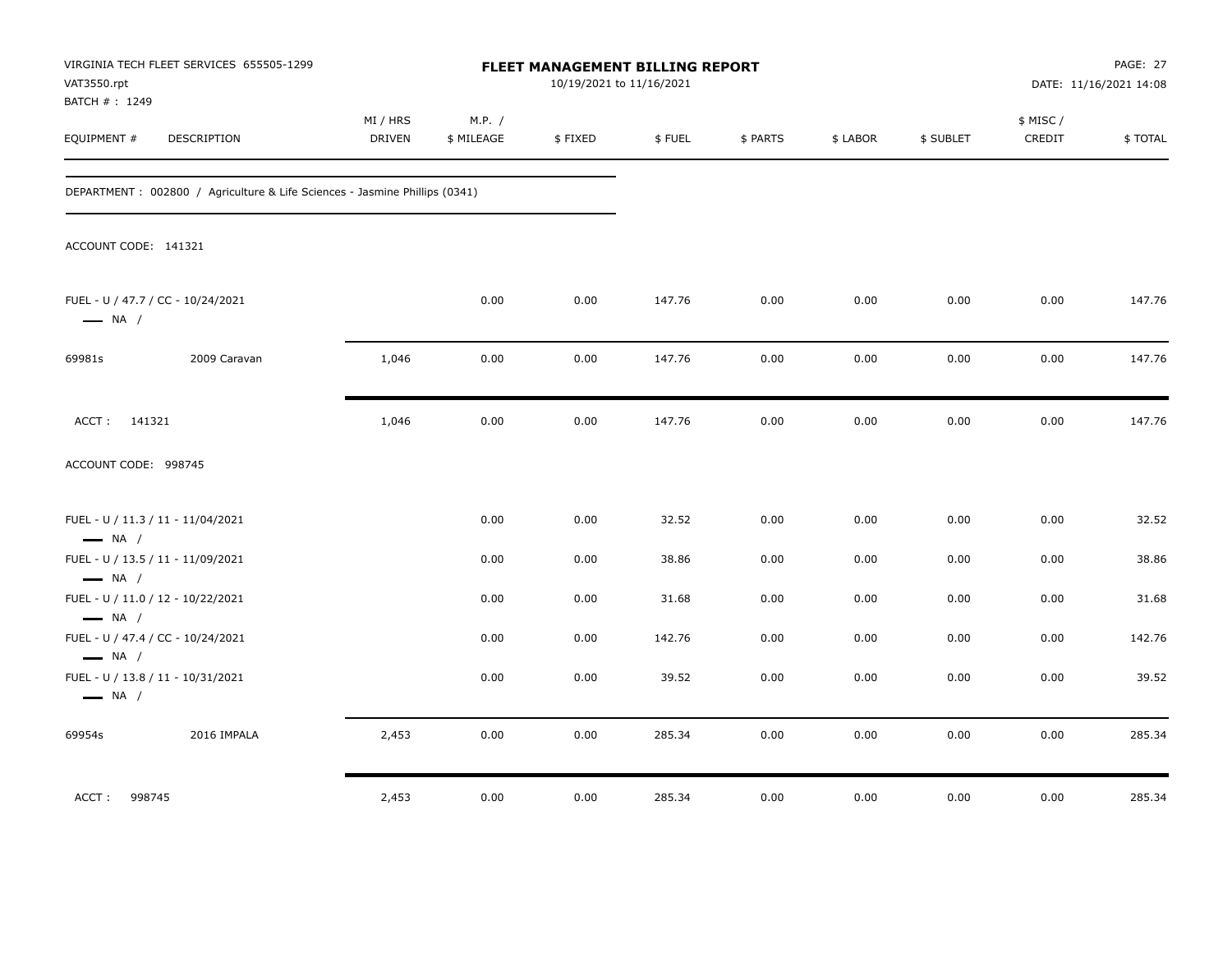| VIRGINIA TECH FLEET SERVICES 655505-1299<br>VAT3550.rpt<br>BATCH #: 1249 |                | <b>FLEET MANAGEMENT BILLING REPORT</b><br>10/19/2021 to 11/16/2021 |                      |         |        |          |          |                  | PAGE: 28<br>DATE: 11/16/2021 14:08 |         |  |
|--------------------------------------------------------------------------|----------------|--------------------------------------------------------------------|----------------------|---------|--------|----------|----------|------------------|------------------------------------|---------|--|
| EQUIPMENT #<br><b>DESCRIPTION</b>                                        |                | MI / HRS<br>DRIVEN                                                 | M.P. /<br>\$ MILEAGE | \$FIXED | \$FUEL | \$ PARTS | \$ LABOR | \$ SUBLET        | \$ MISC /<br>CREDIT                | \$TOTAL |  |
| DEPARTMENT SUBTOTALS :                                                   |                | 3,499                                                              | 0.00                 | 0.00    | 433.10 | 0.00     | 0.00     | 0.00             | 0.00                               | 433.10  |  |
| <b>BREAKDOWN OF CHARGES:</b>                                             |                |                                                                    | MILEAGE              |         |        | 0.00     |          | PARTS (WO'S)     |                                    | 0.00    |  |
| EQUIPMENT COUNT:                                                         | $\overline{2}$ |                                                                    | MOTOR POOL           |         |        | 0.00     |          | PARTS (IND.ISS.) |                                    | 0.00    |  |
| DEPARTMENT:                                                              | 002800         |                                                                    | <b>BASE</b>          |         |        | 0.00     |          | <b>CREDITS</b>   |                                    | 0.00    |  |
|                                                                          |                |                                                                    | INSURANCE            |         |        | 0.00     |          | MISCELLANEOUS    |                                    | 0.00    |  |
|                                                                          |                |                                                                    | <b>OTHER</b>         |         |        | 0.00     | LABOR    |                  |                                    | 0.00    |  |
|                                                                          |                |                                                                    | REPLACEMENT          |         |        | 0.00     |          | <b>SUBLETS</b>   |                                    | 0.00    |  |
|                                                                          |                |                                                                    | <b>FUEL</b>          |         |        | 433.10   |          |                  |                                    |         |  |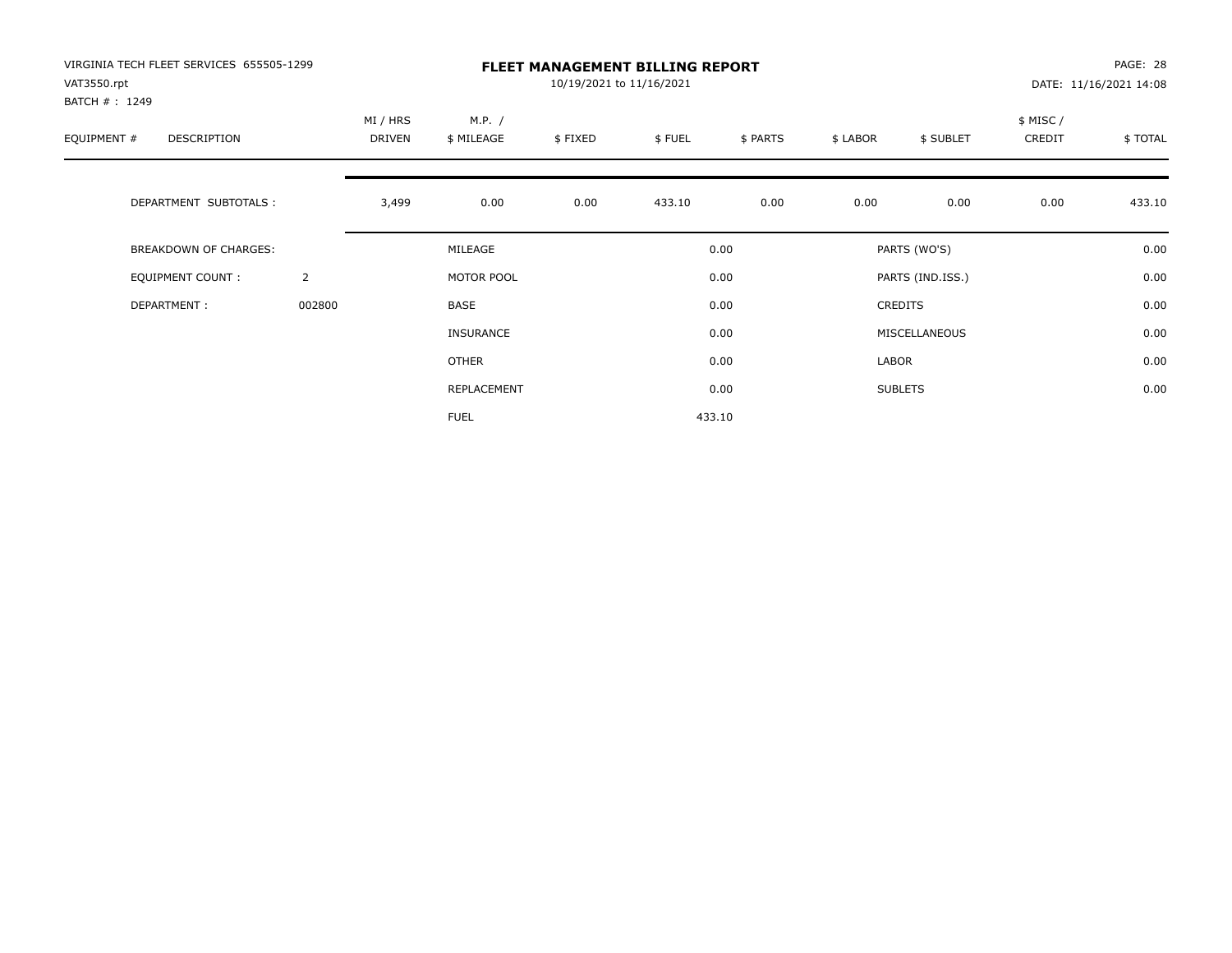| VAT3550.rpt                                                | VIRGINIA TECH FLEET SERVICES 655505-1299                                 | FLEET MANAGEMENT BILLING REPORT<br>10/19/2021 to 11/16/2021 |                      |         |        |          |          |           | PAGE: 29<br>DATE: 11/16/2021 14:08 |         |
|------------------------------------------------------------|--------------------------------------------------------------------------|-------------------------------------------------------------|----------------------|---------|--------|----------|----------|-----------|------------------------------------|---------|
| BATCH #: 1249<br>EQUIPMENT #                               | DESCRIPTION                                                              | MI / HRS<br>DRIVEN                                          | M.P. /<br>\$ MILEAGE | \$FIXED | \$FUEL | \$ PARTS | \$ LABOR | \$ SUBLET | \$ MISC /<br>CREDIT                | \$TOTAL |
|                                                            | DEPARTMENT : 003300 / College of Veterinary Medicine - Karen Hall (0342) |                                                             |                      |         |        |          |          |           |                                    |         |
| ACCOUNT CODE: 122183                                       |                                                                          |                                                             |                      |         |        |          |          |           |                                    |         |
| $\longrightarrow$ NA /                                     | FUEL - U / 23.8 / 11 - 11/10/2021                                        |                                                             | 0.00                 | 0.00    | 68.36  | 0.00     | 0.00     | 0.00      | 0.00                               | 68.36   |
| $\longrightarrow$ NA /                                     | FUEL - U / 10.0 / 11 - 10/21/2021                                        |                                                             | 0.00                 | 0.00    | 28.70  | 0.00     | 0.00     | 0.00      | 0.00                               | 28.70   |
| 52486S                                                     | 2006 Silverado                                                           | 356                                                         | 0.00                 | 0.00    | 97.06  | 0.00     | 0.00     | 0.00      | 0.00                               | 97.06   |
| ACCT: 122183                                               |                                                                          | 356                                                         | 0.00                 | 0.00    | 97.06  | 0.00     | 0.00     | 0.00      | 0.00                               | 97.06   |
| ACCOUNT CODE: 122702                                       |                                                                          |                                                             |                      |         |        |          |          |           |                                    |         |
| $\longrightarrow$ NA /                                     | FUEL - U / 18.7 / 12 - 10/26/2021                                        |                                                             | 0.00                 | 0.00    | 53.61  | 0.00     | 0.00     | 0.00      | 0.00                               | 53.61   |
| 55213S                                                     | 2007 SUBURBAN                                                            | 233                                                         | 0.00                 | 0.00    | 53.61  | 0.00     | 0.00     | 0.00      | 0.00                               | 53.61   |
| $\longrightarrow$ NA /                                     | FUEL - D / 15.3 / 14 - 11/04/2021                                        |                                                             | 0.00                 | 0.00    | 45.87  | 0.00     | 0.00     | 0.00      | 0.00                               | 45.87   |
|                                                            | FUEL - D / 32.7 / 14 - 10/18/2021                                        |                                                             | 0.00                 | 0.00    | 101.10 | 0.00     | 0.00     | 0.00      | 0.00                               | 101.10  |
| $\longrightarrow$ NA /<br>FUEL - D / 4.1 / 13 - 10/19/2021 |                                                                          |                                                             | 0.00                 | 0.00    | 12.61  | 0.00     | 0.00     | 0.00      | 0.00                               | 12.61   |
| $\longrightarrow$ NA /<br>$\longrightarrow$ NA /           | FUEL - D / 21.0 / 13 - 10/19/2021                                        |                                                             | 0.00                 | 0.00    | 64.80  | 0.00     | 0.00     | 0.00      | 0.00                               | 64.80   |
| 58879S                                                     | 2011 F250-4x4                                                            | 953                                                         | 0.00                 | 0.00    | 224.38 | 0.00     | 0.00     | 0.00      | 0.00                               | 224.38  |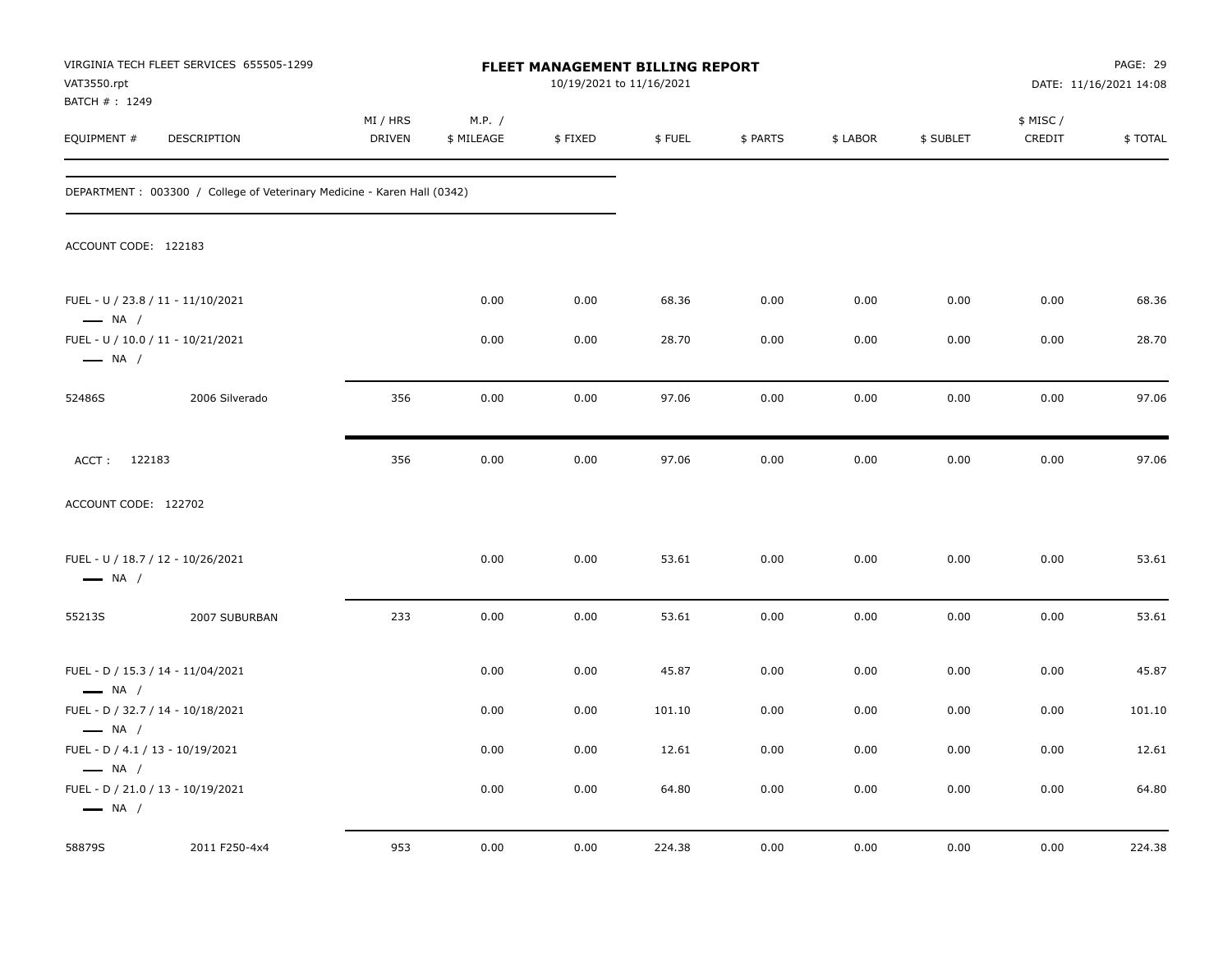| VAT3550.rpt<br>BATCH #: 1249 | VIRGINIA TECH FLEET SERVICES 655505-1299                                 | FLEET MANAGEMENT BILLING REPORT<br>10/19/2021 to 11/16/2021 |                      |         |        |          |          |           |                    | PAGE: 30<br>DATE: 11/16/2021 14:08 |  |
|------------------------------|--------------------------------------------------------------------------|-------------------------------------------------------------|----------------------|---------|--------|----------|----------|-----------|--------------------|------------------------------------|--|
| EQUIPMENT #                  | <b>DESCRIPTION</b>                                                       | MI / HRS<br><b>DRIVEN</b>                                   | M.P. /<br>\$ MILEAGE | \$FIXED | \$FUEL | \$ PARTS | \$ LABOR | \$ SUBLET | \$ MISC/<br>CREDIT | <b>\$TOTAL</b>                     |  |
|                              | DEPARTMENT : 003300 / College of Veterinary Medicine - Karen Hall (0342) |                                                             |                      |         |        |          |          |           |                    |                                    |  |
|                              | ACCT: 122702                                                             | 1,186                                                       | 0.00                 | 0.00    | 277.99 | 0.00     | 0.00     | 0.00      | 0.00               | 277.99                             |  |
|                              | ACCOUNT CODE: 230455                                                     |                                                             |                      |         |        |          |          |           |                    |                                    |  |
| $\longrightarrow$ NA /       | FUEL - U / 29.7 / 11 - 11/03/2021                                        |                                                             | 0.00                 | 0.00    | 85.15  | 0.00     | 0.00     | 0.00      | 0.00               | 85.15                              |  |
| $\longrightarrow$ NA /       | FUEL - U / 26.2 / 12 - 11/12/2021                                        |                                                             | 0.00                 | 0.00    | 75.28  | 0.00     | 0.00     | 0.00      | 0.00               | 75.28                              |  |
| $\longrightarrow$ NA /       | FUEL - U / 27.9 / 11 - 10/25/2021                                        |                                                             | 0.00                 | 0.00    | 80.10  | 0.00     | 0.00     | 0.00      | 0.00               | 80.10                              |  |
| 55280S                       | 2008 Silverado                                                           | 430                                                         | 0.00                 | 0.00    | 240.53 | 0.00     | 0.00     | 0.00      | 0.00               | 240.53                             |  |
| $\longrightarrow$ NA /       | FUEL - U / 16.4 / 11 - 11/09/2021                                        |                                                             | 0.00                 | 0.00    | 47.13  | 0.00     | 0.00     | 0.00      | 0.00               | 47.13                              |  |
| $\longrightarrow$ NA /       | FUEL - U / 27.7 / 12 - 10/22/2021                                        |                                                             | 0.00                 | 0.00    | 79.47  | 0.00     | 0.00     | 0.00      | 0.00               | 79.47                              |  |
| 60190S                       | 2011 F250-4x4                                                            | 0                                                           | 0.00                 | 0.00    | 126.60 | 0.00     | 0.00     | 0.00      | 0.00               | 126.60                             |  |
| ACCT:                        | 230455                                                                   | 430                                                         | 0.00                 | 0.00    | 367.13 | 0.00     | 0.00     | 0.00      | 0.00               | 367.13                             |  |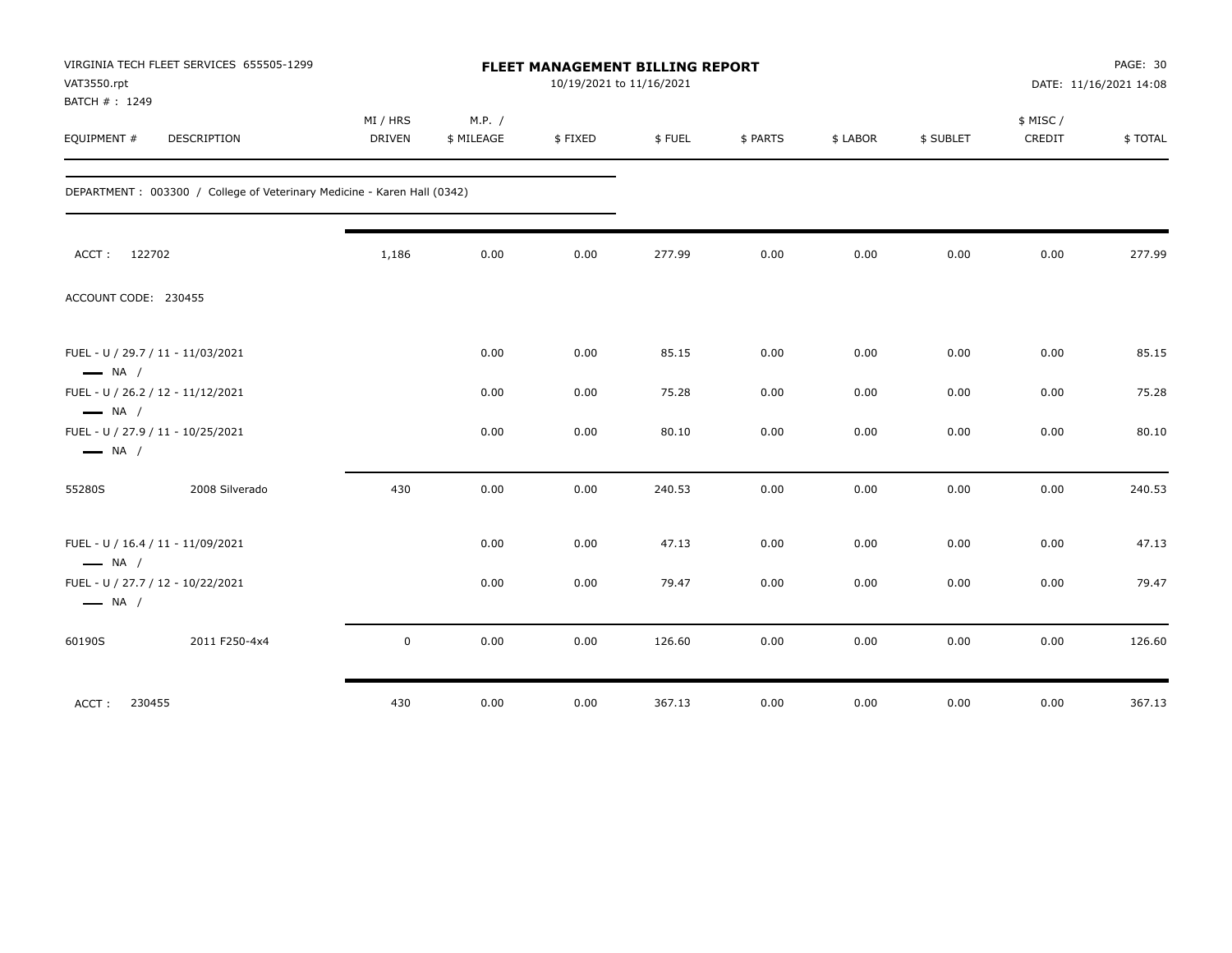| VIRGINIA TECH FLEET SERVICES 655505-1299<br>VAT3550.rpt<br>BATCH #: 1249 |        | <b>FLEET MANAGEMENT BILLING REPORT</b><br>10/19/2021 to 11/16/2021 |                      |         |        |          |          |                  |                     | PAGE: 31<br>DATE: 11/16/2021 14:08 |  |
|--------------------------------------------------------------------------|--------|--------------------------------------------------------------------|----------------------|---------|--------|----------|----------|------------------|---------------------|------------------------------------|--|
| EQUIPMENT #<br>DESCRIPTION                                               |        | MI / HRS<br><b>DRIVEN</b>                                          | M.P. /<br>\$ MILEAGE | \$FIXED | \$FUEL | \$ PARTS | \$ LABOR | \$ SUBLET        | \$ MISC /<br>CREDIT | \$TOTAL                            |  |
| DEPARTMENT SUBTOTALS :                                                   |        | 1,972                                                              | 0.00                 | 0.00    | 742.18 | 0.00     | 0.00     | 0.00             | 0.00                | 742.18                             |  |
| <b>BREAKDOWN OF CHARGES:</b>                                             |        |                                                                    | MILEAGE              |         |        | 0.00     |          | PARTS (WO'S)     |                     | 0.00                               |  |
| EQUIPMENT COUNT:                                                         | 5      |                                                                    | MOTOR POOL           |         |        | 0.00     |          | PARTS (IND.ISS.) |                     | 0.00                               |  |
| DEPARTMENT:                                                              | 003300 |                                                                    | <b>BASE</b>          |         |        | 0.00     |          | <b>CREDITS</b>   |                     | 0.00                               |  |
|                                                                          |        |                                                                    | <b>INSURANCE</b>     |         |        | 0.00     |          | MISCELLANEOUS    |                     | 0.00                               |  |
|                                                                          |        |                                                                    | <b>OTHER</b>         |         |        | 0.00     | LABOR    |                  |                     | 0.00                               |  |
|                                                                          |        |                                                                    | REPLACEMENT          |         |        | 0.00     |          | <b>SUBLETS</b>   |                     | 0.00                               |  |
|                                                                          |        |                                                                    | <b>FUEL</b>          |         |        | 742.18   |          |                  |                     |                                    |  |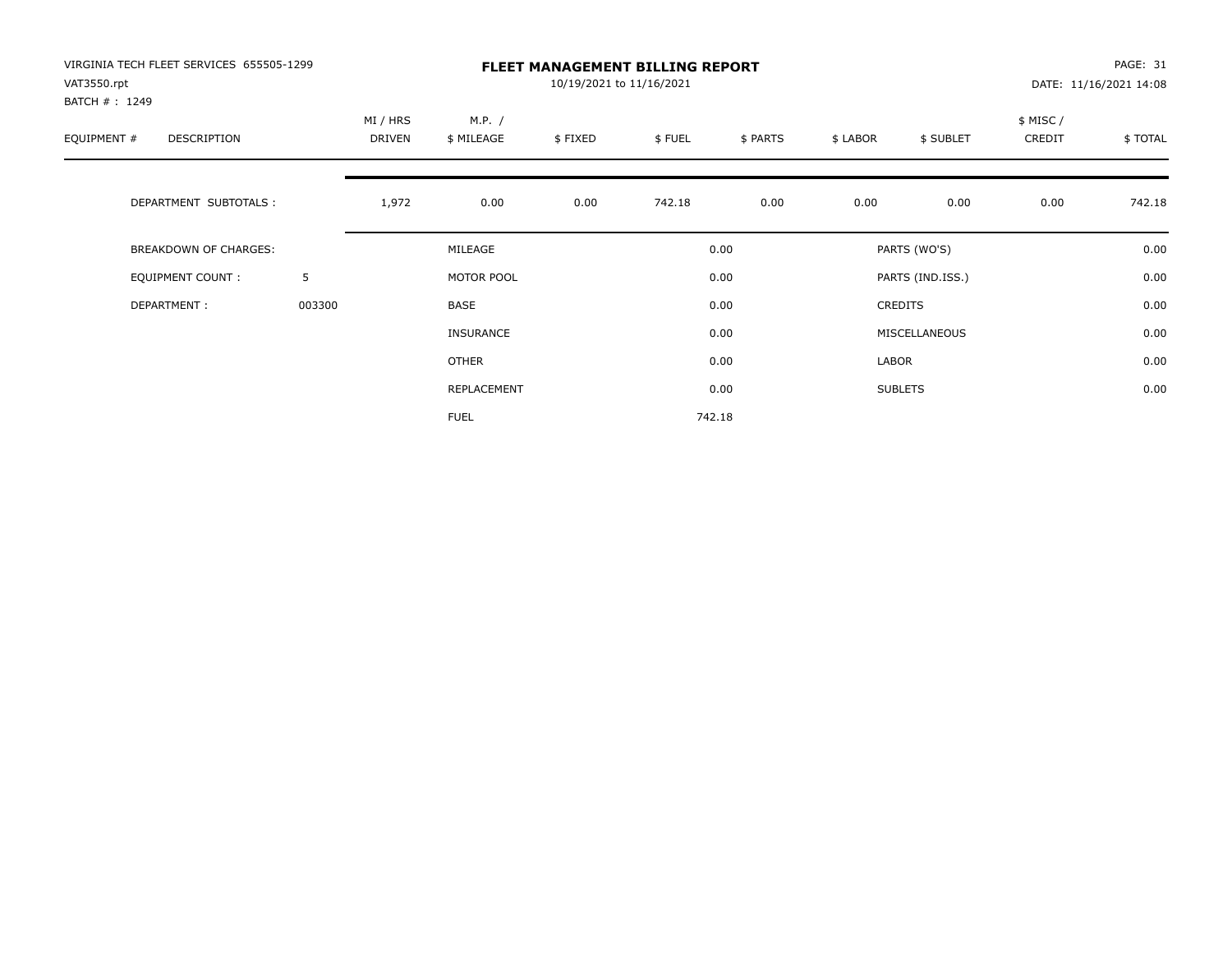| VIRGINIA TECH FLEET SERVICES 655505-1299<br>VAT3550.rpt<br>BATCH #: 1249 | FLEET MANAGEMENT BILLING REPORT<br>10/19/2021 to 11/16/2021 |                      |         |        |          |          |           |                    | PAGE: 32<br>DATE: 11/16/2021 14:08 |  |
|--------------------------------------------------------------------------|-------------------------------------------------------------|----------------------|---------|--------|----------|----------|-----------|--------------------|------------------------------------|--|
| EQUIPMENT #<br><b>DESCRIPTION</b>                                        | MI / HRS<br>DRIVEN                                          | M.P. /<br>\$ MILEAGE | \$FIXED | \$FUEL | \$ PARTS | \$ LABOR | \$ SUBLET | \$ MISC/<br>CREDIT | \$TOTAL                            |  |
| DEPARTMENT: 003400 / College of Veterinary Medicine - Angela Webb 0442   |                                                             |                      |         |        |          |          |           |                    |                                    |  |
| ACCOUNT CODE: 120404                                                     |                                                             |                      |         |        |          |          |           |                    |                                    |  |
| FUEL - U / 19.0 / 11 - 10/27/2021<br>$\longrightarrow$ NA /              |                                                             | 0.00                 | 0.00    | 54.53  | 0.00     | 0.00     | 0.00      | 0.00               | 54.53                              |  |
| 2019 Transist Wagon<br>79402s                                            | 305                                                         | 0.00                 | 0.00    | 54.53  | 0.00     | 0.00     | 0.00      | 0.00               | 54.53                              |  |
| ACCT:<br>120404                                                          | 305                                                         | 0.00                 | 0.00    | 54.53  | 0.00     | 0.00     | 0.00      | 0.00               | 54.53                              |  |
| ACCOUNT CODE: 177613                                                     |                                                             |                      |         |        |          |          |           |                    |                                    |  |
| FUEL - U / 0.9 / 12 - 11/09/2021<br>$\longrightarrow$ NA /               |                                                             | 0.00                 | 0.00    | 2.50   | 0.00     | 0.00     | 0.00      | 0.00               | 2.50                               |  |
| FUEL - U / 26.4 / 12 - 11/09/2021<br>$\longrightarrow$ NA /              |                                                             | 0.00                 | 0.00    | 75.80  | 0.00     | 0.00     | 0.00      | 0.00               | 75.80                              |  |
| 2005 Silverado<br>50174S                                                 | 317                                                         | 0.00                 | 0.00    | 78.30  | 0.00     | 0.00     | 0.00      | 0.00               | 78.30                              |  |
| ACCT: 177613                                                             | 317                                                         | 0.00                 | 0.00    | 78.30  | 0.00     | 0.00     | 0.00      | 0.00               | 78.30                              |  |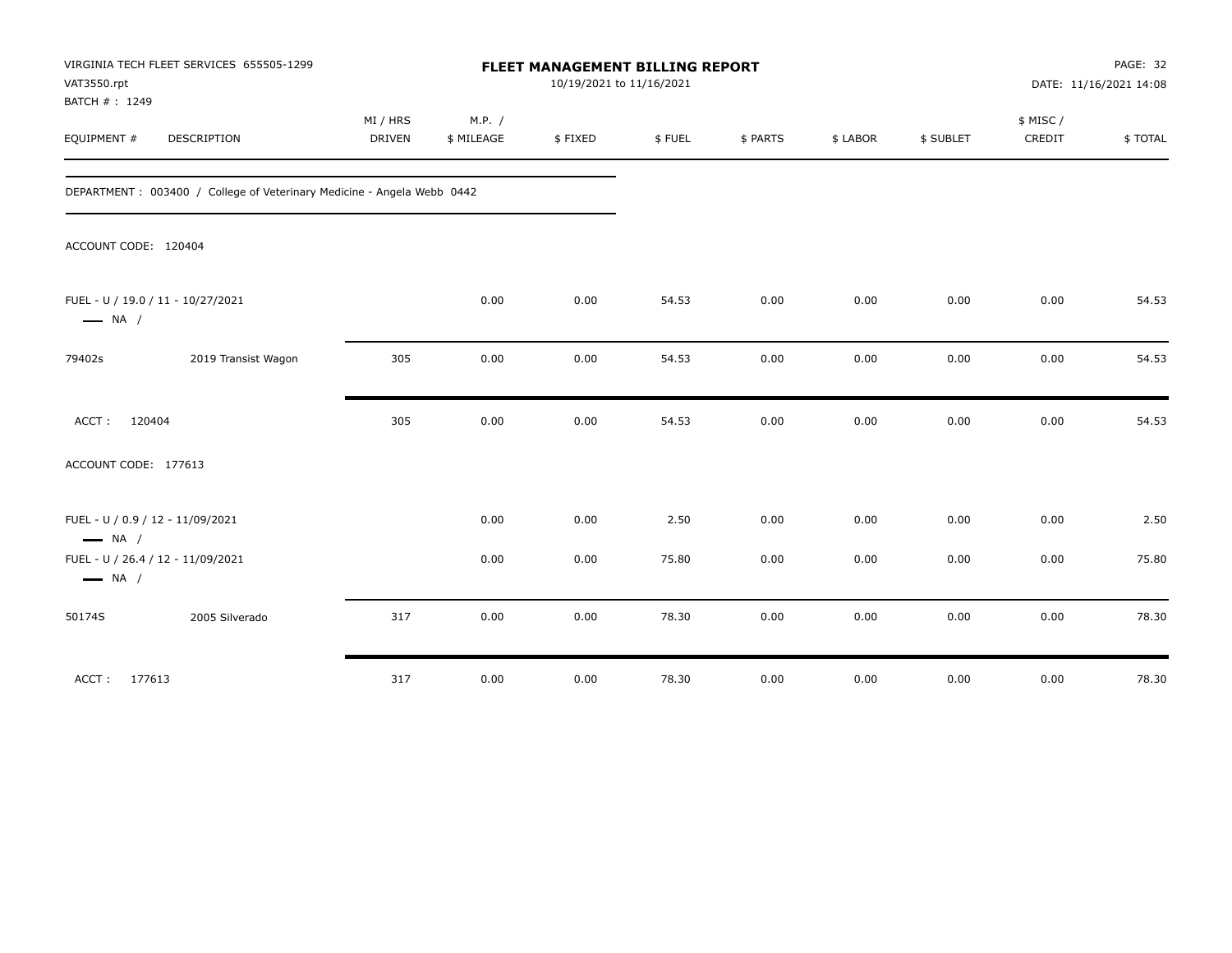| VIRGINIA TECH FLEET SERVICES 655505-1299<br>VAT3550.rpt<br>BATCH #: 1249 |                | <b>FLEET MANAGEMENT BILLING REPORT</b><br>10/19/2021 to 11/16/2021 |                      |         |        |          |          |                  | PAGE: 33<br>DATE: 11/16/2021 14:08 |         |  |
|--------------------------------------------------------------------------|----------------|--------------------------------------------------------------------|----------------------|---------|--------|----------|----------|------------------|------------------------------------|---------|--|
| EQUIPMENT #<br><b>DESCRIPTION</b>                                        |                | MI / HRS<br>DRIVEN                                                 | M.P. /<br>\$ MILEAGE | \$FIXED | \$FUEL | \$ PARTS | \$ LABOR | \$ SUBLET        | \$ MISC /<br>CREDIT                | \$TOTAL |  |
| DEPARTMENT SUBTOTALS :                                                   |                | 622                                                                | 0.00                 | 0.00    | 132.83 | 0.00     | 0.00     | 0.00             | 0.00                               | 132.83  |  |
| <b>BREAKDOWN OF CHARGES:</b>                                             |                |                                                                    | MILEAGE              |         |        | 0.00     |          | PARTS (WO'S)     |                                    | 0.00    |  |
| EQUIPMENT COUNT:                                                         | $\overline{2}$ |                                                                    | MOTOR POOL           |         |        | 0.00     |          | PARTS (IND.ISS.) |                                    | 0.00    |  |
| DEPARTMENT:                                                              | 003400         |                                                                    | <b>BASE</b>          |         |        | 0.00     |          | <b>CREDITS</b>   |                                    | 0.00    |  |
|                                                                          |                |                                                                    | INSURANCE            |         |        | 0.00     |          | MISCELLANEOUS    |                                    | 0.00    |  |
|                                                                          |                |                                                                    | OTHER                |         |        | 0.00     | LABOR    |                  |                                    | 0.00    |  |
|                                                                          |                |                                                                    | REPLACEMENT          |         |        | 0.00     |          | <b>SUBLETS</b>   |                                    | 0.00    |  |
|                                                                          |                |                                                                    | <b>FUEL</b>          |         |        | 132.83   |          |                  |                                    |         |  |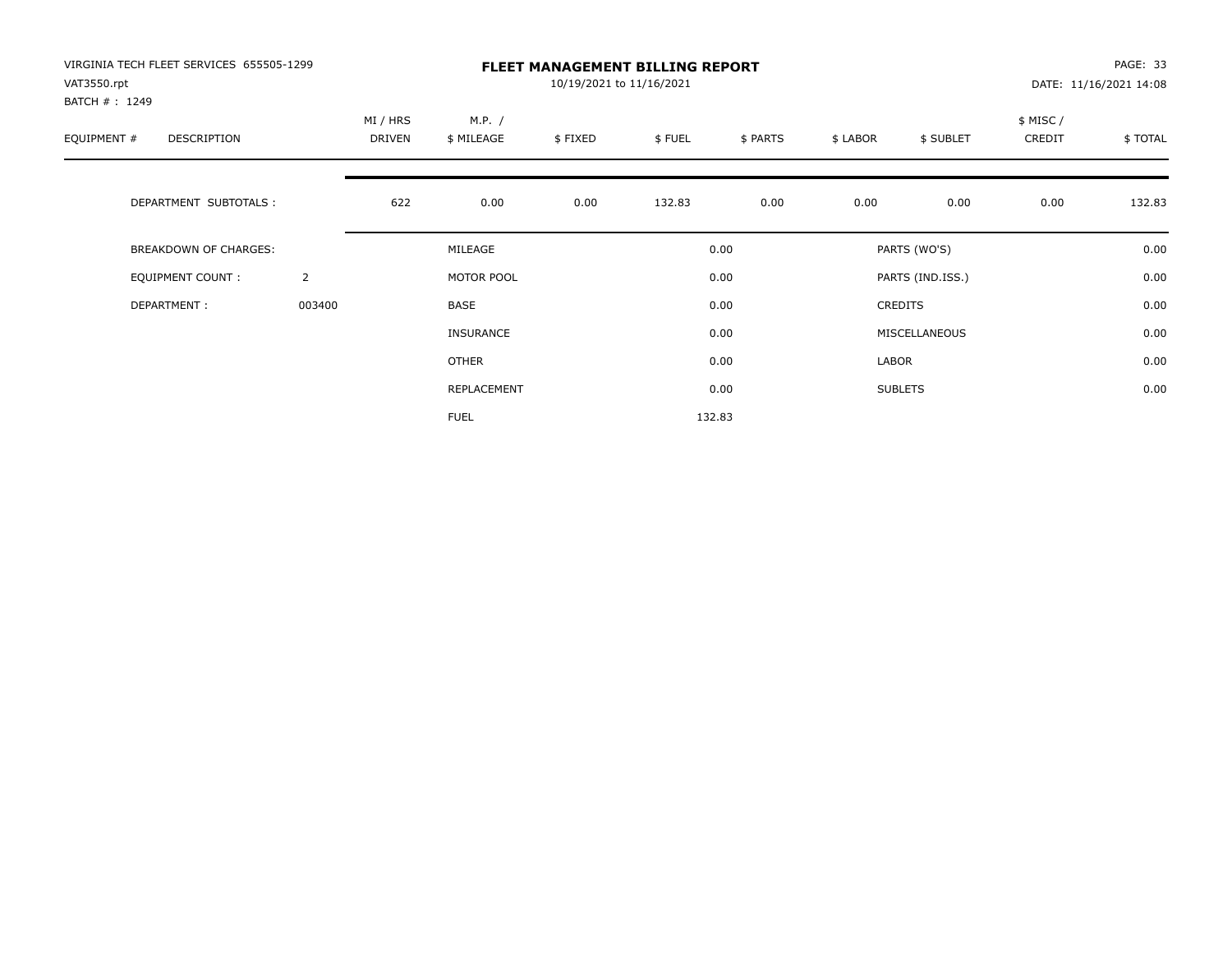| VAT3550.rpt<br>BATCH #: 1249                 | VIRGINIA TECH FLEET SERVICES 655505-1299                                    |              |                    |                      | 10/19/2021 to 11/16/2021 | FLEET MANAGEMENT BILLING REPORT |          |          |                  |                    | PAGE: 34<br>DATE: 11/16/2021 14:08 |
|----------------------------------------------|-----------------------------------------------------------------------------|--------------|--------------------|----------------------|--------------------------|---------------------------------|----------|----------|------------------|--------------------|------------------------------------|
| EQUIPMENT #                                  | DESCRIPTION                                                                 |              | MI / HRS<br>DRIVEN | M.P. /<br>\$ MILEAGE | \$FIXED                  | \$FUEL                          | \$ PARTS | \$ LABOR | \$ SUBLET        | \$ MISC/<br>CREDIT | \$TOTAL                            |
|                                              | DEPARTMENT: 003700 / Population Health Sciences Dept - Tammy Stevers (0395) |              |                    |                      |                          |                                 |          |          |                  |                    |                                    |
|                                              | ACCOUNT CODE: 118799                                                        |              |                    |                      |                          |                                 |          |          |                  |                    |                                    |
| $\longrightarrow$ NA /                       | FUEL - U / 26.5 / CC - 10/24/2021                                           |              |                    | 0.00                 | 0.00                     | 80.64                           | 0.00     | 0.00     | 0.00             | 0.00               | 80.64                              |
| <b>BASE CHARGE</b><br>$\longrightarrow$ NA / |                                                                             |              |                    | 0.00                 | 483.00                   | 0.00                            | 0.00     | 0.00     | 0.00             | 0.00               | 483.00                             |
| <b>PA10</b>                                  | 2016 IMPALA                                                                 |              | 889                | 0.00                 | 483.00                   | 80.64                           | 0.00     | 0.00     | 0.00             | 0.00               | 563.64                             |
| ACCT:                                        | 118799                                                                      |              | 889                | 0.00                 | 483.00                   | 80.64                           | 0.00     | 0.00     | 0.00             | 0.00               | 563.64                             |
|                                              | DEPARTMENT SUBTOTALS :                                                      |              | 889                | 0.00                 | 483.00                   | 80.64                           | 0.00     | 0.00     | 0.00             | 0.00               | 563.64                             |
|                                              | BREAKDOWN OF CHARGES:                                                       |              |                    | MILEAGE              |                          |                                 | 0.00     |          | PARTS (WO'S)     |                    | 0.00                               |
|                                              | <b>EQUIPMENT COUNT:</b>                                                     | $\mathbf{1}$ |                    | MOTOR POOL           |                          |                                 | 0.00     |          | PARTS (IND.ISS.) |                    | 0.00                               |
|                                              | DEPARTMENT:                                                                 | 003700       |                    | BASE                 |                          |                                 | 483.00   |          | <b>CREDITS</b>   |                    | 0.00                               |
|                                              |                                                                             |              |                    | <b>INSURANCE</b>     |                          |                                 | 0.00     |          | MISCELLANEOUS    |                    | 0.00                               |
|                                              |                                                                             |              |                    | <b>OTHER</b>         |                          |                                 | 0.00     | LABOR    |                  |                    | 0.00                               |
|                                              |                                                                             |              |                    | REPLACEMENT          |                          |                                 | 0.00     |          | <b>SUBLETS</b>   |                    | 0.00                               |
|                                              |                                                                             |              |                    | <b>FUEL</b>          |                          |                                 | 80.64    |          |                  |                    |                                    |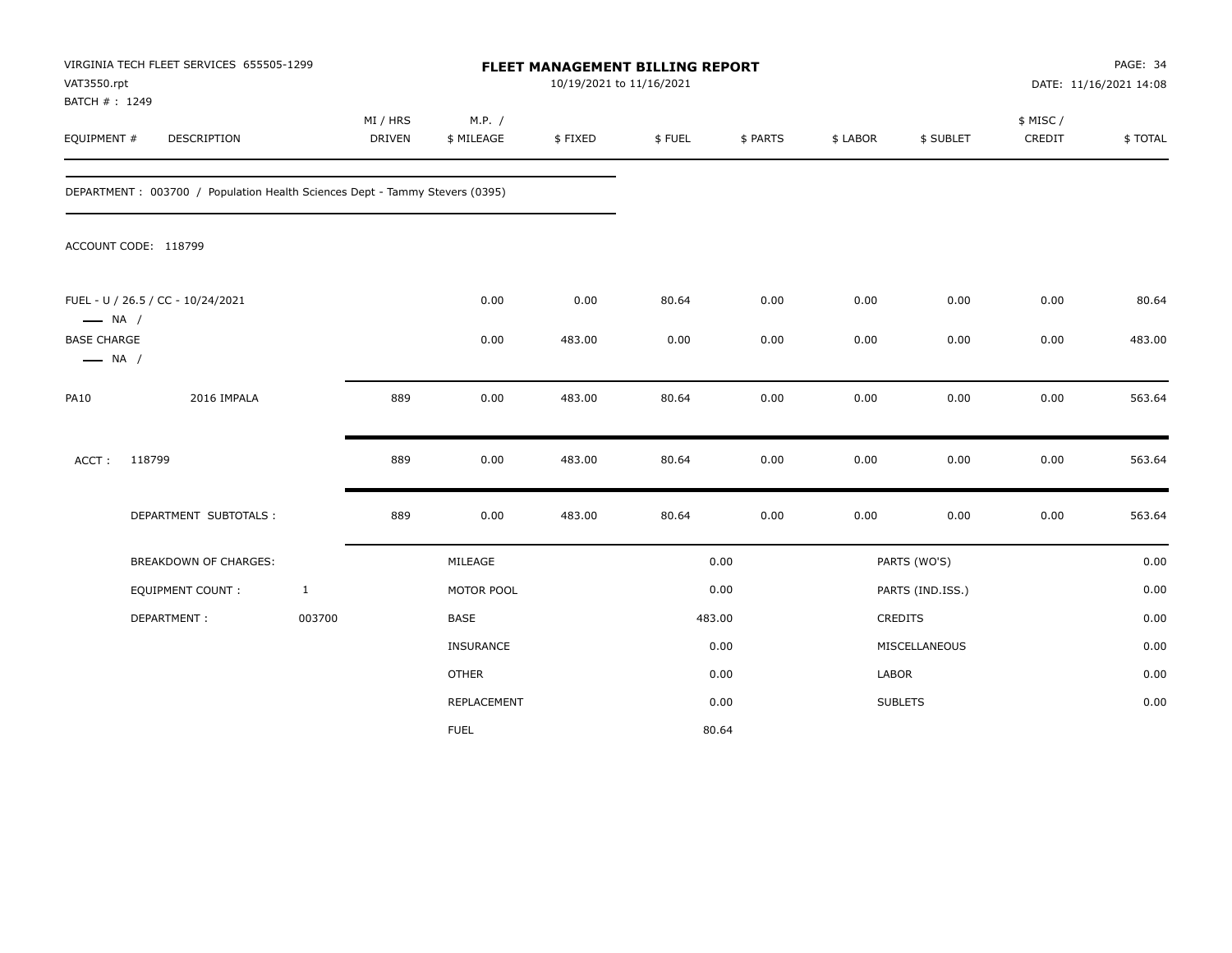| VAT3550.rpt<br>BATCH #: 1249                               | VIRGINIA TECH FLEET SERVICES 655505-1299                           | FLEET MANAGEMENT BILLING REPORT<br>10/19/2021 to 11/16/2021 |                      |         |        |          |          |           | PAGE: 35<br>DATE: 11/16/2021 14:08 |                |
|------------------------------------------------------------|--------------------------------------------------------------------|-------------------------------------------------------------|----------------------|---------|--------|----------|----------|-----------|------------------------------------|----------------|
| EQUIPMENT#                                                 | DESCRIPTION                                                        | MI / HRS<br>DRIVEN                                          | M.P. /<br>\$ MILEAGE | \$FIXED | \$FUEL | \$ PARTS | \$ LABOR | \$ SUBLET | \$ MISC/<br>CREDIT                 | <b>\$TOTAL</b> |
|                                                            | DEPARTMENT: 003900 / CVM Teaching Hospital - Jenny Robinson (0442) |                                                             |                      |         |        |          |          |           |                                    |                |
| ACCOUNT CODE: 117722                                       |                                                                    |                                                             |                      |         |        |          |          |           |                                    |                |
| FUEL - U / 9.0 / 11 - 11/01/2021<br>$\longrightarrow$ NA / |                                                                    |                                                             | 0.00                 | 0.00    | 25.77  | 0.00     | 0.00     | 0.00      | 0.00                               | 25.77          |
|                                                            | FUEL - U / 10.3 / 11 - 11/03/2021                                  |                                                             | 0.00                 | 0.00    | 29.45  | 0.00     | 0.00     | 0.00      | 0.00                               | 29.45          |
| $\longrightarrow$ NA /<br>$\longrightarrow$ NA /           | FUEL - U / 10.9 / 11 - 11/05/2021                                  |                                                             | 0.00                 | 0.00    | 31.34  | 0.00     | 0.00     | 0.00      | 0.00                               | 31.34          |
| $\longrightarrow$ NA /                                     | FUEL - U / 11.2 / 11 - 11/08/2021                                  |                                                             | 0.00                 | 0.00    | 32.26  | 0.00     | 0.00     | 0.00      | 0.00                               | 32.26          |
| FUEL - U / 8.4 / 11 - 11/11/2021<br>$-$ NA $/$             |                                                                    |                                                             | 0.00                 | 0.00    | 24.14  | 0.00     | 0.00     | 0.00      | 0.00                               | 24.14          |
| FUEL - U / 9.0 / 12 - 11/12/2021                           |                                                                    |                                                             | 0.00                 | 0.00    | 25.72  | 0.00     | 0.00     | 0.00      | 0.00                               | 25.72          |
| $\longrightarrow$ NA /                                     | FUEL - U / 23.4 / CC - 10/24/2021                                  |                                                             | 0.00                 | 0.00    | 72.36  | 0.00     | 0.00     | 0.00      | 0.00                               | 72.36          |
| $\longrightarrow$ NA /<br>$\longrightarrow$ NA /           | FUEL - U / 13.9 / 11 - 10/31/2021                                  |                                                             | 0.00                 | 0.00    | 39.89  | 0.00     | 0.00     | 0.00      | 0.00                               | 39.89          |
| 60195S                                                     | 2011 F250-4x4                                                      | 5,080                                                       | 0.00                 | 0.00    | 280.93 | 0.00     | 0.00     | 0.00      | 0.00                               | 280.93         |
| $\longrightarrow$ NA /                                     | FUEL - U / 26.9 / 11 - 11/01/2021                                  |                                                             | 0.00                 | 0.00    | 77.12  | 0.00     | 0.00     | 0.00      | 0.00                               | 77.12          |
|                                                            | FUEL - U / 14.7 / 11 - 11/02/2021                                  |                                                             | 0.00                 | 0.00    | 42.22  | 0.00     | 0.00     | 0.00      | 0.00                               | 42.22          |
| — NA /                                                     | FUEL - U / 15.4 / 12 - 11/05/2021                                  |                                                             | 0.00                 | 0.00    | 44.05  | 0.00     | 0.00     | 0.00      | 0.00                               | 44.05          |
| $\longrightarrow$ NA /<br>FUEL - U / 9.2 / 11 - 11/08/2021 |                                                                    |                                                             | 0.00                 | 0.00    | 26.40  | 0.00     | 0.00     | 0.00      | 0.00                               | 26.40          |
| $\longrightarrow$ NA /<br>$\longrightarrow$ NA /           | FUEL - U / 15.3 / 11 - 11/11/2021                                  |                                                             | 0.00                 | 0.00    | 43.97  | 0.00     | 0.00     | 0.00      | 0.00                               | 43.97          |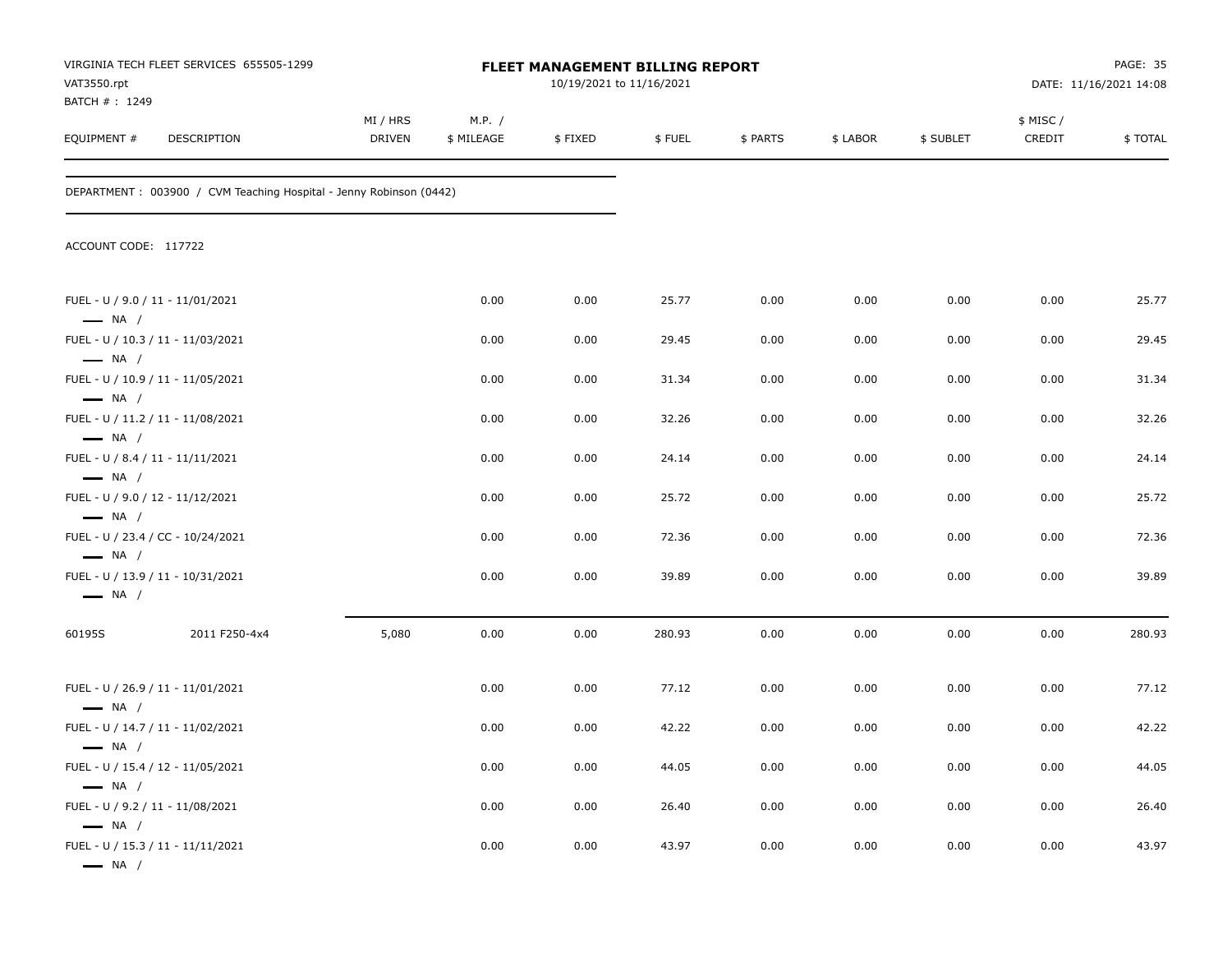| VIRGINIA TECH FLEET SERVICES 655505-1299<br>VAT3550.rpt<br>BATCH #: 1249 |                           | FLEET MANAGEMENT BILLING REPORT | PAGE: 36<br>DATE: 11/16/2021 14:08 |        |          |          |           |                     |         |
|--------------------------------------------------------------------------|---------------------------|---------------------------------|------------------------------------|--------|----------|----------|-----------|---------------------|---------|
| EQUIPMENT #<br><b>DESCRIPTION</b>                                        | MI / HRS<br><b>DRIVEN</b> | M.P. /<br>\$ MILEAGE            | \$FIXED                            | \$FUEL | \$ PARTS | \$ LABOR | \$ SUBLET | \$ MISC /<br>CREDIT | \$TOTAL |
| DEPARTMENT : 003900 / CVM Teaching Hospital - Jenny Robinson (0442)      |                           |                                 |                                    |        |          |          |           |                     |         |
| FUEL - U / 24.1 / 11 - 11/15/2021<br>$\longrightarrow$ NA /              |                           | 0.00                            | 0.00                               | 69.05  | 0.00     | 0.00     | 0.00      | 0.00                | 69.05   |
| FUEL - U / 19.3 / 11 - 10/19/2021<br>$\longrightarrow$ NA /              |                           | 0.00                            | 0.00                               | 52.55  | 0.00     | 0.00     | 0.00      | 0.00                | 52.55   |
| FUEL - U / 21.7 / 11 - 10/21/2021<br>$\longrightarrow$ NA /              |                           | 0.00                            | 0.00                               | 62.22  | 0.00     | 0.00     | 0.00      | 0.00                | 62.22   |
| FUEL - U / 17.8 / 11 - 10/22/2021<br>$\longrightarrow$ NA /              |                           | 0.00                            | 0.00                               | 51.03  | 0.00     | 0.00     | 0.00      | 0.00                | 51.03   |
| FUEL - U / 15.5 / 11 - 10/25/2021<br>$\longrightarrow$ NA /              |                           | 0.00                            | 0.00                               | 44.43  | 0.00     | 0.00     | 0.00      | 0.00                | 44.43   |
| FUEL - U / 15.0 / 11 - 10/27/2021<br>$\longrightarrow$ NA /              |                           | 0.00                            | 0.00                               | 43.08  | 0.00     | 0.00     | 0.00      | 0.00                | 43.08   |
| FUEL - U / 10.8 / 11 - 10/27/2021<br>$\longrightarrow$ NA /              |                           | 0.00                            | 0.00                               | 30.97  | 0.00     | 0.00     | 0.00      | 0.00                | 30.97   |
| 61720S<br>2011 F250                                                      | 2,752                     | 0.00                            | 0.00                               | 587.09 | 0.00     | 0.00     | 0.00      | 0.00                | 587.09  |
| FUEL - U / 13.5 / 11 - 11/02/2021<br>$\longrightarrow$ NA /              |                           | 0.00                            | 0.00                               | 38.66  | 0.00     | 0.00     | 0.00      | 0.00                | 38.66   |
| FUEL - U / 10.6 / 11 - 11/05/2021<br>$\longrightarrow$ NA /              |                           | 0.00                            | 0.00                               | 30.48  | 0.00     | 0.00     | 0.00      | 0.00                | 30.48   |
| FUEL - U / 9.2 / 11 - 11/10/2021<br>$\longrightarrow$ NA /               |                           | 0.00                            | 0.00                               | 26.35  | 0.00     | 0.00     | 0.00      | 0.00                | 26.35   |
| FUEL - U / 12.0 / 11 - 11/11/2021<br>$\longrightarrow$ NA /              |                           | 0.00                            | 0.00                               | 34.55  | 0.00     | 0.00     | 0.00      | 0.00                | 34.55   |
| FUEL - U / 15.4 / 11 - 11/14/2021<br>$\longrightarrow$ NA /              |                           | 0.00                            | 0.00                               | 44.31  | 0.00     | 0.00     | 0.00      | 0.00                | 44.31   |
| FUEL - U / 9.7 / 11 - 11/15/2021<br>$\longrightarrow$ NA /               |                           | 0.00                            | 0.00                               | 27.78  | 0.00     | 0.00     | 0.00      | 0.00                | 27.78   |
| FUEL - U / 7.5 / 11 - 10/19/2021<br>$\longrightarrow$ NA /               |                           | 0.00                            | 0.00                               | 20.56  | 0.00     | 0.00     | 0.00      | 0.00                | 20.56   |
| FUEL - U / 8.5 / 12 - 10/20/2021                                         |                           | 0.00                            | 0.00                               | 24.51  | 0.00     | 0.00     | 0.00      | 0.00                | 24.51   |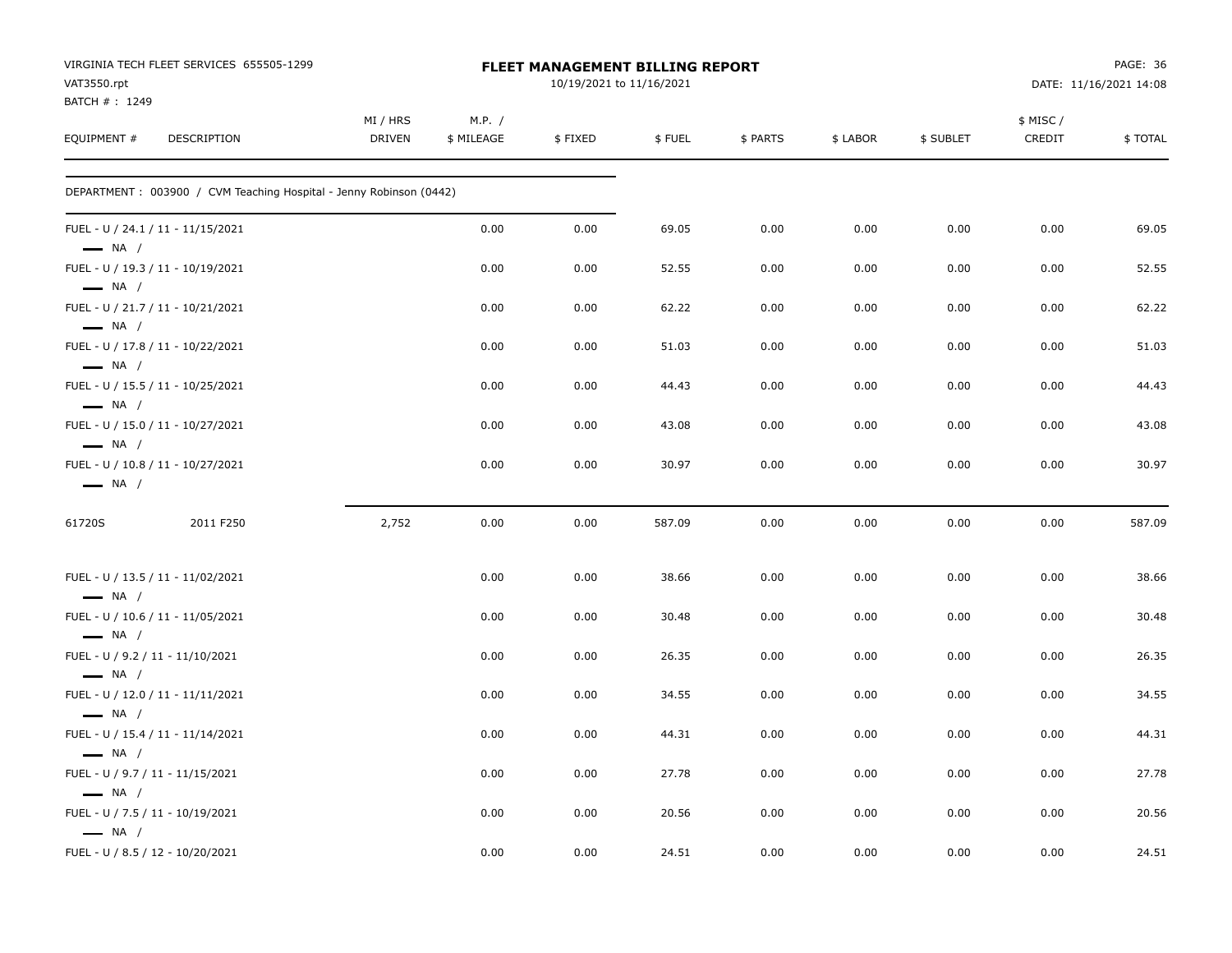| VAT3550.rpt                                      | VIRGINIA TECH FLEET SERVICES 655505-1299                            |                           |                      |         | FLEET MANAGEMENT BILLING REPORT<br>10/19/2021 to 11/16/2021 |          |          | PAGE: 37<br>DATE: 11/16/2021 14:08 |                     |          |
|--------------------------------------------------|---------------------------------------------------------------------|---------------------------|----------------------|---------|-------------------------------------------------------------|----------|----------|------------------------------------|---------------------|----------|
| BATCH #: 1249<br>EQUIPMENT #                     | <b>DESCRIPTION</b>                                                  | MI / HRS<br><b>DRIVEN</b> | M.P. /<br>\$ MILEAGE | \$FIXED | \$FUEL                                                      | \$ PARTS | \$ LABOR | \$ SUBLET                          | \$ MISC /<br>CREDIT | \$TOTAL  |
|                                                  | DEPARTMENT : 003900 / CVM Teaching Hospital - Jenny Robinson (0442) |                           |                      |         |                                                             |          |          |                                    |                     |          |
| $\longrightarrow$ NA /<br>$\longrightarrow$ NA / | FUEL - U / 13.1 / 11 - 10/22/2021                                   |                           | 0.00                 | 0.00    | 37.63                                                       | 0.00     | 0.00     | 0.00                               | 0.00                | 37.63    |
| $\longrightarrow$ NA /                           | FUEL - U / 11.9 / 11 - 10/26/2021                                   |                           | 0.00                 | 0.00    | 34.01                                                       | 0.00     | 0.00     | 0.00                               | 0.00                | 34.01    |
| 66996S                                           | 2015 F250-4x4                                                       | 1,177                     | 0.00                 | 0.00    | 318.84                                                      | 0.00     | 0.00     | 0.00                               | 0.00                | 318.84   |
| $\longrightarrow$ NA /                           | FUEL - U / 16.2 / 11 - 11/03/2021                                   |                           | 0.00                 | 0.00    | 46.52                                                       | 0.00     | 0.00     | 0.00                               | 0.00                | 46.52    |
| $\longrightarrow$ NA /                           | FUEL - U / 21.4 / 11 - 11/05/2021                                   |                           | 0.00                 | 0.00    | 61.33                                                       | 0.00     | 0.00     | 0.00                               | 0.00                | 61.33    |
| $\longrightarrow$ NA /                           | FUEL - U / 15.1 / 11 - 11/11/2021                                   |                           | 0.00                 | 0.00    | 43.28                                                       | 0.00     | 0.00     | 0.00                               | 0.00                | 43.28    |
| $\longrightarrow$ NA /                           | FUEL - U / 19.9 / 12 - 10/19/2021                                   |                           | 0.00                 | 0.00    | 54.41                                                       | 0.00     | 0.00     | 0.00                               | 0.00                | 54.41    |
| $\longrightarrow$ NA /                           | FUEL - U / 21.5 / 11 - 10/21/2021                                   |                           | 0.00                 | 0.00    | 61.65                                                       | 0.00     | 0.00     | 0.00                               | 0.00                | 61.65    |
| $\longrightarrow$ NA /                           | FUEL - U / 27.1 / CC - 10/24/2021                                   |                           | 0.00                 | 0.00    | 83.97                                                       | 0.00     | 0.00     | 0.00                               | 0.00                | 83.97    |
| 74639S                                           | 2018 F250-4x4                                                       | 1,106                     | 0.00                 | 0.00    | 351.16                                                      | 0.00     | 0.00     | 0.00                               | 0.00                | 351.16   |
| ACCT: 117722                                     |                                                                     | 10,115                    | 0.00                 | 0.00    | 1,538.02                                                    | 0.00     | 0.00     | 0.00                               | 0.00                | 1,538.02 |
| ACCOUNT CODE: 117998                             |                                                                     |                           |                      |         |                                                             |          |          |                                    |                     |          |
| $\longrightarrow$ NA /                           | FUEL - U / 22.3 / 11 - 11/03/2021                                   |                           | 0.00                 | 0.00    | 63.91                                                       | 0.00     | 0.00     | 0.00                               | 0.00                | 63.91    |
|                                                  | FUEL - U / 14.9 / 11 - 11/05/2021                                   |                           | 0.00                 | 0.00    | 42.68                                                       | 0.00     | 0.00     | 0.00                               | 0.00                | 42.68    |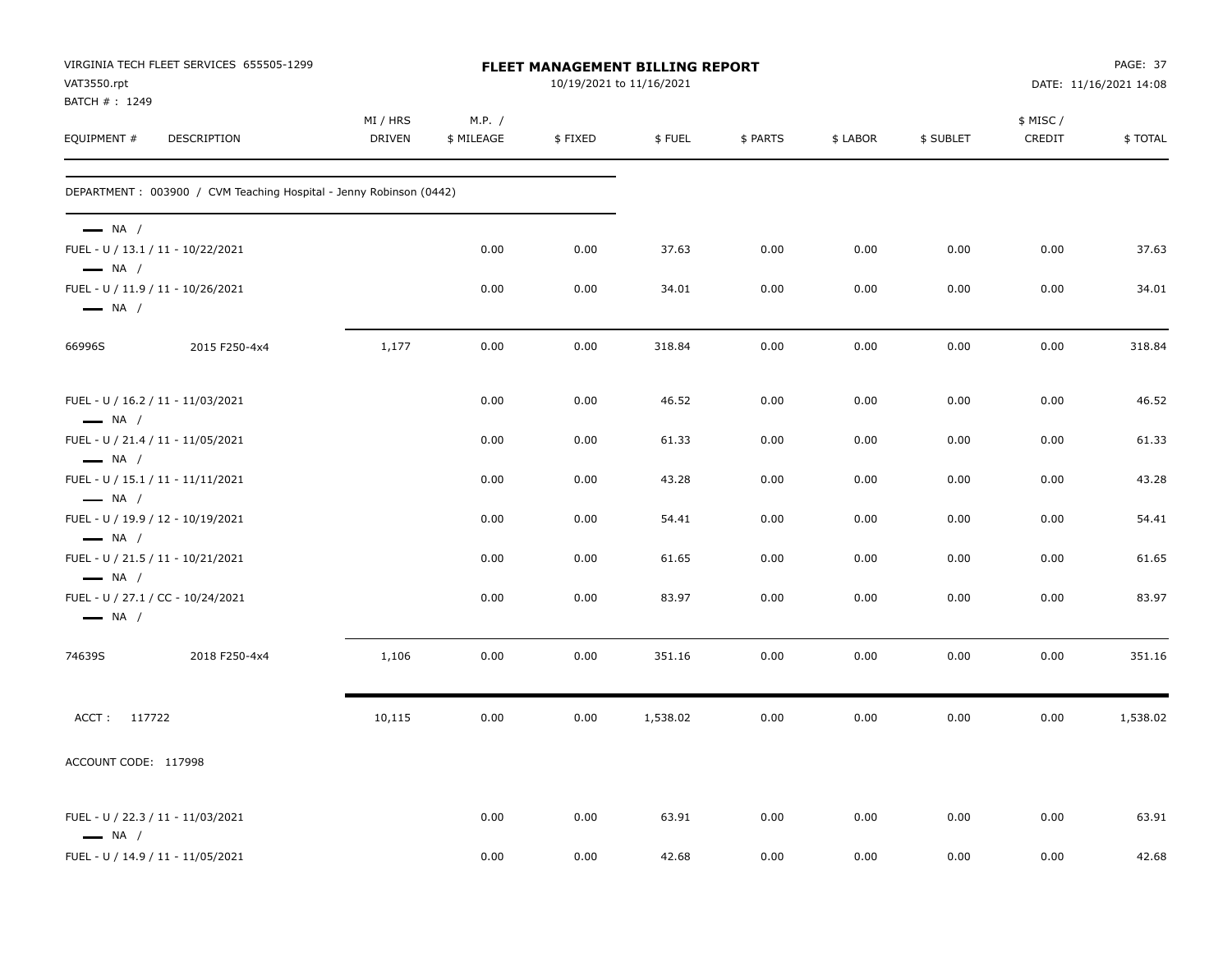| VAT3550.rpt<br>BATCH #: 1249                     | VIRGINIA TECH FLEET SERVICES 655505-1299                           |                           |                      | FLEET MANAGEMENT BILLING REPORT<br>10/19/2021 to 11/16/2021 |        |          |          |           |                    | PAGE: 38<br>DATE: 11/16/2021 14:08 |
|--------------------------------------------------|--------------------------------------------------------------------|---------------------------|----------------------|-------------------------------------------------------------|--------|----------|----------|-----------|--------------------|------------------------------------|
| EQUIPMENT #                                      | DESCRIPTION                                                        | MI / HRS<br><b>DRIVEN</b> | M.P. /<br>\$ MILEAGE | \$FIXED                                                     | \$FUEL | \$ PARTS | \$ LABOR | \$ SUBLET | \$ MISC/<br>CREDIT | \$TOTAL                            |
|                                                  | DEPARTMENT: 003900 / CVM Teaching Hospital - Jenny Robinson (0442) |                           |                      |                                                             |        |          |          |           |                    |                                    |
| $\longrightarrow$ NA /<br>$\longrightarrow$ NA / | FUEL - U / 7.4 / 12 - 10/24/2021                                   |                           | 0.00                 | 0.00                                                        | 21.30  | 0.00     | 0.00     | 0.00      | 0.00               | 21.30                              |
| 58810S                                           | 2009 F350 4\4                                                      | 464                       | 0.00                 | 0.00                                                        | 127.89 | 0.00     | 0.00     | 0.00      | 0.00               | 127.89                             |
| ACCT: 117998                                     |                                                                    | 464                       | 0.00                 | 0.00                                                        | 127.89 | 0.00     | 0.00     | 0.00      | 0.00               | 127.89                             |
| ACCOUNT CODE: 120014                             |                                                                    |                           |                      |                                                             |        |          |          |           |                    |                                    |
| $\longrightarrow$ NA /                           | FUEL - U / 13.3 / 11 - 11/15/2021                                  |                           | 0.00                 | 0.00                                                        | 38.29  | 0.00     | 0.00     | 0.00      | 0.00               | 38.29                              |
|                                                  | FUEL - U / 11.3 / 11 - 11/16/2021                                  |                           | 0.00                 | 0.00                                                        | 32.52  | 0.00     | 0.00     | 0.00      | 0.00               | 32.52                              |
| $\longrightarrow$ NA /<br>$\longrightarrow$ NA / | FUEL - U / 14.5 / 11 - 10/18/2021                                  |                           | 0.00                 | 0.00                                                        | 39.53  | 0.00     | 0.00     | 0.00      | 0.00               | 39.53                              |
| $\longrightarrow$ NA /                           | FUEL - U / 12.6 / 11 - 10/22/2021                                  |                           | 0.00                 | 0.00                                                        | 36.22  | 0.00     | 0.00     | 0.00      | 0.00               | 36.22                              |
| $\longrightarrow$ NA /                           | FUEL - U / 10.2 / 11 - 10/28/2021                                  |                           | 0.00                 | 0.00                                                        | 29.30  | 0.00     | 0.00     | 0.00      | 0.00               | 29.30                              |
| 47263S                                           | 2012 F250-4x4                                                      | 571                       | 0.00                 | 0.00                                                        | 175.86 | 0.00     | 0.00     | 0.00      | 0.00               | 175.86                             |
| $\longrightarrow$ NA /                           | FUEL - U / 18.1 / 11 - 11/02/2021                                  |                           | 0.00                 | 0.00                                                        | 52.03  | 0.00     | 0.00     | 0.00      | 0.00               | 52.03                              |
| $\longrightarrow$ NA /                           | FUEL - U / 18.2 / 11 - 11/09/2021                                  |                           | 0.00                 | 0.00                                                        | 52.26  | 0.00     | 0.00     | 0.00      | 0.00               | 52.26                              |
| $\longrightarrow$ NA /                           | FUEL - U / 11.7 / 11 - 10/19/2021                                  |                           | 0.00                 | 0.00                                                        | 31.91  | 0.00     | 0.00     | 0.00      | 0.00               | 31.91                              |
|                                                  | FUEL - U / 8.9 / 11 - 10/21/2021                                   |                           | 0.00                 | 0.00                                                        | 25.40  | 0.00     | 0.00     | 0.00      | 0.00               | 25.40                              |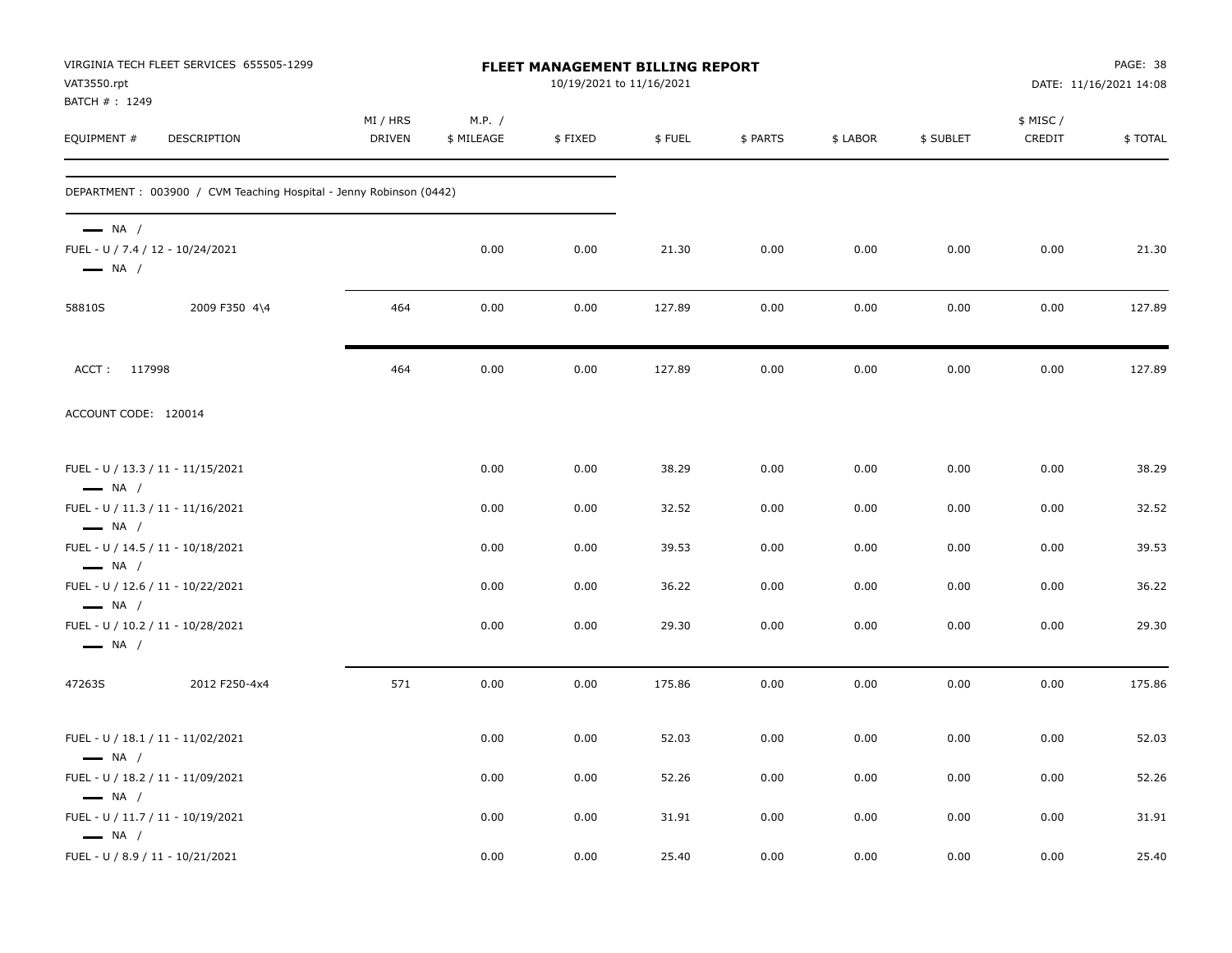| VAT3550.rpt                                      | VIRGINIA TECH FLEET SERVICES 655505-1299                            |                    |                      | <b>FLEET MANAGEMENT BILLING REPORT</b><br>10/19/2021 to 11/16/2021 |        |          |          |           | PAGE: 39<br>DATE: 11/16/2021 14:08 |         |  |
|--------------------------------------------------|---------------------------------------------------------------------|--------------------|----------------------|--------------------------------------------------------------------|--------|----------|----------|-----------|------------------------------------|---------|--|
| BATCH #: 1249<br>EQUIPMENT #                     | DESCRIPTION                                                         | MI / HRS<br>DRIVEN | M.P. /<br>\$ MILEAGE | \$FIXED                                                            | \$FUEL | \$ PARTS | \$ LABOR | \$ SUBLET | \$ MISC/<br>CREDIT                 | \$TOTAL |  |
|                                                  | DEPARTMENT : 003900 / CVM Teaching Hospital - Jenny Robinson (0442) |                    |                      |                                                                    |        |          |          |           |                                    |         |  |
| $\longrightarrow$ NA /<br>$\longrightarrow$ NA / | FUEL - U / 12.7 / 11 - 10/29/2021                                   |                    | 0.00                 | 0.00                                                               | 36.45  | 0.00     | 0.00     | 0.00      | 0.00                               | 36.45   |  |
| 55087S                                           | 2007 Silverado                                                      | 673                | 0.00                 | 0.00                                                               | 198.05 | 0.00     | 0.00     | 0.00      | 0.00                               | 198.05  |  |
| $\longrightarrow$ NA /                           | FUEL - U / 8.9 / 11 - 11/04/2021                                    |                    | 0.00                 | 0.00                                                               | 25.66  | 0.00     | 0.00     | 0.00      | 0.00                               | 25.66   |  |
| $\longrightarrow$ NA /                           | FUEL - U / 12.2 / 12 - 11/16/2021                                   |                    | 0.00                 | 0.00                                                               | 34.87  | 0.00     | 0.00     | 0.00      | 0.00                               | 34.87   |  |
| $\longrightarrow$ NA /                           | FUEL - U / 13.5 / 12 - 10/19/2021                                   |                    | 0.00                 | 0.00                                                               | 36.85  | 0.00     | 0.00     | 0.00      | 0.00                               | 36.85   |  |
| PARTS ISSUE # I312264<br>$\longrightarrow$ NA /  |                                                                     |                    | 0.00                 | 0.00                                                               | 0.00   | 51.29    | 0.00     | 0.00      | 0.00                               | 51.29   |  |
| 60156S                                           | 2010 EXPLORER                                                       | 863                | 0.00                 | 0.00                                                               | 97.38  | 51.29    | 0.00     | 0.00      | 0.00                               | 148.67  |  |
| $\longrightarrow$ NA /                           | FUEL - U / 11.1 / 12 - 11/01/2021                                   |                    | 0.00                 | 0.00                                                               | 31.86  | 0.00     | 0.00     | 0.00      | 0.00                               | 31.86   |  |
| $\longrightarrow$ NA /                           | FUEL - U / 15.8 / 11 - 11/12/2021                                   |                    | 0.00                 | 0.00                                                               | 45.20  | 0.00     | 0.00     | 0.00      | 0.00                               | 45.20   |  |
| $\longrightarrow$ NA /                           | FUEL - U / 19.7 / 11 - 11/15/2021                                   |                    | 0.00                 | 0.00                                                               | 56.42  | 0.00     | 0.00     | 0.00      | 0.00                               | 56.42   |  |
| $\longrightarrow$ NA /                           | FUEL - U / 14.1 / 11 - 10/22/2021                                   |                    | 0.00                 | 0.00                                                               | 40.58  | 0.00     | 0.00     | 0.00      | 0.00                               | 40.58   |  |
| $\longrightarrow$ NA /                           | FUEL - U / 14.0 / 12 - 10/27/2021                                   |                    | 0.00                 | 0.00                                                               | 40.18  | 0.00     | 0.00     | 0.00      | 0.00                               | 40.18   |  |
| 61792s                                           | 2013 F250-4x4                                                       | 870                | 0.00                 | 0.00                                                               | 214.24 | 0.00     | 0.00     | 0.00      | 0.00                               | 214.24  |  |
|                                                  | FUEL - U / 23.9 / 11 - 11/04/2021                                   |                    | 0.00                 | 0.00                                                               | 68.45  | 0.00     | 0.00     | 0.00      | 0.00                               | 68.45   |  |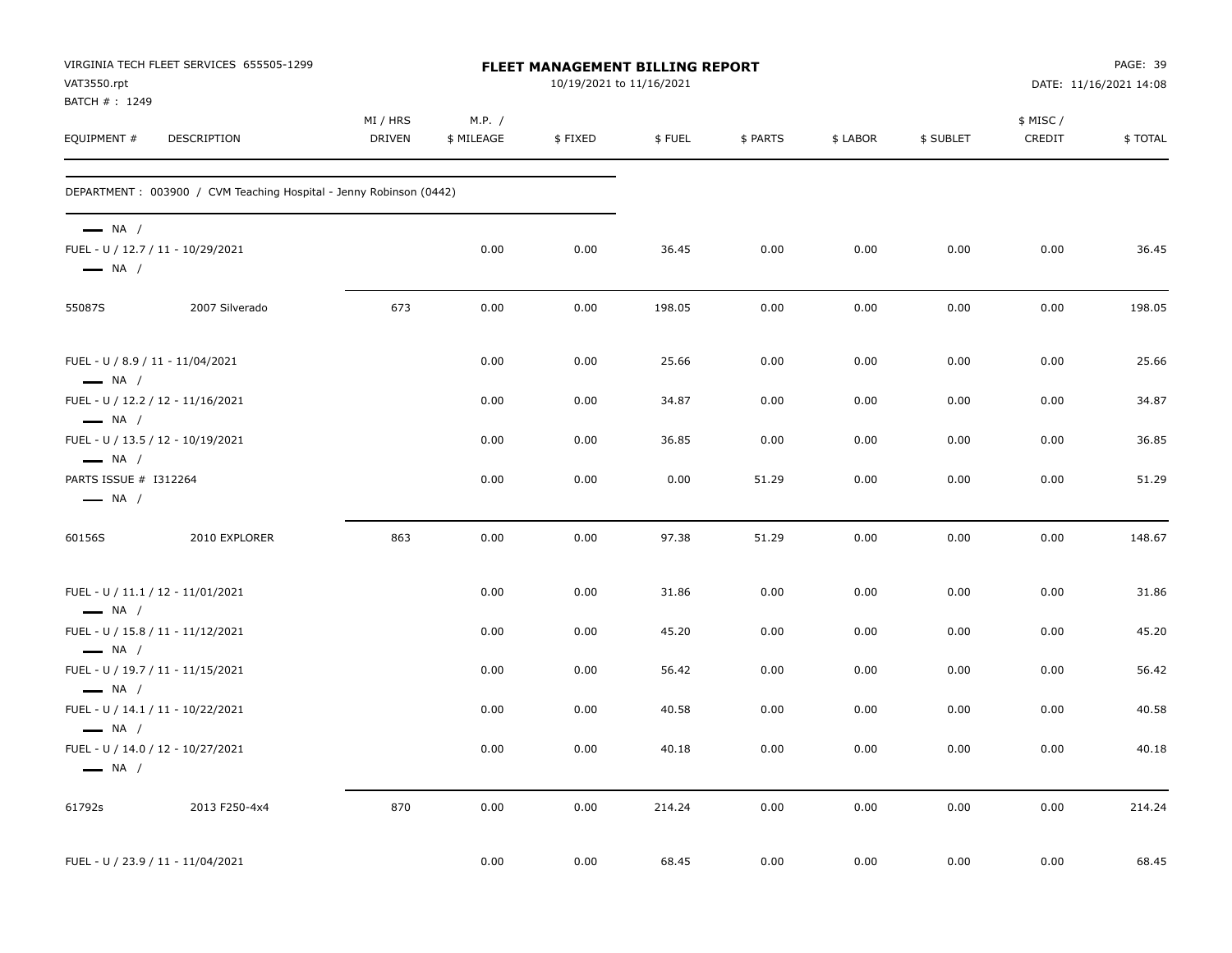| VAT3550.rpt                  | VIRGINIA TECH FLEET SERVICES 655505-1299                            |                    |                      |         | FLEET MANAGEMENT BILLING REPORT<br>10/19/2021 to 11/16/2021 |          |          |           | PAGE: 40<br>DATE: 11/16/2021 14:08 |         |
|------------------------------|---------------------------------------------------------------------|--------------------|----------------------|---------|-------------------------------------------------------------|----------|----------|-----------|------------------------------------|---------|
| BATCH #: 1249<br>EQUIPMENT # | DESCRIPTION                                                         | MI / HRS<br>DRIVEN | M.P. /<br>\$ MILEAGE | \$FIXED | \$FUEL                                                      | \$ PARTS | \$ LABOR | \$ SUBLET | \$ MISC/<br>CREDIT                 | \$TOTAL |
|                              | DEPARTMENT : 003900 / CVM Teaching Hospital - Jenny Robinson (0442) |                    |                      |         |                                                             |          |          |           |                                    |         |
| $\longrightarrow$ NA /       |                                                                     |                    |                      |         |                                                             |          |          |           |                                    |         |
| $\longrightarrow$ NA /       | FUEL - U / 24.5 / 11 - 11/08/2021                                   |                    | 0.00                 | 0.00    | 70.17                                                       | 0.00     | 0.00     | 0.00      | 0.00                               | 70.17   |
| $\longrightarrow$ NA /       | FUEL - U / 9.5 / 11 - 11/09/2021                                    |                    | 0.00                 | 0.00    | 27.27                                                       | 0.00     | 0.00     | 0.00      | 0.00                               | 27.27   |
| $\longrightarrow$ NA /       | FUEL - U / 12.0 / 11 - 11/15/2021                                   |                    | 0.00                 | 0.00    | 34.44                                                       | 0.00     | 0.00     | 0.00      | 0.00                               | 34.44   |
| $-$ NA $/$                   | FUEL - U / 24.4 / 11 - 10/18/2021                                   |                    | 0.00                 | 0.00    | 66.50                                                       | 0.00     | 0.00     | 0.00      | 0.00                               | 66.50   |
| $\longrightarrow$ NA /       | FUEL - U / 9.4 / 11 - 10/21/2021                                    |                    | 0.00                 | 0.00    | 26.98                                                       | 0.00     | 0.00     | 0.00      | 0.00                               | 26.98   |
| $\longrightarrow$ NA /       | FUEL - U / 9.0 / 11 - 10/27/2021                                    |                    | 0.00                 | 0.00    | 25.83                                                       | 0.00     | 0.00     | 0.00      | 0.00                               | 25.83   |
| 66952S                       | 2015 F250-4x4                                                       | 1,073              | 0.00                 | 0.00    | 319.64                                                      | 0.00     | 0.00     | 0.00      | 0.00                               | 319.64  |
| $\longrightarrow$ NA /       | FUEL - U / 33.4 / 11 - 11/02/2021                                   |                    | 0.00                 | 0.00    | 95.89                                                       | 0.00     | 0.00     | 0.00      | 0.00                               | 95.89   |
| $\longrightarrow$ NA /       | FUEL - U / 25.3 / 12 - 11/09/2021                                   |                    | 0.00                 | 0.00    | 72.47                                                       | 0.00     | 0.00     | 0.00      | 0.00                               | 72.47   |
| $\longrightarrow$ NA /       | FUEL - U / 20.5 / 11 - 11/12/2021                                   |                    | 0.00                 | 0.00    | 58.81                                                       | 0.00     | 0.00     | 0.00      | 0.00                               | 58.81   |
| $\longrightarrow$ NA /       | FUEL - U / 26.4 / 11 - 11/16/2021                                   |                    | 0.00                 | 0.00    | 75.80                                                       | 0.00     | 0.00     | 0.00      | 0.00                               | 75.80   |
| $\longrightarrow$ NA /       | FUEL - U / 22.7 / 11 - 10/20/2021                                   |                    | 0.00                 | 0.00    | 62.03                                                       | 0.00     | 0.00     | 0.00      | 0.00                               | 62.03   |
| 71509s                       | 2017 F250                                                           | 1,464              | 0.00                 | 0.00    | 365.00                                                      | 0.00     | 0.00     | 0.00      | 0.00                               | 365.00  |
| $\longrightarrow$ NA /       | FUEL - U / 13.0 / 12 - 11/01/2021                                   |                    | 0.00                 | 0.00    | 37.31                                                       | 0.00     | 0.00     | 0.00      | 0.00                               | 37.31   |
|                              | FUEL - U / 31.2 / 11 - 11/04/2021                                   |                    | 0.00                 | 0.00    | 89.63                                                       | 0.00     | 0.00     | 0.00      | 0.00                               | 89.63   |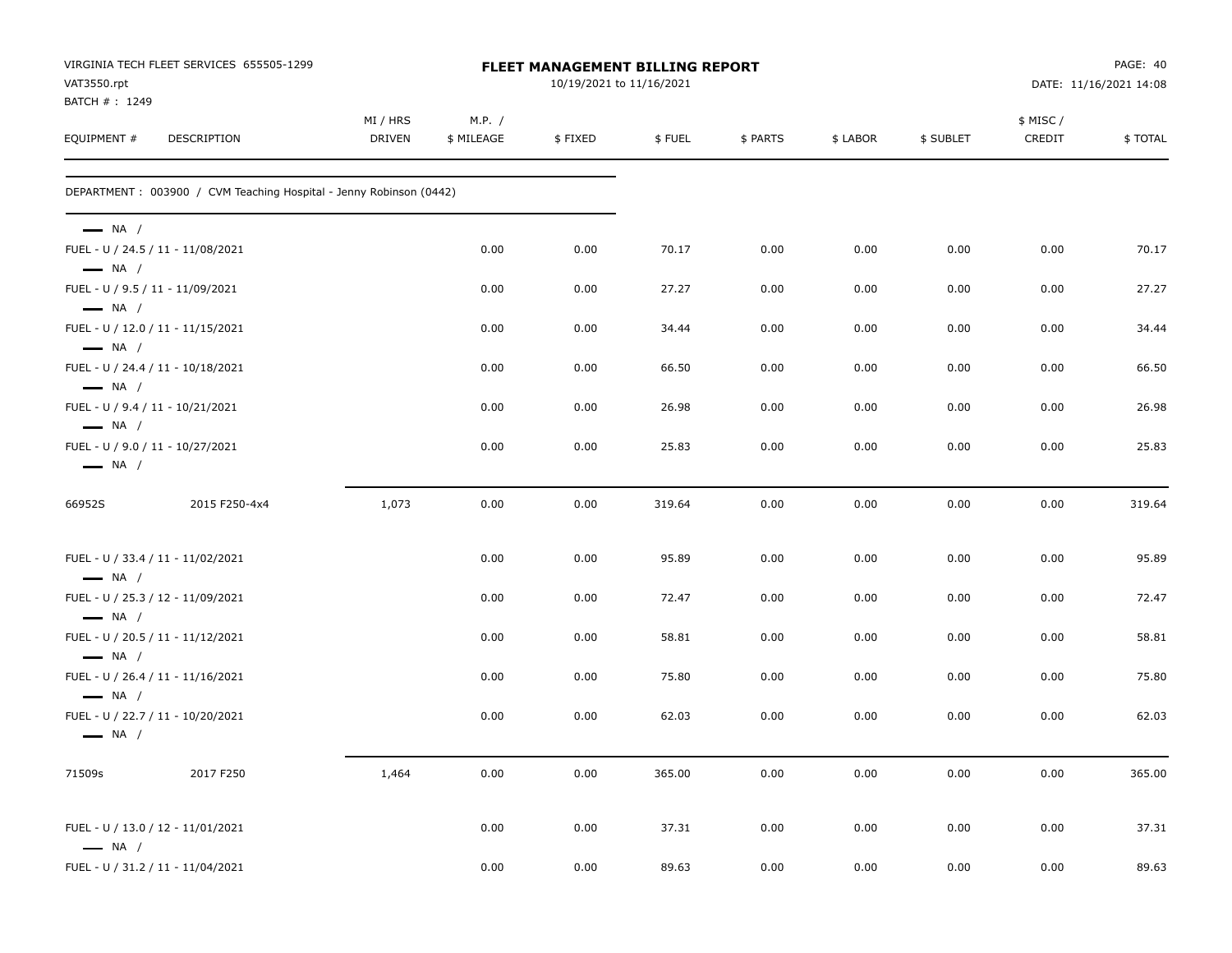| VAT3550.rpt<br>BATCH #: 1249                     | VIRGINIA TECH FLEET SERVICES 655505-1299                           |        |                           |                      |         | FLEET MANAGEMENT BILLING REPORT<br>10/19/2021 to 11/16/2021 |          | PAGE: 41<br>DATE: 11/16/2021 14:08 |                  |                    |          |
|--------------------------------------------------|--------------------------------------------------------------------|--------|---------------------------|----------------------|---------|-------------------------------------------------------------|----------|------------------------------------|------------------|--------------------|----------|
| EQUIPMENT #                                      | DESCRIPTION                                                        |        | MI / HRS<br><b>DRIVEN</b> | M.P. /<br>\$ MILEAGE | \$FIXED | \$FUEL                                                      | \$ PARTS | \$ LABOR                           | \$ SUBLET        | \$ MISC/<br>CREDIT | \$TOTAL  |
|                                                  | DEPARTMENT: 003900 / CVM Teaching Hospital - Jenny Robinson (0442) |        |                           |                      |         |                                                             |          |                                    |                  |                    |          |
| $\longrightarrow$ NA /                           | FUEL - U / 36.3 / 11 - 11/11/2021                                  |        |                           | 0.00                 | 0.00    | 104.12                                                      | 0.00     | 0.00                               | 0.00             | 0.00               | 104.12   |
| $\longrightarrow$ NA /<br>$\longrightarrow$ NA / | FUEL - U / 31.8 / 11 - 10/25/2021                                  |        |                           | 0.00                 | 0.00    | 91.12                                                       | 0.00     | 0.00                               | 0.00             | 0.00               | 91.12    |
| $\longrightarrow$ NA /                           | FUEL - U / 18.5 / 11 - 10/27/2021                                  |        |                           | 0.00                 | 0.00    | 52.98                                                       | 0.00     | 0.00                               | 0.00             | 0.00               | 52.98    |
| 77304s                                           | 2019 F250-4x4                                                      |        | 1,800                     | 0.00                 | 0.00    | 375.16                                                      | 0.00     | 0.00                               | 0.00             | 0.00               | 375.16   |
| ACCT:                                            | 120014                                                             |        | 7,314                     | 0.00                 | 0.00    | 1,745.33                                                    | 51.29    | 0.00                               | 0.00             | 0.00               | 1,796.62 |
|                                                  | DEPARTMENT SUBTOTALS :                                             |        | 17,893                    | 0.00                 | 0.00    | 3,411.24                                                    | 51.29    | 0.00                               | 0.00             | 0.00               | 3,462.53 |
|                                                  | BREAKDOWN OF CHARGES:                                              |        |                           | MILEAGE              |         |                                                             | 0.00     |                                    | PARTS (WO'S)     |                    | 0.00     |
|                                                  | <b>EQUIPMENT COUNT:</b>                                            | 12     |                           | MOTOR POOL           |         |                                                             | 0.00     |                                    | PARTS (IND.ISS.) |                    | 51.29    |
|                                                  | DEPARTMENT:                                                        | 003900 |                           | <b>BASE</b>          |         |                                                             | 0.00     |                                    | CREDITS          |                    | 0.00     |
|                                                  |                                                                    |        |                           | <b>INSURANCE</b>     |         |                                                             | 0.00     |                                    | MISCELLANEOUS    |                    | 0.00     |
|                                                  |                                                                    |        |                           | <b>OTHER</b>         |         |                                                             | 0.00     | LABOR                              |                  |                    | 0.00     |
|                                                  |                                                                    |        |                           | REPLACEMENT          |         |                                                             | 0.00     |                                    | <b>SUBLETS</b>   |                    | 0.00     |
|                                                  |                                                                    |        |                           | <b>FUEL</b>          |         | 3,411.24                                                    |          |                                    |                  |                    |          |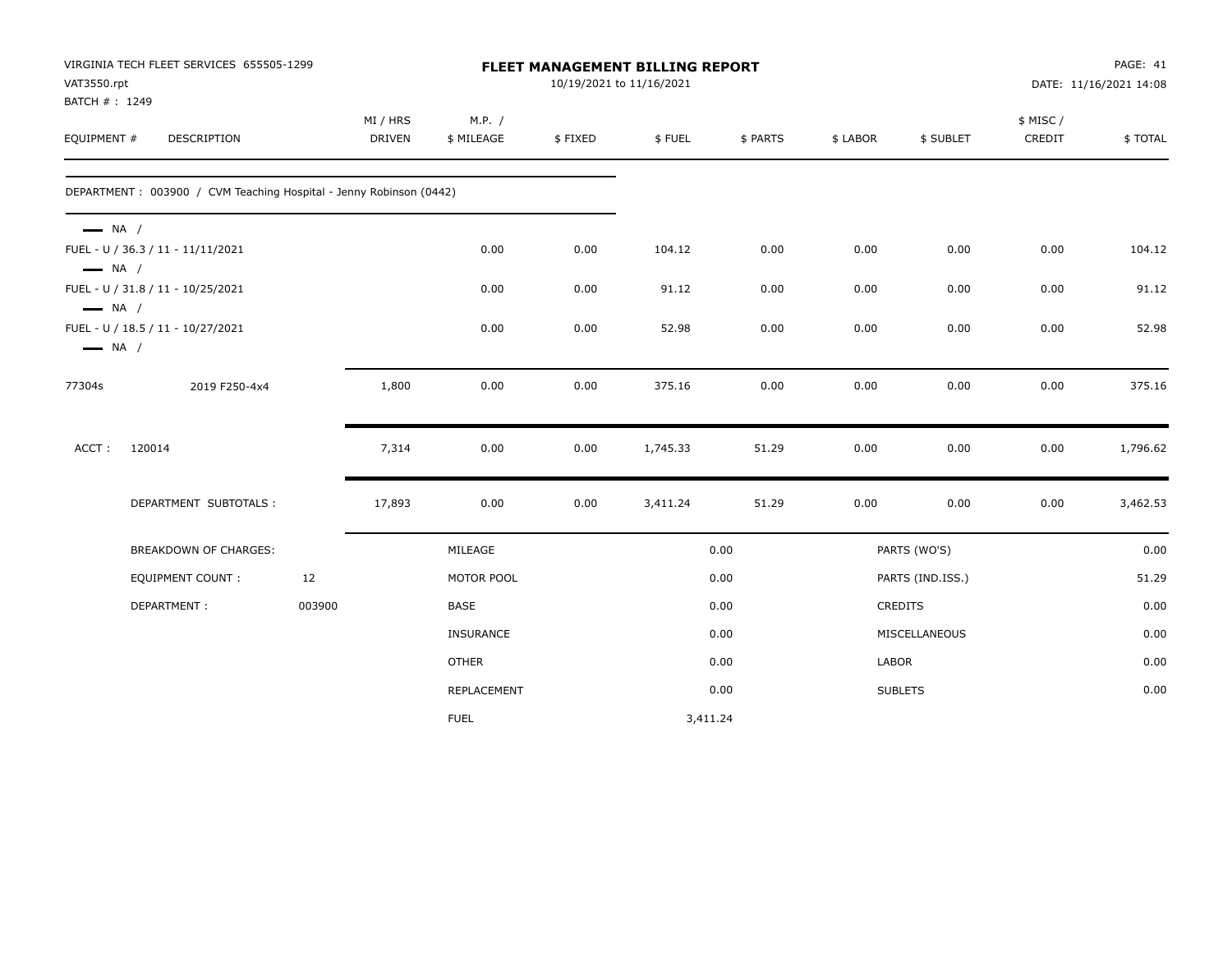| VAT3550.rpt<br>BATCH #: 1249 | VIRGINIA TECH FLEET SERVICES 655505-1299                 | FLEET MANAGEMENT BILLING REPORT<br>10/19/2021 to 11/16/2021 |                      |         |        |          |          |           |                     | PAGE: 42<br>DATE: 11/16/2021 14:08 |
|------------------------------|----------------------------------------------------------|-------------------------------------------------------------|----------------------|---------|--------|----------|----------|-----------|---------------------|------------------------------------|
| EQUIPMENT #                  | DESCRIPTION                                              | MI / HRS<br><b>DRIVEN</b>                                   | M.P. /<br>\$ MILEAGE | \$FIXED | \$FUEL | \$ PARTS | \$ LABOR | \$ SUBLET | \$ MISC /<br>CREDIT | \$TOTAL                            |
|                              | DEPARTMENT: 004000 / Biology - Stacie Quesenberry (0406) |                                                             |                      |         |        |          |          |           |                     |                                    |
| ACCOUNT CODE: 120473         |                                                          |                                                             |                      |         |        |          |          |           |                     |                                    |
| $\longrightarrow$ NA /       | FUEL - U / 19.6 / 11 - 10/20/2021                        |                                                             | 0.00                 | 0.00    | 56.37  | 0.00     | 0.00     | 0.00      | 0.00                | 56.37                              |
| 77325s                       | 2019 RAM P-UP                                            | 224                                                         | 0.00                 | 0.00    | 56.37  | 0.00     | 0.00     | 0.00      | 0.00                | 56.37                              |
| ACCT: 120473                 |                                                          | 224                                                         | 0.00                 | 0.00    | 56.37  | 0.00     | 0.00     | 0.00      | 0.00                | 56.37                              |
| ACCOUNT CODE: 122884         |                                                          |                                                             |                      |         |        |          |          |           |                     |                                    |
| $\longrightarrow$ NA /       | FUEL - U / 15.0 / CC - 10/24/2021                        |                                                             | 0.00                 | 0.00    | 46.49  | 0.00     | 0.00     | 0.00      | 0.00                | 46.49                              |
| $\longrightarrow$ NA /       | FUEL - U / 21.1 / 11 - 10/24/2021                        |                                                             | 0.00                 | 0.00    | 60.50  | 0.00     | 0.00     | 0.00      | 0.00                | 60.50                              |
| 69970S                       | 2016 Transit-350                                         | 1,004                                                       | 0.00                 | 0.00    | 106.99 | 0.00     | 0.00     | 0.00      | 0.00                | 106.99                             |
| ACCT: 122884                 |                                                          | 1,004                                                       | 0.00                 | 0.00    | 106.99 | 0.00     | 0.00     | 0.00      | 0.00                | 106.99                             |
| ACCOUNT CODE: 176178         |                                                          |                                                             |                      |         |        |          |          |           |                     |                                    |
| $\longrightarrow$ NA /       | FUEL - U / 20.7 / 11 - 11/10/2021                        |                                                             | 0.00                 | 0.00    | 59.44  | 0.00     | 0.00     | 0.00      | 0.00                | 59.44                              |
| $\longrightarrow$ NA /       | FUEL - U / 19.4 / 11 - 10/22/2021                        |                                                             | 0.00                 | 0.00    | 55.71  | 0.00     | 0.00     | 0.00      | 0.00                | 55.71                              |
|                              | FUEL - U / 15.9 / CC - 10/24/2021                        |                                                             | 0.00                 | 0.00    | 49.20  | 0.00     | 0.00     | 0.00      | 0.00                | 49.20                              |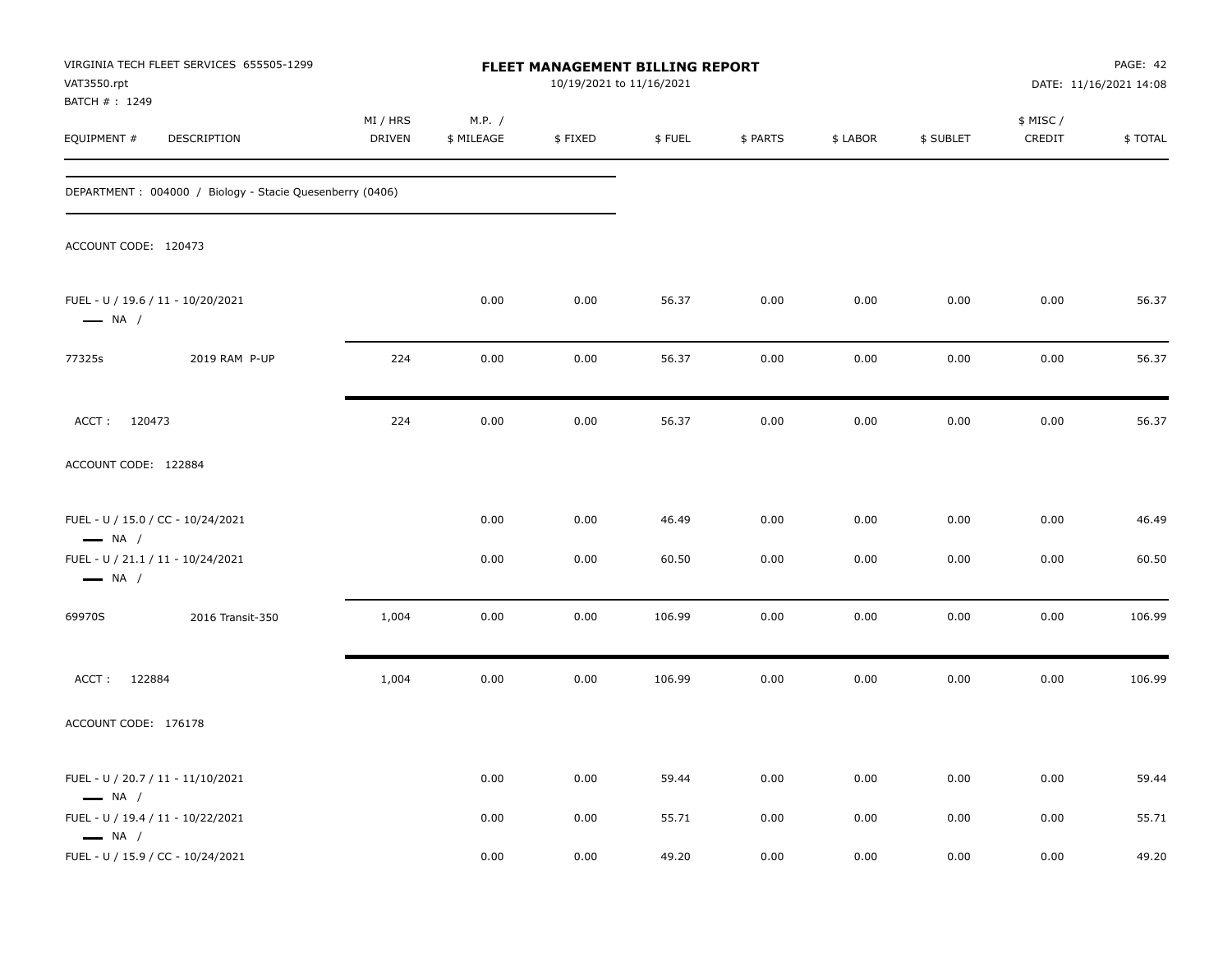| VAT3550.rpt<br>BATCH #: 1249                                | VIRGINIA TECH FLEET SERVICES 655505-1299                 | FLEET MANAGEMENT BILLING REPORT<br>10/19/2021 to 11/16/2021 |                      |          |        |          |          | PAGE: 43<br>DATE: 11/16/2021 14:08 |                     |         |
|-------------------------------------------------------------|----------------------------------------------------------|-------------------------------------------------------------|----------------------|----------|--------|----------|----------|------------------------------------|---------------------|---------|
| EQUIPMENT #                                                 | DESCRIPTION                                              | MI / HRS<br>DRIVEN                                          | M.P. /<br>\$ MILEAGE | \$FIXED  | \$FUEL | \$ PARTS | \$ LABOR | \$ SUBLET                          | \$ MISC /<br>CREDIT | \$TOTAL |
|                                                             | DEPARTMENT: 004000 / Biology - Stacie Quesenberry (0406) |                                                             |                      |          |        |          |          |                                    |                     |         |
| $\longrightarrow$ NA /                                      |                                                          |                                                             |                      |          |        |          |          |                                    |                     |         |
| 74603s                                                      | 2018 F150                                                | 1,073                                                       | 0.00                 | 0.00     | 164.35 | 0.00     | 0.00     | 0.00                               | 0.00                | 164.35  |
| ACCT: 176178                                                |                                                          | 1,073                                                       | 0.00                 | 0.00     | 164.35 | 0.00     | 0.00     | 0.00                               | 0.00                | 164.35  |
| ACCOUNT CODE: 176664                                        |                                                          |                                                             |                      |          |        |          |          |                                    |                     |         |
| FUEL - U / 55.9 / CC - 10/24/2021<br>$\longrightarrow$ NA / |                                                          |                                                             | 0.00                 | 0.00     | 167.87 | 0.00     | 0.00     | 0.00                               | 0.00                | 167.87  |
| 74624s                                                      | 2018 Frontier                                            | 300                                                         | 0.00                 | 0.00     | 167.87 | 0.00     | 0.00     | 0.00                               | 0.00                | 167.87  |
| ACCT: 176664                                                |                                                          | 300                                                         | 0.00                 | 0.00     | 167.87 | 0.00     | 0.00     | 0.00                               | 0.00                | 167.87  |
| ACCOUNT CODE: 177124                                        |                                                          |                                                             |                      |          |        |          |          |                                    |                     |         |
| FUEL - U / 25.8 / 11 - 10/31/2021<br>$\longrightarrow$ NA / |                                                          |                                                             | 0.00                 | 0.00     | 74.13  | 0.00     | 0.00     | 0.00                               | 0.00                | 74.13   |
| 65607S                                                      | 2013 PICKUP 4X4                                          | 427                                                         | 0.00                 | 0.00     | 74.13  | 0.00     | 0.00     | 0.00                               | 0.00                | 74.13   |
| ACCT: 177124                                                |                                                          | 427                                                         | 0.00                 | $0.00\,$ | 74.13  | $0.00\,$ | $0.00\,$ | 0.00                               | $0.00\,$            | 74.13   |
| ACCOUNT CODE: 450702                                        |                                                          |                                                             |                      |          |        |          |          |                                    |                     |         |
| FUEL - U / 13.1 / CC - 10/24/2021                           |                                                          |                                                             | 0.00                 | 0.00     | 40.50  | 0.00     | 0.00     | 0.00                               | 0.00                | 40.50   |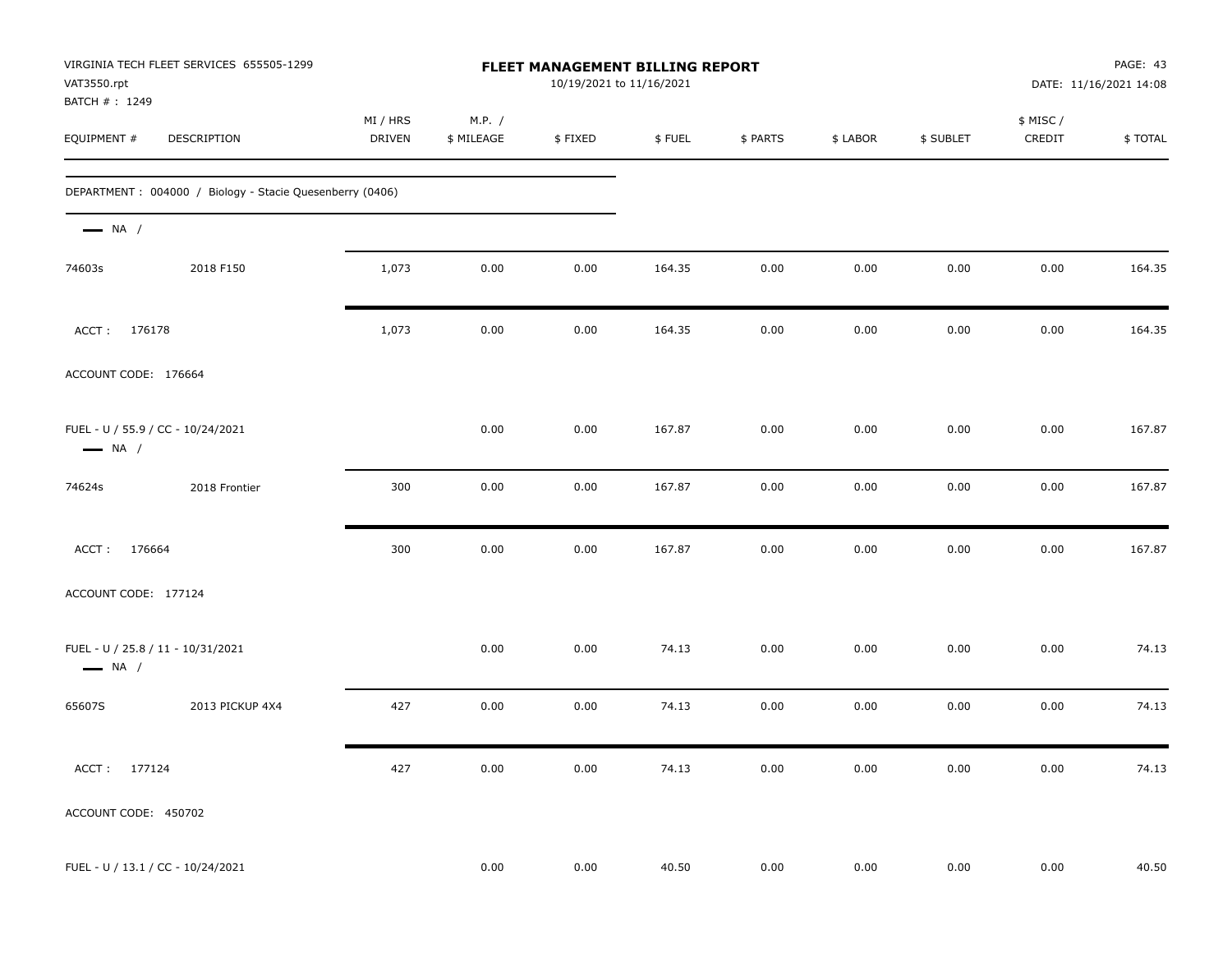| VAT3550.rpt<br>BATCH #: 1249 | VIRGINIA TECH FLEET SERVICES 655505-1299                 |        |                    |                      |         | FLEET MANAGEMENT BILLING REPORT<br>10/19/2021 to 11/16/2021 |          |          |                  | PAGE: 44<br>DATE: 11/16/2021 14:08 |                |  |
|------------------------------|----------------------------------------------------------|--------|--------------------|----------------------|---------|-------------------------------------------------------------|----------|----------|------------------|------------------------------------|----------------|--|
| EQUIPMENT #                  | DESCRIPTION                                              |        | MI / HRS<br>DRIVEN | M.P. /<br>\$ MILEAGE | \$FIXED | \$FUEL                                                      | \$ PARTS | \$ LABOR | \$ SUBLET        | \$ MISC /<br>CREDIT                | <b>\$TOTAL</b> |  |
|                              | DEPARTMENT: 004000 / Biology - Stacie Quesenberry (0406) |        |                    |                      |         |                                                             |          |          |                  |                                    |                |  |
| $\longrightarrow$ NA /       |                                                          |        |                    |                      |         |                                                             |          |          |                  |                                    |                |  |
| 55086S                       | 2007 COLORADO                                            |        | 248                | 0.00                 | 0.00    | 40.50                                                       | 0.00     | 0.00     | 0.00             | 0.00                               | 40.50          |  |
| $\longrightarrow$ NA /       | FUEL - U / 26.8 / CC - 10/24/2021                        |        |                    | 0.00                 | 0.00    | 81.94                                                       | 0.00     | 0.00     | 0.00             | 0.00                               | 81.94          |  |
| 66987S                       | 2014 F150                                                |        | 410                | 0.00                 | 0.00    | 81.94                                                       | 0.00     | 0.00     | 0.00             | 0.00                               | 81.94          |  |
| $\longrightarrow$ NA /       | FUEL - U / 61.3 / CC - 10/24/2021                        |        |                    | 0.00                 | 0.00    | 187.51                                                      | 0.00     | 0.00     | 0.00             | 0.00                               | 187.51         |  |
| 79441S                       | 2020 F150                                                |        | 1,065              | 0.00                 | 0.00    | 187.51                                                      | 0.00     | 0.00     | 0.00             | 0.00                               | 187.51         |  |
| ACCT:                        | 450702                                                   |        | 1,723              | 0.00                 | 0.00    | 309.95                                                      | 0.00     | 0.00     | 0.00             | 0.00                               | 309.95         |  |
|                              | DEPARTMENT SUBTOTALS :                                   |        | 4,751              | 0.00                 | 0.00    | 879.66                                                      | 0.00     | 0.00     | 0.00             | 0.00                               | 879.66         |  |
|                              | <b>BREAKDOWN OF CHARGES:</b>                             |        |                    | MILEAGE              |         |                                                             | 0.00     |          | PARTS (WO'S)     |                                    | 0.00           |  |
|                              | <b>EQUIPMENT COUNT:</b>                                  | 8      |                    | MOTOR POOL           |         |                                                             | 0.00     |          | PARTS (IND.ISS.) |                                    | 0.00           |  |
|                              | DEPARTMENT:                                              | 004000 |                    | <b>BASE</b>          |         |                                                             | 0.00     |          | <b>CREDITS</b>   |                                    | 0.00           |  |
|                              |                                                          |        |                    | <b>INSURANCE</b>     |         |                                                             | 0.00     |          | MISCELLANEOUS    |                                    | 0.00           |  |
|                              |                                                          |        |                    | <b>OTHER</b>         |         |                                                             | 0.00     | LABOR    |                  |                                    | 0.00           |  |
|                              |                                                          |        |                    | REPLACEMENT          |         |                                                             | 0.00     |          | <b>SUBLETS</b>   |                                    | 0.00           |  |
|                              |                                                          |        |                    | <b>FUEL</b>          |         | 879.66                                                      |          |          |                  |                                    |                |  |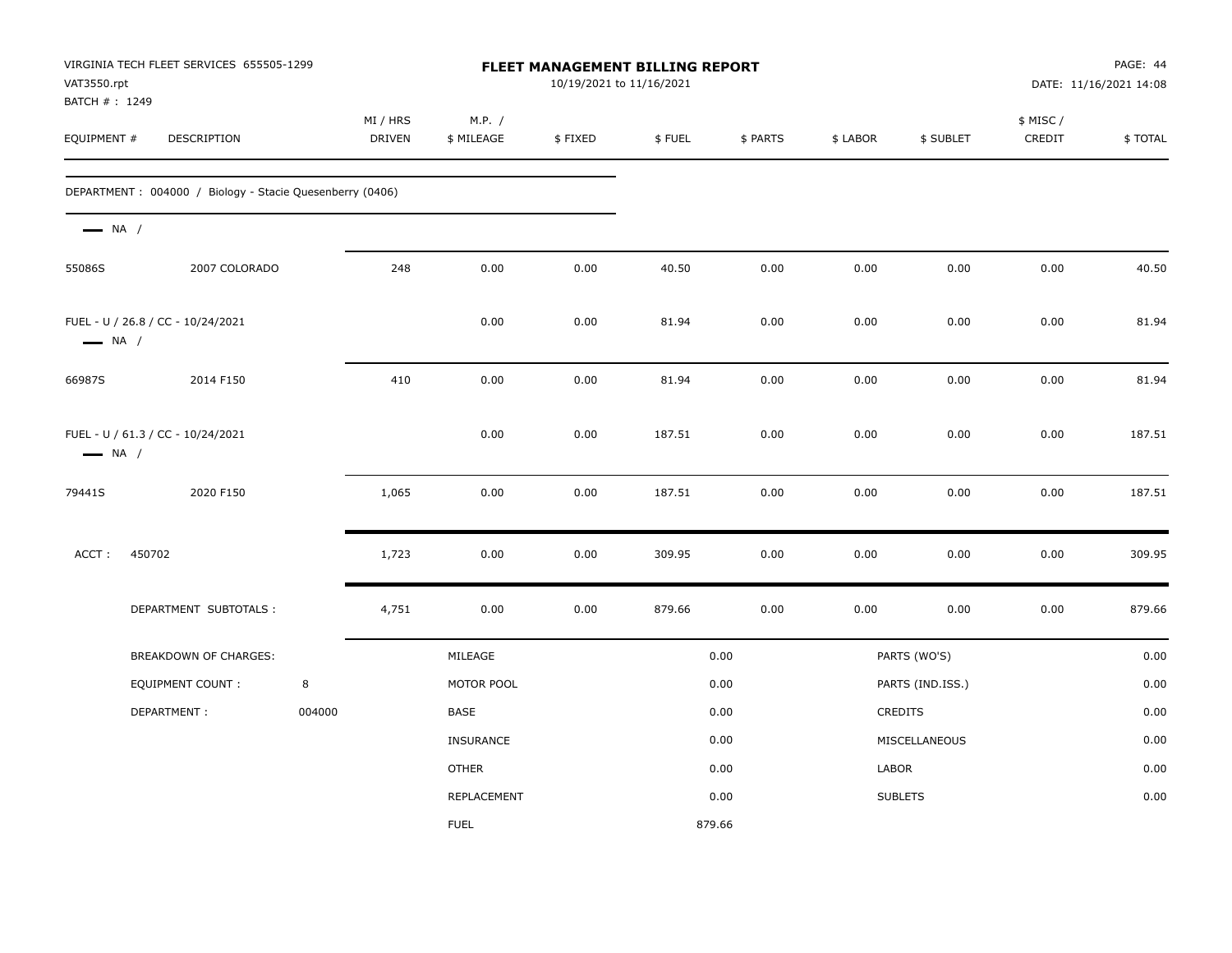| VAT3550.rpt<br>BATCH #: 1249                 | VIRGINIA TECH FLEET SERVICES 655505-1299                    |                | <b>FLEET MANAGEMENT BILLING REPORT</b><br>10/19/2021 to 11/16/2021 |                      |          |          |          |          | PAGE: 45<br>DATE: 11/16/2021 14:08 |                     |          |
|----------------------------------------------|-------------------------------------------------------------|----------------|--------------------------------------------------------------------|----------------------|----------|----------|----------|----------|------------------------------------|---------------------|----------|
| EQUIPMENT #                                  | DESCRIPTION                                                 |                | MI / HRS<br>DRIVEN                                                 | M.P. /<br>\$ MILEAGE | \$FIXED  | \$FUEL   | \$ PARTS | \$ LABOR | \$ SUBLET                          | \$ MISC /<br>CREDIT | \$TOTAL  |
|                                              | DEPARTMENT : 004100 / Computer Science - Robert Marcum 0902 |                |                                                                    |                      |          |          |          |          |                                    |                     |          |
|                                              | ACCOUNT CODE: 120490                                        |                |                                                                    |                      |          |          |          |          |                                    |                     |          |
| $\longrightarrow$ NA /                       | FUEL - U / 17.9 / 11 - 11/01/2021                           |                |                                                                    | 0.00                 | 0.00     | 51.49    | 0.00     | 0.00     | 0.00                               | 0.00                | 51.49    |
| <b>BASE CHARGE</b><br>$\longrightarrow$ NA / |                                                             |                |                                                                    | 0.00                 | 553.00   | 0.00     | 0.00     | 0.00     | 0.00                               | 0.00                | 553.00   |
| PA11                                         | 2016 Caravan                                                |                | 342                                                                | 0.00                 | 553.00   | 51.49    | 0.00     | 0.00     | 0.00                               | 0.00                | 604.49   |
| <b>BASE CHARGE</b><br>$\longrightarrow$ NA / |                                                             |                |                                                                    | 0.00                 | 483.00   | 0.00     | 0.00     | 0.00     | 0.00                               | 0.00                | 483.00   |
| pa131                                        | 2016 IMPALA                                                 |                | 101                                                                | 0.00                 | 483.00   | 0.00     | 0.00     | 0.00     | 0.00                               | 0.00                | 483.00   |
| ACCT:                                        | 120490                                                      |                | 443                                                                | 0.00                 | 1,036.00 | 51.49    | 0.00     | 0.00     | 0.00                               | 0.00                | 1,087.49 |
|                                              | DEPARTMENT SUBTOTALS :                                      |                | 443                                                                | 0.00                 | 1,036.00 | 51.49    | 0.00     | 0.00     | 0.00                               | 0.00                | 1,087.49 |
|                                              | BREAKDOWN OF CHARGES:                                       |                |                                                                    | MILEAGE              |          |          | 0.00     |          | PARTS (WO'S)                       |                     | 0.00     |
|                                              | <b>EQUIPMENT COUNT:</b>                                     | $\overline{2}$ |                                                                    | MOTOR POOL           |          |          | 0.00     |          | PARTS (IND.ISS.)                   |                     | 0.00     |
|                                              | DEPARTMENT:                                                 | 004100         |                                                                    | BASE                 |          | 1,036.00 |          |          | CREDITS                            |                     | 0.00     |
|                                              |                                                             |                |                                                                    | INSURANCE            |          |          | 0.00     |          | MISCELLANEOUS                      |                     | 0.00     |
|                                              |                                                             |                |                                                                    | <b>OTHER</b>         |          |          | 0.00     | LABOR    |                                    |                     | 0.00     |
|                                              |                                                             |                |                                                                    | REPLACEMENT          |          |          | 0.00     |          | <b>SUBLETS</b>                     |                     | 0.00     |
|                                              |                                                             |                |                                                                    | <b>FUEL</b>          |          |          | 51.49    |          |                                    |                     |          |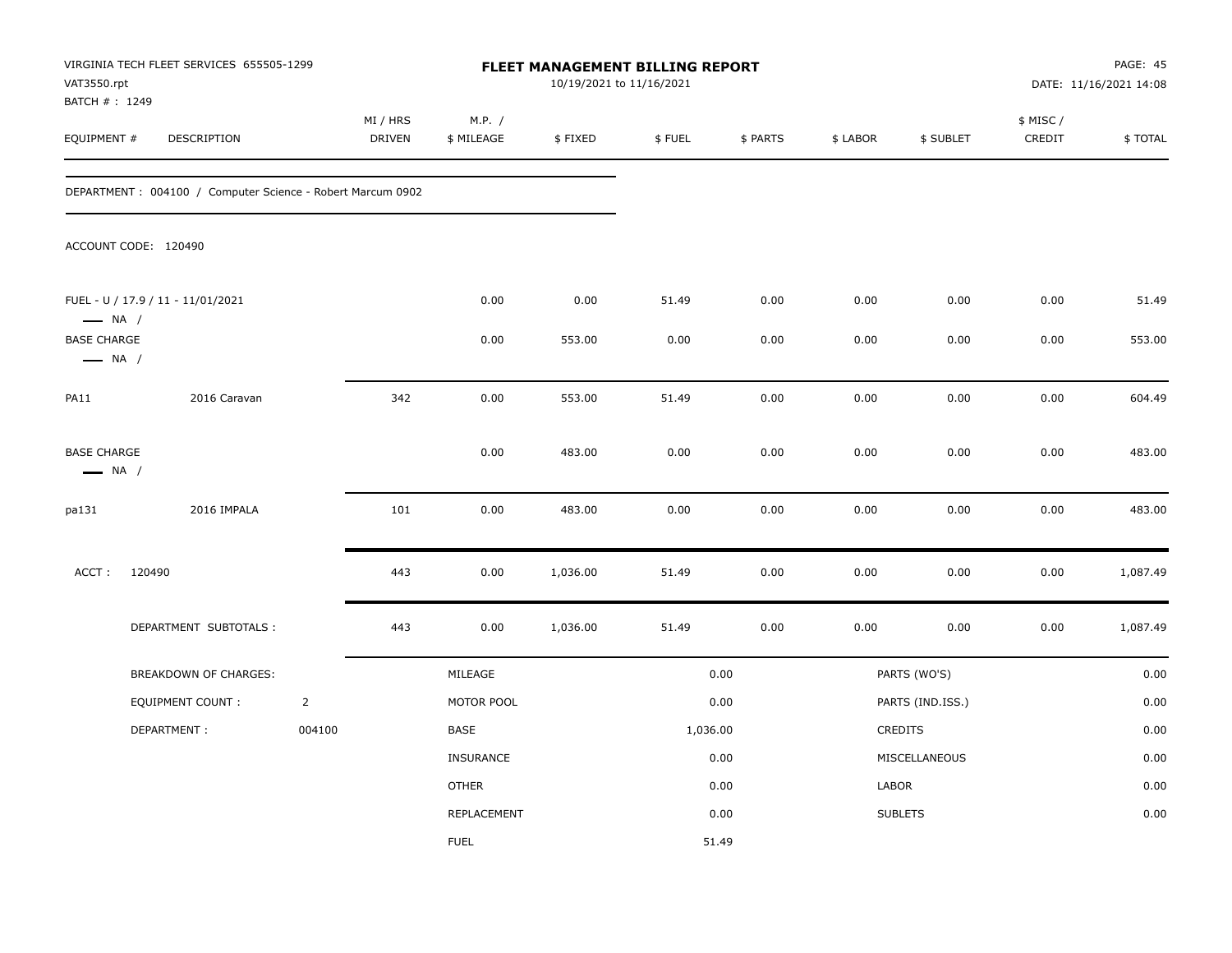| VAT3550.rpt<br>BATCH #: 1249 | VIRGINIA TECH FLEET SERVICES 655505-1299             |                |                           |                      | FLEET MANAGEMENT BILLING REPORT<br>10/19/2021 to 11/16/2021 |        |          |          |                  |                    | PAGE: 46<br>DATE: 11/16/2021 14:08 |
|------------------------------|------------------------------------------------------|----------------|---------------------------|----------------------|-------------------------------------------------------------|--------|----------|----------|------------------|--------------------|------------------------------------|
| EQUIPMENT #                  | <b>DESCRIPTION</b>                                   |                | MI / HRS<br><b>DRIVEN</b> | M.P. /<br>\$ MILEAGE | \$FIXED                                                     | \$FUEL | \$ PARTS | \$ LABOR | \$ SUBLET        | \$ MISC/<br>CREDIT | \$TOTAL                            |
|                              | DEPARTMENT: 004400 / Geosciences -Jo Thomason (0420) |                |                           |                      |                                                             |        |          |          |                  |                    |                                    |
|                              | ACCOUNT CODE: 120556                                 |                |                           |                      |                                                             |        |          |          |                  |                    |                                    |
| $\longrightarrow$ NA /       | FUEL - U / 239.5 / CC - 10/24/2021                   |                |                           | 0.00                 | 0.00                                                        | 676.89 | 0.00     | 0.00     | 0.00             | 0.00               | 676.89                             |
| 58894S                       | 2010 SUB4X4                                          |                | 3,548                     | 0.00                 | 0.00                                                        | 676.89 | $0.00\,$ | 0.00     | 0.00             | 0.00               | 676.89                             |
| $\longrightarrow$ NA /       | FUEL - U / 10.2 / 11 - 11/07/2021                    |                |                           | 0.00                 | 0.00                                                        | 29.27  | 0.00     | 0.00     | 0.00             | 0.00               | 29.27                              |
| 77327s                       | 2010 Sienna                                          |                | 218                       | 0.00                 | 0.00                                                        | 29.27  | 0.00     | 0.00     | 0.00             | 0.00               | 29.27                              |
| ACCT:                        | 120556                                               |                | 3,766                     | 0.00                 | 0.00                                                        | 706.16 | 0.00     | 0.00     | 0.00             | 0.00               | 706.16                             |
|                              | DEPARTMENT SUBTOTALS :                               |                | 3,766                     | 0.00                 | 0.00                                                        | 706.16 | 0.00     | 0.00     | 0.00             | 0.00               | 706.16                             |
|                              | BREAKDOWN OF CHARGES:                                |                |                           | MILEAGE              |                                                             |        | 0.00     |          | PARTS (WO'S)     |                    | 0.00                               |
|                              | EQUIPMENT COUNT :                                    | $\overline{2}$ |                           | MOTOR POOL           |                                                             |        | 0.00     |          | PARTS (IND.ISS.) |                    | 0.00                               |
|                              | DEPARTMENT:                                          | 004400         |                           | <b>BASE</b>          |                                                             |        | 0.00     |          | <b>CREDITS</b>   |                    | 0.00                               |
|                              |                                                      |                |                           | <b>INSURANCE</b>     |                                                             |        | 0.00     |          | MISCELLANEOUS    |                    | 0.00                               |
|                              |                                                      |                |                           | <b>OTHER</b>         |                                                             |        | 0.00     | LABOR    |                  |                    | 0.00                               |
|                              |                                                      |                |                           | REPLACEMENT          |                                                             |        | 0.00     |          | <b>SUBLETS</b>   |                    | 0.00                               |
|                              |                                                      |                |                           | <b>FUEL</b>          |                                                             |        | 706.16   |          |                  |                    |                                    |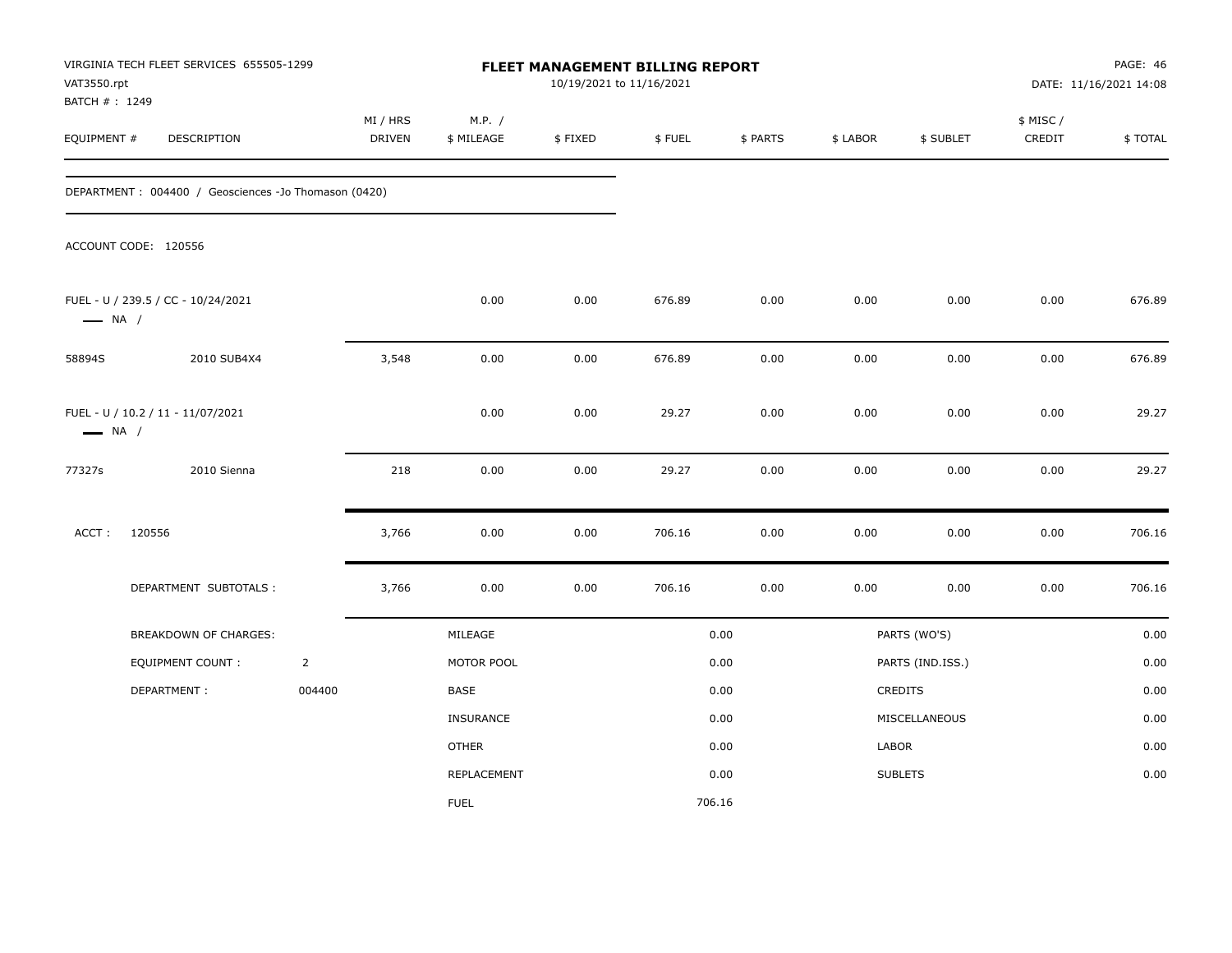| VAT3550.rpt<br>BATCH #: 1249 | VIRGINIA TECH FLEET SERVICES 655505-1299             |                           |     |                      | FLEET MANAGEMENT BILLING REPORT<br>10/19/2021 to 11/16/2021 |        |          |          |                  |                     | <b>PAGE: 47</b><br>DATE: 11/16/2021 14:08 |
|------------------------------|------------------------------------------------------|---------------------------|-----|----------------------|-------------------------------------------------------------|--------|----------|----------|------------------|---------------------|-------------------------------------------|
| EQUIPMENT #                  | <b>DESCRIPTION</b>                                   | MI / HRS<br><b>DRIVEN</b> |     | M.P. /<br>\$ MILEAGE | \$FIXED                                                     | \$FUEL | \$ PARTS | \$ LABOR | \$ SUBLET        | \$ MISC /<br>CREDIT | \$TOTAL                                   |
|                              | DEPARTMENT: 005200 / Physics - Sherri Collins (0435) |                           |     |                      |                                                             |        |          |          |                  |                     |                                           |
|                              | ACCOUNT CODE: 230457                                 |                           |     |                      |                                                             |        |          |          |                  |                     |                                           |
| $\longrightarrow$ NA /       | FUEL - U / 27.0 / 11 - 11/03/2021                    |                           |     | 0.00                 | 0.00                                                        | 77.55  | 0.00     | 0.00     | 0.00             | 0.00                | 77.55                                     |
| 39998S                       | 1998 C1500                                           |                           | 413 | 0.00                 | 0.00                                                        | 77.55  | 0.00     | 0.00     | 0.00             | 0.00                | 77.55                                     |
| ACCT:                        | 230457                                               |                           | 413 | 0.00                 | 0.00                                                        | 77.55  | 0.00     | 0.00     | 0.00             | 0.00                | 77.55                                     |
|                              | DEPARTMENT SUBTOTALS :                               |                           | 413 | 0.00                 | 0.00                                                        | 77.55  | 0.00     | 0.00     | 0.00             | 0.00                | 77.55                                     |
|                              | <b>BREAKDOWN OF CHARGES:</b>                         |                           |     | MILEAGE              |                                                             |        | 0.00     |          | PARTS (WO'S)     |                     | 0.00                                      |
|                              | <b>EQUIPMENT COUNT:</b>                              | $\mathbf{1}$              |     | MOTOR POOL           |                                                             |        | 0.00     |          | PARTS (IND.ISS.) |                     | 0.00                                      |
|                              | DEPARTMENT:                                          | 005200                    |     | <b>BASE</b>          |                                                             |        | 0.00     |          | <b>CREDITS</b>   |                     | 0.00                                      |
|                              |                                                      |                           |     | <b>INSURANCE</b>     |                                                             |        | 0.00     |          | MISCELLANEOUS    |                     | 0.00                                      |
|                              |                                                      |                           |     | <b>OTHER</b>         |                                                             |        | 0.00     | LABOR    |                  |                     | 0.00                                      |
|                              |                                                      |                           |     | REPLACEMENT          |                                                             |        | 0.00     |          | <b>SUBLETS</b>   |                     | 0.00                                      |
|                              |                                                      |                           |     | <b>FUEL</b>          |                                                             |        | 77.55    |          |                  |                     |                                           |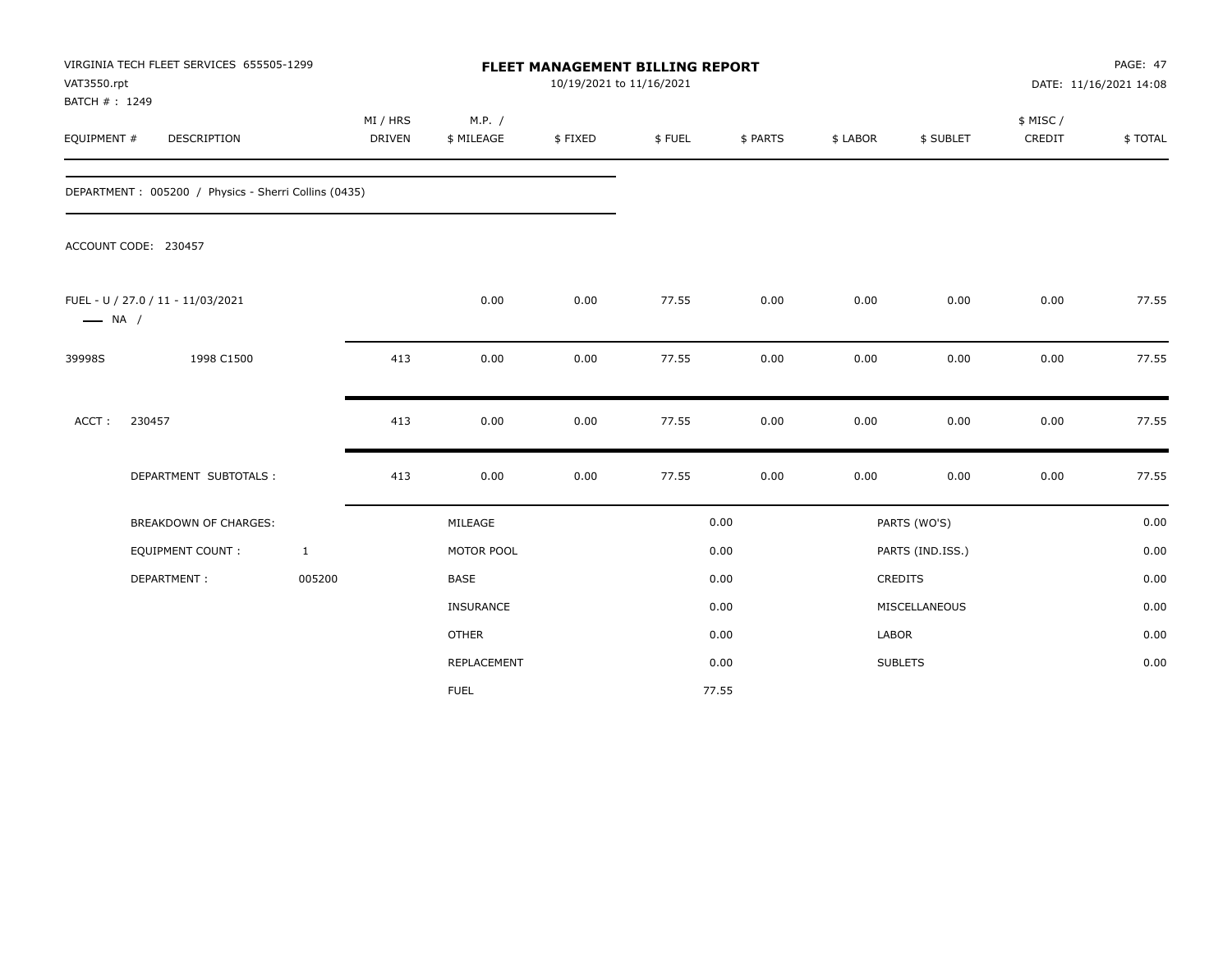| VAT3550.rpt<br>BATCH #: 1249                                | VIRGINIA TECH FLEET SERVICES 655505-1299                                            | FLEET MANAGEMENT BILLING REPORT<br>10/19/2021 to 11/16/2021 |                      |         |        |          |          |           | PAGE: 48<br>DATE: 11/16/2021 14:08 |         |
|-------------------------------------------------------------|-------------------------------------------------------------------------------------|-------------------------------------------------------------|----------------------|---------|--------|----------|----------|-----------|------------------------------------|---------|
| EQUIPMENT #                                                 | <b>DESCRIPTION</b>                                                                  | MI / HRS<br><b>DRIVEN</b>                                   | M.P. /<br>\$ MILEAGE | \$FIXED | \$FUEL | \$ PARTS | \$ LABOR | \$ SUBLET | \$ MISC/<br>CREDIT                 | \$TOTAL |
|                                                             | DEPARTMENT : 007700 / VT Engage: Community Learning Collaborative - Sharon Luz 0168 |                                                             |                      |         |        |          |          |           |                                    |         |
| ACCOUNT CODE: 123334                                        |                                                                                     |                                                             |                      |         |        |          |          |           |                                    |         |
| FUEL - U / 9.8 / 12 - 10/22/2021<br>$\longrightarrow$ NA /  |                                                                                     |                                                             | 0.00                 | 0.00    | 28.10  | 0.00     | 0.00     | 0.00      | 0.00                               | 28.10   |
| 65571S                                                      | 2013 Caravan                                                                        | 181                                                         | 0.00                 | 0.00    | 28.10  | 0.00     | 0.00     | 0.00      | 0.00                               | 28.10   |
| FUEL - U / 15.7 / 11 - 11/05/2021<br>$\longrightarrow$ NA / |                                                                                     |                                                             | 0.00                 | 0.00    | 45.06  | 0.00     | 0.00     | 0.00      | 0.00                               | 45.06   |
| FUEL - U / 17.2 / 12 - 10/21/2021<br>$\longrightarrow$ NA / |                                                                                     |                                                             | 0.00                 | 0.00    | 49.36  | 0.00     | 0.00     | 0.00      | 0.00                               | 49.36   |
| 68327S                                                      | 2016 Caravan                                                                        | 672                                                         | 0.00                 | 0.00    | 94.42  | 0.00     | 0.00     | 0.00      | 0.00                               | 94.42   |
| FUEL - U / 14.5 / 11 - 10/21/2021<br>$\longrightarrow$ NA / |                                                                                     |                                                             | 0.00                 | 0.00    | 41.50  | 0.00     | 0.00     | 0.00      | 0.00                               | 41.50   |
| FUEL - U / 8.4 / 11 - 10/28/2021<br>$\longrightarrow$ NA /  |                                                                                     |                                                             | 0.00                 | 0.00    | 24.11  | 0.00     | 0.00     | 0.00      | 0.00                               | 24.11   |
| 76299s                                                      | 2019 Caravan                                                                        | 419                                                         | 0.00                 | 0.00    | 65.61  | 0.00     | 0.00     | 0.00      | 0.00                               | 65.61   |
| ACCT: 123334                                                |                                                                                     | 1,272                                                       | 0.00                 | 0.00    | 188.13 | 0.00     | 0.00     | 0.00      | 0.00                               | 188.13  |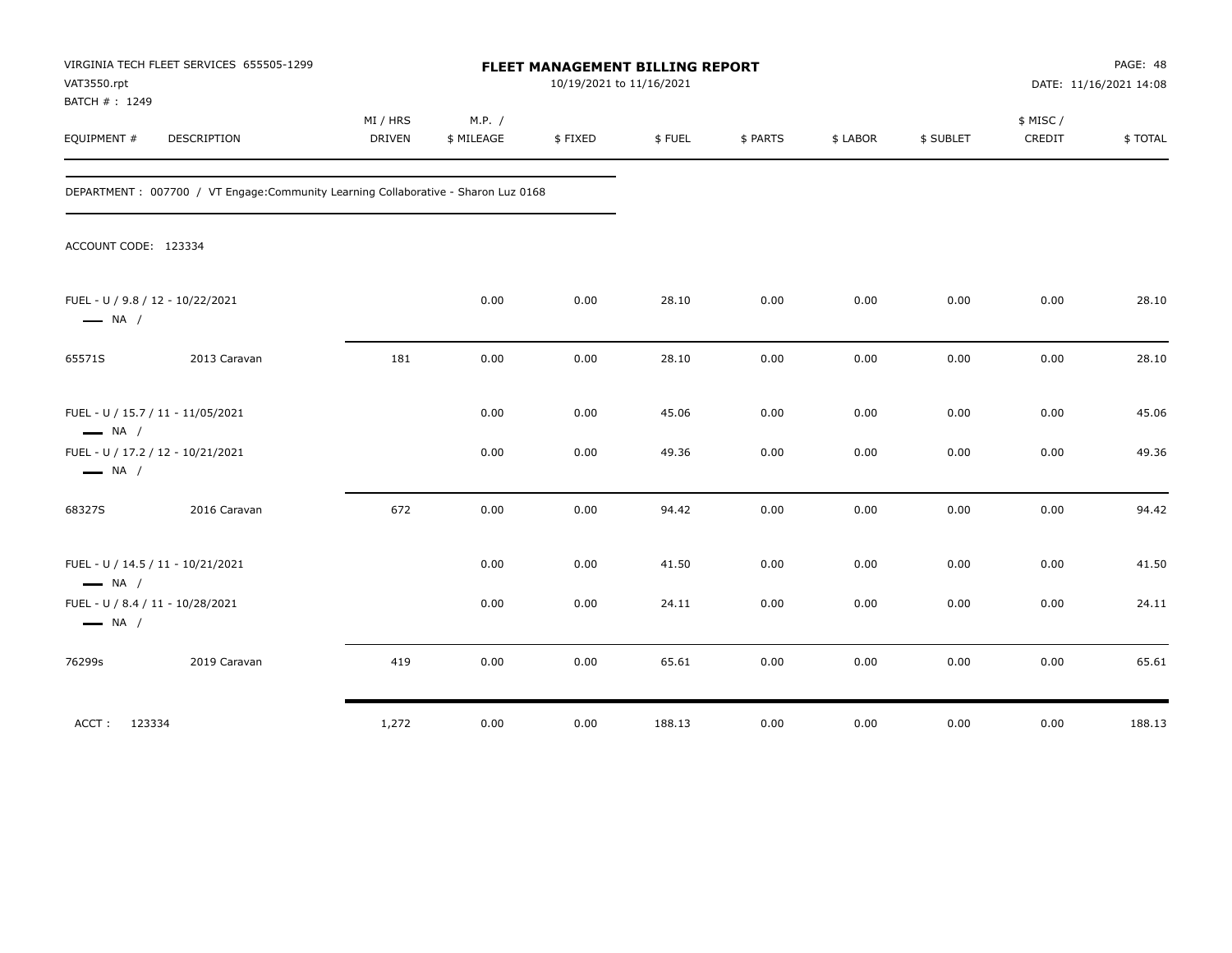| VIRGINIA TECH FLEET SERVICES 655505-1299<br>VAT3550.rpt |        |                    |                      | 10/19/2021 to 11/16/2021 | <b>FLEET MANAGEMENT BILLING REPORT</b> |          |          |                  |                    | PAGE: 49<br>DATE: 11/16/2021 14:08 |
|---------------------------------------------------------|--------|--------------------|----------------------|--------------------------|----------------------------------------|----------|----------|------------------|--------------------|------------------------------------|
| BATCH #: 1249<br>EQUIPMENT #<br>DESCRIPTION             |        | MI / HRS<br>DRIVEN | M.P. /<br>\$ MILEAGE | \$FIXED                  | \$FUEL                                 | \$ PARTS | \$ LABOR | \$ SUBLET        | \$ MISC/<br>CREDIT | \$TOTAL                            |
| DEPARTMENT SUBTOTALS :                                  |        | 1,272              | 0.00                 | 0.00                     | 188.13                                 | 0.00     | 0.00     | 0.00             | 0.00               | 188.13                             |
| <b>BREAKDOWN OF CHARGES:</b>                            |        |                    | MILEAGE              |                          |                                        | 0.00     |          | PARTS (WO'S)     |                    | 0.00                               |
| <b>EQUIPMENT COUNT:</b>                                 | 3      |                    | MOTOR POOL           |                          |                                        | 0.00     |          | PARTS (IND.ISS.) |                    | 0.00                               |
| DEPARTMENT:                                             | 007700 |                    | BASE                 |                          |                                        | 0.00     |          | CREDITS          |                    | 0.00                               |
|                                                         |        |                    | INSURANCE            |                          |                                        | 0.00     |          | MISCELLANEOUS    |                    | 0.00                               |
|                                                         |        |                    | OTHER                |                          |                                        | 0.00     | LABOR    |                  |                    | 0.00                               |
|                                                         |        |                    | REPLACEMENT          |                          |                                        | 0.00     |          | <b>SUBLETS</b>   |                    | 0.00                               |
|                                                         |        |                    | <b>FUEL</b>          |                          |                                        | 188.13   |          |                  |                    |                                    |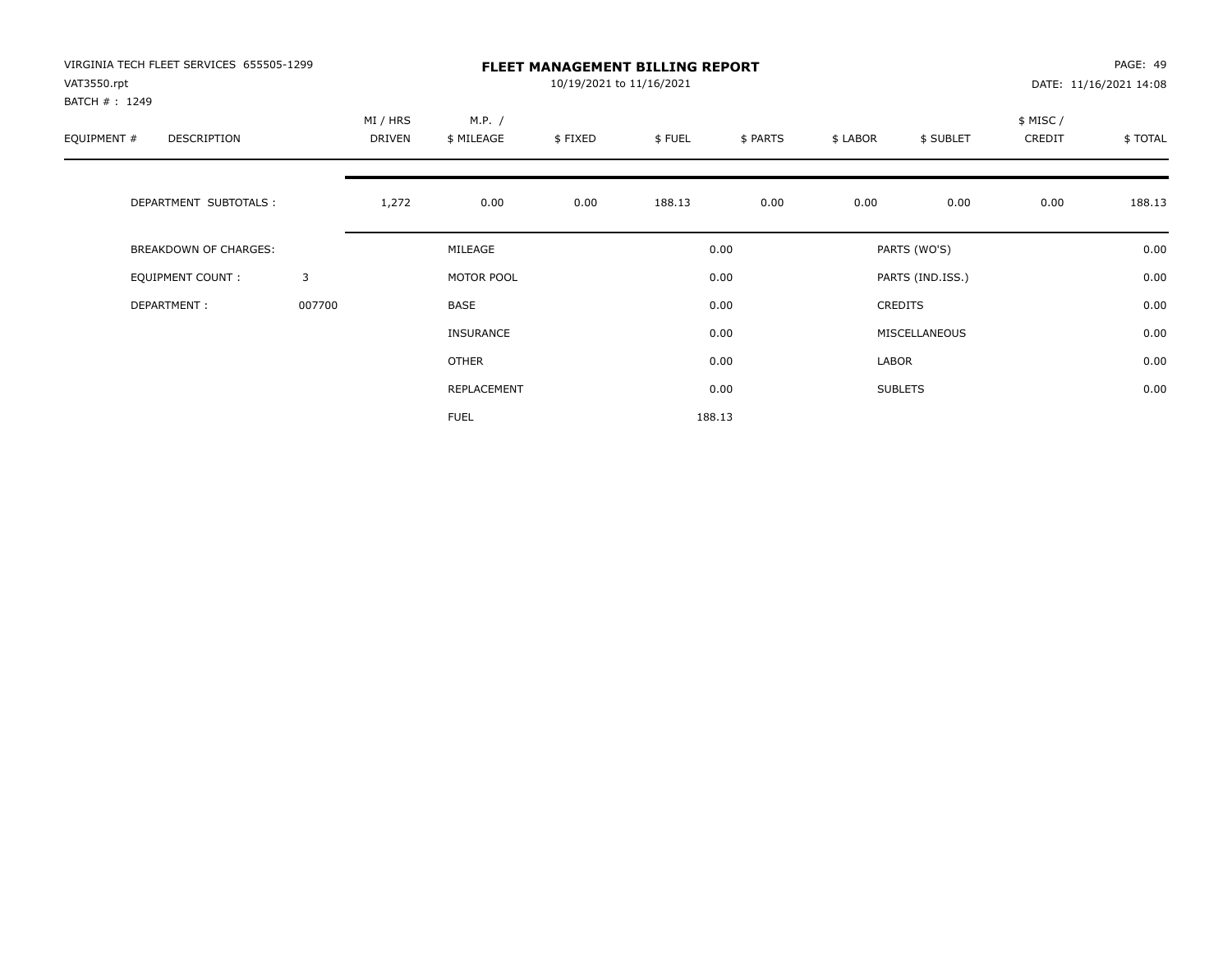| VAT3550.rpt<br>BATCH #: 1249 | VIRGINIA TECH FLEET SERVICES 655505-1299                                  |                           |                      | FLEET MANAGEMENT BILLING REPORT<br>10/19/2021 to 11/16/2021 |        |          |              |                  |                     | PAGE: 50<br>DATE: 11/16/2021 14:08 |
|------------------------------|---------------------------------------------------------------------------|---------------------------|----------------------|-------------------------------------------------------------|--------|----------|--------------|------------------|---------------------|------------------------------------|
| EQUIPMENT #                  | DESCRIPTION                                                               | MI / HRS<br><b>DRIVEN</b> | M.P. /<br>\$ MILEAGE | \$FIXED                                                     | \$FUEL | \$ PARTS | \$ LABOR     | \$ SUBLET        | \$ MISC /<br>CREDIT | \$TOTAL                            |
|                              | DEPARTMENT: 010100 / Aerospace & Ocean Engineering - Courtney Loan (0203) |                           |                      |                                                             |        |          |              |                  |                     |                                    |
|                              | ACCOUNT CODE: 230534                                                      |                           |                      |                                                             |        |          |              |                  |                     |                                    |
| $\longrightarrow$ NA /       | FUEL - U / 9.2 / 12 - 11/08/2021                                          |                           | 0.00                 | 0.00                                                        | 26.32  | 0.00     | 0.00         | 0.00             | 0.00                | 26.32                              |
| 55230S                       | 2007 COLORADO                                                             | 152                       | 0.00                 | 0.00                                                        | 26.32  | 0.00     | 0.00         | 0.00             | 0.00                | 26.32                              |
| ACCT:                        | 230534                                                                    | 152                       | 0.00                 | 0.00                                                        | 26.32  | 0.00     | 0.00         | 0.00             | 0.00                | 26.32                              |
|                              | DEPARTMENT SUBTOTALS :                                                    | 152                       | 0.00                 | 0.00                                                        | 26.32  | 0.00     | 0.00         | 0.00             | 0.00                | 26.32                              |
|                              | <b>BREAKDOWN OF CHARGES:</b>                                              |                           | MILEAGE              |                                                             |        | 0.00     |              | PARTS (WO'S)     |                     | 0.00                               |
|                              | EQUIPMENT COUNT:                                                          | $\mathbf{1}$              | MOTOR POOL           |                                                             |        | 0.00     |              | PARTS (IND.ISS.) |                     | 0.00                               |
|                              | DEPARTMENT:                                                               | 010100                    | BASE                 |                                                             |        | 0.00     |              | CREDITS          |                     | 0.00                               |
|                              |                                                                           |                           | INSURANCE            |                                                             |        | 0.00     |              | MISCELLANEOUS    |                     | 0.00                               |
|                              |                                                                           |                           | <b>OTHER</b>         |                                                             |        | 0.00     | <b>LABOR</b> |                  |                     | 0.00                               |
|                              |                                                                           |                           | REPLACEMENT          |                                                             |        | 0.00     |              | <b>SUBLETS</b>   |                     | 0.00                               |
|                              |                                                                           |                           | <b>FUEL</b>          |                                                             |        | 26.32    |              |                  |                     |                                    |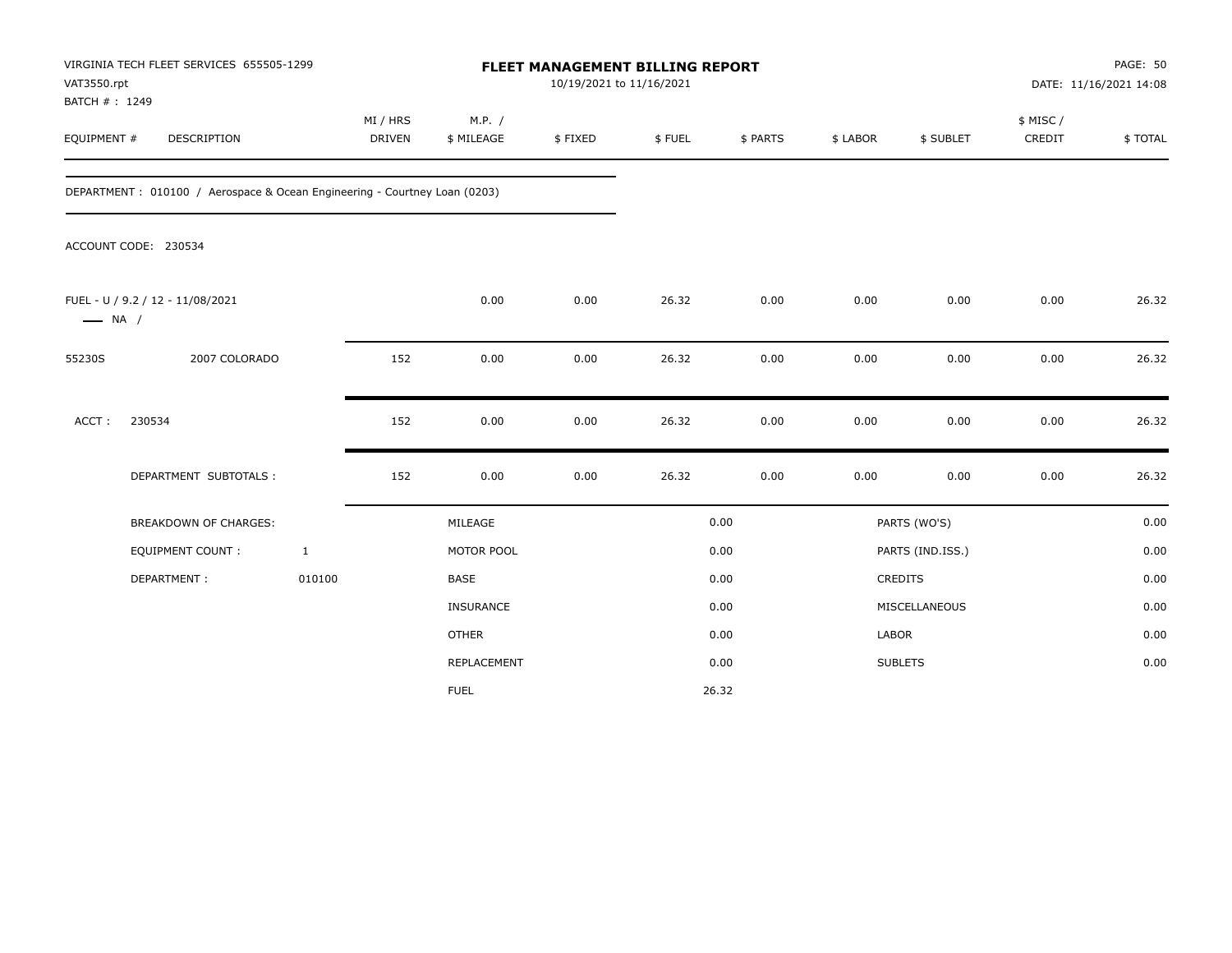| VAT3550.rpt<br>BATCH #: 1249                 | VIRGINIA TECH FLEET SERVICES 655505-1299                                        |                           |                      | FLEET MANAGEMENT BILLING REPORT<br>10/19/2021 to 11/16/2021 |        |          |              |                  |                     | PAGE: 51<br>DATE: 11/16/2021 14:08 |
|----------------------------------------------|---------------------------------------------------------------------------------|---------------------------|----------------------|-------------------------------------------------------------|--------|----------|--------------|------------------|---------------------|------------------------------------|
| EQUIPMENT #                                  | <b>DESCRIPTION</b>                                                              | MI / HRS<br><b>DRIVEN</b> | M.P. /<br>\$ MILEAGE | \$FIXED                                                     | \$FUEL | \$ PARTS | \$ LABOR     | \$ SUBLET        | \$ MISC /<br>CREDIT | \$TOTAL                            |
|                                              | DEPARTMENT: 010300 / Civil & Environmental Engineering - Bonnie Franklin (0105) |                           |                      |                                                             |        |          |              |                  |                     |                                    |
|                                              | ACCOUNT CODE: 120896                                                            |                           |                      |                                                             |        |          |              |                  |                     |                                    |
| <b>BASE CHARGE</b><br>$\longrightarrow$ NA / |                                                                                 |                           | 0.00                 | 502.00                                                      | 0.00   | 0.00     | 0.00         | 0.00             | 0.00                | 502.00                             |
| PA143                                        | 2013 F250                                                                       | 98                        | 0.00                 | 502.00                                                      | 0.00   | 0.00     | 0.00         | 0.00             | 0.00                | 502.00                             |
| $ACCT$ :                                     | 120896                                                                          | 98                        | 0.00                 | 502.00                                                      | 0.00   | 0.00     | 0.00         | 0.00             | 0.00                | 502.00                             |
|                                              | DEPARTMENT SUBTOTALS :                                                          | 98                        | 0.00                 | 502.00                                                      | 0.00   | 0.00     | 0.00         | 0.00             | 0.00                | 502.00                             |
|                                              | <b>BREAKDOWN OF CHARGES:</b>                                                    |                           | MILEAGE              |                                                             |        | 0.00     |              | PARTS (WO'S)     |                     | 0.00                               |
|                                              | <b>EQUIPMENT COUNT:</b>                                                         | $\mathbf{1}$              | MOTOR POOL           |                                                             |        | 0.00     |              | PARTS (IND.ISS.) |                     | 0.00                               |
|                                              | DEPARTMENT:                                                                     | 010300                    | <b>BASE</b>          |                                                             |        | 502.00   |              | <b>CREDITS</b>   |                     | 0.00                               |
|                                              |                                                                                 |                           | <b>INSURANCE</b>     |                                                             |        | 0.00     |              | MISCELLANEOUS    |                     | 0.00                               |
|                                              |                                                                                 |                           | <b>OTHER</b>         |                                                             |        | 0.00     | <b>LABOR</b> |                  |                     | 0.00                               |
|                                              |                                                                                 |                           | REPLACEMENT          |                                                             |        | 0.00     |              | <b>SUBLETS</b>   |                     | 0.00                               |
|                                              |                                                                                 |                           | <b>FUEL</b>          |                                                             |        | 0.00     |              |                  |                     |                                    |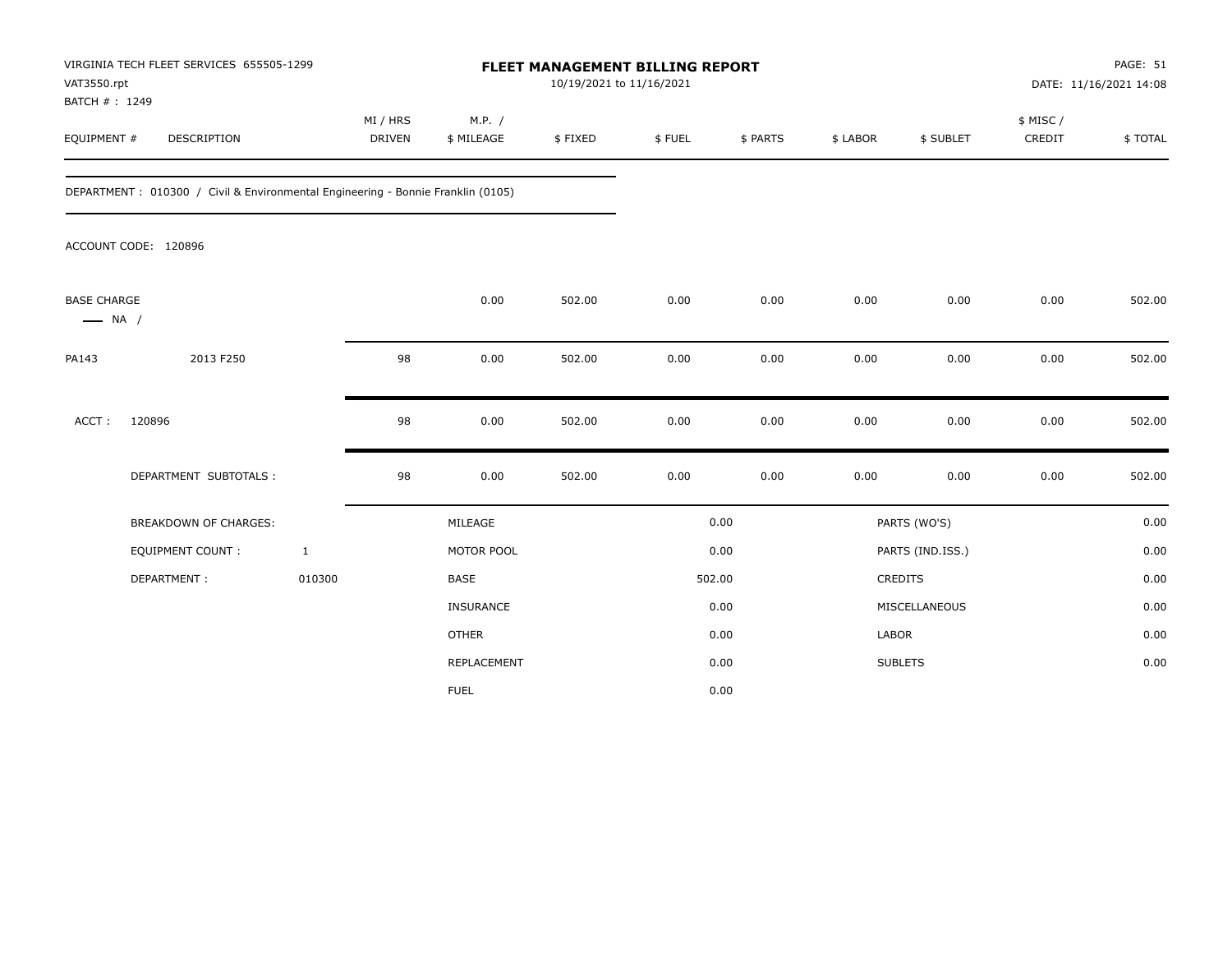| VAT3550.rpt<br>BATCH #: 1249                                | VIRGINIA TECH FLEET SERVICES 655505-1299                                          |                           |                      |         | FLEET MANAGEMENT BILLING REPORT<br>10/19/2021 to 11/16/2021 |          |          |           |                    | PAGE: 52<br>DATE: 11/16/2021 14:08 |
|-------------------------------------------------------------|-----------------------------------------------------------------------------------|---------------------------|----------------------|---------|-------------------------------------------------------------|----------|----------|-----------|--------------------|------------------------------------|
| EQUIPMENT #                                                 | <b>DESCRIPTION</b>                                                                | MI / HRS<br><b>DRIVEN</b> | M.P. /<br>\$ MILEAGE | \$FIXED | \$FUEL                                                      | \$ PARTS | \$ LABOR | \$ SUBLET | \$ MISC/<br>CREDIT | \$TOTAL                            |
|                                                             | DEPARTMENT: 010305 / Occoquan Monitoring Lab 9408 Prince WilliamSt Manassas 20110 |                           |                      |         |                                                             |          |          |           |                    |                                    |
| ACCOUNT CODE: 467284                                        |                                                                                   |                           |                      |         |                                                             |          |          |           |                    |                                    |
| FUEL - U / 21.9 / CC - 10/24/2021<br>$\longrightarrow$ NA / |                                                                                   |                           | 0.00                 | 0.00    | 70.19                                                       | 0.00     | 0.00     | 0.00      | 0.00               | 70.19                              |
| 41496S                                                      | 2000 Astro                                                                        | 360                       | 0.00                 | 0.00    | 70.19                                                       | 0.00     | 0.00     | 0.00      | 0.00               | 70.19                              |
| FUEL - U / 80.0 / CC - 10/24/2021<br>$\longrightarrow$ NA / |                                                                                   |                           | 0.00                 | 0.00    | 243.50                                                      | 0.00     | 0.00     | 0.00      | 0.00               | 243.50                             |
| 55257S                                                      | 2008 Ram                                                                          | 1,117                     | 0.00                 | 0.00    | 243.50                                                      | 0.00     | 0.00     | 0.00      | 0.00               | 243.50                             |
| FUEL - U / 62.9 / CC - 10/24/2021<br>$\longrightarrow$ NA / |                                                                                   |                           | 0.00                 | 0.00    | 195.42                                                      | 0.00     | 0.00     | 0.00      | 0.00               | 195.42                             |
| OTHER CHARGE<br>$\longrightarrow$ NA /                      |                                                                                   |                           | 0.00                 | 35.00   | 0.00                                                        | 0.00     | 0.00     | 0.00      | 0.00               | 35.00                              |
| 77324s                                                      | 2019 F150                                                                         | 1,120                     | 0.00                 | 35.00   | 195.42                                                      | 0.00     | 0.00     | 0.00      | 0.00               | 230.42                             |
| 467284<br>ACCT:                                             |                                                                                   | 2,597                     | 0.00                 | 35.00   | 509.11                                                      | 0.00     | 0.00     | 0.00      | 0.00               | 544.11                             |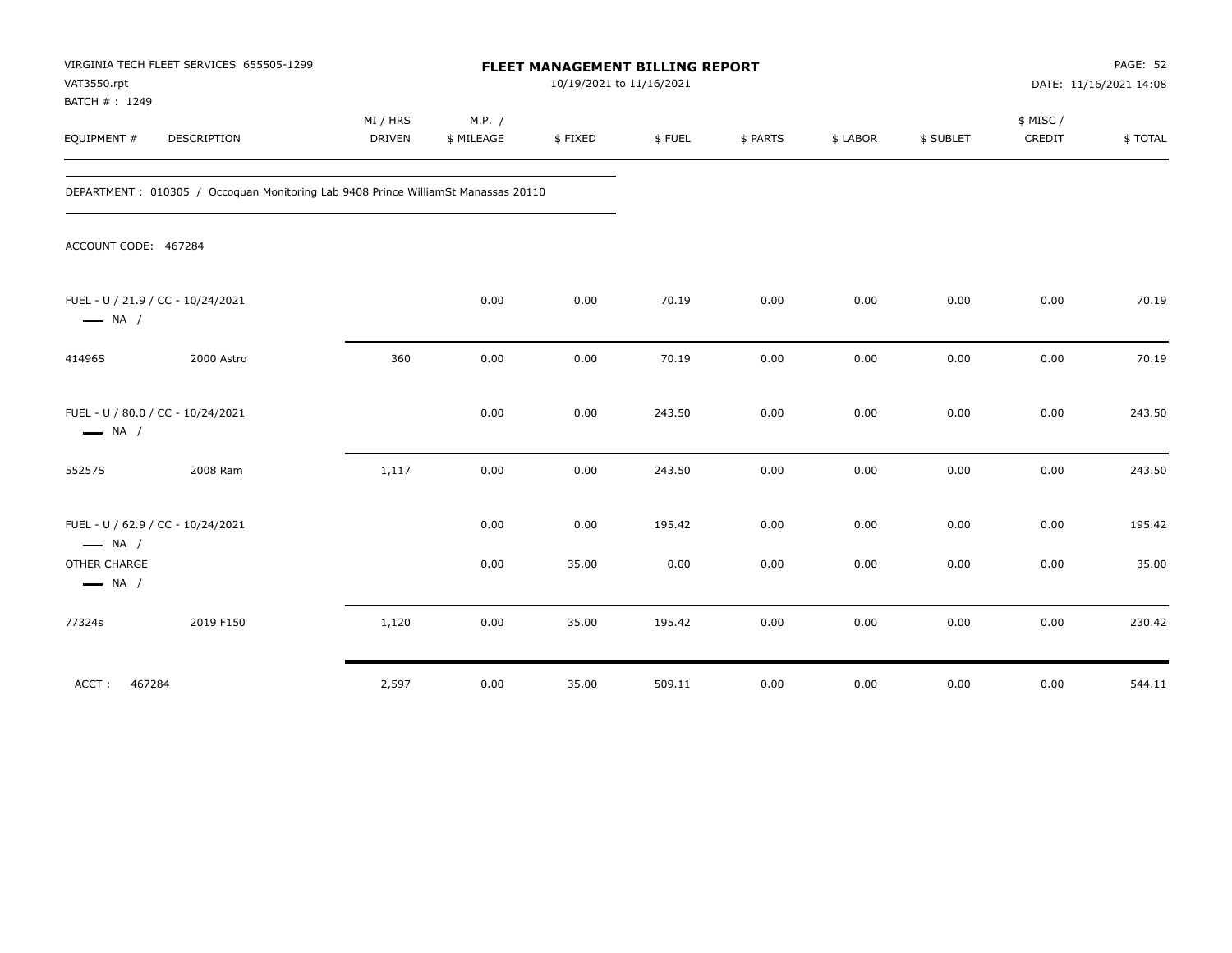| VIRGINIA TECH FLEET SERVICES 655505-1299<br>VAT3550.rpt |        |                           |                      | 10/19/2021 to 11/16/2021 | <b>FLEET MANAGEMENT BILLING REPORT</b> |          |          |                  |                     | PAGE: 53<br>DATE: 11/16/2021 14:08 |
|---------------------------------------------------------|--------|---------------------------|----------------------|--------------------------|----------------------------------------|----------|----------|------------------|---------------------|------------------------------------|
| BATCH #: 1249<br>EQUIPMENT #<br><b>DESCRIPTION</b>      |        | MI / HRS<br><b>DRIVEN</b> | M.P. /<br>\$ MILEAGE | \$FIXED                  | \$FUEL                                 | \$ PARTS | \$ LABOR | \$ SUBLET        | \$ MISC /<br>CREDIT | \$TOTAL                            |
| DEPARTMENT SUBTOTALS :                                  |        | 2,597                     | 0.00                 | 35.00                    | 509.11                                 | 0.00     | 0.00     | 0.00             | 0.00                | 544.11                             |
| <b>BREAKDOWN OF CHARGES:</b>                            |        |                           | MILEAGE              |                          |                                        | 0.00     |          | PARTS (WO'S)     |                     | 0.00                               |
| EQUIPMENT COUNT:                                        | 3      |                           | MOTOR POOL           |                          |                                        | 0.00     |          | PARTS (IND.ISS.) |                     | 0.00                               |
| DEPARTMENT:                                             | 010305 |                           | <b>BASE</b>          |                          |                                        | 0.00     |          | <b>CREDITS</b>   |                     | 0.00                               |
|                                                         |        |                           | INSURANCE            |                          |                                        | 0.00     |          | MISCELLANEOUS    |                     | 0.00                               |
|                                                         |        |                           | OTHER                |                          |                                        | 35.00    | LABOR    |                  |                     | 0.00                               |
|                                                         |        |                           | REPLACEMENT          |                          |                                        | 0.00     |          | <b>SUBLETS</b>   |                     | 0.00                               |
|                                                         |        |                           | <b>FUEL</b>          |                          |                                        | 509.11   |          |                  |                     |                                    |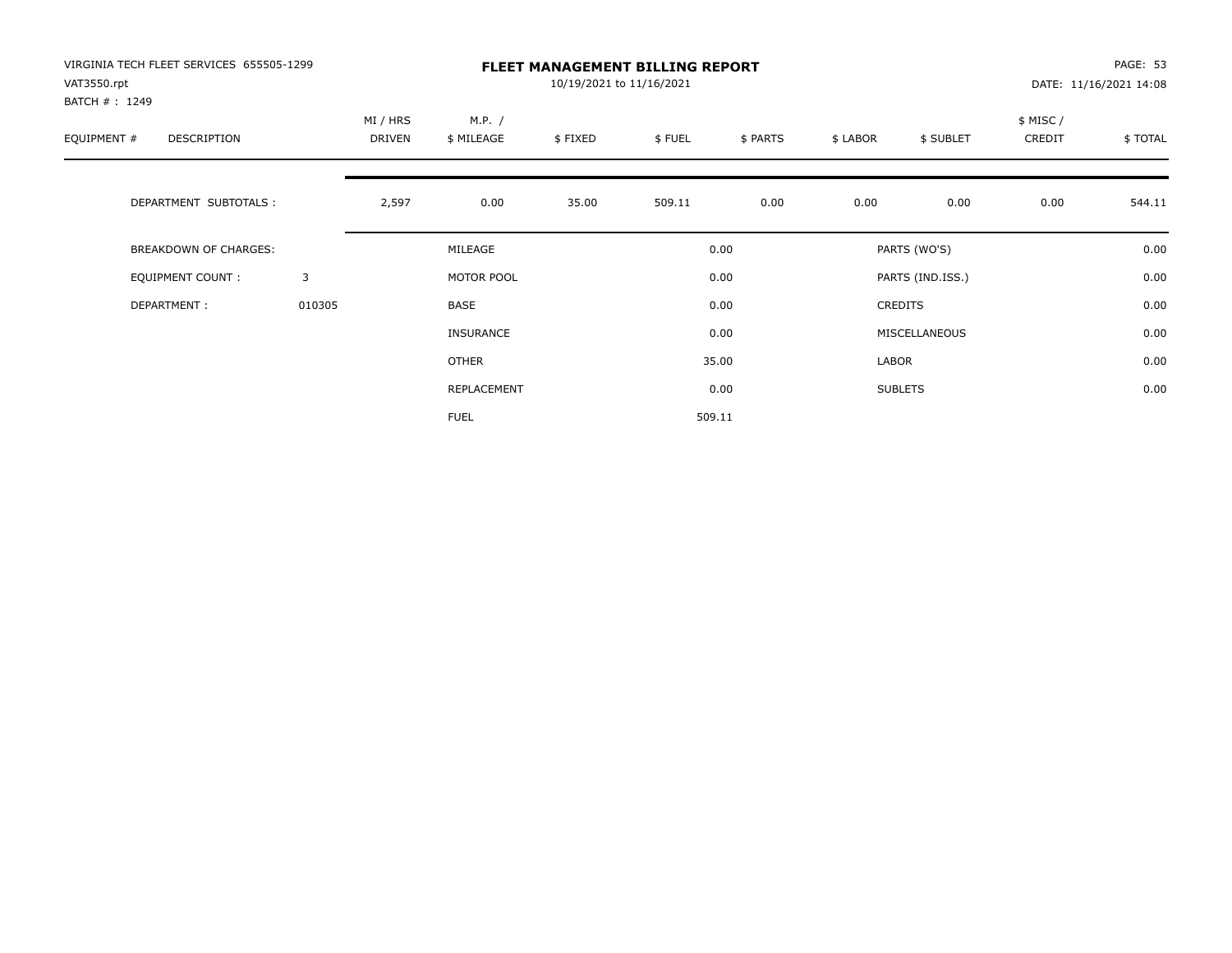| VAT3550.rpt                  | VIRGINIA TECH FLEET SERVICES 655505-1299                                   |                           |                      | <b>FLEET MANAGEMENT BILLING REPORT</b><br>10/19/2021 to 11/16/2021 |        |          |              |                  |                     | PAGE: 54<br>DATE: 11/16/2021 14:08 |
|------------------------------|----------------------------------------------------------------------------|---------------------------|----------------------|--------------------------------------------------------------------|--------|----------|--------------|------------------|---------------------|------------------------------------|
| BATCH #: 1249<br>EQUIPMENT # | DESCRIPTION                                                                | MI / HRS<br><b>DRIVEN</b> | M.P. /<br>\$ MILEAGE | \$FIXED                                                            | \$FUEL | \$ PARTS | \$ LABOR     | \$ SUBLET        | \$ MISC /<br>CREDIT | \$TOTAL                            |
|                              | DEPARTMENT: 010400 / Electrical & Computer Engineering - Kim Medley (0111) |                           |                      |                                                                    |        |          |              |                  |                     |                                    |
|                              | ACCOUNT CODE: 232406                                                       |                           |                      |                                                                    |        |          |              |                  |                     |                                    |
| $\longrightarrow$ NA /       | FUEL - U / 14.4 / 11 - 10/20/2021                                          |                           | 0.00                 | 0.00                                                               | 41.44  | 0.00     | 0.00         | 0.00             | 0.00                | 41.44                              |
| 50170S                       | 2005 Silverado                                                             | 192                       | 0.00                 | 0.00                                                               | 41.44  | 0.00     | 0.00         | 0.00             | 0.00                | 41.44                              |
| ACCT:                        | 232406                                                                     | 192                       | 0.00                 | 0.00                                                               | 41.44  | 0.00     | 0.00         | 0.00             | 0.00                | 41.44                              |
|                              | DEPARTMENT SUBTOTALS :                                                     | 192                       | 0.00                 | 0.00                                                               | 41.44  | 0.00     | 0.00         | 0.00             | 0.00                | 41.44                              |
|                              | BREAKDOWN OF CHARGES:                                                      |                           | MILEAGE              |                                                                    |        | 0.00     |              | PARTS (WO'S)     |                     | 0.00                               |
|                              | <b>EQUIPMENT COUNT:</b>                                                    | $\mathbf{1}$              | MOTOR POOL           |                                                                    |        | 0.00     |              | PARTS (IND.ISS.) |                     | 0.00                               |
|                              | DEPARTMENT:                                                                | 010400                    | BASE                 |                                                                    |        | 0.00     |              | CREDITS          |                     | 0.00                               |
|                              |                                                                            |                           | INSURANCE            |                                                                    |        | 0.00     |              | MISCELLANEOUS    |                     | 0.00                               |
|                              |                                                                            |                           | <b>OTHER</b>         |                                                                    |        | 0.00     | <b>LABOR</b> |                  |                     | 0.00                               |
|                              |                                                                            |                           | REPLACEMENT          |                                                                    |        | 0.00     |              | <b>SUBLETS</b>   |                     | 0.00                               |
|                              |                                                                            |                           | <b>FUEL</b>          |                                                                    |        | 41.44    |              |                  |                     |                                    |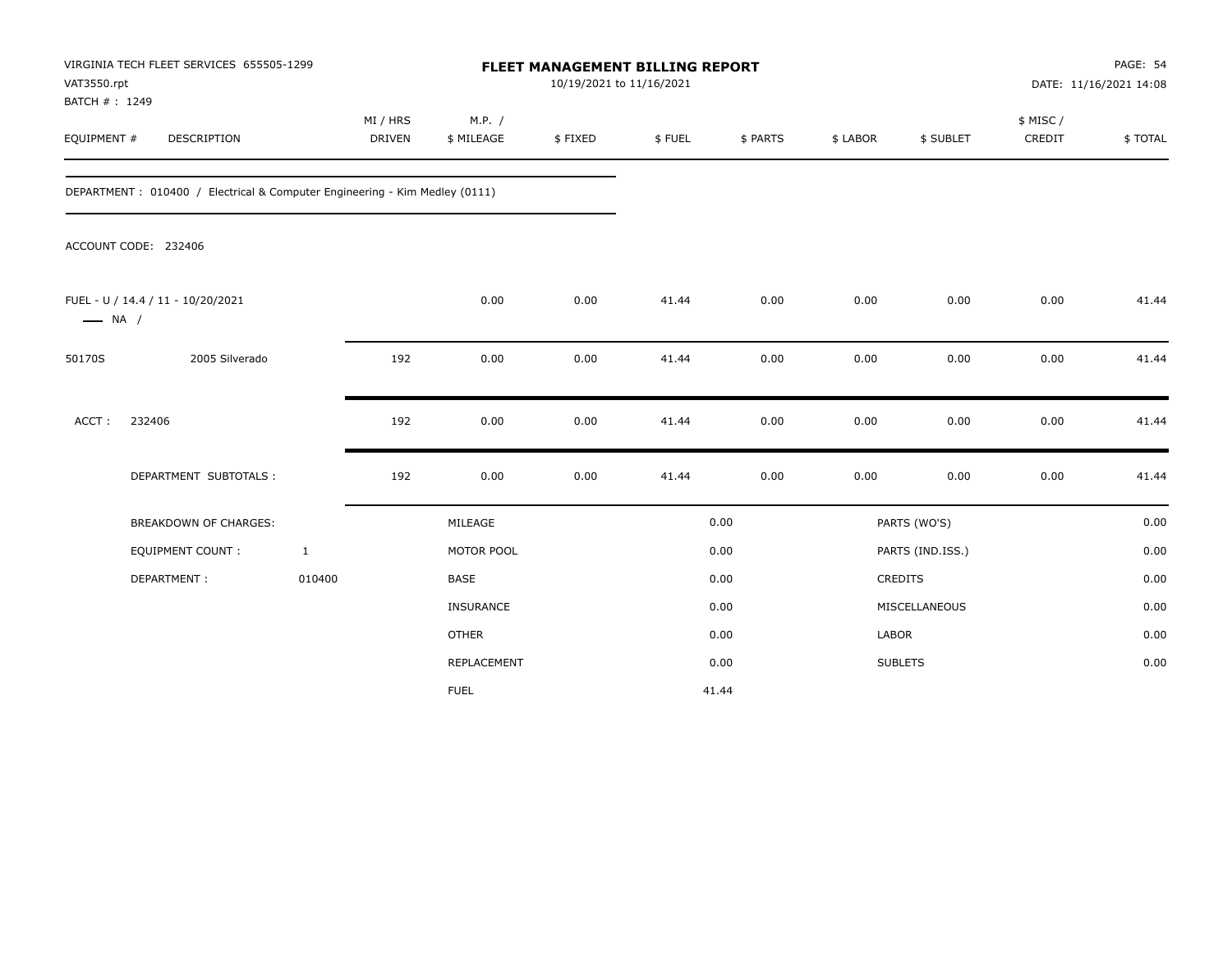| VAT3550.rpt                  | VIRGINIA TECH FLEET SERVICES 655505-1299                                     |                           |                      | FLEET MANAGEMENT BILLING REPORT<br>10/19/2021 to 11/16/2021 |        |          |          |                  |                     | PAGE: 55<br>DATE: 11/16/2021 14:08 |
|------------------------------|------------------------------------------------------------------------------|---------------------------|----------------------|-------------------------------------------------------------|--------|----------|----------|------------------|---------------------|------------------------------------|
| BATCH #: 1249<br>EQUIPMENT # | DESCRIPTION                                                                  | MI / HRS<br><b>DRIVEN</b> | M.P. /<br>\$ MILEAGE | \$FIXED                                                     | \$FUEL | \$ PARTS | \$ LABOR | \$ SUBLET        | \$ MISC /<br>CREDIT | \$TOTAL                            |
|                              | DEPARTMENT: 010600 / Industrial & Systems Engineering - Nicole Conner (0118) |                           |                      |                                                             |        |          |          |                  |                     |                                    |
|                              | ACCOUNT CODE: 230591                                                         |                           |                      |                                                             |        |          |          |                  |                     |                                    |
| $\longrightarrow$ NA /       | FUEL - U / 33.8 / 11 - 11/09/2021                                            |                           | 0.00                 | 0.00                                                        | 97.12  | 0.00     | 0.00     | 0.00             | 0.00                | 97.12                              |
| 79404s                       | 2020 Silverado                                                               | 0                         | 0.00                 | 0.00                                                        | 97.12  | 0.00     | 0.00     | 0.00             | 0.00                | 97.12                              |
| ACCT:                        | 230591                                                                       | 0                         | 0.00                 | 0.00                                                        | 97.12  | 0.00     | 0.00     | 0.00             | 0.00                | 97.12                              |
|                              | DEPARTMENT SUBTOTALS :                                                       | $\mathsf 0$               | 0.00                 | 0.00                                                        | 97.12  | 0.00     | 0.00     | 0.00             | 0.00                | 97.12                              |
|                              | <b>BREAKDOWN OF CHARGES:</b>                                                 |                           | MILEAGE              |                                                             |        | 0.00     |          | PARTS (WO'S)     |                     | 0.00                               |
|                              | EQUIPMENT COUNT:                                                             | $\mathbf{1}$              | MOTOR POOL           |                                                             |        | 0.00     |          | PARTS (IND.ISS.) |                     | 0.00                               |
|                              | DEPARTMENT:                                                                  | 010600                    | <b>BASE</b>          |                                                             |        | 0.00     |          | CREDITS          |                     | 0.00                               |
|                              |                                                                              |                           | <b>INSURANCE</b>     |                                                             |        | 0.00     |          | MISCELLANEOUS    |                     | 0.00                               |
|                              |                                                                              |                           | <b>OTHER</b>         |                                                             |        | 0.00     | LABOR    |                  |                     | 0.00                               |
|                              |                                                                              |                           | REPLACEMENT          |                                                             |        | 0.00     |          | <b>SUBLETS</b>   |                     | 0.00                               |
|                              |                                                                              |                           | <b>FUEL</b>          |                                                             |        | 97.12    |          |                  |                     |                                    |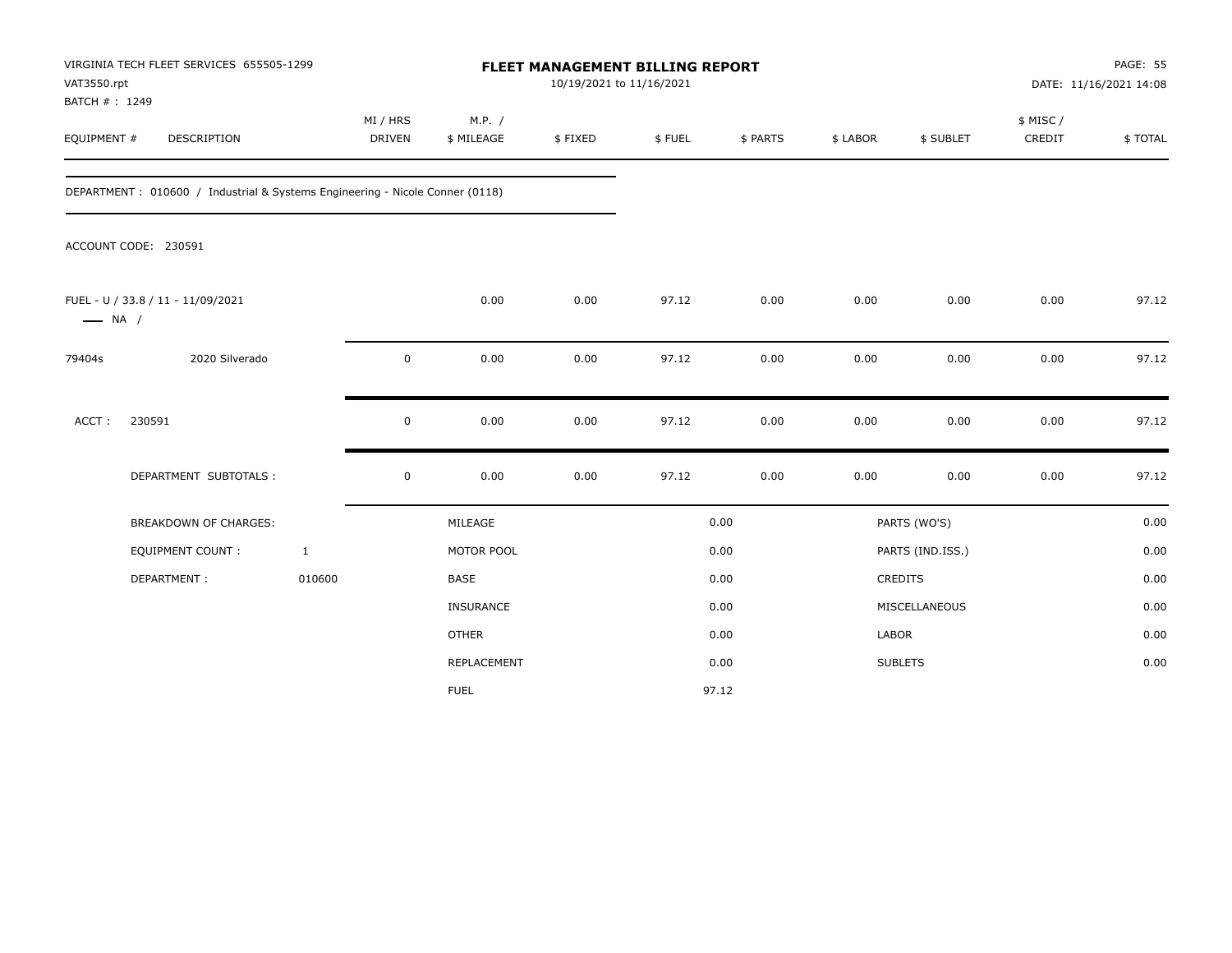| VAT3550.rpt                                  | VIRGINIA TECH FLEET SERVICES 655505-1299                        |                |                    |                      | 10/19/2021 to 11/16/2021 | FLEET MANAGEMENT BILLING REPORT |          |          |                  |                     | <b>PAGE: 56</b><br>DATE: 11/16/2021 14:08 |
|----------------------------------------------|-----------------------------------------------------------------|----------------|--------------------|----------------------|--------------------------|---------------------------------|----------|----------|------------------|---------------------|-------------------------------------------|
| BATCH #: 1249<br>EQUIPMENT #                 | DESCRIPTION                                                     |                | MI / HRS<br>DRIVEN | M.P. /<br>\$ MILEAGE | \$FIXED                  | \$FUEL                          | \$ PARTS | \$ LABOR | \$ SUBLET        | \$ MISC /<br>CREDIT | \$TOTAL                                   |
|                                              | DEPARTMENT: 010700 / Mechanical Engineering - Hope Lewis (0238) |                |                    |                      |                          |                                 |          |          |                  |                     |                                           |
|                                              | ACCOUNT CODE: 121970                                            |                |                    |                      |                          |                                 |          |          |                  |                     |                                           |
| <b>BASE CHARGE</b><br>$\longrightarrow$ NA / |                                                                 |                |                    | 0.00                 | 602.00                   | 0.00                            | 0.00     | 0.00     | 0.00             | 0.00                | 602.00                                    |
| <b>PA20</b>                                  | 2012 12 PAS VAN                                                 |                | $\pmb{0}$          | 0.00                 | 602.00                   | 0.00                            | 0.00     | 0.00     | 0.00             | 0.00                | 602.00                                    |
| <b>BASE CHARGE</b><br>$\longrightarrow$ NA / |                                                                 |                |                    | 0.00                 | 502.00                   | 0.00                            | 0.00     | 0.00     | 0.00             | 0.00                | 502.00                                    |
| <b>PA48</b>                                  | 2006 F150                                                       |                | $\pmb{0}$          | $0.00\,$             | 502.00                   | 0.00                            | 0.00     | 0.00     | 0.00             | 0.00                | 502.00                                    |
| ACCT:                                        | 121970                                                          |                | $\mathbf 0$        | 0.00                 | 1,104.00                 | 0.00                            | 0.00     | 0.00     | 0.00             | 0.00                | 1,104.00                                  |
|                                              | DEPARTMENT SUBTOTALS :                                          |                | $\pmb{0}$          | 0.00                 | 1,104.00                 | 0.00                            | 0.00     | 0.00     | 0.00             | 0.00                | 1,104.00                                  |
|                                              | BREAKDOWN OF CHARGES:                                           |                |                    | MILEAGE              |                          |                                 | 0.00     |          | PARTS (WO'S)     |                     | 0.00                                      |
|                                              | EQUIPMENT COUNT:                                                | $\overline{2}$ |                    | MOTOR POOL           |                          |                                 | 0.00     |          | PARTS (IND.ISS.) |                     | 0.00                                      |
|                                              | DEPARTMENT:                                                     | 010700         |                    | <b>BASE</b>          |                          | 1,104.00                        |          |          | CREDITS          |                     | 0.00                                      |
|                                              |                                                                 |                |                    | INSURANCE            |                          |                                 | 0.00     |          | MISCELLANEOUS    |                     | 0.00                                      |
|                                              |                                                                 |                |                    | <b>OTHER</b>         |                          |                                 | 0.00     | LABOR    |                  |                     | 0.00                                      |
|                                              |                                                                 |                |                    | REPLACEMENT          |                          |                                 | 0.00     |          | <b>SUBLETS</b>   |                     | 0.00                                      |
|                                              |                                                                 |                |                    | <b>FUEL</b>          |                          |                                 | 0.00     |          |                  |                     |                                           |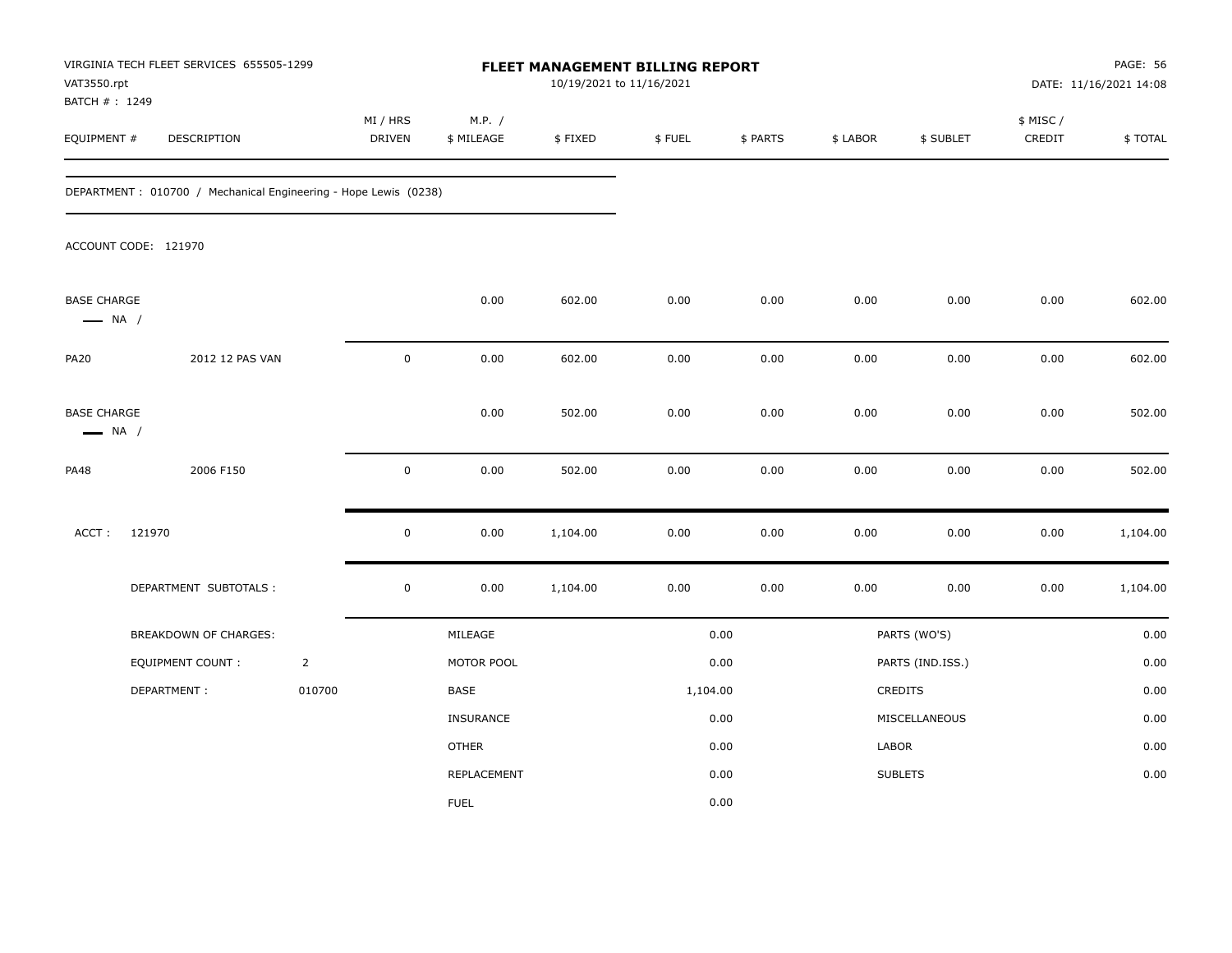| VAT3550.rpt                  | VIRGINIA TECH FLEET SERVICES 655505-1299                                     |                           |                      | FLEET MANAGEMENT BILLING REPORT<br>10/19/2021 to 11/16/2021 |        |          |              |                  |                     | PAGE: 57<br>DATE: 11/16/2021 14:08 |
|------------------------------|------------------------------------------------------------------------------|---------------------------|----------------------|-------------------------------------------------------------|--------|----------|--------------|------------------|---------------------|------------------------------------|
| BATCH #: 1249<br>EQUIPMENT # | <b>DESCRIPTION</b>                                                           | MI / HRS<br><b>DRIVEN</b> | M.P. /<br>\$ MILEAGE | \$FIXED                                                     | \$FUEL | \$ PARTS | \$ LABOR     | \$ SUBLET        | \$ MISC /<br>CREDIT | \$TOTAL                            |
|                              | DEPARTMENT: 010701 / Mechanical EngineeringVib Acoustics Amanda McCoy (0261) |                           |                      |                                                             |        |          |              |                  |                     |                                    |
|                              | ACCOUNT CODE: 231787                                                         |                           |                      |                                                             |        |          |              |                  |                     |                                    |
| $\longrightarrow$ NA /       | FUEL - U / 19.1 / 11 - 10/19/2021                                            |                           | 0.00                 | 0.00                                                        | 52.20  | 0.00     | 0.00         | 0.00             | 0.00                | 52.20                              |
| 39951S                       | 1997 EXPLORER                                                                | 246                       | 0.00                 | 0.00                                                        | 52.20  | 0.00     | 0.00         | 0.00             | 0.00                | 52.20                              |
| ACCT:                        | 231787                                                                       | 246                       | 0.00                 | 0.00                                                        | 52.20  | 0.00     | 0.00         | 0.00             | 0.00                | 52.20                              |
|                              | DEPARTMENT SUBTOTALS :                                                       | 246                       | 0.00                 | 0.00                                                        | 52.20  | 0.00     | 0.00         | 0.00             | 0.00                | 52.20                              |
|                              | <b>BREAKDOWN OF CHARGES:</b>                                                 |                           | MILEAGE              |                                                             |        | 0.00     |              | PARTS (WO'S)     |                     | 0.00                               |
|                              | EQUIPMENT COUNT:                                                             | $\mathbf{1}$              | MOTOR POOL           |                                                             |        | 0.00     |              | PARTS (IND.ISS.) |                     | 0.00                               |
|                              | DEPARTMENT:                                                                  | 010701                    | BASE                 |                                                             |        | 0.00     |              | CREDITS          |                     | 0.00                               |
|                              |                                                                              |                           | INSURANCE            |                                                             |        | 0.00     |              | MISCELLANEOUS    |                     | 0.00                               |
|                              |                                                                              |                           | <b>OTHER</b>         |                                                             |        | 0.00     | <b>LABOR</b> |                  |                     | 0.00                               |
|                              |                                                                              |                           | REPLACEMENT          |                                                             |        | 0.00     |              | <b>SUBLETS</b>   |                     | 0.00                               |
|                              |                                                                              |                           | <b>FUEL</b>          |                                                             |        | 52.20    |              |                  |                     |                                    |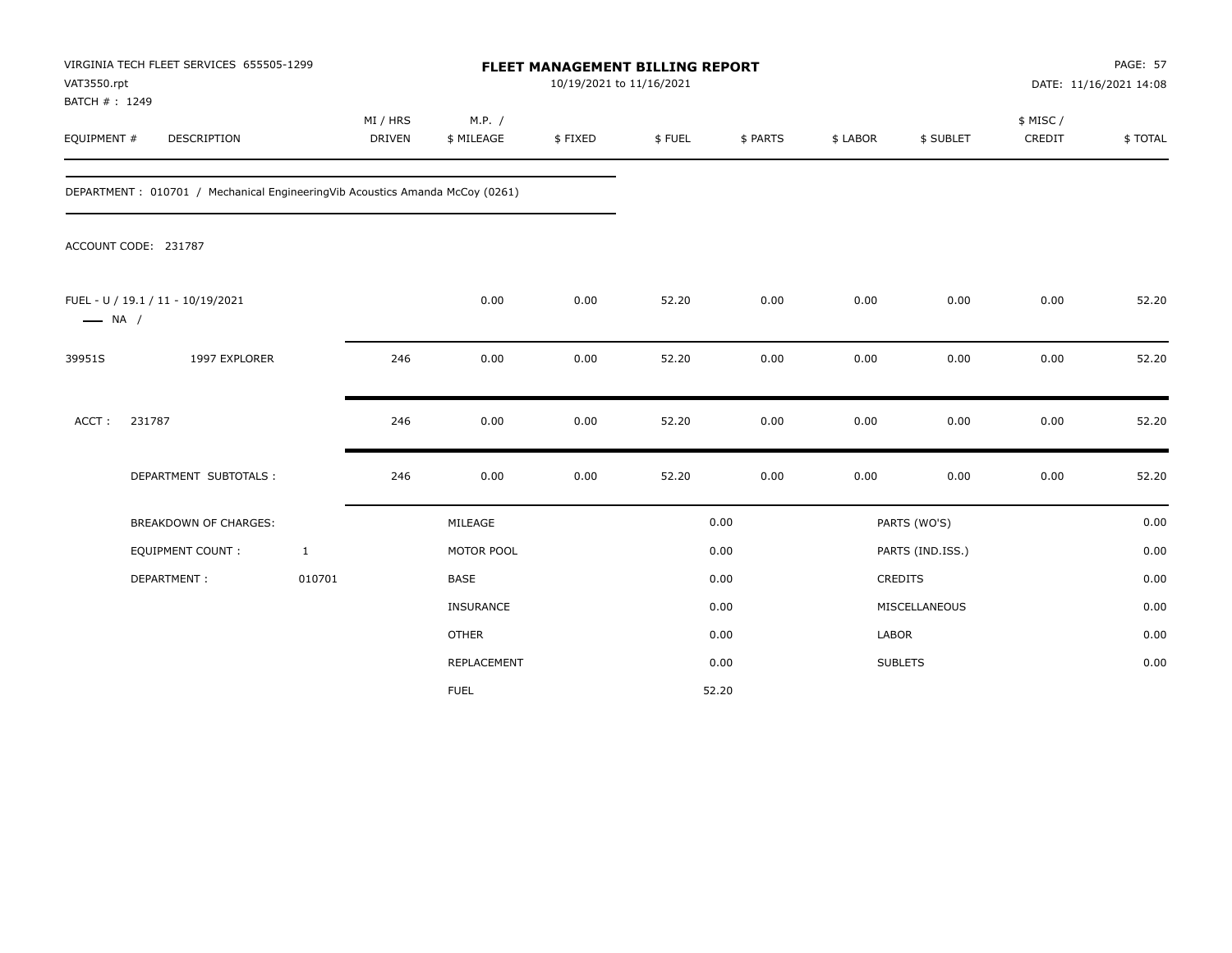| VAT3550.rpt<br>BATCH #: 1249 | VIRGINIA TECH FLEET SERVICES 655505-1299          |              |                           |                      | FLEET MANAGEMENT BILLING REPORT<br>10/19/2021 to 11/16/2021 |        |          |          |                  |                     | PAGE: 58<br>DATE: 11/16/2021 14:08 |
|------------------------------|---------------------------------------------------|--------------|---------------------------|----------------------|-------------------------------------------------------------|--------|----------|----------|------------------|---------------------|------------------------------------|
| EQUIPMENT #                  | <b>DESCRIPTION</b>                                |              | MI / HRS<br><b>DRIVEN</b> | M.P. /<br>\$ MILEAGE | \$FIXED                                                     | \$FUEL | \$ PARTS | \$ LABOR | \$ SUBLET        | \$ MISC /<br>CREDIT | \$TOTAL                            |
|                              | DEPARTMENT: 010711 / CENTIRE - Miriam Snyder 0238 |              |                           |                      |                                                             |        |          |          |                  |                     |                                    |
|                              | ACCOUNT CODE: 235584                              |              |                           |                      |                                                             |        |          |          |                  |                     |                                    |
| $\longrightarrow$ NA /       | FUEL - U / 18.9 / 12 - 11/01/2021                 |              |                           | 0.00                 | 0.00                                                        | 54.13  | 0.00     | 0.00     | 0.00             | 0.00                | 54.13                              |
| 86m989                       | 2021 EQUIP                                        |              | 1,522                     | 0.00                 | 0.00                                                        | 54.13  | 0.00     | 0.00     | 0.00             | 0.00                | 54.13                              |
| ACCT:                        | 235584                                            |              | 1,522                     | 0.00                 | 0.00                                                        | 54.13  | 0.00     | 0.00     | 0.00             | 0.00                | 54.13                              |
|                              | DEPARTMENT SUBTOTALS :                            |              | 1,522                     | 0.00                 | 0.00                                                        | 54.13  | 0.00     | 0.00     | 0.00             | 0.00                | 54.13                              |
|                              | <b>BREAKDOWN OF CHARGES:</b>                      |              |                           | MILEAGE              |                                                             |        | 0.00     |          | PARTS (WO'S)     |                     | 0.00                               |
|                              | <b>EQUIPMENT COUNT:</b>                           | $\mathbf{1}$ |                           | MOTOR POOL           |                                                             |        | 0.00     |          | PARTS (IND.ISS.) |                     | 0.00                               |
|                              | DEPARTMENT:                                       | 010711       |                           | <b>BASE</b>          |                                                             |        | 0.00     |          | <b>CREDITS</b>   |                     | 0.00                               |
|                              |                                                   |              |                           | INSURANCE            |                                                             |        | 0.00     |          | MISCELLANEOUS    |                     | 0.00                               |
|                              |                                                   |              |                           | <b>OTHER</b>         |                                                             |        | 0.00     | LABOR    |                  |                     | 0.00                               |
|                              |                                                   |              |                           | REPLACEMENT          |                                                             |        | 0.00     |          | <b>SUBLETS</b>   |                     | 0.00                               |
|                              |                                                   |              |                           | <b>FUEL</b>          |                                                             |        | 54.13    |          |                  |                     |                                    |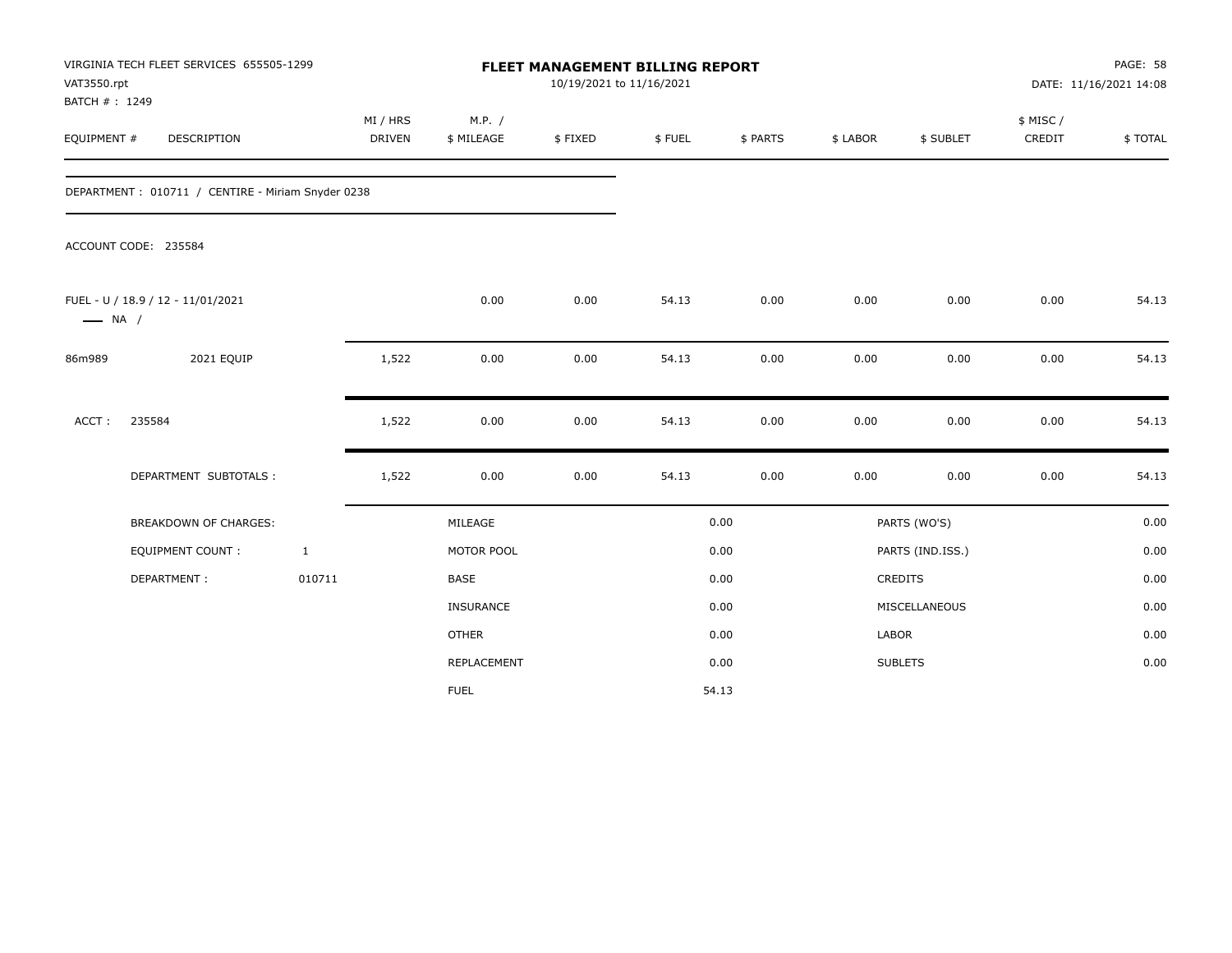| VAT3550.rpt<br>BATCH #: 1249                 | VIRGINIA TECH FLEET SERVICES 655505-1299                    |                           |                      | <b>FLEET MANAGEMENT BILLING REPORT</b><br>10/19/2021 to 11/16/2021 |        |          |          |           |                     | PAGE: 59<br>DATE: 11/16/2021 14:08 |
|----------------------------------------------|-------------------------------------------------------------|---------------------------|----------------------|--------------------------------------------------------------------|--------|----------|----------|-----------|---------------------|------------------------------------|
| EQUIPMENT #                                  | DESCRIPTION                                                 | MI / HRS<br><b>DRIVEN</b> | M.P. /<br>\$ MILEAGE | \$FIXED                                                            | \$FUEL | \$ PARTS | \$ LABOR | \$ SUBLET | \$ MISC /<br>CREDIT | \$TOTAL                            |
|                                              | DEPARTMENT: 013701 / VITALS - Ancillary Carolyn Sink (0443) |                           |                      |                                                                    |        |          |          |           |                     |                                    |
| ACCOUNT CODE: 179149                         |                                                             |                           |                      |                                                                    |        |          |          |           |                     |                                    |
| $\longrightarrow$ NA /                       | FUEL - U / 9.8 / 11 - 11/05/2021                            |                           | 0.00                 | 0.00                                                               | 28.01  | 0.00     | 0.00     | 0.00      | 0.00                | 28.01                              |
| $\longrightarrow$ NA /                       | FUEL - U / 0.0 / 11 - 11/09/2021                            |                           | 0.00                 | 0.00                                                               | 0.03   | 0.00     | 0.00     | 0.00      | 0.00                | 0.03                               |
| $\longrightarrow$ NA /                       | FUEL - U / 8.1 / 11 - 11/09/2021                            |                           | 0.00                 | 0.00                                                               | 23.28  | 0.00     | 0.00     | 0.00      | 0.00                | 23.28                              |
| $\longrightarrow$ NA /                       | FUEL - U / 8.4 / 11 - 11/15/2021                            |                           | 0.00                 | 0.00                                                               | 24.02  | 0.00     | 0.00     | 0.00      | 0.00                | 24.02                              |
| $\longrightarrow$ NA /                       | FUEL - U / 10.0 / 11 - 10/20/2021                           |                           | 0.00                 | 0.00                                                               | 28.79  | 0.00     | 0.00     | 0.00      | 0.00                | 28.79                              |
| $\longrightarrow$ NA /                       | FUEL - U / 9.4 / 11 - 10/25/2021                            |                           | 0.00                 | 0.00                                                               | 27.01  | 0.00     | 0.00     | 0.00      | 0.00                | 27.01                              |
| $\longrightarrow$ NA /                       | FUEL - U / 10.0 / 11 - 10/29/2021                           |                           | 0.00                 | 0.00                                                               | 28.79  | 0.00     | 0.00     | 0.00      | 0.00                | 28.79                              |
| <b>BASE CHARGE</b><br>$\longrightarrow$ NA / |                                                             |                           | 0.00                 | 461.00                                                             | 0.00   | 0.00     | 0.00     | 0.00      | 0.00                | 461.00                             |
| pa64                                         | 2017 Corolla                                                | 1,996                     | 0.00                 | 461.00                                                             | 159.93 | 0.00     | 0.00     | 0.00      | 0.00                | 620.93                             |
| ACCT: 179149                                 |                                                             | 1,996                     | 0.00                 | 461.00                                                             | 159.93 | 0.00     | 0.00     | 0.00      | 0.00                | 620.93                             |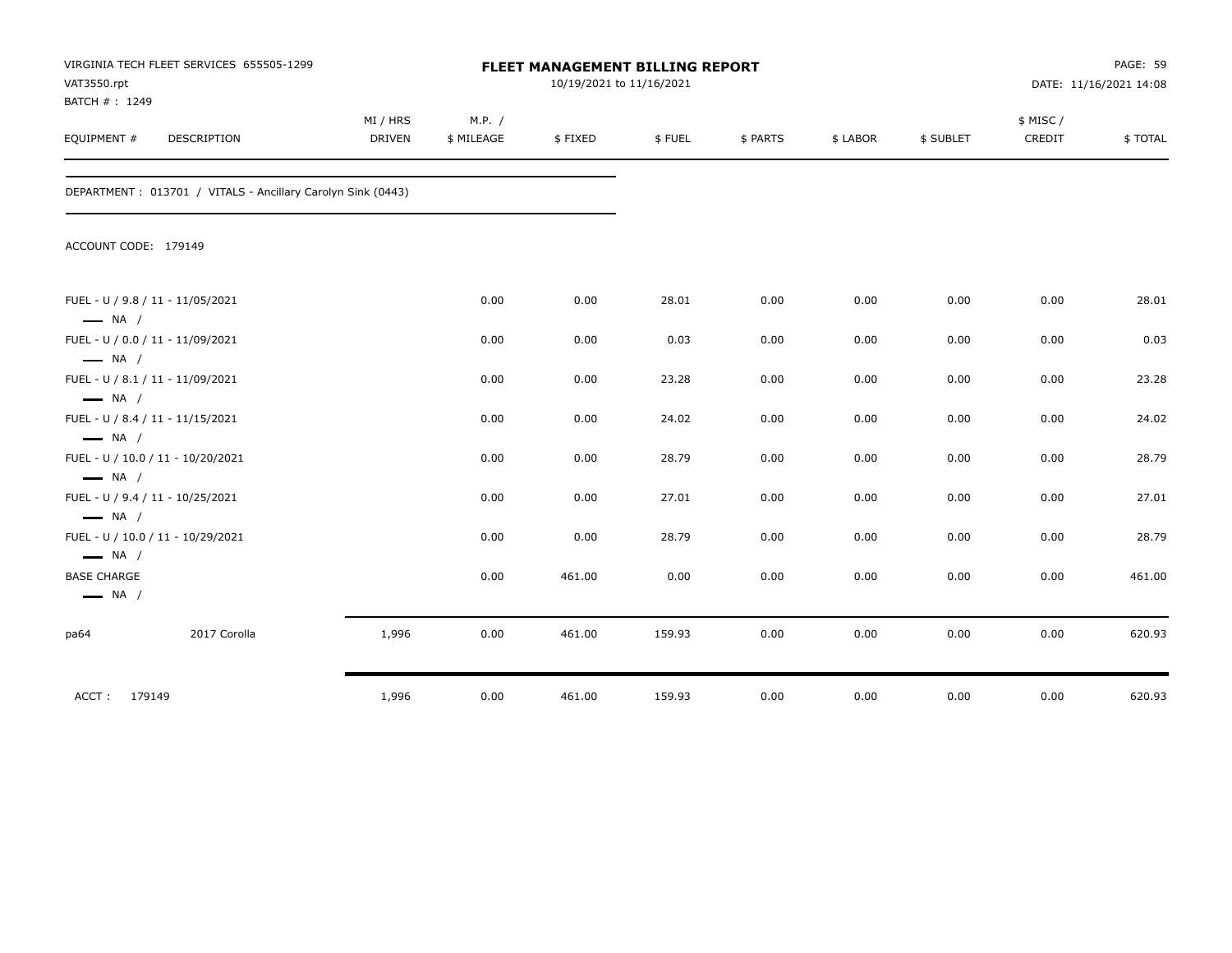| VIRGINIA TECH FLEET SERVICES 655505-1299<br>VAT3550.rpt |              |                           |                      | 10/19/2021 to 11/16/2021 | <b>FLEET MANAGEMENT BILLING REPORT</b> |          |          |                  |                     | PAGE: 60<br>DATE: 11/16/2021 14:08 |
|---------------------------------------------------------|--------------|---------------------------|----------------------|--------------------------|----------------------------------------|----------|----------|------------------|---------------------|------------------------------------|
| BATCH #: 1249<br>EQUIPMENT #<br><b>DESCRIPTION</b>      |              | MI / HRS<br><b>DRIVEN</b> | M.P. /<br>\$ MILEAGE | \$FIXED                  | \$FUEL                                 | \$ PARTS | \$ LABOR | \$ SUBLET        | \$ MISC /<br>CREDIT | \$TOTAL                            |
| DEPARTMENT SUBTOTALS :                                  |              | 1,996                     | 0.00                 | 461.00                   | 159.93                                 | 0.00     | 0.00     | 0.00             | 0.00                | 620.93                             |
| <b>BREAKDOWN OF CHARGES:</b>                            |              |                           | MILEAGE              |                          |                                        | 0.00     |          | PARTS (WO'S)     |                     | 0.00                               |
| EQUIPMENT COUNT:                                        | $\mathbf{1}$ |                           | MOTOR POOL           |                          |                                        | 0.00     |          | PARTS (IND.ISS.) |                     | 0.00                               |
| DEPARTMENT:                                             | 013701       |                           | <b>BASE</b>          |                          |                                        | 461.00   |          | <b>CREDITS</b>   |                     | 0.00                               |
|                                                         |              |                           | INSURANCE            |                          |                                        | 0.00     |          | MISCELLANEOUS    |                     | 0.00                               |
|                                                         |              |                           | OTHER                |                          |                                        | 0.00     | LABOR    |                  |                     | 0.00                               |
|                                                         |              |                           | REPLACEMENT          |                          |                                        | 0.00     |          | <b>SUBLETS</b>   |                     | 0.00                               |
|                                                         |              |                           | <b>FUEL</b>          |                          |                                        | 159.93   |          |                  |                     |                                    |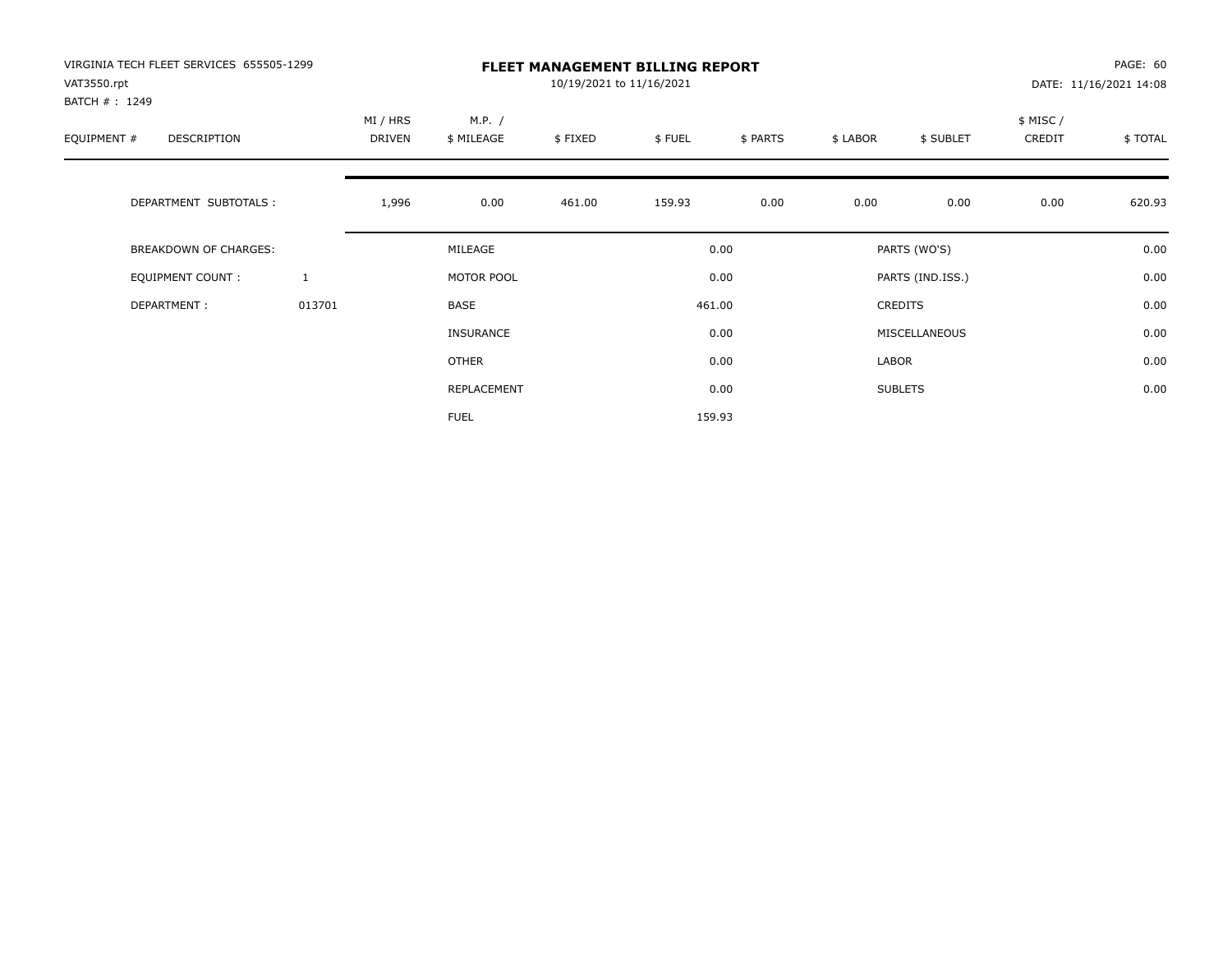| VAT3550.rpt<br>BATCH #: 1249 | VIRGINIA TECH FLEET SERVICES 655505-1299                                         |                |                    |                      | 10/19/2021 to 11/16/2021 | FLEET MANAGEMENT BILLING REPORT |          |          |                  |                     | PAGE: 61<br>DATE: 11/16/2021 14:08 |
|------------------------------|----------------------------------------------------------------------------------|----------------|--------------------|----------------------|--------------------------|---------------------------------|----------|----------|------------------|---------------------|------------------------------------|
| EQUIPMENT #                  | DESCRIPTION                                                                      |                | MI / HRS<br>DRIVEN | M.P. /<br>\$ MILEAGE | \$FIXED                  | \$FUEL                          | \$ PARTS | \$ LABOR | \$ SUBLET        | \$ MISC /<br>CREDIT | \$TOTAL                            |
|                              | DEPARTMENT: 017100 / Reynolds Homestead - 463 Homestead Lane (0512) Critz, 24082 |                |                    |                      |                          |                                 |          |          |                  |                     |                                    |
|                              | ACCOUNT CODE: 548023                                                             |                |                    |                      |                          |                                 |          |          |                  |                     |                                    |
| $\longrightarrow$ NA /       | FUEL - U / 21.6 / CC - 10/24/2021                                                |                |                    | 0.00                 | 0.00                     | 65.63                           | 0.00     | 0.00     | 0.00             | 0.00                | 65.63                              |
| 68262S                       | 2007 COMPASS                                                                     |                | 589                | 0.00                 | 0.00                     | 65.63                           | 0.00     | 0.00     | 0.00             | 0.00                | 65.63                              |
| $\longrightarrow$ NA /       | FUEL - U / 20.3 / CC - 10/24/2021                                                |                |                    | 0.00                 | 0.00                     | 64.85                           | 0.00     | 0.00     | 0.00             | 0.00                | 64.85                              |
| 68334S                       | 2016 BUS                                                                         |                | 206                | 0.00                 | 0.00                     | 64.85                           | 0.00     | 0.00     | 0.00             | 0.00                | 64.85                              |
| ACCT:                        | 548023                                                                           |                | 795                | 0.00                 | 0.00                     | 130.48                          | 0.00     | 0.00     | 0.00             | 0.00                | 130.48                             |
|                              | DEPARTMENT SUBTOTALS :                                                           |                | 795                | 0.00                 | 0.00                     | 130.48                          | 0.00     | 0.00     | 0.00             | 0.00                | 130.48                             |
|                              | BREAKDOWN OF CHARGES:                                                            |                |                    | MILEAGE              |                          |                                 | 0.00     |          | PARTS (WO'S)     |                     | 0.00                               |
|                              | <b>EQUIPMENT COUNT:</b>                                                          | $\overline{2}$ |                    | MOTOR POOL           |                          |                                 | 0.00     |          | PARTS (IND.ISS.) |                     | 0.00                               |
|                              | DEPARTMENT:                                                                      | 017100         |                    | BASE                 |                          |                                 | 0.00     |          | CREDITS          |                     | 0.00                               |
|                              |                                                                                  |                |                    | <b>INSURANCE</b>     |                          |                                 | 0.00     |          | MISCELLANEOUS    |                     | 0.00                               |
|                              |                                                                                  |                |                    | <b>OTHER</b>         |                          |                                 | 0.00     | LABOR    |                  |                     | 0.00                               |
|                              |                                                                                  |                |                    | REPLACEMENT          |                          |                                 | 0.00     |          | <b>SUBLETS</b>   |                     | 0.00                               |
|                              |                                                                                  |                |                    | <b>FUEL</b>          |                          |                                 | 130.48   |          |                  |                     |                                    |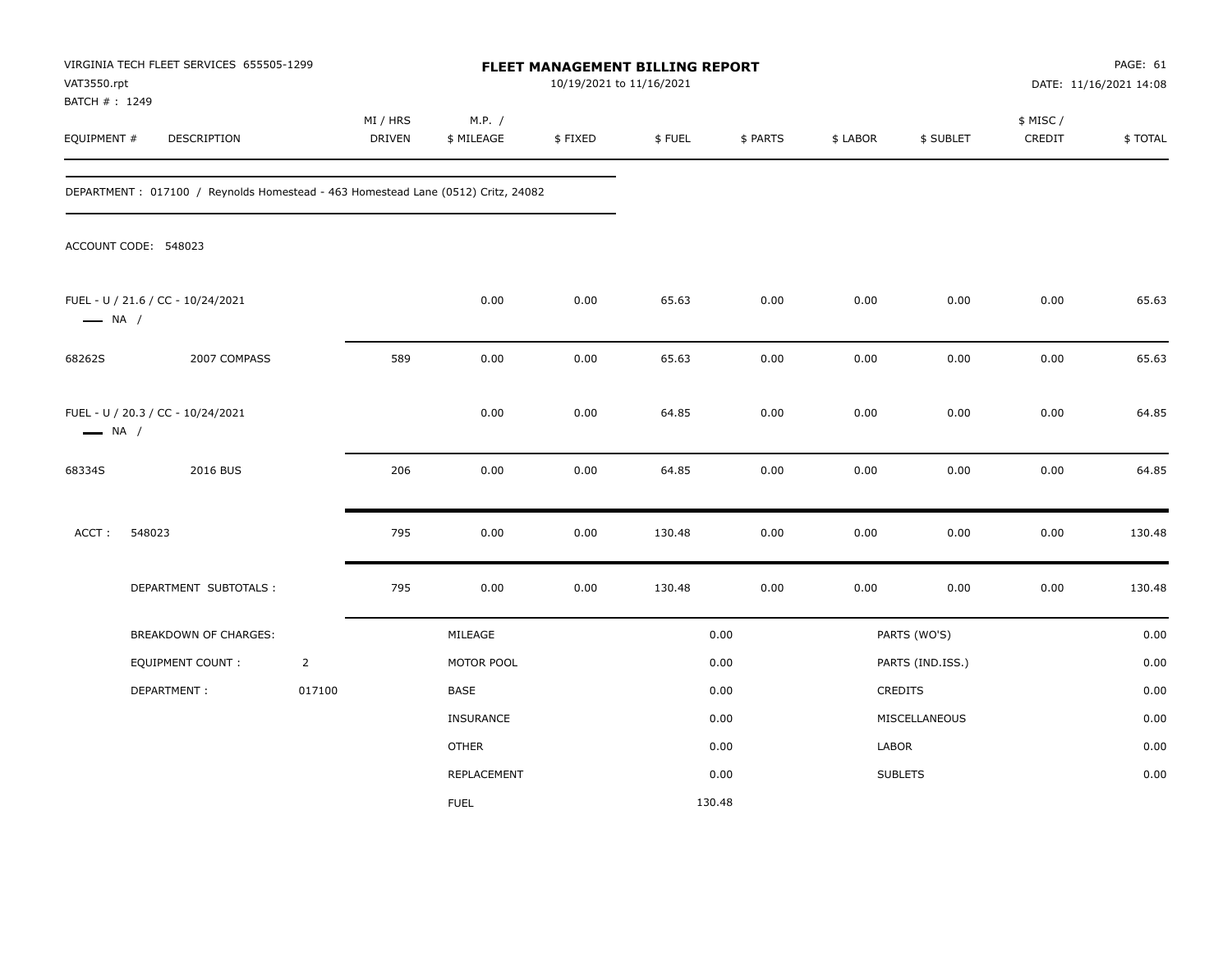| VAT3550.rpt                  | VIRGINIA TECH FLEET SERVICES 655505-1299                                          |                           |                      | <b>FLEET MANAGEMENT BILLING REPORT</b><br>10/19/2021 to 11/16/2021 |        |          | PAGE: 62<br>DATE: 11/16/2021 14:08<br>\$ MISC /<br>\$ LABOR<br>\$ SUBLET<br>CREDIT |                  |      |         |  |  |
|------------------------------|-----------------------------------------------------------------------------------|---------------------------|----------------------|--------------------------------------------------------------------|--------|----------|------------------------------------------------------------------------------------|------------------|------|---------|--|--|
| BATCH #: 1249<br>EQUIPMENT # | DESCRIPTION                                                                       | MI / HRS<br><b>DRIVEN</b> | M.P. /<br>\$ MILEAGE | \$FIXED                                                            | \$FUEL | \$ PARTS |                                                                                    |                  |      | \$TOTAL |  |  |
|                              | DEPARTMENT: 017600 / Virginia Ctr for Coal & Energy Res - Laurinda Gardner (0411) |                           |                      |                                                                    |        |          |                                                                                    |                  |      |         |  |  |
|                              | ACCOUNT CODE: 238022                                                              |                           |                      |                                                                    |        |          |                                                                                    |                  |      |         |  |  |
| $\longrightarrow$ NA /       | FUEL - U / 36.2 / CC - 10/24/2021                                                 |                           | 0.00                 | 0.00                                                               | 112.23 | 0.00     | 0.00                                                                               | 0.00             | 0.00 | 112.23  |  |  |
| 61746S                       | 2010 F150                                                                         | 526                       | 0.00                 | 0.00                                                               | 112.23 | 0.00     | 0.00                                                                               | 0.00             | 0.00 | 112.23  |  |  |
| ACCT:                        | 238022                                                                            | 526                       | 0.00                 | 0.00                                                               | 112.23 | 0.00     | 0.00                                                                               | 0.00             | 0.00 | 112.23  |  |  |
|                              | DEPARTMENT SUBTOTALS :                                                            | 526                       | 0.00                 | 0.00                                                               | 112.23 | 0.00     | 0.00                                                                               | 0.00             | 0.00 | 112.23  |  |  |
|                              | <b>BREAKDOWN OF CHARGES:</b>                                                      |                           | MILEAGE              |                                                                    |        | 0.00     |                                                                                    | PARTS (WO'S)     |      | 0.00    |  |  |
|                              | <b>EQUIPMENT COUNT:</b>                                                           | $\mathbf{1}$              | MOTOR POOL           |                                                                    |        | 0.00     |                                                                                    | PARTS (IND.ISS.) |      | 0.00    |  |  |
|                              | DEPARTMENT:                                                                       | 017600                    | <b>BASE</b>          |                                                                    |        | 0.00     |                                                                                    | CREDITS          |      | 0.00    |  |  |
|                              |                                                                                   |                           | INSURANCE            |                                                                    |        | 0.00     |                                                                                    | MISCELLANEOUS    |      | 0.00    |  |  |
|                              |                                                                                   |                           | <b>OTHER</b>         |                                                                    |        | 0.00     | LABOR                                                                              |                  |      | 0.00    |  |  |
|                              |                                                                                   |                           | REPLACEMENT          |                                                                    |        | 0.00     |                                                                                    | <b>SUBLETS</b>   |      | 0.00    |  |  |
|                              |                                                                                   |                           | <b>FUEL</b>          |                                                                    |        | 112.23   |                                                                                    |                  |      |         |  |  |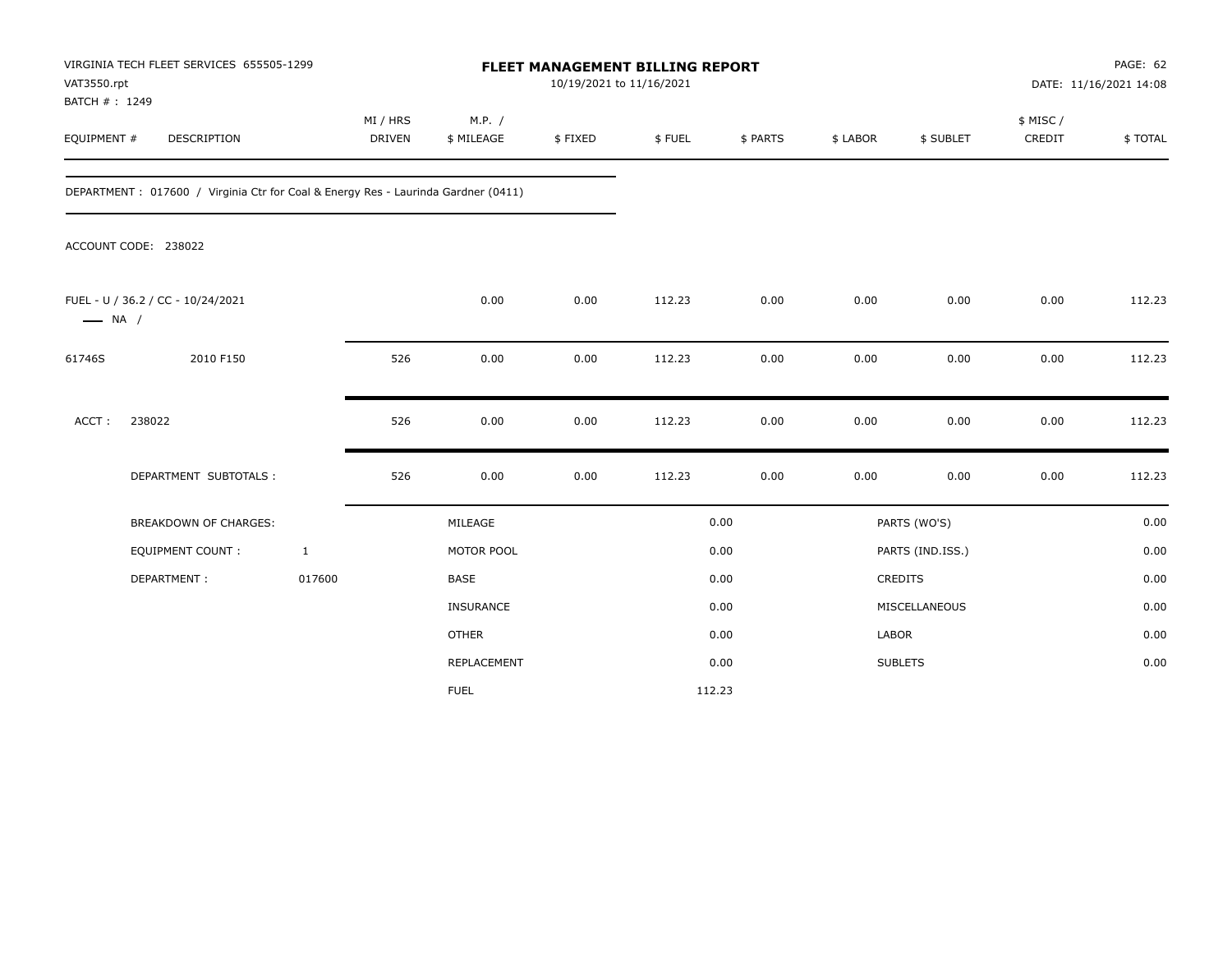| VAT3550.rpt<br>BATCH #: 1249                               | VIRGINIA TECH FLEET SERVICES 655505-1299                                        |                           |                      | FLEET MANAGEMENT BILLING REPORT | 10/19/2021 to 11/16/2021 |          |          |           | PAGE: 63<br>DATE: 11/16/2021 14:08 |         |
|------------------------------------------------------------|---------------------------------------------------------------------------------|---------------------------|----------------------|---------------------------------|--------------------------|----------|----------|-----------|------------------------------------|---------|
| EQUIPMENT #                                                | DESCRIPTION                                                                     | MI / HRS<br><b>DRIVEN</b> | M.P. /<br>\$ MILEAGE | \$FIXED                         | \$FUEL                   | \$ PARTS | \$ LABOR | \$ SUBLET | \$ MISC/<br>CREDIT                 | \$TOTAL |
|                                                            | DEPARTMENT : 018300 / VT Carilion Research Inst 2 Riverside Circle Rke VA 24016 |                           |                      |                                 |                          |          |          |           |                                    |         |
| ACCOUNT CODE: 118636                                       |                                                                                 |                           |                      |                                 |                          |          |          |           |                                    |         |
| $\longrightarrow$ NA /                                     | FUEL - U / 14.3 / CC - 10/24/2021                                               |                           | 0.00                 | 0.00                            | 45.43                    | 0.00     | 0.00     | 0.00      | 0.00                               | 45.43   |
| 68294S                                                     | 2015 COMPASS                                                                    | 962                       | 0.00                 | 0.00                            | 45.43                    | 0.00     | 0.00     | 0.00      | 0.00                               | 45.43   |
| FUEL - U / 8.4 / CC - 10/24/2021<br>$\longrightarrow$ NA / |                                                                                 |                           | 0.00                 | 0.00                            | 32.36                    | 0.00     | 0.00     | 0.00      | 0.00                               | 32.36   |
| 71501s                                                     | 2016 Caravan                                                                    | 0                         | 0.00                 | 0.00                            | 32.36                    | 0.00     | 0.00     | 0.00      | 0.00                               | 32.36   |
| $\longrightarrow$ NA /                                     | FUEL - U / 28.7 / CC - 10/24/2021                                               |                           | 0.00                 | 0.00                            | 89.80                    | 0.00     | 0.00     | 0.00      | 0.00                               | 89.80   |
| 77347s                                                     | 2019 Caravan                                                                    | 650                       | 0.00                 | 0.00                            | 89.80                    | 0.00     | 0.00     | 0.00      | 0.00                               | 89.80   |
| ACCT:<br>118636                                            |                                                                                 | 1,612                     | 0.00                 | 0.00                            | 167.59                   | 0.00     | 0.00     | 0.00      | 0.00                               | 167.59  |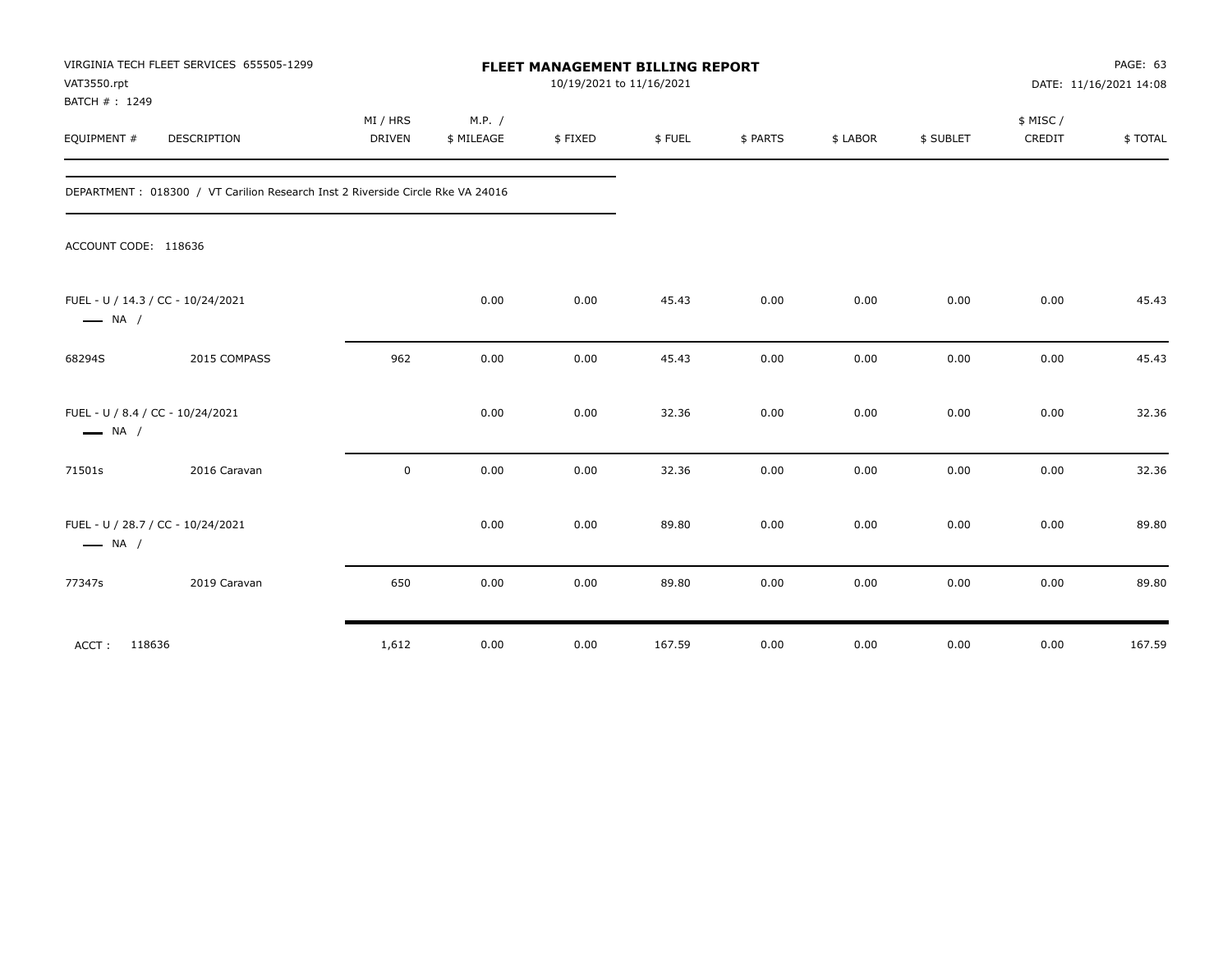| VIRGINIA TECH FLEET SERVICES 655505-1299<br>VAT3550.rpt |        |                    | <b>FLEET MANAGEMENT BILLING REPORT</b><br>10/19/2021 to 11/16/2021 |         |        |          |          |                  |                    |         |
|---------------------------------------------------------|--------|--------------------|--------------------------------------------------------------------|---------|--------|----------|----------|------------------|--------------------|---------|
| BATCH #: 1249<br>EQUIPMENT #<br>DESCRIPTION             |        | MI / HRS<br>DRIVEN | M.P. /<br>\$ MILEAGE                                               | \$FIXED | \$FUEL | \$ PARTS | \$ LABOR | \$ SUBLET        | \$ MISC/<br>CREDIT | \$TOTAL |
| DEPARTMENT SUBTOTALS :                                  |        | 1,612              | 0.00                                                               | 0.00    | 167.59 | 0.00     | 0.00     | 0.00             | 0.00               | 167.59  |
| <b>BREAKDOWN OF CHARGES:</b>                            |        |                    | MILEAGE                                                            |         |        | 0.00     |          | PARTS (WO'S)     |                    | 0.00    |
| <b>EQUIPMENT COUNT:</b>                                 | 3      |                    | MOTOR POOL                                                         |         |        | 0.00     |          | PARTS (IND.ISS.) |                    | 0.00    |
| DEPARTMENT:                                             | 018300 |                    | BASE                                                               |         |        | 0.00     |          | CREDITS          |                    | 0.00    |
|                                                         |        |                    | INSURANCE                                                          |         |        | 0.00     |          | MISCELLANEOUS    |                    | 0.00    |
|                                                         |        |                    | OTHER                                                              |         |        | 0.00     | LABOR    |                  |                    | 0.00    |
|                                                         |        |                    | REPLACEMENT                                                        |         |        | 0.00     |          | <b>SUBLETS</b>   |                    | 0.00    |
|                                                         |        |                    | <b>FUEL</b>                                                        |         |        | 167.59   |          |                  |                    |         |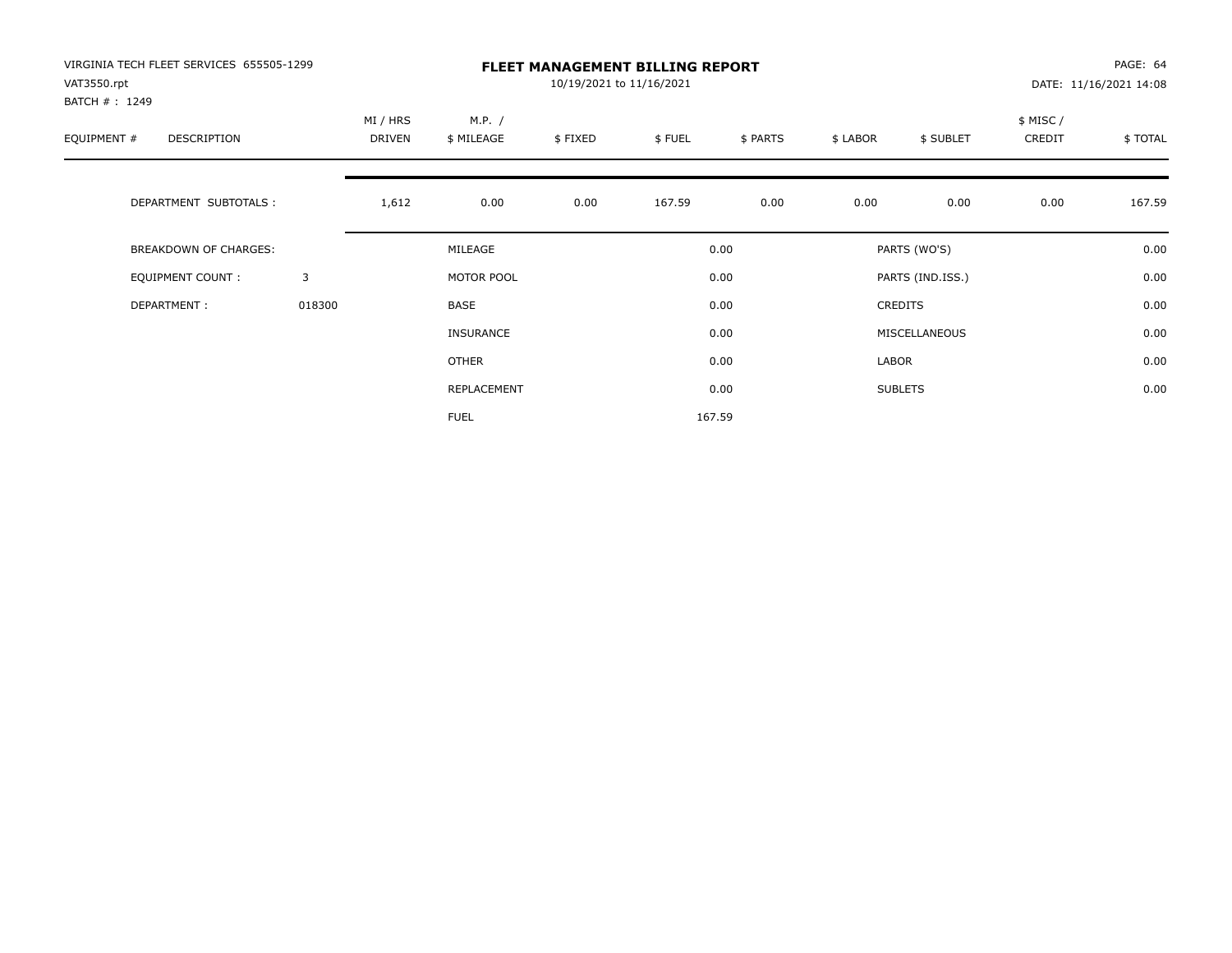| VAT3550.rpt                  | VIRGINIA TECH FLEET SERVICES 655505-1299                                        |                    |                      | FLEET MANAGEMENT BILLING REPORT<br>10/19/2021 to 11/16/2021 |        |          |          |           |                     | PAGE: 65<br>DATE: 11/16/2021 14:08 |
|------------------------------|---------------------------------------------------------------------------------|--------------------|----------------------|-------------------------------------------------------------|--------|----------|----------|-----------|---------------------|------------------------------------|
| BATCH #: 1249<br>EQUIPMENT # | DESCRIPTION                                                                     | MI / HRS<br>DRIVEN | M.P. /<br>\$ MILEAGE | \$FIXED                                                     | \$FUEL | \$ PARTS | \$ LABOR | \$ SUBLET | \$ MISC /<br>CREDIT | \$TOTAL                            |
|                              | DEPARTMENT: 021200 / Central District 150B Slayton Ave Ste 112D, Danville 24540 |                    |                      |                                                             |        |          |          |           |                     |                                    |
| ACCOUNT CODE: 140164         |                                                                                 |                    |                      |                                                             |        |          |          |           |                     |                                    |
| $\longrightarrow$ NA /       | FUEL - U / 19.6 / CC - 10/24/2021                                               |                    | 0.00                 | 0.00                                                        | 61.94  | 0.00     | 0.00     | 0.00      | 0.00                | 61.94                              |
| 80220S                       | 2019 Express 3500                                                               | 367                | 0.00                 | 0.00                                                        | 61.94  | 0.00     | 0.00     | 0.00      | 0.00                | 61.94                              |
| ACCT: 140164                 |                                                                                 | 367                | 0.00                 | 0.00                                                        | 61.94  | 0.00     | 0.00     | 0.00      | 0.00                | 61.94                              |
| ACCOUNT CODE: 230128         |                                                                                 |                    |                      |                                                             |        |          |          |           |                     |                                    |
| $\longrightarrow$ NA /       | FUEL - U / 48.4 / CC - 10/24/2021                                               |                    | 0.00                 | 0.00                                                        | 145.92 | 0.00     | 0.00     | 0.00      | 0.00                | 145.92                             |
| 48465S                       | 2003 SAVANA                                                                     | 724                | 0.00                 | 0.00                                                        | 145.92 | 0.00     | 0.00     | 0.00      | 0.00                | 145.92                             |
| $\longrightarrow$ NA /       | FUEL - U / 69.8 / CC - 10/24/2021                                               |                    | 0.00                 | 0.00                                                        | 211.86 | 0.00     | 0.00     | 0.00      | 0.00                | 211.86                             |
| 48470S                       | 2003 SAVANA                                                                     | 964                | 0.00                 | 0.00                                                        | 211.86 | 0.00     | 0.00     | 0.00      | 0.00                | 211.86                             |
| $\longrightarrow$ NA /       | FUEL - U / 17.5 / CC - 10/24/2021                                               |                    | 0.00                 | 0.00                                                        | 52.50  | 0.00     | 0.00     | 0.00      | 0.00                | 52.50                              |
| 57597s                       | 2009 Caravan                                                                    | 379                | 0.00                 | 0.00                                                        | 52.50  | 0.00     | 0.00     | 0.00      | 0.00                | 52.50                              |
|                              | FUEL - U / 25.0 / CC - 10/24/2021                                               |                    | 0.00                 | 0.00                                                        | 80.00  | 0.00     | 0.00     | 0.00      | 0.00                | 80.00                              |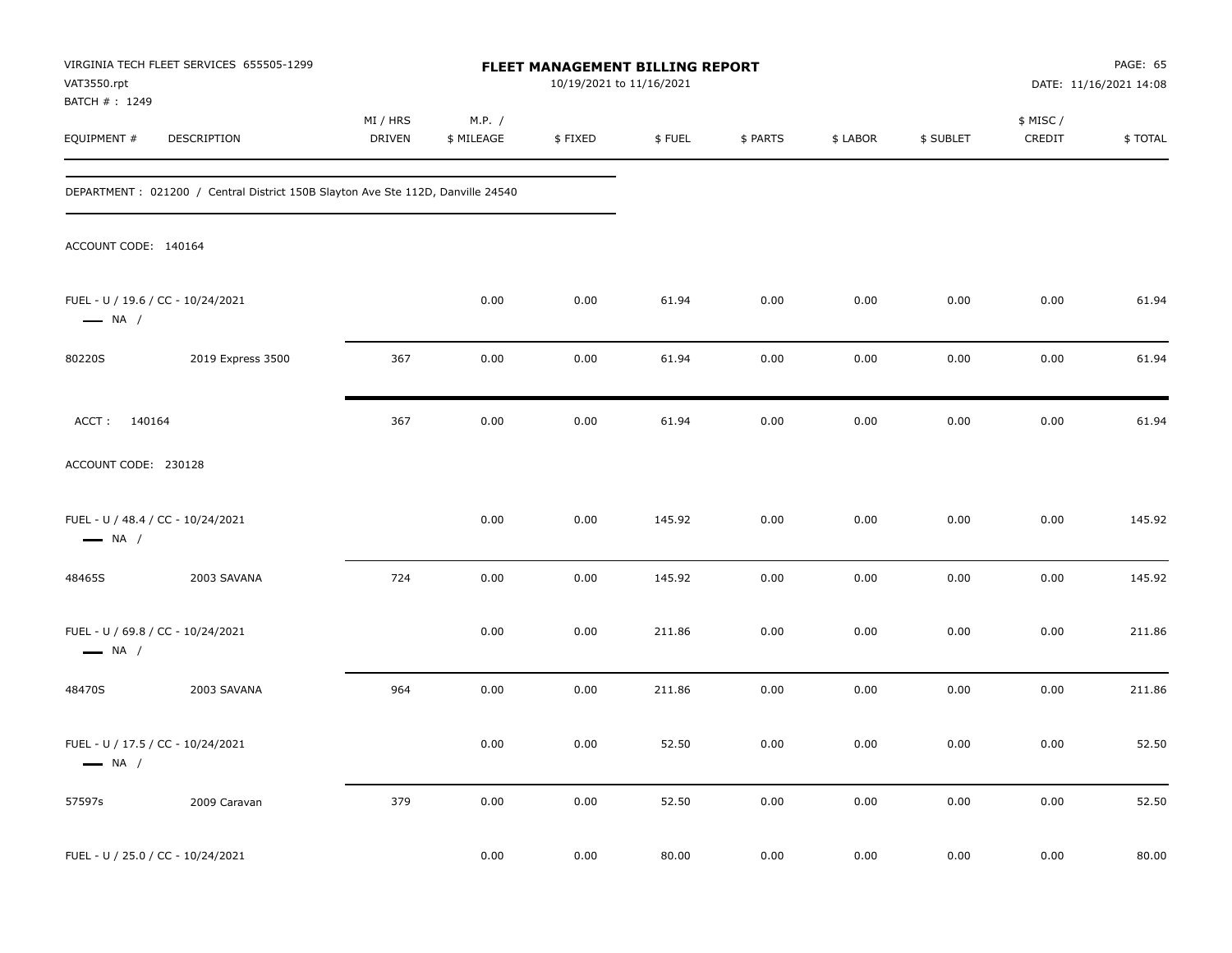| VAT3550.rpt<br>BATCH #: 1249                                | VIRGINIA TECH FLEET SERVICES 655505-1299                                         |                           |                      |         | FLEET MANAGEMENT BILLING REPORT<br>10/19/2021 to 11/16/2021 |          |          |           |                    | PAGE: 66<br>DATE: 11/16/2021 14:08 |
|-------------------------------------------------------------|----------------------------------------------------------------------------------|---------------------------|----------------------|---------|-------------------------------------------------------------|----------|----------|-----------|--------------------|------------------------------------|
| EQUIPMENT #                                                 | DESCRIPTION                                                                      | MI / HRS<br><b>DRIVEN</b> | M.P. /<br>\$ MILEAGE | \$FIXED | \$FUEL                                                      | \$ PARTS | \$ LABOR | \$ SUBLET | \$ MISC/<br>CREDIT | \$TOTAL                            |
|                                                             | DEPARTMENT : 021200 / Central District 150B Slayton Ave Ste 112D, Danville 24540 |                           |                      |         |                                                             |          |          |           |                    |                                    |
| $\longrightarrow$ NA /                                      |                                                                                  |                           |                      |         |                                                             |          |          |           |                    |                                    |
| 60203s                                                      | 2011 SAVANA                                                                      | 403                       | 0.00                 | 0.00    | 80.00                                                       | 0.00     | 0.00     | 0.00      | 0.00               | 80.00                              |
| $\longrightarrow$ NA /                                      | FUEL - U / 120.3 / CC - 10/24/2021                                               |                           | 0.00                 | 0.00    | 520.46                                                      | 0.00     | 0.00     | 0.00      | 0.00               | 520.46                             |
| 65622S                                                      | 2013 F250                                                                        | 1,395                     | 0.00                 | 0.00    | 520.46                                                      | 0.00     | 0.00     | 0.00      | 0.00               | 520.46                             |
| FUEL - U / 52.2 / CC - 10/24/2021<br>$\longrightarrow$ NA / |                                                                                  |                           | 0.00                 | 0.00    | 163.68                                                      | 0.00     | 0.00     | 0.00      | 0.00               | 163.68                             |
| 68268S                                                      | 2014 ECONLINE                                                                    | 784                       | 0.00                 | 0.00    | 163.68                                                      | 0.00     | 0.00     | 0.00      | 0.00               | 163.68                             |
| FUEL - U / 26.0 / CC - 10/24/2021<br>$\longrightarrow$ NA / |                                                                                  |                           | 0.00                 | 0.00    | 77.89                                                       | 0.00     | 0.00     | 0.00      | 0.00               | 77.89                              |
| 71582s                                                      | 2012 IMPALA                                                                      | 603                       | 0.00                 | 0.00    | 77.89                                                       | $0.00\,$ | 0.00     | 0.00      | 0.00               | 77.89                              |
| $\longrightarrow$ NA /                                      | FUEL - U / 109.0 / CC - 10/24/2021                                               |                           | 0.00                 | 0.00    | 364.62                                                      | 0.00     | 0.00     | 0.00      | 0.00               | 364.62                             |
| 79420s                                                      | 2018 Caravan                                                                     | 2,637                     | 0.00                 | 0.00    | 364.62                                                      | 0.00     | 0.00     | 0.00      | 0.00               | 364.62                             |
| 230128<br>ACCT:                                             |                                                                                  | 7,889                     | 0.00                 | 0.00    | 1,616.93                                                    | 0.00     | $0.00\,$ | 0.00      | 0.00               | 1,616.93                           |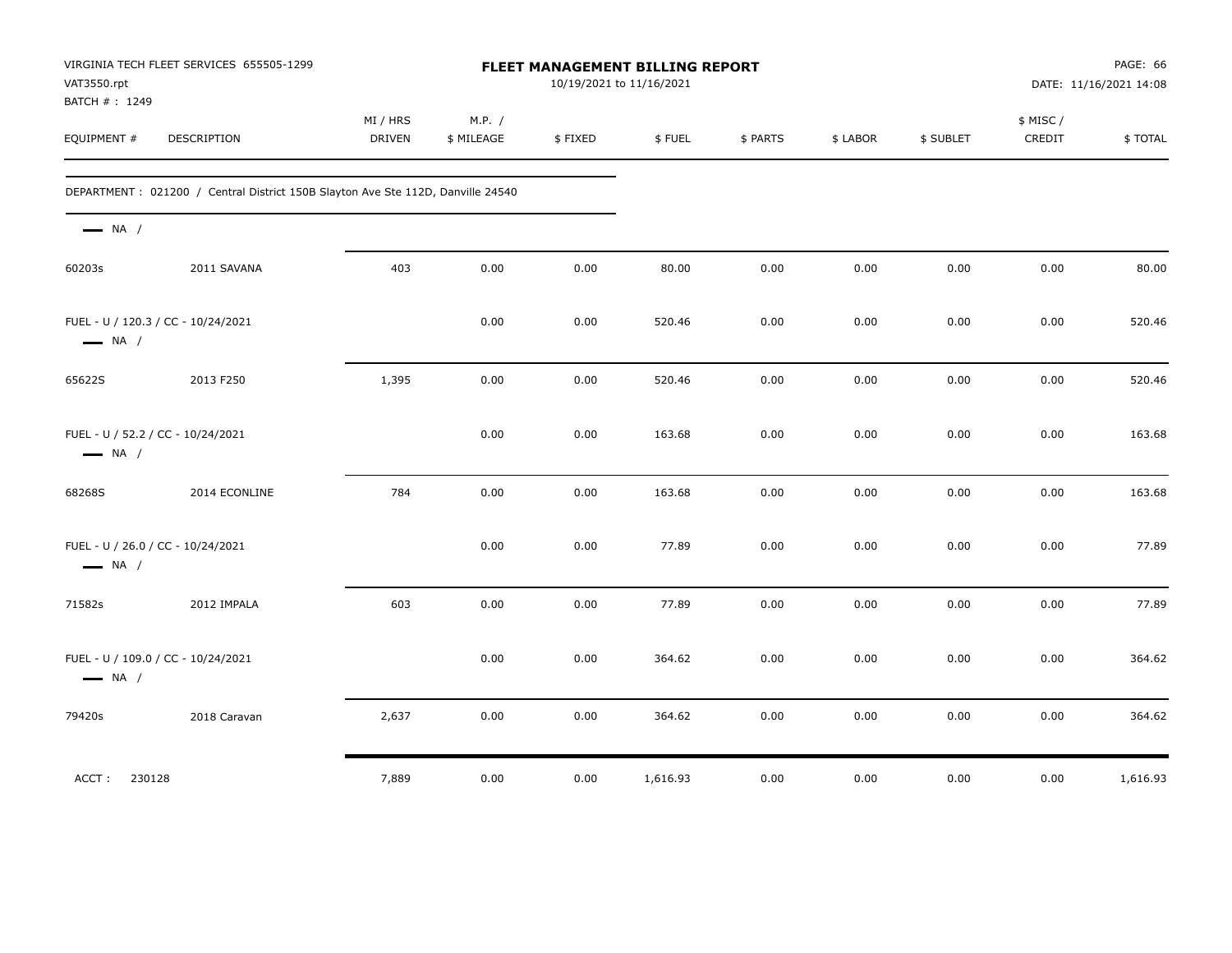| VIRGINIA TECH FLEET SERVICES 655505-1299<br>VAT3550.rpt |        |                           |                      |         | <b>FLEET MANAGEMENT BILLING REPORT</b><br>10/19/2021 to 11/16/2021 |          |          |                  |                     | PAGE: 67<br>DATE: 11/16/2021 14:08 |
|---------------------------------------------------------|--------|---------------------------|----------------------|---------|--------------------------------------------------------------------|----------|----------|------------------|---------------------|------------------------------------|
| BATCH #: 1249<br>EQUIPMENT #<br><b>DESCRIPTION</b>      |        | MI / HRS<br><b>DRIVEN</b> | M.P. /<br>\$ MILEAGE | \$FIXED | \$FUEL                                                             | \$ PARTS | \$ LABOR | \$ SUBLET        | \$ MISC /<br>CREDIT | \$TOTAL                            |
| DEPARTMENT SUBTOTALS :                                  |        | 8,256                     | 0.00                 | 0.00    | 1,678.87                                                           | 0.00     | 0.00     | 0.00             | 0.00                | 1,678.87                           |
| <b>BREAKDOWN OF CHARGES:</b>                            |        |                           | MILEAGE              |         |                                                                    | 0.00     |          | PARTS (WO'S)     |                     | 0.00                               |
| EQUIPMENT COUNT:                                        | 9      |                           | MOTOR POOL           |         |                                                                    | 0.00     |          | PARTS (IND.ISS.) |                     | 0.00                               |
| DEPARTMENT:                                             | 021200 |                           | <b>BASE</b>          |         |                                                                    | 0.00     |          | <b>CREDITS</b>   |                     | 0.00                               |
|                                                         |        |                           | INSURANCE            |         |                                                                    | 0.00     |          | MISCELLANEOUS    |                     | 0.00                               |
|                                                         |        |                           | <b>OTHER</b>         |         |                                                                    | 0.00     | LABOR    |                  |                     | 0.00                               |
|                                                         |        |                           | REPLACEMENT          |         |                                                                    | 0.00     |          | <b>SUBLETS</b>   |                     | 0.00                               |
|                                                         |        |                           | <b>FUEL</b>          |         | 1,678.87                                                           |          |          |                  |                     |                                    |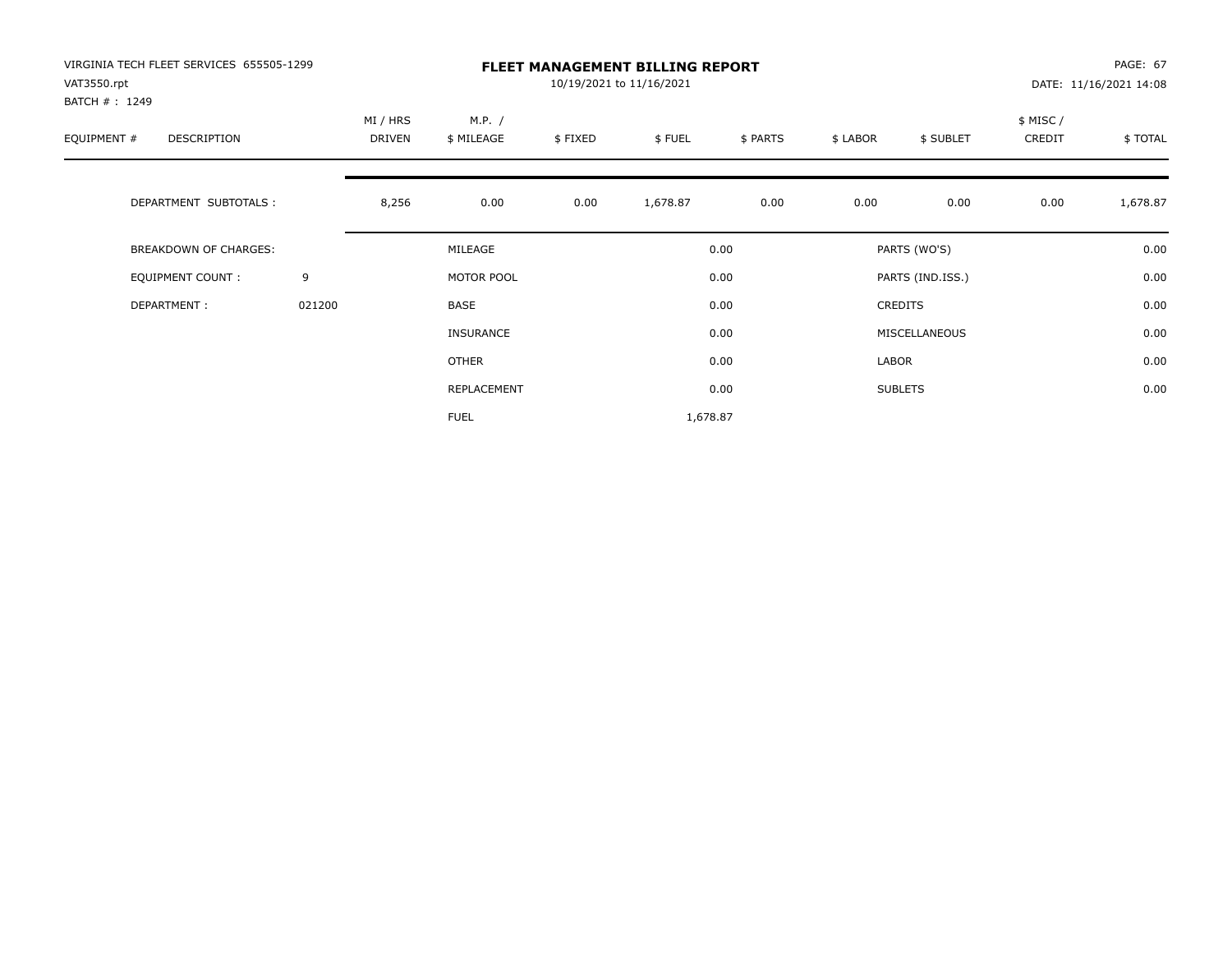| VAT3550.rpt<br>BATCH #: 1249                                | VIRGINIA TECH FLEET SERVICES 655505-1299                                 |                    |                      | FLEET MANAGEMENT BILLING REPORT<br>10/19/2021 to 11/16/2021 |        |          |          |           |                     | PAGE: 68<br>DATE: 11/16/2021 14:08 |
|-------------------------------------------------------------|--------------------------------------------------------------------------|--------------------|----------------------|-------------------------------------------------------------|--------|----------|----------|-----------|---------------------|------------------------------------|
| EQUIPMENT #                                                 | DESCRIPTION                                                              | MI / HRS<br>DRIVEN | M.P. /<br>\$ MILEAGE | \$FIXED                                                     | \$FUEL | \$ PARTS | \$ LABOR | \$ SUBLET | \$ MISC /<br>CREDIT | \$TOTAL                            |
|                                                             | DEPARTMENT : 021300 / VCE-SE District 6321 Holland Rd. Suffolk, VA 23437 |                    |                      |                                                             |        |          |          |           |                     |                                    |
| ACCOUNT CODE: 141156                                        |                                                                          |                    |                      |                                                             |        |          |          |           |                     |                                    |
| $\longrightarrow$ NA /                                      | FUEL - U / 27.8 / CC - 10/24/2021                                        |                    | 0.00                 | 0.00                                                        | 82.66  | 0.00     | 0.00     | 0.00      | 0.00                | 82.66                              |
| 79423s                                                      | 2020 Rogue                                                               | 819                | 0.00                 | 0.00                                                        | 82.66  | 0.00     | 0.00     | 0.00      | 0.00                | 82.66                              |
| $\longrightarrow$ NA /                                      | FUEL - U / 12.7 / CC - 10/24/2021                                        |                    | 0.00                 | 0.00                                                        | 36.86  | 0.00     | 0.00     | 0.00      | 0.00                | 36.86                              |
| 80224S                                                      | 2021 Rogue                                                               | 386                | 0.00                 | 0.00                                                        | 36.86  | 0.00     | 0.00     | 0.00      | 0.00                | 36.86                              |
| ACCT: 141156                                                |                                                                          | 1,205              | 0.00                 | 0.00                                                        | 119.52 | 0.00     | 0.00     | 0.00      | 0.00                | 119.52                             |
| ACCOUNT CODE: 230372                                        |                                                                          |                    |                      |                                                             |        |          |          |           |                     |                                    |
| FUEL - U / 11.4 / CC - 10/24/2021<br>$\longrightarrow$ NA / |                                                                          |                    | 0.00                 | 0.00                                                        | 35.41  | 0.00     | 0.00     | 0.00      | 0.00                | 35.41                              |
| OTHER CHARGE<br>$\longrightarrow$ NA /                      |                                                                          |                    | 0.00                 | 20.00                                                       | 0.00   | 0.00     | 0.00     | 0.00      | 0.00                | 20.00                              |
| 68316s                                                      | 2016 IMPALA                                                              | 298                | 0.00                 | 20.00                                                       | 35.41  | 0.00     | 0.00     | 0.00      | 0.00                | 55.41                              |
| FUEL - U / 9.1 / CC - 10/24/2021<br>$\longrightarrow$ NA /  |                                                                          |                    | 0.00                 | 0.00                                                        | 25.73  | 0.00     | 0.00     | 0.00      | 0.00                | 25.73                              |
| OTHER CHARGE<br>$\longrightarrow$ NA /                      |                                                                          |                    | 0.00                 | 5.54                                                        | 0.00   | 0.00     | 0.00     | 0.00      | 0.00                | 5.54                               |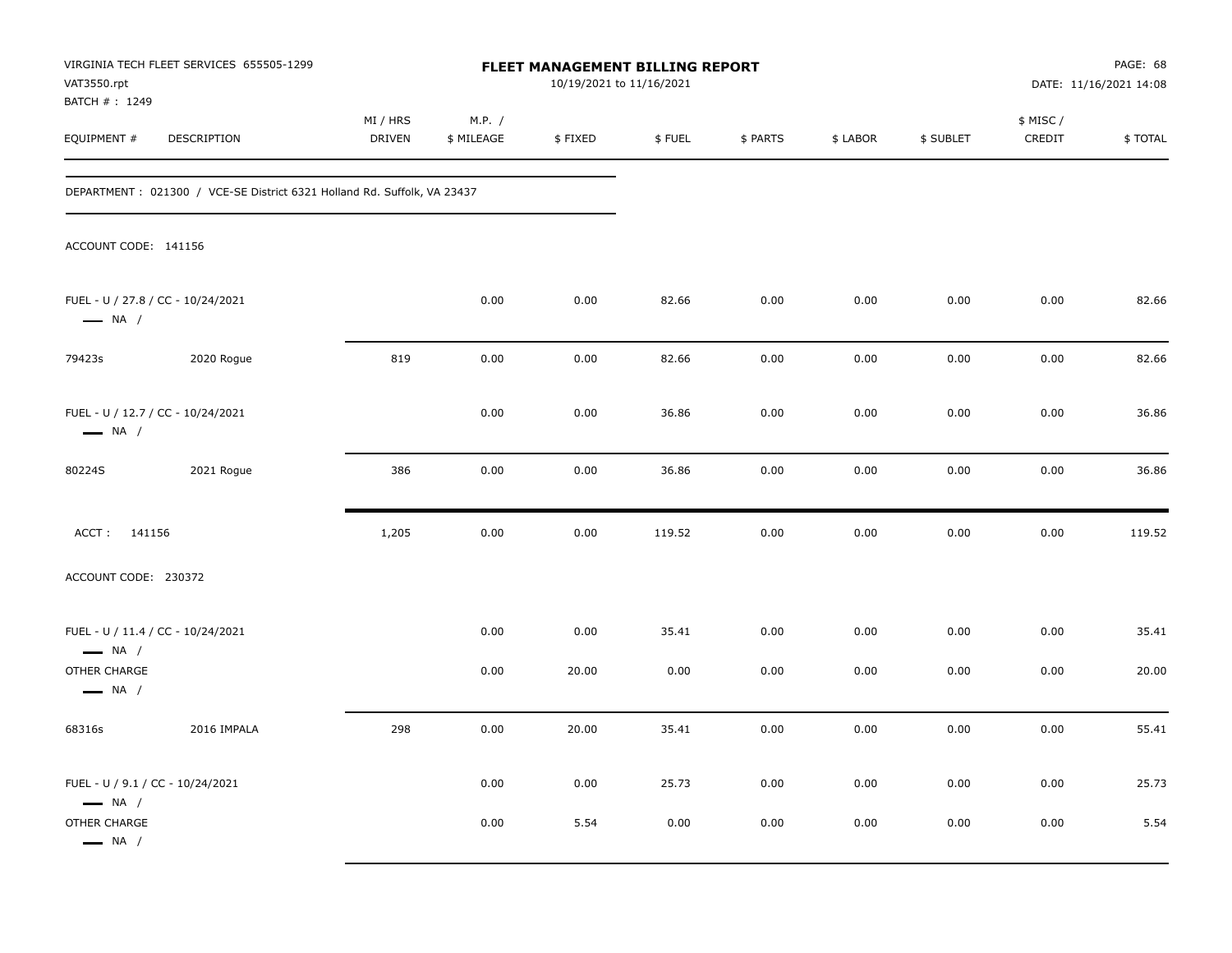| VAT3550.rpt<br>BATCH #: 1249 | VIRGINIA TECH FLEET SERVICES 655505-1299                                |        |                           |                      | 10/19/2021 to 11/16/2021 | FLEET MANAGEMENT BILLING REPORT |          |          |                  |                     | PAGE: 69<br>DATE: 11/16/2021 14:08 |
|------------------------------|-------------------------------------------------------------------------|--------|---------------------------|----------------------|--------------------------|---------------------------------|----------|----------|------------------|---------------------|------------------------------------|
| EQUIPMENT #                  | DESCRIPTION                                                             |        | MI / HRS<br><b>DRIVEN</b> | M.P. /<br>\$ MILEAGE | \$FIXED                  | \$FUEL                          | \$ PARTS | \$ LABOR | \$ SUBLET        | \$ MISC /<br>CREDIT | \$TOTAL                            |
|                              | DEPARTMENT: 021300 / VCE-SE District 6321 Holland Rd. Suffolk, VA 23437 |        |                           |                      |                          |                                 |          |          |                  |                     |                                    |
| 77318s                       | 2017 Caravan                                                            |        | 550                       | 0.00                 | 5.54                     | 25.73                           | 0.00     | 0.00     | 0.00             | 0.00                | 31.27                              |
| $\longrightarrow$ NA /       | FUEL - U / 128.5 / CC - 10/24/2021                                      |        |                           | 0.00                 | 0.00                     | 402.03                          | 0.00     | 0.00     | 0.00             | 0.00                | 402.03                             |
| 77319s                       | 2017 Caravan                                                            |        | $\mathsf 0$               | 0.00                 | 0.00                     | 402.03                          | 0.00     | 0.00     | 0.00             | 0.00                | 402.03                             |
| $\longrightarrow$ NA /       | FUEL - U / 7.8 / CC - 10/24/2021                                        |        |                           | 0.00                 | 0.00                     | 25.00                           | 0.00     | 0.00     | 0.00             | 0.00                | 25.00                              |
| 79428s                       | 2020 Rogue                                                              |        | 290                       | 0.00                 | 0.00                     | 25.00                           | 0.00     | 0.00     | 0.00             | 0.00                | 25.00                              |
| ACCT:                        | 230372                                                                  |        | 1,138                     | 0.00                 | 25.54                    | 488.17                          | 0.00     | 0.00     | 0.00             | 0.00                | 513.71                             |
|                              | DEPARTMENT SUBTOTALS :                                                  |        | 2,343                     | 0.00                 | 25.54                    | 607.69                          | 0.00     | 0.00     | 0.00             | 0.00                | 633.23                             |
|                              | <b>BREAKDOWN OF CHARGES:</b>                                            |        |                           | MILEAGE              |                          |                                 | 0.00     |          | PARTS (WO'S)     |                     | 0.00                               |
|                              | <b>EQUIPMENT COUNT:</b>                                                 | 6      |                           | MOTOR POOL           |                          |                                 | 0.00     |          | PARTS (IND.ISS.) |                     | 0.00                               |
|                              | DEPARTMENT:                                                             | 021300 |                           | BASE                 |                          |                                 | 0.00     |          | CREDITS          |                     | 0.00                               |
|                              |                                                                         |        |                           | <b>INSURANCE</b>     |                          |                                 | 0.00     |          | MISCELLANEOUS    |                     | 0.00                               |
|                              |                                                                         |        |                           | <b>OTHER</b>         |                          |                                 | 25.54    | LABOR    |                  |                     | 0.00                               |
|                              |                                                                         |        |                           | REPLACEMENT          |                          |                                 | 0.00     |          | <b>SUBLETS</b>   |                     | 0.00                               |
|                              |                                                                         |        |                           | <b>FUEL</b>          |                          | 607.69                          |          |          |                  |                     |                                    |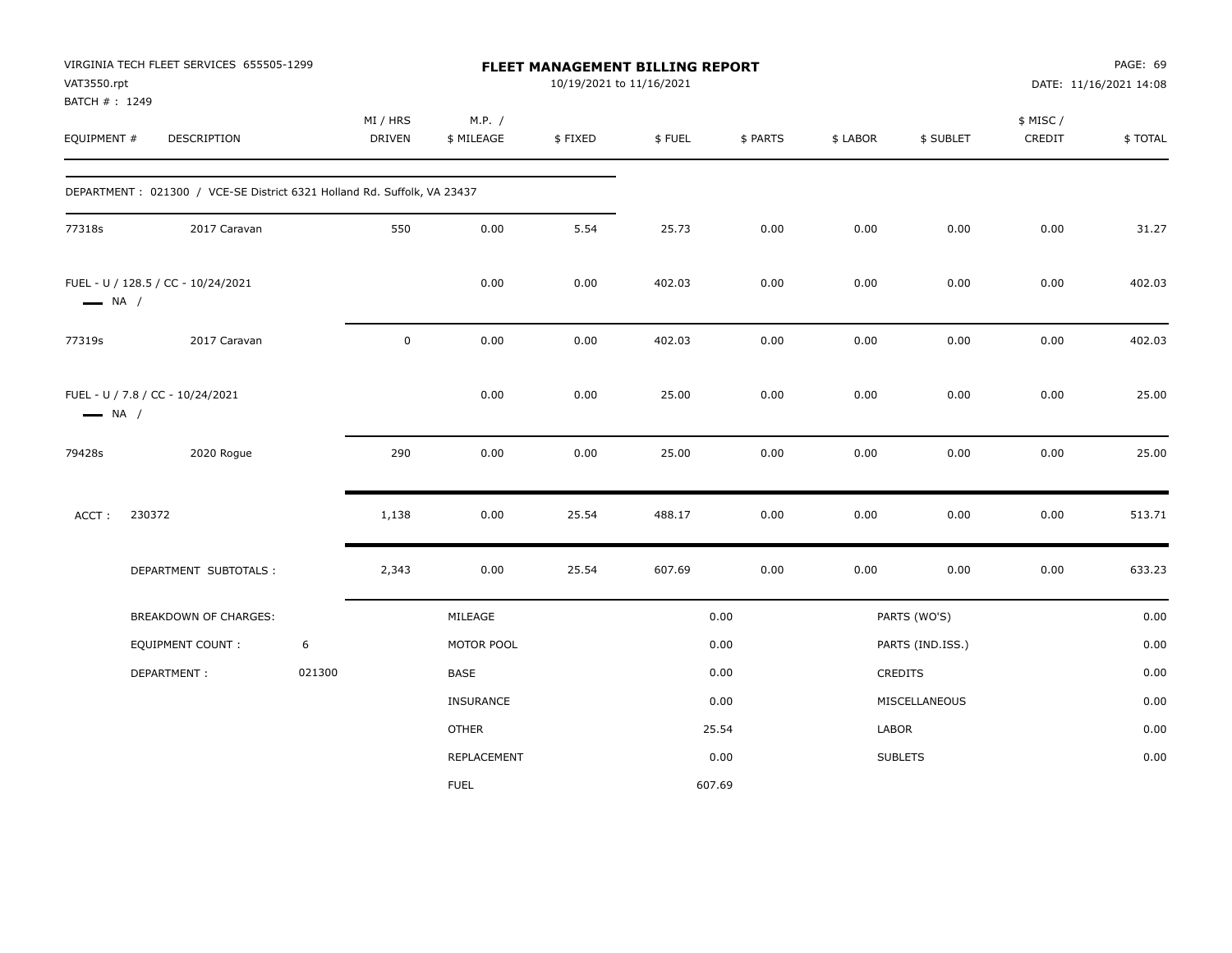| VAT3550.rpt<br>BATCH #: 1249 | VIRGINIA TECH FLEET SERVICES 655505-1299                                          |                |                           |                      | 10/19/2021 to 11/16/2021 | FLEET MANAGEMENT BILLING REPORT |          |          |                  |                     | <b>PAGE: 70</b><br>DATE: 11/16/2021 14:08 |
|------------------------------|-----------------------------------------------------------------------------------|----------------|---------------------------|----------------------|--------------------------|---------------------------------|----------|----------|------------------|---------------------|-------------------------------------------|
| EQUIPMENT #                  | DESCRIPTION                                                                       |                | MI / HRS<br><b>DRIVEN</b> | M.P. /<br>\$ MILEAGE | \$FIXED                  | \$FUEL                          | \$ PARTS | \$ LABOR | \$ SUBLET        | \$ MISC /<br>CREDIT | \$TOTAL                                   |
|                              | DEPARTMENT: 021600 / Northern Dist 2322 BlueStoneHillsDr St140 Harrisonburg 22801 |                |                           |                      |                          |                                 |          |          |                  |                     |                                           |
|                              | ACCOUNT CODE: 140264                                                              |                |                           |                      |                          |                                 |          |          |                  |                     |                                           |
| $\longrightarrow$ NA /       | FUEL - U / 71.3 / CC - 10/24/2021                                                 |                |                           | 0.00                 | 0.00                     | 221.47                          | 0.00     | 0.00     | 0.00             | 0.00                | 221.47                                    |
| 60244s                       | 2011 IMPALA                                                                       |                | 2,164                     | 0.00                 | 0.00                     | 221.47                          | 0.00     | 0.00     | 0.00             | 0.00                | 221.47                                    |
| $\longrightarrow$ NA /       | FUEL - U / 34.9 / CC - 10/24/2021                                                 |                |                           | 0.00                 | 0.00                     | 107.65                          | 0.00     | 0.00     | 0.00             | 0.00                | 107.65                                    |
| 74609s                       | 2010 INSIGHT                                                                      |                | 1,500                     | 0.00                 | 0.00                     | 107.65                          | 0.00     | 0.00     | 0.00             | 0.00                | 107.65                                    |
| ACCT:                        | 140264                                                                            |                | 3,664                     | 0.00                 | 0.00                     | 329.12                          | 0.00     | 0.00     | 0.00             | 0.00                | 329.12                                    |
|                              | DEPARTMENT SUBTOTALS :                                                            |                | 3,664                     | 0.00                 | 0.00                     | 329.12                          | 0.00     | 0.00     | 0.00             | 0.00                | 329.12                                    |
|                              | <b>BREAKDOWN OF CHARGES:</b>                                                      |                |                           | MILEAGE              |                          |                                 | 0.00     |          | PARTS (WO'S)     |                     | 0.00                                      |
|                              | <b>EQUIPMENT COUNT:</b>                                                           | $\overline{2}$ |                           | MOTOR POOL           |                          |                                 | 0.00     |          | PARTS (IND.ISS.) |                     | 0.00                                      |
|                              | DEPARTMENT:                                                                       | 021600         |                           | BASE                 |                          |                                 | 0.00     |          | CREDITS          |                     | 0.00                                      |
|                              |                                                                                   |                |                           | INSURANCE            |                          |                                 | 0.00     |          | MISCELLANEOUS    |                     | 0.00                                      |
|                              |                                                                                   |                |                           | <b>OTHER</b>         |                          |                                 | 0.00     | LABOR    |                  |                     | 0.00                                      |
|                              |                                                                                   |                |                           | REPLACEMENT          |                          |                                 | 0.00     |          | <b>SUBLETS</b>   |                     | 0.00                                      |
|                              |                                                                                   |                |                           | <b>FUEL</b>          |                          | 329.12                          |          |          |                  |                     |                                           |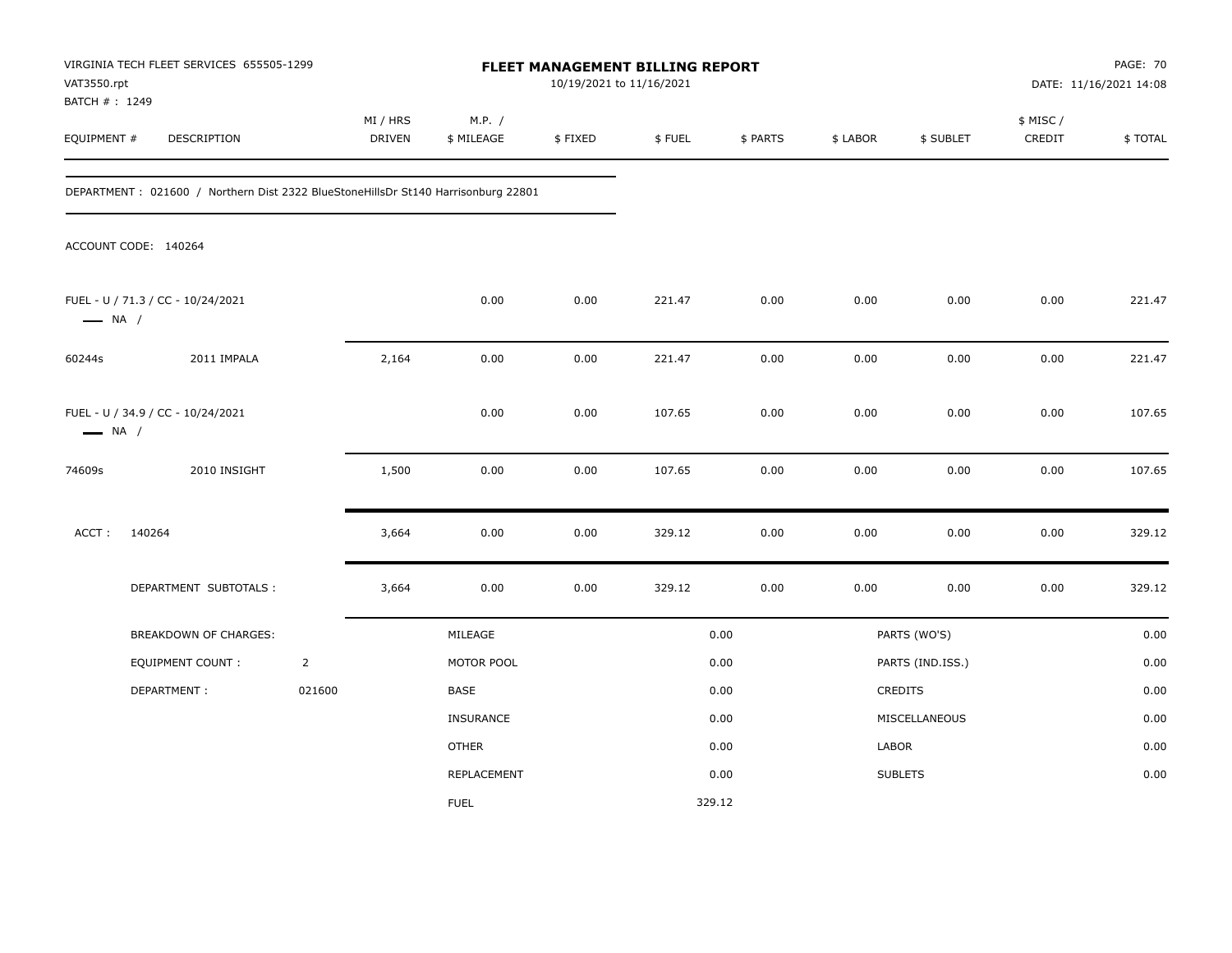| VAT3550.rpt<br>BATCH #: 1249                                | VIRGINIA TECH FLEET SERVICES 655505-1299                            |                           |                      | <b>FLEET MANAGEMENT BILLING REPORT</b><br>10/19/2021 to 11/16/2021 |        |          |          |           |                     | PAGE: 71<br>DATE: 11/16/2021 14:08 |
|-------------------------------------------------------------|---------------------------------------------------------------------|---------------------------|----------------------|--------------------------------------------------------------------|--------|----------|----------|-----------|---------------------|------------------------------------|
| EQUIPMENT #                                                 | DESCRIPTION                                                         | MI / HRS<br><b>DRIVEN</b> | M.P. /<br>\$ MILEAGE | \$FIXED                                                            | \$FUEL | \$ PARTS | \$ LABOR | \$ SUBLET | \$ MISC /<br>CREDIT | \$TOTAL                            |
|                                                             | DEPARTMENT: 021700 / Southwest District PO Box 1955, Abingdon 24212 |                           |                      |                                                                    |        |          |          |           |                     |                                    |
| ACCOUNT CODE: 140281                                        |                                                                     |                           |                      |                                                                    |        |          |          |           |                     |                                    |
| $\longrightarrow$ NA /                                      | FUEL - U / 32.8 / CC - 10/24/2021                                   |                           | 0.00                 | 0.00                                                               | 102.25 | 0.00     | 0.00     | 0.00      | 0.00                | 102.25                             |
| 77316s                                                      | 2018 Caravan                                                        | 808                       | 0.00                 | 0.00                                                               | 102.25 | 0.00     | 0.00     | 0.00      | 0.00                | 102.25                             |
| FUEL - U / 15.0 / CC - 10/24/2021<br>$\longrightarrow$ NA / |                                                                     |                           | 0.00                 | 0.00                                                               | 45.01  | 0.00     | 0.00     | 0.00      | 0.00                | 45.01                              |
| 77317s                                                      | 2017 Caravan                                                        | 341                       | 0.00                 | 0.00                                                               | 45.01  | 0.00     | 0.00     | 0.00      | 0.00                | 45.01                              |
| WORK ORDER # 0000112750<br>$\longrightarrow$ NA /           |                                                                     |                           | 0.00                 | 0.00                                                               | 0.00   | 0.00     | 0.00     | 50.00     | 0.00                | 50.00                              |
| 80241S                                                      | 2019 Caravan                                                        | $\mathsf 0$               | 0.00                 | 0.00                                                               | 0.00   | 0.00     | 0.00     | 50.00     | 0.00                | 50.00                              |
| WORK ORDER # 0000112751<br>$\longrightarrow$ NA /           |                                                                     |                           | 0.00                 | 0.00                                                               | 0.00   | 0.00     | 0.00     | 50.00     | 0.00                | 50.00                              |
| 80242s                                                      | 2019 Caravan                                                        | $\mathsf 0$               | 0.00                 | 0.00                                                               | 0.00   | 0.00     | 0.00     | 50.00     | 0.00                | 50.00                              |
| WORK ORDER # 0000112752<br>$\longrightarrow$ NA /           |                                                                     |                           | 0.00                 | 0.00                                                               | 0.00   | 0.00     | 0.00     | 50.00     | 0.00                | 50.00                              |
| 80243S                                                      | 2020 Caravan                                                        | $\mathbf 0$               | 0.00                 | 0.00                                                               | 0.00   | 0.00     | 0.00     | 50.00     | 0.00                | 50.00                              |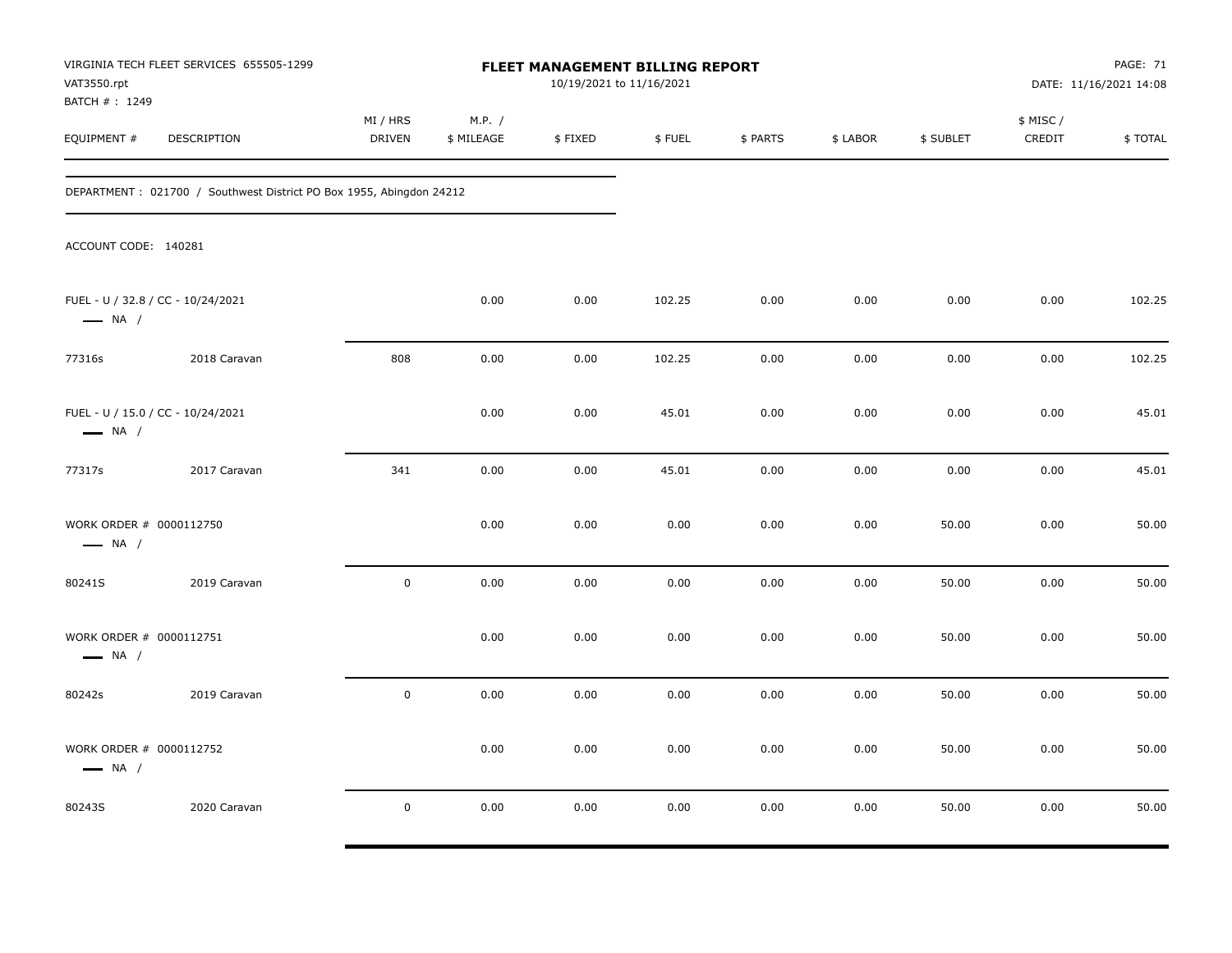| VIRGINIA TECH FLEET SERVICES 655505-1299<br>VAT3550.rpt<br>BATCH #: 1249 |                              |        |                           |                      | <b>FLEET MANAGEMENT BILLING REPORT</b><br>10/19/2021 to 11/16/2021 |        |          |          |                  | PAGE: 72<br>DATE: 11/16/2021 14:08 |          |
|--------------------------------------------------------------------------|------------------------------|--------|---------------------------|----------------------|--------------------------------------------------------------------|--------|----------|----------|------------------|------------------------------------|----------|
| EQUIPMENT #                                                              | DESCRIPTION                  |        | MI / HRS<br><b>DRIVEN</b> | M.P. /<br>\$ MILEAGE | \$FIXED                                                            | \$FUEL | \$ PARTS | \$ LABOR | \$ SUBLET        | \$ MISC /<br>CREDIT                | \$ TOTAL |
| DEPARTMENT: 021700 / Southwest District PO Box 1955, Abingdon 24212      |                              |        |                           |                      |                                                                    |        |          |          |                  |                                    |          |
| ACCT:<br>140281                                                          |                              |        | 1,149                     | 0.00                 | 0.00                                                               | 147.26 | 0.00     | 0.00     | 150.00           | 0.00                               | 297.26   |
|                                                                          | DEPARTMENT SUBTOTALS :       |        | 1,149                     | 0.00                 | 0.00                                                               | 147.26 | 0.00     | 0.00     | 150.00           | 0.00                               | 297.26   |
|                                                                          | <b>BREAKDOWN OF CHARGES:</b> |        |                           | MILEAGE              |                                                                    |        | 0.00     |          | PARTS (WO'S)     |                                    | 0.00     |
| <b>EQUIPMENT COUNT:</b>                                                  |                              | 5      |                           | MOTOR POOL           |                                                                    |        | 0.00     |          | PARTS (IND.ISS.) |                                    | 0.00     |
| DEPARTMENT:                                                              |                              | 021700 |                           | <b>BASE</b>          |                                                                    |        | 0.00     |          | <b>CREDITS</b>   |                                    | 0.00     |
|                                                                          |                              |        |                           | <b>INSURANCE</b>     |                                                                    |        | 0.00     |          | MISCELLANEOUS    |                                    | 0.00     |
|                                                                          |                              |        |                           | <b>OTHER</b>         |                                                                    |        | 0.00     | LABOR    |                  |                                    | 0.00     |
|                                                                          |                              |        |                           | REPLACEMENT          |                                                                    |        | 0.00     |          | <b>SUBLETS</b>   |                                    | 150.00   |
|                                                                          |                              |        |                           | <b>FUEL</b>          |                                                                    |        | 147.26   |          |                  |                                    |          |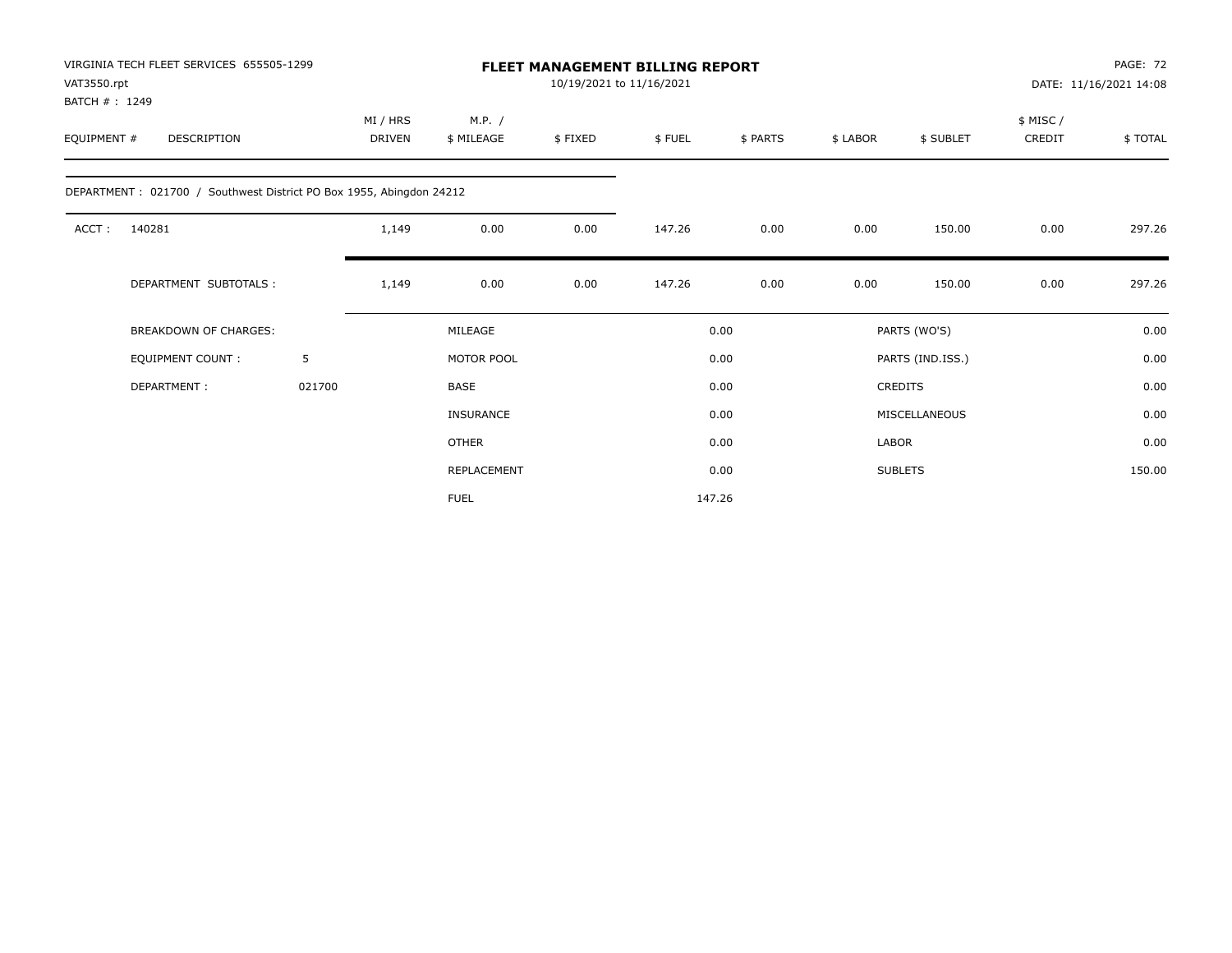| VIRGINIA TECH FLEET SERVICES 655505-1299<br>VAT3550.rpt<br>BATCH #: 1249  |                    |                      | FLEET MANAGEMENT BILLING REPORT<br>10/19/2021 to 11/16/2021 |        |          |          |           |                    | PAGE: 73<br>DATE: 11/16/2021 14:08 |
|---------------------------------------------------------------------------|--------------------|----------------------|-------------------------------------------------------------|--------|----------|----------|-----------|--------------------|------------------------------------|
| EQUIPMENT #<br><b>DESCRIPTION</b>                                         | MI / HRS<br>DRIVEN | M.P. /<br>\$ MILEAGE | \$FIXED                                                     | \$FUEL | \$ PARTS | \$ LABOR | \$ SUBLET | \$ MISC/<br>CREDIT | \$TOTAL                            |
| DEPARTMENT : 022200 / Eastern Virginia AREC 2229 Menokin Rd, Warsaw 22572 |                    |                      |                                                             |        |          |          |           |                    |                                    |
| ACCOUNT CODE: 130513                                                      |                    |                      |                                                             |        |          |          |           |                    |                                    |
| FUEL - D / 39.5 / CC - 10/24/2021<br>$\longrightarrow$ NA /               |                    | 0.00                 | 0.00                                                        | 131.21 | 0.00     | 0.00     | 0.00      | 0.00               | 131.21                             |
| 2009 F350<br>57571S                                                       | 522                | 0.00                 | 0.00                                                        | 131.21 | 0.00     | 0.00     | 0.00      | 0.00               | 131.21                             |
| ACCT: 130513                                                              | 522                | 0.00                 | 0.00                                                        | 131.21 | 0.00     | 0.00     | 0.00      | 0.00               | 131.21                             |
| ACCOUNT CODE: 445689                                                      |                    |                      |                                                             |        |          |          |           |                    |                                    |
| FUEL - U / 16.4 / CC - 10/24/2021<br>$\longrightarrow$ NA /               |                    | 0.00                 | 0.00                                                        | 47.36  | 0.00     | 0.00     | 0.00      | 0.00               | 47.36                              |
| 2009 Patriot<br>64113s                                                    | 1,385              | 0.00                 | 0.00                                                        | 47.36  | 0.00     | 0.00     | 0.00      | 0.00               | 47.36                              |
| 445689<br>ACCT:                                                           | 1,385              | 0.00                 | 0.00                                                        | 47.36  | 0.00     | 0.00     | 0.00      | 0.00               | 47.36                              |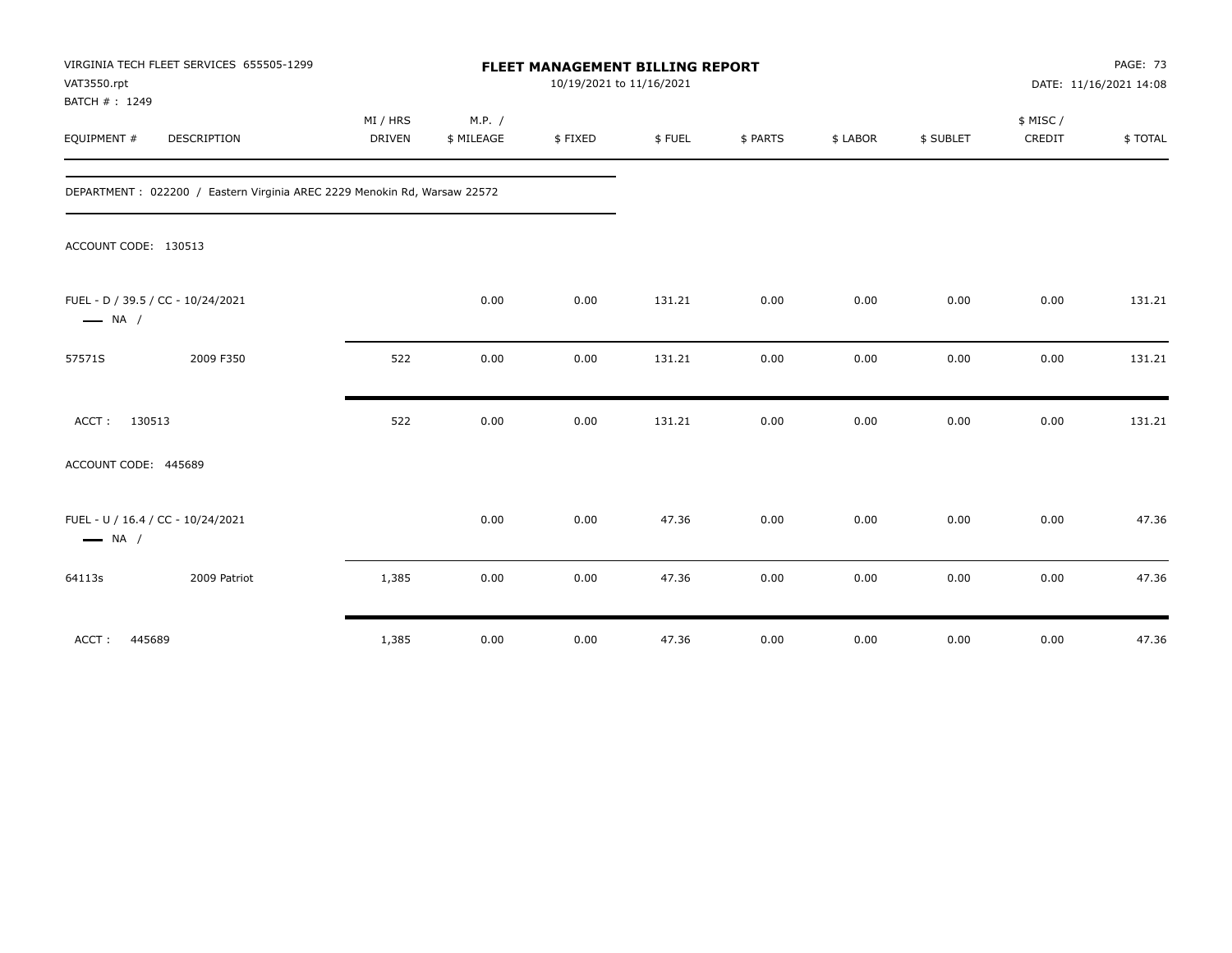| VIRGINIA TECH FLEET SERVICES 655505-1299<br>VAT3550.rpt<br>BATCH #: 1249 |                | <b>FLEET MANAGEMENT BILLING REPORT</b><br>10/19/2021 to 11/16/2021 |                      |         |        |          |          |                  |                     | PAGE: 74<br>DATE: 11/16/2021 14:08 |
|--------------------------------------------------------------------------|----------------|--------------------------------------------------------------------|----------------------|---------|--------|----------|----------|------------------|---------------------|------------------------------------|
| EQUIPMENT #<br><b>DESCRIPTION</b>                                        |                | MI / HRS<br><b>DRIVEN</b>                                          | M.P. /<br>\$ MILEAGE | \$FIXED | \$FUEL | \$ PARTS | \$ LABOR | \$ SUBLET        | \$ MISC /<br>CREDIT | \$TOTAL                            |
| DEPARTMENT SUBTOTALS :                                                   |                | 1,907                                                              | 0.00                 | 0.00    | 178.57 | 0.00     | 0.00     | 0.00             | 0.00                | 178.57                             |
| <b>BREAKDOWN OF CHARGES:</b>                                             |                |                                                                    | MILEAGE              |         |        | 0.00     |          | PARTS (WO'S)     |                     | 0.00                               |
| EQUIPMENT COUNT:                                                         | $\overline{2}$ |                                                                    | MOTOR POOL           |         |        | 0.00     |          | PARTS (IND.ISS.) |                     | 0.00                               |
| DEPARTMENT:                                                              | 022200         |                                                                    | <b>BASE</b>          |         |        | 0.00     |          | <b>CREDITS</b>   |                     | 0.00                               |
|                                                                          |                |                                                                    | INSURANCE            |         |        | 0.00     |          | MISCELLANEOUS    |                     | 0.00                               |
|                                                                          |                |                                                                    | OTHER                |         |        | 0.00     | LABOR    |                  |                     | 0.00                               |
|                                                                          |                |                                                                    | REPLACEMENT          |         |        | 0.00     |          | <b>SUBLETS</b>   |                     | 0.00                               |
|                                                                          |                |                                                                    | <b>FUEL</b>          |         |        | 178.57   |          |                  |                     |                                    |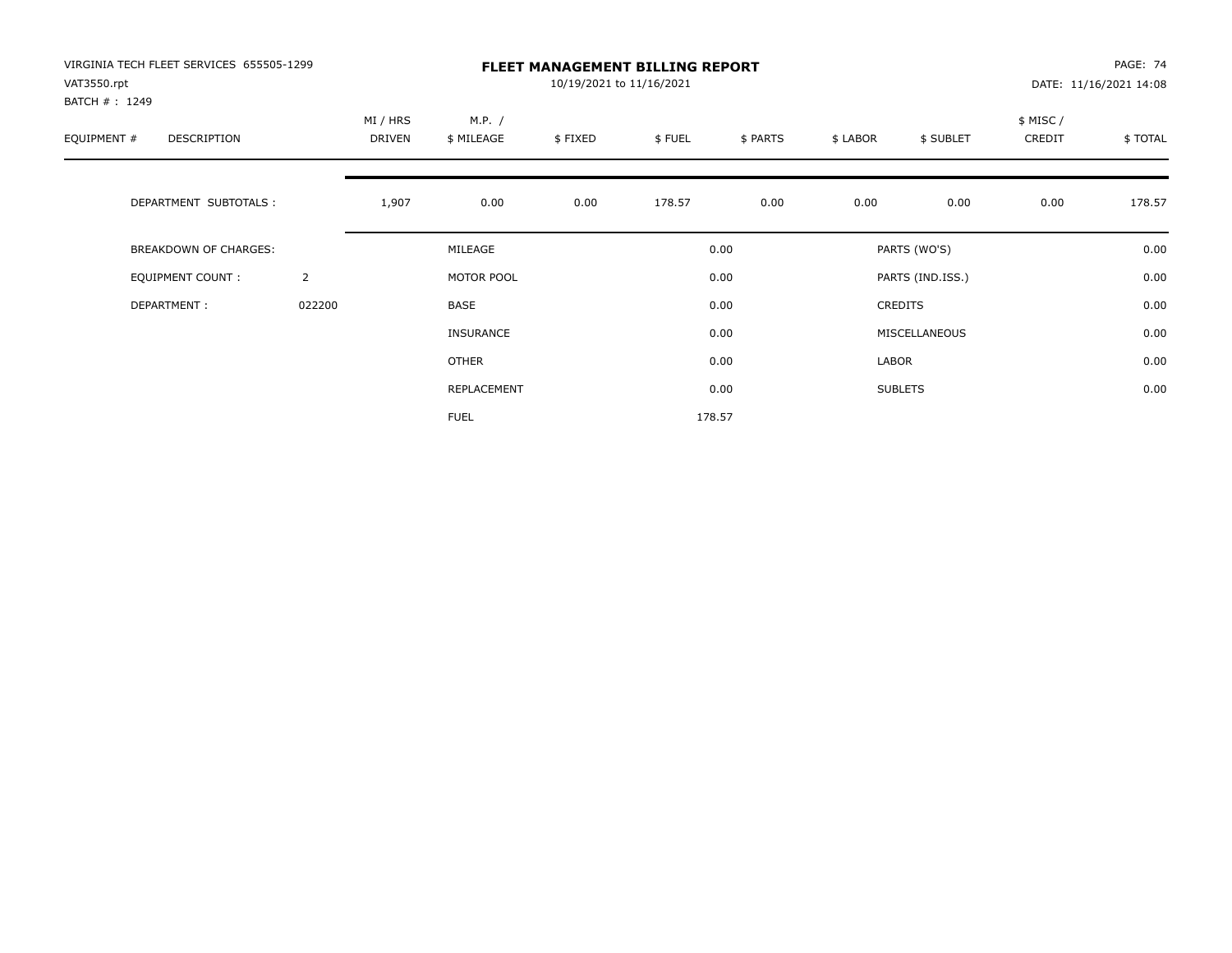| VAT3550.rpt<br>BATCH #: 1249                                           | VIRGINIA TECH FLEET SERVICES 655505-1299                                     |              |                    |                      | 10/19/2021 to 11/16/2021 | FLEET MANAGEMENT BILLING REPORT |          |          |                  | <b>PAGE: 75</b><br>DATE: 11/16/2021 14:08 |         |
|------------------------------------------------------------------------|------------------------------------------------------------------------------|--------------|--------------------|----------------------|--------------------------|---------------------------------|----------|----------|------------------|-------------------------------------------|---------|
| EQUIPMENT #                                                            | DESCRIPTION                                                                  |              | MI / HRS<br>DRIVEN | M.P. /<br>\$ MILEAGE | \$FIXED                  | \$FUEL                          | \$ PARTS | \$ LABOR | \$ SUBLET        | \$ MISC /<br>CREDIT                       | \$TOTAL |
|                                                                        | DEPARTMENT: 022500 / Northeast District Seafood 102 S King St, Hampton 23669 |              |                    |                      |                          |                                 |          |          |                  |                                           |         |
|                                                                        | ACCOUNT CODE: 130520                                                         |              |                    |                      |                          |                                 |          |          |                  |                                           |         |
| $\longrightarrow$ NA /                                                 | FUEL - U / 14.9 / 11 - 10/21/2021                                            |              |                    | 0.00                 | 0.00                     | 42.82                           | 0.00     | 0.00     | 0.00             | 0.00                                      | 42.82   |
|                                                                        | FUEL - U / 23.8 / CC - 10/24/2021                                            |              |                    | 0.00                 | 0.00                     | 73.58                           | 0.00     | 0.00     | 0.00             | 0.00                                      | 73.58   |
| $\longrightarrow$ NA /<br><b>BASE CHARGE</b><br>$\longrightarrow$ NA / |                                                                              |              |                    | 0.00                 | 553.00                   | 0.00                            | 0.00     | 0.00     | 0.00             | 0.00                                      | 553.00  |
| <b>PA51</b>                                                            | 2016 Caravan                                                                 |              | 575                | 0.00                 | 553.00                   | 116.40                          | 0.00     | 0.00     | 0.00             | 0.00                                      | 669.40  |
| ACCT:                                                                  | 130520                                                                       |              | 575                | 0.00                 | 553.00                   | 116.40                          | 0.00     | 0.00     | 0.00             | 0.00                                      | 669.40  |
|                                                                        | DEPARTMENT SUBTOTALS :                                                       |              | 575                | 0.00                 | 553.00                   | 116.40                          | 0.00     | 0.00     | 0.00             | 0.00                                      | 669.40  |
|                                                                        | BREAKDOWN OF CHARGES:                                                        |              |                    | MILEAGE              |                          |                                 | 0.00     |          | PARTS (WO'S)     |                                           | 0.00    |
|                                                                        | EQUIPMENT COUNT :                                                            | $\mathbf{1}$ |                    | MOTOR POOL           |                          |                                 | 0.00     |          | PARTS (IND.ISS.) |                                           | 0.00    |
|                                                                        | DEPARTMENT:                                                                  | 022500       |                    | <b>BASE</b>          |                          |                                 | 553.00   |          | CREDITS          |                                           | 0.00    |
|                                                                        |                                                                              |              |                    | <b>INSURANCE</b>     |                          |                                 | 0.00     |          | MISCELLANEOUS    |                                           | 0.00    |
|                                                                        |                                                                              |              |                    | <b>OTHER</b>         |                          |                                 | 0.00     | LABOR    |                  |                                           | 0.00    |
|                                                                        |                                                                              |              |                    | <b>REPLACEMENT</b>   |                          |                                 | 0.00     |          | <b>SUBLETS</b>   |                                           | 0.00    |
|                                                                        |                                                                              |              |                    | <b>FUEL</b>          |                          | 116.40                          |          |          |                  |                                           |         |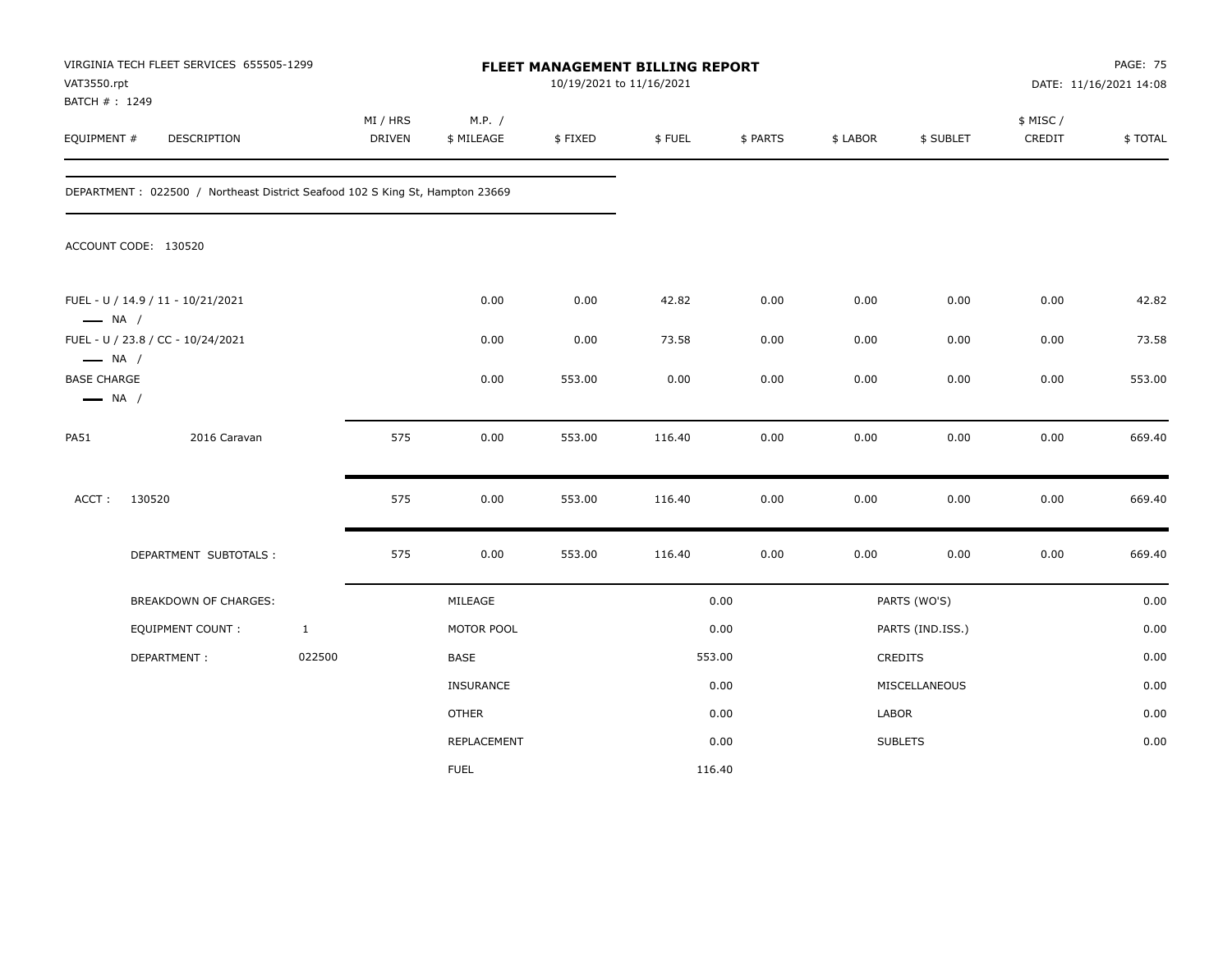|                                                 | VIRGINIA TECH FLEET SERVICES 655505-1299            |          | PAGE: 76<br>FLEET MANAGEMENT BILLING REPORT |                          |        |          |          |           |           |                        |
|-------------------------------------------------|-----------------------------------------------------|----------|---------------------------------------------|--------------------------|--------|----------|----------|-----------|-----------|------------------------|
| VAT3550.rpt                                     |                                                     |          |                                             | 10/19/2021 to 11/16/2021 |        |          |          |           |           | DATE: 11/16/2021 14:08 |
| BATCH #: 1249                                   |                                                     |          |                                             |                          |        |          |          |           |           |                        |
|                                                 |                                                     | MI / HRS | M.P. /                                      |                          |        |          |          |           | \$ MISC / |                        |
| EQUIPMENT #                                     | <b>DESCRIPTION</b>                                  | DRIVEN   | \$ MILEAGE                                  | \$FIXED                  | \$FUEL | \$ PARTS | \$ LABOR | \$ SUBLET | CREDIT    | \$TOTAL                |
|                                                 | DEPARTMENT: 024100 / Library - Cathy Duerbeck(0434) |          |                                             |                          |        |          |          |           |           |                        |
| ACCOUNT CODE: 121293                            |                                                     |          |                                             |                          |        |          |          |           |           |                        |
| $\longrightarrow$ NA /                          | FUEL - U / 21.0 / 11 - 10/26/2021                   |          | 0.00                                        | 0.00                     | 60.27  | 0.00     | 0.00     | 0.00      | 0.00      | 60.27                  |
| 69953S                                          | 2016 SAVANA                                         | 232      | 0.00                                        | 0.00                     | 60.27  | 0.00     | 0.00     | 0.00      | 0.00      | 60.27                  |
| ACCT: 121293                                    |                                                     | 232      | 0.00                                        | 0.00                     | 60.27  | 0.00     | 0.00     | 0.00      | 0.00      | 60.27                  |
| ACCOUNT CODE: 175610                            |                                                     |          |                                             |                          |        |          |          |           |           |                        |
| $\longrightarrow$ NA /                          | FUEL - U / 4.5 / 11 - 11/05/2021                    |          | 0.00                                        | 0.00                     | 12.92  | 0.00     | 0.00     | 0.00      | 0.00      | 12.92                  |
| PARTS ISSUE # I312270<br>$\longrightarrow$ NA / |                                                     |          | 0.00                                        | 0.00                     | 0.00   | 5.87     | 0.00     | 0.00      | 0.00      | 5.87                   |
| 79403S                                          | 2014 SAVANA                                         | 36       | 0.00                                        | 0.00                     | 12.92  | 5.87     | 0.00     | 0.00      | 0.00      | 18.79                  |
| ACCT: 175610                                    |                                                     | 36       | 0.00                                        | 0.00                     | 12.92  | 5.87     | 0.00     | 0.00      | 0.00      | 18.79                  |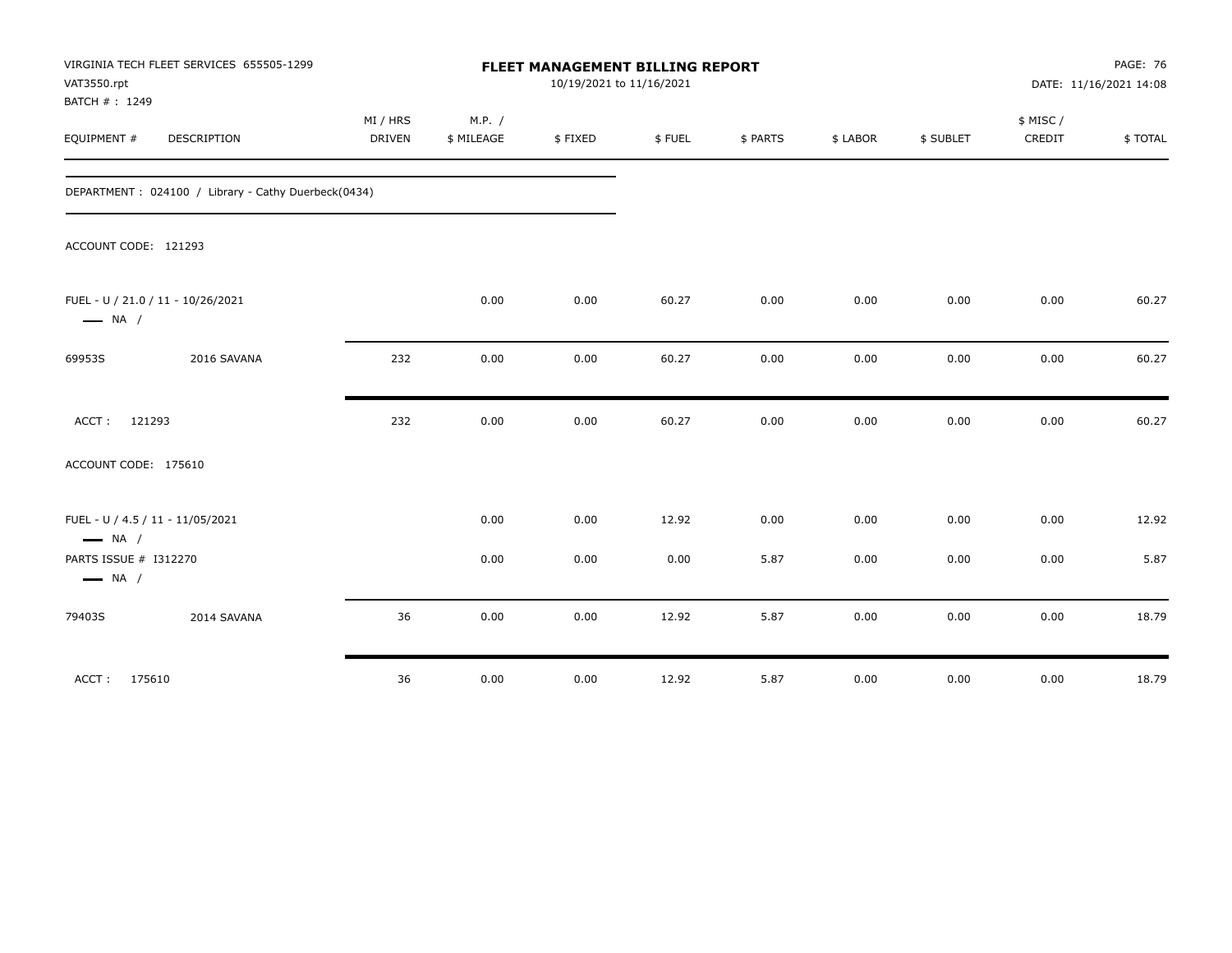| VIRGINIA TECH FLEET SERVICES 655505-1299<br>VAT3550.rpt<br>BATCH #: 1249 |                | <b>FLEET MANAGEMENT BILLING REPORT</b><br>10/19/2021 to 11/16/2021 |                      |         |        |          |          |                  |                     | <b>PAGE: 77</b><br>DATE: 11/16/2021 14:08 |
|--------------------------------------------------------------------------|----------------|--------------------------------------------------------------------|----------------------|---------|--------|----------|----------|------------------|---------------------|-------------------------------------------|
| EQUIPMENT #<br><b>DESCRIPTION</b>                                        |                | MI / HRS<br><b>DRIVEN</b>                                          | M.P. /<br>\$ MILEAGE | \$FIXED | \$FUEL | \$ PARTS | \$ LABOR | \$ SUBLET        | \$ MISC /<br>CREDIT | \$TOTAL                                   |
| DEPARTMENT SUBTOTALS :                                                   |                | 268                                                                | 0.00                 | 0.00    | 73.19  | 5.87     | 0.00     | 0.00             | 0.00                | 79.06                                     |
| <b>BREAKDOWN OF CHARGES:</b>                                             |                |                                                                    | MILEAGE              |         |        | 0.00     |          | PARTS (WO'S)     |                     | 0.00                                      |
| <b>EQUIPMENT COUNT:</b>                                                  | $\overline{2}$ |                                                                    | MOTOR POOL           |         |        | 0.00     |          | PARTS (IND.ISS.) |                     | 5.87                                      |
| DEPARTMENT:                                                              | 024100         |                                                                    | <b>BASE</b>          |         |        | 0.00     |          | <b>CREDITS</b>   |                     | 0.00                                      |
|                                                                          |                |                                                                    | INSURANCE            |         |        | 0.00     |          | MISCELLANEOUS    |                     | 0.00                                      |
|                                                                          |                |                                                                    | OTHER                |         |        | 0.00     | LABOR    |                  |                     | 0.00                                      |
|                                                                          |                |                                                                    | REPLACEMENT          |         |        | 0.00     |          | <b>SUBLETS</b>   |                     | 0.00                                      |
|                                                                          |                |                                                                    | <b>FUEL</b>          |         |        | 73.19    |          |                  |                     |                                           |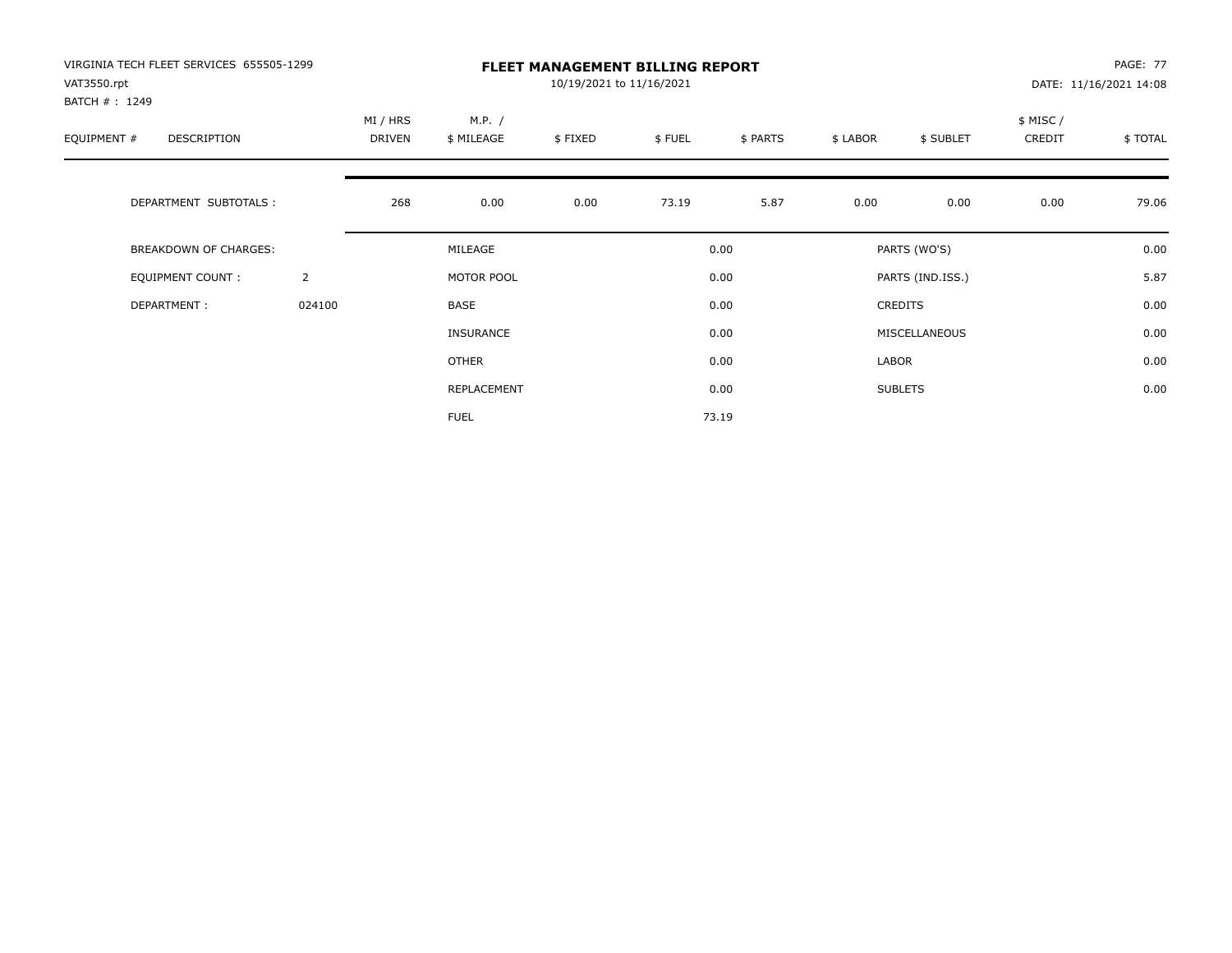| VAT3550.rpt                  | VIRGINIA TECH FLEET SERVICES 655505-1299                    |                           | <b>FLEET MANAGEMENT BILLING REPORT</b><br>10/19/2021 to 11/16/2021 |         |        |          |              |                  |                     | PAGE: 78<br>DATE: 11/16/2021 14:08 |  |
|------------------------------|-------------------------------------------------------------|---------------------------|--------------------------------------------------------------------|---------|--------|----------|--------------|------------------|---------------------|------------------------------------|--|
| BATCH #: 1249<br>EQUIPMENT # | DESCRIPTION                                                 | MI / HRS<br><b>DRIVEN</b> | M.P. /<br>\$ MILEAGE                                               | \$FIXED | \$FUEL | \$ PARTS | \$ LABOR     | \$ SUBLET        | \$ MISC /<br>CREDIT | \$TOTAL                            |  |
|                              | DEPARTMENT: 027200 / Learning Technology - Judy Alford 0292 |                           |                                                                    |         |        |          |              |                  |                     |                                    |  |
|                              | ACCOUNT CODE: 121323                                        |                           |                                                                    |         |        |          |              |                  |                     |                                    |  |
| $\longrightarrow$ NA /       | FUEL - U / 17.1 / 11 - 10/21/2021                           |                           | 0.00                                                               | 0.00    | 49.16  | 0.00     | 0.00         | 0.00             | 0.00                | 49.16                              |  |
| 65603S                       | 2013 Caravan                                                | 195                       | 0.00                                                               | 0.00    | 49.16  | 0.00     | 0.00         | 0.00             | 0.00                | 49.16                              |  |
| ACCT:                        | 121323                                                      | 195                       | 0.00                                                               | 0.00    | 49.16  | 0.00     | 0.00         | 0.00             | 0.00                | 49.16                              |  |
|                              | DEPARTMENT SUBTOTALS :                                      | 195                       | 0.00                                                               | 0.00    | 49.16  | 0.00     | 0.00         | 0.00             | 0.00                | 49.16                              |  |
|                              | BREAKDOWN OF CHARGES:                                       |                           | MILEAGE                                                            |         |        | 0.00     |              | PARTS (WO'S)     |                     | 0.00                               |  |
|                              | EQUIPMENT COUNT :                                           | $\mathbf{1}$              | MOTOR POOL                                                         |         |        | 0.00     |              | PARTS (IND.ISS.) |                     | 0.00                               |  |
|                              | DEPARTMENT:                                                 | 027200                    | <b>BASE</b>                                                        |         |        | 0.00     |              | CREDITS          |                     | 0.00                               |  |
|                              |                                                             |                           | INSURANCE                                                          |         |        | 0.00     |              | MISCELLANEOUS    |                     | 0.00                               |  |
|                              |                                                             |                           | <b>OTHER</b>                                                       |         |        | 0.00     | <b>LABOR</b> |                  |                     | 0.00                               |  |
|                              |                                                             |                           | REPLACEMENT                                                        |         |        | 0.00     |              | <b>SUBLETS</b>   |                     | 0.00                               |  |
|                              |                                                             |                           | <b>FUEL</b>                                                        |         |        | 49.16    |              |                  |                     |                                    |  |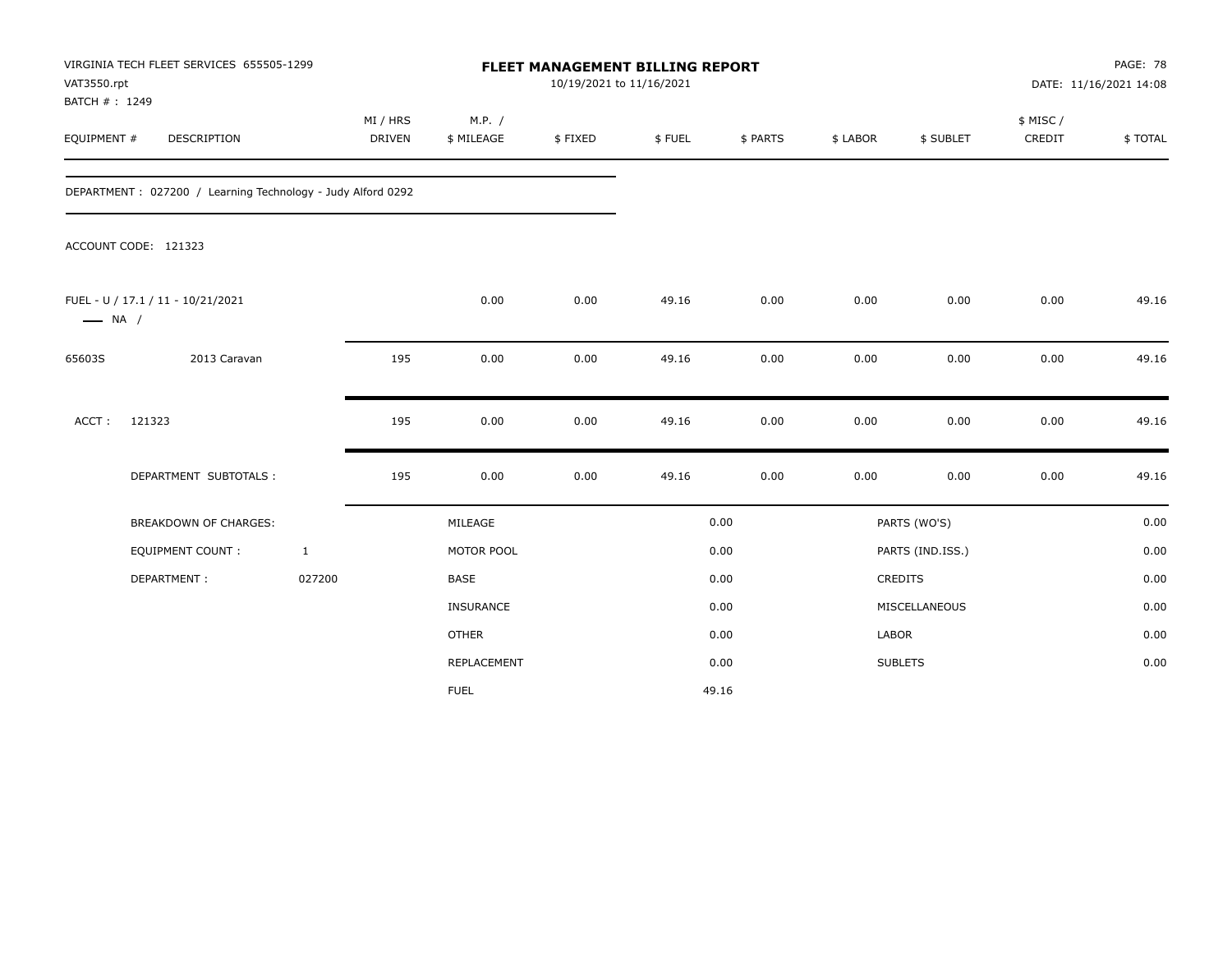| VAT3550.rpt                  | VIRGINIA TECH FLEET SERVICES 655505-1299       |                           |                      | FLEET MANAGEMENT BILLING REPORT | 10/19/2021 to 11/16/2021 |          |          |                  |                     | PAGE: 79<br>DATE: 11/16/2021 14:08 |
|------------------------------|------------------------------------------------|---------------------------|----------------------|---------------------------------|--------------------------|----------|----------|------------------|---------------------|------------------------------------|
| BATCH #: 1249<br>EQUIPMENT # | DESCRIPTION                                    | MI / HRS<br><b>DRIVEN</b> | M.P. /<br>\$ MILEAGE | \$FIXED                         | \$FUEL                   | \$ PARTS | \$ LABOR | \$ SUBLET        | \$ MISC /<br>CREDIT | \$TOTAL                            |
|                              | DEPARTMENT: 027205 / TLOS - Judy Alford (0292) |                           |                      |                                 |                          |          |          |                  |                     |                                    |
|                              | ACCOUNT CODE: 115109                           |                           |                      |                                 |                          |          |          |                  |                     |                                    |
| $\longrightarrow$ NA /       | FUEL - U / 28.2 / 12 - 11/04/2021              |                           | 0.00                 | 0.00                            | 80.99                    | 0.00     | 0.00     | 0.00             | 0.00                | 80.99                              |
| 71566s                       | 2017 Express 3500                              | 221                       | 0.00                 | 0.00                            | 80.99                    | 0.00     | 0.00     | 0.00             | 0.00                | 80.99                              |
| ACCT:                        | 115109                                         | 221                       | 0.00                 | 0.00                            | 80.99                    | 0.00     | 0.00     | 0.00             | 0.00                | 80.99                              |
|                              | DEPARTMENT SUBTOTALS :                         | 221                       | 0.00                 | 0.00                            | 80.99                    | 0.00     | 0.00     | 0.00             | 0.00                | 80.99                              |
|                              | BREAKDOWN OF CHARGES:                          |                           | MILEAGE              |                                 |                          | 0.00     |          | PARTS (WO'S)     |                     | 0.00                               |
|                              | <b>EQUIPMENT COUNT:</b>                        | $\mathbf{1}$              | MOTOR POOL           |                                 |                          | 0.00     |          | PARTS (IND.ISS.) |                     | 0.00                               |
|                              | DEPARTMENT:                                    | 027205                    | <b>BASE</b>          |                                 |                          | 0.00     |          | <b>CREDITS</b>   |                     | 0.00                               |
|                              |                                                |                           | INSURANCE            |                                 |                          | 0.00     |          | MISCELLANEOUS    |                     | 0.00                               |
|                              |                                                |                           | <b>OTHER</b>         |                                 |                          | 0.00     | LABOR    |                  |                     | 0.00                               |
|                              |                                                |                           | REPLACEMENT          |                                 |                          | 0.00     |          | <b>SUBLETS</b>   |                     | 0.00                               |
|                              |                                                |                           | <b>FUEL</b>          |                                 |                          | 80.99    |          |                  |                     |                                    |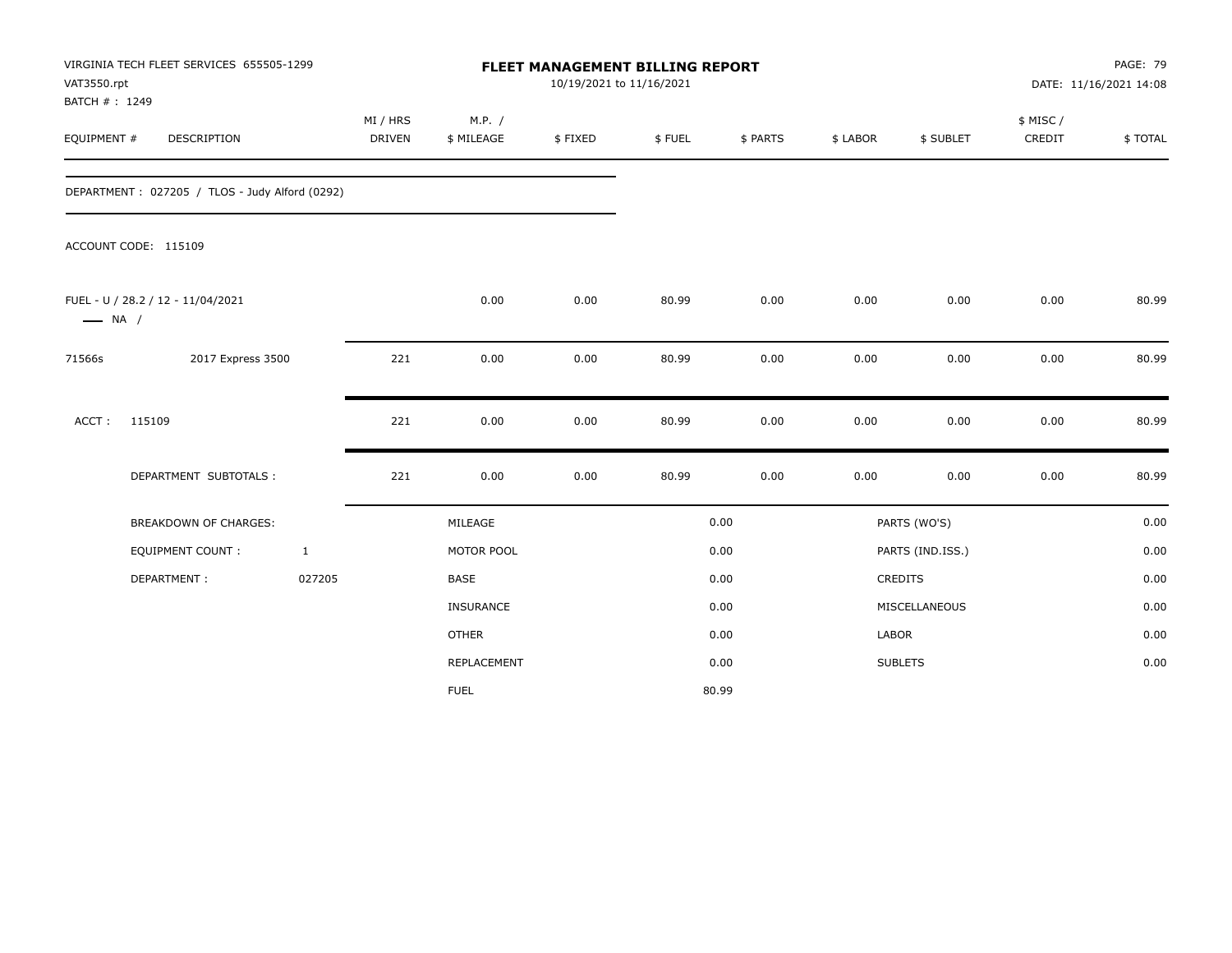| VAT3550.rpt<br>BATCH #: 1249                 | VIRGINIA TECH FLEET SERVICES 655505-1299                             |                           |                      | FLEET MANAGEMENT BILLING REPORT<br>10/19/2021 to 11/16/2021 |        |          |              |                  |                     | PAGE: 80<br>DATE: 11/16/2021 14:08 |
|----------------------------------------------|----------------------------------------------------------------------|---------------------------|----------------------|-------------------------------------------------------------|--------|----------|--------------|------------------|---------------------|------------------------------------|
| EQUIPMENT #                                  | <b>DESCRIPTION</b>                                                   | MI / HRS<br><b>DRIVEN</b> | M.P. /<br>\$ MILEAGE | \$FIXED                                                     | \$FUEL | \$ PARTS | \$ LABOR     | \$ SUBLET        | \$ MISC /<br>CREDIT | \$TOTAL                            |
|                                              | DEPARTMENT : 030506 / Airport, Executive Flights - Melissa Ball 0558 |                           |                      |                                                             |        |          |              |                  |                     |                                    |
|                                              | ACCOUNT CODE: 117993                                                 |                           |                      |                                                             |        |          |              |                  |                     |                                    |
| <b>BASE CHARGE</b><br>$\longrightarrow$ NA / |                                                                      |                           | 0.00                 | 602.00                                                      | 0.00   | 0.00     | 0.00         | 0.00             | 0.00                | 602.00                             |
| <b>PA78</b>                                  | 2012 12 PAS VAN                                                      | 60                        | 0.00                 | 602.00                                                      | 0.00   | 0.00     | 0.00         | 0.00             | 0.00                | 602.00                             |
| ACCT:                                        | 117993                                                               | 60                        | 0.00                 | 602.00                                                      | 0.00   | 0.00     | 0.00         | 0.00             | 0.00                | 602.00                             |
|                                              | DEPARTMENT SUBTOTALS :                                               | 60                        | 0.00                 | 602.00                                                      | 0.00   | 0.00     | 0.00         | 0.00             | 0.00                | 602.00                             |
|                                              | <b>BREAKDOWN OF CHARGES:</b>                                         |                           | MILEAGE              |                                                             |        | 0.00     |              | PARTS (WO'S)     |                     | 0.00                               |
|                                              | <b>EQUIPMENT COUNT:</b>                                              | $\mathbf{1}$              | MOTOR POOL           |                                                             |        | 0.00     |              | PARTS (IND.ISS.) |                     | 0.00                               |
|                                              | DEPARTMENT:                                                          | 030506                    | <b>BASE</b>          |                                                             |        | 602.00   |              | <b>CREDITS</b>   |                     | 0.00                               |
|                                              |                                                                      |                           | <b>INSURANCE</b>     |                                                             |        | 0.00     |              | MISCELLANEOUS    |                     | 0.00                               |
|                                              |                                                                      |                           | <b>OTHER</b>         |                                                             |        | 0.00     | <b>LABOR</b> |                  |                     | 0.00                               |
|                                              |                                                                      |                           | REPLACEMENT          |                                                             |        | 0.00     |              | <b>SUBLETS</b>   |                     | 0.00                               |
|                                              |                                                                      |                           | <b>FUEL</b>          |                                                             |        | 0.00     |              |                  |                     |                                    |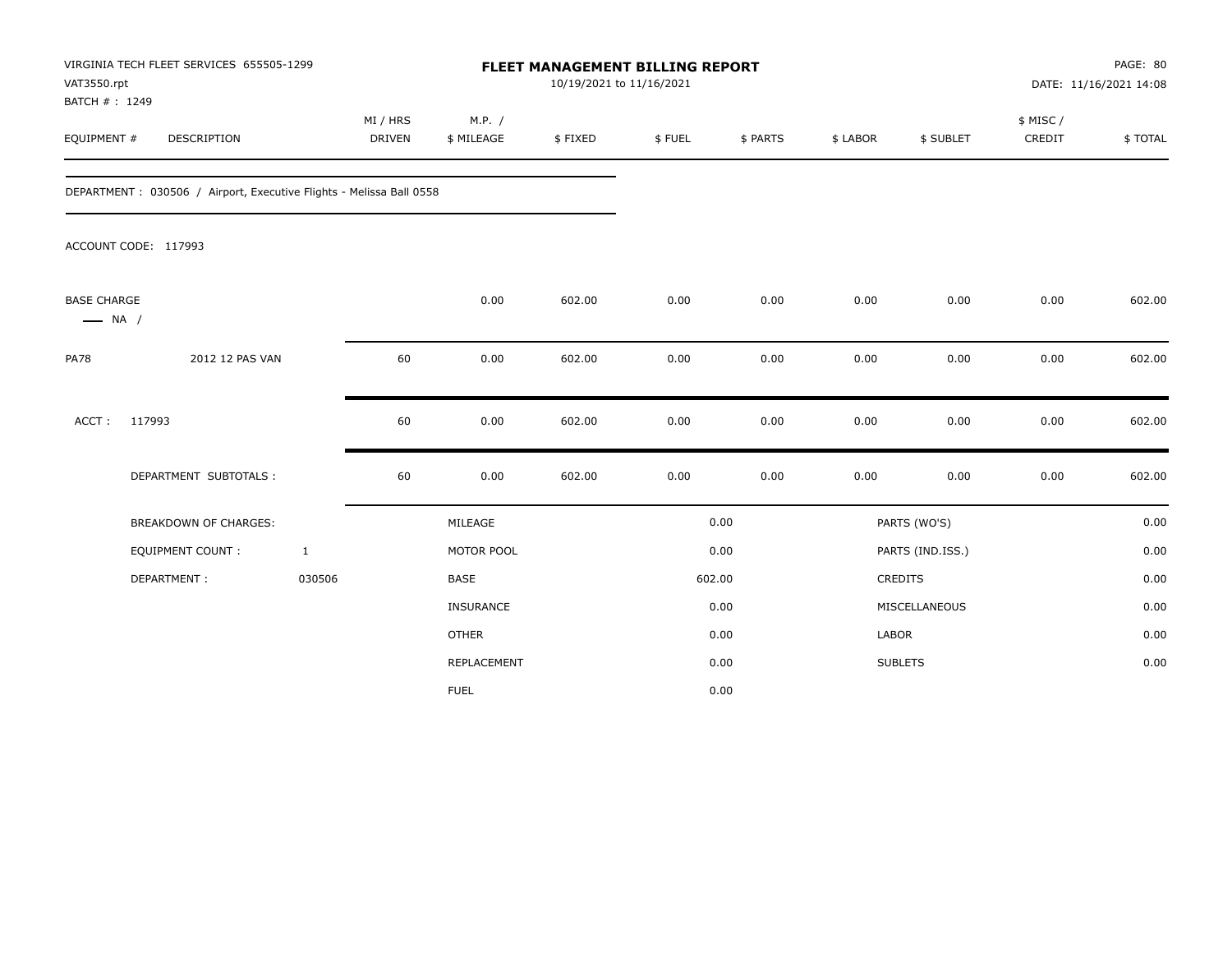| VAT3550.rpt                                                 | VIRGINIA TECH FLEET SERVICES 655505-1299                             | FLEET MANAGEMENT BILLING REPORT<br>10/19/2021 to 11/16/2021 |                      |         |        |          |          |           | PAGE: 81<br>DATE: 11/16/2021 14:08 |         |
|-------------------------------------------------------------|----------------------------------------------------------------------|-------------------------------------------------------------|----------------------|---------|--------|----------|----------|-----------|------------------------------------|---------|
| BATCH #: 1249<br>EQUIPMENT #                                | DESCRIPTION                                                          | MI / HRS<br>DRIVEN                                          | M.P. /<br>\$ MILEAGE | \$FIXED | \$FUEL | \$ PARTS | \$ LABOR | \$ SUBLET | \$ MISC /<br>CREDIT                | \$TOTAL |
|                                                             | DEPARTMENT : 030801 / VTTI, Administrative - Michelle Crigger (0536) |                                                             |                      |         |        |          |          |           |                                    |         |
| ACCOUNT CODE: 230384                                        |                                                                      |                                                             |                      |         |        |          |          |           |                                    |         |
| FUEL - U / 15.1 / 11 - 11/12/2021<br>$\longrightarrow$ NA / |                                                                      |                                                             | 0.00                 | 0.00    | 43.22  | 0.00     | 0.00     | 0.00      | 0.00                               | 43.22   |
| 41413S                                                      | 1999 CROWN VIC                                                       | 421                                                         | 0.00                 | 0.00    | 43.22  | 0.00     | 0.00     | 0.00      | 0.00                               | 43.22   |
| FUEL - U / 9.0 / 12 - 11/09/2021<br>$\longrightarrow$ NA /  |                                                                      |                                                             | 0.00                 | 0.00    | 25.94  | 0.00     | 0.00     | 0.00      | 0.00                               | 25.94   |
| FUEL - U / 6.0 / 11 - 10/27/2021<br>$\longrightarrow$ NA /  |                                                                      |                                                             | 0.00                 | 0.00    | 17.22  | 0.00     | 0.00     | 0.00      | 0.00                               | 17.22   |
| 76260S                                                      | 2014 FOCUS                                                           | 538                                                         | 0.00                 | 0.00    | 43.16  | 0.00     | 0.00     | 0.00      | 0.00                               | 43.16   |
| FUEL - U / 14.6 / CC - 10/24/2021<br>$\longrightarrow$ NA / |                                                                      |                                                             | 0.00                 | 0.00    | 43.82  | 0.00     | 0.00     | 0.00      | 0.00                               | 43.82   |
| 76266s                                                      | 2019 Outback                                                         | 421                                                         | 0.00                 | 0.00    | 43.82  | 0.00     | 0.00     | 0.00      | 0.00                               | 43.82   |
| FUEL - U / 66.7 / CC - 10/24/2021<br>$\longrightarrow$ NA / |                                                                      |                                                             | 0.00                 | 0.00    | 204.57 | 0.00     | 0.00     | 0.00      | 0.00                               | 204.57  |
| 76272S                                                      | 2018 Pacifica                                                        | 2,099                                                       | 0.00                 | 0.00    | 204.57 | 0.00     | 0.00     | 0.00      | 0.00                               | 204.57  |
| 230384<br>ACCT:                                             |                                                                      | 3,479                                                       | 0.00                 | 0.00    | 334.77 | 0.00     | 0.00     | 0.00      | 0.00                               | 334.77  |

ACCOUNT CODE: 230780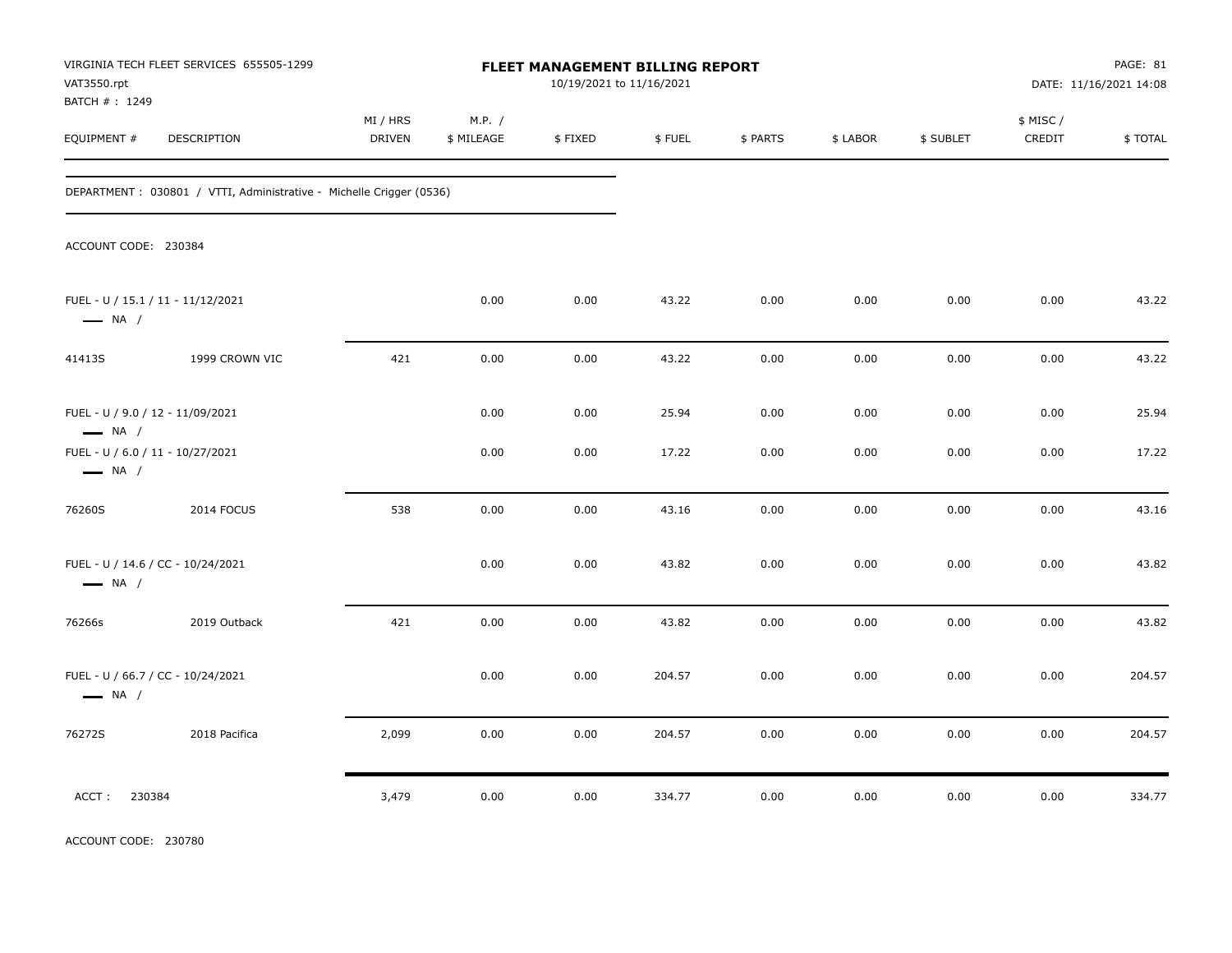| VAT3550.rpt<br>BATCH #: 1249                                | VIRGINIA TECH FLEET SERVICES 655505-1299                             |                    |                      | FLEET MANAGEMENT BILLING REPORT<br>10/19/2021 to 11/16/2021 |        |          |          |           |                     | PAGE: 82<br>DATE: 11/16/2021 14:08 |
|-------------------------------------------------------------|----------------------------------------------------------------------|--------------------|----------------------|-------------------------------------------------------------|--------|----------|----------|-----------|---------------------|------------------------------------|
| EQUIPMENT #                                                 | DESCRIPTION                                                          | MI / HRS<br>DRIVEN | M.P. /<br>\$ MILEAGE | \$FIXED                                                     | \$FUEL | \$ PARTS | \$ LABOR | \$ SUBLET | \$ MISC /<br>CREDIT | \$TOTAL                            |
|                                                             | DEPARTMENT : 030801 / VTTI, Administrative - Michelle Crigger (0536) |                    |                      |                                                             |        |          |          |           |                     |                                    |
| FUEL - U / 11.0 / 11 - 11/09/2021<br>$\longrightarrow$ NA / |                                                                      |                    | 0.00                 | 0.00                                                        | 31.57  | 0.00     | 0.00     | 0.00      | 0.00                | 31.57                              |
| 45309S                                                      | 1998 C1500                                                           | 120                | 0.00                 | 0.00                                                        | 31.57  | 0.00     | 0.00     | 0.00      | 0.00                | 31.57                              |
| FUEL - U / 11.4 / 12 - 11/09/2021<br>$\longrightarrow$ NA / |                                                                      |                    | 0.00                 | 0.00                                                        | 32.63  | 0.00     | 0.00     | 0.00      | 0.00                | 32.63                              |
| 52461S                                                      | 2006 MALIBU                                                          | 221                | 0.00                 | 0.00                                                        | 32.63  | 0.00     | 0.00     | 0.00      | 0.00                | 32.63                              |
| FUEL - U / 27.6 / CC - 10/24/2021<br>$\longrightarrow$ NA / |                                                                      |                    | 0.00                 | 0.00                                                        | 93.24  | 0.00     | 0.00     | 0.00      | 0.00                | 93.24                              |
| cans1                                                       | 2013 CAN                                                             | $\pmb{0}$          | 0.00                 | 0.00                                                        | 93.24  | 0.00     | 0.00     | 0.00      | 0.00                | 93.24                              |
| FUEL - U / 62.0 / 11 - 11/01/2021<br>$\longrightarrow$ NA / |                                                                      |                    | 0.00                 | 0.00                                                        | 177.94 | 0.00     | 0.00     | 0.00      | 0.00                | 177.94                             |
| FUEL - U / 70.8 / 11 - 11/09/2021<br>$\longrightarrow$ NA / |                                                                      |                    | 0.00                 | 0.00                                                        | 203.20 | 0.00     | 0.00     | 0.00      | 0.00                | 203.20                             |
| FUEL - U / 78.7 / 11 - 10/20/2021<br>$\longrightarrow$ NA / |                                                                      |                    | 0.00                 | 0.00                                                        | 225.78 | 0.00     | 0.00     | 0.00      | 0.00                | 225.78                             |
| FUEL - U / 80.8 / 11 - 10/26/2021<br>$\longrightarrow$ NA / |                                                                      |                    | 0.00                 | 0.00                                                        | 231.75 | 0.00     | 0.00     | 0.00      | 0.00                | 231.75                             |
| etr2                                                        | 2001 EQUIPMENT                                                       | $\pmb{0}$          | 0.00                 | 0.00                                                        | 838.67 | 0.00     | 0.00     | 0.00      | 0.00                | 838.67                             |
| ACCT:<br>230780                                             |                                                                      | 341                | 0.00                 | 0.00                                                        | 996.11 | 0.00     | 0.00     | 0.00      | 0.00                | 996.11                             |

ACCOUNT CODE: 235598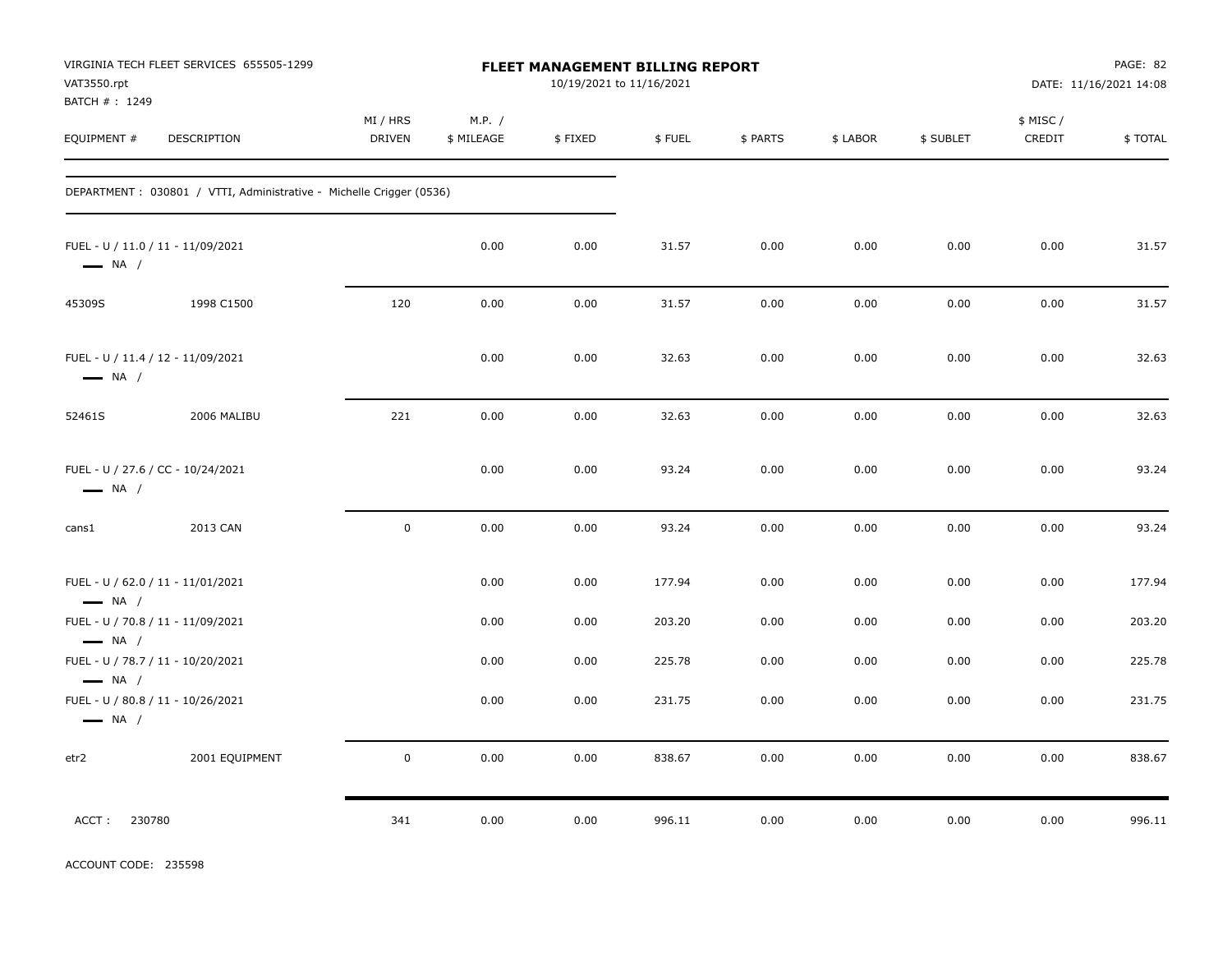| VAT3550.rpt<br>BATCH #: 1249 | VIRGINIA TECH FLEET SERVICES 655505-1299                             |               |            | FLEET MANAGEMENT BILLING REPORT | 10/19/2021 to 11/16/2021 |          |          |           |          | PAGE: 83<br>DATE: 11/16/2021 14:08 |
|------------------------------|----------------------------------------------------------------------|---------------|------------|---------------------------------|--------------------------|----------|----------|-----------|----------|------------------------------------|
|                              |                                                                      | MI / HRS      | M.P. /     |                                 |                          |          |          |           | \$ MISC/ |                                    |
| EQUIPMENT #                  | DESCRIPTION                                                          | <b>DRIVEN</b> | \$ MILEAGE | \$FIXED                         | \$FUEL                   | \$ PARTS | \$ LABOR | \$ SUBLET | CREDIT   | \$TOTAL                            |
|                              | DEPARTMENT : 030801 / VTTI, Administrative - Michelle Crigger (0536) |               |            |                                 |                          |          |          |           |          |                                    |
| $\longrightarrow$ NA /       | FUEL - U / 12.4 / 12 - 10/21/2021                                    |               | 0.00       | 0.00                            | 35.50                    | 0.00     | 0.00     | 0.00      | 0.00     | 35.50                              |
| 76278s                       | 2019 Golf                                                            | 470           | 0.00       | 0.00                            | 35.50                    | 0.00     | 0.00     | 0.00      | 0.00     | 35.50                              |
| 235598<br>ACCT:              |                                                                      | 470           | 0.00       | 0.00                            | 35.50                    | 0.00     | 0.00     | 0.00      | 0.00     | 35.50                              |
| ACCOUNT CODE: 429405         |                                                                      |               |            |                                 |                          |          |          |           |          |                                    |
| $\longrightarrow$ NA /       | FUEL - U / 15.0 / 12 - 10/19/2021                                    |               | 0.00       | 0.00                            | 40.95                    | 0.00     | 0.00     | 0.00      | 0.00     | 40.95                              |
| 47575S                       | 2002 ESCALADE                                                        | $\mathbf 0$   | 0.00       | 0.00                            | 40.95                    | 0.00     | 0.00     | 0.00      | 0.00     | 40.95                              |
| 429405<br>ACCT:              |                                                                      | $\mathbf 0$   | 0.00       | 0.00                            | 40.95                    | 0.00     | 0.00     | 0.00      | 0.00     | 40.95                              |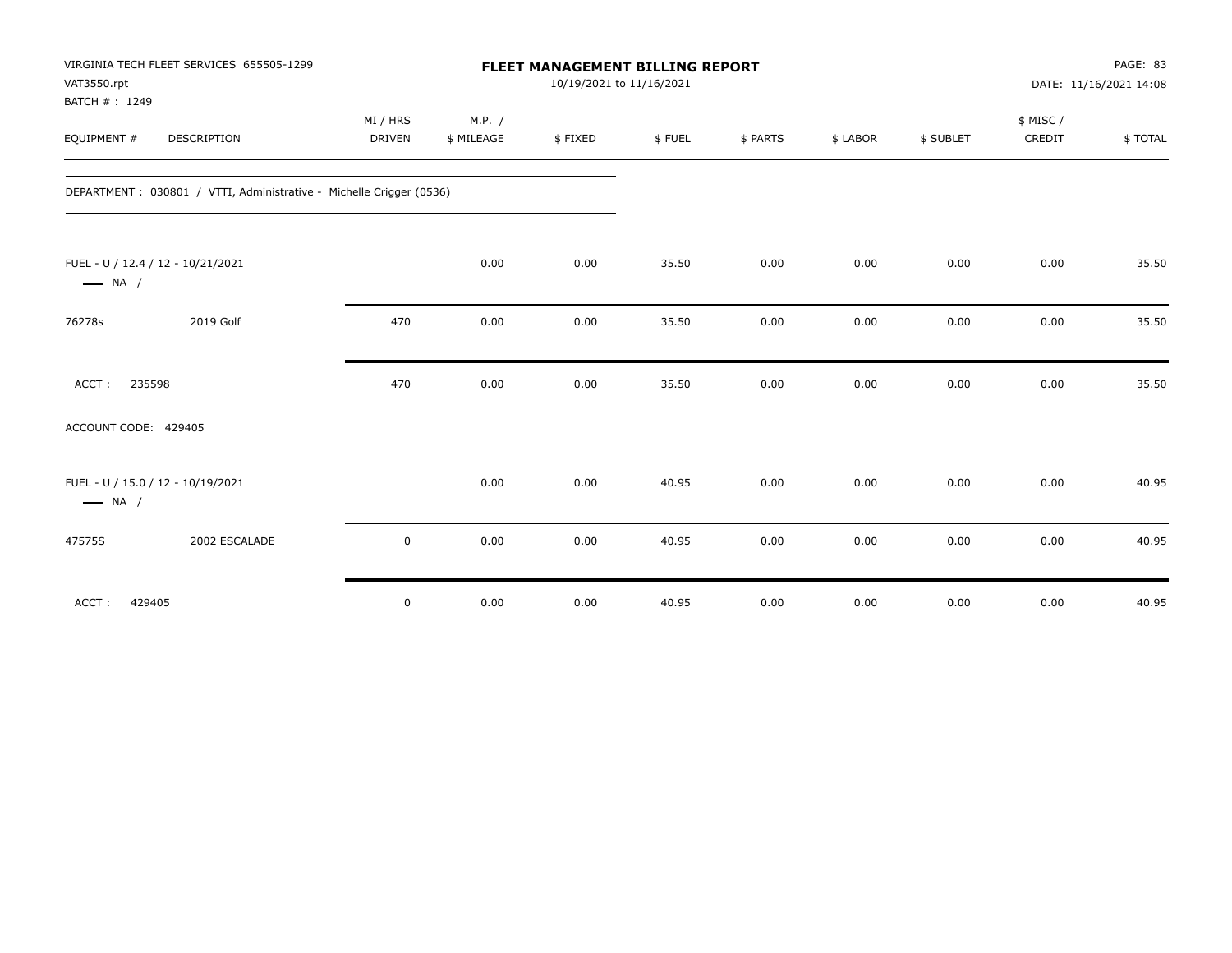| VIRGINIA TECH FLEET SERVICES 655505-1299<br>VAT3550.rpt |        |                           |                      |         | <b>FLEET MANAGEMENT BILLING REPORT</b><br>10/19/2021 to 11/16/2021 |          |          |                  |                     | PAGE: 84<br>DATE: 11/16/2021 14:08 |
|---------------------------------------------------------|--------|---------------------------|----------------------|---------|--------------------------------------------------------------------|----------|----------|------------------|---------------------|------------------------------------|
| BATCH #: 1249<br>EQUIPMENT #<br><b>DESCRIPTION</b>      |        | MI / HRS<br><b>DRIVEN</b> | M.P. /<br>\$ MILEAGE | \$FIXED | \$FUEL                                                             | \$ PARTS | \$ LABOR | \$ SUBLET        | \$ MISC /<br>CREDIT | \$TOTAL                            |
| DEPARTMENT SUBTOTALS :                                  |        | 4,290                     | 0.00                 | 0.00    | 1,407.33                                                           | 0.00     | 0.00     | 0.00             | 0.00                | 1,407.33                           |
| <b>BREAKDOWN OF CHARGES:</b>                            |        |                           | MILEAGE              |         |                                                                    | 0.00     |          | PARTS (WO'S)     |                     | 0.00                               |
| EQUIPMENT COUNT:                                        | 10     |                           | MOTOR POOL           |         |                                                                    | 0.00     |          | PARTS (IND.ISS.) |                     | 0.00                               |
| DEPARTMENT:                                             | 030801 |                           | <b>BASE</b>          |         |                                                                    | 0.00     |          | <b>CREDITS</b>   |                     | 0.00                               |
|                                                         |        |                           | INSURANCE            |         |                                                                    | 0.00     |          | MISCELLANEOUS    |                     | 0.00                               |
|                                                         |        |                           | OTHER                |         |                                                                    | 0.00     | LABOR    |                  |                     | 0.00                               |
|                                                         |        |                           | REPLACEMENT          |         |                                                                    | 0.00     |          | <b>SUBLETS</b>   |                     | 0.00                               |
|                                                         |        |                           | <b>FUEL</b>          |         | 1,407.33                                                           |          |          |                  |                     |                                    |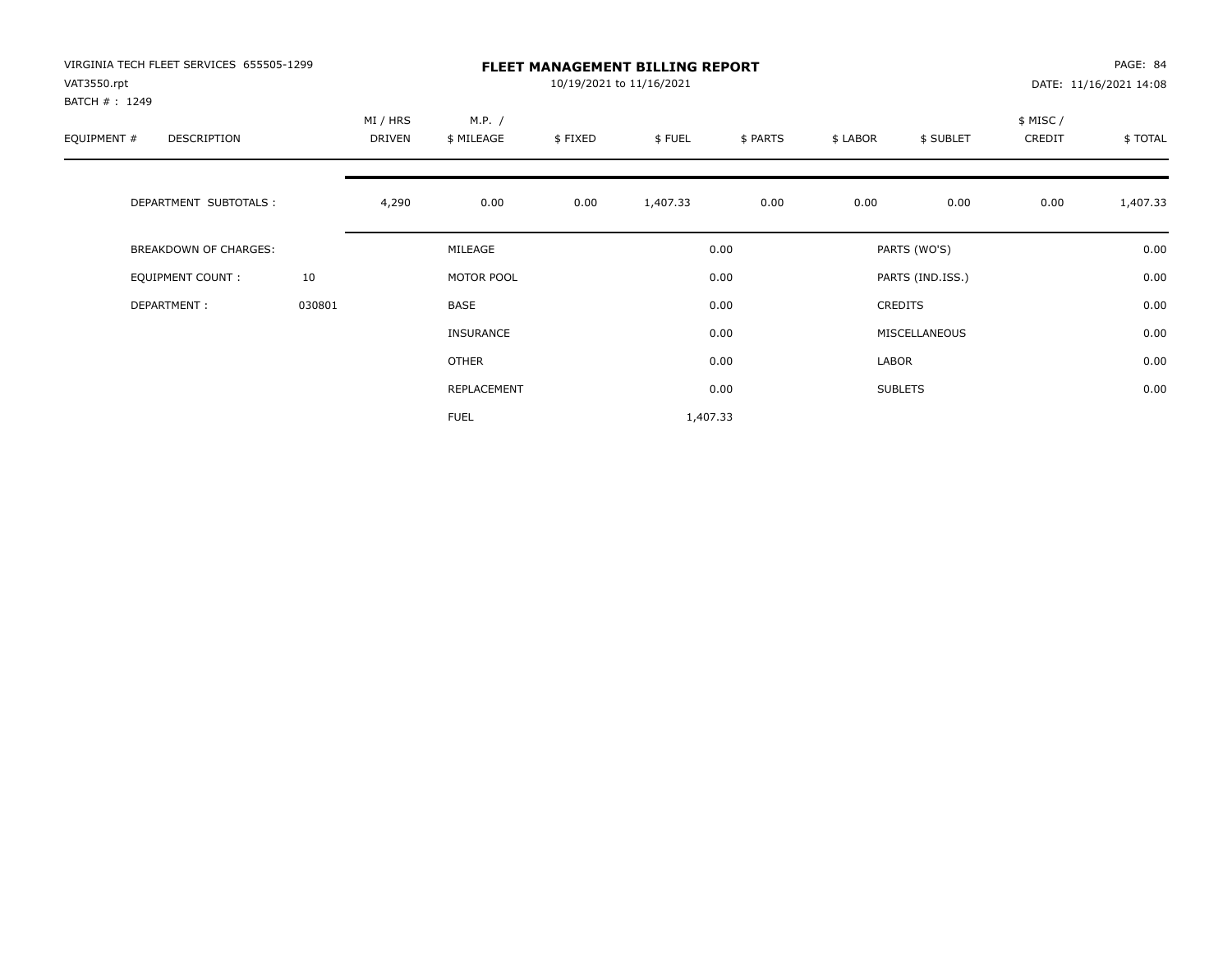| VAT3550.rpt<br>BATCH #: 1249 | VIRGINIA TECH FLEET SERVICES 655505-1299                           |              |                           |                      | <b>FLEET MANAGEMENT BILLING REPORT</b><br>10/19/2021 to 11/16/2021 |        |          |          |                  |                     | PAGE: 85<br>DATE: 11/16/2021 14:08 |
|------------------------------|--------------------------------------------------------------------|--------------|---------------------------|----------------------|--------------------------------------------------------------------|--------|----------|----------|------------------|---------------------|------------------------------------|
| EQUIPMENT #                  | DESCRIPTION                                                        |              | MI / HRS<br><b>DRIVEN</b> | M.P. /<br>\$ MILEAGE | \$FIXED                                                            | \$FUEL | \$ PARTS | \$ LABOR | \$ SUBLET        | \$ MISC /<br>CREDIT | \$TOTAL                            |
|                              | DEPARTMENT: 030802 / VTTI, Human Factors - Michelle Crigger (0536) |              |                           |                      |                                                                    |        |          |          |                  |                     |                                    |
|                              | ACCOUNT CODE: 235670                                               |              |                           |                      |                                                                    |        |          |          |                  |                     |                                    |
| $\longrightarrow$ NA /       | FUEL - U / 11.4 / CC - 10/24/2021                                  |              |                           | 0.00                 | 0.00                                                               | 34.80  | 0.00     | 0.00     | 0.00             | 0.00                | 34.80                              |
| 2017s                        | 2011 LaCrosse                                                      |              | 223                       | 0.00                 | 0.00                                                               | 34.80  | 0.00     | 0.00     | 0.00             | 0.00                | 34.80                              |
| ACCT:                        | 235670                                                             |              | 223                       | 0.00                 | 0.00                                                               | 34.80  | 0.00     | 0.00     | 0.00             | 0.00                | 34.80                              |
|                              | DEPARTMENT SUBTOTALS :                                             |              | 223                       | 0.00                 | 0.00                                                               | 34.80  | 0.00     | 0.00     | 0.00             | 0.00                | 34.80                              |
|                              | <b>BREAKDOWN OF CHARGES:</b>                                       |              |                           | MILEAGE              |                                                                    |        | 0.00     |          | PARTS (WO'S)     |                     | 0.00                               |
|                              | <b>EQUIPMENT COUNT:</b>                                            | $\mathbf{1}$ |                           | MOTOR POOL           |                                                                    |        | 0.00     |          | PARTS (IND.ISS.) |                     | 0.00                               |
|                              | DEPARTMENT:                                                        | 030802       |                           | <b>BASE</b>          |                                                                    |        | 0.00     |          | CREDITS          |                     | 0.00                               |
|                              |                                                                    |              |                           | INSURANCE            |                                                                    |        | 0.00     |          | MISCELLANEOUS    |                     | 0.00                               |
|                              |                                                                    |              |                           | <b>OTHER</b>         |                                                                    |        | 0.00     | LABOR    |                  |                     | 0.00                               |
|                              |                                                                    |              |                           | <b>REPLACEMENT</b>   |                                                                    |        | 0.00     |          | <b>SUBLETS</b>   |                     | 0.00                               |
|                              |                                                                    |              |                           | <b>FUEL</b>          |                                                                    |        | 34.80    |          |                  |                     |                                    |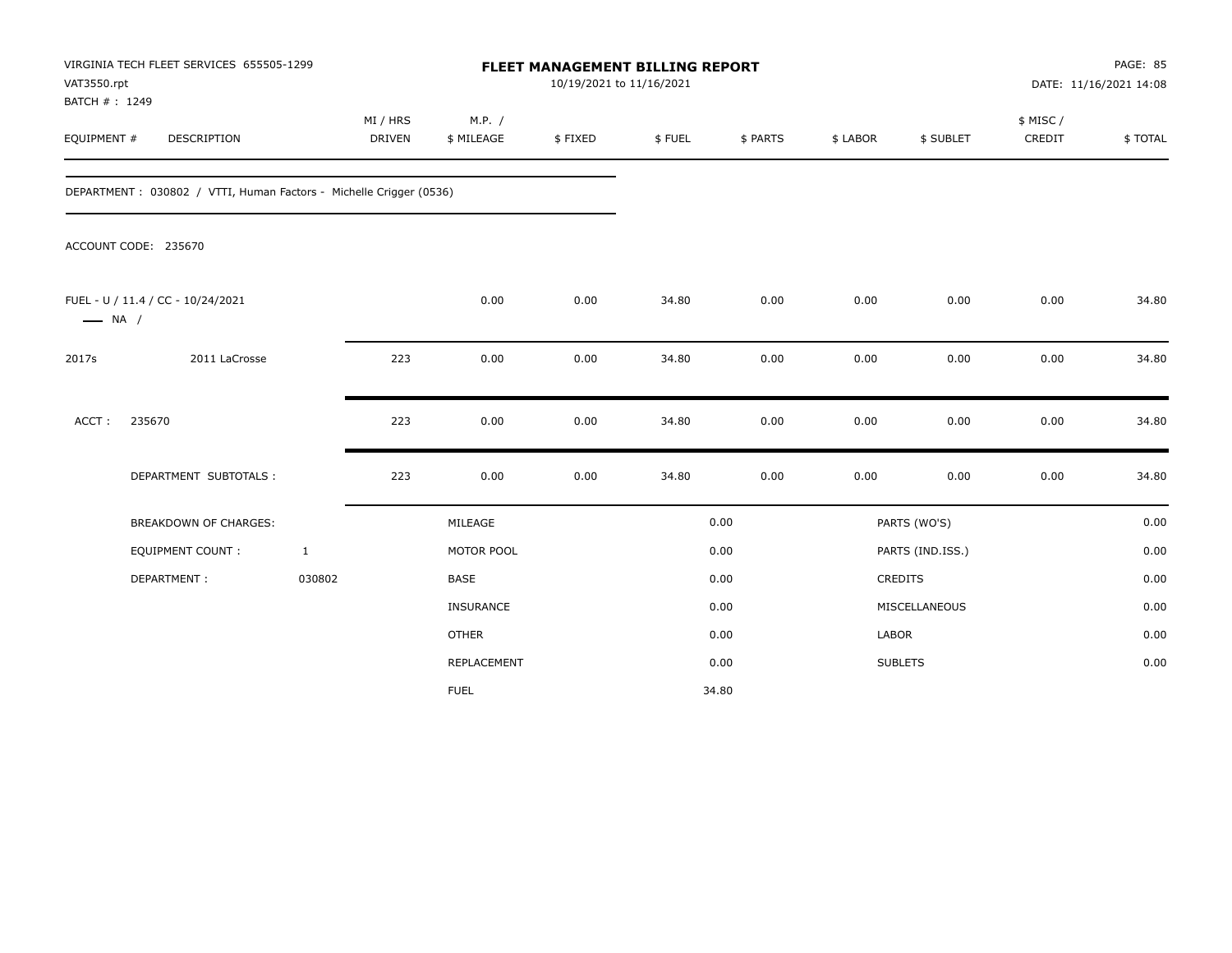| VAT3550.rpt                  | VIRGINIA TECH FLEET SERVICES 655505-1299                        |              |                           |                      |         |        | <b>FLEET MANAGEMENT BILLING REPORT</b><br>10/19/2021 to 11/16/2021 |          |                  |                     | PAGE: 86<br>DATE: 11/16/2021 14:08 |  |
|------------------------------|-----------------------------------------------------------------|--------------|---------------------------|----------------------|---------|--------|--------------------------------------------------------------------|----------|------------------|---------------------|------------------------------------|--|
| BATCH #: 1249<br>EQUIPMENT # | DESCRIPTION                                                     |              | MI / HRS<br><b>DRIVEN</b> | M.P. /<br>\$ MILEAGE | \$FIXED | \$FUEL | \$ PARTS                                                           | \$ LABOR | \$ SUBLET        | \$ MISC /<br>CREDIT | \$TOTAL                            |  |
|                              | DEPARTMENT: 030803 / VTTI, Smart Road - Michelle Crigger (0536) |              |                           |                      |         |        |                                                                    |          |                  |                     |                                    |  |
|                              | ACCOUNT CODE: 230209                                            |              |                           |                      |         |        |                                                                    |          |                  |                     |                                    |  |
| $\longrightarrow$ NA /       | FUEL - D / 42.8 / 13 - 11/11/2021                               |              |                           | 0.00                 | 0.00    | 128.46 | 0.00                                                               | 0.00     | 0.00             | 0.00                | 128.46                             |  |
| etr                          | 1999 CANS                                                       |              | $\mathsf 0$               | 0.00                 | 0.00    | 128.46 | 0.00                                                               | 0.00     | 0.00             | 0.00                | 128.46                             |  |
| ACCT:                        | 230209                                                          |              | 0                         | 0.00                 | 0.00    | 128.46 | 0.00                                                               | 0.00     | 0.00             | 0.00                | 128.46                             |  |
|                              | DEPARTMENT SUBTOTALS :                                          |              | $\mathbf 0$               | 0.00                 | 0.00    | 128.46 | 0.00                                                               | 0.00     | 0.00             | 0.00                | 128.46                             |  |
|                              | <b>BREAKDOWN OF CHARGES:</b>                                    |              |                           | MILEAGE              |         |        | 0.00                                                               |          | PARTS (WO'S)     |                     | 0.00                               |  |
|                              | EQUIPMENT COUNT:                                                | $\mathbf{1}$ |                           | MOTOR POOL           |         |        | 0.00                                                               |          | PARTS (IND.ISS.) |                     | 0.00                               |  |
|                              | DEPARTMENT:                                                     | 030803       |                           | <b>BASE</b>          |         |        | 0.00                                                               |          | <b>CREDITS</b>   |                     | 0.00                               |  |
|                              |                                                                 |              |                           | <b>INSURANCE</b>     |         |        | 0.00                                                               |          | MISCELLANEOUS    |                     | 0.00                               |  |
|                              |                                                                 |              |                           | <b>OTHER</b>         |         |        | 0.00                                                               | LABOR    |                  |                     | 0.00                               |  |
|                              |                                                                 |              |                           | REPLACEMENT          |         |        | 0.00                                                               |          | <b>SUBLETS</b>   |                     | 0.00                               |  |
|                              |                                                                 |              |                           | <b>FUEL</b>          |         | 128.46 |                                                                    |          |                  |                     |                                    |  |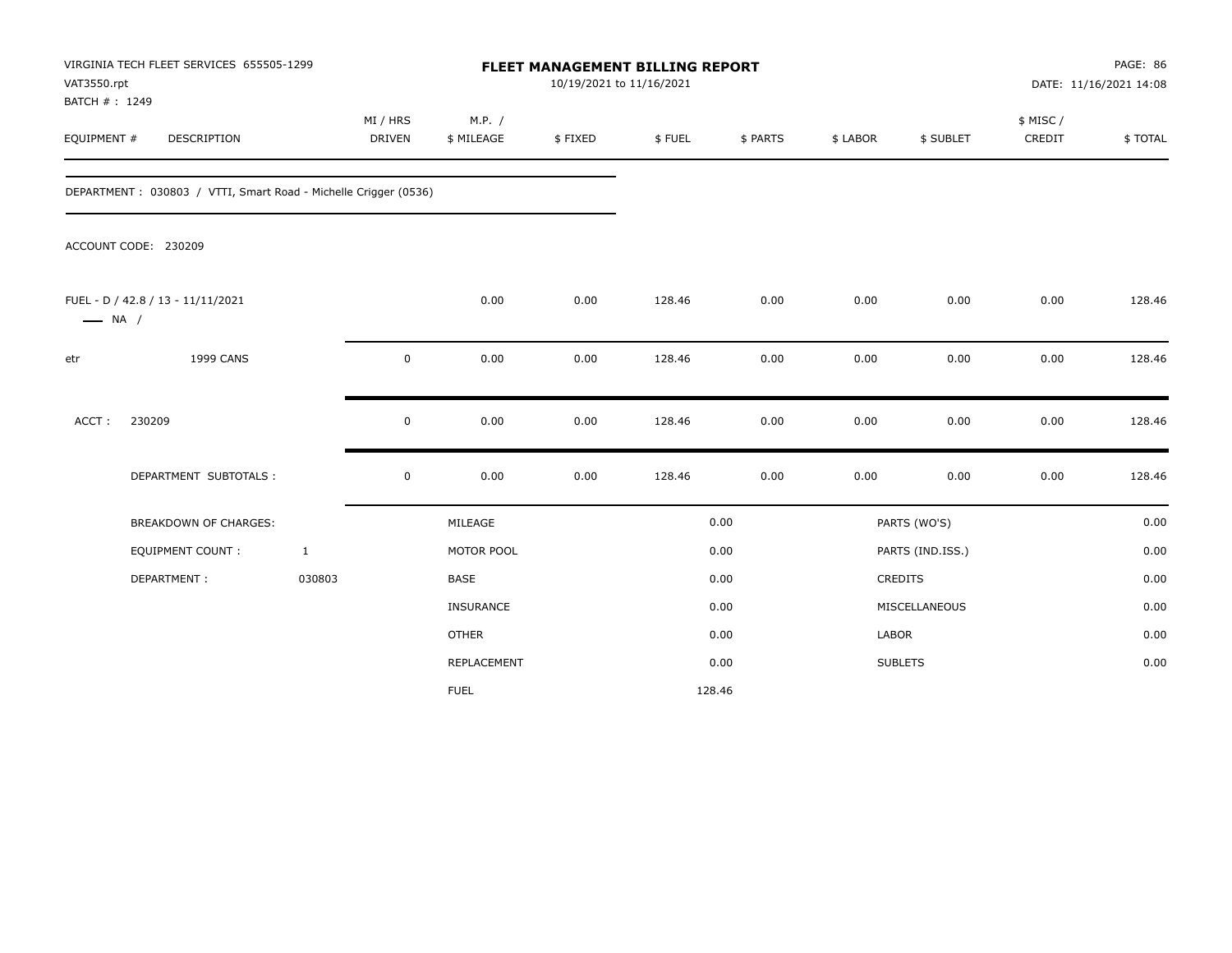| VAT3550.rpt<br>BATCH #: 1249                     | VIRGINIA TECH FLEET SERVICES 655505-1299                       |              |                    |                      |         | FLEET MANAGEMENT BILLING REPORT<br>10/19/2021 to 11/16/2021 |          |          |                  |                     | PAGE: 87<br>DATE: 11/16/2021 14:08 |
|--------------------------------------------------|----------------------------------------------------------------|--------------|--------------------|----------------------|---------|-------------------------------------------------------------|----------|----------|------------------|---------------------|------------------------------------|
| EQUIPMENT #                                      | DESCRIPTION                                                    |              | MI / HRS<br>DRIVEN | M.P. /<br>\$ MILEAGE | \$FIXED | \$FUEL                                                      | \$ PARTS | \$ LABOR | \$ SUBLET        | \$ MISC /<br>CREDIT | \$TOTAL                            |
|                                                  | DEPARTMENT : 030807 / VTTI, Pavement - Michelle Crigger (0536) |              |                    |                      |         |                                                             |          |          |                  |                     |                                    |
|                                                  | ACCOUNT CODE: 467228                                           |              |                    |                      |         |                                                             |          |          |                  |                     |                                    |
| $\longrightarrow$ NA /                           | FUEL - D / 57.9 / 13 - 11/03/2021                              |              |                    | 0.00                 | 0.00    | 178.91                                                      | 0.00     | 0.00     | 0.00             | 0.00                | 178.91                             |
|                                                  | FUEL - D / 33.4 / 14 - 10/21/2021                              |              |                    | 0.00                 | 0.00    | 103.30                                                      | 0.00     | 0.00     | 0.00             | 0.00                | 103.30                             |
| $\longrightarrow$ NA /<br>$\longrightarrow$ NA / | FUEL - D / 396.6 / CC - 10/24/2021                             |              |                    | 0.00                 | 0.00    | 1,493.70                                                    | 0.00     | 0.00     | 0.00             | 0.00                | 1,493.70                           |
| $\longrightarrow$ NA /                           | PARTS ISSUE # I312258                                          |              |                    | 0.00                 | 0.00    | 0.00                                                        | 35.14    | 0.00     | 0.00             | 0.00                | 35.14                              |
| $\longrightarrow$ NA /                           | PARTS ISSUE # I312261                                          |              |                    | 0.00                 | 0.00    | 0.00                                                        | 32.76    | 0.00     | 0.00             | 0.00                | 32.76                              |
| 45250                                            | 2015 VHD64F                                                    |              | $\mathbf 0$        | 0.00                 | 0.00    | 1,775.91                                                    | 67.90    | 0.00     | 0.00             | 0.00                | 1,843.81                           |
| ACCT:                                            | 467228                                                         |              | $\mathbf 0$        | 0.00                 | 0.00    | 1,775.91                                                    | 67.90    | 0.00     | 0.00             | 0.00                | 1,843.81                           |
|                                                  | DEPARTMENT SUBTOTALS :                                         |              | $\pmb{0}$          | 0.00                 | 0.00    | 1,775.91                                                    | 67.90    | 0.00     | 0.00             | 0.00                | 1,843.81                           |
|                                                  | BREAKDOWN OF CHARGES:                                          |              |                    | MILEAGE              |         |                                                             | 0.00     |          | PARTS (WO'S)     |                     | 0.00                               |
|                                                  | <b>EQUIPMENT COUNT:</b>                                        | $\mathbf{1}$ |                    | MOTOR POOL           |         |                                                             | 0.00     |          | PARTS (IND.ISS.) |                     | 67.90                              |
|                                                  | DEPARTMENT:                                                    | 030807       |                    | BASE                 |         |                                                             | 0.00     |          | CREDITS          |                     | 0.00                               |
|                                                  |                                                                |              |                    | <b>INSURANCE</b>     |         |                                                             | 0.00     |          | MISCELLANEOUS    |                     | 0.00                               |
|                                                  |                                                                |              |                    | <b>OTHER</b>         |         |                                                             | 0.00     | LABOR    |                  |                     | 0.00                               |
|                                                  |                                                                |              |                    | REPLACEMENT          |         |                                                             | 0.00     |          | <b>SUBLETS</b>   |                     | 0.00                               |
|                                                  |                                                                |              |                    | <b>FUEL</b>          |         | 1,775.91                                                    |          |          |                  |                     |                                    |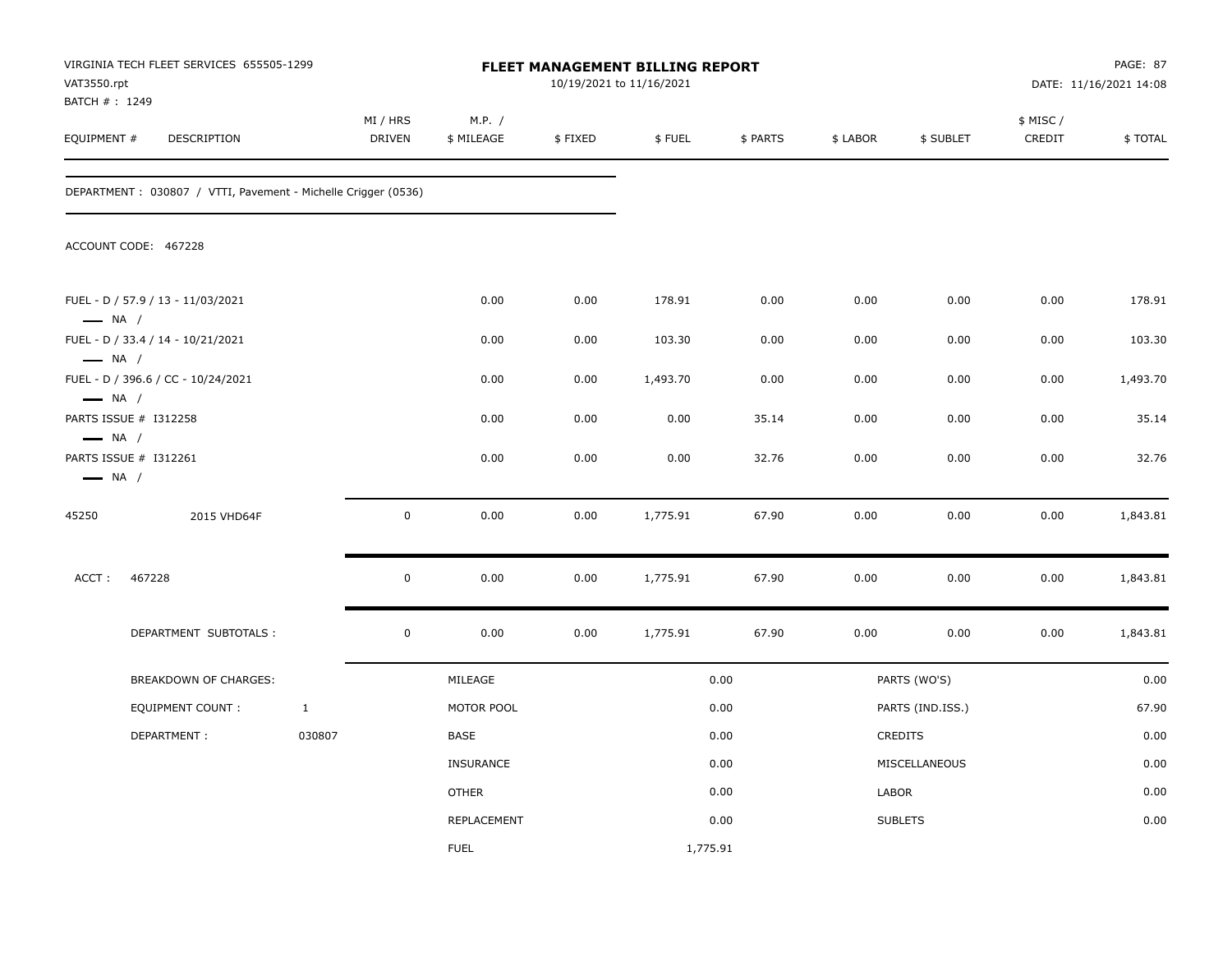| VAT3550.rpt<br>BATCH #: 1249 | VIRGINIA TECH FLEET SERVICES 655505-1299                 |                           |                      |         | <b>FLEET MANAGEMENT BILLING REPORT</b><br>10/19/2021 to 11/16/2021 |          |          |                  | PAGE: 88<br>DATE: 11/16/2021 14:08 |         |  |
|------------------------------|----------------------------------------------------------|---------------------------|----------------------|---------|--------------------------------------------------------------------|----------|----------|------------------|------------------------------------|---------|--|
| EQUIPMENT #                  | DESCRIPTION                                              | MI / HRS<br><b>DRIVEN</b> | M.P. /<br>\$ MILEAGE | \$FIXED | \$FUEL                                                             | \$ PARTS | \$ LABOR | \$ SUBLET        | \$ MISC /<br>CREDIT                | \$TOTAL |  |
|                              | DEPARTMENT: 030808 / VTTI, RCE - Michelle Crigger (0536) |                           |                      |         |                                                                    |          |          |                  |                                    |         |  |
|                              | ACCOUNT CODE: 234659                                     |                           |                      |         |                                                                    |          |          |                  |                                    |         |  |
| $\longrightarrow$ NA /       | FUEL - U / 19.0 / 12 - 10/27/2021                        |                           | 0.00                 | 0.00    | 54.47                                                              | 0.00     | 0.00     | 0.00             | 0.00                               | 54.47   |  |
| 49033s                       | 2004 TAHOE                                               | 358                       | 0.00                 | 0.00    | 54.47                                                              | 0.00     | 0.00     | 0.00             | 0.00                               | 54.47   |  |
| ACCT:                        | 234659                                                   | 358                       | 0.00                 | 0.00    | 54.47                                                              | 0.00     | 0.00     | 0.00             | 0.00                               | 54.47   |  |
|                              | DEPARTMENT SUBTOTALS :                                   | 358                       | 0.00                 | 0.00    | 54.47                                                              | 0.00     | 0.00     | 0.00             | 0.00                               | 54.47   |  |
|                              | <b>BREAKDOWN OF CHARGES:</b>                             |                           | MILEAGE              |         |                                                                    | 0.00     |          | PARTS (WO'S)     |                                    | 0.00    |  |
|                              | <b>EQUIPMENT COUNT:</b>                                  | $\mathbf{1}$              | MOTOR POOL           |         |                                                                    | 0.00     |          | PARTS (IND.ISS.) |                                    | 0.00    |  |
|                              | DEPARTMENT:                                              | 030808                    | <b>BASE</b>          |         |                                                                    | 0.00     |          | <b>CREDITS</b>   |                                    | 0.00    |  |
|                              |                                                          |                           | <b>INSURANCE</b>     |         |                                                                    | 0.00     |          | MISCELLANEOUS    |                                    | 0.00    |  |
|                              |                                                          |                           | <b>OTHER</b>         |         |                                                                    | 0.00     | LABOR    |                  |                                    | 0.00    |  |
|                              |                                                          |                           | REPLACEMENT          |         |                                                                    | 0.00     |          | <b>SUBLETS</b>   |                                    | 0.00    |  |
|                              |                                                          |                           | <b>FUEL</b>          |         |                                                                    | 54.47    |          |                  |                                    |         |  |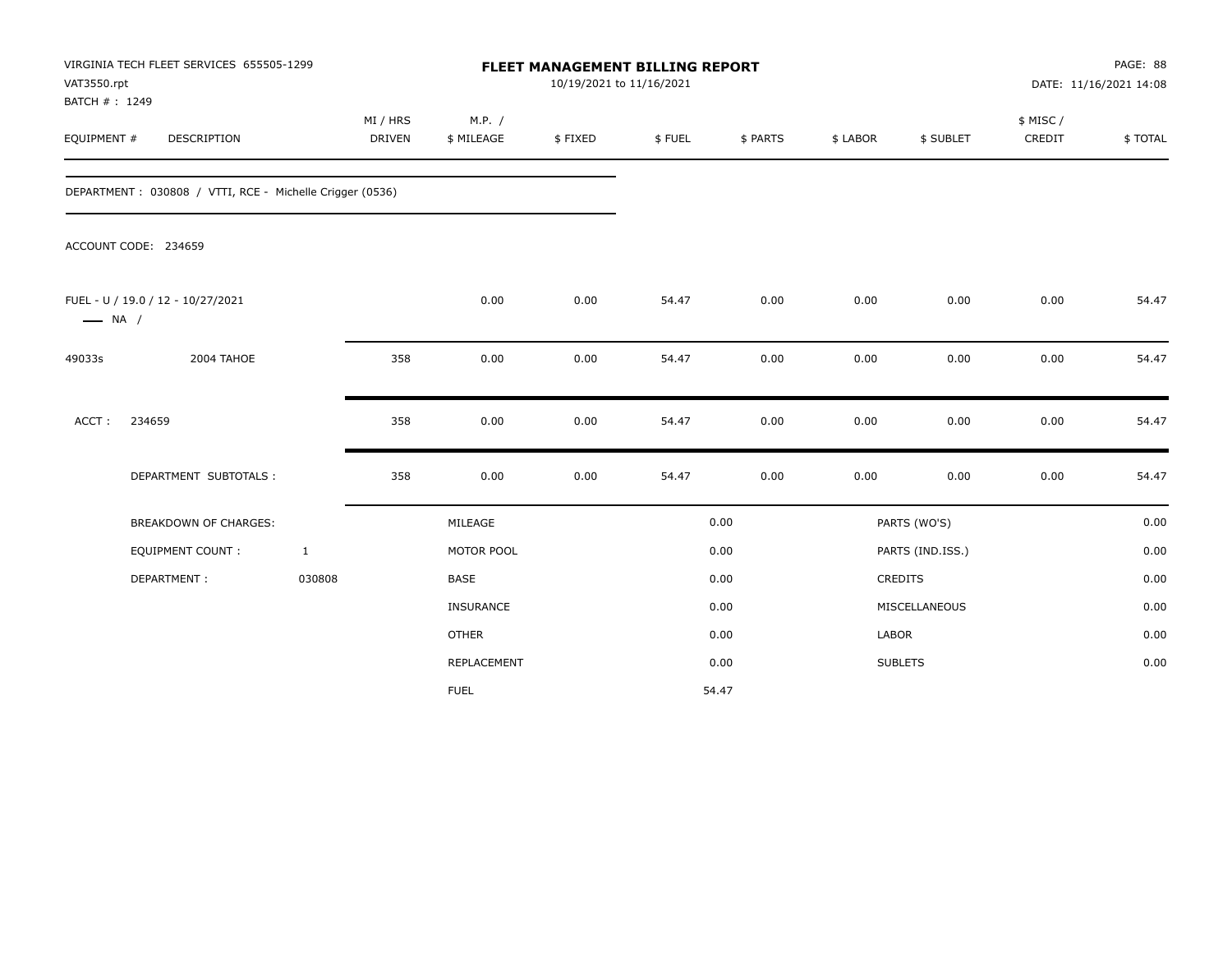| VAT3550.rpt<br>BATCH #: 1249                               | VIRGINIA TECH FLEET SERVICES 655505-1299                   |                           | <b>FLEET MANAGEMENT BILLING REPORT</b><br>10/19/2021 to 11/16/2021 |         |        |          |          |           |                    | PAGE: 89<br>DATE: 11/16/2021 14:08 |  |
|------------------------------------------------------------|------------------------------------------------------------|---------------------------|--------------------------------------------------------------------|---------|--------|----------|----------|-----------|--------------------|------------------------------------|--|
| EQUIPMENT #                                                | DESCRIPTION                                                | MI / HRS<br><b>DRIVEN</b> | M.P. /<br>\$ MILEAGE                                               | \$FIXED | \$FUEL | \$ PARTS | \$ LABOR | \$ SUBLET | \$ MISC/<br>CREDIT | \$TOTAL                            |  |
|                                                            | DEPARTMENT: 030811 / Intern Park - Michelle Crigger (0536) |                           |                                                                    |         |        |          |          |           |                    |                                    |  |
| ACCOUNT CODE: 235290                                       |                                                            |                           |                                                                    |         |        |          |          |           |                    |                                    |  |
| FUEL - U / 7.1 / 12 - 11/03/2021<br>$\longrightarrow$ NA / |                                                            |                           | 0.00                                                               | 0.00    | 20.32  | 0.00     | 0.00     | 0.00      | 0.00               | 20.32                              |  |
| FUEL - U / 9.7 / 12 - 10/27/2021<br>$\longrightarrow$ NA / |                                                            |                           | 0.00                                                               | 0.00    | 27.87  | 0.00     | 0.00     | 0.00      | 0.00               | 27.87                              |  |
| 58842S                                                     | 2010 IMPALA                                                | 156                       | 0.00                                                               | 0.00    | 48.19  | 0.00     | 0.00     | 0.00      | 0.00               | 48.19                              |  |
| $\longrightarrow$ NA /                                     | FUEL - U / 13.5 / 12 - 11/12/2021                          |                           | 0.00                                                               | 0.00    | 38.86  | 0.00     | 0.00     | 0.00      | 0.00               | 38.86                              |  |
| $\longrightarrow$ NA /                                     | FUEL - U / 20.8 / CC - 10/24/2021                          |                           | 0.00                                                               | 0.00    | 69.18  | 0.00     | 0.00     | 0.00      | 0.00               | 69.18                              |  |
| 58867s                                                     | 2010 IMPALA                                                | 2,091                     | 0.00                                                               | 0.00    | 108.04 | 0.00     | 0.00     | 0.00      | 0.00               | 108.04                             |  |
| ACCT:<br>235290                                            |                                                            | 2,247                     | 0.00                                                               | 0.00    | 156.23 | 0.00     | 0.00     | 0.00      | 0.00               | 156.23                             |  |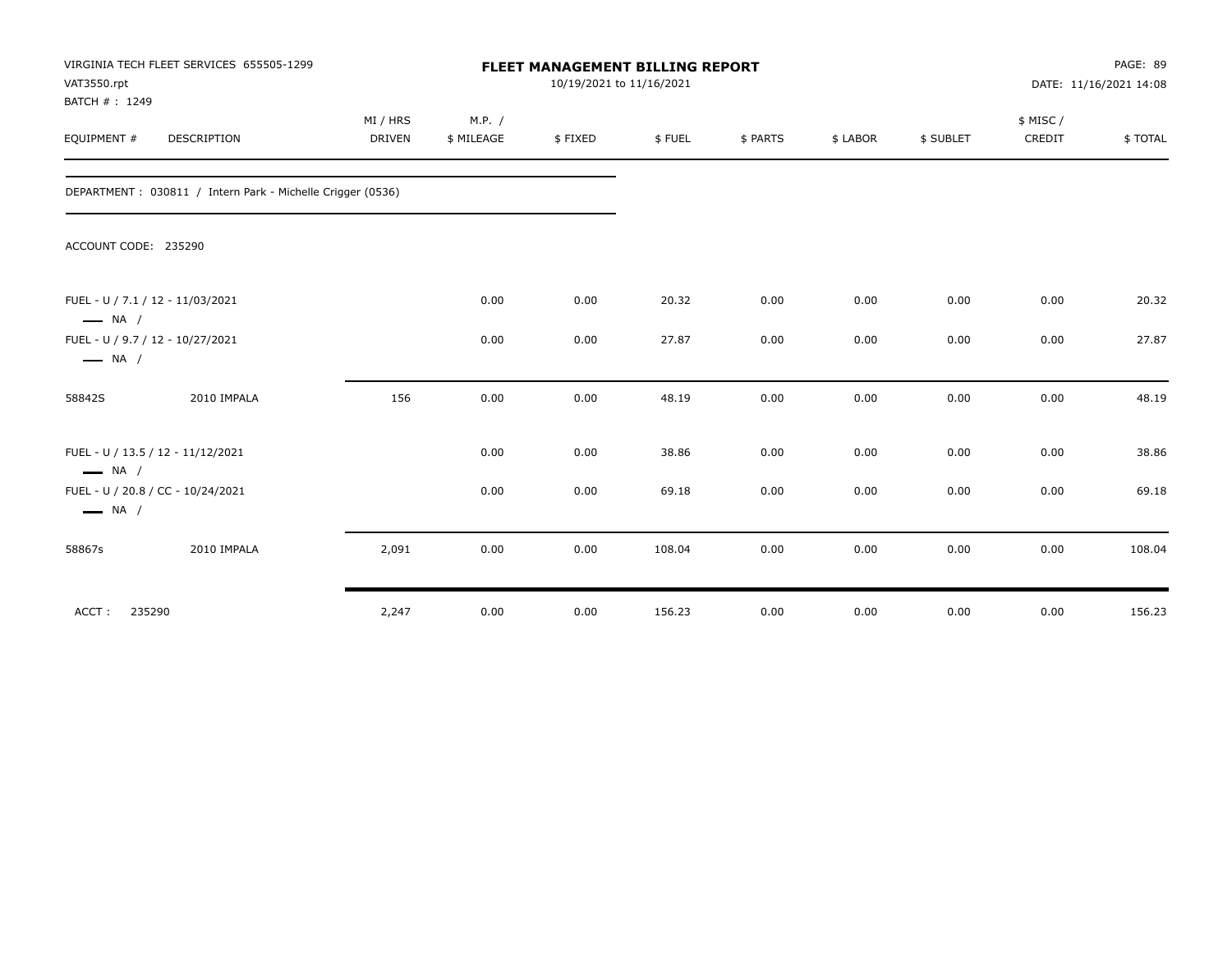| VIRGINIA TECH FLEET SERVICES 655505-1299<br>VAT3550.rpt<br>BATCH #: 1249 |                | <b>FLEET MANAGEMENT BILLING REPORT</b><br>10/19/2021 to 11/16/2021 |                      |         |        |          |          |                  |                    | PAGE: 90<br>DATE: 11/16/2021 14:08 |  |
|--------------------------------------------------------------------------|----------------|--------------------------------------------------------------------|----------------------|---------|--------|----------|----------|------------------|--------------------|------------------------------------|--|
| EQUIPMENT #<br>DESCRIPTION                                               |                | MI / HRS<br>DRIVEN                                                 | M.P. /<br>\$ MILEAGE | \$FIXED | \$FUEL | \$ PARTS | \$ LABOR | \$ SUBLET        | \$ MISC/<br>CREDIT | \$TOTAL                            |  |
| DEPARTMENT SUBTOTALS :                                                   |                | 2,247                                                              | 0.00                 | 0.00    | 156.23 | 0.00     | 0.00     | 0.00             | 0.00               | 156.23                             |  |
| <b>BREAKDOWN OF CHARGES:</b>                                             |                |                                                                    | MILEAGE              |         |        | 0.00     |          | PARTS (WO'S)     |                    | 0.00                               |  |
| <b>EQUIPMENT COUNT:</b>                                                  | $\overline{2}$ |                                                                    | MOTOR POOL           |         |        | 0.00     |          | PARTS (IND.ISS.) |                    | 0.00                               |  |
| DEPARTMENT:                                                              | 030811         |                                                                    | BASE                 |         |        | 0.00     |          | CREDITS          |                    | 0.00                               |  |
|                                                                          |                |                                                                    | INSURANCE            |         |        | 0.00     |          | MISCELLANEOUS    |                    | 0.00                               |  |
|                                                                          |                |                                                                    | OTHER                |         |        | 0.00     | LABOR    |                  |                    | 0.00                               |  |
|                                                                          |                |                                                                    | REPLACEMENT          |         |        | 0.00     |          | <b>SUBLETS</b>   |                    | 0.00                               |  |
|                                                                          |                |                                                                    | <b>FUEL</b>          |         |        | 156.23   |          |                  |                    |                                    |  |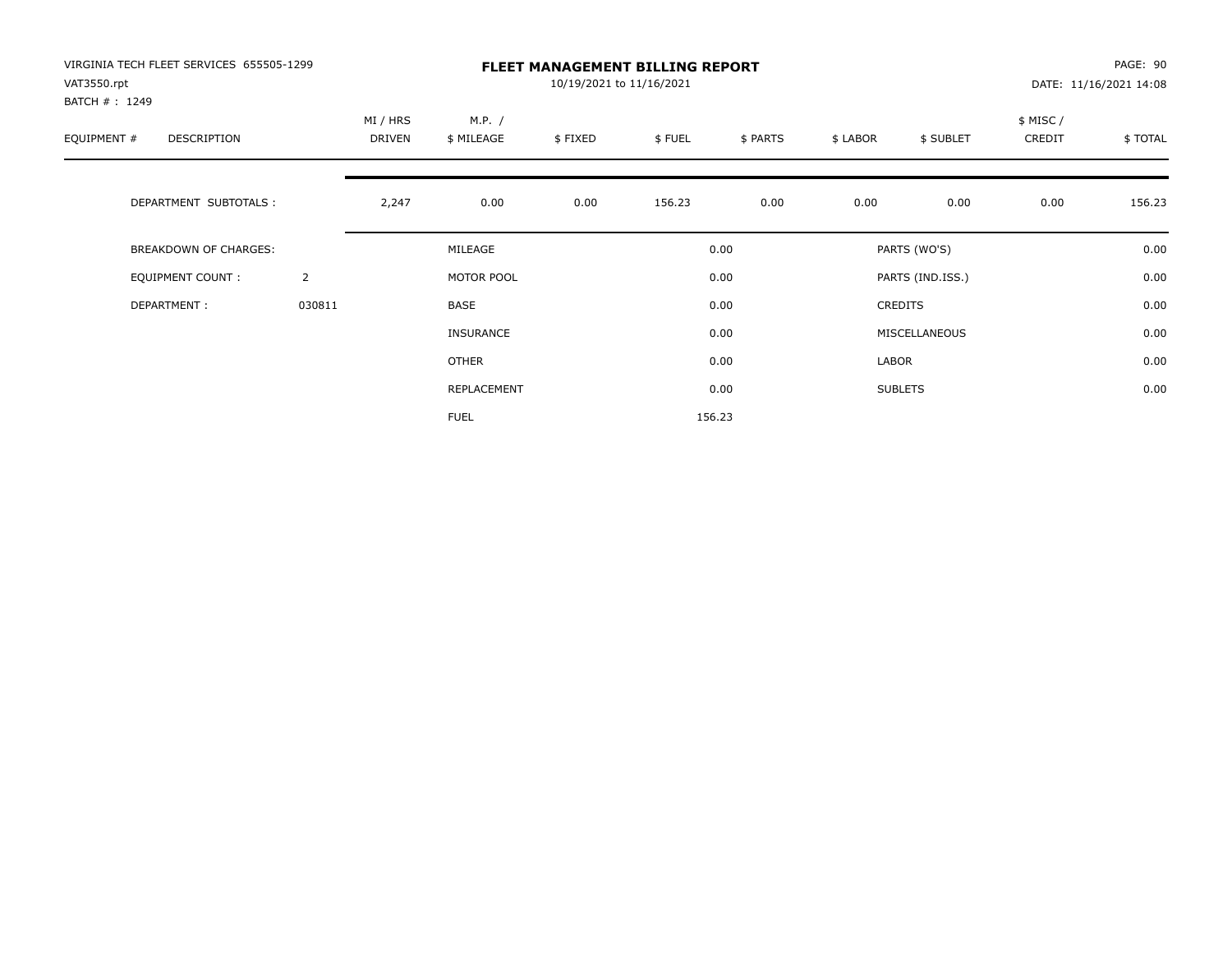| VAT3550.rpt<br>BATCH #: 1249                     | VIRGINIA TECH FLEET SERVICES 655505-1299                            |              |                           |                      | FLEET MANAGEMENT BILLING REPORT<br>10/19/2021 to 11/16/2021 |        |          |          |                  |                     | PAGE: 91<br>DATE: 11/16/2021 14:08 |
|--------------------------------------------------|---------------------------------------------------------------------|--------------|---------------------------|----------------------|-------------------------------------------------------------|--------|----------|----------|------------------|---------------------|------------------------------------|
| EQUIPMENT #                                      | DESCRIPTION                                                         |              | MI / HRS<br><b>DRIVEN</b> | M.P. /<br>\$ MILEAGE | \$FIXED                                                     | \$FUEL | \$ PARTS | \$ LABOR | \$ SUBLET        | \$ MISC /<br>CREDIT | \$TOTAL                            |
|                                                  | DEPARTMENT: 030812 / VTTI, Trucks & Buses - Michelle Crigger (0536) |              |                           |                      |                                                             |        |          |          |                  |                     |                                    |
|                                                  | ACCOUNT CODE: 451602                                                |              |                           |                      |                                                             |        |          |          |                  |                     |                                    |
| $\longrightarrow$ NA /                           | FUEL - D / 0.4 / 13 - 10/29/2021                                    |              |                           | 0.00                 | 0.00                                                        | 1.21   | 0.00     | 0.00     | 0.00             | 0.00                | 1.21                               |
|                                                  | FUEL - D / 105.1 / 14 - 10/29/2021                                  |              |                           | 0.00                 | 0.00                                                        | 324.67 | 0.00     | 0.00     | 0.00             | 0.00                | 324.67                             |
| $\longrightarrow$ NA /<br>$\longrightarrow$ NA / | FUEL - D / 86.5 / 14 - 10/29/2021                                   |              |                           | 0.00                 | 0.00                                                        | 267.28 | 0.00     | 0.00     | 0.00             | 0.00                | 267.28                             |
| 66975S                                           | 2015 LONESTAR                                                       |              | 1,009                     | 0.00                 | 0.00                                                        | 593.16 | 0.00     | 0.00     | 0.00             | 0.00                | 593.16                             |
| ACCT:                                            | 451602                                                              |              | 1,009                     | 0.00                 | 0.00                                                        | 593.16 | 0.00     | 0.00     | 0.00             | 0.00                | 593.16                             |
|                                                  | DEPARTMENT SUBTOTALS :                                              |              | 1,009                     | 0.00                 | 0.00                                                        | 593.16 | 0.00     | 0.00     | 0.00             | 0.00                | 593.16                             |
|                                                  | BREAKDOWN OF CHARGES:                                               |              |                           | MILEAGE              |                                                             |        | 0.00     |          | PARTS (WO'S)     |                     | 0.00                               |
|                                                  | EQUIPMENT COUNT :                                                   | $\mathbf{1}$ |                           | MOTOR POOL           |                                                             |        | 0.00     |          | PARTS (IND.ISS.) |                     | 0.00                               |
|                                                  | DEPARTMENT:                                                         | 030812       |                           | BASE                 |                                                             |        | 0.00     |          | CREDITS          |                     | 0.00                               |
|                                                  |                                                                     |              |                           | <b>INSURANCE</b>     |                                                             |        | 0.00     |          | MISCELLANEOUS    |                     | 0.00                               |
|                                                  |                                                                     |              |                           | <b>OTHER</b>         |                                                             |        | 0.00     | LABOR    |                  |                     | 0.00                               |
|                                                  |                                                                     |              |                           | REPLACEMENT          |                                                             |        | 0.00     |          | <b>SUBLETS</b>   |                     | 0.00                               |
|                                                  |                                                                     |              |                           | <b>FUEL</b>          |                                                             |        | 593.16   |          |                  |                     |                                    |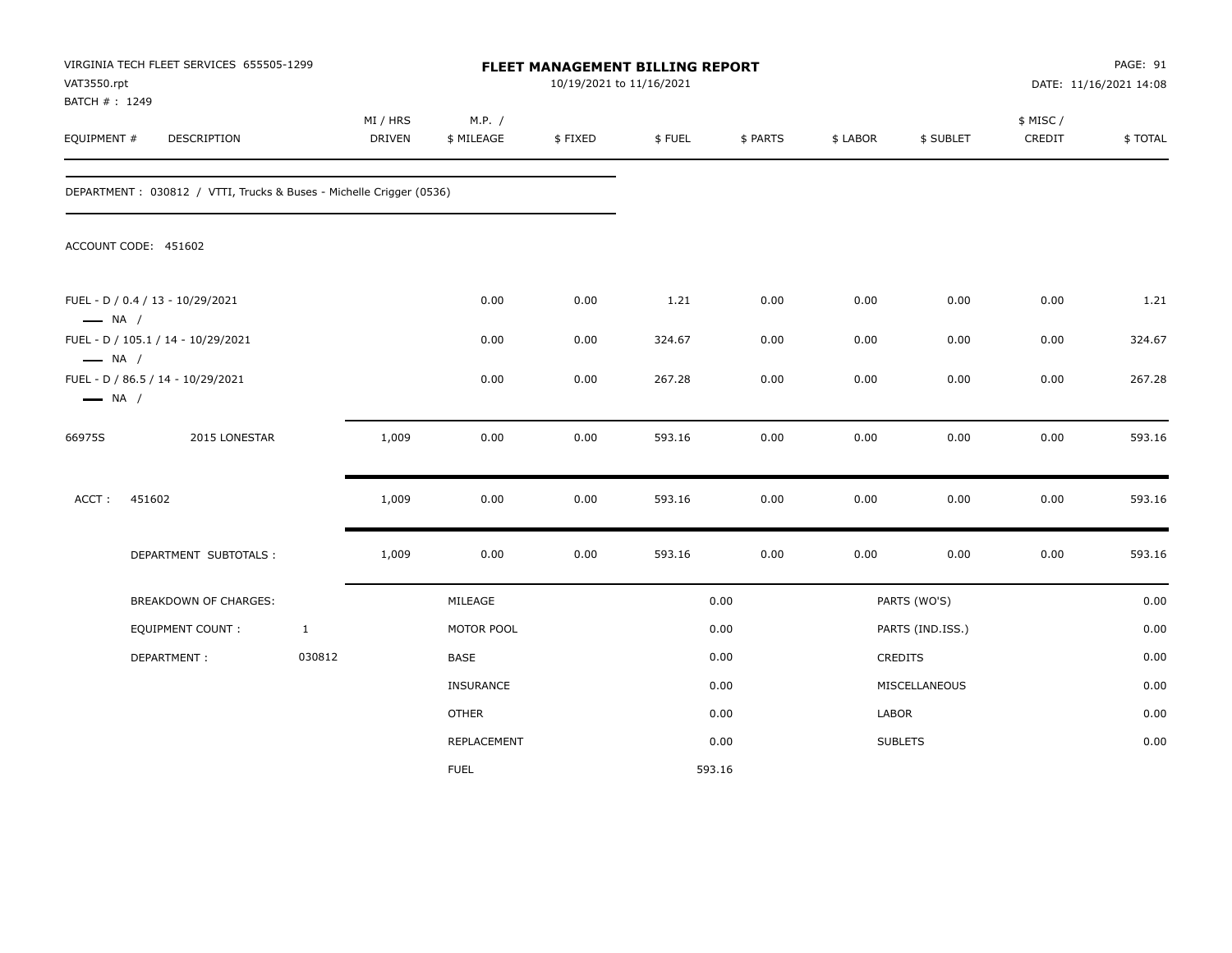| VAT3550.rpt<br>BATCH #: 1249                                | VIRGINIA TECH FLEET SERVICES 655505-1299                                     |                    |                      | 10/19/2021 to 11/16/2021 | FLEET MANAGEMENT BILLING REPORT |          |          |           |                     | PAGE: 92<br>DATE: 11/16/2021 14:08 |
|-------------------------------------------------------------|------------------------------------------------------------------------------|--------------------|----------------------|--------------------------|---------------------------------|----------|----------|-----------|---------------------|------------------------------------|
| EQUIPMENT #                                                 | <b>DESCRIPTION</b>                                                           | MI / HRS<br>DRIVEN | M.P. /<br>\$ MILEAGE | \$FIXED                  | \$FUEL                          | \$ PARTS | \$ LABOR | \$ SUBLET | \$ MISC /<br>CREDIT | \$TOTAL                            |
|                                                             | DEPARTMENT: 030820 / VTTI Advanced Automotive Research Michelle Crigger 0536 |                    |                      |                          |                                 |          |          |           |                     |                                    |
| ACCOUNT CODE: 460657                                        |                                                                              |                    |                      |                          |                                 |          |          |           |                     |                                    |
| FUEL - U / 18.0 / 12 - 10/19/2021<br>$\longrightarrow$ NA / |                                                                              |                    | 0.00                 | 0.00                     | 49.14                           | 0.00     | 0.00     | 0.00      | 0.00                | 49.14                              |
| 74607s                                                      | 2017 Acadia                                                                  | $\mathsf 0$        | 0.00                 | 0.00                     | 49.14                           | 0.00     | 0.00     | 0.00      | 0.00                | 49.14                              |
| 460657<br>ACCT:                                             |                                                                              | $\mathbf 0$        | 0.00                 | 0.00                     | 49.14                           | 0.00     | 0.00     | 0.00      | 0.00                | 49.14                              |
| ACCOUNT CODE: 460966                                        |                                                                              |                    |                      |                          |                                 |          |          |           |                     |                                    |
| FUEL - U / 3.9 / CC - 10/24/2021<br>$\longrightarrow$ NA /  |                                                                              |                    | 0.00                 | 0.00                     | 11.73                           | 0.00     | 0.00     | 0.00      | 0.00                | 11.73                              |
| EL3                                                         | 2017 EQUIPMENT                                                               | $\mathsf 0$        | 0.00                 | 0.00                     | 11.73                           | 0.00     | 0.00     | 0.00      | 0.00                | 11.73                              |
| 460966<br>ACCT:                                             |                                                                              | $\mathsf 0$        | 0.00                 | 0.00                     | 11.73                           | 0.00     | 0.00     | 0.00      | 0.00                | 11.73                              |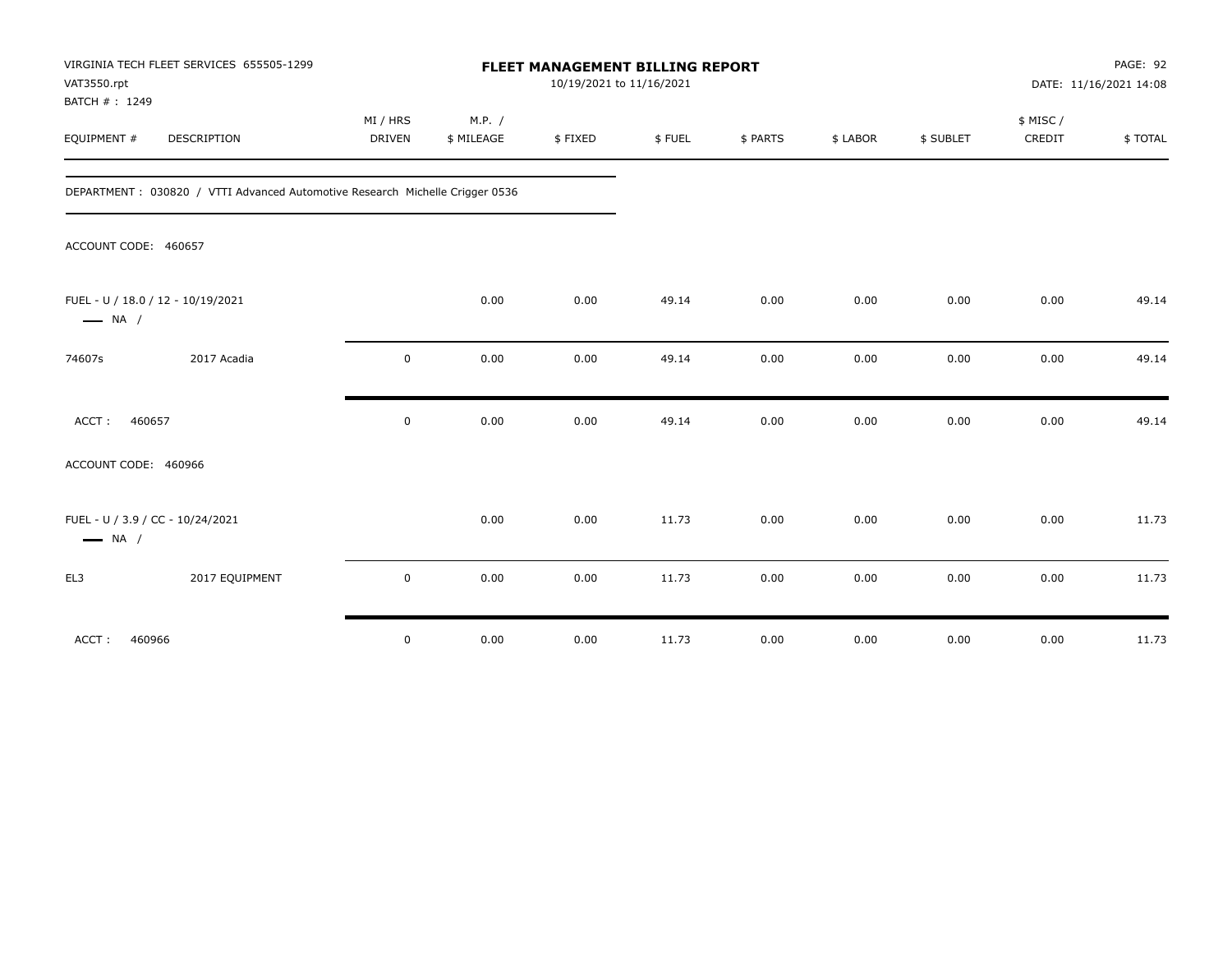| VIRGINIA TECH FLEET SERVICES 655505-1299<br>VAT3550.rpt<br>BATCH #: 1249 |                | <b>FLEET MANAGEMENT BILLING REPORT</b><br>10/19/2021 to 11/16/2021 |              |      |        |          |          |                  |                    | PAGE: 93<br>DATE: 11/16/2021 14:08 |  |
|--------------------------------------------------------------------------|----------------|--------------------------------------------------------------------|--------------|------|--------|----------|----------|------------------|--------------------|------------------------------------|--|
| EQUIPMENT #<br>DESCRIPTION                                               |                | MI / HRS<br>M.P. /<br>DRIVEN<br>\$ MILEAGE<br>\$FIXED              |              |      | \$FUEL | \$ PARTS | \$ LABOR | \$ SUBLET        | \$ MISC/<br>CREDIT | \$TOTAL                            |  |
| DEPARTMENT SUBTOTALS :                                                   |                | $\mathbf 0$                                                        | 0.00         | 0.00 | 60.87  | 0.00     | 0.00     | 0.00             | 0.00               | 60.87                              |  |
| <b>BREAKDOWN OF CHARGES:</b>                                             |                |                                                                    | MILEAGE      |      |        | 0.00     |          | PARTS (WO'S)     |                    | 0.00                               |  |
| EQUIPMENT COUNT:                                                         | $\overline{2}$ |                                                                    | MOTOR POOL   |      |        | 0.00     |          | PARTS (IND.ISS.) |                    | 0.00                               |  |
| DEPARTMENT:                                                              | 030820         |                                                                    | <b>BASE</b>  |      |        | 0.00     |          | <b>CREDITS</b>   |                    | 0.00                               |  |
|                                                                          |                |                                                                    | INSURANCE    |      |        | 0.00     |          | MISCELLANEOUS    |                    | 0.00                               |  |
|                                                                          |                |                                                                    | <b>OTHER</b> |      |        | 0.00     | LABOR    |                  |                    | 0.00                               |  |
|                                                                          |                |                                                                    | REPLACEMENT  |      |        | 0.00     |          | <b>SUBLETS</b>   |                    | 0.00                               |  |
|                                                                          |                |                                                                    | <b>FUEL</b>  |      |        | 60.87    |          |                  |                    |                                    |  |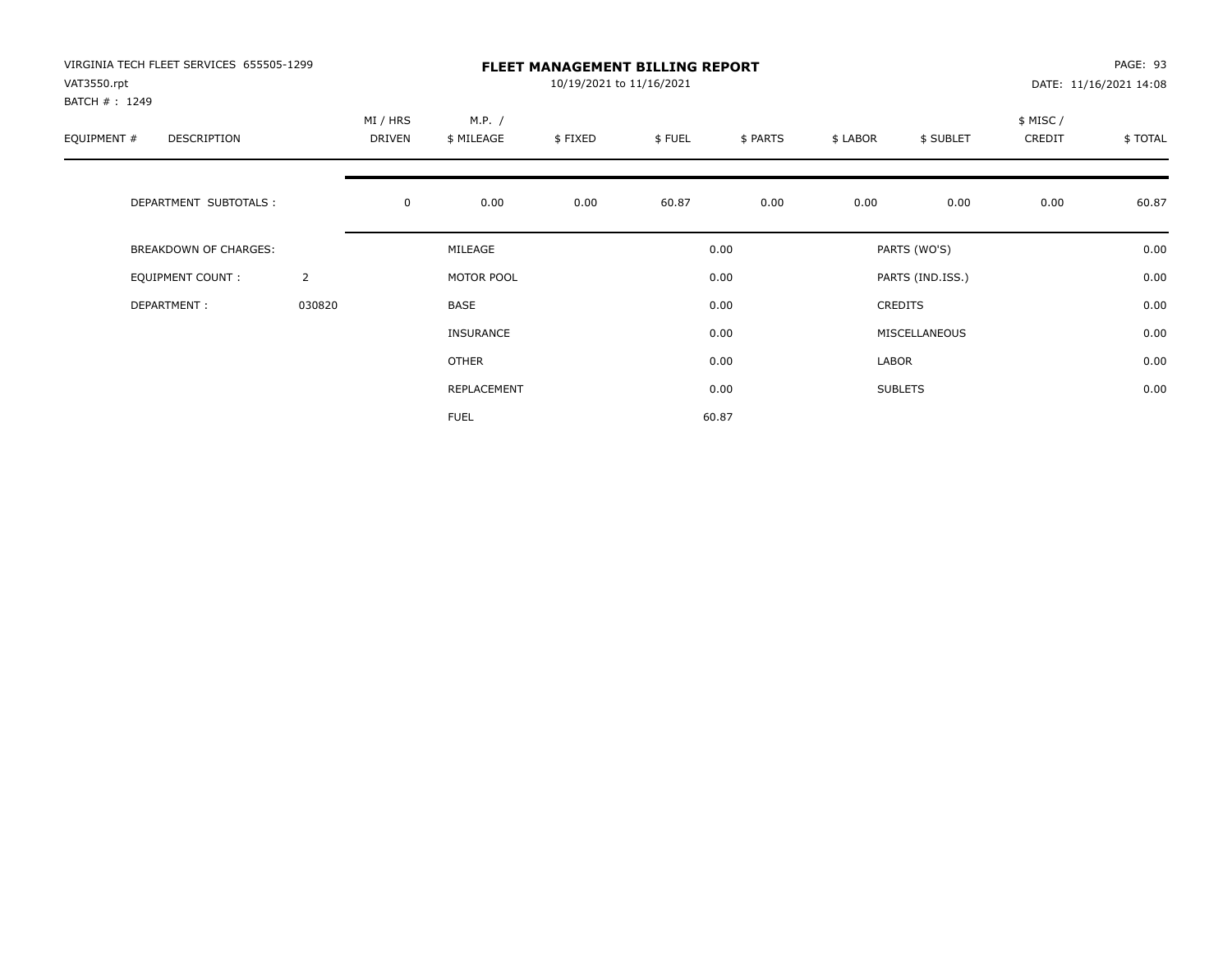| VAT3550.rpt                  | VIRGINIA TECH FLEET SERVICES 655505-1299                                      |                           | FLEET MANAGEMENT BILLING REPORT<br>10/19/2021 to 11/16/2021 |         |        |          |              |                  |                     | PAGE: 94<br>DATE: 11/16/2021 14:08 |  |
|------------------------------|-------------------------------------------------------------------------------|---------------------------|-------------------------------------------------------------|---------|--------|----------|--------------|------------------|---------------------|------------------------------------|--|
| BATCH #: 1249<br>EQUIPMENT # | DESCRIPTION                                                                   | MI / HRS<br><b>DRIVEN</b> | M.P. /<br>\$ MILEAGE                                        | \$FIXED | \$FUEL | \$ PARTS | \$ LABOR     | \$ SUBLET        | \$ MISC /<br>CREDIT | \$TOTAL                            |  |
|                              | DEPARTMENT: 031800 / Equine Ctr-17690 Old Waterford Rd Leesburg 20176 P Wolak |                           |                                                             |         |        |          |              |                  |                     |                                    |  |
|                              | ACCOUNT CODE: 124572                                                          |                           |                                                             |         |        |          |              |                  |                     |                                    |  |
| $\longrightarrow$ NA /       | FUEL - D / 47.2 / CC - 10/24/2021                                             |                           | 0.00                                                        | 0.00    | 154.35 | 0.00     | 0.00         | 0.00             | 0.00                | 154.35                             |  |
| 48977S                       | 2003 F450                                                                     | 441                       | 0.00                                                        | 0.00    | 154.35 | 0.00     | 0.00         | 0.00             | 0.00                | 154.35                             |  |
| ACCT:                        | 124572                                                                        | 441                       | 0.00                                                        | 0.00    | 154.35 | 0.00     | 0.00         | 0.00             | 0.00                | 154.35                             |  |
|                              | DEPARTMENT SUBTOTALS :                                                        | 441                       | 0.00                                                        | 0.00    | 154.35 | 0.00     | 0.00         | 0.00             | 0.00                | 154.35                             |  |
|                              | BREAKDOWN OF CHARGES:                                                         |                           | MILEAGE                                                     |         |        | 0.00     |              | PARTS (WO'S)     |                     | 0.00                               |  |
|                              | EQUIPMENT COUNT :                                                             | $\mathbf{1}$              | MOTOR POOL                                                  |         |        | 0.00     |              | PARTS (IND.ISS.) |                     | 0.00                               |  |
|                              | DEPARTMENT:                                                                   | 031800                    | <b>BASE</b>                                                 |         |        | 0.00     |              | CREDITS          |                     | 0.00                               |  |
|                              |                                                                               |                           | INSURANCE                                                   |         |        | 0.00     |              | MISCELLANEOUS    |                     | 0.00                               |  |
|                              |                                                                               |                           | <b>OTHER</b>                                                |         |        | 0.00     | <b>LABOR</b> |                  |                     | 0.00                               |  |
|                              |                                                                               |                           | REPLACEMENT                                                 |         |        | 0.00     |              | <b>SUBLETS</b>   |                     | 0.00                               |  |
|                              |                                                                               |                           | <b>FUEL</b>                                                 |         |        | 154.35   |              |                  |                     |                                    |  |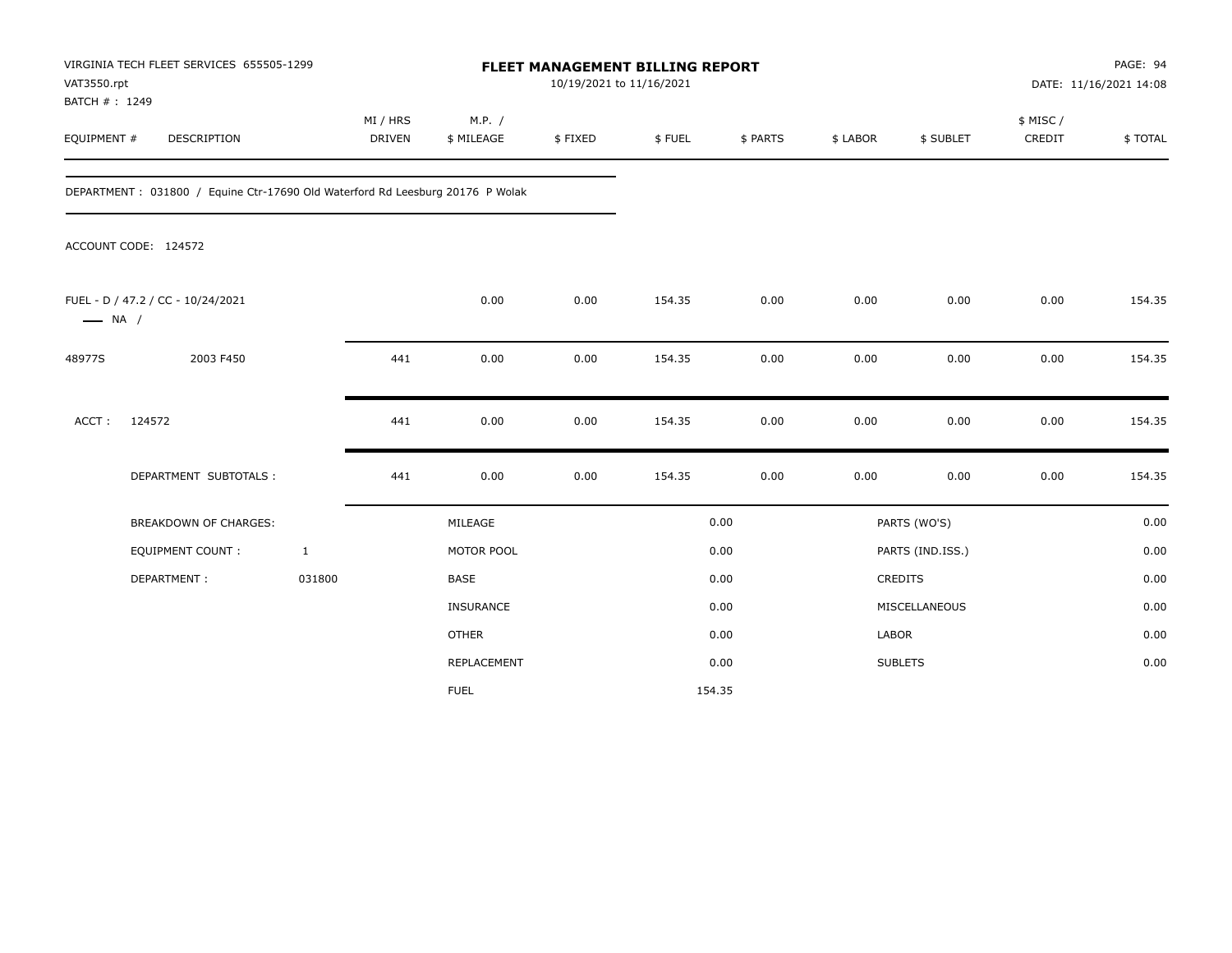| VAT3550.rpt<br>BATCH #: 1249 | VIRGINIA TECH FLEET SERVICES 655505-1299                                     |                           |                      | FLEET MANAGEMENT BILLING REPORT<br>10/19/2021 to 11/16/2021 |        |          |          |                  |                     | PAGE: 95<br>DATE: 11/16/2021 14:08 |
|------------------------------|------------------------------------------------------------------------------|---------------------------|----------------------|-------------------------------------------------------------|--------|----------|----------|------------------|---------------------|------------------------------------|
| EQUIPMENT #                  | DESCRIPTION                                                                  | MI / HRS<br><b>DRIVEN</b> | M.P. /<br>\$ MILEAGE | \$FIXED                                                     | \$FUEL | \$ PARTS | \$ LABOR | \$ SUBLET        | \$ MISC /<br>CREDIT | \$TOTAL                            |
|                              | DEPARTMENT: 032700 / Research Compliance, Lab Animal - Julie Settlage (0497) |                           |                      |                                                             |        |          |          |                  |                     |                                    |
|                              | ACCOUNT CODE: 230369                                                         |                           |                      |                                                             |        |          |          |                  |                     |                                    |
| $\longrightarrow$ NA /       | FUEL - U / 21.8 / 11 - 11/04/2021                                            |                           | 0.00                 | 0.00                                                        | 62.59  | 0.00     | 0.00     | 0.00             | 0.00                | 62.59                              |
| 57557s                       | 2008 UPLANDER                                                                | 424                       | 0.00                 | 0.00                                                        | 62.59  | 0.00     | 0.00     | 0.00             | 0.00                | 62.59                              |
| ACCT:                        | 230369                                                                       | 424                       | 0.00                 | 0.00                                                        | 62.59  | 0.00     | 0.00     | 0.00             | 0.00                | 62.59                              |
|                              | DEPARTMENT SUBTOTALS :                                                       | 424                       | 0.00                 | 0.00                                                        | 62.59  | 0.00     | 0.00     | 0.00             | 0.00                | 62.59                              |
|                              | <b>BREAKDOWN OF CHARGES:</b>                                                 |                           | MILEAGE              |                                                             |        | 0.00     |          | PARTS (WO'S)     |                     | 0.00                               |
|                              | <b>EQUIPMENT COUNT:</b>                                                      | $\mathbf{1}$              | MOTOR POOL           |                                                             |        | 0.00     |          | PARTS (IND.ISS.) |                     | 0.00                               |
|                              | DEPARTMENT:                                                                  | 032700                    | <b>BASE</b>          |                                                             |        | 0.00     |          | <b>CREDITS</b>   |                     | 0.00                               |
|                              |                                                                              |                           | INSURANCE            |                                                             |        | 0.00     |          | MISCELLANEOUS    |                     | 0.00                               |
|                              |                                                                              |                           | <b>OTHER</b>         |                                                             |        | 0.00     | LABOR    |                  |                     | 0.00                               |
|                              |                                                                              |                           | REPLACEMENT          |                                                             |        | 0.00     |          | <b>SUBLETS</b>   |                     | 0.00                               |
|                              |                                                                              |                           | <b>FUEL</b>          |                                                             |        | 62.59    |          |                  |                     |                                    |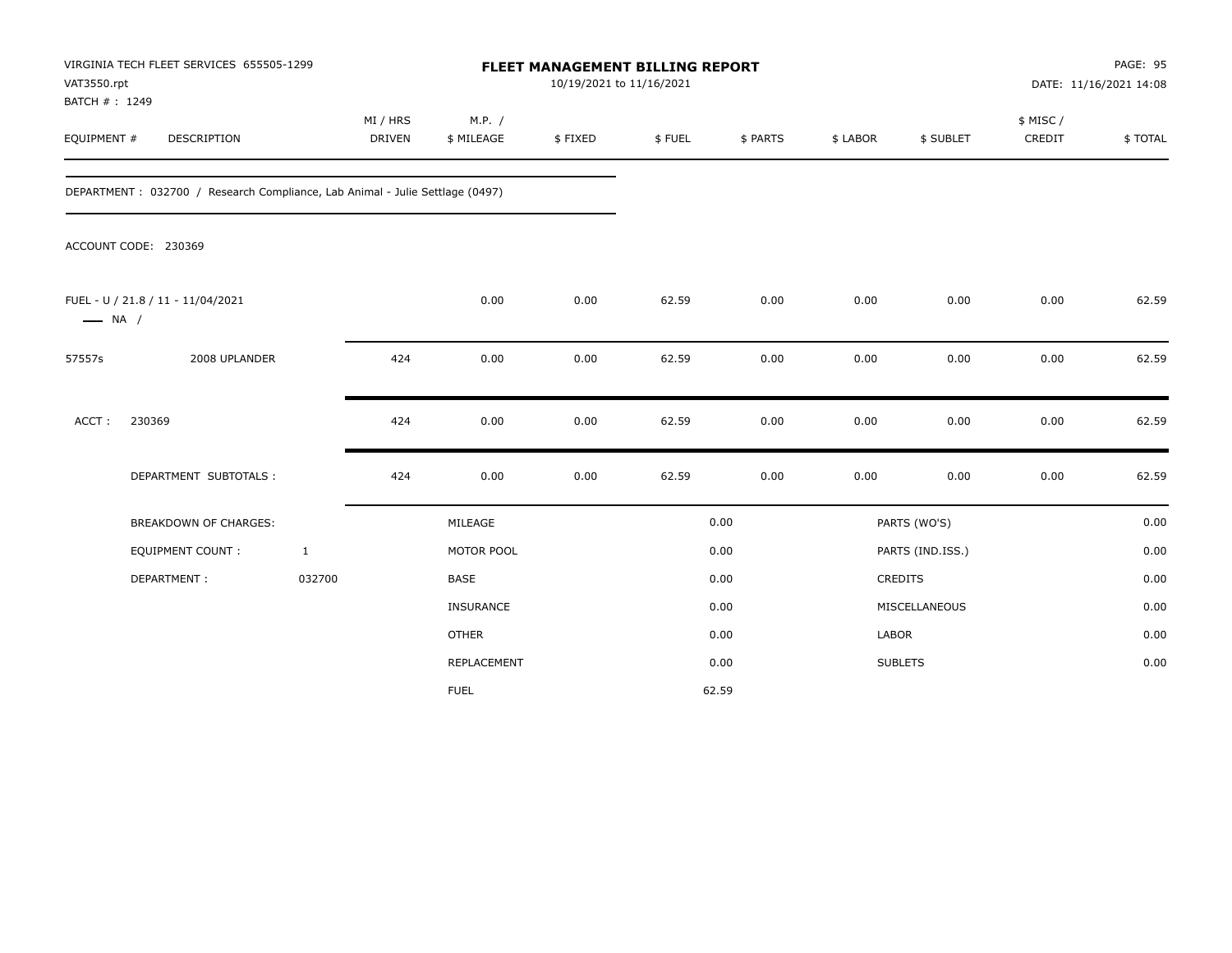| VAT3550.rpt<br>BATCH #: 1249 | VIRGINIA TECH FLEET SERVICES 655505-1299                        |              |                           |                      | <b>FLEET MANAGEMENT BILLING REPORT</b><br>10/19/2021 to 11/16/2021 |        |          |          |                  |                     | PAGE: 96<br>DATE: 11/16/2021 14:08 |
|------------------------------|-----------------------------------------------------------------|--------------|---------------------------|----------------------|--------------------------------------------------------------------|--------|----------|----------|------------------|---------------------|------------------------------------|
| EQUIPMENT #                  | DESCRIPTION                                                     |              | MI / HRS<br><b>DRIVEN</b> | M.P. /<br>\$ MILEAGE | \$FIXED                                                            | \$FUEL | \$ PARTS | \$ LABOR | \$ SUBLET        | \$ MISC /<br>CREDIT | \$TOTAL                            |
|                              | DEPARTMENT: 032703 / Lab Animal Research - Julie Settlage (497) |              |                           |                      |                                                                    |        |          |          |                  |                     |                                    |
|                              | ACCOUNT CODE: 230366                                            |              |                           |                      |                                                                    |        |          |          |                  |                     |                                    |
| $\longrightarrow$ NA /       | FUEL - U / 25.1 / CC - 10/24/2021                               |              |                           | 0.00                 | 0.00                                                               | 87.51  | 0.00     | 0.00     | 0.00             | 0.00                | 87.51                              |
| 61756S                       | 2013 Express 3500                                               |              | 720                       | 0.00                 | 0.00                                                               | 87.51  | 0.00     | 0.00     | 0.00             | 0.00                | 87.51                              |
| ACCT:                        | 230366                                                          |              | 720                       | 0.00                 | 0.00                                                               | 87.51  | 0.00     | 0.00     | 0.00             | 0.00                | 87.51                              |
|                              | DEPARTMENT SUBTOTALS :                                          |              | 720                       | 0.00                 | 0.00                                                               | 87.51  | 0.00     | 0.00     | 0.00             | 0.00                | 87.51                              |
|                              | BREAKDOWN OF CHARGES:                                           |              |                           | MILEAGE              |                                                                    |        | 0.00     |          | PARTS (WO'S)     |                     | 0.00                               |
|                              | EQUIPMENT COUNT:                                                | $\mathbf{1}$ |                           | MOTOR POOL           |                                                                    |        | 0.00     |          | PARTS (IND.ISS.) |                     | 0.00                               |
|                              | DEPARTMENT:                                                     | 032703       |                           | <b>BASE</b>          |                                                                    |        | 0.00     |          | <b>CREDITS</b>   |                     | 0.00                               |
|                              |                                                                 |              |                           | <b>INSURANCE</b>     |                                                                    |        | 0.00     |          | MISCELLANEOUS    |                     | 0.00                               |
|                              |                                                                 |              |                           | <b>OTHER</b>         |                                                                    |        | 0.00     | LABOR    |                  |                     | 0.00                               |
|                              |                                                                 |              |                           | REPLACEMENT          |                                                                    |        | 0.00     |          | <b>SUBLETS</b>   |                     | 0.00                               |
|                              |                                                                 |              |                           | <b>FUEL</b>          |                                                                    |        | 87.51    |          |                  |                     |                                    |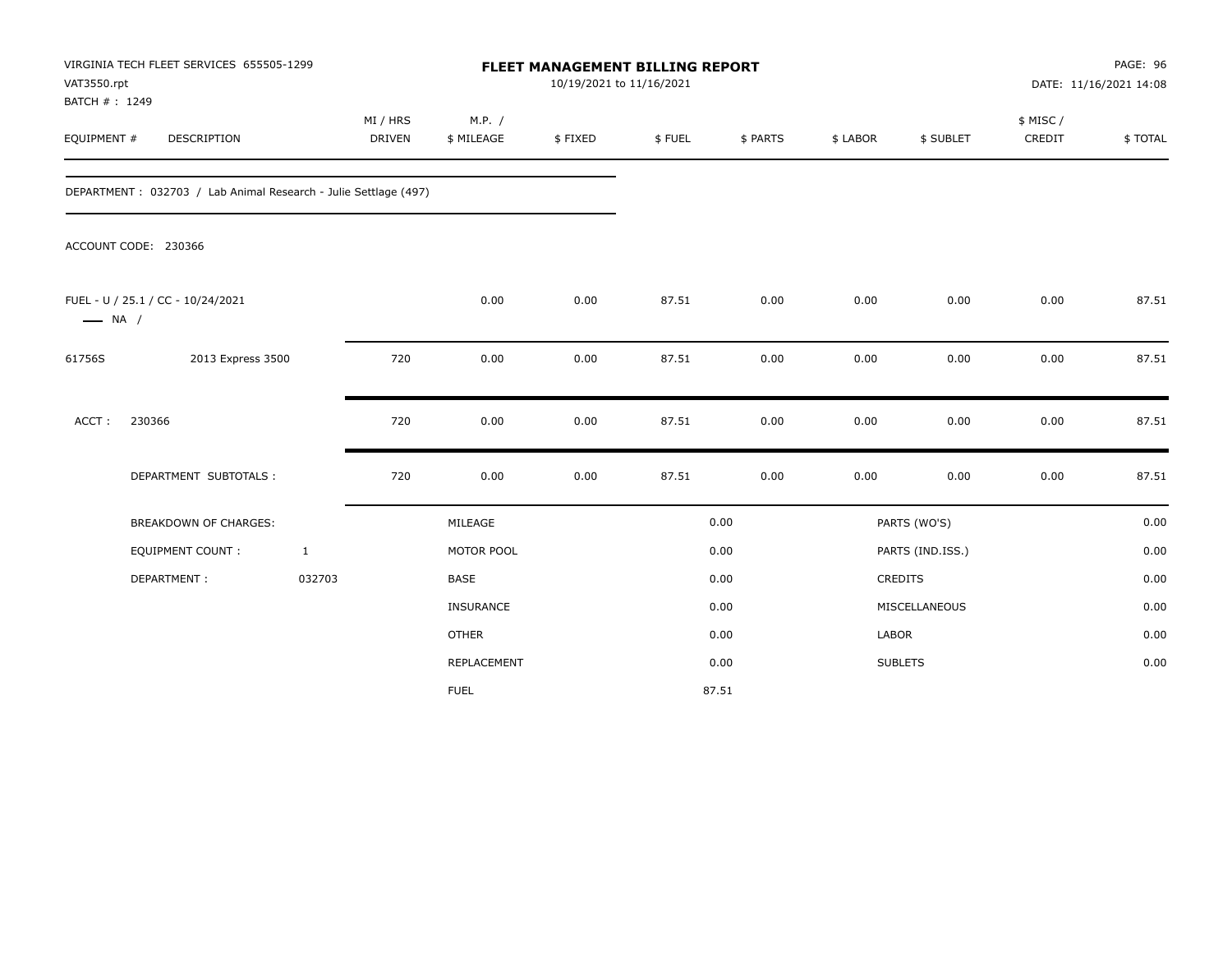| VAT3550.rpt<br>BATCH #: 1249                     | VIRGINIA TECH FLEET SERVICES 655505-1299                                    | FLEET MANAGEMENT BILLING REPORT<br>10/19/2021 to 11/16/2021 |                      |         |        |          |          |           | PAGE: 97<br>DATE: 11/16/2021 14:08 |         |
|--------------------------------------------------|-----------------------------------------------------------------------------|-------------------------------------------------------------|----------------------|---------|--------|----------|----------|-----------|------------------------------------|---------|
| EQUIPMENT #                                      | <b>DESCRIPTION</b>                                                          | MI / HRS<br><b>DRIVEN</b>                                   | M.P. /<br>\$ MILEAGE | \$FIXED | \$FUEL | \$ PARTS | \$ LABOR | \$ SUBLET | \$ MISC/<br>CREDIT                 | \$TOTAL |
|                                                  | DEPARTMENT : 034000 / Agriculture & Life Sciences - Jasmine Phillips (0341) |                                                             |                      |         |        |          |          |           |                                    |         |
| ACCOUNT CODE: 230340                             |                                                                             |                                                             |                      |         |        |          |          |           |                                    |         |
| $\longrightarrow$ NA /                           | FUEL - U / 14.4 / 11 - 11/04/2021                                           |                                                             | 0.00                 | 0.00    | 41.24  | 0.00     | 0.00     | 0.00      | 0.00                               | 41.24   |
|                                                  | FUEL - U / 12.3 / 11 - 11/05/2021                                           |                                                             | 0.00                 | 0.00    | 35.19  | 0.00     | 0.00     | 0.00      | 0.00                               | 35.19   |
| $\longrightarrow$ NA /<br>$\longrightarrow$ NA / | FUEL - U / 27.9 / CC - 10/24/2021                                           |                                                             | 0.00                 | 0.00    | 92.09  | 0.00     | 0.00     | 0.00      | 0.00                               | 92.09   |
| 74678s                                           | 2018 EXPLORER                                                               | 876                                                         | 0.00                 | 0.00    | 168.52 | 0.00     | 0.00     | 0.00      | 0.00                               | 168.52  |
| $\longrightarrow$ NA /                           | FUEL - U / 45.1 / CC - 10/24/2021                                           |                                                             | 0.00                 | 0.00    | 141.13 | 0.00     | 0.00     | 0.00      | 0.00                               | 141.13  |
| $\longrightarrow$ NA /                           | FUEL - U / 13.1 / 11 - 10/29/2021                                           |                                                             | 0.00                 | 0.00    | 37.54  | 0.00     | 0.00     | 0.00      | 0.00                               | 37.54   |
| 79448S                                           | 2020 EXPLORER                                                               | 1,412                                                       | 0.00                 | 0.00    | 178.67 | 0.00     | 0.00     | 0.00      | 0.00                               | 178.67  |
| ACCT:<br>230340                                  |                                                                             | 2,288                                                       | 0.00                 | 0.00    | 347.19 | 0.00     | 0.00     | 0.00      | 0.00                               | 347.19  |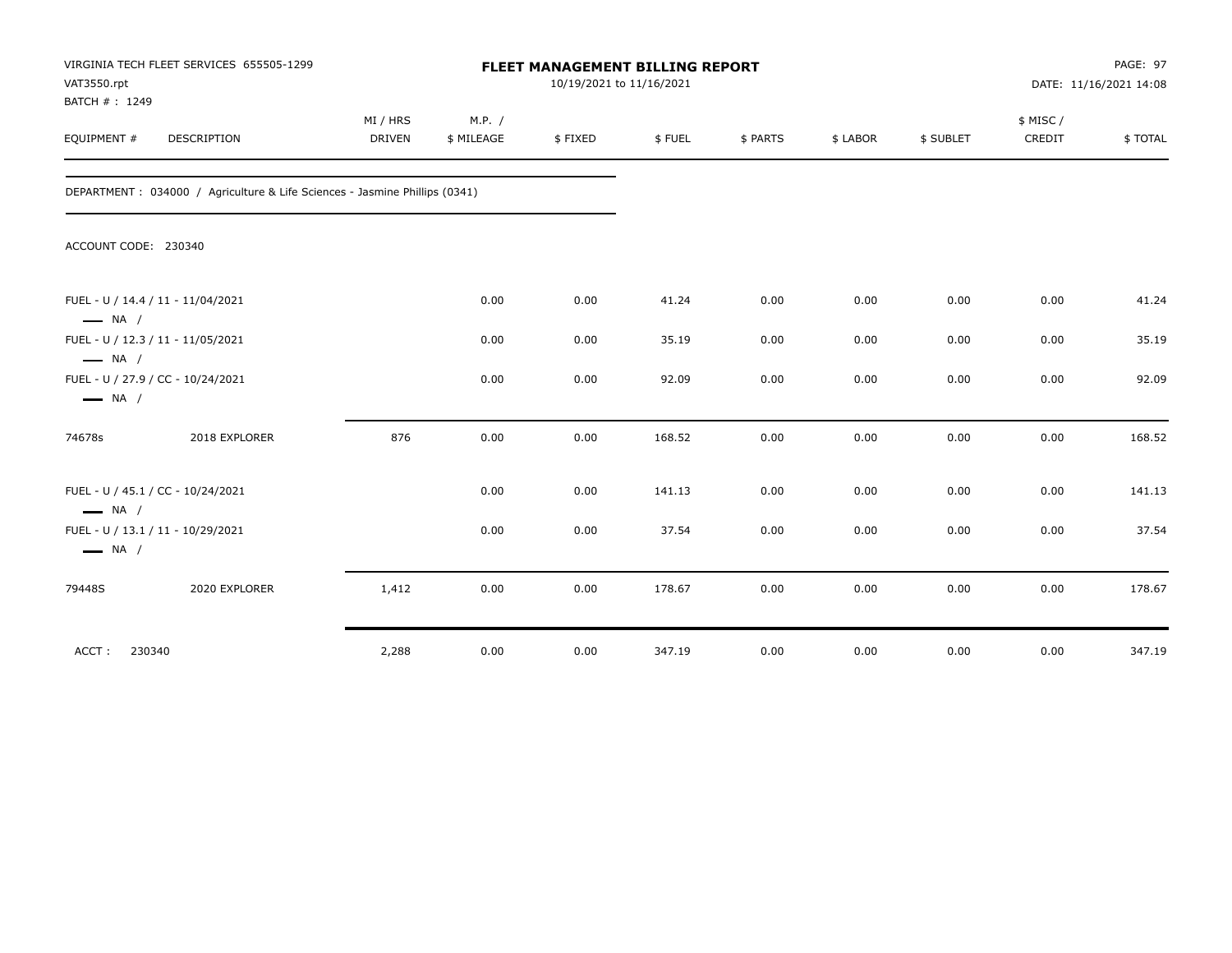| VIRGINIA TECH FLEET SERVICES 655505-1299<br>VAT3550.rpt |                | <b>FLEET MANAGEMENT BILLING REPORT</b><br>10/19/2021 to 11/16/2021 |                      |         |        |          |          |                  |                     | PAGE: 98<br>DATE: 11/16/2021 14:08 |  |
|---------------------------------------------------------|----------------|--------------------------------------------------------------------|----------------------|---------|--------|----------|----------|------------------|---------------------|------------------------------------|--|
| BATCH #: 1249<br>EQUIPMENT #<br><b>DESCRIPTION</b>      |                | MI / HRS<br>DRIVEN                                                 | M.P. /<br>\$ MILEAGE | \$FIXED | \$FUEL | \$ PARTS | \$ LABOR | \$ SUBLET        | \$ MISC /<br>CREDIT | \$TOTAL                            |  |
| DEPARTMENT SUBTOTALS :                                  |                | 2,288                                                              | 0.00                 | 0.00    | 347.19 | 0.00     | 0.00     | 0.00             | 0.00                | 347.19                             |  |
| <b>BREAKDOWN OF CHARGES:</b>                            |                |                                                                    | MILEAGE              |         |        | 0.00     |          | PARTS (WO'S)     |                     | 0.00                               |  |
| EQUIPMENT COUNT:                                        | $\overline{2}$ |                                                                    | MOTOR POOL           |         |        | 0.00     |          | PARTS (IND.ISS.) |                     | 0.00                               |  |
| DEPARTMENT:                                             | 034000         |                                                                    | <b>BASE</b>          |         |        | 0.00     |          | <b>CREDITS</b>   |                     | 0.00                               |  |
|                                                         |                |                                                                    | INSURANCE            |         |        | 0.00     |          | MISCELLANEOUS    |                     | 0.00                               |  |
|                                                         |                |                                                                    | OTHER                |         |        | 0.00     | LABOR    |                  |                     | 0.00                               |  |
|                                                         |                |                                                                    | REPLACEMENT          |         |        | 0.00     |          | <b>SUBLETS</b>   |                     | 0.00                               |  |
|                                                         |                |                                                                    | <b>FUEL</b>          |         |        | 347.19   |          |                  |                     |                                    |  |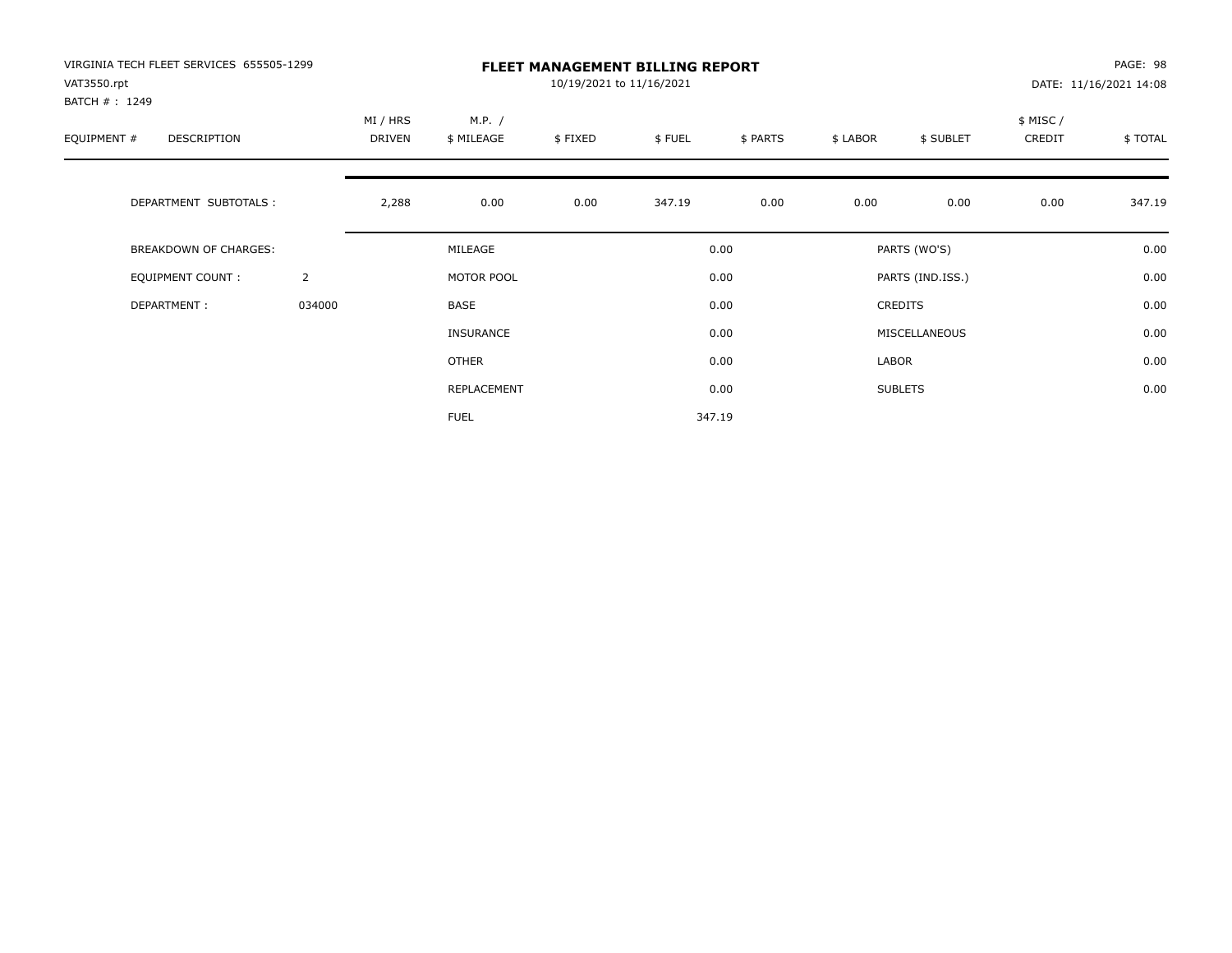|                        | VIRGINIA TECH FLEET SERVICES 655505-1299<br>VAT3550.rpt<br>BATCH #: 1249     |              |                    |                      |         | FLEET MANAGEMENT BILLING REPORT<br>10/19/2021 to 11/16/2021 |          |          |                  | PAGE: 99<br>DATE: 11/16/2021 14:08 |         |  |
|------------------------|------------------------------------------------------------------------------|--------------|--------------------|----------------------|---------|-------------------------------------------------------------|----------|----------|------------------|------------------------------------|---------|--|
| EQUIPMENT #            | DESCRIPTION                                                                  |              | MI / HRS<br>DRIVEN | M.P. /<br>\$ MILEAGE | \$FIXED | \$FUEL                                                      | \$ PARTS | \$ LABOR | \$ SUBLET        | \$ MISC/<br>CREDIT                 | \$TOTAL |  |
|                        | DEPARTMENT: 034100 / College of Veterinary Medicine - Sharon Carbaugh (0442) |              |                    |                      |         |                                                             |          |          |                  |                                    |         |  |
|                        | ACCOUNT CODE: 122183                                                         |              |                    |                      |         |                                                             |          |          |                  |                                    |         |  |
| $\longrightarrow$ NA / | FUEL - U / 6.1 / 11 - 11/03/2021                                             |              |                    | 0.00                 | 0.00    | 17.42                                                       | 0.00     | 0.00     | 0.00             | 0.00                               | 17.42   |  |
| $\longrightarrow$ NA / | FUEL - U / 15.2 / CC - 10/24/2021                                            |              |                    | 0.00                 | 0.00    | 49.62                                                       | 0.00     | 0.00     | 0.00             | 0.00                               | 49.62   |  |
| 74634S                 | 2018 EXPLORER                                                                |              | $\mathbf 0$        | 0.00                 | 0.00    | 67.04                                                       | 0.00     | 0.00     | 0.00             | 0.00                               | 67.04   |  |
| ACCT:                  | 122183                                                                       |              | $\mathsf 0$        | 0.00                 | 0.00    | 67.04                                                       | 0.00     | 0.00     | 0.00             | 0.00                               | 67.04   |  |
|                        | DEPARTMENT SUBTOTALS :                                                       |              | $\mathsf 0$        | 0.00                 | 0.00    | 67.04                                                       | 0.00     | 0.00     | 0.00             | 0.00                               | 67.04   |  |
|                        | <b>BREAKDOWN OF CHARGES:</b>                                                 |              |                    | MILEAGE              |         |                                                             | 0.00     |          | PARTS (WO'S)     |                                    | 0.00    |  |
|                        | <b>EQUIPMENT COUNT:</b>                                                      | $\mathbf{1}$ |                    | MOTOR POOL           |         |                                                             | 0.00     |          | PARTS (IND.ISS.) |                                    | 0.00    |  |
|                        | DEPARTMENT:                                                                  | 034100       |                    | BASE                 |         |                                                             | 0.00     |          | <b>CREDITS</b>   |                                    | 0.00    |  |
|                        |                                                                              |              |                    | <b>INSURANCE</b>     |         |                                                             | 0.00     |          | MISCELLANEOUS    |                                    | 0.00    |  |
|                        |                                                                              |              |                    | <b>OTHER</b>         |         |                                                             | 0.00     | LABOR    |                  |                                    | 0.00    |  |
|                        |                                                                              |              |                    | REPLACEMENT          |         |                                                             | 0.00     |          | <b>SUBLETS</b>   |                                    | 0.00    |  |
|                        |                                                                              |              |                    | <b>FUEL</b>          |         |                                                             | 67.04    |          |                  |                                    |         |  |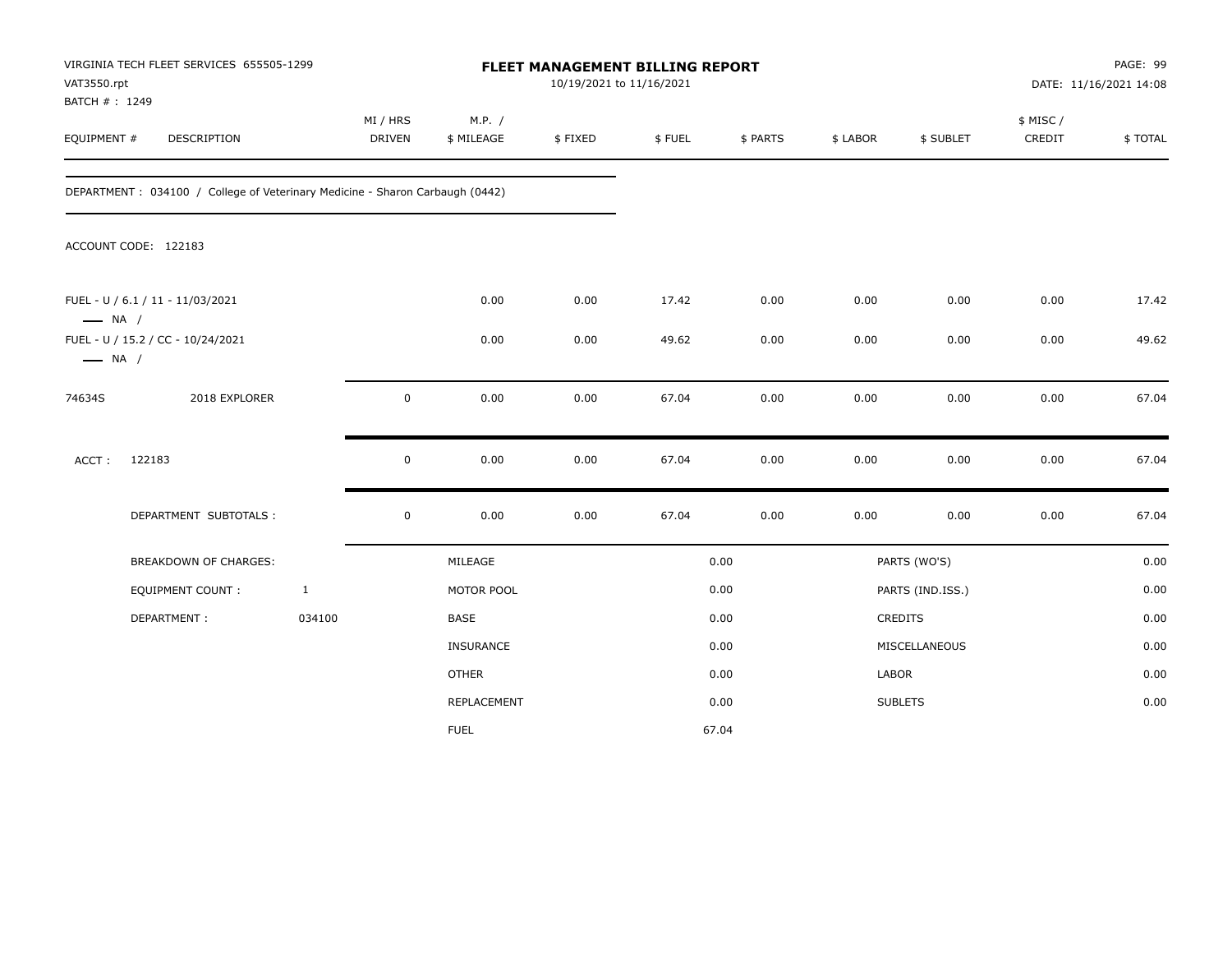| VAT3550.rpt<br>BATCH #: 1249 | VIRGINIA TECH FLEET SERVICES 655505-1299           |              |                           |                      |         | FLEET MANAGEMENT BILLING REPORT<br>10/19/2021 to 11/16/2021 |          |          |                  | PAGE: 100<br>DATE: 11/16/2021 14:08 |         |
|------------------------------|----------------------------------------------------|--------------|---------------------------|----------------------|---------|-------------------------------------------------------------|----------|----------|------------------|-------------------------------------|---------|
| EQUIPMENT #                  | DESCRIPTION                                        |              | MI / HRS<br><b>DRIVEN</b> | M.P. /<br>\$ MILEAGE | \$FIXED | \$FUEL                                                      | \$ PARTS | \$ LABOR | \$ SUBLET        | \$ MISC/<br>CREDIT                  | \$TOTAL |
|                              | DEPARTMENT: 034525 / Ware Lab -Dewey Spangler 0297 |              |                           |                      |         |                                                             |          |          |                  |                                     |         |
|                              | ACCOUNT CODE: 115953                               |              |                           |                      |         |                                                             |          |          |                  |                                     |         |
| $\longrightarrow$ NA /       | FUEL - D / 10.6 / 14 - 11/01/2021                  |              |                           | 0.00                 | 0.00    | 32.72                                                       | 0.00     | 0.00     | 0.00             | 0.00                                | 32.72   |
| $\longrightarrow$ NA /       | FUEL - D / 5.8 / 14 - 11/15/2021                   |              |                           | 0.00                 | 0.00    | 17.43                                                       | 0.00     | 0.00     | 0.00             | 0.00                                | 17.43   |
| 55251S                       | 2007 SIERA 4\4                                     |              | 645                       | 0.00                 | 0.00    | 50.15                                                       | 0.00     | 0.00     | 0.00             | 0.00                                | 50.15   |
| ACCT:                        | 115953                                             |              | 645                       | 0.00                 | 0.00    | 50.15                                                       | 0.00     | 0.00     | 0.00             | 0.00                                | 50.15   |
|                              | DEPARTMENT SUBTOTALS :                             |              | 645                       | 0.00                 | 0.00    | 50.15                                                       | 0.00     | 0.00     | 0.00             | $0.00\,$                            | 50.15   |
|                              | <b>BREAKDOWN OF CHARGES:</b>                       |              |                           | MILEAGE              |         |                                                             | 0.00     |          | PARTS (WO'S)     |                                     | 0.00    |
|                              | <b>EQUIPMENT COUNT:</b>                            | $\mathbf{1}$ |                           | MOTOR POOL           |         |                                                             | 0.00     |          | PARTS (IND.ISS.) |                                     | 0.00    |
|                              | DEPARTMENT:                                        | 034525       |                           | BASE                 |         |                                                             | 0.00     |          | CREDITS          |                                     | 0.00    |
|                              |                                                    |              |                           | <b>INSURANCE</b>     |         |                                                             | 0.00     |          | MISCELLANEOUS    |                                     | 0.00    |
|                              |                                                    |              |                           | <b>OTHER</b>         |         |                                                             | 0.00     | LABOR    |                  |                                     | 0.00    |
|                              |                                                    |              |                           | REPLACEMENT          |         |                                                             | 0.00     |          | <b>SUBLETS</b>   |                                     | 0.00    |
|                              |                                                    |              |                           | <b>FUEL</b>          |         |                                                             | 50.15    |          |                  |                                     |         |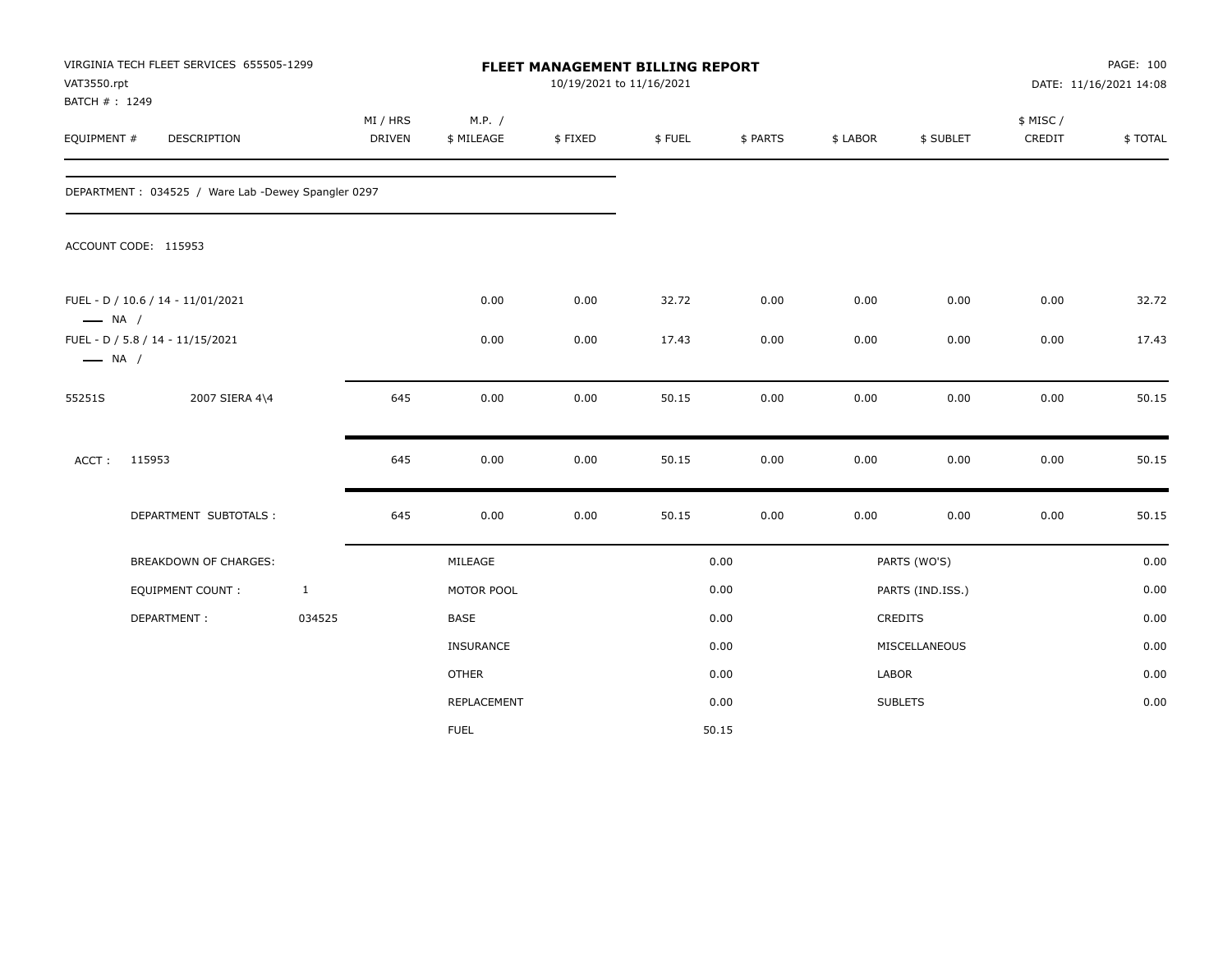| VAT3550.rpt<br>BATCH #: 1249                 | VIRGINIA TECH FLEET SERVICES 655505-1299                 |              |                           |                      | FLEET MANAGEMENT BILLING REPORT<br>10/19/2021 to 11/16/2021 |        |          |          |                  |                    | PAGE: 101<br>DATE: 11/16/2021 14:08 |
|----------------------------------------------|----------------------------------------------------------|--------------|---------------------------|----------------------|-------------------------------------------------------------|--------|----------|----------|------------------|--------------------|-------------------------------------|
| EQUIPMENT #                                  | DESCRIPTION                                              |              | MI / HRS<br><b>DRIVEN</b> | M.P. /<br>\$ MILEAGE | \$FIXED                                                     | \$FUEL | \$ PARTS | \$ LABOR | \$ SUBLET        | \$ MISC/<br>CREDIT | \$TOTAL                             |
|                                              | DEPARTMENT: 034900 / Graduate School - Kevin Kish (0325) |              |                           |                      |                                                             |        |          |          |                  |                    |                                     |
|                                              | ACCOUNT CODE: 121469                                     |              |                           |                      |                                                             |        |          |          |                  |                    |                                     |
| <b>BASE CHARGE</b><br>$\longrightarrow$ NA / |                                                          |              |                           | 0.00                 | 553.00                                                      | 0.00   | 0.00     | 0.00     | 0.00             | 0.00               | 553.00                              |
| <b>PA35</b>                                  | 2010 Caravan                                             |              | 48                        | 0.00                 | 553.00                                                      | 0.00   | 0.00     | 0.00     | 0.00             | 0.00               | 553.00                              |
| ACCT:                                        | 121469                                                   |              | 48                        | 0.00                 | 553.00                                                      | 0.00   | 0.00     | 0.00     | 0.00             | 0.00               | 553.00                              |
|                                              | DEPARTMENT SUBTOTALS :                                   |              | 48                        | 0.00                 | 553.00                                                      | 0.00   | 0.00     | 0.00     | 0.00             | 0.00               | 553.00                              |
|                                              | <b>BREAKDOWN OF CHARGES:</b>                             |              |                           | MILEAGE              |                                                             |        | 0.00     |          | PARTS (WO'S)     |                    | 0.00                                |
|                                              | EQUIPMENT COUNT :                                        | $\mathbf{1}$ |                           | MOTOR POOL           |                                                             |        | 0.00     |          | PARTS (IND.ISS.) |                    | 0.00                                |
|                                              | DEPARTMENT:                                              | 034900       |                           | <b>BASE</b>          |                                                             |        | 553.00   |          | <b>CREDITS</b>   |                    | 0.00                                |
|                                              |                                                          |              |                           | <b>INSURANCE</b>     |                                                             |        | 0.00     |          | MISCELLANEOUS    |                    | 0.00                                |
|                                              |                                                          |              |                           | <b>OTHER</b>         |                                                             |        | 0.00     | LABOR    |                  |                    | 0.00                                |
|                                              |                                                          |              |                           | <b>REPLACEMENT</b>   |                                                             |        | 0.00     |          | <b>SUBLETS</b>   |                    | 0.00                                |
|                                              |                                                          |              |                           | <b>FUEL</b>          |                                                             |        | 0.00     |          |                  |                    |                                     |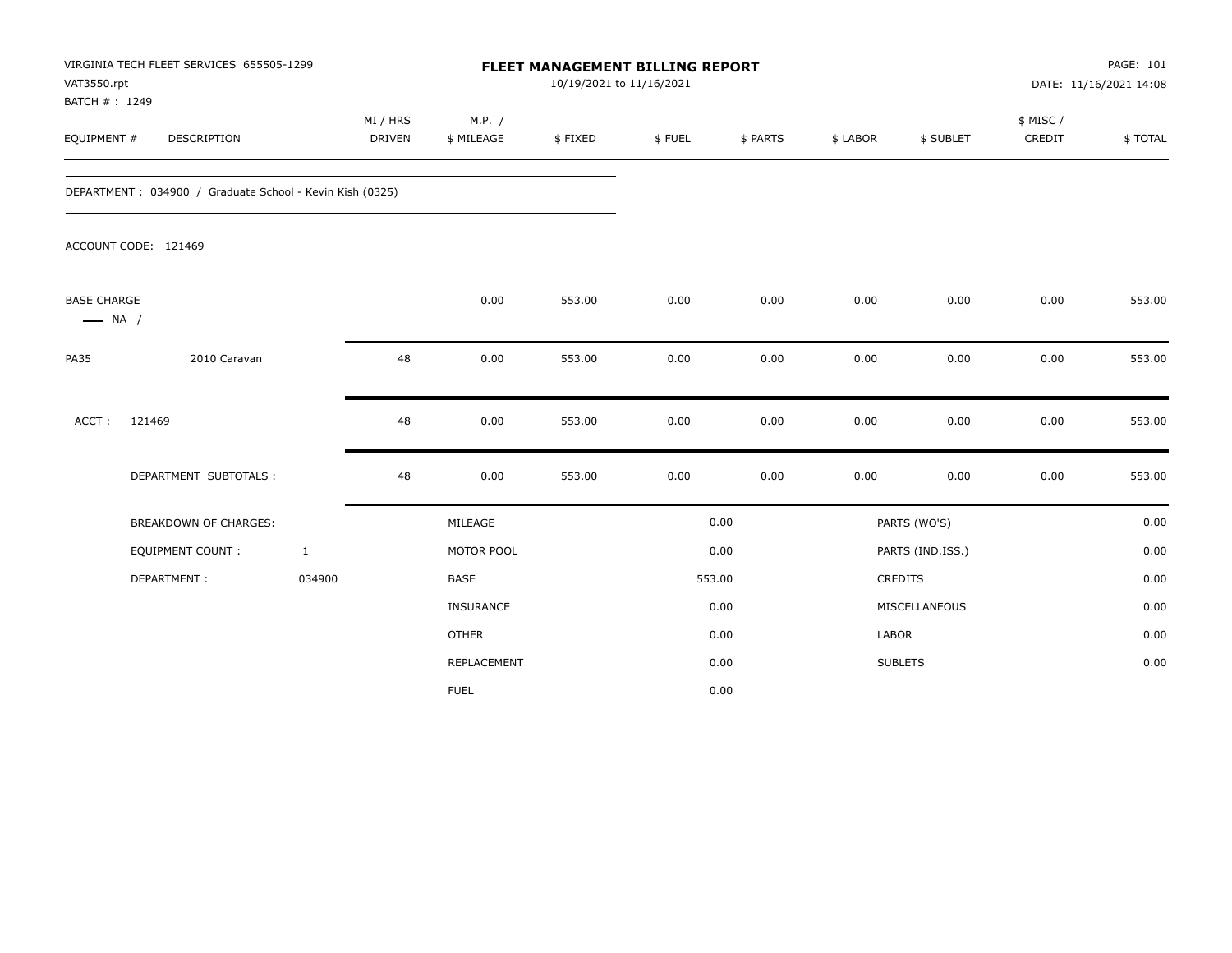| VAT3550.rpt<br>BATCH #: 1249                               | VIRGINIA TECH FLEET SERVICES 655505-1299                                    | FLEET MANAGEMENT BILLING REPORT<br>10/19/2021 to 11/16/2021 |                      |         |        |          |          |           | PAGE: 102<br>DATE: 11/16/2021 14:08 |         |
|------------------------------------------------------------|-----------------------------------------------------------------------------|-------------------------------------------------------------|----------------------|---------|--------|----------|----------|-----------|-------------------------------------|---------|
| EQUIPMENT #                                                | DESCRIPTION                                                                 | MI / HRS<br><b>DRIVEN</b>                                   | M.P. /<br>\$ MILEAGE | \$FIXED | \$FUEL | \$ PARTS | \$ LABOR | \$ SUBLET | \$ MISC/<br>CREDIT                  | \$TOTAL |
|                                                            | DEPARTMENT : 036900 / Conservation Management Institute - Beth Jones (0321) |                                                             |                      |         |        |          |          |           |                                     |         |
| ACCOUNT CODE: 230252                                       |                                                                             |                                                             |                      |         |        |          |          |           |                                     |         |
| $\longrightarrow$ NA /                                     | FUEL - U / 28.9 / CC - 10/24/2021                                           |                                                             | 0.00                 | 0.00    | 84.62  | 0.00     | 0.00     | 0.00      | 0.00                                | 84.62   |
| 49017S                                                     | 2004 Silverado                                                              | 71                                                          | 0.00                 | 0.00    | 84.62  | 0.00     | 0.00     | 0.00      | 0.00                                | 84.62   |
| FUEL - U / 9.8 / 11 - 10/27/2021<br>$\longrightarrow$ NA / |                                                                             |                                                             | 0.00                 | 0.00    | 28.07  | 0.00     | 0.00     | 0.00      | 0.00                                | 28.07   |
| 55226S                                                     | 2007 COLORADO                                                               | 140                                                         | 0.00                 | 0.00    | 28.07  | 0.00     | 0.00     | 0.00      | 0.00                                | 28.07   |
| $\longrightarrow$ NA /                                     | FUEL - U / 32.6 / 12 - 11/03/2021                                           |                                                             | 0.00                 | 0.00    | 93.56  | 0.00     | 0.00     | 0.00      | 0.00                                | 93.56   |
|                                                            | FUEL - U / 29.0 / 12 - 10/20/2021                                           |                                                             | 0.00                 | 0.00    | 83.32  | 0.00     | 0.00     | 0.00      | 0.00                                | 83.32   |
| $\longrightarrow$ NA /<br>$\longrightarrow$ NA /           | FUEL - U / 71.8 / CC - 10/24/2021                                           |                                                             | 0.00                 | 0.00    | 222.94 | 0.00     | 0.00     | 0.00      | 0.00                                | 222.94  |
| 66916S                                                     | 2014 F150                                                                   | 2,257                                                       | 0.00                 | 0.00    | 399.82 | 0.00     | 0.00     | 0.00      | 0.00                                | 399.82  |
| 230252<br>ACCT:                                            |                                                                             | 2,468                                                       | 0.00                 | 0.00    | 512.51 | 0.00     | 0.00     | 0.00      | 0.00                                | 512.51  |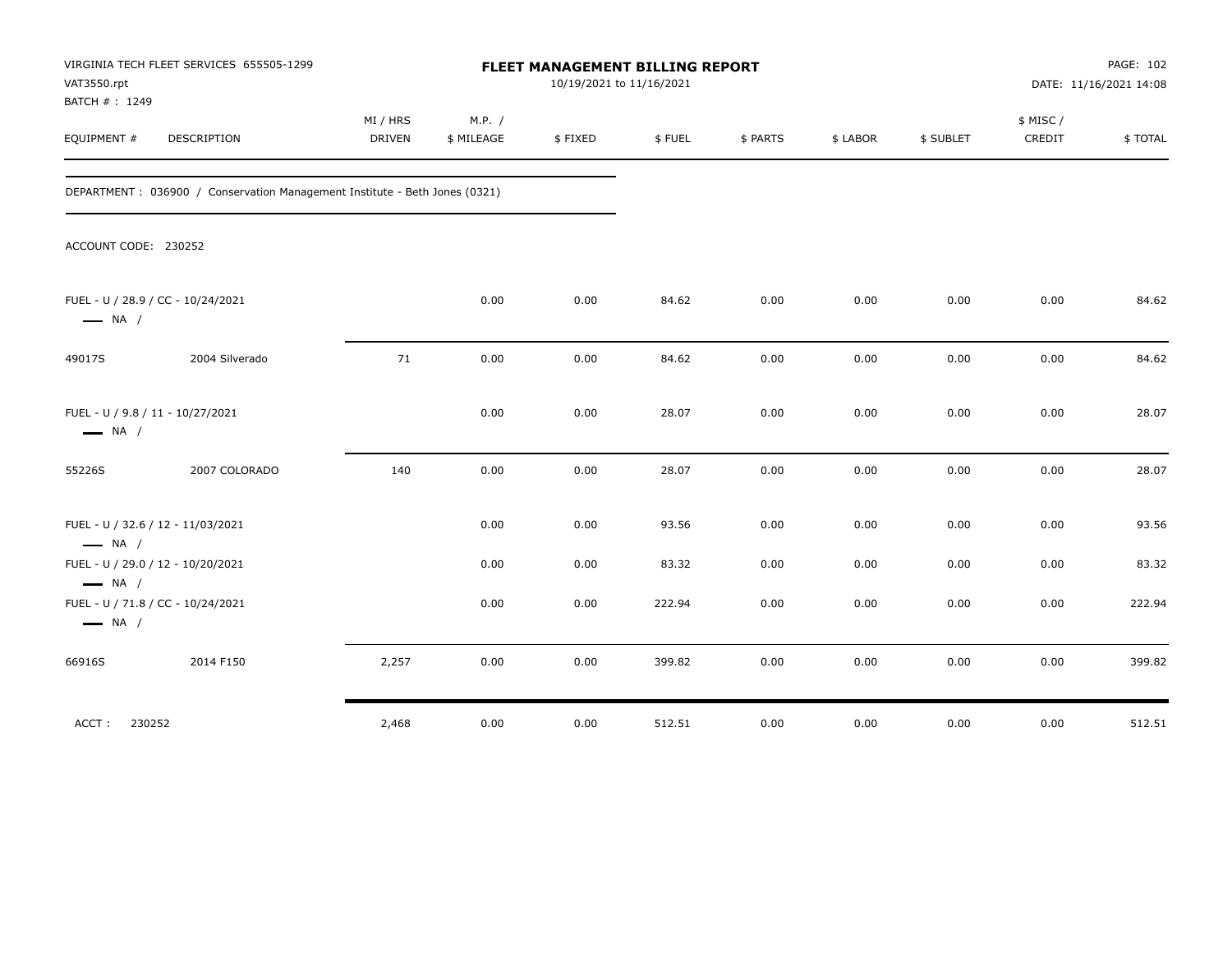| VIRGINIA TECH FLEET SERVICES 655505-1299<br>VAT3550.rpt<br>BATCH #: 1249 |        | <b>FLEET MANAGEMENT BILLING REPORT</b><br>10/19/2021 to 11/16/2021 |                      |         |        |          |          |                  |                     | PAGE: 103<br>DATE: 11/16/2021 14:08 |  |
|--------------------------------------------------------------------------|--------|--------------------------------------------------------------------|----------------------|---------|--------|----------|----------|------------------|---------------------|-------------------------------------|--|
| EQUIPMENT #<br>DESCRIPTION                                               |        | MI / HRS<br><b>DRIVEN</b>                                          | M.P. /<br>\$ MILEAGE | \$FIXED | \$FUEL | \$ PARTS | \$ LABOR | \$ SUBLET        | \$ MISC /<br>CREDIT | \$TOTAL                             |  |
| DEPARTMENT SUBTOTALS :                                                   |        | 2,468                                                              | 0.00                 | 0.00    | 512.51 | 0.00     | 0.00     | 0.00             | 0.00                | 512.51                              |  |
| <b>BREAKDOWN OF CHARGES:</b>                                             |        |                                                                    | MILEAGE              |         |        | 0.00     |          | PARTS (WO'S)     |                     | 0.00                                |  |
| EQUIPMENT COUNT:                                                         | 3      |                                                                    | MOTOR POOL           |         |        | 0.00     |          | PARTS (IND.ISS.) |                     | 0.00                                |  |
| DEPARTMENT:                                                              | 036900 |                                                                    | <b>BASE</b>          |         |        | 0.00     |          | <b>CREDITS</b>   |                     | 0.00                                |  |
|                                                                          |        |                                                                    | INSURANCE            |         |        | 0.00     |          | MISCELLANEOUS    |                     | 0.00                                |  |
|                                                                          |        |                                                                    | <b>OTHER</b>         |         |        | 0.00     | LABOR    |                  |                     | 0.00                                |  |
|                                                                          |        |                                                                    | REPLACEMENT          |         |        | 0.00     |          | <b>SUBLETS</b>   |                     | 0.00                                |  |
|                                                                          |        |                                                                    | <b>FUEL</b>          |         |        | 512.51   |          |                  |                     |                                     |  |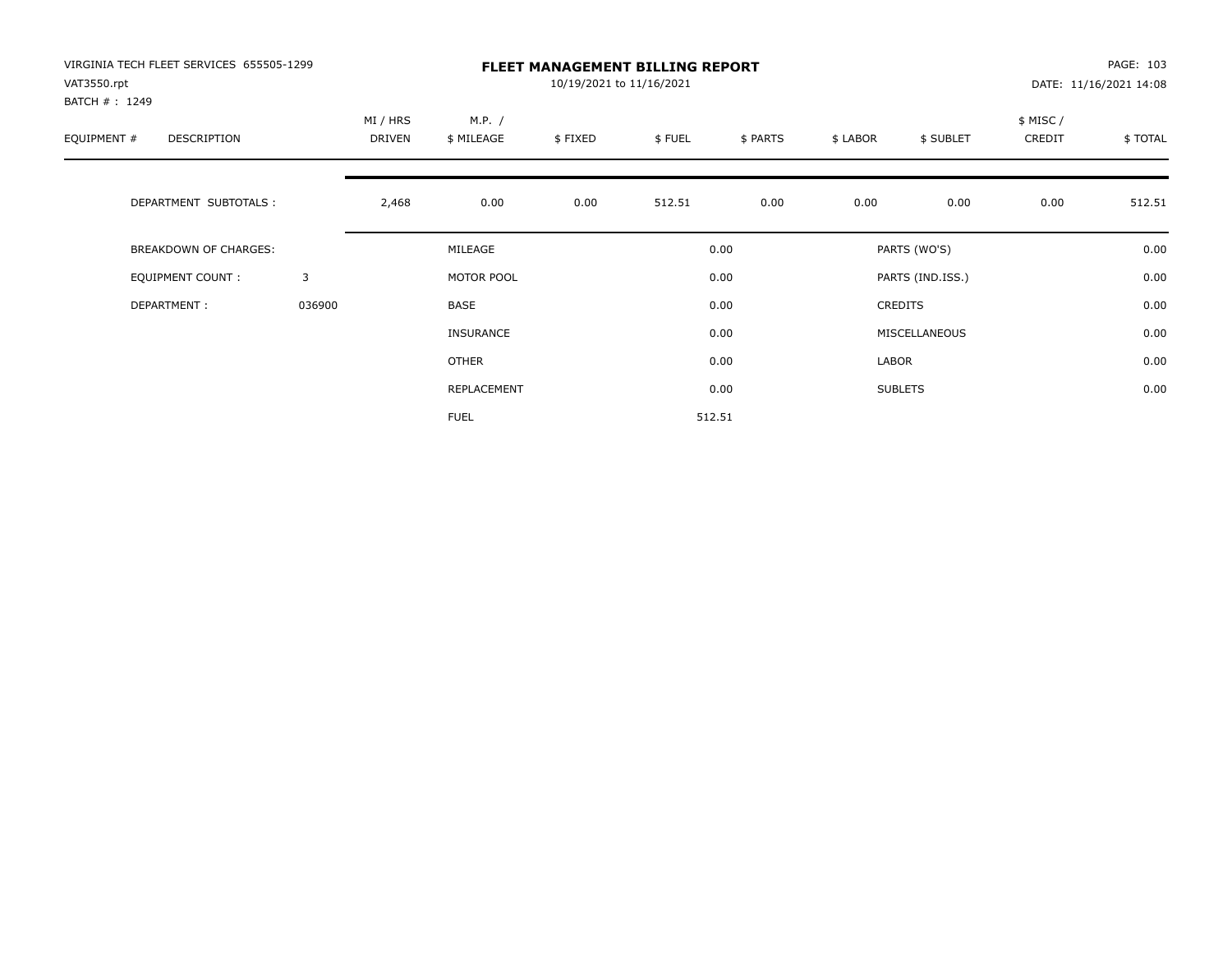| VAT3550.rpt<br>BATCH #: 1249                 | VIRGINIA TECH FLEET SERVICES 655505-1299                                      |              |                    |                      |         | FLEET MANAGEMENT BILLING REPORT<br>10/19/2021 to 11/16/2021 |          |          |                  | PAGE: 104<br>DATE: 11/16/2021 14:08 |         |
|----------------------------------------------|-------------------------------------------------------------------------------|--------------|--------------------|----------------------|---------|-------------------------------------------------------------|----------|----------|------------------|-------------------------------------|---------|
| EQUIPMENT #                                  | DESCRIPTION                                                                   |              | MI / HRS<br>DRIVEN | M.P. /<br>\$ MILEAGE | \$FIXED | \$FUEL                                                      | \$ PARTS | \$ LABOR | \$ SUBLET        | \$ MISC /<br>CREDIT                 | \$TOTAL |
|                                              | DEPARTMENT : 039900 / Center for the Arts at VT - Moss Arts Sage Wayrnen 0916 |              |                    |                      |         |                                                             |          |          |                  |                                     |         |
|                                              | ACCOUNT CODE: 155212                                                          |              |                    |                      |         |                                                             |          |          |                  |                                     |         |
| $\longrightarrow$ NA /                       | FUEL - U / 16.7 / 11 - 10/27/2021                                             |              |                    | 0.00                 | 0.00    | 47.93                                                       | 0.00     | 0.00     | 0.00             | 0.00                                | 47.93   |
| <b>BASE CHARGE</b><br>$\longrightarrow$ NA / |                                                                               |              |                    | 0.00                 | 602.00  | 0.00                                                        | 0.00     | 0.00     | 0.00             | 0.00                                | 602.00  |
| <b>PA14</b>                                  | 2010 12 PAS VAN                                                               |              | 245                | 0.00                 | 602.00  | 47.93                                                       | 0.00     | 0.00     | 0.00             | 0.00                                | 649.93  |
| ACCT:                                        | 155212                                                                        |              | 245                | 0.00                 | 602.00  | 47.93                                                       | 0.00     | 0.00     | 0.00             | 0.00                                | 649.93  |
|                                              | DEPARTMENT SUBTOTALS :                                                        |              | 245                | 0.00                 | 602.00  | 47.93                                                       | 0.00     | 0.00     | 0.00             | 0.00                                | 649.93  |
|                                              | <b>BREAKDOWN OF CHARGES:</b>                                                  |              |                    | MILEAGE              |         |                                                             | 0.00     |          | PARTS (WO'S)     |                                     | 0.00    |
|                                              | EQUIPMENT COUNT:                                                              | $\mathbf{1}$ |                    | MOTOR POOL           |         |                                                             | 0.00     |          | PARTS (IND.ISS.) |                                     | 0.00    |
|                                              | DEPARTMENT:                                                                   | 039900       |                    | BASE                 |         |                                                             | 602.00   |          | CREDITS          |                                     | 0.00    |
|                                              |                                                                               |              |                    | INSURANCE            |         |                                                             | 0.00     |          | MISCELLANEOUS    |                                     | 0.00    |
|                                              |                                                                               |              |                    | <b>OTHER</b>         |         |                                                             | 0.00     | LABOR    |                  |                                     | 0.00    |
|                                              |                                                                               |              |                    | REPLACEMENT          |         |                                                             | 0.00     |          | <b>SUBLETS</b>   |                                     | 0.00    |
|                                              |                                                                               |              |                    | <b>FUEL</b>          |         |                                                             | 47.93    |          |                  |                                     |         |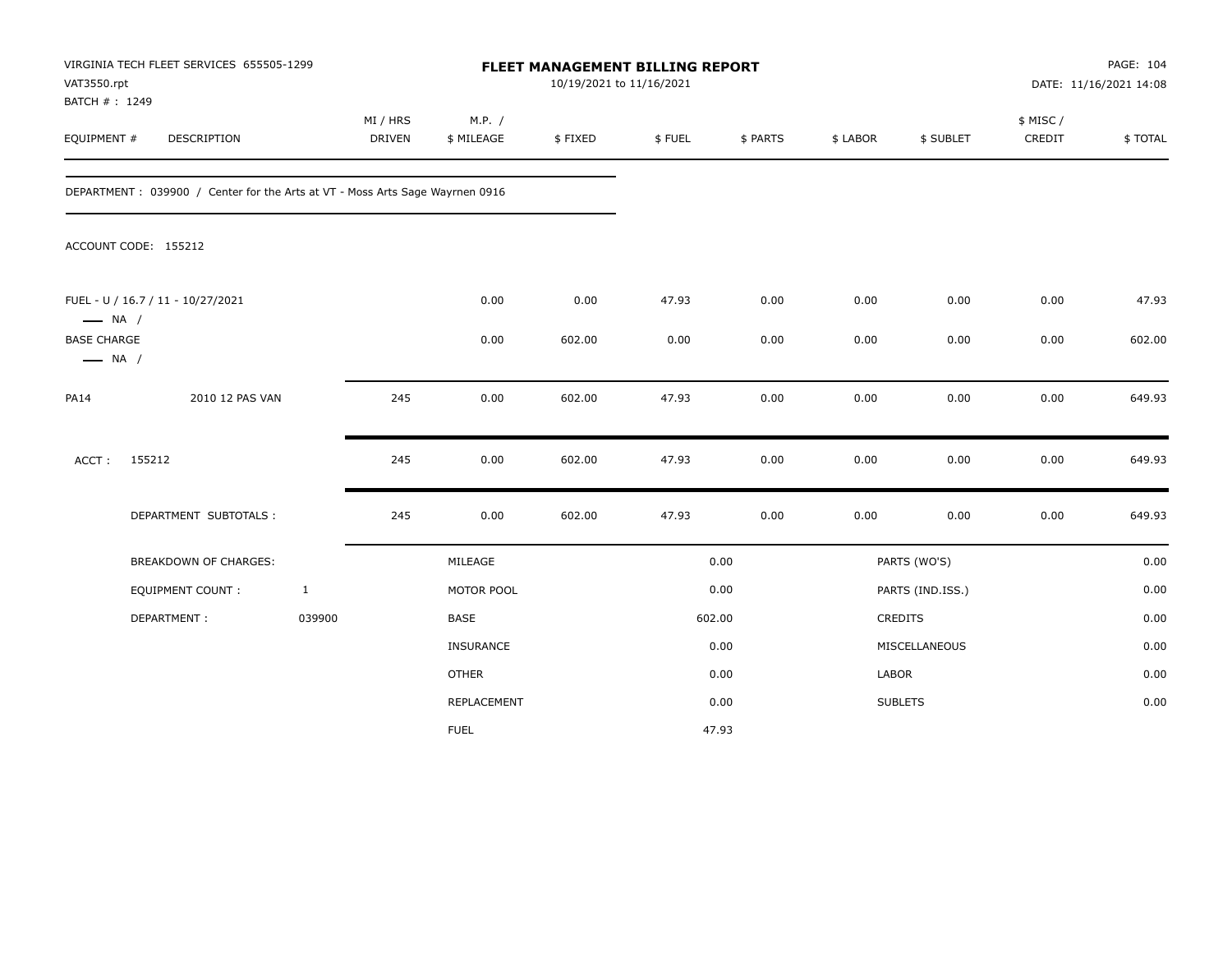|                                                  | VIRGINIA TECH FLEET SERVICES 655505-1299<br>VAT3550.rpt<br>BATCH #: 1249 |              |                           |                      | FLEET MANAGEMENT BILLING REPORT<br>10/19/2021 to 11/16/2021 |        |          |          |                  | PAGE: 105<br>DATE: 11/16/2021 14:08 |         |
|--------------------------------------------------|--------------------------------------------------------------------------|--------------|---------------------------|----------------------|-------------------------------------------------------------|--------|----------|----------|------------------|-------------------------------------|---------|
| EQUIPMENT #                                      | DESCRIPTION                                                              |              | MI / HRS<br><b>DRIVEN</b> | M.P. /<br>\$ MILEAGE | \$FIXED                                                     | \$FUEL | \$ PARTS | \$ LABOR | \$ SUBLET        | \$ MISC /<br>CREDIT                 | \$TOTAL |
|                                                  | DEPARTMENT: 040000 / Undergraduate Admissions -Samantha Boyd (0202)      |              |                           |                      |                                                             |        |          |          |                  |                                     |         |
|                                                  | ACCOUNT CODE: 118456                                                     |              |                           |                      |                                                             |        |          |          |                  |                                     |         |
| $\longrightarrow$ NA /                           | FUEL - U / 10.0 / 11 - 11/05/2021                                        |              |                           | 0.00                 | 0.00                                                        | 28.73  | 0.00     | 0.00     | 0.00             | 0.00                                | 28.73   |
|                                                  | FUEL - U / 6.5 / 11 - 11/08/2021                                         |              |                           | 0.00                 | 0.00                                                        | 18.51  | 0.00     | 0.00     | 0.00             | 0.00                                | 18.51   |
| $\longrightarrow$ NA /<br>$\longrightarrow$ NA / | FUEL - U / 12.9 / 12 - 10/28/2021                                        |              |                           | 0.00                 | 0.00                                                        | 36.88  | 0.00     | 0.00     | 0.00             | 0.00                                | 36.88   |
| 60233S                                           | 2010 Caravan                                                             |              | 401                       | 0.00                 | 0.00                                                        | 84.12  | 0.00     | 0.00     | 0.00             | 0.00                                | 84.12   |
| ACCT:                                            | 118456                                                                   |              | 401                       | 0.00                 | 0.00                                                        | 84.12  | 0.00     | 0.00     | 0.00             | 0.00                                | 84.12   |
|                                                  | DEPARTMENT SUBTOTALS :                                                   |              | 401                       | 0.00                 | 0.00                                                        | 84.12  | 0.00     | 0.00     | 0.00             | 0.00                                | 84.12   |
|                                                  | BREAKDOWN OF CHARGES:                                                    |              |                           | MILEAGE              |                                                             |        | 0.00     |          | PARTS (WO'S)     |                                     | 0.00    |
|                                                  | EQUIPMENT COUNT:                                                         | $\mathbf{1}$ |                           | MOTOR POOL           |                                                             |        | 0.00     |          | PARTS (IND.ISS.) |                                     | 0.00    |
|                                                  | DEPARTMENT:                                                              | 040000       |                           | BASE                 |                                                             |        | 0.00     |          | CREDITS          |                                     | 0.00    |
|                                                  |                                                                          |              |                           | <b>INSURANCE</b>     |                                                             |        | 0.00     |          | MISCELLANEOUS    |                                     | 0.00    |
|                                                  |                                                                          |              |                           | <b>OTHER</b>         |                                                             |        | 0.00     | LABOR    |                  |                                     | 0.00    |
|                                                  |                                                                          |              |                           | <b>REPLACEMENT</b>   |                                                             |        | 0.00     |          | <b>SUBLETS</b>   |                                     | 0.00    |
|                                                  |                                                                          |              |                           | <b>FUEL</b>          |                                                             |        | 84.12    |          |                  |                                     |         |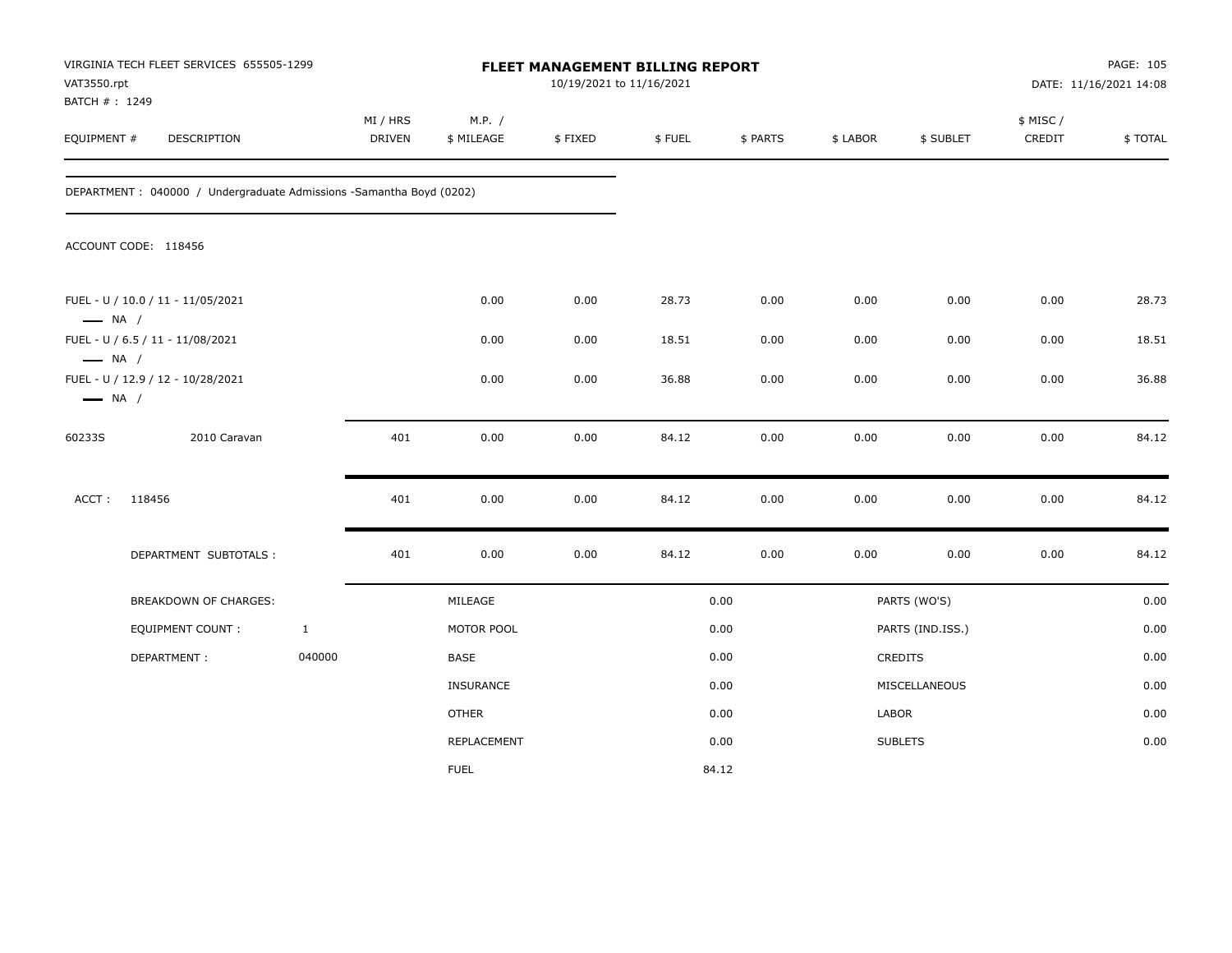| VAT3550.rpt<br>BATCH #: 1249 | VIRGINIA TECH FLEET SERVICES 655505-1299                        |              |                           |                      |         | FLEET MANAGEMENT BILLING REPORT<br>10/19/2021 to 11/16/2021 |          |          |                  | PAGE: 106<br>DATE: 11/16/2021 14:08 |         |
|------------------------------|-----------------------------------------------------------------|--------------|---------------------------|----------------------|---------|-------------------------------------------------------------|----------|----------|------------------|-------------------------------------|---------|
| EQUIPMENT #                  | DESCRIPTION                                                     |              | MI / HRS<br><b>DRIVEN</b> | M.P. /<br>\$ MILEAGE | \$FIXED | \$FUEL                                                      | \$ PARTS | \$ LABOR | \$ SUBLET        | \$ MISC/<br>CREDIT                  | \$TOTAL |
|                              | DEPARTMENT : 040100 / University Registrar - Robin Lucas (0134) |              |                           |                      |         |                                                             |          |          |                  |                                     |         |
|                              | ACCOUNT CODE: 123640                                            |              |                           |                      |         |                                                             |          |          |                  |                                     |         |
| $\longrightarrow$ NA /       | FUEL - U / 21.2 / 11 - 11/12/2021                               |              |                           | 0.00                 | 0.00    | 60.90                                                       | 0.00     | 0.00     | 0.00             | 0.00                                | 60.90   |
| $\longrightarrow$ NA /       | FUEL - U / 24.3 / 11 - 10/29/2021                               |              |                           | 0.00                 | 0.00    | 69.74                                                       | 0.00     | 0.00     | 0.00             | 0.00                                | 69.74   |
| 50164S                       | 2005 SAVANA                                                     |              | 437                       | 0.00                 | 0.00    | 130.64                                                      | 0.00     | 0.00     | 0.00             | 0.00                                | 130.64  |
| ACCT:                        | 123640                                                          |              | 437                       | 0.00                 | 0.00    | 130.64                                                      | 0.00     | 0.00     | 0.00             | 0.00                                | 130.64  |
|                              | DEPARTMENT SUBTOTALS :                                          |              | 437                       | 0.00                 | 0.00    | 130.64                                                      | 0.00     | 0.00     | 0.00             | 0.00                                | 130.64  |
|                              | <b>BREAKDOWN OF CHARGES:</b>                                    |              |                           | MILEAGE              |         |                                                             | 0.00     |          | PARTS (WO'S)     |                                     | 0.00    |
|                              | <b>EQUIPMENT COUNT:</b>                                         | $\mathbf{1}$ |                           | MOTOR POOL           |         |                                                             | 0.00     |          | PARTS (IND.ISS.) |                                     | 0.00    |
|                              | DEPARTMENT:                                                     | 040100       |                           | BASE                 |         |                                                             | 0.00     |          | CREDITS          |                                     | 0.00    |
|                              |                                                                 |              |                           | <b>INSURANCE</b>     |         |                                                             | 0.00     |          | MISCELLANEOUS    |                                     | 0.00    |
|                              |                                                                 |              |                           | <b>OTHER</b>         |         |                                                             | 0.00     | LABOR    |                  |                                     | 0.00    |
|                              |                                                                 |              |                           | REPLACEMENT          |         |                                                             | 0.00     |          | <b>SUBLETS</b>   |                                     | 0.00    |
|                              |                                                                 |              |                           | <b>FUEL</b>          |         | 130.64                                                      |          |          |                  |                                     |         |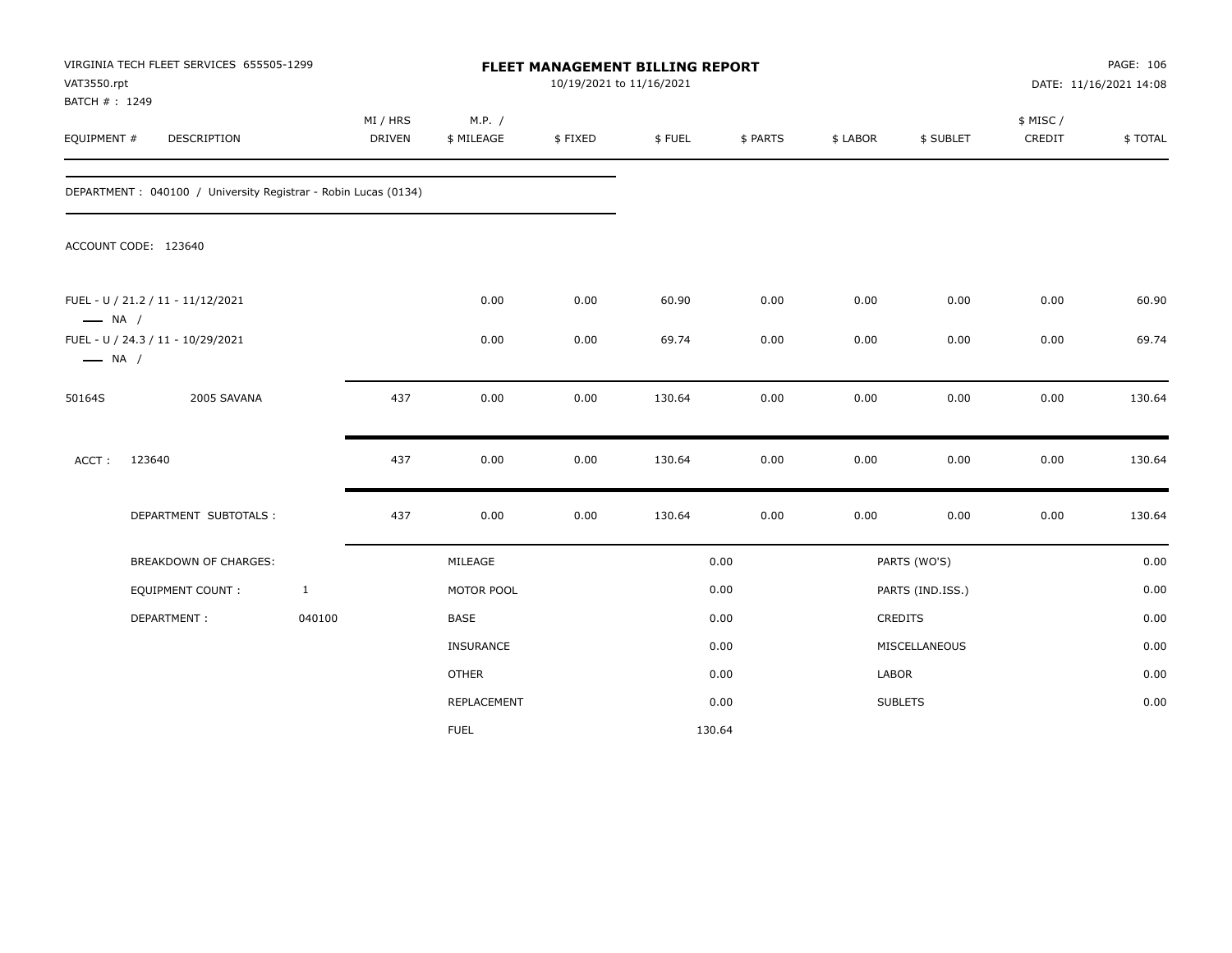| VAT3550.rpt<br>BATCH #: 1249 | VIRGINIA TECH FLEET SERVICES 655505-1299                          |                           |                      |         | FLEET MANAGEMENT BILLING REPORT<br>10/19/2021 to 11/16/2021 |          |              |                  | PAGE: 107<br>DATE: 11/16/2021 14:08 |         |
|------------------------------|-------------------------------------------------------------------|---------------------------|----------------------|---------|-------------------------------------------------------------|----------|--------------|------------------|-------------------------------------|---------|
| EQUIPMENT #                  | <b>DESCRIPTION</b>                                                | MI / HRS<br><b>DRIVEN</b> | M.P. /<br>\$ MILEAGE | \$FIXED | \$FUEL                                                      | \$ PARTS | \$ LABOR     | \$ SUBLET        | \$ MISC/<br>CREDIT                  | \$TOTAL |
|                              | DEPARTMENT : 040902 / DSA Com & Innovative Tech Brandy Morse 0255 |                           |                      |         |                                                             |          |              |                  |                                     |         |
|                              | ACCOUNT CODE: 655519                                              |                           |                      |         |                                                             |          |              |                  |                                     |         |
| $\longrightarrow$ NA /       | FUEL - U / 9.0 / 11 - 11/04/2021                                  |                           | 0.00                 | 0.00    | 25.94                                                       | 0.00     | 0.00         | 0.00             | 0.00                                | 25.94   |
| 77309s                       | 2019 Kicks                                                        | 364                       | 0.00                 | 0.00    | 25.94                                                       | 0.00     | 0.00         | 0.00             | 0.00                                | 25.94   |
| ACCT:                        | 655519                                                            | 364                       | 0.00                 | 0.00    | 25.94                                                       | 0.00     | 0.00         | 0.00             | 0.00                                | 25.94   |
|                              | DEPARTMENT SUBTOTALS :                                            | 364                       | 0.00                 | 0.00    | 25.94                                                       | 0.00     | 0.00         | 0.00             | 0.00                                | 25.94   |
|                              | <b>BREAKDOWN OF CHARGES:</b>                                      |                           | MILEAGE              |         |                                                             | 0.00     |              | PARTS (WO'S)     |                                     | 0.00    |
|                              | <b>EQUIPMENT COUNT:</b>                                           | $\mathbf{1}$              | MOTOR POOL           |         |                                                             | 0.00     |              | PARTS (IND.ISS.) |                                     | 0.00    |
|                              | DEPARTMENT:                                                       | 040902                    | <b>BASE</b>          |         |                                                             | 0.00     |              | <b>CREDITS</b>   |                                     | 0.00    |
|                              |                                                                   |                           | <b>INSURANCE</b>     |         |                                                             | 0.00     |              | MISCELLANEOUS    |                                     | 0.00    |
|                              |                                                                   |                           | <b>OTHER</b>         |         |                                                             | 0.00     | <b>LABOR</b> |                  |                                     | 0.00    |
|                              |                                                                   |                           | REPLACEMENT          |         |                                                             | 0.00     |              | <b>SUBLETS</b>   |                                     | 0.00    |
|                              |                                                                   |                           | <b>FUEL</b>          |         |                                                             | 25.94    |              |                  |                                     |         |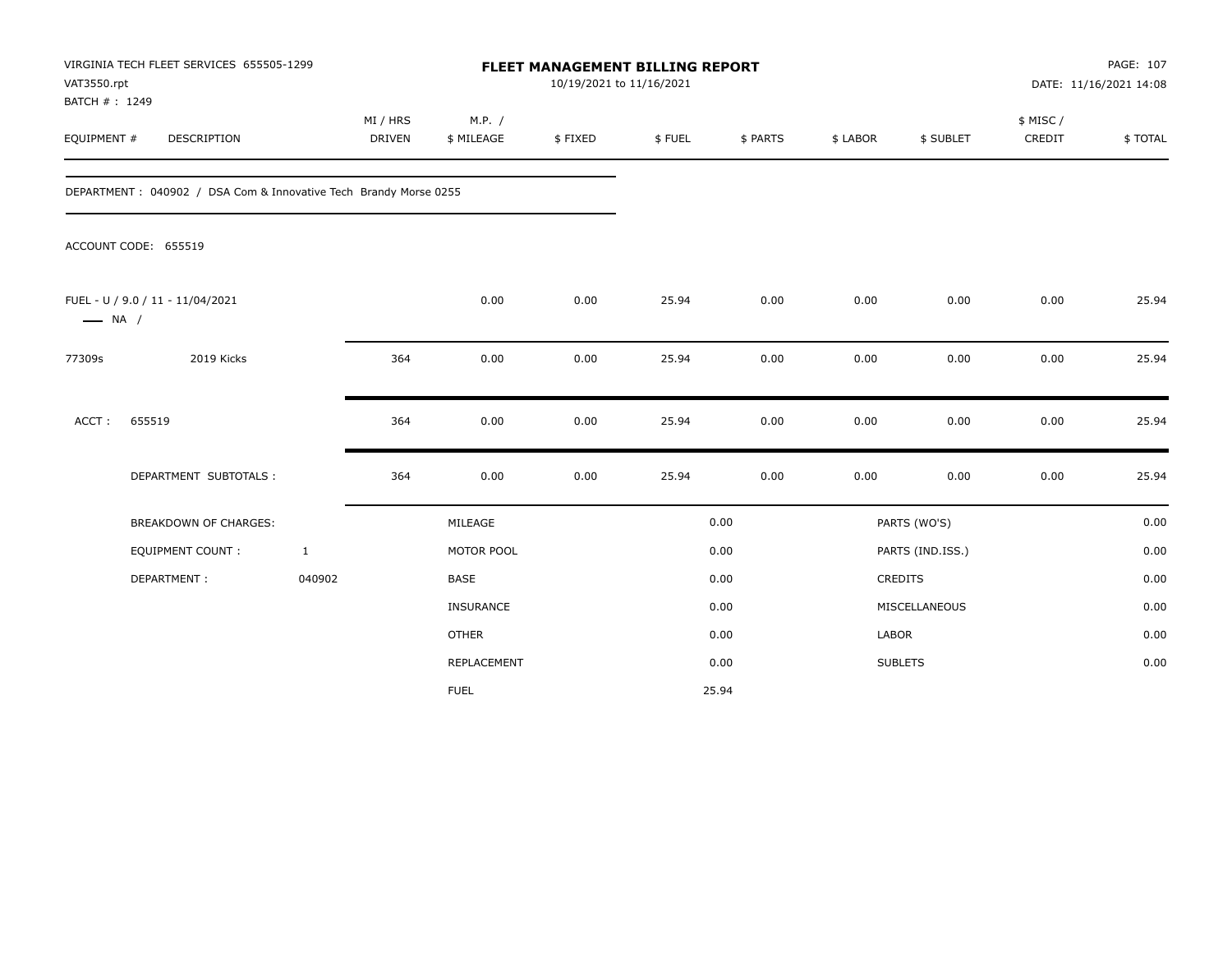| VAT3550.rpt<br>BATCH #: 1249 | VIRGINIA TECH FLEET SERVICES 655505-1299                |                           |                      |         | <b>FLEET MANAGEMENT BILLING REPORT</b><br>10/19/2021 to 11/16/2021 |          |          |                  | PAGE: 108<br>DATE: 11/16/2021 14:08 |         |  |
|------------------------------|---------------------------------------------------------|---------------------------|----------------------|---------|--------------------------------------------------------------------|----------|----------|------------------|-------------------------------------|---------|--|
| EQUIPMENT #                  | DESCRIPTION                                             | MI / HRS<br><b>DRIVEN</b> | M.P. /<br>\$ MILEAGE | \$FIXED | \$FUEL                                                             | \$ PARTS | \$ LABOR | \$ SUBLET        | \$ MISC /<br>CREDIT                 | \$TOTAL |  |
|                              | DEPARTMENT: 040903 / DSA IT Operating Brandy Morse 0255 |                           |                      |         |                                                                    |          |          |                  |                                     |         |  |
|                              | ACCOUNT CODE: 655523                                    |                           |                      |         |                                                                    |          |          |                  |                                     |         |  |
| $\longrightarrow$ NA /       | FUEL - U / 8.9 / 11 - 10/26/2021                        |                           | 0.00                 | 0.00    | 25.43                                                              | 0.00     | 0.00     | 0.00             | 0.00                                | 25.43   |  |
| 77301s                       | 2019 Kicks                                              | 231                       | 0.00                 | 0.00    | 25.43                                                              | 0.00     | 0.00     | 0.00             | 0.00                                | 25.43   |  |
| ACCT:                        | 655523                                                  | 231                       | 0.00                 | 0.00    | 25.43                                                              | 0.00     | 0.00     | 0.00             | 0.00                                | 25.43   |  |
|                              | DEPARTMENT SUBTOTALS :                                  | 231                       | 0.00                 | 0.00    | 25.43                                                              | 0.00     | 0.00     | 0.00             | 0.00                                | 25.43   |  |
|                              | <b>BREAKDOWN OF CHARGES:</b>                            |                           | MILEAGE              |         |                                                                    | 0.00     |          | PARTS (WO'S)     |                                     | 0.00    |  |
|                              | <b>EQUIPMENT COUNT:</b>                                 | $\mathbf{1}$              | MOTOR POOL           |         |                                                                    | 0.00     |          | PARTS (IND.ISS.) |                                     | 0.00    |  |
|                              | DEPARTMENT:                                             | 040903                    | <b>BASE</b>          |         |                                                                    | 0.00     |          | CREDITS          |                                     | 0.00    |  |
|                              |                                                         |                           | INSURANCE            |         |                                                                    | 0.00     |          | MISCELLANEOUS    |                                     | 0.00    |  |
|                              |                                                         |                           | <b>OTHER</b>         |         |                                                                    | 0.00     | LABOR    |                  |                                     | 0.00    |  |
|                              |                                                         |                           | REPLACEMENT          |         |                                                                    | 0.00     |          | <b>SUBLETS</b>   |                                     | 0.00    |  |
|                              |                                                         |                           | <b>FUEL</b>          |         |                                                                    | 25.43    |          |                  |                                     |         |  |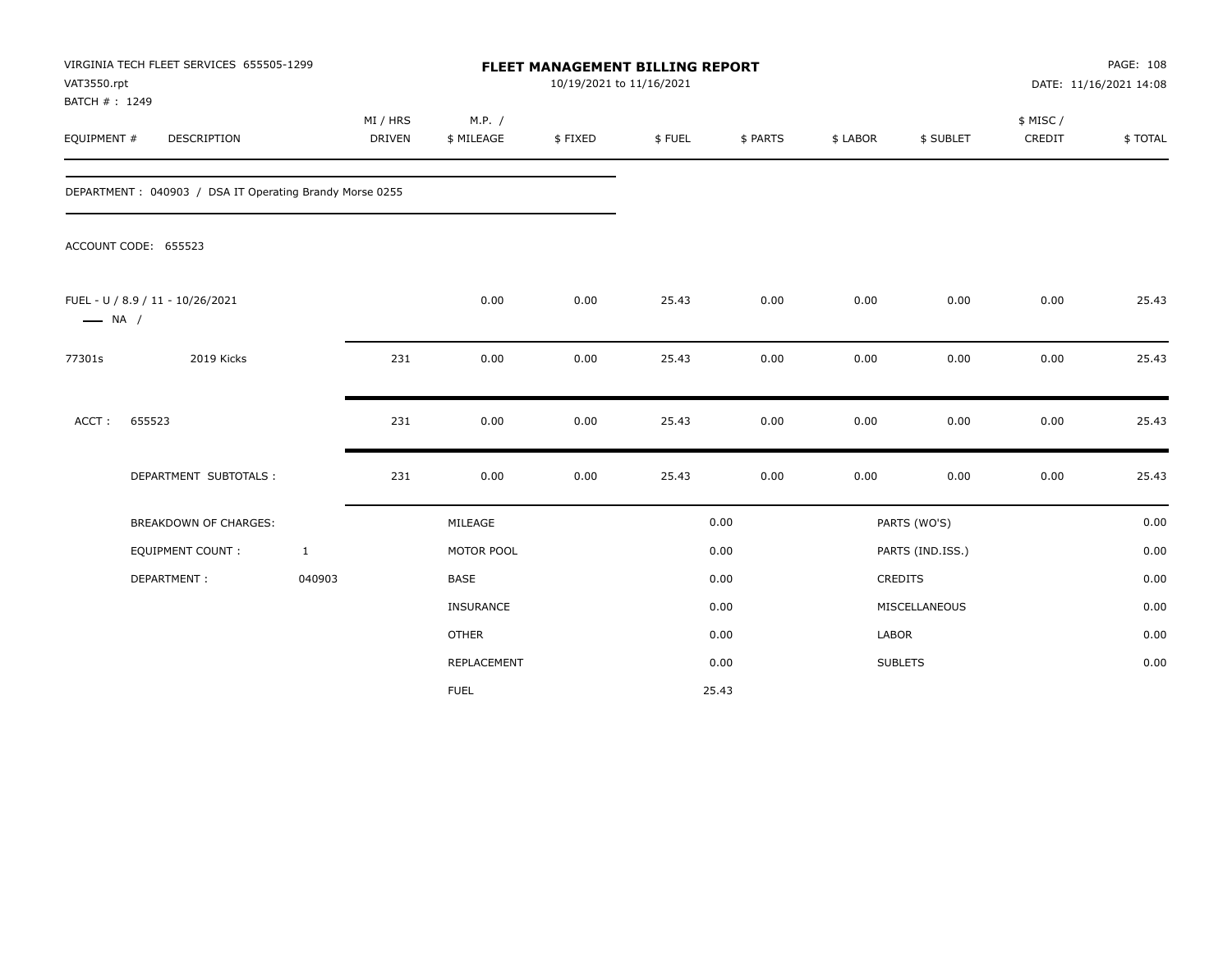| VAT3550.rpt<br>BATCH #: 1249                                                         | VIRGINIA TECH FLEET SERVICES 655505-1299                              | FLEET MANAGEMENT BILLING REPORT<br>10/19/2021 to 11/16/2021 |                      |         |        |          |          |           | PAGE: 109<br>DATE: 11/16/2021 14:08 |         |
|--------------------------------------------------------------------------------------|-----------------------------------------------------------------------|-------------------------------------------------------------|----------------------|---------|--------|----------|----------|-----------|-------------------------------------|---------|
| EQUIPMENT #                                                                          | DESCRIPTION                                                           | MI / HRS<br><b>DRIVEN</b>                                   | M.P. /<br>\$ MILEAGE | \$FIXED | \$FUEL | \$ PARTS | \$ LABOR | \$ SUBLET | \$ MISC/<br>CREDIT                  | \$TOTAL |
|                                                                                      | DEPARTMENT : 044000 / Controllers Office Rachel Burger Mail Code 0312 |                                                             |                      |         |        |          |          |           |                                     |         |
| ACCOUNT CODE: 124391                                                                 |                                                                       |                                                             |                      |         |        |          |          |           |                                     |         |
| FUEL - U / 8.3 / 11 - 11/01/2021<br>$\longrightarrow$ NA /                           |                                                                       |                                                             | 0.00                 | 0.00    | 23.76  | 0.00     | 0.00     | 0.00      | 0.00                                | 23.76   |
| 68289s                                                                               | 2015 FOCUS                                                            | 91                                                          | 0.00                 | 0.00    | 23.76  | 0.00     | 0.00     | 0.00      | 0.00                                | 23.76   |
| FUEL - U / 9.2 / 11 - 10/27/2021<br>$\longrightarrow$ NA /                           |                                                                       |                                                             | 0.00                 | 0.00    | 26.52  | 0.00     | 0.00     | 0.00      | 0.00                                | 26.52   |
| 74605s                                                                               | 2017 FOCUS                                                            | 185                                                         | 0.00                 | 0.00    | 26.52  | 0.00     | 0.00     | 0.00      | 0.00                                | 26.52   |
| FUEL - U / 9.7 / CC - 10/11/2021<br>$\longrightarrow$ NA /                           |                                                                       |                                                             | 0.00                 | 0.00    | 30.00  | 0.00     | 0.00     | 0.00      | 0.00                                | 30.00   |
| FUEL - U / 10.6 / CC - 10/12/2021                                                    |                                                                       |                                                             | 0.00                 | 0.00    | 33.85  | 0.00     | 0.00     | 0.00      | 0.00                                | 33.85   |
| $\longrightarrow$ NA /<br>FUEL - U / 9.2 / CC - 10/14/2021<br>$\longrightarrow$ NA / |                                                                       |                                                             | 0.00                 | 0.00    | 30.00  | 0.00     | 0.00     | 0.00      | 0.00                                | 30.00   |
| 77302s                                                                               | 2019 IMPALA                                                           | 549                                                         | 0.00                 | 0.00    | 93.85  | 0.00     | 0.00     | 0.00      | 0.00                                | 93.85   |
| 124391<br>ACCT:                                                                      |                                                                       | 825                                                         | 0.00                 | 0.00    | 144.13 | 0.00     | 0.00     | 0.00      | 0.00                                | 144.13  |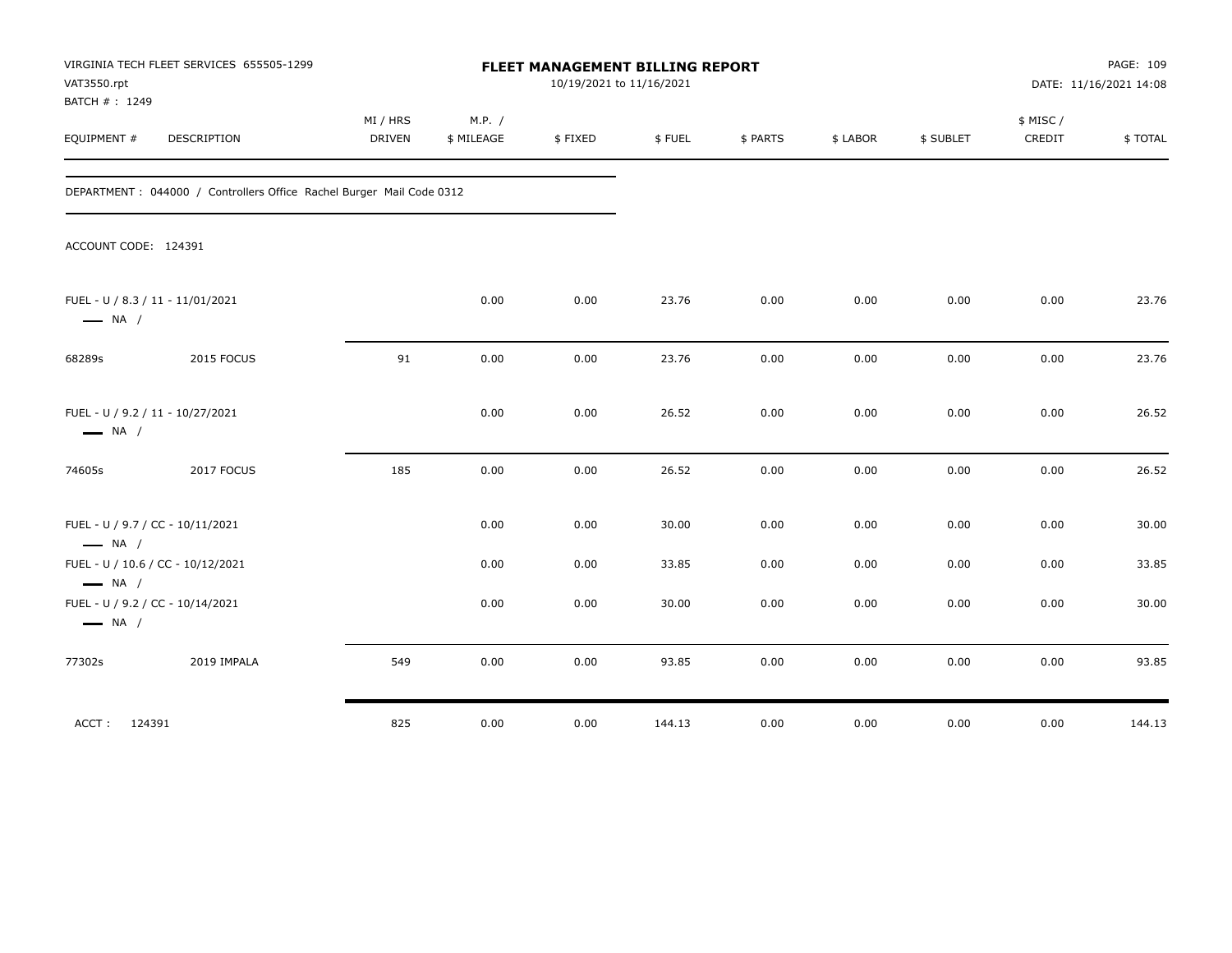| VIRGINIA TECH FLEET SERVICES 655505-1299<br>VAT3550.rpt<br>BATCH #: 1249 |        | <b>FLEET MANAGEMENT BILLING REPORT</b><br>10/19/2021 to 11/16/2021 |                      |         |        |          |          |                  |                     | PAGE: 110<br>DATE: 11/16/2021 14:08 |  |
|--------------------------------------------------------------------------|--------|--------------------------------------------------------------------|----------------------|---------|--------|----------|----------|------------------|---------------------|-------------------------------------|--|
| EQUIPMENT #<br><b>DESCRIPTION</b>                                        |        | MI / HRS<br><b>DRIVEN</b>                                          | M.P. /<br>\$ MILEAGE | \$FIXED | \$FUEL | \$ PARTS | \$ LABOR | \$ SUBLET        | \$ MISC /<br>CREDIT | \$TOTAL                             |  |
| DEPARTMENT SUBTOTALS :                                                   |        | 825                                                                | 0.00                 | 0.00    | 144.13 | 0.00     | 0.00     | 0.00             | 0.00                | 144.13                              |  |
| <b>BREAKDOWN OF CHARGES:</b>                                             |        |                                                                    | MILEAGE              |         |        | 0.00     |          | PARTS (WO'S)     |                     | 0.00                                |  |
| EQUIPMENT COUNT:                                                         | 3      |                                                                    | MOTOR POOL           |         |        | 0.00     |          | PARTS (IND.ISS.) |                     | 0.00                                |  |
| DEPARTMENT:                                                              | 044000 |                                                                    | <b>BASE</b>          |         |        | 0.00     |          | <b>CREDITS</b>   |                     | 0.00                                |  |
|                                                                          |        |                                                                    | INSURANCE            |         |        | 0.00     |          | MISCELLANEOUS    |                     | 0.00                                |  |
|                                                                          |        |                                                                    | <b>OTHER</b>         |         |        | 0.00     | LABOR    |                  |                     | 0.00                                |  |
|                                                                          |        |                                                                    | REPLACEMENT          |         |        | 0.00     |          | <b>SUBLETS</b>   |                     | 0.00                                |  |
|                                                                          |        |                                                                    | <b>FUEL</b>          |         |        | 144.13   |          |                  |                     |                                     |  |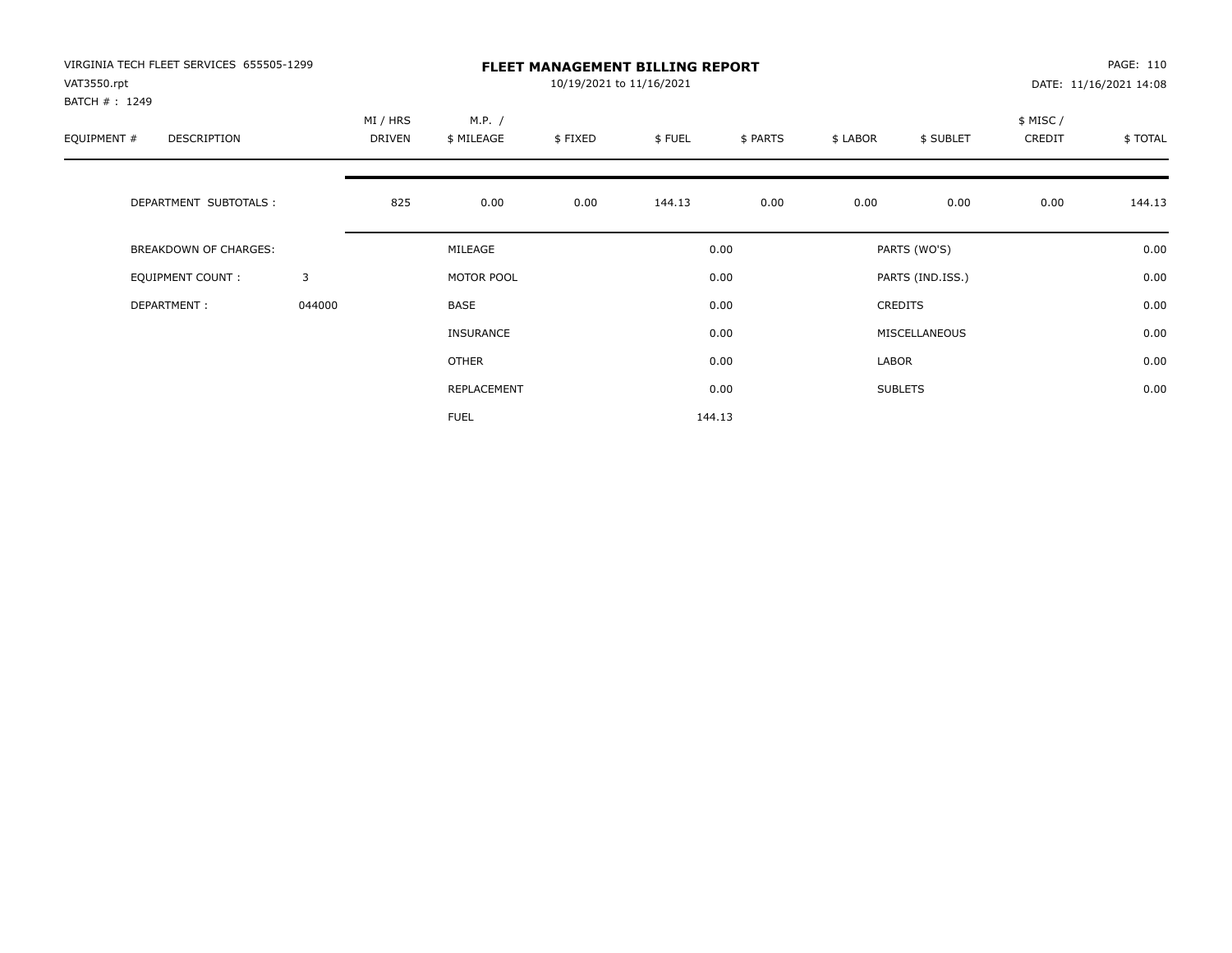| VAT3550.rpt<br>BATCH #: 1249                                     | VIRGINIA TECH FLEET SERVICES 655505-1299   | FLEET MANAGEMENT BILLING REPORT<br>10/19/2021 to 11/16/2021 |                      |         |        |          |          |           |                     | PAGE: 111<br>DATE: 11/16/2021 14:08 |  |
|------------------------------------------------------------------|--------------------------------------------|-------------------------------------------------------------|----------------------|---------|--------|----------|----------|-----------|---------------------|-------------------------------------|--|
| EQUIPMENT #                                                      | DESCRIPTION                                | MI / HRS<br><b>DRIVEN</b>                                   | M.P. /<br>\$ MILEAGE | \$FIXED | \$FUEL | \$ PARTS | \$ LABOR | \$ SUBLET | \$ MISC /<br>CREDIT | \$TOTAL                             |  |
|                                                                  | DEPARTMENT: 047010 / SURPLUS - Ron Barrett | MAIL CODE 0359                                              |                      |         |        |          |          |           |                     |                                     |  |
| ACCOUNT CODE: 554600                                             |                                            |                                                             |                      |         |        |          |          |           |                     |                                     |  |
| $\longrightarrow$ NA /                                           | FUEL - D / 18.1 / 14 - 11/09/2021          |                                                             | 0.00                 | 0.00    | 54.30  | 0.00     | 0.00     | 0.00      | 0.00                | 54.30                               |  |
|                                                                  | FUEL - D / 40.0 / 13 - 10/25/2021          |                                                             | 0.00                 | 0.00    | 123.60 | 0.00     | 0.00     | 0.00      | 0.00                | 123.60                              |  |
| $\equiv$ NA /<br>PARTS ISSUE # I312262<br>$\longrightarrow$ NA / |                                            |                                                             | 0.00                 | 0.00    | 0.00   | 10.92    | 0.00     | 0.00      | 0.00                | 10.92                               |  |
| 47286S                                                           | 2013 M2-106                                | 355                                                         | 0.00                 | 0.00    | 177.90 | 10.92    | 0.00     | 0.00      | 0.00                | 188.82                              |  |
| $\longrightarrow$ NA /                                           | FUEL - U / 26.9 / 11 - 11/03/2021          |                                                             | 0.00                 | 0.00    | 77.15  | 0.00     | 0.00     | 0.00      | 0.00                | 77.15                               |  |
| $\longrightarrow$ NA /                                           | FUEL - U / 8.0 / 12 - 11/09/2021           |                                                             | 0.00                 | 0.00    | 22.96  | 0.00     | 0.00     | 0.00      | 0.00                | 22.96                               |  |
| 69977s                                                           | 2016 SAVANA                                | 302                                                         | 0.00                 | 0.00    | 100.11 | 0.00     | 0.00     | 0.00      | 0.00                | 100.11                              |  |
| ACCT:                                                            | 554600                                     | 657                                                         | 0.00                 | 0.00    | 278.01 | 10.92    | 0.00     | 0.00      | 0.00                | 288.93                              |  |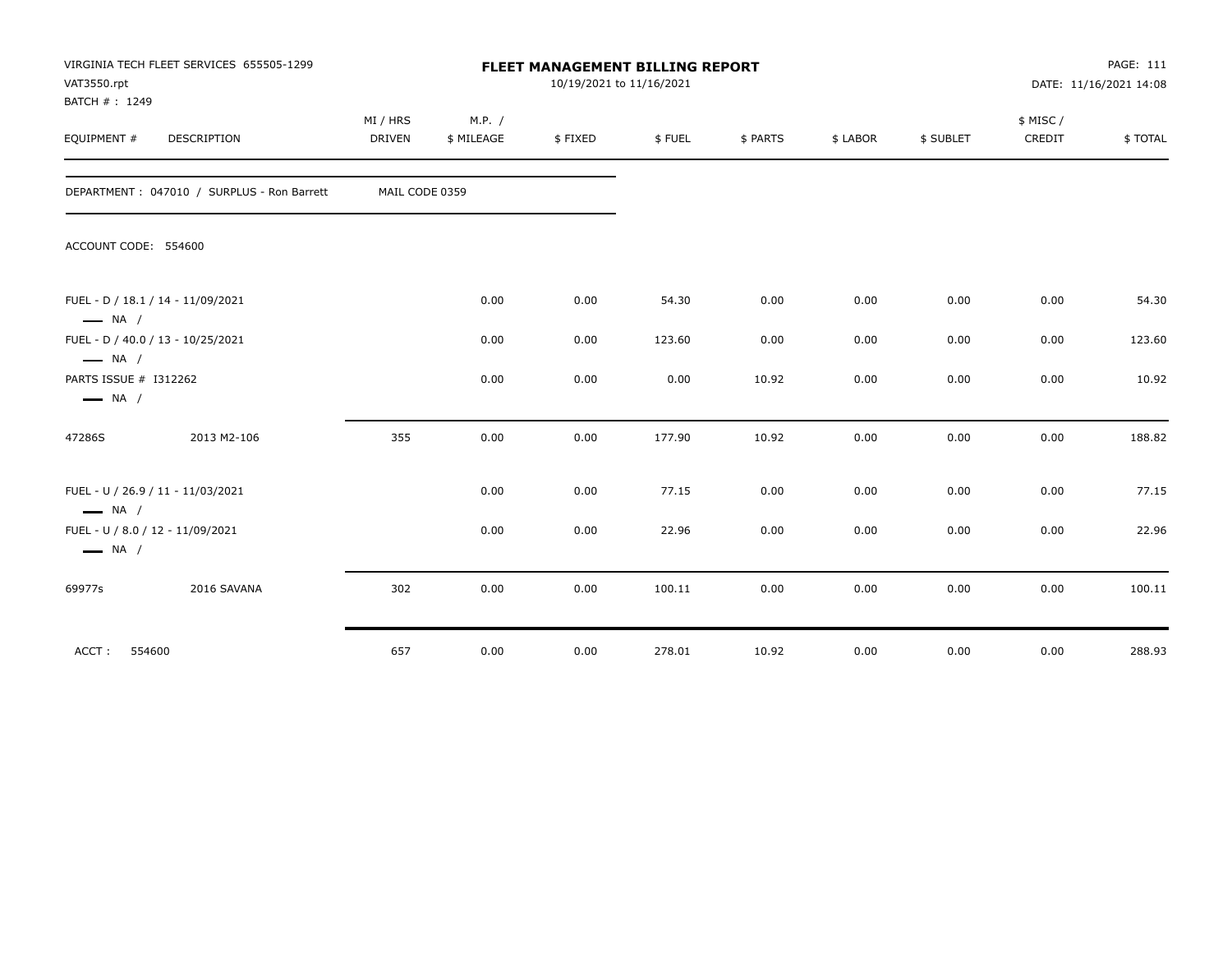| VIRGINIA TECH FLEET SERVICES 655505-1299<br>VAT3550.rpt<br>BATCH #: 1249 |                | <b>FLEET MANAGEMENT BILLING REPORT</b><br>10/19/2021 to 11/16/2021 |                      |         |        |          |          |                  |                     | PAGE: 112<br>DATE: 11/16/2021 14:08 |  |
|--------------------------------------------------------------------------|----------------|--------------------------------------------------------------------|----------------------|---------|--------|----------|----------|------------------|---------------------|-------------------------------------|--|
| EQUIPMENT #<br><b>DESCRIPTION</b>                                        |                | MI / HRS<br><b>DRIVEN</b>                                          | M.P. /<br>\$ MILEAGE | \$FIXED | \$FUEL | \$ PARTS | \$ LABOR | \$ SUBLET        | \$ MISC /<br>CREDIT | \$TOTAL                             |  |
| DEPARTMENT SUBTOTALS :                                                   |                | 657                                                                | 0.00                 | 0.00    | 278.01 | 10.92    | 0.00     | 0.00             | 0.00                | 288.93                              |  |
| <b>BREAKDOWN OF CHARGES:</b>                                             |                |                                                                    | MILEAGE              |         |        | 0.00     |          | PARTS (WO'S)     |                     | 0.00                                |  |
| <b>EQUIPMENT COUNT:</b>                                                  | $\overline{2}$ |                                                                    | MOTOR POOL           |         |        | 0.00     |          | PARTS (IND.ISS.) |                     | 10.92                               |  |
| DEPARTMENT:                                                              | 047010         |                                                                    | <b>BASE</b>          |         |        | 0.00     |          | <b>CREDITS</b>   |                     | 0.00                                |  |
|                                                                          |                |                                                                    | INSURANCE            |         |        | 0.00     |          | MISCELLANEOUS    |                     | 0.00                                |  |
|                                                                          |                |                                                                    | <b>OTHER</b>         |         |        | 0.00     | LABOR    |                  |                     | 0.00                                |  |
|                                                                          |                |                                                                    | REPLACEMENT          |         |        | 0.00     |          | <b>SUBLETS</b>   |                     | 0.00                                |  |
|                                                                          |                |                                                                    | <b>FUEL</b>          |         |        | 278.01   |          |                  |                     |                                     |  |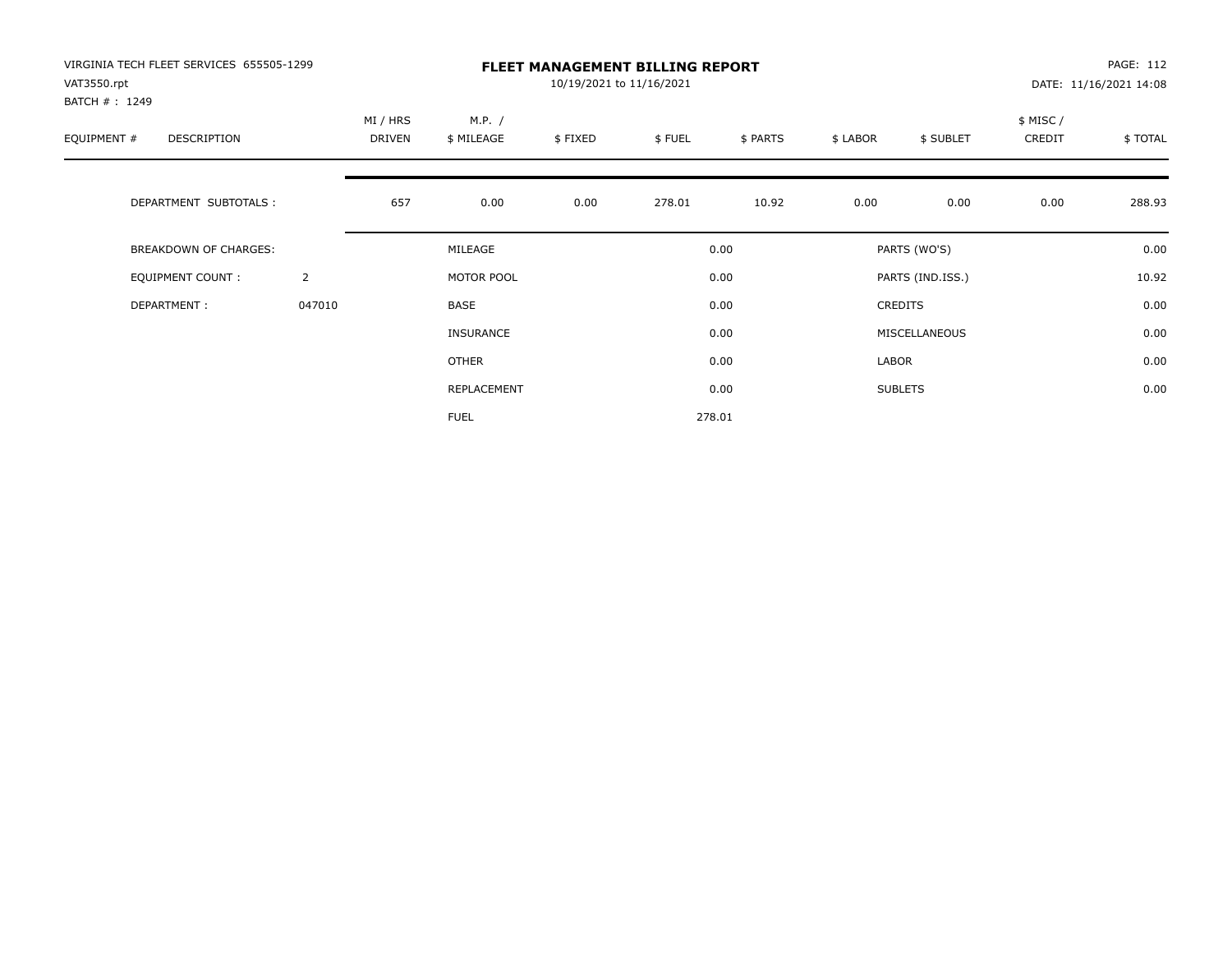| VIRGINIA TECH FLEET SERVICES 655505-1299<br>FLEET MANAGEMENT BILLING REPORT<br>VAT3550.rpt<br>BATCH #: 1249 |                                                          |                           |                      |         | 10/19/2021 to 11/16/2021 | PAGE: 113<br>DATE: 11/16/2021 14:08 |          |           |                     |         |
|-------------------------------------------------------------------------------------------------------------|----------------------------------------------------------|---------------------------|----------------------|---------|--------------------------|-------------------------------------|----------|-----------|---------------------|---------|
| EQUIPMENT #                                                                                                 | DESCRIPTION                                              | MI / HRS<br><b>DRIVEN</b> | M.P. /<br>\$ MILEAGE | \$FIXED | \$FUEL                   | \$ PARTS                            | \$ LABOR | \$ SUBLET | \$ MISC /<br>CREDIT | \$TOTAL |
|                                                                                                             | DEPARTMENT : 047100 / University Police Dee Perkins 0523 |                           |                      |         |                          |                                     |          |           |                     |         |
| ACCOUNT CODE: 121720                                                                                        |                                                          |                           |                      |         |                          |                                     |          |           |                     |         |
| FUEL - U / 9.8 / 11 - 11/02/2021<br>$\longrightarrow$ NA /                                                  |                                                          |                           | 0.00                 | 0.00    | 28.15                    | 0.00                                | 0.00     | 0.00      | 0.00                | 28.15   |
| $\longrightarrow$ NA /                                                                                      | FUEL - U / 13.3 / 11 - 11/04/2021                        |                           | 0.00                 | 0.00    | 38.14                    | 0.00                                | 0.00     | 0.00      | 0.00                | 38.14   |
| FUEL - U / 9.1 / 12 - 10/21/2021<br>$\longrightarrow$ NA /                                                  |                                                          |                           | 0.00                 | 0.00    | 25.97                    | 0.00                                | 0.00     | 0.00      | 0.00                | 25.97   |
| FUEL - U / 6.8 / 12 - 10/28/2021<br>$\longrightarrow$ NA /                                                  |                                                          |                           | 0.00                 | 0.00    | 19.60                    | 0.00                                | 0.00     | 0.00      | 0.00                | 19.60   |
| WORK ORDER # 0000112650                                                                                     |                                                          |                           | 0.00                 | 0.00    | 0.00                     | 509.68                              | 65.00    | 0.00      | 5.00                | 579.68  |
| $\longrightarrow$ NA /<br>WORK ORDER # 0000112655<br>$\longrightarrow$ NA /                                 |                                                          |                           | 0.00                 | 0.00    | 0.00                     | 18.61                               | 55.00    | 0.00      | 5.00                | 78.61   |
| 57577s                                                                                                      | 2009 EXPLORER                                            | 553                       | 0.00                 | 0.00    | 111.86                   | 528.29                              | 120.00   | 0.00      | 10.00               | 770.15  |
| WORK ORDER # 0000112657<br>$\longrightarrow$ NA /                                                           |                                                          |                           | 0.00                 | 0.00    | 0.00                     | 32.01                               | 40.00    | 0.00      | 5.00                | 77.01   |
| 58833S                                                                                                      | 2009 C5500                                               | $\mathbf 0$               | 0.00                 | 0.00    | 0.00                     | 32.01                               | 40.00    | 0.00      | 5.00                | 77.01   |
| WORK ORDER # 0000112664<br>$\longrightarrow$ NA /                                                           |                                                          |                           | 0.00                 | 0.00    | 0.00                     | 0.00                                | 20.00    | 0.00      | 0.00                | 20.00   |
| 65581S                                                                                                      | 2014 TRAILER                                             | $\mathsf 0$               | 0.00                 | 0.00    | 0.00                     | 0.00                                | 20.00    | 0.00      | 0.00                | 20.00   |
| $\longrightarrow$ NA /                                                                                      | FUEL - U / 11.1 / 11 - 11/04/2021                        |                           | 0.00                 | 0.00    | 31.89                    | 0.00                                | 0.00     | 0.00      | 0.00                | 31.89   |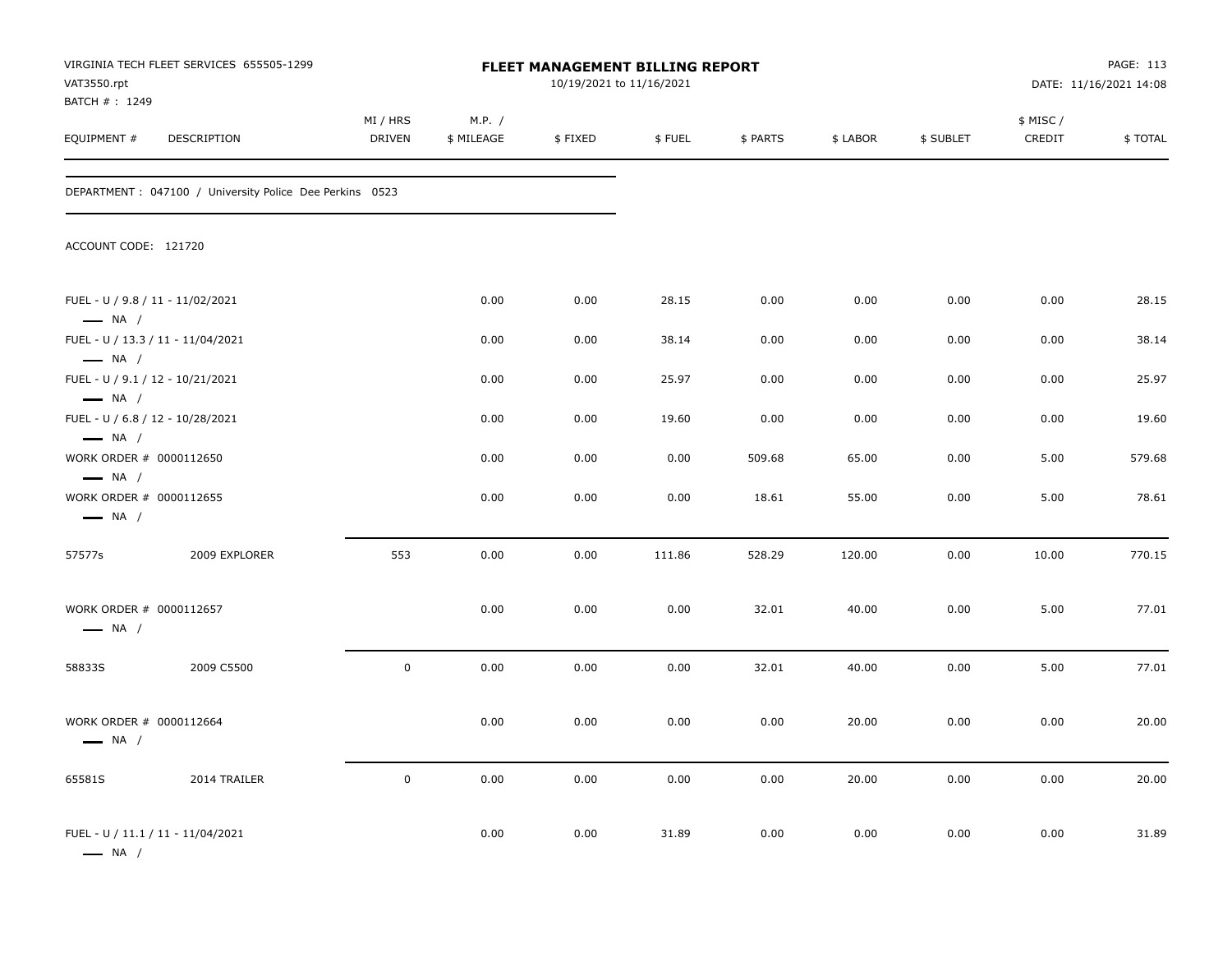| VAT3550.rpt<br>BATCH #: 1249 | VIRGINIA TECH FLEET SERVICES 655505-1299                 |                    |                      | FLEET MANAGEMENT BILLING REPORT<br>10/19/2021 to 11/16/2021 |        |          |          |           |                     | PAGE: 114<br>DATE: 11/16/2021 14:08 |
|------------------------------|----------------------------------------------------------|--------------------|----------------------|-------------------------------------------------------------|--------|----------|----------|-----------|---------------------|-------------------------------------|
| EQUIPMENT #                  | DESCRIPTION                                              | MI / HRS<br>DRIVEN | M.P. /<br>\$ MILEAGE | \$FIXED                                                     | \$FUEL | \$ PARTS | \$ LABOR | \$ SUBLET | \$ MISC /<br>CREDIT | \$TOTAL                             |
|                              | DEPARTMENT : 047100 / University Police Dee Perkins 0523 |                    |                      |                                                             |        |          |          |           |                     |                                     |
| $\longrightarrow$ NA /       | FUEL - U / 5.8 / 11 - 11/13/2021                         |                    | 0.00                 | 0.00                                                        | 16.50  | 0.00     | 0.00     | 0.00      | 0.00                | 16.50                               |
| $\longrightarrow$ NA /       | FUEL - U / 23.2 / 11 - 10/20/2021                        |                    | 0.00                 | 0.00                                                        | 66.70  | 0.00     | 0.00     | 0.00      | 0.00                | 66.70                               |
| $\longrightarrow$ NA /       | FUEL - U / 12.5 / CC - 10/24/2021                        |                    | 0.00                 | 0.00                                                        | 40.01  | 0.00     | 0.00     | 0.00      | 0.00                | 40.01                               |
| 65610s                       | 2013 TAHOE                                               | 1,037              | 0.00                 | 0.00                                                        | 155.10 | 0.00     | 0.00     | 0.00      | 0.00                | 155.10                              |
| $\longrightarrow$ NA /       | FUEL - U / 11.8 / 11 - 11/10/2021                        |                    | 0.00                 | 0.00                                                        | 33.75  | 0.00     | 0.00     | 0.00      | 0.00                | 33.75                               |
| $\longrightarrow$ NA /       | FUEL - U / 6.9 / 11 - 11/14/2021                         |                    | 0.00                 | 0.00                                                        | 19.80  | 0.00     | 0.00     | 0.00      | 0.00                | 19.80                               |
| $-$ NA /                     | FUEL - U / 5.1 / 12 - 10/20/2021                         |                    | 0.00                 | 0.00                                                        | 14.69  | 0.00     | 0.00     | 0.00      | 0.00                | 14.69                               |
| $\longrightarrow$ NA /       | FUEL - U / 15.3 / 11 - 10/30/2021                        |                    | 0.00                 | 0.00                                                        | 44.00  | 0.00     | 0.00     | 0.00      | 0.00                | 44.00                               |
| $\longrightarrow$ NA /       | WORK ORDER # 0000112663                                  |                    | 0.00                 | 0.00                                                        | 0.00   | 16.21    | 35.00    | 0.00      | 5.00                | 56.21                               |
| 65619s                       | 2013 TAHOE                                               | 324                | 0.00                 | 0.00                                                        | 112.24 | 16.21    | 35.00    | 0.00      | 5.00                | 168.45                              |
| $\longrightarrow$ NA /       | FUEL - U / 4.5 / 12 - 11/03/2021                         |                    | 0.00                 | 0.00                                                        | 12.92  | 0.00     | 0.00     | 0.00      | 0.00                | 12.92                               |
| $\longrightarrow$ NA /       | FUEL - U / 6.0 / 11 - 11/08/2021                         |                    | 0.00                 | 0.00                                                        | 17.13  | 0.00     | 0.00     | 0.00      | 0.00                | 17.13                               |
| $\longrightarrow$ NA /       | FUEL - U / 1.5 / 11 - 11/09/2021                         |                    | 0.00                 | 0.00                                                        | 4.39   | 0.00     | 0.00     | 0.00      | 0.00                | 4.39                                |
| $\longrightarrow$ NA /       | FUEL - U / 5.1 / 11 - 11/09/2021                         |                    | 0.00                 | 0.00                                                        | 14.67  | 0.00     | 0.00     | 0.00      | 0.00                | 14.67                               |
| $\longrightarrow$ NA /       | FUEL - U / 2.6 / 11 - 11/10/2021                         |                    | 0.00                 | 0.00                                                        | 7.46   | 0.00     | 0.00     | 0.00      | 0.00                | 7.46                                |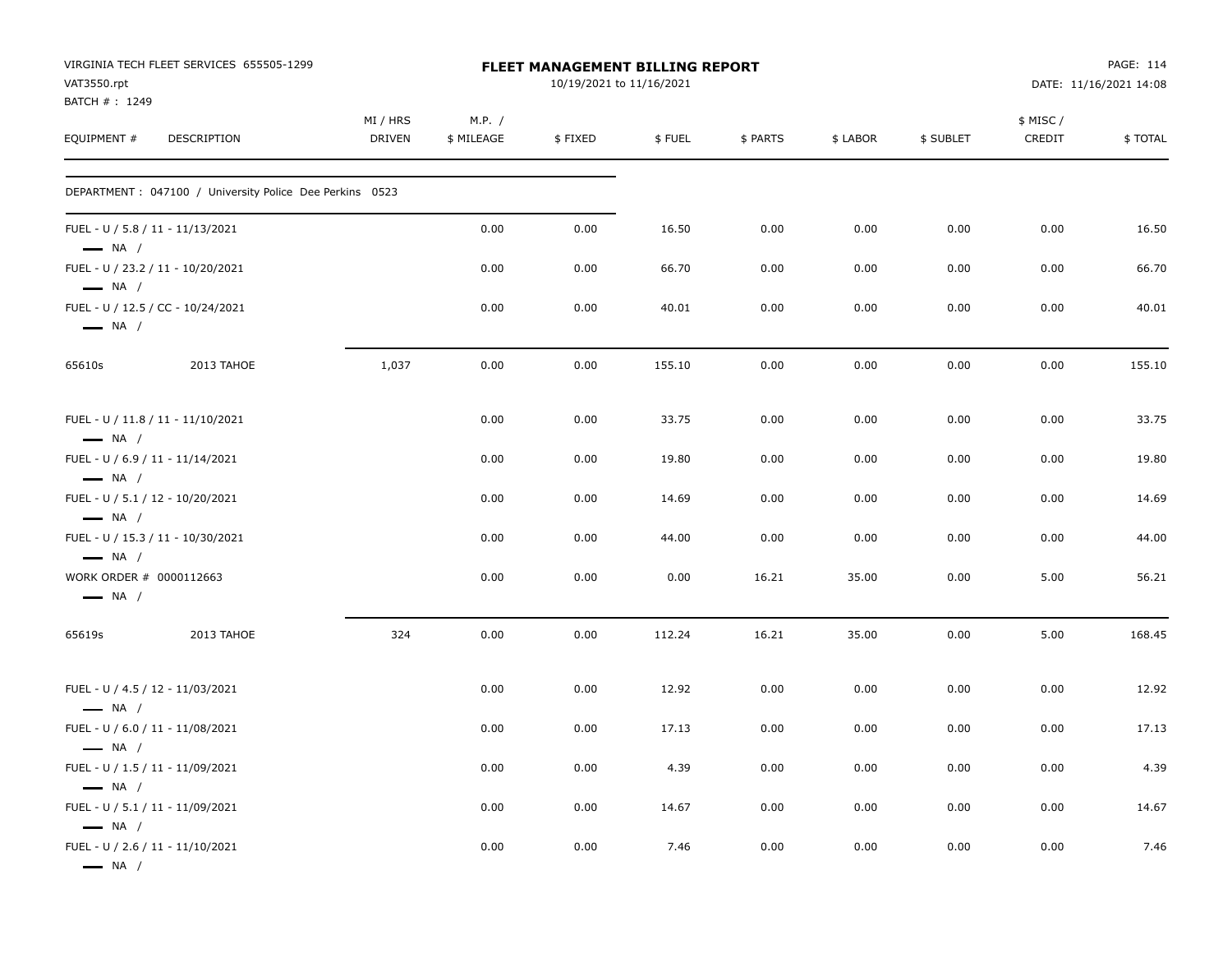| VAT3550.rpt<br>BATCH #: 1249 | VIRGINIA TECH FLEET SERVICES 655505-1299                 |                    |                      | <b>FLEET MANAGEMENT BILLING REPORT</b><br>10/19/2021 to 11/16/2021 |        |          |          |           |                     | PAGE: 115<br>DATE: 11/16/2021 14:08 |
|------------------------------|----------------------------------------------------------|--------------------|----------------------|--------------------------------------------------------------------|--------|----------|----------|-----------|---------------------|-------------------------------------|
| EQUIPMENT #                  | DESCRIPTION                                              | MI / HRS<br>DRIVEN | M.P. /<br>\$ MILEAGE | \$FIXED                                                            | \$FUEL | \$ PARTS | \$ LABOR | \$ SUBLET | \$ MISC /<br>CREDIT | \$TOTAL                             |
|                              | DEPARTMENT : 047100 / University Police Dee Perkins 0523 |                    |                      |                                                                    |        |          |          |           |                     |                                     |
| $\longrightarrow$ NA /       | FUEL - U / 5.0 / 11 - 11/13/2021                         |                    | 0.00                 | 0.00                                                               | 14.44  | 0.00     | 0.00     | 0.00      | 0.00                | 14.44                               |
| $\longrightarrow$ NA /       | FUEL - U / 5.3 / 11 - 11/14/2021                         |                    | 0.00                 | 0.00                                                               | 15.30  | 0.00     | 0.00     | 0.00      | 0.00                | 15.30                               |
| $\longrightarrow$ NA /       | FUEL - U / 10.3 / 12 - 10/21/2021                        |                    | 0.00                 | 0.00                                                               | 29.45  | 0.00     | 0.00     | 0.00      | 0.00                | 29.45                               |
| $\longrightarrow$ NA /       | FUEL - U / 31.9 / CC - 10/24/2021                        |                    | 0.00                 | 0.00                                                               | 102.97 | 0.00     | 0.00     | 0.00      | 0.00                | 102.97                              |
| $\longrightarrow$ NA /       | FUEL - U / 9.6 / 11 - 10/31/2021                         |                    | 0.00                 | 0.00                                                               | 27.49  | 0.00     | 0.00     | 0.00      | 0.00                | 27.49                               |
| 68350s                       | 2016 EXPLORER                                            | 1,057              | 0.00                 | 0.00                                                               | 246.22 | 0.00     | 0.00     | 0.00      | 0.00                | 246.22                              |
| $\longrightarrow$ NA /       | FUEL - U / 15.4 / 11 - 11/08/2021                        |                    | 0.00                 | 0.00                                                               | 44.11  | 0.00     | 0.00     | 0.00      | 0.00                | 44.11                               |
| $\longrightarrow$ NA /       | FUEL - U / 12.9 / 11 - 11/13/2021                        |                    | 0.00                 | 0.00                                                               | 37.05  | 0.00     | 0.00     | 0.00      | 0.00                | 37.05                               |
| $\longrightarrow$ NA /       | FUEL - U / 6.5 / CC - 10/24/2021                         |                    | 0.00                 | 0.00                                                               | 20.04  | 0.00     | 0.00     | 0.00      | 0.00                | 20.04                               |
| 69951s                       | 2016 EXPLORER                                            | 445                | 0.00                 | 0.00                                                               | 101.20 | 0.00     | 0.00     | 0.00      | 0.00                | 101.20                              |
| $\longrightarrow$ NA /       | FUEL - U / 6.4 / 11 - 11/01/2021                         |                    | 0.00                 | 0.00                                                               | 18.34  | 0.00     | 0.00     | 0.00      | 0.00                | 18.34                               |
| $\longrightarrow$ NA /       | FUEL - U / 3.8 / 11 - 11/03/2021                         |                    | 0.00                 | 0.00                                                               | 10.93  | 0.00     | 0.00     | 0.00      | 0.00                | 10.93                               |
| $\longrightarrow$ NA /       | FUEL - U / 4.8 / 11 - 11/04/2021                         |                    | 0.00                 | 0.00                                                               | 13.66  | 0.00     | 0.00     | 0.00      | 0.00                | 13.66                               |
| $\longrightarrow$ NA /       | FUEL - U / 4.1 / 11 - 11/05/2021                         |                    | 0.00                 | 0.00                                                               | 11.85  | 0.00     | 0.00     | 0.00      | 0.00                | 11.85                               |
| $\longrightarrow$ NA $/$     | FUEL - U / 3.3 / 12 - 11/06/2021                         |                    | 0.00                 | 0.00                                                               | 9.36   | 0.00     | 0.00     | 0.00      | 0.00                | 9.36                                |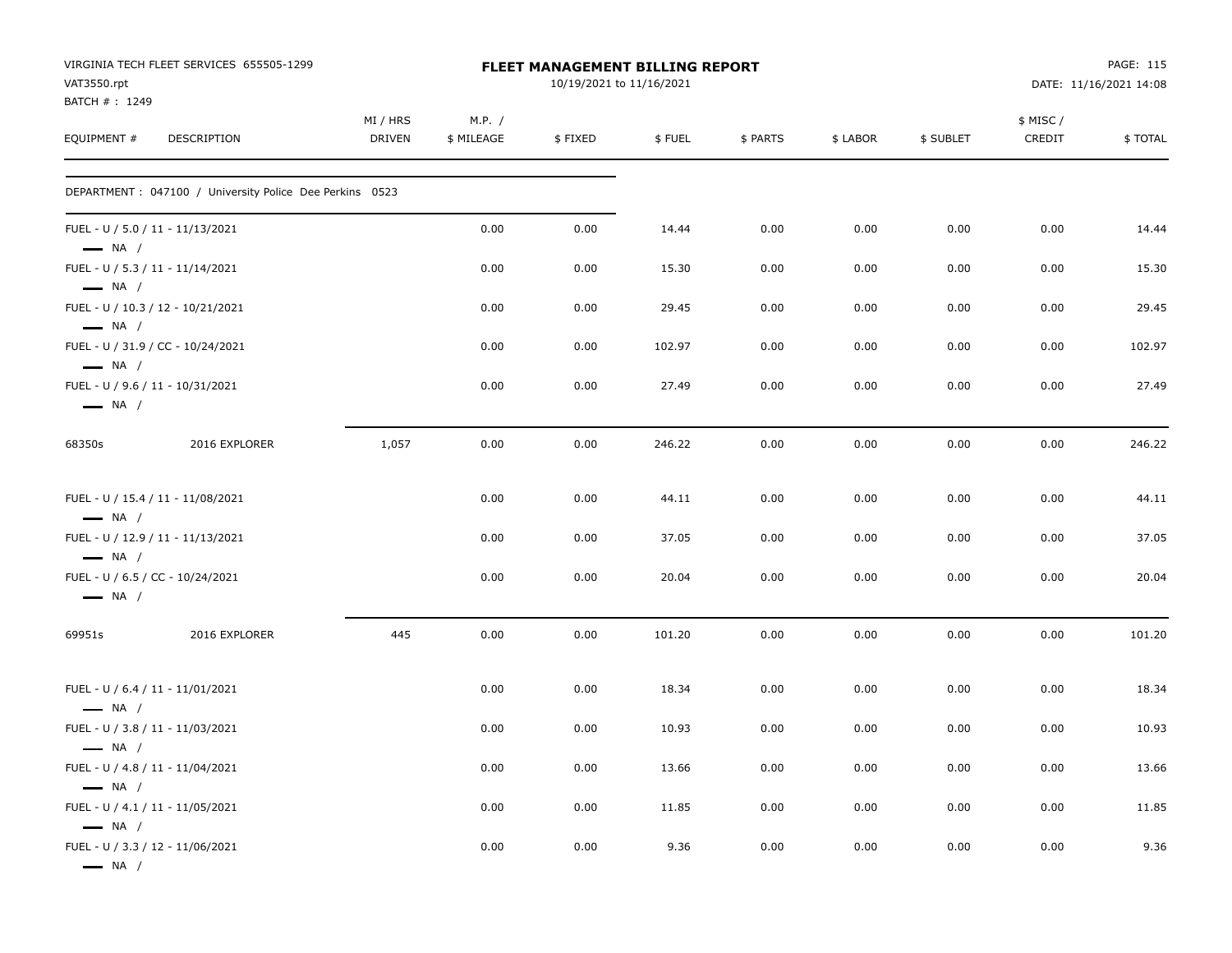| VIRGINIA TECH FLEET SERVICES 655505-1299<br>VAT3550.rpt<br>BATCH #: 1249 |                           | <b>FLEET MANAGEMENT BILLING REPORT</b> |         | PAGE: 116<br>DATE: 11/16/2021 14:08 |          |          |           |                    |         |
|--------------------------------------------------------------------------|---------------------------|----------------------------------------|---------|-------------------------------------|----------|----------|-----------|--------------------|---------|
| EQUIPMENT #<br>DESCRIPTION                                               | MI / HRS<br><b>DRIVEN</b> | M.P. /<br>\$ MILEAGE                   | \$FIXED | \$FUEL                              | \$ PARTS | \$ LABOR | \$ SUBLET | \$ MISC/<br>CREDIT | \$TOTAL |
| DEPARTMENT : 047100 / University Police Dee Perkins 0523                 |                           |                                        |         |                                     |          |          |           |                    |         |
| FUEL - U / 2.3 / 11 - 11/06/2021<br>$\longrightarrow$ NA /               |                           | 0.00                                   | 0.00    | 6.51                                | 0.00     | 0.00     | 0.00      | 0.00               | 6.51    |
| FUEL - U / 2.1 / 12 - 11/07/2021<br>$\longrightarrow$ NA /               |                           | 0.00                                   | 0.00    | 5.91                                | 0.00     | 0.00     | 0.00      | 0.00               | 5.91    |
| FUEL - U / 0.9 / 11 - 11/07/2021<br>$\longrightarrow$ NA /               |                           | 0.00                                   | 0.00    | 2.55                                | 0.00     | 0.00     | 0.00      | 0.00               | 2.55    |
| FUEL - U / 4.6 / 11 - 11/09/2021<br>$\longrightarrow$ NA /               |                           | 0.00                                   | 0.00    | 13.06                               | 0.00     | 0.00     | 0.00      | 0.00               | 13.06   |
| FUEL - U / 4.0 / 11 - 11/10/2021<br>$\longrightarrow$ NA /               |                           | 0.00                                   | 0.00    | 11.42                               | 0.00     | 0.00     | 0.00      | 0.00               | 11.42   |
| FUEL - U / 3.0 / 12 - 11/11/2021<br>$\longrightarrow$ NA /               |                           | 0.00                                   | 0.00    | 8.64                                | 0.00     | 0.00     | 0.00      | 0.00               | 8.64    |
| FUEL - U / 6.3 / 11 - 11/13/2021<br>$\longrightarrow$ NA /               |                           | 0.00                                   | 0.00    | 18.20                               | 0.00     | 0.00     | 0.00      | 0.00               | 18.20   |
| FUEL - U / 5.0 / 11 - 11/14/2021<br>$\longrightarrow$ NA /               |                           | 0.00                                   | 0.00    | 14.26                               | 0.00     | 0.00     | 0.00      | 0.00               | 14.26   |
| FUEL - U / 4.5 / 11 - 11/15/2021<br>$\longrightarrow$ NA /               |                           | 0.00                                   | 0.00    | 12.94                               | 0.00     | 0.00     | 0.00      | 0.00               | 12.94   |
| FUEL - U / 2.6 / 12 - 11/16/2021<br>$\longrightarrow$ NA /               |                           | 0.00                                   | 0.00    | 7.52                                | 0.00     | 0.00     | 0.00      | 0.00               | 7.52    |
| FUEL - U / 4.9 / 11 - 10/18/2021<br>$\longrightarrow$ NA /               |                           | 0.00                                   | 0.00    | 13.38                               | 0.00     | 0.00     | 0.00      | 0.00               | 13.38   |
| FUEL - U / 4.7 / 11 - 10/19/2021<br>$\longrightarrow$ NA /               |                           | 0.00                                   | 0.00    | 12.80                               | 0.00     | 0.00     | 0.00      | 0.00               | 12.80   |
| FUEL - U / 5.0 / 11 - 10/19/2021<br>$\longrightarrow$ NA /               |                           | 0.00                                   | 0.00    | 13.62                               | 0.00     | 0.00     | 0.00      | 0.00               | 13.62   |
| FUEL - U / 3.3 / 11 - 10/20/2021<br>$\longrightarrow$ NA /               |                           | 0.00                                   | 0.00    | 9.09                                | 0.00     | 0.00     | 0.00      | 0.00               | 9.09    |
| FUEL - U / 5.0 / 11 - 10/21/2021<br>$\longrightarrow$ NA /               |                           | 0.00                                   | 0.00    | 14.32                               | 0.00     | 0.00     | 0.00      | 0.00               | 14.32   |
| FUEL - U / 3.9 / 11 - 10/22/2021<br>$\longrightarrow$ NA /               |                           | 0.00                                   | 0.00    | 11.05                               | 0.00     | 0.00     | 0.00      | 0.00               | 11.05   |
| FUEL - U / 4.2 / 11 - 10/22/2021                                         |                           | 0.00                                   | 0.00    | 12.17                               | 0.00     | 0.00     | 0.00      | 0.00               | 12.17   |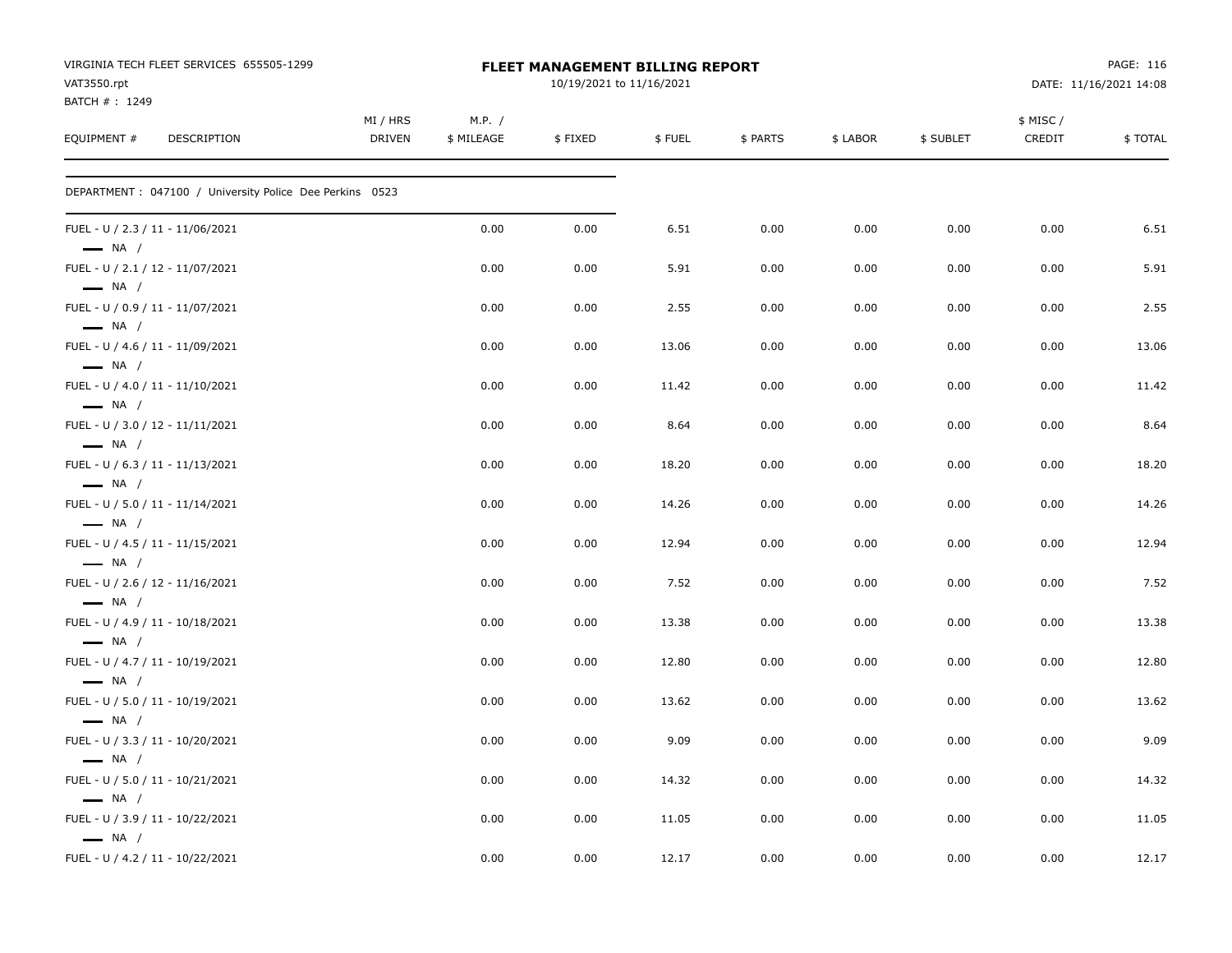| VAT3550.rpt                                                                 | VIRGINIA TECH FLEET SERVICES 655505-1299                 | <b>FLEET MANAGEMENT BILLING REPORT</b><br>10/19/2021 to 11/16/2021 |                      |         |        |          |          |           |                    | PAGE: 117<br>DATE: 11/16/2021 14:08 |  |
|-----------------------------------------------------------------------------|----------------------------------------------------------|--------------------------------------------------------------------|----------------------|---------|--------|----------|----------|-----------|--------------------|-------------------------------------|--|
| BATCH #: 1249<br>EQUIPMENT #                                                | <b>DESCRIPTION</b>                                       | MI / HRS<br><b>DRIVEN</b>                                          | M.P. /<br>\$ MILEAGE | \$FIXED | \$FUEL | \$ PARTS | \$ LABOR | \$ SUBLET | \$ MISC/<br>CREDIT | \$TOTAL                             |  |
|                                                                             | DEPARTMENT : 047100 / University Police Dee Perkins 0523 |                                                                    |                      |         |        |          |          |           |                    |                                     |  |
| $\longrightarrow$ NA /<br>$\longrightarrow$ NA /                            | FUEL - U / 4.5 / 11 - 10/23/2021                         |                                                                    | 0.00                 | 0.00    | 12.77  | 0.00     | 0.00     | 0.00      | 0.00               | 12.77                               |  |
|                                                                             | FUEL - U / 3.5 / 12 - 10/23/2021                         |                                                                    | 0.00                 | 0.00    | 9.90   | 0.00     | 0.00     | 0.00      | 0.00               | 9.90                                |  |
| $\longrightarrow$ NA /<br>$\longrightarrow$ NA /                            | FUEL - U / 4.6 / 11 - 10/24/2021                         |                                                                    | 0.00                 | 0.00    | 13.32  | 0.00     | 0.00     | 0.00      | 0.00               | 13.32                               |  |
|                                                                             | FUEL - U / 3.4 / 11 - 10/25/2021                         |                                                                    | 0.00                 | 0.00    | 9.82   | 0.00     | 0.00     | 0.00      | 0.00               | 9.82                                |  |
| $\longrightarrow$ NA /<br>WORK ORDER # 0000112615<br>$\longrightarrow$ NA / |                                                          |                                                                    | 0.00                 | 0.00    | 0.00   | 0.00     | 51.25    | 0.00      | 5.00               | 56.25                               |  |
| 69985s                                                                      | 2016 EXPLORER                                            | 939                                                                | 0.00                 | 0.00    | 297.39 | 0.00     | 51.25    | 0.00      | 5.00               | 353.64                              |  |
| $\longrightarrow$ NA /                                                      | FUEL - U / 7.9 / 11 - 11/12/2021                         |                                                                    | 0.00                 | 0.00    | 22.67  | 0.00     | 0.00     | 0.00      | 0.00               | 22.67                               |  |
|                                                                             | FUEL - U / 10.5 / 12 - 10/18/2021                        |                                                                    | 0.00                 | 0.00    | 28.56  | 0.00     | 0.00     | 0.00      | 0.00               | 28.56                               |  |
| $\longrightarrow$ NA /<br>$\longrightarrow$ NA /                            | FUEL - U / 5.8 / 11 - 10/19/2021                         |                                                                    | 0.00                 | 0.00    | 15.78  | 0.00     | 0.00     | 0.00      | 0.00               | 15.78                               |  |
| $-$ NA $/$                                                                  | FUEL - U / 11.5 / 12 - 10/21/2021                        |                                                                    | 0.00                 | 0.00    | 33.06  | 0.00     | 0.00     | 0.00      | 0.00               | 33.06                               |  |
| $\longrightarrow$ NA /                                                      | FUEL - U / 5.3 / 11 - 10/22/2021                         |                                                                    | 0.00                 | 0.00    | 15.15  | 0.00     | 0.00     | 0.00      | 0.00               | 15.15                               |  |
| $\longrightarrow$ NA /                                                      | FUEL - U / 9.4 / 11 - 10/23/2021                         |                                                                    | 0.00                 | 0.00    | 27.09  | 0.00     | 0.00     | 0.00      | 0.00               | 27.09                               |  |
| $\longrightarrow$ NA /                                                      | FUEL - U / 22.2 / CC - 10/24/2021                        |                                                                    | 0.00                 | 0.00    | 70.18  | 0.00     | 0.00     | 0.00      | 0.00               | 70.18                               |  |
| $\longrightarrow$ NA /                                                      | FUEL - U / 8.2 / 11 - 10/27/2021                         |                                                                    | 0.00                 | 0.00    | 23.56  | 0.00     | 0.00     | 0.00      | 0.00               | 23.56                               |  |
| WORK ORDER # 0000112740<br>$\longrightarrow$ NA /                           |                                                          |                                                                    | 0.00                 | 0.00    | 0.00   | 18.17    | 35.00    | 0.00      | 5.00               | 58.17                               |  |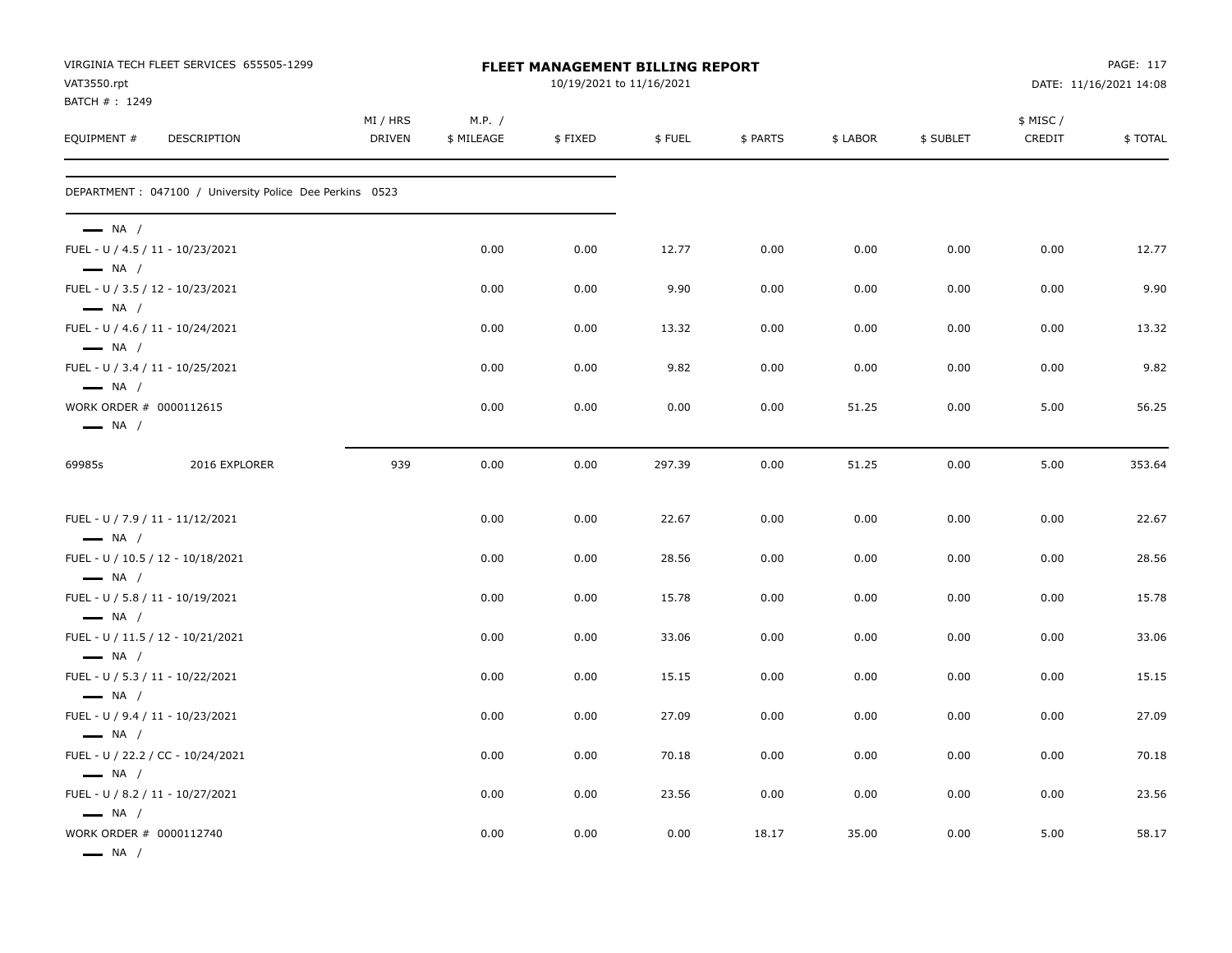| VAT3550.rpt<br>BATCH #: 1249                      | VIRGINIA TECH FLEET SERVICES 655505-1299                 | <b>FLEET MANAGEMENT BILLING REPORT</b><br>10/19/2021 to 11/16/2021 |                      |         |        |          |          |           | PAGE: 118<br>DATE: 11/16/2021 14:08 |         |
|---------------------------------------------------|----------------------------------------------------------|--------------------------------------------------------------------|----------------------|---------|--------|----------|----------|-----------|-------------------------------------|---------|
| EQUIPMENT #                                       | DESCRIPTION                                              | MI / HRS<br>DRIVEN                                                 | M.P. /<br>\$ MILEAGE | \$FIXED | \$FUEL | \$ PARTS | \$ LABOR | \$ SUBLET | \$ MISC /<br>CREDIT                 | \$TOTAL |
|                                                   | DEPARTMENT : 047100 / University Police Dee Perkins 0523 |                                                                    |                      |         |        |          |          |           |                                     |         |
| 71528S                                            | 2017 EXPLORER                                            | 1,465                                                              | 0.00                 | 0.00    | 236.05 | 18.17    | 35.00    | 0.00      | 5.00                                | 294.22  |
|                                                   | FUEL - U / 5.6 / 12 - 11/02/2021                         |                                                                    | 0.00                 | 0.00    | 16.10  | 0.00     | 0.00     | 0.00      | 0.00                                | 16.10   |
| $\longrightarrow$ NA /                            | FUEL - U / 10.7 / 12 - 11/07/2021                        |                                                                    | 0.00                 | 0.00    | 30.74  | 0.00     | 0.00     | 0.00      | 0.00                                | 30.74   |
| $\longrightarrow$ NA /                            | FUEL - U / 8.1 / 12 - 11/09/2021                         |                                                                    | 0.00                 | 0.00    | 23.25  | 0.00     | 0.00     | 0.00      | 0.00                                | 23.25   |
| $\longrightarrow$ NA /                            | FUEL - U / 5.3 / 12 - 11/11/2021                         |                                                                    | 0.00                 | 0.00    | 15.24  | 0.00     | 0.00     | 0.00      | 0.00                                | 15.24   |
| $\longrightarrow$ NA /                            | FUEL - U / 5.5 / 12 - 11/12/2021                         |                                                                    | 0.00                 | 0.00    | 15.81  | 0.00     | 0.00     | 0.00      | 0.00                                | 15.81   |
| $\longrightarrow$ NA /                            | FUEL - U / 7.7 / 12 - 11/13/2021                         |                                                                    | 0.00                 | 0.00    | 22.19  | 0.00     | 0.00     | 0.00      | 0.00                                | 22.19   |
| $\longrightarrow$ NA /                            | FUEL - U / 10.2 / 12 - 11/16/2021                        |                                                                    | 0.00                 | 0.00    | 29.27  | 0.00     | 0.00     | 0.00      | 0.00                                | 29.27   |
| $\longrightarrow$ NA /                            | FUEL - U / 11.2 / 12 - 10/20/2021                        |                                                                    | 0.00                 | 0.00    | 32.06  | 0.00     | 0.00     | 0.00      | 0.00                                | 32.06   |
| $\longrightarrow$ NA /                            | FUEL - U / 5.7 / 12 - 10/22/2021                         |                                                                    | 0.00                 | 0.00    | 16.27  | 0.00     | 0.00     | 0.00      | 0.00                                | 16.27   |
| $\longrightarrow$ NA /                            | FUEL - U / 5.7 / 12 - 10/22/2021                         |                                                                    | 0.00                 | 0.00    | 16.27  | 0.00     | 0.00     | 0.00      | 0.00                                | 16.27   |
| $\longrightarrow$ NA /                            | FUEL - U / 10.1 / 12 - 10/28/2021                        |                                                                    | 0.00                 | 0.00    | 28.96  | 0.00     | 0.00     | 0.00      | 0.00                                | 28.96   |
| $\longrightarrow$ NA /                            | FUEL - U / 5.5 / 12 - 10/29/2021                         |                                                                    | 0.00                 | 0.00    | 15.79  | 0.00     | 0.00     | 0.00      | 0.00                                | 15.79   |
| $\longrightarrow$ NA /                            | FUEL - U / 5.7 / 12 - 10/30/2021                         |                                                                    | 0.00                 | 0.00    | 16.22  | 0.00     | 0.00     | 0.00      | 0.00                                | 16.22   |
| $\longrightarrow$ NA /                            | FUEL - U / 6.3 / 12 - 10/31/2021                         |                                                                    | 0.00                 | 0.00    | 18.14  | 0.00     | 0.00     | 0.00      | 0.00                                | 18.14   |
| $\longrightarrow$ NA /<br>WORK ORDER # 0000112724 |                                                          |                                                                    | 0.00                 | 0.00    | 0.00   | 18.17    | 35.00    | 0.00      | 5.00                                | 58.17   |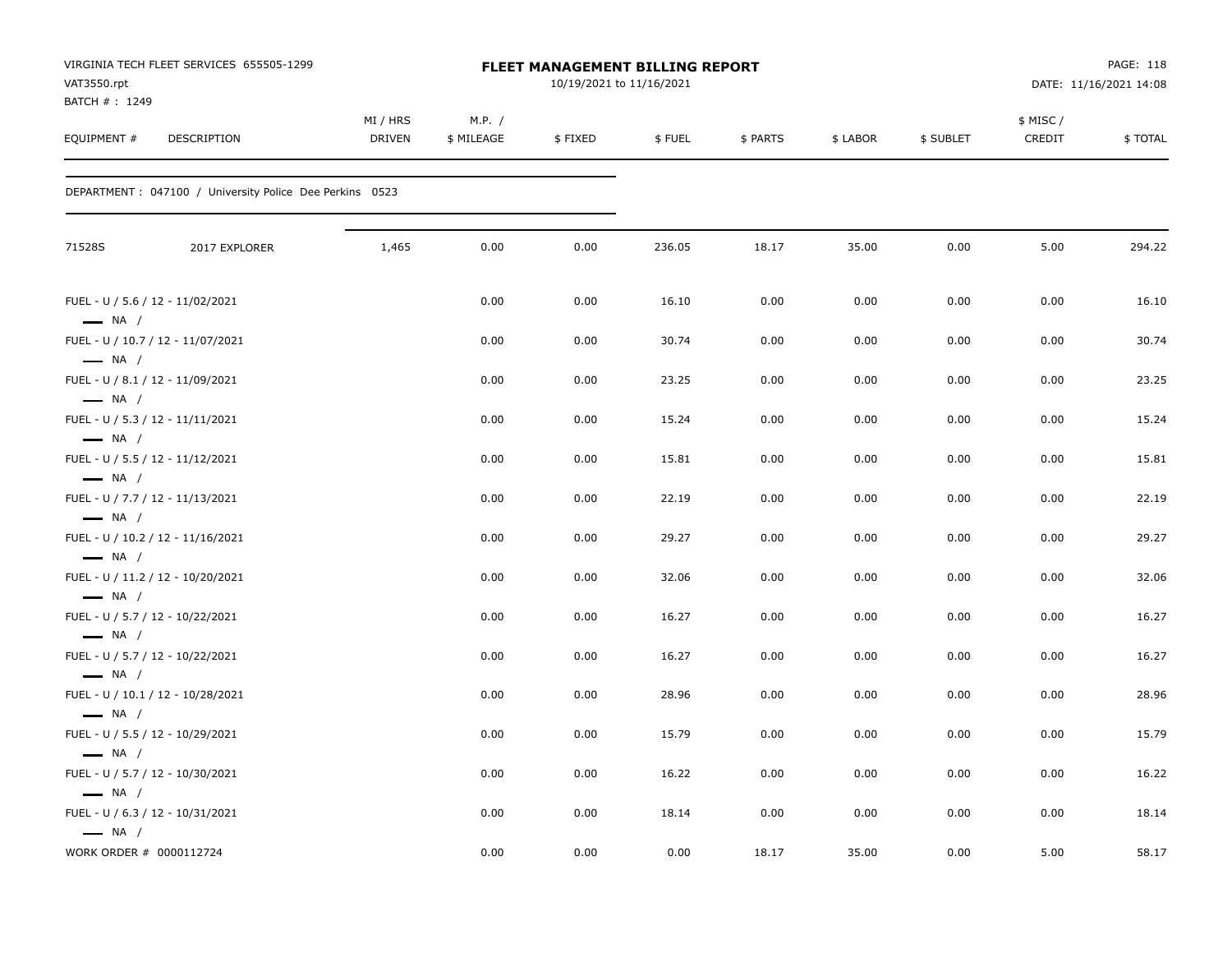| VAT3550.rpt                                      | VIRGINIA TECH FLEET SERVICES 655505-1299                 | <b>FLEET MANAGEMENT BILLING REPORT</b><br>10/19/2021 to 11/16/2021 |                      |         |        |          |          |           |                    | PAGE: 119<br>DATE: 11/16/2021 14:08 |  |
|--------------------------------------------------|----------------------------------------------------------|--------------------------------------------------------------------|----------------------|---------|--------|----------|----------|-----------|--------------------|-------------------------------------|--|
| BATCH #: 1249<br>EQUIPMENT #                     | DESCRIPTION                                              | MI / HRS<br><b>DRIVEN</b>                                          | M.P. /<br>\$ MILEAGE | \$FIXED | \$FUEL | \$ PARTS | \$ LABOR | \$ SUBLET | \$ MISC/<br>CREDIT | \$TOTAL                             |  |
|                                                  | DEPARTMENT : 047100 / University Police Dee Perkins 0523 |                                                                    |                      |         |        |          |          |           |                    |                                     |  |
| $\longrightarrow$ NA /                           |                                                          |                                                                    |                      |         |        |          |          |           |                    |                                     |  |
| 71584s                                           | 2017 EXPLORER                                            | 911                                                                | 0.00                 | 0.00    | 296.31 | 18.17    | 35.00    | 0.00      | 5.00               | 354.48                              |  |
| $\longrightarrow$ NA /                           | FUEL - U / 3.3 / 11 - 11/01/2021                         |                                                                    | 0.00                 | 0.00    | 9.41   | 0.00     | 0.00     | 0.00      | 0.00               | 9.41                                |  |
| $\longrightarrow$ NA /                           | FUEL - U / 5.7 / 11 - 11/05/2021                         |                                                                    | 0.00                 | 0.00    | 16.27  | 0.00     | 0.00     | 0.00      | 0.00               | 16.27                               |  |
| $\longrightarrow$ NA /                           | FUEL - U / 6.5 / 11 - 11/09/2021                         |                                                                    | 0.00                 | 0.00    | 18.51  | 0.00     | 0.00     | 0.00      | 0.00               | 18.51                               |  |
|                                                  | FUEL - U / 9.7 / 11 - 11/13/2021                         |                                                                    | 0.00                 | 0.00    | 27.95  | 0.00     | 0.00     | 0.00      | 0.00               | 27.95                               |  |
| $\longrightarrow$ NA /                           | FUEL - U / 9.8 / 11 - 11/15/2021                         |                                                                    | 0.00                 | 0.00    | 28.21  | 0.00     | 0.00     | 0.00      | 0.00               | 28.21                               |  |
| $\longrightarrow$ NA /                           | FUEL - U / 2.5 / 12 - 11/16/2021                         |                                                                    | 0.00                 | 0.00    | 7.03   | 0.00     | 0.00     | 0.00      | 0.00               | 7.03                                |  |
| $\longrightarrow$ NA /                           | FUEL - U / 11.7 / 11 - 10/26/2021                        |                                                                    | 0.00                 | 0.00    | 33.64  | 0.00     | 0.00     | 0.00      | 0.00               | 33.64                               |  |
| $\longrightarrow$ NA /<br>$\longrightarrow$ NA / | FUEL - U / 10.2 / 11 - 10/29/2021                        |                                                                    | 0.00                 | 0.00    | 29.19  | 0.00     | 0.00     | 0.00      | 0.00               | 29.19                               |  |
| 74641S                                           | 2015 EXPLORER                                            | 1,494                                                              | 0.00                 | 0.00    | 170.21 | 0.00     | 0.00     | 0.00      | 0.00               | 170.21                              |  |
|                                                  | FUEL - U / 3.4 / 11 - 11/01/2021                         |                                                                    | 0.00                 | 0.00    | 9.79   | 0.00     | 0.00     | 0.00      | 0.00               | 9.79                                |  |
| $\longrightarrow$ NA /                           | FUEL - U / 2.4 / 11 - 11/02/2021                         |                                                                    | 0.00                 | 0.00    | 7.00   | 0.00     | 0.00     | 0.00      | $0.00\,$           | 7.00                                |  |
| $\longrightarrow$ NA /                           | FUEL - U / 3.5 / 11 - 11/02/2021                         |                                                                    | 0.00                 | 0.00    | 10.05  | 0.00     | 0.00     | 0.00      | 0.00               | 10.05                               |  |
| $\longrightarrow$ NA /                           | FUEL - U / 3.2 / 12 - 11/04/2021                         |                                                                    | 0.00                 | 0.00    | 9.07   | 0.00     | 0.00     | 0.00      | 0.00               | 9.07                                |  |
| $\longrightarrow$ NA /                           | FUEL - U / 2.5 / 11 - 11/06/2021                         |                                                                    | 0.00                 | 0.00    | 7.26   | 0.00     | 0.00     | 0.00      | $0.00\,$           | 7.26                                |  |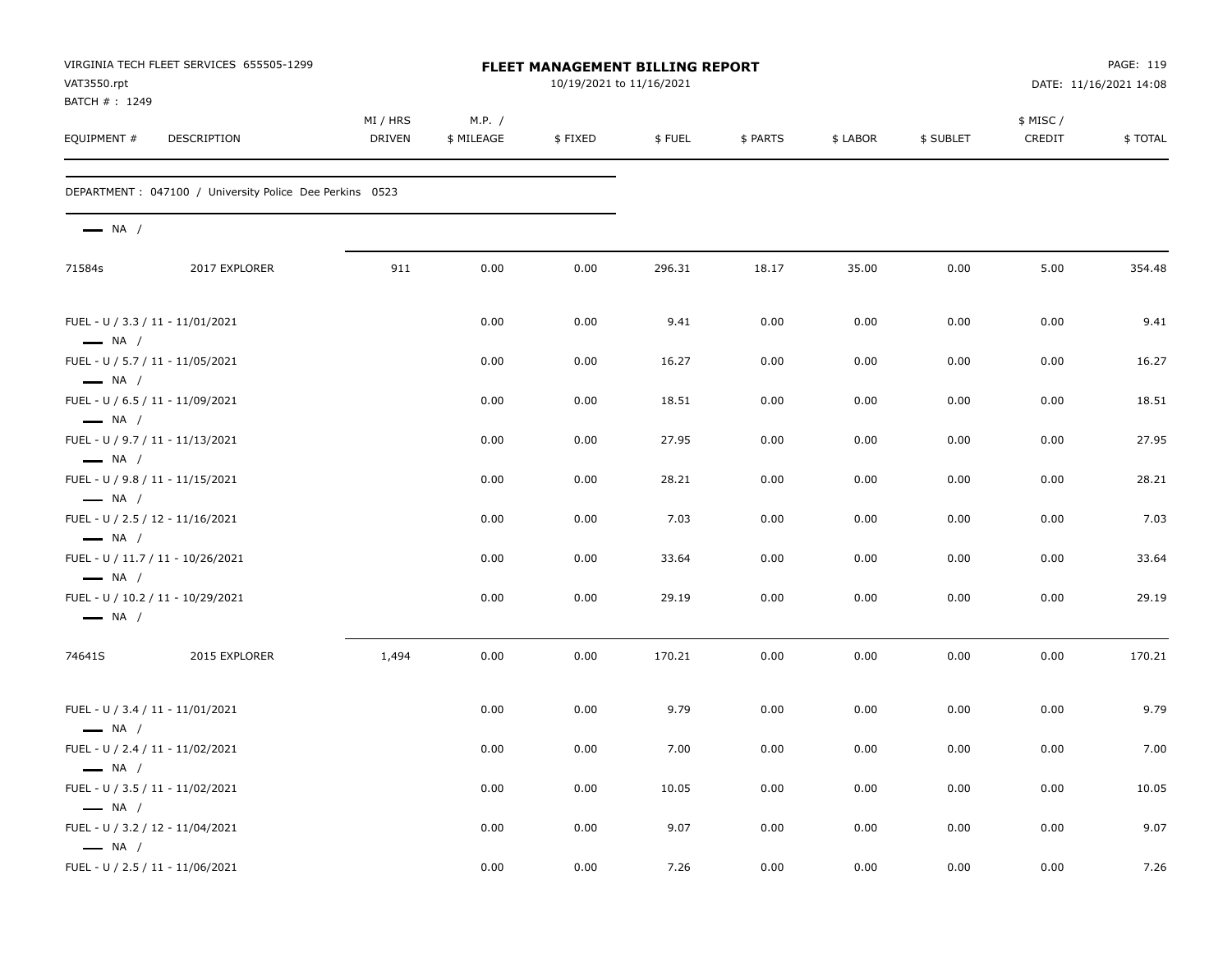| VIRGINIA TECH FLEET SERVICES 655505-1299<br>VAT3550.rpt<br>BATCH #: 1249 | FLEET MANAGEMENT BILLING REPORT<br>10/19/2021 to 11/16/2021 |                      |         |        |          |          |           | PAGE: 120<br>DATE: 11/16/2021 14:08 |         |
|--------------------------------------------------------------------------|-------------------------------------------------------------|----------------------|---------|--------|----------|----------|-----------|-------------------------------------|---------|
| EQUIPMENT #<br><b>DESCRIPTION</b>                                        | MI / HRS<br><b>DRIVEN</b>                                   | M.P. /<br>\$ MILEAGE | \$FIXED | \$FUEL | \$ PARTS | \$ LABOR | \$ SUBLET | \$ MISC /<br>CREDIT                 | \$TOTAL |
| DEPARTMENT : 047100 / University Police Dee Perkins 0523                 |                                                             |                      |         |        |          |          |           |                                     |         |
| $\longrightarrow$ NA /                                                   |                                                             |                      |         |        |          |          |           |                                     |         |
| FUEL - U / 3.0 / 11 - 11/07/2021<br>$\longrightarrow$ NA /               |                                                             | 0.00                 | 0.00    | 8.58   | 0.00     | 0.00     | 0.00      | 0.00                                | 8.58    |
| FUEL - U / 2.5 / 12 - 11/08/2021<br>$\longrightarrow$ NA /               |                                                             | 0.00                 | 0.00    | 7.06   | 0.00     | 0.00     | 0.00      | 0.00                                | 7.06    |
| FUEL - U / 3.6 / 11 - 11/08/2021<br>$\longrightarrow$ NA /               |                                                             | 0.00                 | 0.00    | 10.25  | 0.00     | 0.00     | 0.00      | 0.00                                | 10.25   |
| FUEL - U / 4.2 / 12 - 11/09/2021<br>$\longrightarrow$ NA /               |                                                             | 0.00                 | 0.00    | 11.97  | 0.00     | 0.00     | 0.00      | 0.00                                | 11.97   |
| FUEL - U / 5.2 / 12 - 11/10/2021<br>$\longrightarrow$ NA /               |                                                             | 0.00                 | 0.00    | 14.84  | 0.00     | 0.00     | 0.00      | 0.00                                | 14.84   |
| FUEL - U / 3.9 / 11 - 11/11/2021<br>$\longrightarrow$ NA /               |                                                             | 0.00                 | 0.00    | 11.05  | 0.00     | 0.00     | 0.00      | 0.00                                | 11.05   |
| FUEL - U / 2.4 / 11 - 11/11/2021<br>$\longrightarrow$ NA /               |                                                             | 0.00                 | 0.00    | 7.00   | 0.00     | 0.00     | 0.00      | 0.00                                | 7.00    |
| FUEL - U / 2.9 / 11 - 11/12/2021<br>$\longrightarrow$ NA /               |                                                             | 0.00                 | 0.00    | 8.27   | 0.00     | 0.00     | 0.00      | 0.00                                | 8.27    |
| FUEL - U / 7.6 / 11 - 11/13/2021<br>$\longrightarrow$ NA /               |                                                             | 0.00                 | 0.00    | 21.73  | 0.00     | 0.00     | 0.00      | 0.00                                | 21.73   |
| FUEL - U / 5.6 / 11 - 11/14/2021<br>$\longrightarrow$ NA /               |                                                             | 0.00                 | 0.00    | 16.07  | 0.00     | 0.00     | 0.00      | 0.00                                | 16.07   |
| FUEL - U / 4.6 / 11 - 11/15/2021<br>$\longrightarrow$ NA /               |                                                             | 0.00                 | 0.00    | 13.29  | 0.00     | 0.00     | 0.00      | 0.00                                | 13.29   |
| FUEL - U / 2.2 / 11 - 11/16/2021<br>$\longrightarrow$ NA /               |                                                             | 0.00                 | 0.00    | 6.23   | 0.00     | 0.00     | 0.00      | 0.00                                | 6.23    |
| FUEL - U / 9.1 / 11 - 10/19/2021<br>$\longrightarrow$ NA /               |                                                             | 0.00                 | 0.00    | 24.79  | 0.00     | 0.00     | 0.00      | 0.00                                | 24.79   |
| FUEL - U / 1.6 / 11 - 10/20/2021<br>$\longrightarrow$ NA /               |                                                             | 0.00                 | 0.00    | 4.42   | 0.00     | 0.00     | 0.00      | 0.00                                | 4.42    |
| FUEL - U / 9.1 / 11 - 10/21/2021<br>$\longrightarrow$ NA /               |                                                             | 0.00                 | 0.00    | 26.12  | 0.00     | 0.00     | 0.00      | 0.00                                | 26.12   |
| FUEL - U / 5.2 / 11 - 10/23/2021<br>$\longrightarrow$ NA /               |                                                             | 0.00                 | 0.00    | 15.04  | 0.00     | 0.00     | 0.00      | 0.00                                | 15.04   |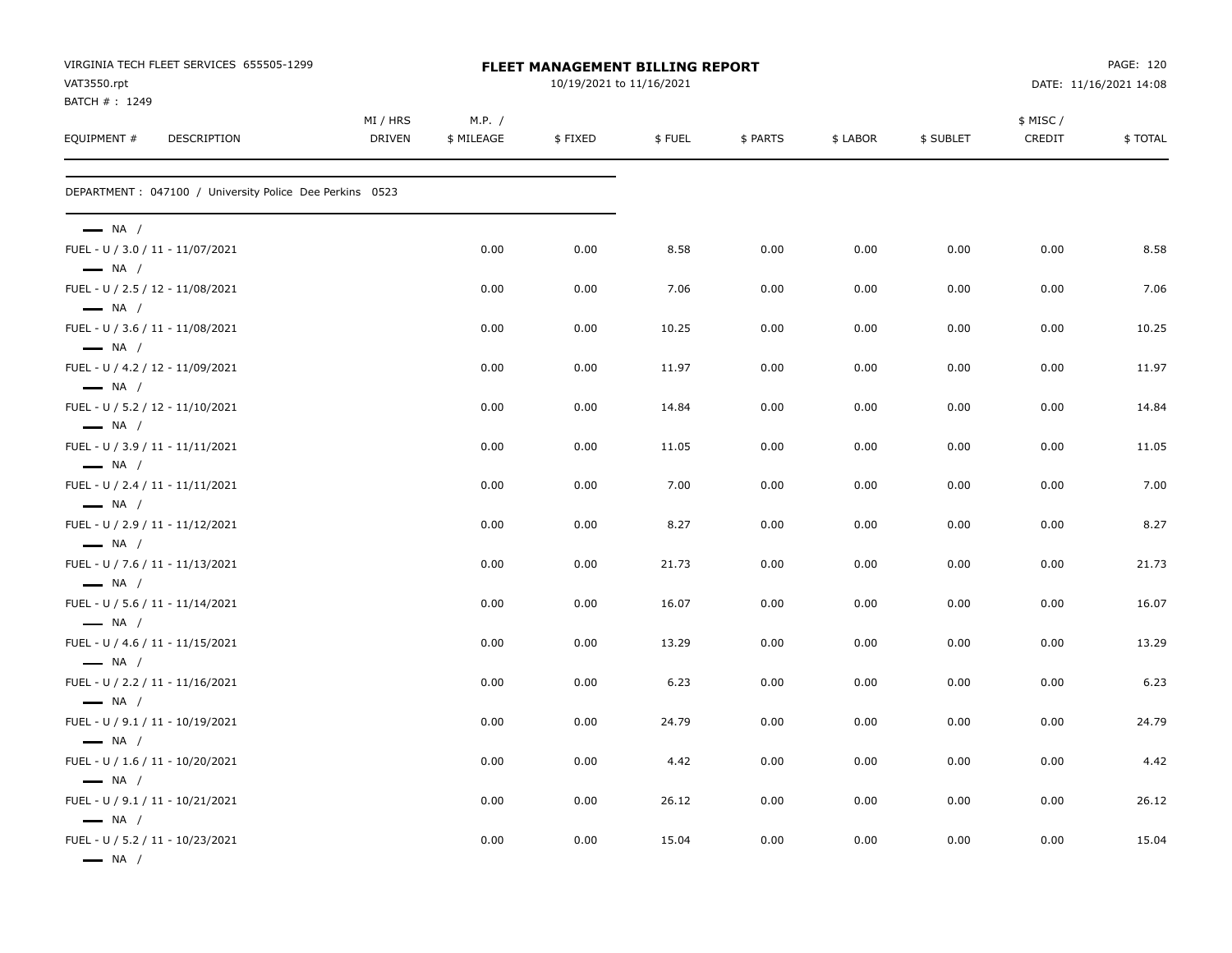| VAT3550.rpt<br>BATCH #: 1249                               | VIRGINIA TECH FLEET SERVICES 655505-1299                 |                    |                      | <b>FLEET MANAGEMENT BILLING REPORT</b><br>10/19/2021 to 11/16/2021 |        |          |          |           |                     | PAGE: 121<br>DATE: 11/16/2021 14:08 |
|------------------------------------------------------------|----------------------------------------------------------|--------------------|----------------------|--------------------------------------------------------------------|--------|----------|----------|-----------|---------------------|-------------------------------------|
| EQUIPMENT #                                                | DESCRIPTION                                              | MI / HRS<br>DRIVEN | M.P. /<br>\$ MILEAGE | \$FIXED                                                            | \$FUEL | \$ PARTS | \$ LABOR | \$ SUBLET | \$ MISC /<br>CREDIT | \$TOTAL                             |
|                                                            | DEPARTMENT : 047100 / University Police Dee Perkins 0523 |                    |                      |                                                                    |        |          |          |           |                     |                                     |
| FUEL - U / 3.5 / 11 - 10/23/2021<br>$\longrightarrow$ NA / |                                                          |                    | 0.00                 | 0.00                                                               | 10.10  | 0.00     | 0.00     | 0.00      | 0.00                | 10.10                               |
| FUEL - U / 1.6 / 11 - 10/24/2021<br>$\longrightarrow$ NA / |                                                          |                    | 0.00                 | 0.00                                                               | 4.71   | 0.00     | 0.00     | 0.00      | 0.00                | 4.71                                |
| FUEL - U / 3.6 / 11 - 10/28/2021<br>$\longrightarrow$ NA / |                                                          |                    | 0.00                 | 0.00                                                               | 10.19  | 0.00     | 0.00     | 0.00      | 0.00                | 10.19                               |
| FUEL - U / 6.6 / 11 - 10/29/2021<br>$\longrightarrow$ NA / |                                                          |                    | 0.00                 | 0.00                                                               | 19.03  | 0.00     | 0.00     | 0.00      | 0.00                | 19.03                               |
| FUEL - U / 6.0 / 12 - 10/31/2021<br>$\longrightarrow$ NA / |                                                          |                    | 0.00                 | 0.00                                                               | 17.13  | 0.00     | 0.00     | 0.00      | 0.00                | 17.13                               |
| WORK ORDER # 0000112671<br>$\longrightarrow$ NA /          |                                                          |                    | 0.00                 | 0.00                                                               | 0.00   | 22.15    | 35.00    | 0.00      | 5.00                | 62.15                               |
| 74644S                                                     | 2018 EXPLORER                                            | 925                | 0.00                 | 0.00                                                               | 311.04 | 22.15    | 35.00    | 0.00      | 5.00                | 373.19                              |
| FUEL - U / 3.4 / 12 - 11/03/2021<br>$\longrightarrow$ NA / |                                                          |                    | 0.00                 | 0.00                                                               | 9.73   | 0.00     | 0.00     | 0.00      | 0.00                | 9.73                                |
| FUEL - U / 5.2 / 11 - 11/06/2021<br>$\longrightarrow$ NA / |                                                          |                    | 0.00                 | 0.00                                                               | 14.92  | 0.00     | 0.00     | 0.00      | 0.00                | 14.92                               |
| FUEL - U / 5.1 / 11 - 11/07/2021<br>$\longrightarrow$ NA / |                                                          |                    | 0.00                 | 0.00                                                               | 14.55  | 0.00     | 0.00     | 0.00      | 0.00                | 14.55                               |
| FUEL - U / 5.4 / 12 - 11/10/2021<br>$\longrightarrow$ NA / |                                                          |                    | 0.00                 | 0.00                                                               | 15.41  | 0.00     | 0.00     | 0.00      | 0.00                | 15.41                               |
| FUEL - U / 3.9 / 12 - 11/10/2021<br>$\longrightarrow$ NA / |                                                          |                    | 0.00                 | 0.00                                                               | 11.31  | 0.00     | 0.00     | 0.00      | 0.00                | 11.31                               |
| FUEL - U / 3.2 / 11 - 11/11/2021<br>$\longrightarrow$ NA / |                                                          |                    | 0.00                 | 0.00                                                               | 9.13   | 0.00     | 0.00     | 0.00      | 0.00                | 9.13                                |
| FUEL - U / 3.6 / 11 - 11/11/2021<br>$\longrightarrow$ NA / |                                                          |                    | 0.00                 | 0.00                                                               | 10.22  | 0.00     | 0.00     | 0.00      | 0.00                | 10.22                               |
| FUEL - U / 4.2 / 11 - 11/12/2021<br>$\longrightarrow$ NA / |                                                          |                    | 0.00                 | 0.00                                                               | 12.08  | 0.00     | 0.00     | 0.00      | 0.00                | 12.08                               |
| FUEL - U / 5.9 / 12 - 11/14/2021                           |                                                          |                    | 0.00                 | 0.00                                                               | 16.82  | 0.00     | 0.00     | 0.00      | 0.00                | 16.82                               |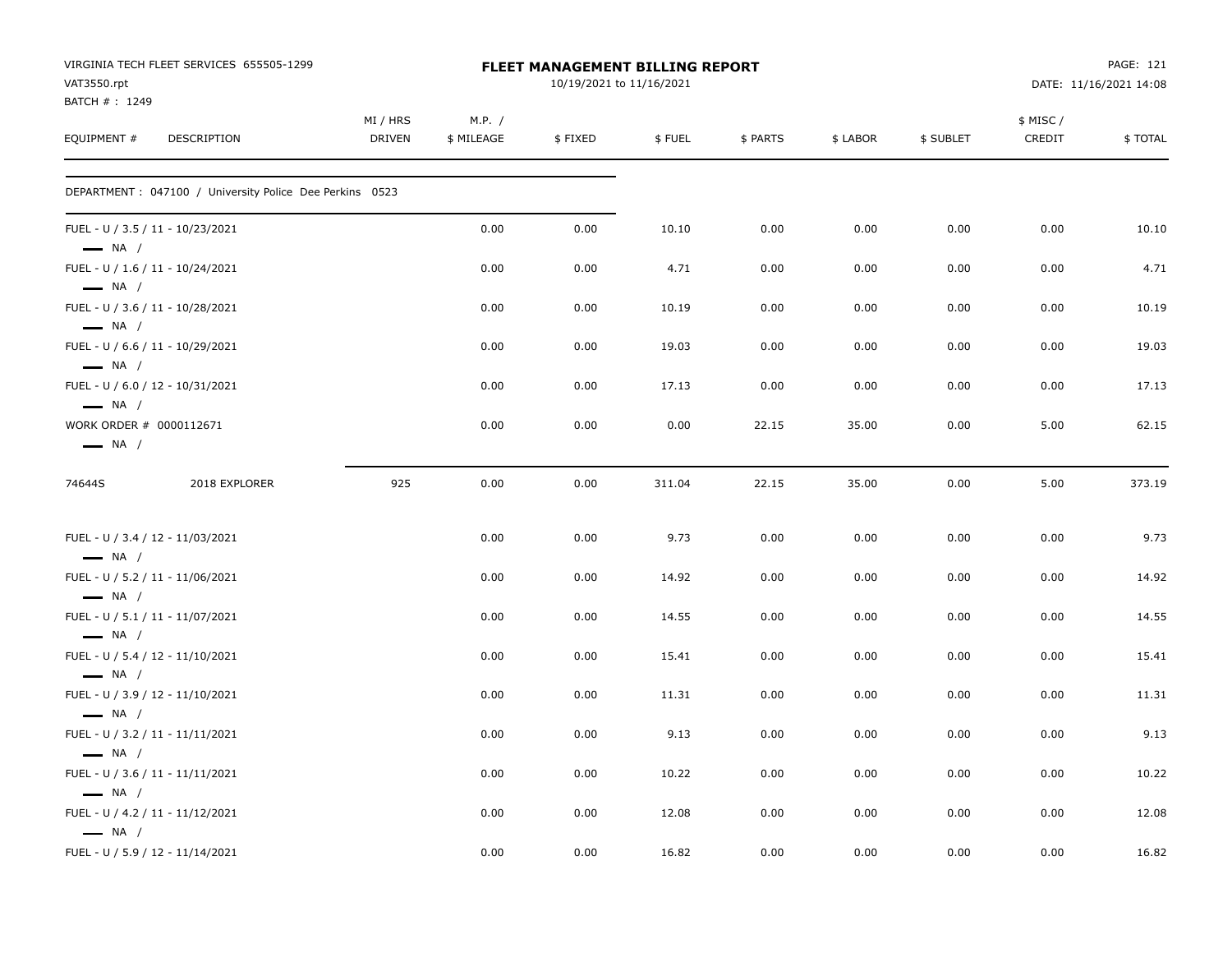| VAT3550.rpt                                                                          | VIRGINIA TECH FLEET SERVICES 655505-1299                 |                    |                      | FLEET MANAGEMENT BILLING REPORT<br>10/19/2021 to 11/16/2021 |        |          |          |           |                     | PAGE: 122<br>DATE: 11/16/2021 14:08 |
|--------------------------------------------------------------------------------------|----------------------------------------------------------|--------------------|----------------------|-------------------------------------------------------------|--------|----------|----------|-----------|---------------------|-------------------------------------|
| BATCH #: 1249                                                                        |                                                          |                    |                      |                                                             |        |          |          |           |                     |                                     |
| EQUIPMENT #                                                                          | DESCRIPTION                                              | MI / HRS<br>DRIVEN | M.P. /<br>\$ MILEAGE | \$FIXED                                                     | \$FUEL | \$ PARTS | \$ LABOR | \$ SUBLET | \$ MISC /<br>CREDIT | \$TOTAL                             |
|                                                                                      | DEPARTMENT : 047100 / University Police Dee Perkins 0523 |                    |                      |                                                             |        |          |          |           |                     |                                     |
| $\longrightarrow$ NA /<br>FUEL - U / 4.0 / 12 - 11/15/2021                           |                                                          |                    | 0.00                 | 0.00                                                        | 11.45  | 0.00     | 0.00     | 0.00      | 0.00                | 11.45                               |
| $\longrightarrow$ NA /                                                               |                                                          |                    |                      |                                                             |        |          |          |           |                     |                                     |
| FUEL - U / 3.0 / 12 - 11/16/2021<br>$\longrightarrow$ NA /                           |                                                          |                    | 0.00                 | 0.00                                                        | 8.50   | 0.00     | 0.00     | 0.00      | 0.00                | 8.50                                |
| FUEL - U / 3.5 / 11 - 10/22/2021<br>$\longrightarrow$ NA /                           |                                                          |                    | 0.00                 | 0.00                                                        | 9.99   | 0.00     | 0.00     | 0.00      | 0.00                | 9.99                                |
| FUEL - U / 9.3 / 11 - 10/24/2021<br>$-$ NA $/$                                       |                                                          |                    | 0.00                 | 0.00                                                        | 26.78  | 0.00     | 0.00     | 0.00      | 0.00                | 26.78                               |
| FUEL - U / 6.3 / 12 - 10/27/2021                                                     |                                                          |                    | 0.00                 | 0.00                                                        | 17.99  | 0.00     | 0.00     | 0.00      | 0.00                | 17.99                               |
| $\longrightarrow$ NA /<br>FUEL - U / 3.3 / 11 - 10/28/2021                           |                                                          |                    | 0.00                 | 0.00                                                        | 9.38   | 0.00     | 0.00     | 0.00      | 0.00                | 9.38                                |
| $\longrightarrow$ NA /<br>FUEL - U / 5.1 / 11 - 10/28/2021                           |                                                          |                    | 0.00                 | 0.00                                                        | 14.58  | 0.00     | 0.00     | 0.00      | 0.00                | 14.58                               |
| $\longrightarrow$ NA /<br>FUEL - U / 7.5 / 12 - 10/31/2021<br>$\longrightarrow$ NA / |                                                          |                    | 0.00                 | 0.00                                                        | 21.47  | 0.00     | 0.00     | 0.00      | 0.00                | 21.47                               |
| 74645S                                                                               | 2018 EXPLORER                                            | 867                | 0.00                 | 0.00                                                        | 234.31 | 0.00     | 0.00     | 0.00      | 0.00                | 234.31                              |
| FUEL - U / 9.0 / 11 - 11/15/2021                                                     |                                                          |                    | 0.00                 | 0.00                                                        | 25.69  | 0.00     | 0.00     | 0.00      | 0.00                | 25.69                               |
| $\longrightarrow$ NA /<br>FUEL - U / 8.4 / CC - 10/24/2021<br>$\longrightarrow$ NA / |                                                          |                    | 0.00                 | 0.00                                                        | 27.99  | 0.00     | 0.00     | 0.00      | 0.00                | 27.99                               |
| $\longrightarrow$ NA /                                                               | FUEL - U / 15.4 / 12 - 10/25/2021                        |                    | 0.00                 | 0.00                                                        | 44.17  | 0.00     | 0.00     | 0.00      | 0.00                | 44.17                               |
| FUEL - U / 6.5 / 12 - 10/29/2021<br>$\longrightarrow$ NA /                           |                                                          |                    | 0.00                 | 0.00                                                        | 18.51  | 0.00     | 0.00     | 0.00      | 0.00                | 18.51                               |
| 74661S                                                                               | 2018 TAURUS                                              | 1,161              | 0.00                 | 0.00                                                        | 116.36 | 0.00     | 0.00     | 0.00      | 0.00                | 116.36                              |
| FUEL - U / 8.7 / 11 - 10/20/2021                                                     |                                                          |                    | 0.00                 | 0.00                                                        | 25.00  | 0.00     | 0.00     | 0.00      | 0.00                | 25.00                               |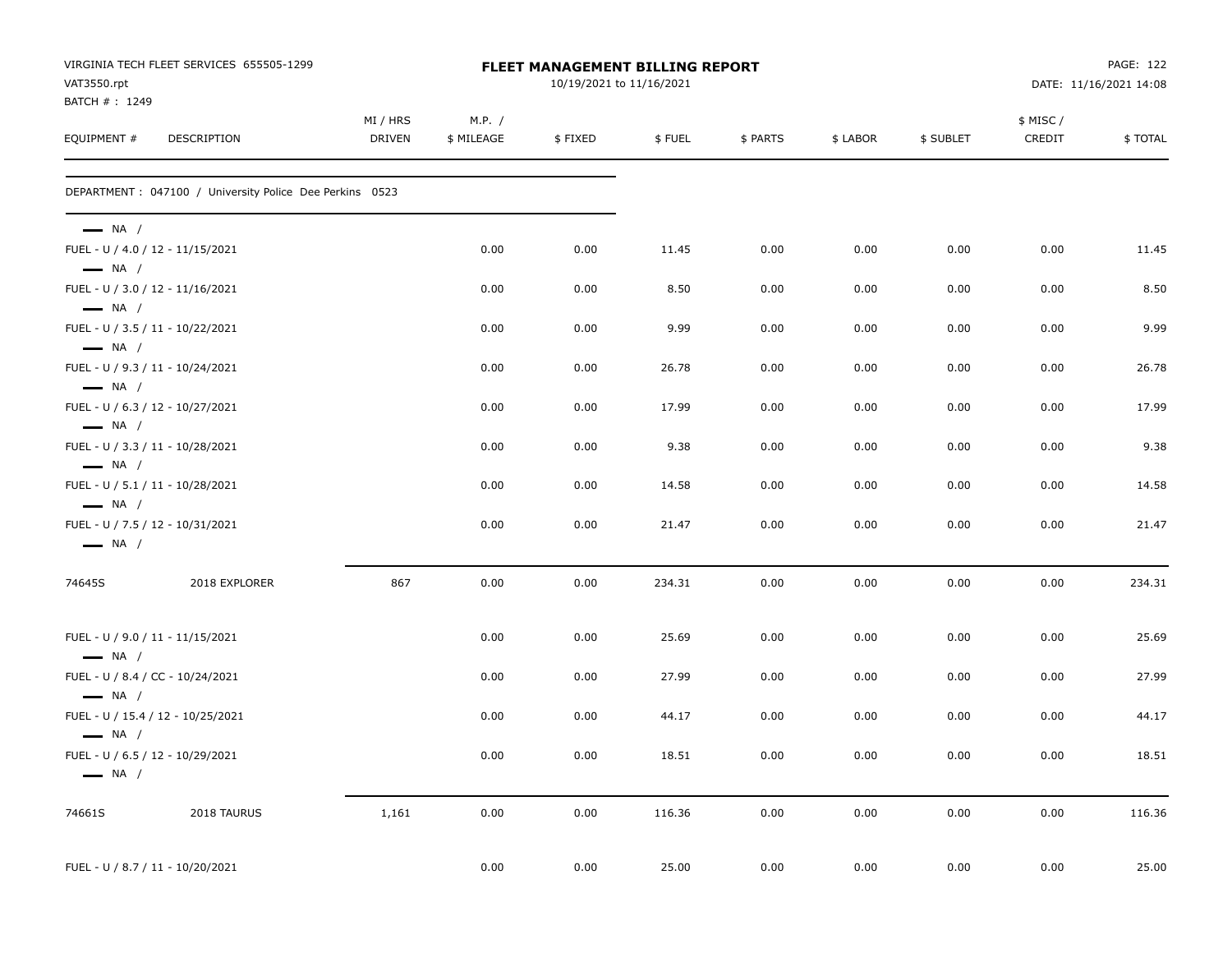| VAT3550.rpt                                       | VIRGINIA TECH FLEET SERVICES 655505-1299                 |                    |                      | FLEET MANAGEMENT BILLING REPORT<br>10/19/2021 to 11/16/2021 |        |          |          |           |                    | PAGE: 123<br>DATE: 11/16/2021 14:08 |
|---------------------------------------------------|----------------------------------------------------------|--------------------|----------------------|-------------------------------------------------------------|--------|----------|----------|-----------|--------------------|-------------------------------------|
| BATCH #: 1249<br>EQUIPMENT #                      | DESCRIPTION                                              | MI / HRS<br>DRIVEN | M.P. /<br>\$ MILEAGE | \$FIXED                                                     | \$FUEL | \$ PARTS | \$ LABOR | \$ SUBLET | \$ MISC/<br>CREDIT | \$TOTAL                             |
|                                                   | DEPARTMENT : 047100 / University Police Dee Perkins 0523 |                    |                      |                                                             |        |          |          |           |                    |                                     |
| $\longrightarrow$ NA /<br>$\longrightarrow$ NA /  | FUEL - U / 9.6 / CC - 10/24/2021                         |                    | 0.00                 | 0.00                                                        | 34.00  | 0.00     | 0.00     | 0.00      | 0.00               | 34.00                               |
| $\longrightarrow$ NA /                            | FUEL - U / 7.0 / 11 - 10/27/2021                         |                    | 0.00                 | 0.00                                                        | 20.18  | 0.00     | 0.00     | 0.00      | 0.00               | 20.18                               |
| 74664S                                            | 2018 Corolla                                             | 930                | 0.00                 | 0.00                                                        | 79.18  | 0.00     | 0.00     | 0.00      | 0.00               | 79.18                               |
| $\longrightarrow$ NA /                            | FUEL - U / 7.2 / 11 - 11/04/2021                         |                    | 0.00                 | 0.00                                                        | 20.78  | 0.00     | 0.00     | 0.00      | 0.00               | 20.78                               |
| $\longrightarrow$ NA /                            | FUEL - U / 6.9 / 11 - 11/07/2021                         |                    | 0.00                 | 0.00                                                        | 19.89  | 0.00     | 0.00     | 0.00      | 0.00               | 19.89                               |
| $\longrightarrow$ NA /                            | FUEL - U / 7.3 / 11 - 10/21/2021                         |                    | 0.00                 | 0.00                                                        | 21.07  | 0.00     | 0.00     | 0.00      | 0.00               | 21.07                               |
| $\longrightarrow$ NA /                            | FUEL - U / 12.0 / 11 - 10/29/2021                        |                    | 0.00                 | 0.00                                                        | 34.44  | 0.00     | 0.00     | 0.00      | 0.00               | 34.44                               |
| WORK ORDER # 0000112731<br>$\longrightarrow$ NA / |                                                          |                    | 0.00                 | 0.00                                                        | 0.00   | 18.17    | 55.00    | 0.00      | 5.00               | 78.17                               |
| 76258s                                            | 2019 F150                                                | 518                | 0.00                 | 0.00                                                        | 96.18  | 18.17    | 55.00    | 0.00      | 5.00               | 174.35                              |
| $\longrightarrow$ NA /                            | FUEL - U / 5.3 / 11 - 11/01/2021                         |                    | 0.00                 | 0.00                                                        | 15.18  | 0.00     | 0.00     | 0.00      | 0.00               | 15.18                               |
| $\longrightarrow$ NA /                            | FUEL - U / 7.7 / 11 - 11/04/2021                         |                    | 0.00                 | 0.00                                                        | 22.19  | 0.00     | 0.00     | 0.00      | 0.00               | 22.19                               |
| $\longrightarrow$ NA /                            | FUEL - U / 4.0 / 11 - 11/05/2021                         |                    | 0.00                 | 0.00                                                        | 11.39  | 0.00     | 0.00     | 0.00      | 0.00               | 11.39                               |
|                                                   | FUEL - U / 5.9 / 11 - 11/09/2021                         |                    | 0.00                 | 0.00                                                        | 17.05  | 0.00     | 0.00     | 0.00      | 0.00               | 17.05                               |
| $\longrightarrow$ NA /<br>$\longrightarrow$ NA /  | FUEL - U / 3.2 / 11 - 11/10/2021                         |                    | 0.00                 | 0.00                                                        | 9.18   | 0.00     | 0.00     | 0.00      | 0.00               | 9.18                                |
|                                                   | FUEL - U / 10.1 / 11 - 11/13/2021                        |                    | 0.00                 | 0.00                                                        | 28.96  | 0.00     | 0.00     | 0.00      | 0.00               | 28.96                               |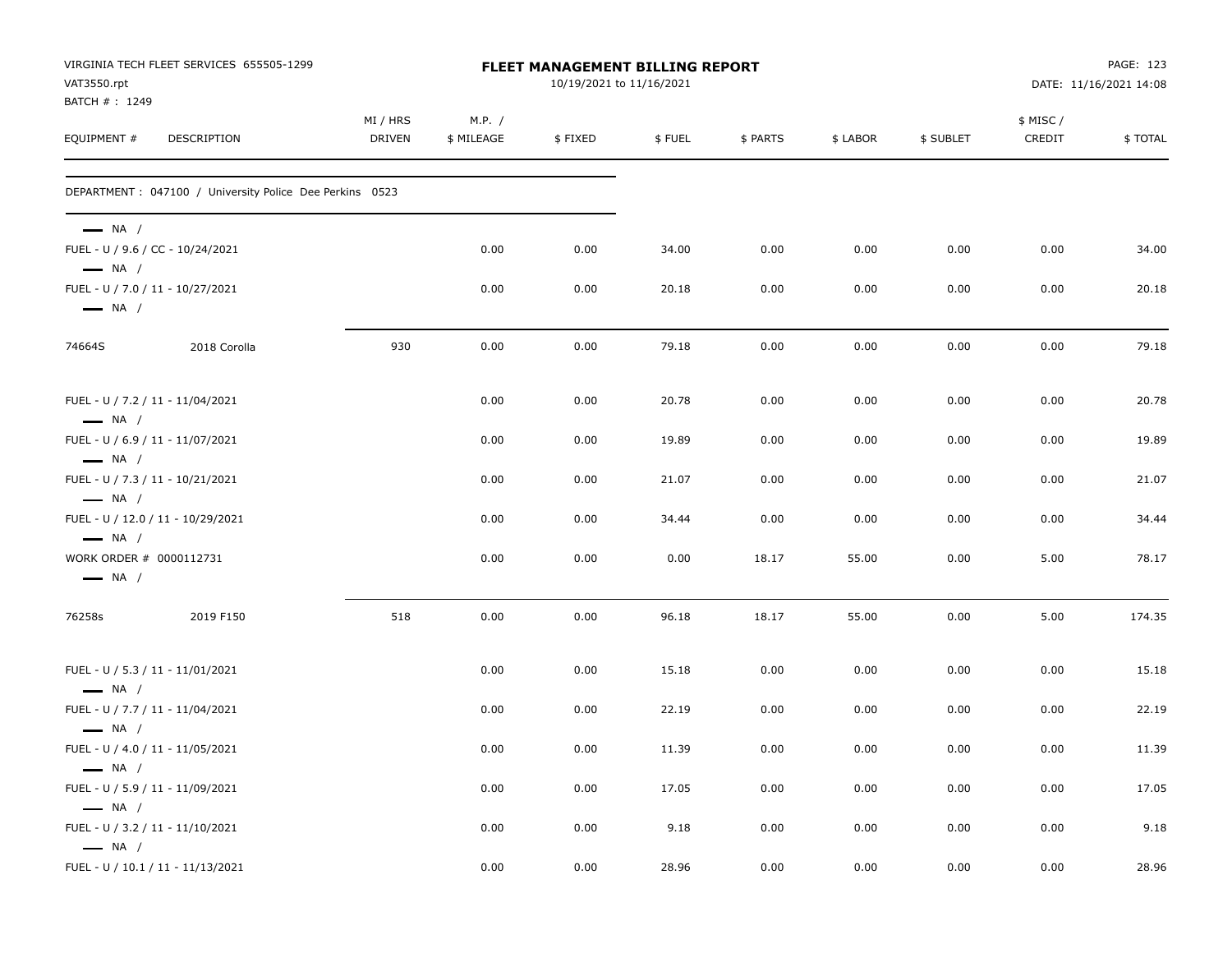|                                                   | VIRGINIA TECH FLEET SERVICES 655505-1299                 |          |            | FLEET MANAGEMENT BILLING REPORT |        |          |          |           |          | PAGE: 124              |
|---------------------------------------------------|----------------------------------------------------------|----------|------------|---------------------------------|--------|----------|----------|-----------|----------|------------------------|
| VAT3550.rpt<br>BATCH #: 1249                      |                                                          |          |            | 10/19/2021 to 11/16/2021        |        |          |          |           |          | DATE: 11/16/2021 14:08 |
|                                                   |                                                          | MI / HRS | M.P. /     |                                 |        |          |          |           | \$ MISC/ |                        |
| EQUIPMENT #                                       | DESCRIPTION                                              | DRIVEN   | \$ MILEAGE | \$FIXED                         | \$FUEL | \$ PARTS | \$ LABOR | \$ SUBLET | CREDIT   | \$TOTAL                |
|                                                   | DEPARTMENT : 047100 / University Police Dee Perkins 0523 |          |            |                                 |        |          |          |           |          |                        |
| $\longrightarrow$ NA /                            |                                                          |          |            |                                 |        |          |          |           |          |                        |
| $\longrightarrow$ NA /                            | FUEL - U / 3.3 / 11 - 11/13/2021                         |          | 0.00       | 0.00                            | 9.47   | 0.00     | 0.00     | 0.00      | 0.00     | 9.47                   |
| $\longrightarrow$ NA /                            | FUEL - U / 5.0 / 11 - 11/14/2021                         |          | 0.00       | 0.00                            | 14.26  | 0.00     | 0.00     | 0.00      | 0.00     | 14.26                  |
| $\longrightarrow$ NA /                            | FUEL - U / 5.1 / 11 - 10/20/2021                         |          | 0.00       | 0.00                            | 13.81  | 0.00     | 0.00     | 0.00      | 0.00     | 13.81                  |
| $\longrightarrow$ NA /                            | FUEL - U / 2.4 / 11 - 10/20/2021                         |          | 0.00       | 0.00                            | 6.97   | 0.00     | 0.00     | 0.00      | 0.00     | 6.97                   |
| $\longrightarrow$ NA /                            | FUEL - U / 4.3 / 11 - 10/21/2021                         |          | 0.00       | 0.00                            | 12.43  | 0.00     | 0.00     | 0.00      | 0.00     | 12.43                  |
| $\longrightarrow$ NA /                            | FUEL - U / 4.3 / 11 - 10/23/2021                         |          | 0.00       | 0.00                            | 12.23  | 0.00     | 0.00     | 0.00      | 0.00     | 12.23                  |
| $\longrightarrow$ NA /                            | FUEL - U / 5.1 / 11 - 10/24/2021                         |          | 0.00       | 0.00                            | 14.64  | 0.00     | 0.00     | 0.00      | 0.00     | 14.64                  |
| $\longrightarrow$ NA /                            | FUEL - U / 6.2 / 11 - 10/25/2021                         |          | 0.00       | 0.00                            | 17.77  | 0.00     | 0.00     | 0.00      | 0.00     | 17.77                  |
|                                                   | FUEL - U / 3.3 / 11 - 10/26/2021                         |          | 0.00       | 0.00                            | 9.59   | 0.00     | 0.00     | 0.00      | 0.00     | 9.59                   |
| $\longrightarrow$ NA /                            | FUEL - U / 4.9 / 11 - 10/27/2021                         |          | 0.00       | 0.00                            | 14.09  | 0.00     | 0.00     | 0.00      | 0.00     | 14.09                  |
| $\longrightarrow$ NA /                            | FUEL - U / 7.3 / 11 - 10/29/2021                         |          | 0.00       | 0.00                            | 20.98  | 0.00     | 0.00     | 0.00      | 0.00     | 20.98                  |
| $\longrightarrow$ NA /                            | FUEL - U / 7.4 / 11 - 10/30/2021                         |          | 0.00       | 0.00                            | 21.15  | 0.00     | 0.00     | 0.00      | 0.00     | 21.15                  |
| $\longrightarrow$ NA /                            | FUEL - U / 3.3 / 11 - 10/30/2021                         |          | 0.00       | 0.00                            | 9.38   | 0.00     | 0.00     | 0.00      | 0.00     | 9.38                   |
| $\longrightarrow$ NA /                            | FUEL - U / 4.9 / 11 - 10/31/2021                         |          | 0.00       | 0.00                            | 13.98  | 0.00     | 0.00     | 0.00      | 0.00     | 13.98                  |
| $\longrightarrow$ NA /<br>WORK ORDER # 0000112736 |                                                          |          | 0.00       | 0.00                            | 0.00   | 18.17    | 55.00    | 0.00      | 5.00     | 78.17                  |
| $\longrightarrow$ NA /                            |                                                          |          |            |                                 |        |          |          |           |          |                        |
| 76259s                                            | 2019 EXPLORER                                            | 639      | 0.00       | 0.00                            | 294.70 | 18.17    | 55.00    | 0.00      | 5.00     | 372.87                 |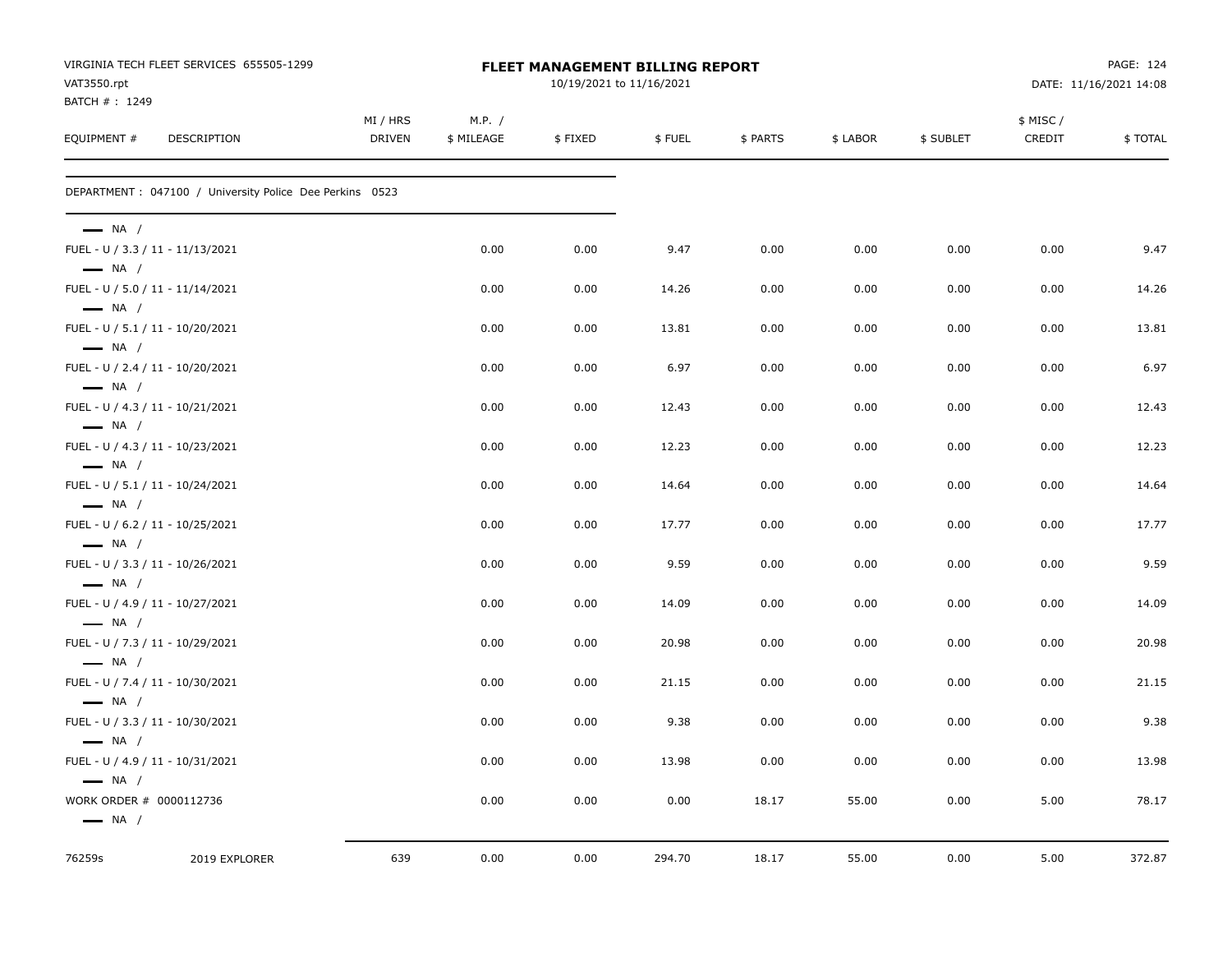|                                                   | VIRGINIA TECH FLEET SERVICES 655505-1299                             |               |              |              | FLEET MANAGEMENT BILLING REPORT |              |              |              |              | PAGE: 125              |
|---------------------------------------------------|----------------------------------------------------------------------|---------------|--------------|--------------|---------------------------------|--------------|--------------|--------------|--------------|------------------------|
| VAT3550.rpt                                       |                                                                      |               |              |              | 10/19/2021 to 11/16/2021        |              |              |              |              | DATE: 11/16/2021 14:08 |
| BATCH #: 1249                                     |                                                                      | MI / HRS      | M.P. /       |              |                                 |              |              |              | \$ MISC/     |                        |
| EQUIPMENT #                                       | DESCRIPTION                                                          | <b>DRIVEN</b> | \$ MILEAGE   | \$FIXED      | \$FUEL                          | \$ PARTS     | \$ LABOR     | \$ SUBLET    | CREDIT       | \$TOTAL                |
|                                                   | DEPARTMENT : 047100 / University Police Dee Perkins 0523             |               |              |              |                                 |              |              |              |              |                        |
|                                                   | FUEL - U / 3.5 / 11 - 11/02/2021                                     |               | 0.00         | 0.00         | 10.10                           | 0.00         | 0.00         | 0.00         | 0.00         | 10.10                  |
| $\longrightarrow$ NA /<br>$\longrightarrow$ NA /  | FUEL - U / 4.7 / 11 - 11/11/2021                                     |               | 0.00         | 0.00         | 13.60                           | 0.00         | 0.00         | 0.00         | 0.00         | 13.60                  |
| $\longrightarrow$ NA /                            | FUEL - U / 6.2 / 11 - 11/15/2021                                     |               | 0.00         | 0.00         | 17.88                           | 0.00         | 0.00         | 0.00         | 0.00         | 17.88                  |
| $\longrightarrow$ NA /                            | FUEL - U / 6.6 / 11 - 10/18/2021                                     |               | 0.00         | 0.00         | 18.07                           | 0.00         | 0.00         | 0.00         | 0.00         | 18.07                  |
| $\longrightarrow$ NA /                            | FUEL - U / 2.8 / 11 - 10/19/2021                                     |               | 0.00         | 0.00         | 7.73                            | 0.00         | 0.00         | 0.00         | 0.00         | 7.73                   |
| $\longrightarrow$ NA /                            | FUEL - U / 1.8 / 12 - 10/20/2021                                     |               | 0.00         | 0.00         | 4.86                            | 0.00         | 0.00         | 0.00         | 0.00         | 4.86                   |
| $\longrightarrow$ NA /                            | FUEL - U / 8.1 / 11 - 10/22/2021                                     |               | 0.00         | 0.00         | 23.36                           | 0.00         | 0.00         | 0.00         | 0.00         | 23.36                  |
| $\longrightarrow$ NA /                            | FUEL - U / 7.3 / 11 - 10/23/2021                                     |               | 0.00         | 0.00         | 20.95                           | 0.00         | 0.00         | 0.00         | 0.00         | 20.95                  |
| $\longrightarrow$ NA /                            | FUEL - U / 3.7 / 11 - 10/23/2021                                     |               | 0.00         | 0.00         | 10.48                           | 0.00         | 0.00         | 0.00         | 0.00         | 10.48                  |
| $-$ NA $/$                                        | FUEL - U / 3.2 / 12 - 10/24/2021<br>FUEL - U / 4.9 / 12 - 10/25/2021 |               | 0.00<br>0.00 | 0.00         | 9.13                            | 0.00         | 0.00         | 0.00         | 0.00<br>0.00 | 9.13<br>14.03          |
| $\longrightarrow$ NA /                            | FUEL - U / 5.2 / 11 - 10/29/2021                                     |               | 0.00         | 0.00<br>0.00 | 14.03<br>15.01                  | 0.00<br>0.00 | 0.00<br>0.00 | 0.00<br>0.00 | 0.00         | 15.01                  |
| $\longrightarrow$ NA /<br>WORK ORDER # 0000112741 |                                                                      |               |              |              | 0.00                            |              |              |              |              | 20.00                  |
| $\longrightarrow$ NA /                            |                                                                      |               | 0.00         | 0.00         |                                 | 0.00         | 20.00        | 0.00         | 0.00         |                        |
| 76263S                                            | 2019 EXPLORER                                                        | 551           | 0.00         | 0.00         | 165.20                          | 0.00         | 20.00        | 0.00         | 0.00         | 185.20                 |
| $\longrightarrow$ NA /                            | FUEL - U / 6.1 / 12 - 11/09/2021                                     |               | 0.00         | 0.00         | 17.59                           | 0.00         | 0.00         | 0.00         | 0.00         | 17.59                  |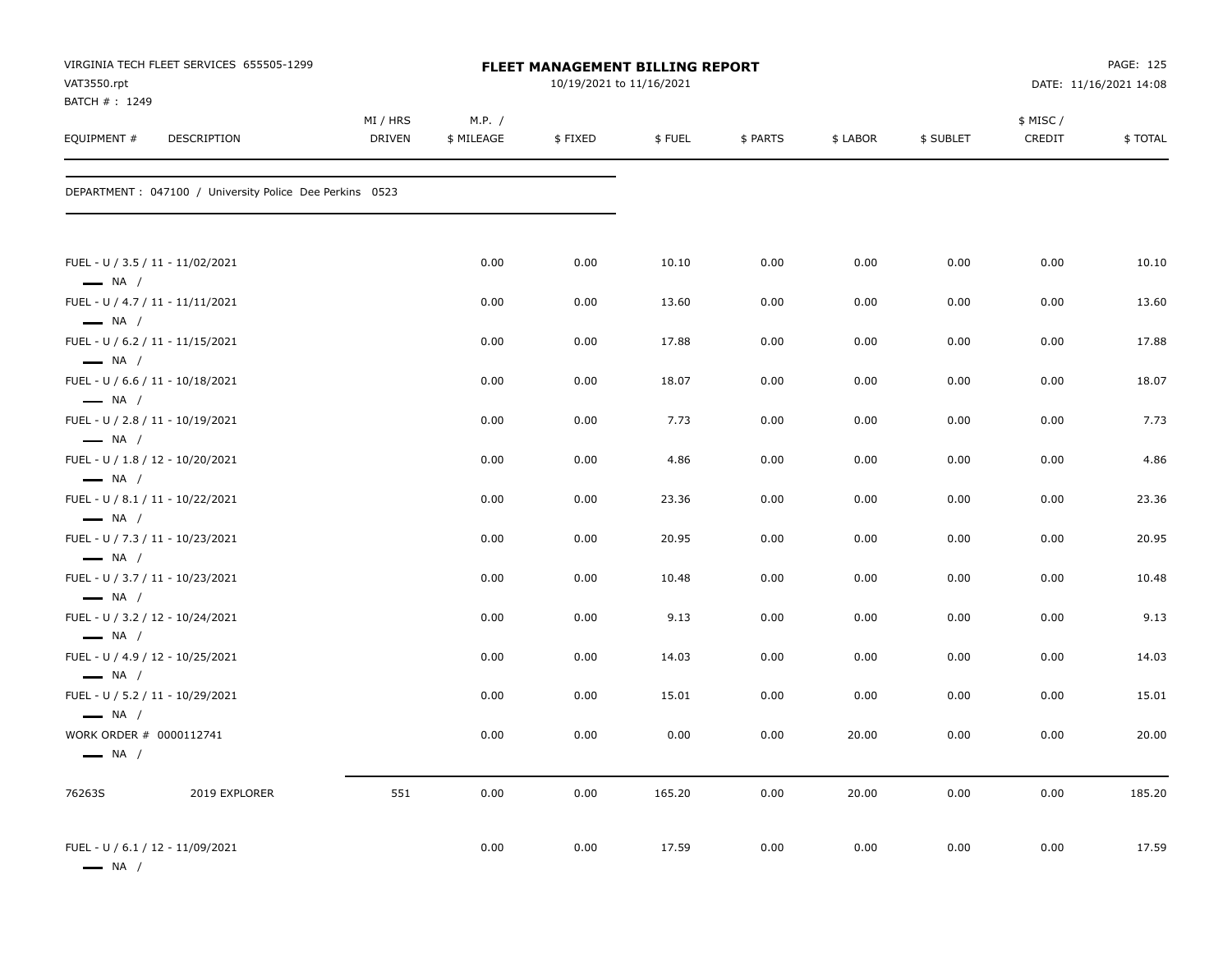| VAT3550.rpt                  | VIRGINIA TECH FLEET SERVICES 655505-1299                 |                    |                      | <b>FLEET MANAGEMENT BILLING REPORT</b><br>10/19/2021 to 11/16/2021 |        |          |          |           |                    | PAGE: 126<br>DATE: 11/16/2021 14:08 |
|------------------------------|----------------------------------------------------------|--------------------|----------------------|--------------------------------------------------------------------|--------|----------|----------|-----------|--------------------|-------------------------------------|
| BATCH #: 1249<br>EQUIPMENT # | DESCRIPTION                                              | MI / HRS<br>DRIVEN | M.P. /<br>\$ MILEAGE | \$FIXED                                                            | \$FUEL | \$ PARTS | \$ LABOR | \$ SUBLET | \$ MISC/<br>CREDIT | \$TOTAL                             |
|                              | DEPARTMENT : 047100 / University Police Dee Perkins 0523 |                    |                      |                                                                    |        |          |          |           |                    |                                     |
| $\longrightarrow$ NA /       | FUEL - U / 7.2 / 11 - 11/14/2021                         |                    | 0.00                 | 0.00                                                               | 20.78  | 0.00     | 0.00     | 0.00      | 0.00               | 20.78                               |
| $\longrightarrow$ NA /       | FUEL - U / 2.9 / 11 - 10/18/2021                         |                    | 0.00                 | 0.00                                                               | 8.03   | 0.00     | 0.00     | 0.00      | 0.00               | 8.03                                |
| $-$ NA $/$                   | FUEL - U / 3.1 / 12 - 10/19/2021                         |                    | 0.00                 | 0.00                                                               | 8.57   | 0.00     | 0.00     | 0.00      | 0.00               | 8.57                                |
| $\longrightarrow$ NA /       | FUEL - U / 2.7 / 12 - 10/21/2021                         |                    | 0.00                 | 0.00                                                               | 7.75   | 0.00     | 0.00     | 0.00      | 0.00               | 7.75                                |
| $\longrightarrow$ NA /       | FUEL - U / 15.0 / CC - 10/24/2021                        |                    | 0.00                 | 0.00                                                               | 45.00  | 0.00     | 0.00     | 0.00      | 0.00               | 45.00                               |
| $\longrightarrow$ NA /       | FUEL - U / 6.8 / 11 - 10/24/2021                         |                    | 0.00                 | 0.00                                                               | 19.40  | 0.00     | 0.00     | 0.00      | 0.00               | 19.40                               |
| $\longrightarrow$ NA /       | FUEL - U / 5.0 / 12 - 10/26/2021                         |                    | 0.00                 | 0.00                                                               | 14.21  | 0.00     | 0.00     | 0.00      | 0.00               | 14.21                               |
| $\longrightarrow$ NA /       | FUEL - U / 2.2 / 12 - 10/27/2021                         |                    | 0.00                 | 0.00                                                               | 6.37   | 0.00     | 0.00     | 0.00      | 0.00               | 6.37                                |
| $\longrightarrow$ NA /       | FUEL - U / 2.5 / 12 - 10/29/2021                         |                    | 0.00                 | 0.00                                                               | 7.12   | 0.00     | 0.00     | 0.00      | 0.00               | 7.12                                |
| $\longrightarrow$ NA /       | WORK ORDER # 0000112675                                  |                    | 0.00                 | 0.00                                                               | 0.00   | 18.61    | 55.00    | 0.00      | 5.00               | 78.61                               |
| 76264S                       | 2019 EXPLORER                                            | 352                | 0.00                 | 0.00                                                               | 154.82 | 18.61    | 55.00    | 0.00      | 5.00               | 233.43                              |
| $\longrightarrow$ NA /       | FUEL - U / 8.2 / 11 - 11/01/2021                         |                    | 0.00                 | 0.00                                                               | 23.48  | 0.00     | 0.00     | 0.00      | 0.00               | 23.48                               |
| $\longrightarrow$ NA /       | FUEL - U / 8.0 / 12 - 11/05/2021                         |                    | 0.00                 | 0.00                                                               | 22.87  | 0.00     | 0.00     | 0.00      | 0.00               | 22.87                               |
| $\longrightarrow$ NA /       | FUEL - U / 10.2 / 11 - 11/08/2021                        |                    | 0.00                 | 0.00                                                               | 29.16  | 0.00     | 0.00     | 0.00      | 0.00               | 29.16                               |
| $\longrightarrow$ NA /       | FUEL - U / 11.9 / 11 - 11/14/2021                        |                    | 0.00                 | 0.00                                                               | 34.01  | 0.00     | 0.00     | 0.00      | 0.00               | 34.01                               |
|                              | FUEL - U / 8.7 / 11 - 10/22/2021                         |                    | 0.00                 | 0.00                                                               | 24.91  | 0.00     | 0.00     | 0.00      | 0.00               | 24.91                               |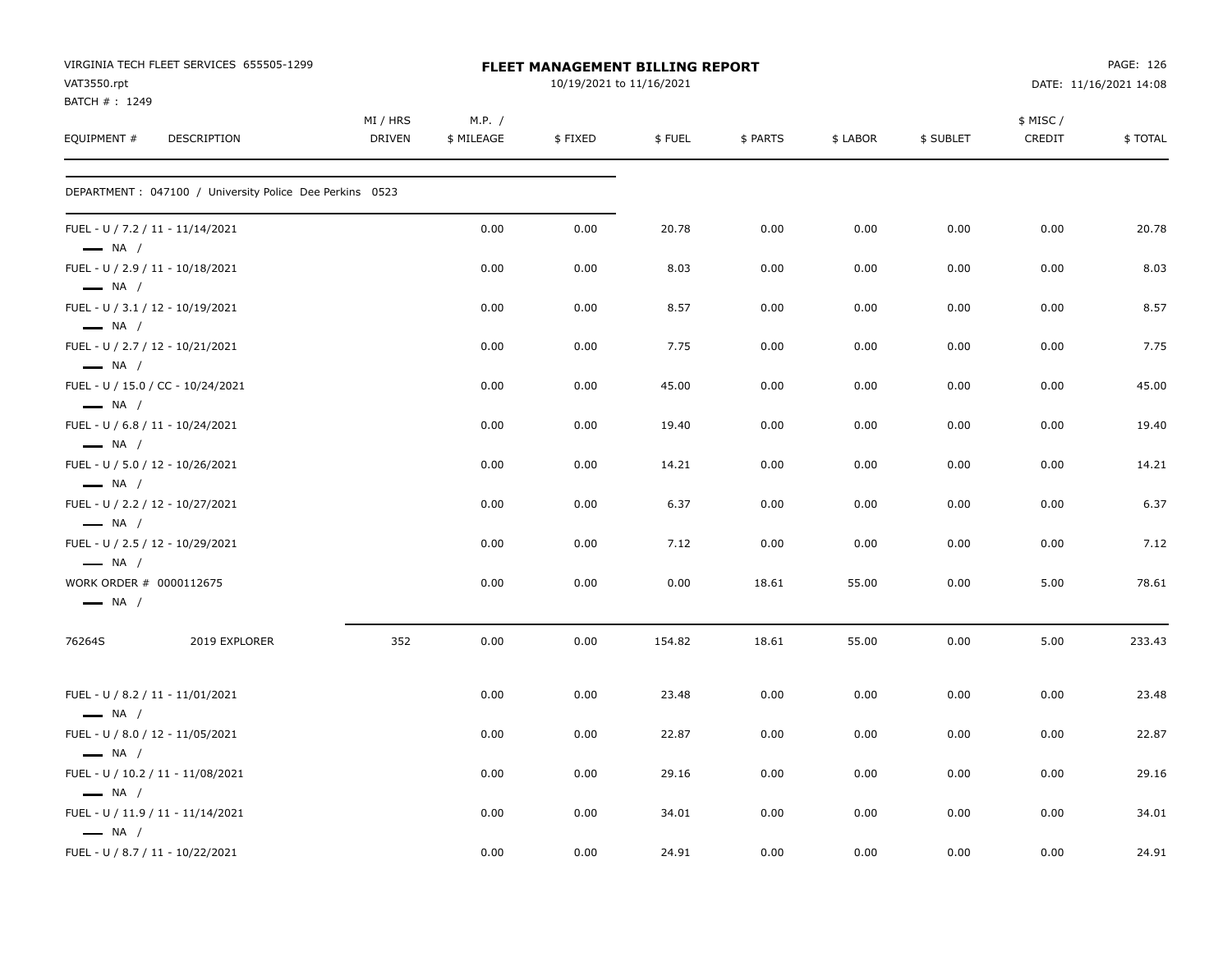| VAT3550.rpt<br>BATCH #: 1249                                                         | VIRGINIA TECH FLEET SERVICES 655505-1299                 |                           |                      | FLEET MANAGEMENT BILLING REPORT<br>10/19/2021 to 11/16/2021 |        |          |          |           |                     | PAGE: 127<br>DATE: 11/16/2021 14:08 |
|--------------------------------------------------------------------------------------|----------------------------------------------------------|---------------------------|----------------------|-------------------------------------------------------------|--------|----------|----------|-----------|---------------------|-------------------------------------|
| EQUIPMENT #                                                                          | DESCRIPTION                                              | MI / HRS<br><b>DRIVEN</b> | M.P. /<br>\$ MILEAGE | \$FIXED                                                     | \$FUEL | \$ PARTS | \$ LABOR | \$ SUBLET | \$ MISC /<br>CREDIT | \$TOTAL                             |
|                                                                                      | DEPARTMENT : 047100 / University Police Dee Perkins 0523 |                           |                      |                                                             |        |          |          |           |                     |                                     |
| $\longrightarrow$ NA /<br>$\longrightarrow$ NA /                                     | FUEL - U / 10.1 / 11 - 10/27/2021                        |                           | 0.00                 | 0.00                                                        | 29.02  | 0.00     | 0.00     | 0.00      | 0.00                | 29.02                               |
| 76295s                                                                               | 2019 Frontier                                            | 757                       | 0.00                 | 0.00                                                        | 163.45 | 0.00     | 0.00     | 0.00      | 0.00                | 163.45                              |
| FUEL - U / 2.4 / 11 - 11/02/2021<br>$\longrightarrow$ NA /                           |                                                          |                           | 0.00                 | 0.00                                                        | 6.77   | 0.00     | 0.00     | 0.00      | 0.00                | 6.77                                |
| FUEL - U / 5.0 / 11 - 11/04/2021                                                     |                                                          |                           | 0.00                 | 0.00                                                        | 14.35  | 0.00     | 0.00     | 0.00      | 0.00                | 14.35                               |
| $\longrightarrow$ NA /<br>FUEL - U / 3.7 / 11 - 11/05/2021<br>$\longrightarrow$ NA / |                                                          |                           | 0.00                 | 0.00                                                        | 10.68  | 0.00     | 0.00     | 0.00      | 0.00                | 10.68                               |
| FUEL - U / 4.0 / 11 - 11/15/2021                                                     |                                                          |                           | 0.00                 | 0.00                                                        | 11.37  | 0.00     | 0.00     | 0.00      | 0.00                | 11.37                               |
| $\longrightarrow$ NA /<br>FUEL - U / 4.8 / 11 - 10/19/2021<br>$\longrightarrow$ NA / |                                                          |                           | 0.00                 | 0.00                                                        | 13.02  | 0.00     | 0.00     | 0.00      | 0.00                | 13.02                               |
| FUEL - U / 3.7 / 12 - 10/19/2021                                                     |                                                          |                           | 0.00                 | 0.00                                                        | 9.96   | 0.00     | 0.00     | 0.00      | 0.00                | 9.96                                |
| $\longrightarrow$ NA /<br>FUEL - U / 3.7 / 11 - 10/21/2021<br>$\longrightarrow$ NA / |                                                          |                           | 0.00                 | 0.00                                                        | 10.53  | 0.00     | 0.00     | 0.00      | 0.00                | 10.53                               |
| FUEL - U / 4.1 / 12 - 10/22/2021                                                     |                                                          |                           | 0.00                 | 0.00                                                        | 11.74  | 0.00     | 0.00     | 0.00      | 0.00                | 11.74                               |
| $\longrightarrow$ NA /<br>FUEL - U / 3.1 / 12 - 10/24/2021<br>$\longrightarrow$ NA / |                                                          |                           | 0.00                 | 0.00                                                        | 8.78   | 0.00     | 0.00     | 0.00      | 0.00                | 8.78                                |
| FUEL - U / 3.4 / 11 - 10/26/2021                                                     |                                                          |                           | 0.00                 | 0.00                                                        | 9.64   | 0.00     | 0.00     | 0.00      | 0.00                | 9.64                                |
| $\longrightarrow$ NA /<br>FUEL - U / 2.8 / 11 - 10/27/2021                           |                                                          |                           | 0.00                 | 0.00                                                        | 7.98   | 0.00     | 0.00     | 0.00      | 0.00                | 7.98                                |
| $\longrightarrow$ NA /<br>FUEL - U / 11.5 / 11 - 10/31/2021                          |                                                          |                           | 0.00                 | 0.00                                                        | 32.86  | 0.00     | 0.00     | 0.00      | 0.00                | 32.86                               |
| $\longrightarrow$ NA /<br>FUEL - U / 2.3 / 11 - 10/31/2021<br>$\longrightarrow$ NA / |                                                          |                           | 0.00                 | 0.00                                                        | 6.54   | 0.00     | 0.00     | 0.00      | 0.00                | 6.54                                |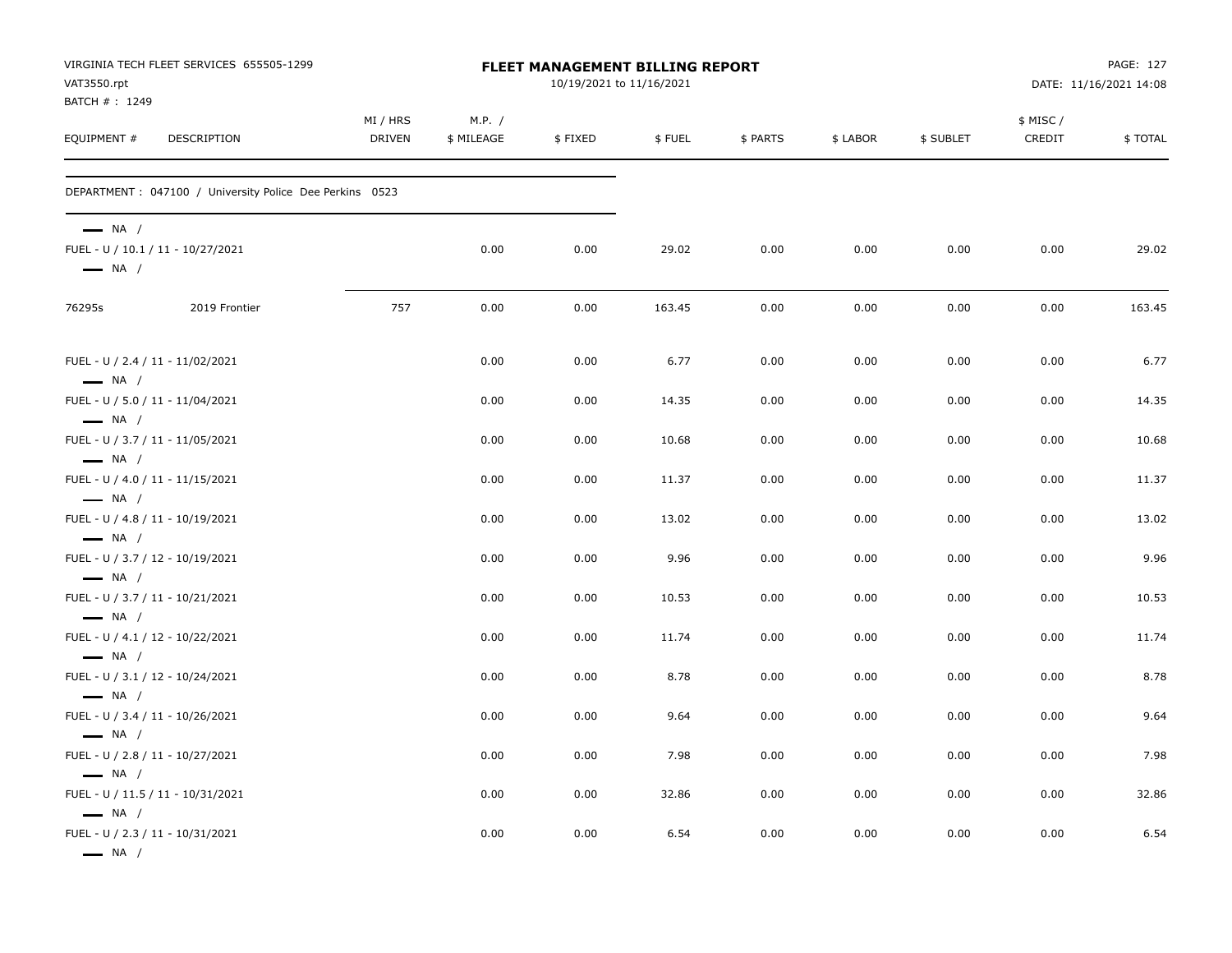| VAT3550.rpt<br>BATCH #: 1249                      | VIRGINIA TECH FLEET SERVICES 655505-1299                 |                    |                      | FLEET MANAGEMENT BILLING REPORT<br>10/19/2021 to 11/16/2021 |        |          |          |           |                    | PAGE: 128<br>DATE: 11/16/2021 14:08 |
|---------------------------------------------------|----------------------------------------------------------|--------------------|----------------------|-------------------------------------------------------------|--------|----------|----------|-----------|--------------------|-------------------------------------|
| EQUIPMENT #                                       | <b>DESCRIPTION</b>                                       | MI / HRS<br>DRIVEN | M.P. /<br>\$ MILEAGE | \$FIXED                                                     | \$FUEL | \$ PARTS | \$ LABOR | \$ SUBLET | \$ MISC/<br>CREDIT | \$TOTAL                             |
|                                                   | DEPARTMENT : 047100 / University Police Dee Perkins 0523 |                    |                      |                                                             |        |          |          |           |                    |                                     |
| WORK ORDER # 0000112748<br>$\longrightarrow$ NA / |                                                          |                    | 0.00                 | 0.00                                                        | 0.00   | 21.44    | 35.00    | 0.00      | 5.00               | 61.44                               |
| 79413S                                            | 2020 EXPLORER                                            | 595                | 0.00                 | 0.00                                                        | 154.22 | 21.44    | 35.00    | 0.00      | 5.00               | 215.66                              |
| $\longrightarrow$ NA /                            | FUEL - U / 9.8 / 11 - 11/07/2021                         |                    | 0.00                 | 0.00                                                        | 28.13  | 0.00     | 0.00     | 0.00      | 0.00               | 28.13                               |
| $\longrightarrow$ NA /                            | FUEL - U / 3.5 / 11 - 11/09/2021                         |                    | 0.00                 | 0.00                                                        | 9.90   | 0.00     | 0.00     | 0.00      | 0.00               | 9.90                                |
| $\longrightarrow$ NA /                            | FUEL - U / 6.3 / 11 - 11/15/2021                         |                    | 0.00                 | 0.00                                                        | 17.99  | 0.00     | 0.00     | 0.00      | 0.00               | 17.99                               |
| $\longrightarrow$ NA /                            | FUEL - U / 4.5 / 11 - 10/20/2021                         |                    | 0.00                 | 0.00                                                        | 12.39  | 0.00     | 0.00     | 0.00      | 0.00               | 12.39                               |
| 79414S                                            | 2020 EXPLORER                                            | 236                | 0.00                 | 0.00                                                        | 68.41  | 0.00     | 0.00     | 0.00      | 0.00               | 68.41                               |
| $\longrightarrow$ NA /                            | FUEL - U / 3.3 / 11 - 11/01/2021                         |                    | 0.00                 | 0.00                                                        | 9.56   | 0.00     | 0.00     | 0.00      | 0.00               | 9.56                                |
| $\longrightarrow$ NA /                            | FUEL - U / 12.1 / 11 - 11/01/2021                        |                    | 0.00                 | 0.00                                                        | 34.61  | 0.00     | 0.00     | 0.00      | 0.00               | 34.61                               |
|                                                   | FUEL - U / 3.5 / 11 - 11/03/2021                         |                    | 0.00                 | 0.00                                                        | 9.96   | 0.00     | 0.00     | 0.00      | 0.00               | 9.96                                |
| $\longrightarrow$ NA /                            | FUEL - U / 3.9 / 11 - 11/04/2021                         |                    | 0.00                 | 0.00                                                        | 11.08  | 0.00     | 0.00     | 0.00      | 0.00               | 11.08                               |
| $\longrightarrow$ NA /                            | FUEL - U / 6.0 / 11 - 11/08/2021                         |                    | 0.00                 | 0.00                                                        | 17.22  | 0.00     | 0.00     | 0.00      | 0.00               | 17.22                               |
| $\longrightarrow$ NA /                            | FUEL - U / 7.3 / 12 - 11/10/2021                         |                    | 0.00                 | 0.00                                                        | 21.07  | 0.00     | 0.00     | 0.00      | 0.00               | 21.07                               |
| $\longrightarrow$ NA /                            | FUEL - U / 2.6 / 11 - 11/12/2021                         |                    | 0.00                 | 0.00                                                        | 7.58   | 0.00     | 0.00     | 0.00      | 0.00               | 7.58                                |
| $\longrightarrow$ NA /<br>$\longrightarrow$ NA /  | FUEL - U / 6.6 / 12 - 11/15/2021                         |                    | 0.00                 | 0.00                                                        | 19.00  | 0.00     | 0.00     | 0.00      | 0.00               | 19.00                               |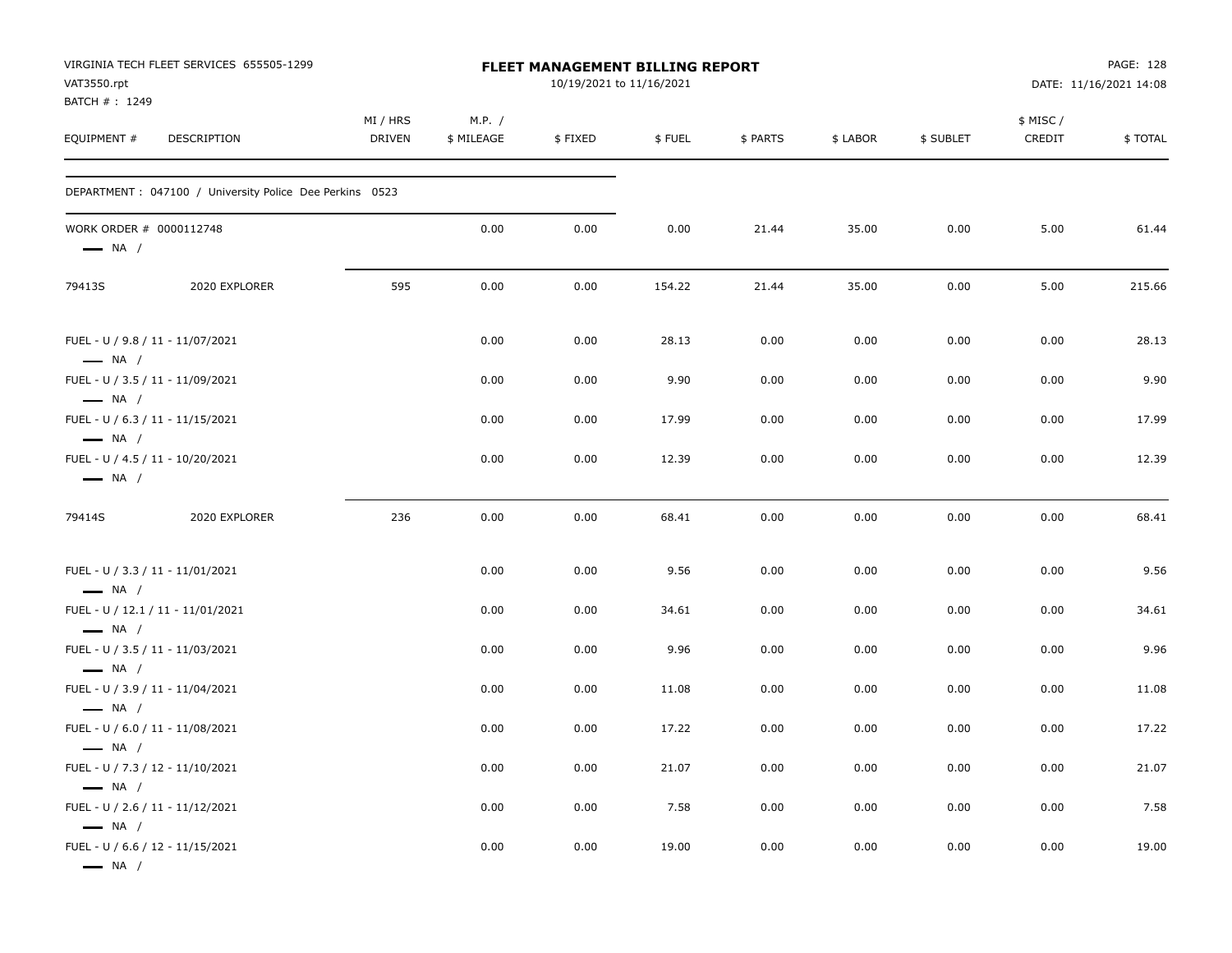| VAT3550.rpt<br>BATCH #: 1249                               | VIRGINIA TECH FLEET SERVICES 655505-1299                 |                           |                      | FLEET MANAGEMENT BILLING REPORT<br>10/19/2021 to 11/16/2021 |        |          |          |           |                    | PAGE: 129<br>DATE: 11/16/2021 14:08 |
|------------------------------------------------------------|----------------------------------------------------------|---------------------------|----------------------|-------------------------------------------------------------|--------|----------|----------|-----------|--------------------|-------------------------------------|
| EQUIPMENT #                                                | <b>DESCRIPTION</b>                                       | MI / HRS<br><b>DRIVEN</b> | M.P. /<br>\$ MILEAGE | \$FIXED                                                     | \$FUEL | \$ PARTS | \$ LABOR | \$ SUBLET | \$ MISC/<br>CREDIT | \$TOTAL                             |
|                                                            | DEPARTMENT : 047100 / University Police Dee Perkins 0523 |                           |                      |                                                             |        |          |          |           |                    |                                     |
| $\longrightarrow$ NA /                                     | FUEL - U / 8.8 / 12 - 10/27/2021                         |                           | 0.00                 | 0.00                                                        | 25.31  | 0.00     | 0.00     | 0.00      | 0.00               | 25.31                               |
| $\longrightarrow$ NA /                                     | FUEL - U / 6.2 / 12 - 10/28/2021                         |                           | 0.00                 | 0.00                                                        | 17.77  | 0.00     | 0.00     | 0.00      | 0.00               | 17.77                               |
| 79415S                                                     | 2020 EXPLORER                                            | 646                       | 0.00                 | 0.00                                                        | 173.16 | 0.00     | 0.00     | 0.00      | 0.00               | 173.16                              |
| FUEL - U / 5.4 / 11 - 11/02/2021<br>$\longrightarrow$ NA / |                                                          |                           | 0.00                 | 0.00                                                        | 15.38  | 0.00     | 0.00     | 0.00      | 0.00               | 15.38                               |
| $\longrightarrow$ NA /                                     | FUEL - U / 9.3 / 12 - 11/12/2021                         |                           | 0.00                 | 0.00                                                        | 26.58  | 0.00     | 0.00     | 0.00      | 0.00               | 26.58                               |
| $\longrightarrow$ NA /                                     | FUEL - U / 3.7 / 12 - 11/15/2021                         |                           | 0.00                 | 0.00                                                        | 10.50  | 0.00     | 0.00     | 0.00      | 0.00               | 10.50                               |
| $\longrightarrow$ NA /                                     | FUEL - U / 3.2 / 11 - 10/19/2021                         |                           | 0.00                 | 0.00                                                        | 8.71   | 0.00     | 0.00     | 0.00      | 0.00               | 8.71                                |
| $\longrightarrow$ NA /                                     | FUEL - U / 2.2 / 12 - 10/20/2021                         |                           | 0.00                 | 0.00                                                        | 5.95   | 0.00     | 0.00     | 0.00      | 0.00               | 5.95                                |
| $\longrightarrow$ NA /                                     | FUEL - U / 6.1 / 11 - 10/24/2021                         |                           | 0.00                 | 0.00                                                        | 17.39  | 0.00     | 0.00     | 0.00      | 0.00               | 17.39                               |
| $\longrightarrow$ NA /                                     | FUEL - U / 4.6 / 11 - 10/28/2021                         |                           | 0.00                 | 0.00                                                        | 13.12  | 0.00     | 0.00     | 0.00      | 0.00               | 13.12                               |
| $\longrightarrow$ NA /                                     | FUEL - U / 4.5 / 11 - 10/29/2021                         |                           | 0.00                 | 0.00                                                        | 12.86  | 0.00     | 0.00     | 0.00      | 0.00               | 12.86                               |
| 79427S                                                     | 2020 EXPLORER                                            | 368                       | 0.00                 | 0.00                                                        | 110.49 | 0.00     | 0.00     | 0.00      | 0.00               | 110.49                              |
| $\longrightarrow$ NA /                                     | FUEL - U / 5.2 / 11 - 11/01/2021                         |                           | 0.00                 | 0.00                                                        | 14.95  | 0.00     | 0.00     | 0.00      | 0.00               | 14.95                               |
| EPD                                                        | 1990 EQUIPMENT                                           | $\mathsf{O}$              | 0.00                 | 0.00                                                        | 14.95  | 0.00     | 0.00     | 0.00      | 0.00               | 14.95                               |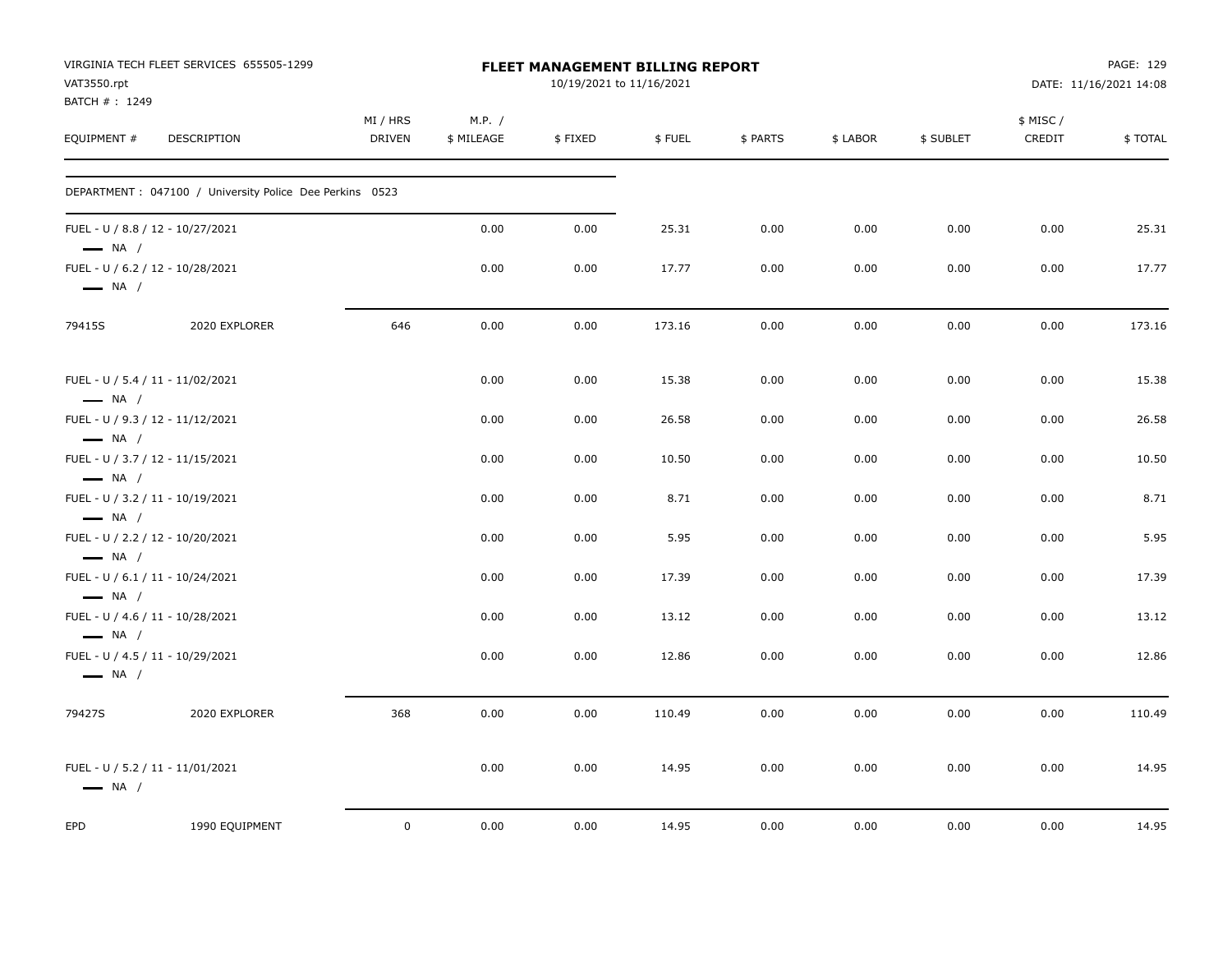|                                                   | VIRGINIA TECH FLEET SERVICES 655505-1299                 |                           |                      | <b>FLEET MANAGEMENT BILLING REPORT</b> |        |          |          |           |                     | PAGE: 130              |
|---------------------------------------------------|----------------------------------------------------------|---------------------------|----------------------|----------------------------------------|--------|----------|----------|-----------|---------------------|------------------------|
| VAT3550.rpt<br>BATCH #: 1249                      |                                                          |                           |                      | 10/19/2021 to 11/16/2021               |        |          |          |           |                     | DATE: 11/16/2021 14:08 |
| EQUIPMENT #                                       | DESCRIPTION                                              | MI / HRS<br><b>DRIVEN</b> | M.P. /<br>\$ MILEAGE | \$FIXED                                | \$FUEL | \$ PARTS | \$ LABOR | \$ SUBLET | \$ MISC /<br>CREDIT | \$TOTAL                |
|                                                   | DEPARTMENT : 047100 / University Police Dee Perkins 0523 |                           |                      |                                        |        |          |          |           |                     |                        |
| $\longrightarrow$ NA /                            | FUEL - U / 11.1 / 11 - 11/03/2021                        |                           | 0.00                 | 0.00                                   | 31.94  | 0.00     | 0.00     | 0.00      | 0.00                | 31.94                  |
| $\longrightarrow$ NA /                            | FUEL - U / 7.1 / 11 - 11/09/2021                         |                           | 0.00                 | 0.00                                   | 20.49  | 0.00     | 0.00     | 0.00      | 0.00                | 20.49                  |
| $\longrightarrow$ NA /                            | FUEL - U / 9.1 / 11 - 10/27/2021                         |                           | 0.00                 | 0.00                                   | 26.12  | 0.00     | 0.00     | 0.00      | 0.00                | 26.12                  |
| <b>URS4365</b>                                    | 2019 TAURUS                                              | 462                       | 0.00                 | 0.00                                   | 78.55  | 0.00     | 0.00     | 0.00      | 0.00                | 78.55                  |
| $\longrightarrow$ NA /                            | FUEL - U / 15.2 / 12 - 11/05/2021                        |                           | 0.00                 | 0.00                                   | 43.68  | 0.00     | 0.00     | 0.00      | 0.00                | 43.68                  |
| $\longrightarrow$ NA /                            | FUEL - U / 13.9 / 12 - 11/16/2021                        |                           | 0.00                 | 0.00                                   | 39.78  | 0.00     | 0.00     | 0.00      | 0.00                | 39.78                  |
| $\longrightarrow$ NA /                            | FUEL - U / 14.6 / 11 - 10/22/2021                        |                           | 0.00                 | 0.00                                   | 41.76  | 0.00     | 0.00     | 0.00      | 0.00                | 41.76                  |
| $\longrightarrow$ NA /                            | FUEL - U / 10.0 / 11 - 10/29/2021                        |                           | 0.00                 | 0.00                                   | 28.81  | 0.00     | 0.00     | 0.00      | 0.00                | 28.81                  |
| <b>URT3602</b>                                    | 2019 IMPALA                                              | 1,189                     | 0.00                 | 0.00                                   | 154.03 | 0.00     | 0.00     | 0.00      | 0.00                | 154.03                 |
| $\longrightarrow$ NA /                            | FUEL - U / 9.9 / 11 - 11/02/2021                         |                           | 0.00                 | 0.00                                   | 28.33  | 0.00     | 0.00     | 0.00      | 0.00                | 28.33                  |
| $\longrightarrow$ NA /                            | FUEL - U / 3.9 / 11 - 10/19/2021                         |                           | 0.00                 | 0.00                                   | 10.70  | 0.00     | 0.00     | 0.00      | 0.00                | 10.70                  |
| $\longrightarrow$ NA /                            | FUEL - U / 11.1 / 11 - 10/20/2021                        |                           | 0.00                 | 0.00                                   | 31.97  | 0.00     | 0.00     | 0.00      | 0.00                | 31.97                  |
| WORK ORDER # 0000112679<br>$\longrightarrow$ NA / |                                                          |                           | 0.00                 | 0.00                                   | 0.00   | 16.21    | 51.25    | 0.00      | 5.00                | 72.46                  |
| <b>VDM9678</b>                                    | 2015 IMPALA                                              | 678                       | 0.00                 | 0.00                                   | 71.00  | 16.21    | 51.25    | 0.00      | 5.00                | 143.46                 |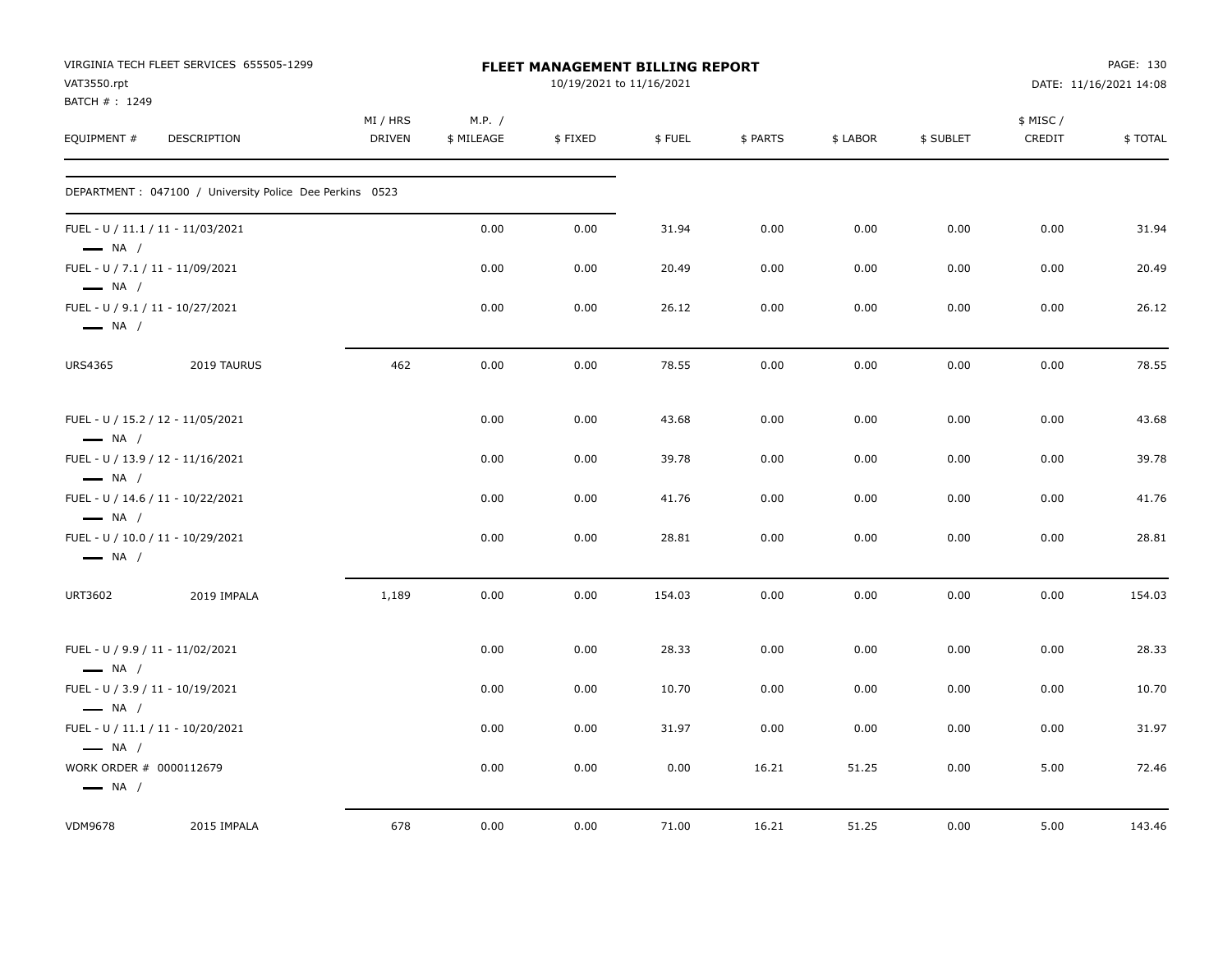| VAT3550.rpt<br>BATCH #: 1249                                | VIRGINIA TECH FLEET SERVICES 655505-1299                 |                           |                      |         | FLEET MANAGEMENT BILLING REPORT<br>10/19/2021 to 11/16/2021 |          |          |           |                    | PAGE: 131<br>DATE: 11/16/2021 14:08 |
|-------------------------------------------------------------|----------------------------------------------------------|---------------------------|----------------------|---------|-------------------------------------------------------------|----------|----------|-----------|--------------------|-------------------------------------|
| EQUIPMENT #                                                 | DESCRIPTION                                              | MI / HRS<br><b>DRIVEN</b> | M.P. /<br>\$ MILEAGE | \$FIXED | \$FUEL                                                      | \$ PARTS | \$ LABOR | \$ SUBLET | \$ MISC/<br>CREDIT | \$ TOTAL                            |
|                                                             | DEPARTMENT : 047100 / University Police Dee Perkins 0523 |                           |                      |         |                                                             |          |          |           |                    |                                     |
| FUEL - U / 15.2 / 11 - 11/11/2021<br>$\longrightarrow$ NA / |                                                          |                           | 0.00                 | 0.00    | 43.65                                                       | 0.00     | 0.00     | 0.00      | 0.00               | 43.65                               |
| <b>VDW1828</b>                                              | 2015 IMPALA                                              | 225                       | 0.00                 | 0.00    | 43.65                                                       | 0.00     | 0.00     | 0.00      | 0.00               | 43.65                               |
| FUEL - U / 11.0 / 11 - 11/02/2021<br>$\longrightarrow$ NA / |                                                          |                           | 0.00                 | 0.00    | 31.57                                                       | 0.00     | 0.00     | 0.00      | 0.00               | 31.57                               |
| FUEL - U / 13.6 / 11 - 11/12/2021<br>$\longrightarrow$ NA / |                                                          |                           | 0.00                 | 0.00    | 39.15                                                       | 0.00     | 0.00     | 0.00      | 0.00               | 39.15                               |
| FUEL - U / 13.6 / 12 - 10/20/2021<br>$\longrightarrow$ NA / |                                                          |                           | 0.00                 | 0.00    | 39.03                                                       | 0.00     | 0.00     | 0.00      | 0.00               | 39.03                               |
| FUEL - U / 12.6 / 12 - 10/26/2021<br>$\longrightarrow$ NA / |                                                          |                           | 0.00                 | 0.00    | 36.19                                                       | 0.00     | 0.00     | 0.00      | 0.00               | 36.19                               |
| VXJ3047                                                     | 2017 TAURUS                                              | 1,009                     | 0.00                 | 0.00    | 145.94                                                      | 0.00     | 0.00     | 0.00      | 0.00               | 145.94                              |
| FUEL - U / 16.8 / 11 - 10/20/2021<br>$\longrightarrow$ NA / |                                                          |                           | 0.00                 | 0.00    | 48.19                                                       | 0.00     | 0.00     | 0.00      | 0.00               | 48.19                               |
| WNV9176                                                     | 2014 CHARGER                                             | 324                       | 0.00                 | 0.00    | 48.19                                                       | 0.00     | 0.00     | 0.00      | 0.00               | 48.19                               |
| ACCT: 121720                                                |                                                          | 20,657                    | 0.00                 | 0.00    | 4,404.41                                                    | 727.60   | 642.50   | 0.00      | 65.00              | 5,839.51                            |
| ACCOUNT CODE: 122016                                        |                                                          |                           |                      |         |                                                             |          |          |           |                    |                                     |
| FUEL - U / 8.2 / 11 - 11/05/2021<br>$\longrightarrow$ NA /  |                                                          |                           | 0.00                 | 0.00    | 23.65                                                       | 0.00     | 0.00     | 0.00      | 0.00               | 23.65                               |
| FUEL - U / 10.1 / 11 - 11/12/2021<br>$\longrightarrow$ NA / |                                                          |                           | 0.00                 | 0.00    | 29.10                                                       | 0.00     | 0.00     | 0.00      | 0.00               | 29.10                               |
| FUEL - U / 10.7 / 12 - 11/16/2021                           |                                                          |                           | 0.00                 | 0.00    | 30.62                                                       | 0.00     | 0.00     | 0.00      | 0.00               | 30.62                               |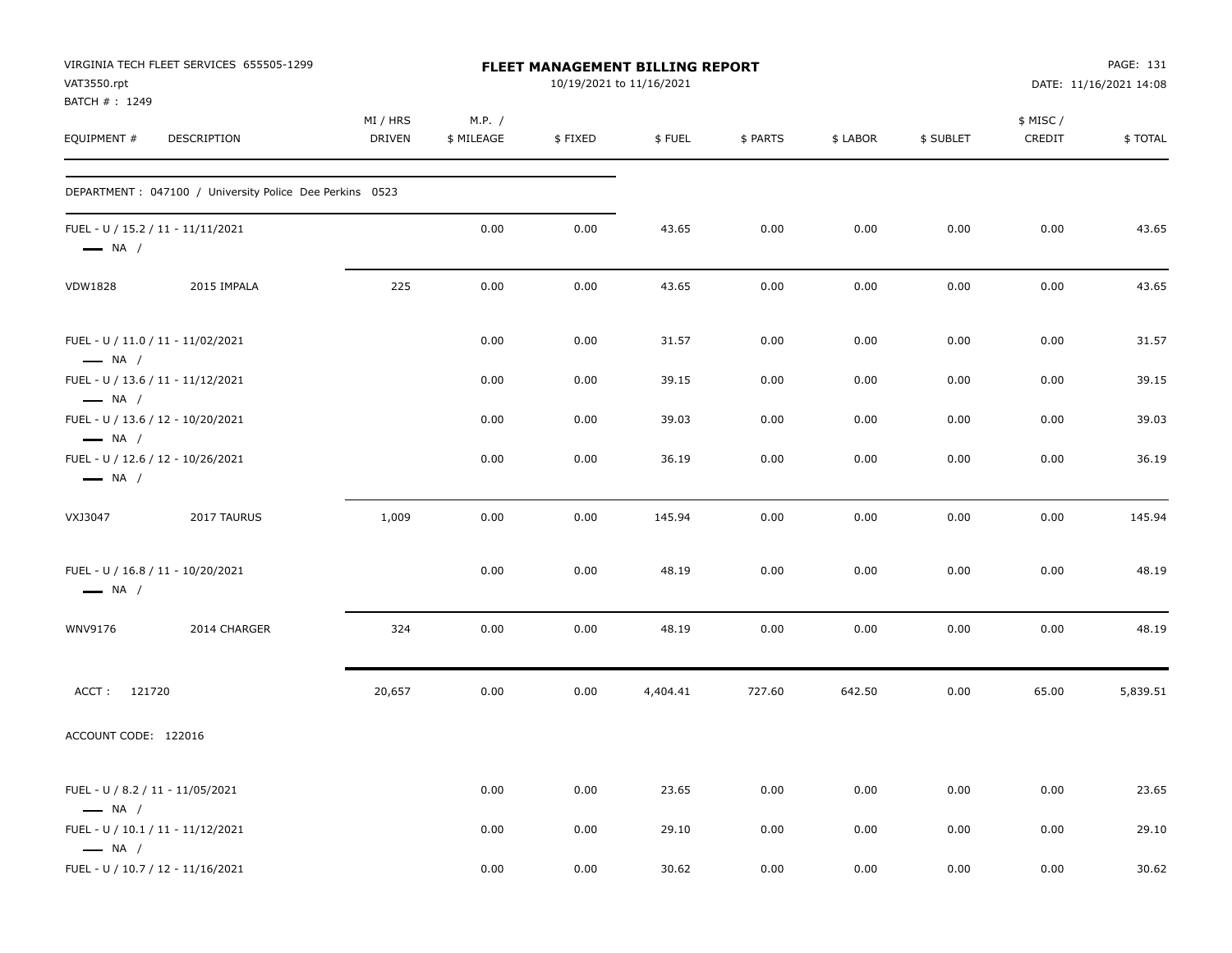| VAT3550.rpt<br>BATCH #: 1249                     | VIRGINIA TECH FLEET SERVICES 655505-1299                 |        |                           |                      |         | FLEET MANAGEMENT BILLING REPORT<br>10/19/2021 to 11/16/2021 |          |                |                  | PAGE: 132<br>DATE: 11/16/2021 14:08 |          |  |
|--------------------------------------------------|----------------------------------------------------------|--------|---------------------------|----------------------|---------|-------------------------------------------------------------|----------|----------------|------------------|-------------------------------------|----------|--|
| EQUIPMENT #                                      | DESCRIPTION                                              |        | MI / HRS<br><b>DRIVEN</b> | M.P. /<br>\$ MILEAGE | \$FIXED | \$FUEL                                                      | \$ PARTS | \$ LABOR       | \$ SUBLET        | \$ MISC/<br>CREDIT                  | \$TOTAL  |  |
|                                                  | DEPARTMENT : 047100 / University Police Dee Perkins 0523 |        |                           |                      |         |                                                             |          |                |                  |                                     |          |  |
| $\longrightarrow$ NA /<br>$\longrightarrow$ NA / | FUEL - U / 7.4 / 12 - 10/23/2021                         |        |                           | 0.00                 | 0.00    | 21.27                                                       | 0.00     | 0.00           | 0.00             | 0.00                                | 21.27    |  |
| $\longrightarrow$ NA /                           | FUEL - U / 11.8 / 11 - 10/30/2021                        |        |                           | 0.00                 | 0.00    | 33.89                                                       | 0.00     | 0.00           | 0.00             | 0.00                                | 33.89    |  |
| 71555s                                           | 2017 Caravan                                             |        | 657                       | 0.00                 | 0.00    | 138.53                                                      | 0.00     | 0.00           | 0.00             | 0.00                                | 138.53   |  |
| ACCT:                                            | 122016                                                   |        | 657                       | 0.00                 | 0.00    | 138.53                                                      | 0.00     | 0.00           | 0.00             | 0.00                                | 138.53   |  |
|                                                  | DEPARTMENT SUBTOTALS :                                   |        | 21,314                    | 0.00                 | 0.00    | 4,542.94                                                    | 727.60   | 642.50         | 0.00             | 65.00                               | 5,978.04 |  |
|                                                  | BREAKDOWN OF CHARGES:                                    |        |                           | MILEAGE              |         |                                                             | 0.00     |                | PARTS (WO'S)     |                                     | 727.60   |  |
|                                                  | <b>EQUIPMENT COUNT:</b>                                  | 32     |                           | MOTOR POOL           |         |                                                             | 0.00     |                | PARTS (IND.ISS.) |                                     | 0.00     |  |
|                                                  | DEPARTMENT:                                              | 047100 |                           | <b>BASE</b>          |         |                                                             | 0.00     | <b>CREDITS</b> |                  |                                     | 0.00     |  |
|                                                  |                                                          |        |                           | <b>INSURANCE</b>     |         |                                                             | 0.00     |                | MISCELLANEOUS    |                                     | 65.00    |  |
|                                                  |                                                          |        |                           | <b>OTHER</b>         |         |                                                             | 0.00     | <b>LABOR</b>   |                  |                                     | 642.50   |  |
|                                                  |                                                          |        |                           | REPLACEMENT          |         |                                                             | 0.00     | <b>SUBLETS</b> |                  |                                     | 0.00     |  |
|                                                  |                                                          |        |                           | <b>FUEL</b>          |         | 4,542.94                                                    |          |                |                  |                                     |          |  |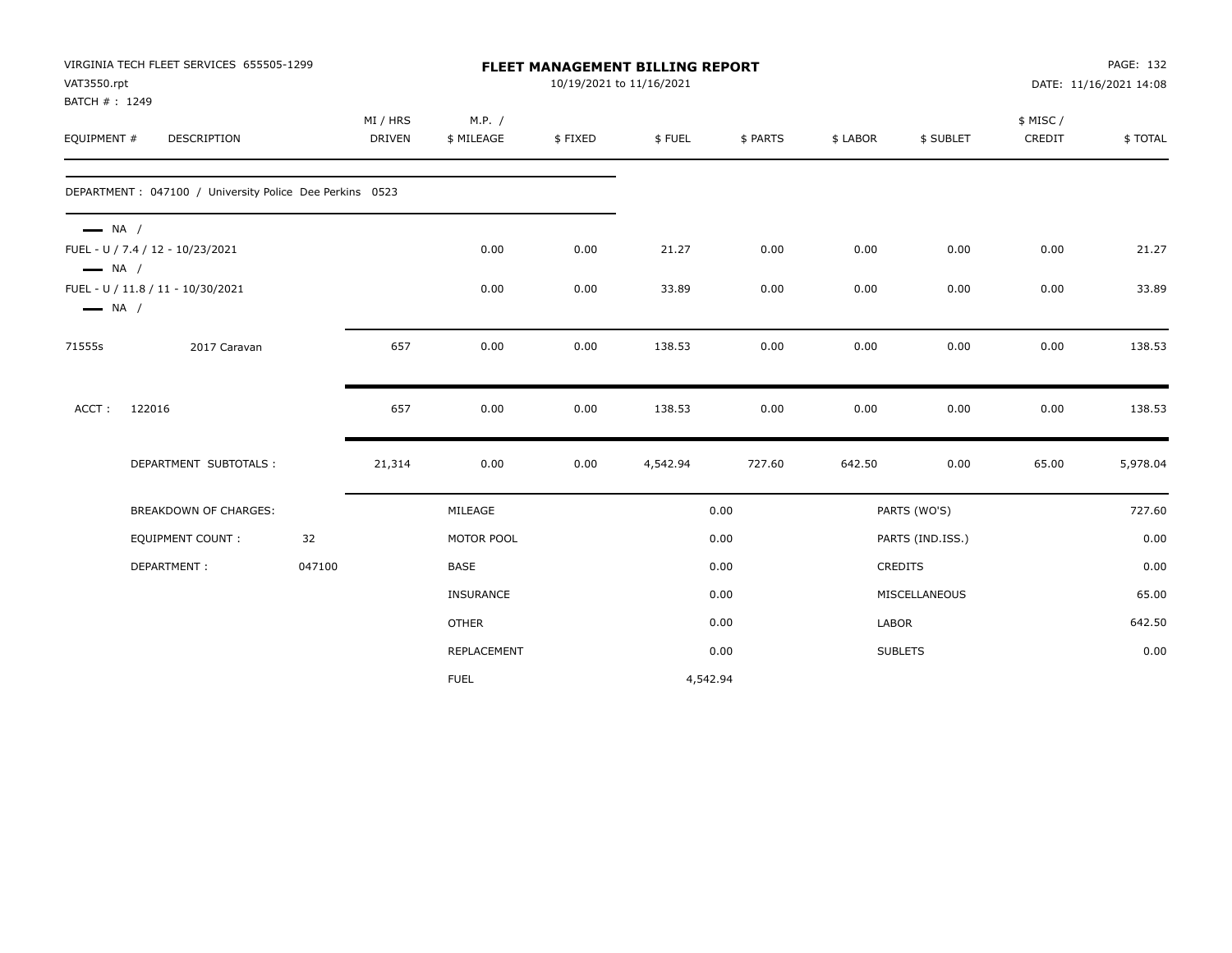| VAT3550.rpt<br>BATCH #: 1249                                                | VIRGINIA TECH FLEET SERVICES 655505-1299                    |                    |                      | FLEET MANAGEMENT BILLING REPORT<br>10/19/2021 to 11/16/2021 |        |          |          |           |                    | PAGE: 133<br>DATE: 11/16/2021 14:08 |
|-----------------------------------------------------------------------------|-------------------------------------------------------------|--------------------|----------------------|-------------------------------------------------------------|--------|----------|----------|-----------|--------------------|-------------------------------------|
| EQUIPMENT #                                                                 | DESCRIPTION                                                 | MI / HRS<br>DRIVEN | M.P. /<br>\$ MILEAGE | \$FIXED                                                     | \$FUEL | \$ PARTS | \$ LABOR | \$ SUBLET | \$ MISC/<br>CREDIT | \$TOTAL                             |
|                                                                             | DEPARTMENT : 047101 / Virginia Tech Rescue Dee Perkins 0523 |                    |                      |                                                             |        |          |          |           |                    |                                     |
| ACCOUNT CODE: 155103                                                        |                                                             |                    |                      |                                                             |        |          |          |           |                    |                                     |
| $-$ NA $/$                                                                  | FUEL - D / 10.5 / 13 - 11/04/2021                           |                    | 0.00                 | 0.00                                                        | 31.35  | 0.00     | 0.00     | 0.00      | 0.00               | 31.35                               |
| FUEL - D / 9.0 / 13 - 11/13/2021<br>$\longrightarrow$ NA /                  |                                                             |                    | 0.00                 | 0.00                                                        | 26.94  | 0.00     | 0.00     | 0.00      | 0.00               | 26.94                               |
| $-$ NA $/$                                                                  | FUEL - D / 13.3 / 14 - 11/15/2021                           |                    | 0.00                 | 0.00                                                        | 39.75  | 0.00     | 0.00     | 0.00      | 0.00               | 39.75                               |
| $\longrightarrow$ NA /                                                      | FUEL - D / 13.0 / 13 - 10/18/2021                           |                    | 0.00                 | 0.00                                                        | 40.02  | 0.00     | 0.00     | 0.00      | 0.00               | 40.02                               |
| FUEL - D / 3.9 / 13 - 10/22/2021<br>$\longrightarrow$ NA /                  |                                                             |                    | 0.00                 | 0.00                                                        | 12.05  | 0.00     | 0.00     | 0.00      | 0.00               | 12.05                               |
| $\longrightarrow$ NA /                                                      | FUEL - D / 13.7 / CC - 10/24/2021                           |                    | 0.00                 | 0.00                                                        | 47.33  | 0.00     | 0.00     | 0.00      | 0.00               | 47.33                               |
|                                                                             | FUEL - D / 12.4 / 14 - 10/24/2021                           |                    | 0.00                 | 0.00                                                        | 38.41  | 0.00     | 0.00     | 0.00      | 0.00               | 38.41                               |
| $\longrightarrow$ NA /<br>WORK ORDER # 0000112665<br>$\longrightarrow$ NA / |                                                             |                    | 0.00                 | 0.00                                                        | 0.00   | 265.05   | 113.75   | 0.00      | 0.00               | 378.80                              |
| 58864S                                                                      | 2009 AMBULANCE                                              | $-722$             | 0.00                 | 0.00                                                        | 235.85 | 265.05   | 113.75   | 0.00      | 0.00               | 614.65                              |
| $\longrightarrow$ NA /                                                      | FUEL - U / 10.6 / 12 - 11/01/2021                           |                    | 0.00                 | 0.00                                                        | 30.28  | 0.00     | 0.00     | 0.00      | 0.00               | 30.28                               |
| - NA /                                                                      | FUEL - U / 10.2 / 12 - 11/02/2021                           |                    | 0.00                 | 0.00                                                        | 29.22  | 0.00     | 0.00     | 0.00      | 0.00               | 29.22                               |
| FUEL - U / 9.7 / 11 - 11/03/2021                                            |                                                             |                    | 0.00                 | 0.00                                                        | 27.81  | 0.00     | 0.00     | 0.00      | 0.00               | 27.81                               |
| $\longrightarrow$ NA /<br>FUEL - U / 9.2 / 11 - 11/04/2021                  |                                                             |                    | 0.00                 | 0.00                                                        | 26.46  | 0.00     | 0.00     | 0.00      | 0.00               | 26.46                               |
| $\longrightarrow$ NA /<br>$\longrightarrow$ NA /                            | FUEL - U / 12.0 / 12 - 11/06/2021                           |                    | 0.00                 | 0.00                                                        | 34.47  | 0.00     | 0.00     | 0.00      | 0.00               | 34.47                               |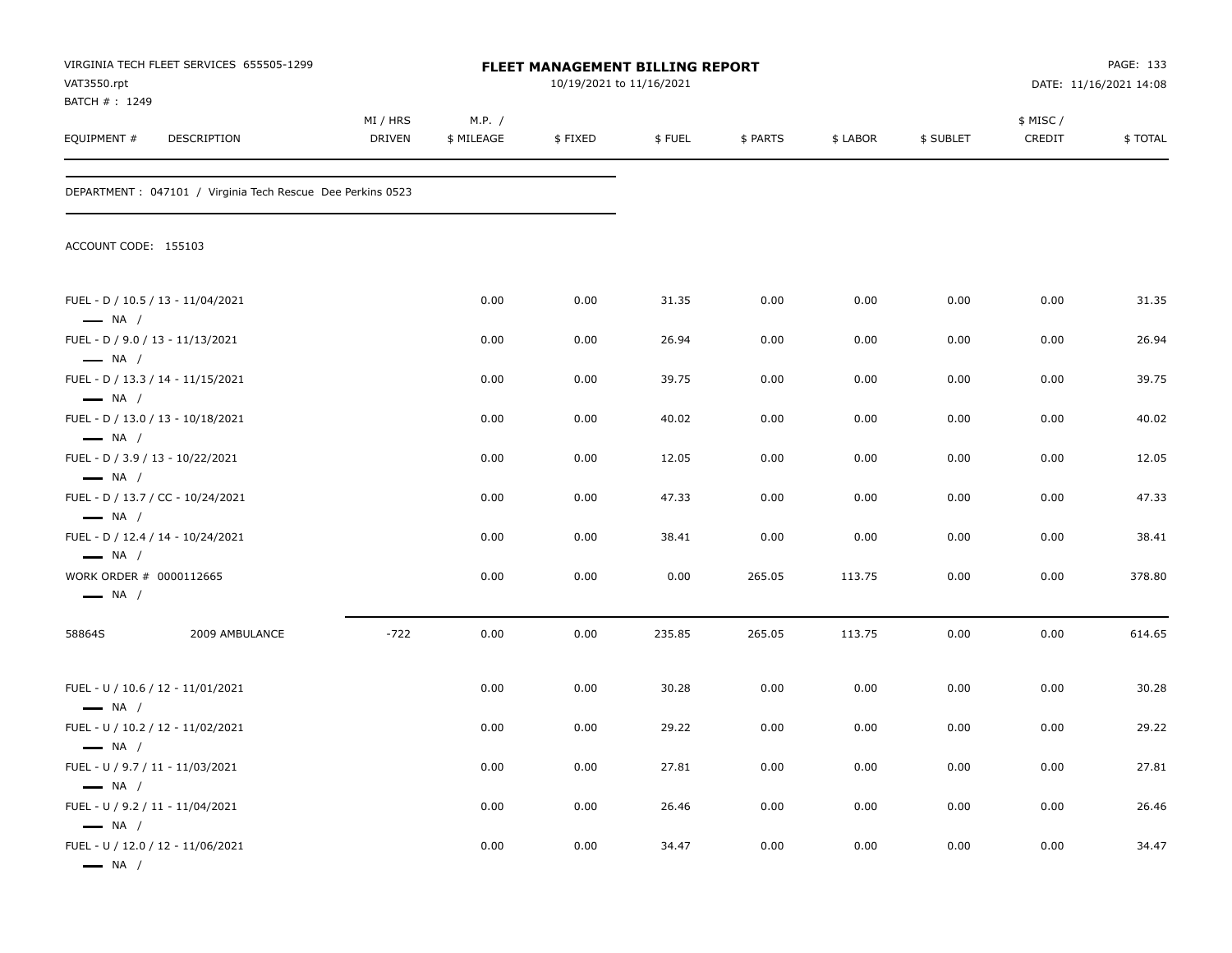| VIRGINIA TECH FLEET SERVICES 655505-1299<br>VAT3550.rpt<br>BATCH #: 1249 |                           |                      | <b>FLEET MANAGEMENT BILLING REPORT</b><br>10/19/2021 to 11/16/2021 |        |          |          |           |                    | PAGE: 134<br>DATE: 11/16/2021 14:08 |
|--------------------------------------------------------------------------|---------------------------|----------------------|--------------------------------------------------------------------|--------|----------|----------|-----------|--------------------|-------------------------------------|
| EQUIPMENT #<br>DESCRIPTION                                               | MI / HRS<br><b>DRIVEN</b> | M.P. /<br>\$ MILEAGE | \$FIXED                                                            | \$FUEL | \$ PARTS | \$ LABOR | \$ SUBLET | \$ MISC/<br>CREDIT | \$TOTAL                             |
| DEPARTMENT : 047101 / Virginia Tech Rescue Dee Perkins 0523              |                           |                      |                                                                    |        |          |          |           |                    |                                     |
| FUEL - U / 9.0 / 11 - 11/06/2021<br>$\longrightarrow$ NA /               |                           | 0.00                 | 0.00                                                               | 25.83  | 0.00     | 0.00     | 0.00      | 0.00               | 25.83                               |
| FUEL - U / 12.4 / 12 - 11/07/2021<br>$\longrightarrow$ NA /              |                           | 0.00                 | 0.00                                                               | 35.70  | 0.00     | 0.00     | 0.00      | 0.00               | 35.70                               |
| FUEL - U / 9.0 / 12 - 11/08/2021<br>$\longrightarrow$ NA /               |                           | 0.00                 | 0.00                                                               | 25.92  | 0.00     | 0.00     | 0.00      | 0.00               | 25.92                               |
| FUEL - U / 11.7 / 11 - 11/09/2021<br>$\longrightarrow$ NA /              |                           | 0.00                 | 0.00                                                               | 33.52  | 0.00     | 0.00     | 0.00      | 0.00               | 33.52                               |
| FUEL - U / 9.7 / 11 - 11/11/2021<br>$\longrightarrow$ NA /               |                           | 0.00                 | 0.00                                                               | 27.81  | 0.00     | 0.00     | 0.00      | 0.00               | 27.81                               |
| FUEL - U / 10.2 / 12 - 11/12/2021<br>$\longrightarrow$ NA /              |                           | 0.00                 | 0.00                                                               | 29.13  | 0.00     | 0.00     | 0.00      | 0.00               | 29.13                               |
| FUEL - U / 15.5 / 12 - 11/13/2021<br>$\longrightarrow$ NA /              |                           | 0.00                 | 0.00                                                               | 44.49  | 0.00     | 0.00     | 0.00      | 0.00               | 44.49                               |
| FUEL - U / 11.3 / 12 - 11/15/2021<br>$\longrightarrow$ NA /              |                           | 0.00                 | 0.00                                                               | 32.40  | 0.00     | 0.00     | 0.00      | 0.00               | 32.40                               |
| FUEL - U / 11.3 / 12 - 10/18/2021<br>$\longrightarrow$ NA /              |                           | 0.00                 | 0.00                                                               | 30.88  | 0.00     | 0.00     | 0.00      | 0.00               | 30.88                               |
| FUEL - U / 9.2 / 12 - 10/19/2021<br>$\longrightarrow$ NA /               |                           | 0.00                 | 0.00                                                               | 25.01  | 0.00     | 0.00     | 0.00      | 0.00               | 25.01                               |
| FUEL - U / 11.8 / 11 - 10/20/2021<br>$\longrightarrow$ NA /              |                           | 0.00                 | 0.00                                                               | 33.89  | 0.00     | 0.00     | 0.00      | 0.00               | 33.89                               |
| FUEL - U / 8.7 / 12 - 10/21/2021<br>$\longrightarrow$ NA /               |                           | 0.00                 | 0.00                                                               | 24.97  | 0.00     | 0.00     | 0.00      | 0.00               | 24.97                               |
| FUEL - U / 7.0 / 12 - 10/22/2021<br>$\longrightarrow$ NA /               |                           | 0.00                 | 0.00                                                               | 20.20  | 0.00     | 0.00     | 0.00      | 0.00               | 20.20                               |
| FUEL - U / 8.0 / 12 - 10/23/2021<br>$\longrightarrow$ NA /               |                           | 0.00                 | 0.00                                                               | 23.05  | 0.00     | 0.00     | 0.00      | 0.00               | 23.05                               |
| FUEL - U / 10.6 / 11 - 10/24/2021<br>$\longrightarrow$ NA /              |                           | 0.00                 | 0.00                                                               | 30.45  | 0.00     | 0.00     | 0.00      | 0.00               | 30.45                               |
| FUEL - U / 10.1 / 11 - 10/26/2021<br>$\longrightarrow$ NA /              |                           | 0.00                 | 0.00                                                               | 29.10  | 0.00     | 0.00     | 0.00      | 0.00               | 29.10                               |
| FUEL - U / 9.4 / 12 - 10/29/2021                                         |                           | 0.00                 | 0.00                                                               | 26.92  | 0.00     | 0.00     | 0.00      | 0.00               | 26.92                               |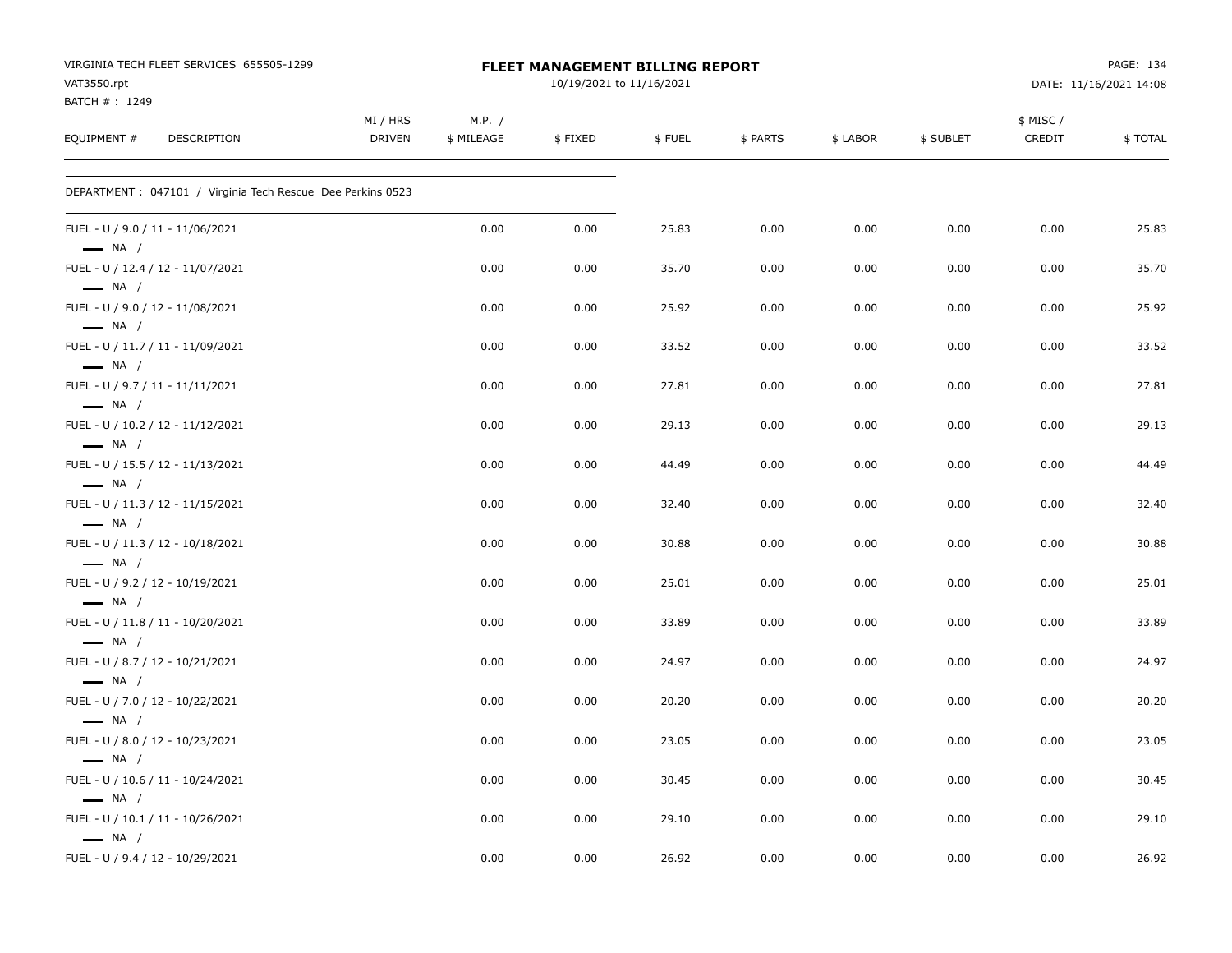| VAT3550.rpt                                                                 | VIRGINIA TECH FLEET SERVICES 655505-1299                    |                    |                      | FLEET MANAGEMENT BILLING REPORT<br>10/19/2021 to 11/16/2021 |        |          |          |           |                     | PAGE: 135<br>DATE: 11/16/2021 14:08 |
|-----------------------------------------------------------------------------|-------------------------------------------------------------|--------------------|----------------------|-------------------------------------------------------------|--------|----------|----------|-----------|---------------------|-------------------------------------|
| BATCH #: 1249<br>EQUIPMENT #                                                | <b>DESCRIPTION</b>                                          | MI / HRS<br>DRIVEN | M.P. /<br>\$ MILEAGE | \$FIXED                                                     | \$FUEL | \$ PARTS | \$ LABOR | \$ SUBLET | \$ MISC /<br>CREDIT | \$TOTAL                             |
|                                                                             | DEPARTMENT : 047101 / Virginia Tech Rescue Dee Perkins 0523 |                    |                      |                                                             |        |          |          |           |                     |                                     |
| $\longrightarrow$ NA /<br>$\longrightarrow$ NA /                            | FUEL - U / 8.9 / 12 - 10/30/2021                            |                    | 0.00                 | 0.00                                                        | 25.43  | 0.00     | 0.00     | 0.00      | 0.00                | 25.43                               |
|                                                                             | FUEL - U / 8.5 / 11 - 10/31/2021                            |                    | 0.00                 | 0.00                                                        | 24.40  | 0.00     | 0.00     | 0.00      | 0.00                | 24.40                               |
| $\longrightarrow$ NA /<br>WORK ORDER # 0000112636<br>$\longrightarrow$ NA / |                                                             |                    | 0.00                 | 0.00                                                        | 0.00   | 18.60    | 15.00    | 0.00      | 5.00                | 38.60                               |
| WORK ORDER # 0000112713<br>$\longrightarrow$ NA /                           |                                                             |                    | 0.00                 | 0.00                                                        | 0.00   | 1.76     | 68.75    | 0.00      | 0.00                | 70.51                               |
| 74606s                                                                      | 2017 AMBULANCE                                              | 983                | 0.00                 | 0.00                                                        | 697.34 | 20.36    | 83.75    | 0.00      | 5.00                | 806.45                              |
|                                                                             | FUEL - U / 6.0 / 11 - 11/02/2021                            |                    | 0.00                 | 0.00                                                        | 17.16  | 0.00     | 0.00     | 0.00      | 0.00                | 17.16                               |
| $\longrightarrow$ NA /<br>$\longrightarrow$ NA /                            | FUEL - U / 2.5 / 11 - 11/06/2021                            |                    | 0.00                 | 0.00                                                        | 7.20   | 0.00     | 0.00     | 0.00      | 0.00                | 7.20                                |
| $\longrightarrow$ NA /                                                      | FUEL - U / 8.5 / 11 - 11/09/2021                            |                    | 0.00                 | 0.00                                                        | 24.45  | 0.00     | 0.00     | 0.00      | 0.00                | 24.45                               |
| $\longrightarrow$ NA /                                                      | FUEL - U / 1.3 / 11 - 11/10/2021                            |                    | 0.00                 | 0.00                                                        | 3.76   | 0.00     | 0.00     | 0.00      | 0.00                | 3.76                                |
| $\longrightarrow$ NA /                                                      | FUEL - U / 9.5 / 11 - 11/14/2021                            |                    | 0.00                 | 0.00                                                        | 27.27  | 0.00     | 0.00     | 0.00      | 0.00                | 27.27                               |
| $\longrightarrow$ NA /                                                      | FUEL - U / 7.8 / 11 - 10/19/2021                            |                    | 0.00                 | 0.00                                                        | 21.16  | 0.00     | 0.00     | 0.00      | 0.00                | 21.16                               |
| $\longrightarrow$ NA /                                                      | FUEL - U / 3.8 / 11 - 10/22/2021                            |                    | 0.00                 | 0.00                                                        | 10.82  | 0.00     | 0.00     | 0.00      | 0.00                | 10.82                               |
| $\longrightarrow$ NA /                                                      | FUEL - U / 7.3 / 11 - 10/24/2021                            |                    | 0.00                 | 0.00                                                        | 21.01  | 0.00     | 0.00     | 0.00      | 0.00                | 21.01                               |
| $\longrightarrow$ NA /                                                      | FUEL - U / 8.8 / 11 - 10/30/2021                            |                    | 0.00                 | 0.00                                                        | 25.26  | 0.00     | 0.00     | 0.00      | 0.00                | 25.26                               |
| WORK ORDER # 0000112634<br>$\longrightarrow$ NA /                           |                                                             |                    | 0.00                 | 0.00                                                        | 0.00   | 20.73    | 35.00    | 0.00      | 5.00                | 60.73                               |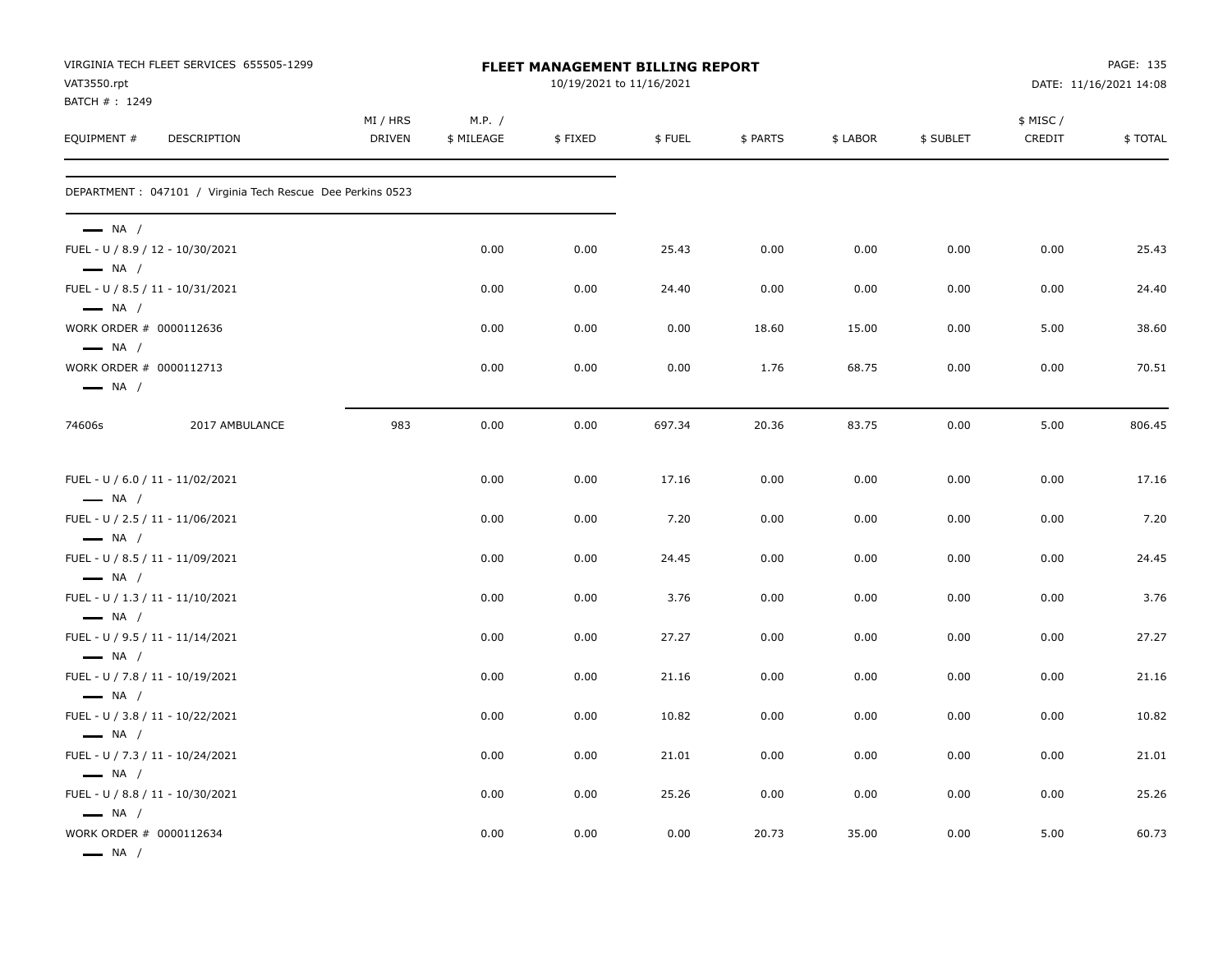| VAT3550.rpt<br>BATCH #: 1249                                                         | VIRGINIA TECH FLEET SERVICES 655505-1299                    |                           |                      |         | FLEET MANAGEMENT BILLING REPORT<br>10/19/2021 to 11/16/2021 |          |          |           |                    | PAGE: 136<br>DATE: 11/16/2021 14:08 |
|--------------------------------------------------------------------------------------|-------------------------------------------------------------|---------------------------|----------------------|---------|-------------------------------------------------------------|----------|----------|-----------|--------------------|-------------------------------------|
| EQUIPMENT #                                                                          | DESCRIPTION                                                 | MI / HRS<br><b>DRIVEN</b> | M.P. /<br>\$ MILEAGE | \$FIXED | \$FUEL                                                      | \$ PARTS | \$ LABOR | \$ SUBLET | \$ MISC/<br>CREDIT | \$TOTAL                             |
|                                                                                      | DEPARTMENT : 047101 / Virginia Tech Rescue Dee Perkins 0523 |                           |                      |         |                                                             |          |          |           |                    |                                     |
| 74651s                                                                               | 2018 EXPLORER                                               | 562                       | 0.00                 | 0.00    | 158.09                                                      | 20.73    | 35.00    | 0.00      | 5.00               | 218.82                              |
| FUEL - U / 3.1 / 11 - 11/02/2021                                                     |                                                             |                           | 0.00                 | 0.00    | 8.93                                                        | 0.00     | 0.00     | 0.00      | 0.00               | 8.93                                |
| $\longrightarrow$ NA /<br>FUEL - U / 8.6 / 11 - 11/06/2021                           |                                                             |                           | 0.00                 | 0.00    | 24.54                                                       | 0.00     | 0.00     | 0.00      | 0.00               | 24.54                               |
| $\longrightarrow$ NA /<br>FUEL - U / 5.9 / 11 - 11/11/2021                           |                                                             |                           | 0.00                 | 0.00    | 16.93                                                       | 0.00     | 0.00     | 0.00      | 0.00               | 16.93                               |
| $\longrightarrow$ NA /<br>FUEL - U / 5.4 / 11 - 11/13/2021                           |                                                             |                           | 0.00                 | 0.00    | 15.38                                                       | 0.00     | 0.00     | 0.00      | 0.00               | 15.38                               |
| $\longrightarrow$ NA /<br>FUEL - U / 8.3 / 12 - 11/15/2021                           |                                                             |                           | 0.00                 | 0.00    | 23.68                                                       | 0.00     | 0.00     | 0.00      | 0.00               | 23.68                               |
| $\longrightarrow$ NA /                                                               |                                                             |                           |                      |         |                                                             |          |          |           |                    |                                     |
| FUEL - U / 4.0 / 12 - 10/19/2021<br>$\longrightarrow$ NA /                           |                                                             |                           | 0.00                 | 0.00    | 11.57                                                       | 0.00     | 0.00     | 0.00      | 0.00               | 11.57                               |
| FUEL - U / 6.4 / 11 - 10/23/2021<br>$\longrightarrow$ NA /                           |                                                             |                           | 0.00                 | 0.00    | 18.37                                                       | 0.00     | 0.00     | 0.00      | 0.00               | 18.37                               |
| FUEL - U / 4.7 / 12 - 10/25/2021                                                     |                                                             |                           | 0.00                 | 0.00    | 13.58                                                       | 0.00     | 0.00     | 0.00      | 0.00               | 13.58                               |
| $\longrightarrow$ NA /<br>FUEL - U / 6.3 / 11 - 10/29/2021                           |                                                             |                           | 0.00                 | 0.00    | 17.97                                                       | 0.00     | 0.00     | 0.00      | 0.00               | 17.97                               |
| $\longrightarrow$ NA /<br>WORK ORDER # 0000112632<br>$\longrightarrow$ NA /          |                                                             |                           | 0.00                 | 0.00    | 0.00                                                        | 17.57    | 35.00    | 0.00      | 5.00               | 57.57                               |
| 74653s                                                                               | 2018 EXPLORER                                               | 621                       | 0.00                 | 0.00    | 150.95                                                      | 17.57    | 35.00    | 0.00      | 5.00               | 208.52                              |
| FUEL - U / 9.7 / 11 - 11/04/2021<br>$\longrightarrow$ NA /                           |                                                             |                           | 0.00                 | 0.00    | 27.72                                                       | 0.00     | 0.00     | 0.00      | 0.00               | 27.72                               |
| FUEL - U / 9.6 / 12 - 11/08/2021                                                     |                                                             |                           | 0.00                 | 0.00    | 27.44                                                       | 0.00     | 0.00     | 0.00      | 0.00               | 27.44                               |
| $\longrightarrow$ NA /<br>FUEL - U / 9.6 / 11 - 11/13/2021<br>$\longrightarrow$ NA / |                                                             |                           | 0.00                 | 0.00    | 27.49                                                       | 0.00     | 0.00     | $0.00\,$  | 0.00               | 27.49                               |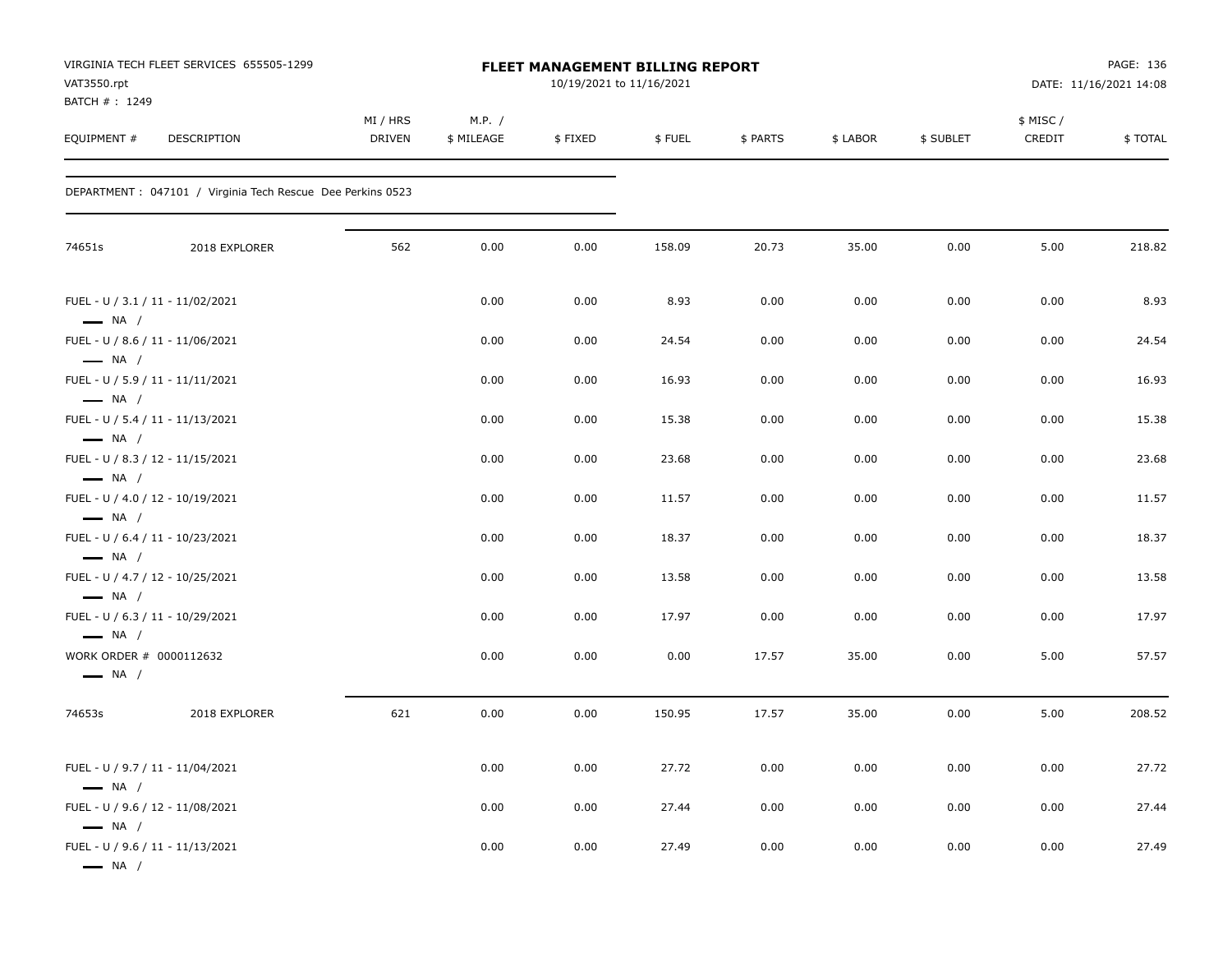|                                                                                      | VIRGINIA TECH FLEET SERVICES 655505-1299                    |                           |                      | FLEET MANAGEMENT BILLING REPORT |        |          |          |           |                    | PAGE: 137              |
|--------------------------------------------------------------------------------------|-------------------------------------------------------------|---------------------------|----------------------|---------------------------------|--------|----------|----------|-----------|--------------------|------------------------|
| VAT3550.rpt                                                                          |                                                             |                           |                      | 10/19/2021 to 11/16/2021        |        |          |          |           |                    | DATE: 11/16/2021 14:08 |
| BATCH #: 1249                                                                        |                                                             |                           |                      |                                 |        |          |          |           |                    |                        |
| EQUIPMENT #                                                                          | DESCRIPTION                                                 | MI / HRS<br><b>DRIVEN</b> | M.P. /<br>\$ MILEAGE | \$FIXED                         | \$FUEL | \$ PARTS | \$ LABOR | \$ SUBLET | \$ MISC/<br>CREDIT | \$TOTAL                |
|                                                                                      |                                                             |                           |                      |                                 |        |          |          |           |                    |                        |
|                                                                                      | DEPARTMENT : 047101 / Virginia Tech Rescue Dee Perkins 0523 |                           |                      |                                 |        |          |          |           |                    |                        |
| $\longrightarrow$ NA /                                                               | FUEL - U / 12.2 / 11 - 11/13/2021                           |                           | 0.00                 | 0.00                            | 35.01  | 0.00     | 0.00     | 0.00      | 0.00               | 35.01                  |
| $\longrightarrow$ NA /                                                               | FUEL - U / 11.5 / 12 - 11/14/2021                           |                           | 0.00                 | 0.00                            | 33.06  | 0.00     | 0.00     | 0.00      | 0.00               | 33.06                  |
| FUEL - U / 8.6 / 11 - 10/21/2021<br>$-$ NA $/$                                       |                                                             |                           | 0.00                 | 0.00                            | 24.62  | 0.00     | 0.00     | 0.00      | 0.00               | 24.62                  |
| $\longrightarrow$ NA /                                                               | FUEL - U / 12.5 / 11 - 10/23/2021                           |                           | 0.00                 | 0.00                            | 35.90  | 0.00     | 0.00     | 0.00      | 0.00               | 35.90                  |
| FUEL - U / 8.9 / 12 - 10/24/2021<br>$\longrightarrow$ NA /                           |                                                             |                           | 0.00                 | 0.00                            | 25.66  | 0.00     | 0.00     | 0.00      | 0.00               | 25.66                  |
| FUEL - U / 9.1 / 12 - 10/31/2021<br>$\longrightarrow$ NA /                           |                                                             |                           | 0.00                 | 0.00                            | 26.20  | 0.00     | 0.00     | 0.00      | 0.00               | 26.20                  |
| WORK ORDER # 0000112659<br>$\longrightarrow$ NA /                                    |                                                             |                           | 0.00                 | 0.00                            | 0.00   | 279.62   | 32.50    | 0.00      | 5.00               | 317.12                 |
| 77303s                                                                               | 2019 AMBULANCE                                              | 314                       | 0.00                 | 0.00                            | 263.10 | 279.62   | 32.50    | 0.00      | 5.00               | 580.22                 |
| FUEL - U / 1.5 / 11 - 11/04/2021                                                     |                                                             |                           | 0.00                 | 0.00                            | 4.31   | 0.00     | 0.00     | 0.00      | 0.00               | 4.31                   |
| $-$ NA $/$<br>FUEL - U / 1.0 / 11 - 11/09/2021                                       |                                                             |                           | 0.00                 | 0.00                            | 2.98   | 0.00     | 0.00     | 0.00      | 0.00               | 2.98                   |
| $\longrightarrow$ NA /<br>FUEL - U / 0.3 / 11 - 11/12/2021                           |                                                             |                           | 0.00                 | 0.00                            | 0.72   | 0.00     | 0.00     | 0.00      | 0.00               | 0.72                   |
| $\longrightarrow$ NA /<br>FUEL - U / 3.6 / 11 - 11/13/2021                           |                                                             |                           | 0.00                 | 0.00                            | 10.27  | 0.00     | 0.00     | 0.00      | 0.00               | 10.27                  |
| $\longrightarrow$ NA /<br>FUEL - U / 1.6 / 11 - 10/22/2021                           |                                                             |                           | 0.00                 | 0.00                            | 4.48   | 0.00     | 0.00     | 0.00      | 0.00               | 4.48                   |
| $\longrightarrow$ NA /<br>FUEL - U / 5.8 / 11 - 10/23/2021<br>$\longrightarrow$ NA / |                                                             |                           | 0.00                 | 0.00                            | 16.73  | 0.00     | 0.00     | 0.00      | 0.00               | 16.73                  |
|                                                                                      |                                                             |                           |                      |                                 |        |          |          |           |                    |                        |
| <b>ERESCUE</b>                                                                       | <b>2008 CANS</b>                                            | $\mathsf{O}$              | 0.00                 | 0.00                            | 39.49  | 0.00     | 0.00     | 0.00      | 0.00               | 39.49                  |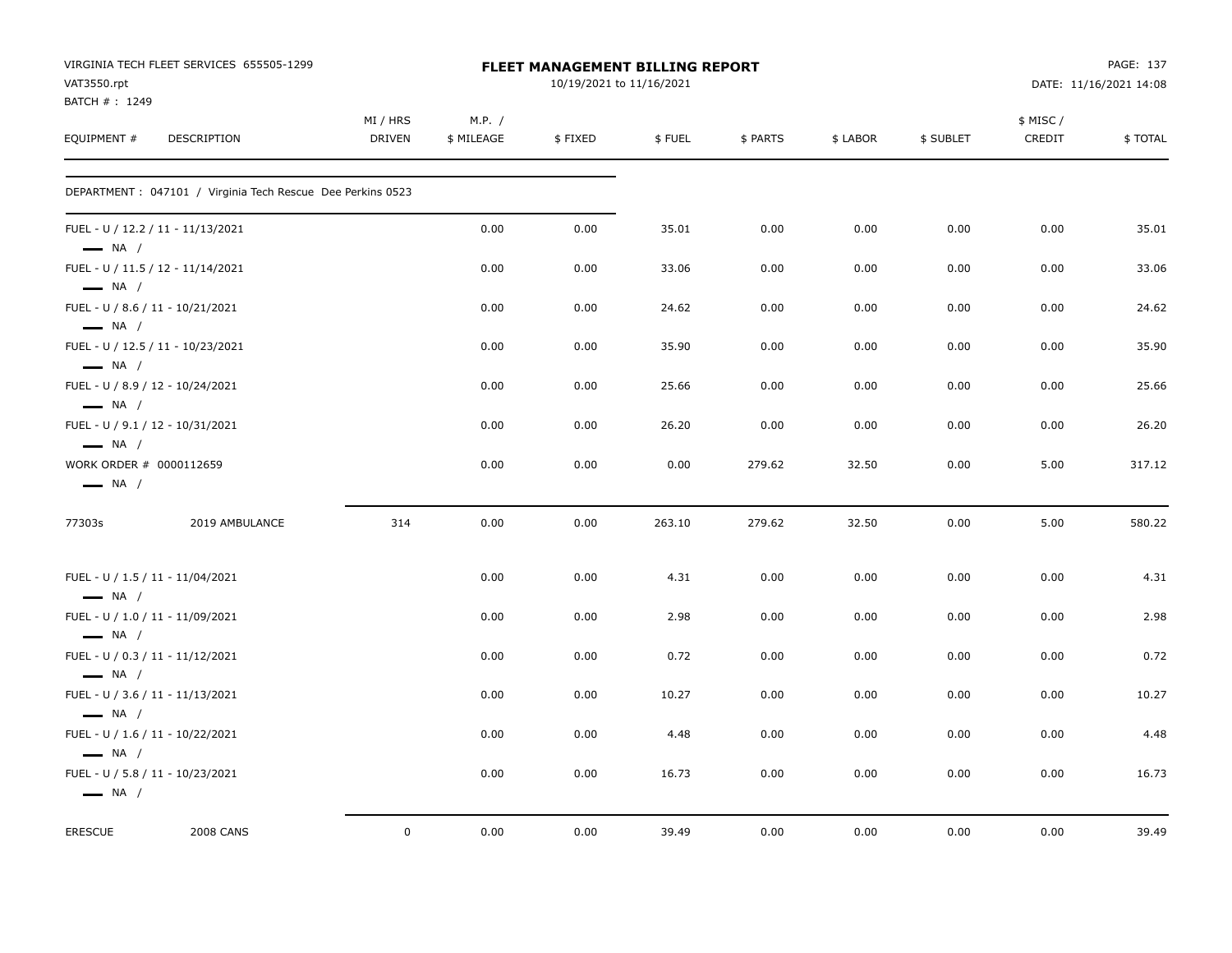| VAT3550.rpt                                  | VIRGINIA TECH FLEET SERVICES 655505-1299                    |                           |                      |         | FLEET MANAGEMENT BILLING REPORT<br>10/19/2021 to 11/16/2021 |          |              |                  |                     | PAGE: 138<br>DATE: 11/16/2021 14:08 |
|----------------------------------------------|-------------------------------------------------------------|---------------------------|----------------------|---------|-------------------------------------------------------------|----------|--------------|------------------|---------------------|-------------------------------------|
| BATCH #: 1249<br>EQUIPMENT #                 | DESCRIPTION                                                 | MI / HRS<br><b>DRIVEN</b> | M.P. /<br>\$ MILEAGE | \$FIXED | \$FUEL                                                      | \$ PARTS | \$ LABOR     | \$ SUBLET        | \$ MISC /<br>CREDIT | \$TOTAL                             |
|                                              | DEPARTMENT : 047101 / Virginia Tech Rescue Dee Perkins 0523 |                           |                      |         |                                                             |          |              |                  |                     |                                     |
| $\longrightarrow$ NA /                       | FUEL - U / 8.2 / 12 - 11/02/2021                            |                           | 0.00                 | 0.00    | 23.62                                                       | 0.00     | 0.00         | 0.00             | 0.00                | 23.62                               |
| $\longrightarrow$ NA /                       | FUEL - U / 9.0 / 12 - 10/31/2021                            |                           | 0.00                 | 0.00    | 25.94                                                       | 0.00     | 0.00         | 0.00             | 0.00                | 25.94                               |
| <b>BASE CHARGE</b><br>$\longrightarrow$ NA / |                                                             |                           | 0.00                 | 519.00  | 0.00                                                        | 0.00     | 0.00         | 0.00             | 0.00                | 519.00                              |
| PA145                                        | 2009 F350                                                   | 106                       | 0.00                 | 519.00  | 49.56                                                       | 0.00     | 0.00         | 0.00             | 0.00                | 568.56                              |
| ACCT:                                        | 155103                                                      | 1,864                     | 0.00                 | 519.00  | 1,594.38                                                    | 603.33   | 300.00       | 0.00             | 20.00               | 3,036.71                            |
|                                              | DEPARTMENT SUBTOTALS:                                       | 1,864                     | 0.00                 | 519.00  | 1,594.38                                                    | 603.33   | 300.00       | 0.00             | 20.00               | 3,036.71                            |
|                                              | BREAKDOWN OF CHARGES:                                       |                           | MILEAGE              |         |                                                             | 0.00     |              | PARTS (WO'S)     |                     | 603.33                              |
|                                              | EQUIPMENT COUNT:                                            | $\overline{7}$            | MOTOR POOL           |         |                                                             | 0.00     |              | PARTS (IND.ISS.) |                     | 0.00                                |
|                                              | DEPARTMENT:                                                 | 047101                    | <b>BASE</b>          |         |                                                             | 519.00   |              | CREDITS          |                     | 0.00                                |
|                                              |                                                             |                           | INSURANCE            |         |                                                             | 0.00     |              | MISCELLANEOUS    |                     | 20.00                               |
|                                              |                                                             |                           | <b>OTHER</b>         |         |                                                             | 0.00     | <b>LABOR</b> |                  |                     | 300.00                              |
|                                              |                                                             |                           | REPLACEMENT          |         |                                                             | 0.00     |              | <b>SUBLETS</b>   |                     | 0.00                                |
|                                              |                                                             |                           | <b>FUEL</b>          |         | 1,594.38                                                    |          |              |                  |                     |                                     |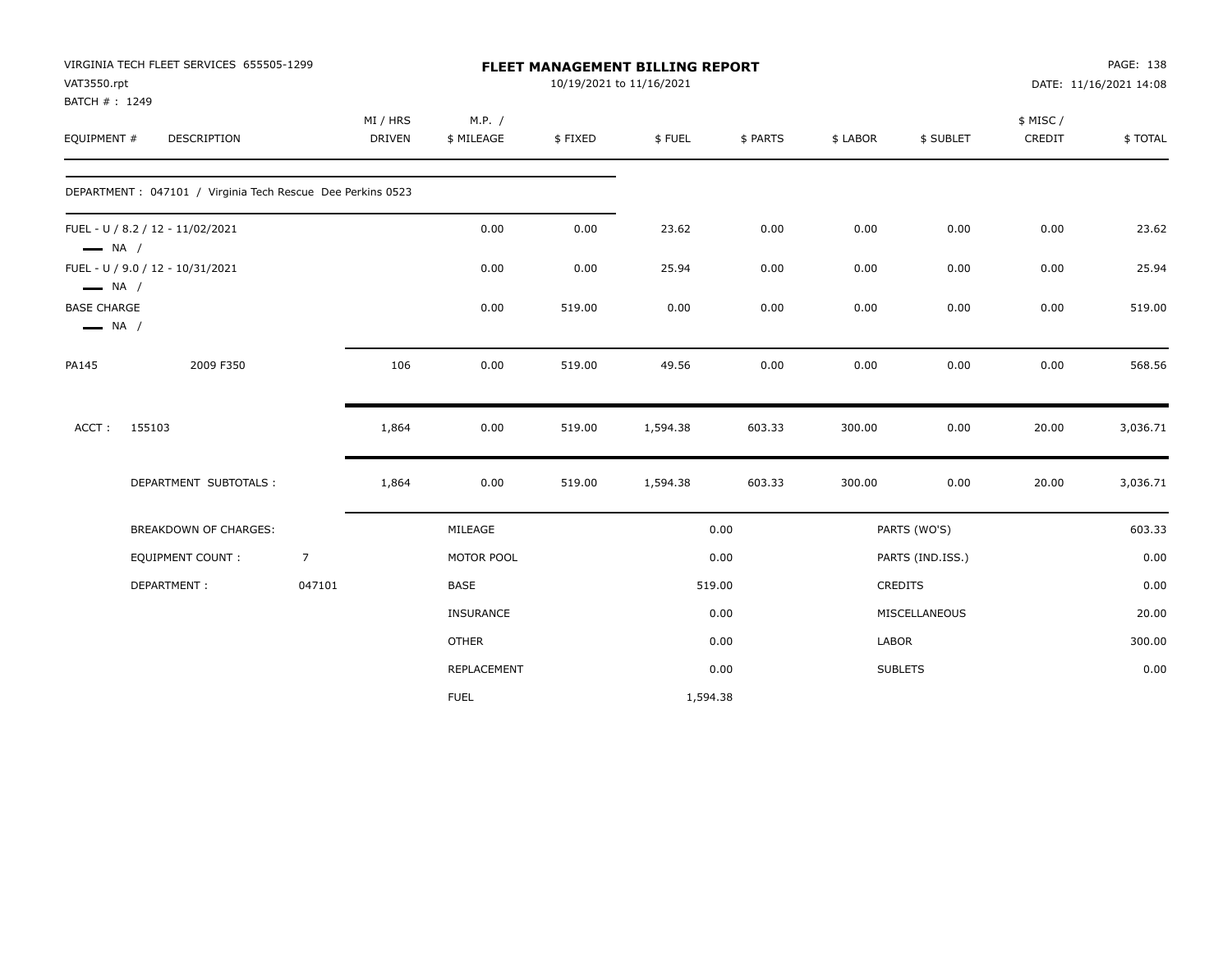| VAT3550.rpt                                                                           | VIRGINIA TECH FLEET SERVICES 655505-1299                 |                           |                      | FLEET MANAGEMENT BILLING REPORT<br>10/19/2021 to 11/16/2021 |          |          |          |           |                    | PAGE: 139<br>DATE: 11/16/2021 14:08 |
|---------------------------------------------------------------------------------------|----------------------------------------------------------|---------------------------|----------------------|-------------------------------------------------------------|----------|----------|----------|-----------|--------------------|-------------------------------------|
| BATCH #: 1249<br>EQUIPMENT #                                                          | DESCRIPTION                                              | MI / HRS<br><b>DRIVEN</b> | M.P. /<br>\$ MILEAGE | \$FIXED                                                     | \$FUEL   | \$ PARTS | \$ LABOR | \$ SUBLET | \$ MISC/<br>CREDIT | \$TOTAL                             |
|                                                                                       | DEPARTMENT: 047200 / Campus Mail Center Brandy Cole 0372 |                           |                      |                                                             |          |          |          |           |                    |                                     |
| ACCOUNT CODE: 121724                                                                  |                                                          |                           |                      |                                                             |          |          |          |           |                    |                                     |
| FUEL - U / 17.6 / 12 - 11/01/2021<br>$\longrightarrow$ NA /                           |                                                          |                           | 0.00                 | 0.00                                                        | 50.48    | 0.00     | 0.00     | 0.00      | 0.00               | 50.48                               |
| FUEL - U / 11.0 / 12 - 11/04/2021                                                     |                                                          |                           | 0.00                 | 0.00                                                        | 31.43    | 0.00     | 0.00     | 0.00      | 0.00               | 31.43                               |
| $\longrightarrow$ NA /<br>FUEL - U / 16.1 / 12 - 11/11/2021                           |                                                          |                           | 0.00                 | 0.00                                                        | 46.18    | 0.00     | 0.00     | 0.00      | 0.00               | 46.18                               |
| $\longrightarrow$ NA /<br>FUEL - U / 14.2 / 11 - 10/22/2021<br>$\longrightarrow$ NA / |                                                          |                           | 0.00                 | 0.00                                                        | 40.78    | 0.00     | 0.00     | 0.00      | 0.00               | 40.78                               |
| 60211S                                                                                | 2011 Express 2500                                        | 531                       | 0.00                 | 0.00                                                        | 168.87   | 0.00     | 0.00     | 0.00      | 0.00               | 168.87                              |
| FUEL - U / 17.0 / 11 - 10/29/2021<br>$\longrightarrow$ NA /                           |                                                          |                           | 0.00                 | 0.00                                                        | 48.79    | 0.00     | 0.00     | 0.00      | 0.00               | 48.79                               |
| 79424s                                                                                | 2020 Transit-350                                         | 200                       | 0.00                 | 0.00                                                        | 48.79    | 0.00     | 0.00     | 0.00      | 0.00               | 48.79                               |
| FUEL - U / 16.0 / 12 - 11/03/2021<br>$\longrightarrow$ NA /                           |                                                          |                           | 0.00                 | 0.00                                                        | 45.81    | 0.00     | 0.00     | 0.00      | 0.00               | 45.81                               |
| 79425s                                                                                | 2020 Transit-350                                         | 177                       | 0.00                 | 0.00                                                        | 45.81    | 0.00     | 0.00     | 0.00      | 0.00               | 45.81                               |
| FUEL - U / 10.4 / 11 - 11/02/2021<br>$\longrightarrow$ NA /                           |                                                          |                           | $0.00\,$             | 0.00                                                        | 29.73    | 0.00     | 0.00     | 0.00      | 0.00               | 29.73                               |
| 79426s                                                                                | 2020 Transit-350                                         | 111                       | $0.00\,$             | 0.00                                                        | 29.73    | 0.00     | 0.00     | 0.00      | 0.00               | 29.73                               |
| <b>BASE CHARGE</b>                                                                    |                                                          |                           | 0.00                 | 502.00                                                      | $0.00\,$ | 0.00     | 0.00     | 0.00      | 0.00               | 502.00                              |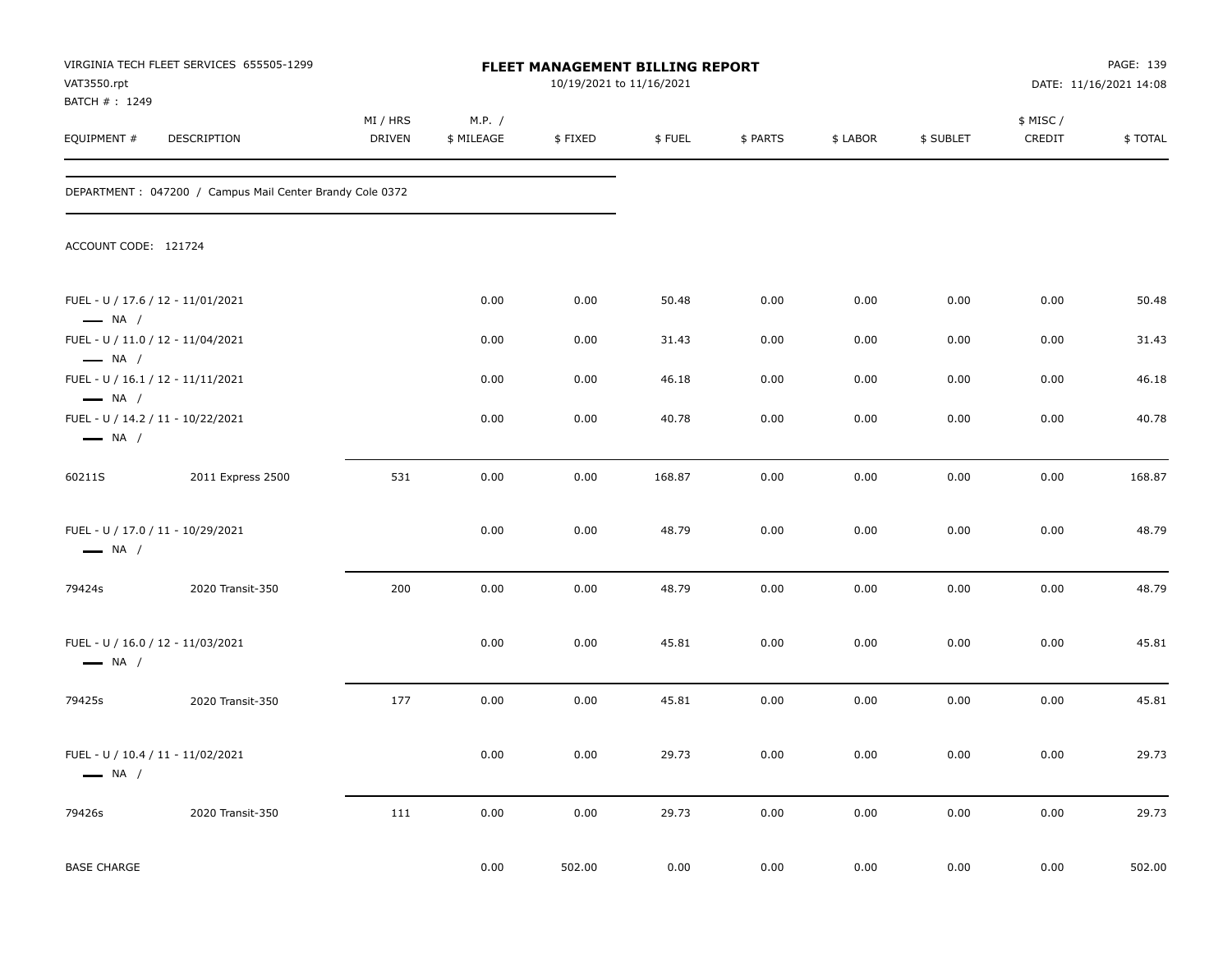| VIRGINIA TECH FLEET SERVICES 655505-1299<br><b>FLEET MANAGEMENT BILLING REPORT</b><br>VAT3550.rpt<br>10/19/2021 to 11/16/2021<br>BATCH #: 1249 |                                                          |        |                    |                      |         |        |          |              | PAGE: 140<br>DATE: 11/16/2021 14:08 |                    |         |
|------------------------------------------------------------------------------------------------------------------------------------------------|----------------------------------------------------------|--------|--------------------|----------------------|---------|--------|----------|--------------|-------------------------------------|--------------------|---------|
| EQUIPMENT #                                                                                                                                    | <b>DESCRIPTION</b>                                       |        | MI / HRS<br>DRIVEN | M.P. /<br>\$ MILEAGE | \$FIXED | \$FUEL | \$ PARTS | \$ LABOR     | \$ SUBLET                           | \$ MISC/<br>CREDIT | \$TOTAL |
|                                                                                                                                                | DEPARTMENT: 047200 / Campus Mail Center Brandy Cole 0372 |        |                    |                      |         |        |          |              |                                     |                    |         |
| $\longrightarrow$ NA /                                                                                                                         |                                                          |        |                    |                      |         |        |          |              |                                     |                    |         |
| <b>PA76</b>                                                                                                                                    | 2013 CARGO VAN                                           |        | $\mathsf 0$        | 0.00                 | 502.00  | 0.00   | 0.00     | 0.00         | 0.00                                | 0.00               | 502.00  |
| ACCT:                                                                                                                                          | 121724                                                   |        | 1,019              | 0.00                 | 502.00  | 293.20 | 0.00     | 0.00         | 0.00                                | 0.00               | 795.20  |
|                                                                                                                                                | DEPARTMENT SUBTOTALS :                                   |        | 1,019              | 0.00                 | 502.00  | 293.20 | 0.00     | 0.00         | 0.00                                | 0.00               | 795.20  |
|                                                                                                                                                | <b>BREAKDOWN OF CHARGES:</b>                             |        |                    | MILEAGE              |         |        | 0.00     |              | PARTS (WO'S)                        |                    | 0.00    |
|                                                                                                                                                | <b>EQUIPMENT COUNT:</b>                                  | 5      |                    | MOTOR POOL           |         |        | 0.00     |              | PARTS (IND.ISS.)                    |                    | 0.00    |
|                                                                                                                                                | DEPARTMENT:                                              | 047200 |                    | <b>BASE</b>          |         |        | 502.00   |              | CREDITS                             |                    | 0.00    |
|                                                                                                                                                |                                                          |        |                    | <b>INSURANCE</b>     |         |        | 0.00     |              | MISCELLANEOUS                       |                    | 0.00    |
|                                                                                                                                                |                                                          |        |                    | <b>OTHER</b>         |         |        | 0.00     | <b>LABOR</b> |                                     |                    | 0.00    |
|                                                                                                                                                |                                                          |        |                    | REPLACEMENT          |         |        | 0.00     |              | <b>SUBLETS</b>                      |                    | 0.00    |
|                                                                                                                                                |                                                          |        |                    | <b>FUEL</b>          |         |        | 293.20   |              |                                     |                    |         |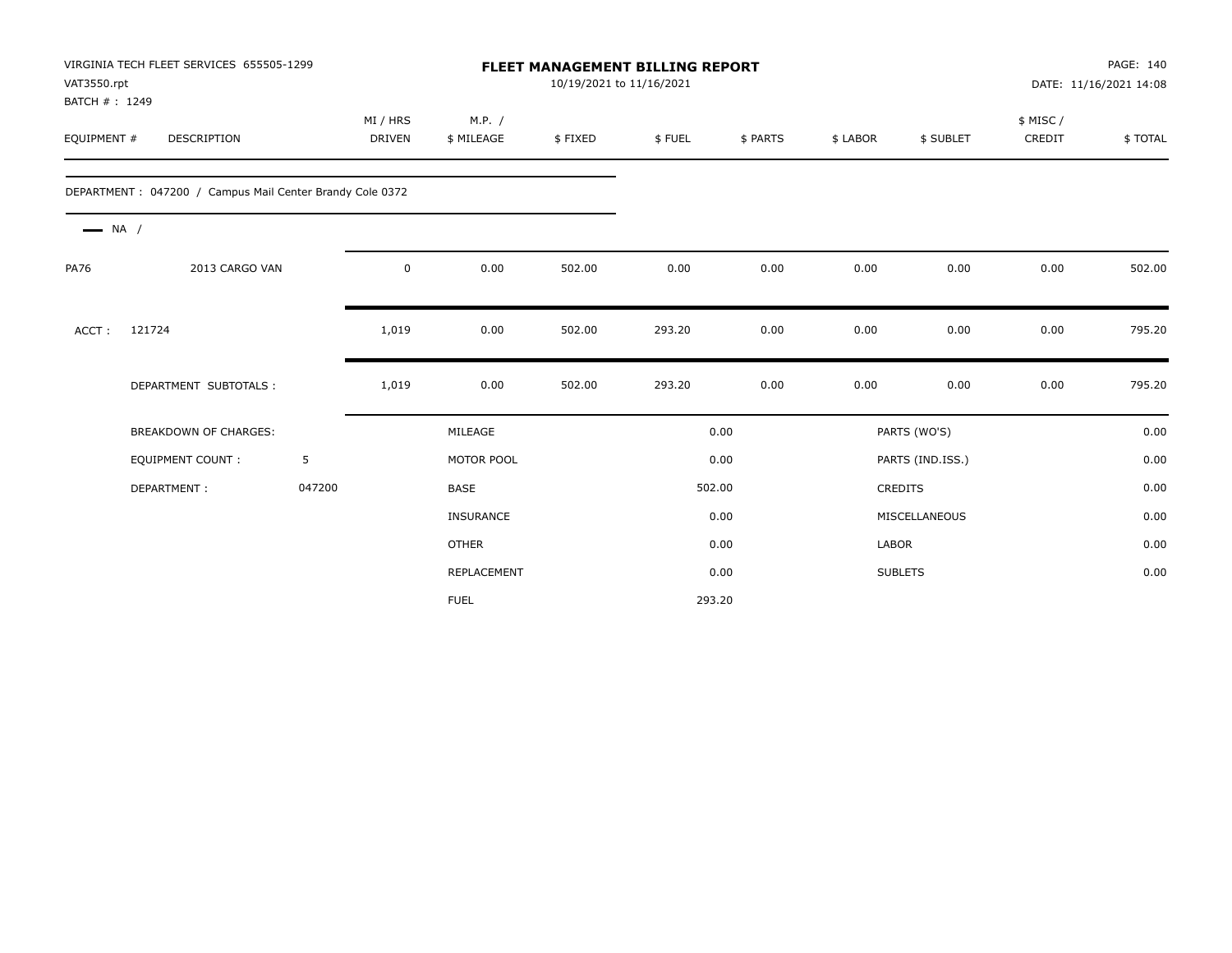| VAT3550.rpt<br>BATCH #: 1249                 | VIRGINIA TECH FLEET SERVICES 655505-1299                                 |                           |                      | FLEET MANAGEMENT BILLING REPORT<br>10/19/2021 to 11/16/2021 |        |          |              |                  |                     | PAGE: 141<br>DATE: 11/16/2021 14:08 |
|----------------------------------------------|--------------------------------------------------------------------------|---------------------------|----------------------|-------------------------------------------------------------|--------|----------|--------------|------------------|---------------------|-------------------------------------|
| EQUIPMENT #                                  | DESCRIPTION                                                              | MI / HRS<br><b>DRIVEN</b> | M.P. /<br>\$ MILEAGE | \$FIXED                                                     | \$FUEL | \$ PARTS | \$ LABOR     | \$ SUBLET        | \$ MISC /<br>CREDIT | \$TOTAL                             |
|                                              | DEPARTMENT : 047400 / Institue for Critical Technology Lisa Stables 0193 |                           |                      |                                                             |        |          |              |                  |                     |                                     |
|                                              | ACCOUNT CODE: 117424                                                     |                           |                      |                                                             |        |          |              |                  |                     |                                     |
| <b>BASE CHARGE</b><br>$\longrightarrow$ NA / |                                                                          |                           | 0.00                 | 553.00                                                      | 0.00   | 0.00     | 0.00         | 0.00             | 0.00                | 553.00                              |
| <b>PA17</b>                                  | 2016 Caravan                                                             | 117                       | 0.00                 | 553.00                                                      | 0.00   | 0.00     | 0.00         | 0.00             | 0.00                | 553.00                              |
| ACCT:                                        | 117424                                                                   | 117                       | 0.00                 | 553.00                                                      | 0.00   | 0.00     | 0.00         | 0.00             | 0.00                | 553.00                              |
|                                              | DEPARTMENT SUBTOTALS :                                                   | 117                       | 0.00                 | 553.00                                                      | 0.00   | 0.00     | 0.00         | 0.00             | 0.00                | 553.00                              |
|                                              | <b>BREAKDOWN OF CHARGES:</b>                                             |                           | MILEAGE              |                                                             |        | 0.00     |              | PARTS (WO'S)     |                     | 0.00                                |
|                                              | <b>EQUIPMENT COUNT:</b>                                                  | $\mathbf{1}$              | MOTOR POOL           |                                                             |        | 0.00     |              | PARTS (IND.ISS.) |                     | 0.00                                |
|                                              | DEPARTMENT:                                                              | 047400                    | <b>BASE</b>          |                                                             |        | 553.00   |              | <b>CREDITS</b>   |                     | 0.00                                |
|                                              |                                                                          |                           | <b>INSURANCE</b>     |                                                             |        | 0.00     |              | MISCELLANEOUS    |                     | 0.00                                |
|                                              |                                                                          |                           | <b>OTHER</b>         |                                                             |        | 0.00     | <b>LABOR</b> |                  |                     | 0.00                                |
|                                              |                                                                          |                           | REPLACEMENT          |                                                             |        | 0.00     |              | <b>SUBLETS</b>   |                     | 0.00                                |
|                                              |                                                                          |                           | <b>FUEL</b>          |                                                             |        | 0.00     |              |                  |                     |                                     |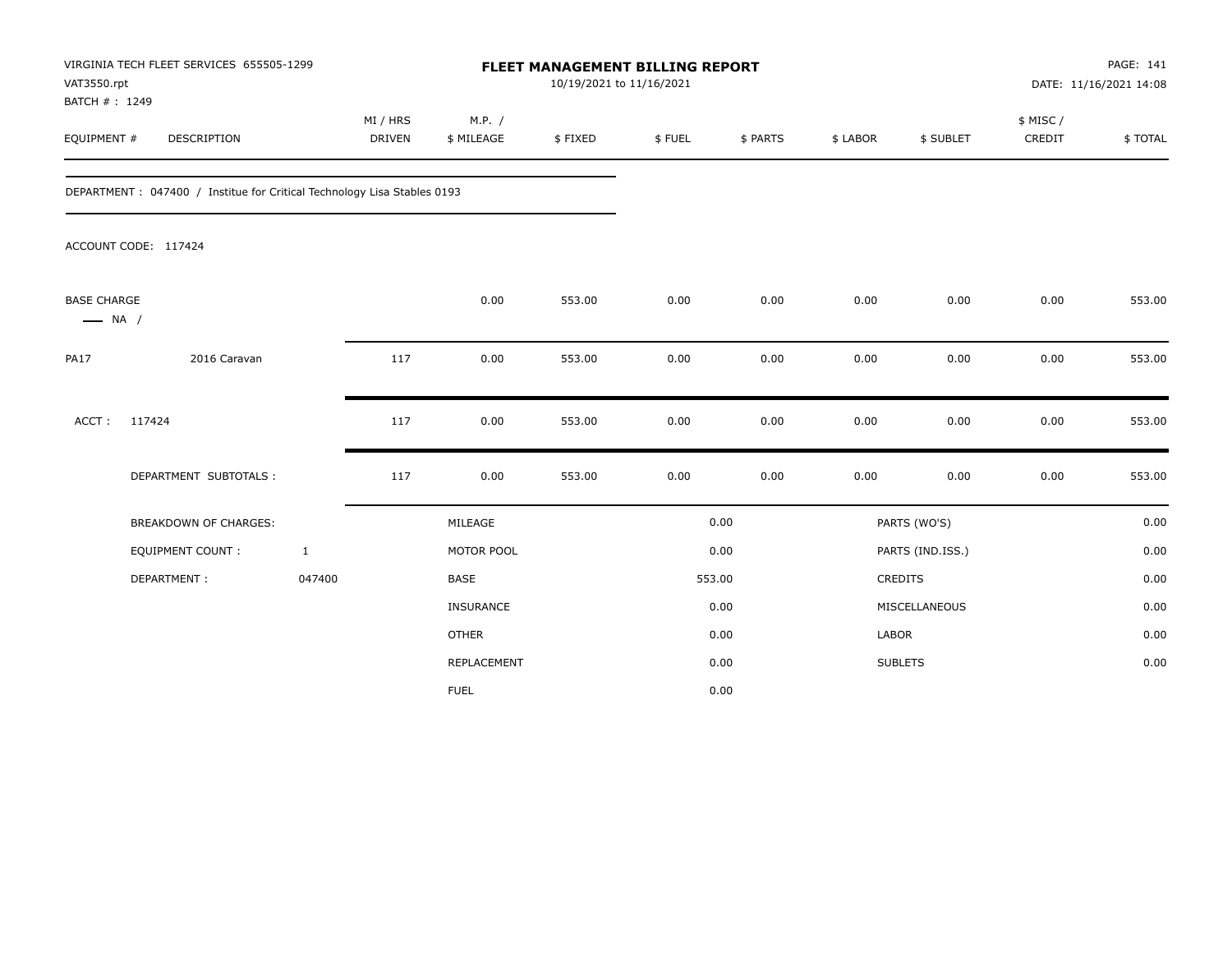| VAT3550.rpt<br>BATCH # : 1249 | VIRGINIA TECH FLEET SERVICES 655505-1299                      |                |                           |                      |         | <b>FLEET MANAGEMENT BILLING REPORT</b><br>10/19/2021 to 11/16/2021 |          |          |                  |                     | PAGE: 142<br>DATE: 11/16/2021 14:08 |
|-------------------------------|---------------------------------------------------------------|----------------|---------------------------|----------------------|---------|--------------------------------------------------------------------|----------|----------|------------------|---------------------|-------------------------------------|
| EQUIPMENT #                   | DESCRIPTION                                                   |                | MI / HRS<br><b>DRIVEN</b> | M.P. /<br>\$ MILEAGE | \$FIXED | \$FUEL                                                             | \$ PARTS | \$ LABOR | \$ SUBLET        | \$ MISC /<br>CREDIT | \$TOTAL                             |
|                               | DEPARTMENT : 047404 / ICTAS-MAAP Initiative Lisa Stables 0193 |                |                           |                      |         |                                                                    |          |          |                  |                     |                                     |
|                               | ACCOUNT CODE: 235187                                          |                |                           |                      |         |                                                                    |          |          |                  |                     |                                     |
| $\longrightarrow$ NA /        | FUEL - U / 21.0 / 12 - 11/08/2021                             |                |                           | 0.00                 | 0.00    | 60.27                                                              | 0.00     | 0.00     | 0.00             | 0.00                | 60.27                               |
| $\longrightarrow$ NA /        | FUEL - U / 28.8 / 11 - 10/28/2021                             |                |                           | 0.00                 | 0.00    | 82.60                                                              | 0.00     | 0.00     | 0.00             | 0.00                | 82.60                               |
| 66974S                        | 2015 F250-4x4                                                 |                | 534                       | 0.00                 | 0.00    | 142.87                                                             | 0.00     | 0.00     | 0.00             | 0.00                | 142.87                              |
| $\longrightarrow$ NA /        | FUEL - U / 19.4 / 12 - 10/28/2021                             |                |                           | 0.00                 | 0.00    | 55.56                                                              | 0.00     | 0.00     | 0.00             | 0.00                | 55.56                               |
| 74679s                        | 2018 EXPEDITION                                               |                | 295                       | 0.00                 | 0.00    | 55.56                                                              | 0.00     | 0.00     | 0.00             | 0.00                | 55.56                               |
| ACCT:                         | 235187                                                        |                | 829                       | 0.00                 | 0.00    | 198.43                                                             | 0.00     | 0.00     | 0.00             | 0.00                | 198.43                              |
|                               | DEPARTMENT SUBTOTALS :                                        |                | 829                       | 0.00                 | 0.00    | 198.43                                                             | 0.00     | 0.00     | 0.00             | 0.00                | 198.43                              |
|                               | BREAKDOWN OF CHARGES:                                         |                |                           | MILEAGE              |         |                                                                    | 0.00     |          | PARTS (WO'S)     |                     | 0.00                                |
|                               | <b>EQUIPMENT COUNT:</b>                                       | $\overline{2}$ |                           | MOTOR POOL           |         |                                                                    | 0.00     |          | PARTS (IND.ISS.) |                     | 0.00                                |
|                               | DEPARTMENT:                                                   | 047404         |                           | BASE                 |         |                                                                    | 0.00     |          | CREDITS          |                     | 0.00                                |
|                               |                                                               |                |                           | INSURANCE            |         |                                                                    | 0.00     |          | MISCELLANEOUS    |                     | 0.00                                |
|                               |                                                               |                |                           | <b>OTHER</b>         |         |                                                                    | 0.00     | LABOR    |                  |                     | 0.00                                |
|                               |                                                               |                |                           | <b>REPLACEMENT</b>   |         |                                                                    | 0.00     |          | <b>SUBLETS</b>   |                     | 0.00                                |
|                               |                                                               |                |                           | <b>FUEL</b>          |         | 198.43                                                             |          |          |                  |                     |                                     |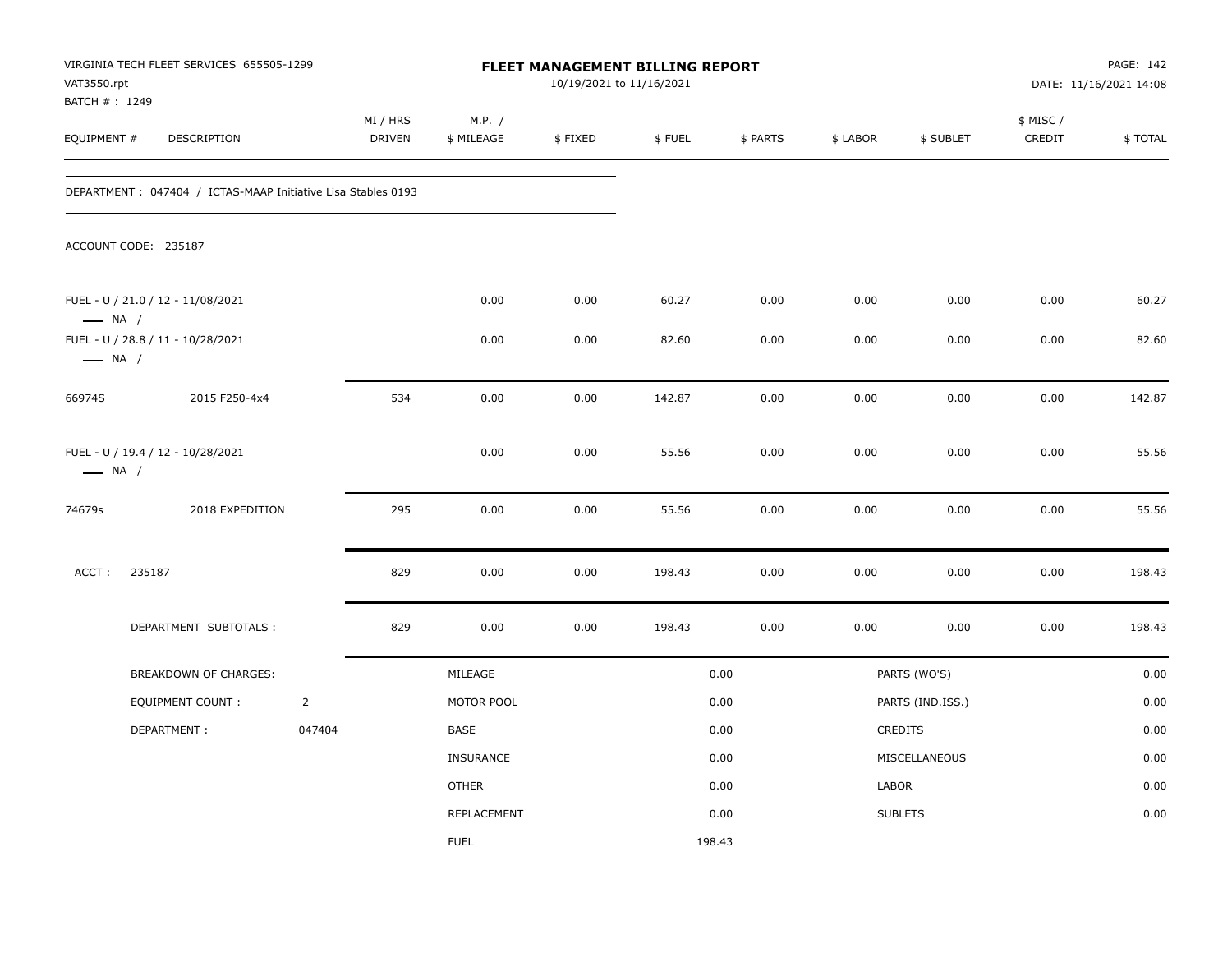| VAT3550.rpt<br>BATCH #: 1249                               | VIRGINIA TECH FLEET SERVICES 655505-1299                                   |                           |                      | <b>FLEET MANAGEMENT BILLING REPORT</b> | 10/19/2021 to 11/16/2021 |          |          |           |                    | PAGE: 143<br>DATE: 11/16/2021 14:08 |
|------------------------------------------------------------|----------------------------------------------------------------------------|---------------------------|----------------------|----------------------------------------|--------------------------|----------|----------|-----------|--------------------|-------------------------------------|
| EQUIPMENT #                                                | DESCRIPTION                                                                | MI / HRS<br><b>DRIVEN</b> | M.P. /<br>\$ MILEAGE | \$FIXED                                | \$FUEL                   | \$ PARTS | \$ LABOR | \$ SUBLET | \$ MISC/<br>CREDIT | \$TOTAL                             |
|                                                            | DEPARTMENT : 048100 / Environmental Health & Safety Michelle Van Dyke 0523 |                           |                      |                                        |                          |          |          |           |                    |                                     |
| ACCOUNT CODE: 115135                                       |                                                                            |                           |                      |                                        |                          |          |          |           |                    |                                     |
| FUEL - U / 2.5 / 11 - 11/15/2021<br>$\longrightarrow$ NA / |                                                                            |                           | 0.00                 | 0.00                                   | 7.15                     | 0.00     | 0.00     | 0.00      | 0.00               | 7.15                                |
| <b>BASE CHARGE</b><br>$\longrightarrow$ NA /               |                                                                            |                           | 0.00                 | 483.00                                 | 0.00                     | 0.00     | 0.00     | 0.00      | 0.00               | 483.00                              |
| <b>PA59</b>                                                | 2016 IMPALA                                                                | 13                        | 0.00                 | 483.00                                 | 7.15                     | 0.00     | 0.00     | 0.00      | 0.00               | 490.15                              |
| ACCT: 115135                                               |                                                                            | 13                        | 0.00                 | 483.00                                 | 7.15                     | 0.00     | 0.00     | 0.00      | 0.00               | 490.15                              |
| ACCOUNT CODE: 115136                                       |                                                                            |                           |                      |                                        |                          |          |          |           |                    |                                     |
| <b>BASE CHARGE</b><br>$\longrightarrow$ NA /               |                                                                            |                           | 0.00                 | 502.00                                 | 0.00                     | 0.00     | 0.00     | 0.00      | 0.00               | 502.00                              |
| <b>PA12</b>                                                | 2013 F250                                                                  | 65                        | 0.00                 | 502.00                                 | 0.00                     | 0.00     | 0.00     | 0.00      | 0.00               | 502.00                              |
| $\longrightarrow$ NA /                                     | FUEL - U / 29.8 / 12 - 11/10/2021                                          |                           | 0.00                 | 0.00                                   | 85.53                    | 0.00     | 0.00     | 0.00      | 0.00               | 85.53                               |
| <b>BASE CHARGE</b><br>$\longrightarrow$ NA /               |                                                                            |                           | 0.00                 | 600.00                                 | 0.00                     | 0.00     | 0.00     | 0.00      | 0.00               | 600.00                              |
| <b>PA73</b>                                                | 2012 E350                                                                  | 179                       | 0.00                 | 600.00                                 | 85.53                    | 0.00     | 0.00     | 0.00      | 0.00               | 685.53                              |
| ACCT: 115136                                               |                                                                            | 244                       | 0.00                 | 1,102.00                               | 85.53                    | 0.00     | 0.00     | 0.00      | 0.00               | 1,187.53                            |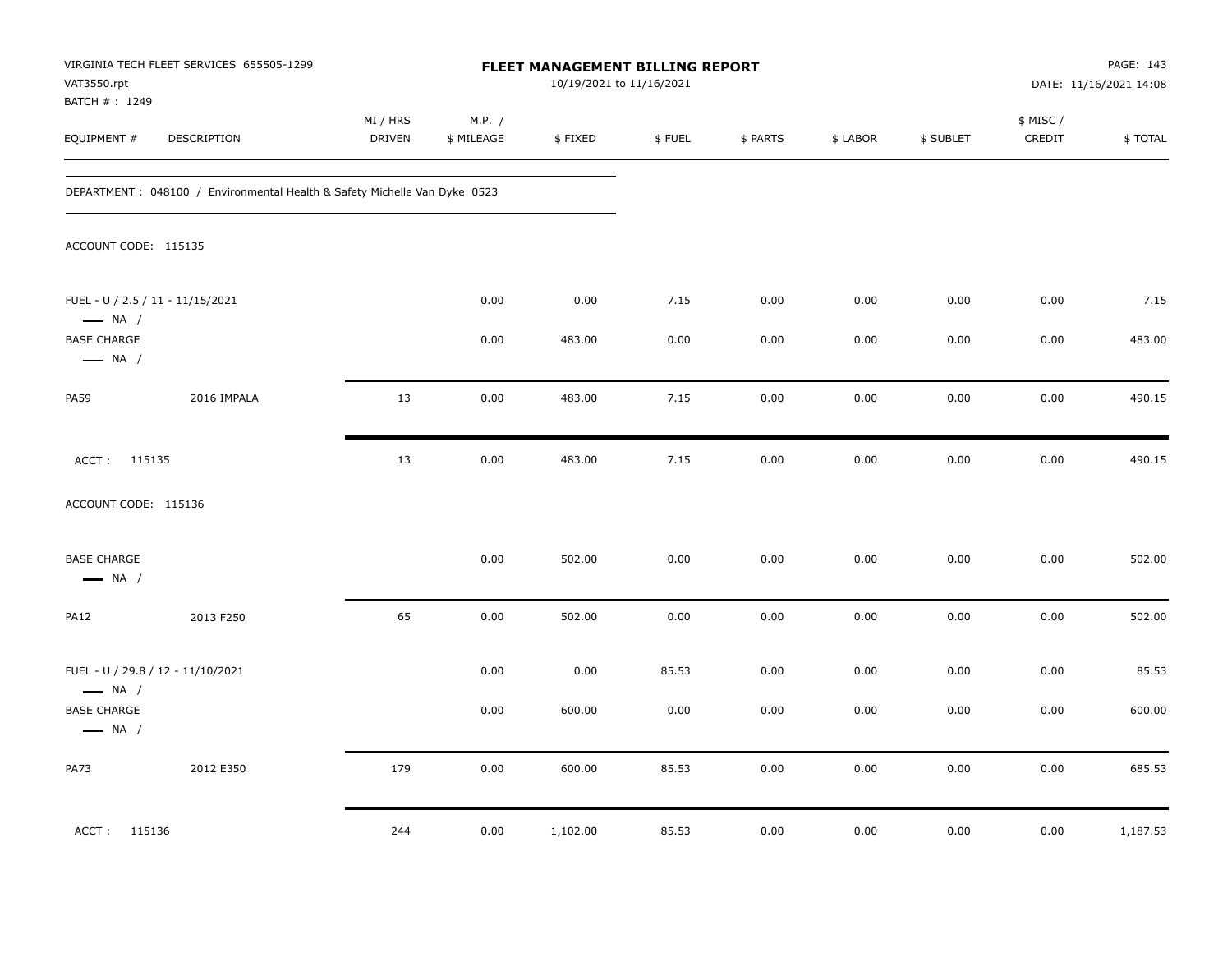| VAT3550.rpt<br>BATCH #: 1249                 | VIRGINIA TECH FLEET SERVICES 655505-1299                                   |                    |                      | FLEET MANAGEMENT BILLING REPORT<br>10/19/2021 to 11/16/2021 |        |          |          |           |                     | PAGE: 144<br>DATE: 11/16/2021 14:08 |
|----------------------------------------------|----------------------------------------------------------------------------|--------------------|----------------------|-------------------------------------------------------------|--------|----------|----------|-----------|---------------------|-------------------------------------|
| EQUIPMENT #                                  | DESCRIPTION                                                                | MI / HRS<br>DRIVEN | M.P. /<br>\$ MILEAGE | \$FIXED                                                     | \$FUEL | \$ PARTS | \$ LABOR | \$ SUBLET | \$ MISC /<br>CREDIT | \$TOTAL                             |
|                                              | DEPARTMENT : 048100 / Environmental Health & Safety Michelle Van Dyke 0523 |                    |                      |                                                             |        |          |          |           |                     |                                     |
| ACCOUNT CODE: 121737                         |                                                                            |                    |                      |                                                             |        |          |          |           |                     |                                     |
| $\longrightarrow$ NA /                       | FUEL - U / 12.0 / 11 - 11/15/2021                                          |                    | 0.00                 | 0.00                                                        | 34.44  | 0.00     | 0.00     | 0.00      | 0.00                | 34.44                               |
| 52458S                                       | 2006 Caravan                                                               | $\mathbf 0$        | 0.00                 | 0.00                                                        | 34.44  | 0.00     | 0.00     | 0.00      | 0.00                | 34.44                               |
| $\longrightarrow$ NA /                       | FUEL - U / 23.9 / 12 - 11/02/2021                                          |                    | 0.00                 | 0.00                                                        | 68.45  | 0.00     | 0.00     | 0.00      | 0.00                | 68.45                               |
| Esafety                                      | <b>2004 CANS</b>                                                           | $\mathbf 0$        | 0.00                 | 0.00                                                        | 68.45  | 0.00     | 0.00     | 0.00      | 0.00                | 68.45                               |
| <b>BASE CHARGE</b><br>$\longrightarrow$ NA / |                                                                            |                    | 0.00                 | 502.00                                                      | 0.00   | 0.00     | 0.00     | 0.00      | 0.00                | 502.00                              |
| <b>PA32</b>                                  | 2007 SIERRA                                                                | 11                 | 0.00                 | 502.00                                                      | 0.00   | 0.00     | 0.00     | 0.00      | 0.00                | 502.00                              |
| $\longrightarrow$ NA /                       | FUEL - U / 12.8 / 11 - 10/28/2021                                          |                    | 0.00                 | 0.00                                                        | 36.62  | 0.00     | 0.00     | 0.00      | 0.00                | 36.62                               |
| <b>BASE CHARGE</b><br>$\longrightarrow$ NA / |                                                                            |                    | 0.00                 | 483.00                                                      | 0.00   | 0.00     | 0.00     | 0.00      | 0.00                | 483.00                              |
| PA33                                         | 2014 IMPALA                                                                | 385                | 0.00                 | 483.00                                                      | 36.62  | 0.00     | 0.00     | 0.00      | 0.00                | 519.62                              |
| ACCT: 121737                                 |                                                                            | 396                | 0.00                 | 985.00                                                      | 139.51 | 0.00     | 0.00     | 0.00      | 0.00                | 1,124.51                            |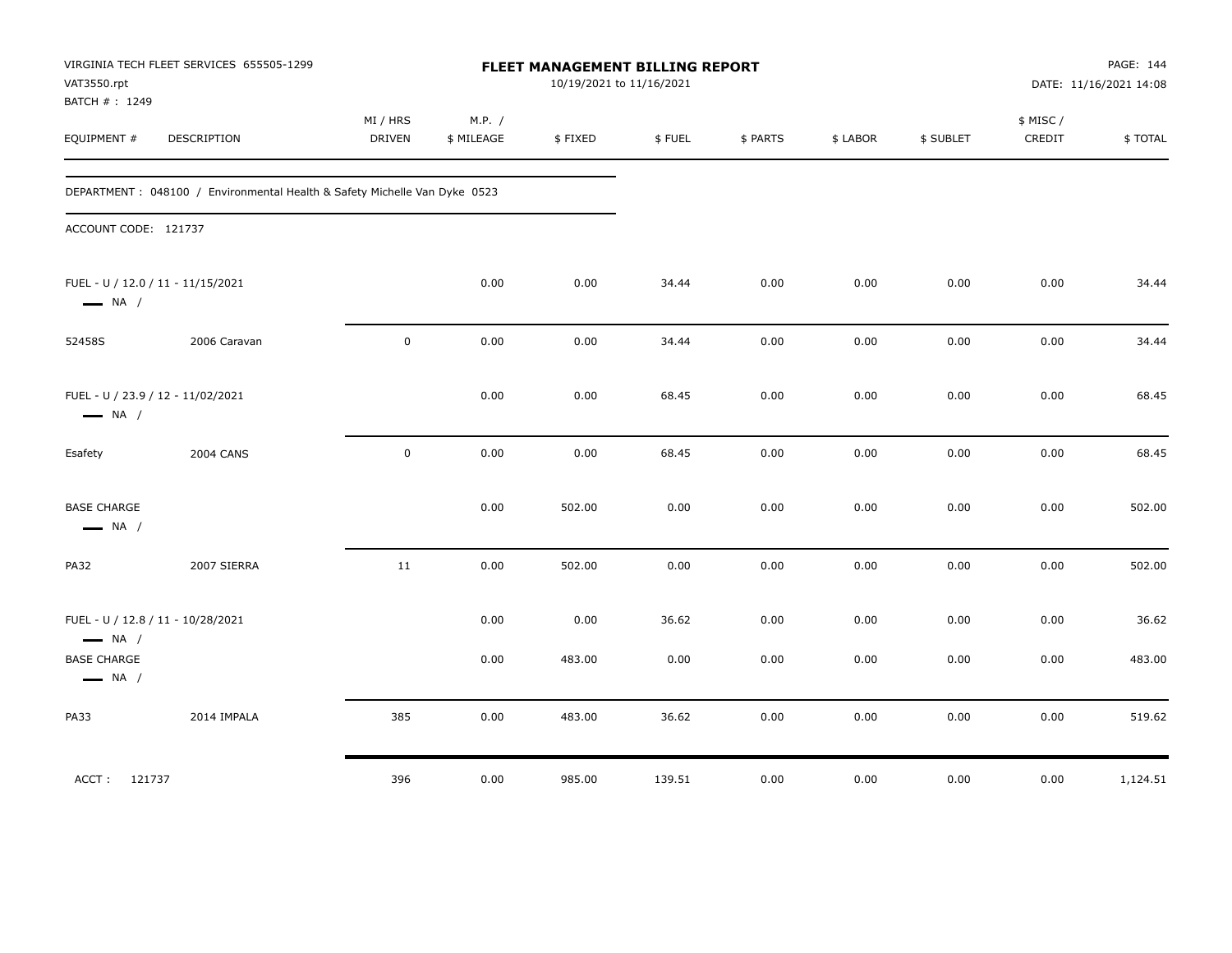| VIRGINIA TECH FLEET SERVICES 655505-1299<br>VAT3550.rpt<br>BATCH #: 1249 |                |                    |                      | 10/19/2021 to 11/16/2021 | <b>FLEET MANAGEMENT BILLING REPORT</b> |          |          |                  |                     | PAGE: 145<br>DATE: 11/16/2021 14:08 |
|--------------------------------------------------------------------------|----------------|--------------------|----------------------|--------------------------|----------------------------------------|----------|----------|------------------|---------------------|-------------------------------------|
| EQUIPMENT #<br>DESCRIPTION                                               |                | MI / HRS<br>DRIVEN | M.P. /<br>\$ MILEAGE | \$FIXED                  | \$FUEL                                 | \$ PARTS | \$ LABOR | \$ SUBLET        | \$ MISC /<br>CREDIT | \$TOTAL                             |
| DEPARTMENT SUBTOTALS :                                                   |                | 653                | 0.00                 | 2,570.00                 | 232.19                                 | 0.00     | 0.00     | 0.00             | 0.00                | 2,802.19                            |
| <b>BREAKDOWN OF CHARGES:</b>                                             |                |                    | MILEAGE              |                          |                                        | 0.00     |          | PARTS (WO'S)     |                     | 0.00                                |
| EQUIPMENT COUNT:                                                         | $\overline{7}$ |                    | MOTOR POOL           |                          |                                        | 0.00     |          | PARTS (IND.ISS.) |                     | 0.00                                |
| DEPARTMENT:                                                              | 048100         |                    | BASE                 |                          | 2,570.00                               |          |          | CREDITS          |                     | 0.00                                |
|                                                                          |                |                    | <b>INSURANCE</b>     |                          |                                        | 0.00     |          | MISCELLANEOUS    |                     | 0.00                                |
|                                                                          |                |                    | OTHER                |                          |                                        | 0.00     | LABOR    |                  |                     | 0.00                                |
|                                                                          |                |                    | REPLACEMENT          |                          |                                        | 0.00     |          | <b>SUBLETS</b>   |                     | 0.00                                |
|                                                                          |                |                    | <b>FUEL</b>          |                          |                                        | 232.19   |          |                  |                     |                                     |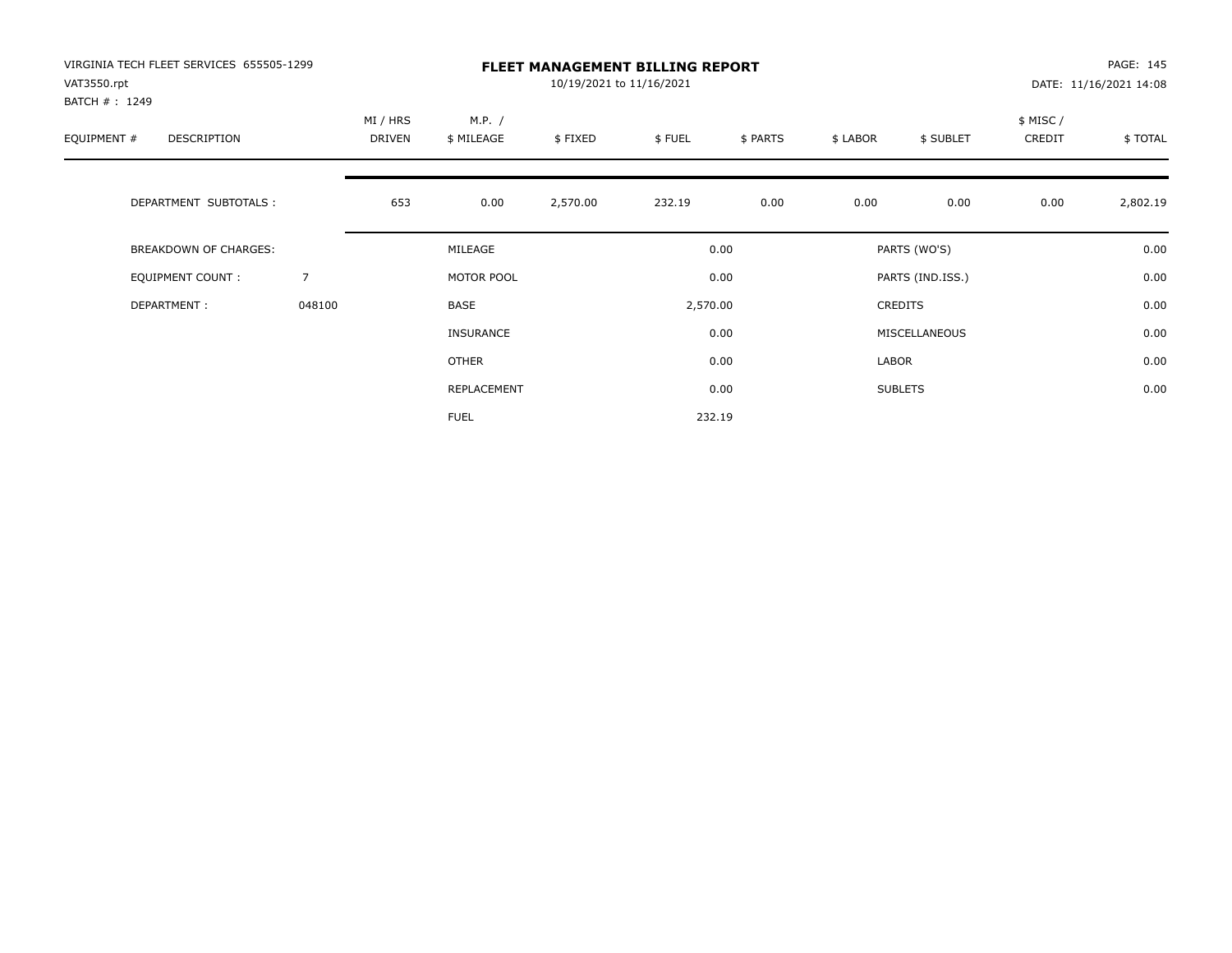| VAT3550.rpt<br>BATCH #: 1249                                | VIRGINIA TECH FLEET SERVICES 655505-1299                     |                           |                      | FLEET MANAGEMENT BILLING REPORT<br>10/19/2021 to 11/16/2021 |        |          | PAGE: 146<br>DATE: 11/16/2021 14:08 |           |                    |         |
|-------------------------------------------------------------|--------------------------------------------------------------|---------------------------|----------------------|-------------------------------------------------------------|--------|----------|-------------------------------------|-----------|--------------------|---------|
| EQUIPMENT #                                                 | <b>DESCRIPTION</b>                                           | MI / HRS<br><b>DRIVEN</b> | M.P. /<br>\$ MILEAGE | \$FIXED                                                     | \$FUEL | \$ PARTS | \$ LABOR                            | \$ SUBLET | \$ MISC/<br>CREDIT | \$TOTAL |
|                                                             | DEPARTMENT : 048500 / EMERGENCY MANAGEMENT Bobbi Meyers 0195 |                           |                      |                                                             |        |          |                                     |           |                    |         |
| ACCOUNT CODE: 116942                                        |                                                              |                           |                      |                                                             |        |          |                                     |           |                    |         |
| FUEL - U / 3.8 / 11 - 11/12/2021<br>$\longrightarrow$ NA /  |                                                              |                           | 0.00                 | 0.00                                                        | 10.85  | 0.00     | 0.00                                | 0.00      | 0.00               | 10.85   |
| FUEL - U / 11.1 / CC - 10/24/2021<br>$\longrightarrow$ NA / |                                                              |                           | 0.00                 | 0.00                                                        | 33.89  | 0.00     | 0.00                                | 0.00      | 0.00               | 33.89   |
| 61725S                                                      | 2012 ESCAPE                                                  | 43                        | 0.00                 | 0.00                                                        | 44.74  | 0.00     | 0.00                                | 0.00      | 0.00               | 44.74   |
| FUEL - U / 15.7 / 11 - 11/02/2021<br>$\longrightarrow$ NA / |                                                              |                           | 0.00                 | 0.00                                                        | 44.97  | 0.00     | 0.00                                | 0.00      | 0.00               | 44.97   |
| FUEL - U / 15.6 / 11 - 11/12/2021<br>$\longrightarrow$ NA / |                                                              |                           | 0.00                 | 0.00                                                        | 44.80  | 0.00     | 0.00                                | 0.00      | 0.00               | 44.80   |
| FUEL - U / 14.5 / 11 - 10/18/2021<br>$\longrightarrow$ NA / |                                                              |                           | 0.00                 | 0.00                                                        | 39.59  | 0.00     | 0.00                                | 0.00      | 0.00               | 39.59   |
| FUEL - U / 15.8 / CC - 10/24/2021<br>$\longrightarrow$ NA / |                                                              |                           | 0.00                 | 0.00                                                        | 49.10  | 0.00     | 0.00                                | 0.00      | 0.00               | 49.10   |
| FUEL - U / 16.2 / 11 - 10/25/2021<br>$\longrightarrow$ NA / |                                                              |                           | 0.00                 | 0.00                                                        | 46.35  | 0.00     | 0.00                                | 0.00      | 0.00               | 46.35   |
| 69992s                                                      | 2017 EXPLORER                                                | 1,135                     | 0.00                 | 0.00                                                        | 224.81 | 0.00     | 0.00                                | 0.00      | 0.00               | 224.81  |
| ACCT: 116942                                                |                                                              | 1,178                     | 0.00                 | 0.00                                                        | 269.55 | 0.00     | 0.00                                | 0.00      | 0.00               | 269.55  |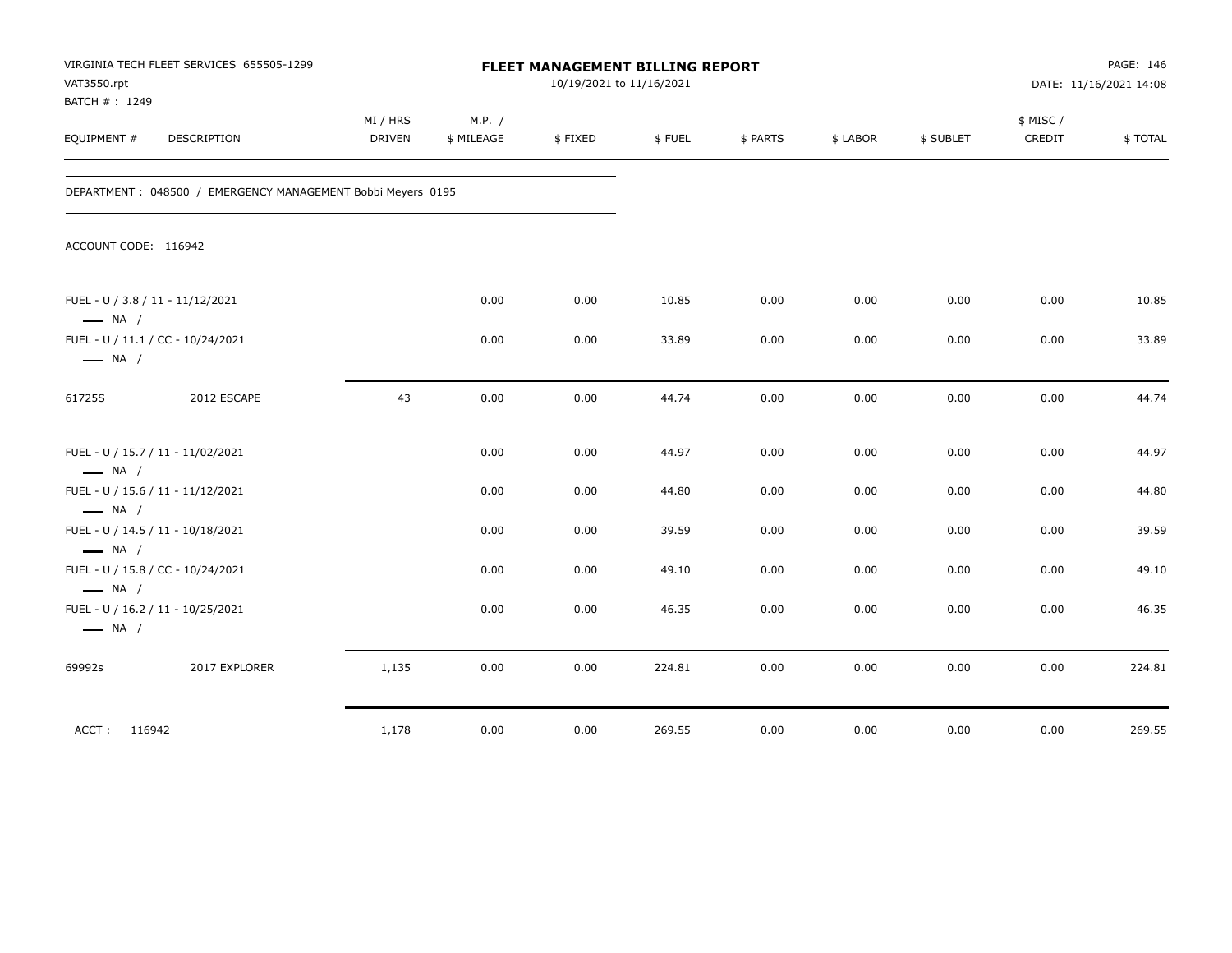| VIRGINIA TECH FLEET SERVICES 655505-1299<br>VAT3550.rpt<br>BATCH #: 1249 |                | <b>FLEET MANAGEMENT BILLING REPORT</b><br>10/19/2021 to 11/16/2021<br>DATE: 11/16/2021 14:08 |                      |         |        |          |          |                  |                     |         |
|--------------------------------------------------------------------------|----------------|----------------------------------------------------------------------------------------------|----------------------|---------|--------|----------|----------|------------------|---------------------|---------|
| EQUIPMENT #<br>DESCRIPTION                                               |                | MI / HRS<br><b>DRIVEN</b>                                                                    | M.P. /<br>\$ MILEAGE | \$FIXED | \$FUEL | \$ PARTS | \$ LABOR | \$ SUBLET        | \$ MISC /<br>CREDIT | \$TOTAL |
| DEPARTMENT SUBTOTALS :                                                   |                | 1,178                                                                                        | 0.00                 | 0.00    | 269.55 | 0.00     | 0.00     | 0.00             | 0.00                | 269.55  |
| <b>BREAKDOWN OF CHARGES:</b>                                             |                |                                                                                              | MILEAGE              |         |        | 0.00     |          | PARTS (WO'S)     |                     | 0.00    |
| EQUIPMENT COUNT:                                                         | $\overline{2}$ |                                                                                              | MOTOR POOL           |         |        | 0.00     |          | PARTS (IND.ISS.) |                     | 0.00    |
| DEPARTMENT:                                                              | 048500         |                                                                                              | <b>BASE</b>          |         |        | 0.00     |          | <b>CREDITS</b>   |                     | 0.00    |
|                                                                          |                |                                                                                              | <b>INSURANCE</b>     |         |        | 0.00     |          | MISCELLANEOUS    |                     | 0.00    |
|                                                                          |                |                                                                                              | <b>OTHER</b>         |         |        | 0.00     | LABOR    |                  |                     | 0.00    |
|                                                                          |                |                                                                                              | REPLACEMENT          |         |        | 0.00     |          | <b>SUBLETS</b>   |                     | 0.00    |
|                                                                          |                |                                                                                              | <b>FUEL</b>          |         |        | 269.55   |          |                  |                     |         |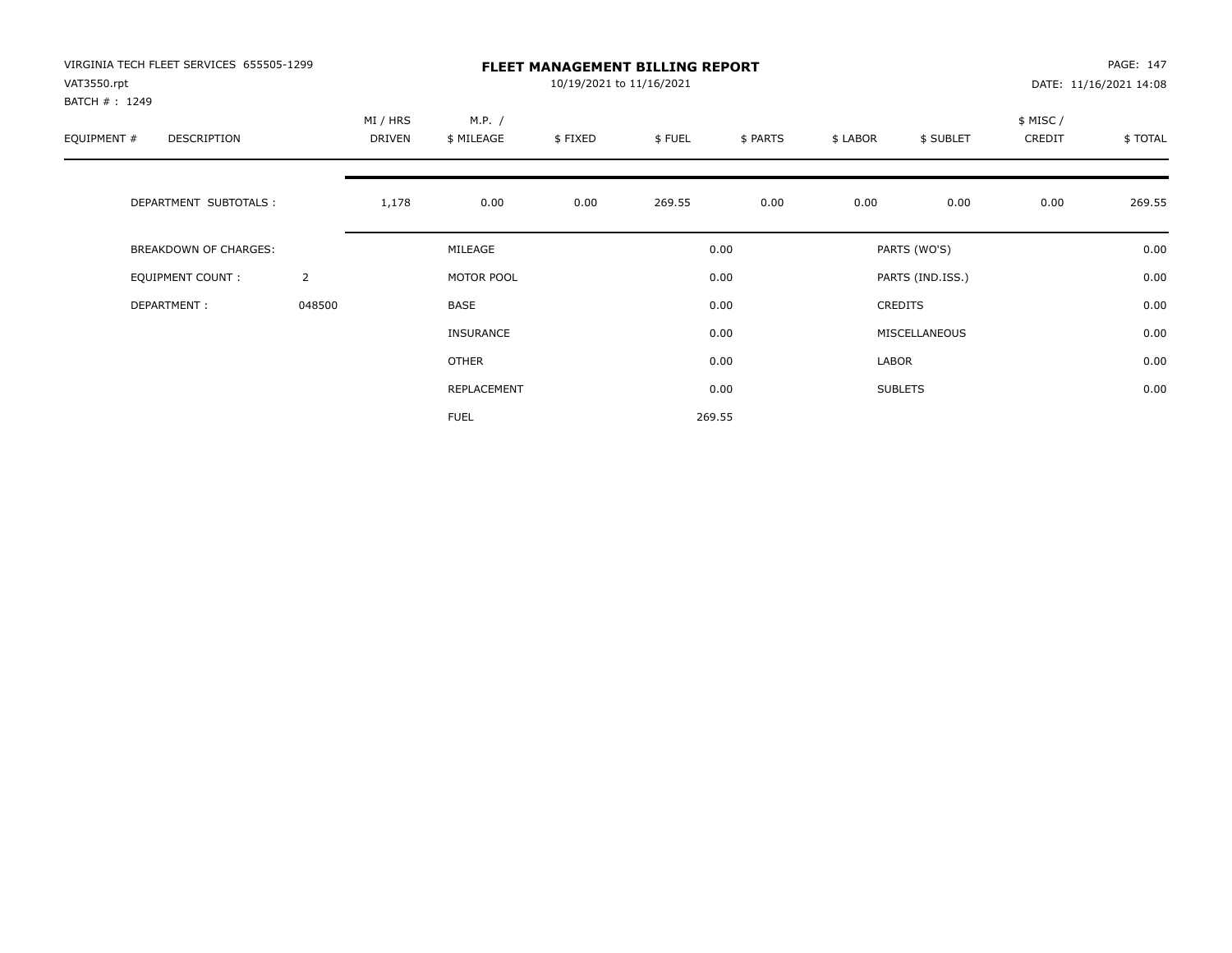| VAT3550.rpt                                  | VIRGINIA TECH FLEET SERVICES 655505-1299                                    |                    |                      | <b>FLEET MANAGEMENT BILLING REPORT</b><br>10/19/2021 to 11/16/2021 |        |          |          |           |                     | PAGE: 148<br>DATE: 11/16/2021 14:08 |
|----------------------------------------------|-----------------------------------------------------------------------------|--------------------|----------------------|--------------------------------------------------------------------|--------|----------|----------|-----------|---------------------|-------------------------------------|
| BATCH #: 1249<br>EQUIPMENT #                 | DESCRIPTION                                                                 | MI / HRS<br>DRIVEN | M.P. /<br>\$ MILEAGE | \$FIXED                                                            | \$FUEL | \$ PARTS | \$ LABOR | \$ SUBLET | \$ MISC /<br>CREDIT | \$TOTAL                             |
|                                              | DEPARTMENT : 048600 / UNIV RELATIONS Business Service Ctr Wynoka Price 0336 |                    |                      |                                                                    |        |          |          |           |                     |                                     |
| ACCOUNT CODE: 121707                         |                                                                             |                    |                      |                                                                    |        |          |          |           |                     |                                     |
| $\longrightarrow$ NA /                       | FUEL - U / 14.8 / 11 - 11/12/2021                                           |                    | 0.00                 | 0.00                                                               | 42.48  | 0.00     | 0.00     | 0.00      | 0.00                | 42.48                               |
| <b>BASE CHARGE</b><br>$\longrightarrow$ NA / |                                                                             |                    | 0.00                 | 553.00                                                             | 0.00   | 0.00     | 0.00     | 0.00      | 0.00                | 553.00                              |
| PA28                                         | 2013 Caravan                                                                | 47                 | 0.00                 | 553.00                                                             | 42.48  | 0.00     | 0.00     | 0.00      | 0.00                | 595.48                              |
| ACCT: 121707                                 |                                                                             | 47                 | 0.00                 | 553.00                                                             | 42.48  | 0.00     | 0.00     | 0.00      | 0.00                | 595.48                              |
| ACCOUNT CODE: 887100                         |                                                                             |                    |                      |                                                                    |        |          |          |           |                     |                                     |
| $\longrightarrow$ NA /                       | FUEL - U / 30.9 / CC - 10/24/2021                                           |                    | 0.00                 | 0.00                                                               | 98.13  | 0.00     | 0.00     | 0.00      | 0.00                | 98.13                               |
| <b>UAC7407</b>                               | 2003 Town & Country                                                         | 629                | 0.00                 | 0.00                                                               | 98.13  | 0.00     | 0.00     | 0.00      | 0.00                | 98.13                               |
| $\longrightarrow$ NA /                       | FUEL - U / 48.7 / CC - 10/24/2021                                           |                    | 0.00                 | 0.00                                                               | 149.32 | 0.00     | 0.00     | 0.00      | 0.00                | 149.32                              |
| <b>VBR6603</b>                               | 2013 Frontier                                                               | 788                | 0.00                 | 0.00                                                               | 149.32 | 0.00     | 0.00     | 0.00      | 0.00                | 149.32                              |
| $\longrightarrow$ NA /                       | FUEL - U / 63.7 / CC - 10/24/2021                                           |                    | 0.00                 | 0.00                                                               | 195.81 | 0.00     | 0.00     | 0.00      | 0.00                | 195.81                              |
| <b>VBR6604</b>                               | 2013 ESCAPE                                                                 | 1,467              | 0.00                 | 0.00                                                               | 195.81 | 0.00     | 0.00     | 0.00      | 0.00                | 195.81                              |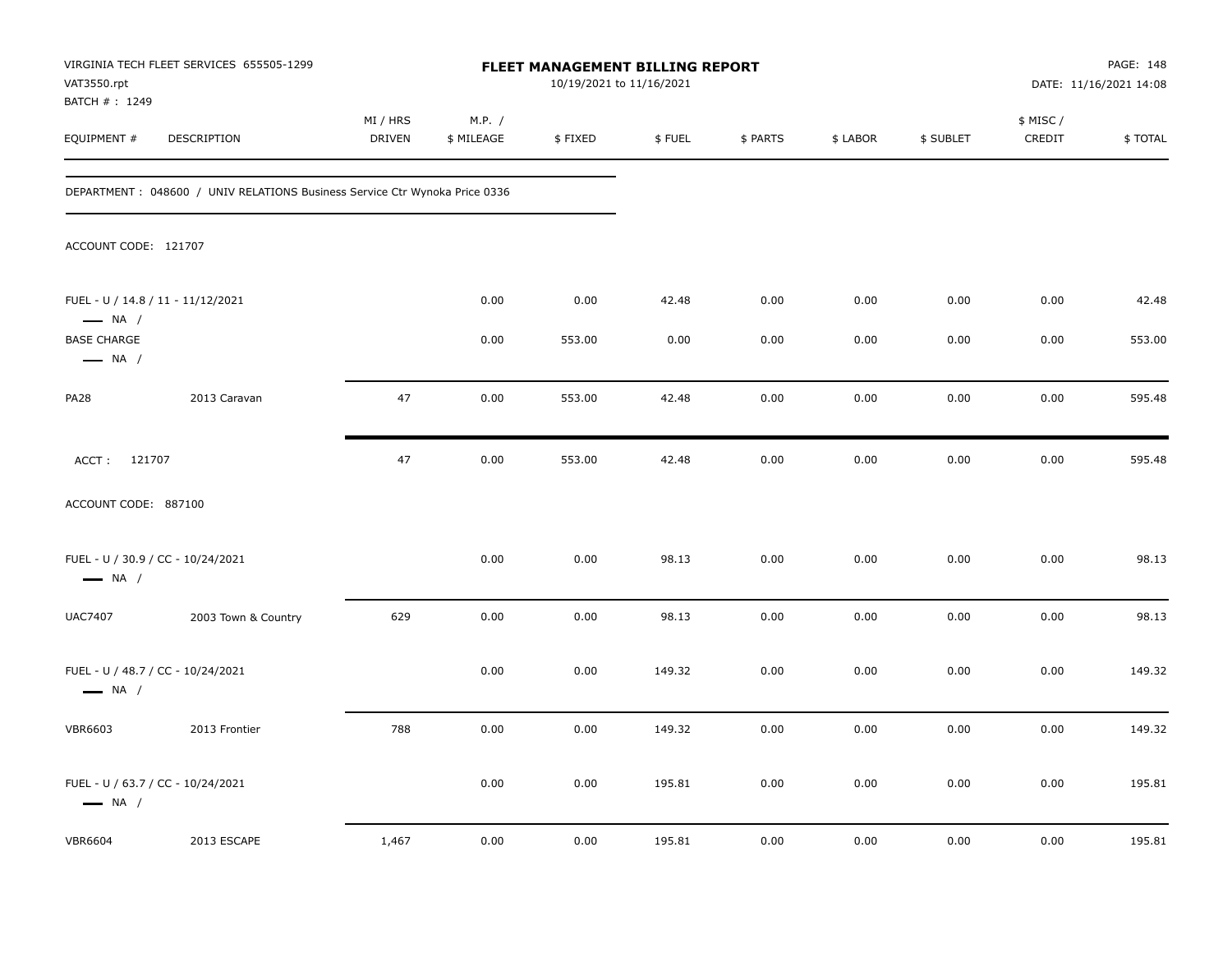| VAT3550.rpt<br>BATCH #: 1249 | VIRGINIA TECH FLEET SERVICES 655505-1299                                    |                |                           |                      |         | FLEET MANAGEMENT BILLING REPORT<br>10/19/2021 to 11/16/2021 |          |          |                  |                     | PAGE: 149<br>DATE: 11/16/2021 14:08 |
|------------------------------|-----------------------------------------------------------------------------|----------------|---------------------------|----------------------|---------|-------------------------------------------------------------|----------|----------|------------------|---------------------|-------------------------------------|
| EQUIPMENT #                  | <b>DESCRIPTION</b>                                                          |                | MI / HRS<br><b>DRIVEN</b> | M.P. /<br>\$ MILEAGE | \$FIXED | \$FUEL                                                      | \$ PARTS | \$ LABOR | \$ SUBLET        | \$ MISC /<br>CREDIT | \$TOTAL                             |
|                              | DEPARTMENT : 048600 / UNIV RELATIONS Business Service Ctr Wynoka Price 0336 |                |                           |                      |         |                                                             |          |          |                  |                     |                                     |
| ACCT:                        | 887100                                                                      |                | 2,884                     | 0.00                 | 0.00    | 443.26                                                      | 0.00     | 0.00     | 0.00             | 0.00                | 443.26                              |
|                              | DEPARTMENT SUBTOTALS :                                                      |                | 2,931                     | 0.00                 | 553.00  | 485.74                                                      | 0.00     | 0.00     | 0.00             | 0.00                | 1,038.74                            |
|                              | <b>BREAKDOWN OF CHARGES:</b>                                                |                |                           | MILEAGE              |         |                                                             | 0.00     |          | PARTS (WO'S)     |                     | 0.00                                |
|                              | EQUIPMENT COUNT:                                                            | $\overline{4}$ |                           | MOTOR POOL           |         |                                                             | 0.00     |          | PARTS (IND.ISS.) |                     | 0.00                                |
|                              | DEPARTMENT:                                                                 | 048600         |                           | <b>BASE</b>          |         |                                                             | 553.00   |          | <b>CREDITS</b>   |                     | 0.00                                |
|                              |                                                                             |                |                           | <b>INSURANCE</b>     |         |                                                             | 0.00     |          | MISCELLANEOUS    |                     | 0.00                                |
|                              |                                                                             |                |                           | <b>OTHER</b>         |         |                                                             | 0.00     | LABOR    |                  |                     | 0.00                                |
|                              |                                                                             |                |                           | REPLACEMENT          |         |                                                             | 0.00     |          | <b>SUBLETS</b>   |                     | 0.00                                |
|                              |                                                                             |                |                           | <b>FUEL</b>          |         |                                                             | 485.74   |          |                  |                     |                                     |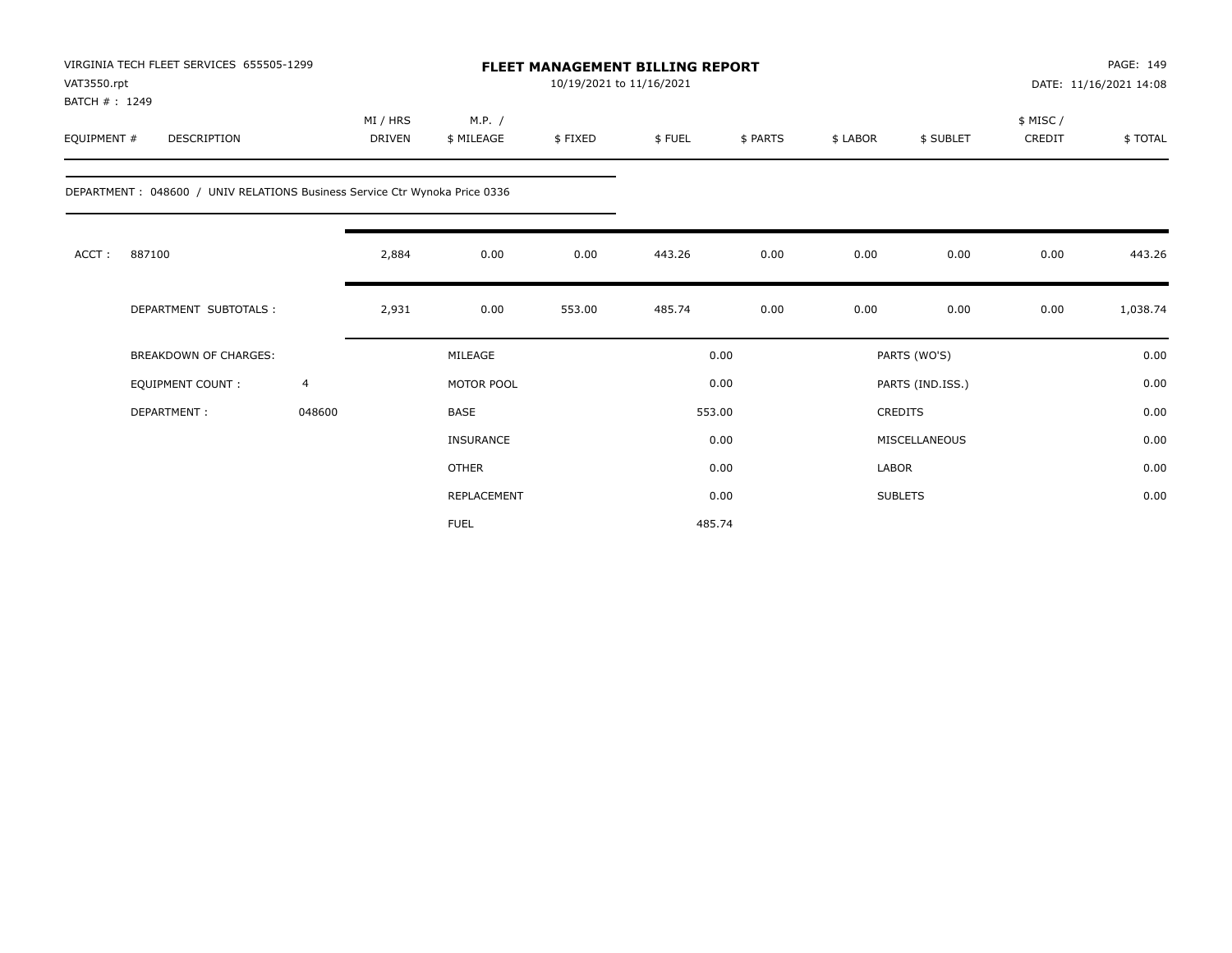| VAT3550.rpt<br>BATCH #: 1249                               | VIRGINIA TECH FLEET SERVICES 655505-1299              |               |            | FLEET MANAGEMENT BILLING REPORT<br>10/19/2021 to 11/16/2021 |        |          |          |           |          | PAGE: 150<br>DATE: 11/16/2021 14:08 |
|------------------------------------------------------------|-------------------------------------------------------|---------------|------------|-------------------------------------------------------------|--------|----------|----------|-----------|----------|-------------------------------------|
|                                                            |                                                       | MI / HRS      | M.P. /     |                                                             |        |          |          |           | \$ MISC/ |                                     |
| EQUIPMENT #                                                | <b>DESCRIPTION</b>                                    | <b>DRIVEN</b> | \$ MILEAGE | \$FIXED                                                     | \$FUEL | \$ PARTS | \$ LABOR | \$ SUBLET | CREDIT   | \$TOTAL                             |
|                                                            | DEPARTMENT: 048701 / Athletic Fund Kellie Shaver 0502 |               |            |                                                             |        |          |          |           |          |                                     |
| ACCOUNT CODE: 883344                                       |                                                       |               |            |                                                             |        |          |          |           |          |                                     |
| FUEL - U / 7.5 / 11 - 10/28/2021<br>$\longrightarrow$ NA / |                                                       |               | 0.00       | 0.00                                                        | 21.58  | 0.00     | 0.00     | 0.00      | 0.00     | 21.58                               |
| 71590s                                                     | 2016 Transit Connect                                  | 429           | 0.00       | 0.00                                                        | 21.58  | 0.00     | 0.00     | 0.00      | 0.00     | 21.58                               |
| FUEL - U / 9.1 / 11 - 11/01/2021<br>$\longrightarrow$ NA / |                                                       |               | 0.00       | 0.00                                                        | 26.00  | 0.00     | 0.00     | 0.00      | 0.00     | 26.00                               |
| $\longrightarrow$ NA /                                     | FUEL - U / 17.4 / 11 - 11/03/2021                     |               | 0.00       | 0.00                                                        | 50.05  | 0.00     | 0.00     | 0.00      | 0.00     | 50.05                               |
| FUEL - U / 9.8 / 12 - 10/20/2021<br>$\longrightarrow$ NA / |                                                       |               | 0.00       | 0.00                                                        | 28.15  | 0.00     | 0.00     | 0.00      | 0.00     | 28.15                               |
| 80232S                                                     | 2019 Caravan                                          | 1,169         | 0.00       | 0.00                                                        | 104.20 | 0.00     | 0.00     | 0.00      | 0.00     | 104.20                              |
| ACCT:<br>883344                                            |                                                       | 1,598         | 0.00       | 0.00                                                        | 125.78 | 0.00     | 0.00     | 0.00      | 0.00     | 125.78                              |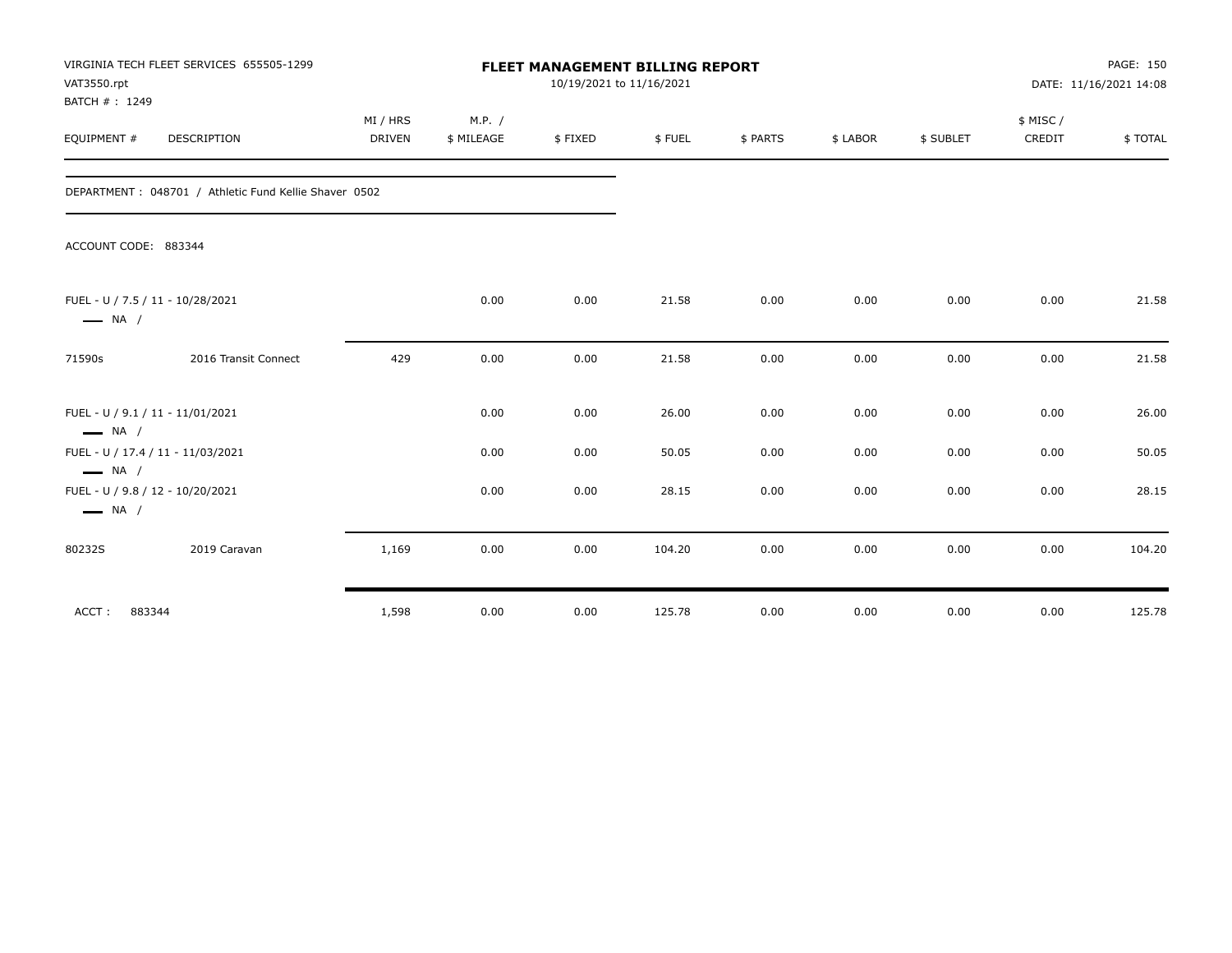| VIRGINIA TECH FLEET SERVICES 655505-1299<br>VAT3550.rpt |                |                    |                      | 10/19/2021 to 11/16/2021 | <b>FLEET MANAGEMENT BILLING REPORT</b> |          |          |                  |                    | PAGE: 151<br>DATE: 11/16/2021 14:08 |
|---------------------------------------------------------|----------------|--------------------|----------------------|--------------------------|----------------------------------------|----------|----------|------------------|--------------------|-------------------------------------|
| BATCH #: 1249<br>EQUIPMENT #<br>DESCRIPTION             |                | MI / HRS<br>DRIVEN | M.P. /<br>\$ MILEAGE | \$FIXED                  | \$FUEL                                 | \$ PARTS | \$ LABOR | \$ SUBLET        | \$ MISC/<br>CREDIT | \$TOTAL                             |
| DEPARTMENT SUBTOTALS :                                  |                | 1,598              | 0.00                 | 0.00                     | 125.78                                 | 0.00     | 0.00     | 0.00             | 0.00               | 125.78                              |
| BREAKDOWN OF CHARGES:                                   |                |                    | MILEAGE              |                          |                                        | 0.00     |          | PARTS (WO'S)     |                    | 0.00                                |
| <b>EQUIPMENT COUNT:</b>                                 | $\overline{2}$ |                    | MOTOR POOL           |                          |                                        | 0.00     |          | PARTS (IND.ISS.) |                    | 0.00                                |
| DEPARTMENT:                                             | 048701         |                    | BASE                 |                          |                                        | 0.00     |          | <b>CREDITS</b>   |                    | 0.00                                |
|                                                         |                |                    | <b>INSURANCE</b>     |                          |                                        | 0.00     |          | MISCELLANEOUS    |                    | 0.00                                |
|                                                         |                |                    | OTHER                |                          |                                        | 0.00     | LABOR    |                  |                    | 0.00                                |
|                                                         |                |                    | REPLACEMENT          |                          |                                        | 0.00     |          | <b>SUBLETS</b>   |                    | 0.00                                |
|                                                         |                |                    | <b>FUEL</b>          |                          |                                        | 125.78   |          |                  |                    |                                     |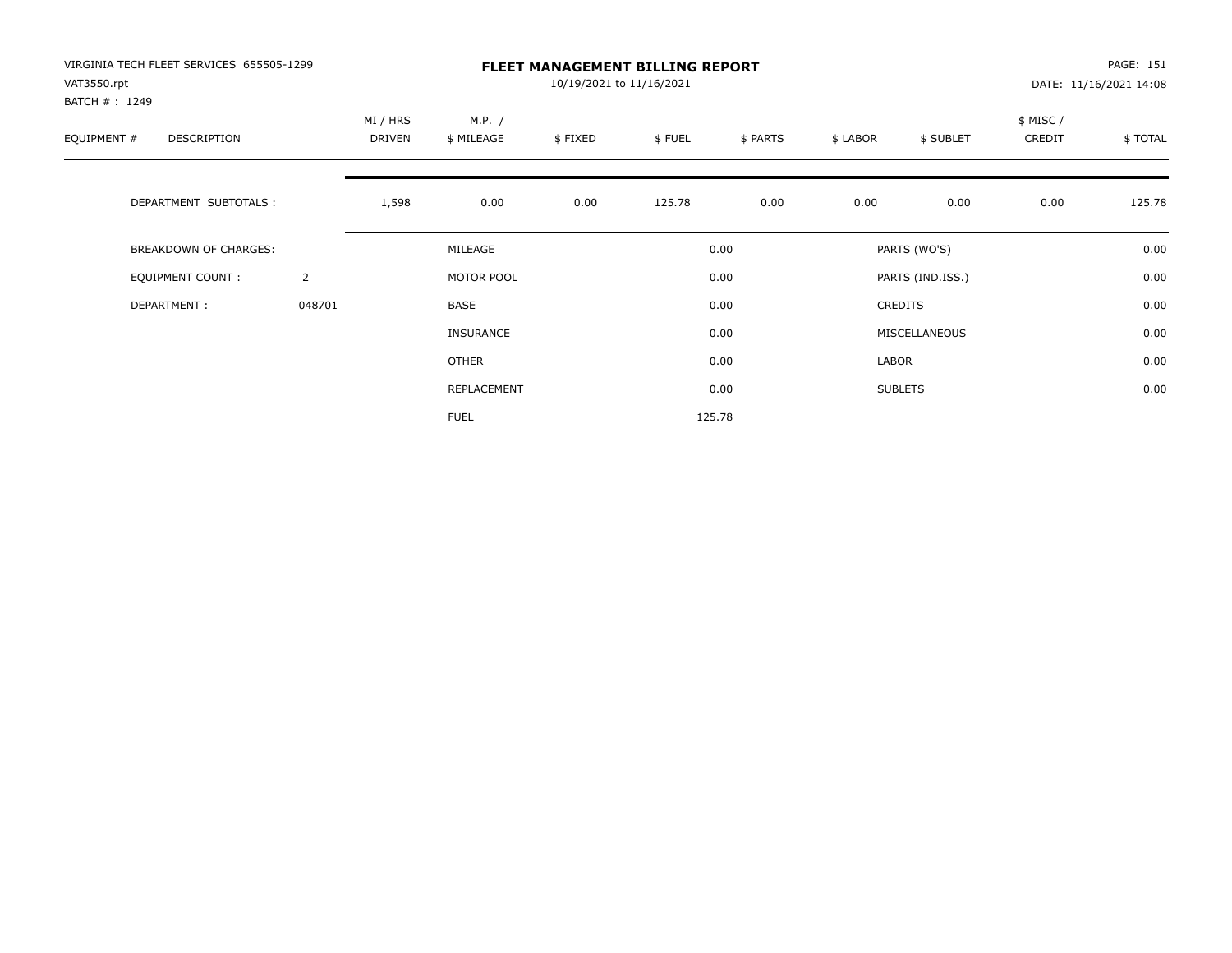| VAT3550.rpt<br>BATCH #: 1249 | VIRGINIA TECH FLEET SERVICES 655505-1299                               | FLEET MANAGEMENT BILLING REPORT<br>10/19/2021 to 11/16/2021 |            |         |        |          |          |           |          | PAGE: 152<br>DATE: 11/16/2021 14:08 |  |
|------------------------------|------------------------------------------------------------------------|-------------------------------------------------------------|------------|---------|--------|----------|----------|-----------|----------|-------------------------------------|--|
|                              |                                                                        | MI / HRS                                                    | M.P. /     |         |        |          |          |           | \$ MISC/ |                                     |  |
| EQUIPMENT #                  | DESCRIPTION                                                            | DRIVEN                                                      | \$ MILEAGE | \$FIXED | \$FUEL | \$ PARTS | \$ LABOR | \$ SUBLET | CREDIT   | \$TOTAL                             |  |
|                              | DEPARTMENT : 049000 / FS-AVP/Chief Facilities Office Renae Criner 0529 |                                                             |            |         |        |          |          |           |          |                                     |  |
| ACCOUNT CODE: 119625         |                                                                        |                                                             |            |         |        |          |          |           |          |                                     |  |
| $\longrightarrow$ NA /       | FUEL - U / 11.4 / 12 - 10/24/2021                                      |                                                             | 0.00       | 0.00    | 32.80  | 0.00     | 0.00     | 0.00      | 0.00     | 32.80                               |  |
| 66994S                       | 2015 EXPLORER                                                          | $\mathsf 0$                                                 | 0.00       | 0.00    | 32.80  | 0.00     | 0.00     | 0.00      | 0.00     | 32.80                               |  |
| ACCT: 119625                 |                                                                        | $\mathsf 0$                                                 | 0.00       | 0.00    | 32.80  | 0.00     | 0.00     | 0.00      | 0.00     | 32.80                               |  |
| ACCOUNT CODE: 121771         |                                                                        |                                                             |            |         |        |          |          |           |          |                                     |  |
| $\longrightarrow$ NA /       | FUEL - U / 17.2 / 11 - 11/07/2021                                      |                                                             | 0.00       | 0.00    | 49.45  | 0.00     | 0.00     | 0.00      | 0.00     | 49.45                               |  |
| 80211s                       | 2020 EXPLORER                                                          | 499                                                         | 0.00       | 0.00    | 49.45  | 0.00     | 0.00     | 0.00      | 0.00     | 49.45                               |  |
| 121771<br>ACCT:              |                                                                        | 499                                                         | 0.00       | 0.00    | 49.45  | 0.00     | 0.00     | 0.00      | 0.00     | 49.45                               |  |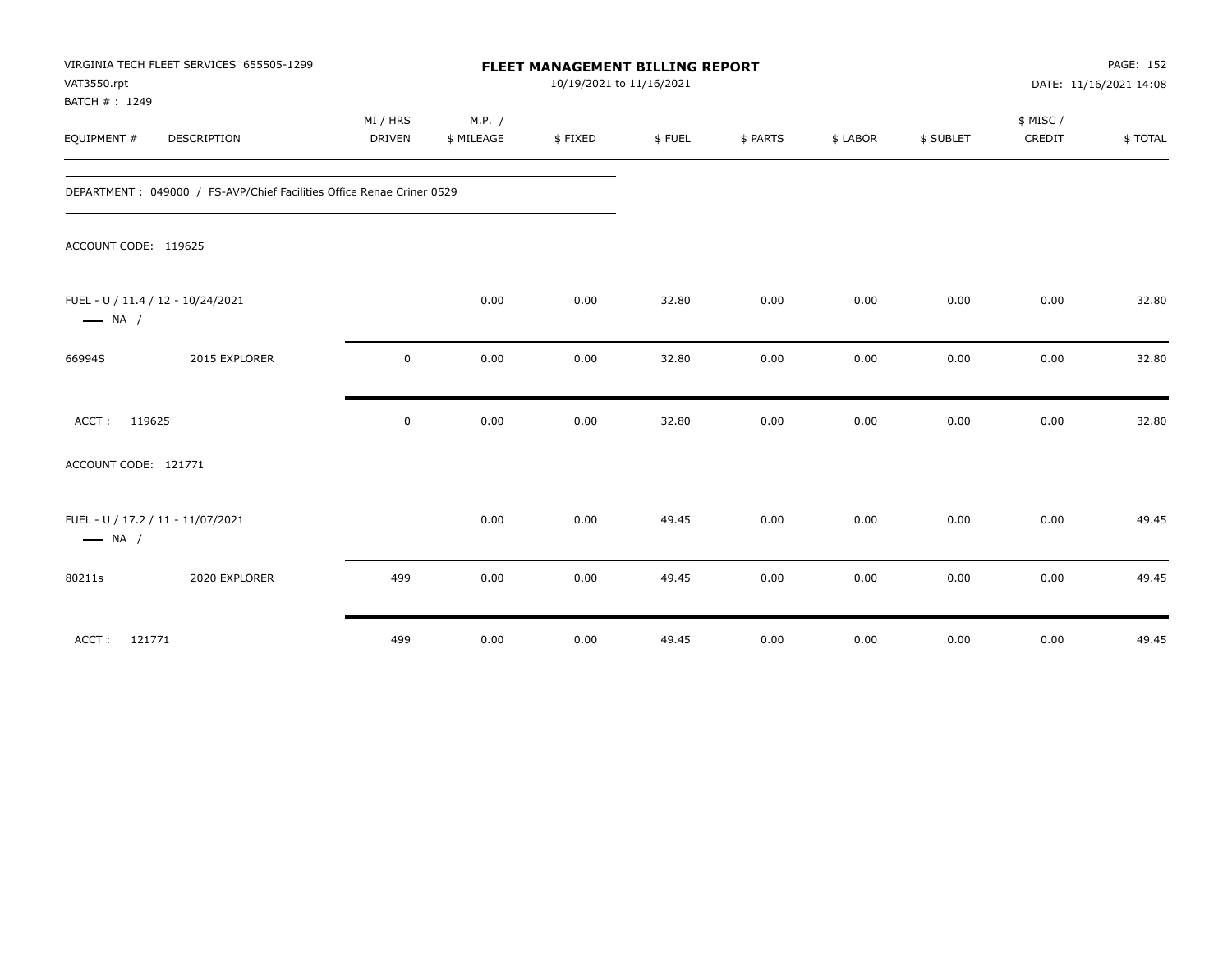| VIRGINIA TECH FLEET SERVICES 655505-1299<br>VAT3550.rpt<br>BATCH #: 1249 |                | <b>FLEET MANAGEMENT BILLING REPORT</b><br>10/19/2021 to 11/16/2021 |                      |         |        |          |          |                  |                    | PAGE: 153<br>DATE: 11/16/2021 14:08 |  |
|--------------------------------------------------------------------------|----------------|--------------------------------------------------------------------|----------------------|---------|--------|----------|----------|------------------|--------------------|-------------------------------------|--|
| EQUIPMENT #<br>DESCRIPTION                                               |                | MI / HRS<br>DRIVEN                                                 | M.P. /<br>\$ MILEAGE | \$FIXED | \$FUEL | \$ PARTS | \$ LABOR | \$ SUBLET        | \$ MISC/<br>CREDIT | \$TOTAL                             |  |
| DEPARTMENT SUBTOTALS :                                                   |                | 499                                                                | 0.00                 | 0.00    | 82.25  | 0.00     | 0.00     | 0.00             | 0.00               | 82.25                               |  |
| BREAKDOWN OF CHARGES:                                                    |                |                                                                    | MILEAGE              |         |        | 0.00     |          | PARTS (WO'S)     |                    | 0.00                                |  |
| <b>EQUIPMENT COUNT:</b>                                                  | $\overline{2}$ |                                                                    | MOTOR POOL           |         |        | 0.00     |          | PARTS (IND.ISS.) |                    | 0.00                                |  |
| DEPARTMENT:                                                              | 049000         |                                                                    | BASE                 |         |        | 0.00     |          | <b>CREDITS</b>   |                    | 0.00                                |  |
|                                                                          |                |                                                                    | <b>INSURANCE</b>     |         |        | 0.00     |          | MISCELLANEOUS    |                    | 0.00                                |  |
|                                                                          |                |                                                                    | OTHER                |         |        | 0.00     | LABOR    |                  |                    | 0.00                                |  |
|                                                                          |                |                                                                    | REPLACEMENT          |         |        | 0.00     |          | <b>SUBLETS</b>   |                    | 0.00                                |  |
|                                                                          |                |                                                                    | <b>FUEL</b>          |         |        | 82.25    |          |                  |                    |                                     |  |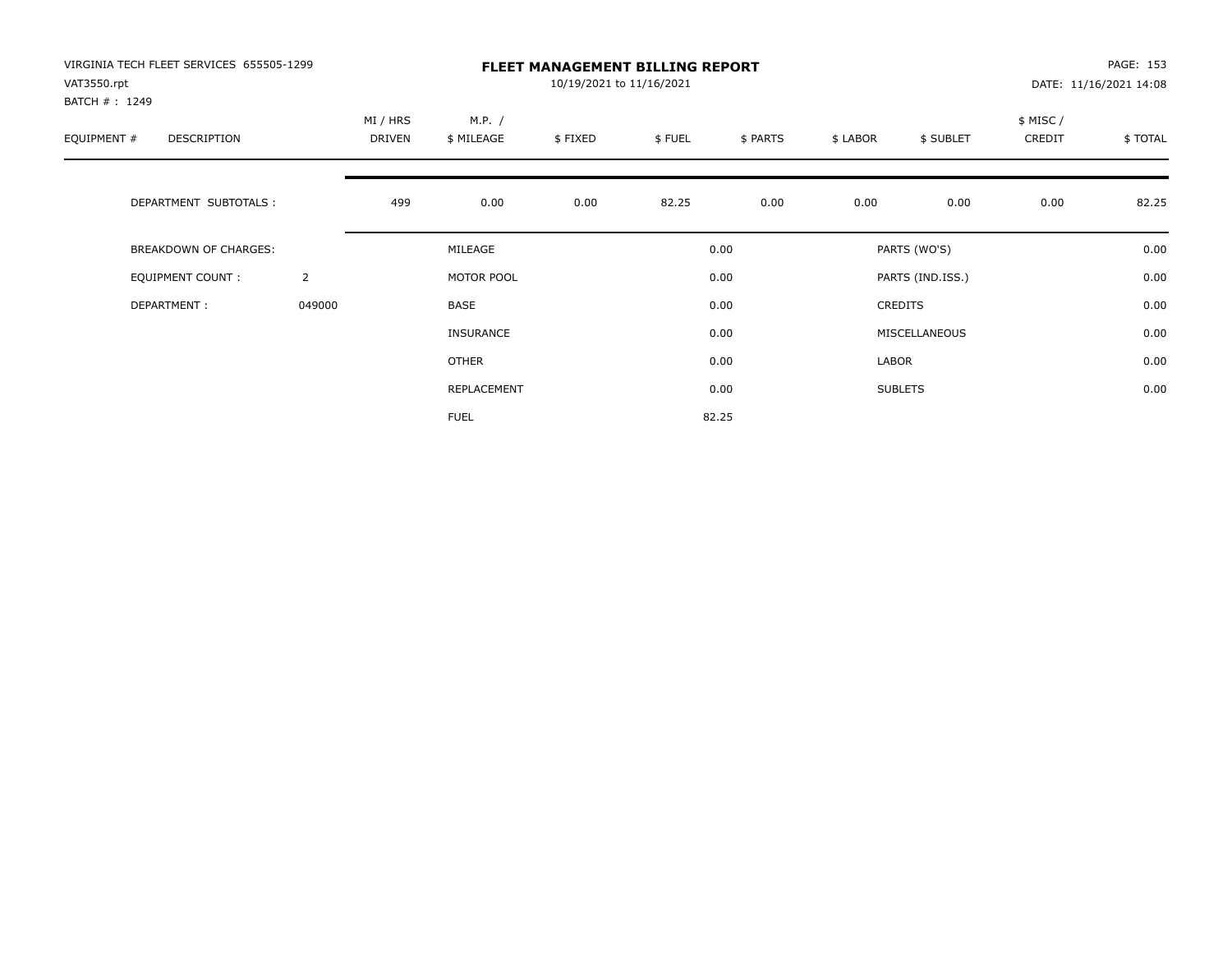| VAT3550.rpt<br>BATCH #: 1249                     | VIRGINIA TECH FLEET SERVICES 655505-1299                       |                    |                      | FLEET MANAGEMENT BILLING REPORT<br>10/19/2021 to 11/16/2021 |        |          |          |           |                    | PAGE: 154<br>DATE: 11/16/2021 14:08 |
|--------------------------------------------------|----------------------------------------------------------------|--------------------|----------------------|-------------------------------------------------------------|--------|----------|----------|-----------|--------------------|-------------------------------------|
| EQUIPMENT#                                       | DESCRIPTION                                                    | MI / HRS<br>DRIVEN | M.P. /<br>\$ MILEAGE | \$FIXED                                                     | \$FUEL | \$ PARTS | \$ LABOR | \$ SUBLET | \$ MISC/<br>CREDIT | \$TOTAL                             |
|                                                  | DEPARTMENT : 050000 / FS- CUSTODIAL Services Renae Criner 0529 |                    |                      |                                                             |        |          |          |           |                    |                                     |
| ACCOUNT CODE: 121774                             |                                                                |                    |                      |                                                             |        |          |          |           |                    |                                     |
| $\longrightarrow$ NA /                           | FUEL - U / 14.2 / 12 - 10/28/2021                              |                    | 0.00                 | 0.00                                                        | 40.70  | 0.00     | 0.00     | 0.00      | 0.00               | 40.70                               |
| 48539S                                           | 2003 SAVANA                                                    | 97                 | 0.00                 | 0.00                                                        | 40.70  | 0.00     | 0.00     | 0.00      | 0.00               | 40.70                               |
| $\longrightarrow$ NA /                           | FUEL - U / 19.6 / 11 - 11/09/2021                              |                    | 0.00                 | 0.00                                                        | 56.22  | 0.00     | 0.00     | 0.00      | 0.00               | 56.22                               |
|                                                  | FUEL - U / 24.4 / 11 - 10/19/2021                              |                    | 0.00                 | 0.00                                                        | 66.72  | 0.00     | 0.00     | 0.00      | 0.00               | 66.72                               |
| $\longrightarrow$ NA /<br>$\longrightarrow$ NA / | FUEL - U / 22.8 / 11 - 10/29/2021                              |                    | 0.00                 | 0.00                                                        | 65.49  | 0.00     | 0.00     | 0.00      | 0.00               | 65.49                               |
| 55245S                                           | 2007 Express 2500                                              | 404                | 0.00                 | 0.00                                                        | 188.43 | 0.00     | 0.00     | 0.00      | 0.00               | 188.43                              |
| $\longrightarrow$ NA /                           | FUEL - U / 21.3 / 12 - 11/15/2021                              |                    | 0.00                 | 0.00                                                        | 61.04  | 0.00     | 0.00     | 0.00      | 0.00               | 61.04                               |
| 76252S                                           | 2019 CARGO VAN                                                 | 152                | 0.00                 | 0.00                                                        | 61.04  | 0.00     | 0.00     | 0.00      | 0.00               | 61.04                               |
| $\longrightarrow$ NA /                           | FUEL - U / 15.3 / 11 - 10/26/2021                              |                    | 0.00                 | 0.00                                                        | 43.77  | 0.00     | 0.00     | 0.00      | 0.00               | 43.77                               |
| 77306s                                           | 2019 Caravan                                                   | 170                | 0.00                 | 0.00                                                        | 43.77  | 0.00     | 0.00     | 0.00      | 0.00               | 43.77                               |
| $\longrightarrow$ NA /                           | FUEL - U / 14.0 / 11 - 11/08/2021                              |                    | 0.00                 | 0.00                                                        | 40.18  | 0.00     | 0.00     | 0.00      | 0.00               | 40.18                               |
|                                                  | FUEL - U / 15.5 / 11 - 10/19/2021                              |                    | 0.00                 | 0.00                                                        | 42.32  | 0.00     | 0.00     | 0.00      | $0.00\,$           | 42.32                               |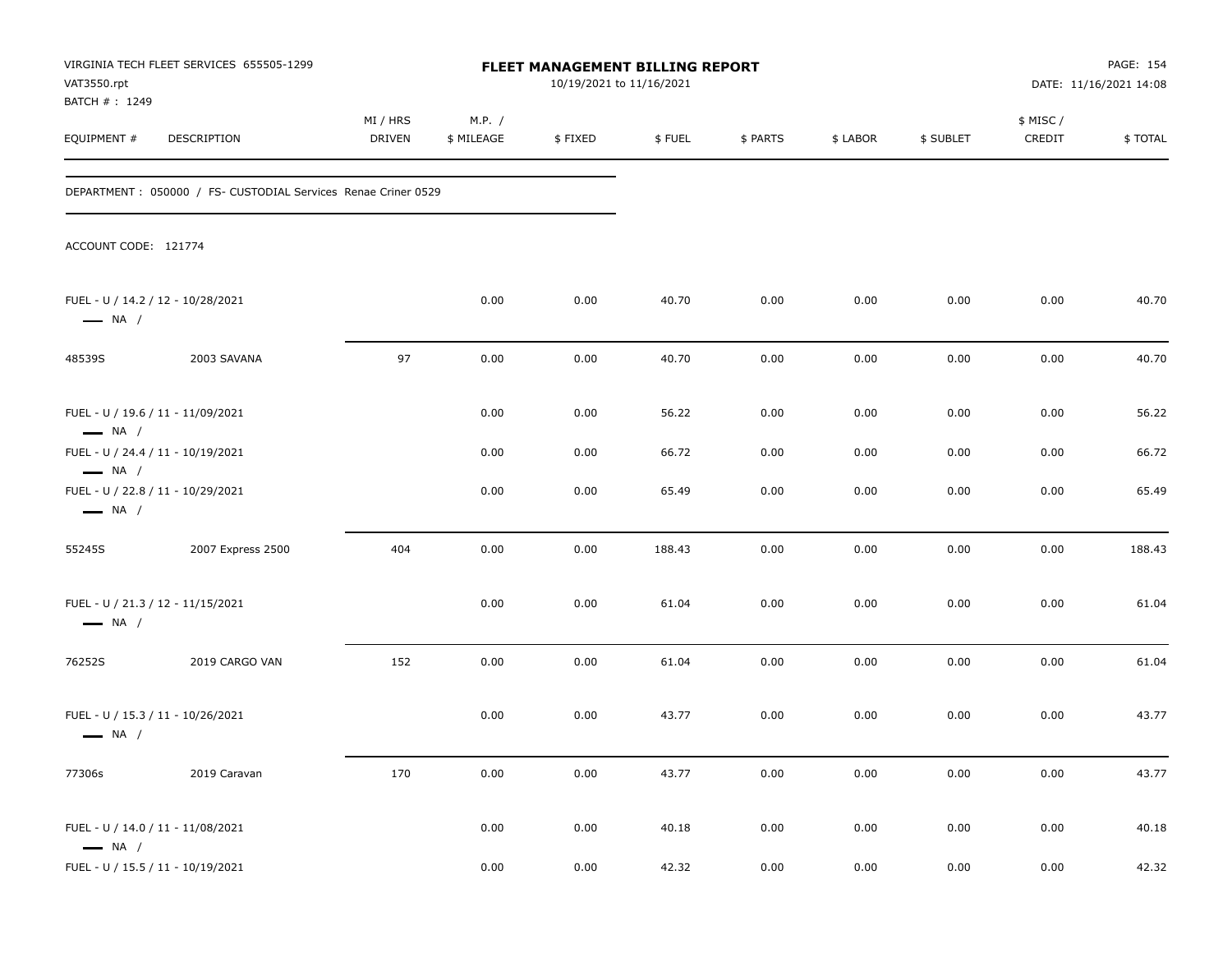| VAT3550.rpt<br>BATCH #: 1249                               | VIRGINIA TECH FLEET SERVICES 655505-1299                       |                           |                      | FLEET MANAGEMENT BILLING REPORT<br>10/19/2021 to 11/16/2021 |        |          |          |           |                    | PAGE: 155<br>DATE: 11/16/2021 14:08 |
|------------------------------------------------------------|----------------------------------------------------------------|---------------------------|----------------------|-------------------------------------------------------------|--------|----------|----------|-----------|--------------------|-------------------------------------|
| EQUIPMENT #                                                | DESCRIPTION                                                    | MI / HRS<br><b>DRIVEN</b> | M.P. /<br>\$ MILEAGE | \$FIXED                                                     | \$FUEL | \$ PARTS | \$ LABOR | \$ SUBLET | \$ MISC/<br>CREDIT | \$TOTAL                             |
|                                                            | DEPARTMENT : 050000 / FS- CUSTODIAL Services Renae Criner 0529 |                           |                      |                                                             |        |          |          |           |                    |                                     |
| $\longrightarrow$ NA /<br>$\longrightarrow$ NA /           | FUEL - U / 12.4 / 11 - 10/27/2021                              |                           | 0.00                 | 0.00                                                        | 35.59  | 0.00     | 0.00     | 0.00      | 0.00               | 35.59                               |
| 77307s                                                     | 2019 Frontier                                                  | 440                       | 0.00                 | 0.00                                                        | 118.09 | 0.00     | 0.00     | 0.00      | 0.00               | 118.09                              |
| $\longrightarrow$ NA /                                     | FUEL - U / 14.0 / 12 - 10/22/2021                              |                           | 0.00                 | 0.00                                                        | 40.21  | 0.00     | 0.00     | 0.00      | 0.00               | 40.21                               |
| 77308s                                                     | 2019 Frontier                                                  | 187                       | 0.00                 | 0.00                                                        | 40.21  | 0.00     | 0.00     | 0.00      | 0.00               | 40.21                               |
| $\longrightarrow$ NA /                                     | FUEL - U / 11.3 / 11 - 10/27/2021                              |                           | 0.00                 | 0.00                                                        | 32.43  | 0.00     | 0.00     | 0.00      | 0.00               | 32.43                               |
| 80226S                                                     | 2021 Transit Connect                                           | 203                       | 0.00                 | 0.00                                                        | 32.43  | 0.00     | 0.00     | 0.00      | 0.00               | 32.43                               |
| FUEL - U / 2.5 / 11 - 11/05/2021<br>$\longrightarrow$ NA / |                                                                |                           | 0.00                 | 0.00                                                        | 7.18   | 0.00     | 0.00     | 0.00      | 0.00               | 7.18                                |
| FUEL - U / 4.0 / 11 - 10/19/2021<br>$\longrightarrow$ NA / |                                                                |                           | 0.00                 | 0.00                                                        | 11.00  | 0.00     | 0.00     | 0.00      | 0.00               | 11.00                               |
| EGUV076                                                    | 2017 WORKMAN                                                   | $\mathbf 0$               | 0.00                 | 0.00                                                        | 18.18  | 0.00     | 0.00     | 0.00      | 0.00               | 18.18                               |
| FUEL - U / 1.9 / 11 - 11/05/2021<br>$\longrightarrow$ NA / |                                                                |                           | 0.00                 | 0.00                                                        | 5.45   | 0.00     | 0.00     | 0.00      | 0.00               | 5.45                                |
| EGUV085                                                    | 2017 WORKMAN                                                   | $\mathbf 0$               | 0.00                 | 0.00                                                        | 5.45   | 0.00     | 0.00     | 0.00      | 0.00               | 5.45                                |
| ACCT: 121774                                               |                                                                | 1,653                     | 0.00                 | 0.00                                                        | 548.30 | 0.00     | 0.00     | 0.00      | 0.00               | 548.30                              |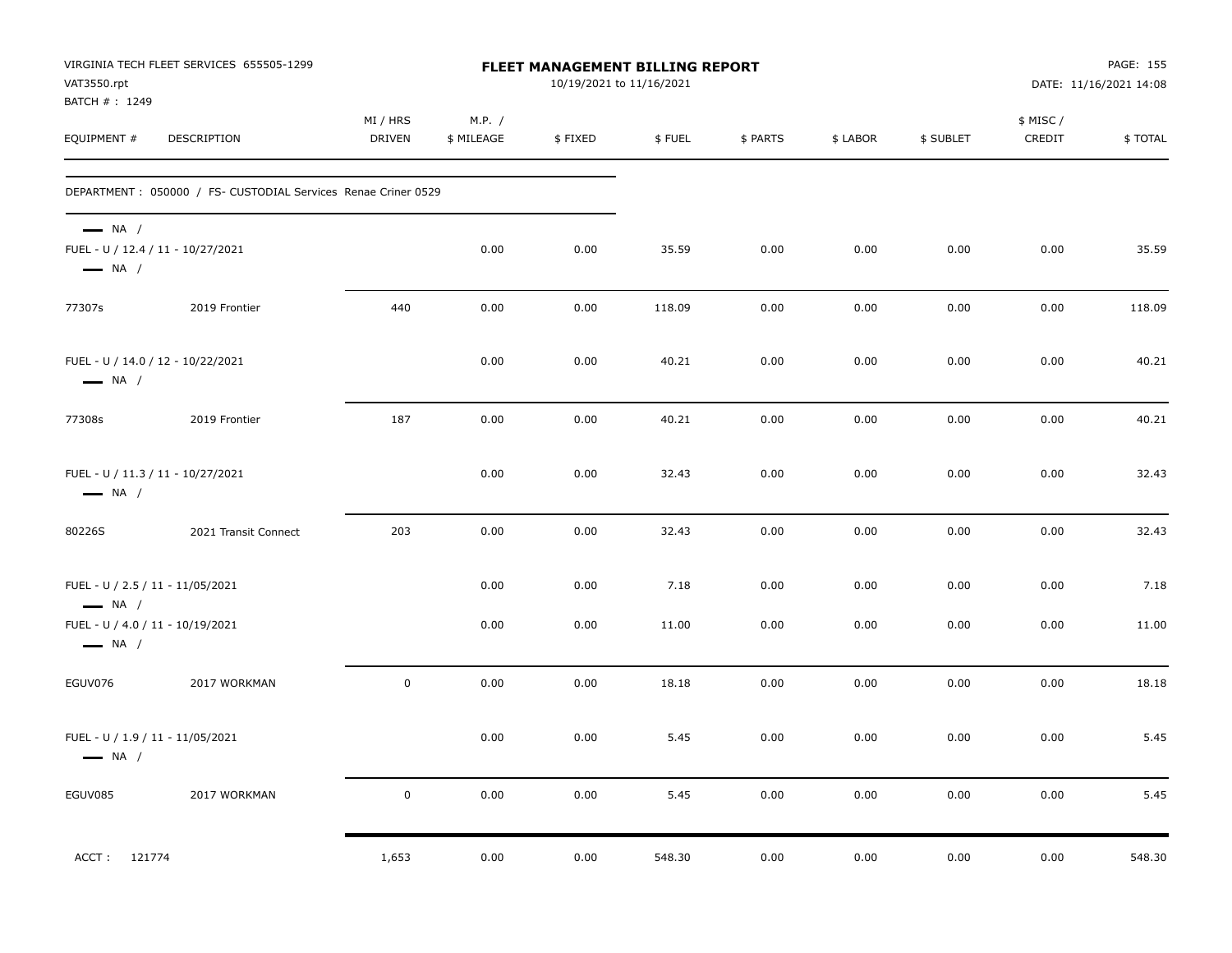| VIRGINIA TECH FLEET SERVICES 655505-1299<br>VAT3550.rpt<br>BATCH #: 1249 |        | <b>FLEET MANAGEMENT BILLING REPORT</b><br>10/19/2021 to 11/16/2021<br>DATE: 11/16/2021 14:08 |                      |         |        |          |          |                  |                     |         |
|--------------------------------------------------------------------------|--------|----------------------------------------------------------------------------------------------|----------------------|---------|--------|----------|----------|------------------|---------------------|---------|
| EQUIPMENT #<br><b>DESCRIPTION</b>                                        |        | MI / HRS<br><b>DRIVEN</b>                                                                    | M.P. /<br>\$ MILEAGE | \$FIXED | \$FUEL | \$ PARTS | \$ LABOR | \$ SUBLET        | \$ MISC /<br>CREDIT | \$TOTAL |
| DEPARTMENT SUBTOTALS :                                                   |        | 1,653                                                                                        | 0.00                 | 0.00    | 548.30 | 0.00     | 0.00     | 0.00             | 0.00                | 548.30  |
| <b>BREAKDOWN OF CHARGES:</b>                                             |        |                                                                                              | MILEAGE              |         |        | 0.00     |          | PARTS (WO'S)     |                     | 0.00    |
| EQUIPMENT COUNT:                                                         | 9      |                                                                                              | MOTOR POOL           |         |        | 0.00     |          | PARTS (IND.ISS.) |                     | 0.00    |
| DEPARTMENT:                                                              | 050000 |                                                                                              | <b>BASE</b>          |         |        | 0.00     |          | <b>CREDITS</b>   |                     | 0.00    |
|                                                                          |        |                                                                                              | INSURANCE            |         |        | 0.00     |          | MISCELLANEOUS    |                     | 0.00    |
|                                                                          |        |                                                                                              | OTHER                |         |        | 0.00     | LABOR    |                  |                     | 0.00    |
|                                                                          |        |                                                                                              | REPLACEMENT          |         |        | 0.00     |          | <b>SUBLETS</b>   |                     | 0.00    |
|                                                                          |        |                                                                                              | <b>FUEL</b>          |         |        | 548.30   |          |                  |                     |         |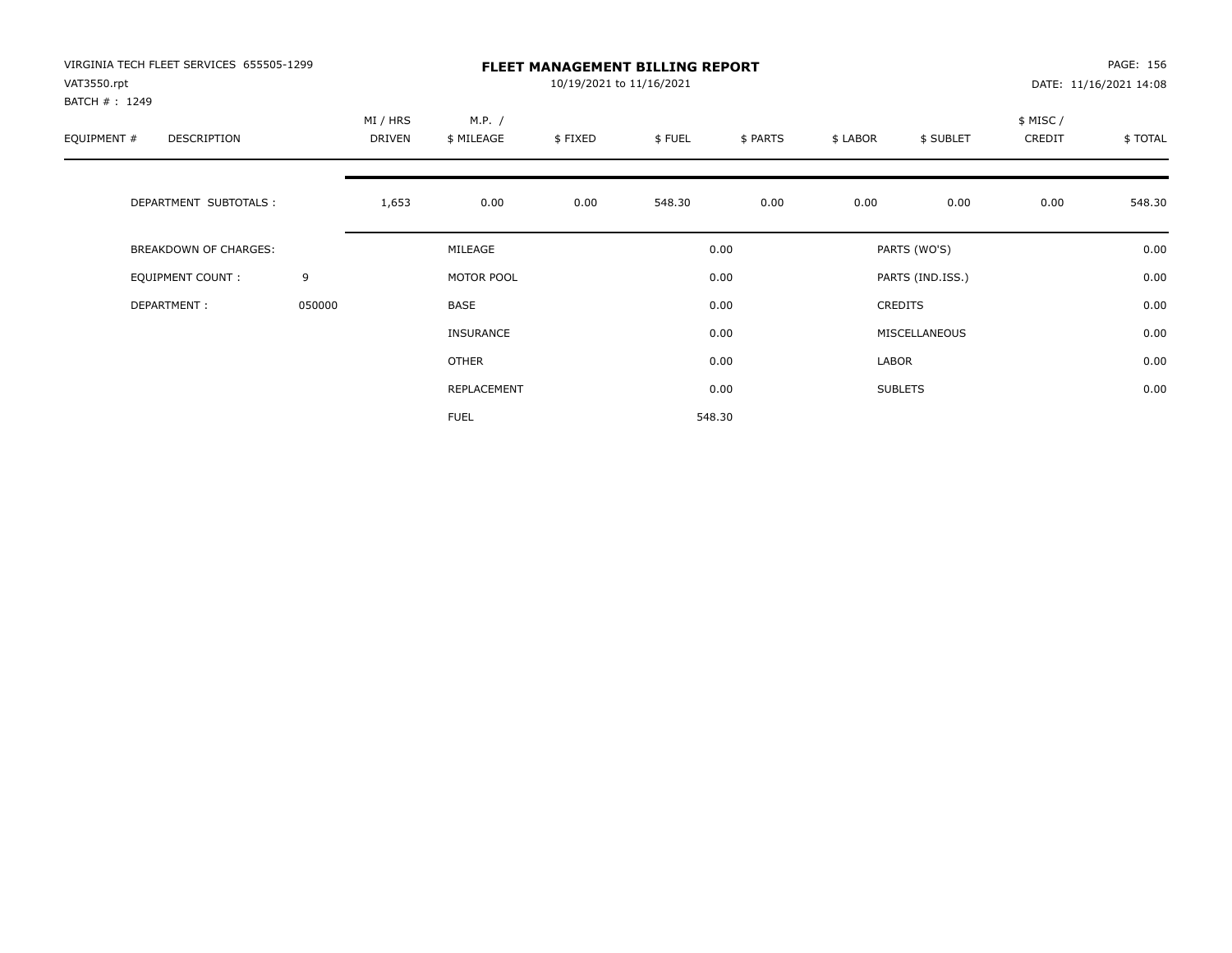| VAT3550.rpt<br>BATCH #: 1249                                | VIRGINIA TECH FLEET SERVICES 655505-1299                                |                           |                      | <b>FLEET MANAGEMENT BILLING REPORT</b><br>10/19/2021 to 11/16/2021 |        |          |          |           |                     | PAGE: 157<br>DATE: 11/16/2021 14:08 |
|-------------------------------------------------------------|-------------------------------------------------------------------------|---------------------------|----------------------|--------------------------------------------------------------------|--------|----------|----------|-----------|---------------------|-------------------------------------|
| EQUIPMENT #                                                 | DESCRIPTION                                                             | MI / HRS<br><b>DRIVEN</b> | M.P. /<br>\$ MILEAGE | \$FIXED                                                            | \$FUEL | \$ PARTS | \$ LABOR | \$ SUBLET | \$ MISC /<br>CREDIT | \$TOTAL                             |
|                                                             | DEPARTMENT : 050010 / FS - Facilities Enginnering Ops Renae Criner 0529 |                           |                      |                                                                    |        |          |          |           |                     |                                     |
| ACCOUNT CODE: 115676                                        |                                                                         |                           |                      |                                                                    |        |          |          |           |                     |                                     |
| FUEL - U / 11.4 / 11 - 10/21/2021<br>$\longrightarrow$ NA / |                                                                         |                           | 0.00                 | 0.00                                                               | 32.72  | 0.00     | 0.00     | 0.00      | 0.00                | 32.72                               |
| 27168S                                                      | 1999 RANGER                                                             | 134                       | 0.00                 | 0.00                                                               | 32.72  | 0.00     | 0.00     | 0.00      | 0.00                | 32.72                               |
| FUEL - U / 16.1 / 11 - 11/15/2021<br>$\longrightarrow$ NA / |                                                                         |                           | 0.00                 | 0.00                                                               | 46.26  | 0.00     | 0.00     | 0.00      | 0.00                | 46.26                               |
| 74646s                                                      | 2018 Frontier                                                           | 230                       | 0.00                 | 0.00                                                               | 46.26  | 0.00     | 0.00     | 0.00      | 0.00                | 46.26                               |
| FUEL - D / 6.6 / 14 - 10/27/2021<br>$\longrightarrow$ NA /  |                                                                         |                           | 0.00                 | 0.00                                                               | 20.52  | 0.00     | 0.00     | 0.00      | 0.00                | 20.52                               |
| EGUV073                                                     | 2016 All Terrain                                                        | $\mathbf 0$               | 0.00                 | 0.00                                                               | 20.52  | 0.00     | 0.00     | 0.00      | 0.00                | 20.52                               |
| ACCT: 115676                                                |                                                                         | 364                       | 0.00                 | 0.00                                                               | 99.50  | 0.00     | 0.00     | 0.00      | 0.00                | 99.50                               |
| ACCOUNT CODE: 116000                                        |                                                                         |                           |                      |                                                                    |        |          |          |           |                     |                                     |
| FUEL - D / 6.6 / 13 - 10/18/2021<br>$\longrightarrow$ NA /  |                                                                         |                           | 0.00                 | 0.00                                                               | 20.39  | 0.00     | 0.00     | 0.00      | 0.00                | 20.39                               |
| ees                                                         | 1990 EQUIPMENT                                                          | $\mathbf 0$               | 0.00                 | 0.00                                                               | 20.39  | 0.00     | 0.00     | 0.00      | 0.00                | 20.39                               |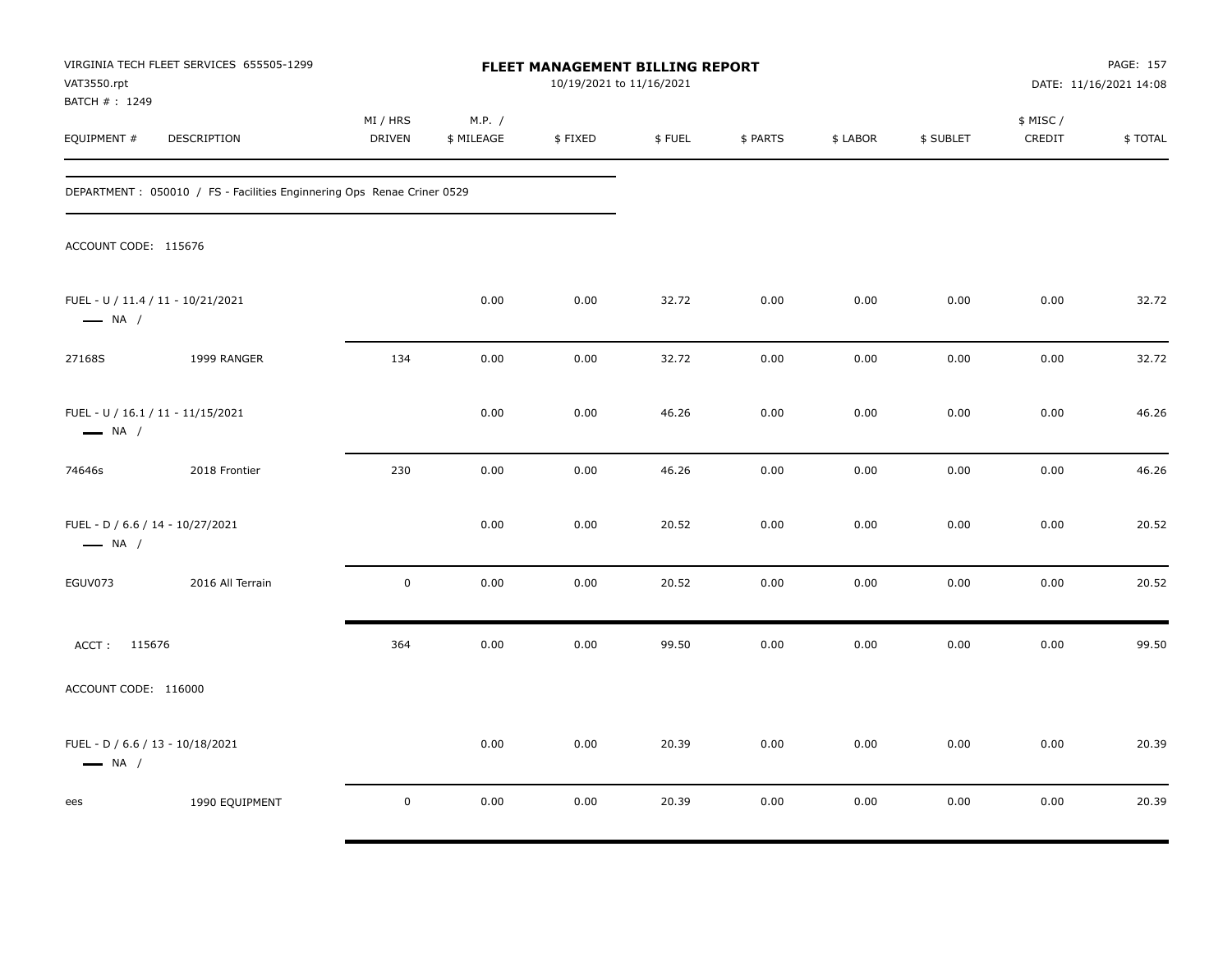| VAT3550.rpt<br>BATCH #: 1249                               | VIRGINIA TECH FLEET SERVICES 655505-1299                               |                    |                      | <b>FLEET MANAGEMENT BILLING REPORT</b><br>10/19/2021 to 11/16/2021 |        |          |          |           |                     | PAGE: 158<br>DATE: 11/16/2021 14:08 |
|------------------------------------------------------------|------------------------------------------------------------------------|--------------------|----------------------|--------------------------------------------------------------------|--------|----------|----------|-----------|---------------------|-------------------------------------|
| EQUIPMENT #                                                | DESCRIPTION                                                            | MI / HRS<br>DRIVEN | M.P. /<br>\$ MILEAGE | \$FIXED                                                            | \$FUEL | \$ PARTS | \$ LABOR | \$ SUBLET | \$ MISC /<br>CREDIT | \$TOTAL                             |
|                                                            | DEPARTMENT: 050010 / FS - Facilities Enginnering Ops Renae Criner 0529 |                    |                      |                                                                    |        |          |          |           |                     |                                     |
| ACCT: 116000                                               |                                                                        | $\mathbf 0$        | 0.00                 | 0.00                                                               | 20.39  | 0.00     | 0.00     | 0.00      | 0.00                | 20.39                               |
| ACCOUNT CODE: 118211                                       |                                                                        |                    |                      |                                                                    |        |          |          |           |                     |                                     |
| FUEL - U / 9.9 / 11 - 11/12/2021<br>$\longrightarrow$ NA / |                                                                        |                    | 0.00                 | 0.00                                                               | 28.27  | 0.00     | 0.00     | 0.00      | 0.00                | 28.27                               |
| 41548s                                                     | 2001 Ram                                                               | 108                | 0.00                 | 0.00                                                               | 28.27  | 0.00     | 0.00     | 0.00      | 0.00                | 28.27                               |
| $\longrightarrow$ NA /                                     | FUEL - U / 29.3 / 11 - 10/28/2021                                      |                    | 0.00                 | 0.00                                                               | 83.95  | 0.00     | 0.00     | 0.00      | 0.00                | 83.95                               |
| 48504S                                                     | 2003 SAVANA                                                            | 214                | 0.00                 | 0.00                                                               | 83.95  | 0.00     | 0.00     | 0.00      | 0.00                | 83.95                               |
| FUEL - U / 5.6 / 12 - 11/04/2021<br>$\longrightarrow$ NA / |                                                                        |                    | 0.00                 | 0.00                                                               | 16.01  | 0.00     | 0.00     | 0.00      | 0.00                | 16.01                               |
| FUEL - U / 8.2 / 11 - 10/25/2021<br>$\longrightarrow$ NA / |                                                                        |                    | 0.00                 | 0.00                                                               | 23.42  | 0.00     | 0.00     | 0.00      | 0.00                | 23.42                               |
| 49004S                                                     | 2004 F150                                                              | 331                | 0.00                 | 0.00                                                               | 39.43  | 0.00     | 0.00     | 0.00      | 0.00                | 39.43                               |
| $\longrightarrow$ NA /                                     | FUEL - U / 26.3 / 11 - 10/18/2021                                      |                    | 0.00                 | 0.00                                                               | 71.66  | 0.00     | 0.00     | 0.00      | 0.00                | 71.66                               |
| 50165S                                                     | 2005 SAVANA                                                            | 224                | 0.00                 | 0.00                                                               | 71.66  | 0.00     | 0.00     | 0.00      | 0.00                | 71.66                               |
| $\longrightarrow$ NA /                                     | FUEL - U / 22.9 / 11 - 11/09/2021                                      |                    | 0.00                 | 0.00                                                               | 65.72  | 0.00     | 0.00     | 0.00      | 0.00                | 65.72                               |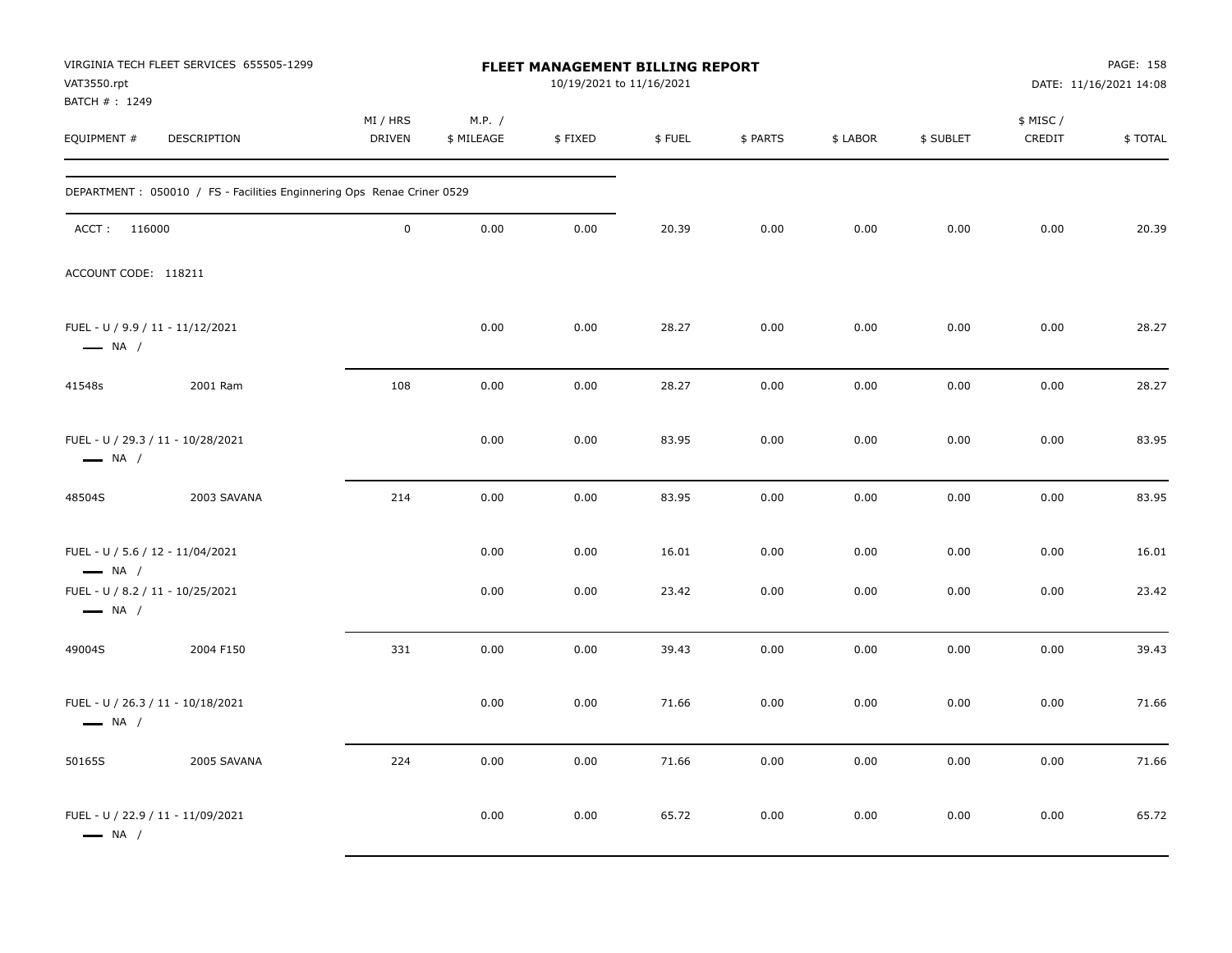| VAT3550.rpt<br>BATCH #: 1249                                | VIRGINIA TECH FLEET SERVICES 655505-1299                                |                           |                      | <b>FLEET MANAGEMENT BILLING REPORT</b><br>10/19/2021 to 11/16/2021 |        |          |          |           |                    | PAGE: 159<br>DATE: 11/16/2021 14:08 |
|-------------------------------------------------------------|-------------------------------------------------------------------------|---------------------------|----------------------|--------------------------------------------------------------------|--------|----------|----------|-----------|--------------------|-------------------------------------|
| EQUIPMENT #                                                 | DESCRIPTION                                                             | MI / HRS<br><b>DRIVEN</b> | M.P. /<br>\$ MILEAGE | \$FIXED                                                            | \$FUEL | \$ PARTS | \$ LABOR | \$ SUBLET | \$ MISC/<br>CREDIT | \$TOTAL                             |
|                                                             | DEPARTMENT : 050010 / FS - Facilities Enginnering Ops Renae Criner 0529 |                           |                      |                                                                    |        |          |          |           |                    |                                     |
| 50166s                                                      | 2005 SAVANA                                                             | 176                       | 0.00                 | 0.00                                                               | 65.72  | 0.00     | 0.00     | 0.00      | 0.00               | 65.72                               |
| FUEL - U / 17.4 / 11 - 11/15/2021<br>$\longrightarrow$ NA / |                                                                         |                           | 0.00                 | 0.00                                                               | 49.88  | 0.00     | 0.00     | 0.00      | 0.00               | 49.88                               |
| FUEL - U / 16.6 / 11 - 10/26/2021<br>$\longrightarrow$ NA / |                                                                         |                           | 0.00                 | 0.00                                                               | 47.67  | 0.00     | 0.00     | 0.00      | 0.00               | 47.67                               |
| 65552S                                                      | 2013 RAM VAN                                                            | 372                       | 0.00                 | 0.00                                                               | 97.55  | 0.00     | 0.00     | 0.00      | 0.00               | 97.55                               |
| FUEL - U / 16.0 / 11 - 10/21/2021<br>$\longrightarrow$ NA / |                                                                         |                           | 0.00                 | 0.00                                                               | 45.92  | 0.00     | 0.00     | 0.00      | 0.00               | 45.92                               |
| 68347S                                                      | 2016 Caravan                                                            | 52                        | 0.00                 | 0.00                                                               | 45.92  | 0.00     | 0.00     | 0.00      | 0.00               | 45.92                               |
| FUEL - U / 27.9 / 11 - 11/04/2021<br>$\longrightarrow$ NA / |                                                                         |                           | 0.00                 | 0.00                                                               | 79.93  | 0.00     | 0.00     | 0.00      | 0.00               | 79.93                               |
| FUEL - U / 27.0 / 11 - 10/22/2021<br>$\longrightarrow$ NA / |                                                                         |                           | 0.00                 | 0.00                                                               | 77.38  | 0.00     | 0.00     | 0.00      | 0.00               | 77.38                               |
| 71571s                                                      | 2017 F250-4x4                                                           | 446                       | 0.00                 | 0.00                                                               | 157.31 | 0.00     | 0.00     | 0.00      | 0.00               | 157.31                              |
| FUEL - U / 26.2 / 12 - 11/12/2021<br>$\longrightarrow$ NA / |                                                                         |                           | 0.00                 | 0.00                                                               | 75.22  | 0.00     | 0.00     | 0.00      | 0.00               | 75.22                               |
| 71572s                                                      | 2017 F250-4x4                                                           | $\pmb{0}$                 | 0.00                 | 0.00                                                               | 75.22  | 0.00     | 0.00     | 0.00      | 0.00               | 75.22                               |
| FUEL - U / 3.7 / 11 - 11/08/2021<br>$\longrightarrow$ NA /  |                                                                         |                           | 0.00                 | 0.00                                                               | 10.73  | 0.00     | 0.00     | 0.00      | 0.00               | 10.73                               |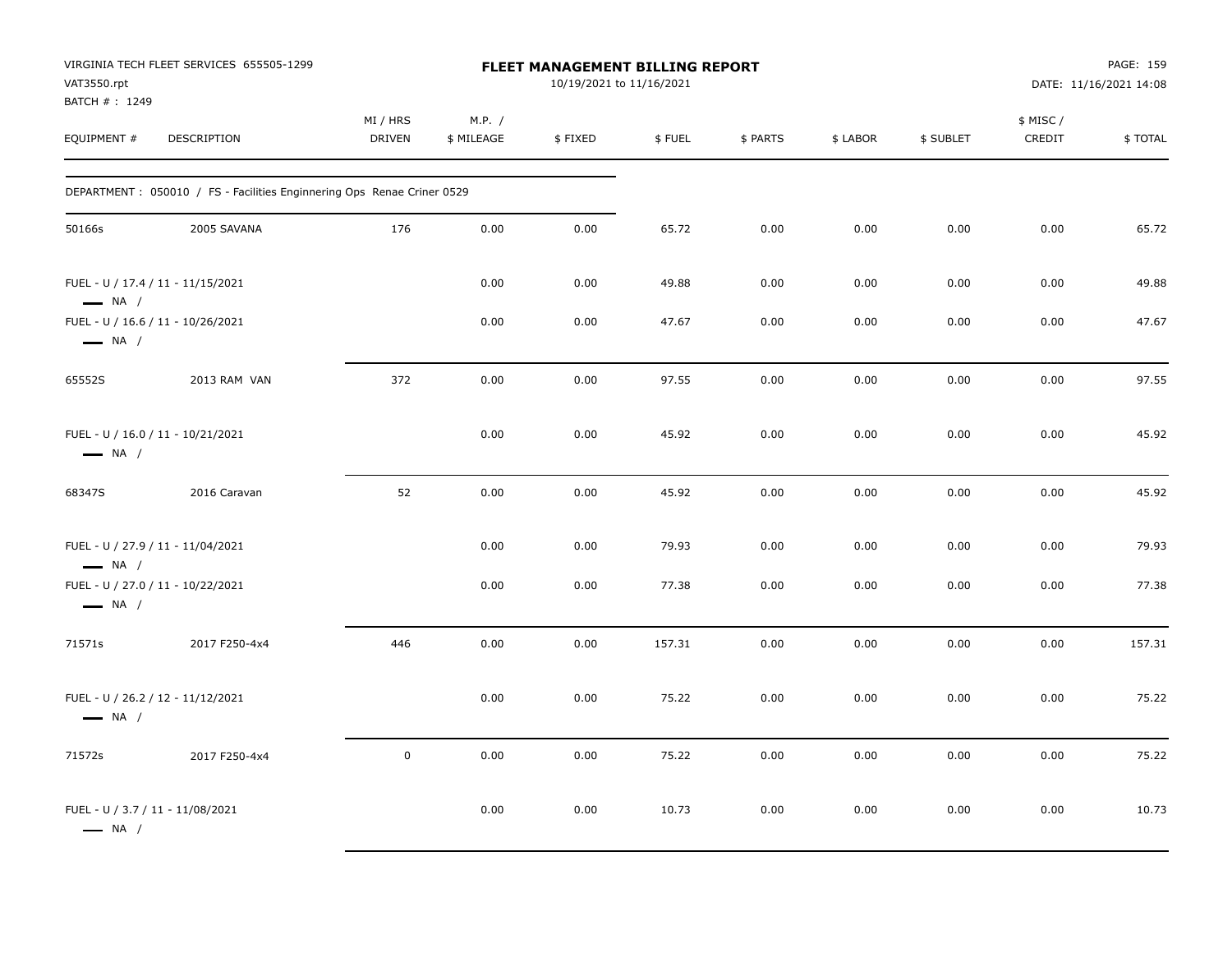| VAT3550.rpt<br>BATCH #: 1249 | VIRGINIA TECH FLEET SERVICES 655505-1299                                |                    |                      | FLEET MANAGEMENT BILLING REPORT<br>10/19/2021 to 11/16/2021 |        |          |          |           |                     | PAGE: 160<br>DATE: 11/16/2021 14:08 |
|------------------------------|-------------------------------------------------------------------------|--------------------|----------------------|-------------------------------------------------------------|--------|----------|----------|-----------|---------------------|-------------------------------------|
| EQUIPMENT #                  | DESCRIPTION                                                             | MI / HRS<br>DRIVEN | M.P. /<br>\$ MILEAGE | \$FIXED                                                     | \$FUEL | \$ PARTS | \$ LABOR | \$ SUBLET | \$ MISC /<br>CREDIT | \$TOTAL                             |
|                              | DEPARTMENT : 050010 / FS - Facilities Enginnering Ops Renae Criner 0529 |                    |                      |                                                             |        |          |          |           |                     |                                     |
| EGUV040                      | 2014 WORKMAN                                                            | 10                 | 0.00                 | 0.00                                                        | 10.73  | 0.00     | 0.00     | 0.00      | 0.00                | 10.73                               |
| ACCT: 118211                 |                                                                         | 1,933              | 0.00                 | 0.00                                                        | 675.76 | 0.00     | 0.00     | 0.00      | 0.00                | 675.76                              |
| ACCOUNT CODE: 119672         |                                                                         |                    |                      |                                                             |        |          |          |           |                     |                                     |
| $\longrightarrow$ NA /       | FUEL - U / 19.7 / 11 - 11/15/2021                                       |                    | 0.00                 | 0.00                                                        | 56.54  | 0.00     | 0.00     | 0.00      | 0.00                | 56.54                               |
| $\longrightarrow$ NA /       | FUEL - U / 0.7 / 11 - 11/15/2021                                        |                    | 0.00                 | 0.00                                                        | 1.87   | 0.00     | 0.00     | 0.00      | 0.00                | 1.87                                |
| 49008s                       | 2004 F150                                                               | 151                | 0.00                 | 0.00                                                        | 58.41  | 0.00     | 0.00     | 0.00      | 0.00                | 58.41                               |
| $\longrightarrow$ NA /       | FUEL - U / 9.6 / 11 - 11/08/2021                                        |                    | 0.00                 | 0.00                                                        | 27.55  | 0.00     | 0.00     | 0.00      | 0.00                | 27.55                               |
| $\longrightarrow$ NA /       | FUEL - U / 18.2 / 11 - 10/22/2021                                       |                    | 0.00                 | 0.00                                                        | 52.26  | 0.00     | 0.00     | 0.00      | 0.00                | 52.26                               |
| 52547S                       | 2007 Caravan                                                            | 306                | 0.00                 | 0.00                                                        | 79.81  | 0.00     | 0.00     | 0.00      | 0.00                | 79.81                               |
| $\longrightarrow$ NA /       | FUEL - U / 2.2 / 11 - 11/11/2021                                        |                    | 0.00                 | 0.00                                                        | 6.17   | 0.00     | 0.00     | 0.00      | 0.00                | 6.17                                |
| 68270S                       | 2015 EXPLORER                                                           | 29                 | 0.00                 | 0.00                                                        | 6.17   | 0.00     | 0.00     | 0.00      | 0.00                | 6.17                                |
| $\longrightarrow$ NA /       | FUEL - U / 10.0 / CC - 10/24/2021                                       |                    | 0.00                 | 0.00                                                        | 29.00  | 0.00     | 0.00     | 0.00      | 0.00                | 29.00                               |
| 74676s                       | 2018 EXPLORER                                                           | 228                | 0.00                 | 0.00                                                        | 29.00  | 0.00     | 0.00     | 0.00      | 0.00                | 29.00                               |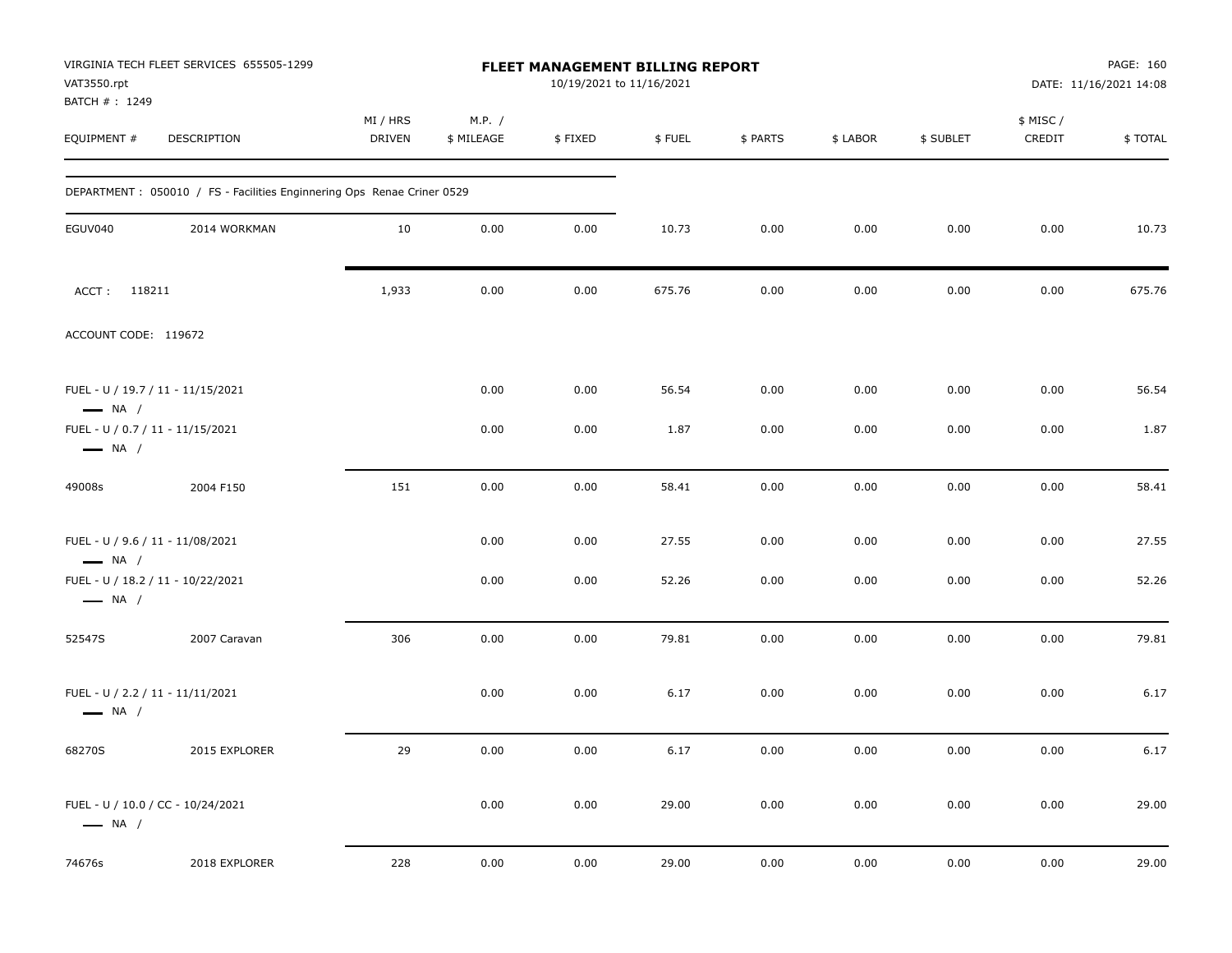| VAT3550.rpt<br>BATCH #: 1249                                | VIRGINIA TECH FLEET SERVICES 655505-1299                                |                    |                      | FLEET MANAGEMENT BILLING REPORT<br>10/19/2021 to 11/16/2021 |        |          |          |           |                     | PAGE: 161<br>DATE: 11/16/2021 14:08 |
|-------------------------------------------------------------|-------------------------------------------------------------------------|--------------------|----------------------|-------------------------------------------------------------|--------|----------|----------|-----------|---------------------|-------------------------------------|
| EQUIPMENT #                                                 | DESCRIPTION                                                             | MI / HRS<br>DRIVEN | M.P. /<br>\$ MILEAGE | \$FIXED                                                     | \$FUEL | \$ PARTS | \$ LABOR | \$ SUBLET | \$ MISC /<br>CREDIT | \$TOTAL                             |
|                                                             | DEPARTMENT : 050010 / FS - Facilities Enginnering Ops Renae Criner 0529 |                    |                      |                                                             |        |          |          |           |                     |                                     |
| ACCT: 119672                                                |                                                                         | 714                | 0.00                 | 0.00                                                        | 173.39 | 0.00     | 0.00     | 0.00      | 0.00                | 173.39                              |
| ACCOUNT CODE: 121779                                        |                                                                         |                    |                      |                                                             |        |          |          |           |                     |                                     |
| FUEL - U / 14.7 / 11 - 10/18/2021<br>$\longrightarrow$ NA / |                                                                         |                    | 0.00                 | 0.00                                                        | 40.24  | 0.00     | 0.00     | 0.00      | 0.00                | 40.24                               |
| 55242S                                                      | 2007 EXPLORER                                                           | 83                 | 0.00                 | 0.00                                                        | 40.24  | 0.00     | 0.00     | 0.00      | 0.00                | 40.24                               |
| ACCT: 121779                                                |                                                                         | 83                 | 0.00                 | 0.00                                                        | 40.24  | 0.00     | 0.00     | 0.00      | 0.00                | 40.24                               |
| ACCOUNT CODE: 123159                                        |                                                                         |                    |                      |                                                             |        |          |          |           |                     |                                     |
| FUEL - D / 41.4 / 14 - 11/15/2021<br>$\longrightarrow$ NA / |                                                                         |                    | 0.00                 | 0.00                                                        | 124.14 | 0.00     | 0.00     | 0.00      | 0.00                | 124.14                              |
| FUEL - D / 38.9 / 14 - 10/25/2021<br>$\longrightarrow$ NA / |                                                                         |                    | 0.00                 | 0.00                                                        | 120.20 | 0.00     | 0.00     | 0.00      | 0.00                | 120.20                              |
| PARTS ISSUE # I312259<br>$\longrightarrow$ NA /             |                                                                         |                    | 0.00                 | 0.00                                                        | 0.00   | 11.71    | 0.00     | 0.00      | 0.00                | 11.71                               |
| 69972s                                                      | 2016 CREW CAB                                                           | 497                | 0.00                 | 0.00                                                        | 244.34 | 11.71    | 0.00     | 0.00      | 0.00                | 256.05                              |
| ACCT:<br>123159                                             |                                                                         | 497                | 0.00                 | 0.00                                                        | 244.34 | 11.71    | 0.00     | 0.00      | 0.00                | 256.05                              |

ACCOUNT CODE: 175725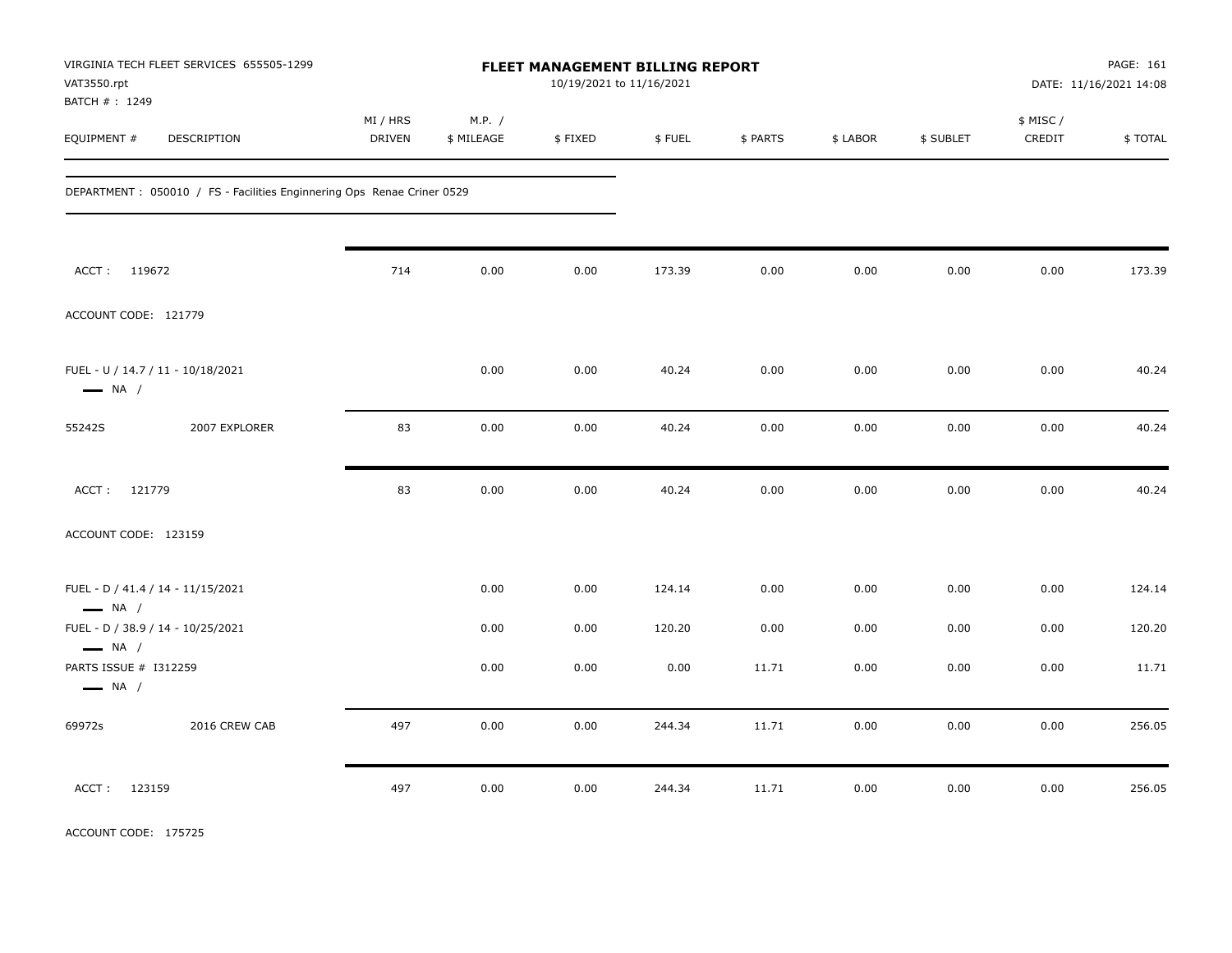|                              | VIRGINIA TECH FLEET SERVICES 655505-1299                               |        |                    |                      |         | <b>FLEET MANAGEMENT BILLING REPORT</b> |          |          |                  |                    | PAGE: 162              |
|------------------------------|------------------------------------------------------------------------|--------|--------------------|----------------------|---------|----------------------------------------|----------|----------|------------------|--------------------|------------------------|
| VAT3550.rpt                  |                                                                        |        |                    |                      |         | 10/19/2021 to 11/16/2021               |          |          |                  |                    | DATE: 11/16/2021 14:08 |
| BATCH #: 1249<br>EQUIPMENT # | <b>DESCRIPTION</b>                                                     |        | MI / HRS<br>DRIVEN | M.P. /<br>\$ MILEAGE | \$FIXED | \$FUEL                                 | \$ PARTS | \$ LABOR | \$ SUBLET        | \$ MISC/<br>CREDIT | \$TOTAL                |
|                              | DEPARTMENT: 050010 / FS - Facilities Enginnering Ops Renae Criner 0529 |        |                    |                      |         |                                        |          |          |                  |                    |                        |
| $\longrightarrow$ NA /       | FUEL - U / 20.4 / 12 - 10/25/2021                                      |        |                    | 0.00                 | 0.00    | 58.49                                  | 0.00     | 0.00     | 0.00             | 0.00               | 58.49                  |
| 74670s                       | 2018 Transit-350                                                       |        | 169                | 0.00                 | 0.00    | 58.49                                  | 0.00     | 0.00     | 0.00             | 0.00               | 58.49                  |
| ACCT:                        | 175725                                                                 |        | 169                | 0.00                 | 0.00    | 58.49                                  | 0.00     | 0.00     | 0.00             | 0.00               | 58.49                  |
|                              | DEPARTMENT SUBTOTALS :                                                 |        | 3,760              | 0.00                 | 0.00    | 1,312.11                               | 11.71    | 0.00     | 0.00             | 0.00               | 1,323.82               |
|                              | <b>BREAKDOWN OF CHARGES:</b>                                           |        |                    | MILEAGE              |         |                                        | 0.00     |          | PARTS (WO'S)     |                    | 0.00                   |
|                              | <b>EQUIPMENT COUNT:</b>                                                | 21     |                    | MOTOR POOL           |         |                                        | 0.00     |          | PARTS (IND.ISS.) |                    | 11.71                  |
|                              | DEPARTMENT:                                                            | 050010 |                    | <b>BASE</b>          |         |                                        | 0.00     |          | CREDITS          |                    | 0.00                   |
|                              |                                                                        |        |                    | <b>INSURANCE</b>     |         |                                        | 0.00     |          | MISCELLANEOUS    |                    | 0.00                   |
|                              |                                                                        |        |                    | <b>OTHER</b>         |         |                                        | 0.00     | LABOR    |                  |                    | 0.00                   |
|                              |                                                                        |        |                    | REPLACEMENT          |         |                                        | 0.00     |          | <b>SUBLETS</b>   |                    | 0.00                   |
|                              |                                                                        |        |                    | <b>FUEL</b>          |         | 1,312.11                               |          |          |                  |                    |                        |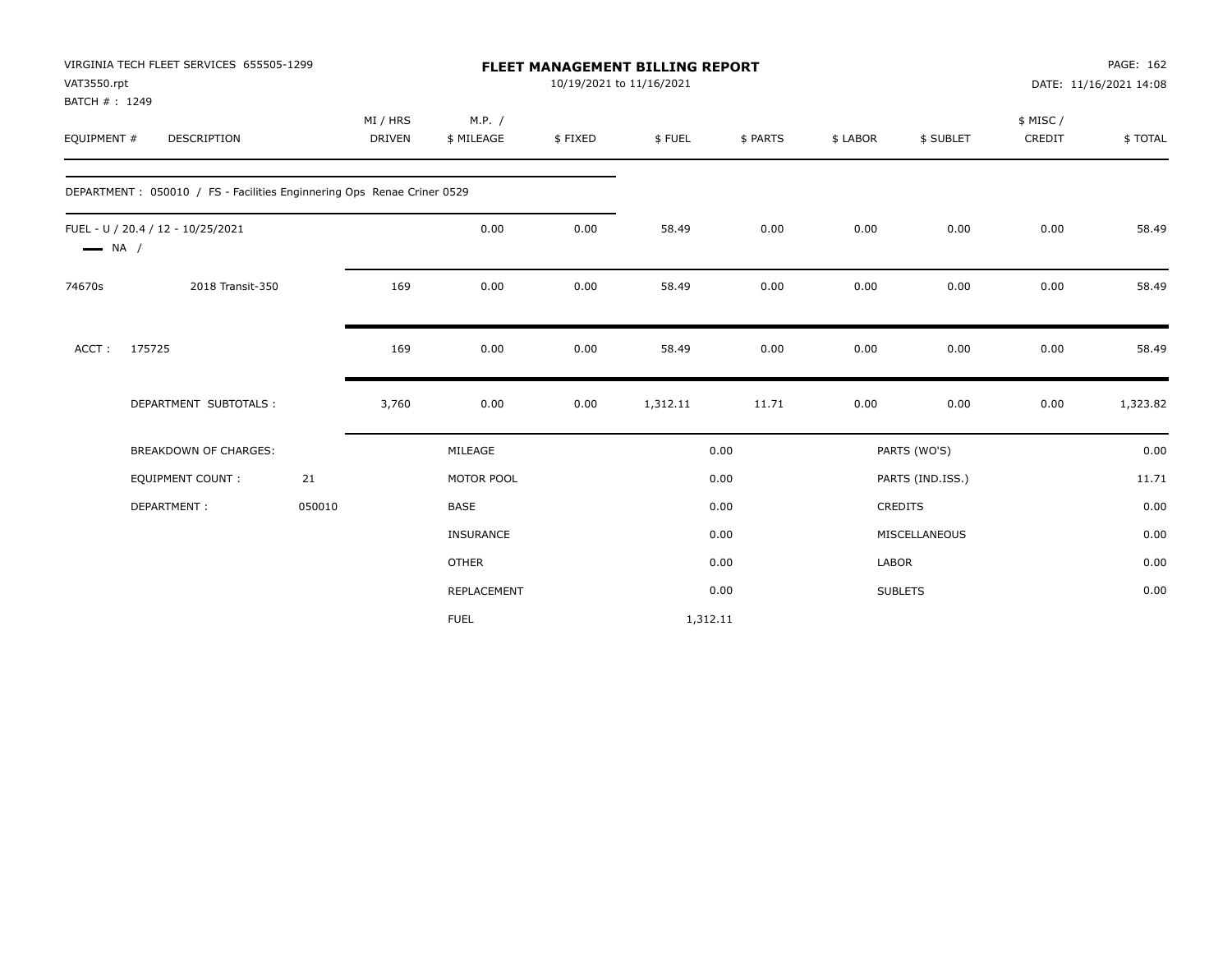| VAT3550.rpt                                                 | VIRGINIA TECH FLEET SERVICES 655505-1299                         |                    |                      | FLEET MANAGEMENT BILLING REPORT<br>10/19/2021 to 11/16/2021 |        |          |          |           |                     | PAGE: 163<br>DATE: 11/16/2021 14:08 |
|-------------------------------------------------------------|------------------------------------------------------------------|--------------------|----------------------|-------------------------------------------------------------|--------|----------|----------|-----------|---------------------|-------------------------------------|
| BATCH #: 1249<br>EQUIPMENT #                                | DESCRIPTION                                                      | MI / HRS<br>DRIVEN | M.P. /<br>\$ MILEAGE | \$FIXED                                                     | \$FUEL | \$ PARTS | \$ LABOR | \$ SUBLET | \$ MISC /<br>CREDIT | \$TOTAL                             |
|                                                             | DEPARTMENT : 050011 / FS - Buildings & Grounds Renae Criner 0529 |                    |                      |                                                             |        |          |          |           |                     |                                     |
| ACCOUNT CODE: 118210                                        |                                                                  |                    |                      |                                                             |        |          |          |           |                     |                                     |
| FUEL - U / 10.6 / 11 - 10/29/2021<br>$\longrightarrow$ NA / |                                                                  |                    | 0.00                 | 0.00                                                        | 30.36  | 0.00     | 0.00     | 0.00      | 0.00                | 30.36                               |
| 41375S                                                      | 1999 SIERRA                                                      | 88                 | 0.00                 | 0.00                                                        | 30.36  | 0.00     | 0.00     | 0.00      | 0.00                | 30.36                               |
| FUEL - U / 24.8 / 11 - 10/25/2021<br>$\longrightarrow$ NA / |                                                                  |                    | 0.00                 | 0.00                                                        | 71.29  | 0.00     | 0.00     | 0.00      | 0.00                | 71.29                               |
| 47535S                                                      | 2002 Ram                                                         | 194                | 0.00                 | 0.00                                                        | 71.29  | 0.00     | 0.00     | 0.00      | 0.00                | 71.29                               |
| FUEL - U / 20.3 / 11 - 10/29/2021<br>$\longrightarrow$ NA / |                                                                  |                    | 0.00                 | 0.00                                                        | 58.15  | 0.00     | 0.00     | 0.00      | 0.00                | 58.15                               |
| 48485S                                                      | 2003 F150                                                        | 190                | 0.00                 | 0.00                                                        | 58.15  | 0.00     | 0.00     | 0.00      | 0.00                | 58.15                               |
| FUEL - U / 24.0 / 11 - 10/25/2021<br>$\longrightarrow$ NA / |                                                                  |                    | 0.00                 | 0.00                                                        | 68.85  | 0.00     | 0.00     | 0.00      | 0.00                | 68.85                               |
| 48524S                                                      | 2003 F150                                                        | 211                | 0.00                 | 0.00                                                        | 68.85  | 0.00     | 0.00     | 0.00      | 0.00                | 68.85                               |
| FUEL - U / 11.7 / 12 - 11/03/2021<br>$\longrightarrow$ NA / |                                                                  |                    | 0.00                 | 0.00                                                        | 33.61  | 0.00     | 0.00     | 0.00      | 0.00                | 33.61                               |
| 49007s                                                      | 2004 F150                                                        | 119                | 0.00                 | 0.00                                                        | 33.61  | 0.00     | $0.00\,$ | 0.00      | 0.00                | 33.61                               |
| FUEL - U / 21.7 / 11 - 10/25/2021                           |                                                                  |                    | 0.00                 | 0.00                                                        | 62.31  | 0.00     | 0.00     | 0.00      | 0.00                | 62.31                               |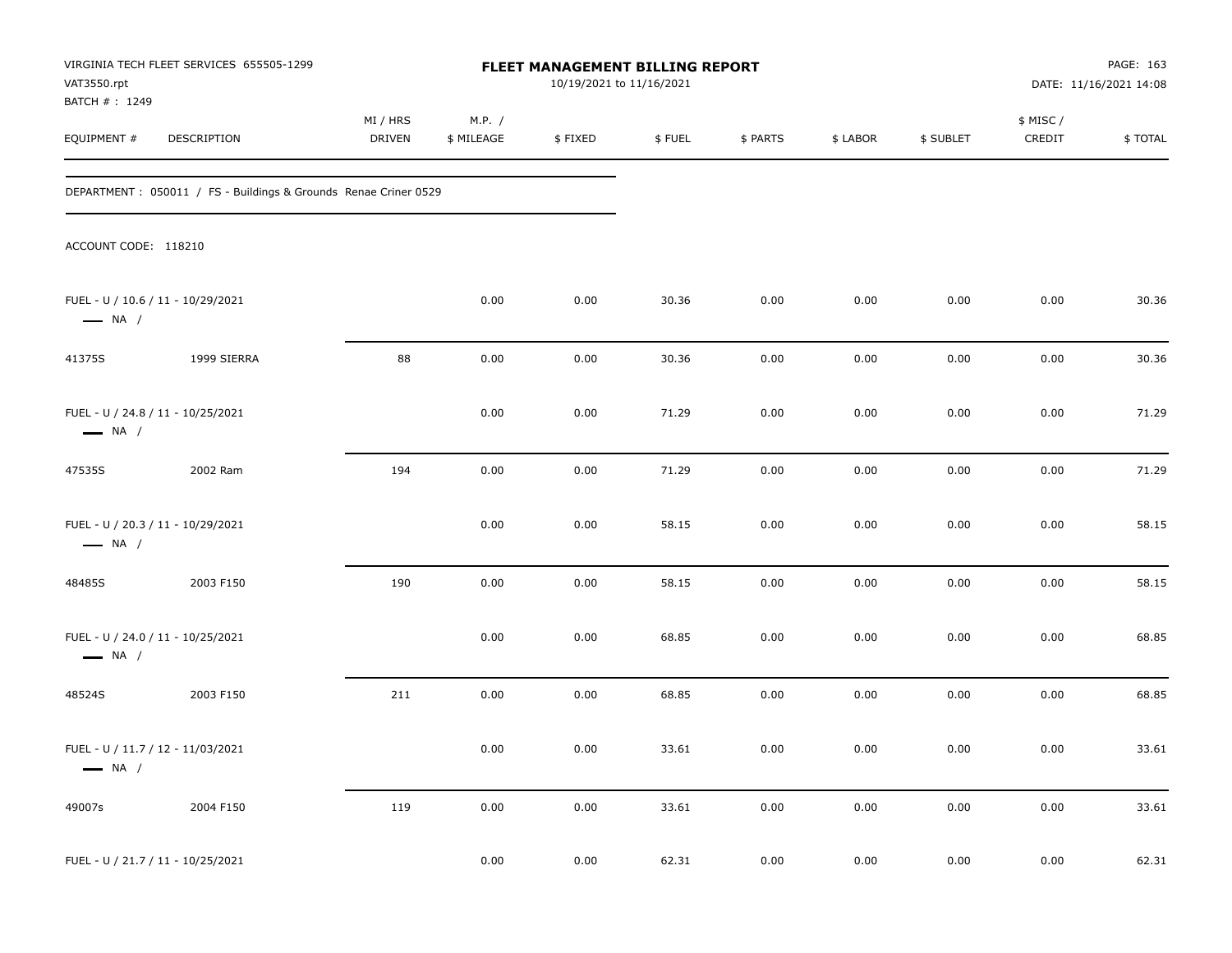| VAT3550.rpt<br>BATCH #: 1249                                              | VIRGINIA TECH FLEET SERVICES 655505-1299                        |                           |                      | <b>FLEET MANAGEMENT BILLING REPORT</b><br>10/19/2021 to 11/16/2021 |        |          |          |           |                    | PAGE: 164<br>DATE: 11/16/2021 14:08 |
|---------------------------------------------------------------------------|-----------------------------------------------------------------|---------------------------|----------------------|--------------------------------------------------------------------|--------|----------|----------|-----------|--------------------|-------------------------------------|
| EQUIPMENT #                                                               | DESCRIPTION                                                     | MI / HRS<br><b>DRIVEN</b> | M.P. /<br>\$ MILEAGE | \$FIXED                                                            | \$FUEL | \$ PARTS | \$ LABOR | \$ SUBLET | \$ MISC/<br>CREDIT | \$TOTAL                             |
|                                                                           | DEPARTMENT: 050011 / FS - Buildings & Grounds Renae Criner 0529 |                           |                      |                                                                    |        |          |          |           |                    |                                     |
| $\longrightarrow$ NA /<br>PARTS ISSUE # I312263<br>$\longrightarrow$ NA / |                                                                 |                           | 0.00                 | 0.00                                                               | 0.00   | 3.54     | 0.00     | 0.00      | 0.00               | 3.54                                |
| 55093S                                                                    | 2007 SIERRA                                                     | $\mathbf 0$               | 0.00                 | 0.00                                                               | 62.31  | 3.54     | 0.00     | 0.00      | 0.00               | 65.85                               |
| FUEL - U / 16.4 / 11 - 10/22/2021<br>$\longrightarrow$ NA /               |                                                                 |                           | 0.00                 | 0.00                                                               | 47.10  | 0.00     | 0.00     | 0.00      | 0.00               | 47.10                               |
| 65598S                                                                    | 2014 RAM VAN                                                    | 209                       | 0.00                 | 0.00                                                               | 47.10  | 0.00     | 0.00     | 0.00      | 0.00               | 47.10                               |
| FUEL - U / 27.2 / 11 - 10/26/2021<br>$\longrightarrow$ NA /               |                                                                 |                           | 0.00                 | 0.00                                                               | 77.95  | 0.00     | 0.00     | 0.00      | 0.00               | 77.95                               |
| 65636S                                                                    | 2014 F250                                                       | 214                       | 0.00                 | 0.00                                                               | 77.95  | 0.00     | 0.00     | 0.00      | 0.00               | 77.95                               |
| FUEL - U / 30.9 / 11 - 11/01/2021<br>$\longrightarrow$ NA /               |                                                                 |                           | 0.00                 | 0.00                                                               | 88.80  | 0.00     | 0.00     | 0.00      | 0.00               | 88.80                               |
| 65637S                                                                    | 2014 F250                                                       | 236                       | 0.00                 | 0.00                                                               | 88.80  | 0.00     | 0.00     | 0.00      | 0.00               | 88.80                               |
| FUEL - U / 27.9 / 11 - 10/28/2021<br>$\longrightarrow$ NA /               |                                                                 |                           | 0.00                 | 0.00                                                               | 80.07  | 0.00     | 0.00     | 0.00      | 0.00               | 80.07                               |
| 65638S                                                                    | 2014 F250                                                       | 241                       | 0.00                 | 0.00                                                               | 80.07  | 0.00     | 0.00     | 0.00      | 0.00               | 80.07                               |
| FUEL - U / 28.1 / 11 - 10/27/2021<br>$\longrightarrow$ NA /               |                                                                 |                           | 0.00                 | 0.00                                                               | 80.65  | 0.00     | 0.00     | 0.00      | 0.00               | 80.65                               |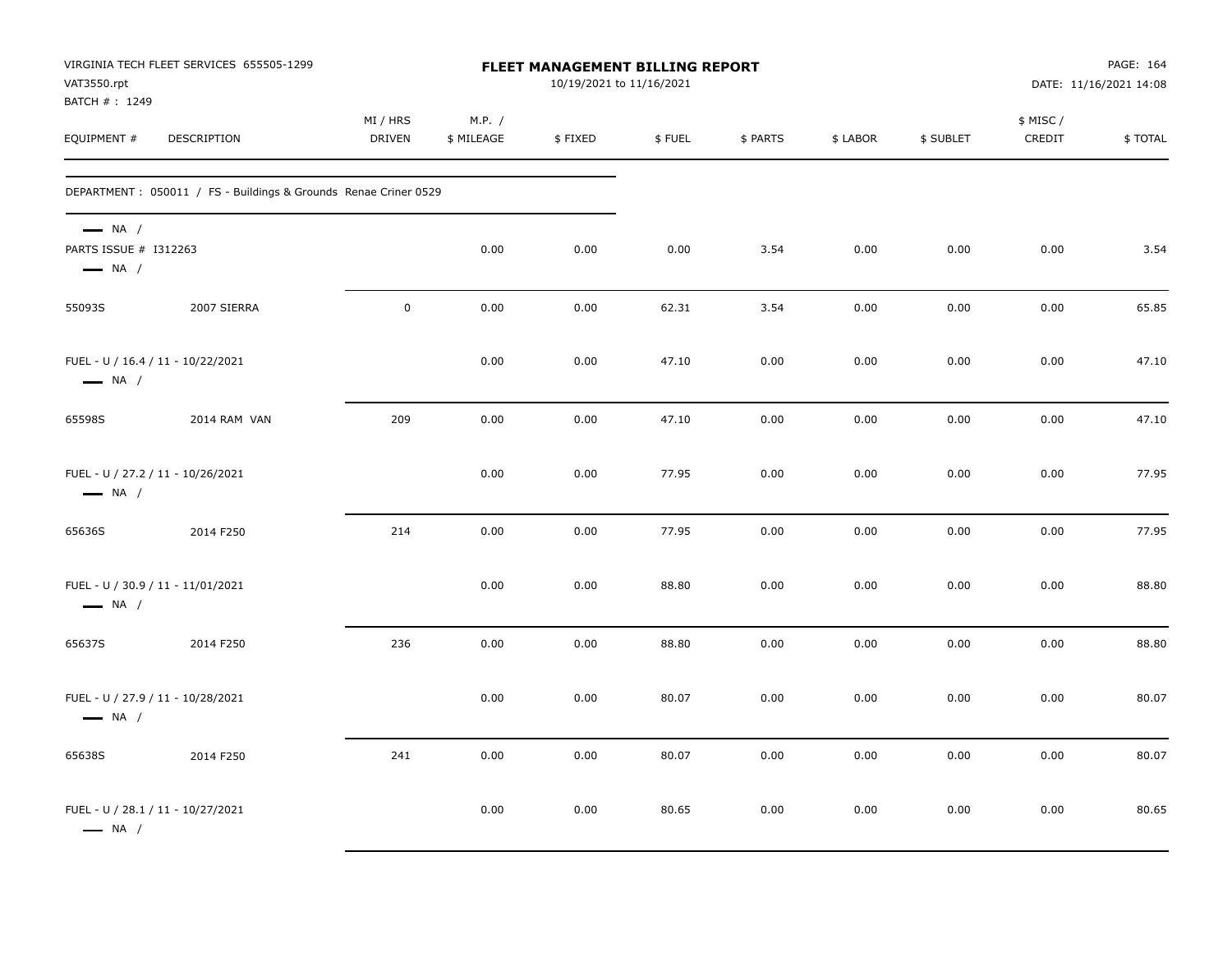| VAT3550.rpt<br>BATCH #: 1249 | VIRGINIA TECH FLEET SERVICES 655505-1299                        |                    |                      | FLEET MANAGEMENT BILLING REPORT<br>10/19/2021 to 11/16/2021 |        |          |          |           |                     | PAGE: 165<br>DATE: 11/16/2021 14:08 |
|------------------------------|-----------------------------------------------------------------|--------------------|----------------------|-------------------------------------------------------------|--------|----------|----------|-----------|---------------------|-------------------------------------|
| EQUIPMENT #                  | DESCRIPTION                                                     | MI / HRS<br>DRIVEN | M.P. /<br>\$ MILEAGE | \$FIXED                                                     | \$FUEL | \$ PARTS | \$ LABOR | \$ SUBLET | \$ MISC /<br>CREDIT | \$TOTAL                             |
|                              | DEPARTMENT: 050011 / FS - Buildings & Grounds Renae Criner 0529 |                    |                      |                                                             |        |          |          |           |                     |                                     |
| 65645S                       | 2014 F250                                                       | 195                | 0.00                 | 0.00                                                        | 80.65  | 0.00     | 0.00     | 0.00      | 0.00                | 80.65                               |
| ACCT: 118210                 |                                                                 | 1,897              | 0.00                 | 0.00                                                        | 699.14 | 3.54     | 0.00     | 0.00      | 0.00                | 702.68                              |
| ACCOUNT CODE: 118211         |                                                                 |                    |                      |                                                             |        |          |          |           |                     |                                     |
| $\longrightarrow$ NA /       | FUEL - U / 22.3 / 11 - 11/05/2021                               |                    | 0.00                 | 0.00                                                        | 63.86  | 0.00     | 0.00     | 0.00      | 0.00                | 63.86                               |
| 77321s                       | 2019 Express 2500                                               | 223                | 0.00                 | 0.00                                                        | 63.86  | 0.00     | 0.00     | 0.00      | 0.00                | 63.86                               |
| $\longrightarrow$ NA /       | FUEL - U / 28.3 / 11 - 10/29/2021                               |                    | 0.00                 | 0.00                                                        | 81.34  | 0.00     | 0.00     | 0.00      | 0.00                | 81.34                               |
| 77322s                       | 2019 Express 2500                                               | 291                | 0.00                 | 0.00                                                        | 81.34  | 0.00     | 0.00     | 0.00      | 0.00                | 81.34                               |
| ACCT: 118211                 |                                                                 | 514                | 0.00                 | 0.00                                                        | 145.20 | 0.00     | 0.00     | 0.00      | 0.00                | 145.20                              |
| ACCOUNT CODE: 118216         |                                                                 |                    |                      |                                                             |        |          |          |           |                     |                                     |
| $\longrightarrow$ NA /       | FUEL - U / 10.0 / 11 - 10/29/2021                               |                    | 0.00                 | 0.00                                                        | 28.70  | 0.00     | 0.00     | 0.00      | 0.00                | 28.70                               |
| 41378S                       | 1999 SIERRA                                                     | 101                | 0.00                 | 0.00                                                        | 28.70  | 0.00     | 0.00     | 0.00      | 0.00                | 28.70                               |
| $\longrightarrow$ NA /       | FUEL - U / 27.6 / 11 - 11/04/2021                               |                    | 0.00                 | 0.00                                                        | 79.24  | 0.00     | 0.00     | 0.00      | 0.00                | 79.24                               |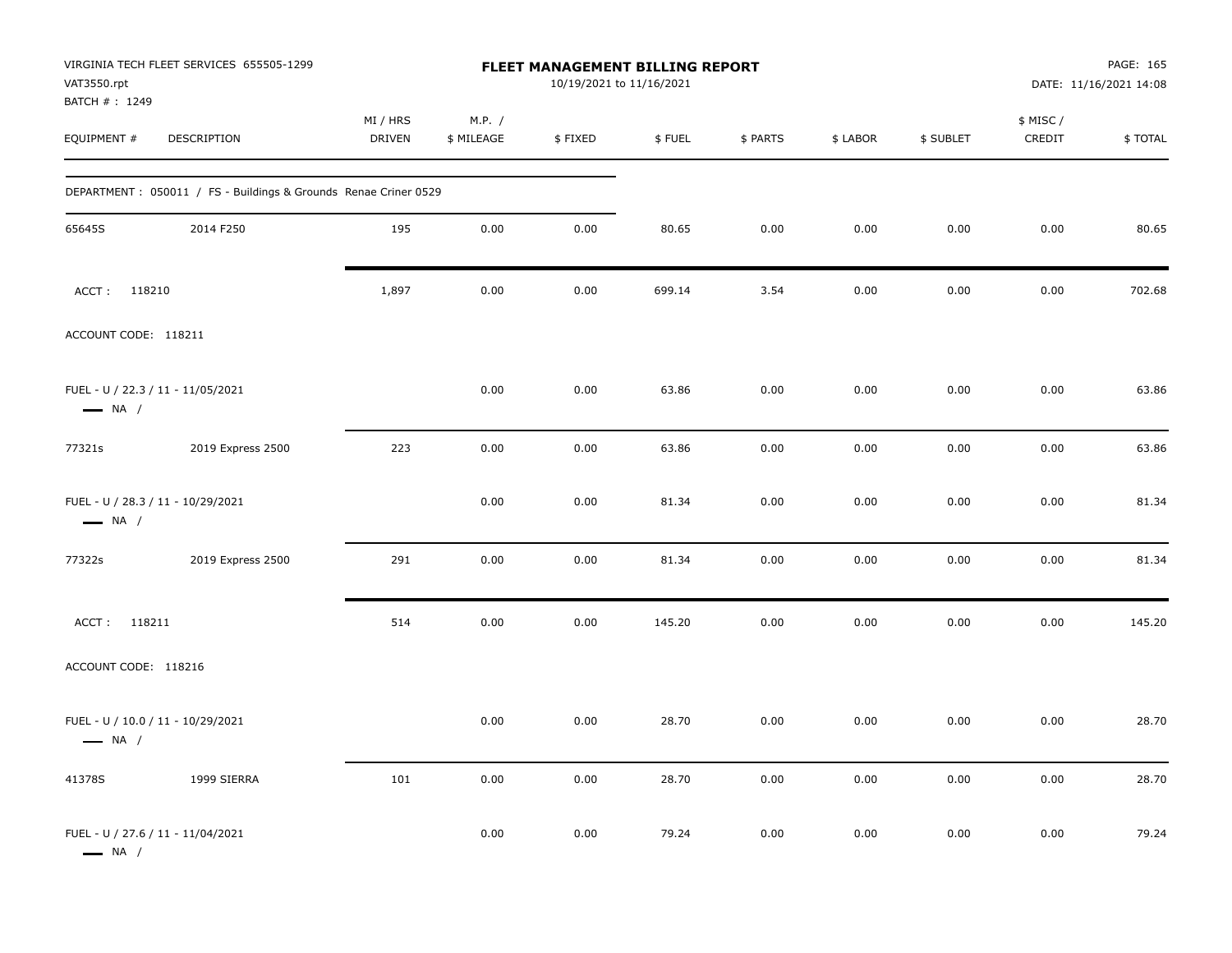| VAT3550.rpt<br>BATCH #: 1249                               | VIRGINIA TECH FLEET SERVICES 655505-1299                         |                           |                      | FLEET MANAGEMENT BILLING REPORT<br>10/19/2021 to 11/16/2021 |        |          |          |           |                    | PAGE: 166<br>DATE: 11/16/2021 14:08 |
|------------------------------------------------------------|------------------------------------------------------------------|---------------------------|----------------------|-------------------------------------------------------------|--------|----------|----------|-----------|--------------------|-------------------------------------|
| EQUIPMENT #                                                | DESCRIPTION                                                      | MI / HRS<br><b>DRIVEN</b> | M.P. /<br>\$ MILEAGE | \$FIXED                                                     | \$FUEL | \$ PARTS | \$ LABOR | \$ SUBLET | \$ MISC/<br>CREDIT | \$TOTAL                             |
|                                                            | DEPARTMENT : 050011 / FS - Buildings & Grounds Renae Criner 0529 |                           |                      |                                                             |        |          |          |           |                    |                                     |
| FUEL - U / 1.8 / 12 - 11/04/2021<br>$\longrightarrow$ NA / |                                                                  |                           | 0.00                 | 0.00                                                        | 5.14   | 0.00     | 0.00     | 0.00      | 0.00               | 5.14                                |
| 47284S                                                     | 2012 F250-4x4                                                    | 301                       | 0.00                 | 0.00                                                        | 84.38  | 0.00     | 0.00     | 0.00      | 0.00               | 84.38                               |
| $\longrightarrow$ NA /                                     | FUEL - U / 13.7 / 11 - 11/10/2021                                |                           | 0.00                 | 0.00                                                        | 39.35  | 0.00     | 0.00     | 0.00      | 0.00               | 39.35                               |
| 48979s                                                     | 2004 ESCAPE                                                      | 150                       | 0.00                 | 0.00                                                        | 39.35  | 0.00     | 0.00     | 0.00      | 0.00               | 39.35                               |
| $\longrightarrow$ NA /                                     | FUEL - U / 22.0 / 11 - 10/26/2021                                |                           | 0.00                 | 0.00                                                        | 63.11  | 0.00     | 0.00     | 0.00      | 0.00               | 63.11                               |
| 49009s                                                     | 2004 F150                                                        | $\mathsf 0$               | 0.00                 | 0.00                                                        | 63.11  | 0.00     | 0.00     | 0.00      | 0.00               | 63.11                               |
| $\longrightarrow$ NA /                                     | FUEL - U / 22.2 / 12 - 11/03/2021                                |                           | 0.00                 | 0.00                                                        | 63.69  | 0.00     | 0.00     | 0.00      | 0.00               | 63.69                               |
| $\longrightarrow$ NA /                                     | FUEL - U / 24.9 / 11 - 10/20/2021                                |                           | 0.00                 | 0.00                                                        | 67.84  | 0.00     | 0.00     | 0.00      | 0.00               | 67.84                               |
| 50126S                                                     | 2005 F150                                                        | 236                       | 0.00                 | 0.00                                                        | 131.53 | 0.00     | 0.00     | 0.00      | 0.00               | 131.53                              |
| $\longrightarrow$ NA /                                     | FUEL - U / 27.4 / 11 - 11/09/2021                                |                           | 0.00                 | 0.00                                                        | 78.64  | 0.00     | 0.00     | 0.00      | 0.00               | 78.64                               |
| 52515S                                                     | 2006 SAVANA                                                      | 208                       | 0.00                 | 0.00                                                        | 78.64  | 0.00     | 0.00     | 0.00      | 0.00               | 78.64                               |
| $\longrightarrow$ NA /                                     | FUEL - U / 16.8 / 11 - 11/04/2021                                |                           | 0.00                 | 0.00                                                        | 48.22  | 0.00     | 0.00     | 0.00      | 0.00               | 48.22                               |
|                                                            | FUEL - U / 16.4 / 11 - 10/19/2021                                |                           | 0.00                 | 0.00                                                        | 44.64  | 0.00     | 0.00     | 0.00      | 0.00               | 44.64                               |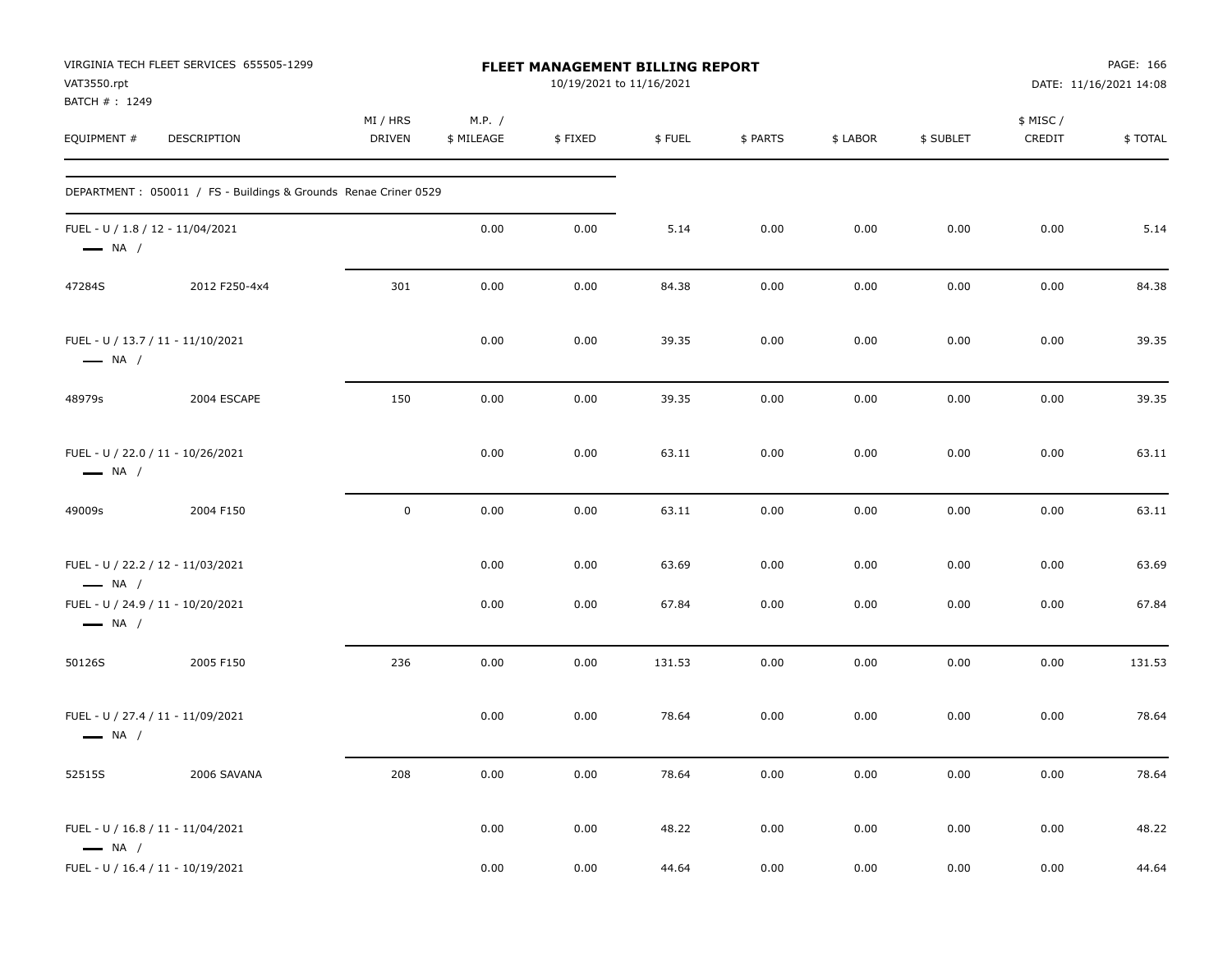| VAT3550.rpt<br>BATCH #: 1249                                                          | VIRGINIA TECH FLEET SERVICES 655505-1299                         |                           |                      | <b>FLEET MANAGEMENT BILLING REPORT</b><br>10/19/2021 to 11/16/2021 |        |          |          |           |                    | PAGE: 167<br>DATE: 11/16/2021 14:08 |
|---------------------------------------------------------------------------------------|------------------------------------------------------------------|---------------------------|----------------------|--------------------------------------------------------------------|--------|----------|----------|-----------|--------------------|-------------------------------------|
| EQUIPMENT #                                                                           | <b>DESCRIPTION</b>                                               | MI / HRS<br><b>DRIVEN</b> | M.P. /<br>\$ MILEAGE | \$FIXED                                                            | \$FUEL | \$ PARTS | \$ LABOR | \$ SUBLET | \$ MISC/<br>CREDIT | \$TOTAL                             |
|                                                                                       | DEPARTMENT : 050011 / FS - Buildings & Grounds Renae Criner 0529 |                           |                      |                                                                    |        |          |          |           |                    |                                     |
| $\longrightarrow$ NA /                                                                |                                                                  |                           |                      |                                                                    |        |          |          |           |                    |                                     |
| 52546S                                                                                | 2007 Caravan                                                     | 452                       | 0.00                 | 0.00                                                               | 92.86  | 0.00     | 0.00     | 0.00      | 0.00               | 92.86                               |
| FUEL - U / 27.4 / 11 - 11/03/2021<br>$\longrightarrow$ NA /                           |                                                                  |                           | 0.00                 | 0.00                                                               | 78.61  | 0.00     | 0.00     | 0.00      | 0.00               | 78.61                               |
| FUEL - U / 21.0 / 11 - 11/10/2021                                                     |                                                                  |                           | 0.00                 | 0.00                                                               | 60.38  | 0.00     | 0.00     | 0.00      | 0.00               | 60.38                               |
| $\longrightarrow$ NA /<br>FUEL - U / 24.2 / 11 - 10/26/2021<br>$\longrightarrow$ NA / |                                                                  |                           | 0.00                 | 0.00                                                               | 69.57  | 0.00     | 0.00     | 0.00      | 0.00               | 69.57                               |
| 55092S                                                                                | 2007 SIERRA                                                      | $\mathbf 0$               | 0.00                 | 0.00                                                               | 208.56 | 0.00     | 0.00     | 0.00      | 0.00               | 208.56                              |
| FUEL - U / 20.0 / 11 - 11/01/2021<br>$\longrightarrow$ NA /                           |                                                                  |                           | 0.00                 | 0.00                                                               | 57.40  | 0.00     | 0.00     | 0.00      | 0.00               | 57.40                               |
| FUEL - U / 24.0 / 11 - 10/19/2021<br>$\longrightarrow$ NA /                           |                                                                  |                           | 0.00                 | 0.00                                                               | 65.52  | 0.00     | 0.00     | 0.00      | 0.00               | 65.52                               |
| 55244S                                                                                | 2007 Express 2500                                                | 383                       | 0.00                 | 0.00                                                               | 122.92 | 0.00     | 0.00     | 0.00      | 0.00               | 122.92                              |
| FUEL - U / 25.9 / 11 - 10/25/2021<br>$\longrightarrow$ NA /                           |                                                                  |                           | 0.00                 | 0.00                                                               | 74.28  | 0.00     | 0.00     | 0.00      | 0.00               | 74.28                               |
| 61745S                                                                                | 2013 Express 2500                                                | 241                       | 0.00                 | 0.00                                                               | 74.28  | 0.00     | 0.00     | 0.00      | 0.00               | 74.28                               |
| FUEL - U / 11.0 / 11 - 11/11/2021<br>$\longrightarrow$ NA /                           |                                                                  |                           | 0.00                 | 0.00                                                               | 31.63  | 0.00     | 0.00     | 0.00      | 0.00               | 31.63                               |
| 61790s                                                                                | 2003 SIERRA                                                      | 0                         | 0.00                 | 0.00                                                               | 31.63  | 0.00     | 0.00     | 0.00      | 0.00               | 31.63                               |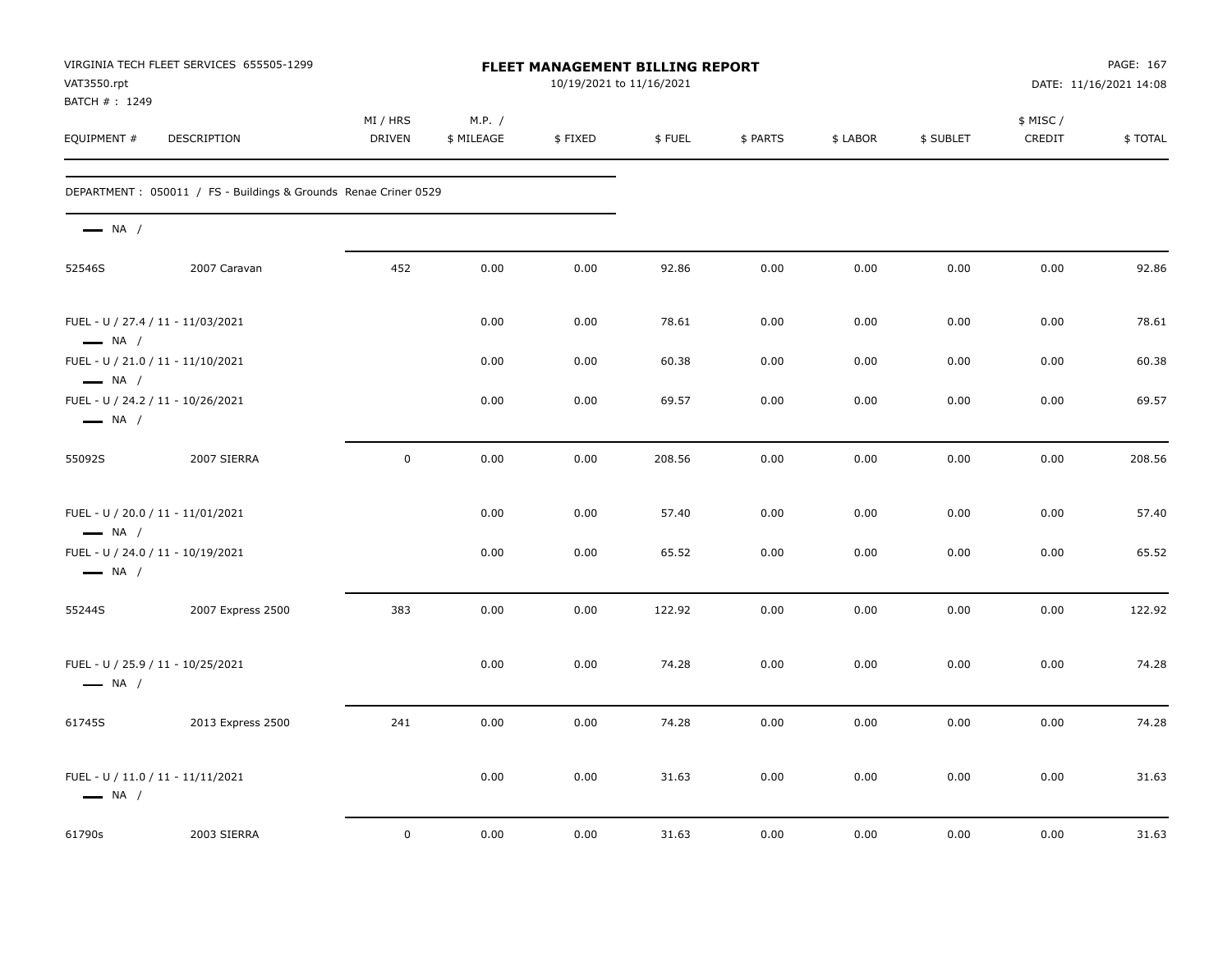| VAT3550.rpt<br>BATCH #: 1249                     | VIRGINIA TECH FLEET SERVICES 655505-1299                         |                           |                      |         | FLEET MANAGEMENT BILLING REPORT<br>10/19/2021 to 11/16/2021 |          |          |           |                    | PAGE: 168<br>DATE: 11/16/2021 14:08 |
|--------------------------------------------------|------------------------------------------------------------------|---------------------------|----------------------|---------|-------------------------------------------------------------|----------|----------|-----------|--------------------|-------------------------------------|
| EQUIPMENT#                                       | DESCRIPTION                                                      | MI / HRS<br><b>DRIVEN</b> | M.P. /<br>\$ MILEAGE | \$FIXED | \$FUEL                                                      | \$ PARTS | \$ LABOR | \$ SUBLET | \$ MISC/<br>CREDIT | \$TOTAL                             |
|                                                  | DEPARTMENT : 050011 / FS - Buildings & Grounds Renae Criner 0529 |                           |                      |         |                                                             |          |          |           |                    |                                     |
| $\longrightarrow$ NA /                           | FUEL - U / 27.9 / 12 - 11/11/2021                                |                           | 0.00                 | 0.00    | 80.13                                                       | 0.00     | 0.00     | 0.00      | 0.00               | 80.13                               |
| $\longrightarrow$ NA /                           | FUEL - U / 25.7 / 11 - 10/27/2021                                |                           | 0.00                 | 0.00    | 73.64                                                       | 0.00     | 0.00     | 0.00      | 0.00               | 73.64                               |
| 65564S                                           | 2014 F250                                                        | 448                       | 0.00                 | 0.00    | 153.77                                                      | 0.00     | 0.00     | 0.00      | 0.00               | 153.77                              |
| $\longrightarrow$ NA /                           | FUEL - U / 27.3 / 11 - 11/01/2021                                |                           | 0.00                 | 0.00    | 78.38                                                       | 0.00     | 0.00     | 0.00      | 0.00               | 78.38                               |
| $\longrightarrow$ NA /                           | FUEL - U / 26.3 / 11 - 10/18/2021                                |                           | 0.00                 | 0.00    | 71.91                                                       | 0.00     | 0.00     | 0.00      | 0.00               | 71.91                               |
| 65646S                                           | 2014 F250                                                        | 561                       | 0.00                 | 0.00    | 150.29                                                      | 0.00     | 0.00     | 0.00      | 0.00               | 150.29                              |
| ACCT: 118216                                     |                                                                  | 3,081                     | 0.00                 | 0.00    | 1,260.02                                                    | 0.00     | 0.00     | 0.00      | 0.00               | 1,260.02                            |
| ACCOUNT CODE: 119618                             |                                                                  |                           |                      |         |                                                             |          |          |           |                    |                                     |
| $\longrightarrow$ NA /                           | FUEL - U / 25.0 / 12 - 10/25/2021                                |                           | 0.00                 | 0.00    | 71.75                                                       | 0.00     | 0.00     | 0.00      | 0.00               | 71.75                               |
| 45228S                                           | 2001 SIERRA                                                      | 263                       | 0.00                 | 0.00    | 71.75                                                       | 0.00     | 0.00     | 0.00      | 0.00               | 71.75                               |
| $\longrightarrow$ NA /                           | FUEL - U / 27.7 / 12 - 11/02/2021                                |                           | 0.00                 | 0.00    | 79.50                                                       | $0.00\,$ | 0.00     | 0.00      | 0.00               | 79.50                               |
|                                                  | FUEL - U / 27.7 / 11 - 11/12/2021                                |                           | 0.00                 | 0.00    | 79.44                                                       | 0.00     | 0.00     | 0.00      | 0.00               | 79.44                               |
| $\longrightarrow$ NA /<br>$\longrightarrow$ NA / | FUEL - U / 23.5 / 11 - 10/18/2021                                |                           | 0.00                 | 0.00    | 64.21                                                       | 0.00     | 0.00     | 0.00      | 0.00               | 64.21                               |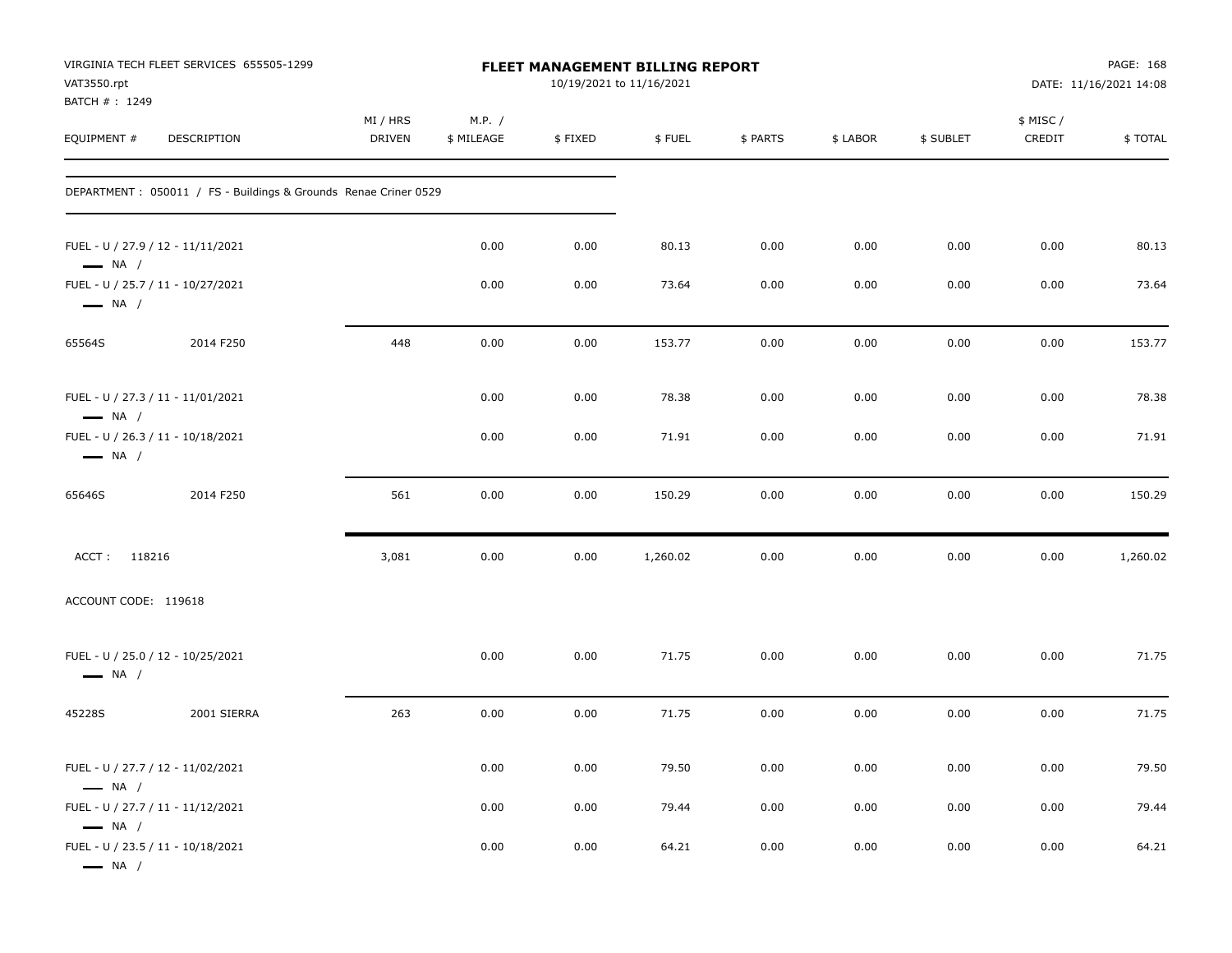| VAT3550.rpt<br>BATCH #: 1249                                                          | VIRGINIA TECH FLEET SERVICES 655505-1299                         | <b>FLEET MANAGEMENT BILLING REPORT</b><br>10/19/2021 to 11/16/2021 |                      |         |        |          |          |           | PAGE: 169<br>DATE: 11/16/2021 14:08 |         |
|---------------------------------------------------------------------------------------|------------------------------------------------------------------|--------------------------------------------------------------------|----------------------|---------|--------|----------|----------|-----------|-------------------------------------|---------|
| EQUIPMENT #                                                                           | DESCRIPTION                                                      | MI / HRS<br><b>DRIVEN</b>                                          | M.P. /<br>\$ MILEAGE | \$FIXED | \$FUEL | \$ PARTS | \$ LABOR | \$ SUBLET | \$ MISC /<br>CREDIT                 | \$TOTAL |
|                                                                                       | DEPARTMENT : 050011 / FS - Buildings & Grounds Renae Criner 0529 |                                                                    |                      |         |        |          |          |           |                                     |         |
| 47283S                                                                                | 2012 F250-4x4                                                    | 432                                                                | 0.00                 | 0.00    | 223.15 | 0.00     | 0.00     | 0.00      | 0.00                                | 223.15  |
| FUEL - U / 25.7 / 11 - 11/04/2021<br>$\longrightarrow$ NA /                           |                                                                  |                                                                    | 0.00                 | 0.00    | 73.79  | 0.00     | 0.00     | 0.00      | 0.00                                | 73.79   |
| 49003S                                                                                | 2004 F150                                                        | 273                                                                | 0.00                 | 0.00    | 73.79  | 0.00     | 0.00     | 0.00      | 0.00                                | 73.79   |
| FUEL - U / 0.9 / 11 - 10/28/2021<br>$\longrightarrow$ NA /                            |                                                                  |                                                                    | 0.00                 | 0.00    | 2.67   | 0.00     | 0.00     | 0.00      | 0.00                                | 2.67    |
| FUEL - U / 25.5 / 11 - 10/28/2021<br>$\longrightarrow$ NA /                           |                                                                  |                                                                    | 0.00                 | 0.00    | 73.10  | 0.00     | 0.00     | 0.00      | 0.00                                | 73.10   |
| 55091S                                                                                | 2007 SIERRA                                                      | 193                                                                | 0.00                 | 0.00    | 75.77  | 0.00     | 0.00     | 0.00      | 0.00                                | 75.77   |
| FUEL - U / 11.3 / 11 - 11/03/2021<br>$\longrightarrow$ NA /                           |                                                                  |                                                                    | 0.00                 | 0.00    | 32.43  | 0.00     | 0.00     | 0.00      | 0.00                                | 32.43   |
| FUEL - U / 27.4 / 12 - 11/16/2021                                                     |                                                                  |                                                                    | 0.00                 | 0.00    | 78.61  | 0.00     | 0.00     | 0.00      | 0.00                                | 78.61   |
| $\longrightarrow$ NA /<br>FUEL - U / 14.9 / 12 - 10/18/2021<br>$\longrightarrow$ NA / |                                                                  |                                                                    | 0.00                 | 0.00    | 40.73  | 0.00     | 0.00     | 0.00      | 0.00                                | 40.73   |
| $\longrightarrow$ NA /                                                                | FUEL - U / 24.8 / 12 - 10/26/2021                                |                                                                    | 0.00                 | 0.00    | 71.12  | 0.00     | 0.00     | 0.00      | 0.00                                | 71.12   |
| $\longrightarrow$ NA /                                                                | FUEL - U / 13.9 / 11 - 10/28/2021                                |                                                                    | 0.00                 | 0.00    | 39.95  | 0.00     | 0.00     | 0.00      | 0.00                                | 39.95   |
| 55217S                                                                                | 2008 F350                                                        | 779                                                                | 0.00                 | 0.00    | 262.84 | 0.00     | 0.00     | 0.00      | 0.00                                | 262.84  |
| FUEL - U / 20.1 / 11 - 11/03/2021<br>— NA /                                           |                                                                  |                                                                    | 0.00                 | 0.00    | 57.74  | 0.00     | 0.00     | 0.00      | 0.00                                | 57.74   |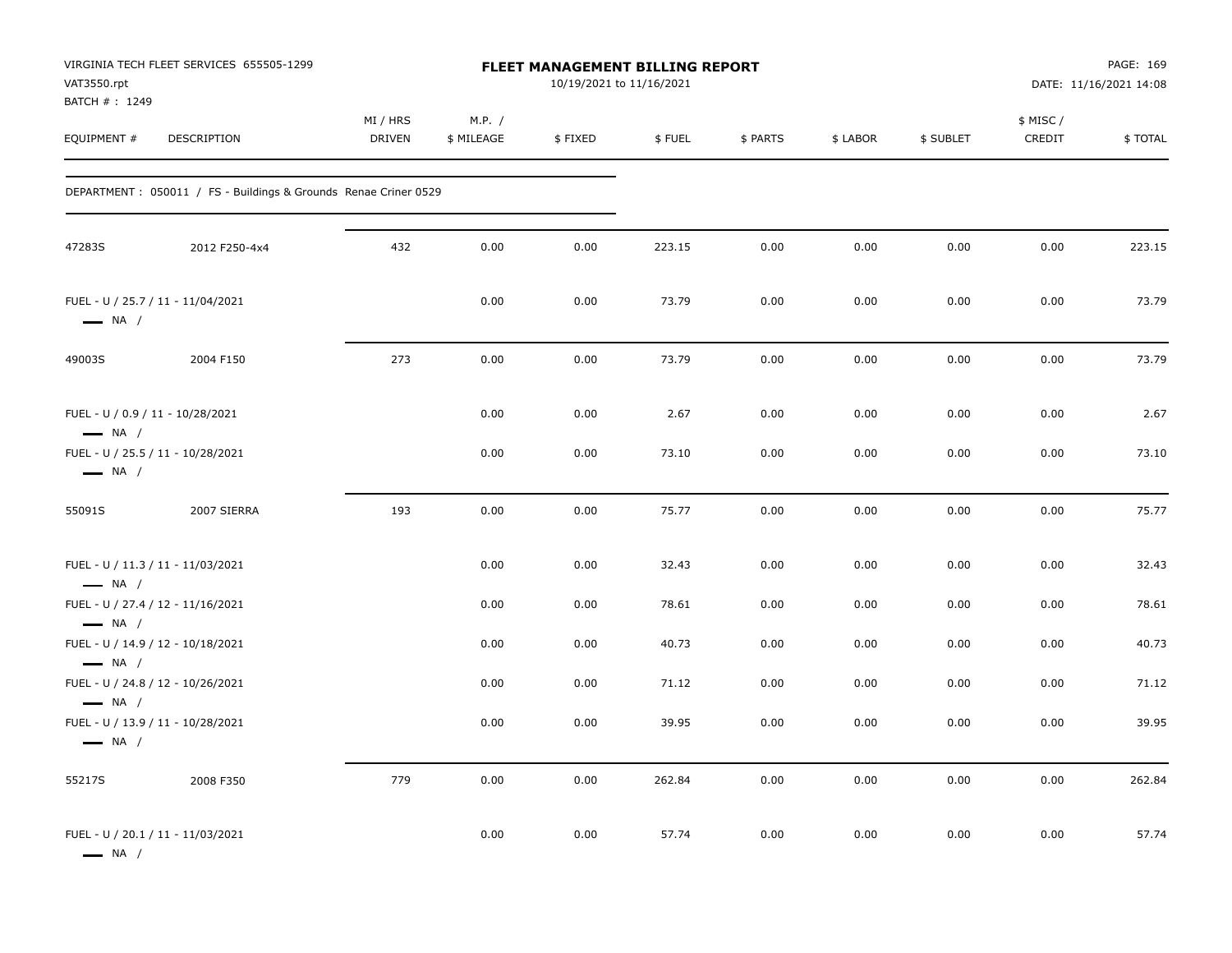| VAT3550.rpt                  | VIRGINIA TECH FLEET SERVICES 655505-1299                         | <b>FLEET MANAGEMENT BILLING REPORT</b><br>10/19/2021 to 11/16/2021 |                      |         |          |          |          |           |                     | PAGE: 170<br>DATE: 11/16/2021 14:08 |  |
|------------------------------|------------------------------------------------------------------|--------------------------------------------------------------------|----------------------|---------|----------|----------|----------|-----------|---------------------|-------------------------------------|--|
| BATCH #: 1249<br>EQUIPMENT # | DESCRIPTION                                                      | MI / HRS<br>DRIVEN                                                 | M.P. /<br>\$ MILEAGE | \$FIXED | \$FUEL   | \$ PARTS | \$ LABOR | \$ SUBLET | \$ MISC /<br>CREDIT | \$TOTAL                             |  |
|                              | DEPARTMENT : 050011 / FS - Buildings & Grounds Renae Criner 0529 |                                                                    |                      |         |          |          |          |           |                     |                                     |  |
| $\longrightarrow$ NA /       | FUEL - U / 23.8 / 11 - 11/16/2021                                |                                                                    | 0.00                 | 0.00    | 68.39    | 0.00     | 0.00     | 0.00      | 0.00                | 68.39                               |  |
| $\longrightarrow$ NA /       | FUEL - U / 12.1 / 12 - 10/20/2021                                |                                                                    | 0.00                 | 0.00    | 34.76    | 0.00     | 0.00     | 0.00      | 0.00                | 34.76                               |  |
| 61744S                       | 2013 Express 2500                                                | 437                                                                | 0.00                 | 0.00    | 160.89   | 0.00     | 0.00     | 0.00      | 0.00                | 160.89                              |  |
| $\longrightarrow$ NA /       | FUEL - U / 28.6 / 11 - 11/04/2021                                |                                                                    | 0.00                 | 0.00    | 82.08    | 0.00     | 0.00     | 0.00      | 0.00                | 82.08                               |  |
| 65635S                       | 2014 F250                                                        | 220                                                                | 0.00                 | 0.00    | 82.08    | 0.00     | 0.00     | 0.00      | 0.00                | 82.08                               |  |
| $\longrightarrow$ NA /       | FUEL - U / 26.3 / 11 - 11/01/2021                                |                                                                    | 0.00                 | 0.00    | 75.48    | 0.00     | 0.00     | 0.00      | 0.00                | 75.48                               |  |
| $\longrightarrow$ NA /       | FUEL - U / 26.1 / 11 - 11/15/2021                                |                                                                    | 0.00                 | 0.00    | 74.82    | 0.00     | 0.00     | 0.00      | 0.00                | 74.82                               |  |
| $\longrightarrow$ NA /       | FUEL - U / 28.1 / 11 - 10/19/2021                                |                                                                    | 0.00                 | 0.00    | 76.60    | 0.00     | 0.00     | 0.00      | 0.00                | 76.60                               |  |
| 65647S                       | 2014 F250                                                        | 612                                                                | 0.00                 | 0.00    | 226.90   | 0.00     | 0.00     | 0.00      | 0.00                | 226.90                              |  |
| ACCT: 119618                 |                                                                  | 3,209                                                              | 0.00                 | 0.00    | 1,177.17 | 0.00     | 0.00     | 0.00      | 0.00                | 1,177.17                            |  |
| ACCOUNT CODE: 119619         |                                                                  |                                                                    |                      |         |          |          |          |           |                     |                                     |  |
| $\longrightarrow$ NA /       | FUEL - U / 27.7 / 11 - 11/10/2021                                |                                                                    | 0.00                 | 0.00    | 79.50    | 0.00     | 0.00     | 0.00      | 0.00                | 79.50                               |  |
| 49034S                       | 2004 Express 2500                                                | 222                                                                | 0.00                 | 0.00    | 79.50    | 0.00     | 0.00     | 0.00      | 0.00                | 79.50                               |  |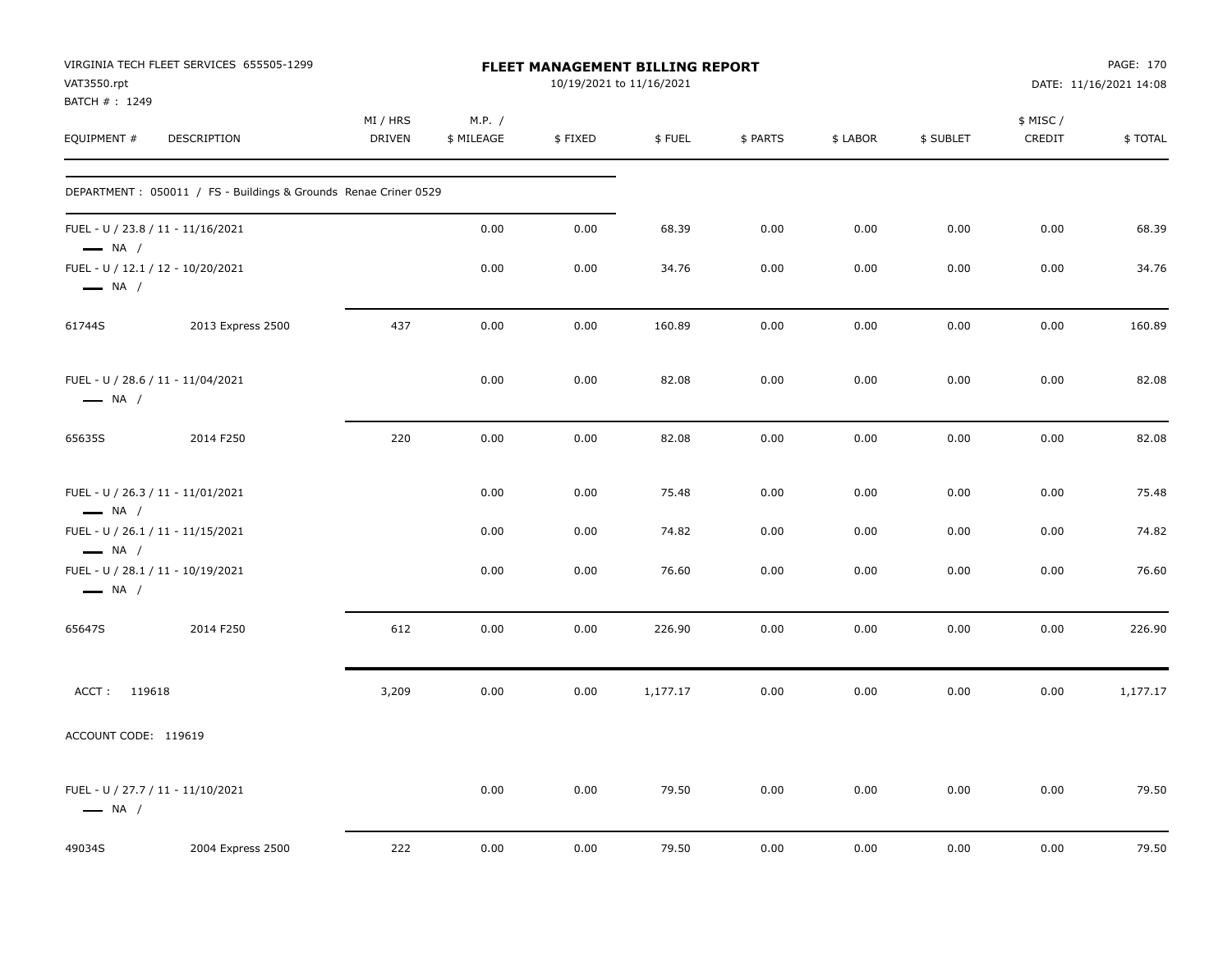| VAT3550.rpt                  | VIRGINIA TECH FLEET SERVICES 655505-1299                         |                           | PAGE: 171<br>DATE: 11/16/2021 14:08 |         |        |          |          |           |                     |         |
|------------------------------|------------------------------------------------------------------|---------------------------|-------------------------------------|---------|--------|----------|----------|-----------|---------------------|---------|
| BATCH #: 1249<br>EQUIPMENT # | DESCRIPTION                                                      | MI / HRS<br><b>DRIVEN</b> | M.P. /<br>\$ MILEAGE                | \$FIXED | \$FUEL | \$ PARTS | \$ LABOR | \$ SUBLET | \$ MISC /<br>CREDIT | \$TOTAL |
|                              | DEPARTMENT : 050011 / FS - Buildings & Grounds Renae Criner 0529 |                           |                                     |         |        |          |          |           |                     |         |
| $\longrightarrow$ NA /       | FUEL - U / 22.3 / 11 - 10/22/2021                                |                           | 0.00                                | 0.00    | 63.97  | 0.00     | 0.00     | 0.00      | 0.00                | 63.97   |
| 49045S                       | 2004 Express 2500                                                | 177                       | 0.00                                | 0.00    | 63.97  | 0.00     | 0.00     | 0.00      | 0.00                | 63.97   |
| ACCT: 119619                 |                                                                  | 399                       | 0.00                                | 0.00    | 143.47 | 0.00     | 0.00     | 0.00      | 0.00                | 143.47  |
| ACCOUNT CODE: 119620         |                                                                  |                           |                                     |         |        |          |          |           |                     |         |
| $\longrightarrow$ NA /       | FUEL - U / 19.7 / 12 - 11/04/2021                                |                           | 0.00                                | 0.00    | 56.51  | 0.00     | 0.00     | 0.00      | 0.00                | 56.51   |
| 50129S                       | 2005 F150                                                        | 169                       | 0.00                                | 0.00    | 56.51  | 0.00     | 0.00     | 0.00      | 0.00                | 56.51   |
| $\longrightarrow$ NA /       | FUEL - U / 18.8 / 11 - 11/04/2021                                |                           | 0.00                                | 0.00    | 53.93  | 0.00     | 0.00     | 0.00      | 0.00                | 53.93   |
| $\longrightarrow$ NA /       | FUEL - U / 18.3 / 12 - 10/25/2021                                |                           | 0.00                                | 0.00    | 52.46  | 0.00     | 0.00     | 0.00      | 0.00                | 52.46   |
| 50137S                       | 2005 F150                                                        | 226                       | 0.00                                | 0.00    | 106.39 | 0.00     | 0.00     | 0.00      | 0.00                | 106.39  |
| ACCT: 119620                 |                                                                  | 395                       | 0.00                                | 0.00    | 162.90 | 0.00     | 0.00     | 0.00      | 0.00                | 162.90  |
| ACCOUNT CODE: 119621         |                                                                  |                           |                                     |         |        |          |          |           |                     |         |
| $\longrightarrow$ NA /       | FUEL - U / 29.3 / 11 - 11/01/2021                                |                           | 0.00                                | 0.00    | 84.09  | 0.00     | 0.00     | 0.00      | 0.00                | 84.09   |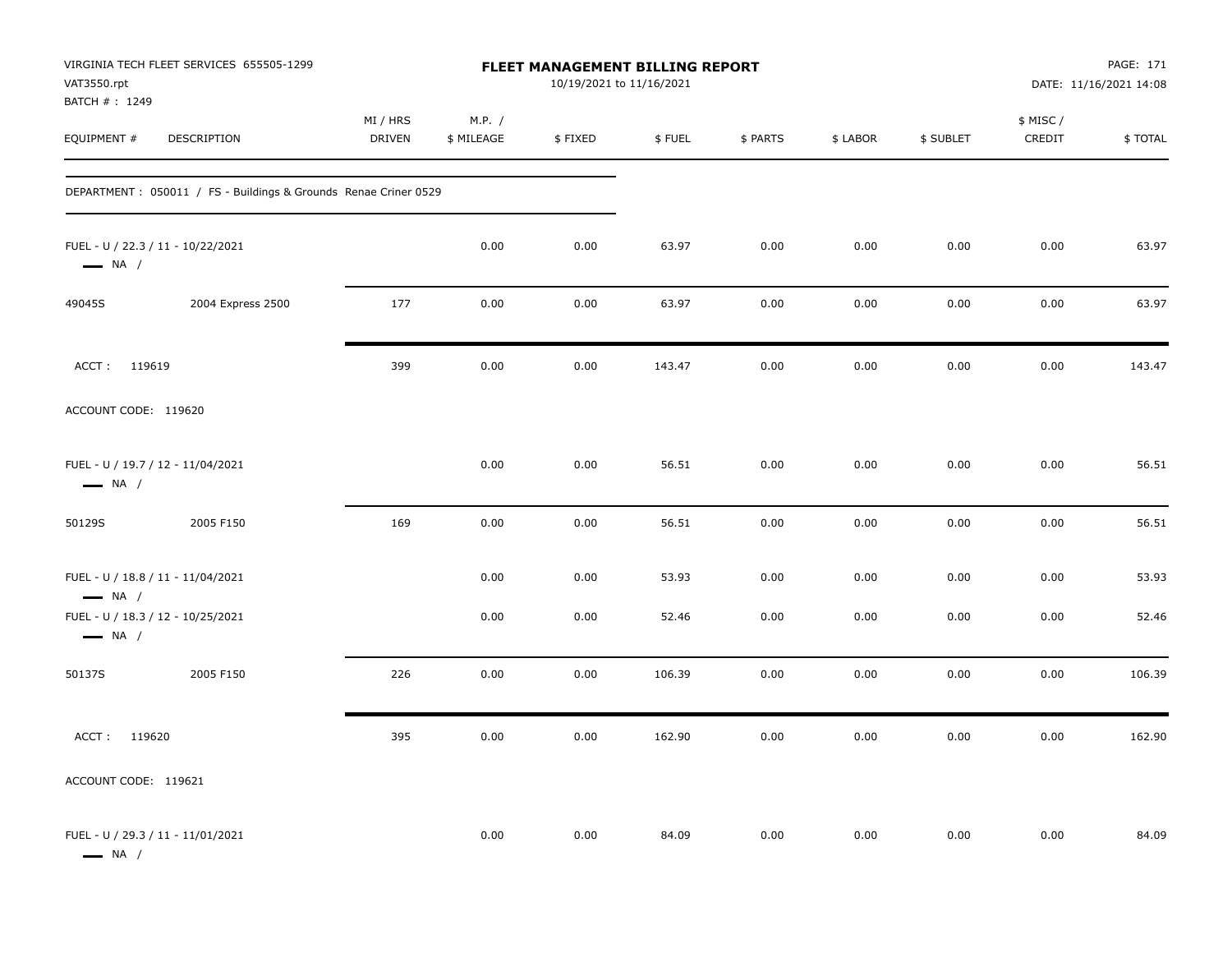| VAT3550.rpt<br>BATCH #: 1249 | VIRGINIA TECH FLEET SERVICES 655505-1299                         | <b>FLEET MANAGEMENT BILLING REPORT</b><br>10/19/2021 to 11/16/2021 |                      |         |        |          |          |           |                     | PAGE: 172<br>DATE: 11/16/2021 14:08 |  |
|------------------------------|------------------------------------------------------------------|--------------------------------------------------------------------|----------------------|---------|--------|----------|----------|-----------|---------------------|-------------------------------------|--|
| EQUIPMENT #                  | DESCRIPTION                                                      | MI / HRS<br><b>DRIVEN</b>                                          | M.P. /<br>\$ MILEAGE | \$FIXED | \$FUEL | \$ PARTS | \$ LABOR | \$ SUBLET | \$ MISC /<br>CREDIT | \$TOTAL                             |  |
|                              | DEPARTMENT : 050011 / FS - Buildings & Grounds Renae Criner 0529 |                                                                    |                      |         |        |          |          |           |                     |                                     |  |
| 48496S                       | 2003 P42                                                         | 193                                                                | 0.00                 | 0.00    | 84.09  | 0.00     | 0.00     | 0.00      | 0.00                | 84.09                               |  |
| ACCT: 119621                 |                                                                  | 193                                                                | 0.00                 | 0.00    | 84.09  | 0.00     | 0.00     | 0.00      | 0.00                | 84.09                               |  |
| ACCOUNT CODE: 121806         |                                                                  |                                                                    |                      |         |        |          |          |           |                     |                                     |  |
| $\longrightarrow$ NA /       | FUEL - U / 17.4 / 11 - 11/11/2021                                |                                                                    | 0.00                 | 0.00    | 49.91  | 0.00     | 0.00     | 0.00      | 0.00                | 49.91                               |  |
| $\longrightarrow$ NA /       | FUEL - U / 21.5 / 11 - 10/29/2021                                |                                                                    | 0.00                 | 0.00    | 61.62  | 0.00     | 0.00     | 0.00      | 0.00                | 61.62                               |  |
| 41539s                       | 1998 K1500                                                       | 309                                                                | 0.00                 | 0.00    | 111.53 | 0.00     | 0.00     | 0.00      | 0.00                | 111.53                              |  |
| $\longrightarrow$ NA /       | FUEL - U / 24.8 / 11 - 11/01/2021                                |                                                                    | 0.00                 | 0.00    | 71.23  | 0.00     | 0.00     | 0.00      | 0.00                | 71.23                               |  |
| $\longrightarrow$ NA /       | FUEL - U / 18.5 / 11 - 11/04/2021                                |                                                                    | 0.00                 | 0.00    | 52.95  | 0.00     | 0.00     | 0.00      | 0.00                | 52.95                               |  |
| $\longrightarrow$ NA /       | FUEL - U / 21.7 / 11 - 11/11/2021                                |                                                                    | 0.00                 | 0.00    | 62.31  | 0.00     | 0.00     | 0.00      | 0.00                | 62.31                               |  |
| $\longrightarrow$ NA /       | FUEL - U / 21.1 / 11 - 10/18/2021                                |                                                                    | 0.00                 | 0.00    | 57.68  | 0.00     | 0.00     | 0.00      | 0.00                | 57.68                               |  |
| $\longrightarrow$ NA /       | FUEL - U / 23.2 / 12 - 10/25/2021                                |                                                                    | 0.00                 | 0.00    | 66.44  | 0.00     | 0.00     | 0.00      | 0.00                | 66.44                               |  |
| $\longrightarrow$ NA /       | FUEL - U / 15.1 / 12 - 10/26/2021                                |                                                                    | 0.00                 | 0.00    | 43.25  | 0.00     | 0.00     | 0.00      | 0.00                | 43.25                               |  |
| 41550S                       | 2001 Ram                                                         | 925                                                                | 0.00                 | 0.00    | 353.86 | 0.00     | 0.00     | 0.00      | 0.00                | 353.86                              |  |
|                              | FUEL - U / 29.0 / 11 - 11/02/2021                                |                                                                    | 0.00                 | 0.00    | 83.23  | 0.00     | 0.00     | 0.00      | 0.00                | 83.23                               |  |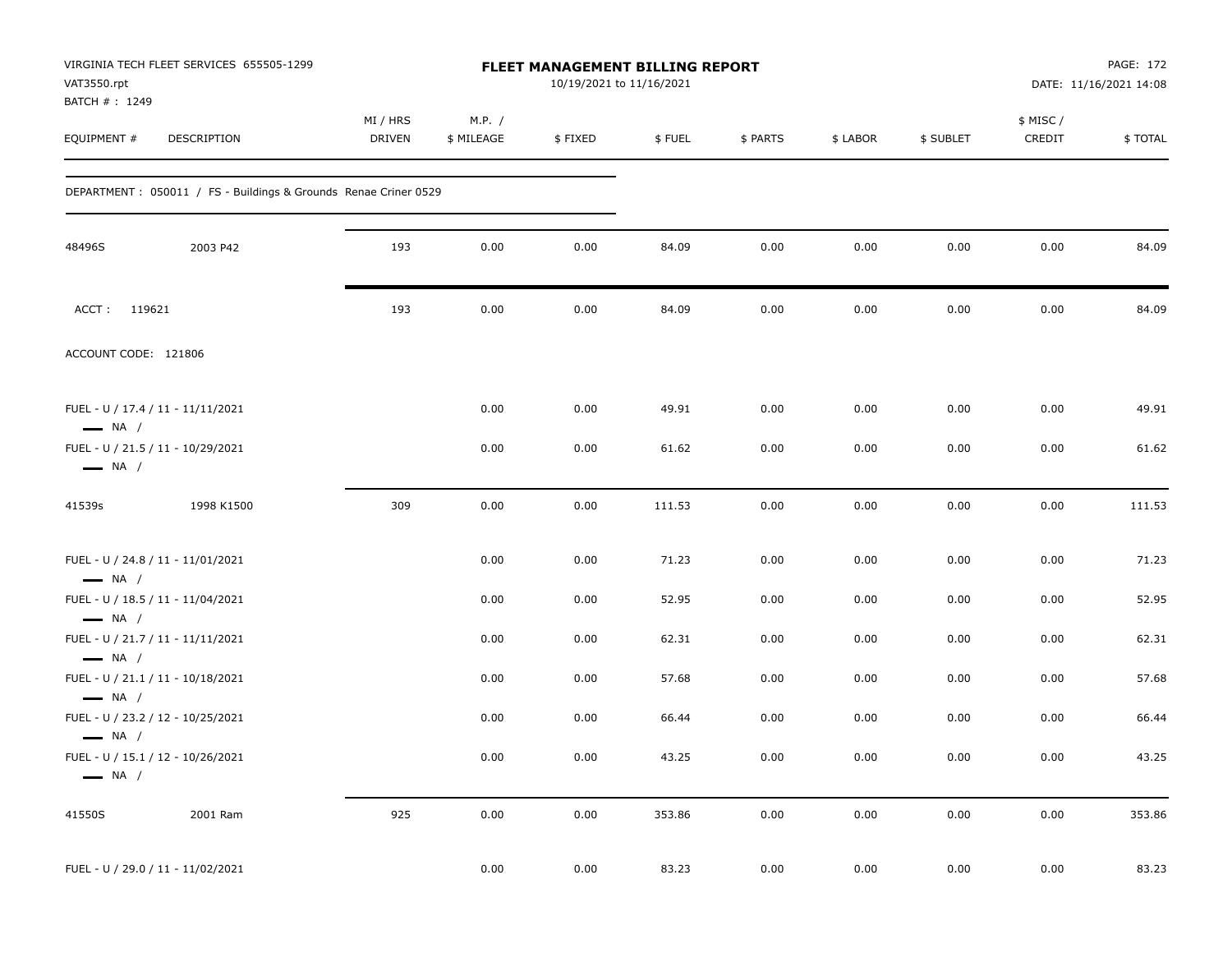| VAT3550.rpt<br>BATCH #: 1249                                                          | VIRGINIA TECH FLEET SERVICES 655505-1299                        | FLEET MANAGEMENT BILLING REPORT<br>10/19/2021 to 11/16/2021 |                      |         |        |          |          |           | PAGE: 173<br>DATE: 11/16/2021 14:08 |         |
|---------------------------------------------------------------------------------------|-----------------------------------------------------------------|-------------------------------------------------------------|----------------------|---------|--------|----------|----------|-----------|-------------------------------------|---------|
| EQUIPMENT #                                                                           | <b>DESCRIPTION</b>                                              | MI / HRS<br><b>DRIVEN</b>                                   | M.P. /<br>\$ MILEAGE | \$FIXED | \$FUEL | \$ PARTS | \$ LABOR | \$ SUBLET | \$ MISC /<br>CREDIT                 | \$TOTAL |
|                                                                                       | DEPARTMENT: 050011 / FS - Buildings & Grounds Renae Criner 0529 |                                                             |                      |         |        |          |          |           |                                     |         |
| $\longrightarrow$ NA /<br>FUEL - U / 25.8 / 11 - 11/15/2021<br>$\longrightarrow$ NA / |                                                                 |                                                             | 0.00                 | 0.00    | 74.05  | 0.00     | 0.00     | 0.00      | 0.00                                | 74.05   |
| FUEL - U / 27.8 / 11 - 10/21/2021<br>$\longrightarrow$ NA /                           |                                                                 |                                                             | 0.00                 | 0.00    | 79.79  | 0.00     | 0.00     | 0.00      | 0.00                                | 79.79   |
| 45219S                                                                                | 2001 Ram                                                        | 664                                                         | 0.00                 | 0.00    | 237.07 | 0.00     | 0.00     | 0.00      | 0.00                                | 237.07  |
| FUEL - D / 25.0 / 14 - 11/10/2021<br>$\longrightarrow$ NA /                           |                                                                 |                                                             | 0.00                 | 0.00    | 75.00  | 0.00     | 0.00     | 0.00      | 0.00                                | 75.00   |
| 47257S                                                                                | 2006 4300                                                       | 30                                                          | 0.00                 | 0.00    | 75.00  | 0.00     | 0.00     | 0.00      | 0.00                                | 75.00   |
| FUEL - U / 25.8 / 11 - 11/09/2021<br>$\longrightarrow$ NA /                           |                                                                 |                                                             | 0.00                 | 0.00    | 73.93  | 0.00     | 0.00     | 0.00      | 0.00                                | 73.93   |
| 47274S                                                                                | 2012 F250-4x4                                                   | 348                                                         | 0.00                 | 0.00    | 73.93  | 0.00     | 0.00     | 0.00      | 0.00                                | 73.93   |
| FUEL - U / 27.6 / 11 - 11/04/2021<br>$\longrightarrow$ NA /                           |                                                                 |                                                             | 0.00                 | 0.00    | 79.13  | 0.00     | 0.00     | 0.00      | 0.00                                | 79.13   |
| 47275S                                                                                | 2012 F250-4x4                                                   | 186                                                         | 0.00                 | 0.00    | 79.13  | 0.00     | 0.00     | 0.00      | 0.00                                | 79.13   |
| FUEL - D / 28.8 / 13 - 10/21/2021<br>$\longrightarrow$ NA /                           |                                                                 |                                                             | 0.00                 | 0.00    | 88.84  | 0.00     | 0.00     | 0.00      | 0.00                                | 88.84   |
| 48474S                                                                                | 2003 Silverado                                                  | 320                                                         | 0.00                 | 0.00    | 88.84  | 0.00     | 0.00     | 0.00      | 0.00                                | 88.84   |
| FUEL - U / 25.4 / 12 - 11/15/2021                                                     |                                                                 |                                                             | 0.00                 | 0.00    | 72.84  | 0.00     | 0.00     | 0.00      | 0.00                                | 72.84   |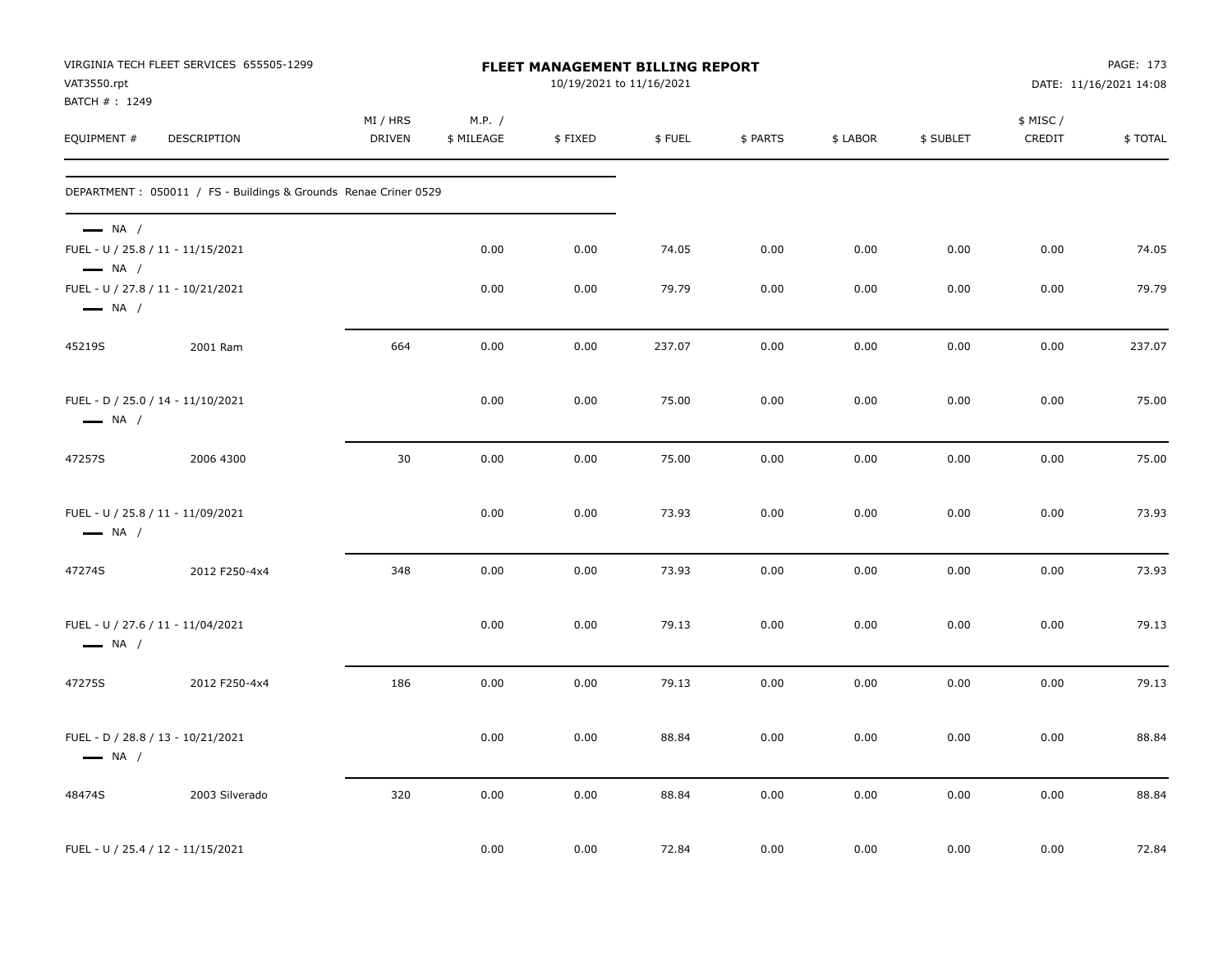| VAT3550.rpt<br>BATCH #: 1249                     | VIRGINIA TECH FLEET SERVICES 655505-1299                        | FLEET MANAGEMENT BILLING REPORT<br>10/19/2021 to 11/16/2021 |                      |         |        |          |          |           |                     | PAGE: 174<br>DATE: 11/16/2021 14:08 |  |
|--------------------------------------------------|-----------------------------------------------------------------|-------------------------------------------------------------|----------------------|---------|--------|----------|----------|-----------|---------------------|-------------------------------------|--|
| EQUIPMENT #                                      | DESCRIPTION                                                     | MI / HRS<br><b>DRIVEN</b>                                   | M.P. /<br>\$ MILEAGE | \$FIXED | \$FUEL | \$ PARTS | \$ LABOR | \$ SUBLET | \$ MISC /<br>CREDIT | \$TOTAL                             |  |
|                                                  | DEPARTMENT: 050011 / FS - Buildings & Grounds Renae Criner 0529 |                                                             |                      |         |        |          |          |           |                     |                                     |  |
| $\longrightarrow$ NA /<br>$\longrightarrow$ NA / | FUEL - U / 26.9 / 11 - 10/25/2021                               |                                                             | 0.00                 | 0.00    | 77.23  | 0.00     | 0.00     | 0.00      | 0.00                | 77.23                               |  |
| 48506s                                           | 2003 Silverado                                                  | $\mathsf 0$                                                 | 0.00                 | 0.00    | 150.07 | 0.00     | 0.00     | 0.00      | 0.00                | 150.07                              |  |
| $\longrightarrow$ NA /                           | FUEL - U / 26.3 / 11 - 11/15/2021                               |                                                             | 0.00                 | 0.00    | 75.39  | 0.00     | 0.00     | 0.00      | 0.00                | 75.39                               |  |
| $\longrightarrow$ NA /                           | FUEL - U / 14.7 / 12 - 10/25/2021                               |                                                             | 0.00                 | 0.00    | 42.05  | 0.00     | 0.00     | 0.00      | 0.00                | 42.05                               |  |
| 48507s                                           | 2003 Silverado                                                  | 338                                                         | 0.00                 | 0.00    | 117.44 | 0.00     | 0.00     | 0.00      | 0.00                | 117.44                              |  |
| $\longrightarrow$ NA /                           | FUEL - D / 26.7 / 13 - 11/07/2021                               |                                                             | 0.00                 | 0.00    | 80.10  | 0.00     | 0.00     | 0.00      | 0.00                | 80.10                               |  |
| 48998S                                           | 2004 Sweeper                                                    | 75                                                          | 0.00                 | 0.00    | 80.10  | 0.00     | 0.00     | 0.00      | 0.00                | 80.10                               |  |
| $\longrightarrow$ NA /                           | FUEL - U / 24.3 / 11 - 11/04/2021                               |                                                             | 0.00                 | 0.00    | 69.65  | 0.00     | 0.00     | 0.00      | 0.00                | 69.65                               |  |
| $\longrightarrow$ NA /                           | FUEL - U / 21.0 / 11 - 11/10/2021                               |                                                             | 0.00                 | 0.00    | 60.27  | 0.00     | 0.00     | 0.00      | 0.00                | 60.27                               |  |
| $\longrightarrow$ NA /                           | FUEL - U / 22.7 / 11 - 10/20/2021                               |                                                             | 0.00                 | 0.00    | 65.15  | 0.00     | 0.00     | 0.00      | 0.00                | 65.15                               |  |
| $\longrightarrow$ NA /                           | FUEL - U / 20.6 / 11 - 10/28/2021                               |                                                             | 0.00                 | 0.00    | 59.06  | 0.00     | 0.00     | 0.00      | 0.00                | 59.06                               |  |
| 49000S                                           | 2004 F150                                                       | 728                                                         | 0.00                 | 0.00    | 254.13 | 0.00     | 0.00     | 0.00      | 0.00                | 254.13                              |  |
|                                                  | FUEL - U / 21.0 / 12 - 11/05/2021                               |                                                             | 0.00                 | 0.00    | 60.27  | 0.00     | 0.00     | 0.00      | 0.00                | 60.27                               |  |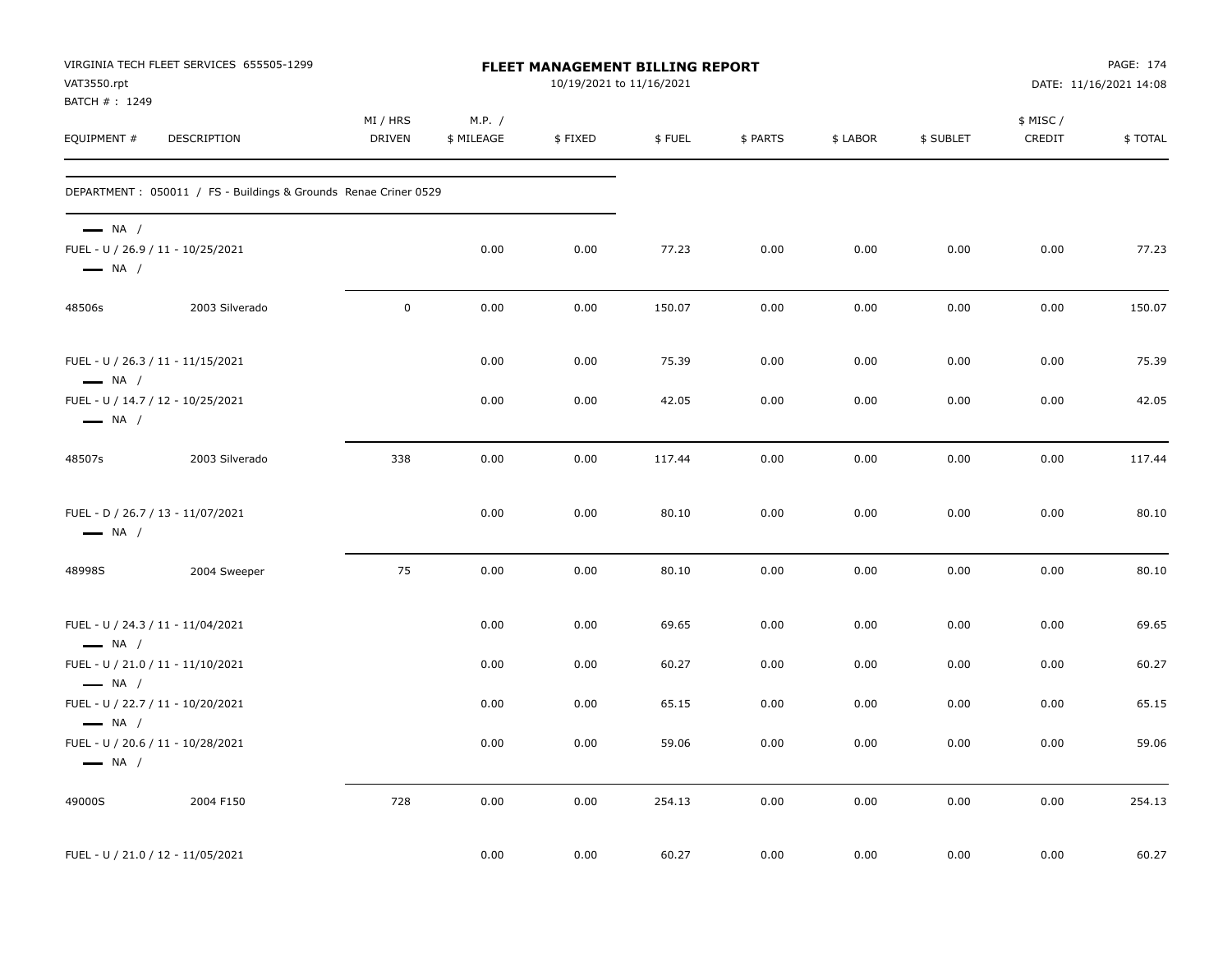| VAT3550.rpt<br>BATCH #: 1249                                                          | VIRGINIA TECH FLEET SERVICES 655505-1299                         | FLEET MANAGEMENT BILLING REPORT<br>10/19/2021 to 11/16/2021 |                      |         |        |          |          |           | PAGE: 175<br>DATE: 11/16/2021 14:08 |         |
|---------------------------------------------------------------------------------------|------------------------------------------------------------------|-------------------------------------------------------------|----------------------|---------|--------|----------|----------|-----------|-------------------------------------|---------|
| EQUIPMENT #                                                                           | DESCRIPTION                                                      | MI / HRS<br><b>DRIVEN</b>                                   | M.P. /<br>\$ MILEAGE | \$FIXED | \$FUEL | \$ PARTS | \$ LABOR | \$ SUBLET | \$ MISC/<br>CREDIT                  | \$TOTAL |
|                                                                                       | DEPARTMENT : 050011 / FS - Buildings & Grounds Renae Criner 0529 |                                                             |                      |         |        |          |          |           |                                     |         |
| $\longrightarrow$ NA /<br>FUEL - U / 16.0 / 11 - 11/12/2021<br>$\longrightarrow$ NA / |                                                                  |                                                             | 0.00                 | 0.00    | 45.92  | 0.00     | 0.00     | 0.00      | 0.00                                | 45.92   |
| 49006S                                                                                | 2004 F150                                                        | 251                                                         | 0.00                 | 0.00    | 106.19 | 0.00     | 0.00     | 0.00      | 0.00                                | 106.19  |
| FUEL - U / 28.1 / 12 - 11/10/2021<br>$\longrightarrow$ NA /                           |                                                                  |                                                             | 0.00                 | 0.00    | 80.70  | 0.00     | 0.00     | 0.00      | 0.00                                | 80.70   |
| FUEL - U / 29.3 / 11 - 10/20/2021<br>$\longrightarrow$ NA /                           |                                                                  |                                                             | 0.00                 | 0.00    | 79.99  | 0.00     | 0.00     | 0.00      | 0.00                                | 79.99   |
| 50144S                                                                                | 2005 SIERRA                                                      | 476                                                         | 0.00                 | 0.00    | 160.69 | 0.00     | 0.00     | 0.00      | 0.00                                | 160.69  |
| FUEL - D / 14.2 / 14 - 11/04/2021<br>$\longrightarrow$ NA /                           |                                                                  |                                                             | 0.00                 | 0.00    | 42.72  | 0.00     | 0.00     | 0.00      | 0.00                                | 42.72   |
| FUEL - D / 18.0 / 14 - 11/10/2021<br>$\longrightarrow$ NA /                           |                                                                  |                                                             | 0.00                 | 0.00    | 53.88  | 0.00     | 0.00     | 0.00      | 0.00                                | 53.88   |
| 50173S                                                                                | 2005 F350                                                        | 219                                                         | 0.00                 | 0.00    | 96.60  | 0.00     | 0.00     | 0.00      | 0.00                                | 96.60   |
| FUEL - U / 28.7 / 11 - 11/10/2021<br>$\longrightarrow$ NA /                           |                                                                  |                                                             | 0.00                 | 0.00    | 82.48  | 0.00     | 0.00     | 0.00      | 0.00                                | 82.48   |
| 52502S                                                                                | 2006 Silverado                                                   | 250                                                         | 0.00                 | 0.00    | 82.48  | 0.00     | 0.00     | 0.00      | 0.00                                | 82.48   |
| FUEL - U / 18.5 / 11 - 11/02/2021<br>$\longrightarrow$ NA /                           |                                                                  |                                                             | 0.00                 | 0.00    | 53.10  | 0.00     | 0.00     | 0.00      | 0.00                                | 53.10   |
| FUEL - U / 18.7 / 11 - 11/10/2021<br>$\longrightarrow$ NA /                           |                                                                  |                                                             | 0.00                 | 0.00    | 53.70  | 0.00     | 0.00     | 0.00      | 0.00                                | 53.70   |
| FUEL - U / 19.2 / 11 - 10/21/2021                                                     |                                                                  |                                                             | 0.00                 | 0.00    | 55.13  | 0.00     | 0.00     | 0.00      | 0.00                                | 55.13   |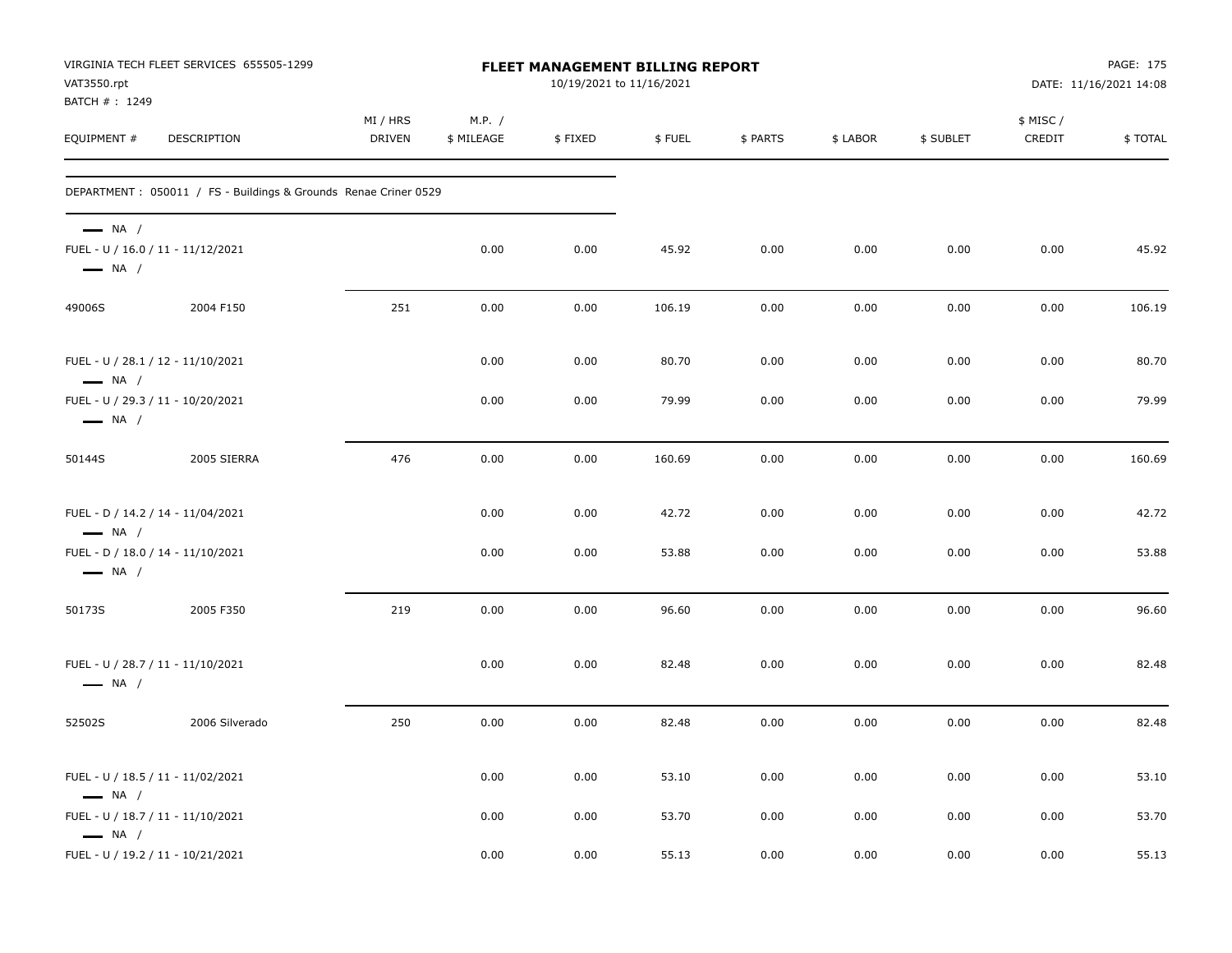| VAT3550.rpt<br>BATCH #: 1249                     | VIRGINIA TECH FLEET SERVICES 655505-1299                         | FLEET MANAGEMENT BILLING REPORT<br>10/19/2021 to 11/16/2021 |                      |         |        |          |          |           |                    | PAGE: 176<br>DATE: 11/16/2021 14:08 |  |
|--------------------------------------------------|------------------------------------------------------------------|-------------------------------------------------------------|----------------------|---------|--------|----------|----------|-----------|--------------------|-------------------------------------|--|
| EQUIPMENT #                                      | DESCRIPTION                                                      | MI / HRS<br><b>DRIVEN</b>                                   | M.P. /<br>\$ MILEAGE | \$FIXED | \$FUEL | \$ PARTS | \$ LABOR | \$ SUBLET | \$ MISC/<br>CREDIT | \$TOTAL                             |  |
|                                                  | DEPARTMENT : 050011 / FS - Buildings & Grounds Renae Criner 0529 |                                                             |                      |         |        |          |          |           |                    |                                     |  |
| $\longrightarrow$ NA /                           |                                                                  |                                                             |                      |         |        |          |          |           |                    |                                     |  |
| 52510S                                           | 2006 F150                                                        | 507                                                         | 0.00                 | 0.00    | 161.93 | 0.00     | 0.00     | 0.00      | 0.00               | 161.93                              |  |
| $\longrightarrow$ NA /                           | FUEL - D / 24.8 / 13 - 11/05/2021                                |                                                             | 0.00                 | 0.00    | 74.40  | 0.00     | 0.00     | 0.00      | 0.00               | 74.40                               |  |
| $\longrightarrow$ NA /                           | FUEL - D / 16.0 / 13 - 11/15/2021                                |                                                             | 0.00                 | 0.00    | 48.06  | 0.00     | 0.00     | 0.00      | 0.00               | 48.06                               |  |
| $\longrightarrow$ NA /                           | FUEL - D / 20.0 / 14 - 10/25/2021                                |                                                             | 0.00                 | 0.00    | 61.80  | 0.00     | 0.00     | 0.00      | 0.00               | 61.80                               |  |
| $\longrightarrow$ NA /                           | FUEL - D / 14.0 / 14 - 10/28/2021                                |                                                             | 0.00                 | 0.00    | 43.26  | 0.00     | 0.00     | 0.00      | 0.00               | 43.26                               |  |
| 55227S                                           | 2008 F350                                                        | 469                                                         | 0.00                 | 0.00    | 227.52 | 0.00     | 0.00     | 0.00      | 0.00               | 227.52                              |  |
| $\longrightarrow$ NA /                           | FUEL - D / 9.4 / 13 - 11/01/2021                                 |                                                             | 0.00                 | 0.00    | 29.17  | 0.00     | 0.00     | 0.00      | 0.00               | 29.17                               |  |
| $\longrightarrow$ NA /                           | FUEL - D / 13.3 / 14 - 11/04/2021                                |                                                             | 0.00                 | 0.00    | 39.93  | 0.00     | 0.00     | 0.00      | 0.00               | 39.93                               |  |
|                                                  | FUEL - D / 13.0 / 14 - 11/04/2021                                |                                                             | 0.00                 | 0.00    | 39.06  | 0.00     | 0.00     | 0.00      | 0.00               | 39.06                               |  |
| $\longrightarrow$ NA /                           | FUEL - D / 17.7 / 13 - 11/16/2021                                |                                                             | 0.00                 | 0.00    | 53.04  | 0.00     | 0.00     | 0.00      | 0.00               | 53.04                               |  |
| $\longrightarrow$ NA /                           | FUEL - D / 19.2 / 14 - 10/21/2021                                |                                                             | 0.00                 | 0.00    | 59.42  | 0.00     | 0.00     | 0.00      | 0.00               | 59.42                               |  |
| $\longrightarrow$ NA /<br>$\longrightarrow$ NA / | FUEL - D / 15.5 / 14 - 10/29/2021                                |                                                             | 0.00                 | 0.00    | 47.90  | 0.00     | 0.00     | 0.00      | 0.00               | 47.90                               |  |
| 58858S                                           | 2009 F250-4x4                                                    | 497                                                         | 0.00                 | 0.00    | 268.52 | 0.00     | 0.00     | 0.00      | 0.00               | 268.52                              |  |
|                                                  | FUEL - U / 23.4 / 11 - 11/02/2021                                |                                                             | 0.00                 | 0.00    | 67.13  | 0.00     | 0.00     | 0.00      | 0.00               | 67.13                               |  |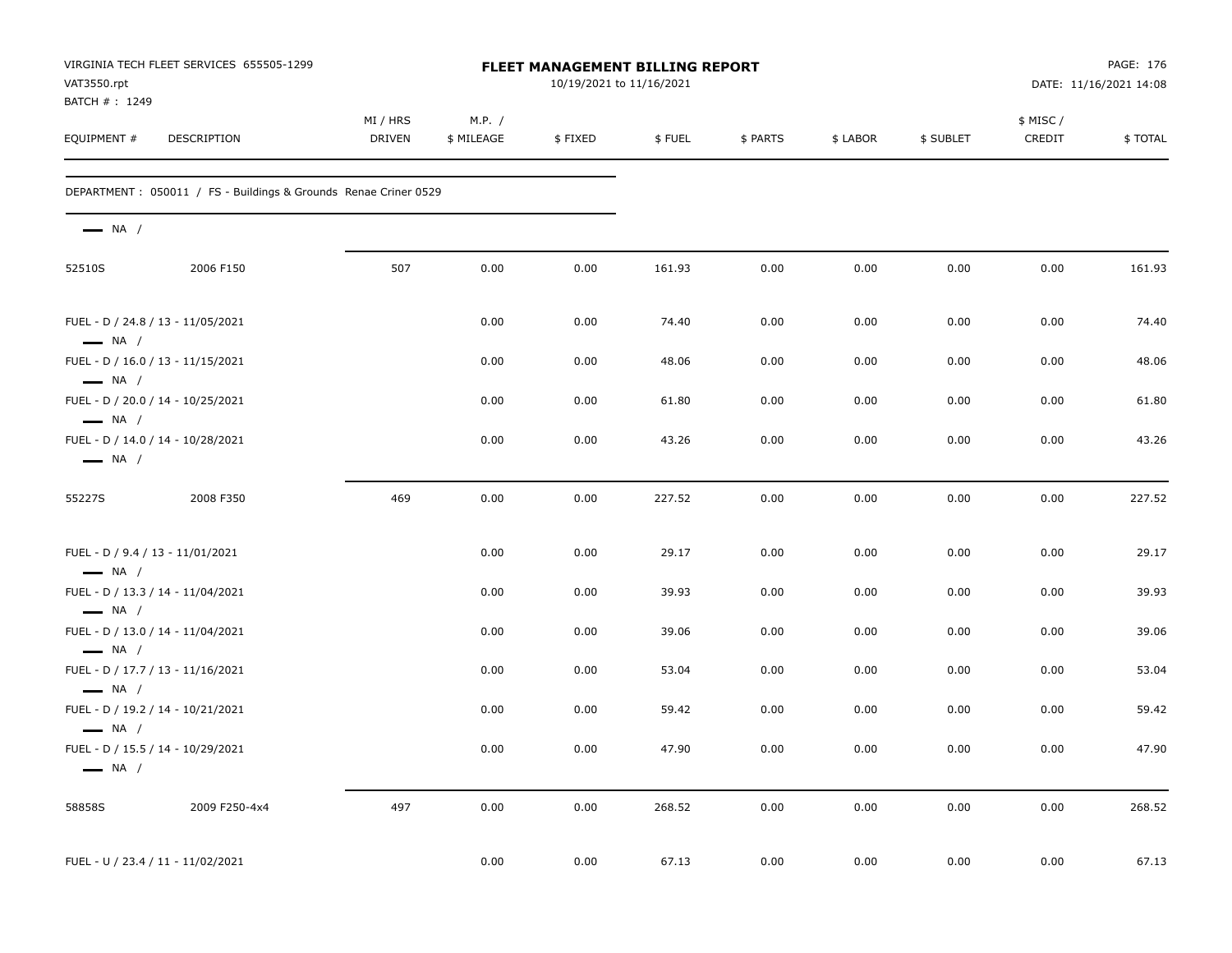| VAT3550.rpt<br>BATCH #: 1249                     | VIRGINIA TECH FLEET SERVICES 655505-1299                         |                           | FLEET MANAGEMENT BILLING REPORT<br>10/19/2021 to 11/16/2021 | PAGE: 177<br>DATE: 11/16/2021 14:08 |        |          |          |           |                     |         |
|--------------------------------------------------|------------------------------------------------------------------|---------------------------|-------------------------------------------------------------|-------------------------------------|--------|----------|----------|-----------|---------------------|---------|
| EQUIPMENT #                                      | DESCRIPTION                                                      | MI / HRS<br><b>DRIVEN</b> | M.P. /<br>\$ MILEAGE                                        | \$FIXED                             | \$FUEL | \$ PARTS | \$ LABOR | \$ SUBLET | \$ MISC /<br>CREDIT | \$TOTAL |
|                                                  | DEPARTMENT : 050011 / FS - Buildings & Grounds Renae Criner 0529 |                           |                                                             |                                     |        |          |          |           |                     |         |
| $\longrightarrow$ NA /                           | FUEL - U / 24.9 / 11 - 11/08/2021                                |                           | 0.00                                                        | 0.00                                | 71.35  | 0.00     | 0.00     | 0.00      | 0.00                | 71.35   |
| $\longrightarrow$ NA /                           | FUEL - U / 25.5 / 11 - 10/18/2021                                |                           | 0.00                                                        | 0.00                                | 69.64  | 0.00     | 0.00     | 0.00      | 0.00                | 69.64   |
| $\longrightarrow$ NA /<br>$\longrightarrow$ NA / | FUEL - U / 26.4 / 12 - 10/26/2021                                |                           | 0.00                                                        | 0.00                                | 75.71  | 0.00     | 0.00     | 0.00      | 0.00                | 75.71   |
| 60153S                                           | 2010 SAVANA                                                      | 617                       | 0.00                                                        | 0.00                                | 283.83 | 0.00     | 0.00     | 0.00      | 0.00                | 283.83  |
| $\longrightarrow$ NA /                           | FUEL - U / 16.6 / 12 - 11/11/2021                                |                           | 0.00                                                        | 0.00                                | 47.67  | 0.00     | 0.00     | 0.00      | 0.00                | 47.67   |
| $\longrightarrow$ NA /                           | FUEL - U / 23.5 / 11 - 10/29/2021                                |                           | 0.00                                                        | 0.00                                | 67.50  | 0.00     | 0.00     | 0.00      | 0.00                | 67.50   |
| 65560S                                           | 2014 F250-4x4                                                    | 243                       | 0.00                                                        | 0.00                                | 115.17 | 0.00     | 0.00     | 0.00      | 0.00                | 115.17  |
| $\longrightarrow$ NA /                           | FUEL - U / 26.2 / 11 - 10/21/2021                                |                           | 0.00                                                        | 0.00                                | 75.08  | 0.00     | 0.00     | 0.00      | 0.00                | 75.08   |
| 65563S                                           | 2014 F250                                                        | 213                       | 0.00                                                        | 0.00                                | 75.08  | 0.00     | 0.00     | 0.00      | 0.00                | 75.08   |
| $\longrightarrow$ NA /                           | FUEL - U / 28.5 / 11 - 11/02/2021                                |                           | 0.00                                                        | 0.00                                | 81.91  | 0.00     | 0.00     | 0.00      | 0.00                | 81.91   |
| $\longrightarrow$ NA /                           | FUEL - U / 28.6 / 11 - 11/15/2021                                |                           | 0.00                                                        | 0.00                                | 81.94  | 0.00     | 0.00     | 0.00      | 0.00                | 81.94   |
| $\longrightarrow$ NA /                           | FUEL - U / 26.4 / 11 - 10/22/2021                                |                           | 0.00                                                        | 0.00                                | 75.88  | 0.00     | 0.00     | 0.00      | 0.00                | 75.88   |
| 65565S                                           | 2014 F250                                                        | 506                       | 0.00                                                        | 0.00                                | 239.73 | 0.00     | 0.00     | 0.00      | 0.00                | 239.73  |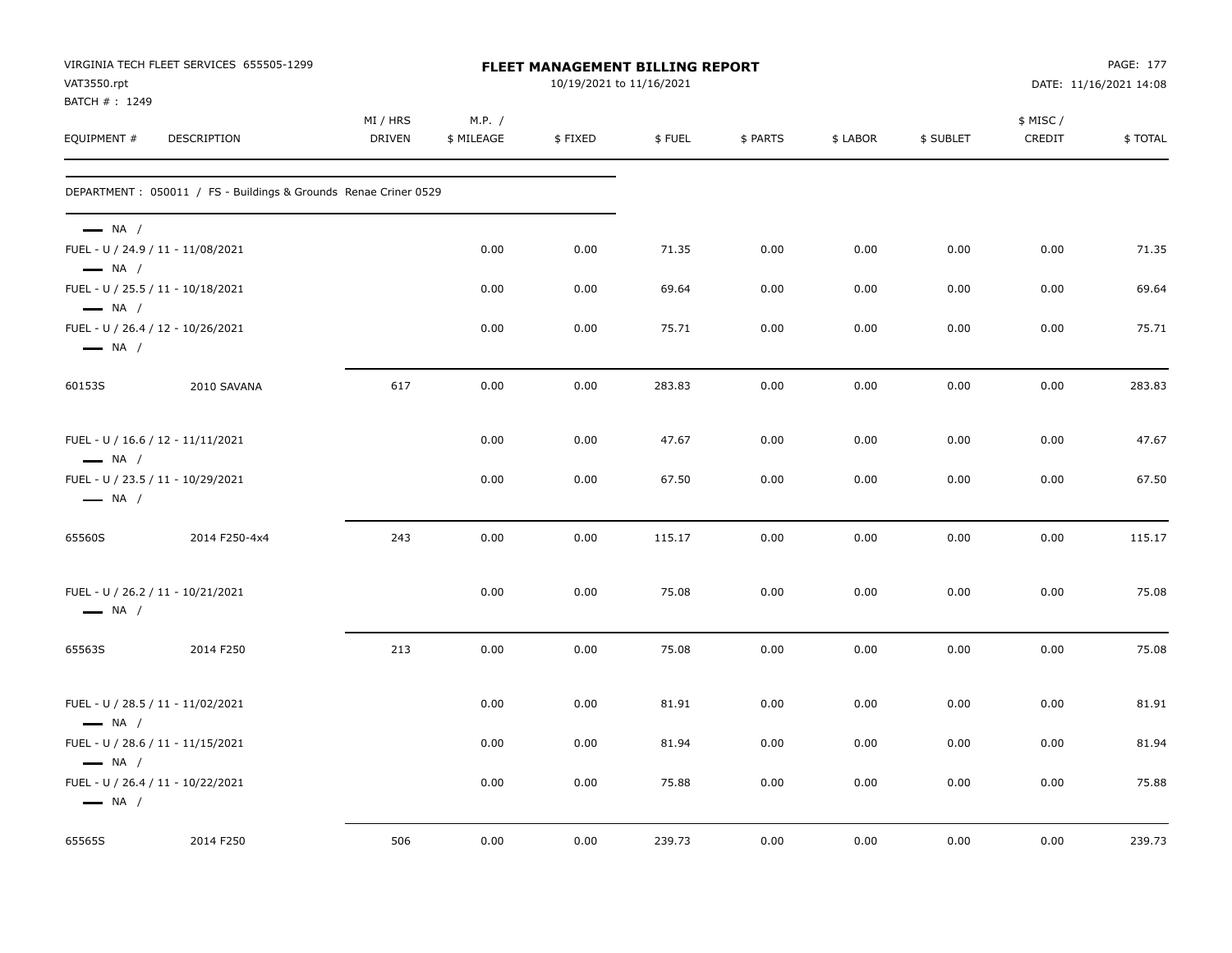| VIRGINIA TECH FLEET SERVICES 655505-1299<br>VAT3550.rpt<br>BATCH #: 1249              |                                                                  |                           |                      |         | FLEET MANAGEMENT BILLING REPORT<br>10/19/2021 to 11/16/2021 | PAGE: 178<br>DATE: 11/16/2021 14:08 |          |           |                     |         |
|---------------------------------------------------------------------------------------|------------------------------------------------------------------|---------------------------|----------------------|---------|-------------------------------------------------------------|-------------------------------------|----------|-----------|---------------------|---------|
| EQUIPMENT #                                                                           | DESCRIPTION                                                      | MI / HRS<br><b>DRIVEN</b> | M.P. /<br>\$ MILEAGE | \$FIXED | \$FUEL                                                      | \$ PARTS                            | \$ LABOR | \$ SUBLET | \$ MISC /<br>CREDIT | \$TOTAL |
|                                                                                       | DEPARTMENT : 050011 / FS - Buildings & Grounds Renae Criner 0529 |                           |                      |         |                                                             |                                     |          |           |                     |         |
| FUEL - D / 19.5 / 14 - 11/09/2021<br>$\longrightarrow$ NA /                           |                                                                  |                           | 0.00                 | 0.00    | 58.41                                                       | 0.00                                | 0.00     | 0.00      | 0.00                | 58.41   |
| FUEL - D / 30.7 / 13 - 10/20/2021<br>$\longrightarrow$ NA /                           |                                                                  |                           | 0.00                 | 0.00    | 94.71                                                       | 0.00                                | 0.00     | 0.00      | 0.00                | 94.71   |
| 68280S                                                                                | 2008 F450                                                        | 316                       | 0.00                 | 0.00    | 153.12                                                      | 0.00                                | 0.00     | 0.00      | 0.00                | 153.12  |
| FUEL - D / 0.2 / 13 - 11/01/2021<br>$\longrightarrow$ NA /                            |                                                                  |                           | 0.00                 | 0.00    | 0.46                                                        | 0.00                                | 0.00     | 0.00      | 0.00                | 0.46    |
| FUEL - D / 29.0 / 14 - 11/01/2021                                                     |                                                                  |                           | 0.00                 | 0.00    | 89.58                                                       | 0.00                                | 0.00     | 0.00      | 0.00                | 89.58   |
| $\longrightarrow$ NA /<br>FUEL - D / 23.3 / 14 - 11/05/2021<br>$\longrightarrow$ NA / |                                                                  |                           | 0.00                 | 0.00    | 69.81                                                       | 0.00                                | 0.00     | 0.00      | 0.00                | 69.81   |
| FUEL - D / 40.9 / 14 - 10/20/2021<br>$\longrightarrow$ NA /                           |                                                                  |                           | 0.00                 | 0.00    | 126.47                                                      | 0.00                                | 0.00     | 0.00      | 0.00                | 126.47  |
| FUEL - D / 33.3 / 13 - 10/26/2021<br>$\longrightarrow$ NA /                           |                                                                  |                           | 0.00                 | 0.00    | 102.74                                                      | 0.00                                | 0.00     | 0.00      | 0.00                | 102.74  |
| 71508s                                                                                | 2017 7600                                                        | 488                       | 0.00                 | 0.00    | 389.06                                                      | 0.00                                | 0.00     | 0.00      | 0.00                | 389.06  |
| FUEL - D / 23.3 / 13 - 11/08/2021<br>$\longrightarrow$ NA /                           |                                                                  |                           | 0.00                 | 0.00    | 69.96                                                       | 0.00                                | 0.00     | 0.00      | 0.00                | 69.96   |
| 77311s                                                                                | 2019 F250                                                        | 207                       | 0.00                 | 0.00    | 69.96                                                       | 0.00                                | 0.00     | 0.00      | 0.00                | 69.96   |
| FUEL - U / 27.1 / 11 - 11/15/2021<br>$\longrightarrow$ NA /                           |                                                                  |                           | 0.00                 | 0.00    | 77.75                                                       | 0.00                                | 0.00     | 0.00      | 0.00                | 77.75   |
| FUEL - U / 28.7 / 11 - 10/18/2021<br>$\longrightarrow$ NA /                           |                                                                  |                           | 0.00                 | 0.00    | 78.27                                                       | 0.00                                | 0.00     | 0.00      | 0.00                | 78.27   |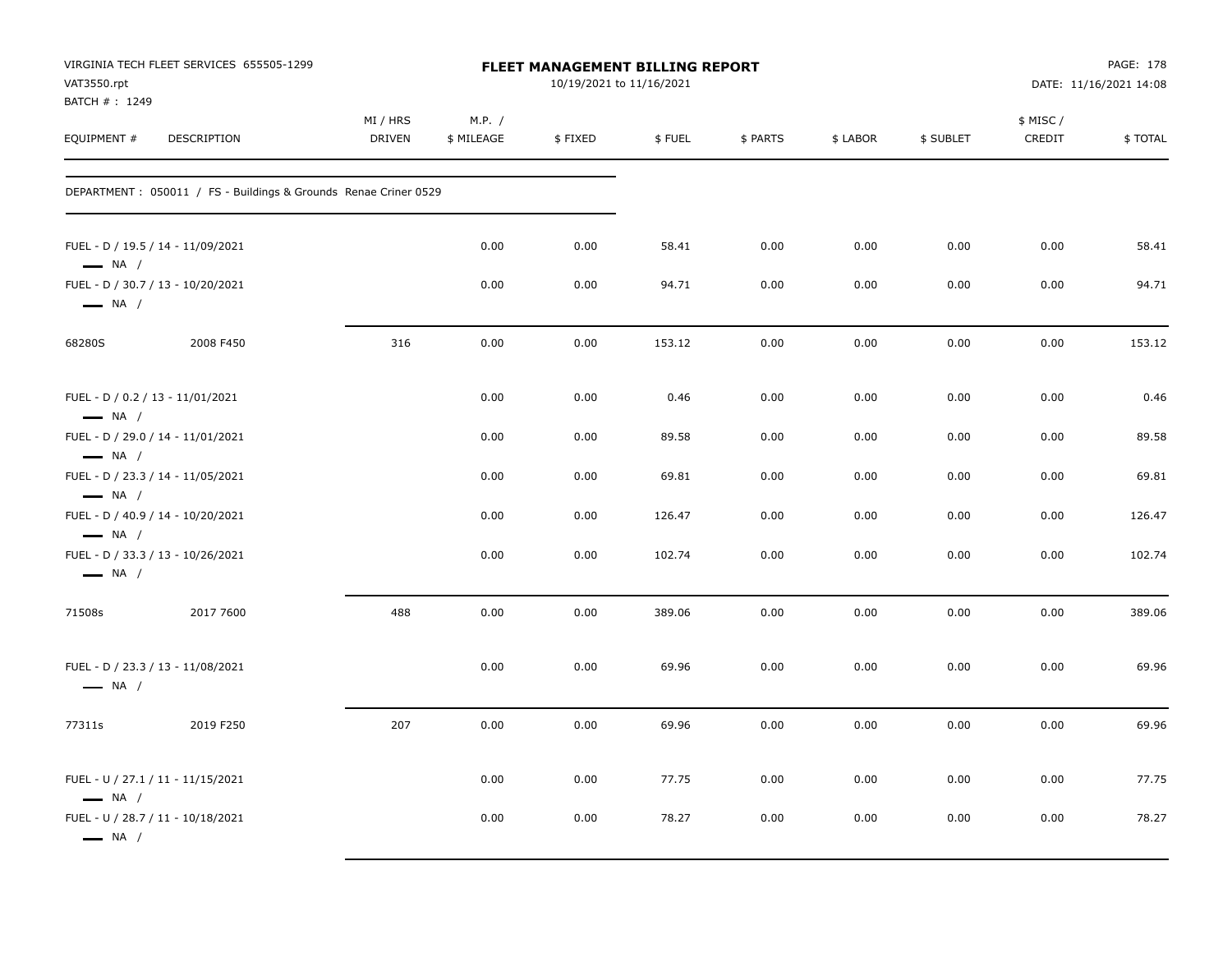| VAT3550.rpt<br>BATCH #: 1249                     | VIRGINIA TECH FLEET SERVICES 655505-1299                         |                    | FLEET MANAGEMENT BILLING REPORT<br>10/19/2021 to 11/16/2021 |         |        |          |          |           |                    | PAGE: 179<br>DATE: 11/16/2021 14:08 |  |  |  |
|--------------------------------------------------|------------------------------------------------------------------|--------------------|-------------------------------------------------------------|---------|--------|----------|----------|-----------|--------------------|-------------------------------------|--|--|--|
| EQUIPMENT #                                      | DESCRIPTION                                                      | MI / HRS<br>DRIVEN | M.P. /<br>\$ MILEAGE                                        | \$FIXED | \$FUEL | \$ PARTS | \$ LABOR | \$ SUBLET | \$ MISC/<br>CREDIT | \$TOTAL                             |  |  |  |
|                                                  | DEPARTMENT : 050011 / FS - Buildings & Grounds Renae Criner 0529 |                    |                                                             |         |        |          |          |           |                    |                                     |  |  |  |
| 80230S                                           | 2021 F450                                                        | 222                | 0.00                                                        | 0.00    | 156.02 | 0.00     | 0.00     | 0.00      | 0.00               | 156.02                              |  |  |  |
| $\longrightarrow$ NA /                           | FUEL - U / 5.9 / 11 - 11/01/2021                                 |                    | 0.00                                                        | 0.00    | 16.93  | 0.00     | 0.00     | 0.00      | 0.00               | 16.93                               |  |  |  |
| $\longrightarrow$ NA /                           | FUEL - U / 15.1 / 12 - 11/01/2021                                |                    | 0.00                                                        | 0.00    | 43.37  | 0.00     | 0.00     | 0.00      | 0.00               | 43.37                               |  |  |  |
| $\longrightarrow$ NA /                           | FUEL - U / 9.5 / 12 - 11/01/2021                                 |                    | 0.00                                                        | 0.00    | 27.15  | 0.00     | 0.00     | 0.00      | 0.00               | 27.15                               |  |  |  |
| $\longrightarrow$ NA /                           | FUEL - U / 2.7 / 12 - 11/01/2021                                 |                    | 0.00                                                        | 0.00    | 7.75   | 0.00     | 0.00     | 0.00      | 0.00               | 7.75                                |  |  |  |
| $\longrightarrow$ NA /                           | FUEL - U / 4.8 / 12 - 11/01/2021                                 |                    | 0.00                                                        | 0.00    | 13.83  | 0.00     | 0.00     | 0.00      | 0.00               | 13.83                               |  |  |  |
| $\longrightarrow$ NA /                           | FUEL - U / 4.7 / 11 - 11/01/2021                                 |                    | 0.00                                                        | 0.00    | 13.46  | 0.00     | 0.00     | 0.00      | 0.00               | 13.46                               |  |  |  |
| $\longrightarrow$ NA /                           | FUEL - U / 6.6 / 11 - 11/01/2021                                 |                    | 0.00                                                        | 0.00    | 19.06  | 0.00     | 0.00     | 0.00      | 0.00               | 19.06                               |  |  |  |
| $\longrightarrow$ NA /                           | FUEL - U / 4.9 / 12 - 11/01/2021                                 |                    | 0.00                                                        | 0.00    | 14.01  | 0.00     | 0.00     | 0.00      | 0.00               | 14.01                               |  |  |  |
| $\longrightarrow$ NA /                           | FUEL - D / 43.1 / 14 - 11/01/2021                                |                    | 0.00                                                        | 0.00    | 133.18 | 0.00     | 0.00     | 0.00      | 0.00               | 133.18                              |  |  |  |
|                                                  | FUEL - U / 3.5 / 11 - 11/01/2021                                 |                    | 0.00                                                        | 0.00    | 9.90   | 0.00     | 0.00     | 0.00      | 0.00               | 9.90                                |  |  |  |
| $\longrightarrow$ NA /                           | FUEL - U / 9.6 / 12 - 11/02/2021                                 |                    | 0.00                                                        | 0.00    | 27.52  | 0.00     | 0.00     | 0.00      | 0.00               | 27.52                               |  |  |  |
| $\longrightarrow$ NA /                           | FUEL - U / 4.3 / 11 - 11/02/2021                                 |                    | 0.00                                                        | 0.00    | 12.25  | 0.00     | 0.00     | 0.00      | 0.00               | 12.25                               |  |  |  |
| $\longrightarrow$ NA /                           | FUEL - U / 2.0 / 11 - 11/03/2021                                 |                    | 0.00                                                        | 0.00    | 5.74   | 0.00     | 0.00     | 0.00      | 0.00               | 5.74                                |  |  |  |
| $\longrightarrow$ NA /                           | FUEL - U / 5.7 / 12 - 11/03/2021                                 |                    | 0.00                                                        | 0.00    | 16.27  | 0.00     | 0.00     | 0.00      | 0.00               | 16.27                               |  |  |  |
| $\longrightarrow$ NA /<br>$\longrightarrow$ NA / | FUEL - U / 0.1 / 11 - 11/03/2021                                 |                    | 0.00                                                        | 0.00    | 0.37   | 0.00     | 0.00     | 0.00      | 0.00               | 0.37                                |  |  |  |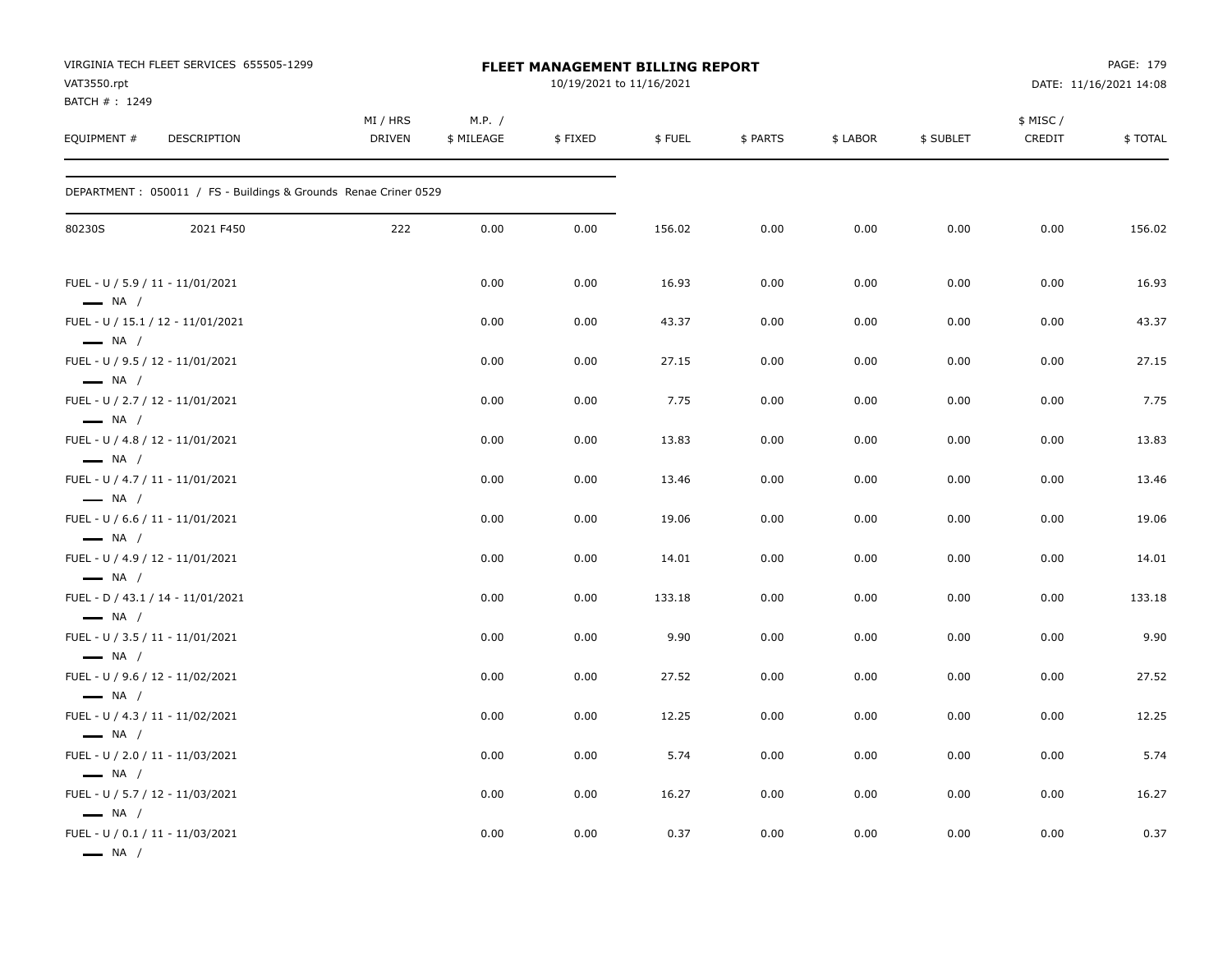| VIRGINIA TECH FLEET SERVICES 655505-1299<br>VAT3550.rpt<br>BATCH #: 1249 |                           |                      | FLEET MANAGEMENT BILLING REPORT<br>10/19/2021 to 11/16/2021 |        |          |          | PAGE: 180<br>DATE: 11/16/2021 14:08 |                    |         |  |
|--------------------------------------------------------------------------|---------------------------|----------------------|-------------------------------------------------------------|--------|----------|----------|-------------------------------------|--------------------|---------|--|
| EQUIPMENT #<br><b>DESCRIPTION</b>                                        | MI / HRS<br><b>DRIVEN</b> | M.P. /<br>\$ MILEAGE | \$FIXED                                                     | \$FUEL | \$ PARTS | \$ LABOR | \$ SUBLET                           | \$ MISC/<br>CREDIT | \$TOTAL |  |
| DEPARTMENT: 050011 / FS - Buildings & Grounds Renae Criner 0529          |                           |                      |                                                             |        |          |          |                                     |                    |         |  |
| FUEL - D / 13.3 / 13 - 11/03/2021<br>$\longrightarrow$ NA /              |                           | 0.00                 | 0.00                                                        | 40.97  | 0.00     | 0.00     | 0.00                                | 0.00               | 40.97   |  |
| FUEL - U / 6.9 / 11 - 11/03/2021<br>$\longrightarrow$ NA /               |                           | 0.00                 | 0.00                                                        | 28.50  | 0.00     | 0.00     | 0.00                                | 0.00               | 28.50   |  |
| FUEL - U / 4.6 / 11 - 11/03/2021<br>$\longrightarrow$ NA /               |                           | 0.00                 | 0.00                                                        | 13.20  | 0.00     | 0.00     | 0.00                                | 0.00               | 13.20   |  |
| FUEL - U / 6.6 / 11 - 11/03/2021<br>$\longrightarrow$ NA /               |                           | 0.00                 | 0.00                                                        | 18.86  | 0.00     | 0.00     | 0.00                                | 0.00               | 18.86   |  |
| FUEL - U / 4.1 / 11 - 11/03/2021<br>$\longrightarrow$ NA /               |                           | 0.00                 | 0.00                                                        | 11.65  | 0.00     | 0.00     | 0.00                                | 0.00               | 11.65   |  |
| FUEL - U / 6.3 / 11 - 11/03/2021<br>$\longrightarrow$ NA /               |                           | 0.00                 | 0.00                                                        | 18.05  | 0.00     | 0.00     | 0.00                                | 0.00               | 18.05   |  |
| FUEL - U / 2.4 / 12 - 11/04/2021<br>$\longrightarrow$ NA /               |                           | 0.00                 | 0.00                                                        | 6.95   | 0.00     | 0.00     | 0.00                                | 0.00               | 6.95    |  |
| FUEL - U / 2.0 / 12 - 11/04/2021<br>$\longrightarrow$ NA /               |                           | 0.00                 | 0.00                                                        | 5.74   | 0.00     | 0.00     | 0.00                                | 0.00               | 5.74    |  |
| FUEL - U / 4.1 / 12 - 11/04/2021<br>$\longrightarrow$ NA /               |                           | 0.00                 | 0.00                                                        | 26.06  | 0.00     | 0.00     | 0.00                                | 0.00               | 26.06   |  |
| FUEL - U / 3.5 / 12 - 11/04/2021<br>$\longrightarrow$ NA /               |                           | 0.00                 | 0.00                                                        | 22.64  | 0.00     | 0.00     | 0.00                                | 0.00               | 22.64   |  |
| FUEL - U / 3.0 / 12 - 11/04/2021<br>$\longrightarrow$ NA /               |                           | 0.00                 | 0.00                                                        | 12.83  | 0.00     | 0.00     | 0.00                                | 0.00               | 12.83   |  |
| FUEL - U / 15.4 / 12 - 11/04/2021<br>$\longrightarrow$ NA /              |                           | 0.00                 | 0.00                                                        | 44.26  | 0.00     | 0.00     | 0.00                                | 0.00               | 44.26   |  |
| FUEL - U / 4.2 / 12 - 11/04/2021<br>$\longrightarrow$ NA /               |                           | 0.00                 | 0.00                                                        | 12.00  | 0.00     | 0.00     | 0.00                                | 0.00               | 12.00   |  |
| FUEL - D / 43.4 / 14 - 11/04/2021<br>$\longrightarrow$ NA /              |                           | 0.00                 | 0.00                                                        | 133.98 | 0.00     | 0.00     | 0.00                                | 0.00               | 133.98  |  |
| FUEL - D / 31.2 / 13 - 11/04/2021<br>$\equiv$ NA /                       |                           | 0.00                 | 0.00                                                        | 93.51  | 0.00     | 0.00     | 0.00                                | 0.00               | 93.51   |  |
| FUEL - D / 13.9 / 13 - 11/04/2021<br>$\longrightarrow$ NA /              |                           | 0.00                 | 0.00                                                        | 41.70  | 0.00     | 0.00     | 0.00                                | 0.00               | 41.70   |  |
| FUEL - U / 16.0 / 11 - 11/04/2021                                        |                           | 0.00                 | 0.00                                                        | 46.01  | 0.00     | 0.00     | 0.00                                | 0.00               | 46.01   |  |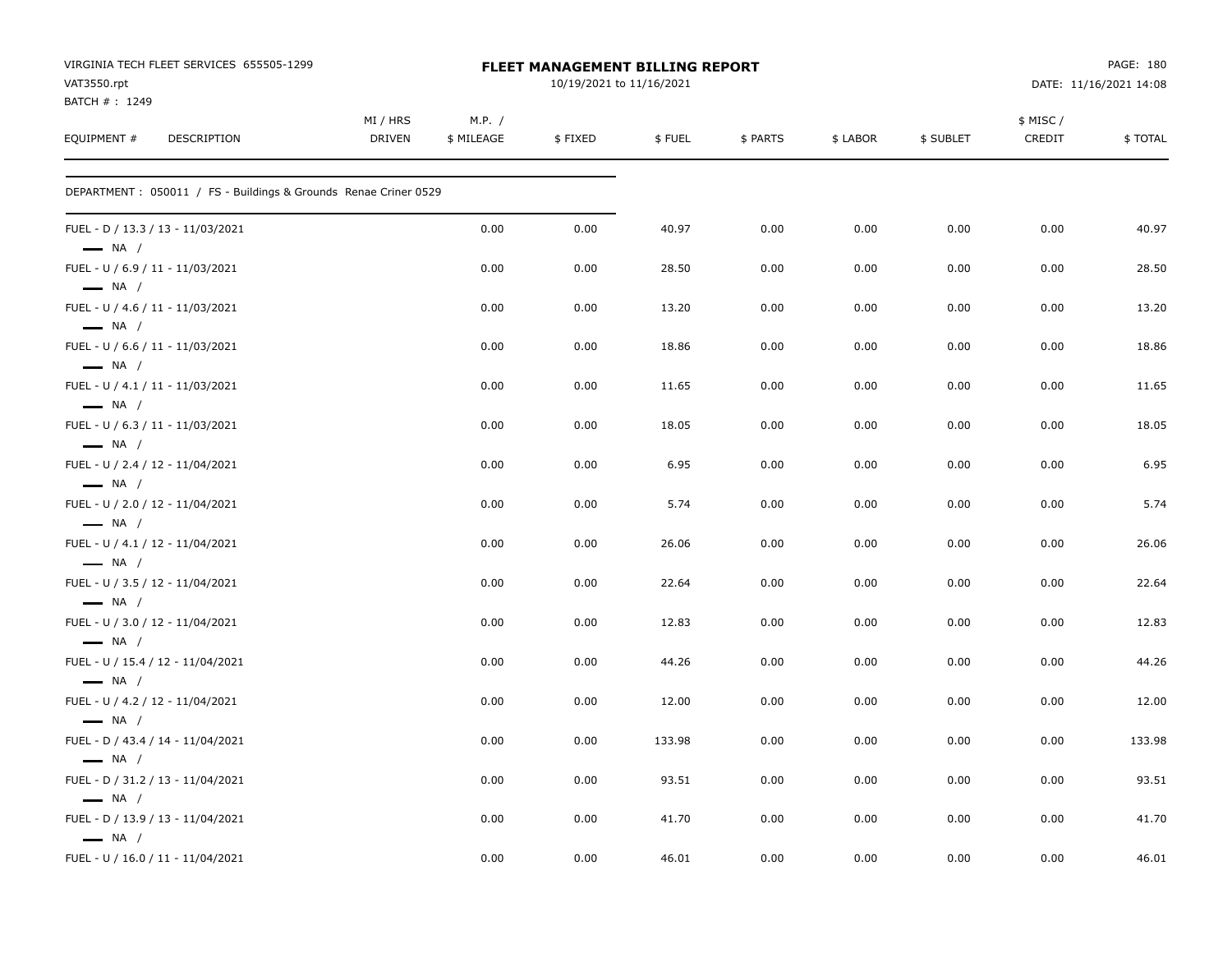| VAT3550.rpt                                                | VIRGINIA TECH FLEET SERVICES 655505-1299                         |                    |                      | <b>FLEET MANAGEMENT BILLING REPORT</b><br>10/19/2021 to 11/16/2021 |        |          | PAGE: 181<br>DATE: 11/16/2021 14:08 |           |                     |         |
|------------------------------------------------------------|------------------------------------------------------------------|--------------------|----------------------|--------------------------------------------------------------------|--------|----------|-------------------------------------|-----------|---------------------|---------|
| BATCH #: 1249<br>EQUIPMENT #                               | DESCRIPTION                                                      | MI / HRS<br>DRIVEN | M.P. /<br>\$ MILEAGE | \$FIXED                                                            | \$FUEL | \$ PARTS | \$ LABOR                            | \$ SUBLET | \$ MISC /<br>CREDIT | \$TOTAL |
|                                                            | DEPARTMENT : 050011 / FS - Buildings & Grounds Renae Criner 0529 |                    |                      |                                                                    |        |          |                                     |           |                     |         |
| $\longrightarrow$ NA /                                     |                                                                  |                    |                      |                                                                    |        |          |                                     |           |                     |         |
| FUEL - U / 3.5 / 11 - 11/04/2021<br>$\longrightarrow$ NA / |                                                                  |                    | 0.00                 | 0.00                                                               | 10.10  | 0.00     | 0.00                                | 0.00      | 0.00                | 10.10   |
| FUEL - U / 5.8 / 11 - 11/04/2021<br>$\longrightarrow$ NA / |                                                                  |                    | 0.00                 | 0.00                                                               | 16.76  | 0.00     | 0.00                                | 0.00      | 0.00                | 16.76   |
| FUEL - U / 3.3 / 11 - 11/05/2021<br>$\longrightarrow$ NA / |                                                                  |                    | 0.00                 | 0.00                                                               | 9.59   | 0.00     | 0.00                                | 0.00      | 0.00                | 9.59    |
| FUEL - U / 6.0 / 11 - 11/05/2021<br>$\longrightarrow$ NA / |                                                                  |                    | 0.00                 | 0.00                                                               | 17.22  | 0.00     | 0.00                                | 0.00      | 0.00                | 17.22   |
| FUEL - U / 5.2 / 11 - 11/05/2021                           |                                                                  |                    | 0.00                 | 0.00                                                               | 14.98  | 0.00     | 0.00                                | 0.00      | 0.00                | 14.98   |
| $\longrightarrow$ NA /<br>FUEL - U / 2.4 / 11 - 11/05/2021 |                                                                  |                    | 0.00                 | 0.00                                                               | 6.80   | 0.00     | 0.00                                | 0.00      | 0.00                | 6.80    |
| $\longrightarrow$ NA /                                     | FUEL - U / 12.1 / 12 - 11/05/2021                                |                    | 0.00                 | 0.00                                                               | 34.78  | 0.00     | 0.00                                | 0.00      | 0.00                | 34.78   |
| $\longrightarrow$ NA /<br>FUEL - U / 7.1 / 11 - 11/05/2021 |                                                                  |                    | 0.00                 | 0.00                                                               | 41.84  | 0.00     | 0.00                                | 0.00      | 0.00                | 41.84   |
| $\longrightarrow$ NA /<br>FUEL - U / 5.7 / 11 - 11/05/2021 |                                                                  |                    | 0.00                 | 0.00                                                               | 16.30  | 0.00     | 0.00                                | 0.00      | 0.00                | 16.30   |
| $\longrightarrow$ NA /                                     | FUEL - D / 17.1 / 13 - 11/05/2021                                |                    | 0.00                 | 0.00                                                               | 51.21  | 0.00     | 0.00                                | 0.00      | 0.00                | 51.21   |
| $\longrightarrow$ NA /<br>FUEL - U / 9.3 / 11 - 11/05/2021 |                                                                  |                    | 0.00                 | 0.00                                                               | 26.78  | 0.00     | 0.00                                | 0.00      | 0.00                | 26.78   |
| $\longrightarrow$ NA /<br>FUEL - U / 7.6 / 11 - 11/05/2021 |                                                                  |                    | 0.00                 | 0.00                                                               | 21.73  | 0.00     | 0.00                                | 0.00      | 0.00                | 21.73   |
| $\longrightarrow$ NA /<br>FUEL - D / 1.3 / 14 - 11/06/2021 |                                                                  |                    | 0.00                 | 0.00                                                               | 4.02   | 0.00     | 0.00                                | 0.00      | 0.00                | 4.02    |
| $\longrightarrow$ NA /<br>FUEL - D / 4.7 / 14 - 11/06/2021 |                                                                  |                    | 0.00                 | 0.00                                                               | 13.95  | 0.00     | 0.00                                | 0.00      | 0.00                | 13.95   |
| $\longrightarrow$ NA /<br>FUEL - U / 5.6 / 11 - 11/07/2021 |                                                                  |                    | 0.00                 | 0.00                                                               | 15.93  | 0.00     | 0.00                                | 0.00      | 0.00                | 15.93   |
| $\longrightarrow$ NA /                                     | FUEL - U / 10.1 / 11 - 11/08/2021                                |                    | 0.00                 | 0.00                                                               | 28.99  | 0.00     | 0.00                                | 0.00      | 0.00                | 28.99   |
| $\longrightarrow$ NA /                                     |                                                                  |                    |                      |                                                                    |        |          |                                     |           |                     |         |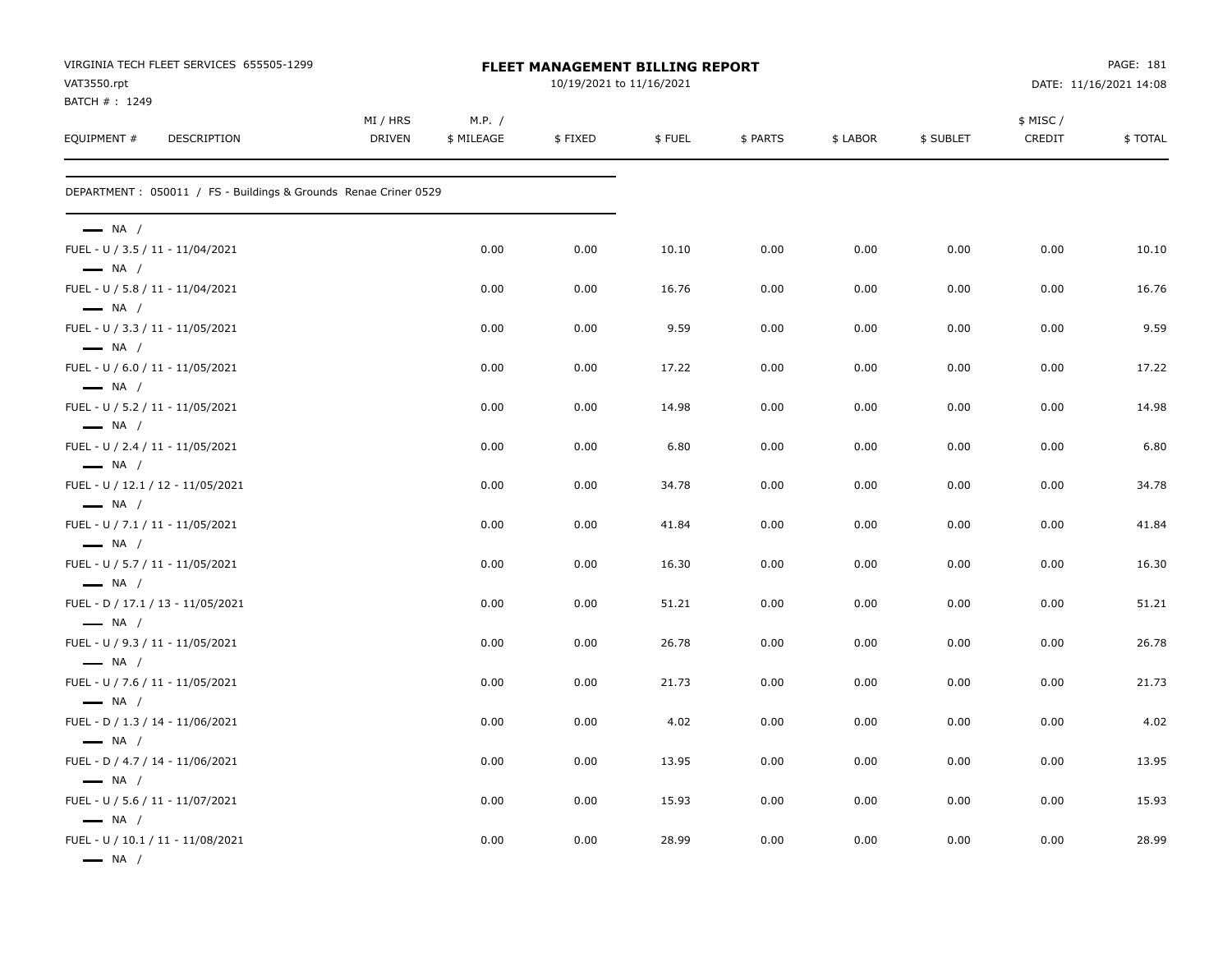| VIRGINIA TECH FLEET SERVICES 655505-1299<br>VAT3550.rpt<br>BATCH #: 1249 |                           |                      | FLEET MANAGEMENT BILLING REPORT<br>10/19/2021 to 11/16/2021 |        |          | PAGE: 182<br>DATE: 11/16/2021 14:08 |           |                    |         |
|--------------------------------------------------------------------------|---------------------------|----------------------|-------------------------------------------------------------|--------|----------|-------------------------------------|-----------|--------------------|---------|
| EQUIPMENT #<br><b>DESCRIPTION</b>                                        | MI / HRS<br><b>DRIVEN</b> | M.P. /<br>\$ MILEAGE | \$FIXED                                                     | \$FUEL | \$ PARTS | \$ LABOR                            | \$ SUBLET | \$ MISC/<br>CREDIT | \$TOTAL |
| DEPARTMENT : 050011 / FS - Buildings & Grounds Renae Criner 0529         |                           |                      |                                                             |        |          |                                     |           |                    |         |
| FUEL - U / 4.0 / 11 - 11/08/2021<br>$\longrightarrow$ NA /               |                           | 0.00                 | 0.00                                                        | 11.48  | 0.00     | 0.00                                | 0.00      | 0.00               | 11.48   |
| FUEL - U / 13.5 / 12 - 11/08/2021<br>$\longrightarrow$ NA /              |                           | 0.00                 | 0.00                                                        | 38.60  | 0.00     | 0.00                                | 0.00      | 0.00               | 38.60   |
| FUEL - U / 2.0 / 11 - 11/08/2021<br>$\longrightarrow$ NA /               |                           | 0.00                 | 0.00                                                        | 5.74   | 0.00     | 0.00                                | 0.00      | 0.00               | 5.74    |
| FUEL - D / 1.1 / 14 - 11/08/2021<br>$\longrightarrow$ NA /               |                           | 0.00                 | 0.00                                                        | 3.15   | 0.00     | 0.00                                | 0.00      | 0.00               | 3.15    |
| FUEL - U / 4.0 / 11 - 11/08/2021<br>$-$ NA $/$                           |                           | 0.00                 | 0.00                                                        | 11.45  | 0.00     | 0.00                                | 0.00      | 0.00               | 11.45   |
| FUEL - U / 3.1 / 11 - 11/08/2021<br>$\longrightarrow$ NA /               |                           | 0.00                 | 0.00                                                        | 8.90   | 0.00     | 0.00                                | 0.00      | 0.00               | 8.90    |
| FUEL - U / 5.0 / 11 - 11/08/2021<br>$\longrightarrow$ NA /               |                           | 0.00                 | 0.00                                                        | 14.46  | 0.00     | 0.00                                | 0.00      | 0.00               | 14.46   |
| FUEL - U / 3.5 / 11 - 11/08/2021<br>$\longrightarrow$ NA /               |                           | 0.00                 | 0.00                                                        | 10.13  | 0.00     | 0.00                                | 0.00      | 0.00               | 10.13   |
| FUEL - U / 6.3 / 11 - 11/08/2021<br>$\longrightarrow$ NA /               |                           | 0.00                 | 0.00                                                        | 18.17  | 0.00     | 0.00                                | 0.00      | 0.00               | 18.17   |
| FUEL - U / 5.4 / 11 - 11/08/2021<br>$\longrightarrow$ NA /               |                           | 0.00                 | 0.00                                                        | 15.41  | 0.00     | 0.00                                | 0.00      | 0.00               | 15.41   |
| FUEL - D / 9.5 / 13 - 11/09/2021<br>$\longrightarrow$ NA /               |                           | 0.00                 | 0.00                                                        | 28.38  | 0.00     | 0.00                                | 0.00      | 0.00               | 28.38   |
| FUEL - U / 2.8 / 11 - 11/09/2021<br>$\longrightarrow$ NA /               |                           | 0.00                 | 0.00                                                        | 7.92   | 0.00     | 0.00                                | 0.00      | 0.00               | 7.92    |
| FUEL - U / 12.8 / 12 - 11/09/2021<br>$\longrightarrow$ NA /              |                           | 0.00                 | 0.00                                                        | 36.68  | 0.00     | 0.00                                | 0.00      | 0.00               | 36.68   |
| FUEL - U / 6.9 / 11 - 11/09/2021<br>$\longrightarrow$ NA /               |                           | 0.00                 | 0.00                                                        | 19.66  | 0.00     | 0.00                                | 0.00      | 0.00               | 19.66   |
| FUEL - D / 3.5 / 13 - 11/09/2021<br>$\longrightarrow$ NA /               |                           | 0.00                 | 0.00                                                        | 10.35  | 0.00     | 0.00                                | 0.00      | 0.00               | 10.35   |
| FUEL - U / 2.0 / 11 - 11/09/2021<br>$\longrightarrow$ NA /               |                           | 0.00                 | 0.00                                                        | 5.74   | 0.00     | 0.00                                | 0.00      | 0.00               | 5.74    |
| FUEL - U / 2.5 / 12 - 11/10/2021                                         |                           | 0.00                 | 0.00                                                        | 7.06   | 0.00     | 0.00                                | 0.00      | 0.00               | 7.06    |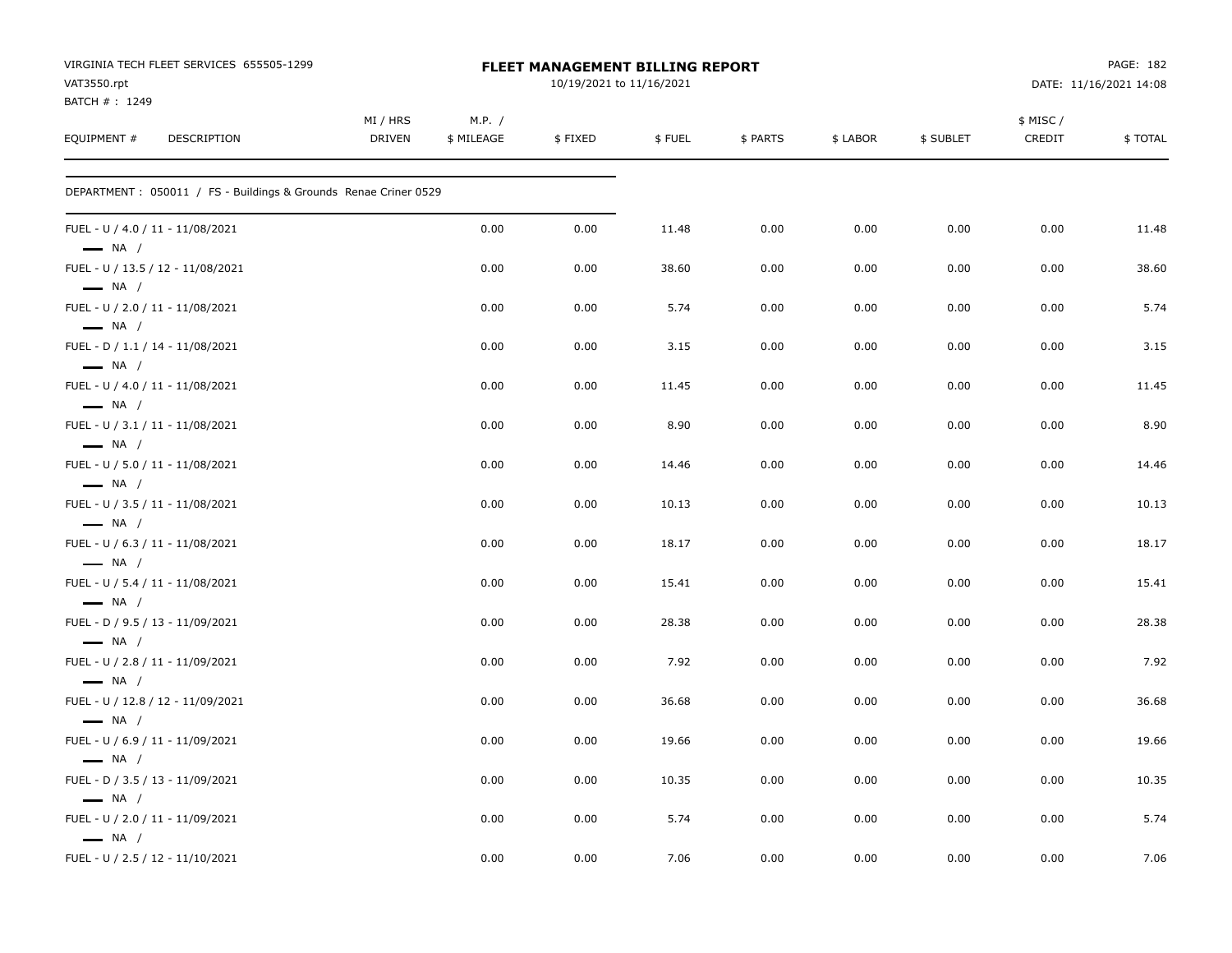| VIRGINIA TECH FLEET SERVICES 655505-1299<br>VAT3550.rpt          | FLEET MANAGEMENT BILLING REPORT<br>10/19/2021 to 11/16/2021 |                      |         |        |          |         |           | PAGE: 183<br>DATE: 11/16/2021 14:08 |         |
|------------------------------------------------------------------|-------------------------------------------------------------|----------------------|---------|--------|----------|---------|-----------|-------------------------------------|---------|
| BATCH #: 1249<br>EQUIPMENT #<br>DESCRIPTION                      | MI / HRS<br><b>DRIVEN</b>                                   | M.P. /<br>\$ MILEAGE | \$FIXED | \$FUEL | \$ PARTS | \$LABOR | \$ SUBLET | \$ MISC/<br>CREDIT                  | \$TOTAL |
| DEPARTMENT : 050011 / FS - Buildings & Grounds Renae Criner 0529 |                                                             |                      |         |        |          |         |           |                                     |         |
| $\longrightarrow$ NA /                                           |                                                             |                      |         |        |          |         |           |                                     |         |
| FUEL - U / 4.4 / 12 - 11/10/2021<br>$\longrightarrow$ NA /       |                                                             | 0.00                 | 0.00    | 12.63  | 0.00     | 0.00    | 0.00      | 0.00                                | 12.63   |
| FUEL - U / 6.3 / 12 - 11/10/2021<br>$\longrightarrow$ NA /       |                                                             | 0.00                 | 0.00    | 18.11  | 0.00     | 0.00    | 0.00      | 0.00                                | 18.11   |
| FUEL - U / 5.9 / 12 - 11/10/2021<br>$\longrightarrow$ NA /       |                                                             | 0.00                 | 0.00    | 16.93  | 0.00     | 0.00    | 0.00      | 0.00                                | 16.93   |
| FUEL - U / 2.9 / 12 - 11/10/2021<br>$\longrightarrow$ NA /       |                                                             | 0.00                 | 0.00    | 8.41   | 0.00     | 0.00    | 0.00      | 0.00                                | 8.41    |
| FUEL - U / 12.1 / 12 - 11/10/2021<br>$\longrightarrow$ NA /      |                                                             | 0.00                 | 0.00    | 34.64  | 0.00     | 0.00    | 0.00      | 0.00                                | 34.64   |
| FUEL - U / 3.0 / 12 - 11/10/2021<br>$\longrightarrow$ NA /       |                                                             | 0.00                 | 0.00    | 8.64   | 0.00     | 0.00    | 0.00      | 0.00                                | 8.64    |
| FUEL - U / 1.1 / 11 - 11/10/2021<br>$\longrightarrow$ NA /       |                                                             | 0.00                 | 0.00    | 3.21   | 0.00     | 0.00    | 0.00      | 0.00                                | 3.21    |
| FUEL - D / 32.5 / 13 - 11/10/2021<br>$\longrightarrow$ NA /      |                                                             | 0.00                 | 0.00    | 97.35  | 0.00     | 0.00    | 0.00      | 0.00                                | 97.35   |
| FUEL - U / 3.7 / 11 - 11/10/2021<br>$\longrightarrow$ NA /       |                                                             | 0.00                 | 0.00    | 10.73  | 0.00     | 0.00    | 0.00      | 0.00                                | 10.73   |
| FUEL - U / 5.3 / 11 - 11/11/2021<br>$\longrightarrow$ NA /       |                                                             | 0.00                 | 0.00    | 15.27  | 0.00     | 0.00    | 0.00      | 0.00                                | 15.27   |
| FUEL - U / 7.0 / 11 - 11/11/2021<br>$\longrightarrow$ NA /       |                                                             | 0.00                 | 0.00    | 20.09  | 0.00     | 0.00    | 0.00      | 0.00                                | 20.09   |
| FUEL - U / 2.0 / 12 - 11/11/2021<br>$\longrightarrow$ NA /       |                                                             | 0.00                 | 0.00    | 5.74   | 0.00     | 0.00    | 0.00      | 0.00                                | 5.74    |
| FUEL - U / 5.7 / 12 - 11/11/2021<br>$\longrightarrow$ NA /       |                                                             | 0.00                 | 0.00    | 16.30  | 0.00     | 0.00    | 0.00      | 0.00                                | 16.30   |
| FUEL - U / 5.4 / 12 - 11/11/2021<br>$\longrightarrow$ NA /       |                                                             | 0.00                 | 0.00    | 15.61  | 0.00     | 0.00    | 0.00      | 0.00                                | 15.61   |
| FUEL - U / 5.0 / 12 - 11/11/2021<br>$\longrightarrow$ NA /       |                                                             | 0.00                 | 0.00    | 14.35  | 0.00     | 0.00    | 0.00      | 0.00                                | 14.35   |
| FUEL - U / 6.5 / 11 - 11/11/2021<br>$\longrightarrow$ NA /       |                                                             | 0.00                 | 0.00    | 18.71  | 0.00     | 0.00    | 0.00      | 0.00                                | 18.71   |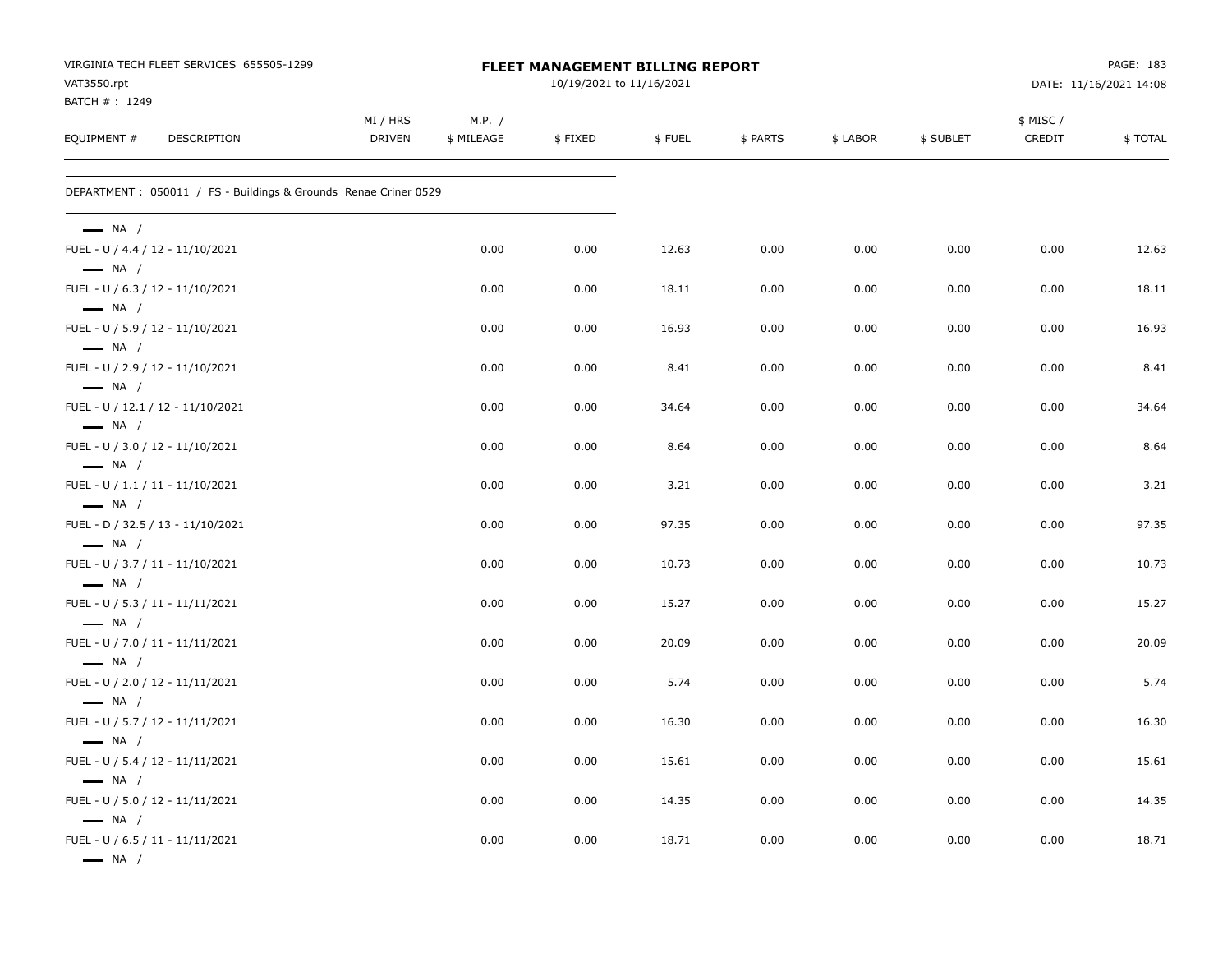| VIRGINIA TECH FLEET SERVICES 655505-1299<br>VAT3550.rpt<br>BATCH #: 1249 |                           |                      | FLEET MANAGEMENT BILLING REPORT<br>10/19/2021 to 11/16/2021 |        |          | PAGE: 184<br>DATE: 11/16/2021 14:08 |           |                    |         |
|--------------------------------------------------------------------------|---------------------------|----------------------|-------------------------------------------------------------|--------|----------|-------------------------------------|-----------|--------------------|---------|
| EQUIPMENT #<br><b>DESCRIPTION</b>                                        | MI / HRS<br><b>DRIVEN</b> | M.P. /<br>\$ MILEAGE | \$FIXED                                                     | \$FUEL | \$ PARTS | \$ LABOR                            | \$ SUBLET | \$ MISC/<br>CREDIT | \$TOTAL |
| DEPARTMENT : 050011 / FS - Buildings & Grounds Renae Criner 0529         |                           |                      |                                                             |        |          |                                     |           |                    |         |
| FUEL - D / 5.5 / 13 - 11/11/2021<br>$\longrightarrow$ NA /               |                           | 0.00                 | 0.00                                                        | 16.35  | 0.00     | 0.00                                | 0.00      | 0.00               | 16.35   |
| FUEL - D / 15.7 / 14 - 11/11/2021<br>$\longrightarrow$ NA /              |                           | 0.00                 | 0.00                                                        | 47.13  | 0.00     | 0.00                                | 0.00      | 0.00               | 47.13   |
| FUEL - U / 1.0 / 11 - 11/11/2021<br>$\longrightarrow$ NA /               |                           | 0.00                 | 0.00                                                        | 2.90   | 0.00     | 0.00                                | 0.00      | 0.00               | 2.90    |
| FUEL - U / 4.7 / 11 - 11/12/2021<br>$\longrightarrow$ NA /               |                           | 0.00                 | 0.00                                                        | 13.52  | 0.00     | 0.00                                | 0.00      | 0.00               | 13.52   |
| FUEL - U / 4.4 / 11 - 11/12/2021<br>$\longrightarrow$ NA /               |                           | 0.00                 | 0.00                                                        | 12.66  | 0.00     | 0.00                                | 0.00      | 0.00               | 12.66   |
| FUEL - U / 2.0 / 11 - 11/12/2021<br>$\longrightarrow$ NA /               |                           | 0.00                 | 0.00                                                        | 5.77   | 0.00     | 0.00                                | 0.00      | 0.00               | 5.77    |
| FUEL - U / 3.0 / 11 - 11/12/2021<br>$\longrightarrow$ NA /               |                           | 0.00                 | 0.00                                                        | 8.70   | 0.00     | 0.00                                | 0.00      | 0.00               | 8.70    |
| FUEL - U / 4.4 / 11 - 11/12/2021<br>$\longrightarrow$ NA /               |                           | 0.00                 | 0.00                                                        | 12.51  | 0.00     | 0.00                                | 0.00      | 0.00               | 12.51   |
| FUEL - U / 4.5 / 12 - 11/12/2021<br>$\longrightarrow$ NA /               |                           | 0.00                 | 0.00                                                        | 12.94  | 0.00     | 0.00                                | 0.00      | 0.00               | 12.94   |
| FUEL - U / 3.0 / 12 - 11/12/2021<br>$\longrightarrow$ NA /               |                           | 0.00                 | 0.00                                                        | 8.55   | 0.00     | 0.00                                | 0.00      | 0.00               | 8.55    |
| FUEL - U / 3.8 / 12 - 11/12/2021<br>$\longrightarrow$ NA /               |                           | 0.00                 | 0.00                                                        | 10.91  | 0.00     | 0.00                                | 0.00      | 0.00               | 10.91   |
| FUEL - D / 18.3 / 14 - 11/12/2021<br>$\longrightarrow$ NA /              |                           | 0.00                 | 0.00                                                        | 54.96  | 0.00     | 0.00                                | 0.00      | 0.00               | 54.96   |
| FUEL - U / 10.4 / 01 - 10/13/2021<br>$\longrightarrow$ NA /              |                           | 0.00                 | 0.00                                                        | 28.50  | 0.00     | 0.00                                | 0.00      | 0.00               | 28.50   |
| FUEL - U / 6.0 / 11 - 11/13/2021                                         |                           | 0.00                 | 0.00                                                        | 17.28  | 0.00     | 0.00                                | 0.00      | 0.00               | 17.28   |
| $\longrightarrow$ NA /<br>FUEL - D / 0.3 / 14 - 11/13/2021               |                           | 0.00                 | 0.00                                                        | 1.02   | 0.00     | 0.00                                | 0.00      | 0.00               | 1.02    |
| $\equiv$ NA /<br>FUEL - D / 6.3 / 14 - 11/13/2021                        |                           | 0.00                 | 0.00                                                        | 18.99  | 0.00     | 0.00                                | 0.00      | 0.00               | 18.99   |
| $\longrightarrow$ NA /<br>FUEL - U / 2.0 / 11 - 11/15/2021               |                           | 0.00                 | 0.00                                                        | 5.74   | 0.00     | 0.00                                | 0.00      | 0.00               | 5.74    |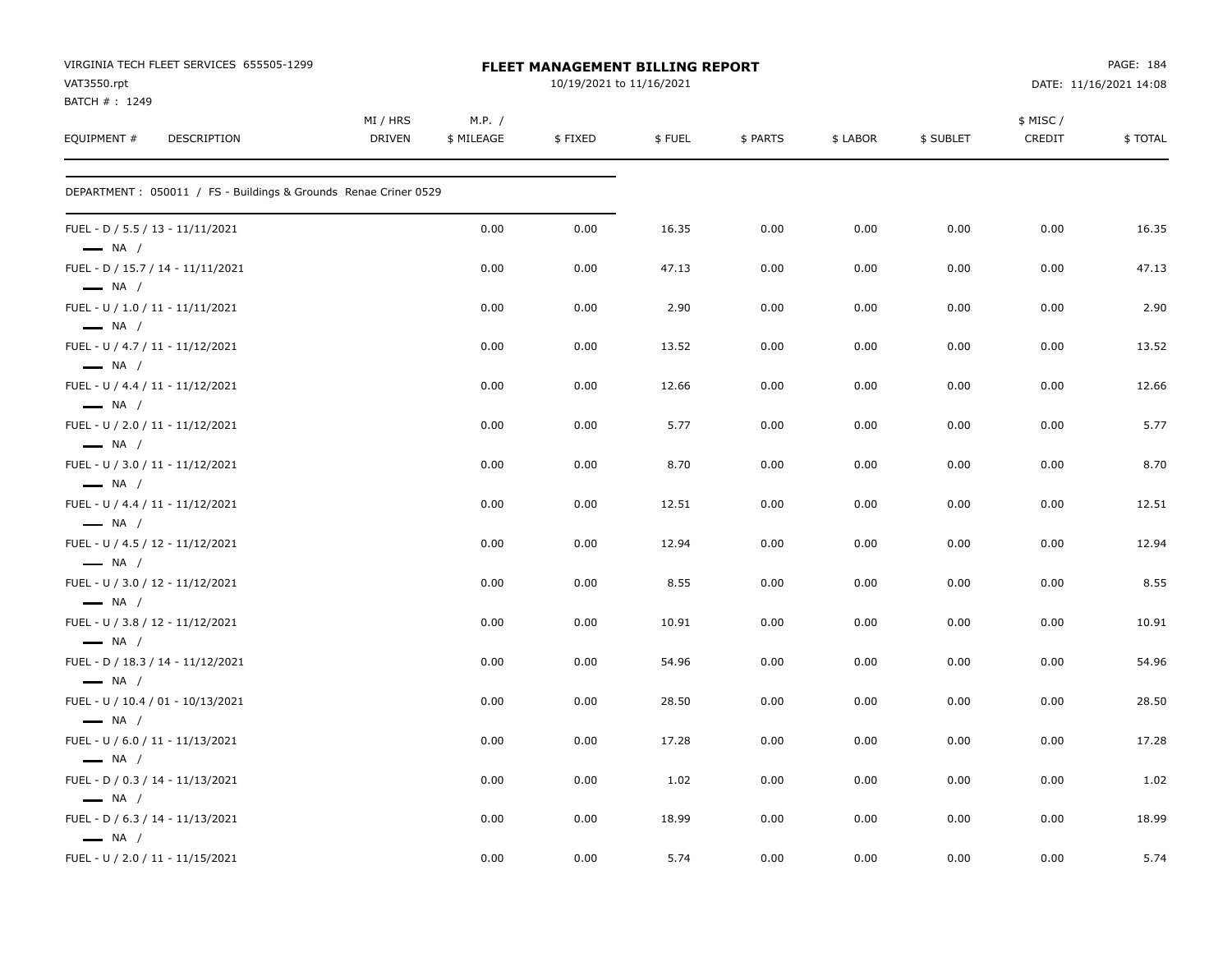| VAT3550.rpt                                                                          | VIRGINIA TECH FLEET SERVICES 655505-1299                        | <b>FLEET MANAGEMENT BILLING REPORT</b><br>10/19/2021 to 11/16/2021 |                      |         |        |          |          |           | DATE: 11/16/2021 14:08 |         |  |  |
|--------------------------------------------------------------------------------------|-----------------------------------------------------------------|--------------------------------------------------------------------|----------------------|---------|--------|----------|----------|-----------|------------------------|---------|--|--|
| BATCH #: 1249<br>EQUIPMENT #                                                         | DESCRIPTION                                                     |                                                                    | M.P. /<br>\$ MILEAGE | \$FIXED | \$FUEL | \$ PARTS | \$ LABOR | \$ SUBLET | \$ MISC /<br>CREDIT    | \$TOTAL |  |  |
|                                                                                      | DEPARTMENT: 050011 / FS - Buildings & Grounds Renae Criner 0529 |                                                                    |                      |         |        |          |          |           |                        |         |  |  |
| $\longrightarrow$ NA /                                                               |                                                                 |                                                                    |                      |         |        |          |          |           |                        |         |  |  |
| FUEL - D / 23.2 / 14 - 11/15/2021<br>$\longrightarrow$ NA /                          |                                                                 |                                                                    | 0.00                 | 0.00    | 69.63  | 0.00     | 0.00     | 0.00      | 0.00                   | 69.63   |  |  |
| FUEL - U / 2.3 / 11 - 11/16/2021<br>$\longrightarrow$ NA /                           |                                                                 |                                                                    | 0.00                 | 0.00    | 6.46   | 0.00     | 0.00     | 0.00      | 0.00                   | 6.46    |  |  |
| FUEL - U / 2.8 / 12 - 11/16/2021<br>$\longrightarrow$ NA /                           |                                                                 |                                                                    | 0.00                 | 0.00    | 7.89   | 0.00     | 0.00     | 0.00      | 0.00                   | 7.89    |  |  |
| FUEL - U / 5.4 / 12 - 11/16/2021<br>$\longrightarrow$ NA /                           |                                                                 |                                                                    | 0.00                 | 0.00    | 15.44  | 0.00     | 0.00     | 0.00      | 0.00                   | 15.44   |  |  |
| FUEL - U / 6.2 / 11 - 11/16/2021<br>$\longrightarrow$ NA /                           |                                                                 |                                                                    | 0.00                 | 0.00    | 17.74  | 0.00     | 0.00     | 0.00      | 0.00                   | 17.74   |  |  |
| FUEL - D / 24.4 / 14 - 11/16/2021                                                    |                                                                 |                                                                    | 0.00                 | 0.00    | 73.20  | 0.00     | 0.00     | 0.00      | 0.00                   | 73.20   |  |  |
| $\longrightarrow$ NA /<br>FUEL - U / 6.8 / 11 - 11/16/2021                           |                                                                 |                                                                    | 0.00                 | 0.00    | 19.37  | 0.00     | 0.00     | 0.00      | 0.00                   | 19.37   |  |  |
| $\longrightarrow$ NA /<br>FUEL - U / 8.3 / 11 - 10/18/2021                           |                                                                 |                                                                    | 0.00                 | 0.00    | 22.52  | 0.00     | 0.00     | 0.00      | 0.00                   | 22.52   |  |  |
| $\longrightarrow$ NA /<br>FUEL - U / 2.0 / 11 - 10/18/2021                           |                                                                 |                                                                    | 0.00                 | 0.00    | 5.46   | 0.00     | 0.00     | 0.00      | 0.00                   | 5.46    |  |  |
| $\longrightarrow$ NA /<br>FUEL - U / 6.1 / 12 - 10/18/2021                           |                                                                 |                                                                    | 0.00                 | 0.00    | 16.65  | 0.00     | 0.00     | 0.00      | 0.00                   | 16.65   |  |  |
| $\longrightarrow$ NA /<br>FUEL - U / 3.3 / 12 - 10/18/2021                           |                                                                 |                                                                    | 0.00                 | 0.00    | 9.04   | 0.00     | 0.00     | 0.00      | 0.00                   | 9.04    |  |  |
| $\longrightarrow$ NA /<br>FUEL - U / 2.3 / 12 - 10/18/2021                           |                                                                 |                                                                    | 0.00                 | 0.00    | 6.14   | 0.00     | 0.00     | 0.00      | 0.00                   | 6.14    |  |  |
| $\longrightarrow$ NA /<br>FUEL - U / 4.0 / 12 - 10/18/2021                           |                                                                 |                                                                    | 0.00                 | 0.00    | 10.78  | 0.00     | 0.00     | 0.00      | 0.00                   | 10.78   |  |  |
| $\longrightarrow$ NA /<br>FUEL - U / 1.4 / 11 - 10/18/2021                           |                                                                 |                                                                    | 0.00                 | 0.00    | 3.69   | 0.00     | 0.00     | 0.00      | 0.00                   | 3.69    |  |  |
| $\longrightarrow$ NA /<br>FUEL - D / 8.0 / 13 - 10/18/2021                           |                                                                 |                                                                    | 0.00                 | 0.00    | 24.78  | 0.00     | 0.00     | 0.00      | 0.00                   | 24.78   |  |  |
| $\longrightarrow$ NA /<br>FUEL - D / 0.9 / 14 - 10/18/2021<br>$\longrightarrow$ NA / |                                                                 |                                                                    | 0.00                 | 0.00    | 2.72   | 0.00     | 0.00     | 0.00      | 0.00                   | 2.72    |  |  |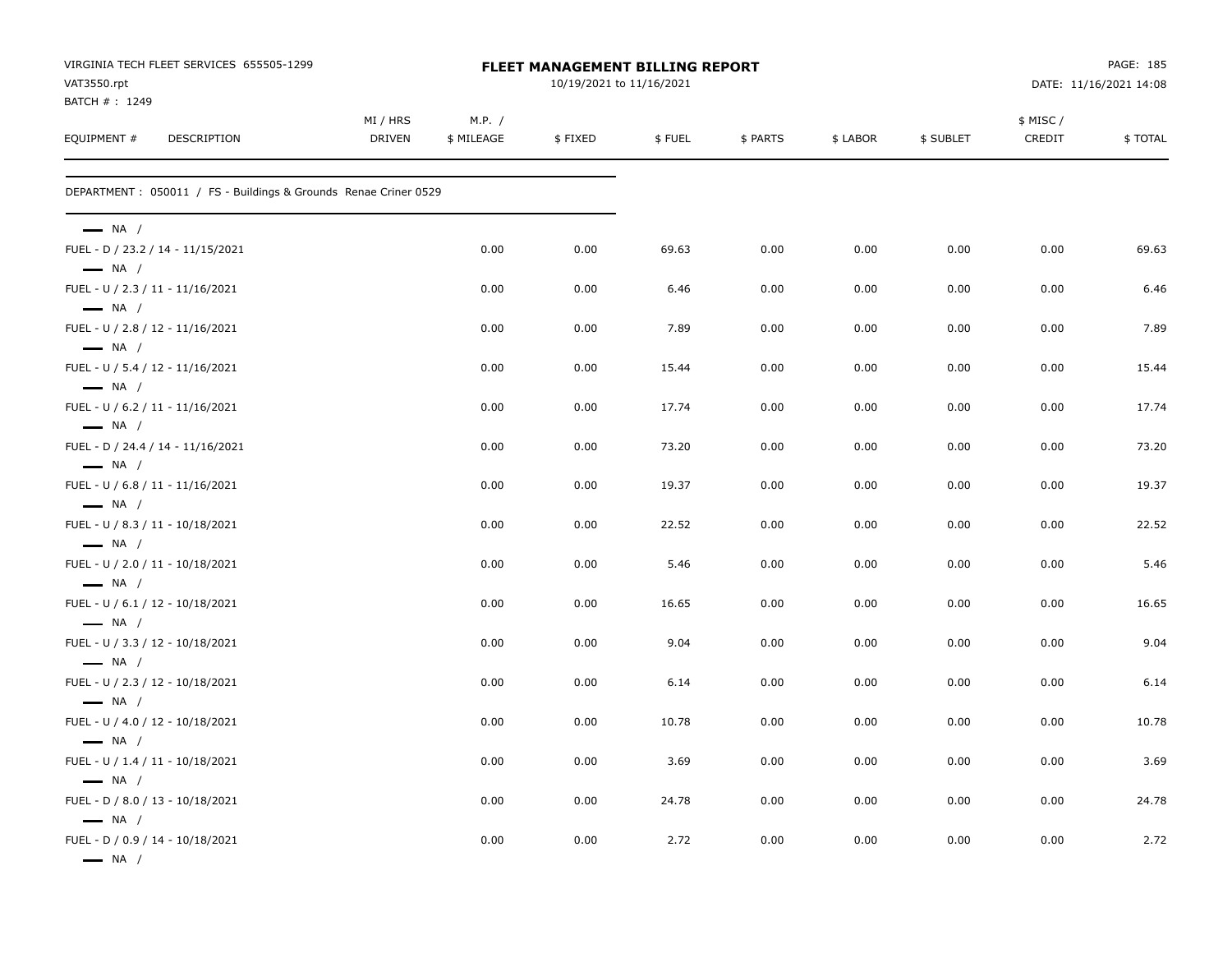| VIRGINIA TECH FLEET SERVICES 655505-1299<br>VAT3550.rpt<br>BATCH #: 1249 |                           |                      | FLEET MANAGEMENT BILLING REPORT<br>10/19/2021 to 11/16/2021 |        |          | PAGE: 186<br>DATE: 11/16/2021 14:08 |           |                    |         |
|--------------------------------------------------------------------------|---------------------------|----------------------|-------------------------------------------------------------|--------|----------|-------------------------------------|-----------|--------------------|---------|
| EQUIPMENT #<br><b>DESCRIPTION</b>                                        | MI / HRS<br><b>DRIVEN</b> | M.P. /<br>\$ MILEAGE | \$FIXED                                                     | \$FUEL | \$ PARTS | \$ LABOR                            | \$ SUBLET | \$ MISC/<br>CREDIT | \$TOTAL |
| DEPARTMENT : 050011 / FS - Buildings & Grounds Renae Criner 0529         |                           |                      |                                                             |        |          |                                     |           |                    |         |
| FUEL - U / 10.7 / 11 - 10/18/2021<br>$\longrightarrow$ NA /              |                           | 0.00                 | 0.00                                                        | 29.10  | 0.00     | 0.00                                | 0.00      | 0.00               | 29.10   |
| FUEL - U / 4.6 / 11 - 10/18/2021<br>$\longrightarrow$ NA /               |                           | 0.00                 | 0.00                                                        | 12.64  | 0.00     | 0.00                                | 0.00      | 0.00               | 12.64   |
| FUEL - U / 7.0 / 11 - 10/19/2021<br>$\longrightarrow$ NA /               |                           | 0.00                 | 0.00                                                        | 19.03  | 0.00     | 0.00                                | 0.00      | 0.00               | 19.03   |
| FUEL - U / 3.4 / 12 - 10/19/2021<br>$\longrightarrow$ NA /               |                           | 0.00                 | 0.00                                                        | 9.39   | 0.00     | 0.00                                | 0.00      | 0.00               | 9.39    |
| FUEL - U / 16.6 / 12 - 10/19/2021<br>$-$ NA $/$                          |                           | 0.00                 | 0.00                                                        | 45.43  | 0.00     | 0.00                                | 0.00      | 0.00               | 45.43   |
| FUEL - U / 5.0 / 12 - 10/19/2021<br>$\longrightarrow$ NA /               |                           | 0.00                 | 0.00                                                        | 13.65  | 0.00     | 0.00                                | 0.00      | 0.00               | 13.65   |
| FUEL - U / 5.0 / 12 - 10/19/2021<br>$\longrightarrow$ NA /               |                           | 0.00                 | 0.00                                                        | 13.57  | 0.00     | 0.00                                | 0.00      | 0.00               | 13.57   |
| FUEL - U / 4.5 / 11 - 10/19/2021<br>$\longrightarrow$ NA /               |                           | 0.00                 | 0.00                                                        | 12.23  | 0.00     | 0.00                                | 0.00      | 0.00               | 12.23   |
| FUEL - D / 9.4 / 13 - 10/19/2021<br>$\longrightarrow$ NA /               |                           | 0.00                 | 0.00                                                        | 29.11  | 0.00     | 0.00                                | 0.00      | 0.00               | 29.11   |
| FUEL - D / 3.4 / 14 - 10/19/2021<br>$\longrightarrow$ NA /               |                           | 0.00                 | 0.00                                                        | 10.60  | 0.00     | 0.00                                | 0.00      | 0.00               | 10.60   |
| FUEL - D / 1.5 / 14 - 10/19/2021<br>$\longrightarrow$ NA /               |                           | 0.00                 | 0.00                                                        | 4.60   | 0.00     | 0.00                                | 0.00      | 0.00               | 4.60    |
| FUEL - U / 2.1 / 11 - 10/19/2021<br>$\longrightarrow$ NA /               |                           | 0.00                 | 0.00                                                        | 5.71   | 0.00     | 0.00                                | 0.00      | 0.00               | 5.71    |
| FUEL - U / 2.0 / 11 - 10/19/2021<br>$\longrightarrow$ NA /               |                           | 0.00                 | 0.00                                                        | 14.30  | 0.00     | 0.00                                | 0.00      | 0.00               | 14.30   |
| FUEL - U / 2.8 / 11 - 10/19/2021<br>$\longrightarrow$ NA /               |                           | 0.00                 | 0.00                                                        | 15.75  | 0.00     | 0.00                                | 0.00      | 0.00               | 15.75   |
| FUEL - U / 3.6 / 11 - 10/19/2021                                         |                           | 0.00                 | 0.00                                                        | 9.86   | 0.00     | 0.00                                | 0.00      | 0.00               | 9.86    |
| $\longrightarrow$ NA /<br>FUEL - U / 8.7 / 11 - 10/20/2021               |                           | 0.00                 | 0.00                                                        | 36.06  | 0.00     | 0.00                                | 0.00      | 0.00               | 36.06   |
| $\longrightarrow$ NA /<br>FUEL - U / 5.1 / 11 - 10/20/2021               |                           | 0.00                 | 0.00                                                        | 26.03  | 0.00     | 0.00                                | 0.00      | 0.00               | 26.03   |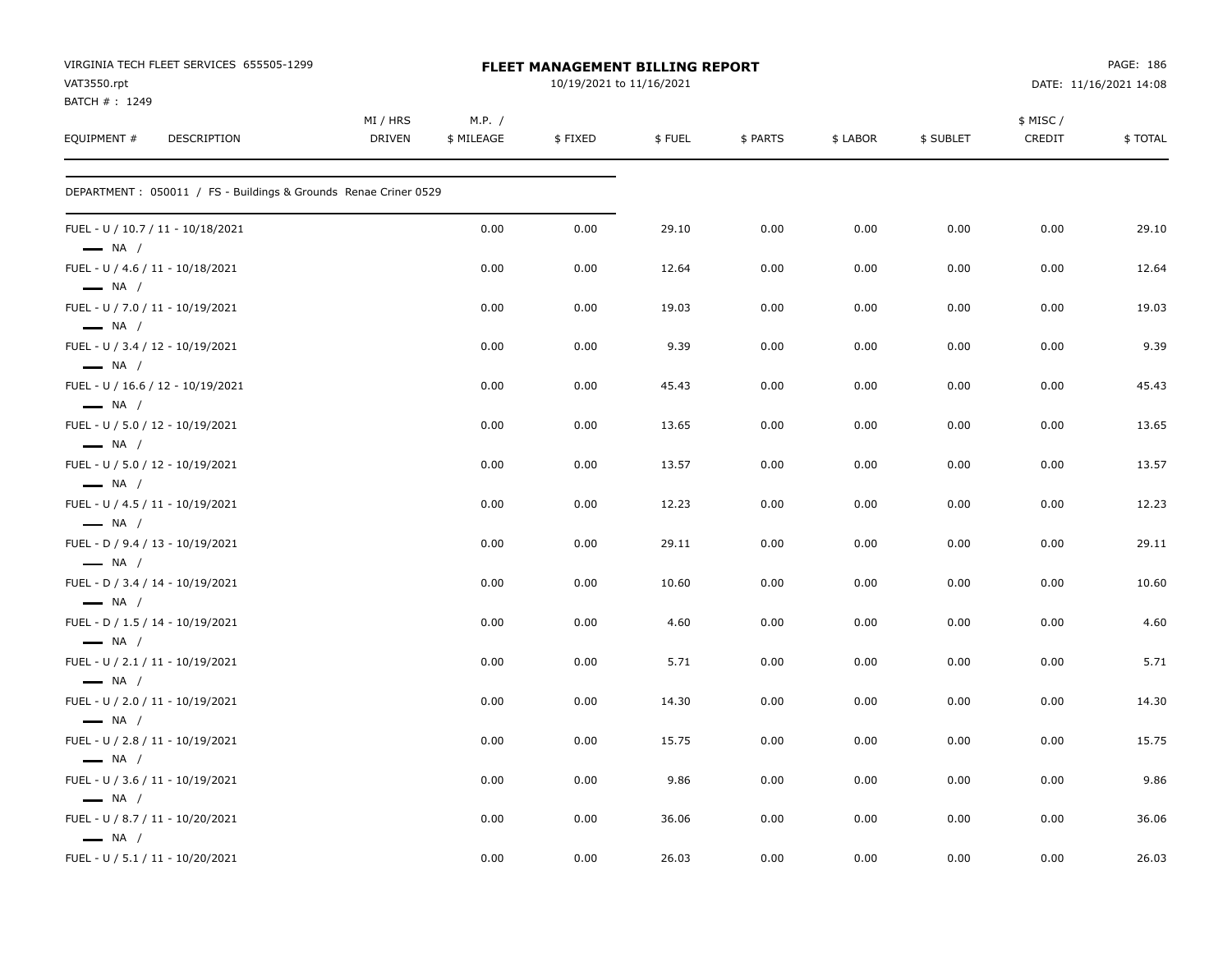| VIRGINIA TECH FLEET SERVICES 655505-1299<br>VAT3550.rpt                              |                           |                      | FLEET MANAGEMENT BILLING REPORT<br>10/19/2021 to 11/16/2021 |        | PAGE: 187<br>DATE: 11/16/2021 14:08 |          |           |                    |         |
|--------------------------------------------------------------------------------------|---------------------------|----------------------|-------------------------------------------------------------|--------|-------------------------------------|----------|-----------|--------------------|---------|
| BATCH #: 1249<br>EQUIPMENT #<br>DESCRIPTION                                          | MI / HRS<br><b>DRIVEN</b> | M.P. /<br>\$ MILEAGE | \$FIXED                                                     | \$FUEL | \$ PARTS                            | \$ LABOR | \$ SUBLET | \$ MISC/<br>CREDIT | \$TOTAL |
| DEPARTMENT: 050011 / FS - Buildings & Grounds Renae Criner 0529                      |                           |                      |                                                             |        |                                     |          |           |                    |         |
| $\longrightarrow$ NA /                                                               |                           |                      |                                                             |        |                                     |          |           |                    |         |
| FUEL - U / 3.8 / 11 - 10/20/2021<br>$\longrightarrow$ NA /                           |                           | 0.00                 | 0.00                                                        | 10.91  | 0.00                                | 0.00     | 0.00      | 0.00               | 10.91   |
| FUEL - U / 9.8 / 11 - 10/20/2021<br>$\longrightarrow$ NA /                           |                           | 0.00                 | 0.00                                                        | 28.21  | 0.00                                | 0.00     | 0.00      | 0.00               | 28.21   |
| FUEL - U / 8.5 / 12 - 10/20/2021<br>$\longrightarrow$ NA /                           |                           | 0.00                 | 0.00                                                        | 24.25  | 0.00                                | 0.00     | 0.00      | 0.00               | 24.25   |
| FUEL - U / 2.0 / 12 - 10/20/2021<br>$\longrightarrow$ NA /                           |                           | 0.00                 | 0.00                                                        | 5.77   | 0.00                                | 0.00     | 0.00      | 0.00               | 5.77    |
| FUEL - U / 4.6 / 12 - 10/20/2021<br>$\longrightarrow$ NA /                           |                           | 0.00                 | 0.00                                                        | 35.51  | 0.00                                | 0.00     | 0.00      | 0.00               | 35.51   |
| FUEL - U / 19.0 / 12 - 10/20/2021<br>$\longrightarrow$ NA /                          |                           | 0.00                 | 0.00                                                        | 63.03  | 0.00                                | 0.00     | 0.00      | 0.00               | 63.03   |
| FUEL - U / 5.3 / 12 - 10/20/2021<br>$\longrightarrow$ NA /                           |                           | 0.00                 | 0.00                                                        | 14.36  | 0.00                                | 0.00     | 0.00      | 0.00               | 14.36   |
| FUEL - U / 5.0 / 11 - 10/20/2021<br>$\longrightarrow$ NA /                           |                           | 0.00                 | 0.00                                                        | 14.21  | 0.00                                | 0.00     | 0.00      | 0.00               | 14.21   |
| FUEL - D / 3.4 / 13 - 10/20/2021<br>$\longrightarrow$ NA /                           |                           | 0.00                 | 0.00                                                        | 10.44  | 0.00                                | 0.00     | 0.00      | 0.00               | 10.44   |
| FUEL - D / 17.9 / 14 - 10/20/2021<br>$\longrightarrow$ NA /                          |                           | 0.00                 | 0.00                                                        | 94.49  | 0.00                                | 0.00     | 0.00      | 0.00               | 94.49   |
| FUEL - D / 2.5 / 14 - 10/20/2021<br>$\longrightarrow$ NA /                           |                           | 0.00                 | 0.00                                                        | 7.63   | 0.00                                | 0.00     | 0.00      | 0.00               | 7.63    |
| FUEL - U / 3.0 / 11 - 10/20/2021<br>$\longrightarrow$ NA /                           |                           | 0.00                 | 0.00                                                        | 8.72   | 0.00                                | 0.00     | 0.00      | 0.00               | 8.72    |
| FUEL - U / 7.4 / 11 - 10/20/2021<br>$\longrightarrow$ NA /                           |                           | 0.00                 | 0.00                                                        | 21.21  | 0.00                                | 0.00     | 0.00      | 0.00               | 21.21   |
| FUEL - U / 0.4 / 11 - 10/20/2021                                                     |                           | 0.00                 | 0.00                                                        | 1.00   | 0.00                                | 0.00     | 0.00      | 0.00               | 1.00    |
| $\longrightarrow$ NA /<br>FUEL - U / 3.7 / 11 - 10/20/2021                           |                           | 0.00                 | 0.00                                                        | 10.53  | 0.00                                | 0.00     | 0.00      | 0.00               | 10.53   |
| $\longrightarrow$ NA /<br>FUEL - U / 3.0 / 11 - 10/20/2021<br>$\longrightarrow$ NA / |                           | 0.00                 | 0.00                                                        | 18.98  | 0.00                                | 0.00     | 0.00      | 0.00               | 18.98   |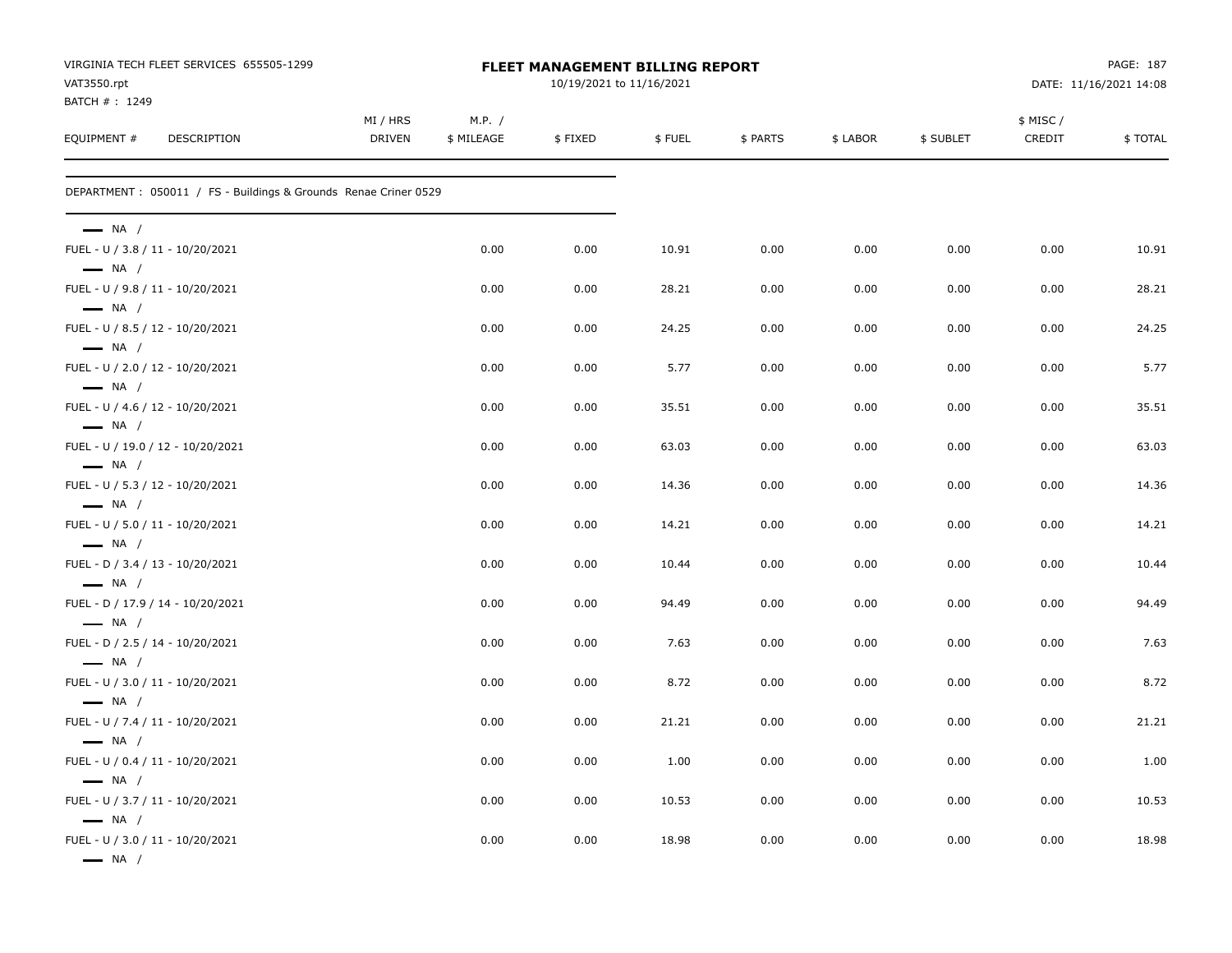| VIRGINIA TECH FLEET SERVICES 655505-1299<br>VAT3550.rpt<br>BATCH #: 1249 |                    |                      | FLEET MANAGEMENT BILLING REPORT<br>10/19/2021 to 11/16/2021 |        |          | PAGE: 188<br>DATE: 11/16/2021 14:08 |           |                    |         |
|--------------------------------------------------------------------------|--------------------|----------------------|-------------------------------------------------------------|--------|----------|-------------------------------------|-----------|--------------------|---------|
| EQUIPMENT #<br>DESCRIPTION                                               | MI / HRS<br>DRIVEN | M.P. /<br>\$ MILEAGE | \$FIXED                                                     | \$FUEL | \$ PARTS | \$ LABOR                            | \$ SUBLET | \$ MISC/<br>CREDIT | \$TOTAL |
| DEPARTMENT: 050011 / FS - Buildings & Grounds Renae Criner 0529          |                    |                      |                                                             |        |          |                                     |           |                    |         |
| FUEL - U / 8.5 / 02 - 10/21/2021<br>$\longrightarrow$ NA /               |                    | 0.00                 | 0.00                                                        | 23.12  | 0.00     | 0.00                                | 0.00      | 0.00               | 23.12   |
| FUEL - U / 1.5 / 11 - 10/21/2021<br>$\longrightarrow$ NA /               |                    | 0.00                 | 0.00                                                        | 4.39   | 0.00     | 0.00                                | 0.00      | 0.00               | 4.39    |
| FUEL - U / 0.0 / 11 - 10/21/2021<br>$\longrightarrow$ NA /               |                    | 0.00                 | 0.00                                                        | 0.09   | 0.00     | 0.00                                | 0.00      | 0.00               | 0.09    |
| FUEL - U / 15.0 / 11 - 10/21/2021<br>$\longrightarrow$ NA /              |                    | 0.00                 | 0.00                                                        | 43.11  | 0.00     | 0.00                                | 0.00      | 0.00               | 43.11   |
| FUEL - U / 2.5 / 11 - 10/21/2021<br>$\longrightarrow$ NA /               |                    | 0.00                 | 0.00                                                        | 7.06   | 0.00     | 0.00                                | 0.00      | 0.00               | 7.06    |
| FUEL - U / 0.1 / 12 - 10/21/2021<br>$\longrightarrow$ NA /               |                    | 0.00                 | 0.00                                                        | 0.40   | 0.00     | 0.00                                | 0.00      | 0.00               | 0.40    |
| FUEL - U / 1.1 / 11 - 10/21/2021<br>$\longrightarrow$ NA /               |                    | 0.00                 | 0.00                                                        | 3.19   | 0.00     | 0.00                                | 0.00      | 0.00               | 3.19    |
| FUEL - U / 9.4 / 12 - 10/21/2021<br>$\longrightarrow$ NA /               |                    | 0.00                 | 0.00                                                        | 27.01  | 0.00     | 0.00                                | 0.00      | 0.00               | 27.01   |
| FUEL - D / 11.4 / 13 - 10/21/2021<br>$\longrightarrow$ NA /              |                    | 0.00                 | 0.00                                                        | 35.16  | 0.00     | 0.00                                | 0.00      | 0.00               | 35.16   |
| FUEL - U / 0.3 / 11 - 10/21/2021<br>$-$ NA /                             |                    | 0.00                 | 0.00                                                        | 0.77   | 0.00     | 0.00                                | 0.00      | 0.00               | 0.77    |
| FUEL - D / 40.7 / 14 - 10/21/2021<br>$\longrightarrow$ NA /              |                    | 0.00                 | 0.00                                                        | 125.61 | 0.00     | 0.00                                | 0.00      | 0.00               | 125.61  |
| FUEL - U / 1.8 / 11 - 10/21/2021<br>$\longrightarrow$ NA /               |                    | 0.00                 | 0.00                                                        | 5.19   | 0.00     | 0.00                                | 0.00      | 0.00               | 5.19    |
| FUEL - U / 2.0 / 02 - 10/22/2021<br>$\longrightarrow$ NA /               |                    | 0.00                 | 0.00                                                        | 5.74   | 0.00     | 0.00                                | 0.00      | 0.00               | 5.74    |
| FUEL - U / 9.7 / 12 - 10/22/2021<br>$\longrightarrow$ NA /               |                    | 0.00                 | 0.00                                                        | 27.81  | 0.00     | 0.00                                | 0.00      | 0.00               | 27.81   |
| FUEL - U / 2.0 / 12 - 10/22/2021<br>$\equiv$ NA /                        |                    | 0.00                 | 0.00                                                        | 5.74   | 0.00     | 0.00                                | 0.00      | 0.00               | 5.74    |
| FUEL - U / 3.7 / 11 - 10/22/2021<br>$\longrightarrow$ NA /               |                    | 0.00                 | 0.00                                                        | 10.50  | 0.00     | 0.00                                | 0.00      | 0.00               | 10.50   |
| FUEL - U / 1.3 / 12 - 10/22/2021                                         |                    | 0.00                 | 0.00                                                        | 3.73   | 0.00     | 0.00                                | 0.00      | 0.00               | 3.73    |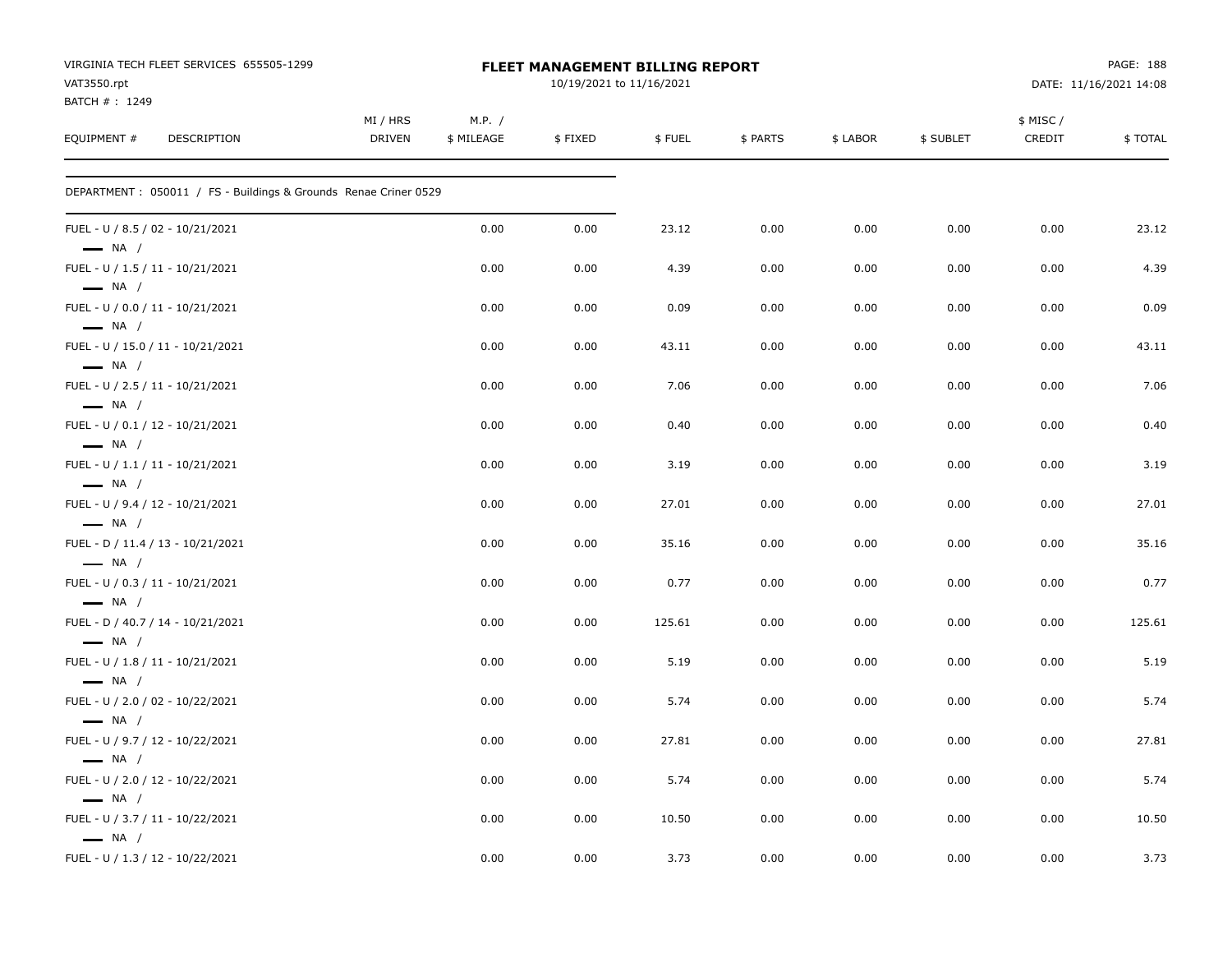| VIRGINIA TECH FLEET SERVICES 655505-1299<br>VAT3550.rpt                                 |                           |                      | FLEET MANAGEMENT BILLING REPORT<br>10/19/2021 to 11/16/2021 |        |          | DATE: 11/16/2021 14:08 |           |                    |         |  |
|-----------------------------------------------------------------------------------------|---------------------------|----------------------|-------------------------------------------------------------|--------|----------|------------------------|-----------|--------------------|---------|--|
| BATCH #: 1249<br>EQUIPMENT #<br>DESCRIPTION                                             | MI / HRS<br><b>DRIVEN</b> | M.P. /<br>\$ MILEAGE | \$FIXED                                                     | \$FUEL | \$ PARTS | \$ LABOR               | \$ SUBLET | \$ MISC/<br>CREDIT | \$TOTAL |  |
| DEPARTMENT: 050011 / FS - Buildings & Grounds Renae Criner 0529                         |                           |                      |                                                             |        |          |                        |           |                    |         |  |
| $\longrightarrow$ NA /                                                                  |                           |                      |                                                             |        |          |                        |           |                    |         |  |
| FUEL - U / 3.1 / 11 - 10/22/2021<br>$\longrightarrow$ NA /                              |                           | 0.00                 | 0.00                                                        | 8.98   | 0.00     | 0.00                   | 0.00      | 0.00               | 8.98    |  |
| FUEL - D / 2.3 / 13 - 10/22/2021<br>$\longrightarrow$ NA /                              |                           | 0.00                 | 0.00                                                        | 7.14   | 0.00     | 0.00                   | 0.00      | 0.00               | 7.14    |  |
| FUEL - U / 3.3 / 11 - 10/22/2021<br>$\longrightarrow$ NA /                              |                           | 0.00                 | 0.00                                                        | 9.41   | 0.00     | 0.00                   | 0.00      | 0.00               | 9.41    |  |
| FUEL - U / 7.0 / 11 - 10/22/2021<br>$\longrightarrow$ NA /                              |                           | 0.00                 | 0.00                                                        | 20.15  | 0.00     | 0.00                   | 0.00      | 0.00               | 20.15   |  |
| FUEL - D / 0.5 / 14 - 10/23/2021<br>$\longrightarrow$ NA /                              |                           | 0.00                 | 0.00                                                        | 1.67   | 0.00     | 0.00                   | 0.00      | 0.00               | 1.67    |  |
| FUEL - D / 3.9 / 14 - 10/23/2021                                                        |                           | 0.00                 | 0.00                                                        | 12.17  | 0.00     | 0.00                   | 0.00      | 0.00               | 12.17   |  |
| $\longrightarrow$ NA /<br>FUEL - U / 4.7 / 11 - 10/23/2021                              |                           | 0.00                 | 0.00                                                        | 13.52  | 0.00     | 0.00                   | 0.00      | 0.00               | 13.52   |  |
| $\longrightarrow$ NA /<br>FUEL - U / 1.5 / 11 - 10/24/2021                              |                           | 0.00                 | 0.00                                                        | 4.36   | 0.00     | 0.00                   | 0.00      | 0.00               | 4.36    |  |
| $\longrightarrow$ NA /<br>FUEL - U / 4.4 / 11 - 10/24/2021                              |                           | 0.00                 | 0.00                                                        | 12.66  | 0.00     | 0.00                   | 0.00      | 0.00               | 12.66   |  |
| $\longrightarrow$ NA /<br>FUEL - U / 1.0 / 11 - 10/25/2021                              |                           | 0.00                 | 0.00                                                        | 2.81   | 0.00     | 0.00                   | 0.00      | 0.00               | 2.81    |  |
| $\longrightarrow$ NA /<br>FUEL - D / 7.4 / 13 - 10/25/2021                              |                           | 0.00                 | 0.00                                                        | 22.90  | 0.00     | 0.00                   | 0.00      | 0.00               | 22.90   |  |
| $\longrightarrow$ NA /<br>FUEL - D / 15.0 / 14 - 10/25/2021                             |                           | 0.00                 | 0.00                                                        | 46.35  | 0.00     | 0.00                   | 0.00      | 0.00               | 46.35   |  |
| $\longrightarrow$ NA /<br>FUEL - U / 1.5 / 11 - 10/25/2021                              |                           | 0.00                 | 0.00                                                        | 4.39   | 0.00     | 0.00                   | 0.00      | 0.00               | 4.39    |  |
| $\longrightarrow$ NA /<br>FUEL - U / 5.2 / 11 - 10/25/2021                              |                           | 0.00                 | 0.00                                                        | 14.84  | 0.00     | 0.00                   | 0.00      | 0.00               | 14.84   |  |
| $\longrightarrow$ NA /<br>FUEL - D / 10.0 / 13 - 10/25/2021                             |                           | 0.00                 | 0.00                                                        | 30.81  | 0.00     | 0.00                   | 0.00      | 0.00               | 30.81   |  |
| $\longrightarrow$ NA /<br>FUEL - D / 42.4 / 14 - 10/25/2021<br>$\longrightarrow$ NA $/$ |                           | 0.00                 | 0.00                                                        | 131.05 | 0.00     | 0.00                   | 0.00      | 0.00               | 131.05  |  |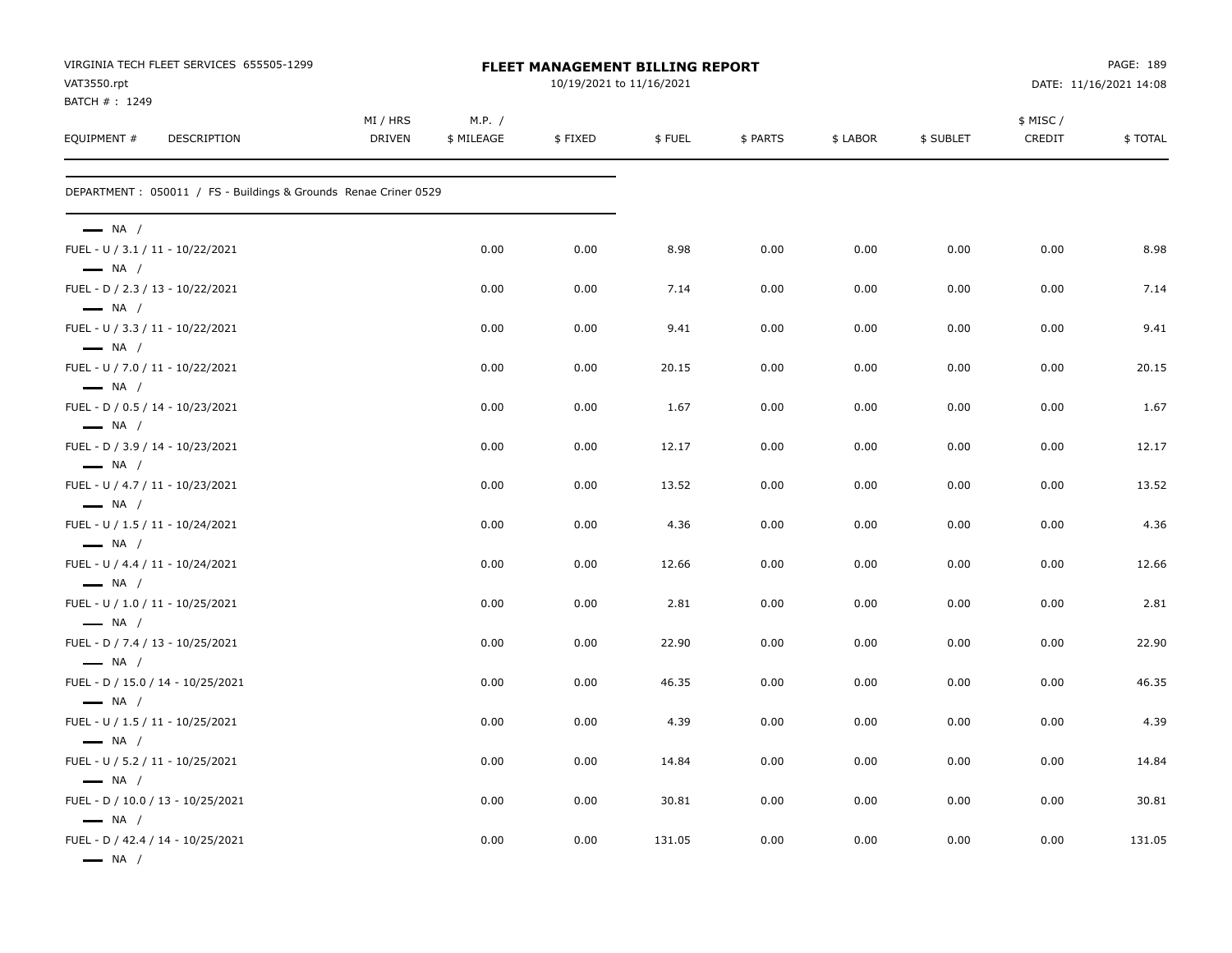| VIRGINIA TECH FLEET SERVICES 655505-1299<br>VAT3550.rpt         |                           |                      | FLEET MANAGEMENT BILLING REPORT<br>10/19/2021 to 11/16/2021 |        |          | PAGE: 190<br>DATE: 11/16/2021 14:08 |           |                    |         |
|-----------------------------------------------------------------|---------------------------|----------------------|-------------------------------------------------------------|--------|----------|-------------------------------------|-----------|--------------------|---------|
| BATCH #: 1249<br>EQUIPMENT #<br>DESCRIPTION                     | MI / HRS<br><b>DRIVEN</b> | M.P. /<br>\$ MILEAGE | \$FIXED                                                     | \$FUEL | \$ PARTS | \$ LABOR                            | \$ SUBLET | \$ MISC/<br>CREDIT | \$TOTAL |
| DEPARTMENT: 050011 / FS - Buildings & Grounds Renae Criner 0529 |                           |                      |                                                             |        |          |                                     |           |                    |         |
| FUEL - U / 15.6 / 11 - 10/26/2021<br>$\longrightarrow$ NA /     |                           | 0.00                 | 0.00                                                        | 44.89  | 0.00     | 0.00                                | 0.00      | 0.00               | 44.89   |
| FUEL - U / 19.5 / 12 - 10/26/2021<br>$\longrightarrow$ NA /     |                           | 0.00                 | 0.00                                                        | 55.85  | 0.00     | 0.00                                | 0.00      | 0.00               | 55.85   |
| FUEL - U / 1.6 / 12 - 10/26/2021<br>$\longrightarrow$ NA /      |                           | 0.00                 | 0.00                                                        | 4.59   | 0.00     | 0.00                                | 0.00      | 0.00               | 4.59    |
| FUEL - U / 4.3 / 11 - 10/26/2021<br>$\longrightarrow$ NA /      |                           | 0.00                 | 0.00                                                        | 12.37  | 0.00     | 0.00                                | 0.00      | 0.00               | 12.37   |
| FUEL - U / 2.0 / 11 - 10/26/2021<br>$\longrightarrow$ NA /      |                           | 0.00                 | 0.00                                                        | 5.74   | 0.00     | 0.00                                | 0.00      | 0.00               | 5.74    |
| FUEL - U / 2.2 / 11 - 10/26/2021<br>$\longrightarrow$ NA /      |                           | 0.00                 | 0.00                                                        | 6.31   | 0.00     | 0.00                                | 0.00      | 0.00               | 6.31    |
| FUEL - U / 4.2 / 11 - 10/27/2021<br>$\longrightarrow$ NA /      |                           | 0.00                 | 0.00                                                        | 11.94  | 0.00     | 0.00                                | 0.00      | 0.00               | 11.94   |
| FUEL - U / 2.3 / 11 - 10/27/2021<br>$\longrightarrow$ NA /      |                           | 0.00                 | 0.00                                                        | 6.72   | 0.00     | 0.00                                | 0.00      | 0.00               | 6.72    |
| FUEL - U / 2.2 / 11 - 10/27/2021<br>$\longrightarrow$ NA /      |                           | 0.00                 | 0.00                                                        | 6.26   | 0.00     | 0.00                                | 0.00      | 0.00               | 6.26    |
| FUEL - U / 5.4 / 12 - 10/27/2021<br>$\longrightarrow$ NA /      |                           | 0.00                 | 0.00                                                        | 15.35  | 0.00     | 0.00                                | 0.00      | 0.00               | 15.35   |
| FUEL - U / 2.7 / 12 - 10/27/2021<br>$\longrightarrow$ NA /      |                           | 0.00                 | 0.00                                                        | 7.86   | 0.00     | 0.00                                | 0.00      | 0.00               | 7.86    |
| FUEL - U / 6.0 / 11 - 10/27/2021<br>$\longrightarrow$ NA /      |                           | 0.00                 | 0.00                                                        | 17.22  | 0.00     | 0.00                                | 0.00      | 0.00               | 17.22   |
| FUEL - U / 2.6 / 12 - 10/27/2021<br>$\longrightarrow$ NA /      |                           | 0.00                 | 0.00                                                        | 7.38   | 0.00     | 0.00                                | 0.00      | 0.00               | 7.38    |
| FUEL - U / 4.0 / 12 - 10/27/2021<br>$\longrightarrow$ NA /      |                           | 0.00                 | 0.00                                                        | 11.34  | 0.00     | 0.00                                | 0.00      | 0.00               | 11.34   |
| FUEL - U / 3.8 / 12 - 10/27/2021<br>$\longrightarrow$ NA /      |                           | 0.00                 | 0.00                                                        | 10.96  | 0.00     | 0.00                                | 0.00      | 0.00               | 10.96   |
| FUEL - U / 5.0 / 12 - 10/27/2021<br>$\longrightarrow$ NA /      |                           | 0.00                 | 0.00                                                        | 14.44  | 0.00     | 0.00                                | 0.00      | 0.00               | 14.44   |
| FUEL - U / 3.4 / 11 - 10/27/2021                                |                           | 0.00                 | 0.00                                                        | 9.64   | 0.00     | 0.00                                | 0.00      | 0.00               | 9.64    |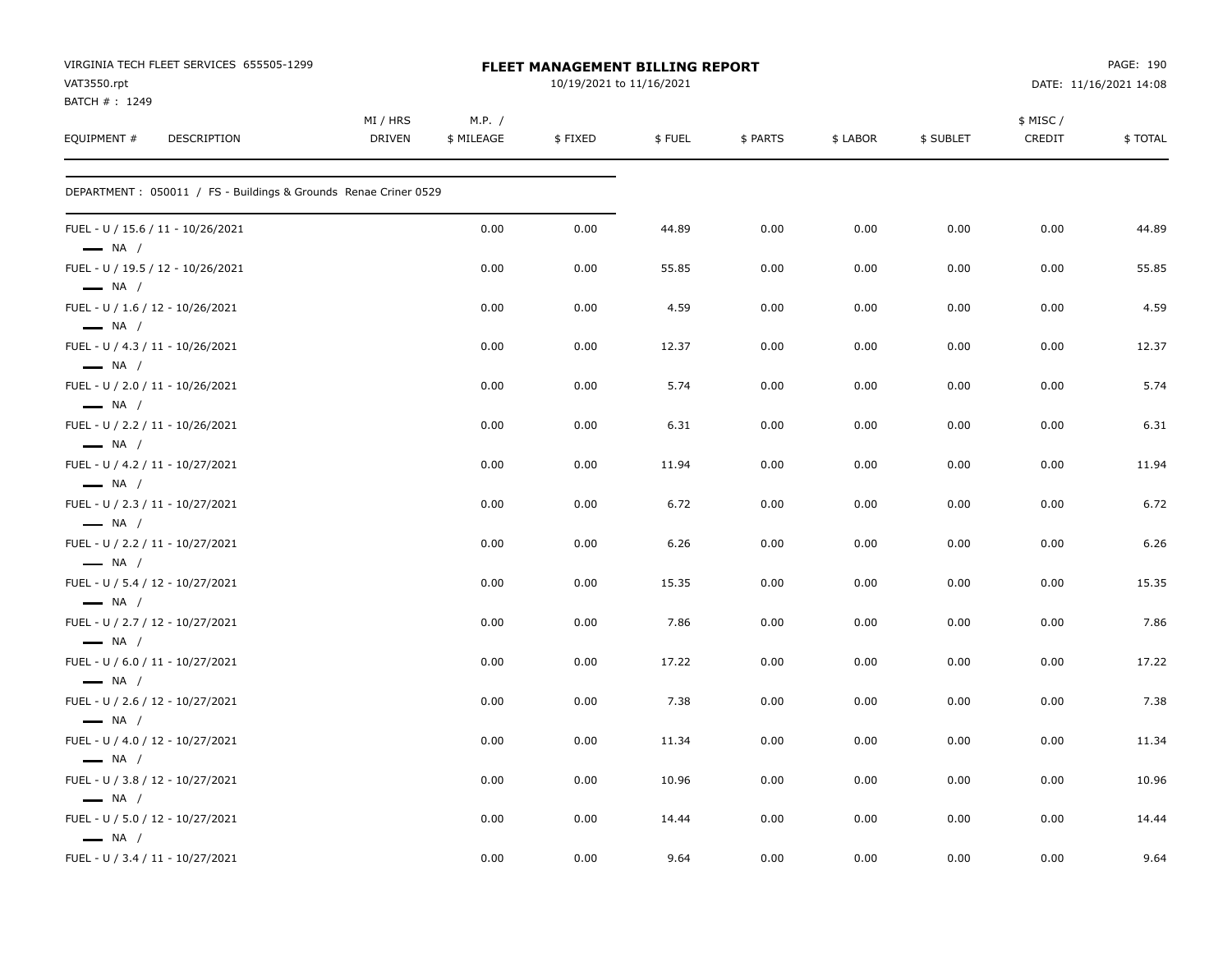| VIRGINIA TECH FLEET SERVICES 655505-1299<br>VAT3550.rpt                              |                           | FLEET MANAGEMENT BILLING REPORT<br>10/19/2021 to 11/16/2021 |         |        |          |          |           |                    | PAGE: 191<br>DATE: 11/16/2021 14:08 |  |  |
|--------------------------------------------------------------------------------------|---------------------------|-------------------------------------------------------------|---------|--------|----------|----------|-----------|--------------------|-------------------------------------|--|--|
| BATCH #: 1249<br>EQUIPMENT #<br>DESCRIPTION                                          | MI / HRS<br><b>DRIVEN</b> | M.P. /<br>\$ MILEAGE                                        | \$FIXED | \$FUEL | \$ PARTS | \$ LABOR | \$ SUBLET | \$ MISC/<br>CREDIT | \$TOTAL                             |  |  |
| DEPARTMENT : 050011 / FS - Buildings & Grounds Renae Criner 0529                     |                           |                                                             |         |        |          |          |           |                    |                                     |  |  |
| $\longrightarrow$ NA /                                                               |                           |                                                             |         |        |          |          |           |                    |                                     |  |  |
| FUEL - U / 4.6 / 11 - 10/27/2021<br>$\longrightarrow$ NA /                           |                           | 0.00                                                        | 0.00    | 13.29  | 0.00     | 0.00     | 0.00      | 0.00               | 13.29                               |  |  |
| FUEL - U / 2.9 / 11 - 10/27/2021<br>$\longrightarrow$ NA /                           |                           | 0.00                                                        | 0.00    | 8.24   | 0.00     | 0.00     | 0.00      | 0.00               | 8.24                                |  |  |
| FUEL - U / 8.4 / 11 - 10/27/2021<br>$\longrightarrow$ NA /                           |                           | 0.00                                                        | 0.00    | 23.96  | 0.00     | 0.00     | 0.00      | 0.00               | 23.96                               |  |  |
| FUEL - U / 6.8 / 11 - 10/27/2021<br>$\longrightarrow$ NA /                           |                           | 0.00                                                        | 0.00    | 19.52  | 0.00     | 0.00     | 0.00      | 0.00               | 19.52                               |  |  |
| FUEL - U / 11.4 / 11 - 10/27/2021<br>$\longrightarrow$ NA /                          |                           | 0.00                                                        | 0.00    | 32.75  | 0.00     | 0.00     | 0.00      | 0.00               | 32.75                               |  |  |
| FUEL - U / 1.6 / 11 - 10/28/2021                                                     |                           | 0.00                                                        | 0.00    | 4.68   | 0.00     | 0.00     | 0.00      | 0.00               | 4.68                                |  |  |
| $\longrightarrow$ NA /<br>FUEL - U / 4.0 / 11 - 10/28/2021                           |                           | 0.00                                                        | 0.00    | 11.45  | 0.00     | 0.00     | 0.00      | 0.00               | 11.45                               |  |  |
| $\longrightarrow$ NA /<br>FUEL - U / 2.2 / 11 - 10/28/2021                           |                           | 0.00                                                        | 0.00    | 6.20   | 0.00     | 0.00     | 0.00      | 0.00               | 6.20                                |  |  |
| $\longrightarrow$ NA /<br>FUEL - U / 2.5 / 12 - 10/28/2021                           |                           | 0.00                                                        | 0.00    | 7.23   | 0.00     | 0.00     | 0.00      | 0.00               | 7.23                                |  |  |
| $\longrightarrow$ NA /<br>FUEL - U / 2.5 / 12 - 10/28/2021                           |                           | 0.00                                                        | 0.00    | 7.29   | 0.00     | 0.00     | 0.00      | 0.00               | 7.29                                |  |  |
| $\longrightarrow$ NA /<br>FUEL - U / 3.7 / 12 - 10/28/2021                           |                           | 0.00                                                        | 0.00    | 10.59  | 0.00     | 0.00     | 0.00      | 0.00               | 10.59                               |  |  |
| $\longrightarrow$ NA /<br>FUEL - U / 1.9 / 12 - 10/28/2021                           |                           | 0.00                                                        | 0.00    | 5.51   | 0.00     | 0.00     | 0.00      | 0.00               | 5.51                                |  |  |
| $\longrightarrow$ NA /<br>FUEL - D / 11.0 / 13 - 10/28/2021                          |                           | 0.00                                                        | 0.00    | 33.99  | 0.00     | 0.00     | 0.00      | 0.00               | 33.99                               |  |  |
| $\longrightarrow$ NA /<br>FUEL - D / 16.1 / 14 - 10/28/2021                          |                           | 0.00                                                        | 0.00    | 49.59  | 0.00     | 0.00     | 0.00      | 0.00               | 49.59                               |  |  |
| $\longrightarrow$ NA /<br>FUEL - U / 0.0 / 12 - 10/29/2021                           |                           | 0.00                                                        | 0.00    | 0.06   | 0.00     | 0.00     | 0.00      | 0.00               | 0.06                                |  |  |
| $\longrightarrow$ NA /<br>FUEL - U / 1.0 / 11 - 10/29/2021<br>$\longrightarrow$ NA / |                           | 0.00                                                        | 0.00    | 2.90   | 0.00     | 0.00     | 0.00      | 0.00               | 2.90                                |  |  |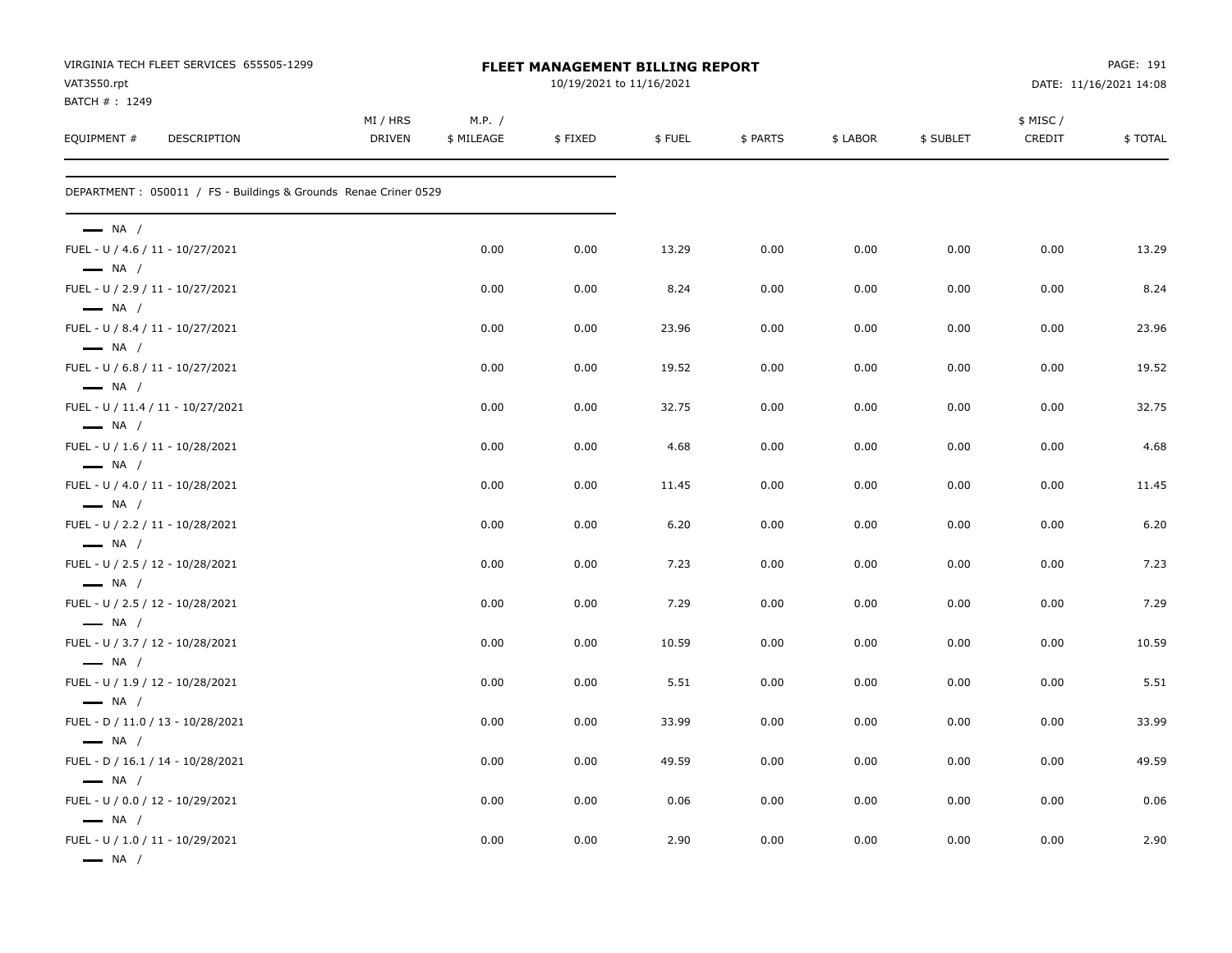| VAT3550.rpt<br>BATCH #: 1249                                | VIRGINIA TECH FLEET SERVICES 655505-1299                        | FLEET MANAGEMENT BILLING REPORT<br>10/19/2021 to 11/16/2021 |                      |         |          |          |          |           |                     | PAGE: 192<br>DATE: 11/16/2021 14:08 |  |
|-------------------------------------------------------------|-----------------------------------------------------------------|-------------------------------------------------------------|----------------------|---------|----------|----------|----------|-----------|---------------------|-------------------------------------|--|
| EQUIPMENT #                                                 | DESCRIPTION                                                     | MI / HRS<br><b>DRIVEN</b>                                   | M.P. /<br>\$ MILEAGE | \$FIXED | \$FUEL   | \$ PARTS | \$ LABOR | \$ SUBLET | \$ MISC /<br>CREDIT | \$TOTAL                             |  |
|                                                             | DEPARTMENT: 050011 / FS - Buildings & Grounds Renae Criner 0529 |                                                             |                      |         |          |          |          |           |                     |                                     |  |
| FUEL - U / 4.0 / 11 - 10/29/2021<br>$\longrightarrow$ NA /  |                                                                 |                                                             | 0.00                 | 0.00    | 11.48    | 0.00     | 0.00     | 0.00      | 0.00                | 11.48                               |  |
| FUEL - U / 2.8 / 11 - 10/29/2021<br>$\longrightarrow$ NA /  |                                                                 |                                                             | 0.00                 | 0.00    | 7.95     | 0.00     | 0.00     | 0.00      | 0.00                | 7.95                                |  |
| egr19                                                       | 1990 CAN                                                        | $\pmb{0}$                                                   | 0.00                 | 0.00    | 4,282.30 | 0.00     | 0.00     | 0.00      | 0.00                | 4,282.30                            |  |
| ACCT: 121806                                                |                                                                 | 9,404                                                       | 0.00                 | 0.00    | 8,489.30 | 0.00     | 0.00     | 0.00      | 0.00                | 8,489.30                            |  |
| ACCOUNT CODE: 121808                                        |                                                                 |                                                             |                      |         |          |          |          |           |                     |                                     |  |
| FUEL - U / 19.2 / 11 - 10/27/2021<br>$\longrightarrow$ NA / |                                                                 |                                                             | 0.00                 | 0.00    | 55.16    | 0.00     | 0.00     | 0.00      | 0.00                | 55.16                               |  |
| 50127s                                                      | 2005 F150                                                       | 125                                                         | 0.00                 | 0.00    | 55.16    | 0.00     | 0.00     | 0.00      | 0.00                | 55.16                               |  |
| ACCT: 121808                                                |                                                                 | 125                                                         | 0.00                 | 0.00    | 55.16    | 0.00     | 0.00     | 0.00      | 0.00                | 55.16                               |  |
| ACCOUNT CODE: 123159                                        |                                                                 |                                                             |                      |         |          |          |          |           |                     |                                     |  |
| FUEL - U / 28.0 / 11 - 11/09/2021<br>$\longrightarrow$ NA / |                                                                 |                                                             | 0.00                 | 0.00    | 80.27    | 0.00     | 0.00     | 0.00      | 0.00                | 80.27                               |  |
| FUEL - U / 27.1 / 11 - 10/26/2021<br>$\longrightarrow$ NA / |                                                                 |                                                             | 0.00                 | 0.00    | 77.86    | 0.00     | 0.00     | 0.00      | 0.00                | 77.86                               |  |
| 71586s                                                      | 2017 Express 2500                                               | 467                                                         | 0.00                 | 0.00    | 158.13   | 0.00     | 0.00     | 0.00      | 0.00                | 158.13                              |  |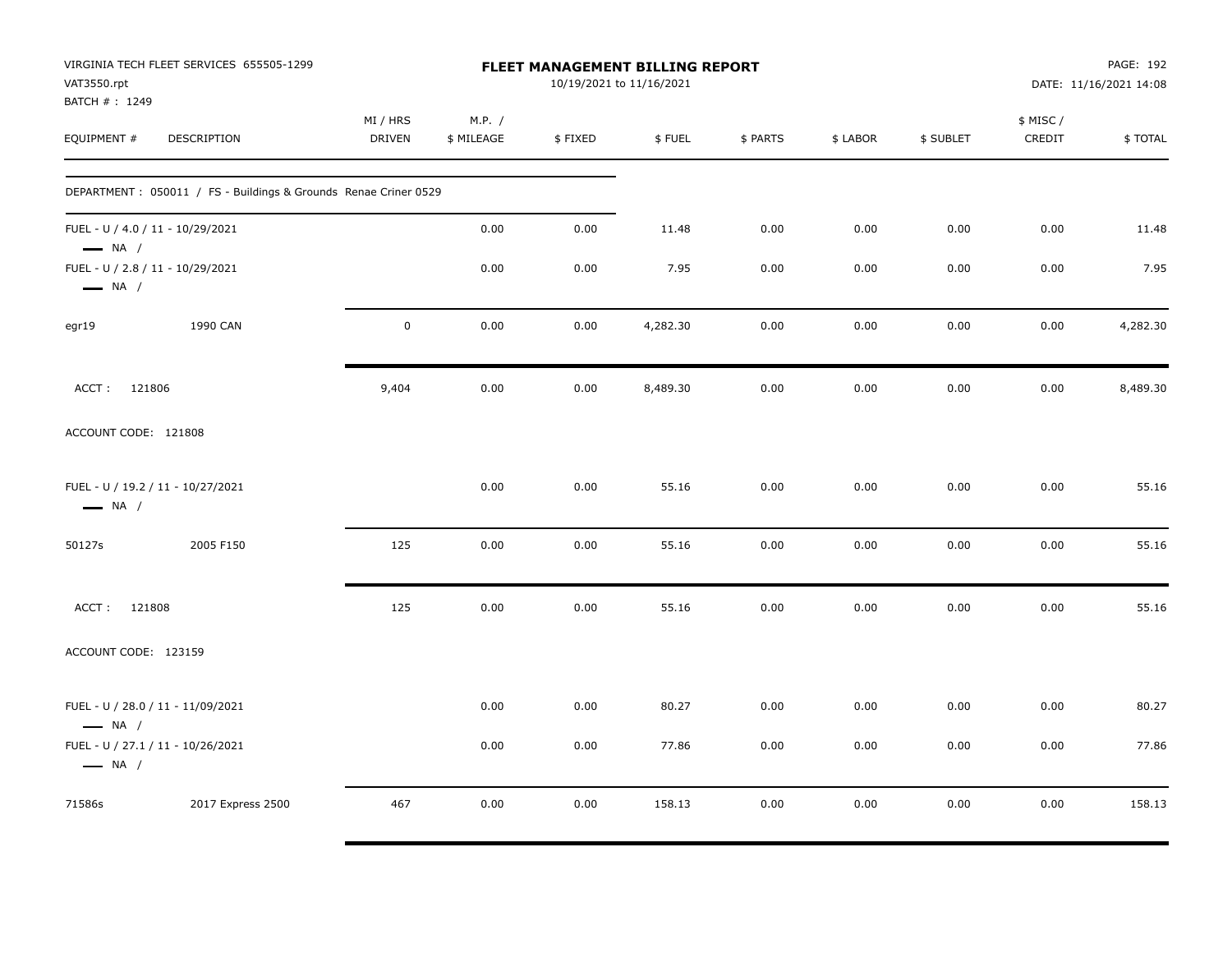| VAT3550.rpt                  | VIRGINIA TECH FLEET SERVICES 655505-1299                        |                           |                      | FLEET MANAGEMENT BILLING REPORT<br>10/19/2021 to 11/16/2021 |        |          |          |           |                     | PAGE: 193<br>DATE: 11/16/2021 14:08 |
|------------------------------|-----------------------------------------------------------------|---------------------------|----------------------|-------------------------------------------------------------|--------|----------|----------|-----------|---------------------|-------------------------------------|
| BATCH #: 1249<br>EQUIPMENT # | DESCRIPTION                                                     | MI / HRS<br><b>DRIVEN</b> | M.P. /<br>\$ MILEAGE | \$FIXED                                                     | \$FUEL | \$ PARTS | \$ LABOR | \$ SUBLET | \$ MISC /<br>CREDIT | \$TOTAL                             |
|                              | DEPARTMENT: 050011 / FS - Buildings & Grounds Renae Criner 0529 |                           |                      |                                                             |        |          |          |           |                     |                                     |
| ACCT: 123159                 |                                                                 | 467                       | 0.00                 | 0.00                                                        | 158.13 | 0.00     | 0.00     | 0.00      | 0.00                | 158.13                              |
| ACCOUNT CODE: 176035         |                                                                 |                           |                      |                                                             |        |          |          |           |                     |                                     |
| $\longrightarrow$ NA /       | FUEL - U / 26.7 / 12 - 11/02/2021                               |                           | 0.00                 | 0.00                                                        | 76.51  | 0.00     | 0.00     | 0.00      | 0.00                | 76.51                               |
| $\longrightarrow$ NA /       | FUEL - U / 27.4 / 12 - 11/09/2021                               |                           | 0.00                 | 0.00                                                        | 78.58  | 0.00     | 0.00     | 0.00      | 0.00                | 78.58                               |
| $\longrightarrow$ NA /       | FUEL - U / 26.2 / 12 - 10/25/2021                               |                           | 0.00                 | 0.00                                                        | 75.11  | 0.00     | 0.00     | 0.00      | 0.00                | 75.11                               |
| 60206S                       | 2011 SAVANA                                                     | 561                       | 0.00                 | 0.00                                                        | 230.20 | 0.00     | 0.00     | 0.00      | 0.00                | 230.20                              |
| ACCT: 176035                 |                                                                 | 561                       | 0.00                 | 0.00                                                        | 230.20 | 0.00     | 0.00     | 0.00      | 0.00                | 230.20                              |
| ACCOUNT CODE: 177305         |                                                                 |                           |                      |                                                             |        |          |          |           |                     |                                     |
| $\longrightarrow$ NA /       | FUEL - U / 32.5 / 11 - 11/08/2021                               |                           | 0.00                 | 0.00                                                        | 93.22  | 0.00     | 0.00     | 0.00      | 0.00                | 93.22                               |
| 74687s                       | 2019 F250                                                       | 99                        | 0.00                 | 0.00                                                        | 93.22  | 0.00     | 0.00     | 0.00      | 0.00                | 93.22                               |
| $\longrightarrow$ NA /       | FUEL - U / 38.3 / 11 - 10/21/2021                               |                           | 0.00                 | 0.00                                                        | 109.81 | 0.00     | 0.00     | 0.00      | 0.00                | 109.81                              |
| 74690S                       | 2019 F250-4x4                                                   | 135                       | 0.00                 | 0.00                                                        | 109.81 | 0.00     | 0.00     | 0.00      | 0.00                | 109.81                              |
| ACCT: 177305                 |                                                                 | 234                       | 0.00                 | 0.00                                                        | 203.03 | 0.00     | 0.00     | 0.00      | 0.00                | 203.03                              |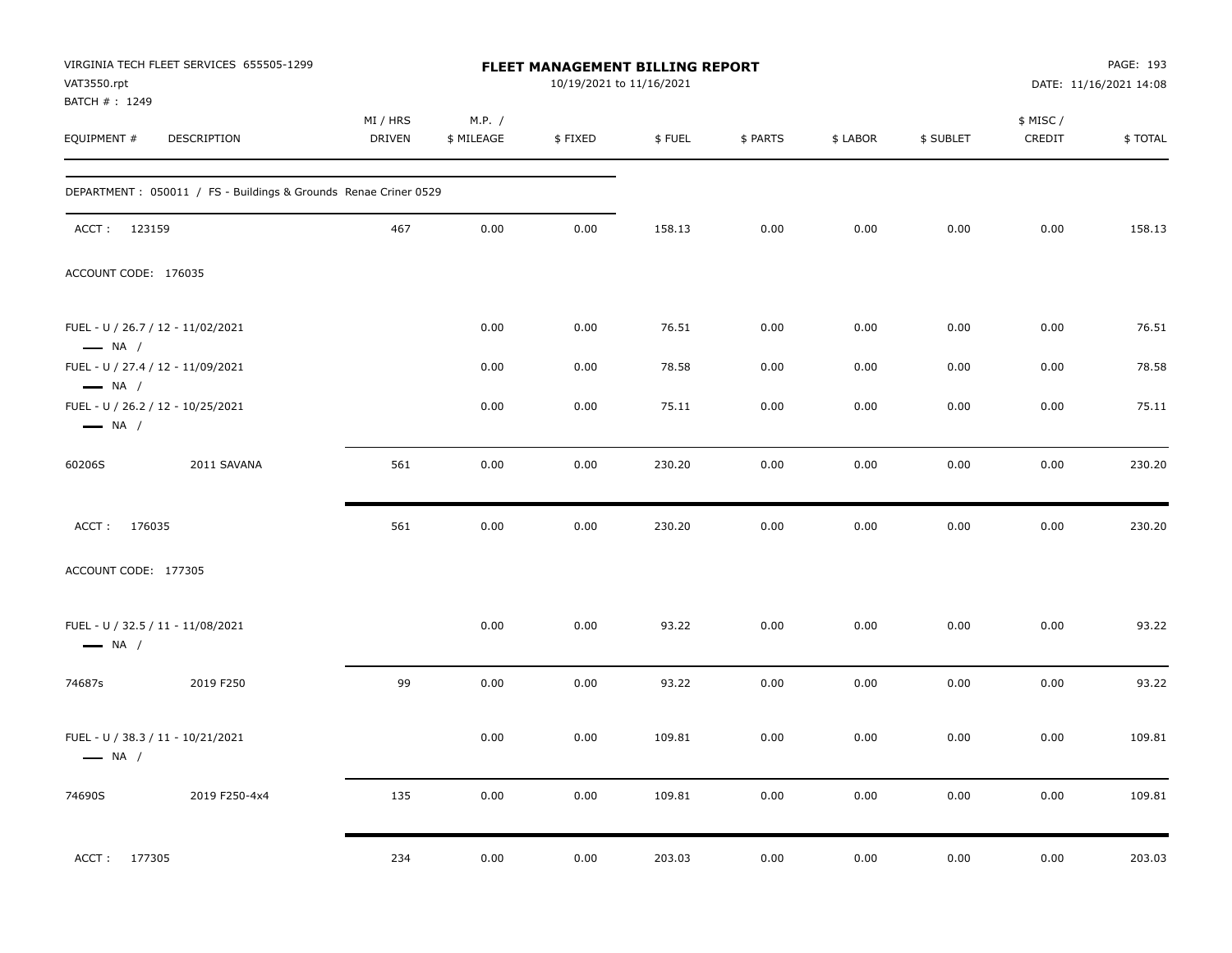| VIRGINIA TECH FLEET SERVICES 655505-1299<br>VAT3550.rpt<br>BATCH #: 1249 |        |                    |                      |         | <b>FLEET MANAGEMENT BILLING REPORT</b><br>10/19/2021 to 11/16/2021 |          |          |                  |                    | PAGE: 194<br>DATE: 11/16/2021 14:08 |
|--------------------------------------------------------------------------|--------|--------------------|----------------------|---------|--------------------------------------------------------------------|----------|----------|------------------|--------------------|-------------------------------------|
| EQUIPMENT #<br>DESCRIPTION                                               |        | MI / HRS<br>DRIVEN | M.P. /<br>\$ MILEAGE | \$FIXED | \$FUEL                                                             | \$ PARTS | \$ LABOR | \$ SUBLET        | \$ MISC/<br>CREDIT | \$ TOTAL                            |
| DEPARTMENT SUBTOTALS :                                                   |        | 20,479             | 0.00                 | 0.00    | 12,807.81                                                          | 3.54     | 0.00     | 0.00             | 0.00               | 12,811.35                           |
| BREAKDOWN OF CHARGES:                                                    |        |                    | MILEAGE              |         |                                                                    | 0.00     |          | PARTS (WO'S)     |                    | 0.00                                |
| EQUIPMENT COUNT:                                                         | 71     |                    | MOTOR POOL           |         |                                                                    | 0.00     |          | PARTS (IND.ISS.) |                    | 3.54                                |
| DEPARTMENT:                                                              | 050011 |                    | BASE                 |         |                                                                    | 0.00     |          | CREDITS          |                    | 0.00                                |
|                                                                          |        |                    | <b>INSURANCE</b>     |         |                                                                    | 0.00     |          | MISCELLANEOUS    |                    | 0.00                                |
|                                                                          |        |                    | OTHER                |         |                                                                    | 0.00     | LABOR    |                  |                    | 0.00                                |
|                                                                          |        |                    | REPLACEMENT          |         |                                                                    | 0.00     |          | <b>SUBLETS</b>   |                    | 0.00                                |
|                                                                          |        |                    | <b>FUEL</b>          |         | 12,807.81                                                          |          |          |                  |                    |                                     |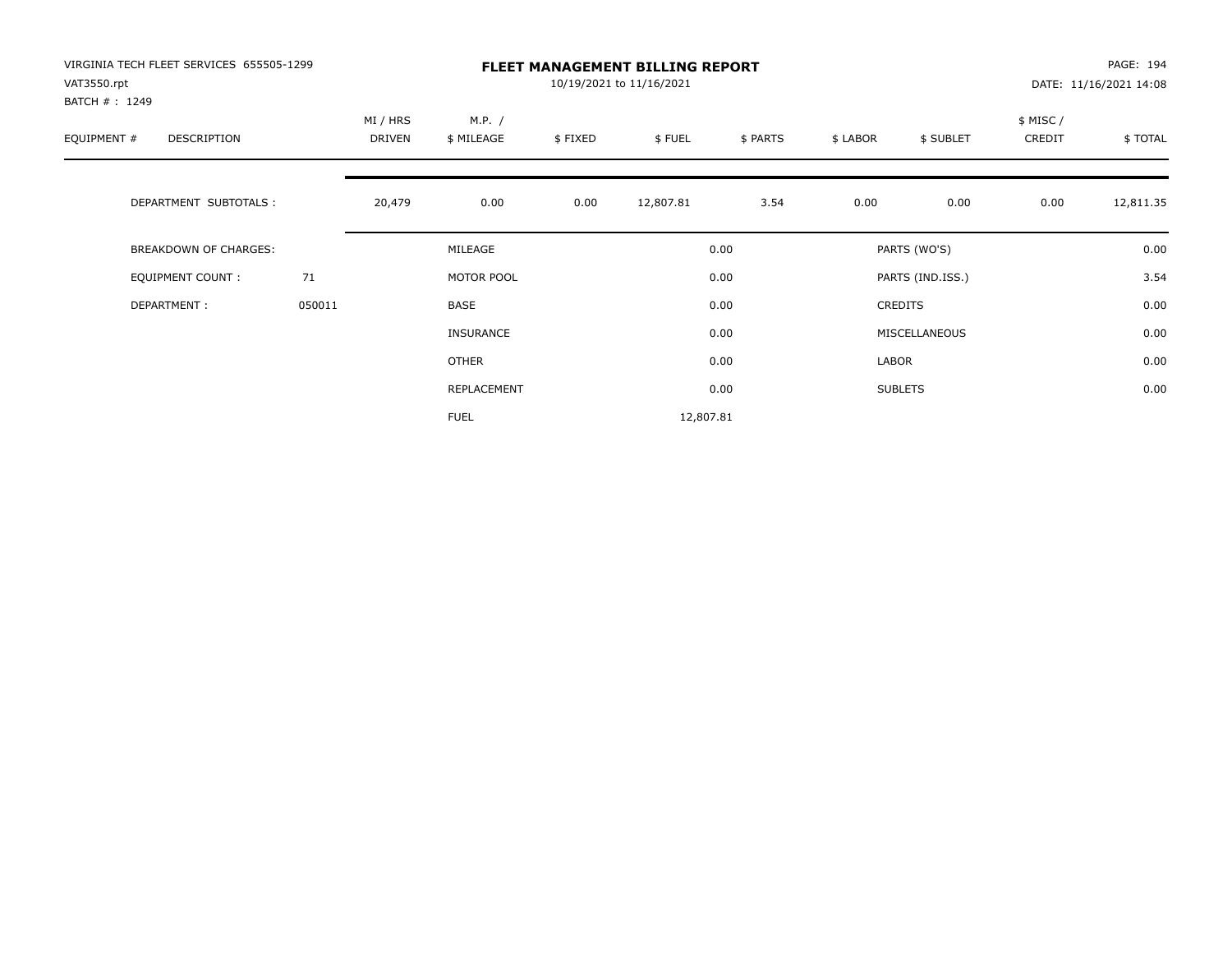| VAT3550.rpt                                                                 | VIRGINIA TECH FLEET SERVICES 655505-1299                               |                           |                      | <b>FLEET MANAGEMENT BILLING REPORT</b><br>10/19/2021 to 11/16/2021 |        |          |          |           |                     | PAGE: 195<br>DATE: 11/16/2021 14:08 |
|-----------------------------------------------------------------------------|------------------------------------------------------------------------|---------------------------|----------------------|--------------------------------------------------------------------|--------|----------|----------|-----------|---------------------|-------------------------------------|
| BATCH #: 1249<br>EQUIPMENT #                                                | DESCRIPTION                                                            | MI / HRS<br><b>DRIVEN</b> | M.P. /<br>\$ MILEAGE | \$FIXED                                                            | \$FUEL | \$ PARTS | \$ LABOR | \$ SUBLET | \$ MISC /<br>CREDIT | \$TOTAL                             |
|                                                                             | DEPARTMENT : 050012 / FS - Facilities Operations-Adm Renae Criner 0529 |                           |                      |                                                                    |        |          |          |           |                     |                                     |
| ACCOUNT CODE: 119644                                                        |                                                                        |                           |                      |                                                                    |        |          |          |           |                     |                                     |
| $\longrightarrow$ NA /                                                      | FUEL - U / 14.6 / 11 - 10/25/2021                                      |                           | 0.00                 | 0.00                                                               | 41.99  | 0.00     | 0.00     | 0.00      | 0.00                | 41.99                               |
| 48532S                                                                      | 2003 S-10                                                              | 164                       | 0.00                 | 0.00                                                               | 41.99  | 0.00     | 0.00     | 0.00      | 0.00                | 41.99                               |
| $\longrightarrow$ NA /                                                      | FUEL - U / 17.5 / 11 - 10/28/2021                                      |                           | 0.00                 | 0.00                                                               | 50.31  | 0.00     | 0.00     | 0.00      | 0.00                | 50.31                               |
| 55085S                                                                      | 2007 EXPLORER                                                          | 181                       | 0.00                 | 0.00                                                               | 50.31  | 0.00     | 0.00     | 0.00      | 0.00                | 50.31                               |
| ACCT: 119644                                                                |                                                                        | 345                       | 0.00                 | 0.00                                                               | 92.30  | 0.00     | 0.00     | 0.00      | 0.00                | 92.30                               |
| ACCOUNT CODE: 121771                                                        |                                                                        |                           |                      |                                                                    |        |          |          |           |                     |                                     |
| FUEL - U / 9.5 / 12 - 11/01/2021<br>$\longrightarrow$ NA /                  |                                                                        |                           | 0.00                 | 0.00                                                               | 27.21  | 0.00     | 0.00     | 0.00      | 0.00                | 27.21                               |
| FUEL - U / 5.0 / 11 - 10/19/2021                                            |                                                                        |                           | 0.00                 | 0.00                                                               | 13.65  | 0.00     | 0.00     | 0.00      | 0.00                | 13.65                               |
| $\longrightarrow$ NA /<br>WORK ORDER # 0000112648<br>$\longrightarrow$ NA / |                                                                        |                           | 0.00                 | 0.00                                                               | 0.00   | 0.00     | 30.00    | 0.00      | 0.00                | 30.00                               |
| 76268s                                                                      | 2019 EXPLORER                                                          | 416                       | 0.00                 | 0.00                                                               | 40.86  | 0.00     | 30.00    | 0.00      | 0.00                | 70.86                               |
| ACCT: 121771                                                                |                                                                        | 416                       | 0.00                 | 0.00                                                               | 40.86  | 0.00     | 30.00    | 0.00      | 0.00                | 70.86                               |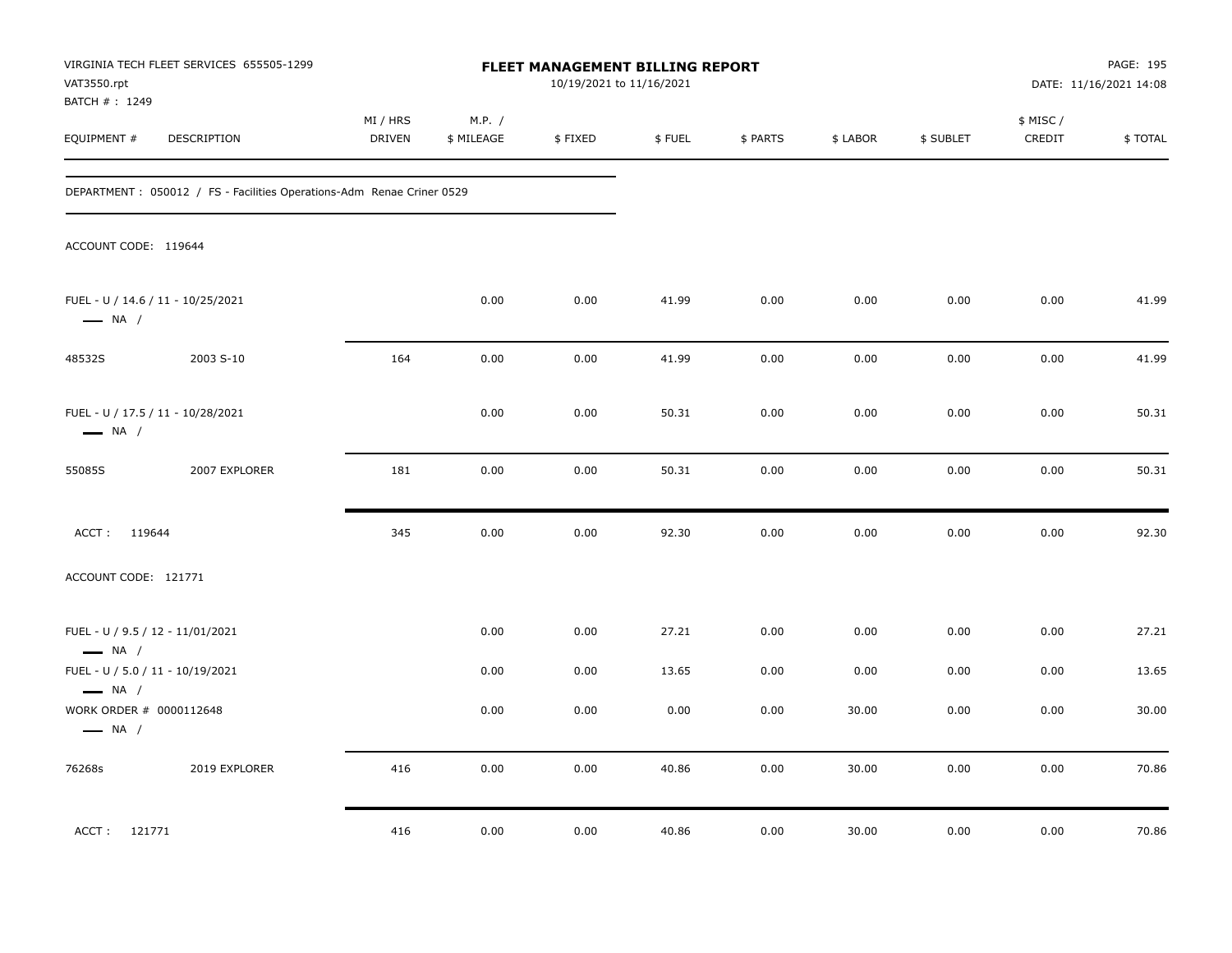|                              | VIRGINIA TECH FLEET SERVICES 655505-1299                               |             |            | <b>FLEET MANAGEMENT BILLING REPORT</b> |        |          |          |           |          | PAGE: 196              |
|------------------------------|------------------------------------------------------------------------|-------------|------------|----------------------------------------|--------|----------|----------|-----------|----------|------------------------|
| VAT3550.rpt<br>BATCH #: 1249 |                                                                        |             |            | 10/19/2021 to 11/16/2021               |        |          |          |           |          | DATE: 11/16/2021 14:08 |
|                              |                                                                        | MI / HRS    | M.P. /     |                                        |        |          |          |           | \$ MISC/ |                        |
| EQUIPMENT #                  | <b>DESCRIPTION</b>                                                     | DRIVEN      | \$ MILEAGE | \$FIXED                                | \$FUEL | \$ PARTS | \$ LABOR | \$ SUBLET | CREDIT   | \$TOTAL                |
|                              | DEPARTMENT : 050012 / FS - Facilities Operations-Adm Renae Criner 0529 |             |            |                                        |        |          |          |           |          |                        |
| ACCOUNT CODE: 121806         |                                                                        |             |            |                                        |        |          |          |           |          |                        |
| $\longrightarrow$ NA /       | FUEL - U / 19.2 / 11 - 10/21/2021                                      |             | 0.00       | 0.00                                   | 55.13  | 0.00     | 0.00     | 0.00      | 0.00     | 55.13                  |
| 74647s                       | 2018 Frontier                                                          | 252         | 0.00       | 0.00                                   | 55.13  | 0.00     | 0.00     | 0.00      | 0.00     | 55.13                  |
| ACCT:                        | 121806                                                                 | 252         | 0.00       | 0.00                                   | 55.13  | 0.00     | 0.00     | 0.00      | 0.00     | 55.13                  |
| ACCOUNT CODE: 175663         |                                                                        |             |            |                                        |        |          |          |           |          |                        |
| $\longrightarrow$ NA /       | FUEL - U / 20.7 / 11 - 10/26/2021                                      |             | 0.00       | 0.00                                   | 59.44  | 0.00     | 0.00     | 0.00      | 0.00     | 59.44                  |
| 77326s                       | 2019 VAN                                                               | $\mathbf 0$ | 0.00       | 0.00                                   | 59.44  | 0.00     | 0.00     | 0.00      | 0.00     | 59.44                  |
| ACCT: 175663                 |                                                                        | $\mathsf 0$ | 0.00       | 0.00                                   | 59.44  | 0.00     | 0.00     | 0.00      | 0.00     | 59.44                  |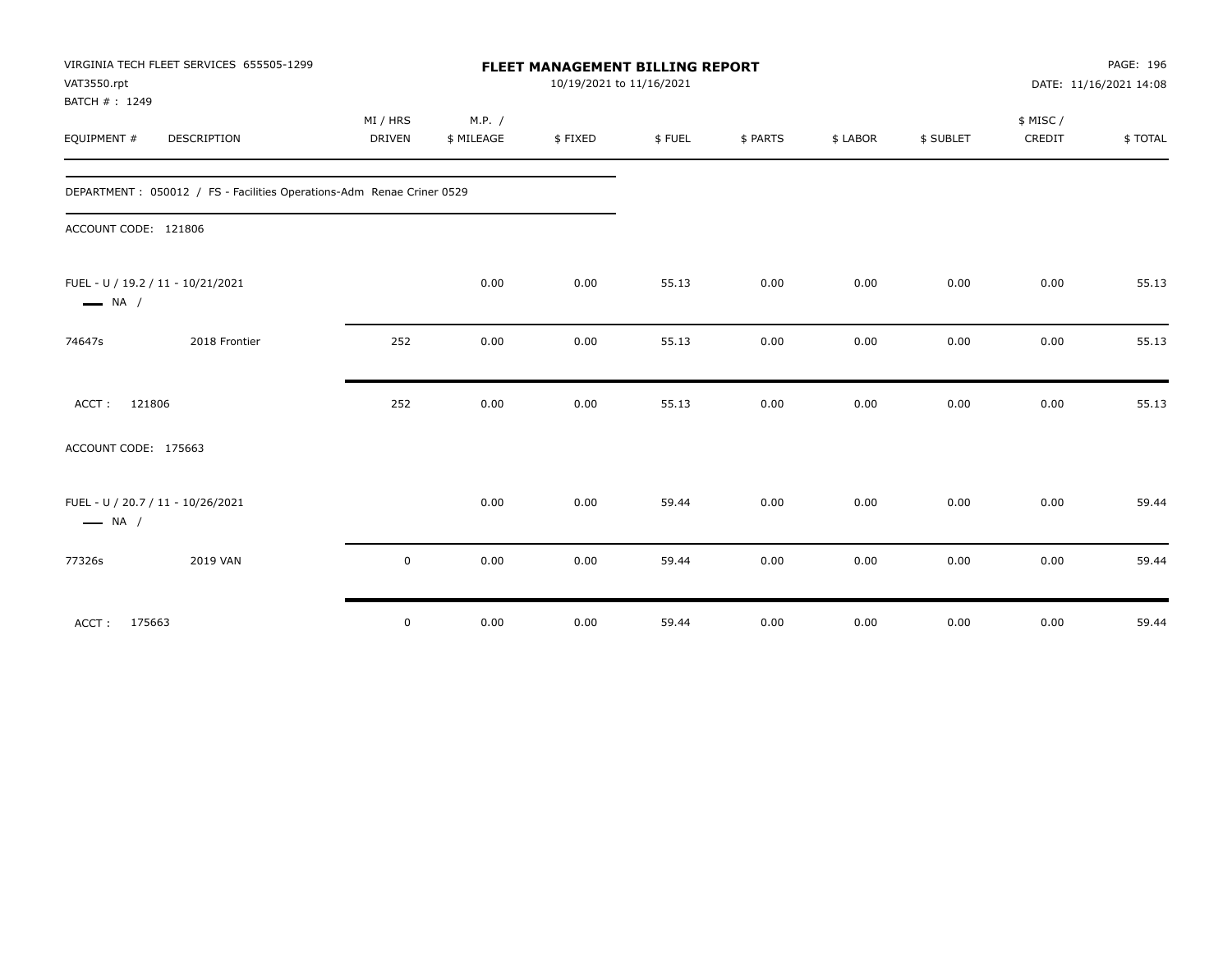| VIRGINIA TECH FLEET SERVICES 655505-1299<br>VAT3550.rpt<br>BATCH #: 1249 |        |                    |                      | 10/19/2021 to 11/16/2021 | <b>FLEET MANAGEMENT BILLING REPORT</b> |          |          |                  |                    | PAGE: 197<br>DATE: 11/16/2021 14:08 |
|--------------------------------------------------------------------------|--------|--------------------|----------------------|--------------------------|----------------------------------------|----------|----------|------------------|--------------------|-------------------------------------|
| EQUIPMENT #<br>DESCRIPTION                                               |        | MI / HRS<br>DRIVEN | M.P. /<br>\$ MILEAGE | \$FIXED                  | \$FUEL                                 | \$ PARTS | \$ LABOR | \$ SUBLET        | \$ MISC/<br>CREDIT | \$TOTAL                             |
| DEPARTMENT SUBTOTALS :                                                   |        | 1,013              | 0.00                 | 0.00                     | 247.73                                 | 0.00     | 30.00    | 0.00             | 0.00               | 277.73                              |
| <b>BREAKDOWN OF CHARGES:</b>                                             |        |                    | MILEAGE              |                          |                                        | 0.00     |          | PARTS (WO'S)     |                    | 0.00                                |
| EQUIPMENT COUNT:                                                         | 5      |                    | MOTOR POOL           |                          |                                        | 0.00     |          | PARTS (IND.ISS.) |                    | 0.00                                |
| DEPARTMENT:                                                              | 050012 |                    | BASE                 |                          |                                        | 0.00     |          | <b>CREDITS</b>   |                    | 0.00                                |
|                                                                          |        |                    | <b>INSURANCE</b>     |                          |                                        | 0.00     |          | MISCELLANEOUS    |                    | 0.00                                |
|                                                                          |        |                    | <b>OTHER</b>         |                          |                                        | 0.00     | LABOR    |                  |                    | 30.00                               |
|                                                                          |        |                    | REPLACEMENT          |                          |                                        | 0.00     |          | <b>SUBLETS</b>   |                    | 0.00                                |
|                                                                          |        |                    | <b>FUEL</b>          |                          |                                        | 247.73   |          |                  |                    |                                     |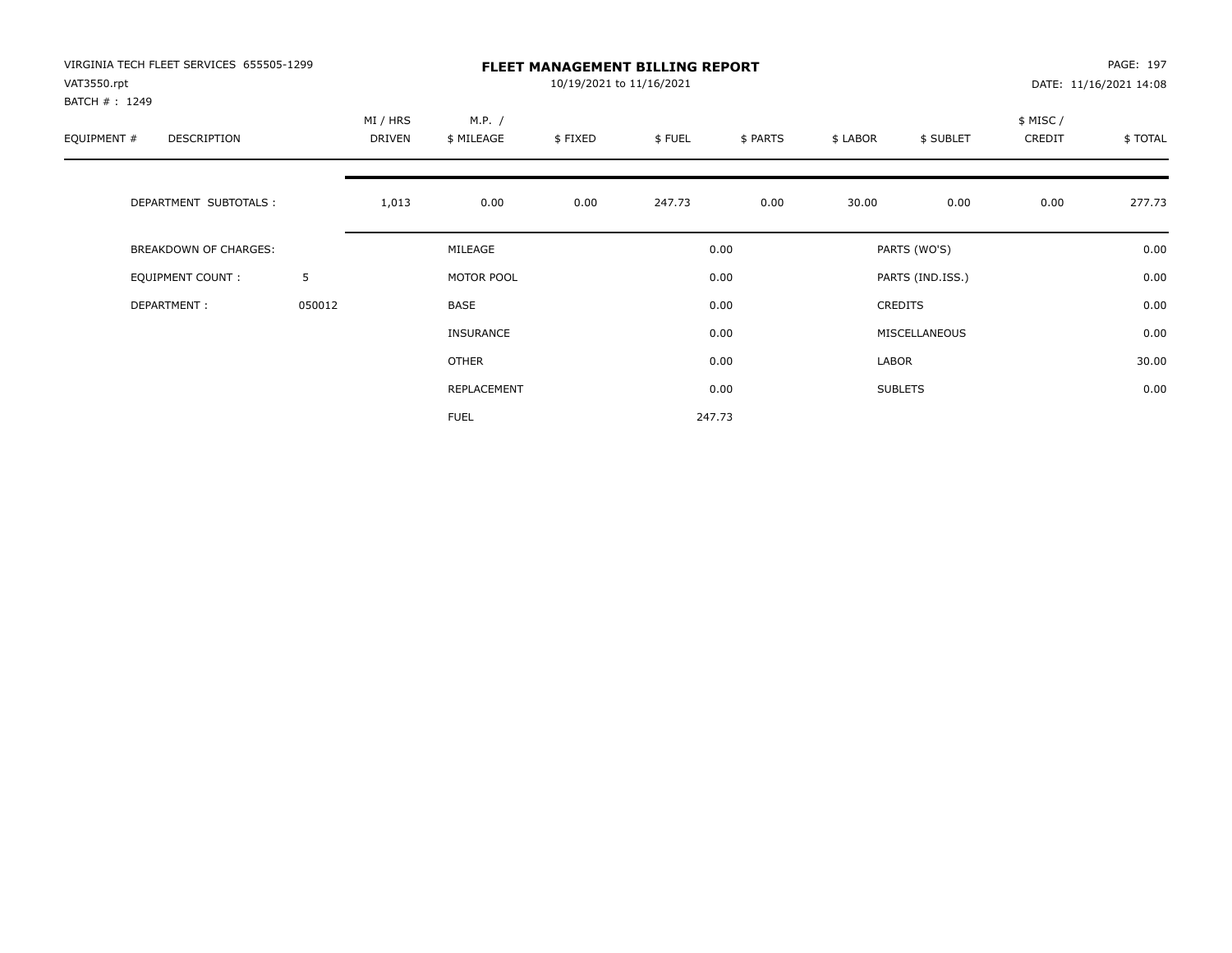| VAT3550.rpt<br>BATCH #: 1249 | VIRGINIA TECH FLEET SERVICES 655505-1299                            |              |                           |                      | FLEET MANAGEMENT BILLING REPORT<br>10/19/2021 to 11/16/2021 |        |          |          |                  |                    | PAGE: 198<br>DATE: 11/16/2021 14:08 |
|------------------------------|---------------------------------------------------------------------|--------------|---------------------------|----------------------|-------------------------------------------------------------|--------|----------|----------|------------------|--------------------|-------------------------------------|
| EQUIPMENT #                  | DESCRIPTION                                                         |              | MI / HRS<br><b>DRIVEN</b> | M.P. /<br>\$ MILEAGE | \$FIXED                                                     | \$FUEL | \$ PARTS | \$ LABOR | \$ SUBLET        | \$ MISC/<br>CREDIT | \$TOTAL                             |
|                              | DEPARTMENT : 050015 / FS - Power Plant Operations Renae Criner 0529 |              |                           |                      |                                                             |        |          |          |                  |                    |                                     |
|                              | ACCOUNT CODE: 121852                                                |              |                           |                      |                                                             |        |          |          |                  |                    |                                     |
| $\longrightarrow$ NA /       | FUEL - U / 1.7 / 11 - 10/18/2021                                    |              |                           | 0.00                 | 0.00                                                        | 4.67   | 0.00     | 0.00     | 0.00             | 0.00               | 4.67                                |
| $\longrightarrow$ NA /       | FUEL - U / 10.2 / 11 - 10/18/2021                                   |              |                           | 0.00                 | 0.00                                                        | 27.96  | 0.00     | 0.00     | 0.00             | 0.00               | 27.96                               |
| 48986S                       | 2004 ESCAPE                                                         |              | 203                       | 0.00                 | 0.00                                                        | 32.63  | 0.00     | 0.00     | 0.00             | 0.00               | 32.63                               |
| ACCT:                        | 121852                                                              |              | 203                       | 0.00                 | 0.00                                                        | 32.63  | 0.00     | 0.00     | 0.00             | 0.00               | 32.63                               |
|                              | DEPARTMENT SUBTOTALS :                                              |              | 203                       | 0.00                 | 0.00                                                        | 32.63  | 0.00     | 0.00     | 0.00             | 0.00               | 32.63                               |
|                              | BREAKDOWN OF CHARGES:                                               |              |                           | MILEAGE              |                                                             |        | 0.00     |          | PARTS (WO'S)     |                    | 0.00                                |
|                              | <b>EQUIPMENT COUNT:</b>                                             | $\mathbf{1}$ |                           | MOTOR POOL           |                                                             |        | 0.00     |          | PARTS (IND.ISS.) |                    | 0.00                                |
|                              | DEPARTMENT:                                                         | 050015       |                           | BASE                 |                                                             |        | 0.00     |          | <b>CREDITS</b>   |                    | 0.00                                |
|                              |                                                                     |              |                           | <b>INSURANCE</b>     |                                                             |        | 0.00     |          | MISCELLANEOUS    |                    | 0.00                                |
|                              |                                                                     |              |                           | <b>OTHER</b>         |                                                             |        | 0.00     | LABOR    |                  |                    | 0.00                                |
|                              |                                                                     |              |                           | REPLACEMENT          |                                                             |        | 0.00     |          | <b>SUBLETS</b>   |                    | 0.00                                |
|                              |                                                                     |              |                           | <b>FUEL</b>          |                                                             |        | 32.63    |          |                  |                    |                                     |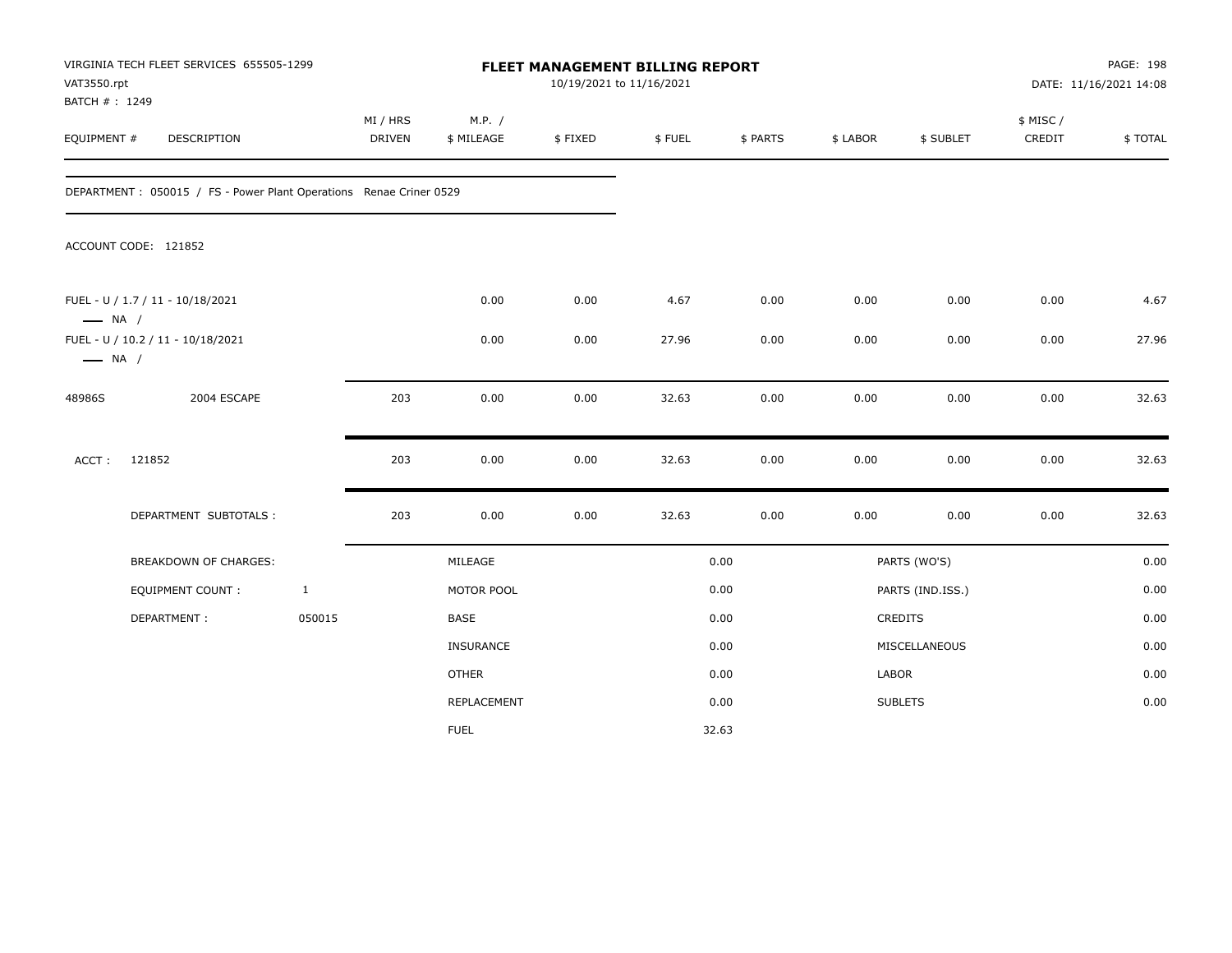| VAT3550.rpt                  | VIRGINIA TECH FLEET SERVICES 655505-1299                         |                           |                      | FLEET MANAGEMENT BILLING REPORT<br>10/19/2021 to 11/16/2021 |        |          |          |           |                     | PAGE: 199<br>DATE: 11/16/2021 14:08 |
|------------------------------|------------------------------------------------------------------|---------------------------|----------------------|-------------------------------------------------------------|--------|----------|----------|-----------|---------------------|-------------------------------------|
| BATCH #: 1249<br>EQUIPMENT # | DESCRIPTION                                                      | MI / HRS<br><b>DRIVEN</b> | M.P. /<br>\$ MILEAGE | \$FIXED                                                     | \$FUEL | \$ PARTS | \$ LABOR | \$ SUBLET | \$ MISC /<br>CREDIT | \$TOTAL                             |
|                              | DEPARTMENT: 050083 / FS - Mechanical Utilities Renae Criner 0529 |                           |                      |                                                             |        |          |          |           |                     |                                     |
| ACCOUNT CODE: 122672         |                                                                  |                           |                      |                                                             |        |          |          |           |                     |                                     |
| $\longrightarrow$ NA /       | FUEL - U / 26.0 / 11 - 11/09/2021                                |                           | 0.00                 | 0.00                                                        | 74.53  | 0.00     | 0.00     | 0.00      | 0.00                | 74.53                               |
| $\longrightarrow$ NA /       | FUEL - U / 29.3 / 11 - 10/19/2021                                |                           | 0.00                 | 0.00                                                        | 79.85  | 0.00     | 0.00     | 0.00      | 0.00                | 79.85                               |
| $\longrightarrow$ NA /       | FUEL - U / 26.9 / 11 - 10/28/2021                                |                           | 0.00                 | 0.00                                                        | 77.26  | 0.00     | 0.00     | 0.00      | 0.00                | 77.26                               |
| 65561S                       | 2014 F250                                                        | 643                       | 0.00                 | 0.00                                                        | 231.64 | 0.00     | 0.00     | 0.00      | 0.00                | 231.64                              |
| $\longrightarrow$ NA /       | FUEL - U / 25.0 / 11 - 11/01/2021                                |                           | 0.00                 | 0.00                                                        | 71.75  | 0.00     | 0.00     | 0.00      | 0.00                | 71.75                               |
| $\longrightarrow$ NA /       | FUEL - U / 25.0 / 11 - 11/08/2021                                |                           | 0.00                 | 0.00                                                        | 71.75  | 0.00     | 0.00     | 0.00      | 0.00                | 71.75                               |
| $\longrightarrow$ NA /       | FUEL - U / 28.0 / 11 - 10/19/2021                                |                           | 0.00                 | 0.00                                                        | 76.44  | 0.00     | 0.00     | 0.00      | 0.00                | 76.44                               |
| $\longrightarrow$ NA /       | FUEL - U / 21.5 / 11 - 10/26/2021                                |                           | 0.00                 | 0.00                                                        | 61.71  | 0.00     | 0.00     | 0.00      | 0.00                | 61.71                               |
| 65562S                       | 2014 F250                                                        | 731                       | 0.00                 | 0.00                                                        | 281.65 | 0.00     | 0.00     | 0.00      | 0.00                | 281.65                              |
| $\longrightarrow$ NA /       | FUEL - U / 32.0 / 11 - 10/28/2021                                |                           | 0.00                 | 0.00                                                        | 91.84  | 0.00     | 0.00     | 0.00      | 0.00                | 91.84                               |
| 66969S                       | 2015 F250-4x4                                                    | 205                       | 0.00                 | 0.00                                                        | 91.84  | 0.00     | 0.00     | 0.00      | 0.00                | 91.84                               |
| $\longrightarrow$ NA /       | FUEL - U / 23.0 / 11 - 10/26/2021                                |                           | 0.00                 | 0.00                                                        | 66.01  | 0.00     | 0.00     | 0.00      | 0.00                | 66.01                               |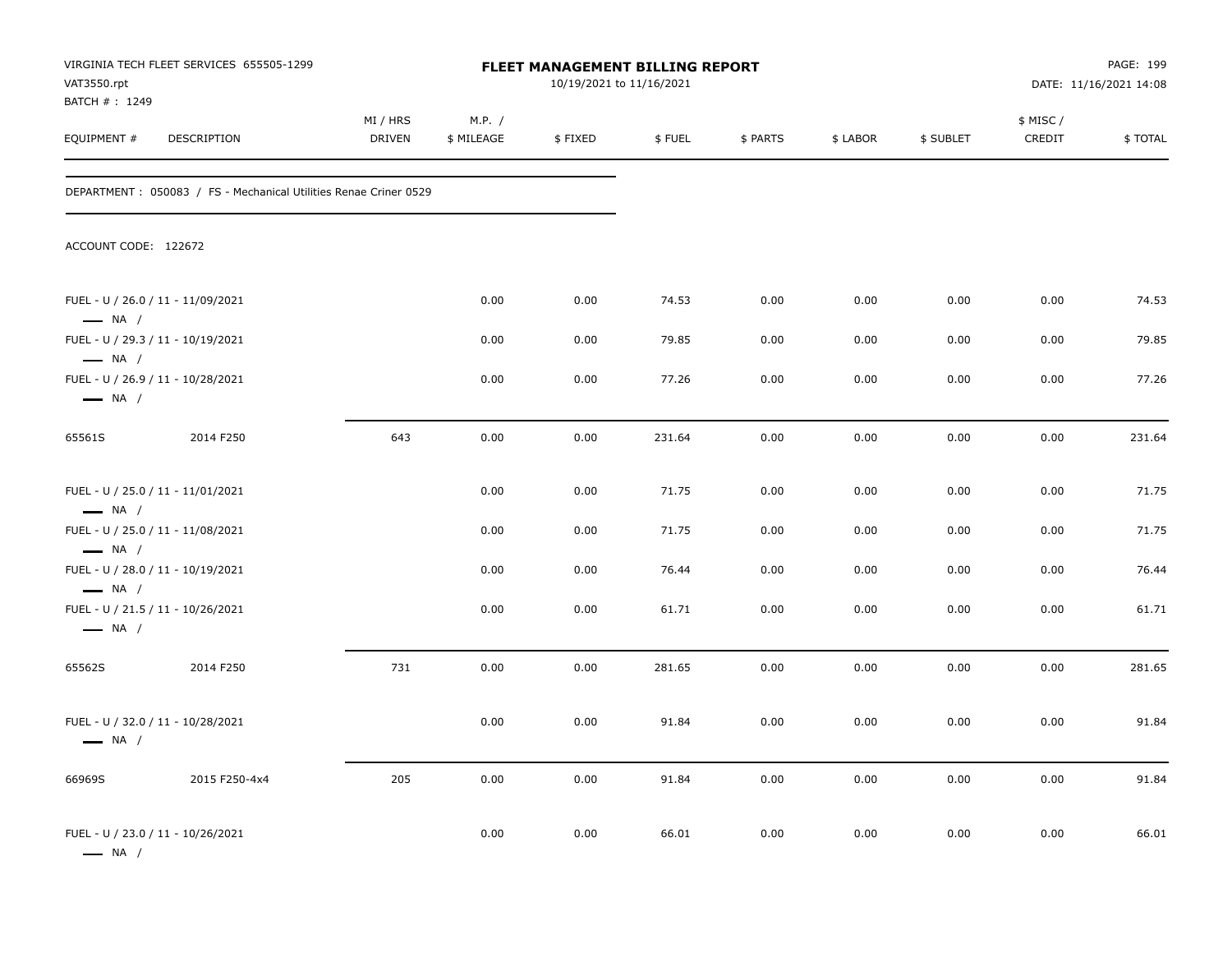| VAT3550.rpt<br>BATCH #: 1249 | VIRGINIA TECH FLEET SERVICES 655505-1299                         |        |                           |                      | 10/19/2021 to 11/16/2021 | <b>FLEET MANAGEMENT BILLING REPORT</b> |          |          |                  |                    | PAGE: 200<br>DATE: 11/16/2021 14:08 |
|------------------------------|------------------------------------------------------------------|--------|---------------------------|----------------------|--------------------------|----------------------------------------|----------|----------|------------------|--------------------|-------------------------------------|
| EQUIPMENT #                  | <b>DESCRIPTION</b>                                               |        | MI / HRS<br><b>DRIVEN</b> | M.P. /<br>\$ MILEAGE | \$FIXED                  | \$FUEL                                 | \$ PARTS | \$ LABOR | \$ SUBLET        | \$ MISC/<br>CREDIT | \$TOTAL                             |
|                              | DEPARTMENT: 050083 / FS - Mechanical Utilities Renae Criner 0529 |        |                           |                      |                          |                                        |          |          |                  |                    |                                     |
| 66970S                       | 2015 F250-4x4                                                    |        | 163                       | 0.00                 | 0.00                     | 66.01                                  | 0.00     | 0.00     | 0.00             | 0.00               | 66.01                               |
| $\longrightarrow$ NA /       | FUEL - D / 30.3 / 14 - 10/25/2021                                |        |                           | 0.00                 | 0.00                     | 93.69                                  | 0.00     | 0.00     | 0.00             | 0.00               | 93.69                               |
| 74627s                       | 2018 Workstar 7400                                               |        | 118                       | 0.00                 | 0.00                     | 93.69                                  | 0.00     | 0.00     | 0.00             | 0.00               | 93.69                               |
| ACCT:                        | 122672                                                           |        | 1,860                     | 0.00                 | 0.00                     | 764.83                                 | 0.00     | 0.00     | 0.00             | 0.00               | 764.83                              |
|                              | DEPARTMENT SUBTOTALS :                                           |        | 1,860                     | 0.00                 | 0.00                     | 764.83                                 | 0.00     | 0.00     | 0.00             | 0.00               | 764.83                              |
|                              | BREAKDOWN OF CHARGES:                                            |        |                           | MILEAGE              |                          |                                        | 0.00     |          | PARTS (WO'S)     |                    | 0.00                                |
|                              | <b>EQUIPMENT COUNT:</b>                                          | 5      |                           | MOTOR POOL           |                          |                                        | 0.00     |          | PARTS (IND.ISS.) |                    | 0.00                                |
|                              | DEPARTMENT:                                                      | 050083 |                           | <b>BASE</b>          |                          |                                        | 0.00     |          | CREDITS          |                    | 0.00                                |
|                              |                                                                  |        |                           | <b>INSURANCE</b>     |                          |                                        | 0.00     |          | MISCELLANEOUS    |                    | 0.00                                |
|                              |                                                                  |        |                           | <b>OTHER</b>         |                          |                                        | 0.00     | LABOR    |                  |                    | 0.00                                |
|                              |                                                                  |        |                           | REPLACEMENT          |                          |                                        | 0.00     |          | <b>SUBLETS</b>   |                    | 0.00                                |
|                              |                                                                  |        |                           | <b>FUEL</b>          |                          | 764.83                                 |          |          |                  |                    |                                     |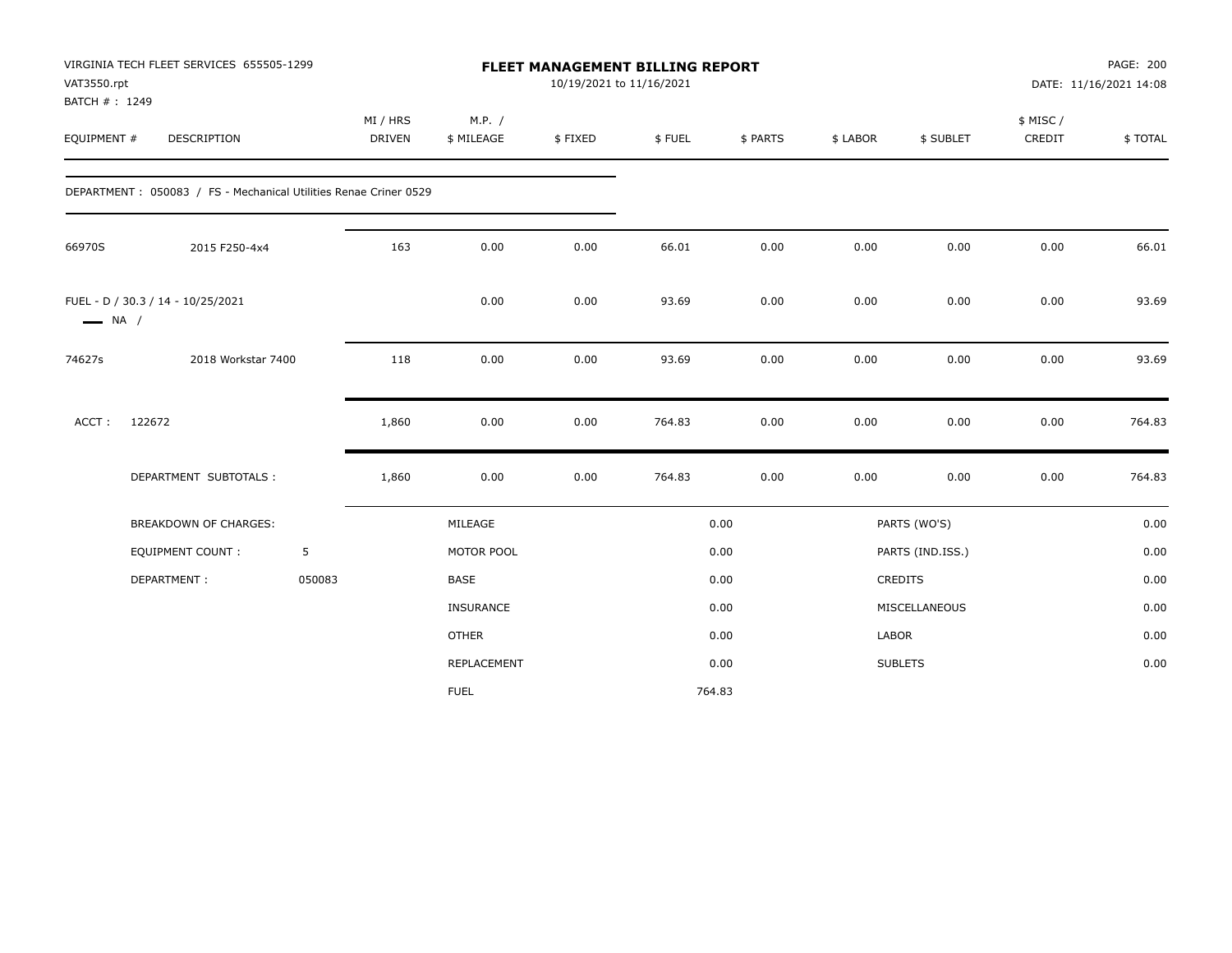| VAT3550.rpt<br>BATCH #: 1249 | VIRGINIA TECH FLEET SERVICES 655505-1299                                  |                           |                      | FLEET MANAGEMENT BILLING REPORT<br>10/19/2021 to 11/16/2021 |        |          |          |           | PAGE: 201<br>DATE: 11/16/2021 14:08 |         |  |
|------------------------------|---------------------------------------------------------------------------|---------------------------|----------------------|-------------------------------------------------------------|--------|----------|----------|-----------|-------------------------------------|---------|--|
| EQUIPMENT #                  | DESCRIPTION                                                               | MI / HRS<br><b>DRIVEN</b> | M.P. /<br>\$ MILEAGE | \$FIXED                                                     | \$FUEL | \$ PARTS | \$ LABOR | \$ SUBLET | \$ MISC /<br>CREDIT                 | \$TOTAL |  |
|                              | DEPARTMENT : 050300 / FS - University Building Official Renae Criner 0529 |                           |                      |                                                             |        |          |          |           |                                     |         |  |
| ACCOUNT CODE: 118166         |                                                                           |                           |                      |                                                             |        |          |          |           |                                     |         |  |
| $\longrightarrow$ NA /       | FUEL - U / 4.0 / 11 - 11/05/2021                                          |                           | 0.00                 | 0.00                                                        | 11.39  | 0.00     | 0.00     | 0.00      | 0.00                                | 11.39   |  |
| EGUV054                      | 2016 All Terrain                                                          | $\mathbf 0$               | 0.00                 | 0.00                                                        | 11.39  | 0.00     | 0.00     | 0.00      | 0.00                                | 11.39   |  |
| $\longrightarrow$ NA /       | FUEL - D / 5.8 / 14 - 11/12/2021                                          |                           | 0.00                 | 0.00                                                        | 17.25  | 0.00     | 0.00     | 0.00      | 0.00                                | 17.25   |  |
| EGUV080                      | 2018 All Terrain                                                          | $\pmb{0}$                 | 0.00                 | 0.00                                                        | 17.25  | 0.00     | 0.00     | 0.00      | 0.00                                | 17.25   |  |
| $\longrightarrow$ NA /       | FUEL - D / 5.6 / 14 - 11/09/2021                                          |                           | 0.00                 | 0.00                                                        | 16.83  | 0.00     | 0.00     | 0.00      | 0.00                                | 16.83   |  |
| EGUV081                      | 2018 All Terrain                                                          | $\mathbf 0$               | 0.00                 | 0.00                                                        | 16.83  | 0.00     | 0.00     | 0.00      | 0.00                                | 16.83   |  |
| ACCT: 118166                 |                                                                           | $\mathbf 0$               | 0.00                 | 0.00                                                        | 45.47  | 0.00     | 0.00     | 0.00      | 0.00                                | 45.47   |  |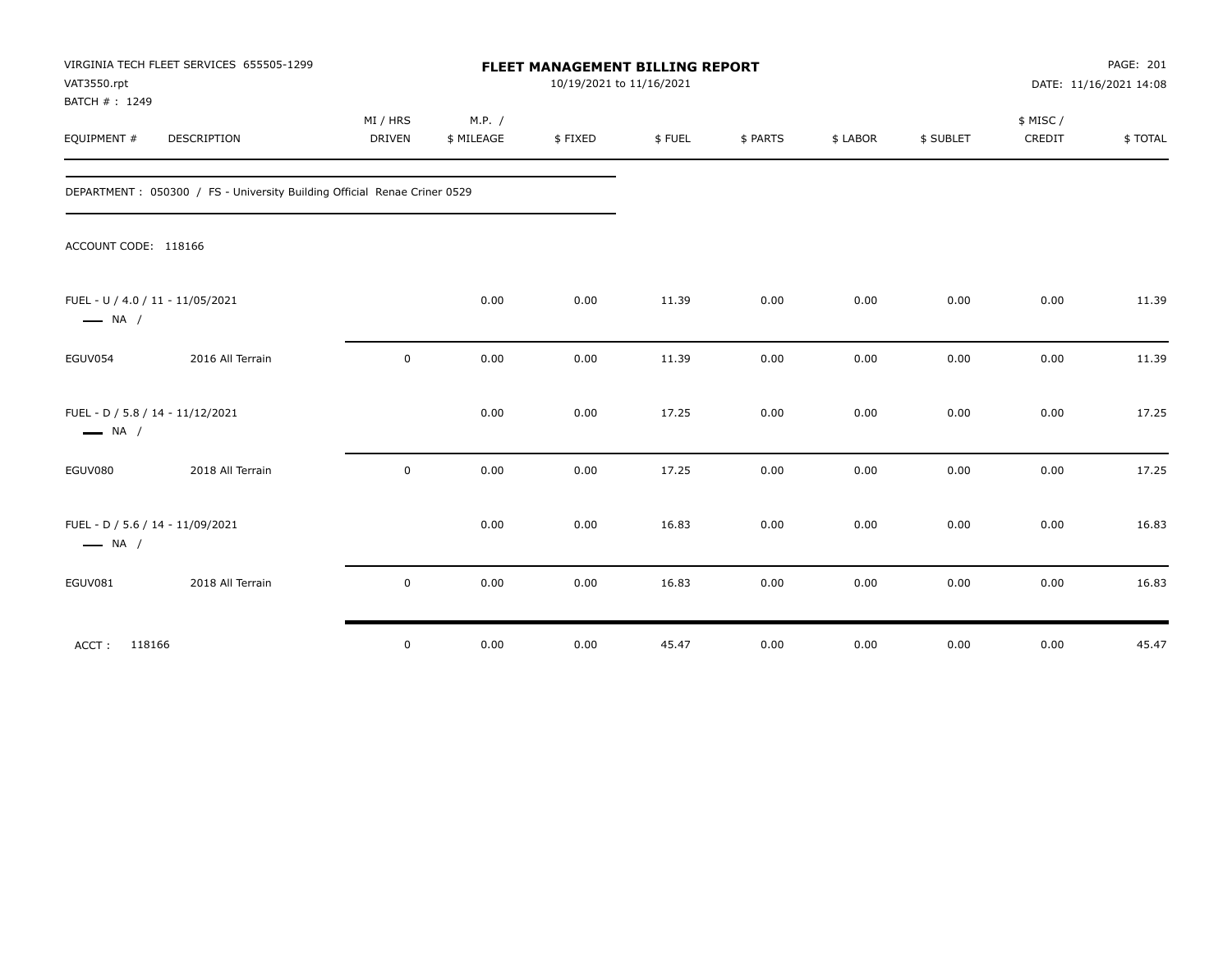| VIRGINIA TECH FLEET SERVICES 655505-1299<br>VAT3550.rpt<br>BATCH #: 1249 |        |                    |                      | 10/19/2021 to 11/16/2021 | <b>FLEET MANAGEMENT BILLING REPORT</b> |          |          |                  |                    | PAGE: 202<br>DATE: 11/16/2021 14:08 |
|--------------------------------------------------------------------------|--------|--------------------|----------------------|--------------------------|----------------------------------------|----------|----------|------------------|--------------------|-------------------------------------|
| EQUIPMENT #<br>DESCRIPTION                                               |        | MI / HRS<br>DRIVEN | M.P. /<br>\$ MILEAGE | \$FIXED                  | \$FUEL                                 | \$ PARTS | \$ LABOR | \$ SUBLET        | \$ MISC/<br>CREDIT | \$TOTAL                             |
| DEPARTMENT SUBTOTALS :                                                   |        | $\mathbf 0$        | 0.00                 | 0.00                     | 45.47                                  | 0.00     | 0.00     | 0.00             | 0.00               | 45.47                               |
| <b>BREAKDOWN OF CHARGES:</b>                                             |        |                    | MILEAGE              |                          |                                        | 0.00     |          | PARTS (WO'S)     |                    | 0.00                                |
| EQUIPMENT COUNT:                                                         | 3      |                    | MOTOR POOL           |                          |                                        | 0.00     |          | PARTS (IND.ISS.) |                    | 0.00                                |
| DEPARTMENT:                                                              | 050300 |                    | <b>BASE</b>          |                          |                                        | 0.00     |          | <b>CREDITS</b>   |                    | 0.00                                |
|                                                                          |        |                    | <b>INSURANCE</b>     |                          |                                        | 0.00     |          | MISCELLANEOUS    |                    | 0.00                                |
|                                                                          |        |                    | OTHER                |                          |                                        | 0.00     | LABOR    |                  |                    | 0.00                                |
|                                                                          |        |                    | REPLACEMENT          |                          |                                        | 0.00     |          | <b>SUBLETS</b>   |                    | 0.00                                |
|                                                                          |        |                    | <b>FUEL</b>          |                          |                                        | 45.47    |          |                  |                    |                                     |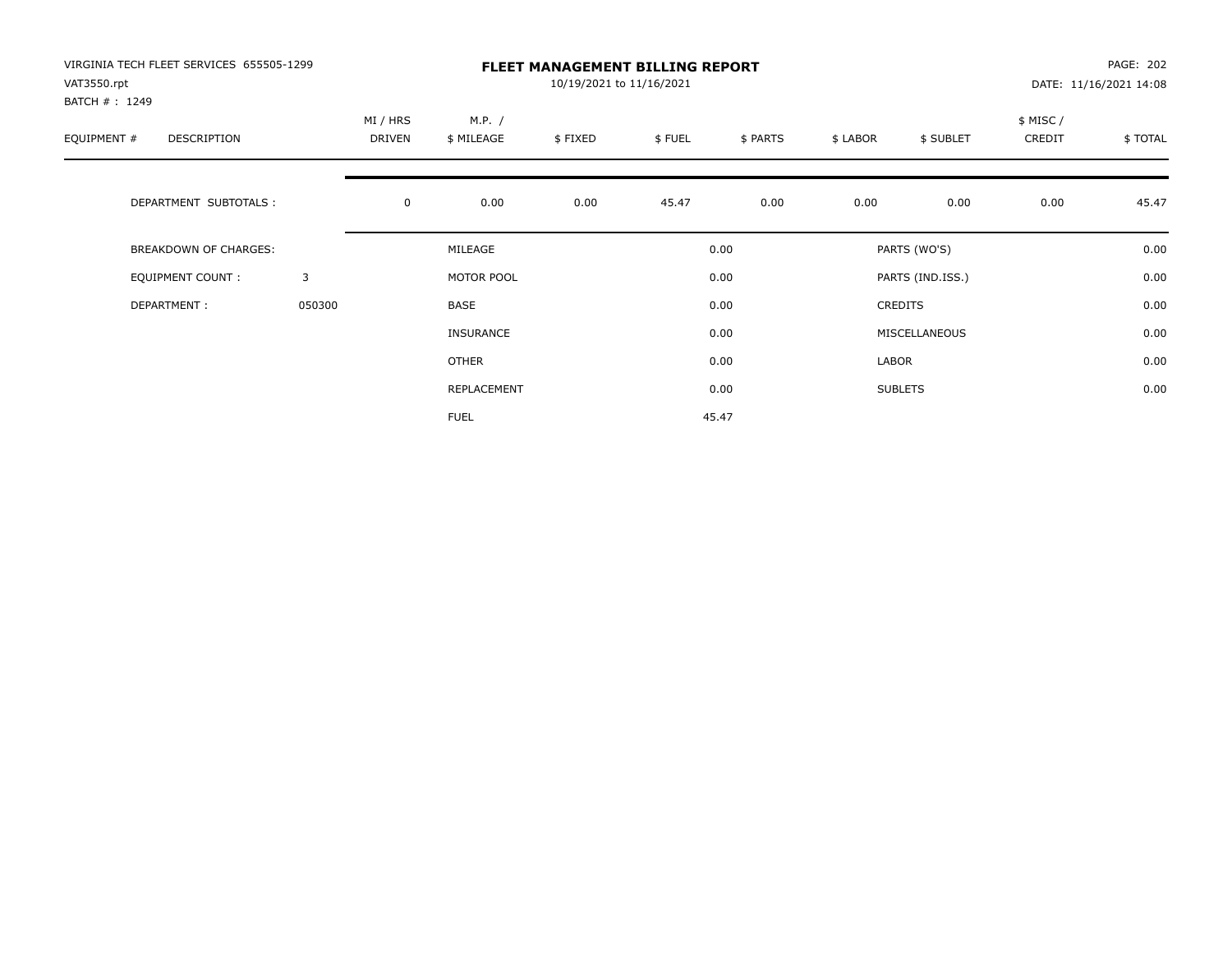| VAT3550.rpt<br>BATCH #: 1249 | VIRGINIA TECH FLEET SERVICES 655505-1299                        |                    |                      | FLEET MANAGEMENT BILLING REPORT<br>10/19/2021 to 11/16/2021 |        |          |          |                  |                     | PAGE: 203<br>DATE: 11/16/2021 14:08 |
|------------------------------|-----------------------------------------------------------------|--------------------|----------------------|-------------------------------------------------------------|--------|----------|----------|------------------|---------------------|-------------------------------------|
| EQUIPMENT #                  | DESCRIPTION                                                     | MI / HRS<br>DRIVEN | M.P. /<br>\$ MILEAGE | \$FIXED                                                     | \$FUEL | \$ PARTS | \$ LABOR | \$ SUBLET        | \$ MISC /<br>CREDIT | \$TOTAL                             |
|                              | DEPARTMENT : 051600 / FS AVP Ops/Construction Renae Criner 0529 |                    |                      |                                                             |        |          |          |                  |                     |                                     |
|                              | ACCOUNT CODE: 176160                                            |                    |                      |                                                             |        |          |          |                  |                     |                                     |
| $\longrightarrow$ NA /       | FUEL - U / 8.6 / 11 - 11/16/2021                                |                    | 0.00                 | 0.00                                                        | 24.62  | 0.00     | 0.00     | 0.00             | 0.00                | 24.62                               |
| 80228S                       | 2021 Rogue                                                      | 856                | 0.00                 | 0.00                                                        | 24.62  | 0.00     | 0.00     | 0.00             | 0.00                | 24.62                               |
| ACCT:                        | 176160                                                          | 856                | 0.00                 | 0.00                                                        | 24.62  | 0.00     | 0.00     | 0.00             | 0.00                | 24.62                               |
|                              | DEPARTMENT SUBTOTALS :                                          | 856                | 0.00                 | 0.00                                                        | 24.62  | 0.00     | 0.00     | 0.00             | 0.00                | 24.62                               |
|                              | <b>BREAKDOWN OF CHARGES:</b>                                    |                    | MILEAGE              |                                                             |        | 0.00     |          | PARTS (WO'S)     |                     | 0.00                                |
|                              | EQUIPMENT COUNT:                                                | $\mathbf{1}$       | MOTOR POOL           |                                                             |        | 0.00     |          | PARTS (IND.ISS.) |                     | 0.00                                |
|                              | DEPARTMENT:                                                     | 051600             | <b>BASE</b>          |                                                             |        | 0.00     |          | CREDITS          |                     | 0.00                                |
|                              |                                                                 |                    | <b>INSURANCE</b>     |                                                             |        | 0.00     |          | MISCELLANEOUS    |                     | 0.00                                |
|                              |                                                                 |                    | <b>OTHER</b>         |                                                             |        | 0.00     | LABOR    |                  |                     | 0.00                                |
|                              |                                                                 |                    | <b>REPLACEMENT</b>   |                                                             |        | 0.00     |          | <b>SUBLETS</b>   |                     | 0.00                                |
|                              |                                                                 |                    | <b>FUEL</b>          |                                                             |        | 24.62    |          |                  |                     |                                     |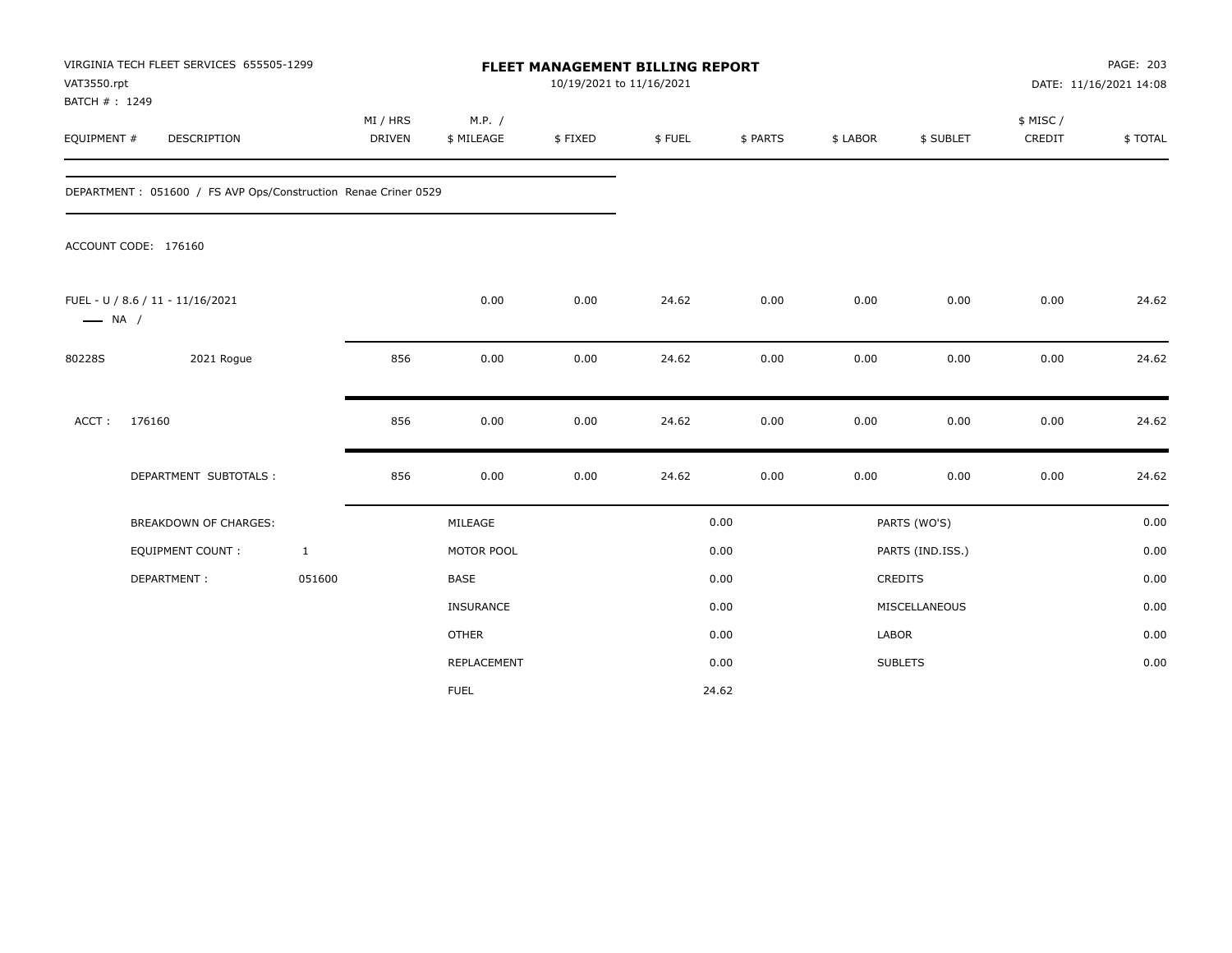| VAT3550.rpt<br>BATCH #: 1249 | VIRGINIA TECH FLEET SERVICES 655505-1299                          |                    |                      | <b>FLEET MANAGEMENT BILLING REPORT</b><br>10/19/2021 to 11/16/2021 |        |          |          |                  |                     | PAGE: 204<br>DATE: 11/16/2021 14:08 |
|------------------------------|-------------------------------------------------------------------|--------------------|----------------------|--------------------------------------------------------------------|--------|----------|----------|------------------|---------------------|-------------------------------------|
| EQUIPMENT #                  | DESCRIPTION                                                       | MI / HRS<br>DRIVEN | M.P. /<br>\$ MILEAGE | \$FIXED                                                            | \$FUEL | \$ PARTS | \$ LABOR | \$ SUBLET        | \$ MISC /<br>CREDIT | \$TOTAL                             |
|                              | DEPARTMENT : 054300 / Hokie Stone Remediation - Renae Criner 0529 |                    |                      |                                                                    |        |          |          |                  |                     |                                     |
|                              | ACCOUNT CODE: 177305                                              |                    |                      |                                                                    |        |          |          |                  |                     |                                     |
| $\longrightarrow$ NA /       | FUEL - U / 17.4 / 11 - 11/09/2021                                 |                    | 0.00                 | 0.00                                                               | 50.05  | 0.00     | 0.00     | 0.00             | 0.00                | 50.05                               |
| 74666s                       | 2018 F150                                                         | 207                | 0.00                 | 0.00                                                               | 50.05  | 0.00     | 0.00     | 0.00             | 0.00                | 50.05                               |
| ACCT:                        | 177305                                                            | 207                | 0.00                 | 0.00                                                               | 50.05  | 0.00     | 0.00     | 0.00             | 0.00                | 50.05                               |
|                              | DEPARTMENT SUBTOTALS :                                            | 207                | 0.00                 | 0.00                                                               | 50.05  | 0.00     | 0.00     | 0.00             | 0.00                | 50.05                               |
|                              | <b>BREAKDOWN OF CHARGES:</b>                                      |                    | MILEAGE              |                                                                    |        | 0.00     |          | PARTS (WO'S)     |                     | 0.00                                |
|                              | <b>EQUIPMENT COUNT:</b>                                           | $\mathbf{1}$       | MOTOR POOL           |                                                                    |        | 0.00     |          | PARTS (IND.ISS.) |                     | 0.00                                |
|                              | DEPARTMENT:                                                       | 054300             | <b>BASE</b>          |                                                                    |        | 0.00     |          | CREDITS          |                     | 0.00                                |
|                              |                                                                   |                    | INSURANCE            |                                                                    |        | 0.00     |          | MISCELLANEOUS    |                     | 0.00                                |
|                              |                                                                   |                    | <b>OTHER</b>         |                                                                    |        | 0.00     | LABOR    |                  |                     | 0.00                                |
|                              |                                                                   |                    | <b>REPLACEMENT</b>   |                                                                    |        | 0.00     |          | <b>SUBLETS</b>   |                     | 0.00                                |
|                              |                                                                   |                    | <b>FUEL</b>          |                                                                    |        | 50.05    |          |                  |                     |                                     |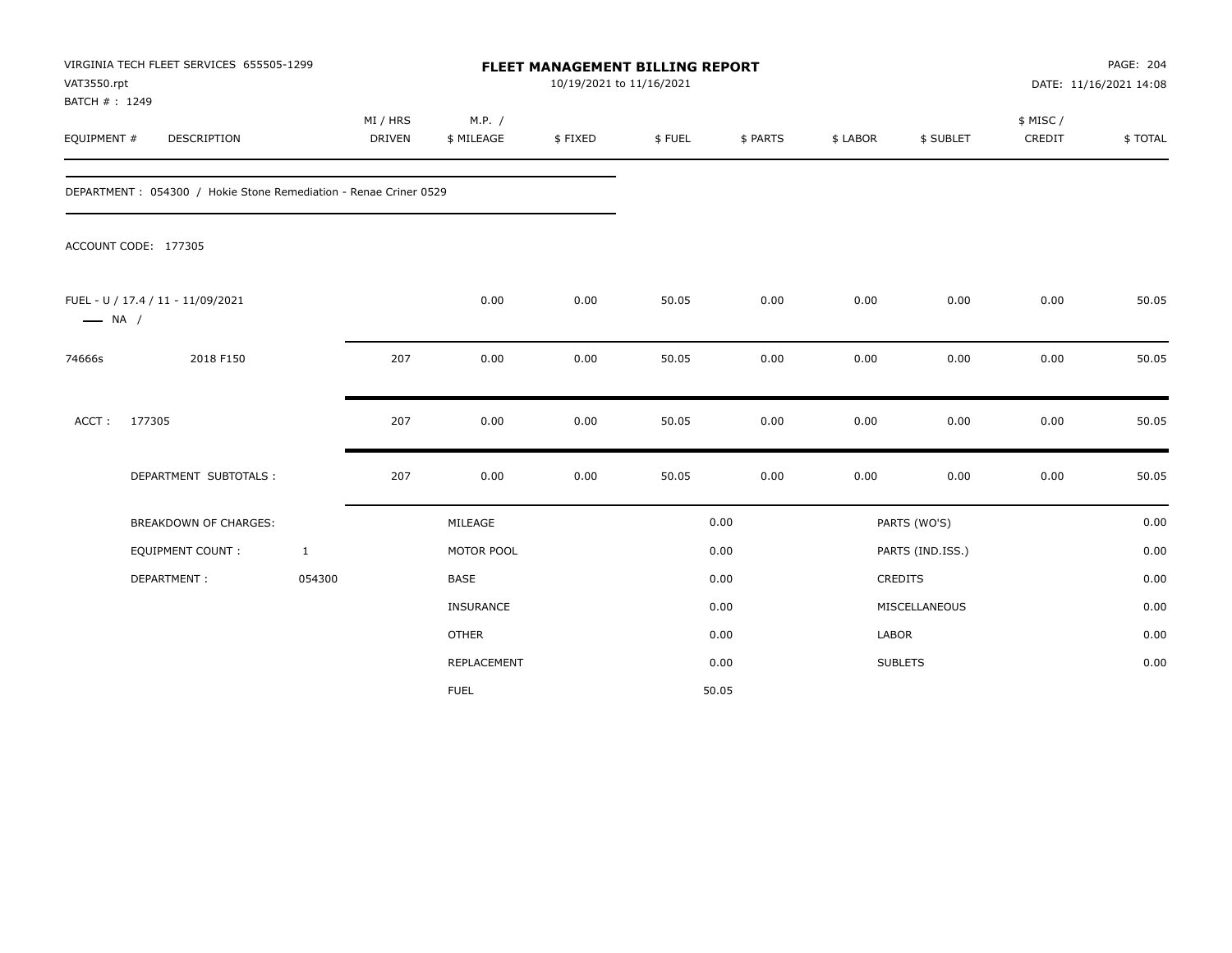| VAT3550.rpt<br>BATCH #: 1249 | VIRGINIA TECH FLEET SERVICES 655505-1299                                  |                           |                      | FLEET MANAGEMENT BILLING REPORT<br>10/19/2021 to 11/16/2021 |        |          |          |           |                    | PAGE: 205<br>DATE: 11/16/2021 14:08 |
|------------------------------|---------------------------------------------------------------------------|---------------------------|----------------------|-------------------------------------------------------------|--------|----------|----------|-----------|--------------------|-------------------------------------|
| EQUIPMENT #                  | DESCRIPTION                                                               | MI / HRS<br><b>DRIVEN</b> | M.P. /<br>\$ MILEAGE | \$FIXED                                                     | \$FUEL | \$ PARTS | \$ LABOR | \$ SUBLET | \$ MISC/<br>CREDIT | \$ TOTAL                            |
|                              | DEPARTMENT : 056300 / FS -Office of University Planning Renae Criner 0529 |                           |                      |                                                             |        |          |          |           |                    |                                     |
| ACCOUNT CODE: 119625         |                                                                           |                           |                      |                                                             |        |          |          |           |                    |                                     |
| $\longrightarrow$ NA /       | FUEL - U / 1.4 / 12 - 10/29/2021                                          |                           | 0.00                 | 0.00                                                        | 4.02   | 0.00     | 0.00     | 0.00      | 0.00               | 4.02                                |
| $\longrightarrow$ NA /       | FUEL - U / 11.3 / 12 - 10/29/2021                                         |                           | 0.00                 | 0.00                                                        | 32.32  | 0.00     | 0.00     | 0.00      | 0.00               | 32.32                               |
| 52535S                       | 2007 ESCAPE                                                               | 104                       | 0.00                 | 0.00                                                        | 36.34  | 0.00     | 0.00     | 0.00      | 0.00               | 36.34                               |
| $\longrightarrow$ NA /       | FUEL - U / 7.9 / CC - 10/24/2021                                          |                           | 0.00                 | 0.00                                                        | 23.40  | 0.00     | 0.00     | 0.00      | 0.00               | 23.40                               |
| 66994S                       | 2015 EXPLORER                                                             | $\mathbf 0$               | 0.00                 | 0.00                                                        | 23.40  | 0.00     | 0.00     | 0.00      | 0.00               | 23.40                               |
| $\longrightarrow$ NA /       | FUEL - U / 13.0 / 12 - 11/09/2021                                         |                           | 0.00                 | 0.00                                                        | 37.42  | 0.00     | 0.00     | 0.00      | 0.00               | 37.42                               |
| 79431S                       | 2020 Rogue                                                                | 233                       | 0.00                 | 0.00                                                        | 37.42  | 0.00     | 0.00     | 0.00      | 0.00               | 37.42                               |
| ACCT: 119625                 |                                                                           | 337                       | 0.00                 | 0.00                                                        | 97.16  | 0.00     | 0.00     | 0.00      | 0.00               | 97.16                               |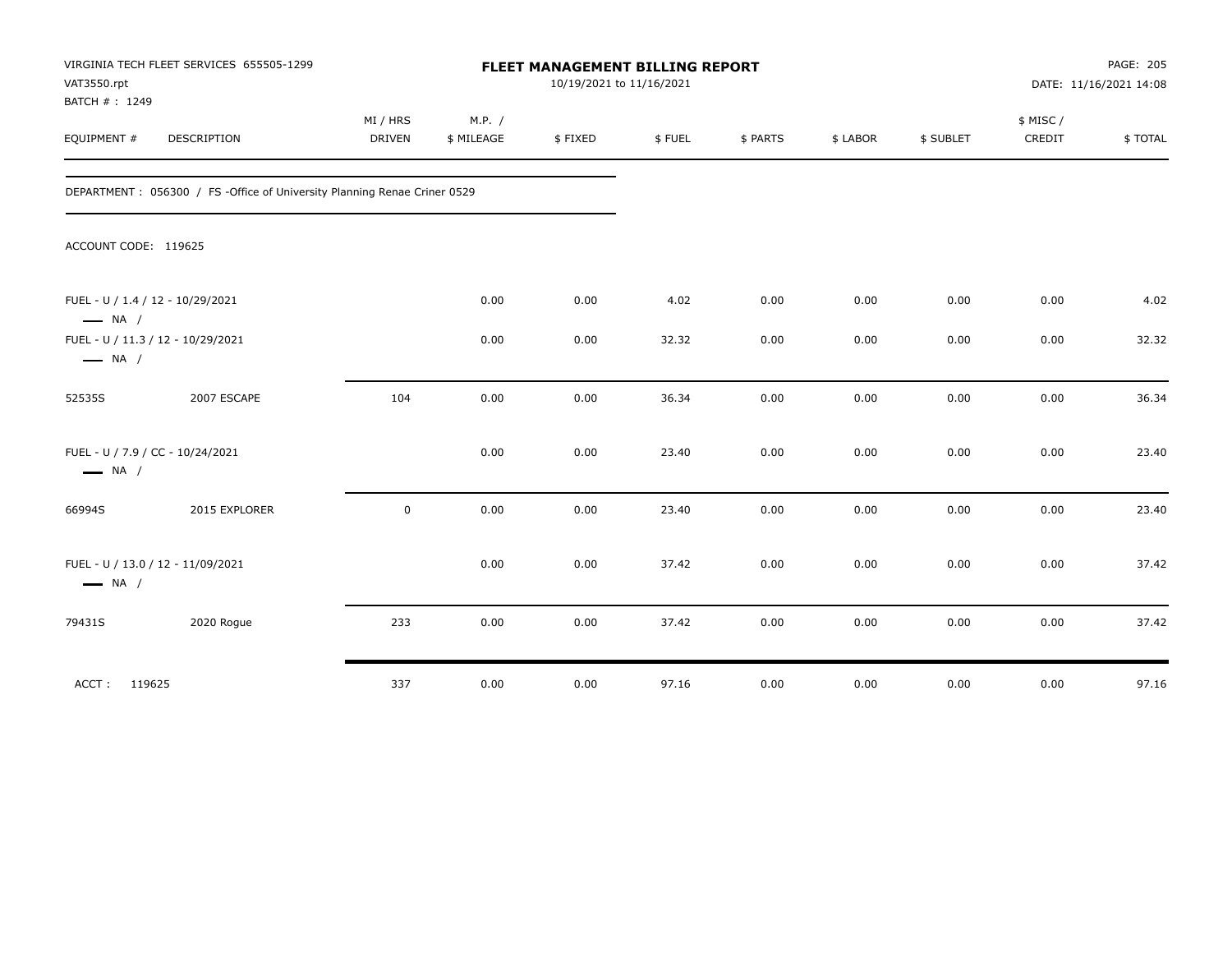| VIRGINIA TECH FLEET SERVICES 655505-1299<br>VAT3550.rpt<br>BATCH #: 1249 |        |                    |                      | 10/19/2021 to 11/16/2021 | <b>FLEET MANAGEMENT BILLING REPORT</b> |          |          |                  |                     | PAGE: 206<br>DATE: 11/16/2021 14:08 |
|--------------------------------------------------------------------------|--------|--------------------|----------------------|--------------------------|----------------------------------------|----------|----------|------------------|---------------------|-------------------------------------|
| EQUIPMENT #<br><b>DESCRIPTION</b>                                        |        | MI / HRS<br>DRIVEN | M.P. /<br>\$ MILEAGE | \$FIXED                  | \$FUEL                                 | \$ PARTS | \$ LABOR | \$ SUBLET        | \$ MISC /<br>CREDIT | \$TOTAL                             |
| DEPARTMENT SUBTOTALS :                                                   |        | 337                | 0.00                 | 0.00                     | 97.16                                  | 0.00     | 0.00     | 0.00             | 0.00                | 97.16                               |
| <b>BREAKDOWN OF CHARGES:</b>                                             |        |                    | MILEAGE              |                          |                                        | 0.00     |          | PARTS (WO'S)     |                     | 0.00                                |
| <b>EQUIPMENT COUNT:</b>                                                  | 3      |                    | MOTOR POOL           |                          |                                        | 0.00     |          | PARTS (IND.ISS.) |                     | 0.00                                |
| DEPARTMENT:                                                              | 056300 |                    | <b>BASE</b>          |                          |                                        | 0.00     |          | <b>CREDITS</b>   |                     | 0.00                                |
|                                                                          |        |                    | INSURANCE            |                          |                                        | 0.00     |          | MISCELLANEOUS    |                     | 0.00                                |
|                                                                          |        |                    | OTHER                |                          |                                        | 0.00     | LABOR    |                  |                     | 0.00                                |
|                                                                          |        |                    | REPLACEMENT          |                          |                                        | 0.00     |          | <b>SUBLETS</b>   |                     | 0.00                                |
|                                                                          |        |                    | <b>FUEL</b>          |                          |                                        | 97.16    |          |                  |                     |                                     |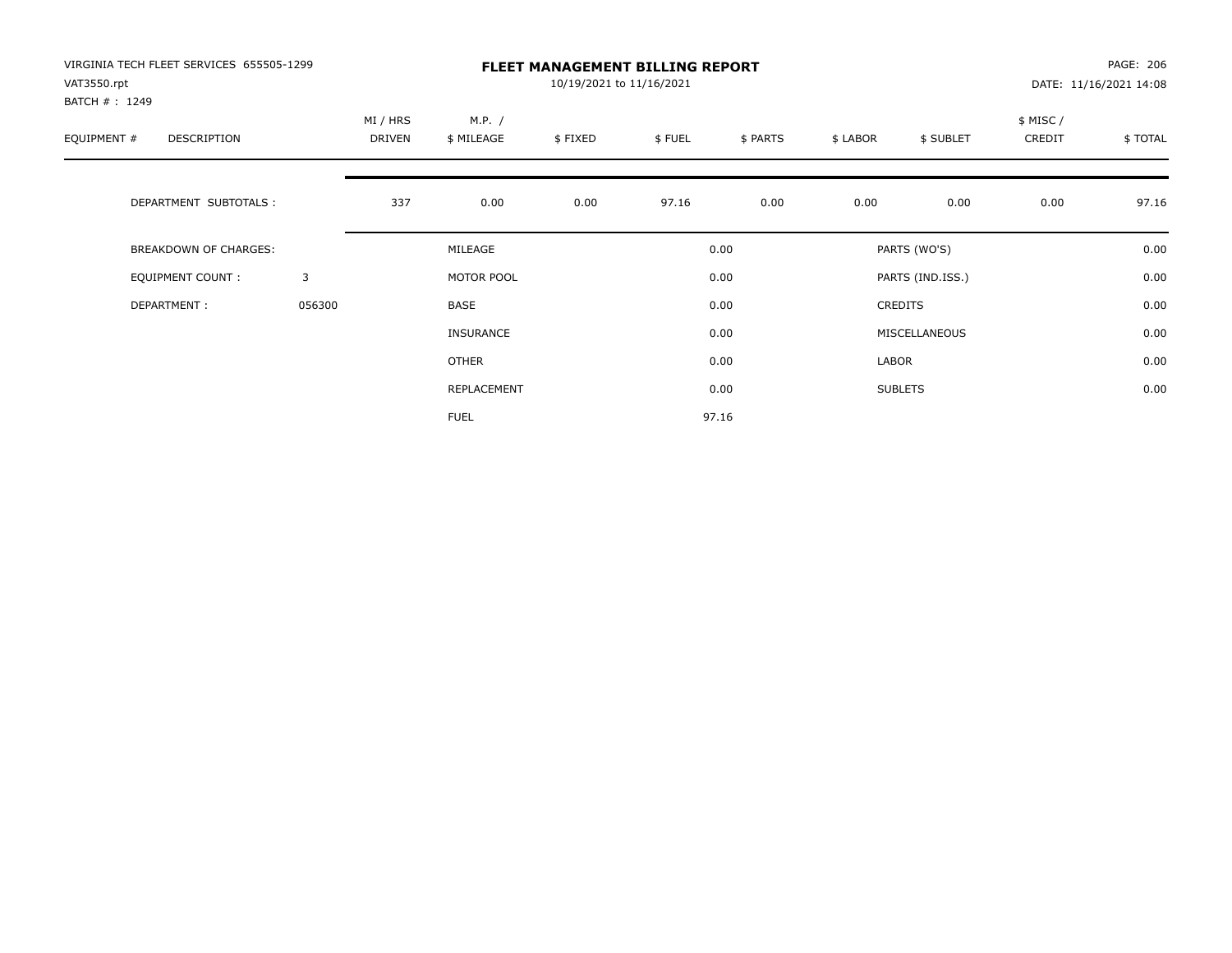| VAT3550.rpt<br>BATCH #: 1249 | VIRGINIA TECH FLEET SERVICES 655505-1299                                  |                |                    |                      | 10/19/2021 to 11/16/2021 | FLEET MANAGEMENT BILLING REPORT |              |              |                  |                    | PAGE: 207<br>DATE: 11/16/2021 14:08 |
|------------------------------|---------------------------------------------------------------------------|----------------|--------------------|----------------------|--------------------------|---------------------------------|--------------|--------------|------------------|--------------------|-------------------------------------|
| EQUIPMENT #                  | DESCRIPTION                                                               |                | MI / HRS<br>DRIVEN | M.P. /<br>\$ MILEAGE | \$FIXED                  | \$FUEL                          | \$ PARTS     | \$ LABOR     | \$ SUBLET        | \$ MISC/<br>CREDIT | \$TOTAL                             |
|                              | DEPARTMENT: 057501 / Capital Design Const Indirect Cost Renae Criner 0529 |                |                    |                      |                          |                                 |              |              |                  |                    |                                     |
|                              | ACCOUNT CODE: 176160                                                      |                |                    |                      |                          |                                 |              |              |                  |                    |                                     |
| $\longrightarrow$ NA /       | FUEL - U / 13.6 / 11 - 11/10/2021                                         |                |                    | 0.00                 | 0.00                     | 38.95                           | 0.00         | 0.00         | 0.00             | 0.00               | 38.95                               |
| 80227S                       | 2021 Rogue                                                                |                | 681                | 0.00                 | 0.00                     | 38.95                           | 0.00         | 0.00         | 0.00             | 0.00               | 38.95                               |
| $\longrightarrow$ NA /       | FUEL - U / 9.2 / 11 - 10/19/2021<br>FUEL - U / 10.1 / CC - 10/24/2021     |                |                    | 0.00<br>0.00         | 0.00<br>0.00             | 25.12<br>33.33                  | 0.00<br>0.00 | 0.00<br>0.00 | 0.00<br>0.00     | 0.00<br>0.00       | 25.12<br>33.33                      |
| $\longrightarrow$ NA /       |                                                                           |                |                    |                      |                          |                                 |              |              |                  |                    |                                     |
| 80228S                       | 2021 Rogue                                                                |                | 856                | 0.00                 | 0.00                     | 58.45                           | 0.00         | 0.00         | 0.00             | 0.00               | 58.45                               |
| ACCT:                        | 176160                                                                    |                | 1,537              | 0.00                 | 0.00                     | 97.40                           | 0.00         | 0.00         | 0.00             | 0.00               | 97.40                               |
|                              | DEPARTMENT SUBTOTALS :                                                    |                | 1,537              | 0.00                 | 0.00                     | 97.40                           | 0.00         | 0.00         | 0.00             | 0.00               | 97.40                               |
|                              | BREAKDOWN OF CHARGES:                                                     |                |                    | MILEAGE              |                          |                                 | 0.00         |              | PARTS (WO'S)     |                    | 0.00                                |
|                              | EQUIPMENT COUNT :                                                         | $\overline{2}$ |                    | MOTOR POOL           |                          |                                 | 0.00         |              | PARTS (IND.ISS.) |                    | 0.00                                |
|                              | DEPARTMENT:                                                               | 057501         |                    | BASE                 |                          |                                 | 0.00         |              | CREDITS          |                    | 0.00                                |
|                              |                                                                           |                |                    | INSURANCE            |                          |                                 | 0.00         |              | MISCELLANEOUS    |                    | 0.00                                |
|                              |                                                                           |                |                    | <b>OTHER</b>         |                          |                                 | 0.00         | LABOR        |                  |                    | 0.00                                |
|                              |                                                                           |                |                    | REPLACEMENT          |                          |                                 | 0.00         |              | <b>SUBLETS</b>   |                    | 0.00                                |
|                              |                                                                           |                |                    | <b>FUEL</b>          |                          |                                 | 97.40        |              |                  |                    |                                     |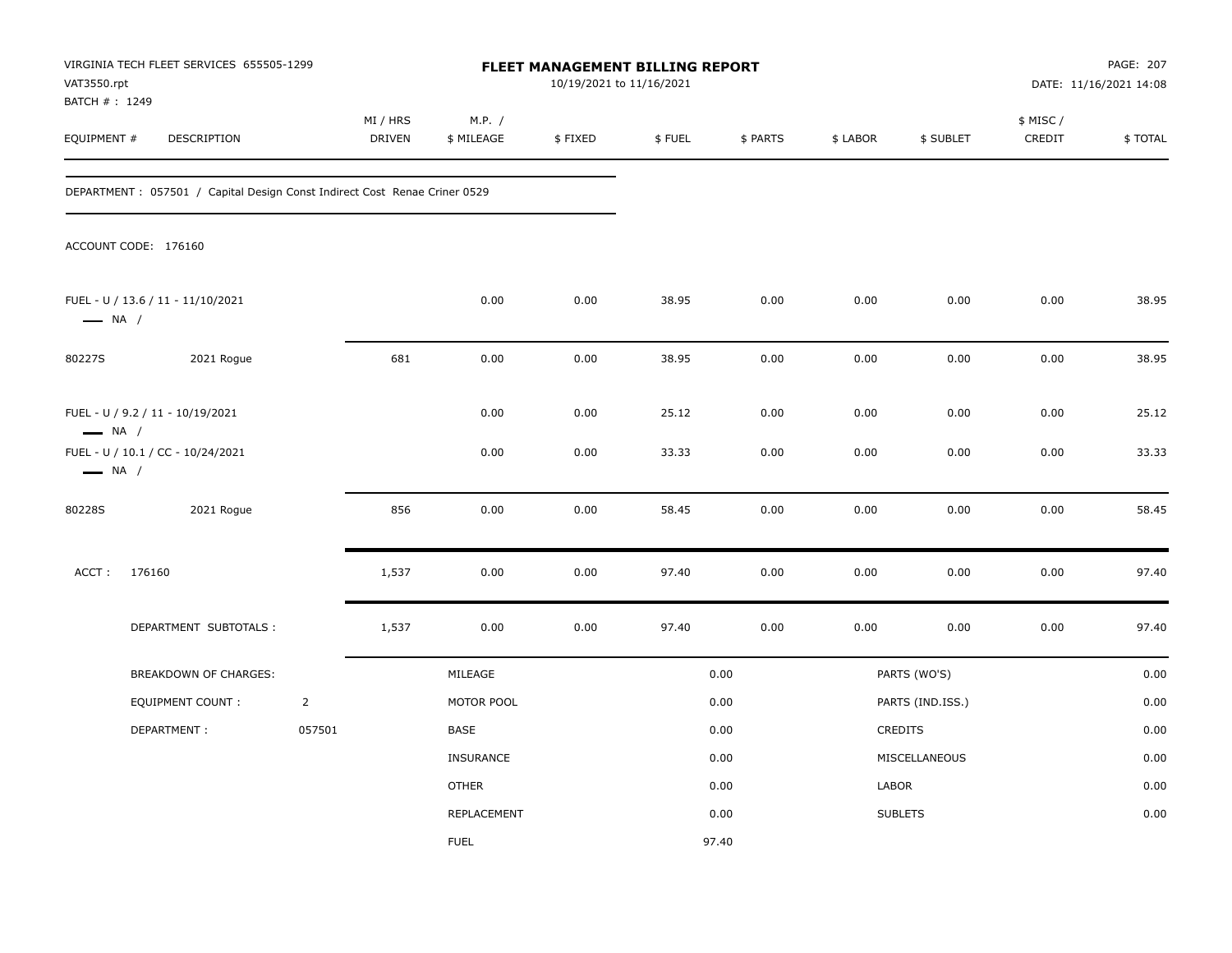| VAT3550.rpt<br>BATCH #: 1249                               | VIRGINIA TECH FLEET SERVICES 655505-1299                                |                    |                      | FLEET MANAGEMENT BILLING REPORT<br>10/19/2021 to 11/16/2021 |        |          |          |           |                     | PAGE: 208<br>DATE: 11/16/2021 14:08 |
|------------------------------------------------------------|-------------------------------------------------------------------------|--------------------|----------------------|-------------------------------------------------------------|--------|----------|----------|-----------|---------------------|-------------------------------------|
| EQUIPMENT #                                                | DESCRIPTION                                                             | MI / HRS<br>DRIVEN | M.P. /<br>\$ MILEAGE | \$FIXED                                                     | \$FUEL | \$ PARTS | \$ LABOR | \$ SUBLET | \$ MISC /<br>CREDIT | \$TOTAL                             |
|                                                            | DEPARTMENT : 058500 / FS - Univ Design & Construction Renae Criner 0529 |                    |                      |                                                             |        |          |          |           |                     |                                     |
| ACCOUNT CODE: 120091                                       |                                                                         |                    |                      |                                                             |        |          |          |           |                     |                                     |
| FUEL - U / 4.1 / 11 - 10/27/2021<br>$\longrightarrow$ NA / |                                                                         |                    | 0.00                 | 0.00                                                        | 11.68  | 0.00     | 0.00     | 0.00      | 0.00                | 11.68                               |
| EGUV090                                                    | 2021 GATOR                                                              | 62                 | 0.00                 | 0.00                                                        | 11.68  | 0.00     | 0.00     | 0.00      | 0.00                | 11.68                               |
| ACCT: 120091                                               |                                                                         | 62                 | 0.00                 | 0.00                                                        | 11.68  | 0.00     | 0.00     | 0.00      | 0.00                | 11.68                               |
| ACCOUNT CODE: 176160                                       |                                                                         |                    |                      |                                                             |        |          |          |           |                     |                                     |
| $\longrightarrow$ NA /                                     | FUEL - U / 11.9 / 11 - 11/09/2021                                       |                    | 0.00                 | 0.00                                                        | 34.18  | 0.00     | 0.00     | 0.00      | 0.00                | 34.18                               |
| 60162S                                                     | 2011 ESCAPE                                                             | 206                | 0.00                 | 0.00                                                        | 34.18  | 0.00     | 0.00     | 0.00      | 0.00                | 34.18                               |
| $\longrightarrow$ NA /                                     | FUEL - U / 12.7 / 12 - 10/22/2021                                       |                    | 0.00                 | 0.00                                                        | 36.42  | 0.00     | 0.00     | 0.00      | 0.00                | 36.42                               |
| 69980s                                                     | 2016 EXPLORER                                                           | 178                | 0.00                 | 0.00                                                        | 36.42  | 0.00     | 0.00     | 0.00      | 0.00                | 36.42                               |
| $\longrightarrow$ NA /                                     | FUEL - U / 12.1 / 11 - 10/25/2021                                       |                    | 0.00                 | 0.00                                                        | 34.81  | 0.00     | 0.00     | 0.00      | 0.00                | 34.81                               |
| 69997s                                                     | 2016 COMPASS                                                            | 197                | 0.00                 | 0.00                                                        | 34.81  | 0.00     | 0.00     | 0.00      | 0.00                | 34.81                               |
|                                                            | FUEL - U / 13.0 / 11 - 11/09/2021                                       |                    | 0.00                 | 0.00                                                        | 37.34  | 0.00     | 0.00     | 0.00      | 0.00                | 37.34                               |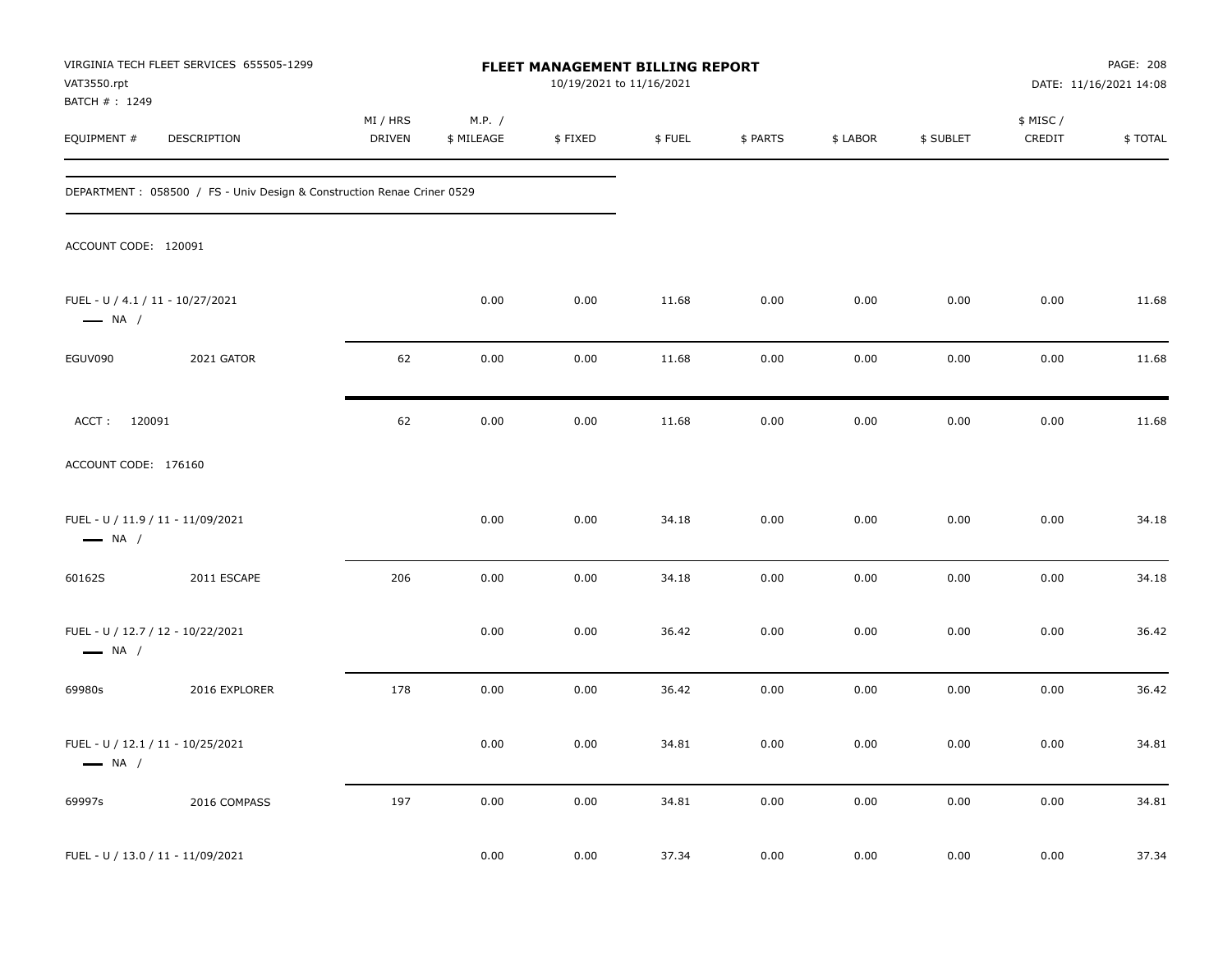| VAT3550.rpt<br>BATCH #: 1249                     | VIRGINIA TECH FLEET SERVICES 655505-1299                                |                           |                      | FLEET MANAGEMENT BILLING REPORT<br>10/19/2021 to 11/16/2021 |        |          |          |           |                    | PAGE: 209<br>DATE: 11/16/2021 14:08 |
|--------------------------------------------------|-------------------------------------------------------------------------|---------------------------|----------------------|-------------------------------------------------------------|--------|----------|----------|-----------|--------------------|-------------------------------------|
| EQUIPMENT #                                      | <b>DESCRIPTION</b>                                                      | MI / HRS<br><b>DRIVEN</b> | M.P. /<br>\$ MILEAGE | \$FIXED                                                     | \$FUEL | \$ PARTS | \$ LABOR | \$ SUBLET | \$ MISC/<br>CREDIT | \$TOTAL                             |
|                                                  | DEPARTMENT : 058500 / FS - Univ Design & Construction Renae Criner 0529 |                           |                      |                                                             |        |          |          |           |                    |                                     |
| $\longrightarrow$ NA /<br>$\longrightarrow$ NA / | FUEL - U / 11.5 / 11 - 10/20/2021                                       |                           | 0.00                 | 0.00                                                        | 32.89  | 0.00     | 0.00     | 0.00      | 0.00               | 32.89                               |
| 74691s                                           | 2018 ESCAPE                                                             | 500                       | 0.00                 | 0.00                                                        | 70.23  | 0.00     | 0.00     | 0.00      | 0.00               | 70.23                               |
| $\longrightarrow$ NA /                           | FUEL - U / 12.7 / 12 - 10/19/2021                                       |                           | 0.00                 | 0.00                                                        | 34.73  | 0.00     | 0.00     | 0.00      | 0.00               | 34.73                               |
| 74692s                                           | 2018 ESCAPE                                                             | 201                       | 0.00                 | 0.00                                                        | 34.73  | 0.00     | 0.00     | 0.00      | 0.00               | 34.73                               |
| $\longrightarrow$ NA /                           | FUEL - U / 12.1 / 11 - 11/05/2021                                       |                           | 0.00                 | 0.00                                                        | 34.76  | 0.00     | 0.00     | 0.00      | 0.00               | 34.76                               |
| $\longrightarrow$ NA /                           | FUEL - U / 7.1 / 12 - 10/26/2021                                        |                           | 0.00                 | 0.00                                                        | 20.43  | 0.00     | 0.00     | 0.00      | 0.00               | 20.43                               |
| 74693s                                           | 2018 ESCAPE                                                             | 241                       | 0.00                 | 0.00                                                        | 55.19  | 0.00     | 0.00     | 0.00      | 0.00               | 55.19                               |
| $\longrightarrow$ NA /                           | FUEL - U / 3.0 / 11 - 10/19/2021                                        |                           | 0.00                 | 0.00                                                        | 8.30   | 0.00     | 0.00     | 0.00      | 0.00               | 8.30                                |
| $\longrightarrow$ NA /                           | FUEL - U / 13.1 / CC - 10/24/2021                                       |                           | 0.00                 | 0.00                                                        | 41.83  | 0.00     | 0.00     | 0.00      | 0.00               | 41.83                               |
| 80229S                                           | 2021 Rogue                                                              | 434                       | 0.00                 | 0.00                                                        | 50.13  | 0.00     | 0.00     | 0.00      | 0.00               | 50.13                               |
| ACCT: 176160                                     |                                                                         | 1,957                     | 0.00                 | 0.00                                                        | 315.69 | 0.00     | 0.00     | 0.00      | 0.00               | 315.69                              |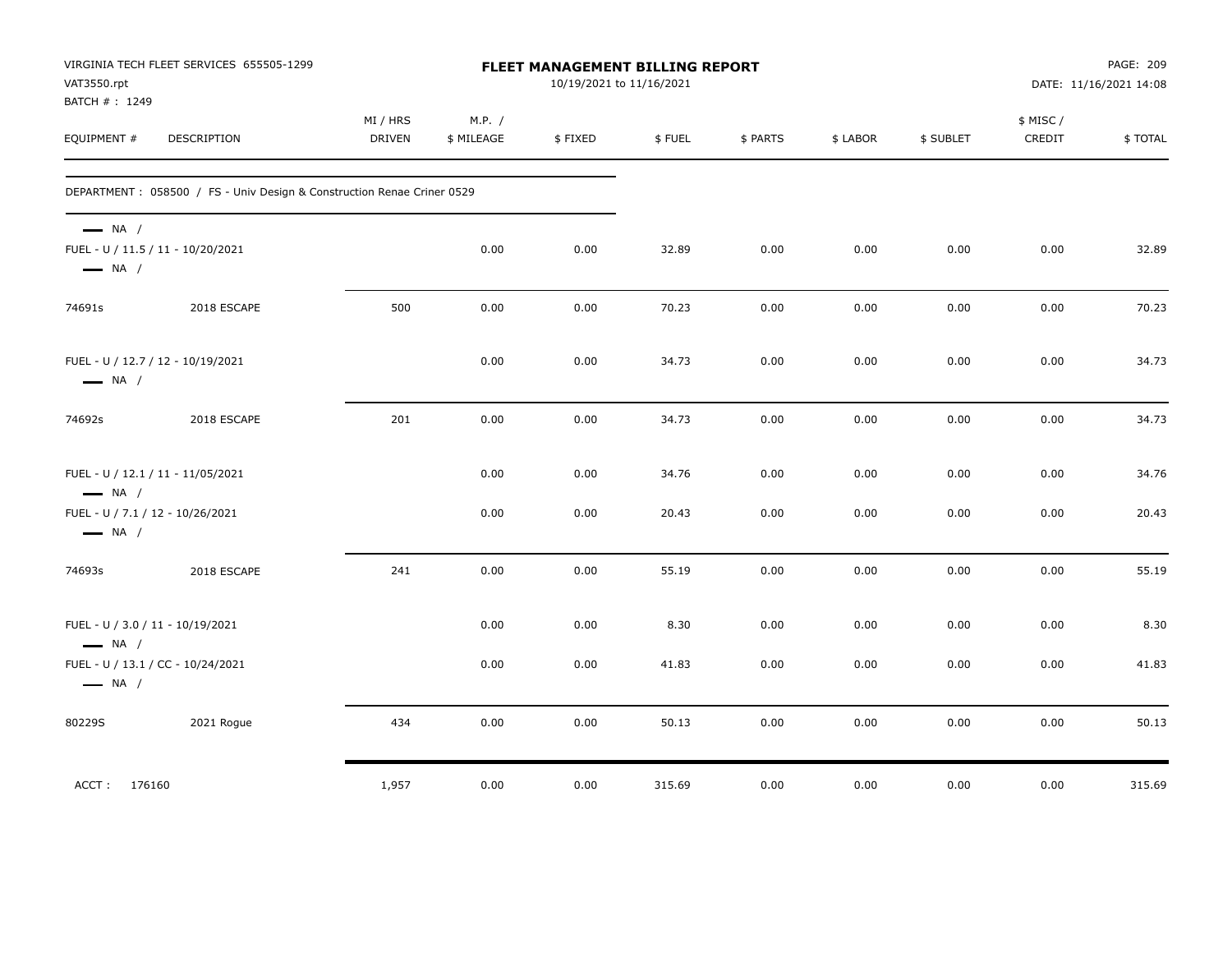| VIRGINIA TECH FLEET SERVICES 655505-1299<br>VAT3550.rpt<br>BATCH #: 1249 |        |                    |                      | 10/19/2021 to 11/16/2021 | <b>FLEET MANAGEMENT BILLING REPORT</b> |          |          |                  |                    | PAGE: 210<br>DATE: 11/16/2021 14:08 |
|--------------------------------------------------------------------------|--------|--------------------|----------------------|--------------------------|----------------------------------------|----------|----------|------------------|--------------------|-------------------------------------|
| EQUIPMENT #<br>DESCRIPTION                                               |        | MI / HRS<br>DRIVEN | M.P. /<br>\$ MILEAGE | \$FIXED                  | \$FUEL                                 | \$ PARTS | \$ LABOR | \$ SUBLET        | \$ MISC/<br>CREDIT | \$TOTAL                             |
| DEPARTMENT SUBTOTALS :                                                   |        | 2,019              | 0.00                 | 0.00                     | 327.37                                 | 0.00     | 0.00     | 0.00             | 0.00               | 327.37                              |
| <b>BREAKDOWN OF CHARGES:</b>                                             |        |                    | MILEAGE              |                          |                                        | 0.00     |          | PARTS (WO'S)     |                    | 0.00                                |
| EQUIPMENT COUNT:                                                         | 8      |                    | MOTOR POOL           |                          |                                        | 0.00     |          | PARTS (IND.ISS.) |                    | 0.00                                |
| DEPARTMENT:                                                              | 058500 |                    | <b>BASE</b>          |                          |                                        | 0.00     |          | <b>CREDITS</b>   |                    | 0.00                                |
|                                                                          |        |                    | <b>INSURANCE</b>     |                          |                                        | 0.00     |          | MISCELLANEOUS    |                    | 0.00                                |
|                                                                          |        |                    | OTHER                |                          |                                        | 0.00     | LABOR    |                  |                    | 0.00                                |
|                                                                          |        |                    | REPLACEMENT          |                          |                                        | 0.00     |          | <b>SUBLETS</b>   |                    | 0.00                                |
|                                                                          |        |                    | <b>FUEL</b>          |                          |                                        | 327.37   |          |                  |                    |                                     |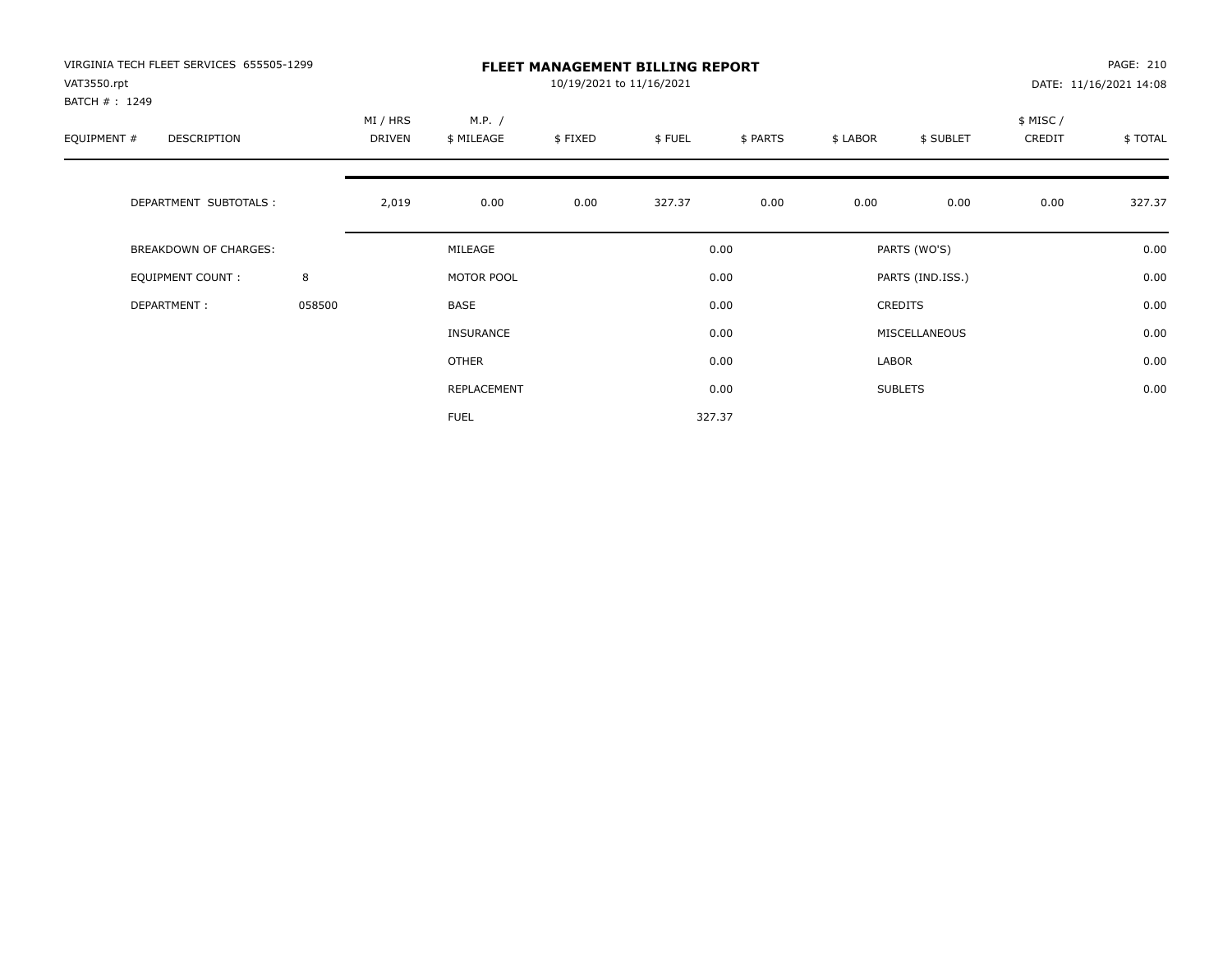| VAT3550.rpt<br>BATCH #: 1249 | VIRGINIA TECH FLEET SERVICES 655505-1299                   |                           |                      | <b>FLEET MANAGEMENT BILLING REPORT</b><br>10/19/2021 to 11/16/2021 |        |          |          |                  |                     | PAGE: 211<br>DATE: 11/16/2021 14:08 |
|------------------------------|------------------------------------------------------------|---------------------------|----------------------|--------------------------------------------------------------------|--------|----------|----------|------------------|---------------------|-------------------------------------|
| EQUIPMENT #                  | DESCRIPTION                                                | MI / HRS<br><b>DRIVEN</b> | M.P. /<br>\$ MILEAGE | \$FIXED                                                            | \$FUEL | \$ PARTS | \$ LABOR | \$ SUBLET        | \$ MISC /<br>CREDIT | \$TOTAL                             |
|                              | DEPARTMENT: 058700 / VCE-Albemarle Kimberly Buonomo (9999) |                           |                      |                                                                    |        |          |          |                  |                     |                                     |
|                              | ACCOUNT CODE: 999206                                       |                           |                      |                                                                    |        |          |          |                  |                     |                                     |
| $\longrightarrow$ NA /       | FUEL - U / 22.4 / CC - 10/24/2021                          |                           | 0.00                 | 0.00                                                               | 71.80  | 0.00     | 0.00     | 0.00             | 0.00                | 71.80                               |
| 63764s                       | 2012 12 PAS VAN                                            | 299                       | 0.00                 | 0.00                                                               | 71.80  | 0.00     | 0.00     | 0.00             | 0.00                | 71.80                               |
| ACCT:                        | 999206                                                     | 299                       | 0.00                 | 0.00                                                               | 71.80  | 0.00     | 0.00     | 0.00             | 0.00                | 71.80                               |
|                              | DEPARTMENT SUBTOTALS :                                     | 299                       | 0.00                 | 0.00                                                               | 71.80  | 0.00     | 0.00     | 0.00             | 0.00                | 71.80                               |
|                              | <b>BREAKDOWN OF CHARGES:</b>                               |                           | MILEAGE              |                                                                    |        | 0.00     |          | PARTS (WO'S)     |                     | 0.00                                |
|                              | <b>EQUIPMENT COUNT:</b>                                    | $\mathbf{1}$              | MOTOR POOL           |                                                                    |        | 0.00     |          | PARTS (IND.ISS.) |                     | 0.00                                |
|                              | DEPARTMENT:                                                | 058700                    | <b>BASE</b>          |                                                                    |        | 0.00     |          | CREDITS          |                     | 0.00                                |
|                              |                                                            |                           | INSURANCE            |                                                                    |        | 0.00     |          | MISCELLANEOUS    |                     | 0.00                                |
|                              |                                                            |                           | <b>OTHER</b>         |                                                                    |        | 0.00     | LABOR    |                  |                     | 0.00                                |
|                              |                                                            |                           | REPLACEMENT          |                                                                    |        | 0.00     |          | <b>SUBLETS</b>   |                     | 0.00                                |
|                              |                                                            |                           | <b>FUEL</b>          |                                                                    |        | 71.80    |          |                  |                     |                                     |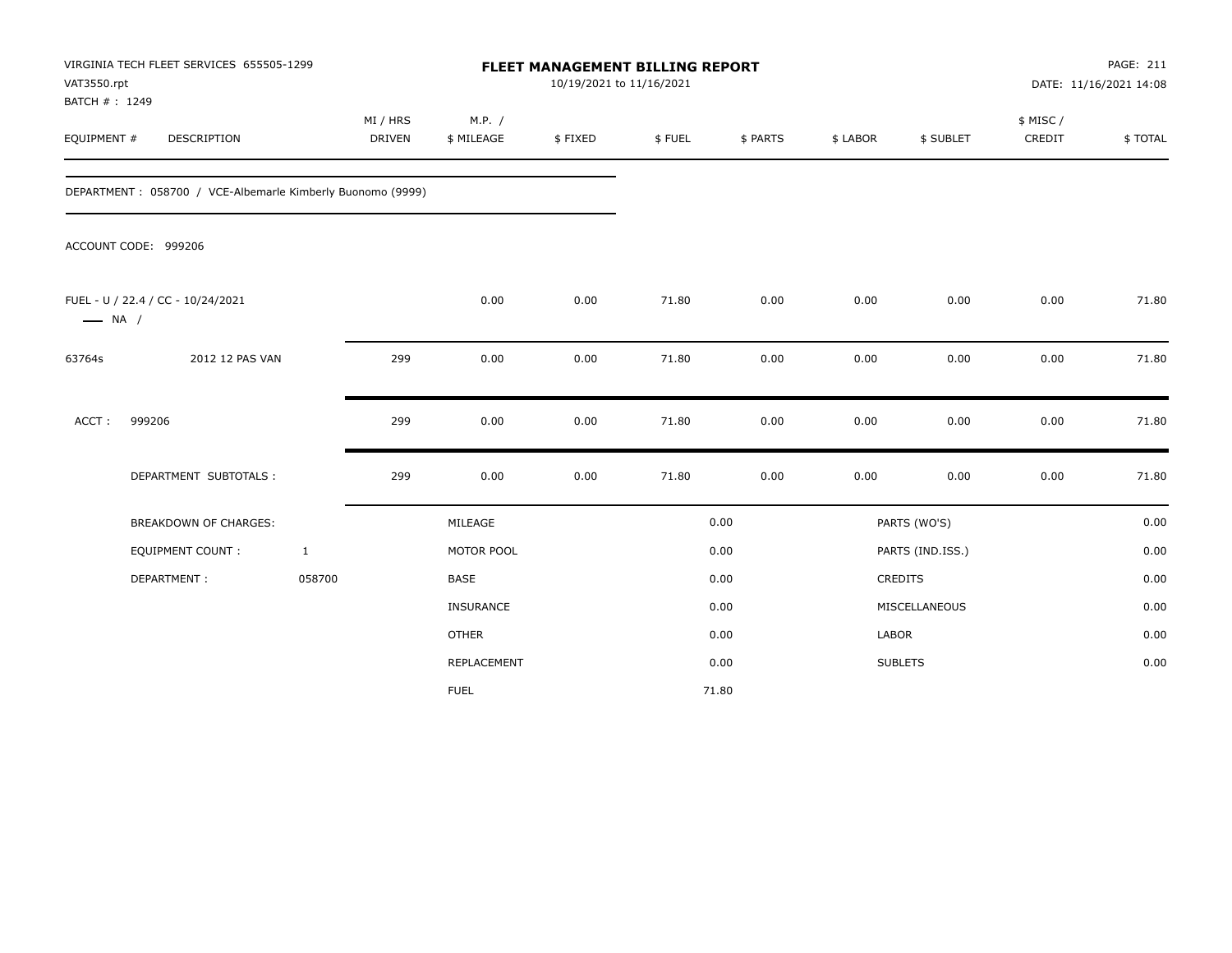| VAT3550.rpt<br>BATCH #: 1249 | VIRGINIA TECH FLEET SERVICES 655505-1299                    |                           |                      | FLEET MANAGEMENT BILLING REPORT<br>10/19/2021 to 11/16/2021 |        |          |          |                  |                     | <b>PAGE: 212</b><br>DATE: 11/16/2021 14:08 |
|------------------------------|-------------------------------------------------------------|---------------------------|----------------------|-------------------------------------------------------------|--------|----------|----------|------------------|---------------------|--------------------------------------------|
| EQUIPMENT #                  | DESCRIPTION                                                 | MI / HRS<br><b>DRIVEN</b> | M.P. /<br>\$ MILEAGE | \$FIXED                                                     | \$FUEL | \$ PARTS | \$ LABOR | \$ SUBLET        | \$ MISC /<br>CREDIT | \$TOTAL                                    |
|                              | DEPARTMENT: 059400 / AUGUSTA EXT PO BOX 590 VERONA VA 24482 |                           |                      |                                                             |        |          |          |                  |                     |                                            |
|                              | ACCOUNT CODE: 140186                                        |                           |                      |                                                             |        |          |          |                  |                     |                                            |
| $\longrightarrow$ NA /       | FUEL - U / 12.7 / CC - 10/24/2021                           |                           | 0.00                 | 0.00                                                        | 38.05  | 0.00     | 0.00     | 0.00             | 0.00                | 38.05                                      |
| 65555S                       | 2013 Caravan                                                | 262                       | 0.00                 | 0.00                                                        | 38.05  | 0.00     | 0.00     | 0.00             | 0.00                | 38.05                                      |
| ACCT:                        | 140186                                                      | 262                       | 0.00                 | 0.00                                                        | 38.05  | 0.00     | 0.00     | 0.00             | 0.00                | 38.05                                      |
|                              | DEPARTMENT SUBTOTALS :                                      | 262                       | 0.00                 | 0.00                                                        | 38.05  | 0.00     | 0.00     | 0.00             | 0.00                | 38.05                                      |
|                              | <b>BREAKDOWN OF CHARGES:</b>                                |                           | MILEAGE              |                                                             |        | 0.00     |          | PARTS (WO'S)     |                     | 0.00                                       |
|                              | <b>EQUIPMENT COUNT:</b>                                     | $\mathbf{1}$              | MOTOR POOL           |                                                             |        | 0.00     |          | PARTS (IND.ISS.) |                     | 0.00                                       |
|                              | DEPARTMENT:                                                 | 059400                    | <b>BASE</b>          |                                                             |        | 0.00     |          | CREDITS          |                     | 0.00                                       |
|                              |                                                             |                           | <b>INSURANCE</b>     |                                                             |        | 0.00     |          | MISCELLANEOUS    |                     | 0.00                                       |
|                              |                                                             |                           | <b>OTHER</b>         |                                                             |        | 0.00     | LABOR    |                  |                     | 0.00                                       |
|                              |                                                             |                           | REPLACEMENT          |                                                             |        | 0.00     |          | <b>SUBLETS</b>   |                     | 0.00                                       |
|                              |                                                             |                           | <b>FUEL</b>          |                                                             |        | 38.05    |          |                  |                     |                                            |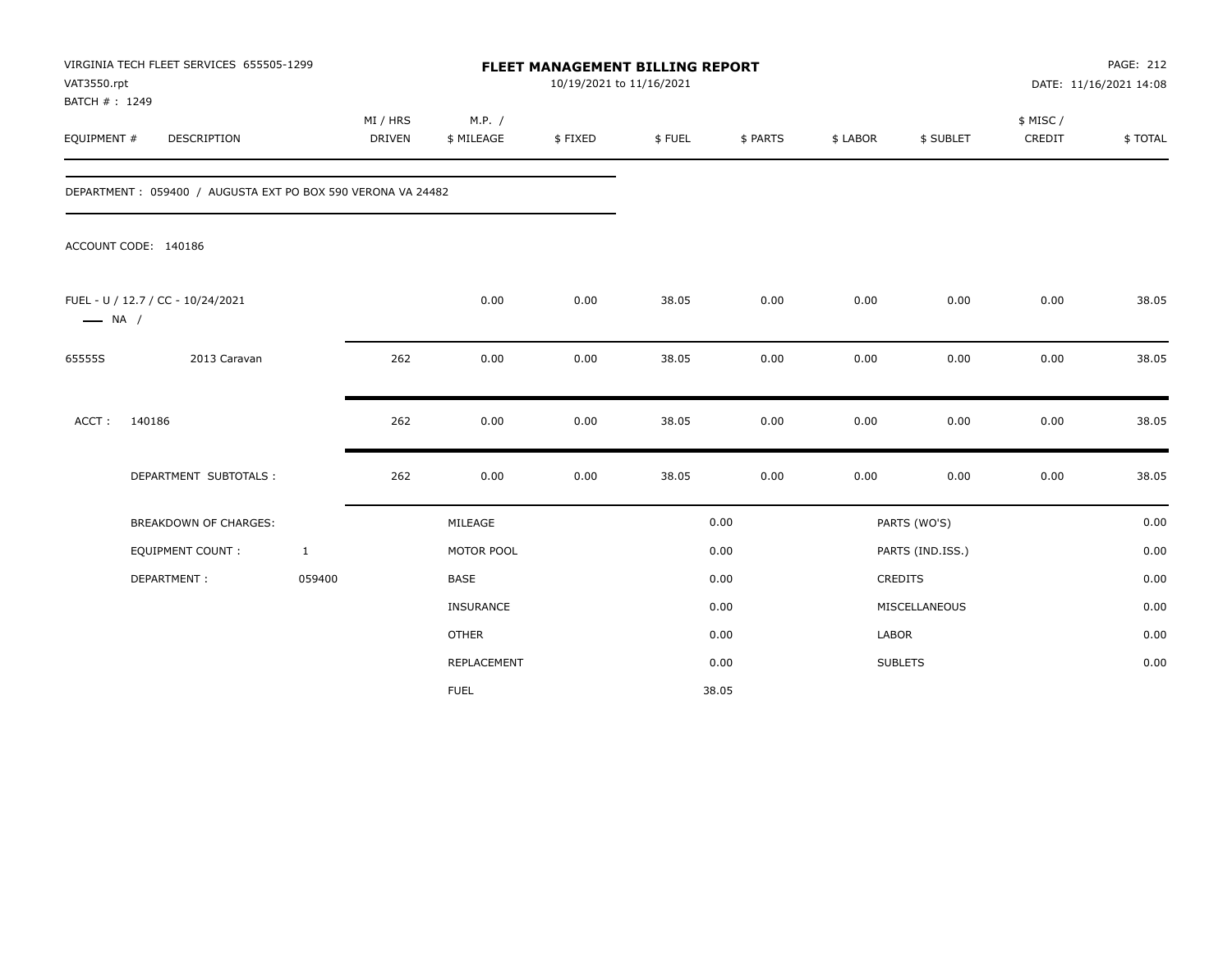| VAT3550.rpt<br>BATCH #: 1249 | VIRGINIA TECH FLEET SERVICES 655505-1299                           |                           |                      | <b>FLEET MANAGEMENT BILLING REPORT</b><br>10/19/2021 to 11/16/2021 |        |          |          |                  |                     | PAGE: 213<br>DATE: 11/16/2021 14:08 |
|------------------------------|--------------------------------------------------------------------|---------------------------|----------------------|--------------------------------------------------------------------|--------|----------|----------|------------------|---------------------|-------------------------------------|
| EQUIPMENT #                  | DESCRIPTION                                                        | MI / HRS<br><b>DRIVEN</b> | M.P. /<br>\$ MILEAGE | \$FIXED                                                            | \$FUEL | \$ PARTS | \$ LABOR | \$ SUBLET        | \$ MISC /<br>CREDIT | \$TOTAL                             |
|                              | DEPARTMENT: 061100 / CULPEPER CO EXT 101 S. WEST CULPEPER VA 22701 |                           |                      |                                                                    |        |          |          |                  |                     |                                     |
|                              | ACCOUNT CODE: 140249                                               |                           |                      |                                                                    |        |          |          |                  |                     |                                     |
| $\longrightarrow$ NA /       | FUEL - U / 5.7 / CC - 10/24/2021                                   |                           | 0.00                 | 0.00                                                               | 17.79  | 0.00     | 0.00     | 0.00             | 0.00                | 17.79                               |
| 65572s                       | 2013 Caravan                                                       | 120                       | 0.00                 | 0.00                                                               | 17.79  | 0.00     | 0.00     | 0.00             | 0.00                | 17.79                               |
| ACCT:                        | 140249                                                             | 120                       | 0.00                 | 0.00                                                               | 17.79  | 0.00     | 0.00     | 0.00             | 0.00                | 17.79                               |
|                              | DEPARTMENT SUBTOTALS :                                             | 120                       | 0.00                 | 0.00                                                               | 17.79  | 0.00     | 0.00     | 0.00             | 0.00                | 17.79                               |
|                              | <b>BREAKDOWN OF CHARGES:</b>                                       |                           | MILEAGE              |                                                                    |        | 0.00     |          | PARTS (WO'S)     |                     | 0.00                                |
|                              | <b>EQUIPMENT COUNT:</b>                                            | $\mathbf{1}$              | MOTOR POOL           |                                                                    |        | 0.00     |          | PARTS (IND.ISS.) |                     | 0.00                                |
|                              | DEPARTMENT:                                                        | 061100                    | <b>BASE</b>          |                                                                    |        | 0.00     |          | CREDITS          |                     | 0.00                                |
|                              |                                                                    |                           | INSURANCE            |                                                                    |        | 0.00     |          | MISCELLANEOUS    |                     | 0.00                                |
|                              |                                                                    |                           | <b>OTHER</b>         |                                                                    |        | 0.00     | LABOR    |                  |                     | 0.00                                |
|                              |                                                                    |                           | REPLACEMENT          |                                                                    |        | 0.00     |          | <b>SUBLETS</b>   |                     | 0.00                                |
|                              |                                                                    |                           | <b>FUEL</b>          |                                                                    |        | 17.79    |          |                  |                     |                                     |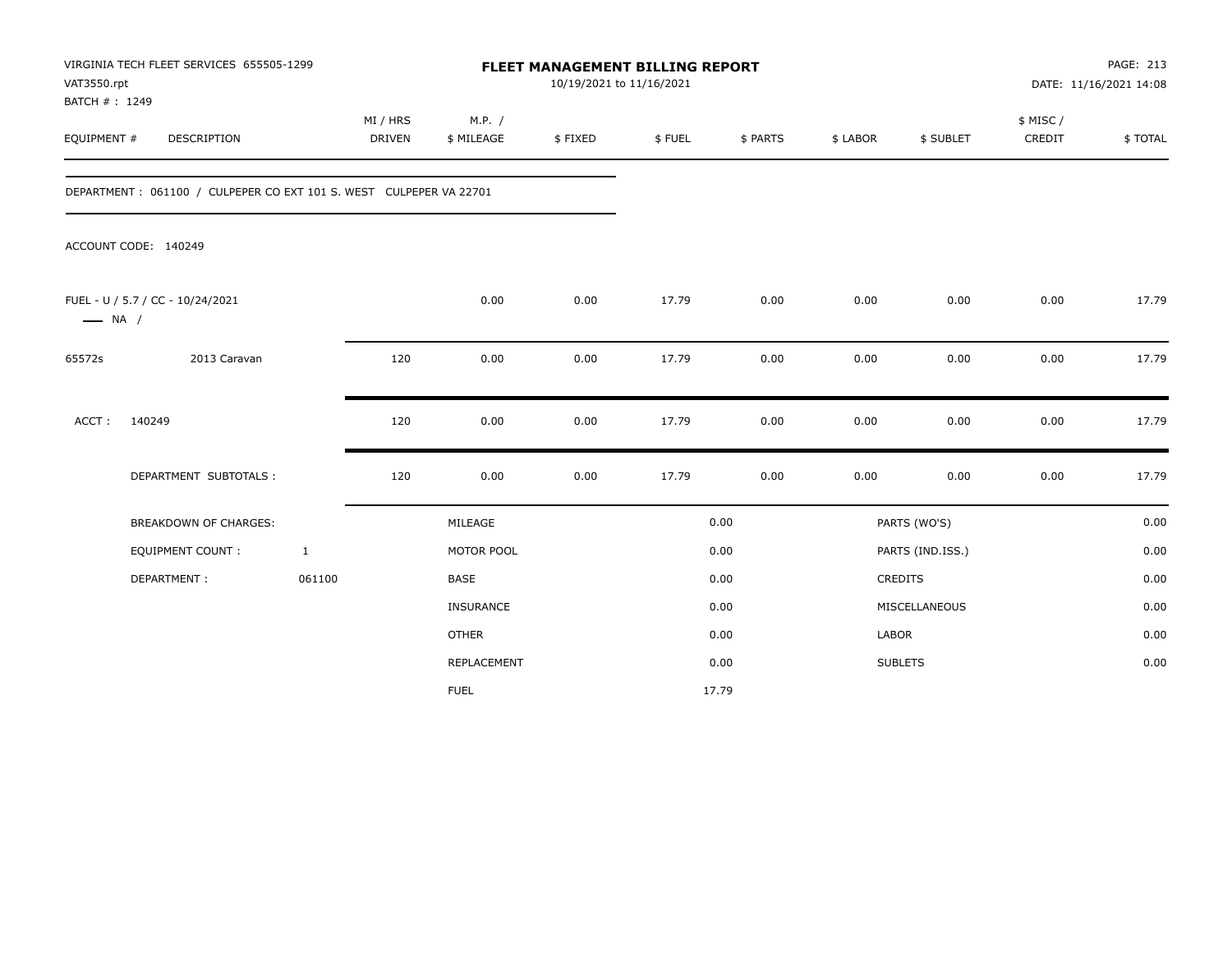| VAT3550.rpt<br>BATCH #: 1249           | VIRGINIA TECH FLEET SERVICES 655505-1299                                    |              |                    |                      | 10/19/2021 to 11/16/2021 | FLEET MANAGEMENT BILLING REPORT |          |          |                  |                     | PAGE: 214<br>DATE: 11/16/2021 14:08 |
|----------------------------------------|-----------------------------------------------------------------------------|--------------|--------------------|----------------------|--------------------------|---------------------------------|----------|----------|------------------|---------------------|-------------------------------------|
| EQUIPMENT #                            | DESCRIPTION                                                                 |              | MI / HRS<br>DRIVEN | M.P. /<br>\$ MILEAGE | \$FIXED                  | \$FUEL                          | \$ PARTS | \$ LABOR | \$ SUBLET        | \$ MISC /<br>CREDIT | \$TOTAL                             |
|                                        | DEPARTMENT : 062200 / FREDERICK CO EXT 107 N. KENT WINCHESTER VA 22601-5000 |              |                    |                      |                          |                                 |          |          |                  |                     |                                     |
|                                        | ACCOUNT CODE: 140252                                                        |              |                    |                      |                          |                                 |          |          |                  |                     |                                     |
| $\longrightarrow$ NA /                 | FUEL - U / 61.6 / CC - 10/24/2021                                           |              |                    | 0.00                 | 0.00                     | 196.51                          | 0.00     | 0.00     | 0.00             | 0.00                | 196.51                              |
| OTHER CHARGE<br>$\longrightarrow$ NA / |                                                                             |              |                    | 0.00                 | 15.00                    | 0.00                            | 0.00     | 0.00     | 0.00             | 0.00                | 15.00                               |
| 79410s                                 | 2020 Rogue                                                                  |              | 2,228              | 0.00                 | 15.00                    | 196.51                          | 0.00     | 0.00     | 0.00             | 0.00                | 211.51                              |
| ACCT:                                  | 140252                                                                      |              | 2,228              | 0.00                 | 15.00                    | 196.51                          | 0.00     | 0.00     | 0.00             | 0.00                | 211.51                              |
|                                        | DEPARTMENT SUBTOTALS :                                                      |              | 2,228              | 0.00                 | 15.00                    | 196.51                          | 0.00     | 0.00     | 0.00             | 0.00                | 211.51                              |
|                                        | <b>BREAKDOWN OF CHARGES:</b>                                                |              |                    | MILEAGE              |                          |                                 | 0.00     |          | PARTS (WO'S)     |                     | 0.00                                |
|                                        | <b>EQUIPMENT COUNT:</b>                                                     | $\mathbf{1}$ |                    | MOTOR POOL           |                          |                                 | 0.00     |          | PARTS (IND.ISS.) |                     | 0.00                                |
|                                        | DEPARTMENT:                                                                 | 062200       |                    | BASE                 |                          |                                 | 0.00     |          | CREDITS          |                     | 0.00                                |
|                                        |                                                                             |              |                    | <b>INSURANCE</b>     |                          |                                 | 0.00     |          | MISCELLANEOUS    |                     | 0.00                                |
|                                        |                                                                             |              |                    | <b>OTHER</b>         |                          |                                 | 15.00    | LABOR    |                  |                     | 0.00                                |
|                                        |                                                                             |              |                    | REPLACEMENT          |                          |                                 | 0.00     |          | <b>SUBLETS</b>   |                     | 0.00                                |
|                                        |                                                                             |              |                    | <b>FUEL</b>          |                          |                                 | 196.51   |          |                  |                     |                                     |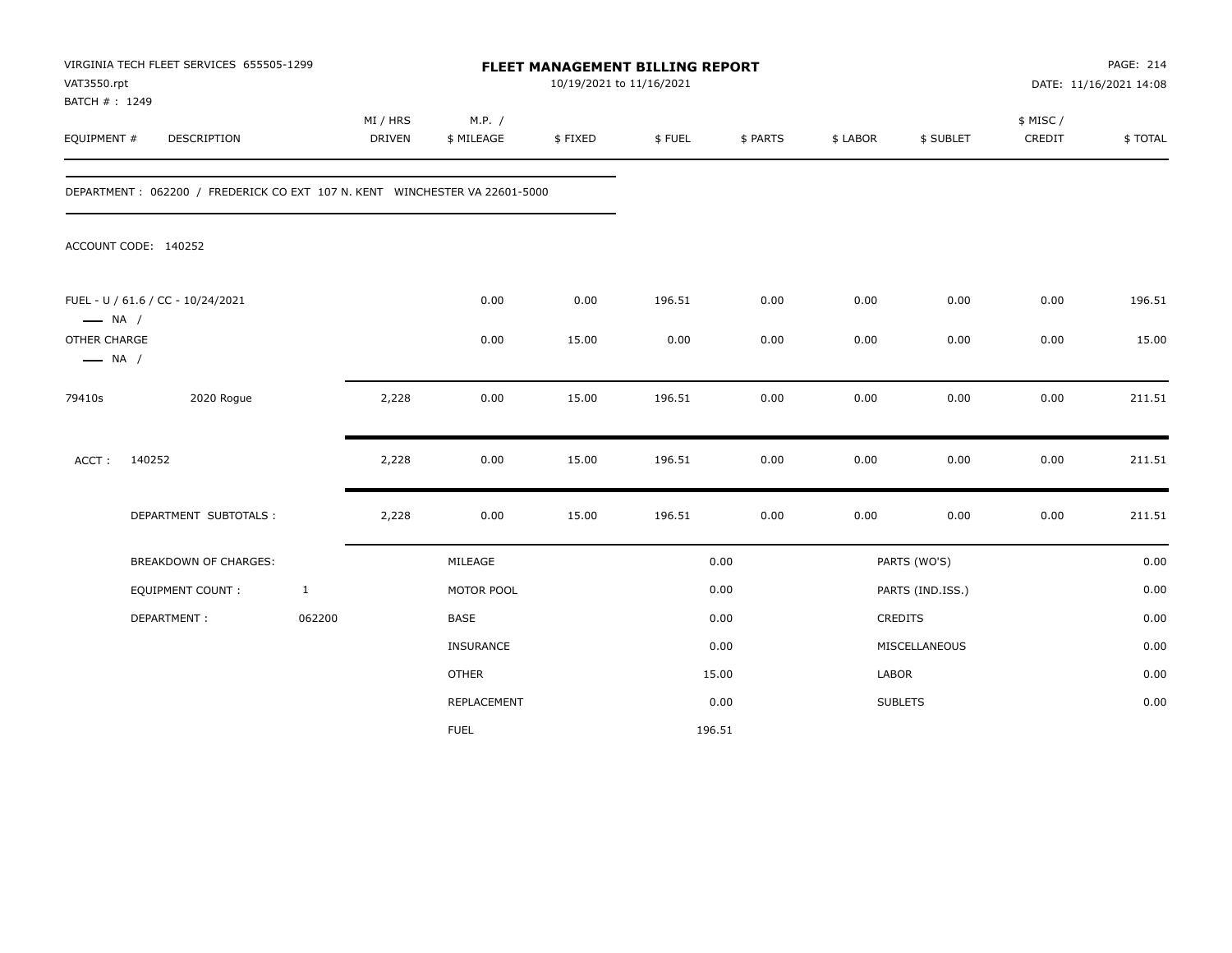| VAT3550.rpt                                                            | VIRGINIA TECH FLEET SERVICES 655505-1299                         |                           |                      | FLEET MANAGEMENT BILLING REPORT<br>10/19/2021 to 11/16/2021 |        |          |          |           |                     | PAGE: 215<br>DATE: 11/16/2021 14:08 |
|------------------------------------------------------------------------|------------------------------------------------------------------|---------------------------|----------------------|-------------------------------------------------------------|--------|----------|----------|-----------|---------------------|-------------------------------------|
| BATCH #: 1249<br>EQUIPMENT #                                           | DESCRIPTION                                                      | MI / HRS<br><b>DRIVEN</b> | M.P. /<br>\$ MILEAGE | \$FIXED                                                     | \$FUEL | \$ PARTS | \$ LABOR | \$ SUBLET | \$ MISC /<br>CREDIT | \$TOTAL                             |
|                                                                        | DEPARTMENT : 063800 / Family Resources Program Stacy Harris 0228 |                           |                      |                                                             |        |          |          |           |                     |                                     |
| ACCOUNT CODE: 146100                                                   |                                                                  |                           |                      |                                                             |        |          |          |           |                     |                                     |
| <b>BASE CHARGE</b><br>$\longrightarrow$ NA /                           |                                                                  |                           | 0.00                 | 373.00                                                      | 0.00   | 0.00     | 0.00     | 0.00      | 0.00                | 373.00                              |
| PA74                                                                   | 2016 IMPALA                                                      | $\mathbf 0$               | 0.00                 | 373.00                                                      | 0.00   | 0.00     | 0.00     | 0.00      | 0.00                | 373.00                              |
| ACCT: 146100                                                           |                                                                  | $\mathbf 0$               | 0.00                 | 373.00                                                      | 0.00   | 0.00     | 0.00     | 0.00      | 0.00                | 373.00                              |
| ACCOUNT CODE: 146117                                                   |                                                                  |                           |                      |                                                             |        |          |          |           |                     |                                     |
| $\longrightarrow$ NA /                                                 | FUEL - U / 14.4 / 11 - 11/10/2021                                |                           | 0.00                 | 0.00                                                        | 41.39  | 0.00     | 0.00     | 0.00      | 0.00                | 41.39                               |
|                                                                        | FUEL - U / 22.3 / CC - 10/24/2021                                |                           | 0.00                 | 0.00                                                        | 64.80  | 0.00     | 0.00     | 0.00      | 0.00                | 64.80                               |
| $\longrightarrow$ NA /<br><b>BASE CHARGE</b><br>$\longrightarrow$ NA / |                                                                  |                           | 0.00                 | 373.00                                                      | 0.00   | 0.00     | 0.00     | 0.00      | 0.00                | 373.00                              |
| <b>PA83</b>                                                            | 2016 IMPALA                                                      | 1,306                     | 0.00                 | 373.00                                                      | 106.19 | 0.00     | 0.00     | 0.00      | 0.00                | 479.19                              |
| ACCT: 146117                                                           |                                                                  | 1,306                     | 0.00                 | 373.00                                                      | 106.19 | 0.00     | 0.00     | 0.00      | 0.00                | 479.19                              |
| ACCOUNT CODE: 146118                                                   |                                                                  |                           |                      |                                                             |        |          |          |           |                     |                                     |
| $\longrightarrow$ NA /                                                 | FUEL - U / 14.6 / CC - 10/24/2021                                |                           | 0.00                 | 0.00                                                        | 43.33  | 0.00     | 0.00     | 0.00      | 0.00                | 43.33                               |
| <b>BASE CHARGE</b>                                                     |                                                                  |                           | 0.00                 | 373.00                                                      | 0.00   | 0.00     | 0.00     | 0.00      | 0.00                | 373.00                              |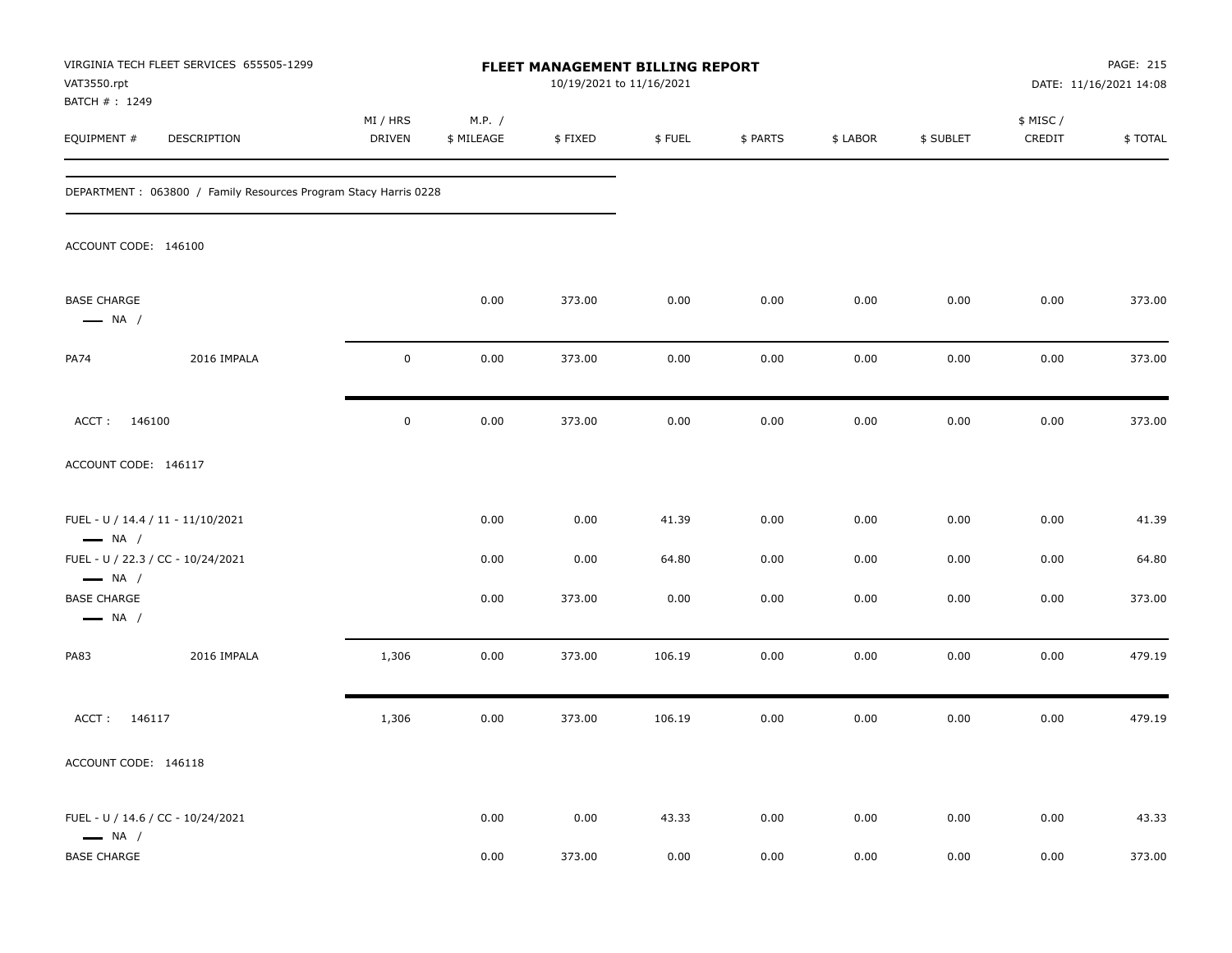| VAT3550.rpt<br>BATCH #: 1249                               | VIRGINIA TECH FLEET SERVICES 655505-1299                        |                           |                      | FLEET MANAGEMENT BILLING REPORT<br>10/19/2021 to 11/16/2021 |        |          |          |           |                     | PAGE: 216<br>DATE: 11/16/2021 14:08 |
|------------------------------------------------------------|-----------------------------------------------------------------|---------------------------|----------------------|-------------------------------------------------------------|--------|----------|----------|-----------|---------------------|-------------------------------------|
| EQUIPMENT #                                                | DESCRIPTION                                                     | MI / HRS<br><b>DRIVEN</b> | M.P. /<br>\$ MILEAGE | \$FIXED                                                     | \$FUEL | \$ PARTS | \$ LABOR | \$ SUBLET | \$ MISC /<br>CREDIT | \$TOTAL                             |
|                                                            | DEPARTMENT: 063800 / Family Resources Program Stacy Harris 0228 |                           |                      |                                                             |        |          |          |           |                     |                                     |
| $\longrightarrow$ NA /                                     |                                                                 |                           |                      |                                                             |        |          |          |           |                     |                                     |
| <b>PA25</b>                                                | 2012 IMPALA                                                     | 417                       | 0.00                 | 373.00                                                      | 43.33  | 0.00     | 0.00     | 0.00      | 0.00                | 416.33                              |
| ACCT: 146118                                               |                                                                 | 417                       | 0.00                 | 373.00                                                      | 43.33  | 0.00     | 0.00     | 0.00      | 0.00                | 416.33                              |
| ACCOUNT CODE: 546483                                       |                                                                 |                           |                      |                                                             |        |          |          |           |                     |                                     |
| $\longrightarrow$ NA /                                     | FUEL - U / 19.1 / CC - 10/24/2021                               |                           | 0.00                 | 0.00                                                        | 61.00  | 0.00     | 0.00     | 0.00      | 0.00                | 61.00                               |
| <b>BASE CHARGE</b><br>$\longrightarrow$ NA /               |                                                                 |                           | 0.00                 | 403.00                                                      | 0.00   | 0.00     | 0.00     | 0.00      | 0.00                | 403.00                              |
| PA116                                                      | 2011 Caravan                                                    | 472                       | 0.00                 | 403.00                                                      | 61.00  | 0.00     | 0.00     | 0.00      | 0.00                | 464.00                              |
| FUEL - U / 8.6 / CC - 10/24/2021<br>$\longrightarrow$ NA / |                                                                 |                           | 0.00                 | 0.00                                                        | 27.40  | 0.00     | 0.00     | 0.00      | 0.00                | 27.40                               |
| <b>BASE CHARGE</b><br>$\longrightarrow$ NA /               |                                                                 |                           | 0.00                 | 351.00                                                      | 0.00   | 0.00     | 0.00     | 0.00      | 0.00                | 351.00                              |
| PA40                                                       | 2017 Corolla                                                    | 309                       | 0.00                 | 351.00                                                      | 27.40  | 0.00     | 0.00     | 0.00      | 0.00                | 378.40                              |
| ACCT:<br>546483                                            |                                                                 | 781                       | 0.00                 | 754.00                                                      | 88.40  | 0.00     | 0.00     | 0.00      | 0.00                | 842.40                              |
| ACCOUNT CODE: 546484                                       |                                                                 |                           |                      |                                                             |        |          |          |           |                     |                                     |
| <b>BASE CHARGE</b><br>$\longrightarrow$ NA /               |                                                                 |                           | 0.00                 | 351.00                                                      | 0.00   | 0.00     | 0.00     | 0.00      | 0.00                | 351.00                              |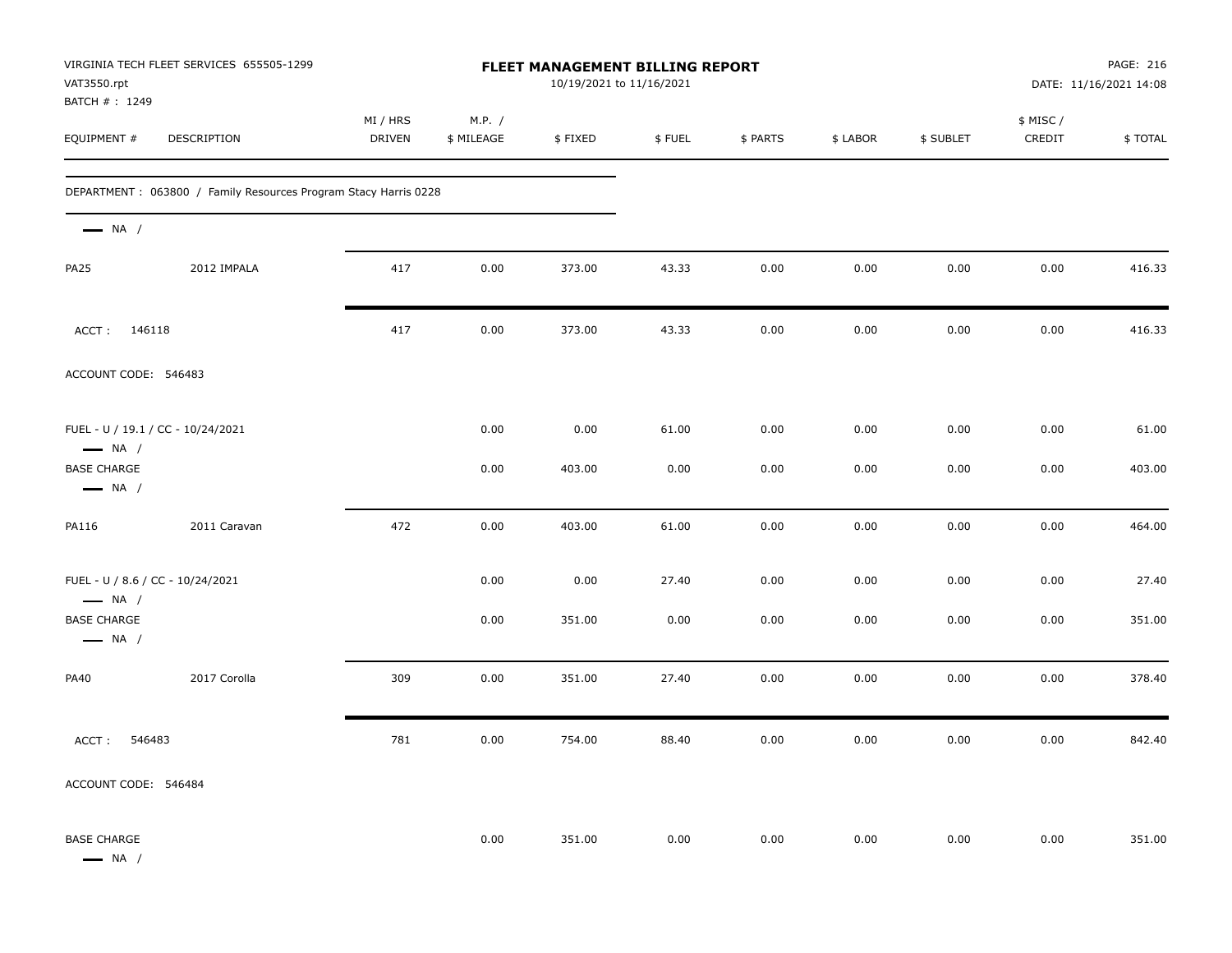| VAT3550.rpt<br>BATCH #: 1249                               | VIRGINIA TECH FLEET SERVICES 655505-1299                         |                    |                      | FLEET MANAGEMENT BILLING REPORT<br>10/19/2021 to 11/16/2021 |        |          |          |           |                     | PAGE: 217<br>DATE: 11/16/2021 14:08 |
|------------------------------------------------------------|------------------------------------------------------------------|--------------------|----------------------|-------------------------------------------------------------|--------|----------|----------|-----------|---------------------|-------------------------------------|
| EQUIPMENT #                                                | DESCRIPTION                                                      | MI / HRS<br>DRIVEN | M.P. /<br>\$ MILEAGE | \$FIXED                                                     | \$FUEL | \$ PARTS | \$ LABOR | \$ SUBLET | \$ MISC /<br>CREDIT | \$TOTAL                             |
|                                                            | DEPARTMENT : 063800 / Family Resources Program Stacy Harris 0228 |                    |                      |                                                             |        |          |          |           |                     |                                     |
| <b>PA118</b>                                               | 2018 Corolla                                                     | $\mathbf 0$        | 0.00                 | 351.00                                                      | 0.00   | 0.00     | 0.00     | 0.00      | 0.00                | 351.00                              |
| $\longrightarrow$ NA /                                     | FUEL - U / 17.5 / CC - 10/24/2021                                |                    | 0.00                 | 0.00                                                        | 54.14  | 0.00     | 0.00     | 0.00      | 0.00                | 54.14                               |
| <b>BASE CHARGE</b><br>$\longrightarrow$ NA /               |                                                                  |                    | 0.00                 | 351.00                                                      | 0.00   | 0.00     | 0.00     | 0.00      | 0.00                | 351.00                              |
| Pa119                                                      | 2017 Corolla                                                     | 1,720              | 0.00                 | 351.00                                                      | 54.14  | 0.00     | 0.00     | 0.00      | 0.00                | 405.14                              |
| <b>BASE CHARGE</b><br>$\longrightarrow$ NA /               |                                                                  |                    | 0.00                 | 351.00                                                      | 0.00   | 0.00     | 0.00     | 0.00      | 0.00                | 351.00                              |
| <b>PA30</b>                                                | 2017 Corolla                                                     | 404                | 0.00                 | 351.00                                                      | 0.00   | 0.00     | 0.00     | 0.00      | 0.00                | 351.00                              |
| FUEL - U / 4.0 / 11 - 10/19/2021<br>$\longrightarrow$ NA / |                                                                  |                    | 0.00                 | 0.00                                                        | 10.92  | 0.00     | 0.00     | 0.00      | 0.00                | 10.92                               |
| $\longrightarrow$ NA /                                     | FUEL - U / 17.2 / CC - 10/24/2021                                |                    | 0.00                 | 0.00                                                        | 51.88  | 0.00     | 0.00     | 0.00      | 0.00                | 51.88                               |
| <b>BASE CHARGE</b><br>$\longrightarrow$ NA /               |                                                                  |                    | 0.00                 | 351.00                                                      | 0.00   | 0.00     | 0.00     | 0.00      | 0.00                | 351.00                              |
| <b>PA45</b>                                                | 2017 Corolla                                                     | 743                | 0.00                 | 351.00                                                      | 62.80  | 0.00     | 0.00     | 0.00      | 0.00                | 413.80                              |
| ACCT:<br>546484                                            |                                                                  | 2,867              | $0.00\,$             | 1,404.00                                                    | 116.94 | 0.00     | 0.00     | $0.00\,$  | 0.00                | 1,520.94                            |
| ACCOUNT CODE: 546485                                       |                                                                  |                    |                      |                                                             |        |          |          |           |                     |                                     |
|                                                            | FUEL - U / 15.0 / CC - 10/24/2021                                |                    | 0.00                 | 0.00                                                        | 48.69  | 0.00     | 0.00     | 0.00      | 0.00                | 48.69                               |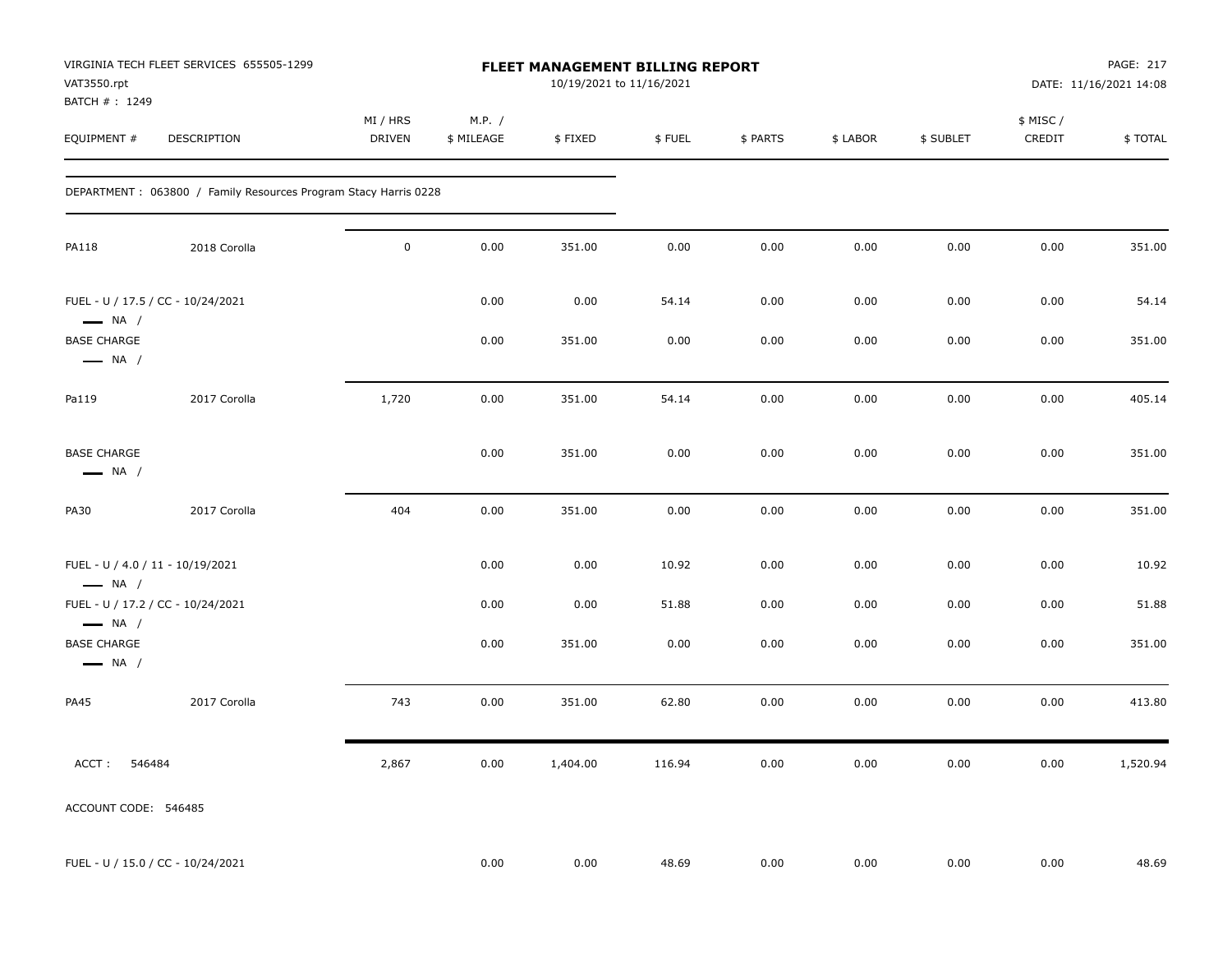| VAT3550.rpt                                  | VIRGINIA TECH FLEET SERVICES 655505-1299                        |        |               |              |          | <b>FLEET MANAGEMENT BILLING REPORT</b><br>10/19/2021 to 11/16/2021 |          |          |                  |          | PAGE: 218<br>DATE: 11/16/2021 14:08 |
|----------------------------------------------|-----------------------------------------------------------------|--------|---------------|--------------|----------|--------------------------------------------------------------------|----------|----------|------------------|----------|-------------------------------------|
| BATCH #: 1249                                |                                                                 |        |               |              |          |                                                                    |          |          |                  |          |                                     |
|                                              |                                                                 |        | MI / HRS      | M.P. /       |          |                                                                    |          |          |                  | \$ MISC/ |                                     |
| EQUIPMENT #                                  | <b>DESCRIPTION</b>                                              |        | <b>DRIVEN</b> | \$ MILEAGE   | \$FIXED  | \$FUEL                                                             | \$ PARTS | \$ LABOR | \$ SUBLET        | CREDIT   | \$TOTAL                             |
|                                              | DEPARTMENT: 063800 / Family Resources Program Stacy Harris 0228 |        |               |              |          |                                                                    |          |          |                  |          |                                     |
| $\longrightarrow$ NA /<br><b>BASE CHARGE</b> |                                                                 |        |               | 0.00         | 403.00   | 0.00                                                               | 0.00     | 0.00     | 0.00             | 0.00     | 403.00                              |
| $\longrightarrow$ NA /                       |                                                                 |        |               |              |          |                                                                    |          |          |                  |          |                                     |
| PA109                                        | 2013 Caravan                                                    |        | 585           | 0.00         | 403.00   | 48.69                                                              | 0.00     | 0.00     | 0.00             | 0.00     | 451.69                              |
| ACCT:                                        | 546485                                                          |        | 585           | 0.00         | 403.00   | 48.69                                                              | 0.00     | 0.00     | 0.00             | 0.00     | 451.69                              |
|                                              | DEPARTMENT SUBTOTALS :                                          |        | 5,956         | 0.00         | 3,680.00 | 403.55                                                             | 0.00     | 0.00     | 0.00             | 0.00     | 4,083.55                            |
|                                              | BREAKDOWN OF CHARGES:                                           |        |               | MILEAGE      |          |                                                                    | 0.00     |          | PARTS (WO'S)     |          | 0.00                                |
|                                              | <b>EQUIPMENT COUNT:</b>                                         | 10     |               | MOTOR POOL   |          |                                                                    | 0.00     |          | PARTS (IND.ISS.) |          | 0.00                                |
|                                              | DEPARTMENT:                                                     | 063800 |               | BASE         |          | 3,680.00                                                           |          |          | CREDITS          |          | 0.00                                |
|                                              |                                                                 |        |               | INSURANCE    |          |                                                                    | 0.00     |          | MISCELLANEOUS    |          | 0.00                                |
|                                              |                                                                 |        |               | <b>OTHER</b> |          |                                                                    | 0.00     | LABOR    |                  |          | 0.00                                |
|                                              |                                                                 |        |               | REPLACEMENT  |          |                                                                    | 0.00     |          | <b>SUBLETS</b>   |          | 0.00                                |
|                                              |                                                                 |        |               | <b>FUEL</b>  |          |                                                                    | 403.55   |          |                  |          |                                     |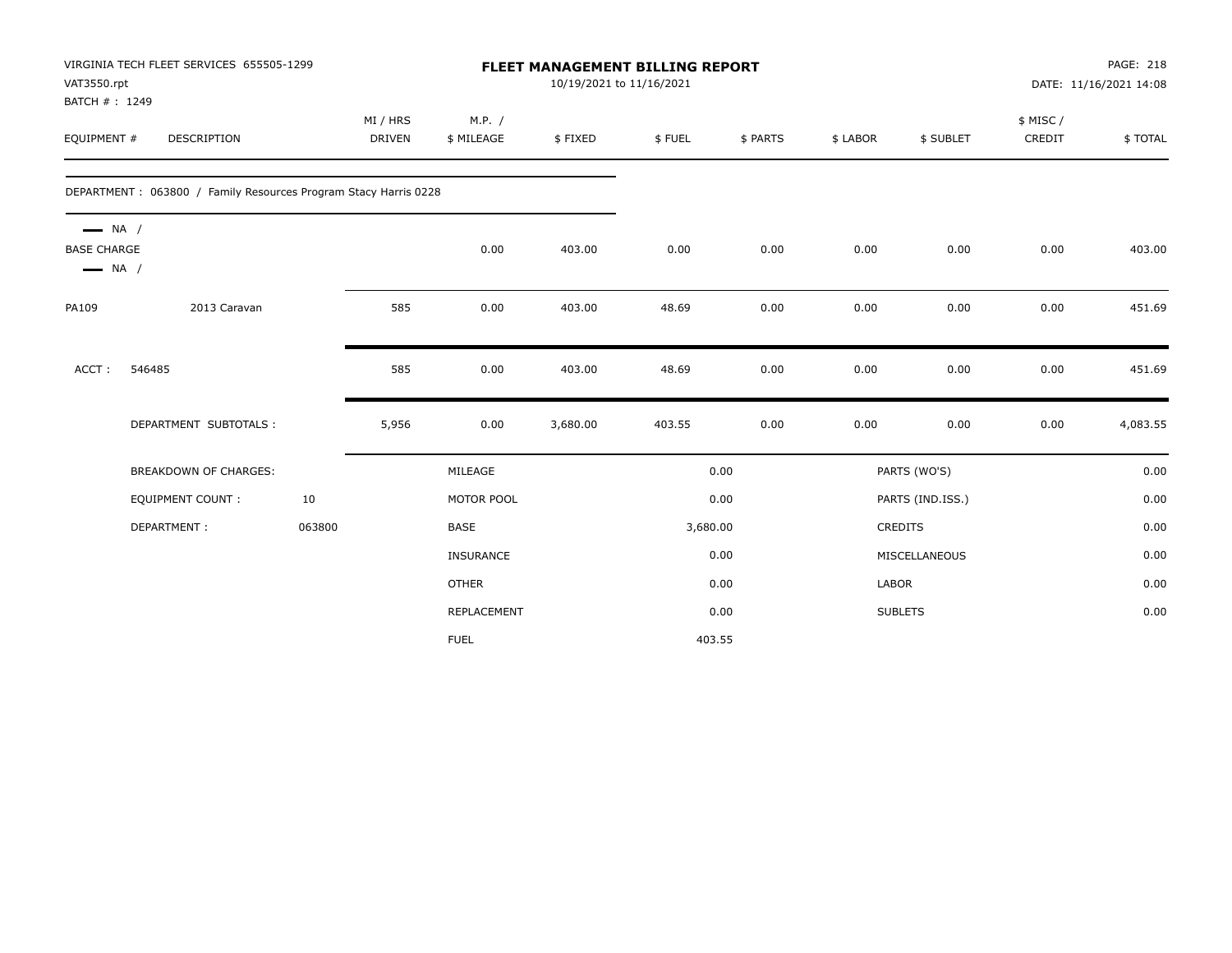| VAT3550.rpt<br>BATCH #: 1249                 | VIRGINIA TECH FLEET SERVICES 655505-1299                             |                           |                      | <b>FLEET MANAGEMENT BILLING REPORT</b><br>10/19/2021 to 11/16/2021 |        |          |          |                  |                     | PAGE: 219<br>DATE: 11/16/2021 14:08 |
|----------------------------------------------|----------------------------------------------------------------------|---------------------------|----------------------|--------------------------------------------------------------------|--------|----------|----------|------------------|---------------------|-------------------------------------|
| EQUIPMENT #                                  | DESCRIPTION                                                          | MI / HRS<br><b>DRIVEN</b> | M.P. /<br>\$ MILEAGE | \$FIXED                                                            | \$FUEL | \$ PARTS | \$ LABOR | \$ SUBLET        | \$ MISC /<br>CREDIT | \$TOTAL                             |
|                                              | DEPARTMENT: 063900 / ELI Overhead Clearing Account Bryan Ducote 0272 |                           |                      |                                                                    |        |          |          |                  |                     |                                     |
|                                              | ACCOUNT CODE: 564012                                                 |                           |                      |                                                                    |        |          |          |                  |                     |                                     |
| <b>BASE CHARGE</b><br>$\longrightarrow$ NA / |                                                                      |                           | 0.00                 | 602.00                                                             | 0.00   | 0.00     | 0.00     | 0.00             | 0.00                | 602.00                              |
| <b>PA31</b>                                  | 2012 12 PAS VAN                                                      | 96                        | 0.00                 | 602.00                                                             | 0.00   | 0.00     | 0.00     | 0.00             | 0.00                | 602.00                              |
| ACCT:                                        | 564012                                                               | 96                        | 0.00                 | 602.00                                                             | 0.00   | 0.00     | 0.00     | 0.00             | 0.00                | 602.00                              |
|                                              | DEPARTMENT SUBTOTALS :                                               | 96                        | 0.00                 | 602.00                                                             | 0.00   | 0.00     | 0.00     | 0.00             | 0.00                | 602.00                              |
|                                              | BREAKDOWN OF CHARGES:                                                |                           | MILEAGE              |                                                                    |        | 0.00     |          | PARTS (WO'S)     |                     | 0.00                                |
|                                              | EQUIPMENT COUNT:                                                     | $\mathbf{1}$              | MOTOR POOL           |                                                                    |        | 0.00     |          | PARTS (IND.ISS.) |                     | 0.00                                |
|                                              | DEPARTMENT:                                                          | 063900                    | <b>BASE</b>          |                                                                    |        | 602.00   |          | <b>CREDITS</b>   |                     | 0.00                                |
|                                              |                                                                      |                           | <b>INSURANCE</b>     |                                                                    |        | 0.00     |          | MISCELLANEOUS    |                     | 0.00                                |
|                                              |                                                                      |                           | <b>OTHER</b>         |                                                                    |        | 0.00     | LABOR    |                  |                     | 0.00                                |
|                                              |                                                                      |                           | REPLACEMENT          |                                                                    |        | 0.00     |          | <b>SUBLETS</b>   |                     | 0.00                                |
|                                              |                                                                      |                           | <b>FUEL</b>          |                                                                    |        | 0.00     |          |                  |                     |                                     |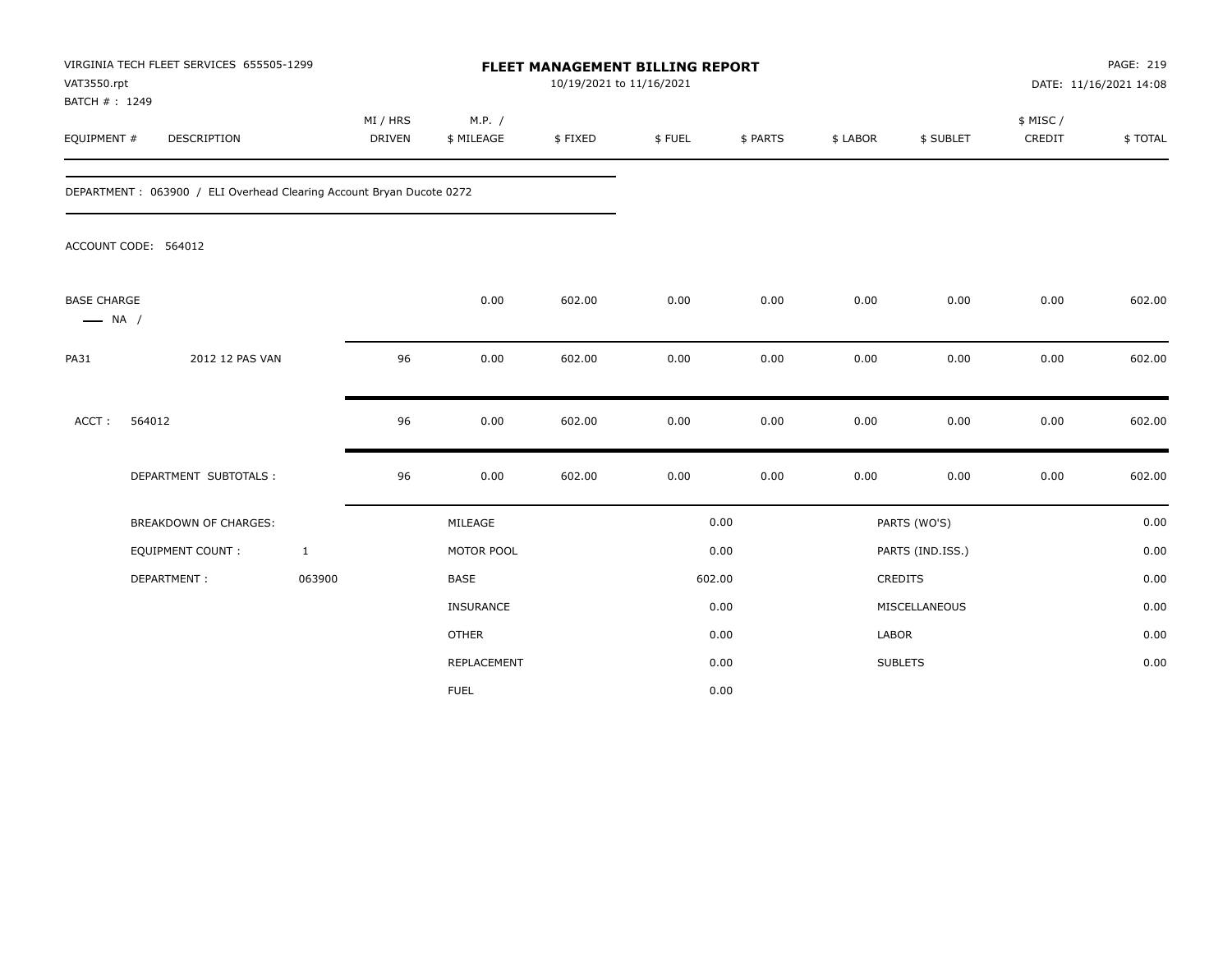| VAT3550.rpt<br>BATCH #: 1249                                | VIRGINIA TECH FLEET SERVICES 655505-1299   |                           |                      | <b>FLEET MANAGEMENT BILLING REPORT</b><br>10/19/2021 to 11/16/2021 |        |          |          |           |                     | PAGE: 220<br>DATE: 11/16/2021 14:08 |
|-------------------------------------------------------------|--------------------------------------------|---------------------------|----------------------|--------------------------------------------------------------------|--------|----------|----------|-----------|---------------------|-------------------------------------|
| EQUIPMENT #                                                 | DESCRIPTION                                | MI / HRS<br><b>DRIVEN</b> | M.P. /<br>\$ MILEAGE | \$FIXED                                                            | \$FUEL | \$ PARTS | \$ LABOR | \$ SUBLET | \$ MISC /<br>CREDIT | \$TOTAL                             |
|                                                             | DEPARTMENT: 064300 / 4-H - Kathy Sealander | MAIL CODE 0419            |                      |                                                                    |        |          |          |           |                     |                                     |
| ACCOUNT CODE: 140309                                        |                                            |                           |                      |                                                                    |        |          |          |           |                     |                                     |
| FUEL - U / 15.0 / 11 - 11/01/2021<br>$\longrightarrow$ NA / |                                            |                           | 0.00                 | 0.00                                                               | 43.11  | 0.00     | 0.00     | 0.00      | 0.00                | 43.11                               |
| FUEL - U / 10.1 / 11 - 10/19/2021<br>$\longrightarrow$ NA / |                                            |                           | 0.00                 | 0.00                                                               | 27.46  | 0.00     | 0.00     | 0.00      | 0.00                | 27.46                               |
| FUEL - U / 9.2 / 11 - 10/21/2021<br>$\longrightarrow$ NA /  |                                            |                           | 0.00                 | 0.00                                                               | 26.29  | 0.00     | 0.00     | 0.00      | 0.00                | 26.29                               |
| FUEL - U / 54.8 / CC - 10/24/2021<br>$\longrightarrow$ NA / |                                            |                           | 0.00                 | 0.00                                                               | 173.79 | 0.00     | 0.00     | 0.00      | 0.00                | 173.79                              |
| 66913s                                                      | 2013 Caravan                               | 1,754                     | 0.00                 | 0.00                                                               | 270.65 | 0.00     | 0.00     | 0.00      | 0.00                | 270.65                              |
| FUEL - U / 45.5 / CC - 10/24/2021<br>$\longrightarrow$ NA / |                                            |                           | 0.00                 | 0.00                                                               | 132.43 | 0.00     | 0.00     | 0.00      | 0.00                | 132.43                              |
| 68320S                                                      | 2016 Caravan                               | 1,041                     | 0.00                 | 0.00                                                               | 132.43 | 0.00     | 0.00     | 0.00      | 0.00                | 132.43                              |
| FUEL - U / 13.1 / 11 - 11/05/2021<br>$\longrightarrow$ NA / |                                            |                           | 0.00                 | 0.00                                                               | 37.51  | 0.00     | 0.00     | 0.00      | 0.00                | 37.51                               |
| FUEL - U / 11.3 / 11 - 11/11/2021<br>$\longrightarrow$ NA / |                                            |                           | 0.00                 | 0.00                                                               | 32.55  | 0.00     | 0.00     | 0.00      | 0.00                | 32.55                               |
| FUEL - U / 42.7 / CC - 10/24/2021<br>$\longrightarrow$ NA / |                                            |                           | 0.00                 | 0.00                                                               | 129.65 | 0.00     | 0.00     | 0.00      | 0.00                | 129.65                              |
| 69957S                                                      | 2016 IMPALA                                | 1,564                     | 0.00                 | 0.00                                                               | 199.71 | 0.00     | 0.00     | 0.00      | 0.00                | 199.71                              |
| ACCT: 140309                                                |                                            | 4,359                     | 0.00                 | 0.00                                                               | 602.79 | 0.00     | 0.00     | 0.00      | 0.00                | 602.79                              |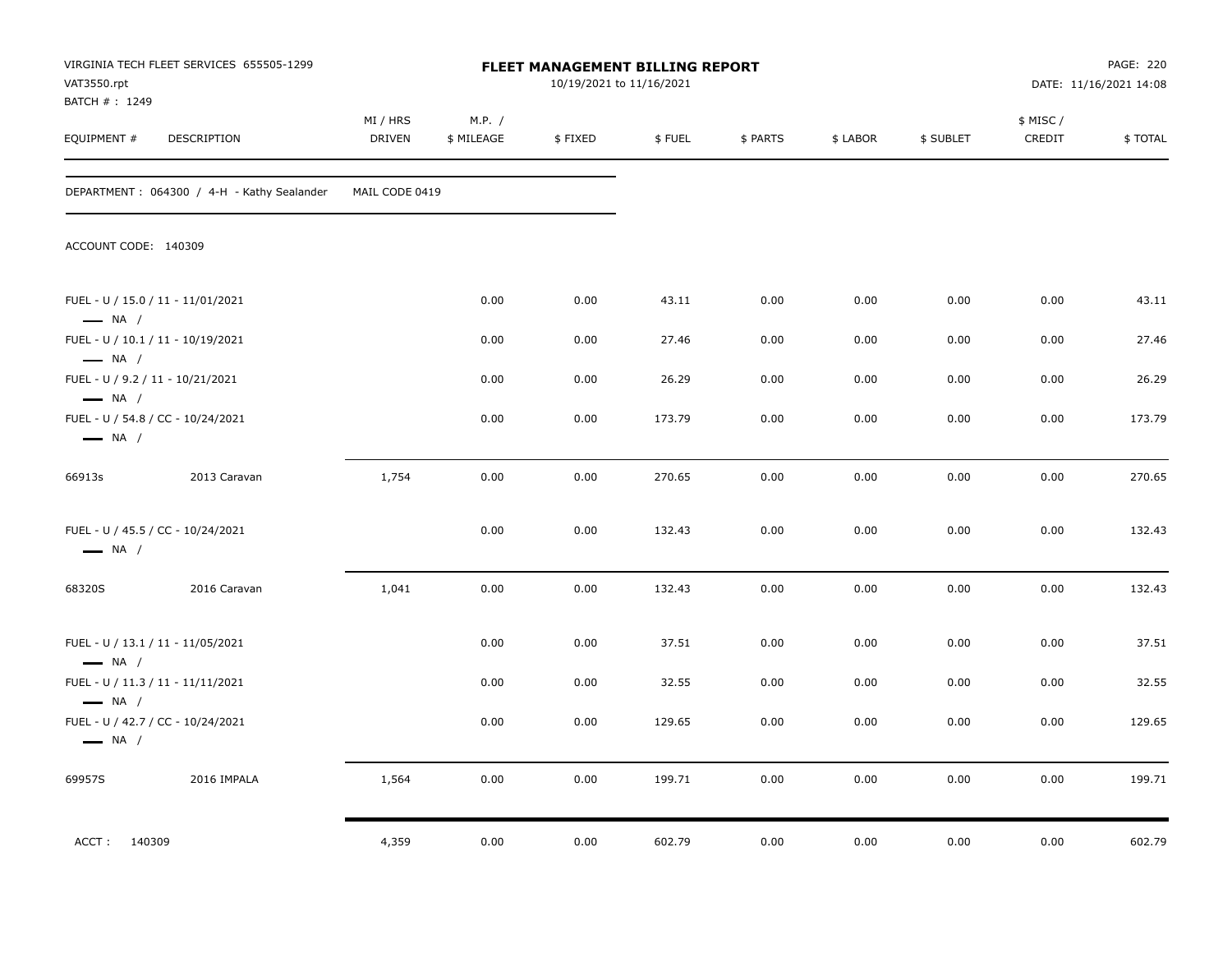| VIRGINIA TECH FLEET SERVICES 655505-1299<br>VAT3550.rpt<br>BATCH #: 1249 |        | <b>FLEET MANAGEMENT BILLING REPORT</b><br>10/19/2021 to 11/16/2021 |                      |         |        |          |          |                  |                     | PAGE: 221<br>DATE: 11/16/2021 14:08 |  |
|--------------------------------------------------------------------------|--------|--------------------------------------------------------------------|----------------------|---------|--------|----------|----------|------------------|---------------------|-------------------------------------|--|
| EQUIPMENT #<br><b>DESCRIPTION</b>                                        |        | MI / HRS<br>DRIVEN                                                 | M.P. /<br>\$ MILEAGE | \$FIXED | \$FUEL | \$ PARTS | \$ LABOR | \$ SUBLET        | \$ MISC /<br>CREDIT | \$TOTAL                             |  |
| DEPARTMENT SUBTOTALS :                                                   |        | 4,359                                                              | 0.00                 | 0.00    | 602.79 | 0.00     | 0.00     | 0.00             | 0.00                | 602.79                              |  |
| <b>BREAKDOWN OF CHARGES:</b>                                             |        |                                                                    | MILEAGE              |         |        | 0.00     |          | PARTS (WO'S)     |                     | 0.00                                |  |
| EQUIPMENT COUNT:                                                         | 3      |                                                                    | MOTOR POOL           |         |        | 0.00     |          | PARTS (IND.ISS.) |                     | 0.00                                |  |
| DEPARTMENT:                                                              | 064300 |                                                                    | <b>BASE</b>          |         |        | 0.00     |          | <b>CREDITS</b>   |                     | 0.00                                |  |
|                                                                          |        |                                                                    | INSURANCE            |         |        | 0.00     |          | MISCELLANEOUS    |                     | 0.00                                |  |
|                                                                          |        |                                                                    | <b>OTHER</b>         |         |        | 0.00     | LABOR    |                  |                     | 0.00                                |  |
|                                                                          |        |                                                                    | REPLACEMENT          |         |        | 0.00     |          | <b>SUBLETS</b>   |                     | 0.00                                |  |
|                                                                          |        |                                                                    | <b>FUEL</b>          |         |        | 602.79   |          |                  |                     |                                     |  |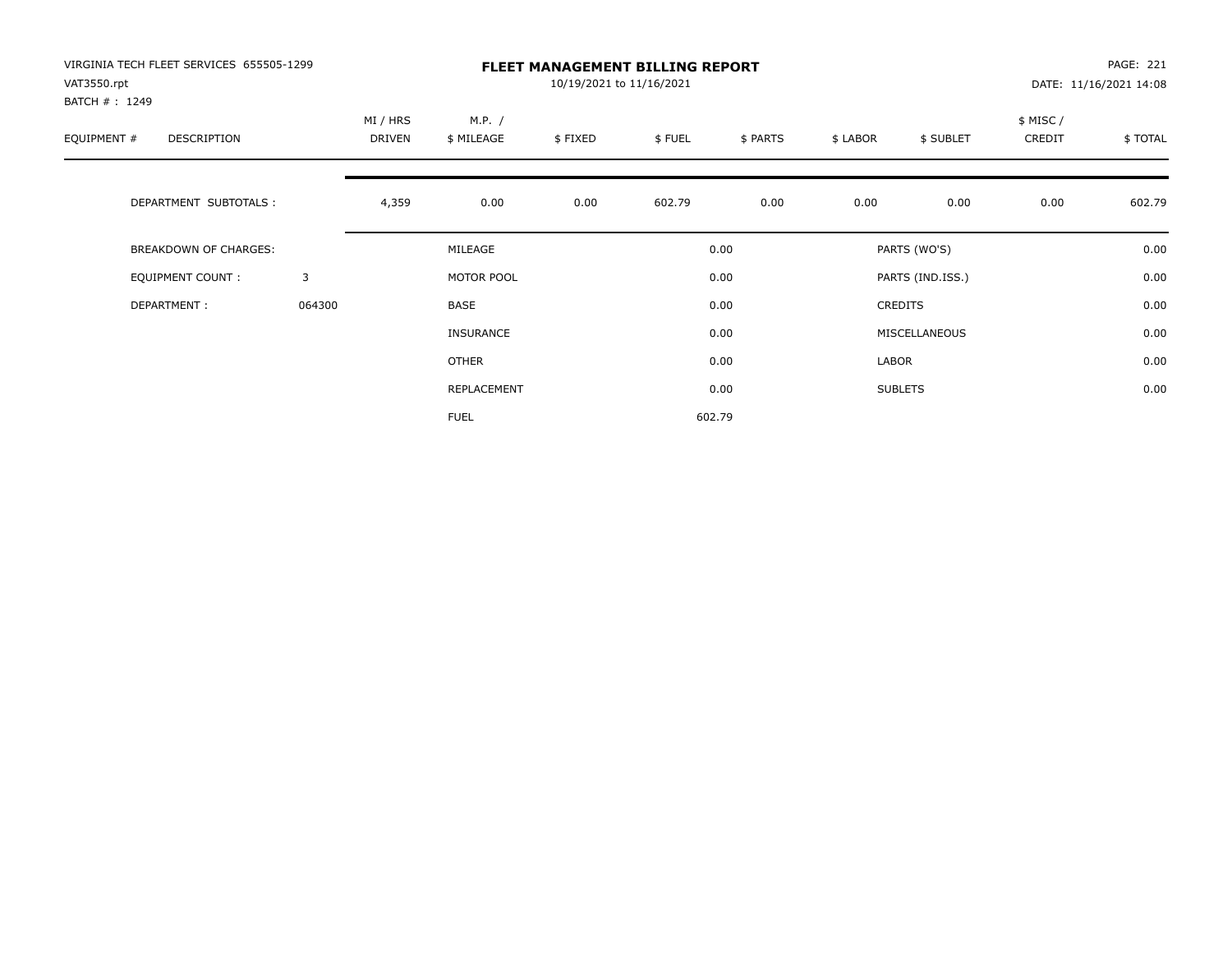| VAT3550.rpt<br>BATCH #: 1249 | VIRGINIA TECH FLEET SERVICES 655505-1299                                  |              |                           |                      | 10/19/2021 to 11/16/2021 | <b>FLEET MANAGEMENT BILLING REPORT</b> |          |              |                  |                     | <b>PAGE: 222</b><br>DATE: 11/16/2021 14:08 |
|------------------------------|---------------------------------------------------------------------------|--------------|---------------------------|----------------------|--------------------------|----------------------------------------|----------|--------------|------------------|---------------------|--------------------------------------------|
| EQUIPMENT #                  | DESCRIPTION                                                               |              | MI / HRS<br><b>DRIVEN</b> | M.P. /<br>\$ MILEAGE | \$FIXED                  | \$FUEL                                 | \$ PARTS | \$ LABOR     | \$ SUBLET        | \$ MISC /<br>CREDIT | \$TOTAL                                    |
|                              | DEPARTMENT: 066900 / VCE Highland Coop Ext. PO Box 528 Monterey, VA 24465 |              |                           |                      |                          |                                        |          |              |                  |                     |                                            |
|                              | ACCOUNT CODE: 140194                                                      |              |                           |                      |                          |                                        |          |              |                  |                     |                                            |
| $\longrightarrow$ NA /       | FUEL - U / 15.5 / CC - 10/24/2021                                         |              |                           | 0.00                 | 0.00                     | 51.85                                  | 0.00     | 0.00         | 0.00             | 0.00                | 51.85                                      |
| 68326s                       | 2016 Caravan                                                              |              | 391                       | 0.00                 | 0.00                     | 51.85                                  | 0.00     | 0.00         | 0.00             | 0.00                | 51.85                                      |
| ACCT:                        | 140194                                                                    |              | 391                       | 0.00                 | 0.00                     | 51.85                                  | 0.00     | 0.00         | 0.00             | 0.00                | 51.85                                      |
|                              | DEPARTMENT SUBTOTALS :                                                    |              | 391                       | 0.00                 | 0.00                     | 51.85                                  | 0.00     | 0.00         | 0.00             | 0.00                | 51.85                                      |
|                              | BREAKDOWN OF CHARGES:                                                     |              |                           | MILEAGE              |                          |                                        | 0.00     |              | PARTS (WO'S)     |                     | 0.00                                       |
|                              | EQUIPMENT COUNT :                                                         | $\mathbf{1}$ |                           | MOTOR POOL           |                          |                                        | 0.00     |              | PARTS (IND.ISS.) |                     | 0.00                                       |
|                              | DEPARTMENT:                                                               | 066900       |                           | <b>BASE</b>          |                          |                                        | 0.00     |              | CREDITS          |                     | 0.00                                       |
|                              |                                                                           |              |                           | INSURANCE            |                          |                                        | 0.00     |              | MISCELLANEOUS    |                     | 0.00                                       |
|                              |                                                                           |              |                           | <b>OTHER</b>         |                          |                                        | 0.00     | <b>LABOR</b> |                  |                     | 0.00                                       |
|                              |                                                                           |              |                           | REPLACEMENT          |                          |                                        | 0.00     |              | <b>SUBLETS</b>   |                     | 0.00                                       |
|                              |                                                                           |              |                           | <b>FUEL</b>          |                          |                                        | 51.85    |              |                  |                     |                                            |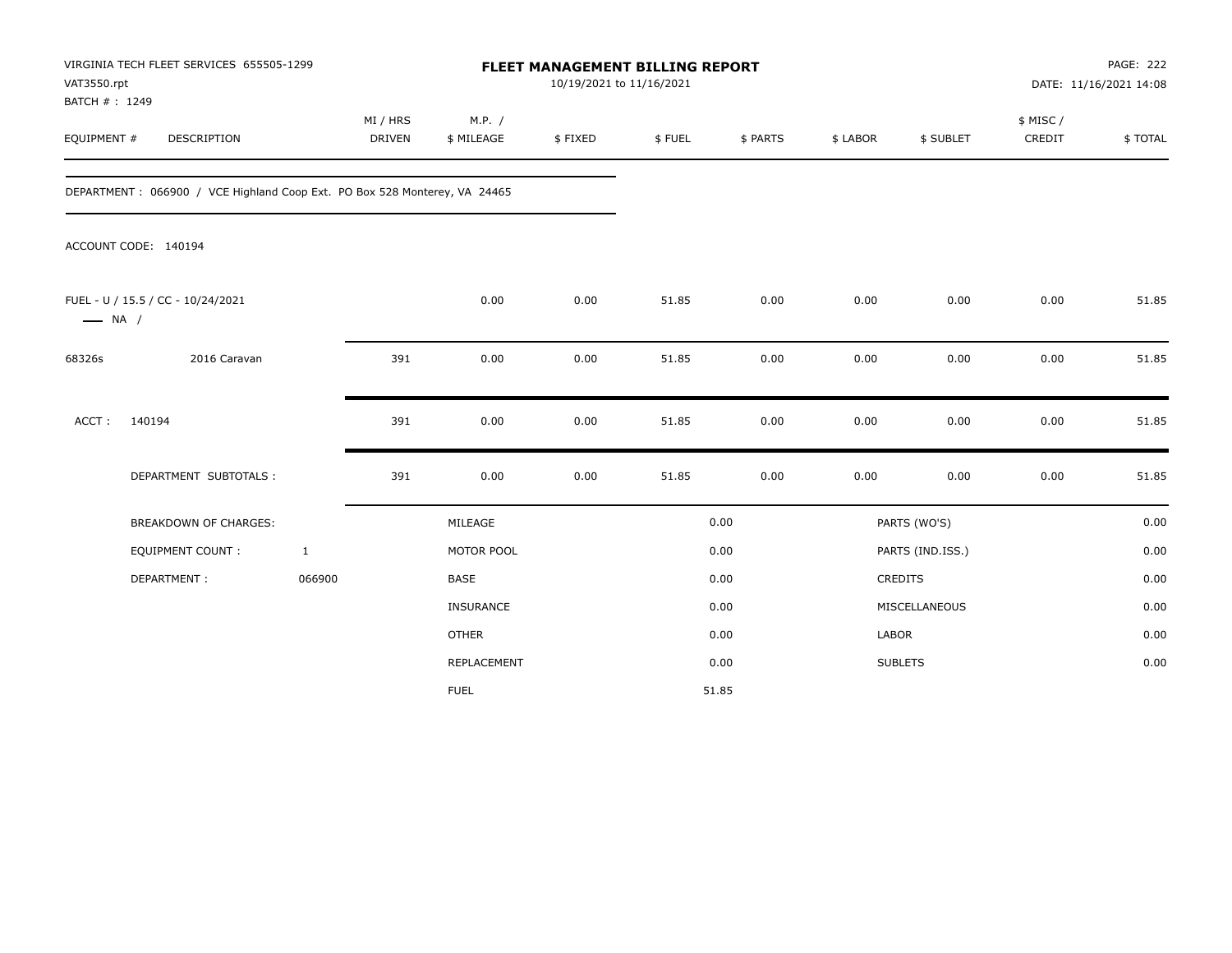| VAT3550.rpt<br>BATCH #: 1249 | VIRGINIA TECH FLEET SERVICES 655505-1299                                       |                           |                      | FLEET MANAGEMENT BILLING REPORT<br>10/19/2021 to 11/16/2021 |        |          |              |                  |                     | PAGE: 223<br>DATE: 11/16/2021 14:08 |
|------------------------------|--------------------------------------------------------------------------------|---------------------------|----------------------|-------------------------------------------------------------|--------|----------|--------------|------------------|---------------------|-------------------------------------|
| EQUIPMENT #                  | <b>DESCRIPTION</b>                                                             | MI / HRS<br><b>DRIVEN</b> | M.P. /<br>\$ MILEAGE | \$FIXED                                                     | \$FUEL | \$ PARTS | \$ LABOR     | \$ SUBLET        | \$ MISC /<br>CREDIT | \$TOTAL                             |
|                              | DEPARTMENT: 068000 / Louisa Coop Extension Service 200 E. Main St Louisa 23093 |                           |                      |                                                             |        |          |              |                  |                     |                                     |
|                              | ACCOUNT CODE: 140158                                                           |                           |                      |                                                             |        |          |              |                  |                     |                                     |
| $\longrightarrow$ NA /       | FUEL - U / 43.2 / CC - 10/24/2021                                              |                           | 0.00                 | 0.00                                                        | 131.71 | 0.00     | 0.00         | 0.00             | 0.00                | 131.71                              |
| 63767S                       | 2012 SAVANA                                                                    | 734                       | 0.00                 | 0.00                                                        | 131.71 | 0.00     | 0.00         | 0.00             | 0.00                | 131.71                              |
| $ACCT$ :                     | 140158                                                                         | 734                       | 0.00                 | 0.00                                                        | 131.71 | 0.00     | 0.00         | 0.00             | 0.00                | 131.71                              |
|                              | DEPARTMENT SUBTOTALS :                                                         | 734                       | 0.00                 | 0.00                                                        | 131.71 | 0.00     | 0.00         | 0.00             | 0.00                | 131.71                              |
|                              | <b>BREAKDOWN OF CHARGES:</b>                                                   |                           | MILEAGE              |                                                             |        | 0.00     |              | PARTS (WO'S)     |                     | 0.00                                |
|                              | <b>EQUIPMENT COUNT:</b>                                                        | $\mathbf{1}$              | MOTOR POOL           |                                                             |        | 0.00     |              | PARTS (IND.ISS.) |                     | 0.00                                |
|                              | DEPARTMENT:                                                                    | 068000                    | <b>BASE</b>          |                                                             |        | 0.00     |              | <b>CREDITS</b>   |                     | 0.00                                |
|                              |                                                                                |                           | <b>INSURANCE</b>     |                                                             |        | 0.00     |              | MISCELLANEOUS    |                     | 0.00                                |
|                              |                                                                                |                           | <b>OTHER</b>         |                                                             |        | 0.00     | <b>LABOR</b> |                  |                     | 0.00                                |
|                              |                                                                                |                           | REPLACEMENT          |                                                             |        | 0.00     |              | <b>SUBLETS</b>   |                     | 0.00                                |
|                              |                                                                                |                           | <b>FUEL</b>          |                                                             |        | 131.71   |              |                  |                     |                                     |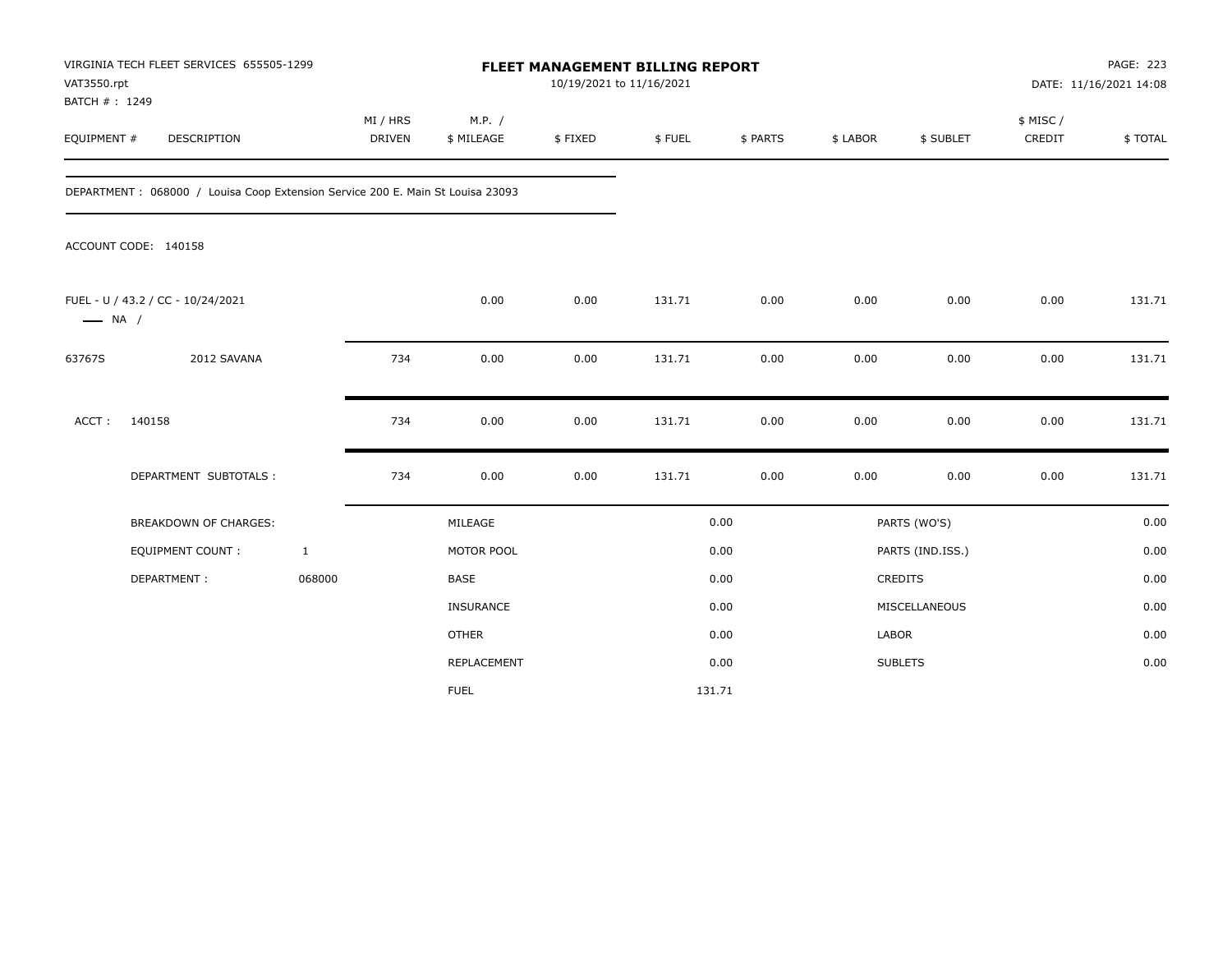| VIRGINIA TECH FLEET SERVICES 655505-1299<br>VAT3550.rpt<br>BATCH #: 1249      |                    |                      | FLEET MANAGEMENT BILLING REPORT<br>10/19/2021 to 11/16/2021 |        |          |          |           |                    | PAGE: 224<br>DATE: 11/16/2021 14:08 |
|-------------------------------------------------------------------------------|--------------------|----------------------|-------------------------------------------------------------|--------|----------|----------|-----------|--------------------|-------------------------------------|
| EQUIPMENT #<br>DESCRIPTION                                                    | MI / HRS<br>DRIVEN | M.P. /<br>\$ MILEAGE | \$FIXED                                                     | \$FUEL | \$ PARTS | \$ LABOR | \$ SUBLET | \$ MISC/<br>CREDIT | \$TOTAL                             |
| DEPARTMENT : 068300 / VCE-MADISON PO BOX 10 MADISON VA 22727 - Katie Woodward |                    |                      |                                                             |        |          |          |           |                    |                                     |
| ACCOUNT CODE: 140255                                                          |                    |                      |                                                             |        |          |          |           |                    |                                     |
| FUEL - U / 19.8 / CC - 10/24/2021<br>$\longrightarrow$ NA /                   |                    | 0.00                 | 0.00                                                        | 62.72  | 0.00     | 0.00     | 0.00      | 0.00               | 62.72                               |
| 2010 IMPALA<br>58871s                                                         | 534                | 0.00                 | 0.00                                                        | 62.72  | 0.00     | 0.00     | 0.00      | 0.00               | 62.72                               |
| 140255<br>ACCT:                                                               | 534                | 0.00                 | 0.00                                                        | 62.72  | 0.00     | 0.00     | 0.00      | 0.00               | 62.72                               |
| ACCOUNT CODE: 999265                                                          |                    |                      |                                                             |        |          |          |           |                    |                                     |
| FUEL - U / 19.6 / CC - 10/24/2021<br>$\longrightarrow$ NA /                   |                    | 0.00                 | 0.00                                                        | 62.00  | 0.00     | 0.00     | 0.00      | 0.00               | 62.00                               |
| 2001 Express 3500<br>45265S                                                   | 227                | 0.00                 | 0.00                                                        | 62.00  | 0.00     | 0.00     | 0.00      | 0.00               | 62.00                               |
| 999265<br>ACCT:                                                               | 227                | 0.00                 | 0.00                                                        | 62.00  | 0.00     | 0.00     | 0.00      | 0.00               | 62.00                               |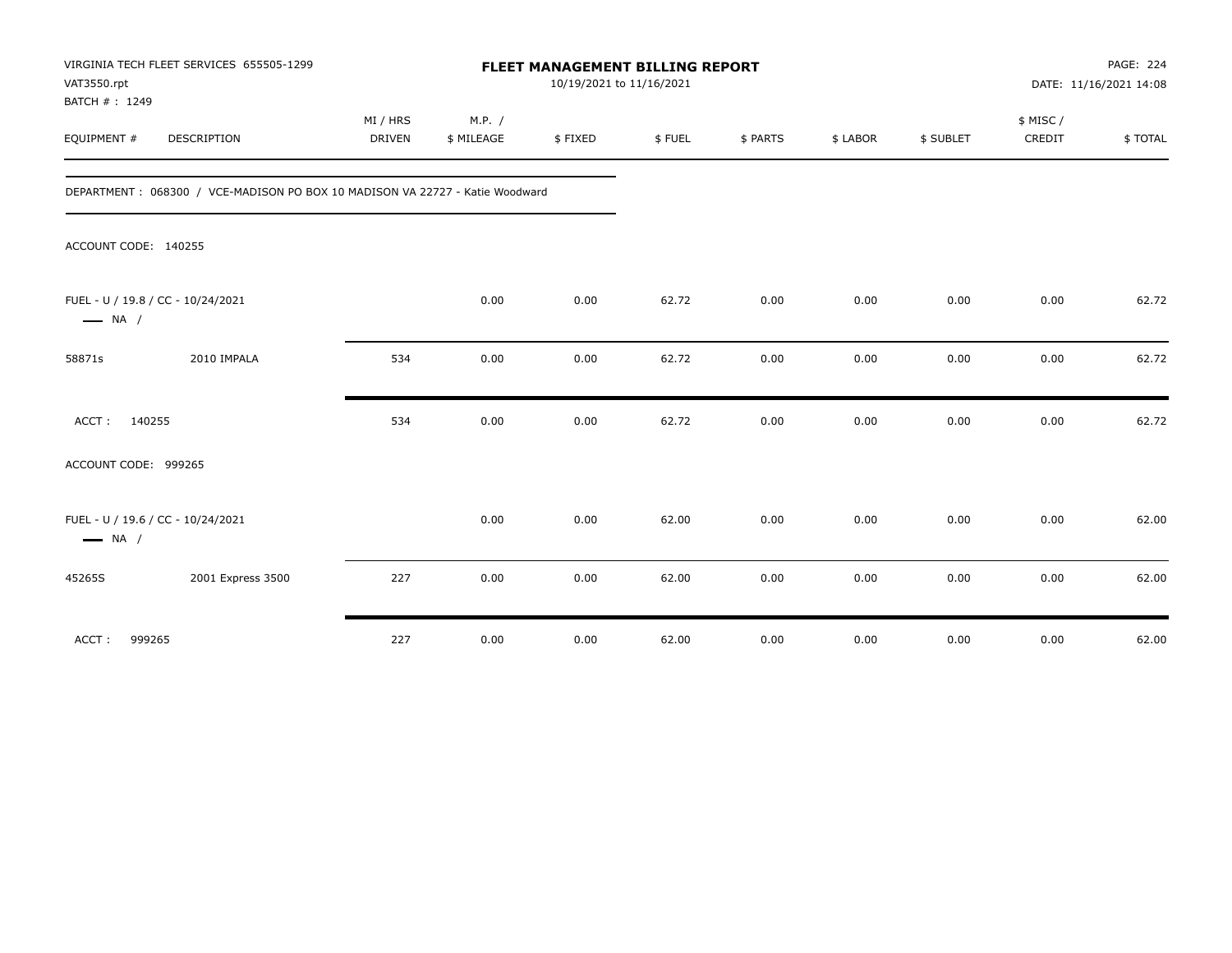| VIRGINIA TECH FLEET SERVICES 655505-1299<br>VAT3550.rpt<br>BATCH #: 1249 |                |                           | <b>FLEET MANAGEMENT BILLING REPORT</b><br>10/19/2021 to 11/16/2021 |         |        |          |          |                  |                     |         |
|--------------------------------------------------------------------------|----------------|---------------------------|--------------------------------------------------------------------|---------|--------|----------|----------|------------------|---------------------|---------|
| EQUIPMENT #<br><b>DESCRIPTION</b>                                        |                | MI / HRS<br><b>DRIVEN</b> | M.P. /<br>\$ MILEAGE                                               | \$FIXED | \$FUEL | \$ PARTS | \$ LABOR | \$ SUBLET        | \$ MISC /<br>CREDIT | \$TOTAL |
| DEPARTMENT SUBTOTALS :                                                   |                | 761                       | 0.00                                                               | 0.00    | 124.72 | 0.00     | 0.00     | 0.00             | 0.00                | 124.72  |
| <b>BREAKDOWN OF CHARGES:</b>                                             |                |                           | MILEAGE                                                            |         |        | 0.00     |          | PARTS (WO'S)     |                     | 0.00    |
| EQUIPMENT COUNT:                                                         | $\overline{2}$ |                           | MOTOR POOL                                                         |         |        | 0.00     |          | PARTS (IND.ISS.) |                     | 0.00    |
| DEPARTMENT:                                                              | 068300         |                           | <b>BASE</b>                                                        |         |        | 0.00     |          | <b>CREDITS</b>   |                     | 0.00    |
|                                                                          |                |                           | INSURANCE                                                          |         |        | 0.00     |          | MISCELLANEOUS    |                     | 0.00    |
|                                                                          |                |                           | <b>OTHER</b>                                                       |         |        | 0.00     | LABOR    |                  |                     | 0.00    |
|                                                                          |                |                           | REPLACEMENT                                                        |         |        | 0.00     |          | <b>SUBLETS</b>   |                     | 0.00    |
|                                                                          |                |                           | <b>FUEL</b>                                                        |         |        | 124.72   |          |                  |                     |         |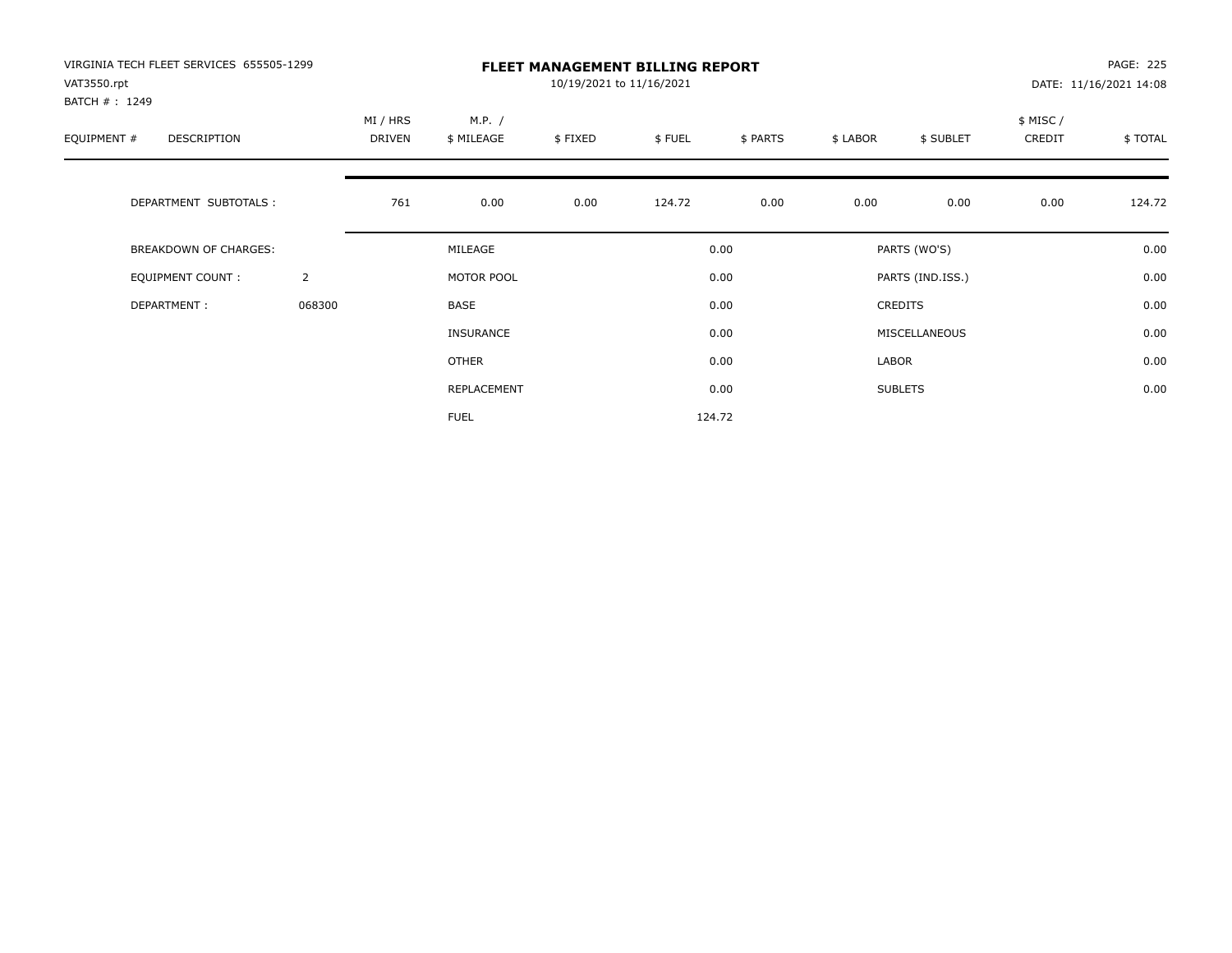| VAT3550.rpt<br>BATCH #: 1249                 | VIRGINIA TECH FLEET SERVICES 655505-1299                                  |                           |                      | 10/19/2021 to 11/16/2021 | PAGE: 226<br>FLEET MANAGEMENT BILLING REPORT<br>DATE: 11/16/2021 14:08 |          |          |           |                     |         |
|----------------------------------------------|---------------------------------------------------------------------------|---------------------------|----------------------|--------------------------|------------------------------------------------------------------------|----------|----------|-----------|---------------------|---------|
| EQUIPMENT #                                  | DESCRIPTION                                                               | MI / HRS<br><b>DRIVEN</b> | M.P. /<br>\$ MILEAGE | \$FIXED                  | \$FUEL                                                                 | \$ PARTS | \$ LABOR | \$ SUBLET | \$ MISC /<br>CREDIT | \$TOTAL |
|                                              | DEPARTMENT: 070500 / SCHIFFERT HEALTH CENTER - Sheila Walker-Davis (0140) |                           |                      |                          |                                                                        |          |          |           |                     |         |
| ACCOUNT CODE: 153005                         |                                                                           |                           |                      |                          |                                                                        |          |          |           |                     |         |
| $\longrightarrow$ NA /                       | FUEL - U / 1.2 / 11 - 11/01/2021                                          |                           | 0.00                 | 0.00                     | 3.30                                                                   | 0.00     | 0.00     | 0.00      | 0.00                | 3.30    |
| $\longrightarrow$ NA /                       | FUEL - U / 1.6 / 11 - 11/11/2021                                          |                           | 0.00                 | 0.00                     | 4.56                                                                   | 0.00     | 0.00     | 0.00      | 0.00                | 4.56    |
| $\longrightarrow$ NA /                       | FUEL - U / 1.8 / 11 - 10/21/2021                                          |                           | 0.00                 | 0.00                     | 5.08                                                                   | 0.00     | 0.00     | 0.00      | 0.00                | 5.08    |
| EGUV086                                      | 2019 GOLF CART                                                            | $\mathbf 0$               | 0.00                 | 0.00                     | 12.94                                                                  | 0.00     | 0.00     | 0.00      | 0.00                | 12.94   |
| $\longrightarrow$ NA /                       | FUEL - U / 9.8 / 11 - 11/12/2021                                          |                           | 0.00                 | 0.00                     | 28.01                                                                  | 0.00     | 0.00     | 0.00      | 0.00                | 28.01   |
| $\longrightarrow$ NA /                       | FUEL - U / 5.8 / 11 - 10/22/2021                                          |                           | 0.00                 | 0.00                     | 16.65                                                                  | 0.00     | 0.00     | 0.00      | 0.00                | 16.65   |
| <b>BASE CHARGE</b><br>$\longrightarrow$ NA / |                                                                           |                           | 0.00                 | 483.00                   | 0.00                                                                   | 0.00     | 0.00     | 0.00      | 0.00                | 483.00  |
| <b>PA27</b>                                  | 2012 IMPALA                                                               | 110                       | 0.00                 | 483.00                   | 44.66                                                                  | 0.00     | 0.00     | 0.00      | 0.00                | 527.66  |
| 153005<br>ACCT:                              |                                                                           | 110                       | 0.00                 | 483.00                   | 57.60                                                                  | 0.00     | 0.00     | 0.00      | 0.00                | 540.60  |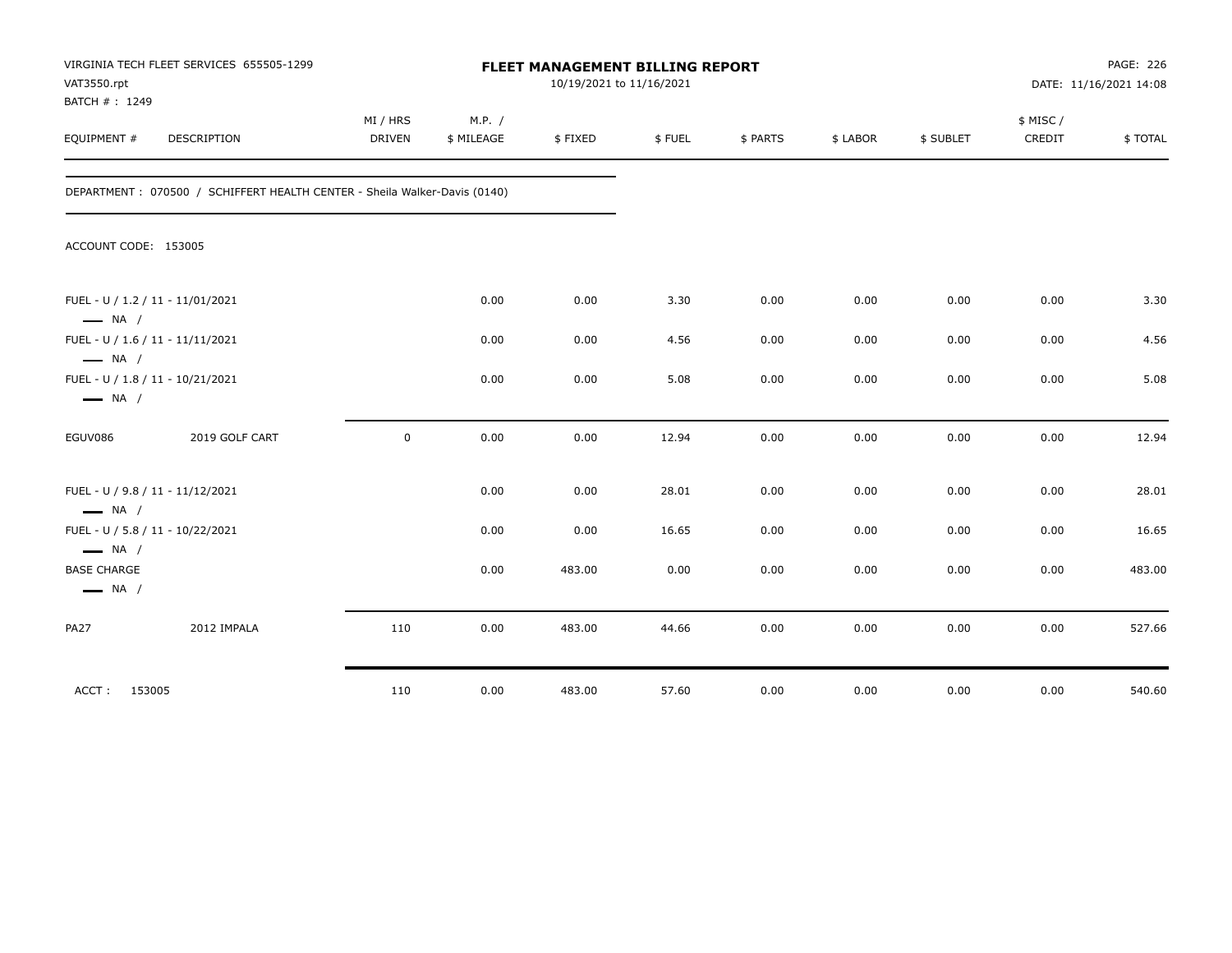| VIRGINIA TECH FLEET SERVICES 655505-1299<br>VAT3550.rpt<br>BATCH #: 1249 |                |                           | <b>FLEET MANAGEMENT BILLING REPORT</b><br>10/19/2021 to 11/16/2021 |         |        |          |          |                  |                     |         |
|--------------------------------------------------------------------------|----------------|---------------------------|--------------------------------------------------------------------|---------|--------|----------|----------|------------------|---------------------|---------|
| EQUIPMENT #<br><b>DESCRIPTION</b>                                        |                | MI / HRS<br><b>DRIVEN</b> | M.P. /<br>\$ MILEAGE                                               | \$FIXED | \$FUEL | \$ PARTS | \$ LABOR | \$ SUBLET        | \$ MISC /<br>CREDIT | \$TOTAL |
| DEPARTMENT SUBTOTALS :                                                   |                | 110                       | 0.00                                                               | 483.00  | 57.60  | 0.00     | 0.00     | 0.00             | 0.00                | 540.60  |
| <b>BREAKDOWN OF CHARGES:</b>                                             |                |                           | MILEAGE                                                            |         |        | 0.00     |          | PARTS (WO'S)     |                     | 0.00    |
| EQUIPMENT COUNT:                                                         | $\overline{2}$ |                           | MOTOR POOL                                                         |         |        | 0.00     |          | PARTS (IND.ISS.) |                     | 0.00    |
| DEPARTMENT:                                                              | 070500         |                           | <b>BASE</b>                                                        |         |        | 483.00   |          | <b>CREDITS</b>   |                     | 0.00    |
|                                                                          |                |                           | INSURANCE                                                          |         |        | 0.00     |          | MISCELLANEOUS    |                     | 0.00    |
|                                                                          |                |                           | <b>OTHER</b>                                                       |         |        | 0.00     | LABOR    |                  |                     | 0.00    |
|                                                                          |                |                           | REPLACEMENT                                                        |         |        | 0.00     |          | <b>SUBLETS</b>   |                     | 0.00    |
|                                                                          |                |                           | <b>FUEL</b>                                                        |         |        | 57.60    |          |                  |                     |         |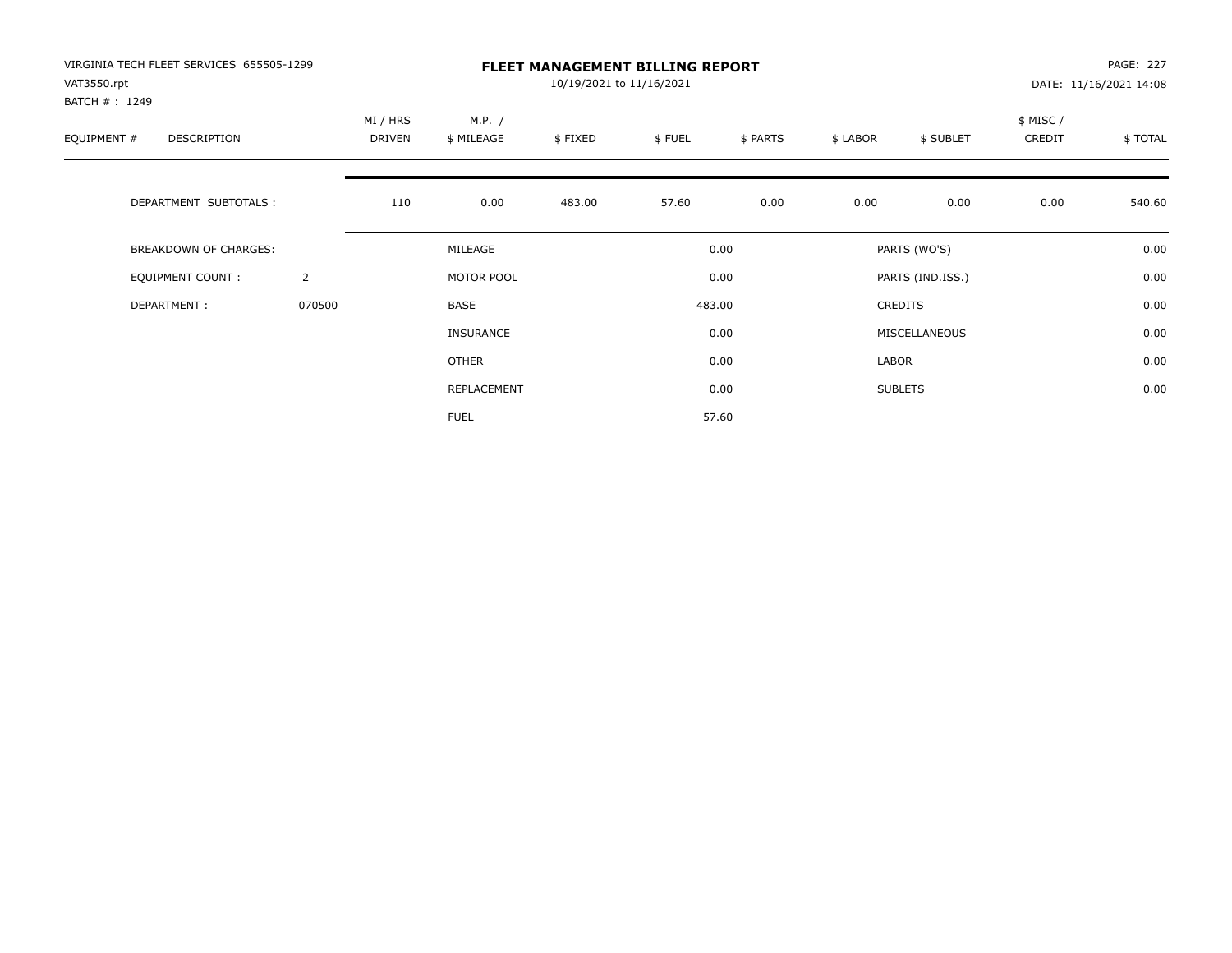| VAT3550.rpt<br>BATCH #: 1249                                                         | VIRGINIA TECH FLEET SERVICES 655505-1299             |                    |                      | FLEET MANAGEMENT BILLING REPORT<br>10/19/2021 to 11/16/2021 |        |          |          |           |                    | PAGE: 228<br>DATE: 11/16/2021 14:08 |
|--------------------------------------------------------------------------------------|------------------------------------------------------|--------------------|----------------------|-------------------------------------------------------------|--------|----------|----------|-----------|--------------------|-------------------------------------|
| EQUIPMENT #                                                                          | DESCRIPTION                                          | MI / HRS<br>DRIVEN | M.P. /<br>\$ MILEAGE | \$FIXED                                                     | \$FUEL | \$ PARTS | \$ LABOR | \$ SUBLET | \$ MISC/<br>CREDIT | \$TOTAL                             |
|                                                                                      | DEPARTMENT: 070900 / REC SPORTS-AUX Carrie Reed 0358 |                    |                      |                                                             |        |          |          |           |                    |                                     |
| ACCOUNT CODE: 153374                                                                 |                                                      |                    |                      |                                                             |        |          |          |           |                    |                                     |
| FUEL - U / 2.6 / 11 - 10/19/2021                                                     |                                                      |                    | 0.00                 | 0.00                                                        | 7.21   | 0.00     | 0.00     | 0.00      | 0.00               | 7.21                                |
| $\longrightarrow$ NA /<br><b>BASE CHARGE</b><br>$\longrightarrow$ NA /               |                                                      |                    | 0.00                 | 483.00                                                      | 0.00   | 0.00     | 0.00     | 0.00      | 0.00               | 483.00                              |
| <b>PA13</b>                                                                          | 2014 IMPALA                                          | $-322$             | 0.00                 | 483.00                                                      | 7.21   | 0.00     | 0.00     | 0.00      | 0.00               | 490.21                              |
| $\longrightarrow$ NA /                                                               | FUEL - U / 13.4 / 12 - 11/15/2021                    |                    | 0.00                 | 0.00                                                        | 38.40  | 0.00     | 0.00     | 0.00      | 0.00               | 38.40                               |
|                                                                                      | FUEL - U / 17.1 / 12 - 10/20/2021                    |                    | 0.00                 | 0.00                                                        | 49.08  | 0.00     | 0.00     | 0.00      | 0.00               | 49.08                               |
| $\longrightarrow$ NA /<br><b>BASE CHARGE</b><br>$\longrightarrow$ NA /               |                                                      |                    | 0.00                 | 502.00                                                      | 0.00   | 0.00     | 0.00     | 0.00      | 0.00               | 502.00                              |
| <b>PA55</b>                                                                          | 2013 F250                                            | 117                | 0.00                 | 502.00                                                      | 87.48  | 0.00     | 0.00     | 0.00      | 0.00               | 589.48                              |
| ACCT: 153374                                                                         |                                                      | $-205$             | 0.00                 | 985.00                                                      | 94.69  | 0.00     | 0.00     | 0.00      | 0.00               | 1,079.69                            |
| ACCOUNT CODE: 153449                                                                 |                                                      |                    |                      |                                                             |        |          |          |           |                    |                                     |
| FUEL - U / 3.8 / 12 - 11/08/2021<br>$\longrightarrow$ NA /                           |                                                      |                    | 0.00                 | 0.00                                                        | 10.91  | 0.00     | 0.00     | 0.00      | 0.00               | 10.91                               |
| FUEL - U / 3.8 / 12 - 10/20/2021                                                     |                                                      |                    | 0.00                 | 0.00                                                        | 10.93  | 0.00     | 0.00     | 0.00      | 0.00               | 10.93                               |
| $\longrightarrow$ NA /<br>FUEL - U / 5.1 / 12 - 10/27/2021<br>$\longrightarrow$ NA / |                                                      |                    | 0.00                 | 0.00                                                        | 14.64  | 0.00     | 0.00     | 0.00      | 0.00               | 14.64                               |
| FUEL - U / 3.3 / 12 - 10/27/2021                                                     |                                                      |                    | 0.00                 | 0.00                                                        | 9.47   | 0.00     | 0.00     | 0.00      | 0.00               | 9.47                                |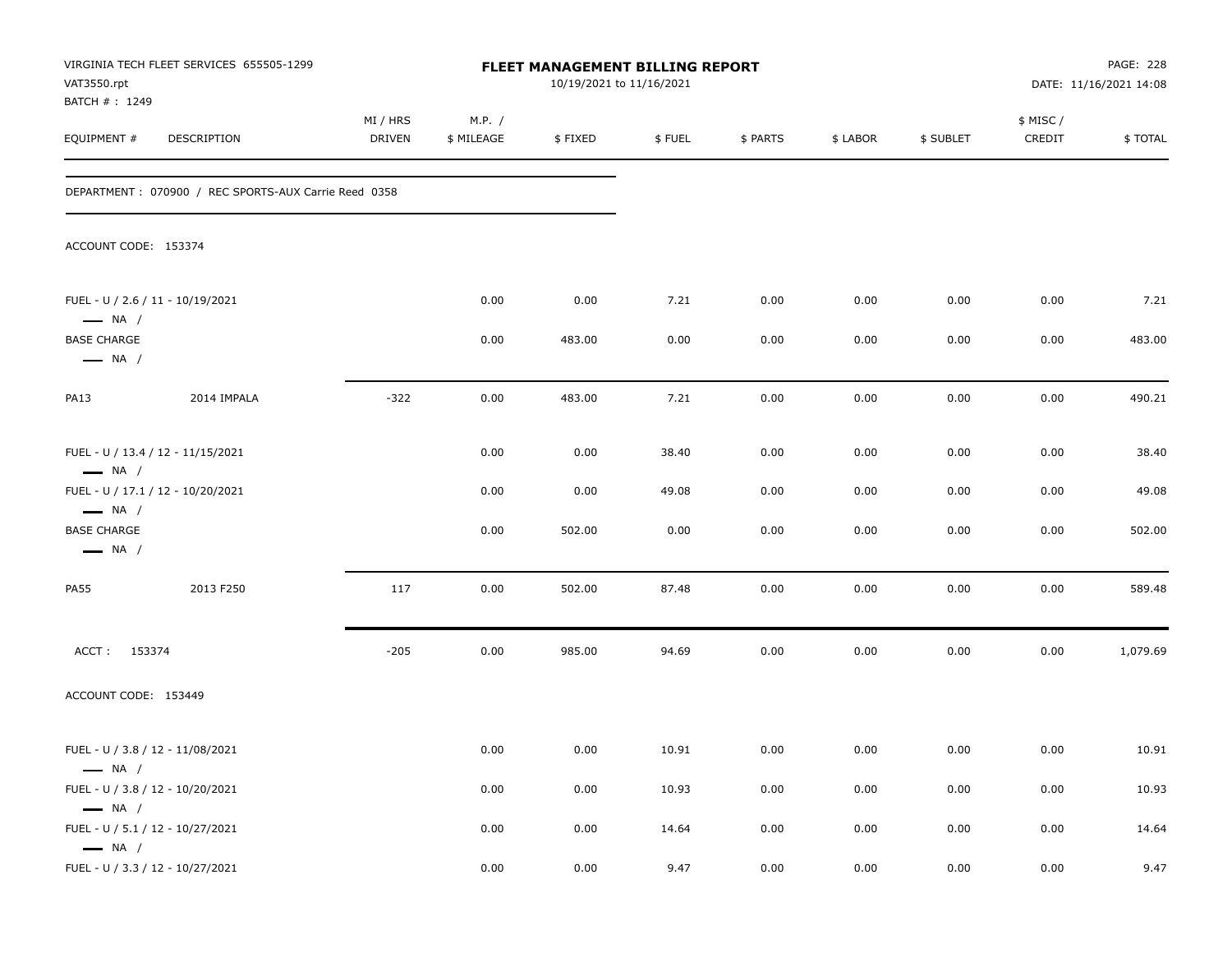| VAT3550.rpt<br>BATCH #: 1249                               | VIRGINIA TECH FLEET SERVICES 655505-1299             |                           |                      | <b>FLEET MANAGEMENT BILLING REPORT</b><br>10/19/2021 to 11/16/2021 |        |          |          |           |                     | PAGE: 229<br>DATE: 11/16/2021 14:08 |
|------------------------------------------------------------|------------------------------------------------------|---------------------------|----------------------|--------------------------------------------------------------------|--------|----------|----------|-----------|---------------------|-------------------------------------|
| EQUIPMENT #                                                | DESCRIPTION                                          | MI / HRS<br><b>DRIVEN</b> | M.P. /<br>\$ MILEAGE | \$FIXED                                                            | \$FUEL | \$ PARTS | \$ LABOR | \$ SUBLET | \$ MISC /<br>CREDIT | \$TOTAL                             |
|                                                            | DEPARTMENT: 070900 / REC SPORTS-AUX Carrie Reed 0358 |                           |                      |                                                                    |        |          |          |           |                     |                                     |
| $\longrightarrow$ NA /<br>$\longrightarrow$ NA /           | FUEL - U / 10.7 / 12 - 10/27/2021                    |                           | 0.00                 | 0.00                                                               | 30.59  | 0.00     | 0.00     | 0.00      | 0.00                | 30.59                               |
| FUEL - D / 9.3 / 13 - 10/27/2021<br>$\longrightarrow$ NA / |                                                      |                           | 0.00                 | 0.00                                                               | 28.83  | 0.00     | 0.00     | 0.00      | 0.00                | 28.83                               |
| ers                                                        | <b>1990 CANS</b>                                     | $\mathbf 0$               | 0.00                 | 0.00                                                               | 105.37 | 0.00     | 0.00     | 0.00      | 0.00                | 105.37                              |
| ACCT: 153449                                               |                                                      | $\mathsf{O}\xspace$       | 0.00                 | 0.00                                                               | 105.37 | 0.00     | 0.00     | 0.00      | 0.00                | 105.37                              |
| ACCOUNT CODE: 155324                                       |                                                      |                           |                      |                                                                    |        |          |          |           |                     |                                     |
| $\longrightarrow$ NA /                                     | FUEL - U / 18.6 / 12 - 11/11/2021                    |                           | 0.00                 | 0.00                                                               | 53.27  | 0.00     | 0.00     | 0.00      | 0.00                | 53.27                               |
| $\longrightarrow$ NA /                                     | FUEL - U / 10.6 / 12 - 11/14/2021                    |                           | 0.00                 | 0.00                                                               | 30.48  | 0.00     | 0.00     | 0.00      | 0.00                | 30.48                               |
| $\longrightarrow$ NA /                                     | FUEL - U / 25.2 / 11 - 10/28/2021                    |                           | 0.00                 | 0.00                                                               | 72.27  | 0.00     | 0.00     | 0.00      | 0.00                | 72.27                               |
| 55283S                                                     | 2008 Express 3500                                    | 566                       | 0.00                 | 0.00                                                               | 156.02 | 0.00     | 0.00     | 0.00      | 0.00                | 156.02                              |
| $\longrightarrow$ NA /                                     | FUEL - U / 11.0 / 11 - 11/05/2021                    |                           | 0.00                 | 0.00                                                               | 31.48  | 0.00     | 0.00     | 0.00      | 0.00                | 31.48                               |
| $\longrightarrow$ NA /                                     | FUEL - U / 12.1 / 11 - 10/18/2021                    |                           | 0.00                 | 0.00                                                               | 33.14  | 0.00     | 0.00     | 0.00      | 0.00                | 33.14                               |
| 74620s                                                     | 2017 F250-4x4                                        | 176                       | 0.00                 | 0.00                                                               | 64.62  | 0.00     | 0.00     | 0.00      | 0.00                | 64.62                               |
| ACCT: 155324                                               |                                                      | 742                       | 0.00                 | 0.00                                                               | 220.64 | 0.00     | 0.00     | 0.00      | 0.00                | 220.64                              |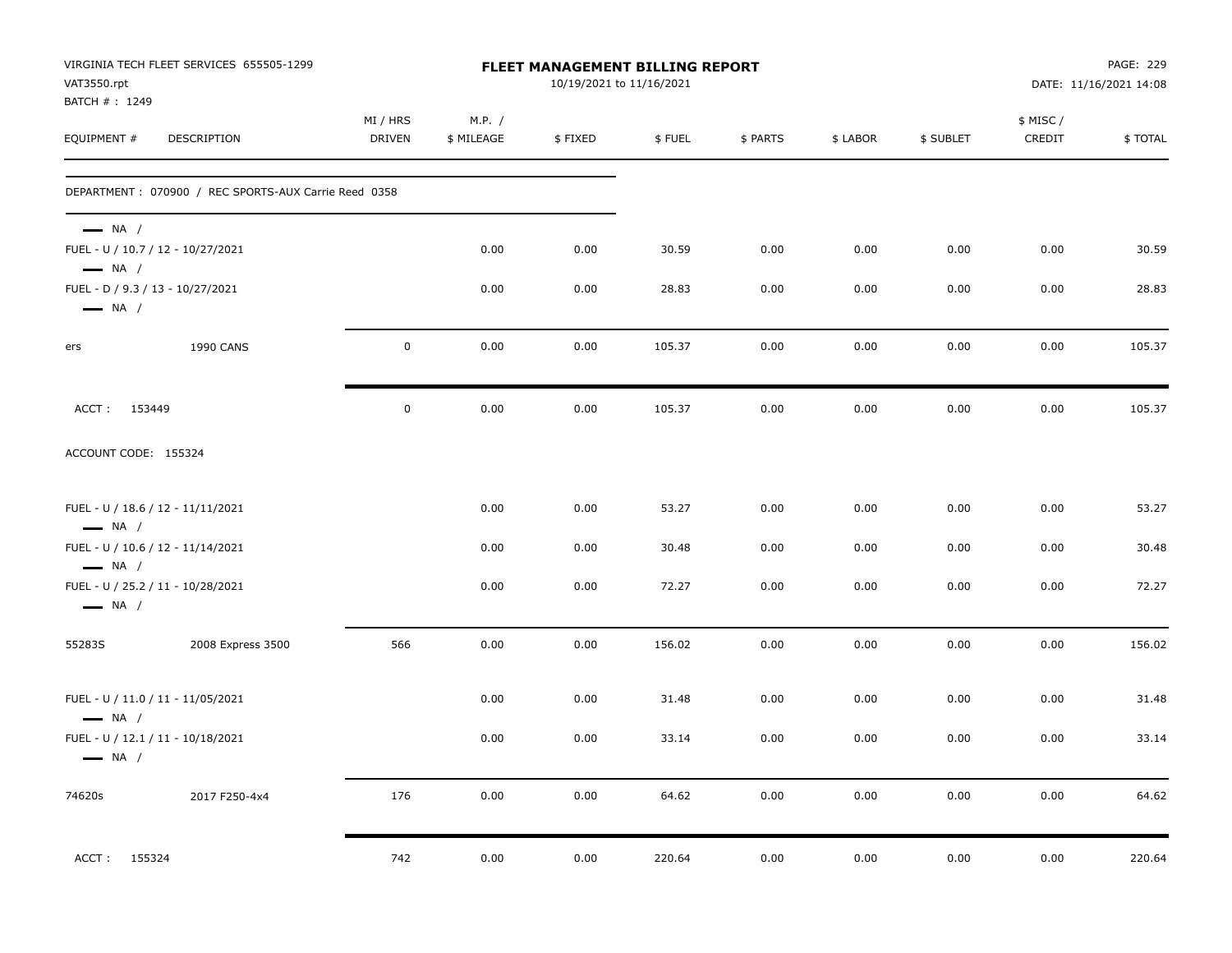| VIRGINIA TECH FLEET SERVICES 655505-1299<br>VAT3550.rpt<br>BATCH #: 1249 |        |                           |                      | 10/19/2021 to 11/16/2021 | <b>FLEET MANAGEMENT BILLING REPORT</b> |          |          |                  |                     | PAGE: 230<br>DATE: 11/16/2021 14:08 |
|--------------------------------------------------------------------------|--------|---------------------------|----------------------|--------------------------|----------------------------------------|----------|----------|------------------|---------------------|-------------------------------------|
| EQUIPMENT #<br><b>DESCRIPTION</b>                                        |        | MI / HRS<br><b>DRIVEN</b> | M.P. /<br>\$ MILEAGE | \$FIXED                  | \$FUEL                                 | \$ PARTS | \$ LABOR | \$ SUBLET        | \$ MISC /<br>CREDIT | \$TOTAL                             |
| DEPARTMENT SUBTOTALS :                                                   |        | 537                       | 0.00                 | 985.00                   | 420.70                                 | 0.00     | 0.00     | 0.00             | 0.00                | 1,405.70                            |
| <b>BREAKDOWN OF CHARGES:</b>                                             |        |                           | MILEAGE              |                          |                                        | 0.00     |          | PARTS (WO'S)     |                     | 0.00                                |
| EQUIPMENT COUNT:                                                         | 5      |                           | MOTOR POOL           |                          |                                        | 0.00     |          | PARTS (IND.ISS.) |                     | 0.00                                |
| DEPARTMENT:                                                              | 070900 |                           | <b>BASE</b>          |                          |                                        | 985.00   |          | <b>CREDITS</b>   |                     | 0.00                                |
|                                                                          |        |                           | <b>INSURANCE</b>     |                          |                                        | 0.00     |          | MISCELLANEOUS    |                     | 0.00                                |
|                                                                          |        |                           | <b>OTHER</b>         |                          |                                        | 0.00     | LABOR    |                  |                     | 0.00                                |
|                                                                          |        |                           | REPLACEMENT          |                          |                                        | 0.00     |          | <b>SUBLETS</b>   |                     | 0.00                                |
|                                                                          |        |                           | <b>FUEL</b>          |                          |                                        | 420.70   |          |                  |                     |                                     |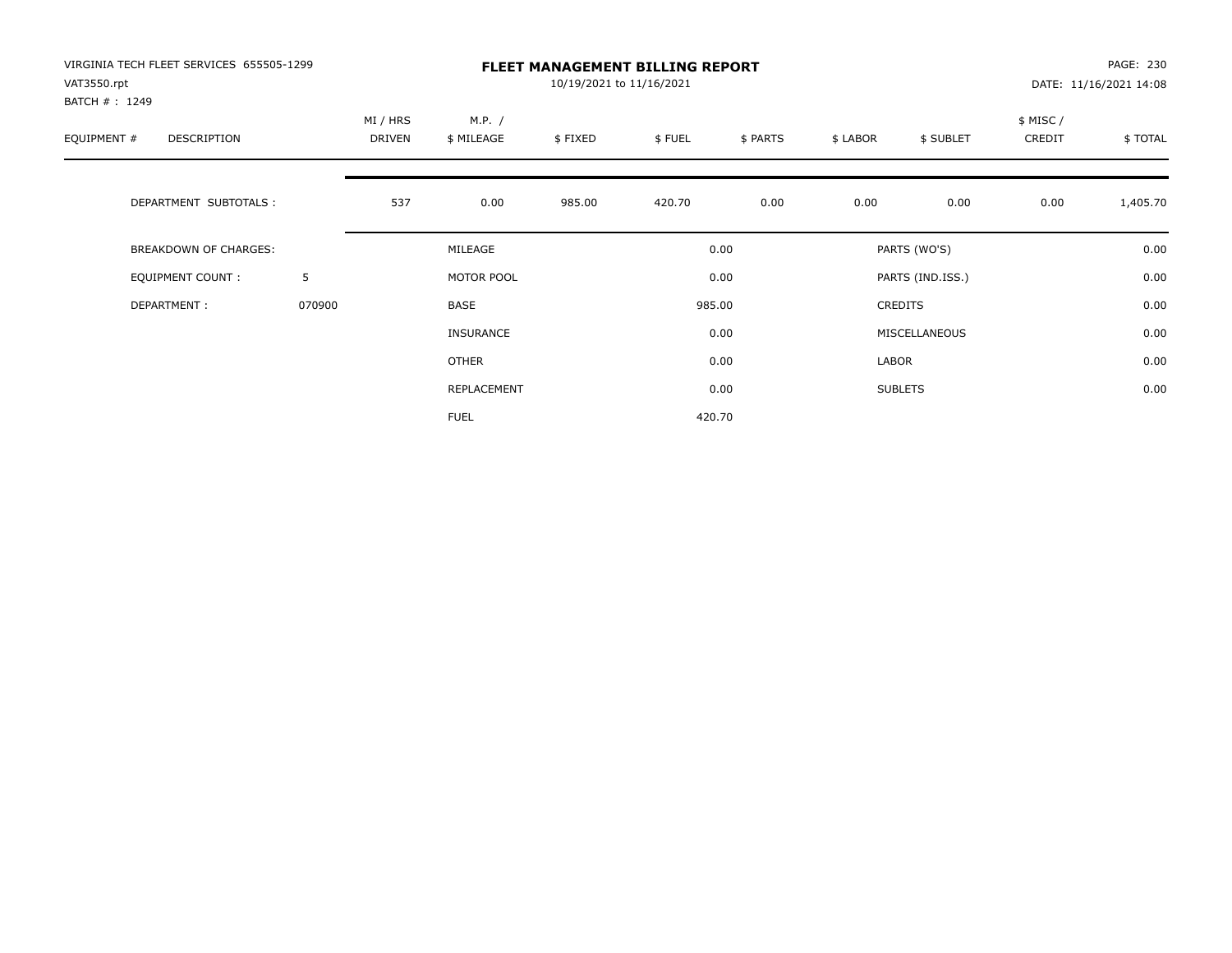| VAT3550.rpt<br>BATCH #: 1249 | VIRGINIA TECH FLEET SERVICES 655505-1299               |                           |                      | FLEET MANAGEMENT BILLING REPORT<br>10/19/2021 to 11/16/2021 |        |          |          |           |                    | PAGE: 231<br>DATE: 11/16/2021 14:08 |
|------------------------------|--------------------------------------------------------|---------------------------|----------------------|-------------------------------------------------------------|--------|----------|----------|-----------|--------------------|-------------------------------------|
| EQUIPMENT #                  | DESCRIPTION                                            | MI / HRS<br><b>DRIVEN</b> | M.P. /<br>\$ MILEAGE | \$FIXED                                                     | \$FUEL | \$ PARTS | \$ LABOR | \$ SUBLET | \$ MISC/<br>CREDIT | \$TOTAL                             |
|                              | DEPARTMENT: 071524 / SCA Maintenance Brandy Morse 0255 |                           |                      |                                                             |        |          |          |           |                    |                                     |
|                              | ACCOUNT CODE: 153432                                   |                           |                      |                                                             |        |          |          |           |                    |                                     |
| $\longrightarrow$ NA /       | FUEL - U / 16.7 / 11 - 11/08/2021                      |                           | 0.00                 | 0.00                                                        | 47.93  | 0.00     | 0.00     | 0.00      | 0.00               | 47.93                               |
| 61798s                       | 2013 SAVANA                                            | 0                         | 0.00                 | 0.00                                                        | 47.93  | 0.00     | 0.00     | 0.00      | 0.00               | 47.93                               |
| $\longrightarrow$ NA /       | FUEL - U / 24.5 / 12 - 10/22/2021                      |                           | 0.00                 | 0.00                                                        | 70.29  | 0.00     | 0.00     | 0.00      | 0.00               | 70.29                               |
| 79411s                       | 2019 4500C                                             | 104                       | 0.00                 | 0.00                                                        | 70.29  | 0.00     | 0.00     | 0.00      | 0.00               | 70.29                               |
| $\longrightarrow$ NA /       | FUEL - U / 9.9 / 11 - 11/08/2021                       |                           | 0.00                 | 0.00                                                        | 28.27  | 0.00     | 0.00     | 0.00      | 0.00               | 28.27                               |
| 80202s                       | 2020 Transit-250                                       | 108                       | 0.00                 | 0.00                                                        | 28.27  | 0.00     | 0.00     | 0.00      | 0.00               | 28.27                               |
| ACCT: 153432                 |                                                        | 212                       | 0.00                 | 0.00                                                        | 146.49 | 0.00     | 0.00     | 0.00      | 0.00               | 146.49                              |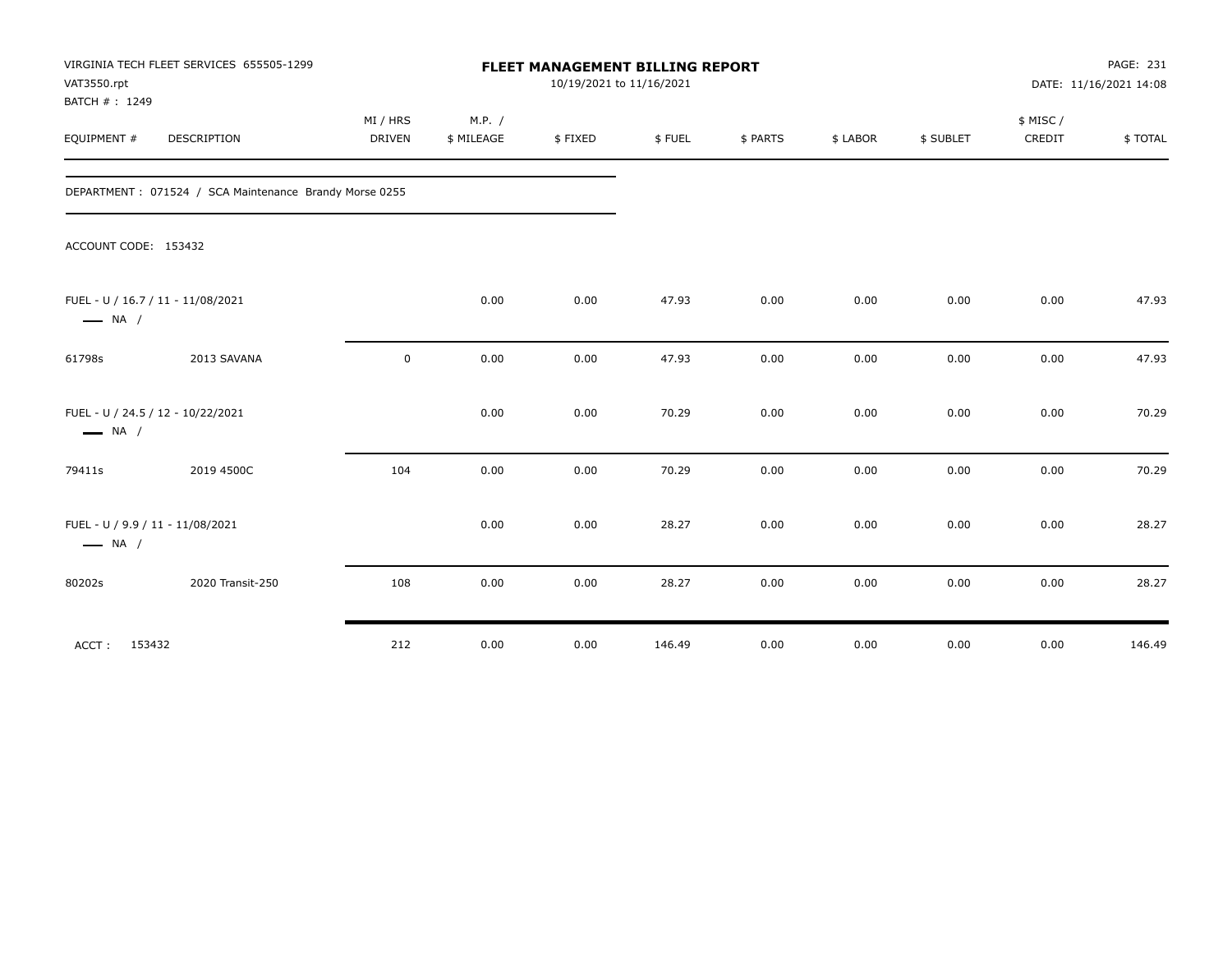| VIRGINIA TECH FLEET SERVICES 655505-1299<br>VAT3550.rpt |        |                    |                      | 10/19/2021 to 11/16/2021 | <b>FLEET MANAGEMENT BILLING REPORT</b> |          |          |                  |                    | PAGE: 232<br>DATE: 11/16/2021 14:08 |
|---------------------------------------------------------|--------|--------------------|----------------------|--------------------------|----------------------------------------|----------|----------|------------------|--------------------|-------------------------------------|
| BATCH #: 1249<br>EQUIPMENT #<br>DESCRIPTION             |        | MI / HRS<br>DRIVEN | M.P. /<br>\$ MILEAGE | \$FIXED                  | \$FUEL                                 | \$ PARTS | \$ LABOR | \$ SUBLET        | \$ MISC/<br>CREDIT | \$TOTAL                             |
| DEPARTMENT SUBTOTALS :                                  |        | 212                | 0.00                 | 0.00                     | 146.49                                 | 0.00     | 0.00     | 0.00             | 0.00               | 146.49                              |
| BREAKDOWN OF CHARGES:                                   |        |                    | MILEAGE              |                          |                                        | 0.00     |          | PARTS (WO'S)     |                    | 0.00                                |
| <b>EQUIPMENT COUNT:</b>                                 | 3      |                    | MOTOR POOL           |                          |                                        | 0.00     |          | PARTS (IND.ISS.) |                    | 0.00                                |
| DEPARTMENT:                                             | 071524 |                    | BASE                 |                          |                                        | 0.00     |          | <b>CREDITS</b>   |                    | 0.00                                |
|                                                         |        |                    | <b>INSURANCE</b>     |                          |                                        | 0.00     |          | MISCELLANEOUS    |                    | 0.00                                |
|                                                         |        |                    | <b>OTHER</b>         |                          |                                        | 0.00     | LABOR    |                  |                    | 0.00                                |
|                                                         |        |                    | REPLACEMENT          |                          |                                        | 0.00     |          | <b>SUBLETS</b>   |                    | 0.00                                |
|                                                         |        |                    | <b>FUEL</b>          |                          |                                        | 146.49   |          |                  |                    |                                     |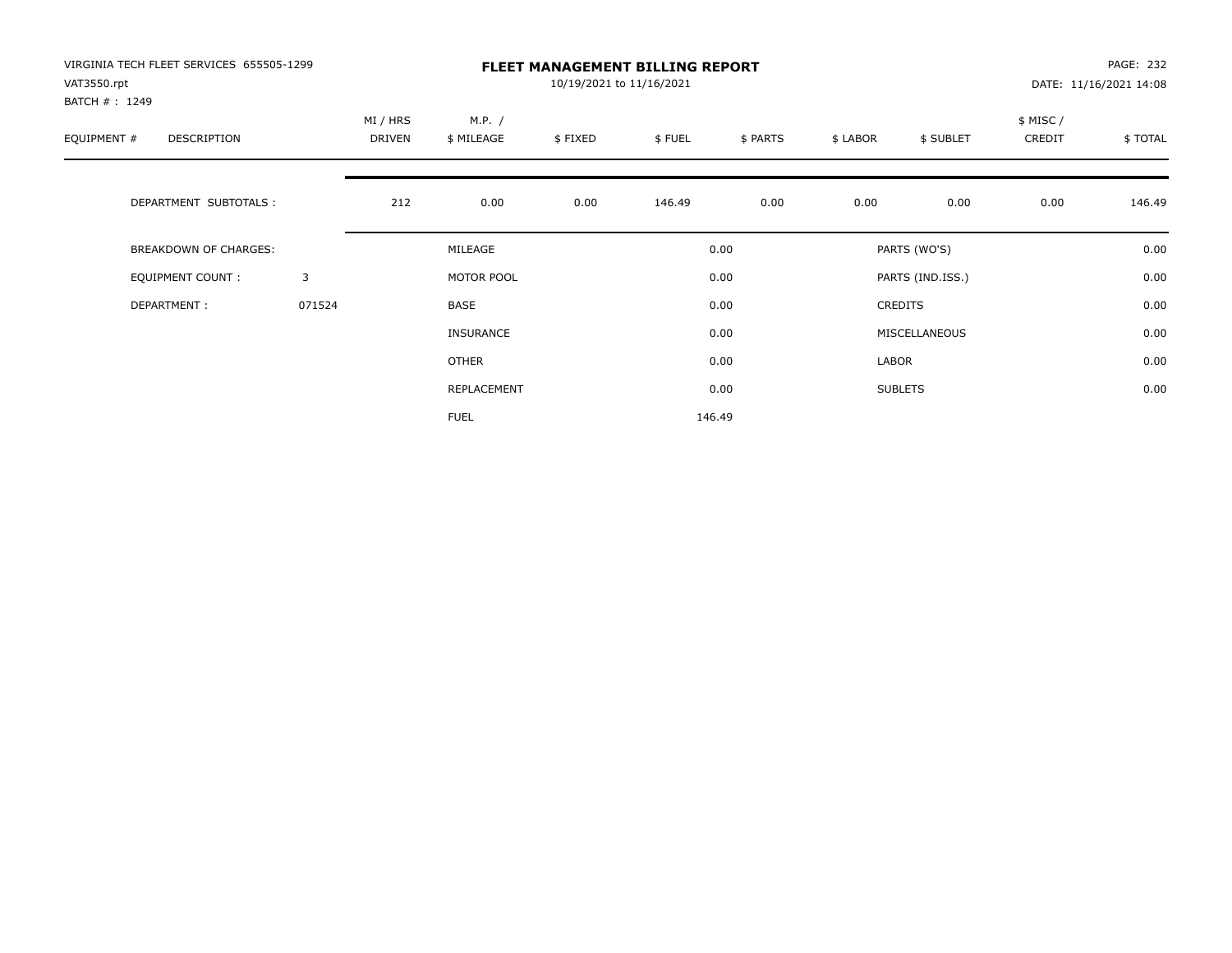| VAT3550.rpt<br>BATCH #: 1249 | VIRGINIA TECH FLEET SERVICES 655505-1299                                  |              |                    |                      | FLEET MANAGEMENT BILLING REPORT<br>10/19/2021 to 11/16/2021 |        |          |          |                  |                     | PAGE: 233<br>DATE: 11/16/2021 14:08 |
|------------------------------|---------------------------------------------------------------------------|--------------|--------------------|----------------------|-------------------------------------------------------------|--------|----------|----------|------------------|---------------------|-------------------------------------|
| EQUIPMENT #                  | DESCRIPTION                                                               |              | MI / HRS<br>DRIVEN | M.P. /<br>\$ MILEAGE | \$FIXED                                                     | \$FUEL | \$ PARTS | \$ LABOR | \$ SUBLET        | \$ MISC /<br>CREDIT | \$TOTAL                             |
|                              | DEPARTMENT: 071527 / Student Engagement and Campus Life Brandy Morse 0255 |              |                    |                      |                                                             |        |          |          |                  |                     |                                     |
|                              | ACCOUNT CODE: 153432                                                      |              |                    |                      |                                                             |        |          |          |                  |                     |                                     |
| $\longrightarrow$ NA /       | FUEL - U / 1.8 / 12 - 11/04/2021                                          |              |                    | 0.00                 | 0.00                                                        | 5.22   | 0.00     | 0.00     | 0.00             | 0.00                | 5.22                                |
| $\longrightarrow$ NA /       | FUEL - U / 2.8 / 12 - 11/09/2021                                          |              |                    | 0.00                 | 0.00                                                        | 8.09   | 0.00     | 0.00     | 0.00             | 0.00                | 8.09                                |
| EGUV074                      | 2014 All Terrain                                                          |              | $\mathbf 0$        | 0.00                 | 0.00                                                        | 13.31  | 0.00     | 0.00     | 0.00             | 0.00                | 13.31                               |
| ACCT:                        | 153432                                                                    |              | $\mathbf 0$        | 0.00                 | 0.00                                                        | 13.31  | 0.00     | 0.00     | 0.00             | 0.00                | 13.31                               |
|                              | DEPARTMENT SUBTOTALS :                                                    |              | $\mathbf 0$        | 0.00                 | 0.00                                                        | 13.31  | 0.00     | 0.00     | 0.00             | 0.00                | 13.31                               |
|                              | BREAKDOWN OF CHARGES:                                                     |              |                    | MILEAGE              |                                                             |        | 0.00     |          | PARTS (WO'S)     |                     | 0.00                                |
|                              | <b>EQUIPMENT COUNT:</b>                                                   | $\mathbf{1}$ |                    | MOTOR POOL           |                                                             |        | 0.00     |          | PARTS (IND.ISS.) |                     | 0.00                                |
|                              | DEPARTMENT:                                                               | 071527       |                    | BASE                 |                                                             |        | 0.00     |          | CREDITS          |                     | 0.00                                |
|                              |                                                                           |              |                    | INSURANCE            |                                                             |        | 0.00     |          | MISCELLANEOUS    |                     | 0.00                                |
|                              |                                                                           |              |                    | <b>OTHER</b>         |                                                             |        | 0.00     | LABOR    |                  |                     | 0.00                                |
|                              |                                                                           |              |                    | REPLACEMENT          |                                                             |        | 0.00     |          | <b>SUBLETS</b>   |                     | 0.00                                |
|                              |                                                                           |              |                    | <b>FUEL</b>          |                                                             |        | 13.31    |          |                  |                     |                                     |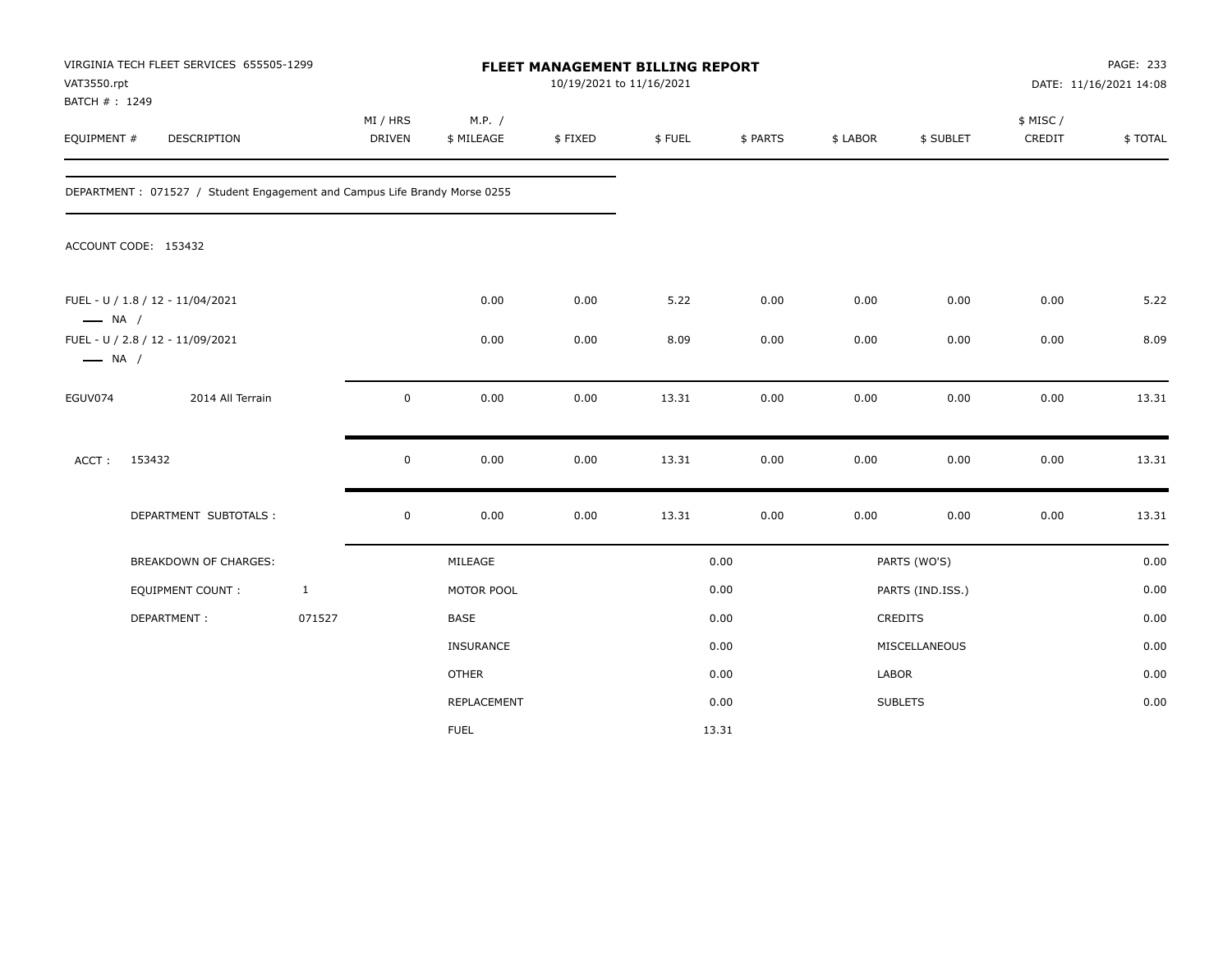| VAT3550.rpt<br>BATCH #: 1249                               | VIRGINIA TECH FLEET SERVICES 655505-1299                |                    |                      | FLEET MANAGEMENT BILLING REPORT<br>10/19/2021 to 11/16/2021 |        |          |          |           |                    | PAGE: 234<br>DATE: 11/16/2021 14:08 |
|------------------------------------------------------------|---------------------------------------------------------|--------------------|----------------------|-------------------------------------------------------------|--------|----------|----------|-----------|--------------------|-------------------------------------|
| EQUIPMENT #                                                | DESCRIPTION                                             | MI / HRS<br>DRIVEN | M.P. /<br>\$ MILEAGE | \$FIXED                                                     | \$FUEL | \$ PARTS | \$ LABOR | \$ SUBLET | \$ MISC/<br>CREDIT | \$TOTAL                             |
|                                                            | DEPARTMENT: 072300 / Parking Services - Pam Tate (0540) |                    |                      |                                                             |        |          |          |           |                    |                                     |
| ACCOUNT CODE: 153054                                       |                                                         |                    |                      |                                                             |        |          |          |           |                    |                                     |
| $\longrightarrow$ NA /                                     | FUEL - U / 12.1 / 11 - 11/05/2021                       |                    | 0.00                 | 0.00                                                        | 34.61  | 0.00     | 0.00     | 0.00      | 0.00               | 34.61                               |
| FUEL - U / 7.7 / 11 - 11/10/2021<br>$\longrightarrow$ NA / |                                                         |                    | 0.00                 | 0.00                                                        | 22.16  | 0.00     | 0.00     | 0.00      | 0.00               | 22.16                               |
| $\longrightarrow$ NA /                                     | FUEL - U / 11.8 / 12 - 10/26/2021                       |                    | 0.00                 | 0.00                                                        | 33.87  | 0.00     | 0.00     | 0.00      | 0.00               | 33.87                               |
| 43275S                                                     | 2012 IMPALA                                             | 287                | 0.00                 | 0.00                                                        | 90.64  | 0.00     | 0.00     | 0.00      | 0.00               | 90.64                               |
| $\longrightarrow$ NA /                                     | FUEL - U / 14.2 / 11 - 10/18/2021                       |                    | 0.00                 | 0.00                                                        | 38.77  | 0.00     | 0.00     | 0.00      | 0.00               | 38.77                               |
| $\longrightarrow$ NA /                                     | FUEL - U / 12.7 / 11 - 10/23/2021                       |                    | 0.00                 | 0.00                                                        | 36.31  | 0.00     | 0.00     | 0.00      | 0.00               | 36.31                               |
| WORK ORDER # 0000112703<br>$\longrightarrow$ NA /          |                                                         |                    | 0.00                 | 0.00                                                        | 0.00   | 283.22   | 154.50   | 0.00      | 0.00               | 437.72                              |
| PARTS ISSUE # I312257<br>$\longrightarrow$ NA /            |                                                         |                    | 0.00                 | 0.00                                                        | 0.00   | 21.58    | 0.00     | 0.00      | 0.00               | 21.58                               |
| 55300S                                                     | 2008 Silverado                                          | 236                | 0.00                 | 0.00                                                        | 75.08  | 304.80   | 154.50   | 0.00      | 0.00               | 534.38                              |
| $\longrightarrow$ NA /                                     | FUEL - U / 23.0 / 11 - 11/02/2021                       |                    | 0.00                 | 0.00                                                        | 66.01  | 0.00     | 0.00     | 0.00      | 0.00               | 66.01                               |
|                                                            | FUEL - U / 22.7 / 11 - 11/11/2021                       |                    | 0.00                 | 0.00                                                        | 65.21  | 0.00     | 0.00     | 0.00      | 0.00               | 65.21                               |
| $\longrightarrow$ NA /<br>$\longrightarrow$ NA /           | FUEL - U / 20.1 / 11 - 10/22/2021                       |                    | 0.00                 | 0.00                                                        | 57.66  | 0.00     | 0.00     | 0.00      | 0.00               | 57.66                               |
| WORK ORDER # 0000112649<br>$\longrightarrow$ NA /          |                                                         |                    | 0.00                 | 0.00                                                        | 0.00   | 0.00     | 45.50    | 0.00      | 0.00               | 45.50                               |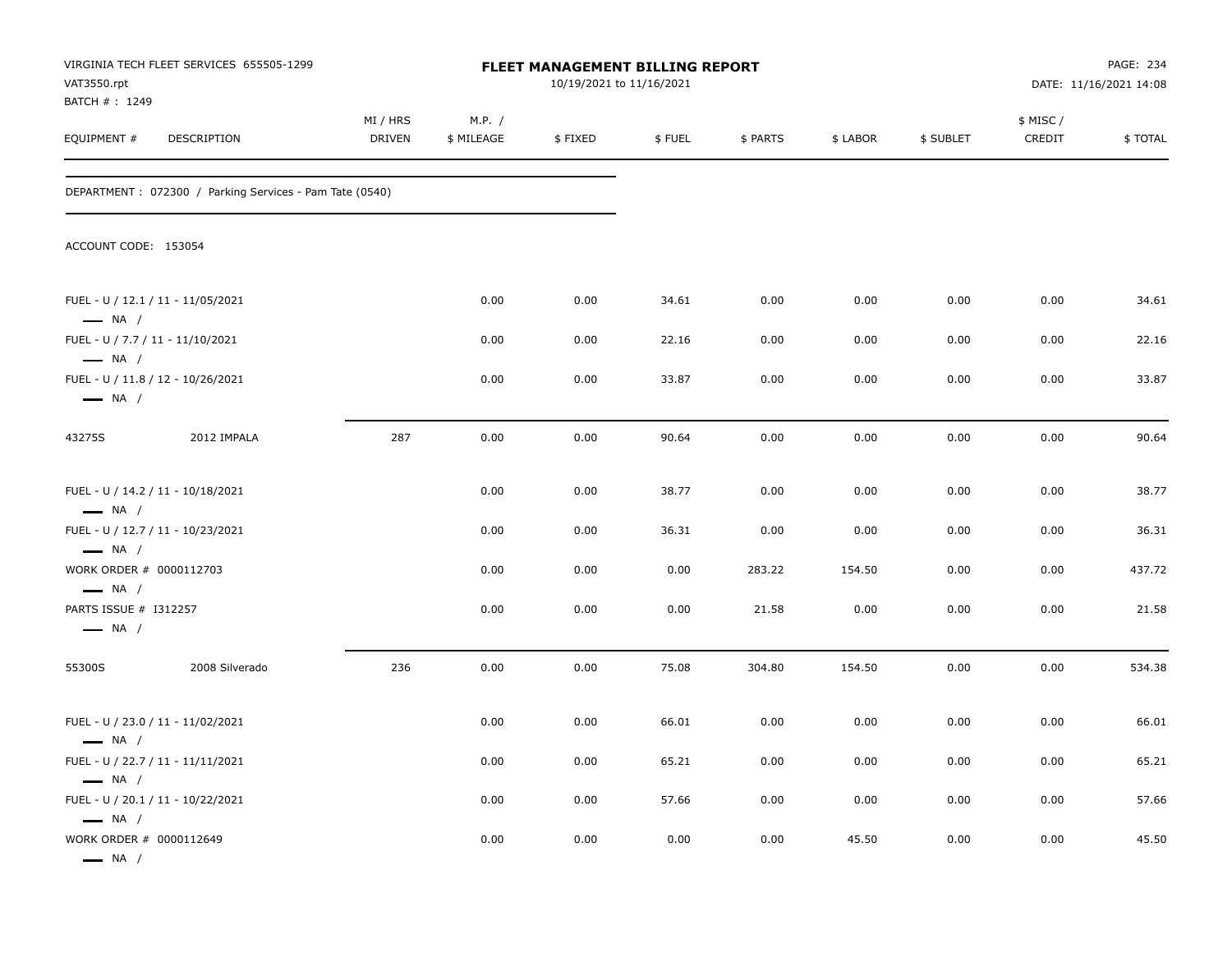| VAT3550.rpt<br>BATCH #: 1249                                | VIRGINIA TECH FLEET SERVICES 655505-1299                |                           |                      | FLEET MANAGEMENT BILLING REPORT<br>10/19/2021 to 11/16/2021 |        |          |          |           |                     | PAGE: 235<br>DATE: 11/16/2021 14:08 |
|-------------------------------------------------------------|---------------------------------------------------------|---------------------------|----------------------|-------------------------------------------------------------|--------|----------|----------|-----------|---------------------|-------------------------------------|
| EQUIPMENT #                                                 | DESCRIPTION                                             | MI / HRS<br><b>DRIVEN</b> | M.P. /<br>\$ MILEAGE | \$FIXED                                                     | \$FUEL | \$ PARTS | \$ LABOR | \$ SUBLET | \$ MISC /<br>CREDIT | \$TOTAL                             |
|                                                             | DEPARTMENT: 072300 / Parking Services - Pam Tate (0540) |                           |                      |                                                             |        |          |          |           |                     |                                     |
| 63772S                                                      | 2012 F250-4x4                                           | 480                       | 0.00                 | 0.00                                                        | 188.88 | 0.00     | 45.50    | 0.00      | 0.00                | 234.38                              |
| FUEL - U / 19.2 / 11 - 11/13/2021<br>$\longrightarrow$ NA / |                                                         |                           | 0.00                 | 0.00                                                        | 54.96  | 0.00     | 0.00     | 0.00      | 0.00                | 54.96                               |
| $\longrightarrow$ NA /                                      | FUEL - U / 17.3 / 11 - 10/19/2021                       |                           | 0.00                 | 0.00                                                        | 47.12  | 0.00     | 0.00     | 0.00      | 0.00                | 47.12                               |
| $\longrightarrow$ NA /                                      | FUEL - U / 14.7 / 11 - 10/24/2021                       |                           | 0.00                 | 0.00                                                        | 42.10  | 0.00     | 0.00     | 0.00      | 0.00                | 42.10                               |
| $\longrightarrow$ NA /                                      | FUEL - U / 17.6 / 11 - 10/31/2021                       |                           | 0.00                 | 0.00                                                        | 50.43  | 0.00     | 0.00     | 0.00      | 0.00                | 50.43                               |
| 65559S                                                      | 2014 F250-4x4                                           | 573                       | 0.00                 | 0.00                                                        | 194.61 | 0.00     | 0.00     | 0.00      | 0.00                | 194.61                              |
| $\longrightarrow$ NA /                                      | FUEL - U / 13.0 / 12 - 11/09/2021                       |                           | 0.00                 | 0.00                                                        | 37.31  | 0.00     | 0.00     | 0.00      | 0.00                | 37.31                               |
| $\longrightarrow$ NA /                                      | FUEL - U / 12.1 / 12 - 10/20/2021                       |                           | 0.00                 | 0.00                                                        | 34.73  | 0.00     | 0.00     | 0.00      | 0.00                | 34.73                               |
| $\longrightarrow$ NA /                                      | FUEL - U / 11.6 / 12 - 10/29/2021                       |                           | 0.00                 | 0.00                                                        | 33.32  | 0.00     | 0.00     | 0.00      | 0.00                | 33.32                               |
| 66939S                                                      | 2014 IMPALA                                             | 415                       | 0.00                 | 0.00                                                        | 105.36 | 0.00     | 0.00     | 0.00      | 0.00                | 105.36                              |
| $\longrightarrow$ NA /                                      | FUEL - U / 10.1 / 12 - 11/01/2021                       |                           | 0.00                 | 0.00                                                        | 28.84  | 0.00     | 0.00     | 0.00      | 0.00                | 28.84                               |
|                                                             | FUEL - U / 11.4 / 11 - 11/04/2021                       |                           | 0.00                 | 0.00                                                        | 32.57  | 0.00     | 0.00     | 0.00      | 0.00                | 32.57                               |
| $\longrightarrow$ NA /                                      | FUEL - U / 10.0 / 11 - 11/12/2021                       |                           | 0.00                 | 0.00                                                        | 28.70  | 0.00     | 0.00     | 0.00      | 0.00                | 28.70                               |
| $\longrightarrow$ NA /<br>— NA /                            | FUEL - U / 10.8 / 11 - 10/25/2021                       |                           | 0.00                 | 0.00                                                        | 30.85  | 0.00     | 0.00     | 0.00      | 0.00                | 30.85                               |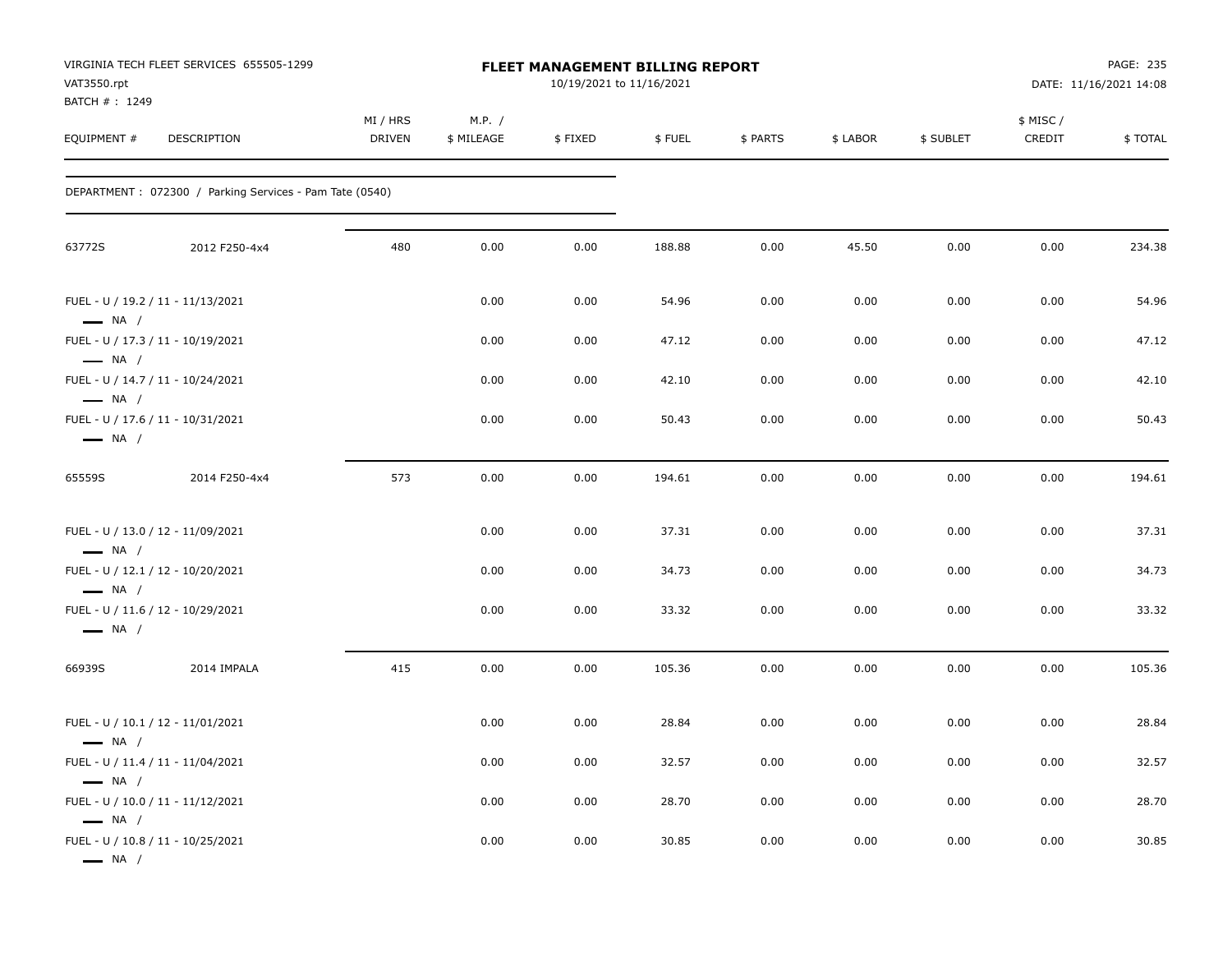| VAT3550.rpt<br>BATCH #: 1249                      | VIRGINIA TECH FLEET SERVICES 655505-1299                |                           | FLEET MANAGEMENT BILLING REPORT<br>10/19/2021 to 11/16/2021 |         |        |          |          | PAGE: 236<br>DATE: 11/16/2021 14:08 |                    |         |  |
|---------------------------------------------------|---------------------------------------------------------|---------------------------|-------------------------------------------------------------|---------|--------|----------|----------|-------------------------------------|--------------------|---------|--|
| EQUIPMENT #                                       | DESCRIPTION                                             | MI / HRS<br><b>DRIVEN</b> | M.P. /<br>\$ MILEAGE                                        | \$FIXED | \$FUEL | \$ PARTS | \$ LABOR | \$ SUBLET                           | \$ MISC/<br>CREDIT | \$TOTAL |  |
|                                                   | DEPARTMENT: 072300 / Parking Services - Pam Tate (0540) |                           |                                                             |         |        |          |          |                                     |                    |         |  |
| WORK ORDER # 0000112629<br>$\longrightarrow$ NA / |                                                         |                           | 0.00                                                        | 0.00    | 0.00   | 0.00     | 20.00    | 0.00                                | 0.00               | 20.00   |  |
| 68339S                                            | 2016 IMPALA                                             | 299                       | 0.00                                                        | 0.00    | 120.96 | 0.00     | 20.00    | 0.00                                | 0.00               | 140.96  |  |
| $\longrightarrow$ NA /                            | FUEL - U / 9.8 / 11 - 11/04/2021                        |                           | 0.00                                                        | 0.00    | 28.24  | 0.00     | 0.00     | 0.00                                | 0.00               | 28.24   |  |
| $\longrightarrow$ NA /                            | FUEL - U / 9.6 / 11 - 11/13/2021                        |                           | 0.00                                                        | 0.00    | 27.47  | 0.00     | 0.00     | 0.00                                | 0.00               | 27.47   |  |
| $\longrightarrow$ NA /                            | FUEL - U / 13.1 / 11 - 10/22/2021                       |                           | 0.00                                                        | 0.00    | 37.54  | 0.00     | 0.00     | 0.00                                | 0.00               | 37.54   |  |
| $\longrightarrow$ NA /                            | FUEL - U / 12.5 / 11 - 10/28/2021                       |                           | 0.00                                                        | 0.00    | 35.82  | 0.00     | 0.00     | 0.00                                | 0.00               | 35.82   |  |
| 71544s                                            | 2017 F150                                               | 361                       | 0.00                                                        | 0.00    | 129.07 | 0.00     | 0.00     | 0.00                                | 0.00               | 129.07  |  |
| $\longrightarrow$ NA /                            | FUEL - U / 17.1 / 11 - 11/05/2021                       |                           | 0.00                                                        | 0.00    | 49.16  | 0.00     | 0.00     | 0.00                                | 0.00               | 49.16   |  |
| $\longrightarrow$ NA /                            | FUEL - U / 17.1 / 11 - 10/25/2021                       |                           | 0.00                                                        | 0.00    | 49.11  | 0.00     | 0.00     | 0.00                                | 0.00               | 49.11   |  |
| WORK ORDER # 0000112730<br>$\longrightarrow$ NA / |                                                         |                           | 0.00                                                        | 0.00    | 0.00   | 18.17    | 55.00    | 0.00                                | 5.00               | 78.17   |  |
| 76257S                                            | 2019 F150                                               | 561                       | 0.00                                                        | 0.00    | 98.27  | 18.17    | 55.00    | 0.00                                | 5.00               | 176.44  |  |
| $\longrightarrow$ NA /                            | FUEL - U / 10.8 / 11 - 11/01/2021                       |                           | 0.00                                                        | 0.00    | 31.00  | 0.00     | 0.00     | 0.00                                | 0.00               | 31.00   |  |
| $\longrightarrow$ NA /                            | FUEL - U / 13.4 / 11 - 11/10/2021                       |                           | 0.00                                                        | 0.00    | 38.49  | 0.00     | 0.00     | 0.00                                | 0.00               | 38.49   |  |
| $\longrightarrow$ NA /                            | FUEL - U / 14.0 / 11 - 11/15/2021                       |                           | 0.00                                                        | 0.00    | 40.18  | 0.00     | 0.00     | 0.00                                | 0.00               | 40.18   |  |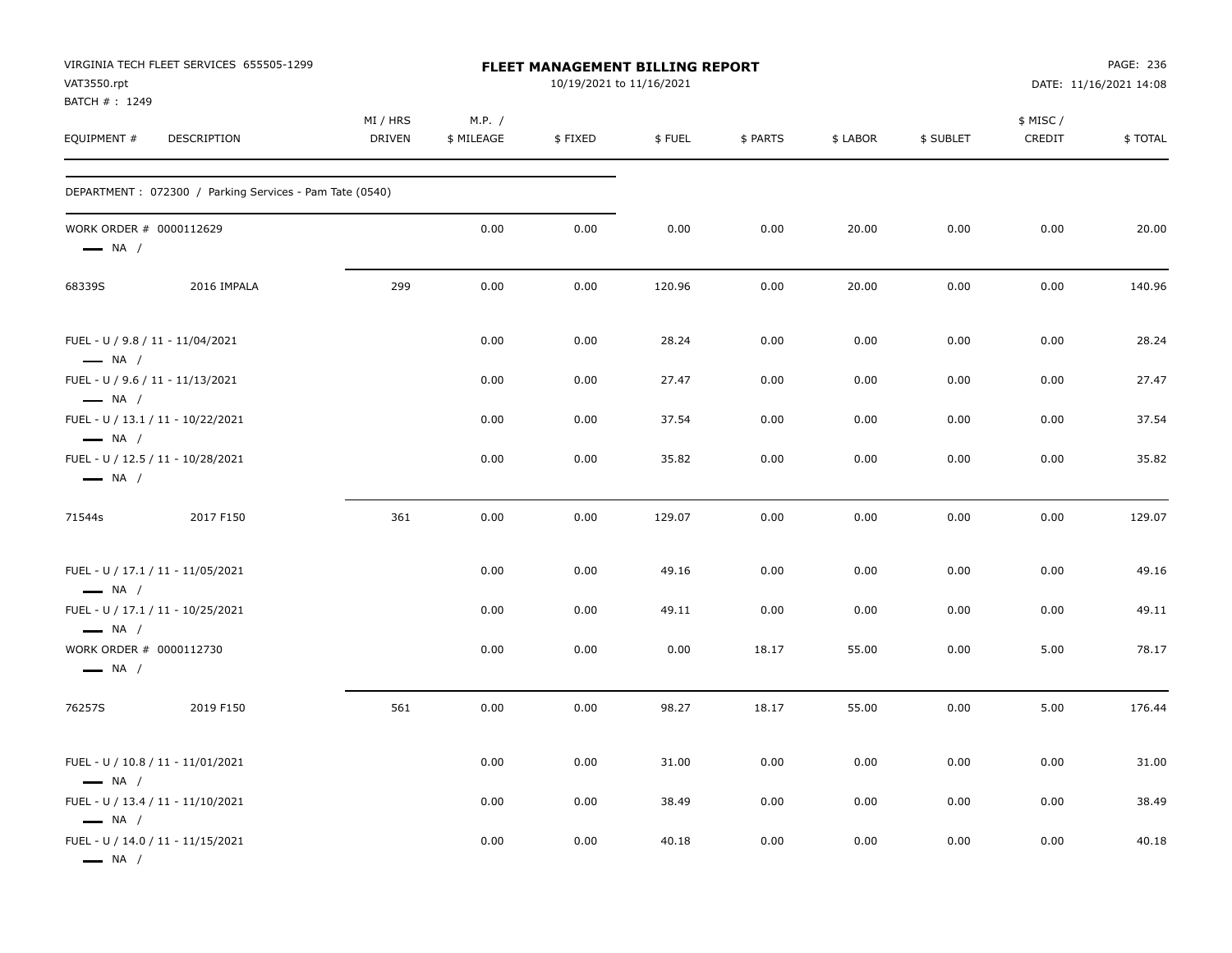| VAT3550.rpt                                                | VIRGINIA TECH FLEET SERVICES 655505-1299                |                           |                      | FLEET MANAGEMENT BILLING REPORT<br>10/19/2021 to 11/16/2021 |        |          |          |           |                     | PAGE: 237<br>DATE: 11/16/2021 14:08 |
|------------------------------------------------------------|---------------------------------------------------------|---------------------------|----------------------|-------------------------------------------------------------|--------|----------|----------|-----------|---------------------|-------------------------------------|
| BATCH #: 1249<br>EQUIPMENT #                               | DESCRIPTION                                             | MI / HRS<br><b>DRIVEN</b> | M.P. /<br>\$ MILEAGE | \$FIXED                                                     | \$FUEL | \$ PARTS | \$ LABOR | \$ SUBLET | \$ MISC /<br>CREDIT | \$TOTAL                             |
|                                                            | DEPARTMENT: 072300 / Parking Services - Pam Tate (0540) |                           |                      |                                                             |        |          |          |           |                     |                                     |
| $\longrightarrow$ NA /                                     | FUEL - U / 12.5 / 11 - 10/19/2021                       |                           | 0.00                 | 0.00                                                        | 34.13  | 0.00     | 0.00     | 0.00      | 0.00                | 34.13                               |
| $\longrightarrow$ NA /                                     | FUEL - U / 13.4 / 11 - 10/25/2021                       |                           | 0.00                 | 0.00                                                        | 38.46  | 0.00     | 0.00     | 0.00      | 0.00                | 38.46                               |
| 77346s                                                     | 2019 Frontier                                           | 661                       | 0.00                 | 0.00                                                        | 182.26 | 0.00     | 0.00     | 0.00      | 0.00                | 182.26                              |
| FUEL - U / 3.7 / 11 - 11/15/2021<br>$\longrightarrow$ NA / |                                                         |                           | 0.00                 | 0.00                                                        | 10.65  | 0.00     | 0.00     | 0.00      | 0.00                | 10.65                               |
| FUEL - U / 0.6 / 12 - 10/25/2021<br>$\longrightarrow$ NA / |                                                         |                           | 0.00                 | 0.00                                                        | 1.61   | 0.00     | 0.00     | 0.00      | 0.00                | 1.61                                |
| FUEL - U / 2.5 / 12 - 10/25/2021<br>$\longrightarrow$ NA / |                                                         |                           | 0.00                 | 0.00                                                        | 7.29   | 0.00     | 0.00     | 0.00      | 0.00                | 7.29                                |
| WORK ORDER # 0000112619<br>$\longrightarrow$ NA /          |                                                         |                           | 0.00                 | 0.00                                                        | 0.00   | 69.55    | 32.50    | 0.00      | 0.00                | 102.05                              |
| EGUV091                                                    | 2013 CARRYALL 6                                         | $\pmb{0}$                 | 0.00                 | 0.00                                                        | 19.55  | 69.55    | 32.50    | 0.00      | 0.00                | 121.60                              |
| FUEL - U / 1.8 / 11 - 10/26/2021<br>$\longrightarrow$ NA / |                                                         |                           | 0.00                 | 0.00                                                        | 5.08   | 0.00     | 0.00     | 0.00      | 0.00                | 5.08                                |
| EGUV092                                                    | 2009 2WD 390                                            | $\mathbf 0$               | 0.00                 | 0.00                                                        | 5.08   | 0.00     | 0.00     | 0.00      | 0.00                | 5.08                                |
| FUEL - U / 0.7 / 11 - 11/13/2021<br>$\longrightarrow$ NA / |                                                         |                           | 0.00                 | 0.00                                                        | 2.10   | 0.00     | 0.00     | 0.00      | 0.00                | 2.10                                |
| FUEL - U / 1.5 / 12 - 11/13/2021<br>$\longrightarrow$ NA / |                                                         |                           | 0.00                 | 0.00                                                        | 4.28   | 0.00     | 0.00     | 0.00      | 0.00                | 4.28                                |
| FUEL - U / 2.4 / 12 - 11/13/2021<br>$\longrightarrow$ NA / |                                                         |                           | 0.00                 | 0.00                                                        | 6.97   | 0.00     | 0.00     | 0.00      | 0.00                | 6.97                                |
| eps                                                        | <b>1990 CANS</b>                                        | $\mathsf 0$               | 0.00                 | 0.00                                                        | 13.35  | 0.00     | 0.00     | 0.00      | 0.00                | 13.35                               |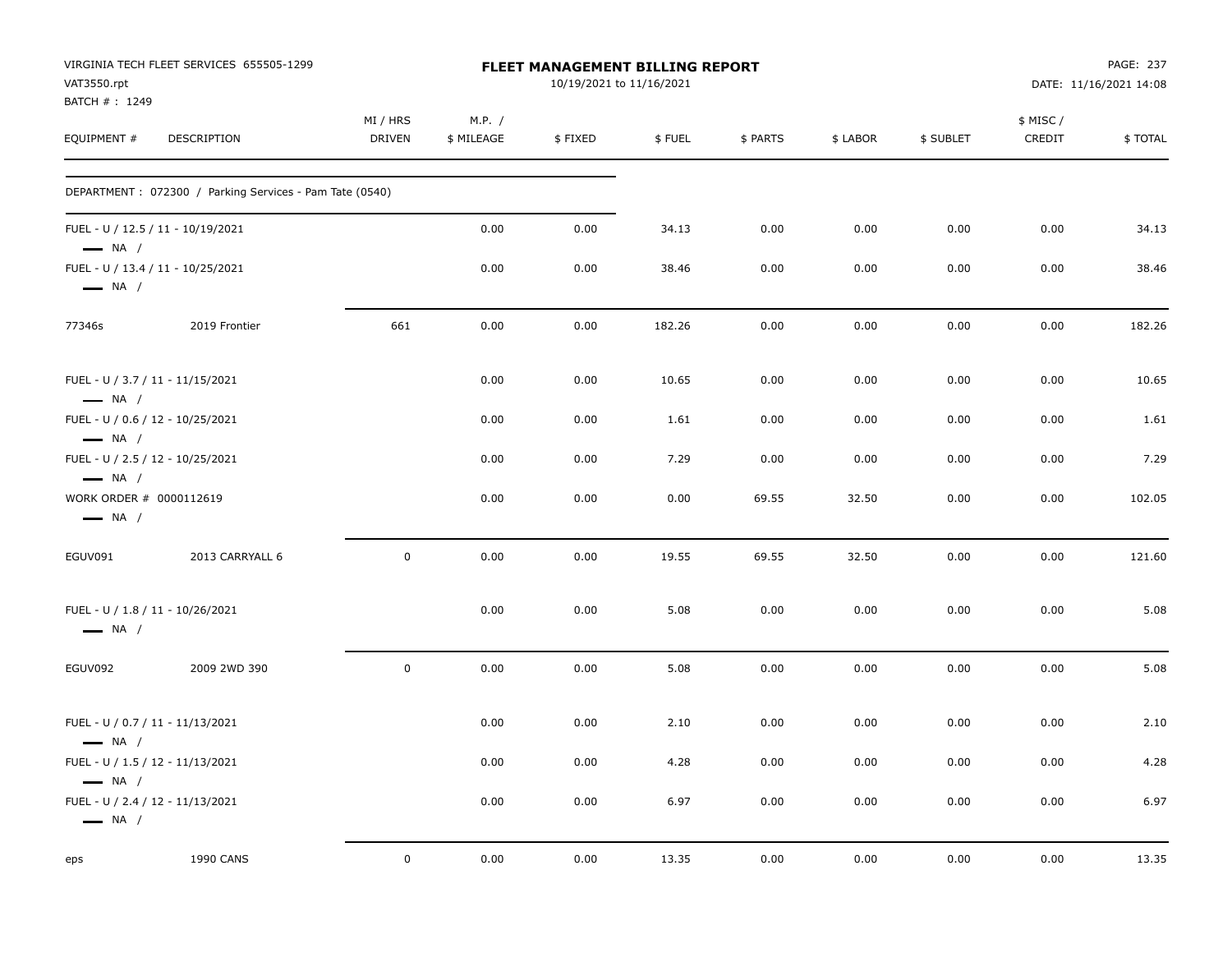| VAT3550.rpt<br>BATCH #: 1249                                           | VIRGINIA TECH FLEET SERVICES 655505-1299                |        |                           |                      |         | <b>FLEET MANAGEMENT BILLING REPORT</b><br>10/19/2021 to 11/16/2021 |          |          |                  |                    | PAGE: 238<br>DATE: 11/16/2021 14:08 |
|------------------------------------------------------------------------|---------------------------------------------------------|--------|---------------------------|----------------------|---------|--------------------------------------------------------------------|----------|----------|------------------|--------------------|-------------------------------------|
| EQUIPMENT #                                                            | DESCRIPTION                                             |        | MI / HRS<br><b>DRIVEN</b> | M.P. /<br>\$ MILEAGE | \$FIXED | \$FUEL                                                             | \$ PARTS | \$ LABOR | \$ SUBLET        | \$ MISC/<br>CREDIT | \$TOTAL                             |
|                                                                        | DEPARTMENT: 072300 / Parking Services - Pam Tate (0540) |        |                           |                      |         |                                                                    |          |          |                  |                    |                                     |
| $\longrightarrow$ NA /                                                 | FUEL - U / 15.0 / 11 - 11/05/2021                       |        |                           | 0.00                 | 0.00    | 43.05                                                              | 0.00     | 0.00     | 0.00             | 0.00               | 43.05                               |
|                                                                        | FUEL - U / 15.1 / 11 - 11/12/2021                       |        |                           | 0.00                 | 0.00    | 43.34                                                              | 0.00     | 0.00     | 0.00             | 0.00               | 43.34                               |
| $\longrightarrow$ NA /<br>$\longrightarrow$ NA /                       | FUEL - U / 14.9 / 11 - 10/22/2021                       |        |                           | 0.00                 | 0.00    | 42.65                                                              | 0.00     | 0.00     | 0.00             | 0.00               | 42.65                               |
|                                                                        | FUEL - U / 15.2 / 11 - 10/29/2021                       |        |                           | 0.00                 | 0.00    | 43.60                                                              | 0.00     | 0.00     | 0.00             | 0.00               | 43.60                               |
| $\longrightarrow$ NA /<br><b>BASE CHARGE</b><br>$\longrightarrow$ NA / |                                                         |        |                           | 0.00                 | 553.00  | 0.00                                                               | 0.00     | 0.00     | 0.00             | 0.00               | 553.00                              |
| <b>PA54</b>                                                            | 2013 Caravan                                            |        | 1,401                     | 0.00                 | 553.00  | 172.64                                                             | 0.00     | 0.00     | 0.00             | 0.00               | 725.64                              |
| ACCT:                                                                  | 153054                                                  |        | 5,274                     | 0.00                 | 553.00  | 1,395.75                                                           | 392.52   | 307.50   | 0.00             | 5.00               | 2,653.77                            |
|                                                                        | DEPARTMENT SUBTOTALS :                                  |        | 5,274                     | 0.00                 | 553.00  | 1,395.75                                                           | 392.52   | 307.50   | 0.00             | 5.00               | 2,653.77                            |
|                                                                        | BREAKDOWN OF CHARGES:                                   |        |                           | MILEAGE              |         |                                                                    | 0.00     |          | PARTS (WO'S)     |                    | 370.94                              |
|                                                                        | EQUIPMENT COUNT:                                        | 13     |                           | MOTOR POOL           |         |                                                                    | 0.00     |          | PARTS (IND.ISS.) |                    | 21.58                               |
|                                                                        | DEPARTMENT:                                             | 072300 |                           | <b>BASE</b>          |         |                                                                    | 553.00   |          | CREDITS          |                    | 0.00                                |
|                                                                        |                                                         |        |                           | INSURANCE            |         |                                                                    | 0.00     |          | MISCELLANEOUS    |                    | 5.00                                |
|                                                                        |                                                         |        |                           | <b>OTHER</b>         |         |                                                                    | 0.00     | LABOR    |                  |                    | 307.50                              |
|                                                                        |                                                         |        |                           | REPLACEMENT          |         |                                                                    | 0.00     |          | <b>SUBLETS</b>   |                    | 0.00                                |
|                                                                        |                                                         |        |                           | <b>FUEL</b>          |         | 1,395.75                                                           |          |          |                  |                    |                                     |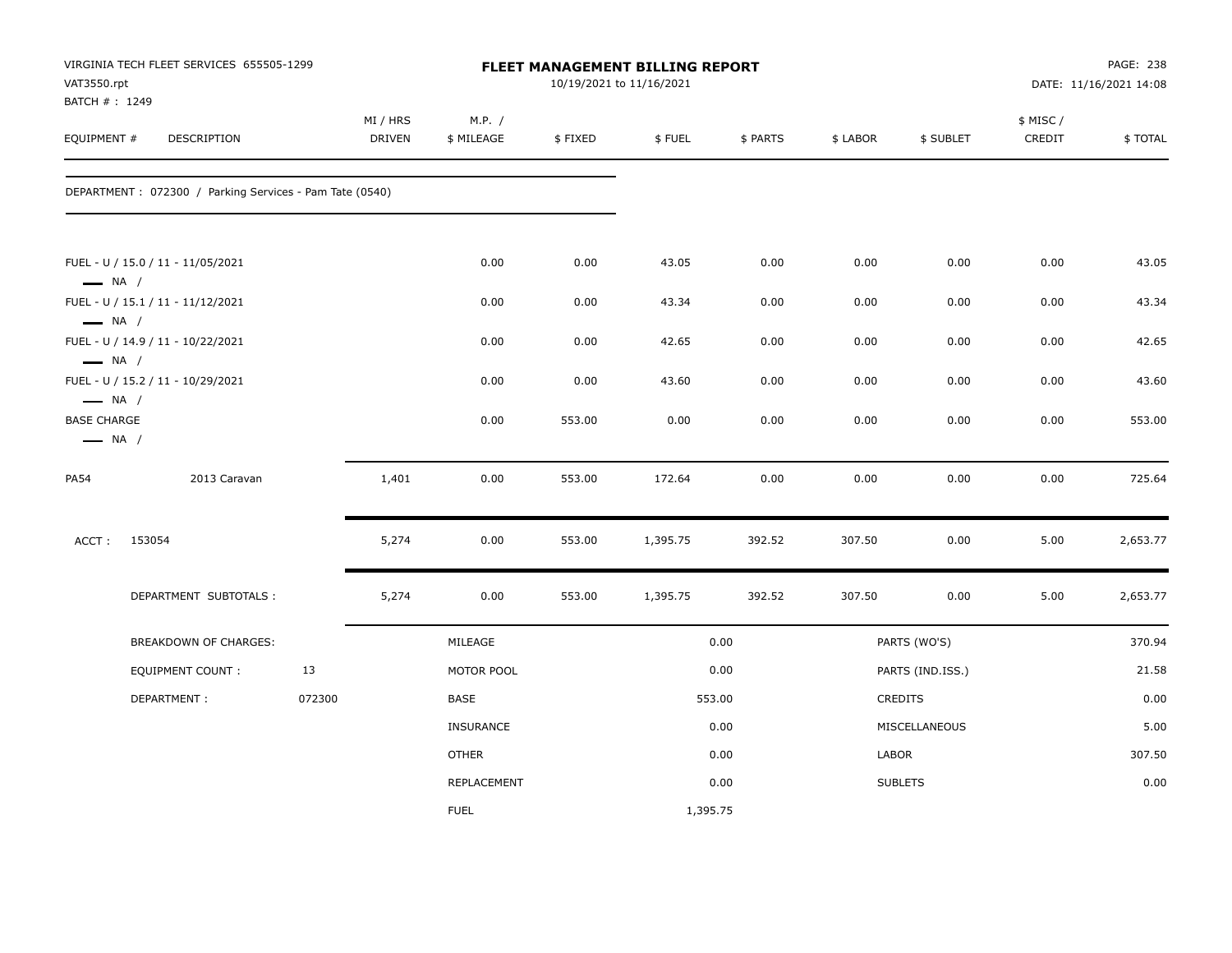| VAT3550.rpt<br>BATCH #: 1249                                | VIRGINIA TECH FLEET SERVICES 655505-1299               |                    |                      | 10/19/2021 to 11/16/2021 | FLEET MANAGEMENT BILLING REPORT |          |          |           |                    | PAGE: 239<br>DATE: 11/16/2021 14:08 |
|-------------------------------------------------------------|--------------------------------------------------------|--------------------|----------------------|--------------------------|---------------------------------|----------|----------|-----------|--------------------|-------------------------------------|
| EQUIPMENT #                                                 | DESCRIPTION                                            | MI / HRS<br>DRIVEN | M.P. /<br>\$ MILEAGE | \$FIXED                  | \$FUEL                          | \$ PARTS | \$ LABOR | \$ SUBLET | \$ MISC/<br>CREDIT | \$TOTAL                             |
|                                                             | DEPARTMENT: 072500 / TELECOMMUN AUX. Angela Jones 0506 |                    |                      |                          |                                 |          |          |           |                    |                                     |
| ACCOUNT CODE: 153057                                        |                                                        |                    |                      |                          |                                 |          |          |           |                    |                                     |
| FUEL - U / 23.5 / 11 - 10/28/2021<br>$\longrightarrow$ NA / |                                                        |                    | 0.00                 | 0.00                     | 67.42                           | 0.00     | 0.00     | 0.00      | 0.00               | 67.42                               |
| 40064S                                                      | 1998 E150 VAN                                          | 251                | 0.00                 | 0.00                     | 67.42                           | 0.00     | 0.00     | 0.00      | 0.00               | 67.42                               |
| FUEL - U / 24.5 / 11 - 11/12/2021<br>$\longrightarrow$ NA / |                                                        |                    | 0.00                 | 0.00                     | 70.40                           | 0.00     | 0.00     | 0.00      | 0.00               | 70.40                               |
| 41411S                                                      | 1999 SIERRA                                            | 266                | 0.00                 | 0.00                     | 70.40                           | 0.00     | 0.00     | 0.00      | 0.00               | 70.40                               |
| FUEL - U / 12.6 / 11 - 11/15/2021<br>$\longrightarrow$ NA / |                                                        |                    | 0.00                 | 0.00                     | 36.05                           | 0.00     | 0.00     | 0.00      | 0.00               | 36.05                               |
| FUEL - U / 12.6 / 11 - 10/29/2021<br>$\longrightarrow$ NA / |                                                        |                    | 0.00                 | 0.00                     | 36.02                           | 0.00     | 0.00     | 0.00      | 0.00               | 36.02                               |
| 43296S                                                      | 2012 COLORADO                                          | 266                | 0.00                 | 0.00                     | 72.07                           | 0.00     | 0.00     | 0.00      | 0.00               | 72.07                               |
| FUEL - U / 17.6 / 12 - 11/11/2021<br>$\longrightarrow$ NA / |                                                        |                    | 0.00                 | 0.00                     | 50.51                           | 0.00     | 0.00     | 0.00      | 0.00               | 50.51                               |
| FUEL - U / 17.9 / 11 - 10/22/2021<br>$\longrightarrow$ NA / |                                                        |                    | 0.00                 | 0.00                     | 51.34                           | 0.00     | 0.00     | 0.00      | 0.00               | 51.34                               |
| 43300S                                                      | 2012 Caravan                                           | 544                | 0.00                 | 0.00                     | 101.85                          | 0.00     | 0.00     | 0.00      | 0.00               | 101.85                              |
| FUEL - U / 22.7 / 12 - 11/04/2021<br>$\longrightarrow$ NA / |                                                        |                    | 0.00                 | 0.00                     | 65.03                           | 0.00     | 0.00     | 0.00      | 0.00               | 65.03                               |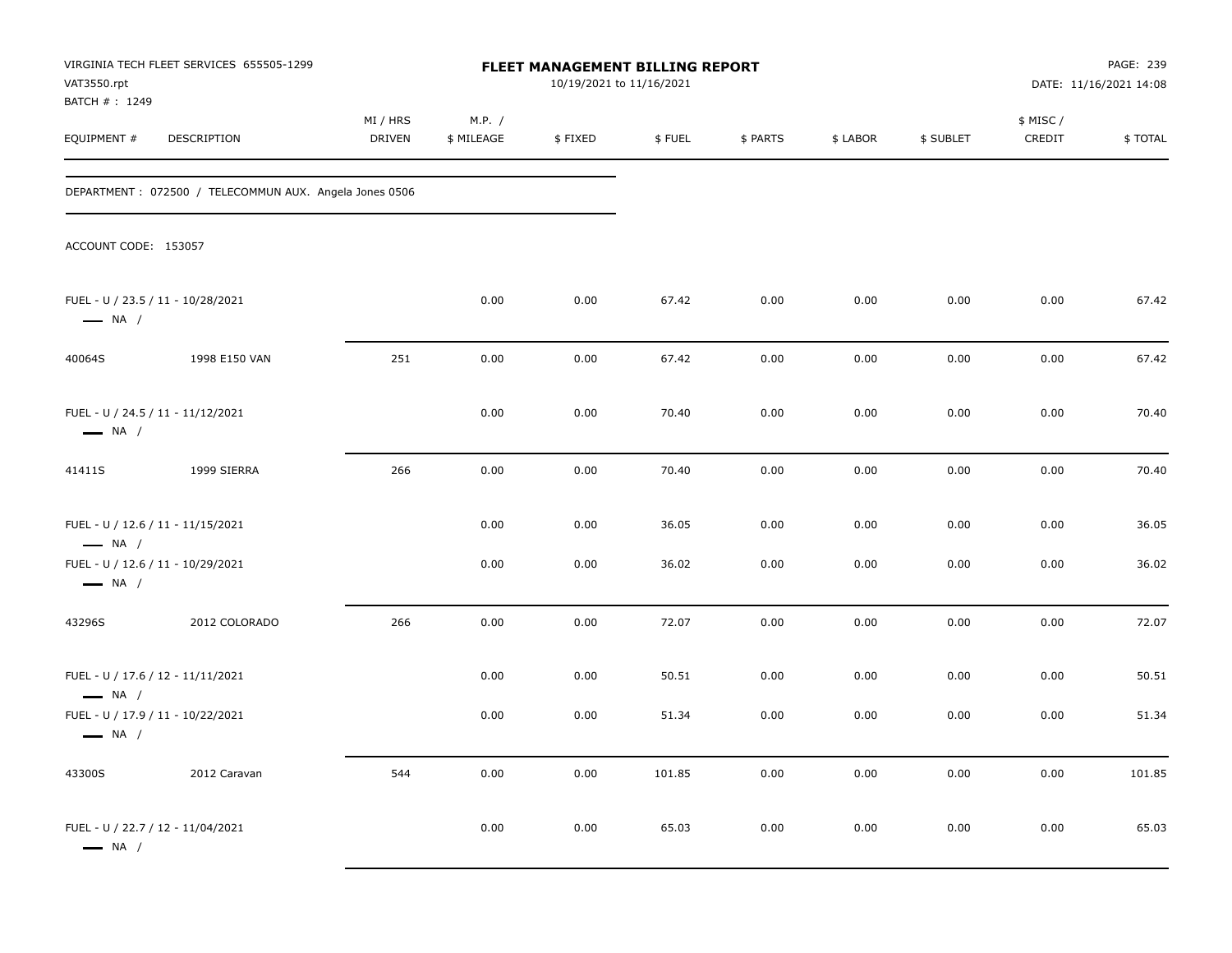| VAT3550.rpt<br>BATCH #: 1249 | VIRGINIA TECH FLEET SERVICES 655505-1299               |                           |                      | FLEET MANAGEMENT BILLING REPORT<br>10/19/2021 to 11/16/2021 |        |          |          |           |                     | PAGE: 240<br>DATE: 11/16/2021 14:08 |
|------------------------------|--------------------------------------------------------|---------------------------|----------------------|-------------------------------------------------------------|--------|----------|----------|-----------|---------------------|-------------------------------------|
| EQUIPMENT #                  | DESCRIPTION                                            | MI / HRS<br><b>DRIVEN</b> | M.P. /<br>\$ MILEAGE | \$FIXED                                                     | \$FUEL | \$ PARTS | \$ LABOR | \$ SUBLET | \$ MISC /<br>CREDIT | \$TOTAL                             |
|                              | DEPARTMENT: 072500 / TELECOMMUN AUX. Angela Jones 0506 |                           |                      |                                                             |        |          |          |           |                     |                                     |
| 47256S                       | 2012 Express 2500                                      | 237                       | 0.00                 | 0.00                                                        | 65.03  | 0.00     | 0.00     | 0.00      | 0.00                | 65.03                               |
| $\longrightarrow$ NA /       | FUEL - U / 30.7 / 12 - 10/28/2021                      |                           | 0.00                 | 0.00                                                        | 88.20  | 0.00     | 0.00     | 0.00      | 0.00                | 88.20                               |
| 52479S                       | 2006 E-150 VAN                                         | 226                       | 0.00                 | 0.00                                                        | 88.20  | 0.00     | 0.00     | 0.00      | 0.00                | 88.20                               |
| $\longrightarrow$ NA /       | FUEL - U / 25.3 / 11 - 11/01/2021                      |                           | 0.00                 | 0.00                                                        | 72.64  | 0.00     | 0.00     | 0.00      | 0.00                | 72.64                               |
| 52480S                       | 2006 E-150 VAN                                         | 200                       | 0.00                 | 0.00                                                        | 72.64  | 0.00     | 0.00     | 0.00      | 0.00                | 72.64                               |
| $\longrightarrow$ NA /       | FUEL - U / 25.2 / 12 - 11/05/2021                      |                           | 0.00                 | 0.00                                                        | 72.32  | 0.00     | 0.00     | 0.00      | 0.00                | 72.32                               |
| 52481S                       | 2006 E-150 VAN                                         | 270                       | 0.00                 | 0.00                                                        | 72.32  | 0.00     | 0.00     | 0.00      | 0.00                | 72.32                               |
| $\longrightarrow$ NA /       | FUEL - U / 27.2 / 11 - 10/27/2021                      |                           | 0.00                 | 0.00                                                        | 78.09  | 0.00     | 0.00     | 0.00      | 0.00                | 78.09                               |
| 55243S                       | 2007 Express 2500                                      | 106                       | 0.00                 | 0.00                                                        | 78.09  | 0.00     | 0.00     | 0.00      | 0.00                | 78.09                               |
| — NA /                       | FUEL - U / 17.1 / 11 - 11/03/2021                      |                           | 0.00                 | 0.00                                                        | 49.19  | 0.00     | 0.00     | 0.00      | 0.00                | 49.19                               |
| 57594S                       | 2009 Caravan                                           | 223                       | 0.00                 | 0.00                                                        | 49.19  | 0.00     | 0.00     | 0.00      | 0.00                | 49.19                               |
| $\longrightarrow$ NA /       | FUEL - U / 31.1 / 11 - 10/25/2021                      |                           | 0.00                 | 0.00                                                        | 89.26  | $0.00\,$ | 0.00     | 0.00      | 0.00                | 89.26                               |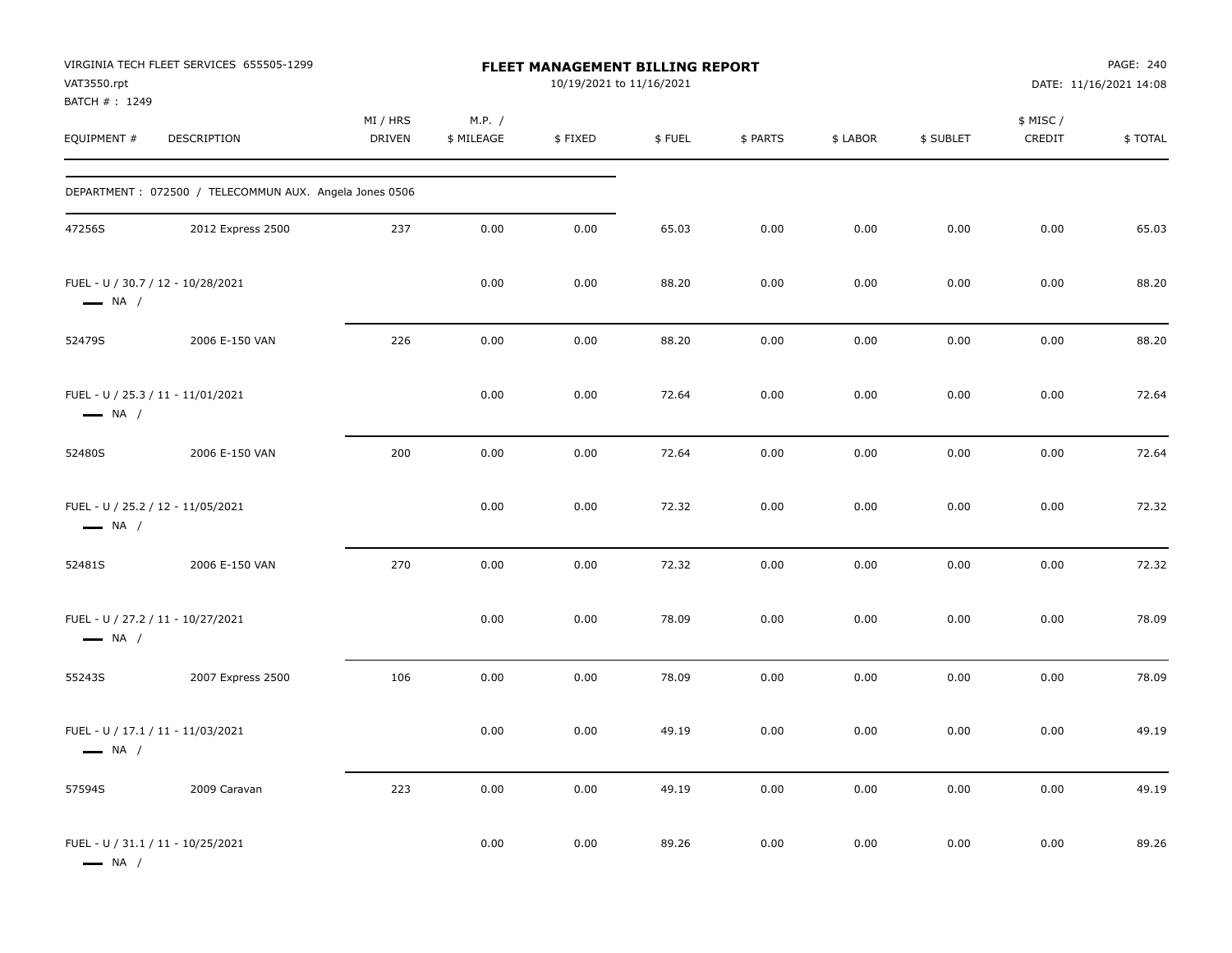| VAT3550.rpt<br>BATCH #: 1249                                | VIRGINIA TECH FLEET SERVICES 655505-1299               |                           |                      | <b>FLEET MANAGEMENT BILLING REPORT</b><br>10/19/2021 to 11/16/2021 |        |          |          |           |                     | PAGE: 241<br>DATE: 11/16/2021 14:08 |
|-------------------------------------------------------------|--------------------------------------------------------|---------------------------|----------------------|--------------------------------------------------------------------|--------|----------|----------|-----------|---------------------|-------------------------------------|
| EQUIPMENT #                                                 | DESCRIPTION                                            | MI / HRS<br><b>DRIVEN</b> | M.P. /<br>\$ MILEAGE | \$FIXED                                                            | \$FUEL | \$ PARTS | \$ LABOR | \$ SUBLET | \$ MISC /<br>CREDIT | \$TOTAL                             |
|                                                             | DEPARTMENT: 072500 / TELECOMMUN AUX. Angela Jones 0506 |                           |                      |                                                                    |        |          |          |           |                     |                                     |
| 57595S                                                      | 2009 F250-4x4                                          | 195                       | 0.00                 | 0.00                                                               | 89.26  | 0.00     | 0.00     | 0.00      | 0.00                | 89.26                               |
| FUEL - U / 24.0 / 11 - 11/09/2021<br>$\longrightarrow$ NA / |                                                        |                           | 0.00                 | 0.00                                                               | 68.97  | 0.00     | 0.00     | 0.00      | 0.00                | 68.97                               |
| FUEL - U / 25.1 / 11 - 10/21/2021<br>$\longrightarrow$ NA / |                                                        |                           | 0.00                 | 0.00                                                               | 72.07  | 0.00     | 0.00     | 0.00      | 0.00                | 72.07                               |
| 57598S                                                      | 2009 Silverado                                         | 923                       | 0.00                 | 0.00                                                               | 141.04 | 0.00     | 0.00     | 0.00      | 0.00                | 141.04                              |
| FUEL - D / 26.0 / 13 - 11/04/2021<br>$\longrightarrow$ NA / |                                                        |                           | 0.00                 | 0.00                                                               | 78.12  | 0.00     | 0.00     | 0.00      | 0.00                | 78.12                               |
| 58820S                                                      | 2009 F-350                                             | 189                       | 0.00                 | 0.00                                                               | 78.12  | 0.00     | 0.00     | 0.00      | 0.00                | 78.12                               |
| FUEL - U / 16.6 / 11 - 10/29/2021<br>$\longrightarrow$ NA / |                                                        |                           | 0.00                 | 0.00                                                               | 47.58  | 0.00     | 0.00     | 0.00      | 0.00                | 47.58                               |
| 65577S                                                      | 2013 RAM VAN                                           | 238                       | 0.00                 | 0.00                                                               | 47.58  | 0.00     | 0.00     | 0.00      | 0.00                | 47.58                               |
| FUEL - U / 14.6 / 12 - 11/03/2021<br>$\longrightarrow$ NA / |                                                        |                           | 0.00                 | 0.00                                                               | 41.90  | 0.00     | 0.00     | 0.00      | 0.00                | 41.90                               |
| FUEL - U / 12.1 / 11 - 10/20/2021<br>$\longrightarrow$ NA / |                                                        |                           | 0.00                 | 0.00                                                               | 34.76  | 0.00     | 0.00     | 0.00      | 0.00                | 34.76                               |
| 65579S                                                      | 2013 RAM VAN                                           | 350                       | 0.00                 | 0.00                                                               | 76.66  | 0.00     | 0.00     | 0.00      | 0.00                | 76.66                               |
| FUEL - U / 17.1 / 11 - 10/27/2021<br>$\longrightarrow$ NA / |                                                        |                           | 0.00                 | 0.00                                                               | 48.93  | 0.00     | 0.00     | 0.00      | 0.00                | 48.93                               |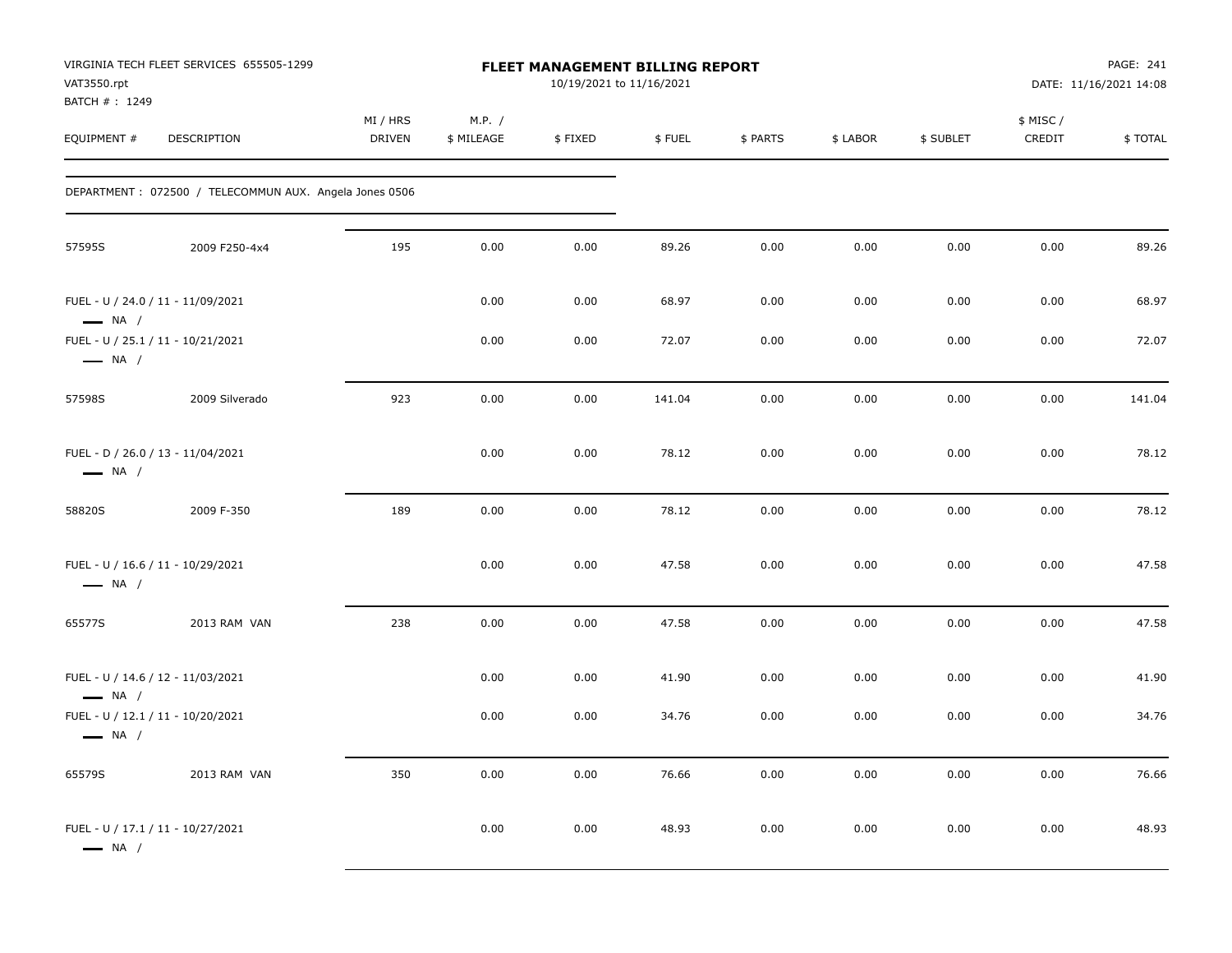| VAT3550.rpt                  | VIRGINIA TECH FLEET SERVICES 655505-1299               |        | FLEET MANAGEMENT BILLING REPORT<br>10/19/2021 to 11/16/2021 |                      |         |          |          |          |                  |                    | PAGE: 242<br>DATE: 11/16/2021 14:08 |
|------------------------------|--------------------------------------------------------|--------|-------------------------------------------------------------|----------------------|---------|----------|----------|----------|------------------|--------------------|-------------------------------------|
| BATCH #: 1249<br>EQUIPMENT # | DESCRIPTION                                            |        | MI / HRS<br><b>DRIVEN</b>                                   | M.P. /<br>\$ MILEAGE | \$FIXED | \$FUEL   | \$ PARTS | \$ LABOR | \$ SUBLET        | \$ MISC/<br>CREDIT | \$TOTAL                             |
|                              | DEPARTMENT: 072500 / TELECOMMUN AUX. Angela Jones 0506 |        |                                                             |                      |         |          |          |          |                  |                    |                                     |
| 65650S                       | 2013 RAM VAN                                           |        | 218                                                         | 0.00                 | 0.00    | 48.93    | 0.00     | 0.00     | 0.00             | 0.00               | 48.93                               |
| $\longrightarrow$ NA /       | FUEL - U / 15.7 / 12 - 11/12/2021                      |        |                                                             | 0.00                 | 0.00    | 45.15    | 0.00     | 0.00     | 0.00             | 0.00               | 45.15                               |
| $\longrightarrow$ NA /       | FUEL - U / 17.3 / CC - 10/24/2021                      |        |                                                             | 0.00                 | 0.00    | 56.23    | 0.00     | 0.00     | 0.00             | 0.00               | 56.23                               |
| 66972S                       | 2014 RAM VAN                                           |        | 718                                                         | 0.00                 | 0.00    | 101.38   | 0.00     | 0.00     | 0.00             | 0.00               | 101.38                              |
| ACCT:                        | 153057                                                 |        | 5,420                                                       | 0.00                 | 0.00    | 1,320.18 | 0.00     | 0.00     | 0.00             | 0.00               | 1,320.18                            |
|                              | DEPARTMENT SUBTOTALS :                                 |        | 5,420                                                       | 0.00                 | 0.00    | 1,320.18 | 0.00     | 0.00     | 0.00             | 0.00               | 1,320.18                            |
|                              | BREAKDOWN OF CHARGES:                                  |        |                                                             | MILEAGE              |         |          | 0.00     |          | PARTS (WO'S)     |                    | 0.00                                |
|                              | <b>EQUIPMENT COUNT:</b>                                | 17     |                                                             | MOTOR POOL           |         |          | 0.00     |          | PARTS (IND.ISS.) |                    | 0.00                                |
|                              | DEPARTMENT:                                            | 072500 |                                                             | <b>BASE</b>          |         |          | 0.00     |          | <b>CREDITS</b>   |                    | 0.00                                |
|                              |                                                        |        |                                                             | <b>INSURANCE</b>     |         |          | 0.00     |          | MISCELLANEOUS    |                    | 0.00                                |
|                              |                                                        |        |                                                             | <b>OTHER</b>         |         |          | 0.00     | LABOR    |                  |                    | 0.00                                |
|                              |                                                        |        |                                                             | REPLACEMENT          |         |          | 0.00     |          | <b>SUBLETS</b>   |                    | 0.00                                |
|                              |                                                        |        |                                                             | <b>FUEL</b>          |         | 1,320.18 |          |          |                  |                    |                                     |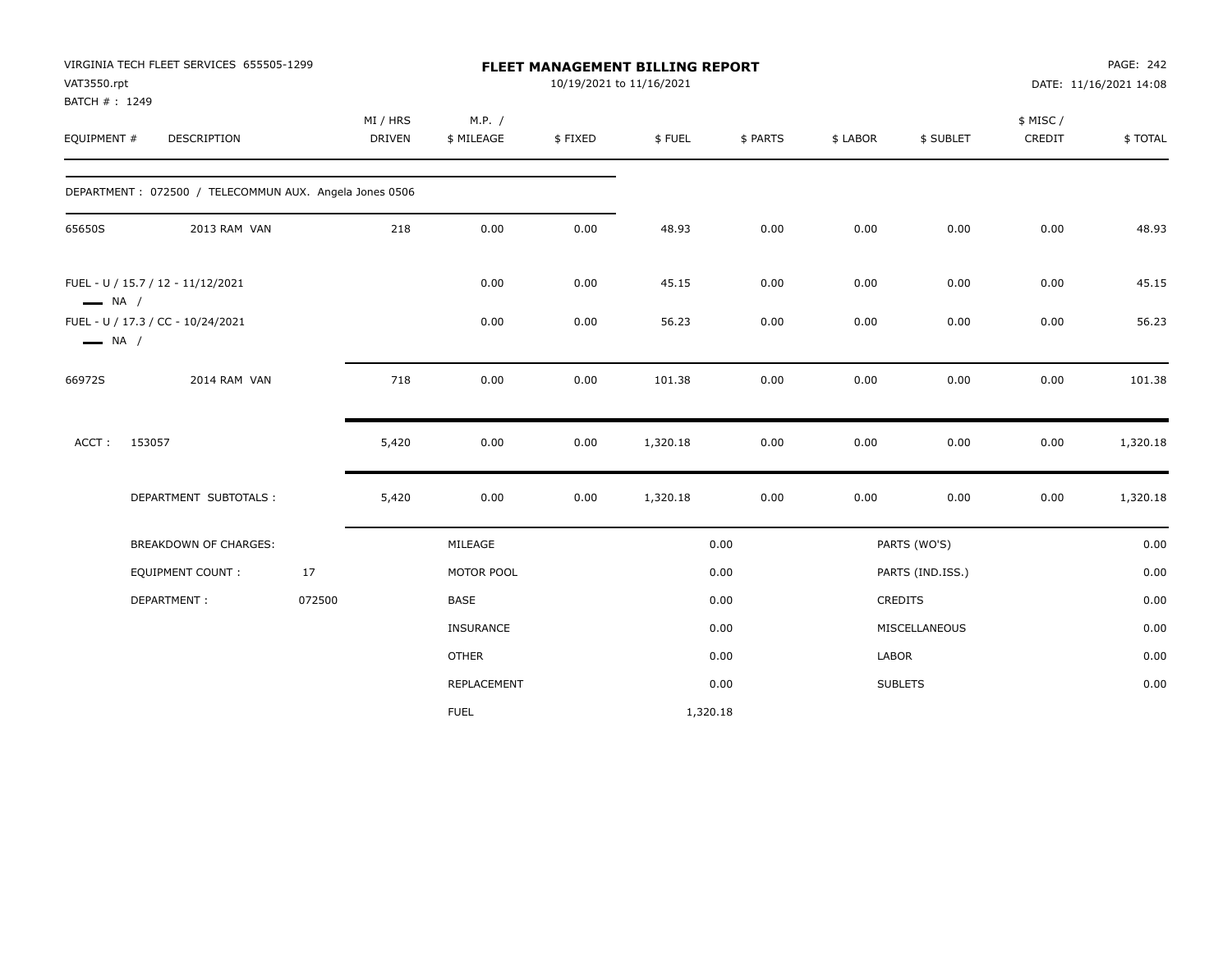| VAT3550.rpt                                                                           | VIRGINIA TECH FLEET SERVICES 655505-1299               |                    |                      | <b>FLEET MANAGEMENT BILLING REPORT</b><br>10/19/2021 to 11/16/2021 |        |          |          |           |                    | PAGE: 243<br>DATE: 11/16/2021 14:08 |
|---------------------------------------------------------------------------------------|--------------------------------------------------------|--------------------|----------------------|--------------------------------------------------------------------|--------|----------|----------|-----------|--------------------|-------------------------------------|
| BATCH #: 1249<br>EQUIPMENT #                                                          | DESCRIPTION                                            | MI / HRS<br>DRIVEN | M.P. /<br>\$ MILEAGE | \$FIXED                                                            | \$FUEL | \$ PARTS | \$ LABOR | \$ SUBLET | \$ MISC/<br>CREDIT | \$TOTAL                             |
|                                                                                       | DEPARTMENT: 072600 / Residential Mail Brandy Cole 0372 |                    |                      |                                                                    |        |          |          |           |                    |                                     |
| ACCOUNT CODE: 122529                                                                  |                                                        |                    |                      |                                                                    |        |          |          |           |                    |                                     |
| FUEL - U / 19.8 / 11 - 11/01/2021<br>$\longrightarrow$ NA /                           |                                                        |                    | 0.00                 | 0.00                                                               | 56.68  | 0.00     | 0.00     | 0.00      | 0.00               | 56.68                               |
| 60154S                                                                                | 2010 12 PAS VAN                                        | 149                | 0.00                 | 0.00                                                               | 56.68  | 0.00     | 0.00     | 0.00      | 0.00               | 56.68                               |
| FUEL - U / 22.7 / 12 - 11/10/2021<br>$\longrightarrow$ NA /                           |                                                        |                    | 0.00                 | 0.00                                                               | 65.03  | 0.00     | 0.00     | 0.00      | 0.00               | 65.03                               |
| FUEL - U / 23.8 / 11 - 10/26/2021<br>$\longrightarrow$ NA /                           |                                                        |                    | 0.00                 | 0.00                                                               | 68.19  | 0.00     | 0.00     | 0.00      | 0.00               | 68.19                               |
| 60174S                                                                                | 2011 12 PAS VAN                                        | 432                | 0.00                 | 0.00                                                               | 133.22 | 0.00     | 0.00     | 0.00      | 0.00               | 133.22                              |
| FUEL - U / 13.0 / 11 - 11/03/2021<br>$\longrightarrow$ NA /                           |                                                        |                    | 0.00                 | 0.00                                                               | 37.37  | 0.00     | 0.00     | 0.00      | 0.00               | 37.37                               |
| FUEL - U / 15.3 / 11 - 11/09/2021<br>$\longrightarrow$ NA /                           |                                                        |                    | 0.00                 | 0.00                                                               | 43.97  | 0.00     | 0.00     | 0.00      | 0.00               | 43.97                               |
| FUEL - U / 15.0 / 11 - 11/16/2021<br>$\longrightarrow$ NA /                           |                                                        |                    | 0.00                 | 0.00                                                               | 43.05  | 0.00     | 0.00     | 0.00      | 0.00               | 43.05                               |
| FUEL - U / 21.3 / 11 - 10/18/2021                                                     |                                                        |                    | 0.00                 | 0.00                                                               | 58.15  | 0.00     | 0.00     | 0.00      | 0.00               | 58.15                               |
| $\longrightarrow$ NA /<br>FUEL - U / 18.6 / 11 - 10/25/2021                           |                                                        |                    | 0.00                 | 0.00                                                               | 53.32  | 0.00     | 0.00     | 0.00      | 0.00               | 53.32                               |
| $\longrightarrow$ NA /<br>FUEL - U / 11.0 / 11 - 10/28/2021<br>$\longrightarrow$ NA / |                                                        |                    | 0.00                 | 0.00                                                               | 31.57  | 0.00     | 0.00     | 0.00      | 0.00               | 31.57                               |
| 60205S                                                                                | 2011 12 PAS VAN                                        | 874                | 0.00                 | 0.00                                                               | 267.43 | 0.00     | 0.00     | 0.00      | 0.00               | 267.43                              |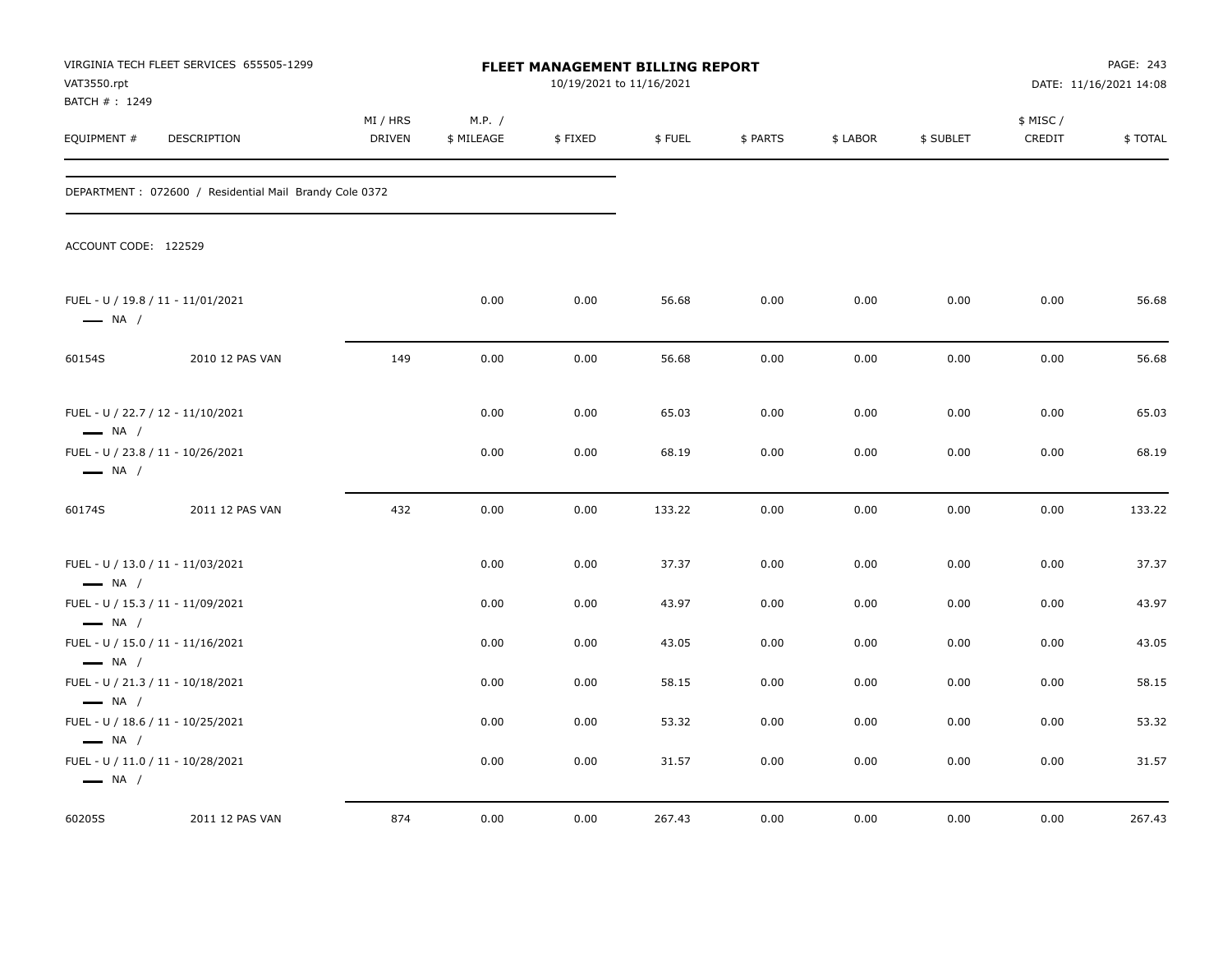| VAT3550.rpt                  | VIRGINIA TECH FLEET SERVICES 655505-1299                |                |                    |                      | FLEET MANAGEMENT BILLING REPORT<br>10/19/2021 to 11/16/2021 |        |          |          |                  |                    | PAGE: 244<br>DATE: 11/16/2021 14:08 |
|------------------------------|---------------------------------------------------------|----------------|--------------------|----------------------|-------------------------------------------------------------|--------|----------|----------|------------------|--------------------|-------------------------------------|
| BATCH #: 1249<br>EQUIPMENT # | DESCRIPTION                                             |                | MI / HRS<br>DRIVEN | M.P. /<br>\$ MILEAGE | \$FIXED                                                     | \$FUEL | \$ PARTS | \$ LABOR | \$ SUBLET        | \$ MISC/<br>CREDIT | \$TOTAL                             |
|                              | DEPARTMENT : 072600 / Residential Mail Brandy Cole 0372 |                |                    |                      |                                                             |        |          |          |                  |                    |                                     |
| $\longrightarrow$ NA /       | FUEL - U / 14.0 / 12 - 11/03/2021                       |                |                    | 0.00                 | 0.00                                                        | 40.15  | 0.00     | 0.00     | 0.00             | 0.00               | 40.15                               |
| $\longrightarrow$ NA /       | FUEL - U / 11.8 / 12 - 11/09/2021                       |                |                    | 0.00                 | 0.00                                                        | 33.78  | 0.00     | 0.00     | 0.00             | 0.00               | 33.78                               |
| $\longrightarrow$ NA /       | FUEL - U / 12.3 / 12 - 11/15/2021                       |                |                    | 0.00                 | 0.00                                                        | 35.33  | 0.00     | 0.00     | 0.00             | 0.00               | 35.33                               |
| $\longrightarrow$ NA /       | FUEL - U / 11.0 / 12 - 10/20/2021                       |                |                    | 0.00                 | 0.00                                                        | 30.03  | 0.00     | 0.00     | 0.00             | 0.00               | 30.03                               |
| $\longrightarrow$ NA /       | FUEL - U / 14.4 / 12 - 10/27/2021                       |                |                    | 0.00                 | 0.00                                                        | 41.24  | 0.00     | 0.00     | 0.00             | 0.00               | 41.24                               |
| 65611S                       | 2013 IMPALA                                             |                | 1,947              | 0.00                 | 0.00                                                        | 180.53 | 0.00     | 0.00     | 0.00             | 0.00               | 180.53                              |
| ACCT:                        | 122529                                                  |                | 3,402              | 0.00                 | 0.00                                                        | 637.86 | 0.00     | 0.00     | 0.00             | 0.00               | 637.86                              |
|                              | DEPARTMENT SUBTOTALS :                                  |                | 3,402              | 0.00                 | 0.00                                                        | 637.86 | 0.00     | 0.00     | 0.00             | 0.00               | 637.86                              |
|                              | <b>BREAKDOWN OF CHARGES:</b>                            |                |                    | MILEAGE              |                                                             |        | 0.00     |          | PARTS (WO'S)     |                    | 0.00                                |
|                              | <b>EQUIPMENT COUNT:</b>                                 | $\overline{4}$ |                    | MOTOR POOL           |                                                             |        | 0.00     |          | PARTS (IND.ISS.) |                    | 0.00                                |
|                              | DEPARTMENT:                                             | 072600         |                    | BASE                 |                                                             |        | 0.00     |          | <b>CREDITS</b>   |                    | 0.00                                |
|                              |                                                         |                |                    | <b>INSURANCE</b>     |                                                             |        | 0.00     |          | MISCELLANEOUS    |                    | 0.00                                |
|                              |                                                         |                |                    | <b>OTHER</b>         |                                                             |        | 0.00     | LABOR    |                  |                    | 0.00                                |
|                              |                                                         |                |                    | REPLACEMENT          |                                                             |        | 0.00     |          | <b>SUBLETS</b>   |                    | 0.00                                |
|                              |                                                         |                |                    | <b>FUEL</b>          |                                                             | 637.86 |          |          |                  |                    |                                     |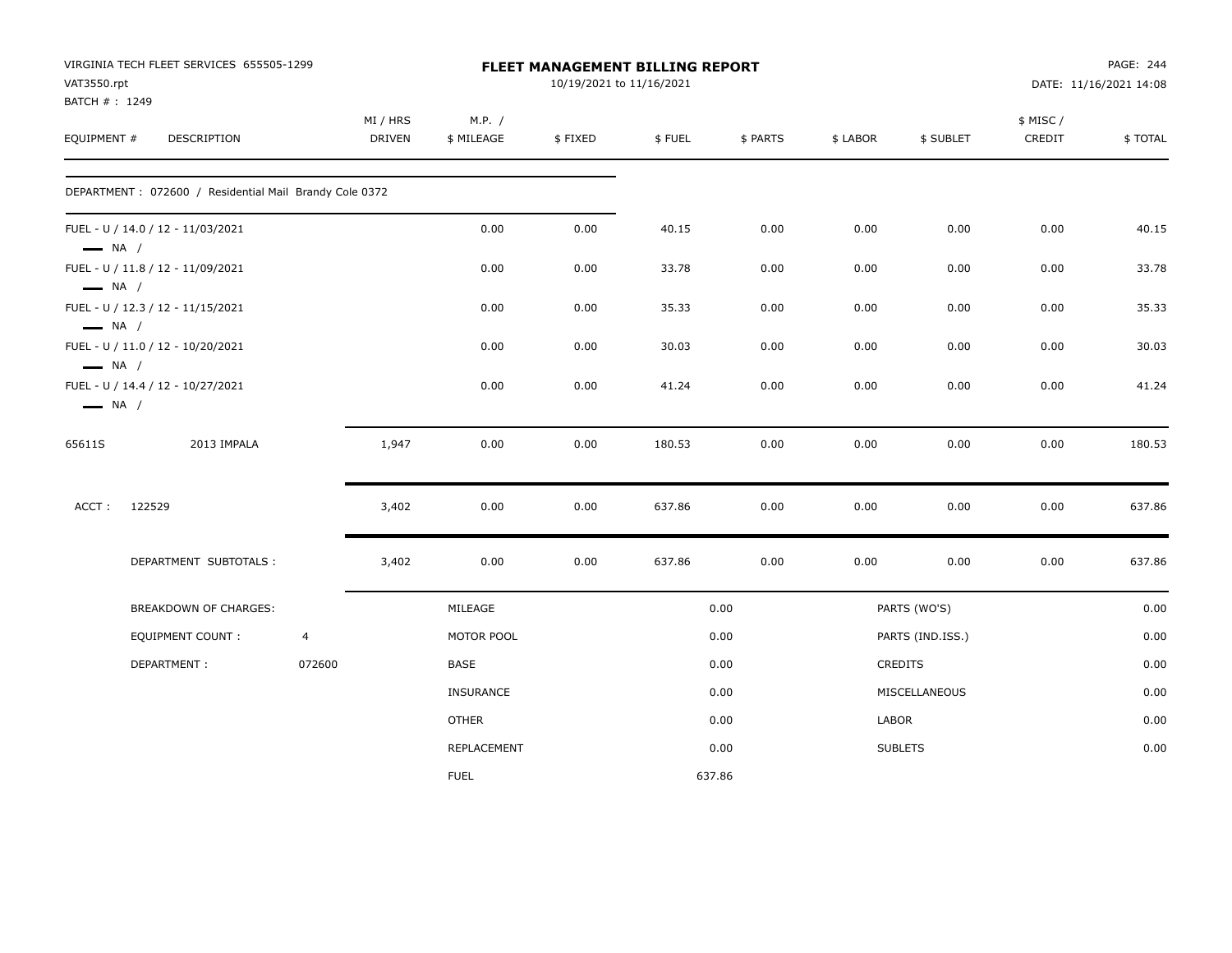| VAT3550.rpt<br>BATCH #: 1249                                | VIRGINIA TECH FLEET SERVICES 655505-1299                    |                    |                      | FLEET MANAGEMENT BILLING REPORT<br>10/19/2021 to 11/16/2021 |        |          |          |           |                     | PAGE: 245<br>DATE: 11/16/2021 14:08 |
|-------------------------------------------------------------|-------------------------------------------------------------|--------------------|----------------------|-------------------------------------------------------------|--------|----------|----------|-----------|---------------------|-------------------------------------|
| EQUIPMENT #                                                 | DESCRIPTION                                                 | MI / HRS<br>DRIVEN | M.P. /<br>\$ MILEAGE | \$FIXED                                                     | \$FUEL | \$ PARTS | \$ LABOR | \$ SUBLET | \$ MISC /<br>CREDIT | \$TOTAL                             |
|                                                             | DEPARTMENT : 077000 / VT ELECTRIC SERVICE Renae Criner 0529 |                    |                      |                                                             |        |          |          |           |                     |                                     |
| ACCOUNT CODE: 153111                                        |                                                             |                    |                      |                                                             |        |          |          |           |                     |                                     |
| FUEL - D / 28.0 / 13 - 10/28/2021<br>$\longrightarrow$ NA / |                                                             |                    | 0.00                 | 0.00                                                        | 86.55  | 0.00     | 0.00     | 0.00      | 0.00                | 86.55                               |
| 27165S                                                      | 2000 C7500                                                  | 52                 | 0.00                 | 0.00                                                        | 86.55  | 0.00     | 0.00     | 0.00      | 0.00                | 86.55                               |
| FUEL - D / 27.7 / 14 - 10/28/2021<br>$\longrightarrow$ NA / |                                                             |                    | 0.00                 | 0.00                                                        | 85.62  | 0.00     | 0.00     | 0.00      | 0.00                | 85.62                               |
| 43253S                                                      | 2009 Durastar 4300                                          | 53                 | 0.00                 | 0.00                                                        | 85.62  | 0.00     | 0.00     | 0.00      | 0.00                | 85.62                               |
| FUEL - D / 20.2 / 13 - 11/08/2021<br>$\longrightarrow$ NA / |                                                             |                    | 0.00                 | 0.00                                                        | 60.48  | 0.00     | 0.00     | 0.00      | 0.00                | 60.48                               |
| FUEL - D / 20.0 / 13 - 10/20/2021<br>$\longrightarrow$ NA / |                                                             |                    | 0.00                 | 0.00                                                        | 61.80  | 0.00     | 0.00     | 0.00      | 0.00                | 61.80                               |
| 48511S                                                      | 2002 C7500                                                  | 71                 | 0.00                 | 0.00                                                        | 122.28 | 0.00     | 0.00     | 0.00      | 0.00                | 122.28                              |
| FUEL - U / 21.4 / 11 - 10/26/2021<br>$\longrightarrow$ NA / |                                                             |                    | 0.00                 | 0.00                                                        | 61.27  | 0.00     | 0.00     | 0.00      | 0.00                | 61.27                               |
| 48999S                                                      | 2004 F150                                                   | 186                | 0.00                 | 0.00                                                        | 61.27  | 0.00     | 0.00     | 0.00      | 0.00                | 61.27                               |
| FUEL - U / 34.2 / 12 - 11/12/2021<br>$\longrightarrow$ NA / |                                                             |                    | 0.00                 | 0.00                                                        | 98.13  | 0.00     | 0.00     | 0.00      | 0.00                | 98.13                               |
| FUEL - U / 35.8 / 11 - 10/26/2021<br>$\longrightarrow$ NA / |                                                             |                    | 0.00                 | 0.00                                                        | 102.60 | 0.00     | 0.00     | 0.00      | 0.00                | 102.60                              |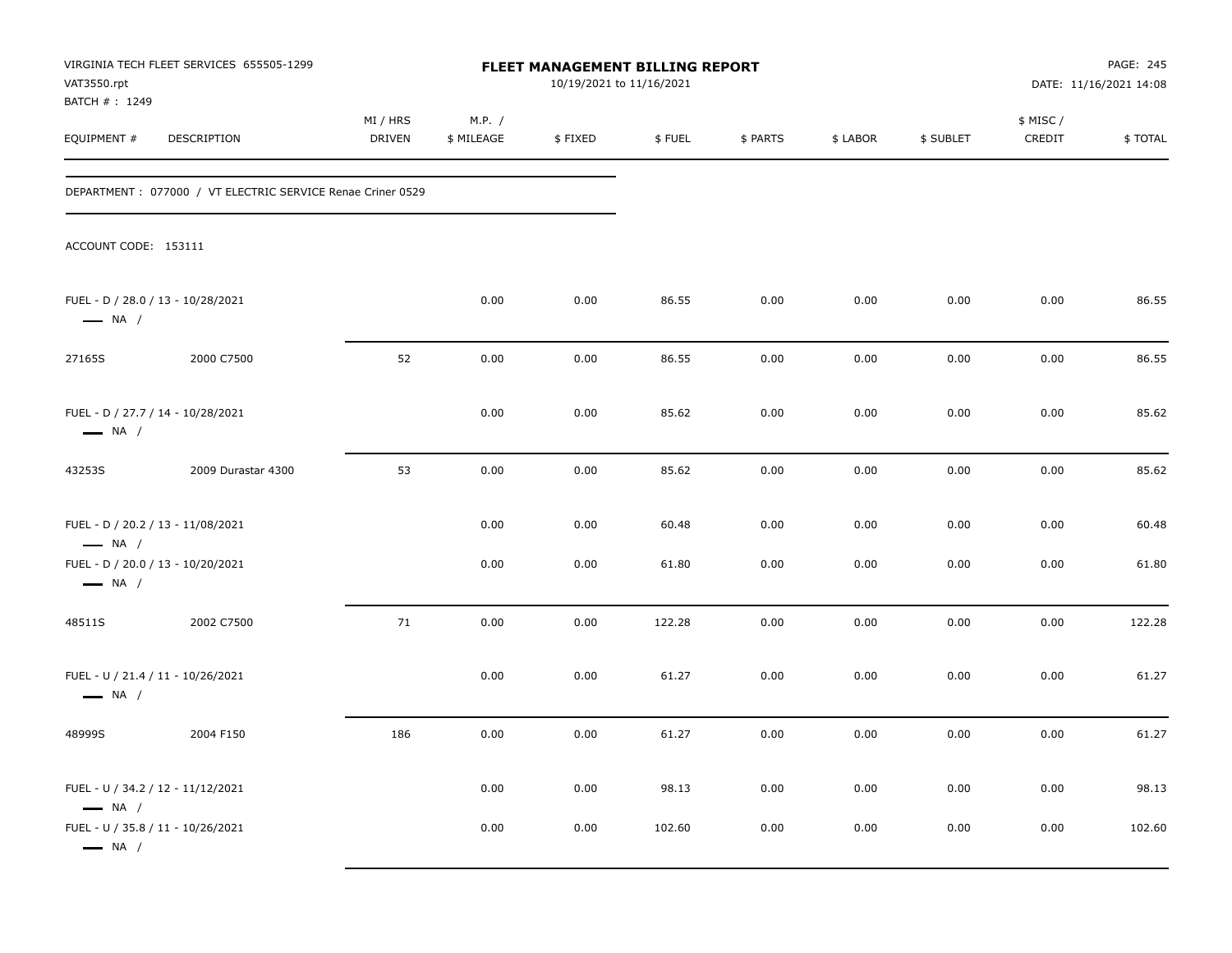| VAT3550.rpt<br>BATCH #: 1249                     | VIRGINIA TECH FLEET SERVICES 655505-1299                   |                           |                      | <b>FLEET MANAGEMENT BILLING REPORT</b><br>10/19/2021 to 11/16/2021 |        |          |          |           |                    | PAGE: 246<br>DATE: 11/16/2021 14:08 |
|--------------------------------------------------|------------------------------------------------------------|---------------------------|----------------------|--------------------------------------------------------------------|--------|----------|----------|-----------|--------------------|-------------------------------------|
| EQUIPMENT #                                      | DESCRIPTION                                                | MI / HRS<br><b>DRIVEN</b> | M.P. /<br>\$ MILEAGE | \$FIXED                                                            | \$FUEL | \$ PARTS | \$ LABOR | \$ SUBLET | \$ MISC/<br>CREDIT | \$TOTAL                             |
|                                                  | DEPARTMENT: 077000 / VT ELECTRIC SERVICE Renae Criner 0529 |                           |                      |                                                                    |        |          |          |           |                    |                                     |
| 49042S                                           | 2004 F350 4\4                                              | 362                       | 0.00                 | 0.00                                                               | 200.73 | 0.00     | 0.00     | 0.00      | 0.00               | 200.73                              |
| $\longrightarrow$ NA /                           | FUEL - U / 13.3 / 11 - 11/02/2021                          |                           | 0.00                 | 0.00                                                               | 38.26  | 0.00     | 0.00     | 0.00      | 0.00               | 38.26                               |
| FUEL - U / 9.7 / 12 - 11/08/2021                 |                                                            |                           | 0.00                 | 0.00                                                               | 27.72  | 0.00     | 0.00     | 0.00      | 0.00               | 27.72                               |
| $\longrightarrow$ NA /<br>$\longrightarrow$ NA / | FUEL - U / 11.3 / 11 - 11/15/2021                          |                           | 0.00                 | 0.00                                                               | 32.43  | 0.00     | 0.00     | 0.00      | 0.00               | 32.43                               |
| $\longrightarrow$ NA /                           | FUEL - U / 11.7 / 12 - 10/18/2021                          |                           | 0.00                 | 0.00                                                               | 31.97  | 0.00     | 0.00     | 0.00      | 0.00               | 31.97                               |
| $\longrightarrow$ NA /                           | FUEL - U / 12.1 / 11 - 10/22/2021                          |                           | 0.00                 | 0.00                                                               | 34.84  | 0.00     | 0.00     | 0.00      | 0.00               | 34.84                               |
| 50169S                                           | 2005 COLORADO                                              | 630                       | 0.00                 | 0.00                                                               | 165.22 | 0.00     | 0.00     | 0.00      | 0.00               | 165.22                              |
| $\longrightarrow$ NA /                           | FUEL - U / 23.7 / 11 - 11/03/2021                          |                           | 0.00                 | 0.00                                                               | 67.99  | 0.00     | 0.00     | 0.00      | 0.00               | 67.99                               |
| $\longrightarrow$ NA /                           | FUEL - U / 21.5 / 11 - 11/12/2021                          |                           | 0.00                 | 0.00                                                               | 61.59  | 0.00     | 0.00     | 0.00      | 0.00               | 61.59                               |
| $\longrightarrow$ NA /                           | FUEL - U / 21.0 / 12 - 10/21/2021                          |                           | 0.00                 | 0.00                                                               | 60.27  | 0.00     | 0.00     | 0.00      | 0.00               | 60.27                               |
| 61749S                                           | 2012 F350 4\4                                              | 403                       | 0.00                 | 0.00                                                               | 189.85 | 0.00     | 0.00     | 0.00      | 0.00               | 189.85                              |
| $\longrightarrow$ NA /                           | FUEL - D / 28.7 / 13 - 10/28/2021                          |                           | 0.00                 | 0.00                                                               | 88.68  | 0.00     | 0.00     | 0.00      | 0.00               | 88.68                               |
| 66905S                                           | 2014 4300                                                  | 44                        | 0.00                 | 0.00                                                               | 88.68  | 0.00     | 0.00     | 0.00      | 0.00               | 88.68                               |
|                                                  | FUEL - U / 15.8 / 11 - 11/05/2021                          |                           | 0.00                 | 0.00                                                               | 45.26  | 0.00     | 0.00     | 0.00      | 0.00               | 45.26                               |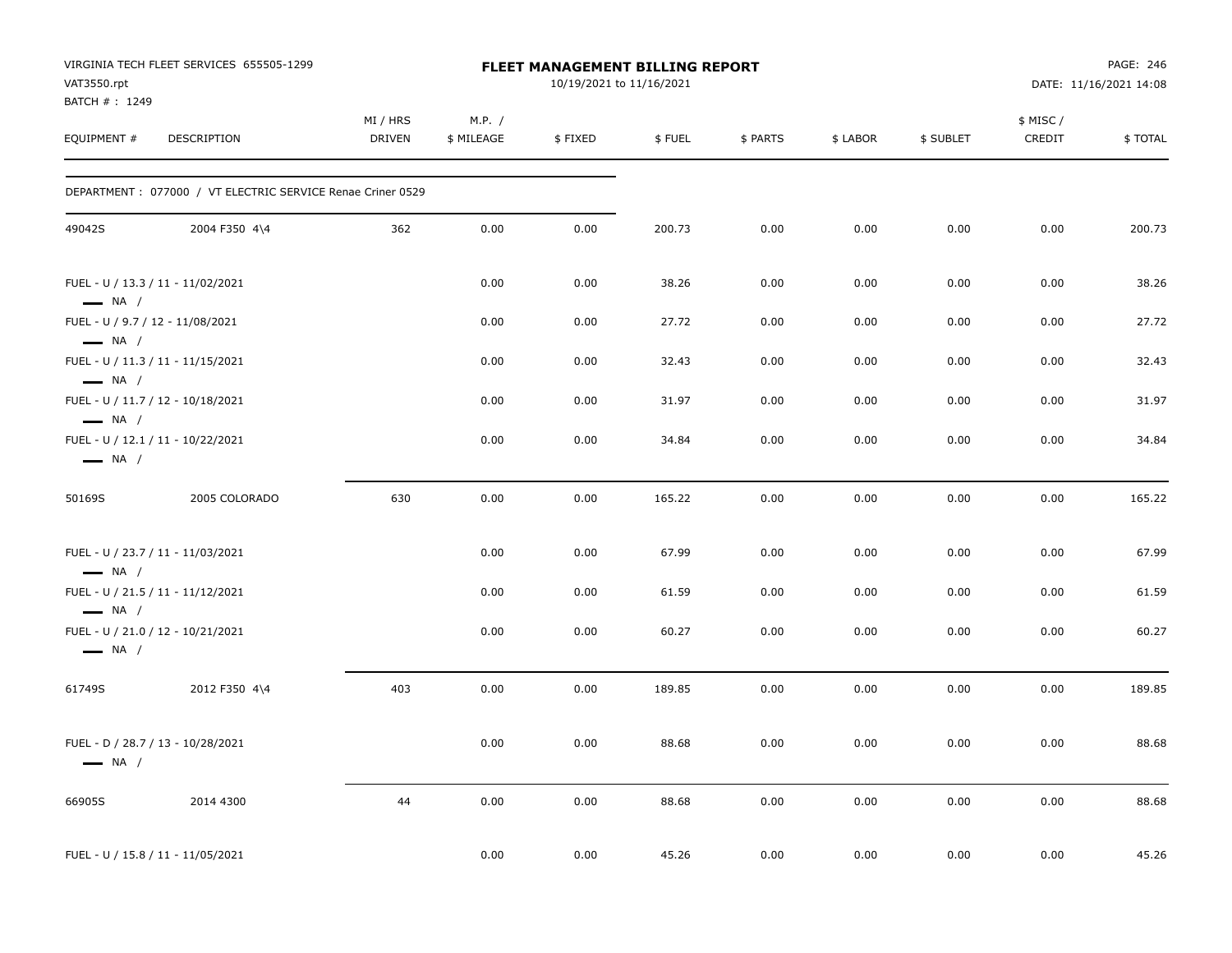| VAT3550.rpt<br>BATCH #: 1249                     | VIRGINIA TECH FLEET SERVICES 655505-1299                    |                           |                      | FLEET MANAGEMENT BILLING REPORT<br>10/19/2021 to 11/16/2021 |        |          |          |           |                     | PAGE: 247<br>DATE: 11/16/2021 14:08 |
|--------------------------------------------------|-------------------------------------------------------------|---------------------------|----------------------|-------------------------------------------------------------|--------|----------|----------|-----------|---------------------|-------------------------------------|
| EQUIPMENT #                                      | DESCRIPTION                                                 | MI / HRS<br><b>DRIVEN</b> | M.P. /<br>\$ MILEAGE | \$FIXED                                                     | \$FUEL | \$ PARTS | \$ LABOR | \$ SUBLET | \$ MISC /<br>CREDIT | \$TOTAL                             |
|                                                  | DEPARTMENT : 077000 / VT ELECTRIC SERVICE Renae Criner 0529 |                           |                      |                                                             |        |          |          |           |                     |                                     |
| $\longrightarrow$ NA /<br>$\longrightarrow$ NA / | FUEL - U / 27.0 / 11 - 10/28/2021                           |                           | 0.00                 | 0.00                                                        | 77.49  | 0.00     | 0.00     | 0.00      | 0.00                | 77.49                               |
| 66979S                                           | 2015 F350 4\4                                               | 201                       | 0.00                 | 0.00                                                        | 122.75 | 0.00     | 0.00     | 0.00      | 0.00                | 122.75                              |
| $\longrightarrow$ NA /                           | FUEL - D / 27.6 / 14 - 11/08/2021                           |                           | 0.00                 | 0.00                                                        | 82.80  | 0.00     | 0.00     | 0.00      | 0.00                | 82.80                               |
| 66993S                                           | 2015 F550 4X4                                               | 101                       | 0.00                 | 0.00                                                        | 82.80  | 0.00     | 0.00     | 0.00      | 0.00                | 82.80                               |
| $\longrightarrow$ NA /                           | FUEL - U / 12.8 / 12 - 10/25/2021                           |                           | 0.00                 | 0.00                                                        | 36.82  | 0.00     | 0.00     | 0.00      | 0.00                | 36.82                               |
| 68299S                                           | 2015 COMPASS                                                | 222                       | 0.00                 | 0.00                                                        | 36.82  | 0.00     | 0.00     | 0.00      | 0.00                | 36.82                               |
| $\longrightarrow$ NA /                           | FUEL - U / 13.9 / 11 - 11/16/2021                           |                           | 0.00                 | 0.00                                                        | 39.81  | 0.00     | 0.00     | 0.00      | 0.00                | 39.81                               |
| 71510s                                           | 2016 F150                                                   | 229                       | 0.00                 | 0.00                                                        | 39.81  | 0.00     | 0.00     | 0.00      | 0.00                | 39.81                               |
| $\longrightarrow$ NA /                           | FUEL - U / 23.9 / 12 - 11/09/2021                           |                           | 0.00                 | 0.00                                                        | 68.59  | 0.00     | 0.00     | 0.00      | 0.00                | 68.59                               |
| $\longrightarrow$ NA /                           | FUEL - U / 23.6 / 11 - 10/18/2021                           |                           | 0.00                 | 0.00                                                        | 64.40  | 0.00     | 0.00     | 0.00      | 0.00                | 64.40                               |
| $\longrightarrow$ NA /                           | FUEL - U / 25.1 / 11 - 10/26/2021                           |                           | 0.00                 | 0.00                                                        | 71.95  | 0.00     | 0.00     | 0.00      | 0.00                | 71.95                               |
| 76254S                                           | 2019 F350 4\4                                               | 406                       | 0.00                 | 0.00                                                        | 204.94 | 0.00     | 0.00     | 0.00      | 0.00                | 204.94                              |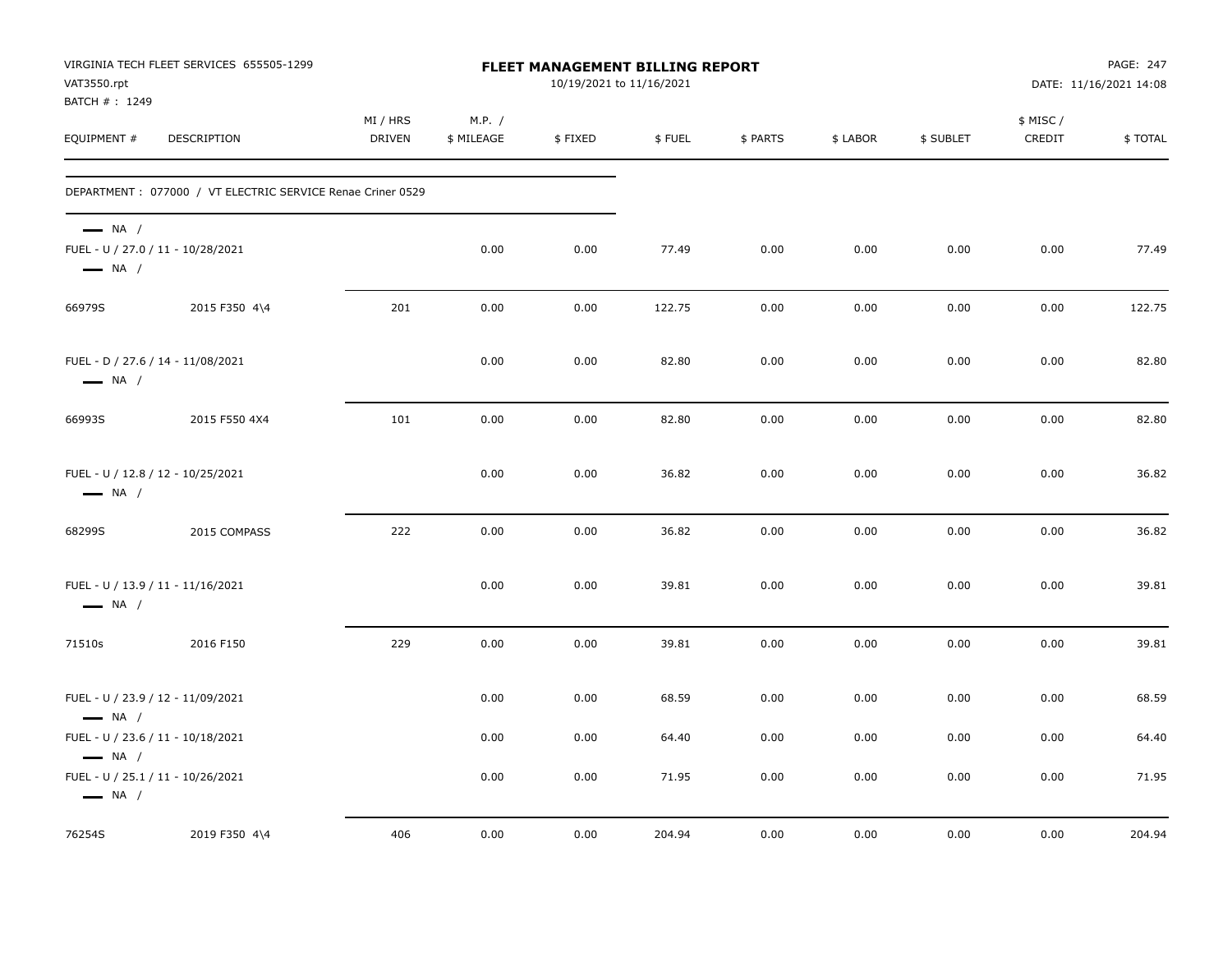| VAT3550.rpt<br>BATCH #: 1249                               | VIRGINIA TECH FLEET SERVICES 655505-1299                    |                           |                      | <b>FLEET MANAGEMENT BILLING REPORT</b><br>10/19/2021 to 11/16/2021 |        |          |          |           |                    | PAGE: 248<br>DATE: 11/16/2021 14:08 |
|------------------------------------------------------------|-------------------------------------------------------------|---------------------------|----------------------|--------------------------------------------------------------------|--------|----------|----------|-----------|--------------------|-------------------------------------|
| EQUIPMENT #                                                | <b>DESCRIPTION</b>                                          | MI / HRS<br><b>DRIVEN</b> | M.P. /<br>\$ MILEAGE | \$FIXED                                                            | \$FUEL | \$ PARTS | \$ LABOR | \$ SUBLET | \$ MISC/<br>CREDIT | \$TOTAL                             |
|                                                            | DEPARTMENT : 077000 / VT ELECTRIC SERVICE Renae Criner 0529 |                           |                      |                                                                    |        |          |          |           |                    |                                     |
| $\longrightarrow$ NA /                                     | FUEL - U / 23.4 / 11 - 10/21/2021                           |                           | 0.00                 | 0.00                                                               | 67.13  | 0.00     | 0.00     | 0.00      | 0.00               | 67.13                               |
| 76255S                                                     | 2019 F350 4\4                                               | 131                       | 0.00                 | 0.00                                                               | 67.13  | 0.00     | 0.00     | 0.00      | 0.00               | 67.13                               |
| $\longrightarrow$ NA /                                     | FUEL - U / 21.1 / 12 - 11/05/2021                           |                           | 0.00                 | 0.00                                                               | 60.47  | 0.00     | 0.00     | 0.00      | 0.00               | 60.47                               |
| $\longrightarrow$ NA /                                     | FUEL - U / 22.7 / 11 - 10/23/2021                           |                           | 0.00                 | 0.00                                                               | 65.01  | 0.00     | 0.00     | 0.00      | 0.00               | 65.01                               |
| 76256S                                                     | 2019 F350 4\4                                               | 257                       | 0.00                 | 0.00                                                               | 125.48 | 0.00     | 0.00     | 0.00      | 0.00               | 125.48                              |
| $\longrightarrow$ NA /                                     | FUEL - D / 11.0 / 13 - 10/20/2021                           |                           | 0.00                 | 0.00                                                               | 33.87  | 0.00     | 0.00     | 0.00      | 0.00               | 33.87                               |
| $\longrightarrow$ NA /                                     | FUEL - D / 27.2 / 14 - 10/26/2021                           |                           | 0.00                 | 0.00                                                               | 84.11  | 0.00     | 0.00     | 0.00      | 0.00               | 84.11                               |
| 76281s                                                     | 2019 TRAILER                                                | $\mathbf 0$               | 0.00                 | 0.00                                                               | 117.98 | 0.00     | 0.00     | 0.00      | 0.00               | 117.98                              |
| FUEL - U / 7.9 / 12 - 10/19/2021<br>$\longrightarrow$ NA / |                                                             |                           | 0.00                 | 0.00                                                               | 21.46  | 0.00     | 0.00     | 0.00      | 0.00               | 21.46                               |
| 76289S                                                     | 2019 FUSION                                                 | 128                       | 0.00                 | 0.00                                                               | 21.46  | 0.00     | 0.00     | 0.00      | 0.00               | 21.46                               |
| $\longrightarrow$ NA /                                     | FUEL - U / 23.0 / 12 - 11/09/2021                           |                           | 0.00                 | 0.00                                                               | 65.90  | 0.00     | 0.00     | 0.00      | 0.00               | 65.90                               |
| $\longrightarrow$ NA /                                     | FUEL - U / 28.5 / 12 - 10/20/2021                           |                           | 0.00                 | 0.00                                                               | 81.68  | 0.00     | 0.00     | 0.00      | 0.00               | 81.68                               |
|                                                            | FUEL - U / 23.1 / 11 - 10/29/2021                           |                           | 0.00                 | 0.00                                                               | 66.21  | 0.00     | 0.00     | 0.00      | 0.00               | 66.21                               |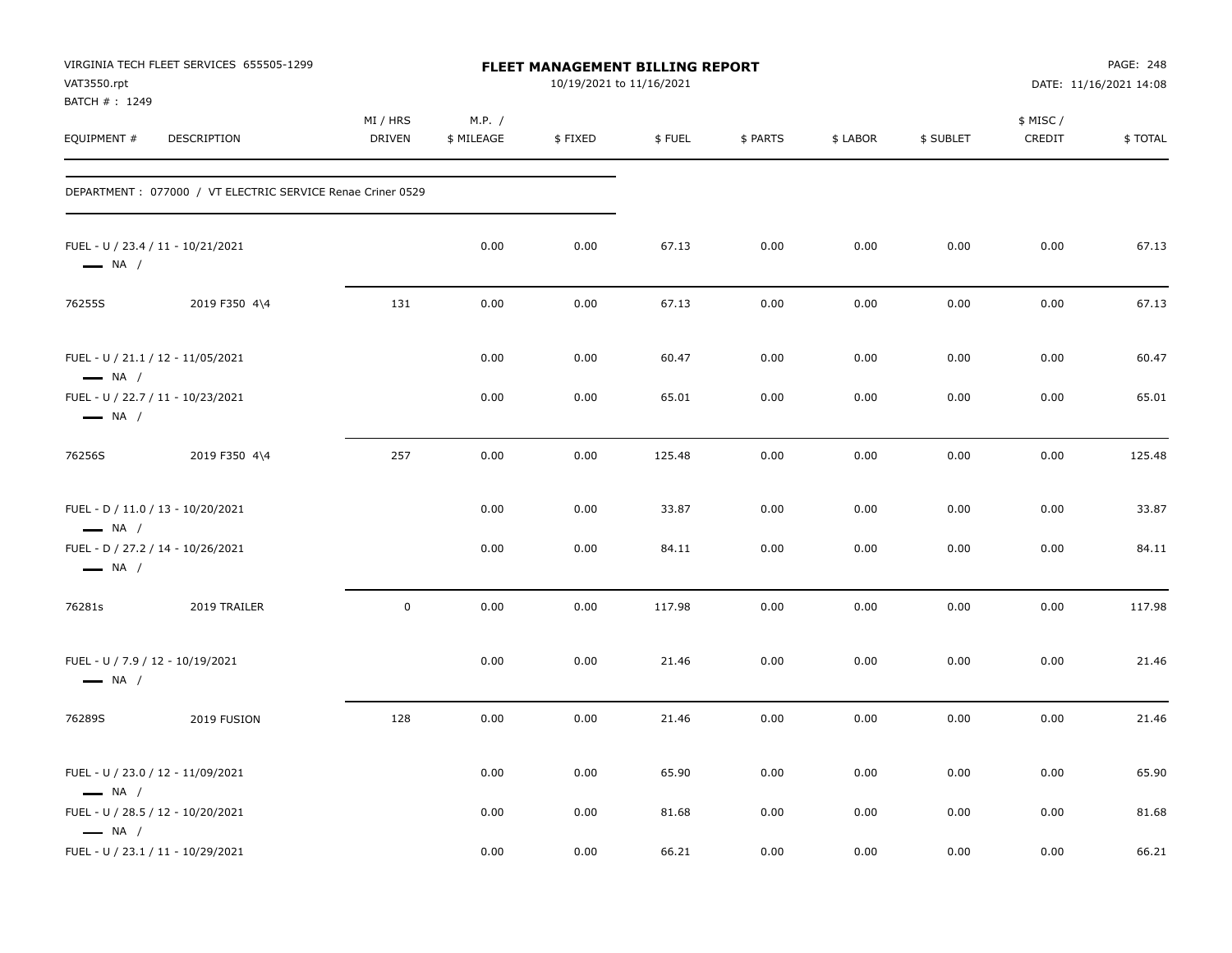| VAT3550.rpt<br>BATCH #: 1249                               | VIRGINIA TECH FLEET SERVICES 655505-1299                   |                    |                      | FLEET MANAGEMENT BILLING REPORT<br>10/19/2021 to 11/16/2021 |        |          |          |           |                    | PAGE: 249<br>DATE: 11/16/2021 14:08 |
|------------------------------------------------------------|------------------------------------------------------------|--------------------|----------------------|-------------------------------------------------------------|--------|----------|----------|-----------|--------------------|-------------------------------------|
| EQUIPMENT #                                                | DESCRIPTION                                                | MI / HRS<br>DRIVEN | M.P. /<br>\$ MILEAGE | \$FIXED                                                     | \$FUEL | \$ PARTS | \$ LABOR | \$ SUBLET | \$ MISC/<br>CREDIT | \$TOTAL                             |
|                                                            | DEPARTMENT: 077000 / VT ELECTRIC SERVICE Renae Criner 0529 |                    |                      |                                                             |        |          |          |           |                    |                                     |
| $\longrightarrow$ NA /                                     |                                                            |                    |                      |                                                             |        |          |          |           |                    |                                     |
| 77349s                                                     | 2019 F350                                                  | 423                | 0.00                 | 0.00                                                        | 213.79 | 0.00     | 0.00     | 0.00      | 0.00               | 213.79                              |
| $\longrightarrow$ NA /                                     | FUEL - U / 22.3 / 11 - 11/09/2021                          |                    | 0.00                 | 0.00                                                        | 63.94  | 0.00     | 0.00     | 0.00      | 0.00               | 63.94                               |
| 77350s                                                     | 2019 F350                                                  | 107                | 0.00                 | 0.00                                                        | 63.94  | 0.00     | 0.00     | 0.00      | 0.00               | 63.94                               |
| FUEL - D / 9.0 / 13 - 10/29/2021<br>$\longrightarrow$ NA / |                                                            |                    | 0.00                 | 0.00                                                        | 27.81  | 0.00     | 0.00     | 0.00      | 0.00               | 27.81                               |
| eu14                                                       | 1990 WASH                                                  | $\mathbf 0$        | 0.00                 | 0.00                                                        | 27.81  | 0.00     | 0.00     | 0.00      | 0.00               | 27.81                               |
| FUEL - D / 9.4 / 13 - 10/21/2021<br>$\longrightarrow$ NA / |                                                            |                    | 0.00                 | 0.00                                                        | 28.92  | 0.00     | 0.00     | 0.00      | 0.00               | 28.92                               |
| FUEL - D / 4.3 / 13 - 10/27/2021<br>$\longrightarrow$ NA / |                                                            |                    | 0.00                 | 0.00                                                        | 13.38  | 0.00     | 0.00     | 0.00      | 0.00               | 13.38                               |
| EU15                                                       | 1990 WASH                                                  | $\mathbf 0$        | 0.00                 | 0.00                                                        | 42.30  | 0.00     | 0.00     | 0.00      | 0.00               | 42.30                               |
| $\longrightarrow$ NA /                                     | FUEL - D / 29.0 / 13 - 11/15/2021                          |                    | 0.00                 | 0.00                                                        | 87.00  | 0.00     | 0.00     | 0.00      | 0.00               | 87.00                               |
| FUEL - D / 6.7 / 14 - 10/20/2021<br>$\longrightarrow$ NA / |                                                            |                    | 0.00                 | 0.00                                                        | 20.73  | 0.00     | 0.00     | 0.00      | 0.00               | 20.73                               |
| $\longrightarrow$ NA /                                     | FUEL - D / 20.0 / 14 - 10/21/2021                          |                    | 0.00                 | 0.00                                                        | 61.80  | 0.00     | 0.00     | 0.00      | 0.00               | 61.80                               |
| $\longrightarrow$ NA /                                     | FUEL - D / 17.3 / 14 - 10/21/2021                          |                    | 0.00                 | 0.00                                                        | 53.55  | 0.00     | 0.00     | 0.00      | 0.00               | 53.55                               |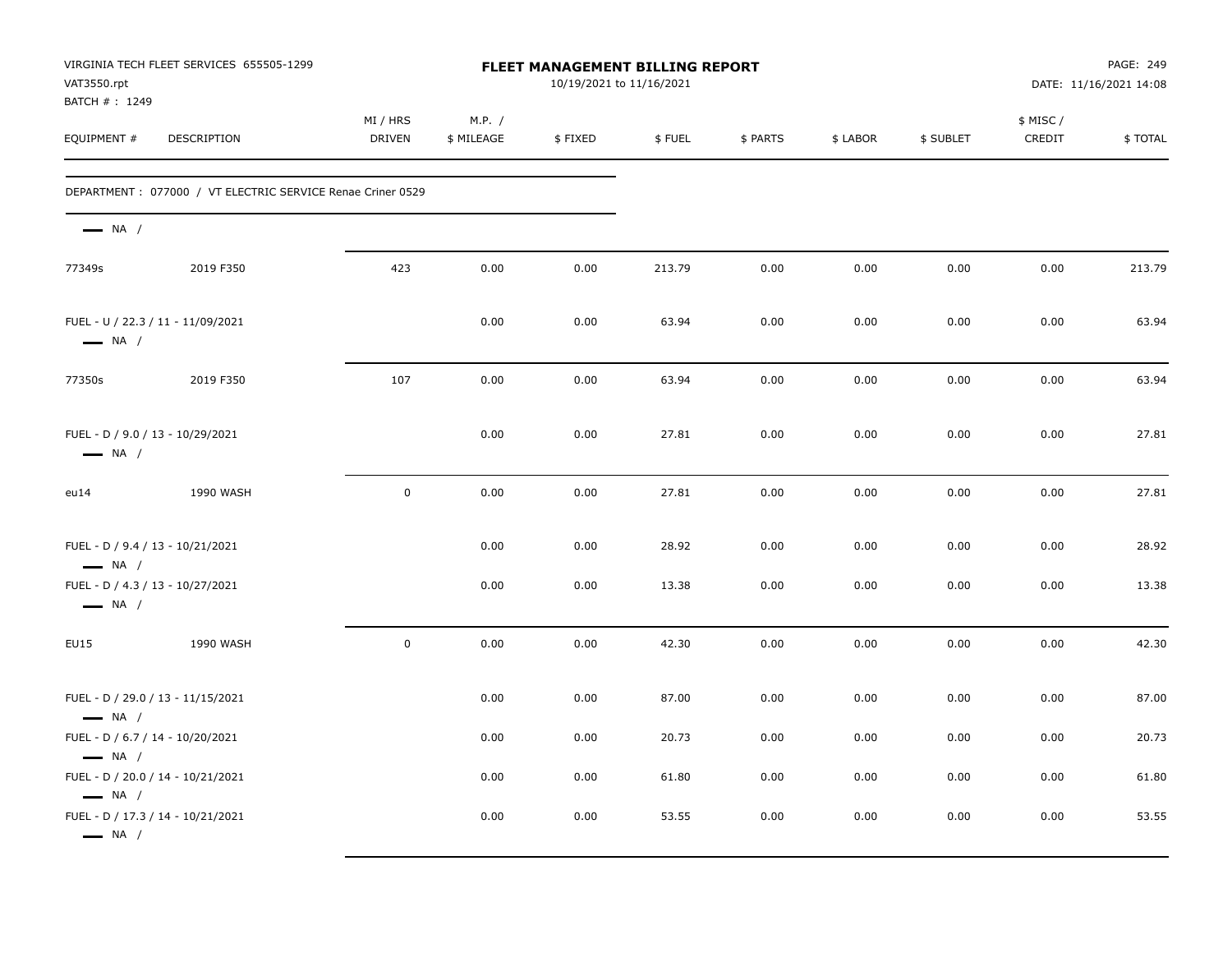| VAT3550.rpt            | VIRGINIA TECH FLEET SERVICES 655505-1299                   |        |               |              |         | <b>FLEET MANAGEMENT BILLING REPORT</b><br>10/19/2021 to 11/16/2021 |          |          |                  |          | PAGE: 250              |
|------------------------|------------------------------------------------------------|--------|---------------|--------------|---------|--------------------------------------------------------------------|----------|----------|------------------|----------|------------------------|
| BATCH #: 1249          |                                                            |        |               |              |         |                                                                    |          |          |                  |          | DATE: 11/16/2021 14:08 |
|                        |                                                            |        | MI / HRS      | M.P. /       |         |                                                                    |          |          |                  | \$ MISC/ |                        |
| EQUIPMENT #            | <b>DESCRIPTION</b>                                         |        | <b>DRIVEN</b> | \$ MILEAGE   | \$FIXED | \$FUEL                                                             | \$ PARTS | \$ LABOR | \$ SUBLET        | CREDIT   | \$TOTAL                |
|                        | DEPARTMENT: 077000 / VT ELECTRIC SERVICE Renae Criner 0529 |        |               |              |         |                                                                    |          |          |                  |          |                        |
| eu5                    | 1990 WASH                                                  |        | $\mathbf 0$   | 0.00         | 0.00    | 223.08                                                             | 0.00     | 0.00     | 0.00             | 0.00     | 223.08                 |
| $\longrightarrow$ NA / | FUEL - D / 11.5 / 14 - 11/15/2021                          |        |               | 0.00         | 0.00    | 34.62                                                              | 0.00     | 0.00     | 0.00             | 0.00     | 34.62                  |
| EU7                    | 1990 WASH                                                  |        | $\mathbf 0$   | 0.00         | 0.00    | 34.62                                                              | 0.00     | 0.00     | 0.00             | 0.00     | 34.62                  |
| ACCT:                  | 153111                                                     |        | 4,006         | 0.00         | 0.00    | 2,424.91                                                           | 0.00     | 0.00     | 0.00             | 0.00     | 2,424.91               |
|                        | DEPARTMENT SUBTOTALS :                                     |        | 4,006         | 0.00         | 0.00    | 2,424.91                                                           | 0.00     | 0.00     | 0.00             | 0.00     | 2,424.91               |
|                        | <b>BREAKDOWN OF CHARGES:</b>                               |        |               | MILEAGE      |         |                                                                    | 0.00     |          | PARTS (WO'S)     |          | 0.00                   |
|                        | <b>EQUIPMENT COUNT:</b>                                    | 23     |               | MOTOR POOL   |         |                                                                    | 0.00     |          | PARTS (IND.ISS.) |          | 0.00                   |
|                        | DEPARTMENT:                                                | 077000 |               | BASE         |         |                                                                    | 0.00     |          | <b>CREDITS</b>   |          | 0.00                   |
|                        |                                                            |        |               | INSURANCE    |         |                                                                    | 0.00     |          | MISCELLANEOUS    |          | 0.00                   |
|                        |                                                            |        |               | <b>OTHER</b> |         |                                                                    | 0.00     | LABOR    |                  |          | 0.00                   |
|                        |                                                            |        |               | REPLACEMENT  |         |                                                                    | 0.00     |          | <b>SUBLETS</b>   |          | 0.00                   |
|                        |                                                            |        |               | <b>FUEL</b>  |         | 2,424.91                                                           |          |          |                  |          |                        |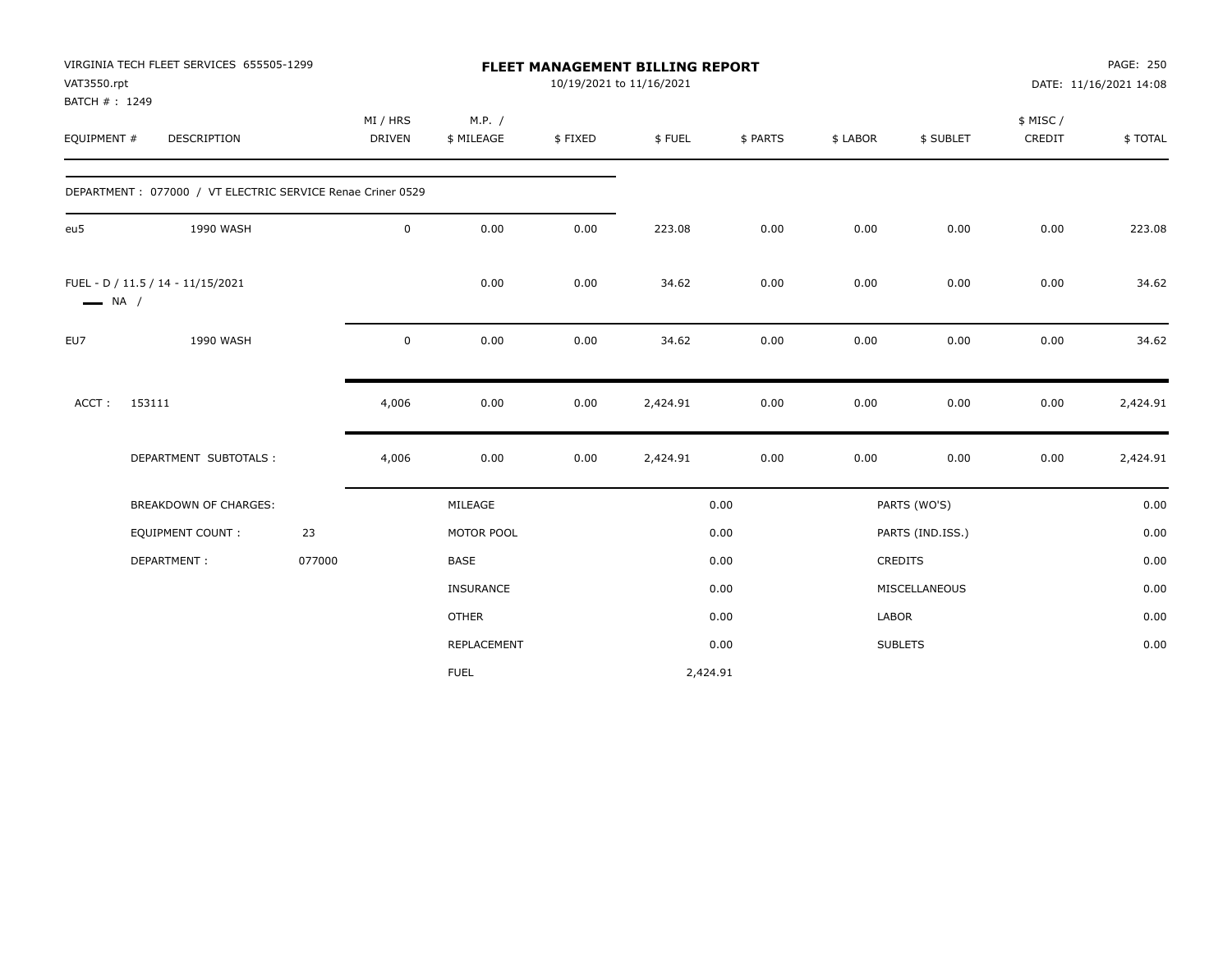| VAT3550.rpt<br>BATCH #: 1249 | VIRGINIA TECH FLEET SERVICES 655505-1299                         |                |                           |                      | 10/19/2021 to 11/16/2021 | FLEET MANAGEMENT BILLING REPORT |          |          |                  |                     | PAGE: 251<br>DATE: 11/16/2021 14:08 |
|------------------------------|------------------------------------------------------------------|----------------|---------------------------|----------------------|--------------------------|---------------------------------|----------|----------|------------------|---------------------|-------------------------------------|
| EQUIPMENT #                  | DESCRIPTION                                                      |                | MI / HRS<br><b>DRIVEN</b> | M.P. /<br>\$ MILEAGE | \$FIXED                  | \$FUEL                          | \$ PARTS | \$ LABOR | \$ SUBLET        | \$ MISC /<br>CREDIT | \$TOTAL                             |
|                              | DEPARTMENT : 077201 / FS-Minor Modifications Renae Criner (0529) |                |                           |                      |                          |                                 |          |          |                  |                     |                                     |
|                              | ACCOUNT CODE: 235319                                             |                |                           |                      |                          |                                 |          |          |                  |                     |                                     |
| $\longrightarrow$ NA /       | FUEL - U / 14.6 / 11 - 11/05/2021                                |                |                           | 0.00                 | 0.00                     | 41.96                           | 0.00     | 0.00     | 0.00             | 0.00                | 41.96                               |
| $\longrightarrow$ NA /       | FUEL - U / 10.3 / 11 - 10/22/2021                                |                |                           | 0.00                 | 0.00                     | 29.68                           | 0.00     | 0.00     | 0.00             | 0.00                | 29.68                               |
| 79416s                       | 2020 Transit-250                                                 |                | 253                       | 0.00                 | 0.00                     | 71.64                           | 0.00     | 0.00     | 0.00             | 0.00                | 71.64                               |
| $\longrightarrow$ NA /       | FUEL - U / 20.2 / 11 - 10/28/2021                                |                |                           | 0.00                 | 0.00                     | 58.00                           | 0.00     | 0.00     | 0.00             | 0.00                | 58.00                               |
| 79417s                       | 2020 Transit-250                                                 |                | 218                       | 0.00                 | 0.00                     | 58.00                           | 0.00     | 0.00     | 0.00             | 0.00                | 58.00                               |
| ACCT:                        | 235319                                                           |                | 471                       | 0.00                 | 0.00                     | 129.64                          | 0.00     | 0.00     | 0.00             | 0.00                | 129.64                              |
|                              | DEPARTMENT SUBTOTALS :                                           |                | 471                       | 0.00                 | 0.00                     | 129.64                          | 0.00     | 0.00     | 0.00             | 0.00                | 129.64                              |
|                              | BREAKDOWN OF CHARGES:                                            |                |                           | MILEAGE              |                          |                                 | 0.00     |          | PARTS (WO'S)     |                     | 0.00                                |
|                              | <b>EQUIPMENT COUNT:</b>                                          | $\overline{2}$ |                           | MOTOR POOL           |                          |                                 | 0.00     |          | PARTS (IND.ISS.) |                     | 0.00                                |
|                              | DEPARTMENT:                                                      | 077201         |                           | BASE                 |                          |                                 | 0.00     |          | CREDITS          |                     | 0.00                                |
|                              |                                                                  |                |                           | <b>INSURANCE</b>     |                          |                                 | 0.00     |          | MISCELLANEOUS    |                     | 0.00                                |
|                              |                                                                  |                |                           | <b>OTHER</b>         |                          |                                 | 0.00     | LABOR    |                  |                     | 0.00                                |
|                              |                                                                  |                |                           | REPLACEMENT          |                          |                                 | 0.00     |          | <b>SUBLETS</b>   |                     | 0.00                                |
|                              |                                                                  |                |                           | <b>FUEL</b>          |                          | 129.64                          |          |          |                  |                     |                                     |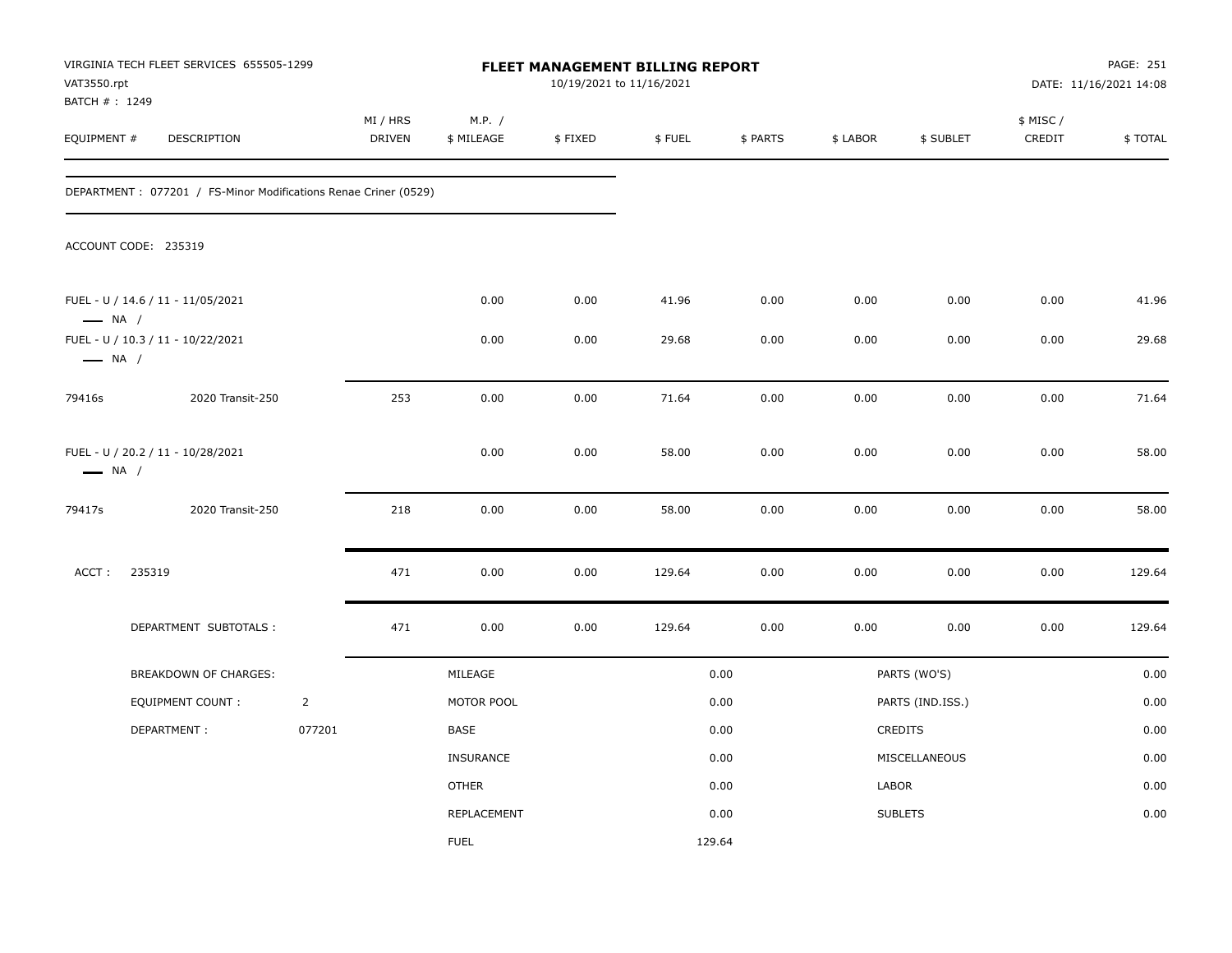| VAT3550.rpt<br>BATCH #: 1249                               | VIRGINIA TECH FLEET SERVICES 655505-1299      |                           |                      | <b>FLEET MANAGEMENT BILLING REPORT</b><br>10/19/2021 to 11/16/2021 |        |          |          |           |                     | <b>PAGE: 252</b><br>DATE: 11/16/2021 14:08 |
|------------------------------------------------------------|-----------------------------------------------|---------------------------|----------------------|--------------------------------------------------------------------|--------|----------|----------|-----------|---------------------|--------------------------------------------|
| EQUIPMENT #                                                | DESCRIPTION                                   | MI / HRS<br><b>DRIVEN</b> | M.P. /<br>\$ MILEAGE | \$FIXED                                                            | \$FUEL | \$ PARTS | \$ LABOR | \$ SUBLET | \$ MISC /<br>CREDIT | \$TOTAL                                    |
|                                                            | DEPARTMENT: 077300 / QUARRY Renae Criner 0529 |                           |                      |                                                                    |        |          |          |           |                     |                                            |
| ACCOUNT CODE: 230161                                       |                                               |                           |                      |                                                                    |        |          |          |           |                     |                                            |
| $\longrightarrow$ NA /                                     | FUEL - U / 25.0 / 12 - 10/28/2021             |                           | 0.00                 | 0.00                                                               | 71.75  | 0.00     | 0.00     | 0.00      | 0.00                | 71.75                                      |
| 47527S                                                     | 2002 Silverado                                | 111                       | 0.00                 | 0.00                                                               | 71.75  | 0.00     | 0.00     | 0.00      | 0.00                | 71.75                                      |
| $\longrightarrow$ NA /                                     | FUEL - U / 27.4 / 11 - 10/25/2021             |                           | 0.00                 | 0.00                                                               | 78.64  | 0.00     | 0.00     | 0.00      | 0.00                | 78.64                                      |
| 48467S                                                     | 2003 SAVANA                                   | $\pmb{0}$                 | 0.00                 | 0.00                                                               | 78.64  | 0.00     | 0.00     | 0.00      | 0.00                | 78.64                                      |
| $\longrightarrow$ NA /                                     | FUEL - U / 25.5 / 12 - 10/28/2021             |                           | 0.00                 | 0.00                                                               | 73.19  | 0.00     | 0.00     | 0.00      | 0.00                | 73.19                                      |
| 48516S                                                     | 2003 SUBURBAN                                 | 241                       | 0.00                 | 0.00                                                               | 73.19  | 0.00     | 0.00     | 0.00      | 0.00                | 73.19                                      |
| $\longrightarrow$ NA /                                     | FUEL - D / 58.0 / 14 - 11/16/2021             |                           | 0.00                 | 0.00                                                               | 174.00 | 0.00     | 0.00     | 0.00      | 0.00                | 174.00                                     |
| $\longrightarrow$ NA /                                     | FUEL - D / 40.2 / 13 - 10/28/2021             |                           | 0.00                 | 0.00                                                               | 124.25 | 0.00     | 0.00     | 0.00      | 0.00                | 124.25                                     |
| 50121S                                                     | 2004 7600                                     | 380                       | 0.00                 | 0.00                                                               | 298.25 | 0.00     | 0.00     | 0.00      | 0.00                | 298.25                                     |
| FUEL - D / 9.3 / 13 - 11/01/2021<br>$\longrightarrow$ NA / |                                               |                           | 0.00                 | 0.00                                                               | 28.83  | 0.00     | 0.00     | 0.00      | 0.00                | 28.83                                      |
| FUEL - D / 3.9 / 13 - 11/05/2021<br>$\longrightarrow$ NA / |                                               |                           | 0.00                 | 0.00                                                               | 11.55  | 0.00     | 0.00     | 0.00      | 0.00                | 11.55                                      |
| FUEL - D / 6.7 / 13 - 10/20/2021                           |                                               |                           | 0.00                 | 0.00                                                               | 20.76  | 0.00     | 0.00     | 0.00      | 0.00                | 20.76                                      |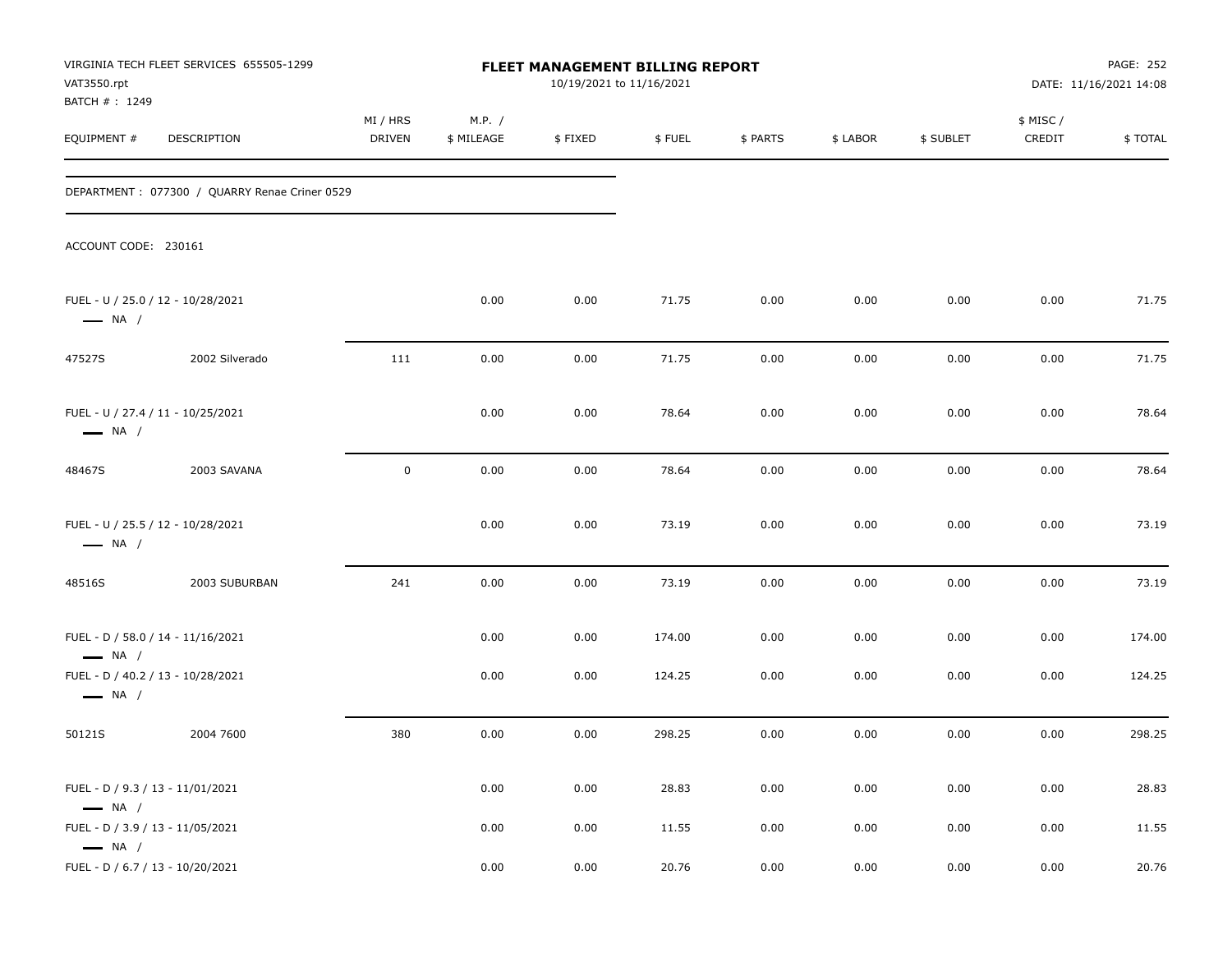| VAT3550.rpt<br>BATCH #: 1249                     | VIRGINIA TECH FLEET SERVICES 655505-1299      |        |                    |                      | 10/19/2021 to 11/16/2021 | FLEET MANAGEMENT BILLING REPORT |          |          |                  |                     | PAGE: 253<br>DATE: 11/16/2021 14:08 |
|--------------------------------------------------|-----------------------------------------------|--------|--------------------|----------------------|--------------------------|---------------------------------|----------|----------|------------------|---------------------|-------------------------------------|
| EQUIPMENT #                                      | DESCRIPTION                                   |        | MI / HRS<br>DRIVEN | M.P. /<br>\$ MILEAGE | \$FIXED                  | \$FUEL                          | \$ PARTS | \$ LABOR | \$ SUBLET        | \$ MISC /<br>CREDIT | \$TOTAL                             |
|                                                  | DEPARTMENT: 077300 / QUARRY Renae Criner 0529 |        |                    |                      |                          |                                 |          |          |                  |                     |                                     |
| $\longrightarrow$ NA /<br>$\longrightarrow$ NA / | FUEL - D / 6.0 / 13 - 10/25/2021              |        |                    | 0.00                 | 0.00                     | 18.54                           | 0.00     | 0.00     | 0.00             | 0.00                | 18.54                               |
| 50198S                                           | 2006 SIERRA                                   |        | 225                | 0.00                 | 0.00                     | 79.68                           | 0.00     | 0.00     | 0.00             | 0.00                | 79.68                               |
| $\longrightarrow$ NA /                           | FUEL - D / 15.2 / 14 - 11/02/2021             |        |                    | 0.00                 | 0.00                     | 46.84                           | 0.00     | 0.00     | 0.00             | 0.00                | 46.84                               |
| 65576S                                           | 2014 F250-4x4                                 |        | 171                | 0.00                 | 0.00                     | 46.84                           | 0.00     | 0.00     | 0.00             | 0.00                | 46.84                               |
| ACCT:                                            | 230161                                        |        | 1,128              | 0.00                 | 0.00                     | 648.35                          | 0.00     | 0.00     | 0.00             | 0.00                | 648.35                              |
|                                                  | DEPARTMENT SUBTOTALS :                        |        | 1,128              | 0.00                 | 0.00                     | 648.35                          | 0.00     | 0.00     | 0.00             | 0.00                | 648.35                              |
|                                                  | BREAKDOWN OF CHARGES:                         |        |                    | MILEAGE              |                          |                                 | 0.00     |          | PARTS (WO'S)     |                     | 0.00                                |
|                                                  | <b>EQUIPMENT COUNT:</b>                       | 6      |                    | MOTOR POOL           |                          |                                 | 0.00     |          | PARTS (IND.ISS.) |                     | 0.00                                |
|                                                  | DEPARTMENT:                                   | 077300 |                    | BASE                 |                          |                                 | 0.00     |          | CREDITS          |                     | 0.00                                |
|                                                  |                                               |        |                    | <b>INSURANCE</b>     |                          |                                 | 0.00     |          | MISCELLANEOUS    |                     | 0.00                                |
|                                                  |                                               |        |                    | <b>OTHER</b>         |                          |                                 | 0.00     | LABOR    |                  |                     | 0.00                                |
|                                                  |                                               |        |                    | REPLACEMENT          |                          |                                 | 0.00     |          | <b>SUBLETS</b>   |                     | 0.00                                |
|                                                  |                                               |        |                    | <b>FUEL</b>          |                          | 648.35                          |          |          |                  |                     |                                     |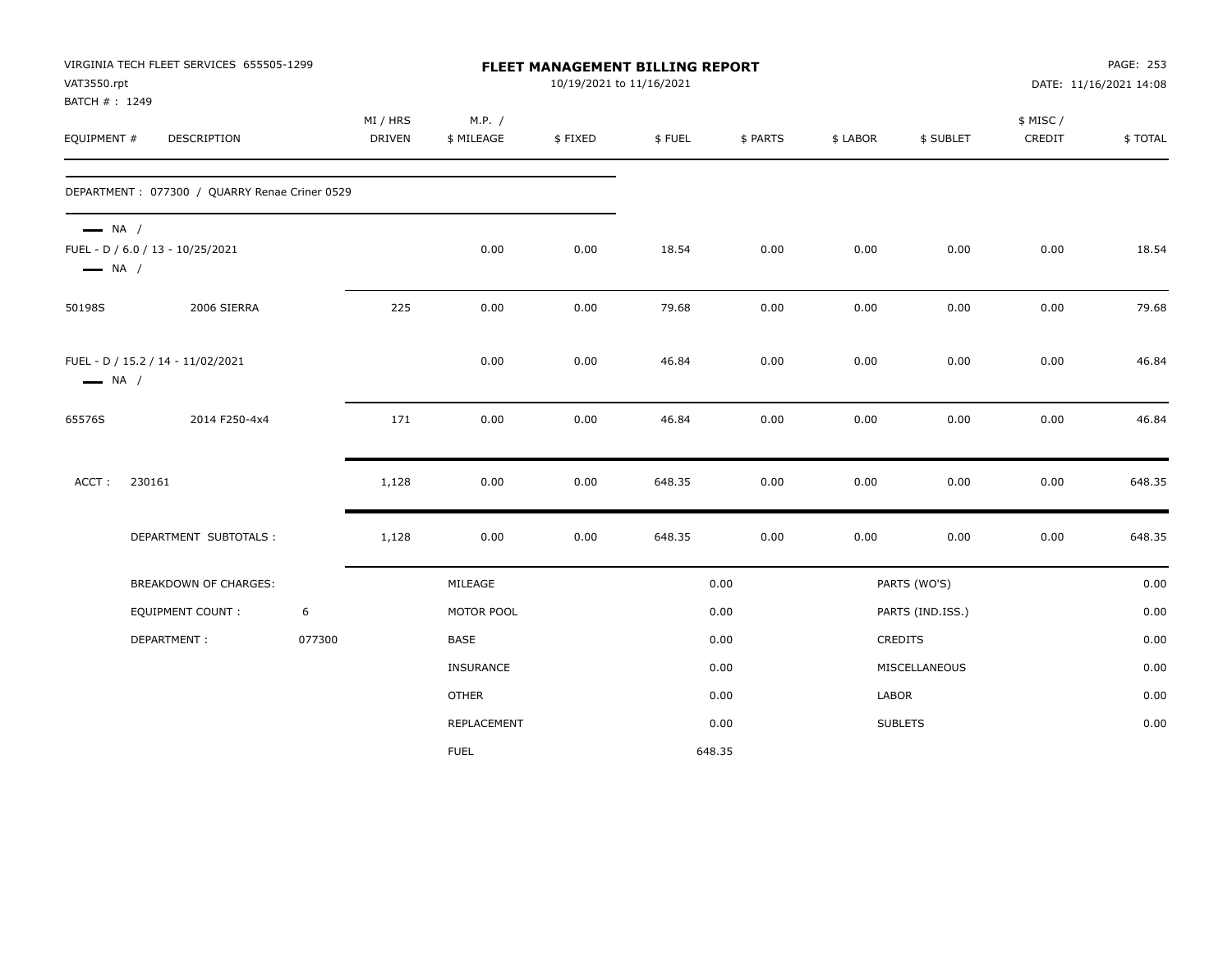| VAT3550.rpt<br>BATCH #: 1249                 | VIRGINIA TECH FLEET SERVICES 655505-1299                 |                           |                      | FLEET MANAGEMENT BILLING REPORT<br>10/19/2021 to 11/16/2021 |        |          |          |           |                    | PAGE: 254<br>DATE: 11/16/2021 14:08 |  |
|----------------------------------------------|----------------------------------------------------------|---------------------------|----------------------|-------------------------------------------------------------|--------|----------|----------|-----------|--------------------|-------------------------------------|--|
| EQUIPMENT #                                  | DESCRIPTION                                              | MI / HRS<br><b>DRIVEN</b> | M.P. /<br>\$ MILEAGE | \$FIXED                                                     | \$FUEL | \$ PARTS | \$ LABOR | \$ SUBLET | \$ MISC/<br>CREDIT | \$TOTAL                             |  |
|                                              | DEPARTMENT : 077700 / Inn at Virginia Tech Bob Muse 0104 |                           |                      |                                                             |        |          |          |           |                    |                                     |  |
| ACCOUNT CODE: 153129                         |                                                          |                           |                      |                                                             |        |          |          |           |                    |                                     |  |
| <b>BASE CHARGE</b><br>$\longrightarrow$ NA / |                                                          |                           | 0.00                 | 602.00                                                      | 0.00   | 0.00     | 0.00     | 0.00      | 0.00               | 602.00                              |  |
| <b>PA23</b>                                  | 2014 12 PAS VAN                                          | $\mathbf 0$               | 0.00                 | 602.00                                                      | 0.00   | 0.00     | 0.00     | 0.00      | 0.00               | 602.00                              |  |
| ACCT: 153129                                 |                                                          | $\mathbf 0$               | 0.00                 | 602.00                                                      | 0.00   | 0.00     | 0.00     | 0.00      | 0.00               | 602.00                              |  |
| ACCOUNT CODE: 153132                         |                                                          |                           |                      |                                                             |        |          |          |           |                    |                                     |  |
| <b>BASE CHARGE</b><br>$\longrightarrow$ NA / |                                                          |                           | 0.00                 | 502.00                                                      | 0.00   | 0.00     | 0.00     | 0.00      | 0.00               | 502.00                              |  |
| <b>PA72</b>                                  | 2007 Express 3500                                        | 0                         | 0.00                 | 502.00                                                      | 0.00   | 0.00     | 0.00     | 0.00      | 0.00               | 502.00                              |  |
| ACCT: 153132                                 |                                                          | $\mathbf 0$               | 0.00                 | 502.00                                                      | 0.00   | 0.00     | 0.00     | 0.00      | 0.00               | 502.00                              |  |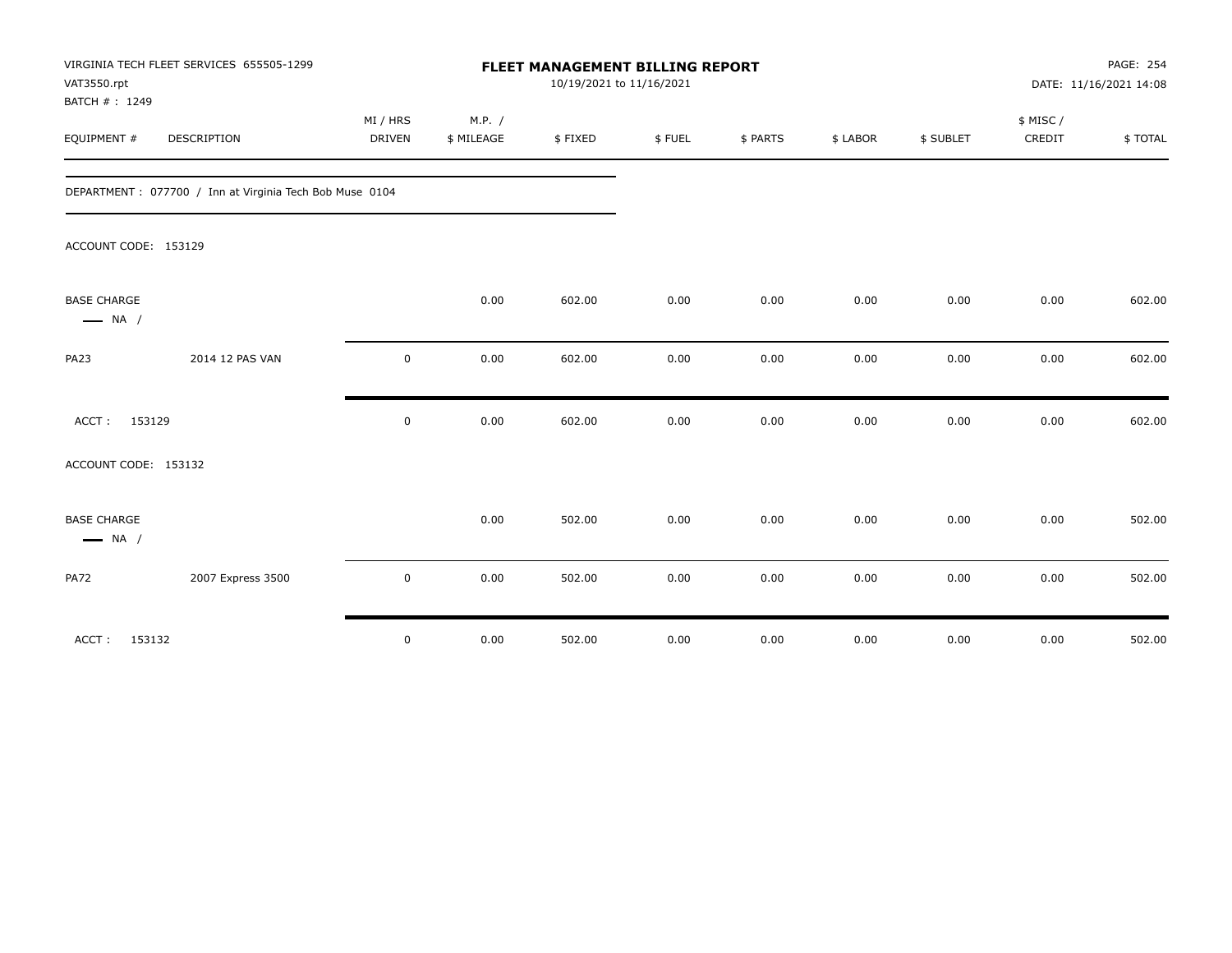| VIRGINIA TECH FLEET SERVICES 655505-1299<br>VAT3550.rpt<br>BATCH #: 1249 |                | <b>FLEET MANAGEMENT BILLING REPORT</b><br>10/19/2021 to 11/16/2021 |                      |          |          |          |          |                  |                    | PAGE: 255<br>DATE: 11/16/2021 14:08 |  |
|--------------------------------------------------------------------------|----------------|--------------------------------------------------------------------|----------------------|----------|----------|----------|----------|------------------|--------------------|-------------------------------------|--|
| EQUIPMENT #<br>DESCRIPTION                                               |                | MI / HRS<br>DRIVEN                                                 | M.P. /<br>\$ MILEAGE | \$FIXED  | \$FUEL   | \$ PARTS | \$ LABOR | \$ SUBLET        | \$ MISC/<br>CREDIT | \$TOTAL                             |  |
| DEPARTMENT SUBTOTALS :                                                   |                | $\mathbf 0$                                                        | 0.00                 | 1,104.00 | 0.00     | 0.00     | 0.00     | 0.00             | 0.00               | 1,104.00                            |  |
| BREAKDOWN OF CHARGES:                                                    |                |                                                                    | MILEAGE              |          |          | 0.00     |          | PARTS (WO'S)     |                    | 0.00                                |  |
| <b>EQUIPMENT COUNT:</b>                                                  | $\overline{2}$ |                                                                    | MOTOR POOL           |          |          | 0.00     |          | PARTS (IND.ISS.) |                    | 0.00                                |  |
| DEPARTMENT:                                                              | 077700         |                                                                    | BASE                 |          | 1,104.00 |          |          | <b>CREDITS</b>   |                    | 0.00                                |  |
|                                                                          |                |                                                                    | <b>INSURANCE</b>     |          |          | 0.00     |          | MISCELLANEOUS    |                    | 0.00                                |  |
|                                                                          |                |                                                                    | OTHER                |          |          | 0.00     | LABOR    |                  |                    | 0.00                                |  |
|                                                                          |                |                                                                    | REPLACEMENT          |          |          | 0.00     |          | <b>SUBLETS</b>   |                    | 0.00                                |  |
|                                                                          |                |                                                                    | <b>FUEL</b>          |          |          | 0.00     |          |                  |                    |                                     |  |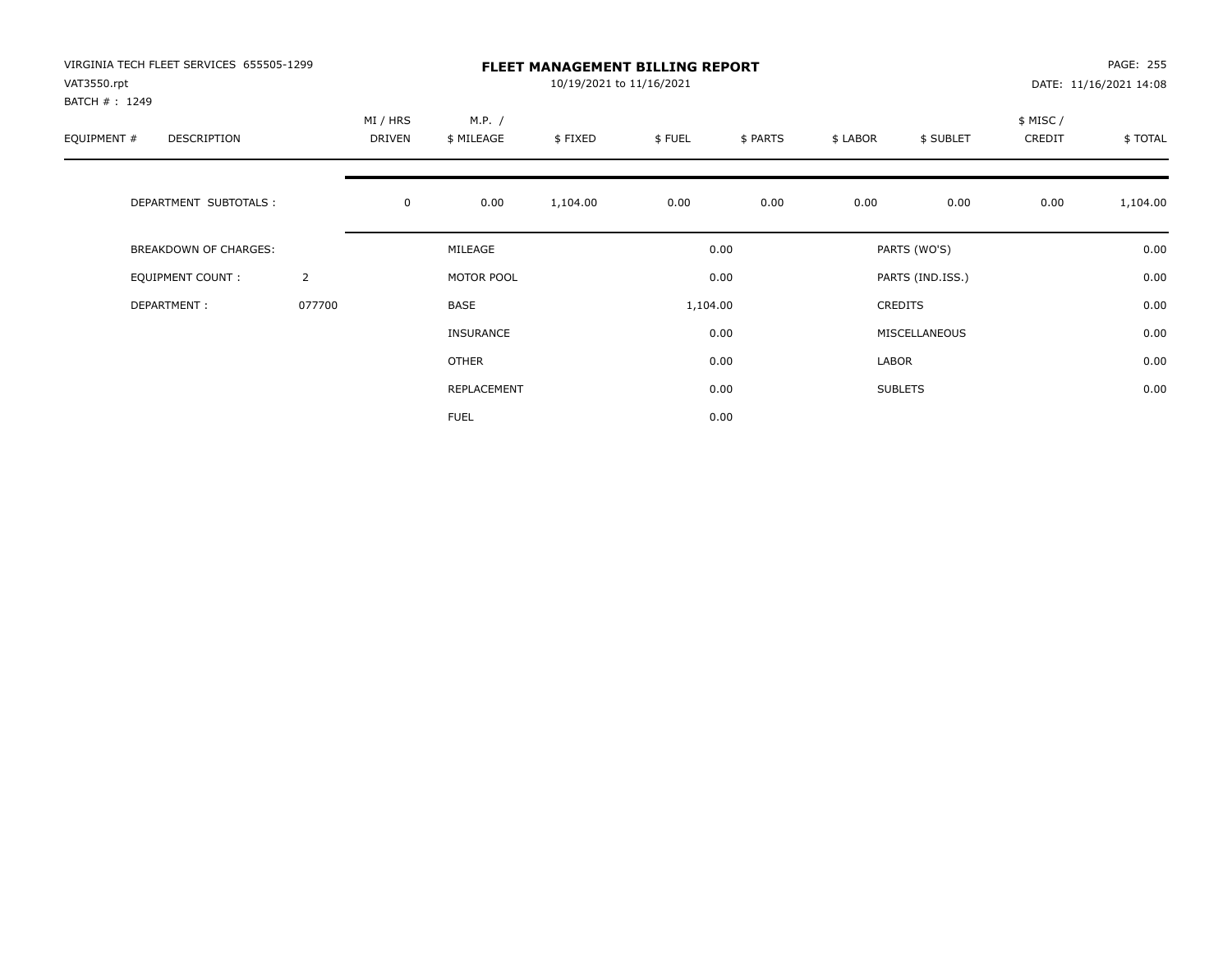| VAT3550.rpt<br>BATCH #: 1249 | VIRGINIA TECH FLEET SERVICES 655505-1299                         | FLEET MANAGEMENT BILLING REPORT<br>10/19/2021 to 11/16/2021 |                      |         |        |          |          |           |                    | PAGE: 256<br>DATE: 11/16/2021 14:08 |  |
|------------------------------|------------------------------------------------------------------|-------------------------------------------------------------|----------------------|---------|--------|----------|----------|-----------|--------------------|-------------------------------------|--|
| EQUIPMENT #                  | <b>DESCRIPTION</b>                                               | MI / HRS<br><b>DRIVEN</b>                                   | M.P. /<br>\$ MILEAGE | \$FIXED | \$FUEL | \$ PARTS | \$ LABOR | \$ SUBLET | \$ MISC/<br>CREDIT | \$TOTAL                             |  |
|                              | DEPARTMENT: 077900 / HOKIE PASSPORT ID OFFICE Joe Griffitts 0268 |                                                             |                      |         |        |          |          |           |                    |                                     |  |
| ACCOUNT CODE: 655072         |                                                                  |                                                             |                      |         |        |          |          |           |                    |                                     |  |
| $\longrightarrow$ NA /       | FUEL - U / 26.1 / 11 - 11/04/2021                                |                                                             | 0.00                 | 0.00    | 74.94  | 0.00     | 0.00     | 0.00      | 0.00               | 74.94                               |  |
| 43273S                       | 2012 Express 1500                                                | 764                                                         | 0.00                 | 0.00    | 74.94  | 0.00     | 0.00     | 0.00      | 0.00               | 74.94                               |  |
| $\longrightarrow$ NA /       | FUEL - U / 16.0 / 11 - 10/18/2021                                |                                                             | 0.00                 | 0.00    | 43.79  | 0.00     | 0.00     | 0.00      | 0.00               | 43.79                               |  |
| 43291S                       | 2012 RAM VAN                                                     | 164                                                         | 0.00                 | 0.00    | 43.79  | 0.00     | 0.00     | 0.00      | 0.00               | 43.79                               |  |
| $\longrightarrow$ NA /       | FUEL - U / 12.1 / 11 - 11/02/2021                                |                                                             | 0.00                 | 0.00    | 34.84  | 0.00     | 0.00     | 0.00      | 0.00               | 34.84                               |  |
| 69989s                       | 2016 Transit Connect                                             | 166                                                         | 0.00                 | 0.00    | 34.84  | 0.00     | 0.00     | 0.00      | 0.00               | 34.84                               |  |
| ACCT:                        | 655072                                                           | 1,094                                                       | 0.00                 | 0.00    | 153.57 | 0.00     | 0.00     | 0.00      | 0.00               | 153.57                              |  |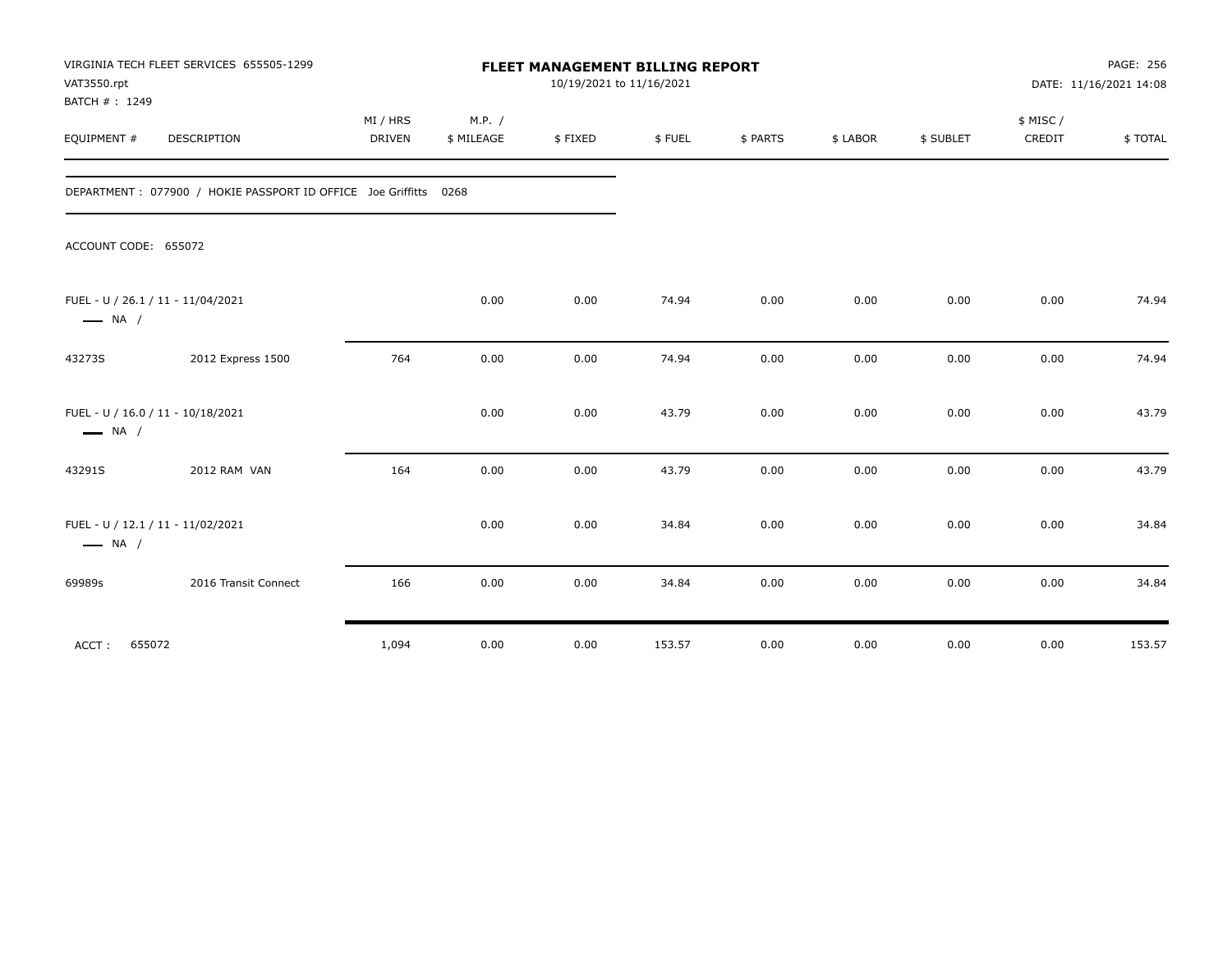| VIRGINIA TECH FLEET SERVICES 655505-1299<br>VAT3550.rpt<br>BATCH #: 1249 |        | <b>FLEET MANAGEMENT BILLING REPORT</b><br>10/19/2021 to 11/16/2021 |                      |         |        |          |          |                  |                    | PAGE: 257<br>DATE: 11/16/2021 14:08 |  |
|--------------------------------------------------------------------------|--------|--------------------------------------------------------------------|----------------------|---------|--------|----------|----------|------------------|--------------------|-------------------------------------|--|
| EQUIPMENT #<br>DESCRIPTION                                               |        | MI / HRS<br>DRIVEN                                                 | M.P. /<br>\$ MILEAGE | \$FIXED | \$FUEL | \$ PARTS | \$ LABOR | \$ SUBLET        | \$ MISC/<br>CREDIT | \$ TOTAL                            |  |
| DEPARTMENT SUBTOTALS :                                                   |        | 1,094                                                              | 0.00                 | 0.00    | 153.57 | 0.00     | 0.00     | 0.00             | 0.00               | 153.57                              |  |
| BREAKDOWN OF CHARGES:                                                    |        |                                                                    | MILEAGE              |         |        | 0.00     |          | PARTS (WO'S)     |                    | 0.00                                |  |
| <b>EQUIPMENT COUNT:</b>                                                  | 3      |                                                                    | MOTOR POOL           |         |        | 0.00     |          | PARTS (IND.ISS.) |                    | 0.00                                |  |
| DEPARTMENT:                                                              | 077900 |                                                                    | BASE                 |         |        | 0.00     |          | <b>CREDITS</b>   |                    | 0.00                                |  |
|                                                                          |        |                                                                    | <b>INSURANCE</b>     |         |        | 0.00     |          | MISCELLANEOUS    |                    | 0.00                                |  |
|                                                                          |        |                                                                    | OTHER                |         |        | 0.00     | LABOR    |                  |                    | 0.00                                |  |
|                                                                          |        |                                                                    | REPLACEMENT          |         |        | 0.00     |          | <b>SUBLETS</b>   |                    | 0.00                                |  |
|                                                                          |        |                                                                    | <b>FUEL</b>          |         |        | 153.57   |          |                  |                    |                                     |  |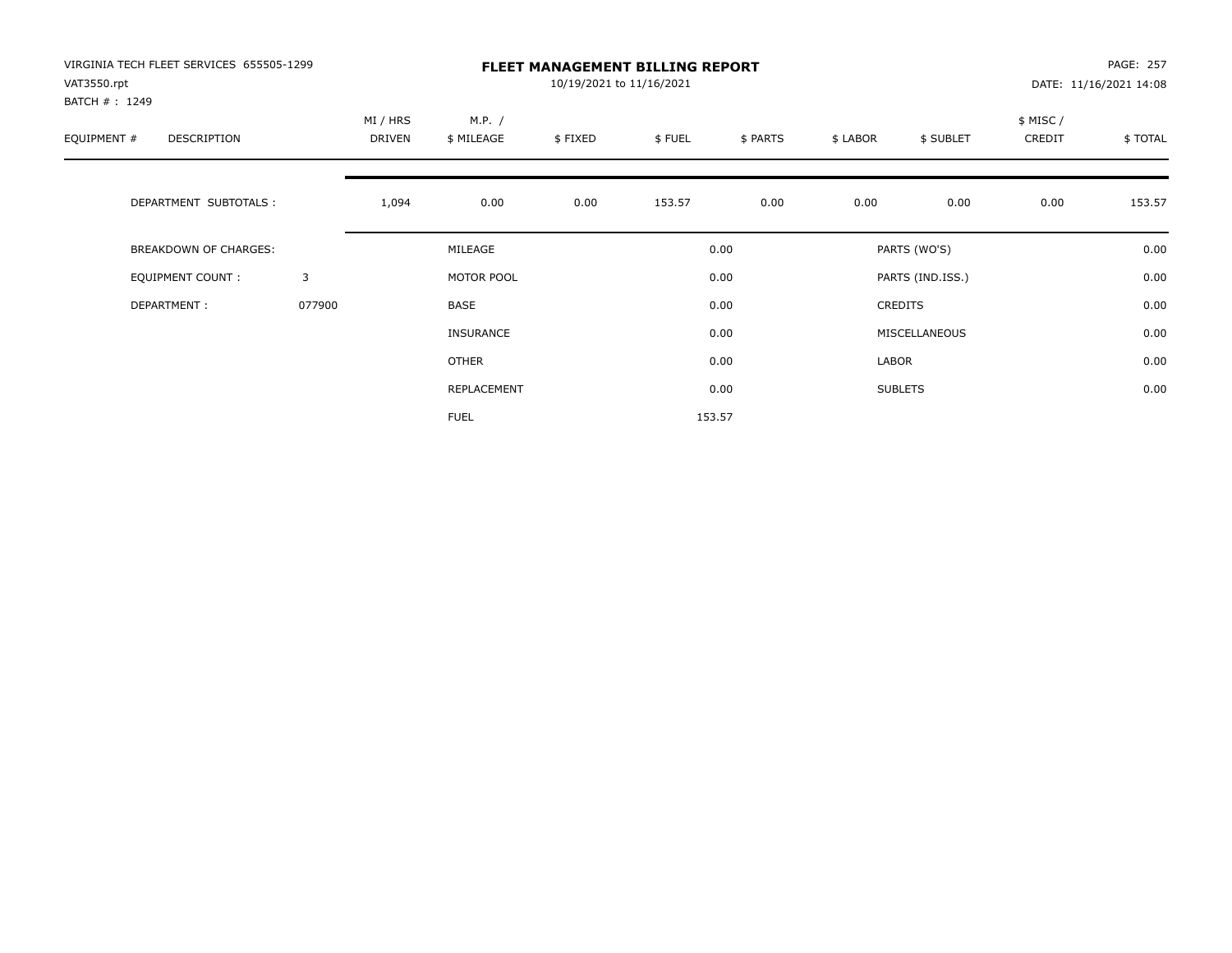| VAT3550.rpt<br>BATCH #: 1249 | VIRGINIA TECH FLEET SERVICES 655505-1299                            |              |                           |                      | 10/19/2021 to 11/16/2021 | FLEET MANAGEMENT BILLING REPORT |          |          |                  |                    | PAGE: 258<br>DATE: 11/16/2021 14:08 |
|------------------------------|---------------------------------------------------------------------|--------------|---------------------------|----------------------|--------------------------|---------------------------------|----------|----------|------------------|--------------------|-------------------------------------|
| EQUIPMENT #                  | <b>DESCRIPTION</b>                                                  |              | MI / HRS<br><b>DRIVEN</b> | M.P. /<br>\$ MILEAGE | \$FIXED                  | \$FUEL                          | \$ PARTS | \$ LABOR | \$ SUBLET        | \$ MISC/<br>CREDIT | \$TOTAL                             |
|                              | DEPARTMENT : 080000 / General and Administrative Jonathon Poff 0428 |              |                           |                      |                          |                                 |          |          |                  |                    |                                     |
|                              | ACCOUNT CODE: 153157                                                |              |                           |                      |                          |                                 |          |          |                  |                    |                                     |
| $\longrightarrow$ NA /       | FUEL - U / 23.0 / 11 - 11/01/2021                                   |              |                           | 0.00                 | 0.00                     | 66.07                           | 0.00     | 0.00     | 0.00             | 0.00               | 66.07                               |
| $\longrightarrow$ NA /       | FUEL - U / 22.8 / 11 - 10/20/2021                                   |              |                           | 0.00                 | 0.00                     | 65.38                           | 0.00     | 0.00     | 0.00             | 0.00               | 65.38                               |
| 71534s                       | 2016 Transist Wagon                                                 |              | 2,161                     | 0.00                 | 0.00                     | 131.45                          | 0.00     | 0.00     | 0.00             | 0.00               | 131.45                              |
| ACCT:                        | 153157                                                              |              | 2,161                     | 0.00                 | 0.00                     | 131.45                          | 0.00     | 0.00     | 0.00             | 0.00               | 131.45                              |
|                              | DEPARTMENT SUBTOTALS :                                              |              | 2,161                     | 0.00                 | 0.00                     | 131.45                          | 0.00     | 0.00     | 0.00             | 0.00               | 131.45                              |
|                              | <b>BREAKDOWN OF CHARGES:</b>                                        |              |                           | MILEAGE              |                          |                                 | 0.00     |          | PARTS (WO'S)     |                    | 0.00                                |
|                              | EQUIPMENT COUNT :                                                   | $\mathbf{1}$ |                           | MOTOR POOL           |                          |                                 | 0.00     |          | PARTS (IND.ISS.) |                    | 0.00                                |
|                              | DEPARTMENT:                                                         | 080000       |                           | BASE                 |                          |                                 | 0.00     |          | CREDITS          |                    | 0.00                                |
|                              |                                                                     |              |                           | INSURANCE            |                          |                                 | 0.00     |          | MISCELLANEOUS    |                    | 0.00                                |
|                              |                                                                     |              |                           | <b>OTHER</b>         |                          |                                 | 0.00     | LABOR    |                  |                    | 0.00                                |
|                              |                                                                     |              |                           | REPLACEMENT          |                          |                                 | 0.00     |          | <b>SUBLETS</b>   |                    | 0.00                                |
|                              |                                                                     |              |                           | <b>FUEL</b>          |                          |                                 | 131.45   |          |                  |                    |                                     |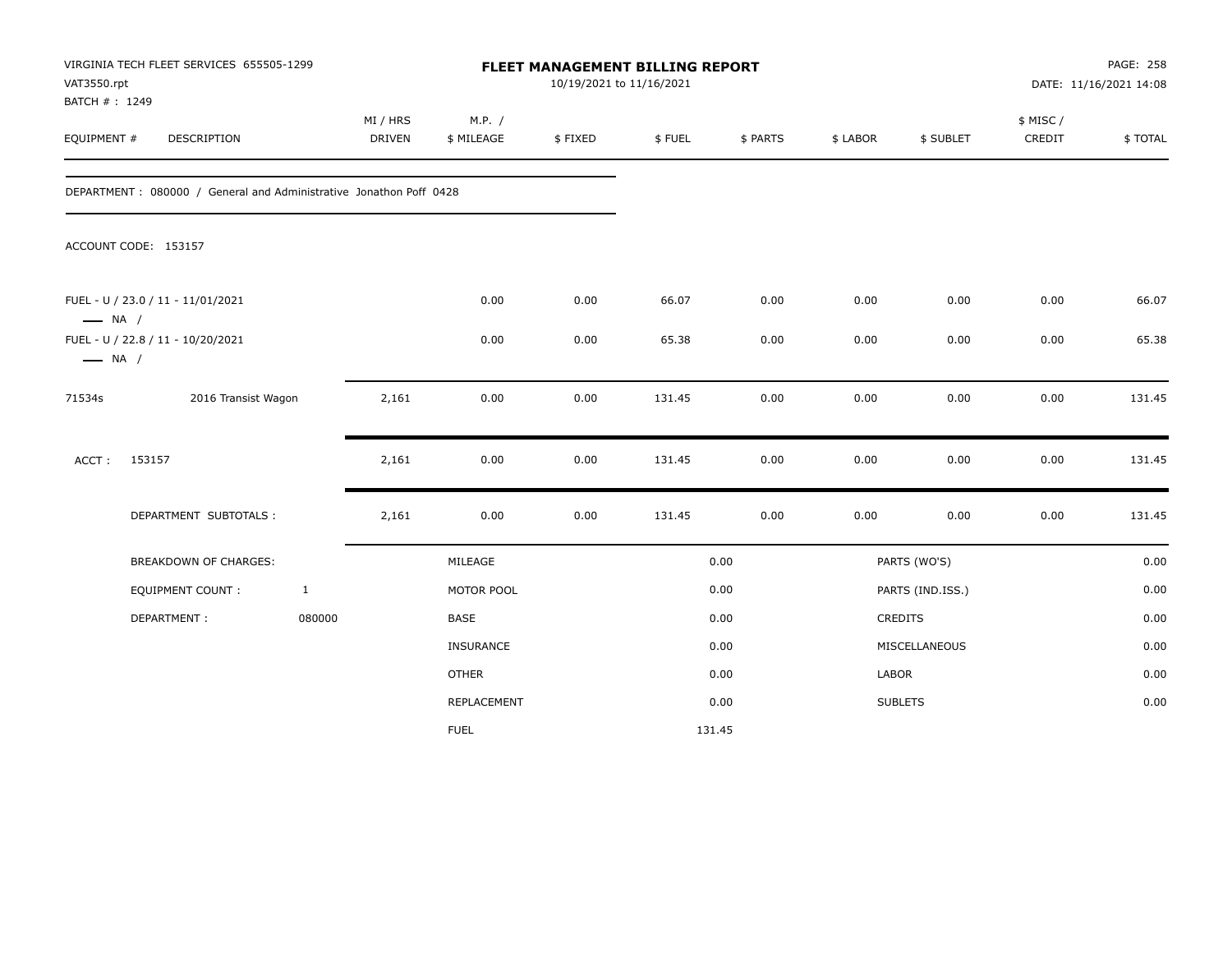| VAT3550.rpt<br>BATCH #: 1249 | VIRGINIA TECH FLEET SERVICES 655505-1299                                    |                           | <b>FLEET MANAGEMENT BILLING REPORT</b><br>10/19/2021 to 11/16/2021 |         |        |          |              |                  | PAGE: 259<br>DATE: 11/16/2021 14:08 |         |
|------------------------------|-----------------------------------------------------------------------------|---------------------------|--------------------------------------------------------------------|---------|--------|----------|--------------|------------------|-------------------------------------|---------|
| EQUIPMENT #                  | DESCRIPTION                                                                 | MI / HRS<br><b>DRIVEN</b> | M.P. /<br>\$ MILEAGE                                               | \$FIXED | \$FUEL | \$ PARTS | \$ LABOR     | \$ SUBLET        | \$ MISC /<br>CREDIT                 | \$TOTAL |
|                              | DEPARTMENT: 080005 / Student Programs Summer Conferences Jonathon Poff 0428 |                           |                                                                    |         |        |          |              |                  |                                     |         |
|                              | ACCOUNT CODE: 153491                                                        |                           |                                                                    |         |        |          |              |                  |                                     |         |
| $\longrightarrow$ NA /       | FUEL - U / 10.0 / 11 - 11/09/2021                                           |                           | 0.00                                                               | 0.00    | 28.70  | 0.00     | 0.00         | 0.00             | 0.00                                | 28.70   |
| 74657s                       | 2017 Caravan                                                                | 89                        | 0.00                                                               | 0.00    | 28.70  | 0.00     | 0.00         | 0.00             | 0.00                                | 28.70   |
| ACCT:                        | 153491                                                                      | 89                        | 0.00                                                               | 0.00    | 28.70  | 0.00     | 0.00         | 0.00             | 0.00                                | 28.70   |
|                              | DEPARTMENT SUBTOTALS :                                                      | 89                        | 0.00                                                               | 0.00    | 28.70  | 0.00     | 0.00         | 0.00             | 0.00                                | 28.70   |
|                              | <b>BREAKDOWN OF CHARGES:</b>                                                |                           | MILEAGE                                                            |         |        | 0.00     |              | PARTS (WO'S)     |                                     | 0.00    |
|                              | EQUIPMENT COUNT :                                                           | $\mathbf{1}$              | MOTOR POOL                                                         |         |        | 0.00     |              | PARTS (IND.ISS.) |                                     | 0.00    |
|                              | DEPARTMENT:                                                                 | 080005                    | <b>BASE</b>                                                        |         |        | 0.00     |              | CREDITS          |                                     | 0.00    |
|                              |                                                                             |                           | INSURANCE                                                          |         |        | 0.00     |              | MISCELLANEOUS    |                                     | 0.00    |
|                              |                                                                             |                           | <b>OTHER</b>                                                       |         |        | 0.00     | <b>LABOR</b> |                  |                                     | 0.00    |
|                              |                                                                             |                           | REPLACEMENT                                                        |         |        | 0.00     |              | <b>SUBLETS</b>   |                                     | 0.00    |
|                              |                                                                             |                           | <b>FUEL</b>                                                        |         |        | 28.70    |              |                  |                                     |         |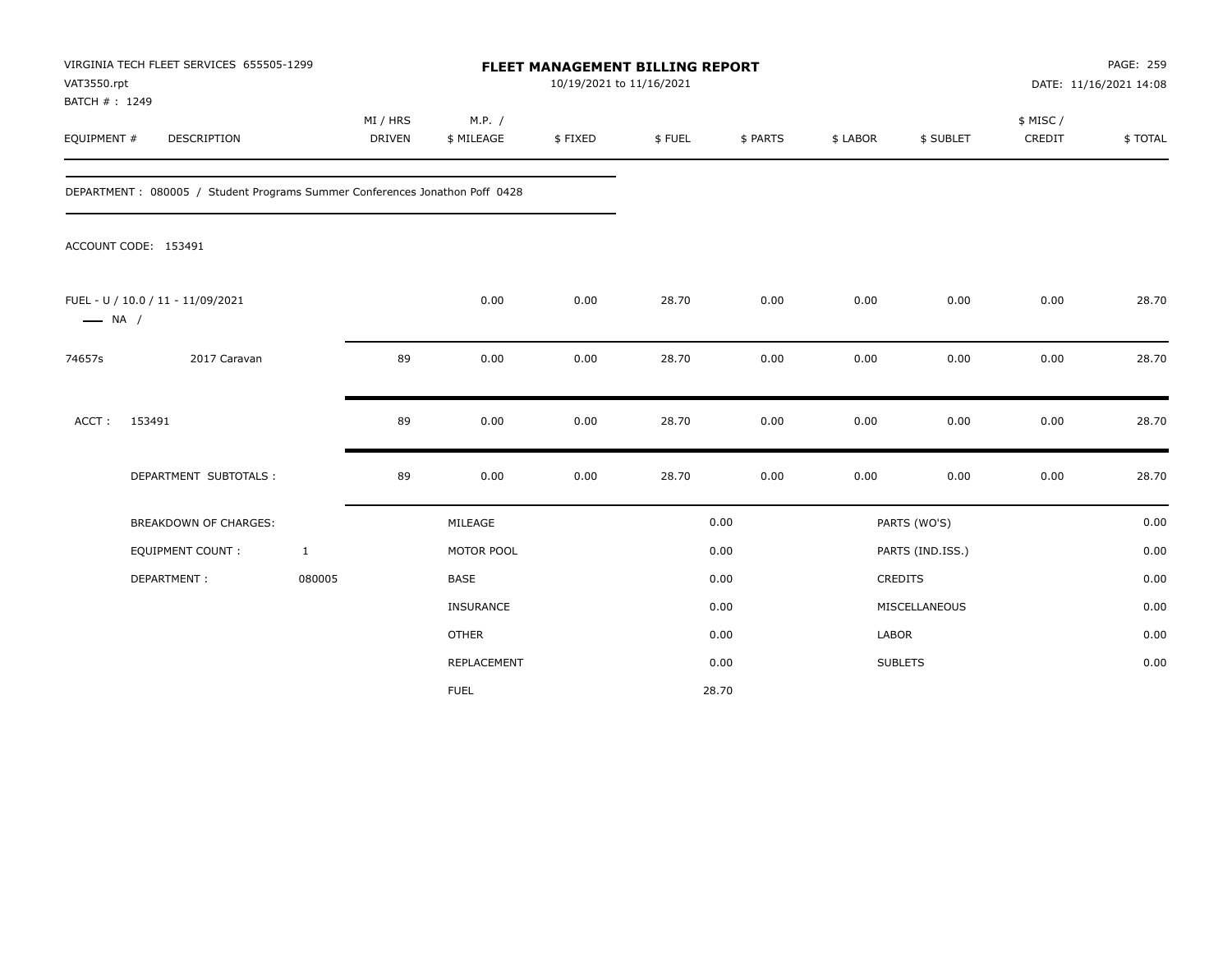| VAT3550.rpt<br>BATCH #: 1249                                | VIRGINIA TECH FLEET SERVICES 655505-1299                    |                    |                      | FLEET MANAGEMENT BILLING REPORT<br>10/19/2021 to 11/16/2021 |        |          |          |           |                     | PAGE: 260<br>DATE: 11/16/2021 14:08 |
|-------------------------------------------------------------|-------------------------------------------------------------|--------------------|----------------------|-------------------------------------------------------------|--------|----------|----------|-----------|---------------------|-------------------------------------|
| EQUIPMENT #                                                 | DESCRIPTION                                                 | MI / HRS<br>DRIVEN | M.P. /<br>\$ MILEAGE | \$FIXED                                                     | \$FUEL | \$ PARTS | \$ LABOR | \$ SUBLET | \$ MISC /<br>CREDIT | \$TOTAL                             |
|                                                             | DEPARTMENT: 080201 / F&O - Adminstration Jonathon Poff 0428 |                    |                      |                                                             |        |          |          |           |                     |                                     |
| ACCOUNT CODE: 153152                                        |                                                             |                    |                      |                                                             |        |          |          |           |                     |                                     |
| FUEL - U / 14.3 / 11 - 11/09/2021<br>$\longrightarrow$ NA / |                                                             |                    | 0.00                 | 0.00                                                        | 40.93  | 0.00     | 0.00     | 0.00      | 0.00                | 40.93                               |
| FUEL - U / 14.7 / 11 - 10/26/2021<br>$\longrightarrow$ NA / |                                                             |                    | 0.00                 | 0.00                                                        | 42.10  | 0.00     | 0.00     | 0.00      | 0.00                | 42.10                               |
| 41849S                                                      | 2001 S10                                                    | 383                | 0.00                 | 0.00                                                        | 83.03  | 0.00     | 0.00     | 0.00      | 0.00                | 83.03                               |
| FUEL - U / 7.6 / 12 - 11/03/2021<br>$\longrightarrow$ NA /  |                                                             |                    | 0.00                 | 0.00                                                        | 21.81  | 0.00     | 0.00     | 0.00      | 0.00                | 21.81                               |
| 55222S                                                      | 2007 COLORADO                                               | 139                | 0.00                 | 0.00                                                        | 21.81  | 0.00     | 0.00     | 0.00      | 0.00                | 21.81                               |
| FUEL - U / 26.8 / 11 - 10/29/2021<br>$\longrightarrow$ NA / |                                                             |                    | 0.00                 | 0.00                                                        | 76.92  | 0.00     | 0.00     | 0.00      | 0.00                | 76.92                               |
| 55275S                                                      | 2008 E-150 VAN                                              | $\mathsf 0$        | 0.00                 | 0.00                                                        | 76.92  | 0.00     | 0.00     | 0.00      | 0.00                | 76.92                               |
| FUEL - U / 28.5 / 11 - 11/16/2021<br>$\longrightarrow$ NA / |                                                             |                    | 0.00                 | 0.00                                                        | 81.85  | 0.00     | 0.00     | 0.00      | 0.00                | 81.85                               |
| 55276S                                                      | 2008 E150 VAN                                               | 254                | 0.00                 | 0.00                                                        | 81.85  | 0.00     | 0.00     | 0.00      | 0.00                | 81.85                               |
| ACCT: 153152                                                |                                                             | 776                | 0.00                 | 0.00                                                        | 263.61 | 0.00     | 0.00     | 0.00      | 0.00                | 263.61                              |

ACCOUNT CODE: 155382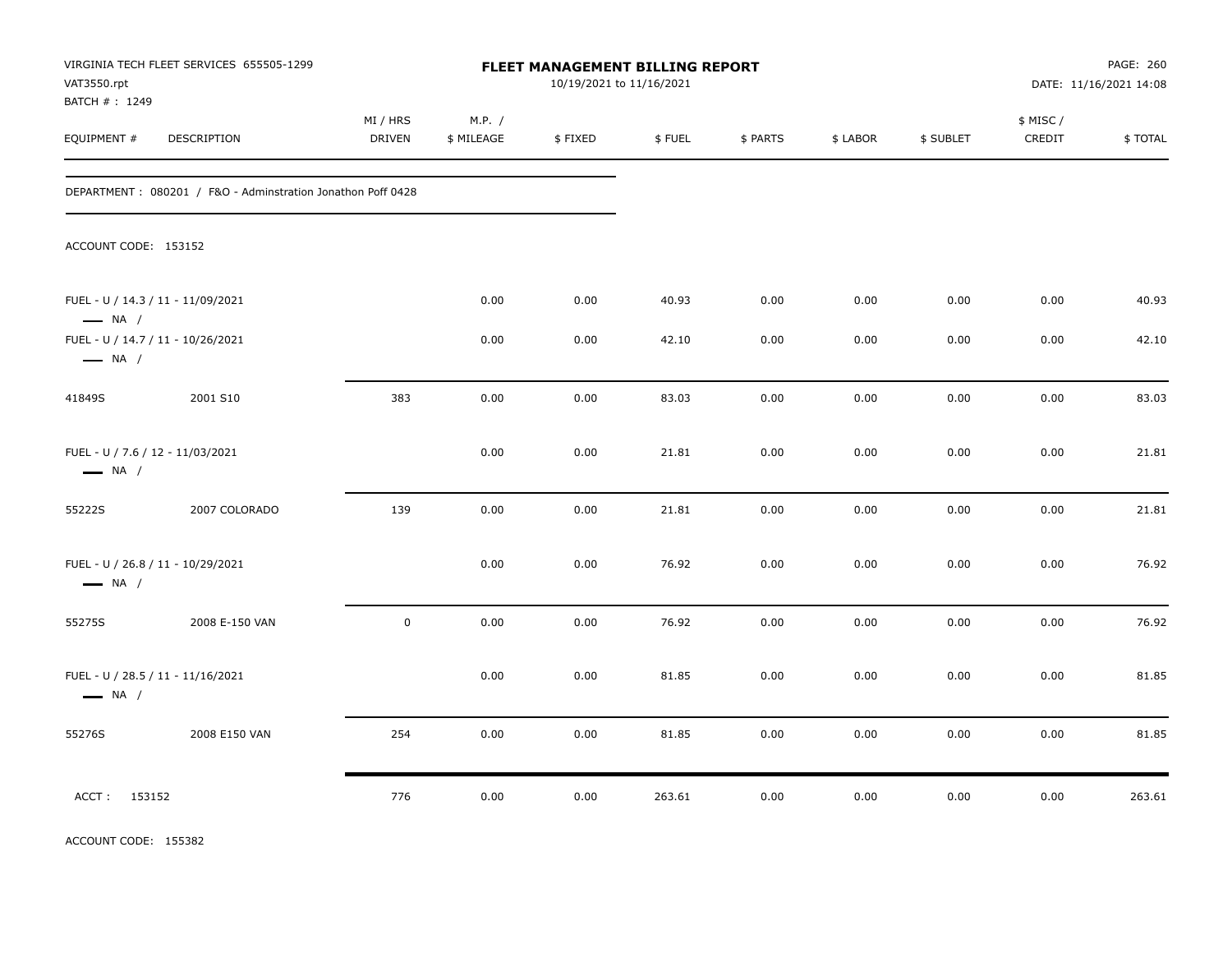| VAT3550.rpt<br>BATCH #: 1249           | VIRGINIA TECH FLEET SERVICES 655505-1299                    |        |                           |                      | <b>FLEET MANAGEMENT BILLING REPORT</b><br>10/19/2021 to 11/16/2021 |        |          |          |                  |                    | PAGE: 261<br>DATE: 11/16/2021 14:08 |
|----------------------------------------|-------------------------------------------------------------|--------|---------------------------|----------------------|--------------------------------------------------------------------|--------|----------|----------|------------------|--------------------|-------------------------------------|
| EQUIPMENT #                            | DESCRIPTION                                                 |        | MI / HRS<br><b>DRIVEN</b> | M.P. /<br>\$ MILEAGE | \$FIXED                                                            | \$FUEL | \$ PARTS | \$ LABOR | \$ SUBLET        | \$ MISC/<br>CREDIT | \$TOTAL                             |
|                                        | DEPARTMENT: 080201 / F&O - Adminstration Jonathon Poff 0428 |        |                           |                      |                                                                    |        |          |          |                  |                    |                                     |
| OTHER CHARGE<br>$\longrightarrow$ NA / |                                                             |        |                           | 0.00                 | 9.61                                                               | 0.00   | 0.00     | 0.00     | 0.00             | 0.00               | 9.61                                |
| 68259S                                 | 2014 Caravan                                                |        | 0                         | 0.00                 | 9.61                                                               | 0.00   | 0.00     | 0.00     | 0.00             | 0.00               | 9.61                                |
| ACCT:                                  | 155382                                                      |        | 0                         | 0.00                 | 9.61                                                               | 0.00   | 0.00     | 0.00     | 0.00             | 0.00               | 9.61                                |
|                                        | DEPARTMENT SUBTOTALS :                                      |        | 776                       | 0.00                 | 9.61                                                               | 263.61 | 0.00     | 0.00     | 0.00             | 0.00               | 273.22                              |
|                                        | <b>BREAKDOWN OF CHARGES:</b>                                |        |                           | MILEAGE              |                                                                    |        | 0.00     |          | PARTS (WO'S)     |                    | 0.00                                |
|                                        | <b>EQUIPMENT COUNT:</b>                                     | 5      |                           | MOTOR POOL           |                                                                    |        | 0.00     |          | PARTS (IND.ISS.) |                    | 0.00                                |
|                                        | DEPARTMENT:                                                 | 080201 |                           | BASE                 |                                                                    |        | 0.00     |          | CREDITS          |                    | 0.00                                |
|                                        |                                                             |        |                           | INSURANCE            |                                                                    |        | 0.00     |          | MISCELLANEOUS    |                    | 0.00                                |
|                                        |                                                             |        |                           | <b>OTHER</b>         |                                                                    |        | 9.61     | LABOR    |                  |                    | 0.00                                |
|                                        |                                                             |        |                           | REPLACEMENT          |                                                                    |        | 0.00     |          | <b>SUBLETS</b>   |                    | 0.00                                |
|                                        |                                                             |        |                           | <b>FUEL</b>          |                                                                    |        | 263.61   |          |                  |                    |                                     |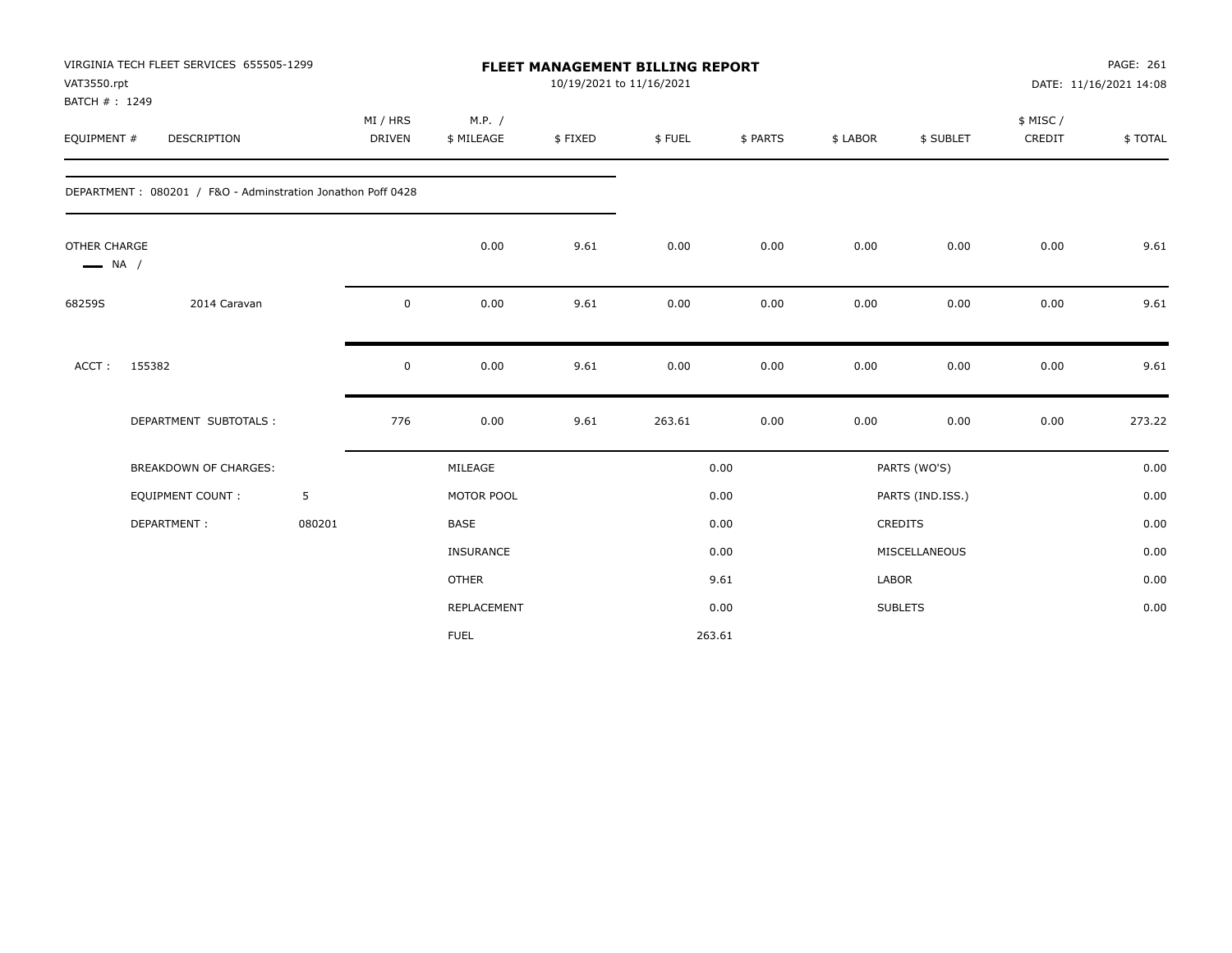| VAT3550.rpt<br>BATCH #: 1249                     | VIRGINIA TECH FLEET SERVICES 655505-1299                   |              |                           |                      | FLEET MANAGEMENT BILLING REPORT<br>10/19/2021 to 11/16/2021 |        |          |          |                  |                    | PAGE: 262<br>DATE: 11/16/2021 14:08 |
|--------------------------------------------------|------------------------------------------------------------|--------------|---------------------------|----------------------|-------------------------------------------------------------|--------|----------|----------|------------------|--------------------|-------------------------------------|
| EQUIPMENT #                                      | DESCRIPTION                                                |              | MI / HRS<br><b>DRIVEN</b> | M.P. /<br>\$ MILEAGE | \$FIXED                                                     | \$FUEL | \$ PARTS | \$ LABOR | \$ SUBLET        | \$ MISC/<br>CREDIT | \$TOTAL                             |
|                                                  | DEPARTMENT: 080202 / F&O - Housekeeping Jonathon Poff 0428 |              |                           |                      |                                                             |        |          |          |                  |                    |                                     |
|                                                  | ACCOUNT CODE: 153519                                       |              |                           |                      |                                                             |        |          |          |                  |                    |                                     |
| $\longrightarrow$ NA /                           | FUEL - U / 14.5 / 11 - 11/01/2021                          |              |                           | 0.00                 | 0.00                                                        | 41.53  | 0.00     | 0.00     | 0.00             | 0.00               | 41.53                               |
|                                                  | FUEL - U / 15.6 / 11 - 11/10/2021                          |              |                           | 0.00                 | 0.00                                                        | 44.77  | 0.00     | 0.00     | 0.00             | 0.00               | 44.77                               |
| $\longrightarrow$ NA /<br>$\longrightarrow$ NA / | FUEL - U / 14.3 / 11 - 10/20/2021                          |              |                           | 0.00                 | 0.00                                                        | 41.04  | 0.00     | 0.00     | 0.00             | 0.00               | 41.04                               |
| $\longrightarrow$ NA /                           | FUEL - U / 7.8 / 12 - 10/25/2021                           |              |                           | 0.00                 | 0.00                                                        | 22.27  | 0.00     | 0.00     | 0.00             | 0.00               | 22.27                               |
| 68253S                                           | 2014 Caravan                                               |              | 471                       | 0.00                 | 0.00                                                        | 149.61 | 0.00     | 0.00     | 0.00             | 0.00               | 149.61                              |
| ACCT:                                            | 153519                                                     |              | 471                       | 0.00                 | 0.00                                                        | 149.61 | 0.00     | 0.00     | 0.00             | 0.00               | 149.61                              |
|                                                  | DEPARTMENT SUBTOTALS :                                     |              | 471                       | 0.00                 | 0.00                                                        | 149.61 | 0.00     | 0.00     | 0.00             | 0.00               | 149.61                              |
|                                                  | BREAKDOWN OF CHARGES:                                      |              |                           | MILEAGE              |                                                             |        | 0.00     |          | PARTS (WO'S)     |                    | 0.00                                |
|                                                  | <b>EQUIPMENT COUNT:</b>                                    | $\mathbf{1}$ |                           | MOTOR POOL           |                                                             |        | 0.00     |          | PARTS (IND.ISS.) |                    | 0.00                                |
|                                                  | DEPARTMENT:                                                | 080202       |                           | BASE                 |                                                             |        | 0.00     |          | CREDITS          |                    | 0.00                                |
|                                                  |                                                            |              |                           | <b>INSURANCE</b>     |                                                             |        | 0.00     |          | MISCELLANEOUS    |                    | 0.00                                |
|                                                  |                                                            |              |                           | <b>OTHER</b>         |                                                             |        | 0.00     | LABOR    |                  |                    | 0.00                                |
|                                                  |                                                            |              |                           | REPLACEMENT          |                                                             |        | 0.00     |          | <b>SUBLETS</b>   |                    | 0.00                                |
|                                                  |                                                            |              |                           | <b>FUEL</b>          |                                                             |        | 149.61   |          |                  |                    |                                     |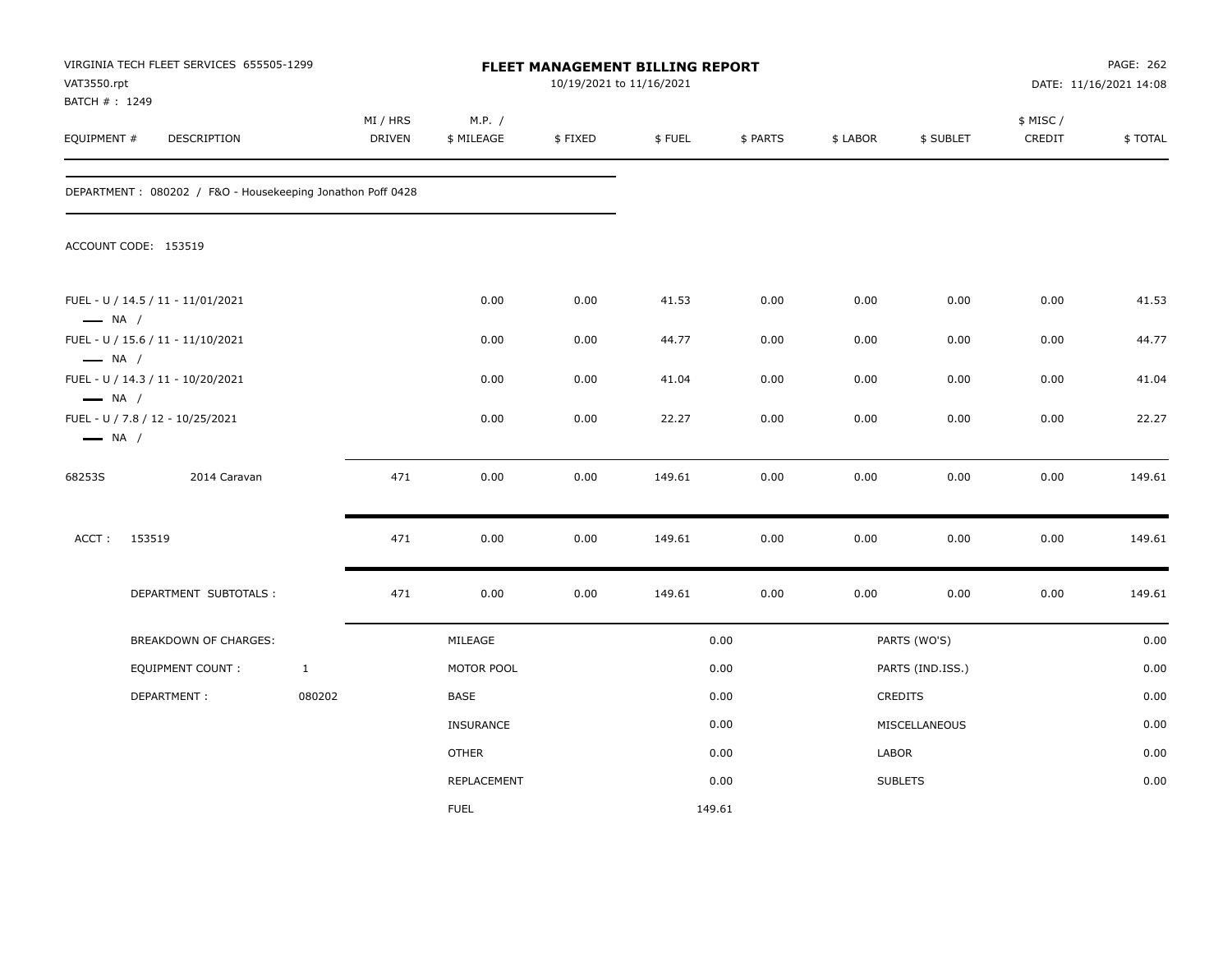| VAT3550.rpt                                                | VIRGINIA TECH FLEET SERVICES 655505-1299                  |                           |                      | FLEET MANAGEMENT BILLING REPORT<br>10/19/2021 to 11/16/2021 |        |          |          |           |                    | PAGE: 263<br>DATE: 11/16/2021 14:08 |
|------------------------------------------------------------|-----------------------------------------------------------|---------------------------|----------------------|-------------------------------------------------------------|--------|----------|----------|-----------|--------------------|-------------------------------------|
| BATCH #: 1249<br>EQUIPMENT #                               | DESCRIPTION                                               | MI / HRS<br><b>DRIVEN</b> | M.P. /<br>\$ MILEAGE | \$FIXED                                                     | \$FUEL | \$ PARTS | \$ LABOR | \$ SUBLET | \$ MISC/<br>CREDIT | \$TOTAL                             |
|                                                            | DEPARTMENT: 080203 / F&O - Maintenance Jonathon Poff 0428 |                           |                      |                                                             |        |          |          |           |                    |                                     |
| ACCOUNT CODE: 153520                                       |                                                           |                           |                      |                                                             |        |          |          |           |                    |                                     |
| $\longrightarrow$ NA /                                     | FUEL - U / 24.5 / 11 - 11/04/2021                         |                           | 0.00                 | 0.00                                                        | 70.32  | 0.00     | 0.00     | 0.00      | 0.00               | 70.32                               |
| $\longrightarrow$ NA /                                     | FUEL - U / 26.3 / 11 - 10/21/2021                         |                           | 0.00                 | 0.00                                                        | 75.45  | 0.00     | 0.00     | 0.00      | 0.00               | 75.45                               |
| 77348s                                                     | 2019 F250                                                 | 376                       | 0.00                 | 0.00                                                        | 145.77 | 0.00     | 0.00     | 0.00      | 0.00               | 145.77                              |
| FUEL - U / 4.2 / 12 - 11/03/2021<br>$\longrightarrow$ NA / |                                                           |                           | 0.00                 | 0.00                                                        | 12.00  | 0.00     | 0.00     | 0.00      | 0.00               | 12.00                               |
| EGUV002                                                    | 2012 CARRYALL 6                                           | $\mathsf 0$               | 0.00                 | 0.00                                                        | 12.00  | 0.00     | 0.00     | 0.00      | 0.00               | 12.00                               |
| FUEL - U / 4.0 / 12 - 11/15/2021<br>$\longrightarrow$ NA / |                                                           |                           | 0.00                 | 0.00                                                        | 11.48  | 0.00     | 0.00     | 0.00      | 0.00               | 11.48                               |
| FUEL - U / 4.5 / 11 - 10/18/2021<br>$\longrightarrow$ NA / |                                                           |                           | 0.00                 | 0.00                                                        | 12.20  | 0.00     | 0.00     | 0.00      | 0.00               | 12.20                               |
| EGUV007                                                    | 2012 CARRYALL 6                                           | $\mathsf 0$               | 0.00                 | 0.00                                                        | 23.68  | 0.00     | 0.00     | 0.00      | 0.00               | 23.68                               |
| FUEL - U / 2.5 / 11 - 11/01/2021<br>$\longrightarrow$ NA / |                                                           |                           | 0.00                 | 0.00                                                        | 7.12   | 0.00     | 0.00     | 0.00      | 0.00               | 7.12                                |
| FUEL - U / 3.4 / 11 - 11/05/2021<br>$\longrightarrow$ NA / |                                                           |                           | 0.00                 | $0.00\,$                                                    | 9.84   | 0.00     | $0.00\,$ | 0.00      | 0.00               | 9.84                                |
| EGUV009                                                    | 2012 CARRYALL 6                                           | $\mathbf 0$               | 0.00                 | 0.00                                                        | 16.96  | 0.00     | 0.00     | 0.00      | $0.00\,$           | 16.96                               |
| FUEL - U / 4.3 / 12 - 10/21/2021                           |                                                           |                           | 0.00                 | 0.00                                                        | 12.37  | $0.00\,$ | $0.00\,$ | 0.00      | $0.00\,$           | 12.37                               |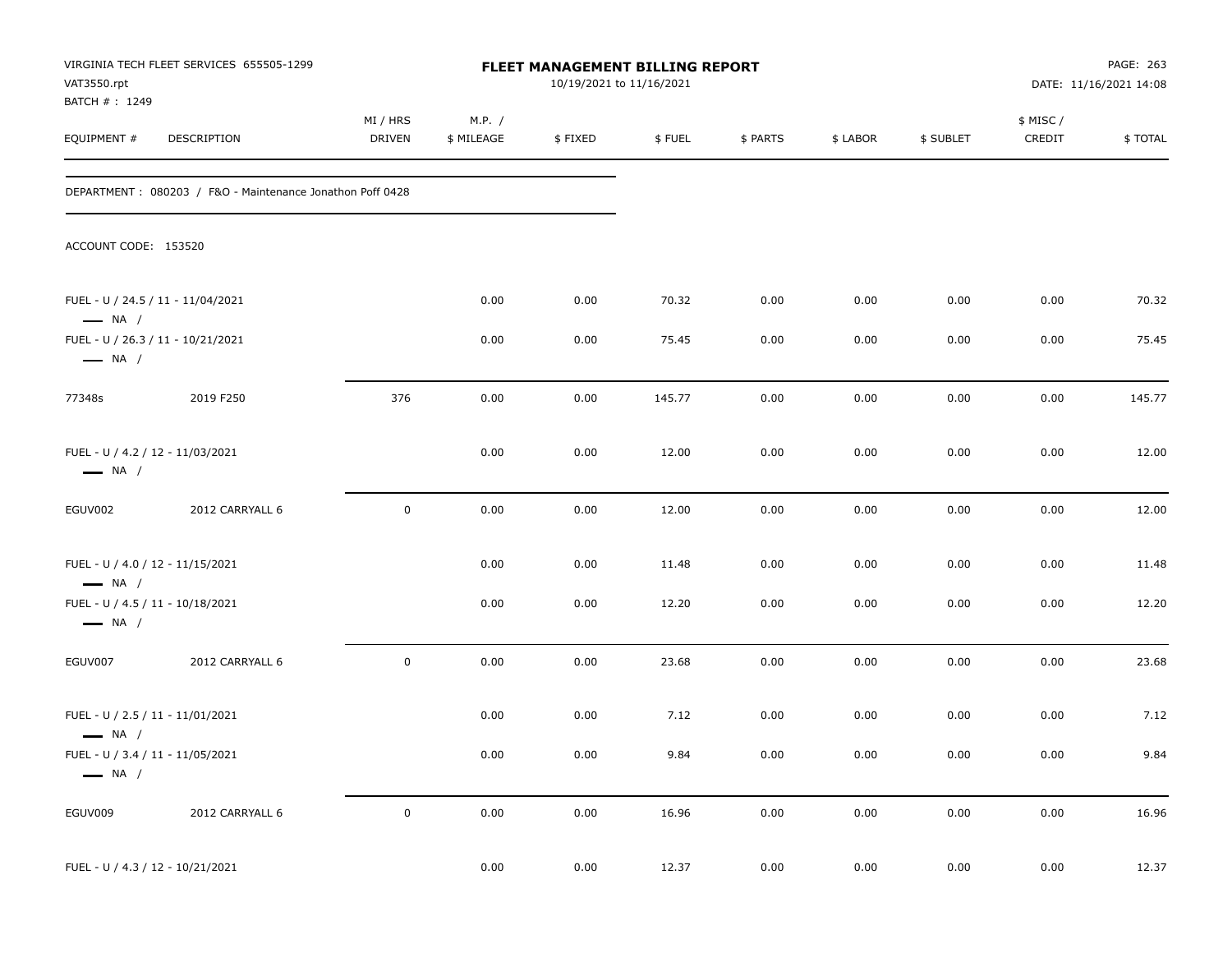| VAT3550.rpt                  | VIRGINIA TECH FLEET SERVICES 655505-1299                  |                           |                      | <b>FLEET MANAGEMENT BILLING REPORT</b><br>10/19/2021 to 11/16/2021 |        |          |          |           |                     | PAGE: 264<br>DATE: 11/16/2021 14:08 |
|------------------------------|-----------------------------------------------------------|---------------------------|----------------------|--------------------------------------------------------------------|--------|----------|----------|-----------|---------------------|-------------------------------------|
| BATCH #: 1249<br>EQUIPMENT # | DESCRIPTION                                               | MI / HRS<br><b>DRIVEN</b> | M.P. /<br>\$ MILEAGE | \$FIXED                                                            | \$FUEL | \$ PARTS | \$ LABOR | \$ SUBLET | \$ MISC /<br>CREDIT | \$TOTAL                             |
|                              | DEPARTMENT: 080203 / F&O - Maintenance Jonathon Poff 0428 |                           |                      |                                                                    |        |          |          |           |                     |                                     |
| $\longrightarrow$ NA /       |                                                           |                           |                      |                                                                    |        |          |          |           |                     |                                     |
| EGUV010                      | 2012 CARRYALL 6                                           | $\mathbf 0$               | 0.00                 | 0.00                                                               | 12.37  | 0.00     | 0.00     | 0.00      | 0.00                | 12.37                               |
| $\longrightarrow$ NA /       | FUEL - U / 3.6 / 12 - 11/02/2021                          |                           | 0.00                 | 0.00                                                               | 10.33  | 0.00     | 0.00     | 0.00      | 0.00                | 10.33                               |
| EGUV011                      | 2012 CARRYALL 6                                           | $\pmb{0}$                 | 0.00                 | 0.00                                                               | 10.33  | 0.00     | 0.00     | 0.00      | 0.00                | 10.33                               |
| $\longrightarrow$ NA /       | FUEL - U / 4.8 / 11 - 10/19/2021                          |                           | 0.00                 | 0.00                                                               | 12.97  | 0.00     | 0.00     | 0.00      | 0.00                | 12.97                               |
| EGUV014                      | 2012 CARRYALL 6                                           | $\mathbf 0$               | 0.00                 | 0.00                                                               | 12.97  | 0.00     | 0.00     | 0.00      | 0.00                | 12.97                               |
| $\longrightarrow$ NA /       | FUEL - U / 2.7 / 11 - 11/01/2021                          |                           | 0.00                 | 0.00                                                               | 7.78   | 0.00     | 0.00     | 0.00      | 0.00                | 7.78                                |
| $\longrightarrow$ NA /       | FUEL - U / 3.4 / 11 - 11/12/2021                          |                           | 0.00                 | 0.00                                                               | 9.73   | 0.00     | 0.00     | 0.00      | 0.00                | 9.73                                |
| $\longrightarrow$ NA /       | FUEL - U / 2.3 / 11 - 10/20/2021                          |                           | 0.00                 | 0.00                                                               | 6.69   | 0.00     | 0.00     | 0.00      | 0.00                | 6.69                                |
| EGUV016                      | 2012 CARRYALL 6                                           | $\mathbf 0$               | 0.00                 | 0.00                                                               | 24.20  | 0.00     | 0.00     | 0.00      | 0.00                | 24.20                               |
| $\longrightarrow$ NA /       | FUEL - U / 4.6 / 11 - 11/10/2021                          |                           | 0.00                 | 0.00                                                               | 13.12  | 0.00     | 0.00     | 0.00      | 0.00                | 13.12                               |
| $\longrightarrow$ NA /       | FUEL - U / 4.5 / 12 - 10/28/2021                          |                           | 0.00                 | 0.00                                                               | 12.92  | 0.00     | 0.00     | 0.00      | 0.00                | 12.92                               |
| EGUV018                      | 2012 CARRYALL 6                                           | $\mathbf 0$               | 0.00                 | 0.00                                                               | 26.04  | 0.00     | 0.00     | 0.00      | 0.00                | 26.04                               |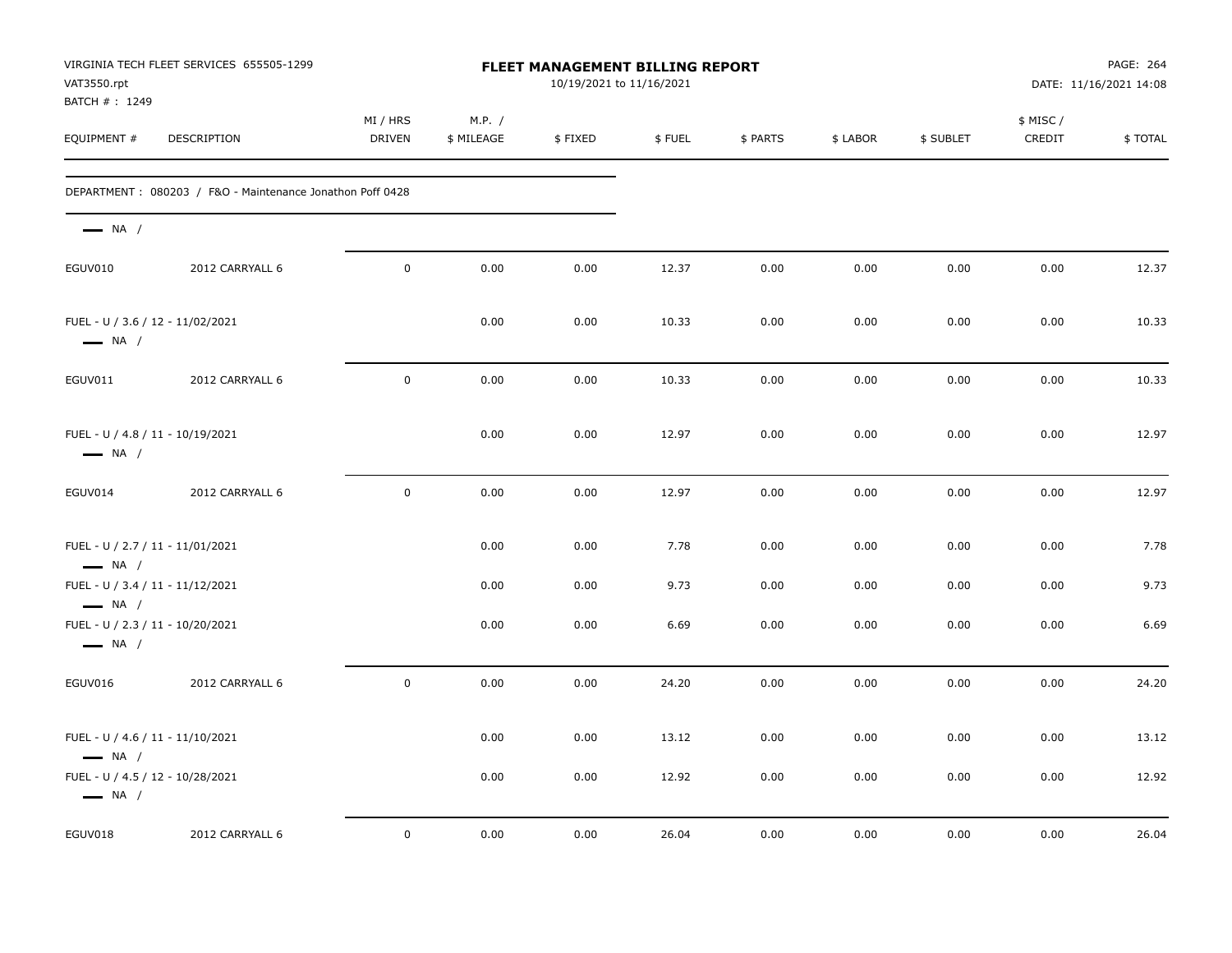| VIRGINIA TECH FLEET SERVICES 655505-1299<br>VAT3550.rpt<br>BATCH # : 1249            |                                                           |                           |                      | FLEET MANAGEMENT BILLING REPORT<br>10/19/2021 to 11/16/2021 |        |          |          |           |                     | PAGE: 265<br>DATE: 11/16/2021 14:08 |  |
|--------------------------------------------------------------------------------------|-----------------------------------------------------------|---------------------------|----------------------|-------------------------------------------------------------|--------|----------|----------|-----------|---------------------|-------------------------------------|--|
| EQUIPMENT #                                                                          | DESCRIPTION                                               | MI / HRS<br><b>DRIVEN</b> | M.P. /<br>\$ MILEAGE | \$FIXED                                                     | \$FUEL | \$ PARTS | \$ LABOR | \$ SUBLET | \$ MISC /<br>CREDIT | \$TOTAL                             |  |
|                                                                                      | DEPARTMENT: 080203 / F&O - Maintenance Jonathon Poff 0428 |                           |                      |                                                             |        |          |          |           |                     |                                     |  |
| FUEL - U / 6.1 / 11 - 11/02/2021<br>$\longrightarrow$ NA /                           |                                                           |                           | 0.00                 | 0.00                                                        | 17.45  | 0.00     | 0.00     | 0.00      | 0.00                | 17.45                               |  |
| FUEL - U / 3.8 / 11 - 11/10/2021                                                     |                                                           |                           | 0.00                 | 0.00                                                        | 10.88  | 0.00     | 0.00     | 0.00      | 0.00                | 10.88                               |  |
| $\longrightarrow$ NA /<br>FUEL - U / 3.3 / 11 - 10/25/2021<br>$\longrightarrow$ NA / |                                                           |                           | 0.00                 | 0.00                                                        | 9.53   | 0.00     | 0.00     | 0.00      | 0.00                | 9.53                                |  |
| EGUV019                                                                              | 2012 CARRYALL 6                                           | $\mathsf 0$               | 0.00                 | 0.00                                                        | 37.86  | 0.00     | 0.00     | 0.00      | 0.00                | 37.86                               |  |
| FUEL - U / 0.8 / 11 - 11/12/2021<br>$\longrightarrow$ NA /                           |                                                           |                           | 0.00                 | 0.00                                                        | 2.38   | 0.00     | 0.00     | 0.00      | 0.00                | 2.38                                |  |
| FUEL - U / 3.7 / 11 - 11/12/2021<br>$\longrightarrow$ NA /                           |                                                           |                           | 0.00                 | 0.00                                                        | 10.48  | 0.00     | 0.00     | 0.00      | 0.00                | 10.48                               |  |
| FUEL - U / 4.5 / 11 - 10/21/2021<br>$\longrightarrow$ NA /                           |                                                           |                           | 0.00                 | 0.00                                                        | 12.89  | 0.00     | 0.00     | 0.00      | 0.00                | 12.89                               |  |
| EGUV020                                                                              | 2012 CARRYALL 6                                           | 25                        | 0.00                 | 0.00                                                        | 25.75  | 0.00     | 0.00     | 0.00      | 0.00                | 25.75                               |  |
| FUEL - U / 3.7 / 12 - 11/08/2021<br>$\longrightarrow$ NA /                           |                                                           |                           | 0.00                 | 0.00                                                        | 10.48  | 0.00     | 0.00     | 0.00      | 0.00                | 10.48                               |  |
| FUEL - U / 3.7 / 11 - 10/26/2021<br>$\longrightarrow$ NA /                           |                                                           |                           | 0.00                 | 0.00                                                        | 10.73  | 0.00     | 0.00     | 0.00      | 0.00                | 10.73                               |  |
| EGUV023                                                                              | 2013 CARRYALL 6                                           | $\mathsf 0$               | 0.00                 | 0.00                                                        | 21.21  | 0.00     | 0.00     | 0.00      | 0.00                | 21.21                               |  |
| FUEL - U / 4.4 / 11 - 10/20/2021<br>$\longrightarrow$ NA /                           |                                                           |                           | 0.00                 | 0.00                                                        | 12.66  | 0.00     | 0.00     | 0.00      | 0.00                | 12.66                               |  |
| EGUV024                                                                              | 2013 CARRYALL 6                                           | $\mathbf 0$               | 0.00                 | 0.00                                                        | 12.66  | 0.00     | 0.00     | 0.00      | 0.00                | 12.66                               |  |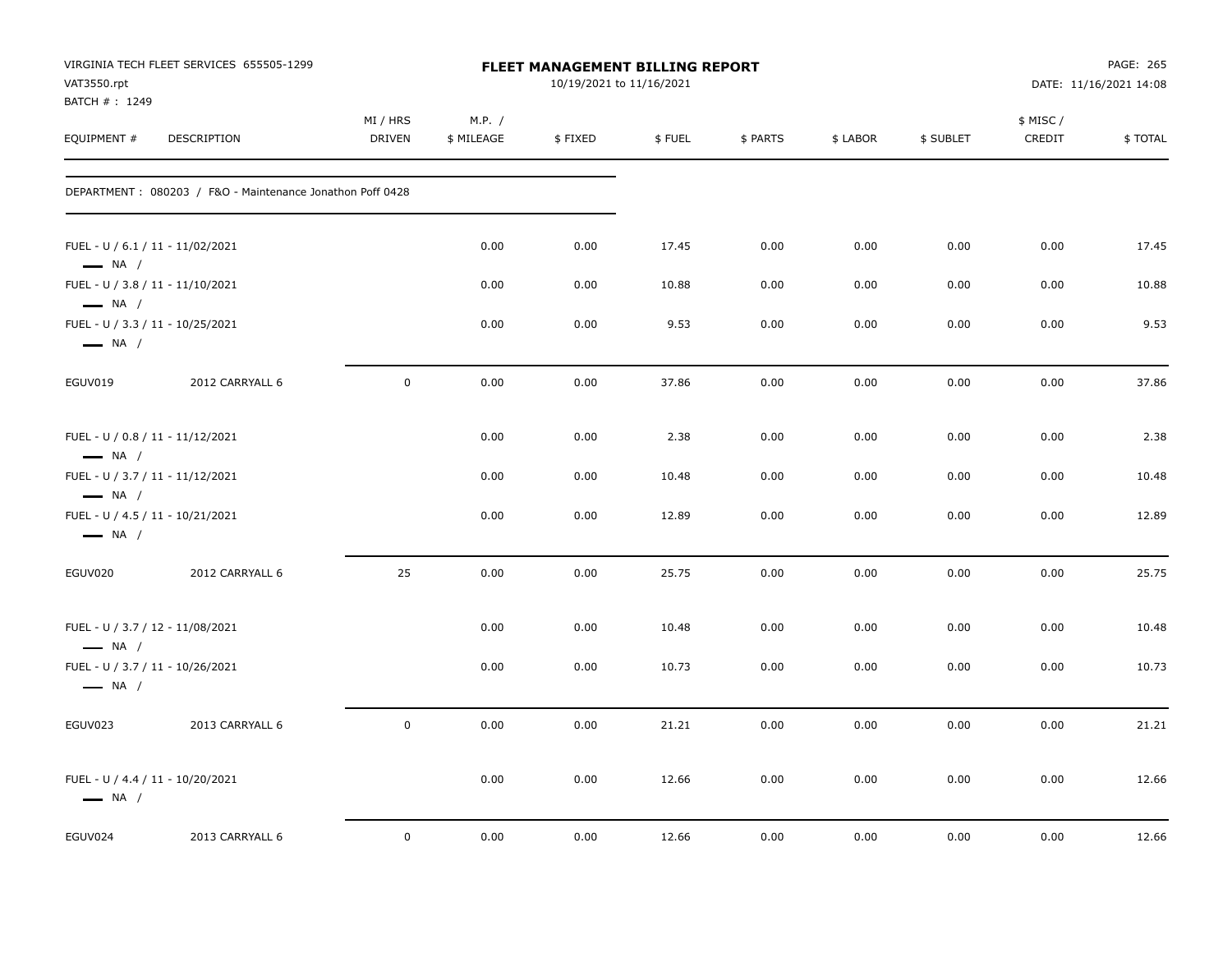| VAT3550.rpt<br>BATCH #: 1249                                                                   | VIRGINIA TECH FLEET SERVICES 655505-1299                  | <b>FLEET MANAGEMENT BILLING REPORT</b><br>10/19/2021 to 11/16/2021 |                      |              |              |              |              |              |                     | PAGE: 266<br>DATE: 11/16/2021 14:08 |  |
|------------------------------------------------------------------------------------------------|-----------------------------------------------------------|--------------------------------------------------------------------|----------------------|--------------|--------------|--------------|--------------|--------------|---------------------|-------------------------------------|--|
| EQUIPMENT #                                                                                    | <b>DESCRIPTION</b>                                        | MI / HRS<br><b>DRIVEN</b>                                          | M.P. /<br>\$ MILEAGE | \$FIXED      | \$FUEL       | \$ PARTS     | \$ LABOR     | \$ SUBLET    | \$ MISC /<br>CREDIT | \$TOTAL                             |  |
|                                                                                                | DEPARTMENT: 080203 / F&O - Maintenance Jonathon Poff 0428 |                                                                    |                      |              |              |              |              |              |                     |                                     |  |
| FUEL - U / 4.3 / 11 - 10/26/2021<br>$\longrightarrow$ NA /                                     |                                                           |                                                                    | 0.00                 | 0.00         | 12.23        | 0.00         | 0.00         | 0.00         | 0.00                | 12.23                               |  |
| EGUV028                                                                                        | 2007 XRT-810                                              | $\mathbf 0$                                                        | 0.00                 | 0.00         | 12.23        | 0.00         | 0.00         | 0.00         | 0.00                | 12.23                               |  |
| FUEL - U / 2.9 / 11 - 10/25/2021<br>$\longrightarrow$ NA /                                     |                                                           |                                                                    | 0.00                 | 0.00         | 8.32         | 0.00         | 0.00         | 0.00         | 0.00                | 8.32                                |  |
| EGUV029                                                                                        | 2009 ST SPORT 2                                           | $\mathbf 0$                                                        | 0.00                 | 0.00         | 8.32         | 0.00         | 0.00         | 0.00         | 0.00                | 8.32                                |  |
| FUEL - U / 3.4 / 11 - 11/12/2021<br>$\longrightarrow$ NA /<br>FUEL - U / 2.5 / 11 - 10/19/2021 |                                                           |                                                                    | 0.00<br>0.00         | 0.00<br>0.00 | 9.61<br>6.74 | 0.00<br>0.00 | 0.00<br>0.00 | 0.00<br>0.00 | 0.00<br>0.00        | 9.61<br>6.74                        |  |
| $\longrightarrow$ NA /                                                                         |                                                           |                                                                    |                      |              |              |              |              |              |                     |                                     |  |
| EGUV037                                                                                        | 2006 DS                                                   | $\mathbf 0$                                                        | 0.00                 | 0.00         | 16.35        | 0.00         | 0.00         | 0.00         | 0.00                | 16.35                               |  |
| FUEL - U / 4.0 / 11 - 10/28/2021<br>$\longrightarrow$ NA /                                     |                                                           |                                                                    | 0.00                 | 0.00         | 11.57        | 0.00         | 0.00         | 0.00         | 0.00                | 11.57                               |  |
| EGUV057                                                                                        | 2017 All Terrain                                          | $\mathbf 0$                                                        | 0.00                 | 0.00         | 11.57        | 0.00         | 0.00         | 0.00         | 0.00                | 11.57                               |  |
| FUEL - U / 4.1 / 11 - 11/15/2021<br>$\longrightarrow$ NA /                                     |                                                           |                                                                    | 0.00                 | 0.00         | 11.71        | 0.00         | 0.00         | 0.00         | 0.00                | 11.71                               |  |
| FUEL - U / 4.4 / 11 - 10/25/2021<br>$\longrightarrow$ NA /                                     |                                                           |                                                                    | 0.00                 | 0.00         | 12.74        | 0.00         | 0.00         | 0.00         | 0.00                | 12.74                               |  |
| eguv059                                                                                        | 2017 ATV                                                  | $\mathbf 0$                                                        | 0.00                 | 0.00         | 24.45        | 0.00         | 0.00         | 0.00         | 0.00                | 24.45                               |  |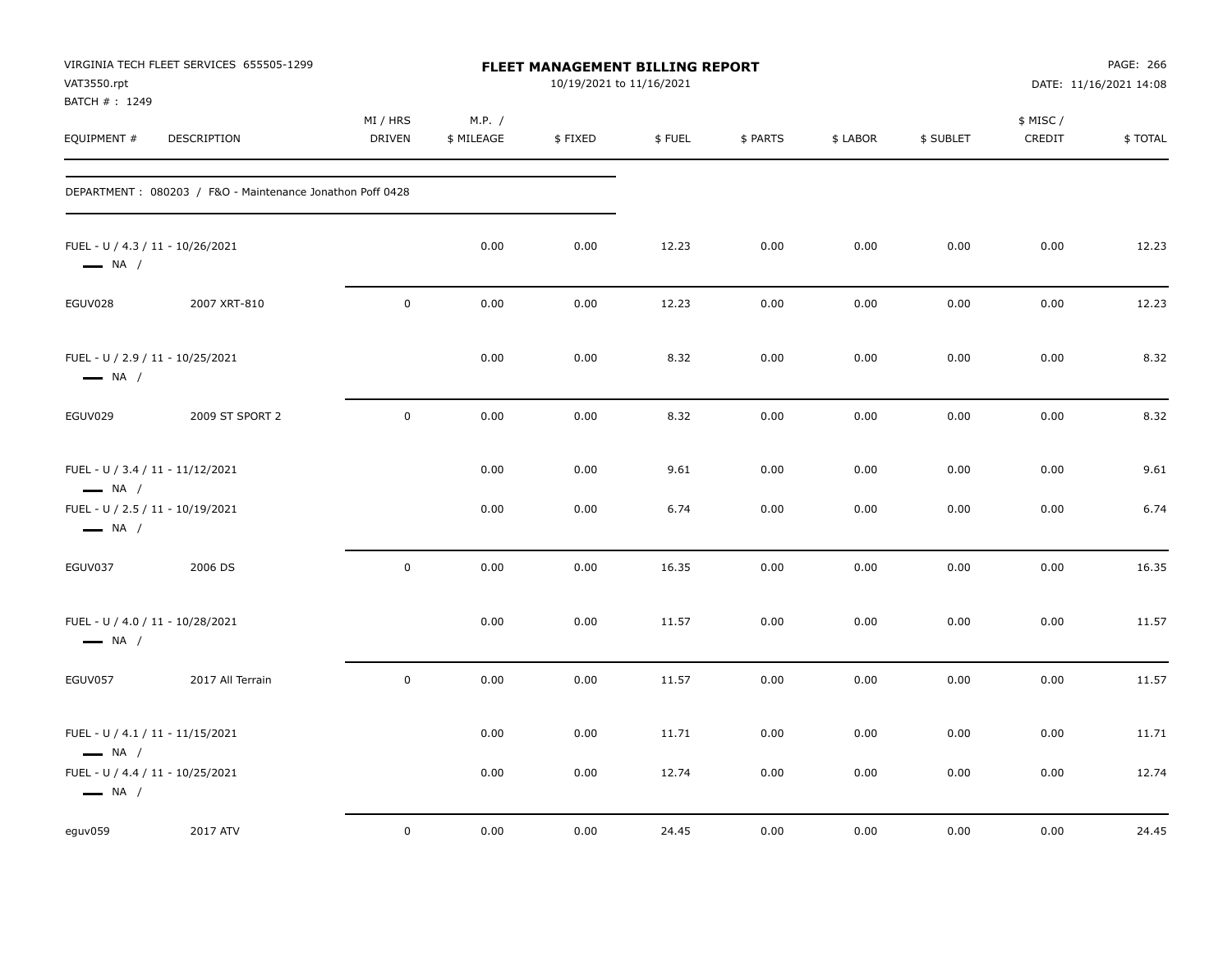| VAT3550.rpt<br>BATCH #: 1249                               | VIRGINIA TECH FLEET SERVICES 655505-1299                  | FLEET MANAGEMENT BILLING REPORT<br>10/19/2021 to 11/16/2021 |                      |         |        |          |          |           | PAGE: 267<br>DATE: 11/16/2021 14:08 |         |
|------------------------------------------------------------|-----------------------------------------------------------|-------------------------------------------------------------|----------------------|---------|--------|----------|----------|-----------|-------------------------------------|---------|
| EQUIPMENT #                                                | DESCRIPTION                                               | MI / HRS<br><b>DRIVEN</b>                                   | M.P. /<br>\$ MILEAGE | \$FIXED | \$FUEL | \$ PARTS | \$ LABOR | \$ SUBLET | \$ MISC/<br>CREDIT                  | \$TOTAL |
|                                                            | DEPARTMENT: 080203 / F&O - Maintenance Jonathon Poff 0428 |                                                             |                      |         |        |          |          |           |                                     |         |
| FUEL - U / 4.1 / 12 - 10/18/2021<br>$\longrightarrow$ NA / |                                                           |                                                             | 0.00                 | 0.00    | 11.06  | 0.00     | 0.00     | 0.00      | 0.00                                | 11.06   |
| eguv065                                                    | 2017 ATV                                                  | $\mathbf 0$                                                 | 0.00                 | 0.00    | 11.06  | 0.00     | 0.00     | 0.00      | 0.00                                | 11.06   |
| FUEL - U / 4.1 / 11 - 10/19/2021<br>$\longrightarrow$ NA / |                                                           |                                                             | 0.00                 | 0.00    | 11.06  | 0.00     | 0.00     | 0.00      | 0.00                                | 11.06   |
| eguv067                                                    | 2017 ATV                                                  | 0                                                           | 0.00                 | 0.00    | 11.06  | 0.00     | 0.00     | 0.00      | 0.00                                | 11.06   |
| FUEL - U / 4.3 / 11 - 11/01/2021<br>$\longrightarrow$ NA / |                                                           |                                                             | 0.00                 | 0.00    | 12.20  | 0.00     | 0.00     | 0.00      | 0.00                                | 12.20   |
| eguv069                                                    | 2017 ATV                                                  | $\mathsf 0$                                                 | 0.00                 | 0.00    | 12.20  | 0.00     | 0.00     | 0.00      | 0.00                                | 12.20   |
| FUEL - U / 3.1 / 11 - 10/20/2021<br>$\longrightarrow$ NA / |                                                           |                                                             | 0.00                 | 0.00    | 8.78   | 0.00     | 0.00     | 0.00      | 0.00                                | 8.78    |
| eguv070                                                    | 2017 ATV                                                  | 0                                                           | 0.00                 | 0.00    | 8.78   | 0.00     | 0.00     | 0.00      | 0.00                                | 8.78    |
| 153520<br>ACCT:                                            |                                                           | 401                                                         | 0.00                 | 0.00    | 497.82 | 0.00     | 0.00     | 0.00      | 0.00                                | 497.82  |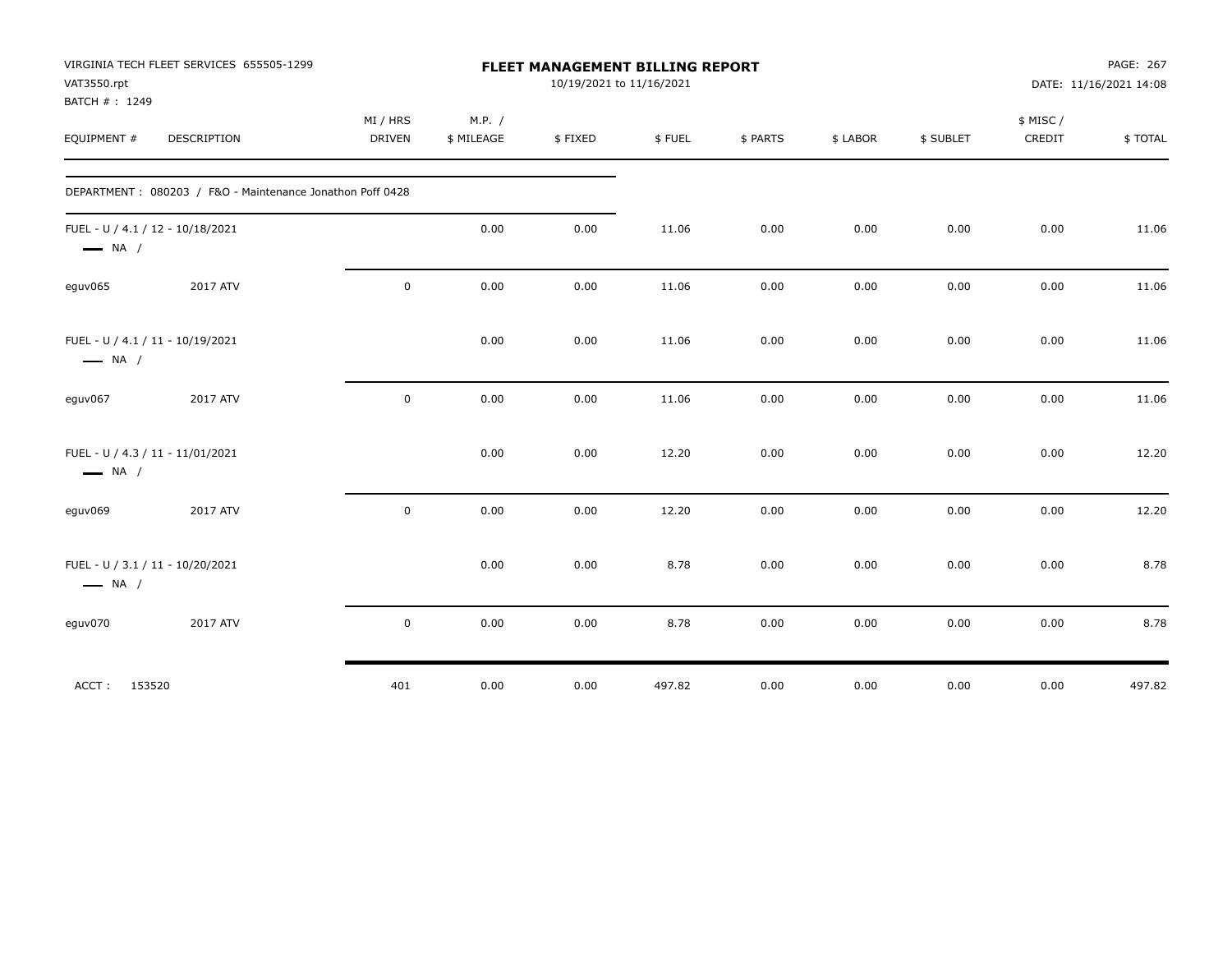| VIRGINIA TECH FLEET SERVICES 655505-1299<br>VAT3550.rpt<br>BATCH #: 1249 |        | <b>FLEET MANAGEMENT BILLING REPORT</b><br>10/19/2021 to 11/16/2021 |                      |         |        |          |          |                  |                    | PAGE: 268<br>DATE: 11/16/2021 14:08 |  |
|--------------------------------------------------------------------------|--------|--------------------------------------------------------------------|----------------------|---------|--------|----------|----------|------------------|--------------------|-------------------------------------|--|
| EQUIPMENT #<br>DESCRIPTION                                               |        | MI / HRS<br>DRIVEN                                                 | M.P. /<br>\$ MILEAGE | \$FIXED | \$FUEL | \$ PARTS | \$ LABOR | \$ SUBLET        | \$ MISC/<br>CREDIT | \$TOTAL                             |  |
| DEPARTMENT SUBTOTALS :                                                   |        | 401                                                                | 0.00                 | 0.00    | 497.82 | 0.00     | 0.00     | 0.00             | 0.00               | 497.82                              |  |
| BREAKDOWN OF CHARGES:                                                    |        |                                                                    | MILEAGE              |         |        | 0.00     |          | PARTS (WO'S)     |                    | 0.00                                |  |
| <b>EQUIPMENT COUNT:</b>                                                  | 22     |                                                                    | MOTOR POOL           |         |        | 0.00     |          | PARTS (IND.ISS.) |                    | 0.00                                |  |
| DEPARTMENT:                                                              | 080203 |                                                                    | BASE                 |         |        | 0.00     |          | <b>CREDITS</b>   |                    | 0.00                                |  |
|                                                                          |        |                                                                    | <b>INSURANCE</b>     |         |        | 0.00     |          | MISCELLANEOUS    |                    | 0.00                                |  |
|                                                                          |        |                                                                    | OTHER                |         |        | 0.00     | LABOR    |                  |                    | 0.00                                |  |
|                                                                          |        |                                                                    | REPLACEMENT          |         |        | 0.00     |          | <b>SUBLETS</b>   |                    | 0.00                                |  |
|                                                                          |        |                                                                    | <b>FUEL</b>          |         |        | 497.82   |          |                  |                    |                                     |  |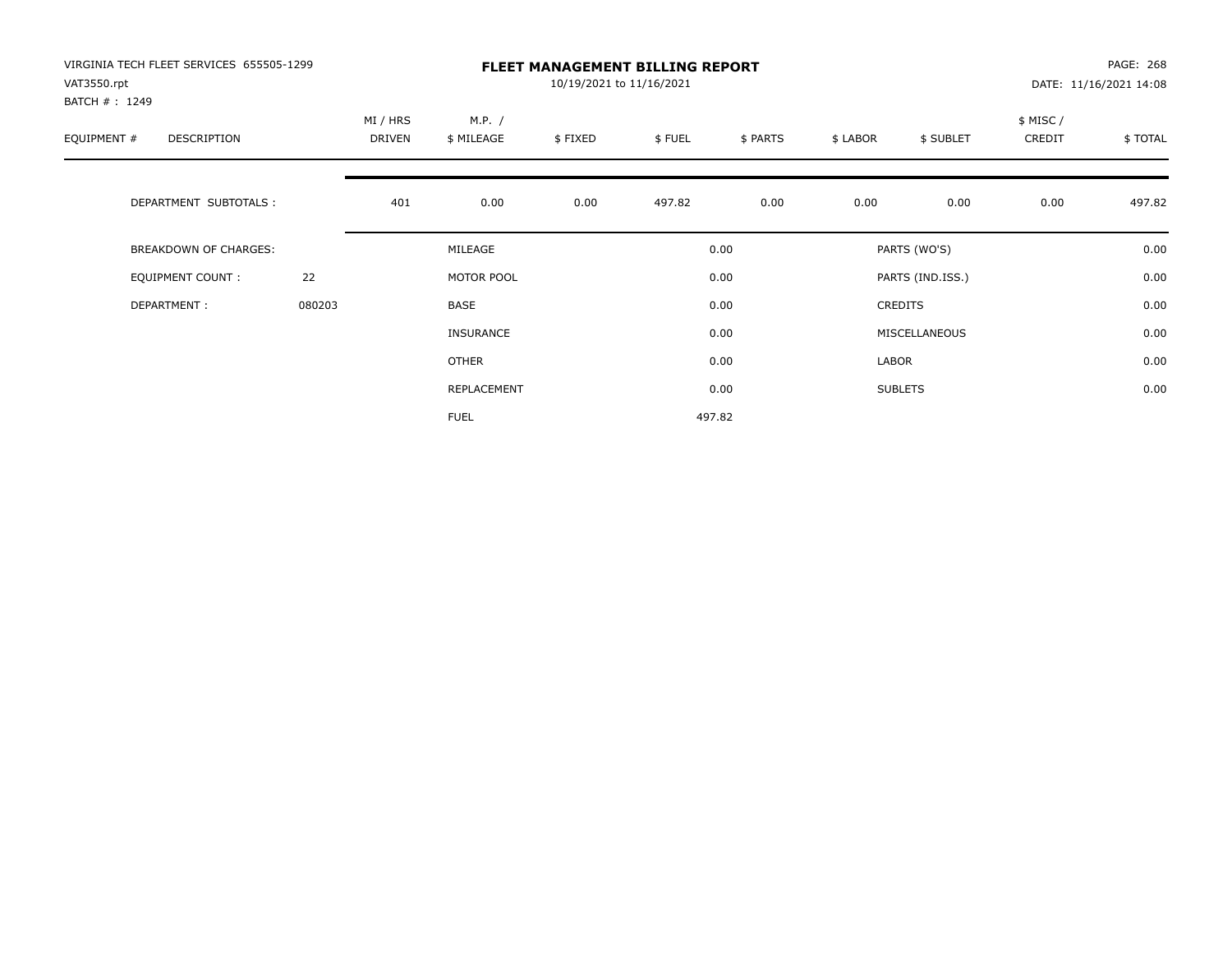| VIRGINIA TECH FLEET SERVICES 655505-1299<br>FLEET MANAGEMENT BILLING REPORT<br>VAT3550.rpt<br>BATCH #: 1249 |                                                             |                    |                      |         | 10/19/2021 to 11/16/2021 |          | PAGE: 269<br>DATE: 11/16/2021 14:08 |           |                     |         |
|-------------------------------------------------------------------------------------------------------------|-------------------------------------------------------------|--------------------|----------------------|---------|--------------------------|----------|-------------------------------------|-----------|---------------------|---------|
| EQUIPMENT #                                                                                                 | DESCRIPTION                                                 | MI / HRS<br>DRIVEN | M.P. /<br>\$ MILEAGE | \$FIXED | \$FUEL                   | \$ PARTS | \$ LABOR                            | \$ SUBLET | \$ MISC /<br>CREDIT | \$TOTAL |
|                                                                                                             | DEPARTMENT: 080205 / F&O - Const. Trades Jonathon Poff 0428 |                    |                      |         |                          |          |                                     |           |                     |         |
| ACCOUNT CODE: 153522                                                                                        |                                                             |                    |                      |         |                          |          |                                     |           |                     |         |
| $\longrightarrow$ NA /                                                                                      | FUEL - U / 17.9 / 11 - 11/12/2021                           |                    | 0.00                 | 0.00    | 51.43                    | 0.00     | 0.00                                | 0.00      | 0.00                | 51.43   |
| 68257S                                                                                                      | 2014 Caravan                                                | 197                | 0.00                 | 0.00    | 51.43                    | 0.00     | 0.00                                | 0.00      | 0.00                | 51.43   |
| $\longrightarrow$ NA /                                                                                      | FUEL - U / 18.7 / 11 - 11/05/2021                           |                    | 0.00                 | 0.00    | 53.70                    | 0.00     | 0.00                                | 0.00      | 0.00                | 53.70   |
| 71556s                                                                                                      | 2017 Transit-350                                            | 149                | 0.00                 | 0.00    | 53.70                    | 0.00     | 0.00                                | 0.00      | 0.00                | 53.70   |
| $\longrightarrow$ NA /                                                                                      | FUEL - U / 19.8 / 12 - 11/12/2021                           |                    | 0.00                 | 0.00    | 56.77                    | 0.00     | 0.00                                | 0.00      | 0.00                | 56.77   |
| $\longrightarrow$ NA /                                                                                      | FUEL - U / 16.8 / 11 - 10/29/2021                           |                    | 0.00                 | 0.00    | 48.24                    | 0.00     | 0.00                                | 0.00      | 0.00                | 48.24   |
| 74601s                                                                                                      | 2017 Transit-250                                            | 326                | 0.00                 | 0.00    | 105.01                   | 0.00     | 0.00                                | 0.00      | 0.00                | 105.01  |
| $\longrightarrow$ NA /                                                                                      | FUEL - U / 23.8 / 12 - 10/28/2021                           |                    | 0.00                 | 0.00    | 68.22                    | 0.00     | 0.00                                | 0.00      | 0.00                | 68.22   |
| 77314s                                                                                                      | 2019 4500C                                                  | 184                | 0.00                 | 0.00    | 68.22                    | 0.00     | 0.00                                | 0.00      | 0.00                | 68.22   |
| $\longrightarrow$ NA /                                                                                      | FUEL - D / 22.0 / 14 - 11/02/2021                           |                    | 0.00                 | 0.00    | 67.98                    | 0.00     | 0.00                                | 0.00      | 0.00                | 67.98   |
| $\longrightarrow$ NA /                                                                                      | FUEL - D / 21.8 / 14 - 11/08/2021                           |                    | 0.00                 | 0.00    | 65.43                    | 0.00     | 0.00                                | 0.00      | 0.00                | 65.43   |
|                                                                                                             | FUEL - D / 16.5 / 14 - 10/20/2021                           |                    | 0.00                 | 0.00    | 51.05                    | 0.00     | 0.00                                | 0.00      | 0.00                | 51.05   |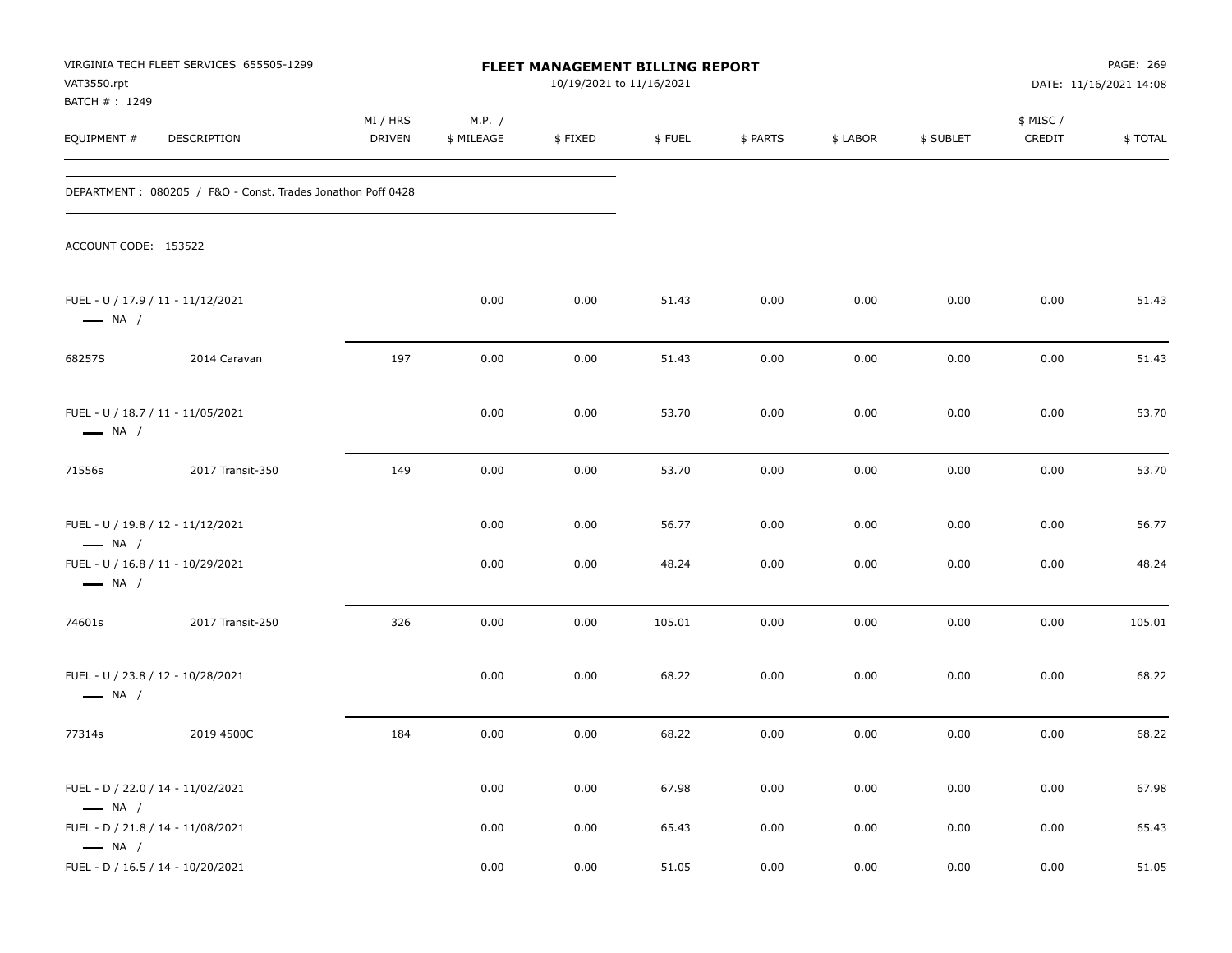| VAT3550.rpt                                      | VIRGINIA TECH FLEET SERVICES 655505-1299                    |        | <b>FLEET MANAGEMENT BILLING REPORT</b><br>10/19/2021 to 11/16/2021 |                      |         |        |          |          |                  | PAGE: 270<br>DATE: 11/16/2021 14:08 |         |
|--------------------------------------------------|-------------------------------------------------------------|--------|--------------------------------------------------------------------|----------------------|---------|--------|----------|----------|------------------|-------------------------------------|---------|
| BATCH #: 1249<br>EQUIPMENT #                     | DESCRIPTION                                                 |        | MI / HRS<br><b>DRIVEN</b>                                          | M.P. /<br>\$ MILEAGE | \$FIXED | \$FUEL | \$ PARTS | \$ LABOR | \$ SUBLET        | \$ MISC/<br>CREDIT                  | \$TOTAL |
|                                                  | DEPARTMENT: 080205 / F&O - Const. Trades Jonathon Poff 0428 |        |                                                                    |                      |         |        |          |          |                  |                                     |         |
| $\longrightarrow$ NA /<br>$\longrightarrow$ NA / | FUEL - D / 23.0 / 14 - 10/26/2021                           |        |                                                                    | 0.00                 | 0.00    | 71.07  | 0.00     | 0.00     | 0.00             | 0.00                                | 71.07   |
| $\longrightarrow$ NA /                           | PARTS ISSUE # I312260                                       |        |                                                                    | 0.00                 | 0.00    | 0.00   | 11.71    | 0.00     | 0.00             | 0.00                                | 11.71   |
| 77315S                                           | 2020 268A                                                   |        | 424                                                                | 0.00                 | 0.00    | 255.53 | 11.71    | 0.00     | 0.00             | 0.00                                | 267.24  |
| ACCT:                                            | 153522                                                      |        | 1,280                                                              | 0.00                 | 0.00    | 533.89 | 11.71    | 0.00     | 0.00             | 0.00                                | 545.60  |
|                                                  | DEPARTMENT SUBTOTALS :                                      |        | 1,280                                                              | 0.00                 | 0.00    | 533.89 | 11.71    | 0.00     | 0.00             | 0.00                                | 545.60  |
|                                                  | <b>BREAKDOWN OF CHARGES:</b>                                |        |                                                                    | MILEAGE              |         |        | 0.00     |          | PARTS (WO'S)     |                                     | 0.00    |
|                                                  | <b>EQUIPMENT COUNT:</b>                                     | 5      |                                                                    | MOTOR POOL           |         |        | 0.00     |          | PARTS (IND.ISS.) |                                     | 11.71   |
|                                                  | DEPARTMENT:                                                 | 080205 |                                                                    | <b>BASE</b>          |         |        | 0.00     |          | <b>CREDITS</b>   |                                     | 0.00    |
|                                                  |                                                             |        |                                                                    | <b>INSURANCE</b>     |         |        | 0.00     |          | MISCELLANEOUS    |                                     | 0.00    |
|                                                  |                                                             |        |                                                                    | <b>OTHER</b>         |         |        | 0.00     | LABOR    |                  |                                     | 0.00    |
|                                                  |                                                             |        |                                                                    | REPLACEMENT          |         |        | 0.00     |          | <b>SUBLETS</b>   |                                     | 0.00    |
|                                                  |                                                             |        |                                                                    | <b>FUEL</b>          |         | 533.89 |          |          |                  |                                     |         |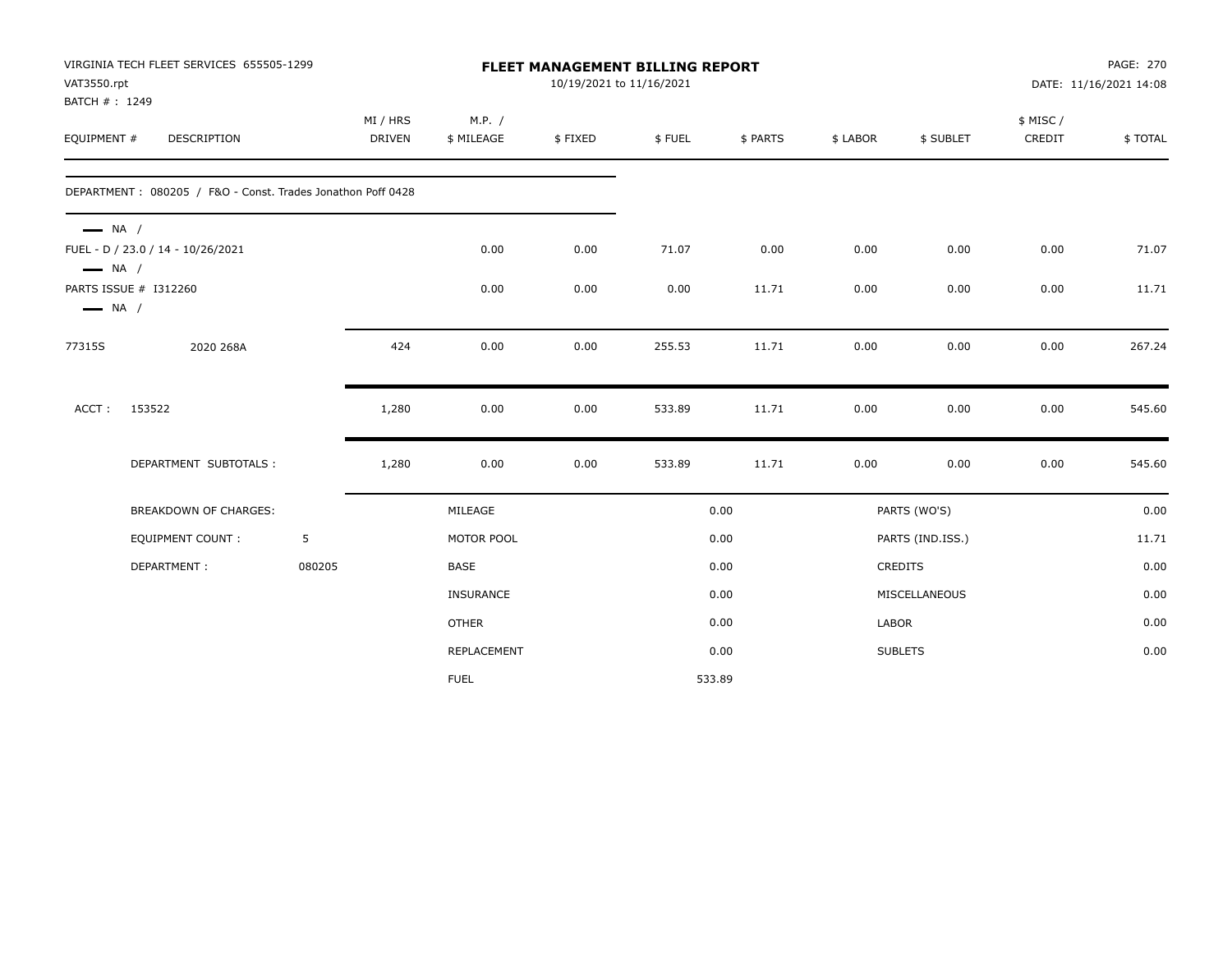| VIRGINIA TECH FLEET SERVICES 655505-1299<br>FLEET MANAGEMENT BILLING REPORT<br>VAT3550.rpt<br>BATCH #: 1249 |                                                                        |                           |                      |         | 10/19/2021 to 11/16/2021 | PAGE: 271<br>DATE: 11/16/2021 14:08 |          |           |                     |         |
|-------------------------------------------------------------------------------------------------------------|------------------------------------------------------------------------|---------------------------|----------------------|---------|--------------------------|-------------------------------------|----------|-----------|---------------------|---------|
| EQUIPMENT #                                                                                                 | DESCRIPTION                                                            | MI / HRS<br><b>DRIVEN</b> | M.P. /<br>\$ MILEAGE | \$FIXED | \$FUEL                   | \$ PARTS                            | \$ LABOR | \$ SUBLET | \$ MISC /<br>CREDIT | \$TOTAL |
|                                                                                                             | DEPARTMENT : 081000 / Dining Service Administration Jonathon Poff 0428 |                           |                      |         |                          |                                     |          |           |                     |         |
| ACCOUNT CODE: 153157                                                                                        |                                                                        |                           |                      |         |                          |                                     |          |           |                     |         |
| $\longrightarrow$ NA /                                                                                      | FUEL - D / 24.0 / 14 - 10/20/2021                                      |                           | 0.00                 | 0.00    | 74.19                    | 0.00                                | 0.00     | 0.00      | 0.00                | 74.19   |
| 58853S                                                                                                      | 2008 C7500                                                             | 8                         | 0.00                 | 0.00    | 74.19                    | 0.00                                | 0.00     | 0.00      | 0.00                | 74.19   |
| $\longrightarrow$ NA /                                                                                      | FUEL - U / 19.0 / 11 - 11/10/2021                                      |                           | 0.00                 | 0.00    | 54.53                    | 0.00                                | 0.00     | 0.00      | 0.00                | 54.53   |
| 63773S                                                                                                      | 2012 E150 VAN                                                          | 251                       | 0.00                 | 0.00    | 54.53                    | 0.00                                | 0.00     | 0.00      | 0.00                | 54.53   |
| $\longrightarrow$ NA /                                                                                      | FUEL - U / 27.5 / 11 - 11/15/2021                                      |                           | 0.00                 | 0.00    | 78.81                    | 0.00                                | 0.00     | 0.00      | 0.00                | 78.81   |
| 68285S                                                                                                      | 2014 SAVANA                                                            | 242                       | 0.00                 | 0.00    | 78.81                    | 0.00                                | 0.00     | 0.00      | 0.00                | 78.81   |
| $\longrightarrow$ NA /                                                                                      | FUEL - U / 27.6 / 12 - 10/19/2021                                      |                           | 0.00                 | 0.00    | 75.21                    | 0.00                                | 0.00     | 0.00      | 0.00                | 75.21   |
| 68286S                                                                                                      | 2014 SAVANA                                                            | 191                       | 0.00                 | 0.00    | 75.21                    | 0.00                                | 0.00     | 0.00      | 0.00                | 75.21   |
| FUEL - U / 8.5 / 11 - 10/19/2021<br>$\longrightarrow$ NA /                                                  |                                                                        |                           | 0.00                 | 0.00    | 23.12                    | 0.00                                | 0.00     | 0.00      | 0.00                | 23.12   |
| 74617s                                                                                                      | 2017 CARGO VAN                                                         | 167                       | 0.00                 | 0.00    | 23.12                    | 0.00                                | 0.00     | 0.00      | 0.00                | 23.12   |
| FUEL - U / 6.7 / 12 - 10/29/2021                                                                            |                                                                        |                           | 0.00                 | 0.00    | 19.20                    | 0.00                                | 0.00     | 0.00      | 0.00                | 19.20   |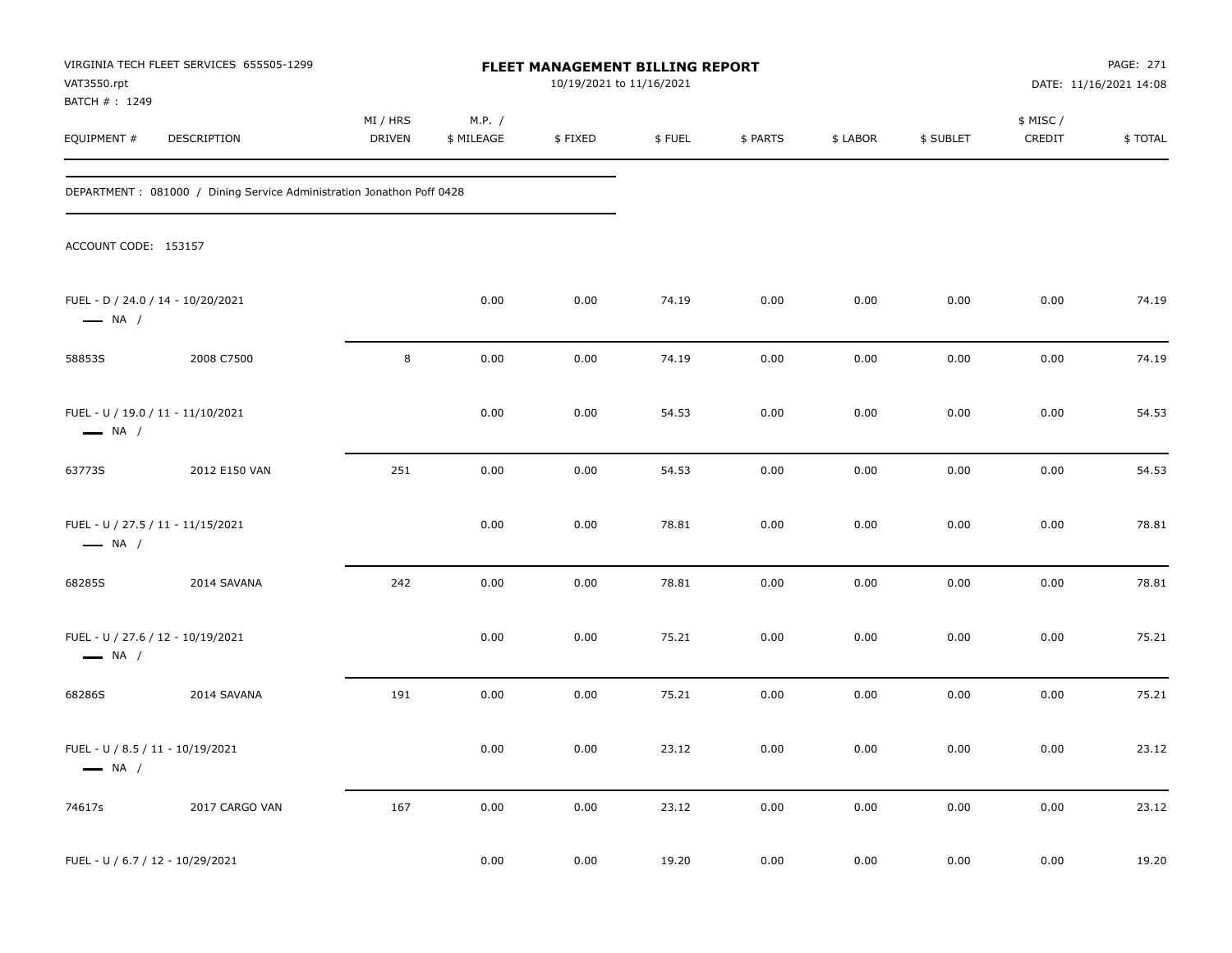| VAT3550.rpt<br>BATCH #: 1249                                | VIRGINIA TECH FLEET SERVICES 655505-1299                              | FLEET MANAGEMENT BILLING REPORT<br>10/19/2021 to 11/16/2021 |                      |         |        |          |          | PAGE: 272<br>DATE: 11/16/2021 14:08 |                     |         |
|-------------------------------------------------------------|-----------------------------------------------------------------------|-------------------------------------------------------------|----------------------|---------|--------|----------|----------|-------------------------------------|---------------------|---------|
| EQUIPMENT #                                                 | DESCRIPTION                                                           | MI / HRS<br>DRIVEN                                          | M.P. /<br>\$ MILEAGE | \$FIXED | \$FUEL | \$ PARTS | \$ LABOR | \$ SUBLET                           | \$ MISC /<br>CREDIT | \$TOTAL |
|                                                             | DEPARTMENT: 081000 / Dining Service Administration Jonathon Poff 0428 |                                                             |                      |         |        |          |          |                                     |                     |         |
| $\longrightarrow$ NA /                                      |                                                                       |                                                             |                      |         |        |          |          |                                     |                     |         |
| 74625s                                                      | 2018 ESCAPE                                                           | 115                                                         | 0.00                 | 0.00    | 19.20  | 0.00     | 0.00     | 0.00                                | 0.00                | 19.20   |
| ACCT: 153157                                                |                                                                       | 974                                                         | 0.00                 | 0.00    | 325.06 | 0.00     | 0.00     | 0.00                                | 0.00                | 325.06  |
| ACCOUNT CODE: 153165                                        |                                                                       |                                                             |                      |         |        |          |          |                                     |                     |         |
| FUEL - U / 19.0 / 12 - 11/03/2021<br>$\longrightarrow$ NA / |                                                                       |                                                             | 0.00                 | 0.00    | 54.64  | 0.00     | 0.00     | 0.00                                | 0.00                | 54.64   |
| 74612s                                                      | 2018 Transit-250                                                      | 166                                                         | 0.00                 | 0.00    | 54.64  | 0.00     | 0.00     | 0.00                                | 0.00                | 54.64   |
| FUEL - U / 23.2 / 11 - 11/05/2021<br>$\longrightarrow$ NA / |                                                                       |                                                             | 0.00                 | 0.00    | 66.70  | 0.00     | 0.00     | 0.00                                | 0.00                | 66.70   |
| 74613s                                                      | 2018 Transit-250                                                      | 180                                                         | 0.00                 | 0.00    | 66.70  | 0.00     | 0.00     | 0.00                                | 0.00                | 66.70   |
| FUEL - U / 20.1 / 12 - 11/01/2021<br>$\longrightarrow$ NA / |                                                                       |                                                             | 0.00                 | 0.00    | 57.60  | 0.00     | 0.00     | 0.00                                | 0.00                | 57.60   |
| 74632s                                                      | 2018 Transit-250                                                      | 177                                                         | 0.00                 | 0.00    | 57.60  | 0.00     | 0.00     | 0.00                                | 0.00                | 57.60   |
| ACCT: 153165                                                |                                                                       | 523                                                         | 0.00                 | 0.00    | 178.94 | 0.00     | 0.00     | 0.00                                | 0.00                | 178.94  |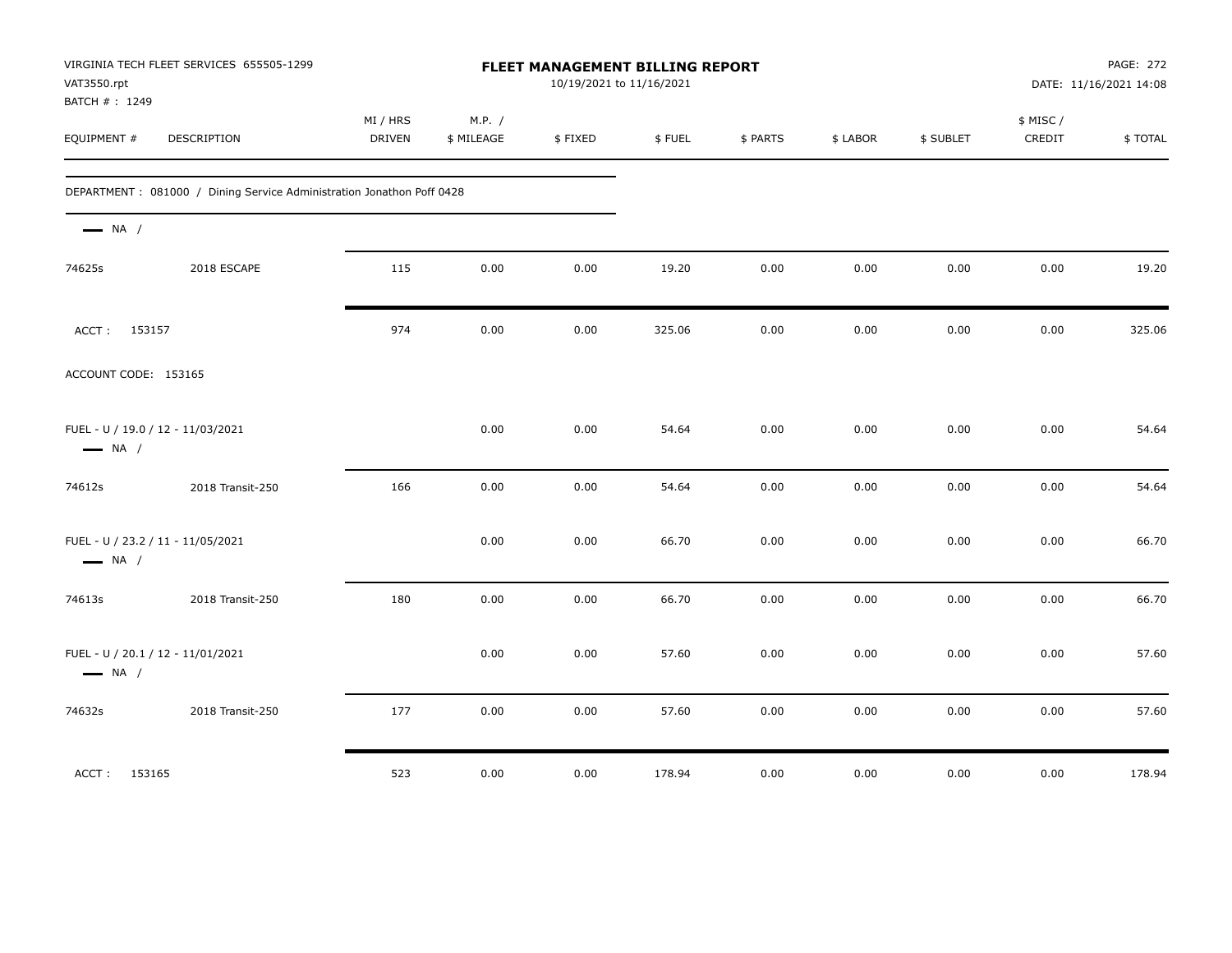| VIRGINIA TECH FLEET SERVICES 655505-1299<br>VAT3550.rpt<br>BATCH #: 1249 |        | <b>FLEET MANAGEMENT BILLING REPORT</b><br>10/19/2021 to 11/16/2021 |                      |         |        |          |          |                  |                    | PAGE: 273<br>DATE: 11/16/2021 14:08 |  |
|--------------------------------------------------------------------------|--------|--------------------------------------------------------------------|----------------------|---------|--------|----------|----------|------------------|--------------------|-------------------------------------|--|
| EQUIPMENT #<br>DESCRIPTION                                               |        | MI / HRS<br><b>DRIVEN</b>                                          | M.P. /<br>\$ MILEAGE | \$FIXED | \$FUEL | \$ PARTS | \$ LABOR | \$ SUBLET        | \$ MISC/<br>CREDIT | \$TOTAL                             |  |
| DEPARTMENT SUBTOTALS :                                                   |        | 1,497                                                              | 0.00                 | 0.00    | 504.00 | 0.00     | 0.00     | 0.00             | 0.00               | 504.00                              |  |
| <b>BREAKDOWN OF CHARGES:</b>                                             |        |                                                                    | MILEAGE              |         |        | 0.00     |          | PARTS (WO'S)     |                    | 0.00                                |  |
| EQUIPMENT COUNT:                                                         | 9      |                                                                    | MOTOR POOL           |         |        | 0.00     |          | PARTS (IND.ISS.) |                    | 0.00                                |  |
| DEPARTMENT:                                                              | 081000 |                                                                    | <b>BASE</b>          |         |        | 0.00     |          | <b>CREDITS</b>   |                    | 0.00                                |  |
|                                                                          |        |                                                                    | INSURANCE            |         |        | 0.00     |          | MISCELLANEOUS    |                    | 0.00                                |  |
|                                                                          |        |                                                                    | <b>OTHER</b>         |         |        | 0.00     | LABOR    |                  |                    | 0.00                                |  |
|                                                                          |        |                                                                    | REPLACEMENT          |         |        | 0.00     |          | <b>SUBLETS</b>   |                    | 0.00                                |  |
|                                                                          |        |                                                                    | <b>FUEL</b>          |         |        | 504.00   |          |                  |                    |                                     |  |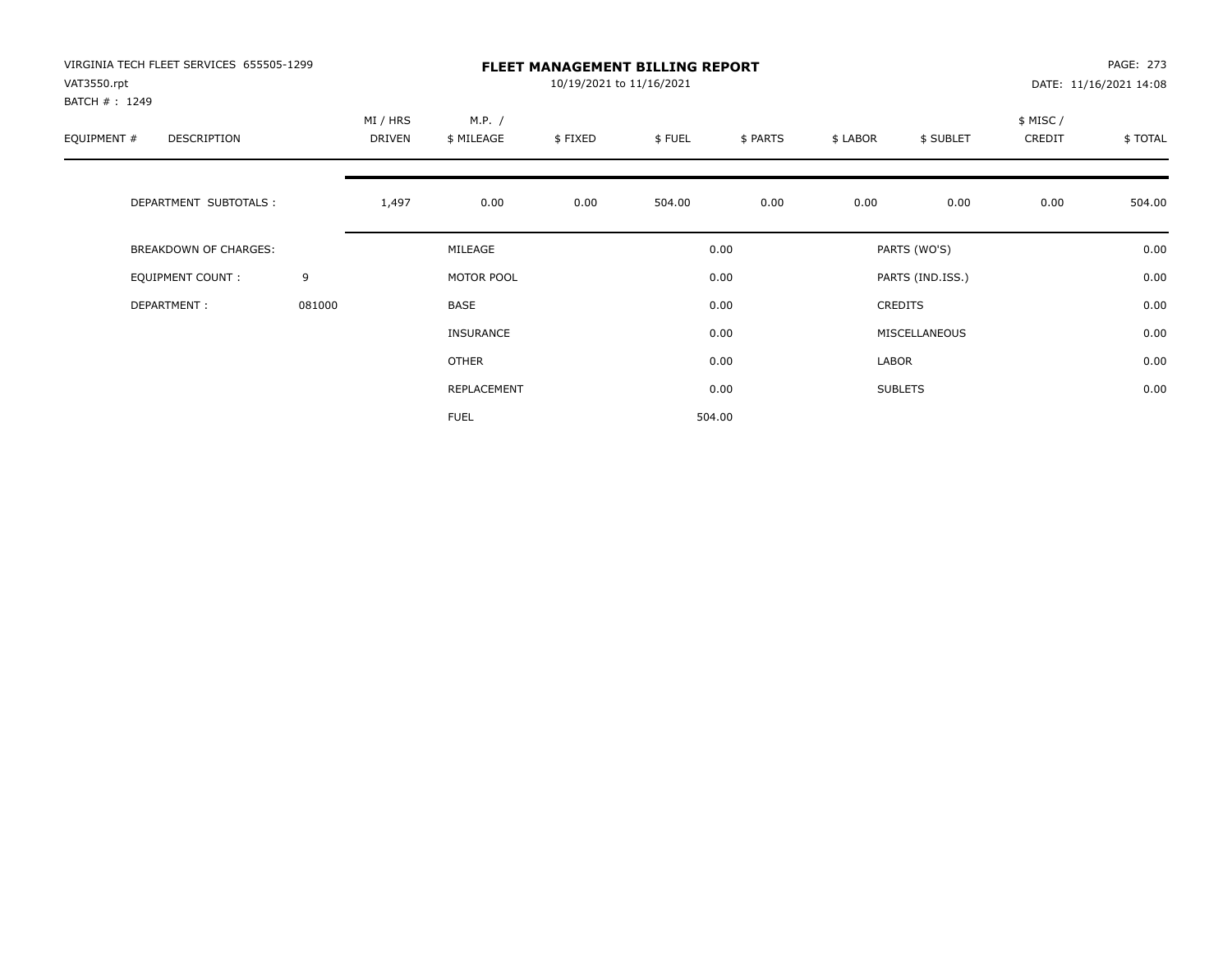| VAT3550.rpt                                                | VIRGINIA TECH FLEET SERVICES 655505-1299                              |                           | <b>FLEET MANAGEMENT BILLING REPORT</b><br>10/19/2021 to 11/16/2021 |         |        |          |          |           |                     |         |
|------------------------------------------------------------|-----------------------------------------------------------------------|---------------------------|--------------------------------------------------------------------|---------|--------|----------|----------|-----------|---------------------|---------|
| BATCH #: 1249<br>EQUIPMENT #                               | DESCRIPTION                                                           | MI / HRS<br><b>DRIVEN</b> | M.P. /<br>\$ MILEAGE                                               | \$FIXED | \$FUEL | \$ PARTS | \$ LABOR | \$ SUBLET | \$ MISC /<br>CREDIT | \$TOTAL |
|                                                            | DEPARTMENT : 082500 / ATHLETIC ASSOC BUSINESS DEPT Kellie Shaver 0502 |                           |                                                                    |         |        |          |          |           |                     |         |
| ACCOUNT CODE: 655191                                       |                                                                       |                           |                                                                    |         |        |          |          |           |                     |         |
| FUEL - U / 2.6 / 11 - 11/05/2021<br>$\longrightarrow$ NA / |                                                                       |                           | 0.00                                                               | 0.00    | 7.38   | 0.00     | 0.00     | 0.00      | 0.00                | 7.38    |
| FUEL - U / 4.1 / 11 - 11/09/2021<br>$\longrightarrow$ NA / |                                                                       |                           | 0.00                                                               | 0.00    | 11.80  | 0.00     | 0.00     | 0.00      | 0.00                | 11.80   |
| FUEL - U / 7.9 / 11 - 11/10/2021                           |                                                                       |                           | 0.00                                                               | 0.00    | 22.79  | 0.00     | 0.00     | 0.00      | 0.00                | 22.79   |
| $\longrightarrow$ NA /<br>FUEL - U / 3.5 / 11 - 11/10/2021 |                                                                       |                           | 0.00                                                               | 0.00    | 10.10  | 0.00     | 0.00     | 0.00      | 0.00                | 10.10   |
| $\longrightarrow$ NA /<br>FUEL - U / 3.9 / 12 - 11/10/2021 |                                                                       |                           | 0.00                                                               | 0.00    | 11.31  | 0.00     | 0.00     | 0.00      | 0.00                | 11.31   |
| $\longrightarrow$ NA /<br>FUEL - U / 0.4 / 11 - 11/11/2021 |                                                                       |                           | 0.00                                                               | 0.00    | 1.15   | 0.00     | 0.00     | 0.00      | 0.00                | 1.15    |
| $\longrightarrow$ NA /<br>FUEL - U / 5.0 / 11 - 11/11/2021 |                                                                       |                           | 0.00                                                               | 0.00    | 14.35  | 0.00     | 0.00     | 0.00      | 0.00                | 14.35   |
| $\longrightarrow$ NA /<br>FUEL - U / 2.5 / 12 - 11/11/2021 |                                                                       |                           | 0.00                                                               | 0.00    | 7.09   | 0.00     | 0.00     | 0.00      | 0.00                | 7.09    |
| $\longrightarrow$ NA /<br>FUEL - U / 2.6 / 12 - 11/11/2021 |                                                                       |                           | 0.00                                                               | 0.00    | 7.49   | 0.00     | 0.00     | 0.00      | 0.00                | 7.49    |
| $\longrightarrow$ NA /<br>FUEL - U / 2.4 / 01 - 11/12/2020 |                                                                       |                           | 0.00                                                               | 0.00    | 6.68   | 0.00     | 0.00     | 0.00      | 0.00                | 6.68    |
| $\longrightarrow$ NA /<br>FUEL - U / 2.6 / 11 - 11/12/2021 |                                                                       |                           | 0.00                                                               | 0.00    | 7.58   | 0.00     | 0.00     | 0.00      | 0.00                | 7.58    |
| $\longrightarrow$ NA /<br>FUEL - U / 0.3 / 11 - 11/12/2021 |                                                                       |                           | 0.00                                                               | 0.00    | 0.86   | 0.00     | 0.00     | 0.00      | 0.00                | 0.86    |
| $\longrightarrow$ NA /<br>FUEL - U / 4.6 / 11 - 11/12/2021 |                                                                       |                           | 0.00                                                               | 0.00    | 13.17  | 0.00     | 0.00     | 0.00      | 0.00                | 13.17   |
| $\longrightarrow$ NA /<br>FUEL - U / 4.3 / 11 - 11/12/2021 |                                                                       |                           | 0.00                                                               | 0.00    | 12.46  | 0.00     | 0.00     | 0.00      | 0.00                | 12.46   |
| $\longrightarrow$ NA /<br>FUEL - U / 1.6 / 11 - 11/12/2021 |                                                                       |                           | 0.00                                                               | 0.00    | 4.53   | 0.00     | 0.00     | 0.00      | 0.00                | 4.53    |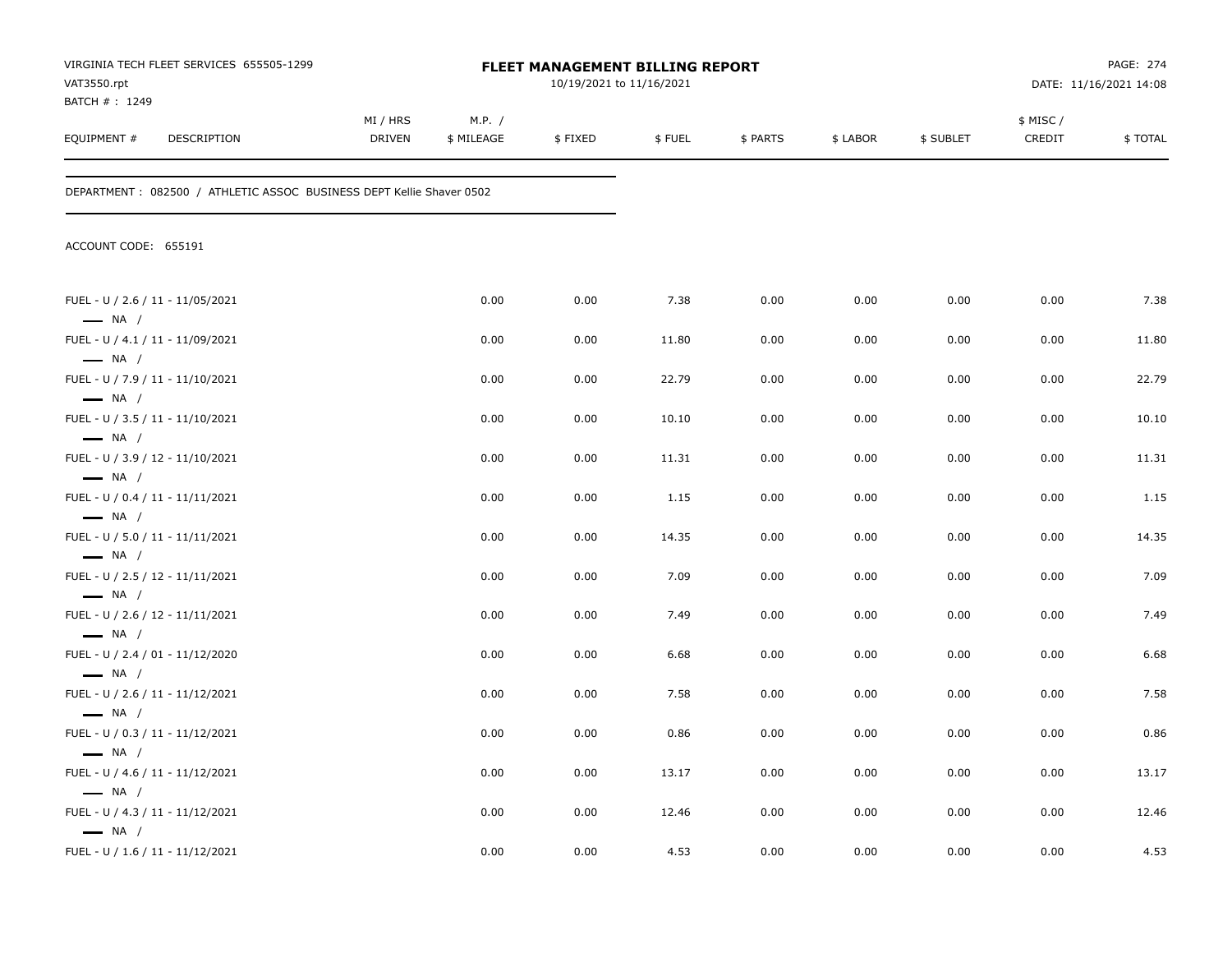| VIRGINIA TECH FLEET SERVICES 655505-1299<br>VAT3550.rpt               | <b>FLEET MANAGEMENT BILLING REPORT</b><br>10/19/2021 to 11/16/2021 |                      |         |        |          |          |           | PAGE: 275<br>DATE: 11/16/2021 14:08 |         |
|-----------------------------------------------------------------------|--------------------------------------------------------------------|----------------------|---------|--------|----------|----------|-----------|-------------------------------------|---------|
| BATCH #: 1249                                                         |                                                                    |                      |         |        |          |          |           |                                     |         |
| EQUIPMENT #<br>DESCRIPTION                                            | MI / HRS<br><b>DRIVEN</b>                                          | M.P. /<br>\$ MILEAGE | \$FIXED | \$FUEL | \$ PARTS | \$ LABOR | \$ SUBLET | \$ MISC /<br>CREDIT                 | \$TOTAL |
| DEPARTMENT : 082500 / ATHLETIC ASSOC BUSINESS DEPT Kellie Shaver 0502 |                                                                    |                      |         |        |          |          |           |                                     |         |
| $\longrightarrow$ NA /                                                |                                                                    |                      |         |        |          |          |           |                                     |         |
| FUEL - U / 4.6 / 11 - 11/12/2021<br>$\longrightarrow$ NA /            |                                                                    | 0.00                 | 0.00    | 13.06  | 0.00     | 0.00     | 0.00      | 0.00                                | 13.06   |
| FUEL - U / 4.9 / 11 - 11/12/2021<br>$\longrightarrow$ NA /            |                                                                    | 0.00                 | 0.00    | 13.92  | 0.00     | 0.00     | 0.00      | 0.00                                | 13.92   |
| FUEL - U / 4.7 / 12 - 11/12/2021                                      |                                                                    | 0.00                 | 0.00    | 13.35  | 0.00     | 0.00     | 0.00      | 0.00                                | 13.35   |
| $\longrightarrow$ NA /<br>FUEL - D / 1.2 / 13 - 11/12/2021            |                                                                    | 0.00                 | 0.00    | 3.45   | 0.00     | 0.00     | 0.00      | 0.00                                | 3.45    |
| $\longrightarrow$ NA /<br>FUEL - D / 3.8 / 14 - 11/12/2021            |                                                                    | 0.00                 | 0.00    | 11.49  | 0.00     | 0.00     | 0.00      | 0.00                                | 11.49   |
| $\longrightarrow$ NA /<br>FUEL - U / 7.6 / 11 - 11/15/2021            |                                                                    | 0.00                 | 0.00    | 21.84  | 0.00     | 0.00     | 0.00      | 0.00                                | 21.84   |
| $\longrightarrow$ NA /<br>FUEL - U / 3.5 / 11 - 11/15/2021            |                                                                    | 0.00                 | 0.00    | 9.96   | 0.00     | 0.00     | 0.00      | 0.00                                | 9.96    |
| $\longrightarrow$ NA /<br>FUEL - U / 4.9 / 11 - 11/15/2021            |                                                                    | 0.00                 | 0.00    | 13.92  | 0.00     | 0.00     | 0.00      | 0.00                                | 13.92   |
| $\longrightarrow$ NA /<br>FUEL - U / 86.0 / 11 - 11/16/2021           |                                                                    | 0.00                 | 0.00    | 246.82 | 0.00     | 0.00     | 0.00      | 0.00                                | 246.82  |
| $\longrightarrow$ NA /<br>FUEL - U / 3.4 / 11 - 10/18/2021            |                                                                    | 0.00                 | 0.00    | 9.31   | 0.00     | 0.00     | 0.00      | 0.00                                | 9.31    |
| $\longrightarrow$ NA /<br>FUEL - U / 0.6 / 11 - 10/18/2021            |                                                                    | 0.00                 | 0.00    | 1.61   | 0.00     | 0.00     | 0.00      | 0.00                                | 1.61    |
| $\longrightarrow$ NA /<br>FUEL - U / 2.6 / 11 - 10/18/2021            |                                                                    | 0.00                 | 0.00    | 7.04   | 0.00     | 0.00     | 0.00      | 0.00                                | 7.04    |
| $\longrightarrow$ NA /<br>FUEL - U / 1.6 / 11 - 10/18/2021            |                                                                    | 0.00                 | 0.00    | 4.29   | 0.00     | 0.00     | 0.00      | 0.00                                | 4.29    |
| $\longrightarrow$ NA /<br>FUEL - U / 100.0 / 11 - 10/18/2021          |                                                                    | 0.00                 | 0.00    | 273.00 | 0.00     | 0.00     | 0.00      | 0.00                                | 273.00  |
| $\longrightarrow$ NA /<br>FUEL - U / 4.5 / 11 - 10/18/2021            |                                                                    | 0.00                 | 0.00    | 12.37  | 0.00     | 0.00     | 0.00      | 0.00                                | 12.37   |
| $\longrightarrow$ NA /<br>FUEL - U / 0.6 / 12 - 10/18/2021            |                                                                    | 0.00                 | 0.00    | 1.72   | 0.00     | 0.00     | 0.00      | 0.00                                | 1.72    |
| $\longrightarrow$ NA /                                                |                                                                    |                      |         |        |          |          |           |                                     |         |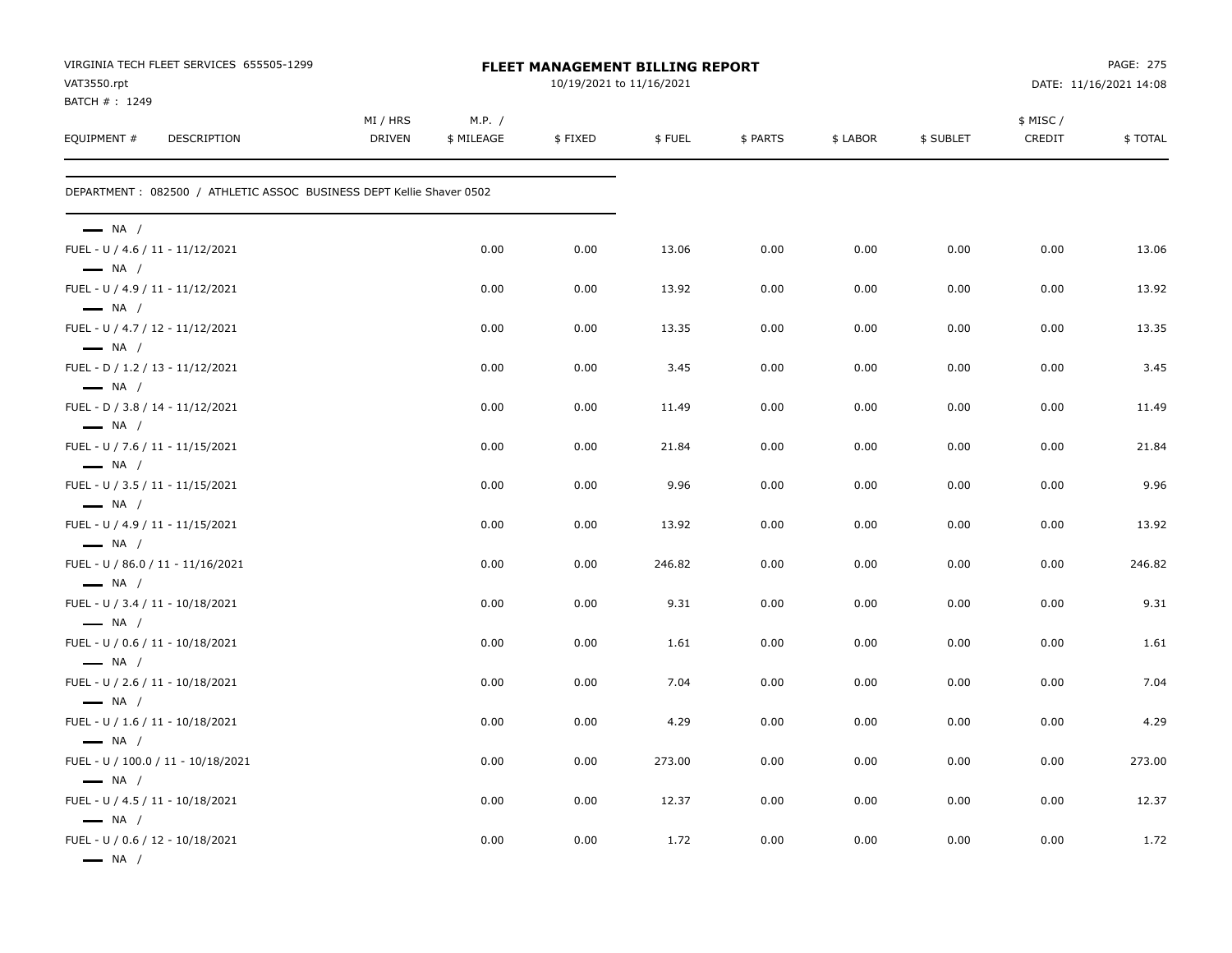| VIRGINIA TECH FLEET SERVICES 655505-1299<br>VAT3550.rpt<br>BATCH #: 1249 |                           |                      | FLEET MANAGEMENT BILLING REPORT<br>10/19/2021 to 11/16/2021 |        |          |          | PAGE: 276<br>DATE: 11/16/2021 14:08 |                    |         |  |
|--------------------------------------------------------------------------|---------------------------|----------------------|-------------------------------------------------------------|--------|----------|----------|-------------------------------------|--------------------|---------|--|
| EQUIPMENT #<br><b>DESCRIPTION</b>                                        | MI / HRS<br><b>DRIVEN</b> | M.P. /<br>\$ MILEAGE | \$FIXED                                                     | \$FUEL | \$ PARTS | \$ LABOR | \$ SUBLET                           | \$ MISC/<br>CREDIT | \$TOTAL |  |
| DEPARTMENT: 082500 / ATHLETIC ASSOC BUSINESS DEPT Kellie Shaver 0502     |                           |                      |                                                             |        |          |          |                                     |                    |         |  |
| FUEL - U / 0.5 / 12 - 10/18/2021<br>$\longrightarrow$ NA /               |                           | 0.00                 | 0.00                                                        | 1.42   | 0.00     | 0.00     | 0.00                                | 0.00               | 1.42    |  |
| FUEL - U / 0.9 / 12 - 10/18/2021<br>$\longrightarrow$ NA /               |                           | 0.00                 | 0.00                                                        | 2.38   | 0.00     | 0.00     | 0.00                                | 0.00               | 2.38    |  |
| FUEL - D / 50.0 / 13 - 10/18/2021<br>$\longrightarrow$ NA /              |                           | 0.00                 | 0.00                                                        | 154.50 | 0.00     | 0.00     | 0.00                                | 0.00               | 154.50  |  |
| FUEL - D / 55.0 / 14 - 10/18/2021<br>$\longrightarrow$ NA /              |                           | 0.00                 | 0.00                                                        | 169.95 | 0.00     | 0.00     | 0.00                                | 0.00               | 169.95  |  |
| FUEL - U / 2.6 / 11 - 10/19/2021<br>$\longrightarrow$ NA /               |                           | 0.00                 | 0.00                                                        | 7.18   | 0.00     | 0.00     | 0.00                                | 0.00               | 7.18    |  |
| FUEL - U / 4.2 / 11 - 10/19/2021<br>$\longrightarrow$ NA /               |                           | 0.00                 | 0.00                                                        | 11.36  | 0.00     | 0.00     | 0.00                                | 0.00               | 11.36   |  |
| FUEL - U / 2.7 / 11 - 10/19/2021<br>$\longrightarrow$ NA /               |                           | 0.00                 | 0.00                                                        | 7.29   | 0.00     | 0.00     | 0.00                                | 0.00               | 7.29    |  |
| FUEL - U / 4.1 / 11 - 10/20/2021<br>$\longrightarrow$ NA /               |                           | 0.00                 | 0.00                                                        | 11.82  | 0.00     | 0.00     | 0.00                                | 0.00               | 11.82   |  |
| FUEL - D / 10.0 / 13 - 10/20/2021<br>$\longrightarrow$ NA /              |                           | 0.00                 | 0.00                                                        | 30.87  | 0.00     | 0.00     | 0.00                                | 0.00               | 30.87   |  |
| FUEL - U / 7.0 / 11 - 10/21/2021<br>$\longrightarrow$ NA /               |                           | 0.00                 | 0.00                                                        | 20.00  | 0.00     | 0.00     | 0.00                                | 0.00               | 20.00   |  |
| FUEL - U / 2.4 / 12 - 10/21/2021<br>$\longrightarrow$ NA /               |                           | 0.00                 | 0.00                                                        | 7.00   | 0.00     | 0.00     | 0.00                                | 0.00               | 7.00    |  |
| FUEL - U / 19.6 / 11 - 10/21/2021<br>$\longrightarrow$ NA /              |                           | 0.00                 | 0.00                                                        | 56.34  | 0.00     | 0.00     | 0.00                                | 0.00               | 56.34   |  |
| FUEL - U / 2.5 / 11 - 10/21/2021<br>$\longrightarrow$ NA /               |                           | 0.00                 | 0.00                                                        | 7.23   | 0.00     | 0.00     | 0.00                                | 0.00               | 7.23    |  |
| FUEL - U / 7.7 / 11 - 10/22/2021<br>$\longrightarrow$ NA /               |                           | 0.00                 | 0.00                                                        | 22.04  | 0.00     | 0.00     | 0.00                                | 0.00               | 22.04   |  |
| FUEL - U / 3.3 / 11 - 10/27/2021<br>$\longrightarrow$ NA /               |                           | 0.00                 | 0.00                                                        | 9.38   | 0.00     | 0.00     | 0.00                                | 0.00               | 9.38    |  |
| FUEL - U / 3.6 / 11 - 10/31/2021<br>$\longrightarrow$ NA /               |                           | 0.00                 | 0.00                                                        | 10.39  | 0.00     | 0.00     | 0.00                                | 0.00               | 10.39   |  |
| FUEL - U / 4.2 / 12 - 10/31/2021                                         |                           | 0.00                 | 0.00                                                        | 12.08  | 0.00     | 0.00     | 0.00                                | 0.00               | 12.08   |  |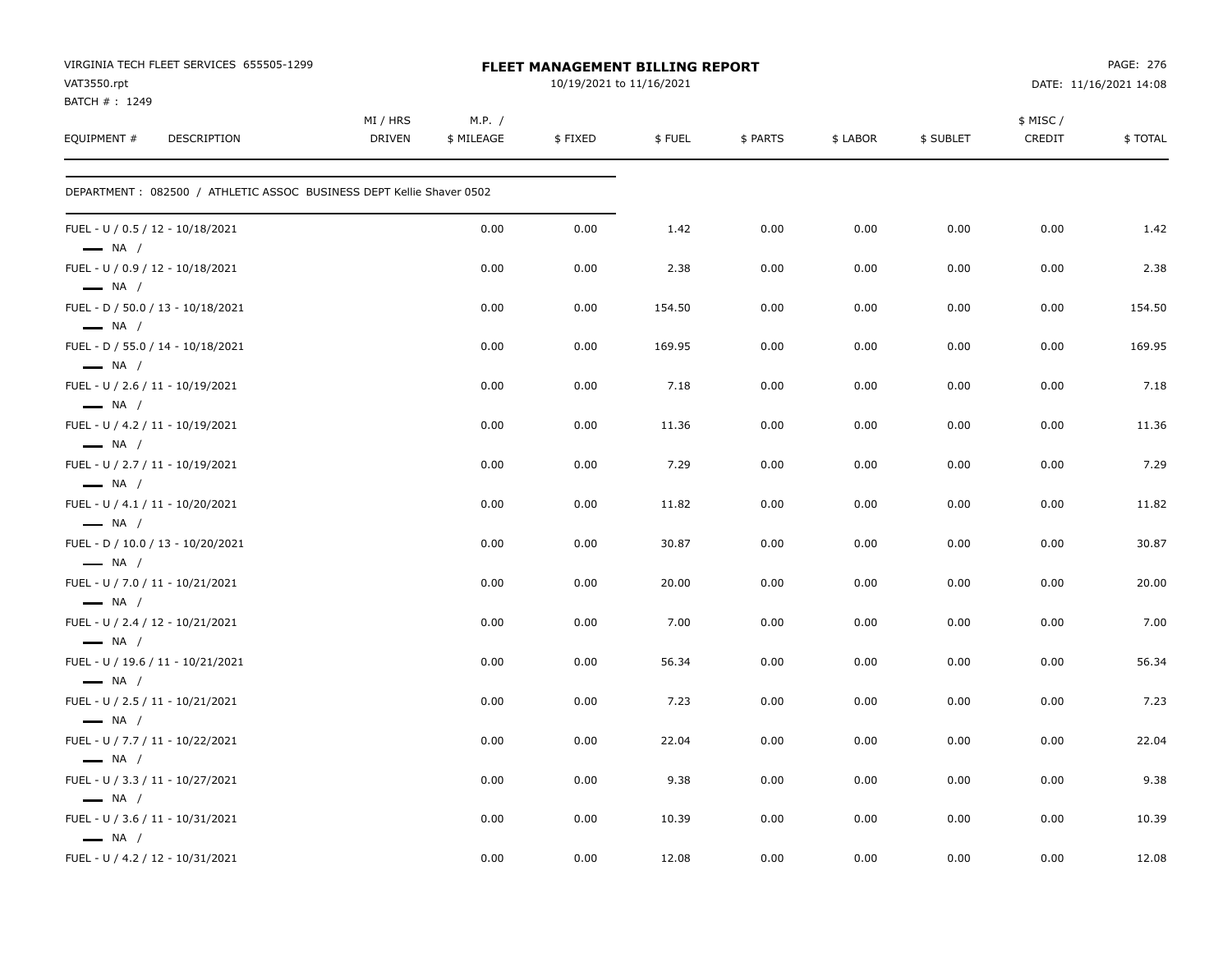| VAT3550.rpt<br>BATCH #: 1249                                                         | VIRGINIA TECH FLEET SERVICES 655505-1299                             |                           |                      |         | FLEET MANAGEMENT BILLING REPORT<br>10/19/2021 to 11/16/2021 |          |          |           |                     | <b>PAGE: 277</b><br>DATE: 11/16/2021 14:08 |
|--------------------------------------------------------------------------------------|----------------------------------------------------------------------|---------------------------|----------------------|---------|-------------------------------------------------------------|----------|----------|-----------|---------------------|--------------------------------------------|
| EQUIPMENT #                                                                          | DESCRIPTION                                                          | MI / HRS<br><b>DRIVEN</b> | M.P. /<br>\$ MILEAGE | \$FIXED | \$FUEL                                                      | \$ PARTS | \$ LABOR | \$ SUBLET | \$ MISC /<br>CREDIT | \$TOTAL                                    |
|                                                                                      | DEPARTMENT: 082500 / ATHLETIC ASSOC BUSINESS DEPT Kellie Shaver 0502 |                           |                      |         |                                                             |          |          |           |                     |                                            |
| $\longrightarrow$ NA /<br>FUEL - U / 5.1 / 12 - 10/31/2021                           |                                                                      |                           | 0.00                 | 0.00    | 14.55                                                       | 0.00     | 0.00     | 0.00      | 0.00                | 14.55                                      |
| $\longrightarrow$ NA /<br>FUEL - U / 5.0 / 12 - 10/31/2021                           |                                                                      |                           | 0.00                 | 0.00    | 14.38                                                       | 0.00     | 0.00     | 0.00      | 0.00                | 14.38                                      |
| $\longrightarrow$ NA /<br>FUEL - U / 5.1 / 12 - 10/31/2021<br>$\longrightarrow$ NA / |                                                                      |                           | 0.00                 | 0.00    | 14.69                                                       | 0.00     | 0.00     | 0.00      | 0.00                | 14.69                                      |
| FUEL - U / 5.2 / 12 - 10/31/2021<br>$\longrightarrow$ NA /                           |                                                                      |                           | 0.00                 | 0.00    | 14.81                                                       | 0.00     | 0.00     | 0.00      | 0.00                | 14.81                                      |
| FUEL - D / 0.8 / 13 - 10/31/2021<br>$\longrightarrow$ NA /                           |                                                                      |                           | 0.00                 | 0.00    | 2.47                                                        | 0.00     | 0.00     | 0.00      | 0.00                | 2.47                                       |
| FUEL - D / 5.0 / 14 - 10/31/2021<br>$\longrightarrow$ NA /                           |                                                                      |                           | 0.00                 | 0.00    | 15.57                                                       | 0.00     | 0.00     | 0.00      | 0.00                | 15.57                                      |
| FUEL - D / 4.2 / 14 - 10/31/2021<br>$\longrightarrow$ NA /                           |                                                                      |                           | 0.00                 | 0.00    | 12.95                                                       | 0.00     | 0.00     | 0.00      | 0.00                | 12.95                                      |
| ead                                                                                  | 1990 EQUIPMENT                                                       | $\mathbf 0$               | 0.00                 | 0.00    | 1,426.54                                                    | 0.00     | 0.00     | 0.00      | 0.00                | 1,426.54                                   |
| 655191<br>ACCT:                                                                      |                                                                      | $\mathbf 0$               | 0.00                 | 0.00    | 1,426.54                                                    | 0.00     | 0.00     | 0.00      | 0.00                | 1,426.54                                   |
| ACCOUNT CODE: 655201                                                                 |                                                                      |                           |                      |         |                                                             |          |          |           |                     |                                            |
| $-$ NA $/$                                                                           | FUEL - D / 20.9 / 13 - 11/10/2021                                    |                           | 0.00                 | 0.00    | 62.79                                                       | 0.00     | 0.00     | 0.00      | 0.00                | 62.79                                      |
| FUEL - D / 6.1 / CC - 10/24/2021<br>$\longrightarrow$ NA /                           |                                                                      |                           | 0.00                 | 0.00    | 20.00                                                       | 0.00     | 0.00     | 0.00      | 0.00                | 20.00                                      |
| 77332S                                                                               | 2019 SPRINTER                                                        | 480                       | 0.00                 | 0.00    | 82.79                                                       | 0.00     | 0.00     | 0.00      | 0.00                | 82.79                                      |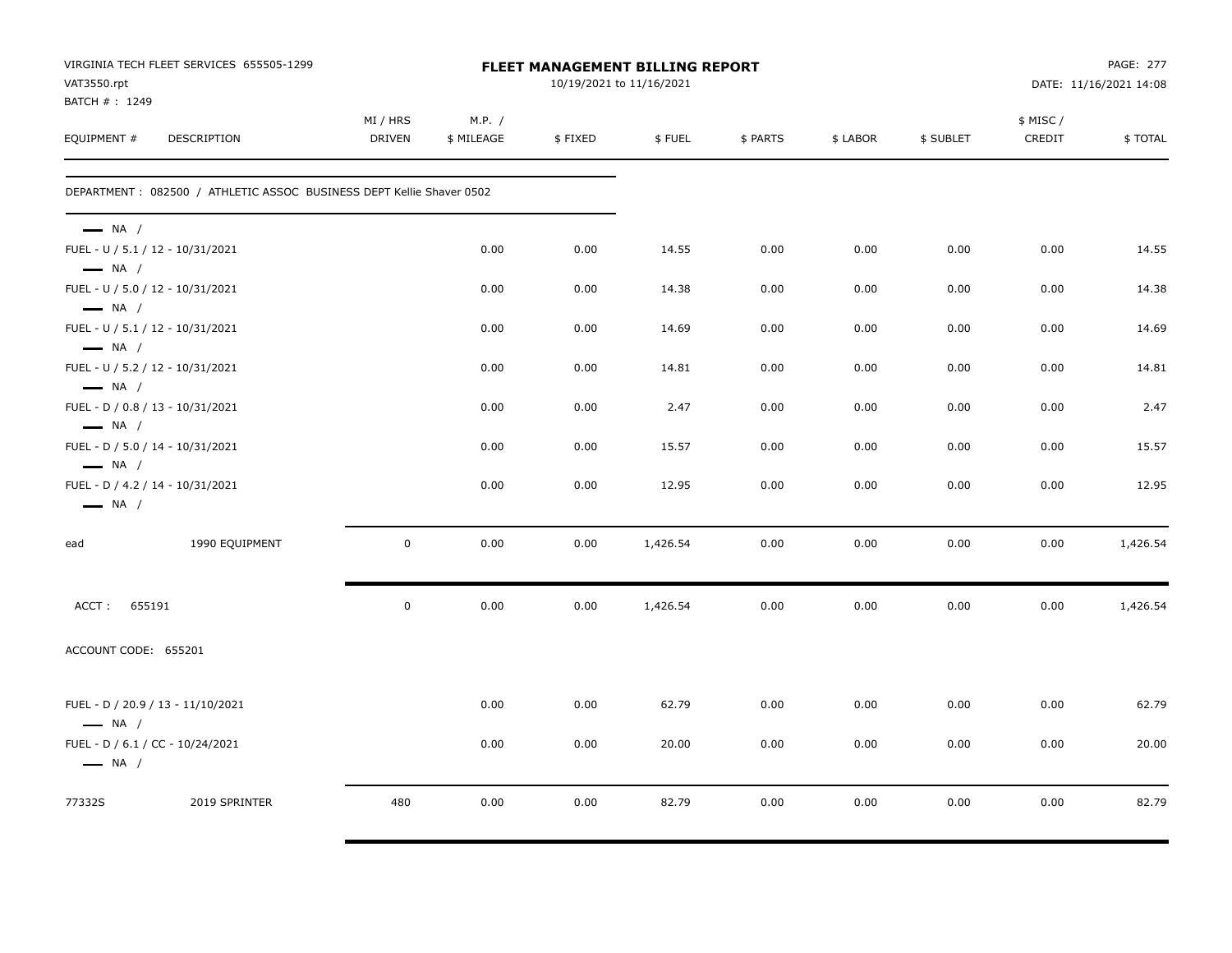| VAT3550.rpt<br>BATCH #: 1249 | VIRGINIA TECH FLEET SERVICES 655505-1299                             |                |                    |                      |         | <b>FLEET MANAGEMENT BILLING REPORT</b><br>10/19/2021 to 11/16/2021 |          |          |                  |                     | PAGE: 278<br>DATE: 11/16/2021 14:08 |
|------------------------------|----------------------------------------------------------------------|----------------|--------------------|----------------------|---------|--------------------------------------------------------------------|----------|----------|------------------|---------------------|-------------------------------------|
| EQUIPMENT #                  | <b>DESCRIPTION</b>                                                   |                | MI / HRS<br>DRIVEN | M.P. /<br>\$ MILEAGE | \$FIXED | \$FUEL                                                             | \$ PARTS | \$ LABOR | \$ SUBLET        | \$ MISC /<br>CREDIT | \$TOTAL                             |
|                              | DEPARTMENT: 082500 / ATHLETIC ASSOC BUSINESS DEPT Kellie Shaver 0502 |                |                    |                      |         |                                                                    |          |          |                  |                     |                                     |
| ACCT:                        | 655201                                                               |                | 480                | 0.00                 | 0.00    | 82.79                                                              | 0.00     | 0.00     | 0.00             | 0.00                | 82.79                               |
|                              | DEPARTMENT SUBTOTALS :                                               |                | 480                | 0.00                 | 0.00    | 1,509.33                                                           | 0.00     | 0.00     | 0.00             | 0.00                | 1,509.33                            |
|                              | <b>BREAKDOWN OF CHARGES:</b>                                         |                |                    | MILEAGE              |         |                                                                    | 0.00     |          | PARTS (WO'S)     |                     | 0.00                                |
|                              | <b>EQUIPMENT COUNT:</b>                                              | $\overline{2}$ |                    | MOTOR POOL           |         |                                                                    | 0.00     |          | PARTS (IND.ISS.) |                     | 0.00                                |
|                              | DEPARTMENT:                                                          | 082500         |                    | BASE                 |         |                                                                    | 0.00     |          | <b>CREDITS</b>   |                     | 0.00                                |
|                              |                                                                      |                |                    | <b>INSURANCE</b>     |         |                                                                    | 0.00     |          | MISCELLANEOUS    |                     | 0.00                                |
|                              |                                                                      |                |                    | <b>OTHER</b>         |         |                                                                    | 0.00     | LABOR    |                  |                     | 0.00                                |
|                              |                                                                      |                |                    | REPLACEMENT          |         |                                                                    | 0.00     |          | <b>SUBLETS</b>   |                     | 0.00                                |
|                              |                                                                      |                |                    | <b>FUEL</b>          |         | 1,509.33                                                           |          |          |                  |                     |                                     |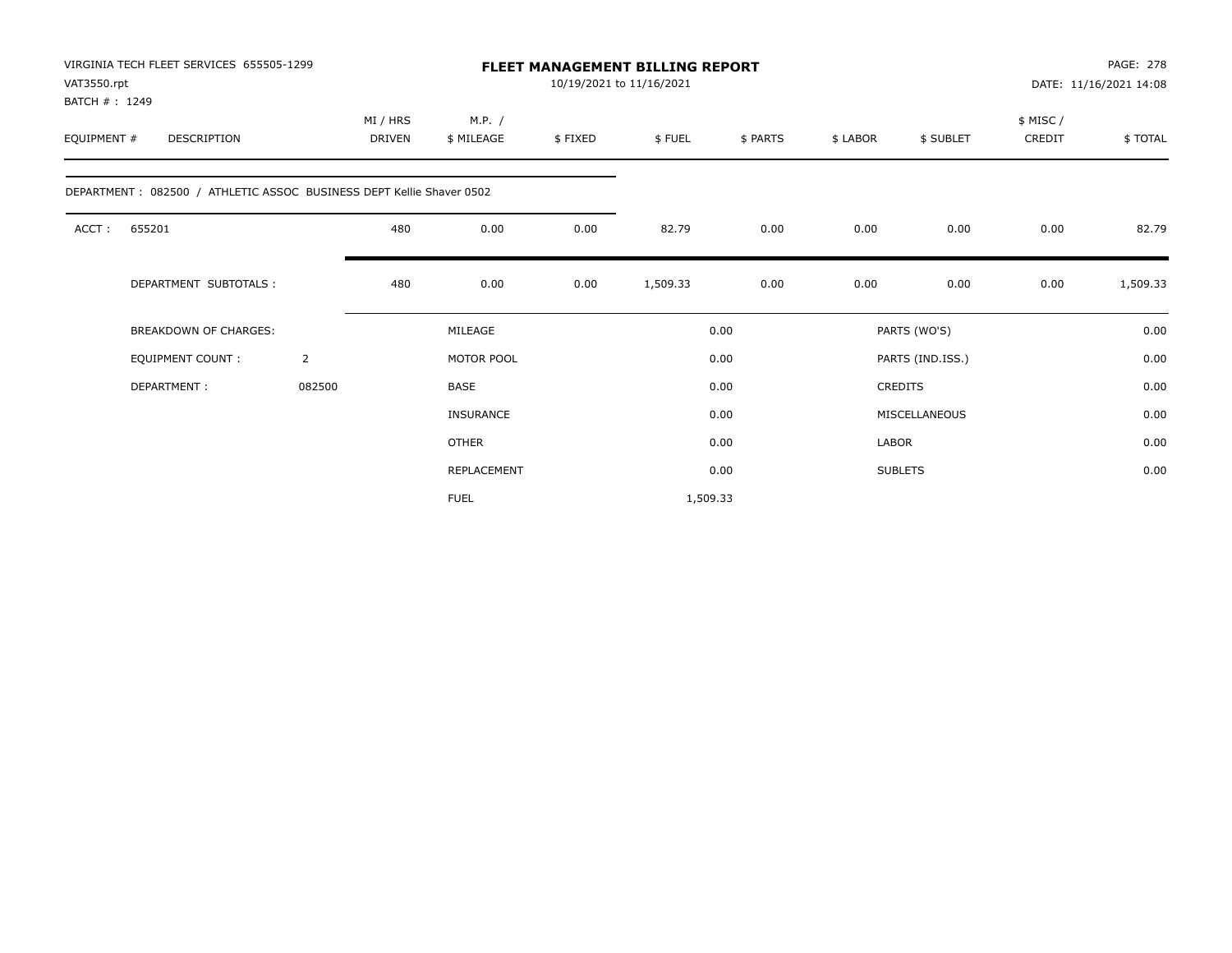| VAT3550.rpt<br>BATCH #: 1249                 | VIRGINIA TECH FLEET SERVICES 655505-1299                                   |                           |                      |          | FLEET MANAGEMENT BILLING REPORT<br>10/19/2021 to 11/16/2021 |          |          |           |                     | PAGE: 279<br>DATE: 11/16/2021 14:08 |
|----------------------------------------------|----------------------------------------------------------------------------|---------------------------|----------------------|----------|-------------------------------------------------------------|----------|----------|-----------|---------------------|-------------------------------------|
| EQUIPMENT #                                  | DESCRIPTION                                                                | MI / HRS<br><b>DRIVEN</b> | M.P. /<br>\$ MILEAGE | \$FIXED  | \$FUEL                                                      | \$ PARTS | \$ LABOR | \$ SUBLET | \$ MISC /<br>CREDIT | \$TOTAL                             |
|                                              | DEPARTMENT : 082502 / External Affairs & Sports Finance Kellie Shaver 0502 |                           |                      |          |                                                             |          |          |           |                     |                                     |
| ACCOUNT CODE: 655215                         |                                                                            |                           |                      |          |                                                             |          |          |           |                     |                                     |
| $\longrightarrow$ NA /                       | FUEL - U / 18.4 / 11 - 11/06/2021                                          |                           | 0.00                 | 0.00     | 52.81                                                       | 0.00     | 0.00     | 0.00      | 0.00                | 52.81                               |
| $\longrightarrow$ NA /                       | FUEL - U / 21.8 / 11 - 10/20/2021                                          |                           | 0.00                 | 0.00     | 62.68                                                       | 0.00     | 0.00     | 0.00      | 0.00                | 62.68                               |
| $\longrightarrow$ NA /                       | FUEL - U / 27.7 / CC - 10/24/2021                                          |                           | 0.00                 | 0.00     | 102.41                                                      | 0.00     | 0.00     | 0.00      | 0.00                | 102.41                              |
| $\longrightarrow$ NA /                       | FUEL - U / 14.4 / 11 - 10/28/2021                                          |                           | 0.00                 | 0.00     | 41.41                                                       | 0.00     | 0.00     | 0.00      | 0.00                | 41.41                               |
| <b>BASE CHARGE</b><br>$\longrightarrow$ NA / |                                                                            |                           | 0.00                 | 602.00   | 0.00                                                        | 0.00     | 0.00     | 0.00      | 0.00                | 602.00                              |
| PA49                                         | 2010 12 PAS VAN                                                            | 1,425                     | 0.00                 | 602.00   | 259.31                                                      | 0.00     | 0.00     | 0.00      | 0.00                | 861.31                              |
| $\longrightarrow$ NA /                       | FUEL - U / 26.2 / 12 - 11/08/2021                                          |                           | 0.00                 | 0.00     | 75.14                                                       | 0.00     | 0.00     | 0.00      | 0.00                | 75.14                               |
| $\longrightarrow$ NA /                       | FUEL - U / 26.3 / 12 - 10/19/2021                                          |                           | 0.00                 | 0.00     | 71.72                                                       | 0.00     | 0.00     | 0.00      | 0.00                | 71.72                               |
| <b>BASE CHARGE</b><br>$\longrightarrow$ NA / |                                                                            |                           | 0.00                 | 602.00   | 0.00                                                        | 0.00     | 0.00     | 0.00      | 0.00                | 602.00                              |
| pa86                                         | 2014 12 PAS VAN                                                            | 703                       | 0.00                 | 602.00   | 146.86                                                      | 0.00     | 0.00     | 0.00      | 0.00                | 748.86                              |
| ACCT: 655215                                 |                                                                            | 2,128                     | 0.00                 | 1,204.00 | 406.17                                                      | 0.00     | 0.00     | 0.00      | 0.00                | 1,610.17                            |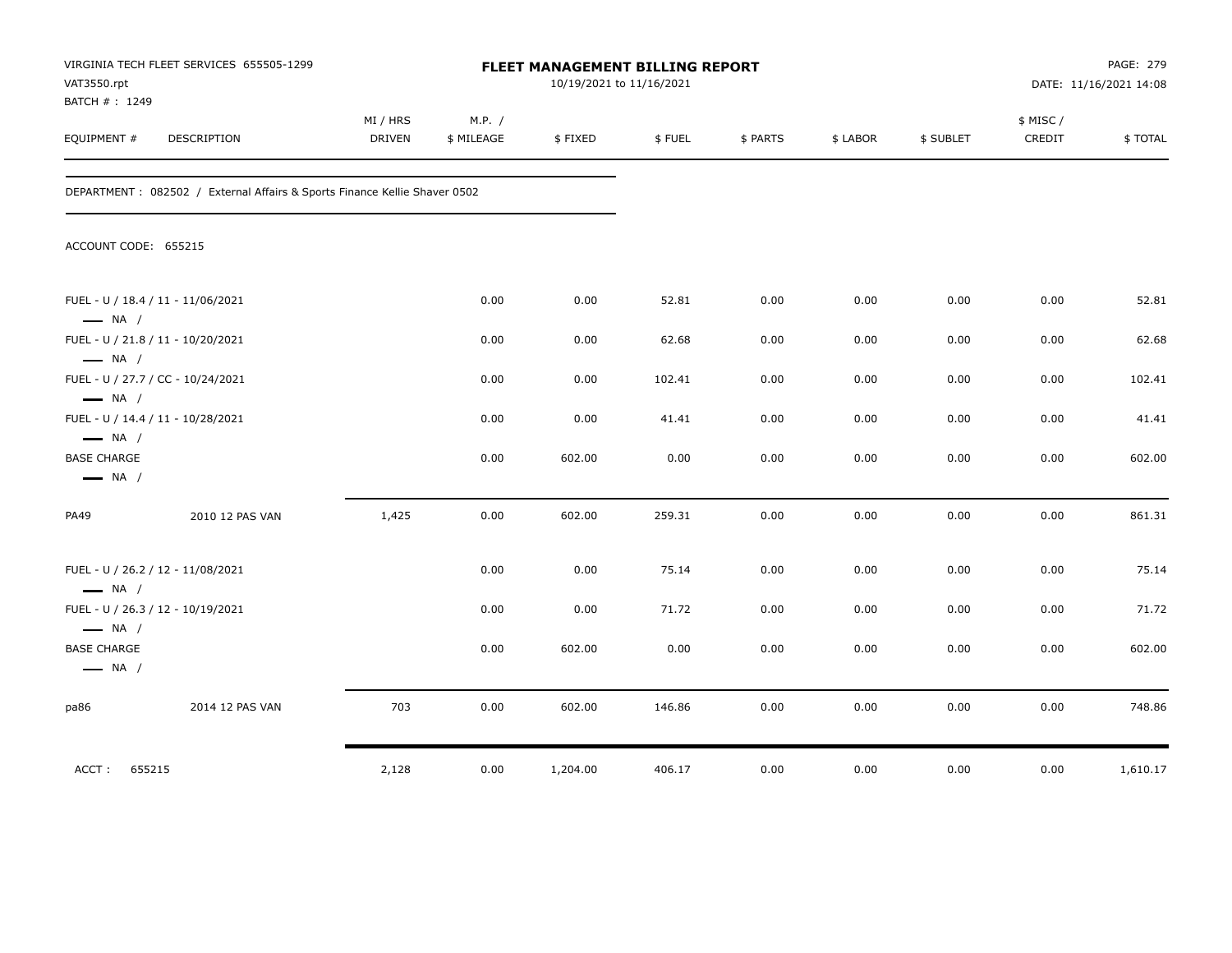| VIRGINIA TECH FLEET SERVICES 655505-1299<br>VAT3550.rpt<br>BATCH #: 1249 |                |                           |                      | 10/19/2021 to 11/16/2021 | <b>FLEET MANAGEMENT BILLING REPORT</b> |          |          |                  |                     | PAGE: 280<br>DATE: 11/16/2021 14:08 |
|--------------------------------------------------------------------------|----------------|---------------------------|----------------------|--------------------------|----------------------------------------|----------|----------|------------------|---------------------|-------------------------------------|
| EQUIPMENT #<br><b>DESCRIPTION</b>                                        |                | MI / HRS<br><b>DRIVEN</b> | M.P. /<br>\$ MILEAGE | \$FIXED                  | \$FUEL                                 | \$ PARTS | \$ LABOR | \$ SUBLET        | \$ MISC /<br>CREDIT | \$TOTAL                             |
| DEPARTMENT SUBTOTALS :                                                   |                | 2,128                     | 0.00                 | 1,204.00                 | 406.17                                 | 0.00     | 0.00     | 0.00             | 0.00                | 1,610.17                            |
| <b>BREAKDOWN OF CHARGES:</b>                                             |                |                           | MILEAGE              |                          |                                        | 0.00     |          | PARTS (WO'S)     |                     | 0.00                                |
| EQUIPMENT COUNT:                                                         | $\overline{2}$ |                           | MOTOR POOL           |                          |                                        | 0.00     |          | PARTS (IND.ISS.) |                     | 0.00                                |
| DEPARTMENT:                                                              | 082502         |                           | <b>BASE</b>          |                          | 1,204.00                               |          |          | <b>CREDITS</b>   |                     | 0.00                                |
|                                                                          |                |                           | INSURANCE            |                          |                                        | 0.00     |          | MISCELLANEOUS    |                     | 0.00                                |
|                                                                          |                |                           | OTHER                |                          |                                        | 0.00     | LABOR    |                  |                     | 0.00                                |
|                                                                          |                |                           | REPLACEMENT          |                          |                                        | 0.00     |          | <b>SUBLETS</b>   |                     | 0.00                                |
|                                                                          |                |                           | <b>FUEL</b>          |                          | 406.17                                 |          |          |                  |                     |                                     |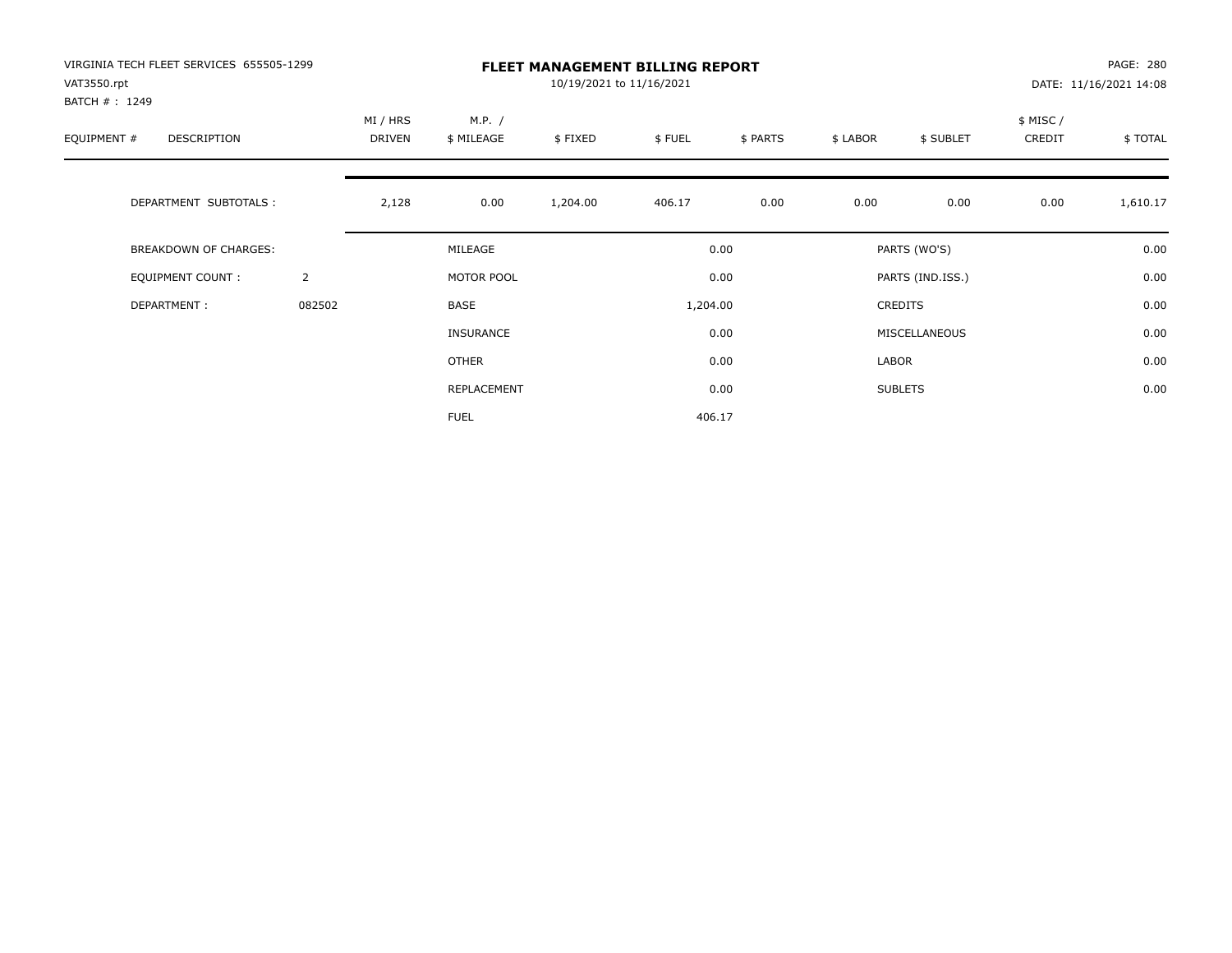| VAT3550.rpt<br>BATCH #: 1249 | VIRGINIA TECH FLEET SERVICES 655505-1299                              |                    |                      | FLEET MANAGEMENT BILLING REPORT<br>10/19/2021 to 11/16/2021 |        |          |          |                  |                     | PAGE: 281<br>DATE: 11/16/2021 14:08 |
|------------------------------|-----------------------------------------------------------------------|--------------------|----------------------|-------------------------------------------------------------|--------|----------|----------|------------------|---------------------|-------------------------------------|
| EQUIPMENT #                  | DESCRIPTION                                                           | MI / HRS<br>DRIVEN | M.P. /<br>\$ MILEAGE | \$FIXED                                                     | \$FUEL | \$ PARTS | \$ LABOR | \$ SUBLET        | \$ MISC /<br>CREDIT | \$TOTAL                             |
|                              | DEPARTMENT : 082503 / Athletic Business Department Kellie Shaver 0502 |                    |                      |                                                             |        |          |          |                  |                     |                                     |
|                              | ACCOUNT CODE: 655423                                                  |                    |                      |                                                             |        |          |          |                  |                     |                                     |
| $\longrightarrow$ NA /       | FUEL - D / 23.2 / CC - 10/24/2021                                     |                    | 0.00                 | 0.00                                                        | 81.01  | 0.00     | 0.00     | 0.00             | 0.00                | 81.01                               |
| 68301S                       | 2015 SPRINTER                                                         | $\mathbf 0$        | 0.00                 | 0.00                                                        | 81.01  | 0.00     | 0.00     | 0.00             | 0.00                | 81.01                               |
| ACCT:                        | 655423                                                                | $\mathbf 0$        | 0.00                 | 0.00                                                        | 81.01  | 0.00     | 0.00     | 0.00             | 0.00                | 81.01                               |
|                              | DEPARTMENT SUBTOTALS :                                                | $\mathsf 0$        | 0.00                 | 0.00                                                        | 81.01  | 0.00     | 0.00     | 0.00             | 0.00                | 81.01                               |
|                              | <b>BREAKDOWN OF CHARGES:</b>                                          |                    | MILEAGE              |                                                             |        | 0.00     |          | PARTS (WO'S)     |                     | 0.00                                |
|                              | EQUIPMENT COUNT:                                                      | $\mathbf{1}$       | MOTOR POOL           |                                                             |        | 0.00     |          | PARTS (IND.ISS.) |                     | 0.00                                |
|                              | DEPARTMENT:                                                           | 082503             | <b>BASE</b>          |                                                             |        | 0.00     |          | CREDITS          |                     | 0.00                                |
|                              |                                                                       |                    | <b>INSURANCE</b>     |                                                             |        | 0.00     |          | MISCELLANEOUS    |                     | 0.00                                |
|                              |                                                                       |                    | <b>OTHER</b>         |                                                             |        | 0.00     | LABOR    |                  |                     | 0.00                                |
|                              |                                                                       |                    | <b>REPLACEMENT</b>   |                                                             |        | 0.00     |          | <b>SUBLETS</b>   |                     | 0.00                                |
|                              |                                                                       |                    | <b>FUEL</b>          |                                                             |        | 81.01    |          |                  |                     |                                     |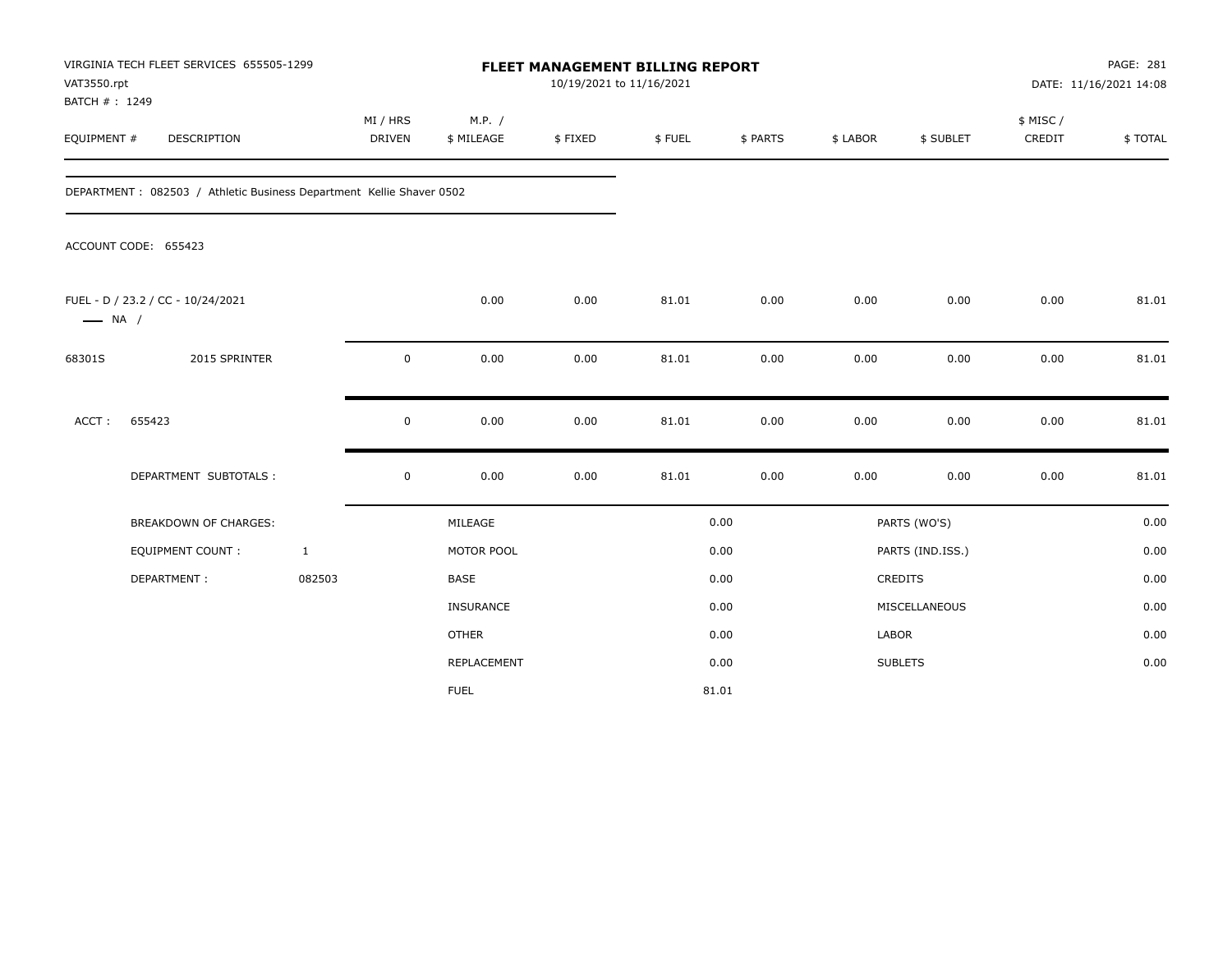| VAT3550.rpt                                  | VIRGINIA TECH FLEET SERVICES 655505-1299<br>BATCH #: 1249<br>DESCRIPTION |              |                           |                      | 10/19/2021 to 11/16/2021 | FLEET MANAGEMENT BILLING REPORT |          |          |                  |                    | PAGE: 282<br>DATE: 11/16/2021 14:08 |
|----------------------------------------------|--------------------------------------------------------------------------|--------------|---------------------------|----------------------|--------------------------|---------------------------------|----------|----------|------------------|--------------------|-------------------------------------|
| EQUIPMENT #                                  |                                                                          |              | MI / HRS<br><b>DRIVEN</b> | M.P. /<br>\$ MILEAGE | \$FIXED                  | \$FUEL                          | \$ PARTS | \$ LABOR | \$ SUBLET        | \$ MISC/<br>CREDIT | \$TOTAL                             |
|                                              | DEPARTMENT: 082504 / Athletics Post Season Kellie Shaver 0502            |              |                           |                      |                          |                                 |          |          |                  |                    |                                     |
|                                              | ACCOUNT CODE: 655202                                                     |              |                           |                      |                          |                                 |          |          |                  |                    |                                     |
| $\longrightarrow$ NA /                       | FUEL - U / 25.0 / 12 - 11/08/2021                                        |              |                           | 0.00                 | 0.00                     | 71.75                           | 0.00     | 0.00     | 0.00             | 0.00               | 71.75                               |
| <b>BASE CHARGE</b><br>$\longrightarrow$ NA / |                                                                          |              |                           | 0.00                 | 602.00                   | 0.00                            | 0.00     | 0.00     | 0.00             | 0.00               | 602.00                              |
| PA6                                          | 2015 12 PAS VAN                                                          |              | 439                       | 0.00                 | 602.00                   | 71.75                           | 0.00     | 0.00     | 0.00             | 0.00               | 673.75                              |
| ACCT:                                        | 655202                                                                   |              | 439                       | 0.00                 | 602.00                   | 71.75                           | 0.00     | 0.00     | 0.00             | 0.00               | 673.75                              |
|                                              | DEPARTMENT SUBTOTALS :                                                   |              | 439                       | 0.00                 | 602.00                   | 71.75                           | 0.00     | 0.00     | 0.00             | 0.00               | 673.75                              |
|                                              | <b>BREAKDOWN OF CHARGES:</b>                                             |              |                           | MILEAGE              |                          |                                 | 0.00     |          | PARTS (WO'S)     |                    | 0.00                                |
|                                              | <b>EQUIPMENT COUNT:</b>                                                  | $\mathbf{1}$ |                           | MOTOR POOL           |                          |                                 | 0.00     |          | PARTS (IND.ISS.) |                    | 0.00                                |
|                                              | DEPARTMENT:                                                              | 082504       |                           | BASE                 |                          |                                 | 602.00   |          | <b>CREDITS</b>   |                    | 0.00                                |
|                                              |                                                                          |              |                           | INSURANCE            |                          |                                 | 0.00     |          | MISCELLANEOUS    |                    | 0.00                                |
|                                              |                                                                          |              |                           | <b>OTHER</b>         |                          |                                 | 0.00     | LABOR    |                  |                    | 0.00                                |
|                                              |                                                                          |              |                           | REPLACEMENT          |                          |                                 | 0.00     |          | <b>SUBLETS</b>   |                    | 0.00                                |
|                                              |                                                                          |              |                           | <b>FUEL</b>          |                          |                                 | 71.75    |          |                  |                    |                                     |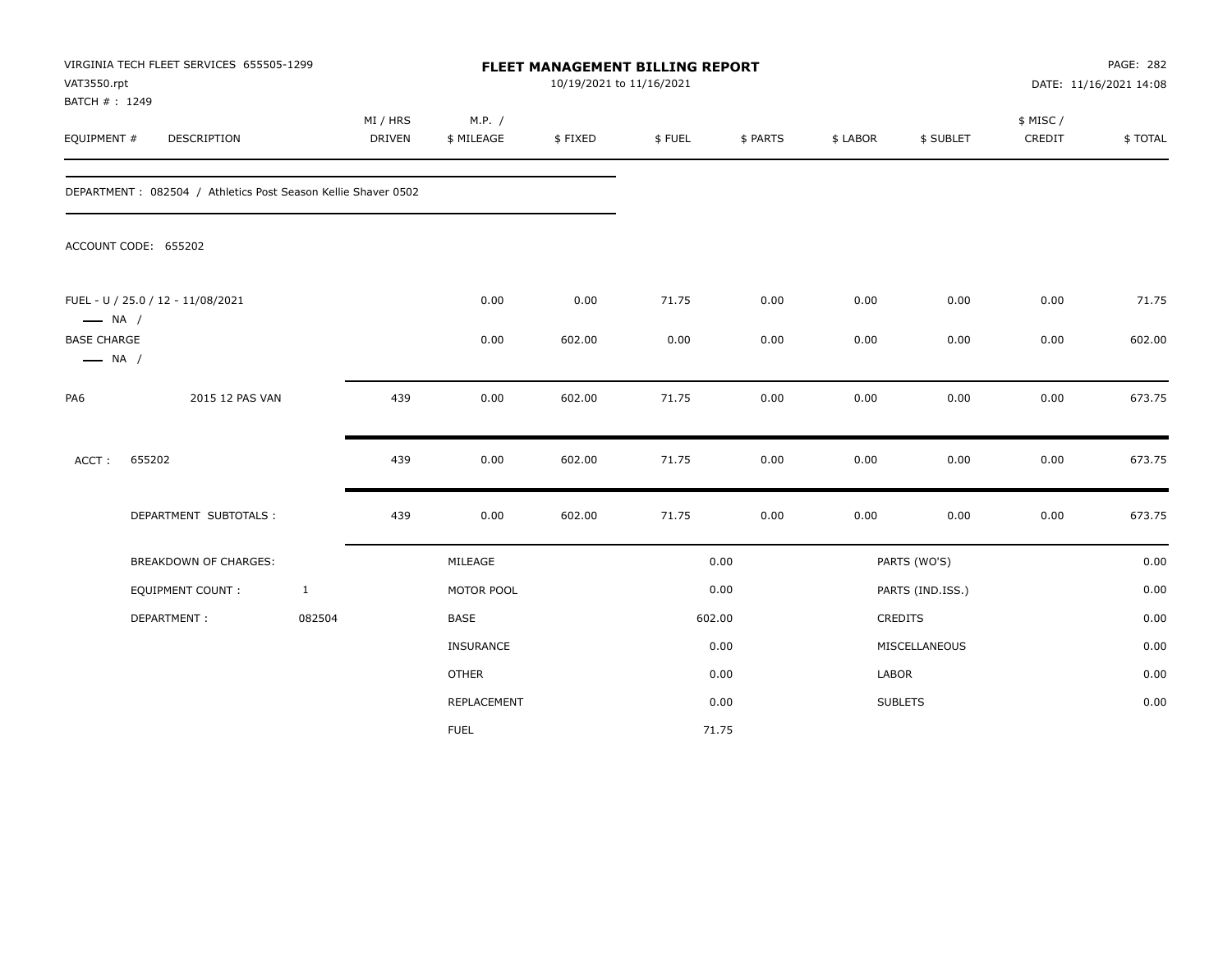| VAT3550.rpt<br>BATCH #: 1249 | VIRGINIA TECH FLEET SERVICES 655505-1299                     |                           |                      | <b>FLEET MANAGEMENT BILLING REPORT</b><br>10/19/2021 to 11/16/2021 |        |          |              |                  |                     | PAGE: 283<br>DATE: 11/16/2021 14:08 |
|------------------------------|--------------------------------------------------------------|---------------------------|----------------------|--------------------------------------------------------------------|--------|----------|--------------|------------------|---------------------|-------------------------------------|
| EQUIPMENT #                  | <b>DESCRIPTION</b>                                           | MI / HRS<br><b>DRIVEN</b> | M.P. /<br>\$ MILEAGE | \$FIXED                                                            | \$FUEL | \$ PARTS | \$ LABOR     | \$ SUBLET        | \$ MISC /<br>CREDIT | \$TOTAL                             |
|                              | DEPARTMENT: 083015 / Dining Serv Deitrick Jonathon Poff 0428 |                           |                      |                                                                    |        |          |              |                  |                     |                                     |
|                              | ACCOUNT CODE: 153179                                         |                           |                      |                                                                    |        |          |              |                  |                     |                                     |
| $\longrightarrow$ NA /       | FUEL - D / 23.3 / 14 - 11/10/2021                            |                           | 0.00                 | 0.00                                                               | 69.78  | 0.00     | 0.00         | 0.00             | 0.00                | 69.78                               |
| 69993s                       | 2016 F550                                                    | 58                        | 0.00                 | 0.00                                                               | 69.78  | 0.00     | 0.00         | 0.00             | 0.00                | 69.78                               |
| ACCT:                        | 153179                                                       | 58                        | 0.00                 | 0.00                                                               | 69.78  | 0.00     | 0.00         | 0.00             | 0.00                | 69.78                               |
|                              | DEPARTMENT SUBTOTALS :                                       | 58                        | 0.00                 | 0.00                                                               | 69.78  | 0.00     | 0.00         | 0.00             | 0.00                | 69.78                               |
|                              | <b>BREAKDOWN OF CHARGES:</b>                                 |                           | MILEAGE              |                                                                    |        | 0.00     |              | PARTS (WO'S)     |                     | 0.00                                |
|                              | EQUIPMENT COUNT :                                            | $\mathbf{1}$              | MOTOR POOL           |                                                                    |        | 0.00     |              | PARTS (IND.ISS.) |                     | 0.00                                |
|                              | DEPARTMENT:                                                  | 083015                    | <b>BASE</b>          |                                                                    |        | 0.00     |              | <b>CREDITS</b>   |                     | 0.00                                |
|                              |                                                              |                           | <b>INSURANCE</b>     |                                                                    |        | 0.00     |              | MISCELLANEOUS    |                     | 0.00                                |
|                              |                                                              |                           | <b>OTHER</b>         |                                                                    |        | 0.00     | <b>LABOR</b> |                  |                     | 0.00                                |
|                              |                                                              |                           | REPLACEMENT          |                                                                    |        | 0.00     |              | <b>SUBLETS</b>   |                     | 0.00                                |
|                              |                                                              |                           | <b>FUEL</b>          |                                                                    |        | 69.78    |              |                  |                     |                                     |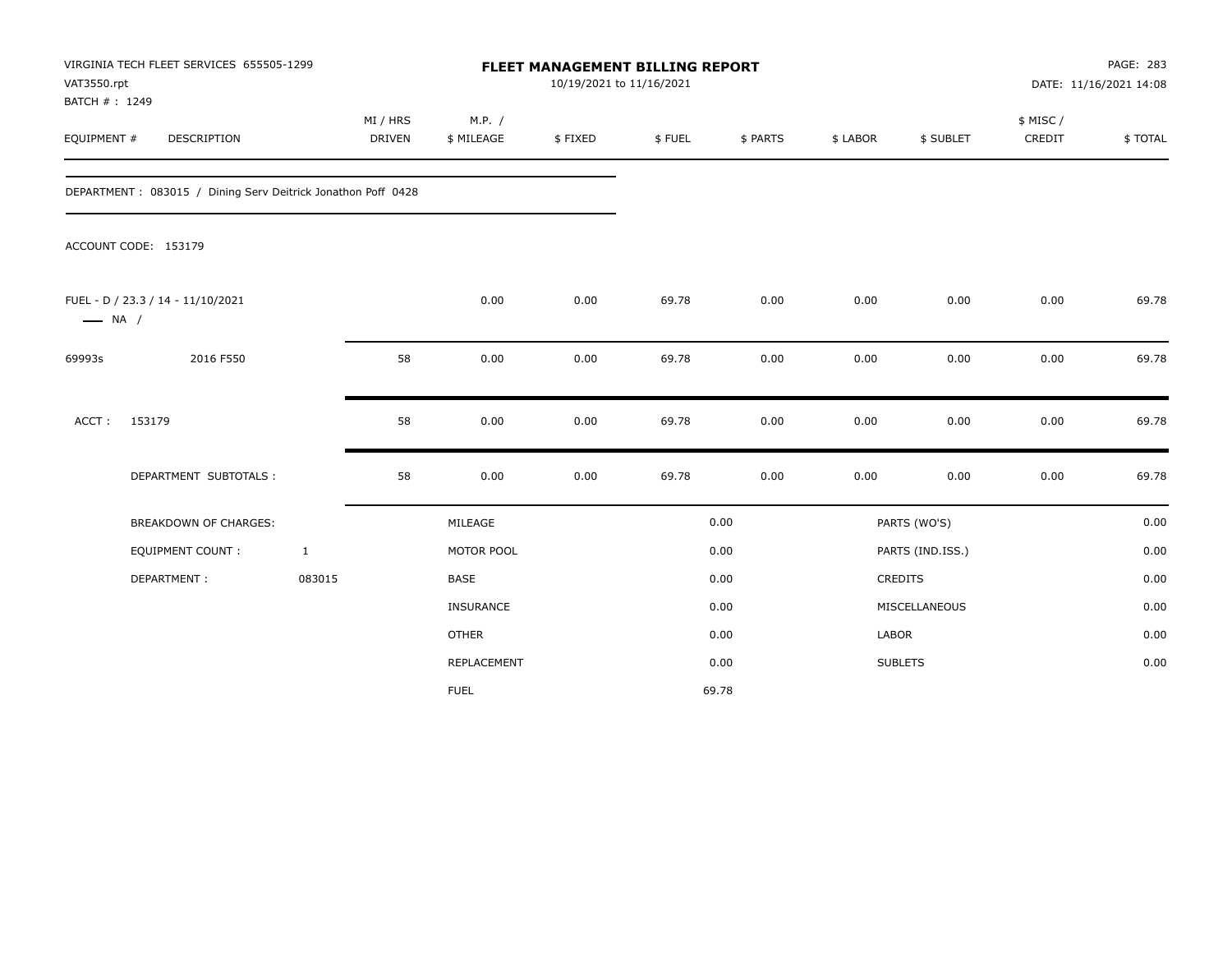| VAT3550.rpt<br>BATCH #: 1249 | VIRGINIA TECH FLEET SERVICES 655505-1299                                   |                           |                      | FLEET MANAGEMENT BILLING REPORT<br>10/19/2021 to 11/16/2021 |        |          |              |                  |                     | PAGE: 284<br>DATE: 11/16/2021 14:08 |
|------------------------------|----------------------------------------------------------------------------|---------------------------|----------------------|-------------------------------------------------------------|--------|----------|--------------|------------------|---------------------|-------------------------------------|
| EQUIPMENT #                  | <b>DESCRIPTION</b>                                                         | MI / HRS<br><b>DRIVEN</b> | M.P. /<br>\$ MILEAGE | \$FIXED                                                     | \$FUEL | \$ PARTS | \$ LABOR     | \$ SUBLET        | \$ MISC /<br>CREDIT | \$TOTAL                             |
|                              | DEPARTMENT: 087600 / Rappahannock Coop Ext PO Box 119 Washington, VA 22747 |                           |                      |                                                             |        |          |              |                  |                     |                                     |
|                              | ACCOUNT CODE: 140259                                                       |                           |                      |                                                             |        |          |              |                  |                     |                                     |
| $\longrightarrow$ NA /       | FUEL - U / 26.9 / CC - 10/24/2021                                          |                           | 0.00                 | 0.00                                                        | 82.11  | 0.00     | 0.00         | 0.00             | 0.00                | 82.11                               |
| 74608s                       | 2012 IMPALA                                                                | 1,068                     | 0.00                 | 0.00                                                        | 82.11  | 0.00     | 0.00         | 0.00             | 0.00                | 82.11                               |
| $ACCT$ :                     | 140259                                                                     | 1,068                     | 0.00                 | 0.00                                                        | 82.11  | 0.00     | 0.00         | 0.00             | 0.00                | 82.11                               |
|                              | DEPARTMENT SUBTOTALS :                                                     | 1,068                     | 0.00                 | 0.00                                                        | 82.11  | 0.00     | 0.00         | 0.00             | 0.00                | 82.11                               |
|                              | <b>BREAKDOWN OF CHARGES:</b>                                               |                           | MILEAGE              |                                                             |        | 0.00     |              | PARTS (WO'S)     |                     | 0.00                                |
|                              | <b>EQUIPMENT COUNT:</b>                                                    | $\mathbf{1}$              | MOTOR POOL           |                                                             |        | 0.00     |              | PARTS (IND.ISS.) |                     | 0.00                                |
|                              | DEPARTMENT:                                                                | 087600                    | <b>BASE</b>          |                                                             |        | 0.00     |              | <b>CREDITS</b>   |                     | 0.00                                |
|                              |                                                                            |                           | <b>INSURANCE</b>     |                                                             |        | 0.00     |              | MISCELLANEOUS    |                     | 0.00                                |
|                              |                                                                            |                           | <b>OTHER</b>         |                                                             |        | 0.00     | <b>LABOR</b> |                  |                     | 0.00                                |
|                              |                                                                            |                           | REPLACEMENT          |                                                             |        | 0.00     |              | <b>SUBLETS</b>   |                     | 0.00                                |
|                              |                                                                            |                           | <b>FUEL</b>          |                                                             |        | 82.11    |              |                  |                     |                                     |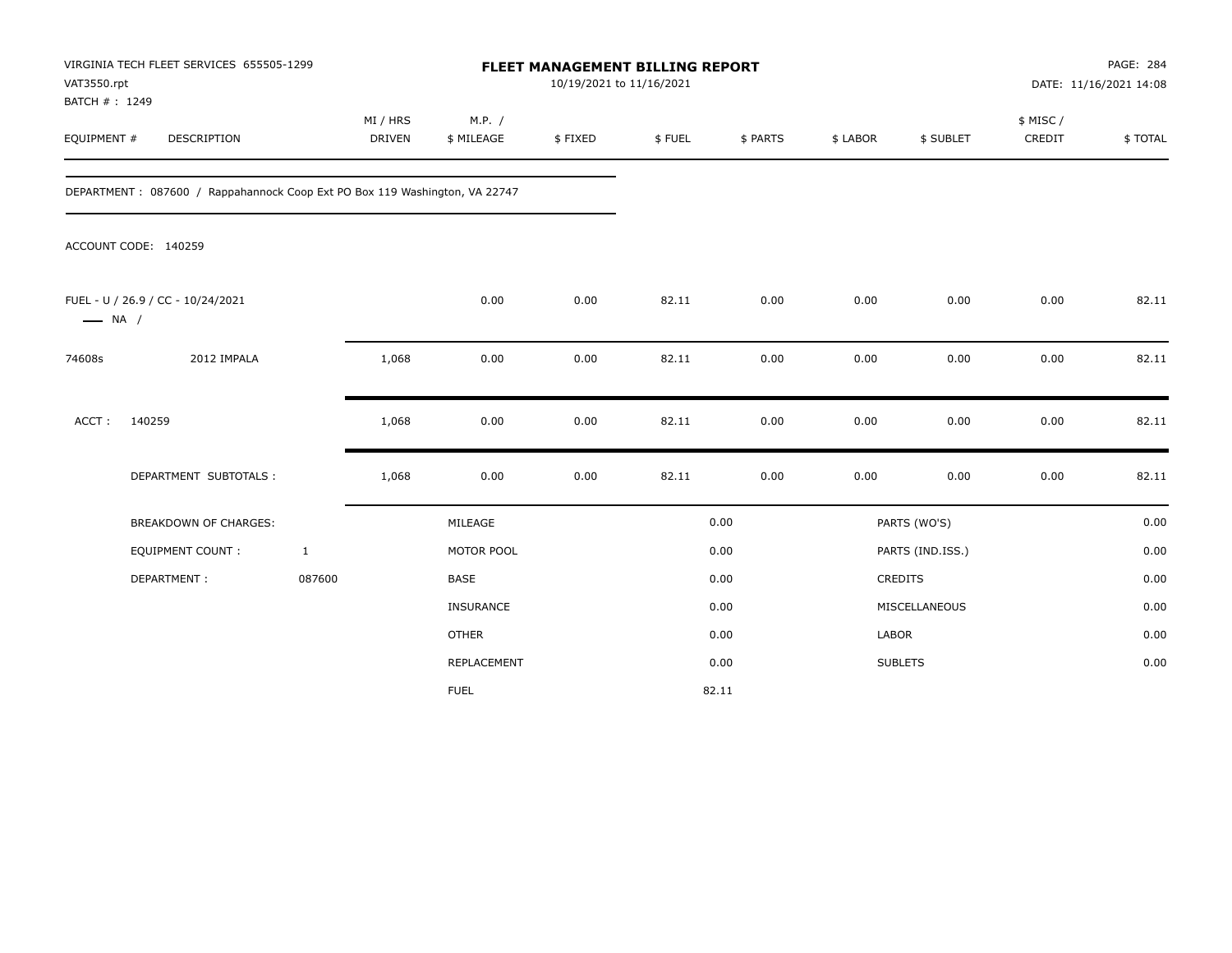| VAT3550.rpt<br>BATCH #: 1249                                | VIRGINIA TECH FLEET SERVICES 655505-1299                                         |                           |                      | 10/19/2021 to 11/16/2021 | FLEET MANAGEMENT BILLING REPORT |          |          |           |                    | PAGE: 285<br>DATE: 11/16/2021 14:08 |
|-------------------------------------------------------------|----------------------------------------------------------------------------------|---------------------------|----------------------|--------------------------|---------------------------------|----------|----------|-----------|--------------------|-------------------------------------|
| EQUIPMENT #                                                 | <b>DESCRIPTION</b>                                                               | MI / HRS<br><b>DRIVEN</b> | M.P. /<br>\$ MILEAGE | \$FIXED                  | \$FUEL                          | \$ PARTS | \$ LABOR | \$ SUBLET | \$ MISC/<br>CREDIT | \$TOTAL                             |
|                                                             | DEPARTMENT: 088200 / Rockingham Ext 965 Pleasant Valley Rd Harrisonburg VA 22801 |                           |                      |                          |                                 |          |          |           |                    |                                     |
| ACCOUNT CODE: 140201                                        |                                                                                  |                           |                      |                          |                                 |          |          |           |                    |                                     |
| FUEL - U / 81.3 / CC - 10/24/2021<br>$\longrightarrow$ NA / |                                                                                  |                           | 0.00                 | 0.00                     | 263.36                          | 0.00     | 0.00     | 0.00      | 0.00               | 263.36                              |
| 65573s                                                      | 2013 Caravan                                                                     | 1,958                     | 0.00                 | 0.00                     | 263.36                          | 0.00     | 0.00     | 0.00      | 0.00               | 263.36                              |
| FUEL - U / 17.4 / CC - 10/24/2021<br>$\longrightarrow$ NA / |                                                                                  |                           | 0.00                 | 0.00                     | 52.12                           | 0.00     | 0.00     | 0.00      | 0.00               | 52.12                               |
| 65631S                                                      | 2002 Silverado                                                                   | $\mathbf 0$               | 0.00                 | 0.00                     | 52.12                           | 0.00     | 0.00     | 0.00      | 0.00               | 52.12                               |
| FUEL - U / 84.1 / CC - 10/24/2021<br>$\longrightarrow$ NA / |                                                                                  |                           | 0.00                 | 0.00                     | 264.52                          | 0.00     | 0.00     | 0.00      | 0.00               | 264.52                              |
| OTHER CHARGE<br>$\longrightarrow$ NA /                      |                                                                                  |                           | 0.00                 | 45.00                    | 0.00                            | 0.00     | 0.00     | 0.00      | 0.00               | 45.00                               |
| 80214S                                                      | 2020 Caravan                                                                     | 2,922                     | 0.00                 | 45.00                    | 264.52                          | 0.00     | 0.00     | 0.00      | 0.00               | 309.52                              |
| ACCT:<br>140201                                             |                                                                                  | 4,880                     | 0.00                 | 45.00                    | 580.00                          | 0.00     | 0.00     | 0.00      | 0.00               | 625.00                              |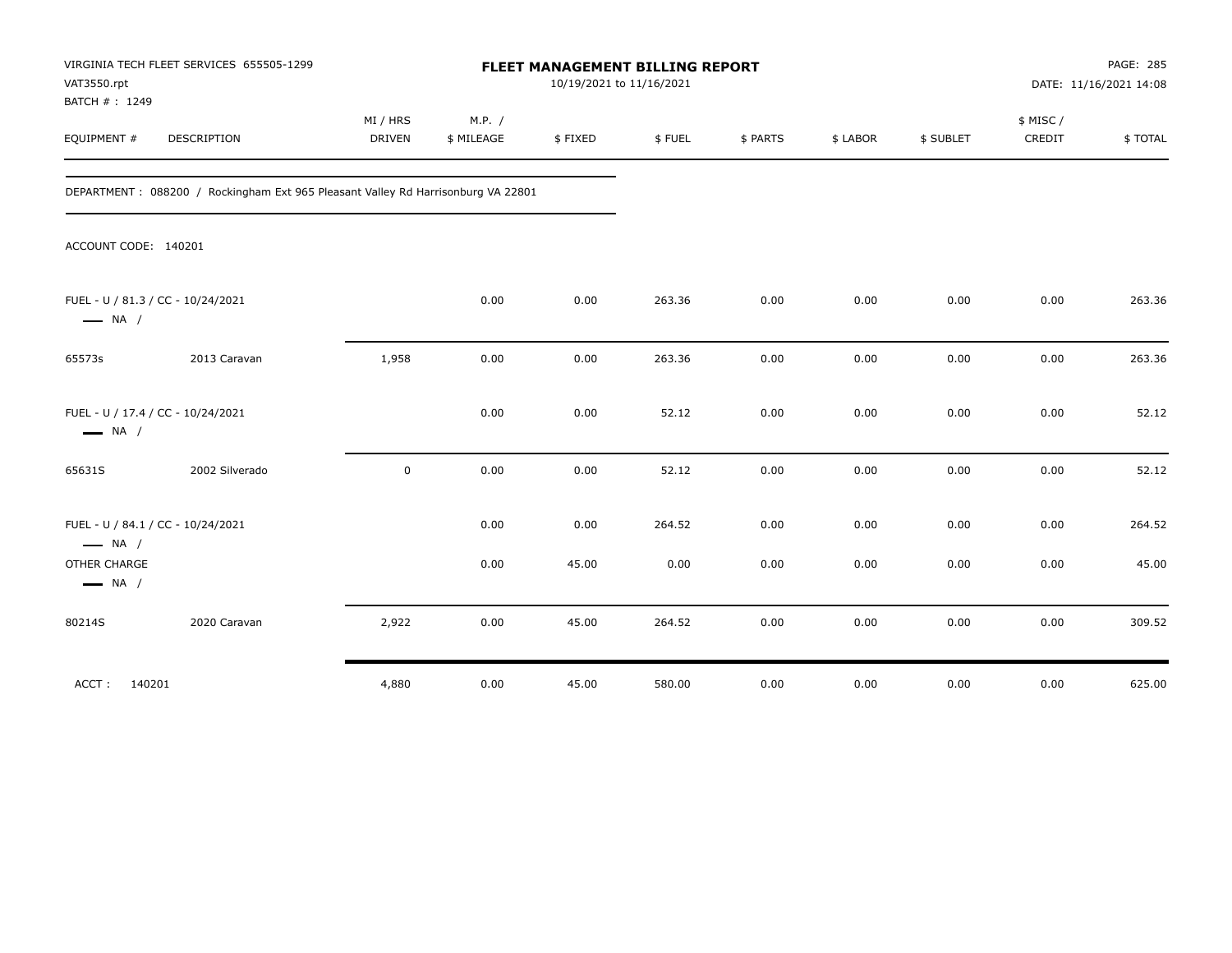| VIRGINIA TECH FLEET SERVICES 655505-1299<br>VAT3550.rpt<br>BATCH #: 1249 |        |                    |                      | 10/19/2021 to 11/16/2021 | <b>FLEET MANAGEMENT BILLING REPORT</b> |          |          |                  |                     | PAGE: 286<br>DATE: 11/16/2021 14:08 |
|--------------------------------------------------------------------------|--------|--------------------|----------------------|--------------------------|----------------------------------------|----------|----------|------------------|---------------------|-------------------------------------|
| EQUIPMENT #<br><b>DESCRIPTION</b>                                        |        | MI / HRS<br>DRIVEN | M.P. /<br>\$ MILEAGE | \$FIXED                  | \$FUEL                                 | \$ PARTS | \$ LABOR | \$ SUBLET        | \$ MISC /<br>CREDIT | \$TOTAL                             |
| DEPARTMENT SUBTOTALS :                                                   |        | 4,880              | 0.00                 | 45.00                    | 580.00                                 | 0.00     | 0.00     | 0.00             | 0.00                | 625.00                              |
| <b>BREAKDOWN OF CHARGES:</b>                                             |        |                    | MILEAGE              |                          |                                        | 0.00     |          | PARTS (WO'S)     |                     | 0.00                                |
| EQUIPMENT COUNT:                                                         | 3      |                    | MOTOR POOL           |                          |                                        | 0.00     |          | PARTS (IND.ISS.) |                     | 0.00                                |
| DEPARTMENT:                                                              | 088200 |                    | <b>BASE</b>          |                          |                                        | 0.00     |          | <b>CREDITS</b>   |                     | 0.00                                |
|                                                                          |        |                    | INSURANCE            |                          |                                        | 0.00     |          | MISCELLANEOUS    |                     | 0.00                                |
|                                                                          |        |                    | <b>OTHER</b>         |                          |                                        | 45.00    | LABOR    |                  |                     | 0.00                                |
|                                                                          |        |                    | REPLACEMENT          |                          |                                        | 0.00     |          | <b>SUBLETS</b>   |                     | 0.00                                |
|                                                                          |        |                    | <b>FUEL</b>          |                          |                                        | 580.00   |          |                  |                     |                                     |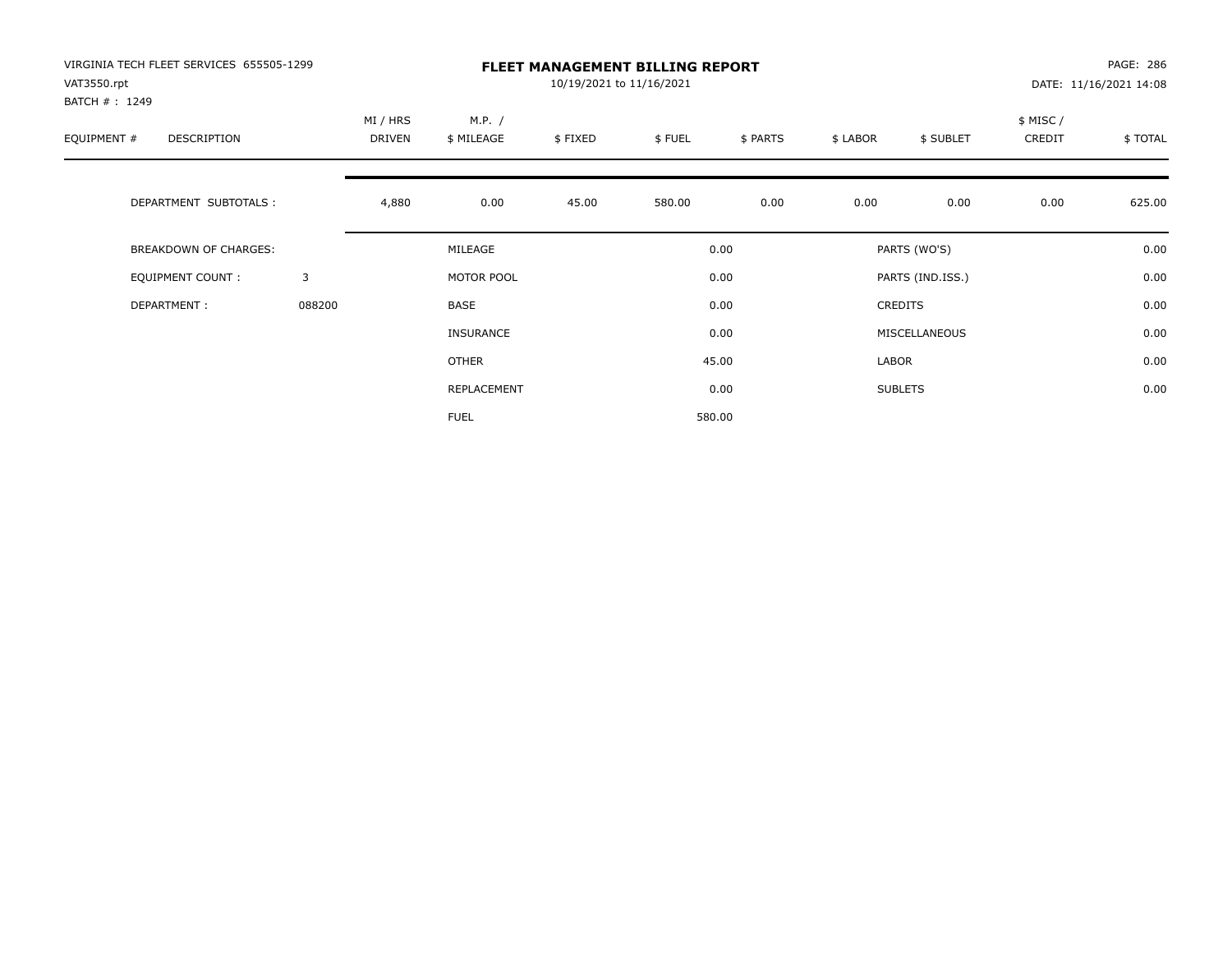| VAT3550.rpt<br>BATCH #: 1249 | VIRGINIA TECH FLEET SERVICES 655505-1299                      |                           | FLEET MANAGEMENT BILLING REPORT<br>10/19/2021 to 11/16/2021 |         |        |          |              | PAGE: 287<br>DATE: 11/16/2021 14:08 |                     |         |
|------------------------------|---------------------------------------------------------------|---------------------------|-------------------------------------------------------------|---------|--------|----------|--------------|-------------------------------------|---------------------|---------|
| EQUIPMENT #                  | DESCRIPTION                                                   | MI / HRS<br><b>DRIVEN</b> | M.P. /<br>\$ MILEAGE                                        | \$FIXED | \$FUEL | \$ PARTS | \$ LABOR     | \$ SUBLET                           | \$ MISC /<br>CREDIT | \$TOTAL |
|                              | DEPARTMENT: 089000 / SOUTHWEST4H 25236 HILLMAN ABINGDON 24210 |                           |                                                             |         |        |          |              |                                     |                     |         |
|                              | ACCOUNT CODE: 140283                                          |                           |                                                             |         |        |          |              |                                     |                     |         |
| $\longrightarrow$ NA /       | FUEL - U / 47.2 / CC - 10/24/2021                             |                           | 0.00                                                        | 0.00    | 142.96 | 0.00     | 0.00         | 0.00                                | 0.00                | 142.96  |
| 45295S                       | 2002 F350                                                     | 2,187                     | 0.00                                                        | 0.00    | 142.96 | 0.00     | 0.00         | 0.00                                | 0.00                | 142.96  |
| ACCT:                        | 140283                                                        | 2,187                     | 0.00                                                        | 0.00    | 142.96 | 0.00     | 0.00         | 0.00                                | 0.00                | 142.96  |
|                              | DEPARTMENT SUBTOTALS :                                        | 2,187                     | 0.00                                                        | 0.00    | 142.96 | 0.00     | 0.00         | 0.00                                | 0.00                | 142.96  |
|                              | <b>BREAKDOWN OF CHARGES:</b>                                  |                           | MILEAGE                                                     |         |        | 0.00     |              | PARTS (WO'S)                        |                     | 0.00    |
|                              | <b>EQUIPMENT COUNT:</b>                                       | $\mathbf{1}$              | MOTOR POOL                                                  |         |        | 0.00     |              | PARTS (IND.ISS.)                    |                     | 0.00    |
|                              | DEPARTMENT:                                                   | 089000                    | BASE                                                        |         |        | 0.00     |              | <b>CREDITS</b>                      |                     | 0.00    |
|                              |                                                               |                           | INSURANCE                                                   |         |        | 0.00     |              | MISCELLANEOUS                       |                     | 0.00    |
|                              |                                                               |                           | <b>OTHER</b>                                                |         |        | 0.00     | <b>LABOR</b> |                                     |                     | 0.00    |
|                              |                                                               |                           | REPLACEMENT                                                 |         |        | 0.00     |              | <b>SUBLETS</b>                      |                     | 0.00    |
|                              |                                                               |                           | <b>FUEL</b>                                                 |         |        | 142.96   |              |                                     |                     |         |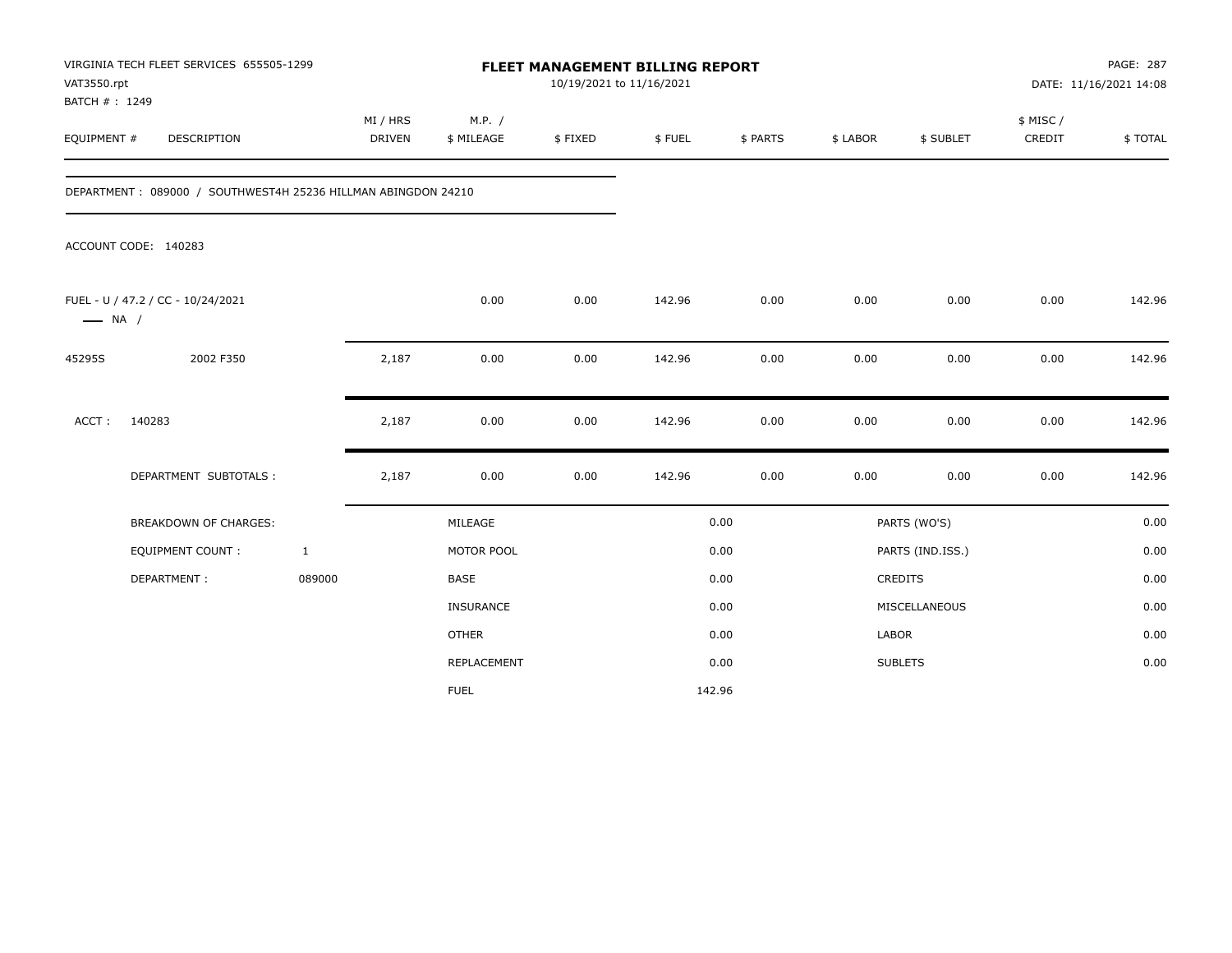| VAT3550.rpt<br>BATCH #: 1249                               | VIRGINIA TECH FLEET SERVICES 655505-1299                      |                           |                      |          | FLEET MANAGEMENT BILLING REPORT<br>10/19/2021 to 11/16/2021 |          |          |           |                    | PAGE: 288<br>DATE: 11/16/2021 14:08 |
|------------------------------------------------------------|---------------------------------------------------------------|---------------------------|----------------------|----------|-------------------------------------------------------------|----------|----------|-----------|--------------------|-------------------------------------|
| EQUIPMENT #                                                | <b>DESCRIPTION</b>                                            | MI / HRS<br><b>DRIVEN</b> | M.P. /<br>\$ MILEAGE | \$FIXED  | \$FUEL                                                      | \$ PARTS | \$ LABOR | \$ SUBLET | \$ MISC/<br>CREDIT | \$TOTAL                             |
|                                                            | DEPARTMENT: 099500 / CENTRAL TRANSPORTATION Melissa Ball 0558 |                           |                      |          |                                                             |          |          |           |                    |                                     |
| ACCOUNT CODE: 175263                                       |                                                               |                           |                      |          |                                                             |          |          |           |                    |                                     |
| <b>BASE CHARGE</b><br>$\longrightarrow$ NA /               |                                                               |                           | 0.00                 | 883.00   | 0.00                                                        | 0.00     | 0.00     | 0.00      | 0.00               | 883.00                              |
| OTHER CHARGE<br>$\longrightarrow$ NA /                     |                                                               |                           | 0.00                 | 0.50     | 0.00                                                        | 0.00     | 0.00     | 0.00      | 0.00               | 0.50                                |
| <b>PA41</b>                                                | 2014 IMPALA                                                   | 11                        | 0.00                 | 883.50   | 0.00                                                        | 0.00     | 0.00     | 0.00      | 0.00               | 883.50                              |
| <b>BASE CHARGE</b><br>$\longrightarrow$ NA /               |                                                               |                           | 0.00                 | 883.00   | 0.00                                                        | 0.00     | 0.00     | 0.00      | 0.00               | 883.00                              |
| PA61                                                       | 2016 IMPALA                                                   | 53                        | 0.00                 | 883.00   | 0.00                                                        | 0.00     | 0.00     | 0.00      | 0.00               | 883.00                              |
| FUEL - U / 7.0 / 11 - 11/07/2021<br>$\longrightarrow$ NA / |                                                               |                           | 0.00                 | 0.00     | 20.18                                                       | 0.00     | 0.00     | 0.00      | 0.00               | 20.18                               |
| <b>BASE CHARGE</b><br>$\longrightarrow$ NA /               |                                                               |                           | 0.00                 | 461.00   | 0.00                                                        | 0.00     | 0.00     | 0.00      | 0.00               | 461.00                              |
| PA7                                                        | 2017 Corolla                                                  | 269                       | 0.00                 | 461.00   | 20.18                                                       | 0.00     | 0.00     | 0.00      | 0.00               | 481.18                              |
| ACCT: 175263                                               |                                                               | 333                       | 0.00                 | 2,227.50 | 20.18                                                       | 0.00     | 0.00     | 0.00      | 0.00               | 2,247.68                            |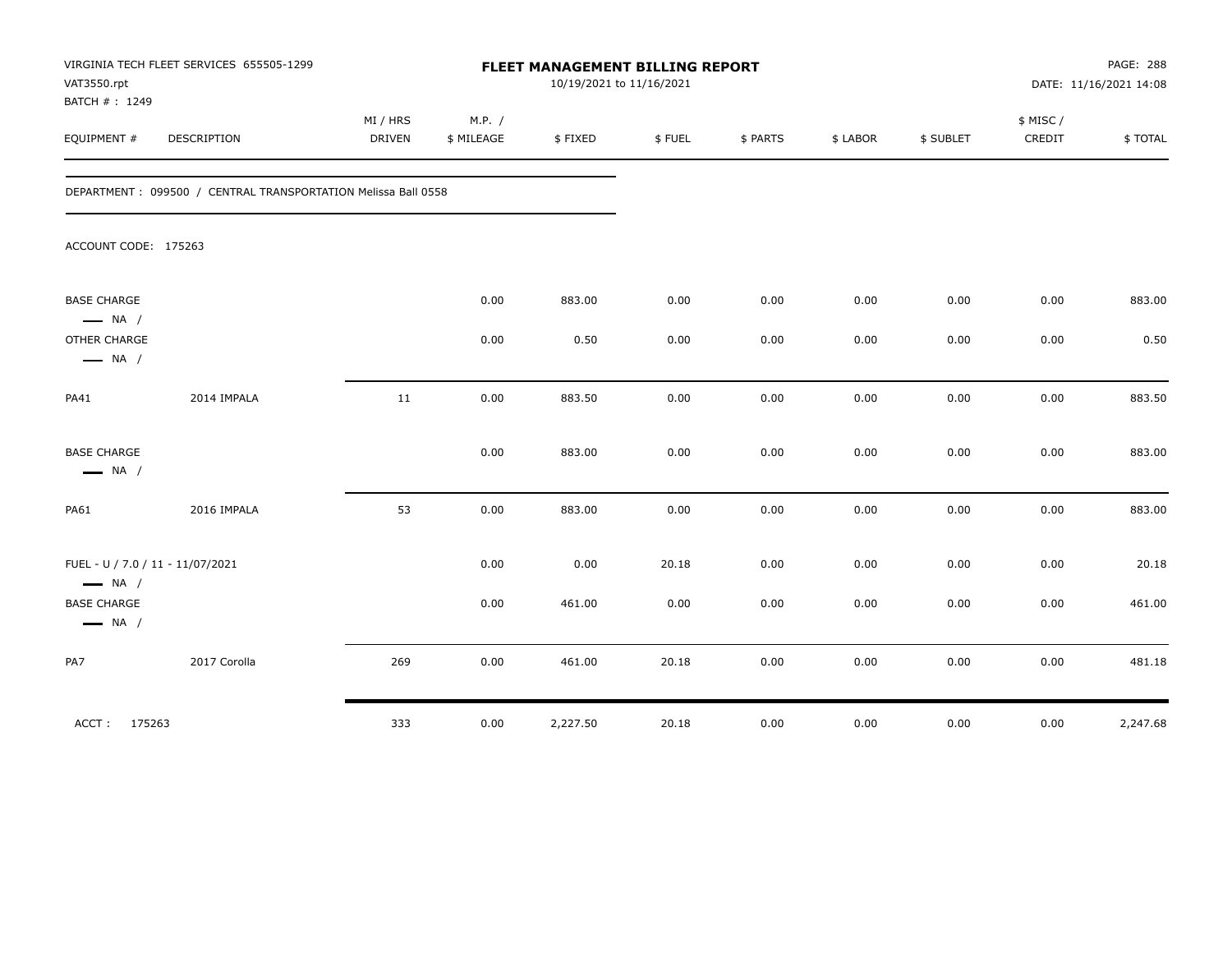| VIRGINIA TECH FLEET SERVICES 655505-1299<br>VAT3550.rpt<br>BATCH #: 1249 | <b>FLEET MANAGEMENT BILLING REPORT</b><br>10/19/2021 to 11/16/2021 |                    |                      |          |          |          |               |                  | PAGE: 289<br>DATE: 11/16/2021 14:08 |          |  |
|--------------------------------------------------------------------------|--------------------------------------------------------------------|--------------------|----------------------|----------|----------|----------|---------------|------------------|-------------------------------------|----------|--|
| EQUIPMENT #<br><b>DESCRIPTION</b>                                        |                                                                    | MI / HRS<br>DRIVEN | M.P. /<br>\$ MILEAGE | \$FIXED  | \$FUEL   | \$ PARTS | \$ LABOR      | \$ SUBLET        | \$ MISC /<br>CREDIT                 | \$TOTAL  |  |
| DEPARTMENT SUBTOTALS :                                                   |                                                                    | 333                | 0.00                 | 2,227.50 | 20.18    | 0.00     | 0.00          | 0.00             | 0.00                                | 2,247.68 |  |
| <b>BREAKDOWN OF CHARGES:</b>                                             |                                                                    |                    | MILEAGE              |          |          | 0.00     |               | PARTS (WO'S)     |                                     | 0.00     |  |
| <b>EQUIPMENT COUNT:</b>                                                  | 3                                                                  |                    | MOTOR POOL           |          |          | 0.00     |               | PARTS (IND.ISS.) |                                     | 0.00     |  |
| DEPARTMENT:                                                              | 099500                                                             |                    | <b>BASE</b>          |          | 2,227.00 |          |               | <b>CREDITS</b>   |                                     | 0.00     |  |
|                                                                          |                                                                    |                    | INSURANCE            |          | 0.00     |          | MISCELLANEOUS |                  |                                     | 0.00     |  |
|                                                                          |                                                                    |                    | OTHER                |          |          | 0.50     | LABOR         |                  |                                     | 0.00     |  |
|                                                                          |                                                                    |                    | REPLACEMENT          |          |          | 0.00     |               | <b>SUBLETS</b>   |                                     | 0.00     |  |
|                                                                          |                                                                    |                    | <b>FUEL</b>          |          |          | 20.18    |               |                  |                                     |          |  |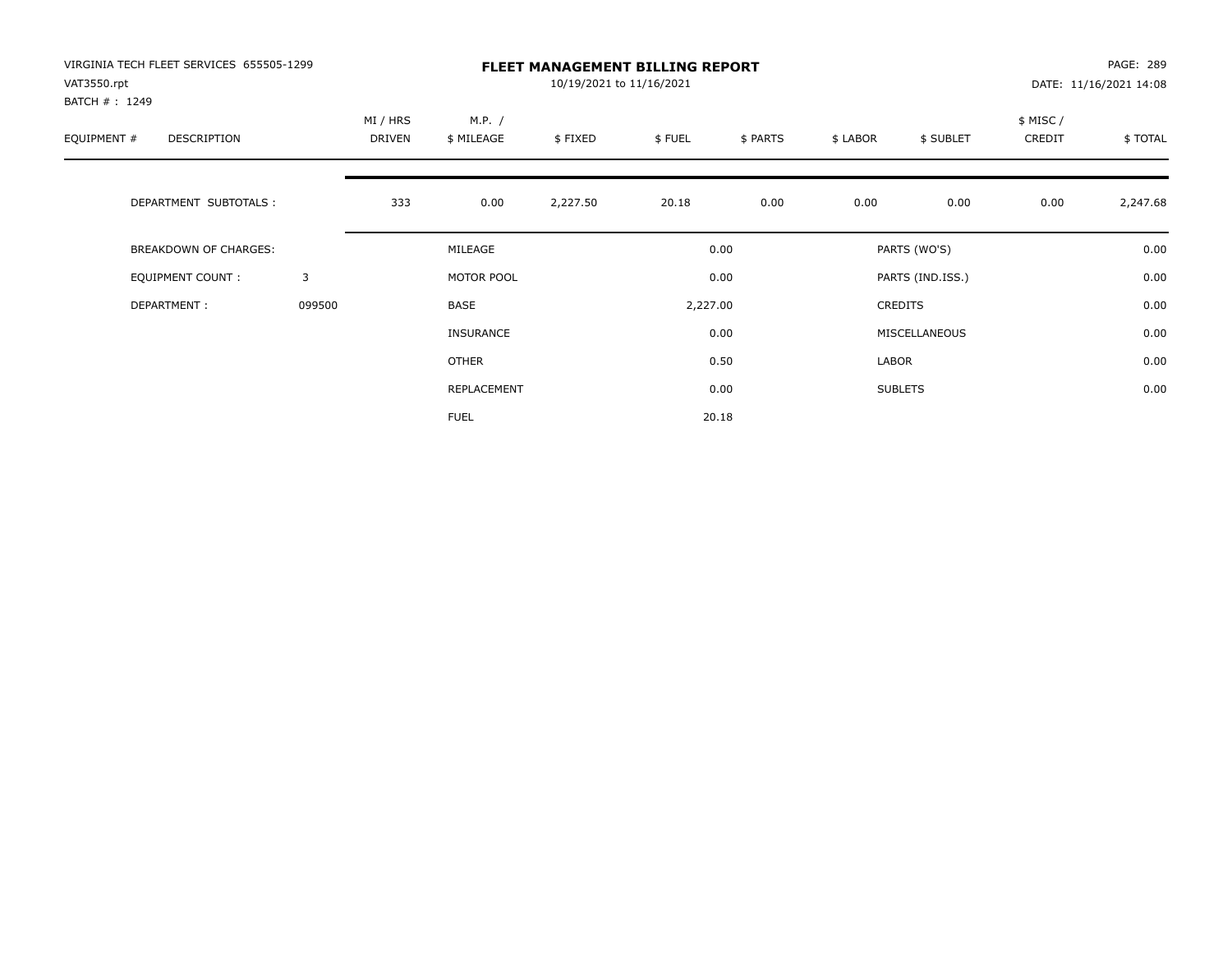| VIRGINIA TECH FLEET SERVICES 655505-1299<br>VAT3550.rpt<br>BATCH #: 1249              |                                                       |              | FLEET MANAGEMENT BILLING REPORT<br>10/19/2021 to 11/16/2021 |                  |         |        |          |                  |                      |           | PAGE: 290<br>DATE: 11/16/2021 14:08 |  |
|---------------------------------------------------------------------------------------|-------------------------------------------------------|--------------|-------------------------------------------------------------|------------------|---------|--------|----------|------------------|----------------------|-----------|-------------------------------------|--|
|                                                                                       |                                                       |              | MI / HRS                                                    | M.P. /           |         |        |          |                  |                      | \$ MISC / |                                     |  |
| EQUIPMENT #                                                                           | DESCRIPTION                                           |              | DRIVEN                                                      | \$ MILEAGE       | \$FIXED | \$FUEL | \$ PARTS | \$ LABOR         | \$ SUBLET            | CREDIT    | \$TOTAL                             |  |
|                                                                                       | DEPARTMENT: 900104 / VTF - Property Management (0490) |              |                                                             |                  |         |        |          |                  |                      |           |                                     |  |
|                                                                                       | ACCOUNT CODE: 880220                                  |              |                                                             |                  |         |        |          |                  |                      |           |                                     |  |
|                                                                                       | FUEL - U / 2.3 / 11 - 11/08/2021                      |              |                                                             | 0.00             | 0.00    | 6.51   | 0.00     | 0.00             | 0.00                 | 0.00      | 6.51                                |  |
| $\longrightarrow$ NA /<br>FUEL - U / 22.3 / 11 - 11/08/2021<br>$\longrightarrow$ NA / |                                                       |              |                                                             | 0.00             | 0.00    | 63.94  | 0.00     | 0.00             | 0.00                 | 0.00      | 63.94                               |  |
| FUEL - U / 25.1 / 11 - 10/27/2021<br>$\longrightarrow$ NA /                           |                                                       |              |                                                             | 0.00             | 0.00    | 71.92  | 0.00     | 0.00             | 0.00                 | 0.00      | 71.92                               |  |
| <b>UPA4748</b>                                                                        | 2013 SIERRA                                           |              | 761                                                         | 0.00             | 0.00    | 142.37 | 0.00     | 0.00             | 0.00                 | 0.00      | 142.37                              |  |
| ACCT:                                                                                 | 880220                                                |              | 761                                                         | 0.00             | 0.00    | 142.37 | 0.00     | 0.00             | 0.00                 | 0.00      | 142.37                              |  |
|                                                                                       | DEPARTMENT SUBTOTALS :                                |              | 761                                                         | 0.00             | 0.00    | 142.37 | 0.00     | 0.00             | 0.00                 | 0.00      | 142.37                              |  |
|                                                                                       | <b>BREAKDOWN OF CHARGES:</b>                          |              |                                                             | MILEAGE          |         | 0.00   |          |                  | PARTS (WO'S)<br>0.00 |           |                                     |  |
|                                                                                       | <b>EQUIPMENT COUNT:</b>                               | $\mathbf{1}$ |                                                             | MOTOR POOL       |         | 0.00   |          | PARTS (IND.ISS.) |                      |           | 0.00                                |  |
|                                                                                       | DEPARTMENT:                                           | 900104       |                                                             | <b>BASE</b>      |         |        | 0.00     |                  | CREDITS              |           | 0.00                                |  |
|                                                                                       |                                                       |              |                                                             | <b>INSURANCE</b> |         |        | 0.00     |                  | MISCELLANEOUS        |           | 0.00                                |  |
|                                                                                       |                                                       |              |                                                             | <b>OTHER</b>     |         |        | 0.00     | LABOR            |                      |           | 0.00                                |  |
|                                                                                       |                                                       |              |                                                             | REPLACEMENT      |         |        | 0.00     |                  | <b>SUBLETS</b>       |           | 0.00                                |  |
|                                                                                       |                                                       |              |                                                             | <b>FUEL</b>      |         |        | 142.37   |                  |                      |           |                                     |  |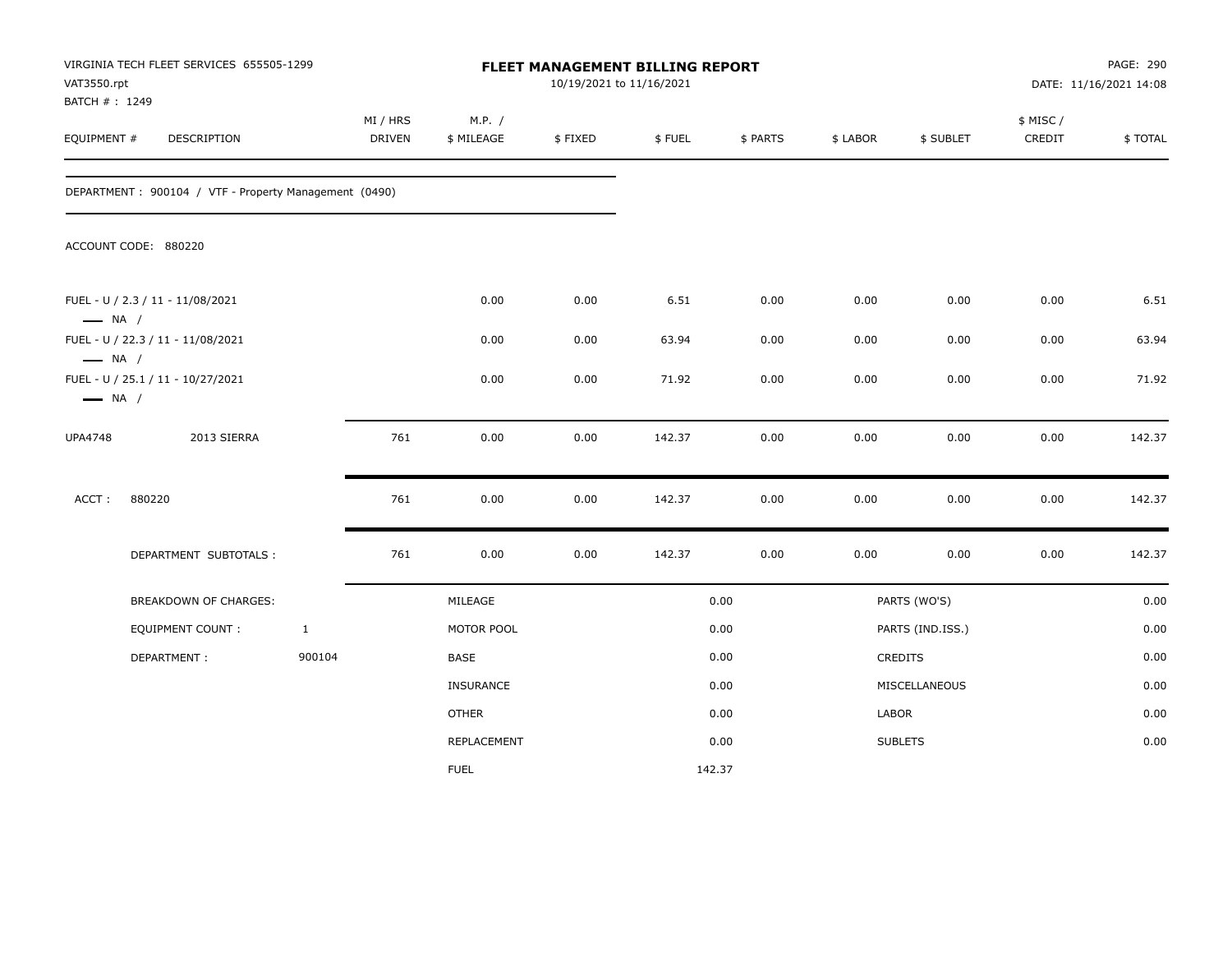| VAT3550.rpt<br>BATCH #: 1249                                                          | VIRGINIA TECH FLEET SERVICES 655505-1299                                       | <b>FLEET MANAGEMENT BILLING REPORT</b><br>10/19/2021 to 11/16/2021 |                      |         |        |          |          |           |                    | PAGE: 291<br>DATE: 11/16/2021 14:08 |
|---------------------------------------------------------------------------------------|--------------------------------------------------------------------------------|--------------------------------------------------------------------|----------------------|---------|--------|----------|----------|-----------|--------------------|-------------------------------------|
| EQUIPMENT #                                                                           | DESCRIPTION                                                                    | MI / HRS<br>DRIVEN                                                 | M.P. /<br>\$ MILEAGE | \$FIXED | \$FUEL | \$ PARTS | \$ LABOR | \$ SUBLET | \$ MISC/<br>CREDIT | \$TOTAL                             |
|                                                                                       | DEPARTMENT : VT AIR / VA Tech-Montgomery Executive Airport Lynette Austin 0501 |                                                                    |                      |         |        |          |          |           |                    |                                     |
| ACCOUNT CODE: 905594478                                                               |                                                                                |                                                                    |                      |         |        |          |          |           |                    |                                     |
| FUEL - U / 30.0 / 11 - 10/27/2021<br>$\longrightarrow$ NA /                           |                                                                                |                                                                    | 0.00                 | 0.00    | 86.10  | 0.00     | 0.00     | 0.00      | 0.00               | 86.10                               |
| 212647L                                                                               | 2003 EXCURSION                                                                 | 309                                                                | 0.00                 | 0.00    | 86.10  | 0.00     | 0.00     | 0.00      | 0.00               | 86.10                               |
| FUEL - U / 3.1 / 12 - 11/11/2021<br>$\longrightarrow$ NA /                            |                                                                                |                                                                    | 0.00                 | 0.00    | 8.93   | 0.00     | 0.00     | 0.00      | 0.00               | 8.93                                |
| FUEL - U / 3.0 / 11 - 10/20/2021<br>$\longrightarrow$ NA /                            |                                                                                |                                                                    | 0.00                 | 0.00    | 8.50   | 0.00     | 0.00     | 0.00      | 0.00               | 8.50                                |
| 43209S                                                                                | 2004 F150                                                                      | 44                                                                 | 0.00                 | 0.00    | 17.43  | 0.00     | 0.00     | 0.00      | 0.00               | 17.43                               |
| FUEL - D / 38.3 / 14 - 10/22/2021<br>$\longrightarrow$ NA /                           |                                                                                |                                                                    | 0.00                 | 0.00    | 118.38 | 0.00     | 0.00     | 0.00      | 0.00               | 118.38                              |
| 43230S                                                                                | 2006 F350 4\4                                                                  | 295                                                                | 0.00                 | 0.00    | 118.38 | 0.00     | 0.00     | 0.00      | 0.00               | 118.38                              |
| FUEL - U / 3.3 / 11 - 11/11/2021<br>$\longrightarrow$ NA /                            |                                                                                |                                                                    | 0.00                 | 0.00    | 9.56   | 0.00     | 0.00     | 0.00      | 0.00               | 9.56                                |
| FUEL - D / 52.9 / 13 - 11/11/2021                                                     |                                                                                |                                                                    | 0.00                 | 0.00    | 158.58 | 0.00     | 0.00     | 0.00      | 0.00               | 158.58                              |
| $\longrightarrow$ NA /<br>FUEL - U / 28.9 / 12 - 10/20/2021<br>$\longrightarrow$ NA / |                                                                                |                                                                    | 0.00                 | 0.00    | 82.80  | 0.00     | 0.00     | 0.00      | 0.00               | 82.80                               |
| FUEL - D / 51.1 / 14 - 10/20/2021                                                     |                                                                                |                                                                    | 0.00                 | 0.00    | 157.78 | 0.00     | 0.00     | 0.00      | 0.00               | 157.78                              |
| $\longrightarrow$ NA /<br>FUEL - D / 5.8 / 14 - 10/20/2021<br>$\longrightarrow$ NA /  |                                                                                |                                                                    | 0.00                 | 0.00    | 17.86  | 0.00     | 0.00     | 0.00      | 0.00               | 17.86                               |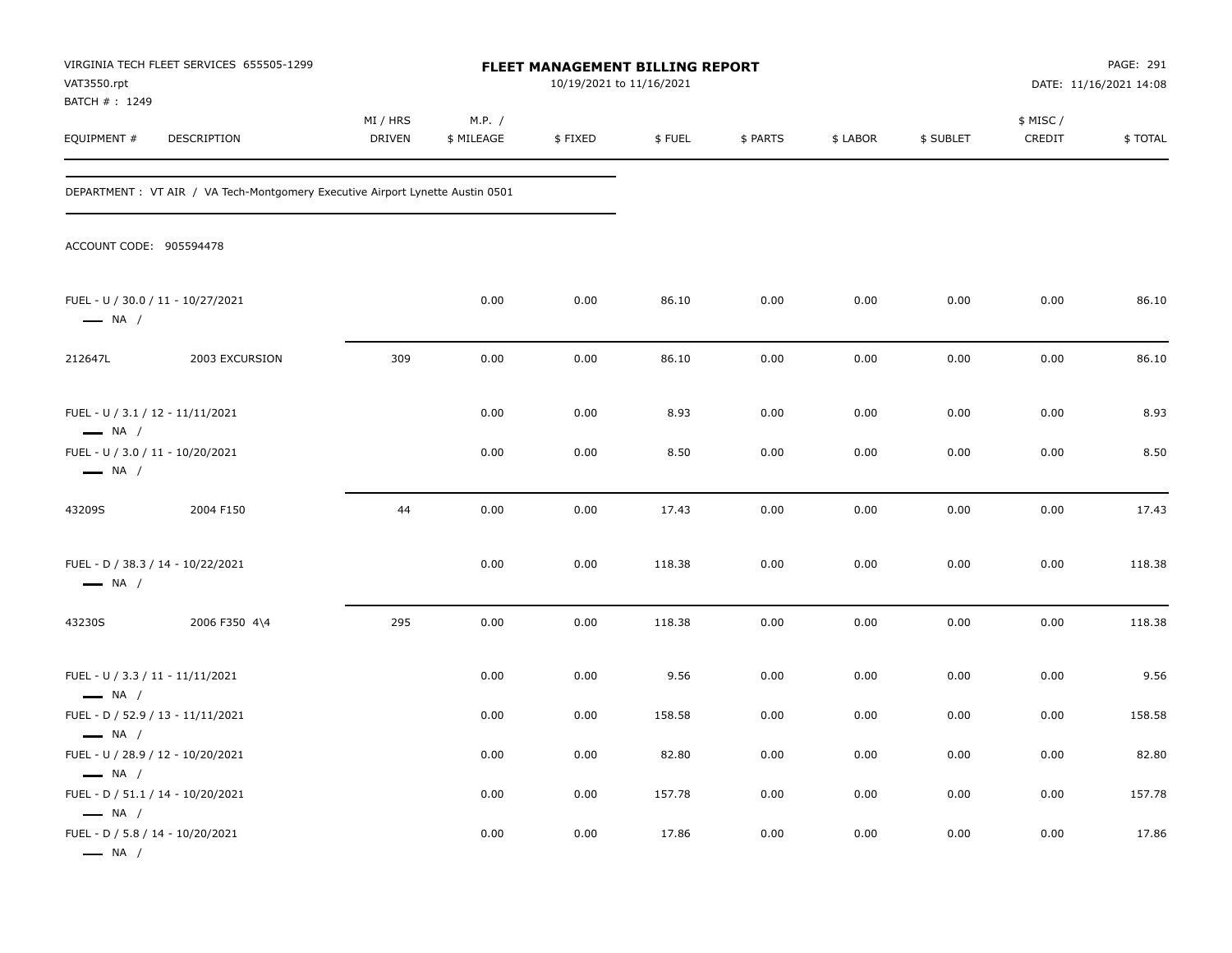|                                                  | VIRGINIA TECH FLEET SERVICES 655505-1299                                       |                | <b>FLEET MANAGEMENT BILLING REPORT</b> |                  |         |        |          |                | PAGE: 292              |           |         |
|--------------------------------------------------|--------------------------------------------------------------------------------|----------------|----------------------------------------|------------------|---------|--------|----------|----------------|------------------------|-----------|---------|
| VAT3550.rpt                                      |                                                                                |                | 10/19/2021 to 11/16/2021               |                  |         |        |          |                | DATE: 11/16/2021 14:08 |           |         |
| BATCH #: 1249                                    |                                                                                |                |                                        |                  |         |        |          |                |                        |           |         |
|                                                  |                                                                                |                | MI / HRS                               | M.P. /           |         |        |          |                |                        | \$ MISC / |         |
| EQUIPMENT #                                      | DESCRIPTION                                                                    |                | <b>DRIVEN</b>                          | \$ MILEAGE       | \$FIXED | \$FUEL | \$ PARTS | \$ LABOR       | \$ SUBLET              | CREDIT    | \$TOTAL |
|                                                  | DEPARTMENT : VT AIR / VA Tech-Montgomery Executive Airport Lynette Austin 0501 |                |                                        |                  |         |        |          |                |                        |           |         |
| FUEL - U / 25.5 / 12 - 10/29/2021                |                                                                                |                |                                        | 0.00             | 0.00    | 73.19  | 0.00     | 0.00           | 0.00                   | 0.00      | 73.19   |
| $\longrightarrow$ NA /<br>$\longrightarrow$ NA / | FUEL - D / 51.8 / 13 - 10/29/2021                                              |                |                                        | 0.00             | 0.00    | 160.00 | 0.00     | 0.00           | 0.00                   | 0.00      | 160.00  |
| eap                                              | 1970 EQUIPMENT                                                                 |                | $\mathbf 0$                            | 0.00             | 0.00    | 659.77 | 0.00     | 0.00           | 0.00                   | 0.00      | 659.77  |
| ACCT:                                            | 905594478                                                                      |                | 648                                    | 0.00             | 0.00    | 881.68 | 0.00     | 0.00           | 0.00                   | 0.00      | 881.68  |
|                                                  | DEPARTMENT SUBTOTALS :                                                         |                | 648                                    | 0.00             | 0.00    | 881.68 | 0.00     | 0.00           | 0.00                   | 0.00      | 881.68  |
|                                                  | <b>BREAKDOWN OF CHARGES:</b>                                                   |                |                                        | MILEAGE          |         |        | 0.00     |                | PARTS (WO'S)           |           | 0.00    |
|                                                  | <b>EQUIPMENT COUNT:</b>                                                        | $\overline{4}$ |                                        | MOTOR POOL       |         |        | 0.00     |                | PARTS (IND.ISS.)       |           | 0.00    |
|                                                  | DEPARTMENT:                                                                    | VT AIR         |                                        | <b>BASE</b>      |         |        | 0.00     | <b>CREDITS</b> |                        |           | 0.00    |
|                                                  |                                                                                |                |                                        | <b>INSURANCE</b> |         |        | 0.00     |                | MISCELLANEOUS          |           | 0.00    |
|                                                  |                                                                                |                |                                        | <b>OTHER</b>     |         |        | 0.00     | LABOR          |                        |           | 0.00    |
|                                                  |                                                                                |                |                                        | REPLACEMENT      |         |        | 0.00     | <b>SUBLETS</b> |                        |           | 0.00    |
|                                                  |                                                                                |                |                                        | <b>FUEL</b>      |         | 881.68 |          |                |                        |           |         |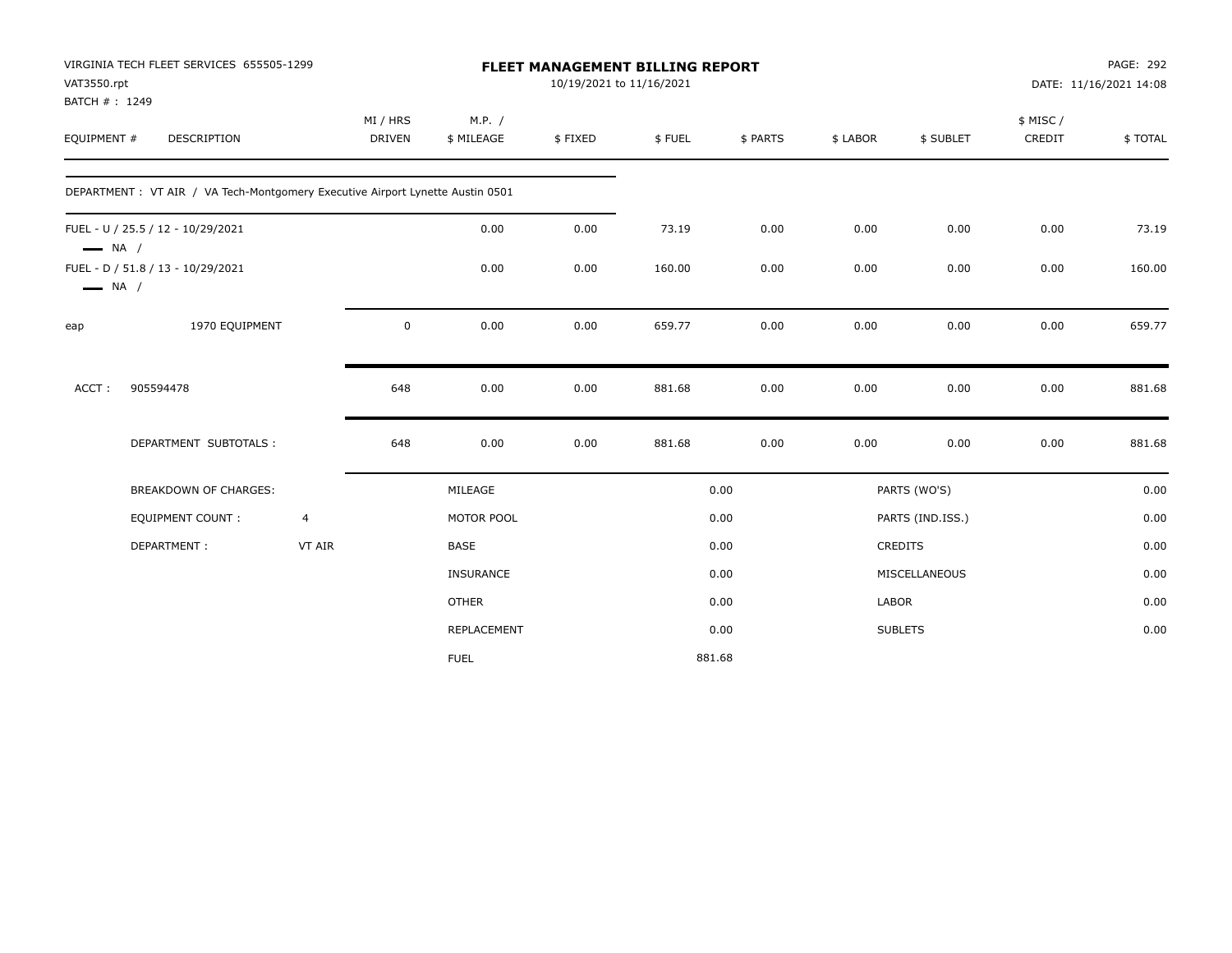| VIRGINIA TECH FLEET SERVICES 655505-1299<br>VAT3550.rpt<br>BATCH #: 1249 |                           | <b>FLEET MANAGEMENT BILLING REPORT</b><br>10/19/2021 to 11/16/2021 |           |                           |          |                                              |                |                    | PAGE: 293<br>DATE: 11/16/2021 14:08 |  |  |
|--------------------------------------------------------------------------|---------------------------|--------------------------------------------------------------------|-----------|---------------------------|----------|----------------------------------------------|----------------|--------------------|-------------------------------------|--|--|
| EQUIPMENT #<br>DESCRIPTION                                               | MI / HRS<br><b>DRIVEN</b> | M.P. /<br>\$ MILEAGE                                               | \$FIXED   | \$FUEL                    | \$ PARTS | \$ LABOR                                     | \$ SUBLET      | \$ MISC/<br>CREDIT | \$TOTAL                             |  |  |
| <b>COMPANY TOTALS:</b>                                                   | 234,838                   | 0.00                                                               | 22,195.19 | 62,468.20                 | 1,886.39 | 1,280.00                                     | 150.00         | 90.00              | 88,069.78                           |  |  |
| COMPANY BREAKDOWN OF CHARGES:                                            |                           | MILEAGE                                                            |           |                           | 0.00     |                                              | PARTS (WO'S)   |                    | 1,701.87                            |  |  |
|                                                                          |                           | MOTOR POOL<br>BASE<br><b>INSURANCE</b>                             |           | 0.00<br>22,033.00<br>0.00 |          | PARTS (IND.ISS.)<br>CREDITS<br>MISCELLANEOUS |                | 184.52<br>0.00     |                                     |  |  |
|                                                                          |                           |                                                                    |           |                           |          |                                              |                |                    |                                     |  |  |
|                                                                          |                           |                                                                    |           |                           |          |                                              |                |                    | 90.00                               |  |  |
|                                                                          |                           | <b>OTHER</b>                                                       |           |                           | 162.19   | LABOR                                        |                |                    | 1,280.00                            |  |  |
|                                                                          |                           | REPLACEMENT                                                        |           |                           | 0.00     |                                              | <b>SUBLETS</b> |                    | 150.00                              |  |  |
| 536<br>EQUIPMENT COUNT:                                                  |                           | <b>FUEL</b>                                                        |           | 62,468.20                 |          |                                              |                |                    |                                     |  |  |

COMPANY : 001 / VIRGINIA TECH FLEET SERVICES